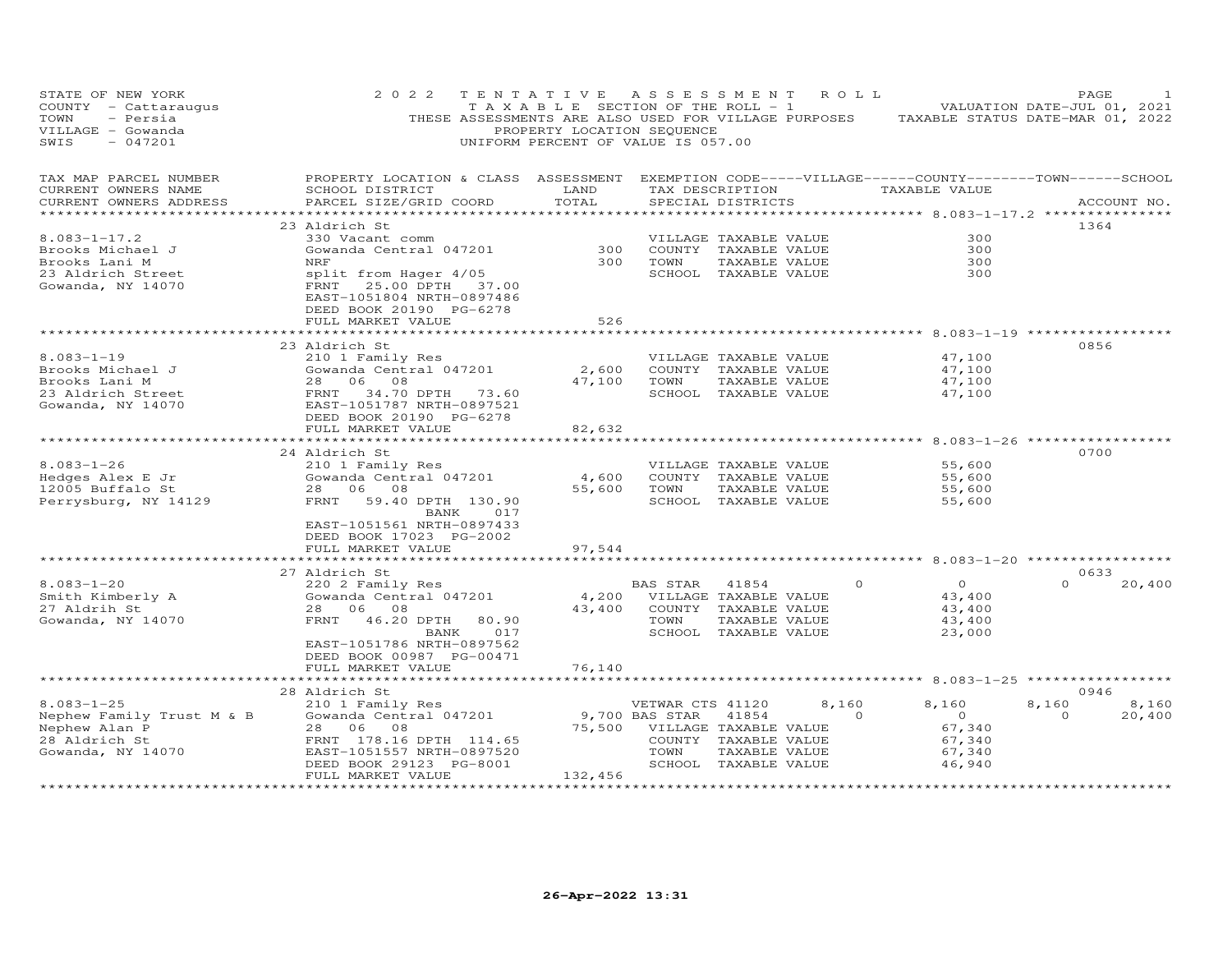| STATE OF NEW YORK<br>COUNTY - Cattaraugus<br>TOWN<br>- Persia<br>VILLAGE - Gowanda<br>$-047201$<br>SWIS | 2 0 2 2<br>THESE ASSESSMENTS ARE ALSO USED FOR VILLAGE PURPOSES                                                                                                                  | TENTATIVE<br>T A X A B L E SECTION OF THE ROLL - 1<br>PROPERTY LOCATION SEQUENCE<br>UNIFORM PERCENT OF VALUE IS 057.00 | ASSESSMENT       |                                               | R O L L | TAXABLE STATUS DATE-MAR 01, 2022                                    | PAGE<br>VALUATION DATE-JUL 01, 2021 |             |
|---------------------------------------------------------------------------------------------------------|----------------------------------------------------------------------------------------------------------------------------------------------------------------------------------|------------------------------------------------------------------------------------------------------------------------|------------------|-----------------------------------------------|---------|---------------------------------------------------------------------|-------------------------------------|-------------|
| TAX MAP PARCEL NUMBER<br>CURRENT OWNERS NAME<br>CURRENT OWNERS ADDRESS                                  | PROPERTY LOCATION & CLASS ASSESSMENT EXEMPTION CODE-----VILLAGE------COUNTY-------TOWN------SCHOOL<br>SCHOOL DISTRICT<br>PARCEL SIZE/GRID COORD<br>***************************** | LAND<br>TOTAL                                                                                                          |                  | TAX DESCRIPTION<br>SPECIAL DISTRICTS          |         | TAXABLE VALUE                                                       |                                     | ACCOUNT NO. |
|                                                                                                         | 33 Aldrich St                                                                                                                                                                    |                                                                                                                        |                  |                                               |         |                                                                     | 0414                                |             |
| $8.083 - 1 - 21$                                                                                        | 210 1 Family Res                                                                                                                                                                 |                                                                                                                        |                  | VILLAGE TAXABLE VALUE                         |         | 62,000                                                              |                                     |             |
| Carlson Lawrence E                                                                                      | Gowanda Central 047201                                                                                                                                                           | 4,900                                                                                                                  |                  | COUNTY TAXABLE VALUE                          |         | 62,000                                                              |                                     |             |
| Carlson Faith M                                                                                         | 28 06<br>08                                                                                                                                                                      | 62,000                                                                                                                 | TOWN             | TAXABLE VALUE                                 |         | 62,000                                                              |                                     |             |
| 10065 Jolls Rd                                                                                          | FRNT<br>53.00 DPTH 176.00                                                                                                                                                        |                                                                                                                        |                  | SCHOOL TAXABLE VALUE                          |         | 62,000                                                              |                                     |             |
| Perrysburg, NY 14129                                                                                    | EAST-1051789 NRTH-0897615                                                                                                                                                        |                                                                                                                        |                  |                                               |         |                                                                     |                                     |             |
|                                                                                                         | DEED BOOK 23600 PG-7002                                                                                                                                                          |                                                                                                                        |                  |                                               |         |                                                                     |                                     |             |
|                                                                                                         | FULL MARKET VALUE                                                                                                                                                                | 108,772                                                                                                                |                  |                                               |         | ********* 8.083-1-22 ***************                                |                                     |             |
|                                                                                                         | 39 Aldrich St                                                                                                                                                                    |                                                                                                                        |                  |                                               |         |                                                                     | 0950                                |             |
| $8.083 - 1 - 22$                                                                                        | 210 1 Family Res                                                                                                                                                                 |                                                                                                                        | ENH STAR         | 41834                                         |         | $\circ$<br>$\Omega$                                                 | $\Omega$                            | 50,930      |
| Bilansky Celinda                                                                                        | Gowanda Central 047201                                                                                                                                                           | 4,800                                                                                                                  |                  | VILLAGE TAXABLE VALUE                         |         | 53,600                                                              |                                     |             |
| 39 Aldrich St                                                                                           | 28 06<br>08                                                                                                                                                                      | 53,600                                                                                                                 |                  | COUNTY TAXABLE VALUE                          |         | 53,600                                                              |                                     |             |
| Gowanda, NY 14070                                                                                       | 64.00 DPTH 121.90<br>FRNT                                                                                                                                                        |                                                                                                                        | TOWN             | TAXABLE VALUE                                 |         | 53,600                                                              |                                     |             |
|                                                                                                         | EAST-1051758 NRTH-0897671                                                                                                                                                        |                                                                                                                        |                  | SCHOOL TAXABLE VALUE                          |         | 2,670                                                               |                                     |             |
|                                                                                                         | DEED BOOK 826<br>PG-00580                                                                                                                                                        |                                                                                                                        |                  |                                               |         |                                                                     |                                     |             |
|                                                                                                         | FULL MARKET VALUE<br>************************                                                                                                                                    | 94,035<br>************                                                                                                 |                  |                                               |         |                                                                     |                                     |             |
|                                                                                                         |                                                                                                                                                                                  |                                                                                                                        |                  |                                               |         | ********* 8.083-1-23 ************                                   |                                     |             |
| $8.083 - 1 - 23$                                                                                        | 43 Aldrich St                                                                                                                                                                    |                                                                                                                        |                  |                                               |         | $\Omega$<br>$\Omega$                                                | 0863<br>$\Omega$                    | 20,400      |
| Lee Robyn L                                                                                             | 210 1 Family Res<br>Gowanda Central 047201                                                                                                                                       | 3,100                                                                                                                  | BAS STAR         | 41854<br>VILLAGE TAXABLE VALUE                |         | 47,300                                                              |                                     |             |
| Covel Robert L                                                                                          | 28 06<br>08                                                                                                                                                                      | 47,300                                                                                                                 |                  | COUNTY TAXABLE VALUE                          |         | 47,300                                                              |                                     |             |
| 43 Aldrich St                                                                                           | 44.00 DPTH 178.00<br>FRNT                                                                                                                                                        |                                                                                                                        | TOWN             | TAXABLE VALUE                                 |         | 47,300                                                              |                                     |             |
| Gowanda, NY 14070                                                                                       | 032<br>BANK                                                                                                                                                                      |                                                                                                                        |                  | SCHOOL TAXABLE VALUE                          |         | 26,900                                                              |                                     |             |
|                                                                                                         | EAST-1051783 NRTH-0897725                                                                                                                                                        |                                                                                                                        |                  |                                               |         |                                                                     |                                     |             |
|                                                                                                         | DEED BOOK 12007 PG-3001                                                                                                                                                          |                                                                                                                        |                  |                                               |         |                                                                     |                                     |             |
|                                                                                                         | FULL MARKET VALUE                                                                                                                                                                | 82,982                                                                                                                 |                  |                                               |         |                                                                     |                                     |             |
|                                                                                                         | ********************                                                                                                                                                             | ***********                                                                                                            |                  |                                               |         | ************************************* 8.075–1–31 ****************** |                                     |             |
|                                                                                                         | 44 Aldrich St                                                                                                                                                                    |                                                                                                                        |                  |                                               |         |                                                                     | 0369                                |             |
| $8.075 - 1 - 31$                                                                                        | 210 1 Family Res                                                                                                                                                                 | 10,600                                                                                                                 | VETWAR CTS 41120 |                                               | 8,160   | 8,160<br>72,440                                                     | 8,160                               | 8,160       |
| Sylvia Donald F Sr<br>Burns Suzanne M                                                                   | Gowanda Central 047201<br>28 06<br>08                                                                                                                                            | 80,600                                                                                                                 |                  | VILLAGE TAXABLE VALUE<br>COUNTY TAXABLE VALUE |         | 72,440                                                              |                                     |             |
| 44 Aldrich St                                                                                           | Merged with $8.075-1-32$                                                                                                                                                         |                                                                                                                        | TOWN             | TAXABLE VALUE                                 |         | 72,440                                                              |                                     |             |
| Gowanda, NY 14070                                                                                       | FRNT 120.00 DPTH 182.00                                                                                                                                                          |                                                                                                                        |                  | SCHOOL TAXABLE VALUE                          |         | 72,440                                                              |                                     |             |
|                                                                                                         | BANK<br>017                                                                                                                                                                      |                                                                                                                        |                  |                                               |         |                                                                     |                                     |             |
|                                                                                                         | EAST-1051556 NRTH-0897716                                                                                                                                                        |                                                                                                                        |                  |                                               |         |                                                                     |                                     |             |
|                                                                                                         | DEED BOOK 2020 PG-13326                                                                                                                                                          |                                                                                                                        |                  |                                               |         |                                                                     |                                     |             |
|                                                                                                         | FULL MARKET VALUE                                                                                                                                                                | 141,404                                                                                                                |                  |                                               |         |                                                                     |                                     |             |
|                                                                                                         |                                                                                                                                                                                  |                                                                                                                        |                  |                                               |         | **** 8.083-1-24 **********                                          |                                     |             |
|                                                                                                         | 47 Aldrich St                                                                                                                                                                    |                                                                                                                        |                  |                                               |         |                                                                     | 0277                                |             |
| $8.083 - 1 - 24$                                                                                        | 210 1 Family Res<br>Gowanda Central 047201                                                                                                                                       | 3,100                                                                                                                  |                  | VILLAGE TAXABLE VALUE                         |         | 48,000<br>48,000                                                    |                                     |             |
| Valiquette Clinton<br>47 Aldrich St                                                                     | 28<br>06<br>08                                                                                                                                                                   | 48,000                                                                                                                 | TOWN             | COUNTY TAXABLE VALUE<br>TAXABLE VALUE         |         | 48,000                                                              |                                     |             |
| Persia, NY 14070                                                                                        | FRNT<br>48.00 DPTH 178.00                                                                                                                                                        |                                                                                                                        |                  | SCHOOL TAXABLE VALUE                          |         | 48,000                                                              |                                     |             |
|                                                                                                         | EAST-1051775 NRTH-0897760                                                                                                                                                        |                                                                                                                        |                  |                                               |         |                                                                     |                                     |             |
| PRIOR OWNER ON 3/01/2022                                                                                | DEED BOOK 20221 PG-2381                                                                                                                                                          |                                                                                                                        |                  |                                               |         |                                                                     |                                     |             |
| Valiquette Clinton                                                                                      | FULL MARKET VALUE                                                                                                                                                                | 84,211                                                                                                                 |                  |                                               |         |                                                                     |                                     |             |
|                                                                                                         |                                                                                                                                                                                  | *************                                                                                                          |                  |                                               |         |                                                                     |                                     |             |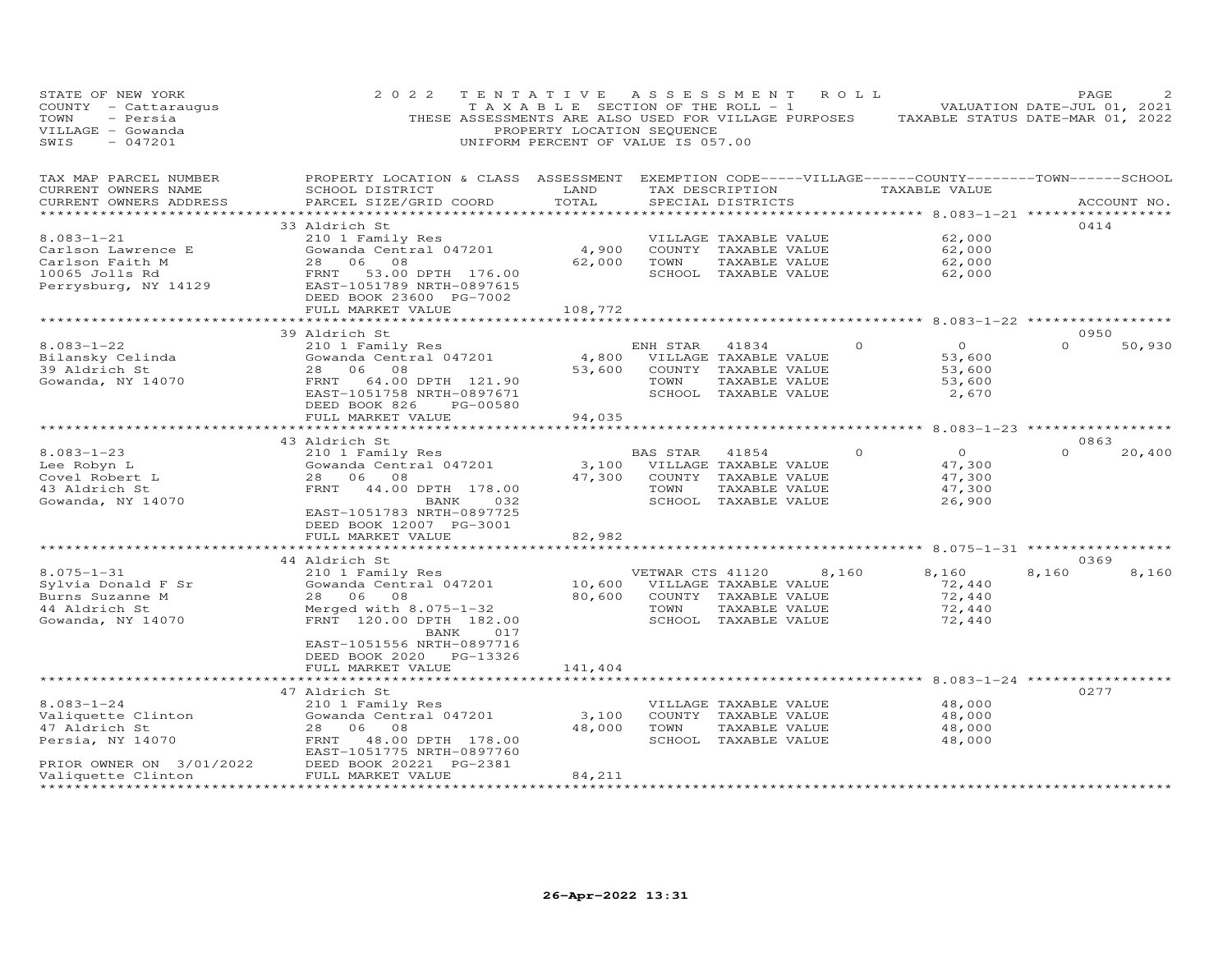| STATE OF NEW YORK<br>COUNTY - Cattaraugus<br>TOWN<br>- Persia<br>VILLAGE - Gowanda<br>SWIS<br>$-047201$ | 2 0 2 2<br>THESE ASSESSMENTS ARE ALSO USED FOR VILLAGE PURPOSES                                                                                                             | TENTATIVE<br>TAXABLE SECTION OF THE ROLL - 1<br>PROPERTY LOCATION SEQUENCE<br>UNIFORM PERCENT OF VALUE IS 057.00 | A S S E S S M E N T |                                                                                                 | ROLL            |                                                                                | PAGE<br>VALUATION DATE-JUL 01, 2021<br>TAXABLE STATUS DATE-MAR 01, 2022 |
|---------------------------------------------------------------------------------------------------------|-----------------------------------------------------------------------------------------------------------------------------------------------------------------------------|------------------------------------------------------------------------------------------------------------------|---------------------|-------------------------------------------------------------------------------------------------|-----------------|--------------------------------------------------------------------------------|-------------------------------------------------------------------------|
| TAX MAP PARCEL NUMBER<br>CURRENT OWNERS NAME<br>CURRENT OWNERS ADDRESS<br>******************            | PROPERTY LOCATION & CLASS ASSESSMENT<br>SCHOOL DISTRICT<br>PARCEL SIZE/GRID COORD                                                                                           | LAND<br>TOTAL                                                                                                    |                     | SPECIAL DISTRICTS                                                                               | TAX DESCRIPTION | EXEMPTION CODE-----VILLAGE------COUNTY-------TOWN------SCHOOL<br>TAXABLE VALUE | ACCOUNT NO.                                                             |
|                                                                                                         | 52 Aldrich St                                                                                                                                                               |                                                                                                                  |                     |                                                                                                 |                 |                                                                                | 0660                                                                    |
| $8.075 - 1 - 30$<br>Robbins Alicia<br>52 Aldrich St<br>Gowanda, NY 14070                                | 210 1 Family Res<br>Gowanda Central 047201<br>28 06 08<br>FRNT<br>54.00 DPTH 179.00<br>BANK<br>005<br>EAST-1051556 NRTH-0897773                                             | 4,900<br>48,200                                                                                                  | BAS STAR<br>TOWN    | 41854<br>VILLAGE TAXABLE VALUE<br>COUNTY TAXABLE VALUE<br>TAXABLE VALUE<br>SCHOOL TAXABLE VALUE | $\Omega$        | $\circ$<br>48,200<br>48,200<br>48,200<br>27,800                                | $\Omega$<br>20,400                                                      |
|                                                                                                         | DEED BOOK 1009 PG-1007                                                                                                                                                      |                                                                                                                  |                     |                                                                                                 |                 |                                                                                |                                                                         |
|                                                                                                         | FULL MARKET VALUE                                                                                                                                                           | 84,561<br>* * * * * * * * * *                                                                                    |                     |                                                                                                 |                 | *********** 8.075-1-29 ************                                            |                                                                         |
| $8.075 - 1 - 29$<br>Estrada Edmundo A<br>60 Aldrich St<br>Gowanda, NY 14070                             | 60 Aldrich St<br>210 1 Family Res<br>Gowanda Central 047201<br>28 06<br>08<br>FRNT<br>47.20 DPTH 178.00<br>EAST-1051557 NRTH-0897824                                        | 4,300<br>49,600                                                                                                  | TOWN                | VILLAGE TAXABLE VALUE<br>COUNTY TAXABLE VALUE<br>TAXABLE VALUE<br>SCHOOL TAXABLE VALUE          |                 | 49,600<br>49,600<br>49,600<br>49,600                                           | 0286                                                                    |
| PRIOR OWNER ON 3/01/2022                                                                                | DEED BOOK 20221 PG-2128                                                                                                                                                     |                                                                                                                  |                     |                                                                                                 |                 |                                                                                |                                                                         |
| Estrada Edmundo A<br>*****************                                                                  | FULL MARKET VALUE                                                                                                                                                           | 87,018                                                                                                           |                     |                                                                                                 |                 | ************* 8.083-1-1 ************                                           |                                                                         |
| $8.083 - 1 - 1$<br>Mitchell Keith<br>9933 Edwards Corners Rd<br>South Dayton, NY 14138                  | 63 Aldrich St<br>210 1 Family Res<br>Gowanda Central 047201<br>28 06<br>08<br>FRNT 46.00 DPTH 128.40<br>EAST-1051721 NRTH-0897893<br>DEED BOOK 19019 PG-5001                | 3,700<br>34,000                                                                                                  | TOWN                | VILLAGE TAXABLE VALUE<br>COUNTY TAXABLE VALUE<br>TAXABLE VALUE<br>SCHOOL TAXABLE VALUE          |                 | 34,000<br>34,000<br>34,000<br>34,000                                           | 0899                                                                    |
|                                                                                                         | FULL MARKET VALUE                                                                                                                                                           | 59,649                                                                                                           |                     |                                                                                                 |                 |                                                                                |                                                                         |
|                                                                                                         | 64 Aldrich St                                                                                                                                                               |                                                                                                                  |                     |                                                                                                 |                 |                                                                                | 0644                                                                    |
| $8.075 - 1 - 28$<br>Timmel Richard H<br>Timmel Kathleen M<br>64 Aldrich St<br>Gowanda, NY 14070         | 210 1 Family Res<br>Gowanda Central 047201<br>28 06<br>08<br>52.80 DPTH 176.00<br>FRNT<br>EAST-1051556 NRTH-0897873<br>DEED BOOK 868<br>PG-00049<br>FULL MARKET VALUE       | 4,700<br>45,800<br>80,351                                                                                        | ENH STAR<br>TOWN    | 41834<br>VILLAGE TAXABLE VALUE<br>COUNTY TAXABLE VALUE<br>TAXABLE VALUE<br>SCHOOL TAXABLE VALUE | $\Omega$        | $\Omega$<br>45,800<br>45,800<br>45,800<br>$\circ$                              | 45,800<br>$\Omega$                                                      |
|                                                                                                         | **************************                                                                                                                                                  |                                                                                                                  |                     |                                                                                                 |                 | ***************** 8.075-1-27 *****************                                 |                                                                         |
| $8.075 - 1 - 27$<br>Jones Patricia L<br>14159 Four Mile Level Rd<br>Gowanda, NY 14070                   | 68 Aldrich St<br>210 1 Family Res<br>Gowanda Central 047201<br>28 06 08<br>50.00 DPTH 176.00<br>FRNT<br>017<br>BANK<br>EAST-1051557 NRTH-0897926<br>DEED BOOK 15952 PG-5001 | 4,500<br>55,500                                                                                                  | TOWN                | VILLAGE TAXABLE VALUE<br>COUNTY TAXABLE VALUE<br>TAXABLE VALUE<br>SCHOOL TAXABLE VALUE          |                 | 55,500<br>55,500<br>55,500<br>55,500                                           | 0322                                                                    |
|                                                                                                         | FULL MARKET VALUE                                                                                                                                                           | 97,368                                                                                                           |                     |                                                                                                 |                 |                                                                                |                                                                         |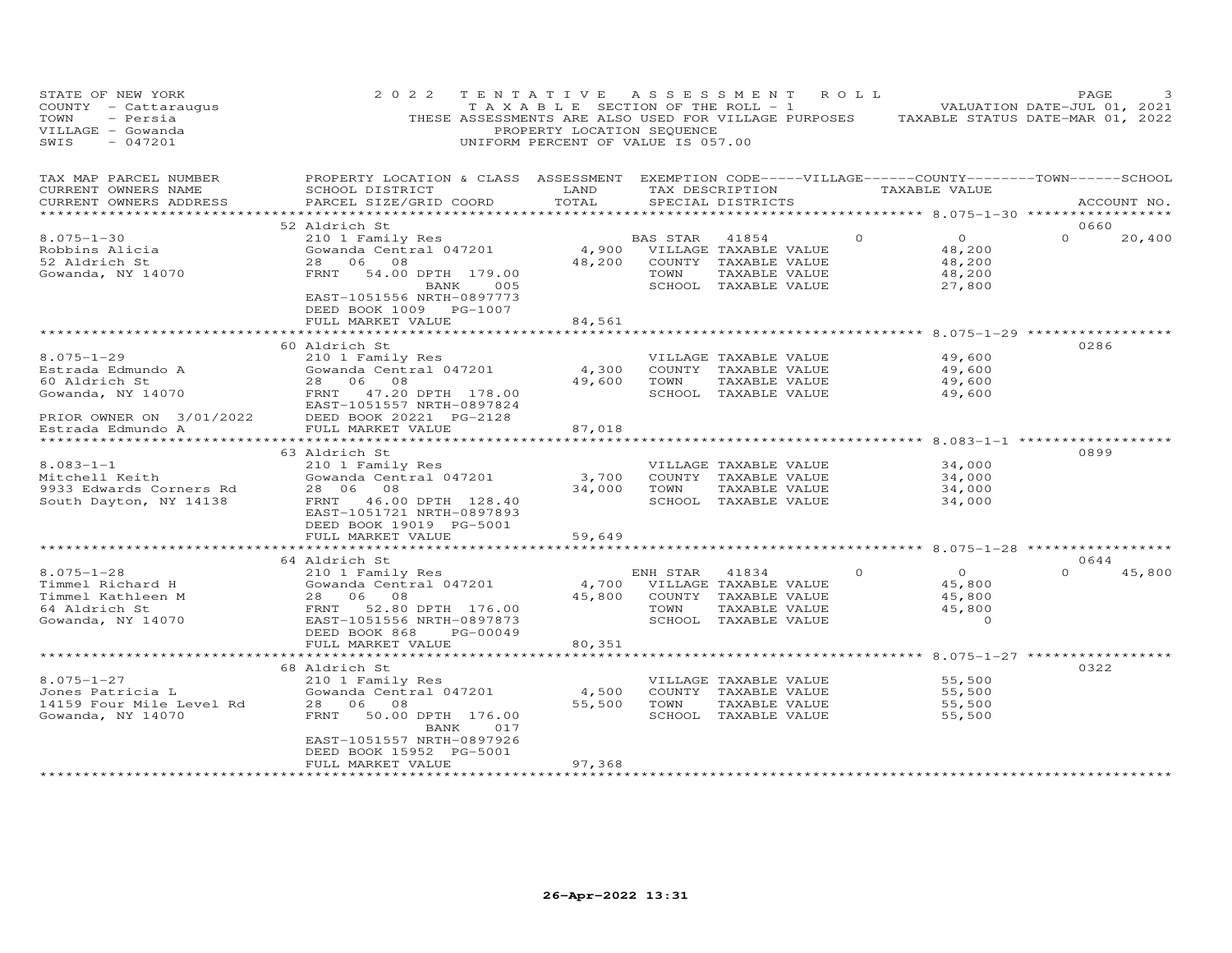| STATE OF NEW YORK<br>COUNTY<br>- Cattaraugus<br>TOWN<br>- Persia<br>VILLAGE - Gowanda<br>SWIS<br>$-047201$ | 2 0 2 2<br>THESE ASSESSMENTS ARE ALSO USED FOR VILLAGE PURPOSES                                                                                                                         | TENTATIVE<br>TAXABLE<br>PROPERTY LOCATION SEQUENCE<br>UNIFORM PERCENT OF VALUE IS 057.00 | SECTION OF THE ROLL - 1 | A S S E S S M E N T                                                                             | R O L L  |                                                                      | PAGE<br>VALUATION DATE-JUL 01, 2021<br>TAXABLE STATUS DATE-MAR 01, 2022       |
|------------------------------------------------------------------------------------------------------------|-----------------------------------------------------------------------------------------------------------------------------------------------------------------------------------------|------------------------------------------------------------------------------------------|-------------------------|-------------------------------------------------------------------------------------------------|----------|----------------------------------------------------------------------|-------------------------------------------------------------------------------|
| TAX MAP PARCEL NUMBER<br>CURRENT OWNERS NAME<br>CURRENT OWNERS ADDRESS                                     | PROPERTY LOCATION & CLASS ASSESSMENT<br>SCHOOL DISTRICT<br>PARCEL SIZE/GRID COORD                                                                                                       | LAND<br>TOTAL<br>* * * * * * * *                                                         |                         | TAX DESCRIPTION<br>SPECIAL DISTRICTS                                                            |          | TAXABLE VALUE<br>********* 8.075-1-26 ***                            | EXEMPTION CODE-----VILLAGE------COUNTY--------TOWN------SCHOOL<br>ACCOUNT NO. |
| $8.075 - 1 - 26$<br>Zeafla Timothy L<br>Zeafla Cherish C<br>72 Aldrich St<br>Gowanda, NY 14070             | 72 Aldrich St<br>210 1 Family Res<br>Gowanda Central 047201<br>06<br>28<br>08<br>FRNT<br>50.00 DPTH 175.00<br>EAST-1051557 NRTH-0897977<br>DEED BOOK 15982 PG-9001<br>FULL MARKET VALUE | 4,500<br>54,400<br>95,439                                                                | TOWN                    | VILLAGE TAXABLE VALUE<br>COUNTY TAXABLE VALUE<br>TAXABLE VALUE<br>SCHOOL TAXABLE VALUE          |          | 54,400<br>54,400<br>54,400<br>54,400                                 | 0476                                                                          |
|                                                                                                            |                                                                                                                                                                                         |                                                                                          |                         |                                                                                                 |          | $8.075 - 1 - 25$ ***                                                 |                                                                               |
| $8.075 - 1 - 25$<br>Mcgee Linda A<br>78 Aldrich St<br>Gowanda, NY 14070                                    | 78 Aldrich St<br>210 1 Family Res<br>Gowanda Central 047201<br>28<br>06<br>08<br>FRNT<br>60.00 DPTH 174.00<br>BANK<br>012<br>EAST-1051557 NRTH-0898033<br>DEED BOOK 1005 PG-602         | 5,300<br>54,600                                                                          | BAS STAR<br>TOWN        | 41854<br>VILLAGE TAXABLE VALUE<br>COUNTY TAXABLE VALUE<br>TAXABLE VALUE<br>SCHOOL TAXABLE VALUE | 0        | $\circ$<br>54,600<br>54,600<br>54,600<br>34,200                      | 0290<br>$\Omega$<br>20,400                                                    |
|                                                                                                            | FULL MARKET VALUE                                                                                                                                                                       | 95,789                                                                                   |                         |                                                                                                 |          |                                                                      |                                                                               |
|                                                                                                            |                                                                                                                                                                                         |                                                                                          |                         |                                                                                                 |          | ******** 8.075-1-24 *****                                            |                                                                               |
| $8.075 - 1 - 24$<br>Girome Donald R<br>Girome Theresa A<br>84 Aldrich St<br>Gowanda, NY 14070              | 84 Aldrich St<br>210 1 Family Res<br>Gowanda Central 047201<br>06<br>28<br>08<br>FRNT<br>72.00 DPTH 173.00<br><b>BANK</b><br>017<br>EAST-1051558 NRTH-0898098<br>PG-00430               | 6,100<br>55,500                                                                          | ENH STAR<br>TOWN        | 41834<br>VILLAGE TAXABLE VALUE<br>COUNTY TAXABLE VALUE<br>TAXABLE VALUE<br>SCHOOL TAXABLE VALUE | $\Omega$ | $\circ$<br>55,500<br>55,500<br>55,500<br>4,570                       | 0343<br>$\Omega$<br>50,930                                                    |
|                                                                                                            | DEED BOOK 832<br>FULL MARKET VALUE                                                                                                                                                      | 97,368                                                                                   |                         |                                                                                                 |          |                                                                      |                                                                               |
|                                                                                                            |                                                                                                                                                                                         |                                                                                          |                         |                                                                                                 |          | ********** 8.075-1-22 ************                                   |                                                                               |
| $8.075 - 1 - 22$<br>George Gary M<br>George Denise K<br>94 Aldrich St<br>Gowanda, NY 14070                 | 94 Aldrich St<br>210 1 Family Res<br>Gowanda Central 047201<br>28<br>06<br>08<br>42.80 DPTH 171.00<br>FRNT<br>EAST-1051558 NRTH-0898200<br>DEED BOOK 897<br>PG-00635                    | 3,900<br>57,500                                                                          | <b>BAS STAR</b><br>TOWN | 41854<br>VILLAGE TAXABLE VALUE<br>COUNTY TAXABLE VALUE<br>TAXABLE VALUE<br>SCHOOL TAXABLE VALUE | $\circ$  | $\Omega$<br>57,500<br>57,500<br>57,500<br>37,100                     | 0626<br>$\Omega$<br>20,400                                                    |
|                                                                                                            | FULL MARKET VALUE                                                                                                                                                                       | 100,877                                                                                  |                         |                                                                                                 |          |                                                                      |                                                                               |
| $8.075 - 1 - 23$<br>George Gary M<br>George Denise K<br>94 Aldrich<br>Gowanda, NY 14070                    | 94 Aldrich St<br>311 Res vac land<br>Gowanda Central 047201<br>28<br>06<br>08<br>FRNT<br>42.80 DPTH 172.00<br>EAST-1051557 NRTH-0898156<br>DEED BOOK 897<br>PG-00637                    | 2,600<br>2,600                                                                           | TOWN                    | VILLAGE TAXABLE VALUE<br>COUNTY TAXABLE VALUE<br>TAXABLE VALUE<br>SCHOOL TAXABLE VALUE          |          | ******* 8.075-1-23 *************<br>2,600<br>2,600<br>2,600<br>2,600 | 0588                                                                          |
|                                                                                                            | FULL MARKET VALUE<br>* * * * * * * * * * * * * * * * * * *                                                                                                                              | 4,561<br>* * * * * * * * *                                                               |                         |                                                                                                 |          |                                                                      |                                                                               |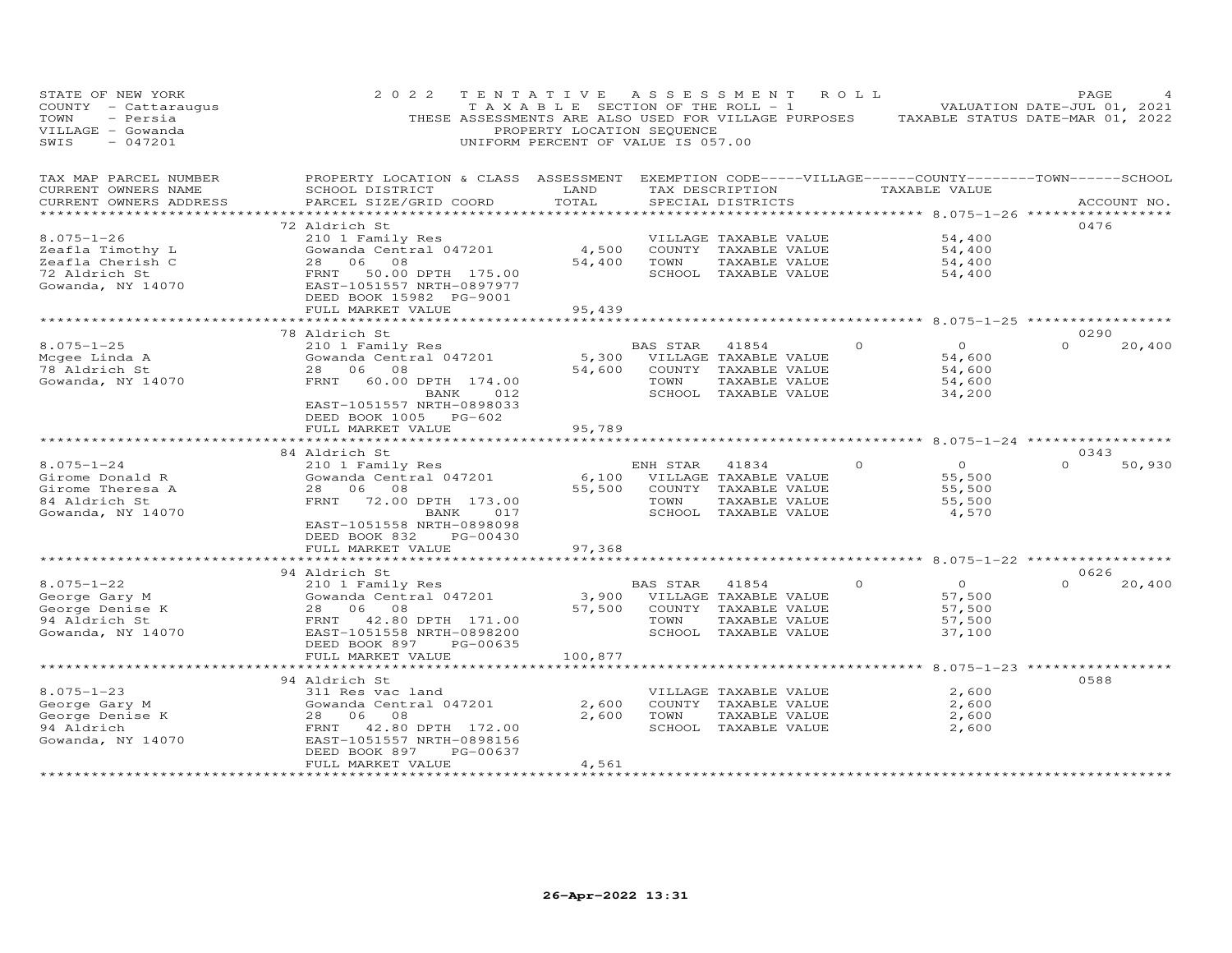| STATE OF NEW YORK<br>COUNTY - Cattaraugus<br>TOWN<br>- Persia<br>VILLAGE - Gowanda<br>SWIS<br>$-047201$       | 2 0 2 2                                                                                                                                                              | TENTATIVE<br>PROPERTY LOCATION SEQUENCE<br>UNIFORM PERCENT OF VALUE IS 057.00 | A S S E S S M E N T                        |                                                                                                 | R O L L              | T A X A B L E SECTION OF THE ROLL - 1 VALUATION DATE-JUL 01, 2021<br>THESE ASSESSMENTS ARE ALSO USED FOR VILLAGE PURPOSES TAXABLE STATUS DATE-MAR 01, 2022 | PAGE                      |                    |
|---------------------------------------------------------------------------------------------------------------|----------------------------------------------------------------------------------------------------------------------------------------------------------------------|-------------------------------------------------------------------------------|--------------------------------------------|-------------------------------------------------------------------------------------------------|----------------------|------------------------------------------------------------------------------------------------------------------------------------------------------------|---------------------------|--------------------|
| TAX MAP PARCEL NUMBER<br>CURRENT OWNERS NAME<br>CURRENT OWNERS ADDRESS                                        | PROPERTY LOCATION & CLASS ASSESSMENT EXEMPTION CODE-----VILLAGE------COUNTY-------TOWN------SCHOOL<br>SCHOOL DISTRICT<br>PARCEL SIZE/GRID COORD                      | LAND<br>TOTAL                                                                 |                                            | TAX DESCRIPTION<br>SPECIAL DISTRICTS                                                            |                      | TAXABLE VALUE                                                                                                                                              |                           | ACCOUNT NO.        |
| ***********************                                                                                       |                                                                                                                                                                      |                                                                               |                                            |                                                                                                 |                      |                                                                                                                                                            |                           |                    |
| $8.075 - 1 - 21$<br>Kiernan David J<br>96 Aldrich St<br>Gowanda, NY 14070                                     | 96 Aldrich St<br>210 1 Family Res<br>Gowanda Central 047201<br>28 06 08<br>FRNT 42.80 DPTH 170.50<br>017<br>BANK                                                     | 3,900<br>58,300                                                               | BAS STAR<br>TOWN                           | 41854<br>VILLAGE TAXABLE VALUE<br>COUNTY TAXABLE VALUE<br>TAXABLE VALUE<br>SCHOOL TAXABLE VALUE | $\Omega$             | $\circ$<br>58,300<br>58,300<br>58,300<br>37,900                                                                                                            | 0892<br>$\Omega$          | 20,400             |
|                                                                                                               | EAST-1051558 NRTH-0898242<br>DEED BOOK 14713 PG-2001<br>FULL MARKET VALUE<br>*******************                                                                     | 102,281                                                                       |                                            |                                                                                                 |                      |                                                                                                                                                            |                           |                    |
|                                                                                                               | 100 Aldrich St                                                                                                                                                       |                                                                               |                                            |                                                                                                 |                      |                                                                                                                                                            | 0310                      |                    |
| $8.075 - 1 - 20$<br>Carmona Lizzette<br>100 Aldrich St<br>Gowanda, NY 14070                                   | 210 1 Family Res<br>Gowanda Central 047201<br>28 06 08<br>42.80 DPTH 170.00<br>FRNT<br>017<br>BANK                                                                   | 3,900<br>55,400                                                               | TOWN                                       | VILLAGE TAXABLE VALUE<br>COUNTY TAXABLE VALUE<br>TAXABLE VALUE<br>SCHOOL TAXABLE VALUE          |                      | 55,400<br>55,400<br>55,400<br>55,400                                                                                                                       |                           |                    |
|                                                                                                               | EAST-1051557 NRTH-0898285<br>DEED BOOK 20210 PG-4223<br>FULL MARKET VALUE                                                                                            | 97,193<br>*********                                                           |                                            |                                                                                                 |                      | ************* 8.075-1-19 *************                                                                                                                     |                           |                    |
|                                                                                                               | 104 Aldrich St                                                                                                                                                       |                                                                               |                                            |                                                                                                 |                      |                                                                                                                                                            | 0931                      |                    |
| $8.075 - 1 - 19$<br>Wurst Matthew J<br>104 Aldrich St<br>Gowanda, NY 14070                                    | 210 1 Family Res<br>Gowanda Central 047201<br>06<br>28<br>08<br>FRNT<br>42.80 DPTH 169.00<br>BANK<br>017<br>EAST-1051557 NRTH-0898328                                | 3,900<br>35,000                                                               | BAS STAR<br>TOWN                           | 41854<br>VILLAGE TAXABLE VALUE<br>COUNTY TAXABLE VALUE<br>TAXABLE VALUE<br>SCHOOL TAXABLE VALUE | $\Omega$             | $\circ$<br>35,000<br>35,000<br>35,000<br>14,600                                                                                                            | $\Omega$                  | 20,400             |
|                                                                                                               | DEED BOOK 9478 PG-7001<br>FULL MARKET VALUE                                                                                                                          | 61,404                                                                        |                                            |                                                                                                 |                      |                                                                                                                                                            |                           |                    |
|                                                                                                               | *******************<br>106 Aldrich St                                                                                                                                | ***********************                                                       |                                            |                                                                                                 |                      | ********************* 8.075-1-18 *****************                                                                                                         | 0295                      |                    |
| $8.075 - 1 - 18$<br>Kinsey Patrick S<br>Kinsey Amy L<br>106 Aldrich St<br>106 Aldrich St<br>Gowanda, NY 14070 | 210 1 Family Res<br>Gowanda Central 047201<br>08<br>28 06<br>FRNT<br>42.80 DPTH 168.50<br>EAST-1051557 NRTH-0898371                                                  | 3,900<br>47,300                                                               | BAS STAR<br>TOWN                           | 41854<br>VILLAGE TAXABLE VALUE<br>COUNTY TAXABLE VALUE<br>TAXABLE VALUE<br>SCHOOL TAXABLE VALUE | $\Omega$             | $\overline{O}$<br>47,300<br>47,300<br>47,300<br>26,900                                                                                                     | $\Omega$                  | 20,400             |
|                                                                                                               | DEED BOOK 00945 PG-00557<br>FULL MARKET VALUE                                                                                                                        | 82,982                                                                        |                                            | OT722 Omitted Tax -Village                                                                      |                      | $.00$ MT                                                                                                                                                   |                           |                    |
|                                                                                                               | ***********************                                                                                                                                              |                                                                               |                                            |                                                                                                 |                      | ******************* 8.075-1-17 ***************                                                                                                             |                           |                    |
| $8.075 - 1 - 17$<br>Long James C<br>110 Aldrich St<br>Gowanda, NY 14070                                       | 110 Aldrich St<br>210 1 Family Res<br>Gowanda Central 047201<br>08<br>28<br>06<br>FRNT<br>42.80 DPTH 168.00<br>EAST-1051557 NRTH-0898414<br>DEED BOOK 00971 PG-00553 | 41,500                                                                        | CW_15_VET/ 41161<br>3,900 ENH STAR<br>TOWN | 41834<br>VILLAGE TAXABLE VALUE<br>COUNTY TAXABLE VALUE<br>TAXABLE VALUE<br>SCHOOL TAXABLE VALUE | $\Omega$<br>$\Omega$ | 6,225<br>$\overline{O}$<br>41,500<br>35,275<br>35,275<br>$\circ$                                                                                           | 0611<br>6,225<br>$\Omega$ | $\Omega$<br>41,500 |
|                                                                                                               | FULL MARKET VALUE<br>* * * * * * * * * * * * * * * * * *                                                                                                             | 72,807                                                                        |                                            |                                                                                                 |                      |                                                                                                                                                            |                           |                    |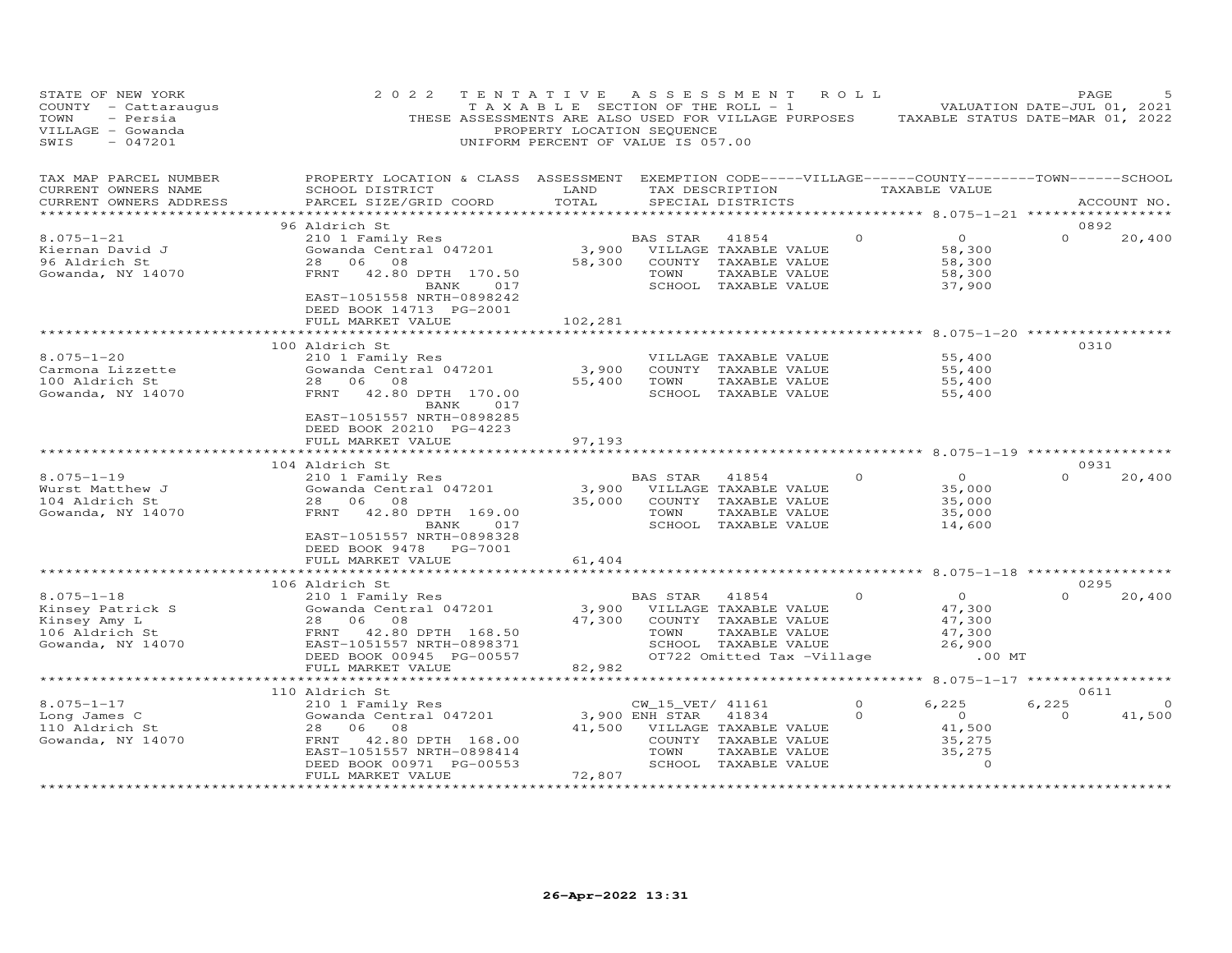| STATE OF NEW YORK<br>COUNTY - Cattaraugus<br>TOWN<br>- Persia<br>VILLAGE - Gowanda<br>$-047201$<br>SWIS | 2 0 2 2                                                                                                                                                                                                                       | TENTATIVE<br>T A X A B L E SECTION OF THE ROLL - 1<br>PROPERTY LOCATION SEQUENCE<br>UNIFORM PERCENT OF VALUE IS 057.00 | A S S E S S M E N T |                                                                                                 | R O L L  | THESE ASSESSMENTS ARE ALSO USED FOR VILLAGE PURPOSES TAXABLE STATUS DATE-MAR 01, 2022                                            | PAGE<br>VALUATION DATE-JUL 01, 2021 |             |
|---------------------------------------------------------------------------------------------------------|-------------------------------------------------------------------------------------------------------------------------------------------------------------------------------------------------------------------------------|------------------------------------------------------------------------------------------------------------------------|---------------------|-------------------------------------------------------------------------------------------------|----------|----------------------------------------------------------------------------------------------------------------------------------|-------------------------------------|-------------|
| TAX MAP PARCEL NUMBER<br>CURRENT OWNERS NAME<br>CURRENT OWNERS ADDRESS                                  | PROPERTY LOCATION & CLASS ASSESSMENT EXEMPTION CODE-----VILLAGE------COUNTY-------TOWN------SCHOOL<br>SCHOOL DISTRICT<br>PARCEL SIZE/GRID COORD                                                                               | LAND<br>TOTAL                                                                                                          |                     | TAX DESCRIPTION<br>SPECIAL DISTRICTS                                                            |          | TAXABLE VALUE                                                                                                                    |                                     | ACCOUNT NO. |
| $8.075 - 1 - 16$<br>Kleever Victoria M<br>114 Aldrich St<br>Gowanda, NY 14070                           | 114 Aldrich St<br>210 1 Family Res<br>Gowanda Central 047201<br>28 06 08<br>FRNT 42.00 DPTH 167.00<br>017<br>BANK<br>EAST-1051557 NRTH-0898458<br>DEED BOOK 20210 PG-4086<br>FULL MARKET VALUE                                | 3,900<br>40,400<br>70,877                                                                                              | TOWN                | VILLAGE TAXABLE VALUE<br>COUNTY TAXABLE VALUE<br>TAXABLE VALUE<br>SCHOOL TAXABLE VALUE          |          | ********** 8.075-1-16<br>40,400<br>40,400<br>40,400<br>40,400                                                                    | 0454                                |             |
| $8.075 - 1 - 15$<br>Lemunyan Edwin M<br>343 Crowley Ave<br>Buffalo, NY 14207                            | 116 Aldrich St<br>210 1 Family Res<br>Gowanda Central 047201<br>28 06 08<br>58.08 DPTH 166.00<br>FRNT<br>BANK<br>084<br>EAST-1051557 NRTH-0898508<br>DEED BOOK 31144 PG-4001<br>FULL MARKET VALUE<br>************************ | 5,000<br>64,100<br>112,456<br>*****************                                                                        | TOWN                | VILLAGE TAXABLE VALUE<br>COUNTY TAXABLE VALUE<br>TAXABLE VALUE<br>SCHOOL TAXABLE VALUE          |          | ************ 8.075-1-15 *****<br>64,100<br>64,100<br>64,100<br>64,100<br>******************************** 8.075-1-14 *********** | 0924                                |             |
| $8.075 - 1 - 14$<br>Barlow Ronald C Jr<br>118 Aldrich St<br>Gowanda, NY 14070                           | 118 Aldrich St<br>210 1 Family Res<br>Gowanda Central 047201<br>28<br>06<br>08<br>FRNT<br>40.00 DPTH 165.00<br>BANK<br>081<br>EAST-1051557 NRTH-0898557<br>DEED BOOK 1003 PG-908                                              | 3,700<br>55,200                                                                                                        | BAS STAR<br>TOWN    | 41854<br>VILLAGE TAXABLE VALUE<br>COUNTY TAXABLE VALUE<br>TAXABLE VALUE<br>SCHOOL TAXABLE VALUE | $\Omega$ | $\circ$<br>55,200<br>55,200<br>55,200<br>34,800                                                                                  | 0298<br>$\Omega$                    | 20,400      |
|                                                                                                         | FULL MARKET VALUE                                                                                                                                                                                                             | 96,842                                                                                                                 |                     |                                                                                                 |          |                                                                                                                                  |                                     |             |
| $8.075 - 1 - 13$<br>Gertsch Judith K<br>122 Aldrich St<br>Gowanda, NY 14070                             | 122 Aldrich St<br>210 1 Family Res<br>Gowanda Central 047201<br>28 06<br>08<br>By Will<br>FRNT<br>50.00 DPTH 164.50<br>EAST-1051557 NRTH-0898603<br>DEED BOOK 831<br>PG-00733                                                 | 4,500<br>37,500                                                                                                        | BAS STAR<br>TOWN    | 41854<br>VILLAGE TAXABLE VALUE<br>COUNTY TAXABLE VALUE<br>TAXABLE VALUE<br>SCHOOL TAXABLE VALUE | $\Omega$ | $\overline{O}$<br>37,500<br>37,500<br>37,500<br>17,100                                                                           | 0363<br>$\Omega$                    | 20,400      |
|                                                                                                         | FULL MARKET VALUE<br>*******************                                                                                                                                                                                      | 65,789                                                                                                                 |                     |                                                                                                 |          |                                                                                                                                  |                                     |             |
| $8.075 - 1 - 12$<br>Yasurek Michael P<br>Yasurek Patricia<br>138 Aldrich<br>Gowanda, NY 14070           | 138 Aldrich St<br>210 1 Family Res<br>Gowanda Central 047201<br>28<br>06<br>08<br>FRNT<br>50.00 DPTH 163.00<br>EAST-1051557 NRTH-0898652<br>DEED BOOK 00916 PG-00259<br>FULL MARKET VALUE                                     | 4,500<br>62,000<br>108,772                                                                                             | ENH STAR<br>TOWN    | 41834<br>VILLAGE TAXABLE VALUE<br>COUNTY TAXABLE VALUE<br>TAXABLE VALUE<br>SCHOOL TAXABLE VALUE | $\Omega$ | ******** 8.075-1-12 ***************<br>$\circ$<br>62,000<br>62,000<br>62,000<br>11,070                                           | 0546<br>$\Omega$                    | 50,930      |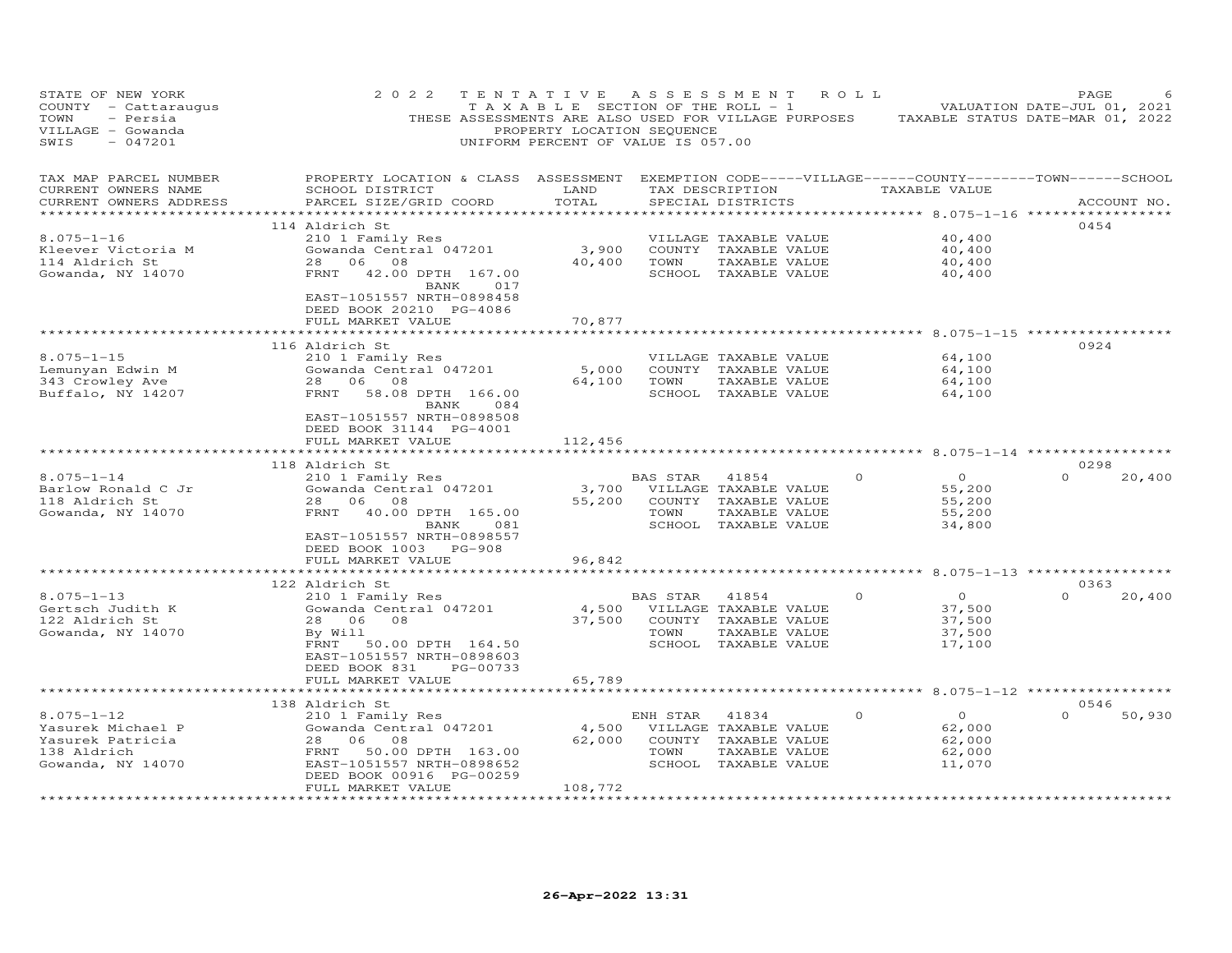| STATE OF NEW YORK<br>COUNTY - Cattaraugus<br>TOWN<br>- Persia<br>VILLAGE - Gowanda<br>SWIS<br>$-047201$ | 2 0 2 2<br>TENTATIVE<br>THESE ASSESSMENTS ARE ALSO USED FOR VILLAGE PURPOSES                                                                     | T A X A B L E SECTION OF THE ROLL - 1<br>PROPERTY LOCATION SEQUENCE<br>UNIFORM PERCENT OF VALUE IS 057.00 | A S S E S S M E N T |                                               | ROLL     |                                           | PAGE<br>VALUATION DATE-JUL 01, 2021<br>TAXABLE STATUS DATE-MAR 01, 2022 |  |
|---------------------------------------------------------------------------------------------------------|--------------------------------------------------------------------------------------------------------------------------------------------------|-----------------------------------------------------------------------------------------------------------|---------------------|-----------------------------------------------|----------|-------------------------------------------|-------------------------------------------------------------------------|--|
| TAX MAP PARCEL NUMBER<br>CURRENT OWNERS NAME<br>CURRENT OWNERS ADDRESS<br>*********************         | PROPERTY LOCATION & CLASS ASSESSMENT EXEMPTION CODE-----VILLAGE------COUNTY--------TOWN------SCHOOL<br>SCHOOL DISTRICT<br>PARCEL SIZE/GRID COORD | LAND<br>TOTAL                                                                                             |                     | SPECIAL DISTRICTS                             |          | TAX DESCRIPTION TAXABLE VALUE             | ACCOUNT NO.                                                             |  |
|                                                                                                         | 141 Aldrich St                                                                                                                                   |                                                                                                           |                     |                                               |          |                                           | 0478                                                                    |  |
| $8.075 - 2 - 40$                                                                                        | 210 1 Family Res                                                                                                                                 |                                                                                                           | BAS STAR            | 41854                                         | $\Omega$ | $\overline{O}$                            | $\Omega$<br>20,400                                                      |  |
| Kasperek Cheryl A<br>141 Aldrich St                                                                     | Gowanda Central 047201<br>28 06 08                                                                                                               | 4,200<br>46,000                                                                                           |                     | VILLAGE TAXABLE VALUE<br>COUNTY TAXABLE VALUE |          | 46,000<br>46,000                          |                                                                         |  |
| Gowanda, NY 14070                                                                                       | FRNT 49.00 DPTH 145.40                                                                                                                           |                                                                                                           | TOWN                | TAXABLE VALUE                                 |          | 46,000                                    |                                                                         |  |
|                                                                                                         | EAST-1051770 NRTH-0898561<br>DEED BOOK 00955 PG-01068                                                                                            |                                                                                                           |                     | SCHOOL TAXABLE VALUE                          |          | 25,600                                    |                                                                         |  |
|                                                                                                         | FULL MARKET VALUE                                                                                                                                | 80,702                                                                                                    |                     |                                               |          |                                           |                                                                         |  |
|                                                                                                         | ******************                                                                                                                               |                                                                                                           |                     |                                               |          | ******** 8.075-2-41 ***********           | 0645                                                                    |  |
| $8.075 - 2 - 41$                                                                                        | 143 Aldrich St<br>220 2 Family Res                                                                                                               |                                                                                                           | ENH STAR            | 41834                                         | $\circ$  | $\overline{0}$                            | $\Omega$<br>41,500                                                      |  |
| Darling Walter L Sr                                                                                     | Gowanda Central 047201                                                                                                                           | 4,900                                                                                                     |                     | VILLAGE TAXABLE VALUE                         |          | 41,500                                    |                                                                         |  |
| Darling Lorissa                                                                                         | 28 06 08                                                                                                                                         | 41,500                                                                                                    |                     | COUNTY TAXABLE VALUE                          |          | 41,500                                    |                                                                         |  |
| 143 Aldrich St                                                                                          | FRNT<br>59.50 DPTH 145.40                                                                                                                        |                                                                                                           | TOWN                | TAXABLE VALUE                                 |          | 41,500                                    |                                                                         |  |
| Gowanda, NY 14070                                                                                       | EAST-1051770 NRTH-0898616                                                                                                                        |                                                                                                           |                     | SCHOOL TAXABLE VALUE                          |          | $\Omega$                                  |                                                                         |  |
|                                                                                                         | DEED BOOK 10941 PG-6001<br>FULL MARKET VALUE                                                                                                     | 72,807                                                                                                    |                     |                                               |          |                                           |                                                                         |  |
|                                                                                                         |                                                                                                                                                  | *********                                                                                                 |                     |                                               |          | ******** 8.075-1-11 ************          |                                                                         |  |
|                                                                                                         | 144 Aldrich St                                                                                                                                   |                                                                                                           |                     |                                               |          |                                           | 0541                                                                    |  |
| $8.075 - 1 - 11$                                                                                        | 210 1 Family Res                                                                                                                                 |                                                                                                           | BAS STAR            | 41854                                         | $\Omega$ | $\overline{O}$                            | $\Omega$<br>20,400                                                      |  |
| Burr Mark C                                                                                             | Gowanda Central 047201                                                                                                                           | 4,400                                                                                                     |                     | VILLAGE TAXABLE VALUE                         |          | 42,500                                    |                                                                         |  |
| Burr Karen S                                                                                            | 28<br>06 08                                                                                                                                      | 42,500                                                                                                    |                     | COUNTY TAXABLE VALUE                          |          | 42,500                                    |                                                                         |  |
| 144 Aldrich St<br>Gowanda, NY 14070                                                                     | Life Use<br>FRNT                                                                                                                                 |                                                                                                           | TOWN                | TAXABLE VALUE<br>SCHOOL TAXABLE VALUE         |          | 42,500<br>22,100                          |                                                                         |  |
|                                                                                                         | 50.00 DPTH 161.00<br>EAST-1051557 NRTH-0898702                                                                                                   |                                                                                                           |                     |                                               |          |                                           |                                                                         |  |
|                                                                                                         | DEED BOOK 63<br>PG-7001                                                                                                                          |                                                                                                           |                     |                                               |          |                                           |                                                                         |  |
|                                                                                                         | FULL MARKET VALUE                                                                                                                                | 74,561                                                                                                    |                     |                                               |          |                                           |                                                                         |  |
|                                                                                                         |                                                                                                                                                  |                                                                                                           |                     |                                               |          | **** 8.075-2-42 **********                |                                                                         |  |
|                                                                                                         | 145 Aldrich St                                                                                                                                   |                                                                                                           |                     |                                               |          |                                           | 0373<br>$\Omega$                                                        |  |
| $8.075 - 2 - 42$<br>Sperling Sue Ann                                                                    | 210 1 Family Res<br>Gowanda Central 047201                                                                                                       | 4,300                                                                                                     | BAS STAR            | 41854<br>VILLAGE TAXABLE VALUE                | $\Omega$ | $\overline{O}$<br>45,200                  | 20,400                                                                  |  |
| 145 Aldrich Street                                                                                      | 08<br>28 06                                                                                                                                      | 45,200                                                                                                    |                     | COUNTY TAXABLE VALUE                          |          | 45,200                                    |                                                                         |  |
| Gowanda, NY 14070                                                                                       | By Will                                                                                                                                          |                                                                                                           | TOWN                | TAXABLE VALUE                                 |          | 45,200                                    |                                                                         |  |
|                                                                                                         | FRNT<br>50.00 DPTH 145.40                                                                                                                        |                                                                                                           |                     | SCHOOL TAXABLE VALUE                          |          | 24,800                                    |                                                                         |  |
|                                                                                                         | EAST-1051765 NRTH-0898669                                                                                                                        |                                                                                                           |                     |                                               |          |                                           |                                                                         |  |
|                                                                                                         | DEED BOOK 27551 PG-8001                                                                                                                          |                                                                                                           |                     |                                               |          |                                           |                                                                         |  |
|                                                                                                         | FULL MARKET VALUE<br>**********************                                                                                                      | 79,298<br>************                                                                                    |                     |                                               |          | *********** 8.075-1-10 ****************** |                                                                         |  |
|                                                                                                         | 150 Aldrich St                                                                                                                                   |                                                                                                           |                     |                                               |          |                                           | 0523                                                                    |  |
| $8.075 - 1 - 10$                                                                                        | 210 1 Family Res                                                                                                                                 |                                                                                                           | BAS STAR            | 41854                                         | $\circ$  | $\circ$                                   | $\Omega$<br>20,400                                                      |  |
| Murphy Cynthia B                                                                                        | Gowanda Central 047201                                                                                                                           | 3,700                                                                                                     |                     | VILLAGE TAXABLE VALUE                         |          | 43,800                                    |                                                                         |  |
| 150 Aldrich St                                                                                          | 08<br>28 06                                                                                                                                      | 43,800                                                                                                    | COUNTY              | TAXABLE VALUE                                 |          | 43,800                                    |                                                                         |  |
| Gowanda, NY 14070                                                                                       | FRNT<br>40.00 DPTH 161.00                                                                                                                        |                                                                                                           | TOWN                | TAXABLE VALUE                                 |          | 43,800                                    |                                                                         |  |
|                                                                                                         | EAST-1051557 NRTH-0898747<br>DEED BOOK 00970 PG-00586                                                                                            |                                                                                                           | SCHOOL              | TAXABLE VALUE                                 |          | 23,400                                    |                                                                         |  |
|                                                                                                         | FULL MARKET VALUE                                                                                                                                | 76,842                                                                                                    |                     |                                               |          |                                           |                                                                         |  |
|                                                                                                         | ******************                                                                                                                               | ***********                                                                                               |                     |                                               |          |                                           |                                                                         |  |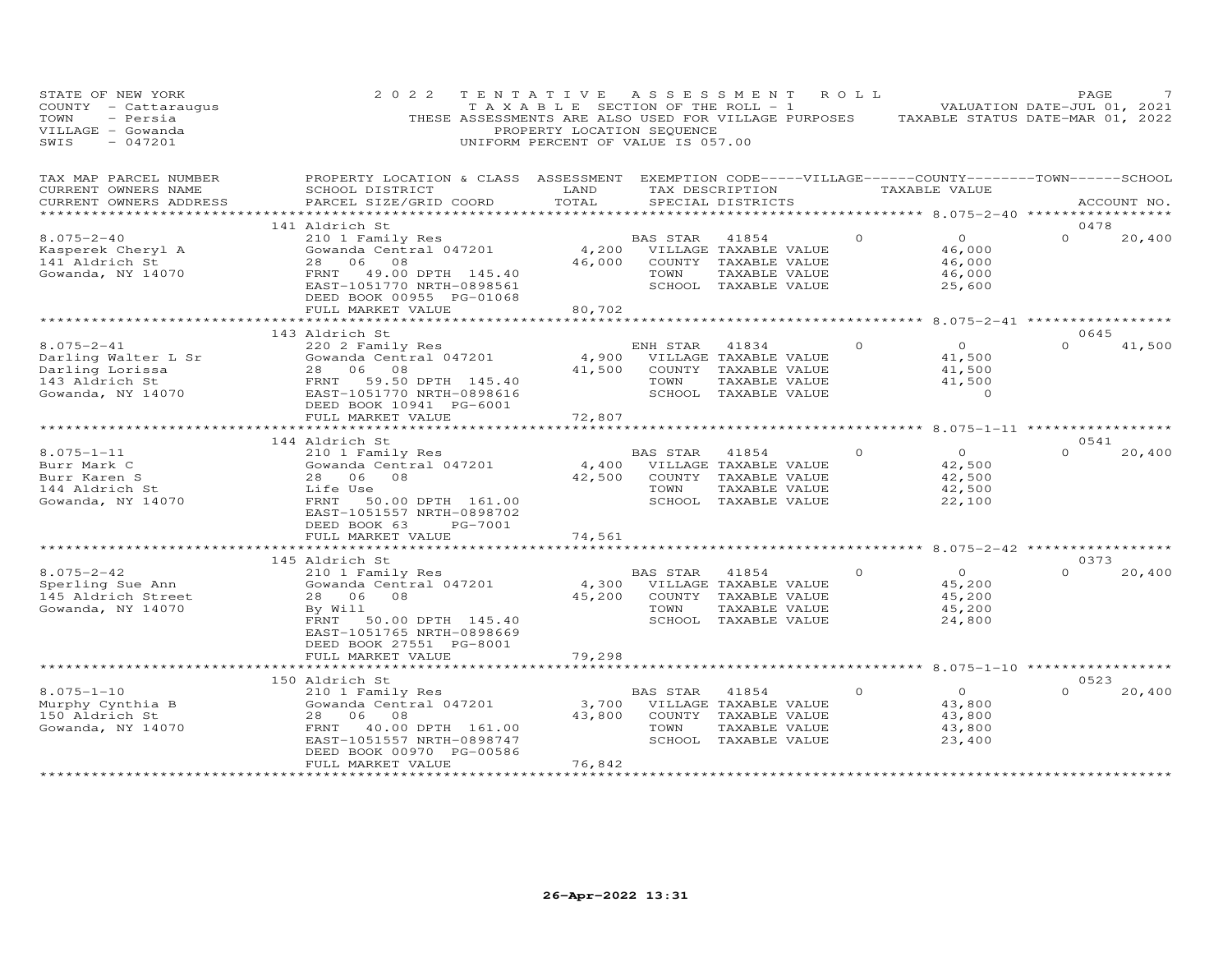| STATE OF NEW YORK<br>COUNTY - Cattaraugus<br>- Persia<br>TOWN<br>VILLAGE - Gowanda<br>$-047201$<br>SWIS | 2 0 2 2<br>THESE ASSESSMENTS ARE ALSO USED FOR VILLAGE PURPOSES                                                                                                                                        | TENTATIVE<br>TAXABLE SECTION OF THE ROLL - 1<br>PROPERTY LOCATION SEQUENCE<br>UNIFORM PERCENT OF VALUE IS 057.00 |                        | A S S E S S M E N T                                                                             | R O L L  | TAXABLE STATUS DATE-MAR 01, 2022                                | PAGE<br>VALUATION DATE-JUL 01, 2021 |             |
|---------------------------------------------------------------------------------------------------------|--------------------------------------------------------------------------------------------------------------------------------------------------------------------------------------------------------|------------------------------------------------------------------------------------------------------------------|------------------------|-------------------------------------------------------------------------------------------------|----------|-----------------------------------------------------------------|-------------------------------------|-------------|
| TAX MAP PARCEL NUMBER<br>CURRENT OWNERS NAME<br>CURRENT OWNERS ADDRESS                                  | PROPERTY LOCATION & CLASS ASSESSMENT EXEMPTION CODE-----VILLAGE------COUNTY-------TOWN------SCHOOL<br>SCHOOL DISTRICT<br>PARCEL SIZE/GRID COORD                                                        | LAND<br>TOTAL<br>*******                                                                                         |                        | TAX DESCRIPTION<br>SPECIAL DISTRICTS                                                            |          | TAXABLE VALUE<br>***************** 8.075-2-43 ***************** |                                     | ACCOUNT NO. |
| $8.075 - 2 - 43$<br>LaValle Constance M<br>Lavelle Anthony J<br>510 Plymouth Dr<br>Inverness, IL 60067  | 151 Aldrich St<br>210 1 Family Res<br>Gowanda Central 047201<br>06<br>08<br>28<br>FRNT<br>50.00 DPTH 130.40<br>EAST-1051762 NRTH-0898720<br>DEED BOOK 17935 PG-9001<br>FULL MARKET VALUE               | 4,000<br>43,500<br>76,316                                                                                        | TOWN                   | VILLAGE TAXABLE VALUE<br>COUNTY TAXABLE VALUE<br>TAXABLE VALUE<br>SCHOOL TAXABLE VALUE          |          | 43,500<br>43,500<br>43,500<br>43,500                            | 0436                                |             |
|                                                                                                         |                                                                                                                                                                                                        |                                                                                                                  |                        |                                                                                                 |          |                                                                 |                                     |             |
| $8.075 - 1 - 9$<br>Austin Edward R<br>Austin Catherine A<br>154 Aldrich St<br>Gowanda, NY 14070         | 154 Aldrich St<br>210 1 Family Res<br>Gowanda Central 047201<br>28 06<br>08<br>FRNT<br>79.50 DPTH 160.00<br>EAST-1051557 NRTH-0898806                                                                  | 6,500<br>34,500                                                                                                  | BAS STAR 41854<br>TOWN | VILLAGE TAXABLE VALUE<br>COUNTY TAXABLE VALUE<br>TAXABLE VALUE<br>SCHOOL TAXABLE VALUE          | $\Omega$ | $\overline{O}$<br>34,500<br>34,500<br>34,500<br>14,100          | 0330<br>$\Omega$                    | 20,400      |
|                                                                                                         | DEED BOOK 778<br>PG-00273<br>FULL MARKET VALUE                                                                                                                                                         | 60,526                                                                                                           |                        |                                                                                                 |          |                                                                 |                                     |             |
| $8.075 - 2 - 44$<br>Reinard Michael<br>155 Aldrich St<br>Gowanda, NY 14070                              | ***********************<br>155 Aldrich St<br>210 1 Family Res<br>Gowanda Central 047201<br>06 08<br>28<br>36.00 DPTH 89.50<br>FRNT<br>EAST-1051739 NRTH-0898766<br>DEED BOOK 20190 PG-5110             | 2,400<br>43,000                                                                                                  | TOWN                   | VILLAGE TAXABLE VALUE<br>COUNTY TAXABLE VALUE<br>TAXABLE VALUE<br>SCHOOL TAXABLE VALUE          |          | $8.075 - 2 - 44$ ******<br>43,000<br>43,000<br>43,000<br>43,000 | 0686                                |             |
|                                                                                                         | FULL MARKET VALUE<br>**************************                                                                                                                                                        | 75,439                                                                                                           |                        |                                                                                                 |          | *********** 8.075-2-1 *******************                       |                                     |             |
| $8.075 - 2 - 1$<br>West Tracy L<br>159 Aldrich St<br>Gowanda, NY 14070                                  | 159 Aldrich St<br>210 1 Family Res<br>Gowanda Central 047201<br>28 06 08<br>FRNT 89.60 DPTH 110.00<br>EAST-1051740 NRTH-0898823                                                                        | 5,900<br>41,000                                                                                                  | BAS STAR<br>TOWN       | 41854<br>VILLAGE TAXABLE VALUE<br>COUNTY TAXABLE VALUE<br>TAXABLE VALUE<br>SCHOOL TAXABLE VALUE | $\circ$  | $\circ$<br>41,000<br>41,000<br>41,000<br>20,600                 | 0612<br>$\Omega$                    | 20,400      |
|                                                                                                         | DEED BOOK 13894 PG-5001<br>FULL MARKET VALUE                                                                                                                                                           | 71,930                                                                                                           |                        |                                                                                                 |          | ********** 8.075-1-8 *******************                        |                                     |             |
| $8.075 - 1 - 8$<br>Harrison Thomas D<br>Harrison Sydney L<br>162 Aldrich St<br>Gowanda, NY 14041        | 162 Aldrich St<br>210 1 Family Res<br>Gowanda Central 047201<br>28<br>06 08<br>FRNT<br>54.00 DPTH 325.00<br>BANK<br>017<br>EAST-1051494 NRTH-0898888<br>DEED BOOK 877<br>PG-00115<br>FULL MARKET VALUE | 5,200<br>51,500<br>90,351                                                                                        | ENH STAR<br>TOWN       | 41834<br>VILLAGE TAXABLE VALUE<br>COUNTY TAXABLE VALUE<br>TAXABLE VALUE<br>SCHOOL TAXABLE VALUE | $\Omega$ | $\Omega$<br>51,500<br>51,500<br>51,500<br>570                   | 0692<br>$\Omega$                    | 50,930      |
|                                                                                                         |                                                                                                                                                                                                        |                                                                                                                  |                        |                                                                                                 |          |                                                                 |                                     |             |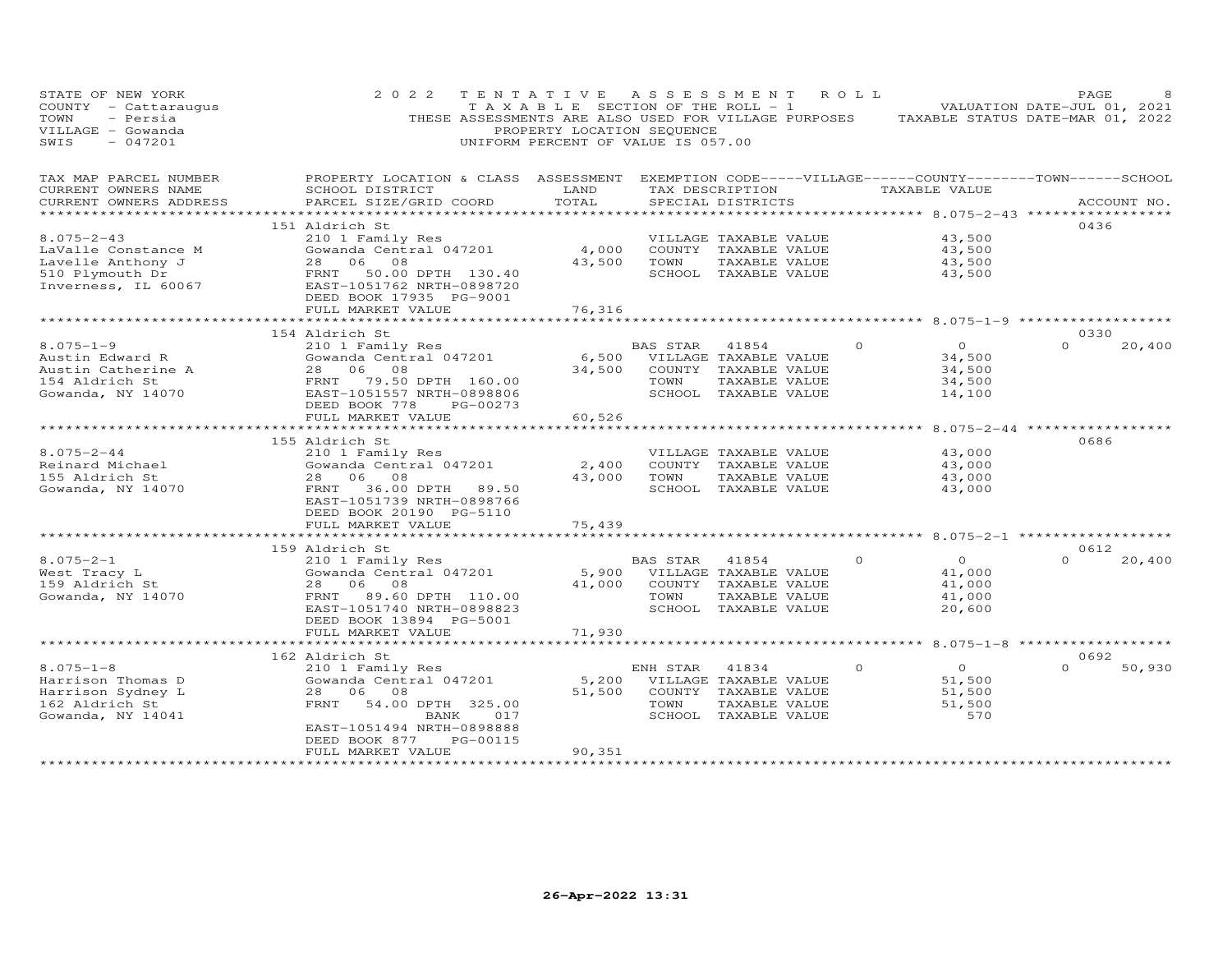| STATE OF NEW YORK<br>COUNTY - Cattaraugus<br>TOWN<br>- Persia<br>VILLAGE - Gowanda<br>SWIS<br>$-047201$                                     | 2 0 2 2                                                                                                                                                    | TENTATIVE<br>T A X A B L E SECTION OF THE ROLL - 1<br>PROPERTY LOCATION SEQUENCE<br>UNIFORM PERCENT OF VALUE IS 057.00 | ASSESSMENT                                                                 |                                                                                        | ROLL                                | THESE ASSESSMENTS ARE ALSO USED FOR VILLAGE PURPOSES TAXABLE STATUS DATE-MAR 01, 2022                                                                | PAGE<br>VALUATION DATE-JUL 01, 2021  |                             |
|---------------------------------------------------------------------------------------------------------------------------------------------|------------------------------------------------------------------------------------------------------------------------------------------------------------|------------------------------------------------------------------------------------------------------------------------|----------------------------------------------------------------------------|----------------------------------------------------------------------------------------|-------------------------------------|------------------------------------------------------------------------------------------------------------------------------------------------------|--------------------------------------|-----------------------------|
| TAX MAP PARCEL NUMBER<br>CURRENT OWNERS NAME<br>CURRENT OWNERS ADDRESS<br>******************                                                | PROPERTY LOCATION & CLASS ASSESSMENT<br>SCHOOL DISTRICT<br>PARCEL SIZE/GRID COORD                                                                          | LAND<br>TOTAL                                                                                                          |                                                                            | SPECIAL DISTRICTS                                                                      |                                     | EXEMPTION CODE-----VILLAGE------COUNTY-------TOWN------SCHOOL<br>TAX DESCRIPTION TAXABLE VALUE<br>******************** 16.028-4-21.1 *************** |                                      | ACCOUNT NO.                 |
|                                                                                                                                             | 18 Beech St                                                                                                                                                |                                                                                                                        |                                                                            |                                                                                        |                                     |                                                                                                                                                      | 0400                                 |                             |
| $16.028 - 4 - 21.1$<br>McDonald Paul F Jr<br>McDonald Kathryn<br>18 Beech St<br>Gowanda, NY 14070                                           | 210 1 Family Res<br>Gowanda Central 047201<br>16 06 08<br>FRNT<br>67.00 DPTH 164.00<br>BANK 012<br>EAST-1055163 NRTH-0894314<br>DEED BOOK 854<br>PG-00655  | 60,000                                                                                                                 | BAS STAR<br>5,700 VILLAGE TAXABLE VALUE<br>COUNTY TAXABLE VALUE<br>TOWN    | 41854<br>TAXABLE VALUE<br>SCHOOL TAXABLE VALUE                                         | $\circ$                             | $\overline{0}$<br>60,000<br>60,000<br>60,000<br>39,600                                                                                               | $\Omega$                             | 20,400                      |
|                                                                                                                                             | FULL MARKET VALUE                                                                                                                                          | 105,263                                                                                                                |                                                                            |                                                                                        |                                     |                                                                                                                                                      |                                      |                             |
|                                                                                                                                             | *********************                                                                                                                                      | * * * * * * * * * * * * *                                                                                              |                                                                            |                                                                                        |                                     | ****************************** 16.036-2-2 *****************                                                                                          |                                      |                             |
| $16.036 - 2 - 2$<br>Brown Lorna M<br>23 Beech St<br>Gowanda, NY 14070                                                                       | 23 Beech St<br>210 1 Family Res<br>Gowanda Central 047201<br>16 06 08<br>FRNT<br>98.00 DPTH 214.00                                                         | 7,000 AGED S                                                                                                           | AGED C/T<br>56,000 ENH STAR<br>VILLAGE TAXABLE VALUE                       | 41801<br>41804<br>41834                                                                | 25,200<br>$\overline{0}$<br>$\circ$ | 25,200<br>$\overline{O}$<br>$\overline{O}$<br>30,800                                                                                                 | 0432<br>25,200<br>$\circ$<br>$\circ$ | $\circ$<br>28,000<br>28,000 |
|                                                                                                                                             | EAST-1055206 NRTH-0894045<br>DEED BOOK 00938 PG-00127<br>FULL MARKET VALUE<br>*********************                                                        |                                                                                                                        | COUNTY TAXABLE VALUE<br>TOWN<br>98,246 SCHOOL TAXABLE VALUE                | TAXABLE VALUE                                                                          |                                     | 30,800<br>30,800<br>$\circ$                                                                                                                          |                                      |                             |
|                                                                                                                                             | 24 Beech St                                                                                                                                                |                                                                                                                        |                                                                            |                                                                                        |                                     |                                                                                                                                                      | 0867                                 |                             |
| $16.028 - 4 - 20$<br>Sample Terry G<br>Sample Terry S<br>24 Beech St<br>Gowanda, NY 14070<br>Gowanda, NY 14070<br>EAST-1055239 NRTH-0894276 | 220 2 Family Res<br>Gowanda Central 047201<br>DEED BOOK 2021 PG-16393<br>FULL MARKET VALUE                                                                 | 81,579                                                                                                                 | VETWAR CTS 41120<br>6,000 ENH STAR<br>46,500 VILLAGE TAXABLE VALUE<br>TOWN | 41834<br>COUNTY TAXABLE VALUE<br>TAXABLE VALUE<br>SCHOOL TAXABLE VALUE                 | 6,975<br>$\Omega$                   | 6,975<br>$\overline{0}$<br>39,525<br>39,525<br>39,525<br>$\circ$                                                                                     | 6,975<br>$\Omega$                    | 6,975<br>39,525             |
|                                                                                                                                             | *************************                                                                                                                                  |                                                                                                                        |                                                                            |                                                                                        |                                     | ********************************* 16.028-4-19 ****************                                                                                       |                                      |                             |
| $16.028 - 4 - 19$<br>Herniman Alyssa<br>30 Beech St<br>Gowanda, NY 14070                                                                    | 30 Beech St<br>210 1 Family Res<br>Gowanda Central 047201<br>16 06 08<br>FRNT<br>64.03 DPTH 233.52<br>EAST-1055309 NRTH-0894266<br>DEED BOOK 26685 PG-9001 | 5,900<br>45,000                                                                                                        | TOWN                                                                       | VILLAGE TAXABLE VALUE<br>COUNTY TAXABLE VALUE<br>TAXABLE VALUE<br>SCHOOL TAXABLE VALUE |                                     | 45,000<br>45,000<br>45,000<br>45,000                                                                                                                 | 0749                                 |                             |
|                                                                                                                                             | FULL MARKET VALUE                                                                                                                                          | 78,947                                                                                                                 |                                                                            |                                                                                        |                                     |                                                                                                                                                      |                                      |                             |
|                                                                                                                                             |                                                                                                                                                            |                                                                                                                        |                                                                            |                                                                                        |                                     | ***** 16.036-2-3 ************                                                                                                                        |                                      |                             |
|                                                                                                                                             | 31 Beech St                                                                                                                                                |                                                                                                                        |                                                                            |                                                                                        |                                     |                                                                                                                                                      | 0262                                 |                             |
| $16.036 - 2 - 3$<br>Carroll Shawn E<br>Carroll Amy L<br>31 Beech St<br>Gowanda, NY 14070                                                    | 210 1 Family Res<br>Gowanda Central 047201<br>16 06 08<br>FRNT 140.00 DPTH 214.00<br>BANK<br>032<br>EAST-1055324 NRTH-0893985<br>DEED BOOK 5036<br>PG-6001 | 8,000<br>59,000                                                                                                        | BAS STAR<br>VILLAGE TAXABLE VALUE<br>TOWN                                  | 41854<br>COUNTY TAXABLE VALUE<br>TAXABLE VALUE<br>SCHOOL TAXABLE VALUE                 | $\circ$                             | $\Omega$<br>59,000<br>59,000<br>59,000<br>38,600                                                                                                     | $\Omega$                             | 20,400                      |
|                                                                                                                                             | FULL MARKET VALUE                                                                                                                                          | 103,509                                                                                                                |                                                                            |                                                                                        |                                     |                                                                                                                                                      |                                      |                             |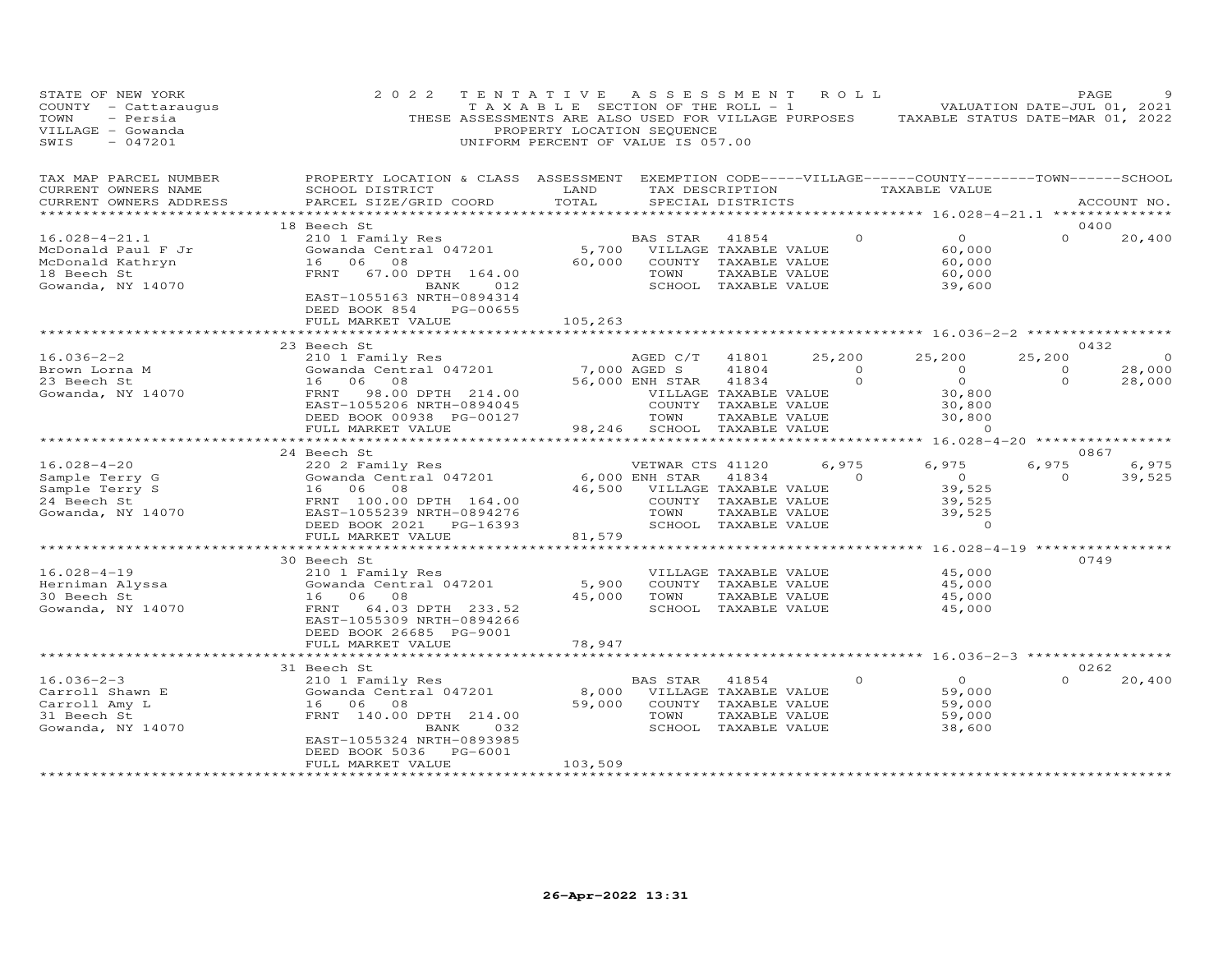| STATE OF NEW YORK<br>COUNTY - Cattaraugus<br>TOWN<br>- Persia<br>VILLAGE - Gowanda<br>SWIS<br>$-047201$                                                                            | 2 0 2 2                                                                                                                                              | PROPERTY LOCATION SEQUENCE<br>UNIFORM PERCENT OF VALUE IS 057.00 |          | TENTATIVE ASSESSMENT ROLL<br>T A X A B L E SECTION OF THE ROLL - 1 |          |          | 10<br>PAGE<br>VALUATION DATE-JUL 01, 2021<br>THESE ASSESSMENTS ARE ALSO USED FOR VILLAGE PURPOSES TAXABLE STATUS DATE-MAR 01, 2022 |
|------------------------------------------------------------------------------------------------------------------------------------------------------------------------------------|------------------------------------------------------------------------------------------------------------------------------------------------------|------------------------------------------------------------------|----------|--------------------------------------------------------------------|----------|----------|------------------------------------------------------------------------------------------------------------------------------------|
| TAX MAP PARCEL NUMBER<br>CURRENT OWNERS NAME<br>CURRENT OWNERS ADDRESS                                                                                                             | PROPERTY LOCATION & CLASS ASSESSMENT EXEMPTION CODE-----VILLAGE------COUNTY-------TOWN------SCHOOL<br>SCHOOL DISTRICT LAND<br>PARCEL SIZE/GRID COORD | TOTAL                                                            |          | TAX DESCRIPTION TAXABLE VALUE<br>SPECIAL DISTRICTS                 |          |          | ACCOUNT NO.                                                                                                                        |
| $16.028 - 4 - 18$                                                                                                                                                                  | 40 Beech St<br>210 1 Family Res                                                                                                                      |                                                                  | BAS STAR | 41854                                                              | $\Omega$ | $\Omega$ | 0817<br>$\Omega$<br>20,400                                                                                                         |
| Vassallo Samuel                                                                                                                                                                    | Gowanda Central 047201                                                                                                                               |                                                                  |          | 7,200 VILLAGE TAXABLE VALUE                                        |          | 51,000   |                                                                                                                                    |
| Vassallo Teresa A                                                                                                                                                                  | 16 06 08                                                                                                                                             |                                                                  |          | 51,000 COUNTY TAXABLE VALUE                                        |          | 51,000   |                                                                                                                                    |
| 40 Beech St                                                                                                                                                                        | FRNT 114.00 DPTH 285.00                                                                                                                              |                                                                  | TOWN     | TAXABLE VALUE                                                      |          | 51,000   |                                                                                                                                    |
| Gowanda, NY 14070                                                                                                                                                                  | BANK 017                                                                                                                                             |                                                                  |          | SCHOOL TAXABLE VALUE                                               |          | 30,600   |                                                                                                                                    |
|                                                                                                                                                                                    | EAST-1055374 NRTH-0894242<br>DEED BOOK 908 PG-01080<br>FULL MARKET VALUE                                                                             | 89,474                                                           |          |                                                                    |          |          |                                                                                                                                    |
|                                                                                                                                                                                    |                                                                                                                                                      |                                                                  |          |                                                                    |          |          |                                                                                                                                    |
|                                                                                                                                                                                    | 47 Beech St                                                                                                                                          |                                                                  |          |                                                                    |          |          | 0257                                                                                                                               |
| $16.036 - 2 - 4$                                                                                                                                                                   | 210 1 Family Res                                                                                                                                     |                                                                  |          | BAS STAR 41854                                                     | $\Omega$ | $\Omega$ | $\Omega$<br>20,400                                                                                                                 |
| Andolsek Theodore R                                                                                                                                                                | Gowanda Central 047201                                                                                                                               |                                                                  |          | 6,800 VILLAGE TAXABLE VALUE                                        |          | 39,900   |                                                                                                                                    |
| Andolsek Sandra J                                                                                                                                                                  | 16 06 08                                                                                                                                             |                                                                  |          | 39,900 COUNTY TAXABLE VALUE                                        |          | 39,900   |                                                                                                                                    |
| 47 Beech St                                                                                                                                                                        | Life Use                                                                                                                                             |                                                                  | TOWN     | TAXABLE VALUE                                                      |          | 39,900   |                                                                                                                                    |
| Gowanda, NY 14070                                                                                                                                                                  | FRNT 75.00 DPTH 240.00<br>EAST-1055422 NRTH-0893947<br>DEED BOOK 20903 PG-5001                                                                       |                                                                  |          | SCHOOL TAXABLE VALUE                                               |          | 19,500   |                                                                                                                                    |
|                                                                                                                                                                                    | FULL MARKET VALUE                                                                                                                                    | 70,000                                                           |          |                                                                    |          |          |                                                                                                                                    |
|                                                                                                                                                                                    |                                                                                                                                                      |                                                                  |          |                                                                    |          |          |                                                                                                                                    |
|                                                                                                                                                                                    | 48 Beech St                                                                                                                                          |                                                                  |          |                                                                    |          |          | 0372                                                                                                                               |
| $16.028 - 4 - 17$                                                                                                                                                                  | 220 2 Family Res                                                                                                                                     |                                                                  |          | VILLAGE TAXABLE VALUE                                              |          | 65,000   |                                                                                                                                    |
| Pfalzgraf Charles                                                                                                                                                                  | Gowanda Central 047201                                                                                                                               | 8,000                                                            |          | COUNTY TAXABLE VALUE                                               |          | 65,000   |                                                                                                                                    |
| Pfalzgraf Gladys                                                                                                                                                                   | 16 06 08                                                                                                                                             | 65,000                                                           | TOWN     | TAXABLE VALUE                                                      |          | 65,000   |                                                                                                                                    |
| 3273 Zoar Rd                                                                                                                                                                       | 50 Beech also on site                                                                                                                                |                                                                  |          | SCHOOL TAXABLE VALUE                                               |          | 65,000   |                                                                                                                                    |
| Gowanda, NY 14070                                                                                                                                                                  | FRNT 110.00 DPTH 383.00<br>BANK 032<br>EAST-1055465 NRTH-0894261<br>DEED BOOK 1002 PG-599                                                            |                                                                  |          |                                                                    |          |          |                                                                                                                                    |
|                                                                                                                                                                                    | FULL MARKET VALUE                                                                                                                                    | 114,035                                                          |          |                                                                    |          |          |                                                                                                                                    |
|                                                                                                                                                                                    |                                                                                                                                                      |                                                                  |          |                                                                    |          |          |                                                                                                                                    |
|                                                                                                                                                                                    | 49 Beech St                                                                                                                                          |                                                                  |          |                                                                    |          |          | 0677                                                                                                                               |
| $16.036 - 2 - 5$                                                                                                                                                                   | 280 Res Multiple                                                                                                                                     |                                                                  |          | VILLAGE TAXABLE VALUE                                              |          | 65,000   |                                                                                                                                    |
|                                                                                                                                                                                    | Gowanda Central 047201                                                                                                                               | 9,300                                                            |          | COUNTY TAXABLE VALUE                                               |          | 65,000   |                                                                                                                                    |
|                                                                                                                                                                                    |                                                                                                                                                      | 65,000                                                           | TOWN     | TAXABLE VALUE                                                      |          | 65,000   |                                                                                                                                    |
| ESOP Rentals Premier Asset<br>Management LLC<br>30 Palmer St<br>Gowanda Central 047201<br>30 Palmer St<br>FRNT 62.00 DPTH 234.00<br>Gowanda, NY 14070<br>EAST-1055474 NRTH-0893927 | DEED BOOK 29391 PG-2001                                                                                                                              |                                                                  |          | SCHOOL TAXABLE VALUE                                               |          | 65,000   |                                                                                                                                    |
|                                                                                                                                                                                    | FULL MARKET VALUE                                                                                                                                    | 114,035                                                          |          |                                                                    |          |          |                                                                                                                                    |
|                                                                                                                                                                                    |                                                                                                                                                      |                                                                  |          |                                                                    |          |          |                                                                                                                                    |
| $16.028 - 4 - 16$                                                                                                                                                                  | 52 Beech St<br>220 2 Family Res                                                                                                                      |                                                                  |          |                                                                    |          | 42,000   | 0371                                                                                                                               |
| Hubbard Levi                                                                                                                                                                       | Gowanda Central 047201                                                                                                                               | 6,600                                                            |          | VILLAGE TAXABLE VALUE<br>COUNTY TAXABLE VALUE                      |          | 42,000   |                                                                                                                                    |
| Hubbard Cindy                                                                                                                                                                      | 16 06 08                                                                                                                                             | 42,000                                                           | TOWN     | TAXABLE VALUE                                                      |          | 42,000   |                                                                                                                                    |
| 11795 Quaker Road                                                                                                                                                                  | 56 Beech also on site                                                                                                                                |                                                                  |          | SCHOOL TAXABLE VALUE                                               |          | 42,000   |                                                                                                                                    |
| Lawtons, NY 14091                                                                                                                                                                  |                                                                                                                                                      |                                                                  |          |                                                                    |          |          |                                                                                                                                    |
|                                                                                                                                                                                    | FRNT 71.28 DPTH 472.85<br>EAST-1055547 NRTH-0894269                                                                                                  |                                                                  |          |                                                                    |          |          |                                                                                                                                    |
|                                                                                                                                                                                    | DEED BOOK 20200 PG-7515<br>FULL MARKET VALUE                                                                                                         | 73,684                                                           |          |                                                                    |          |          |                                                                                                                                    |
|                                                                                                                                                                                    | **********************                                                                                                                               |                                                                  |          |                                                                    |          |          |                                                                                                                                    |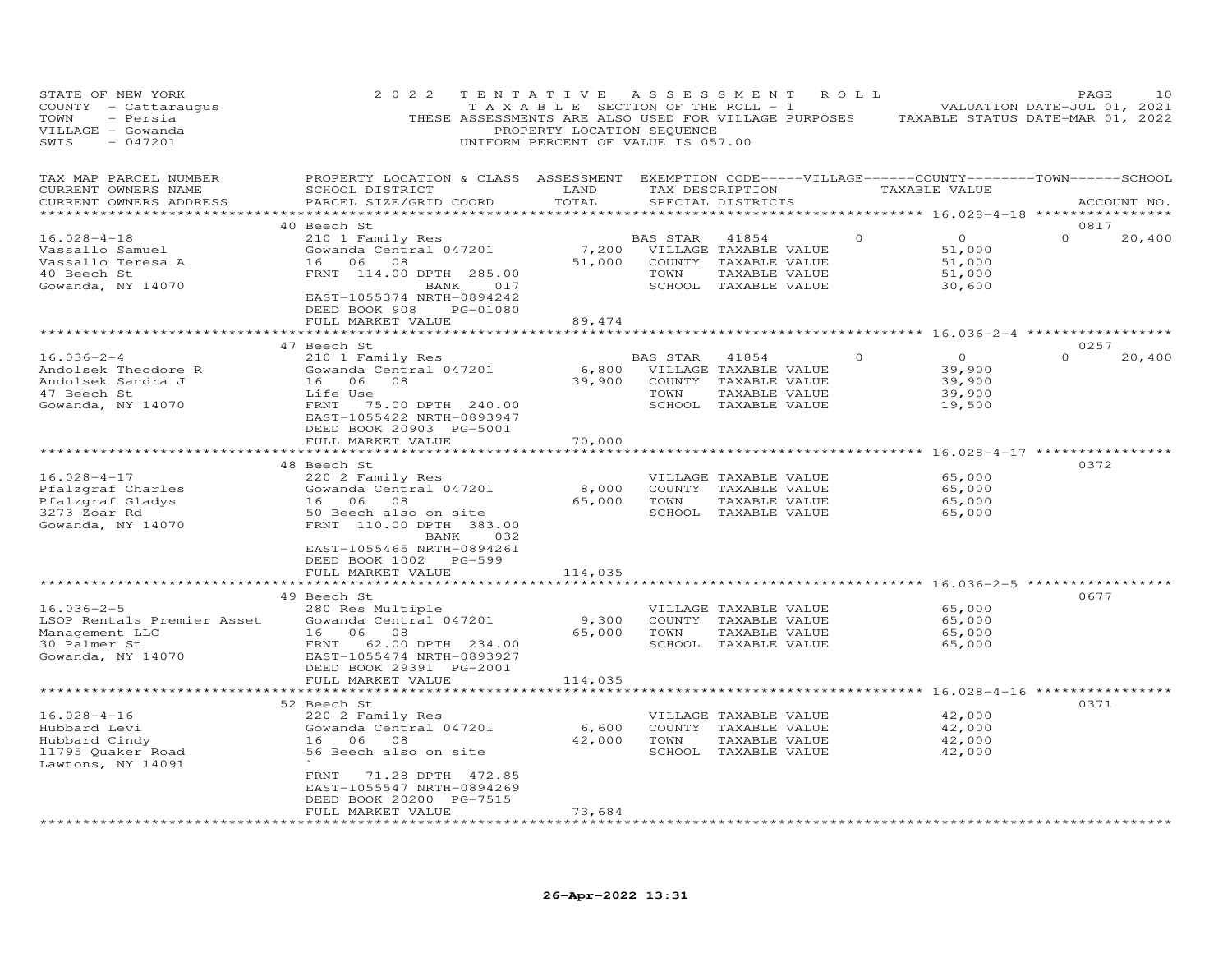| STATE OF NEW YORK<br>COUNTY - Cattaraugus<br>TOWN<br>- Persia<br>VILLAGE - Gowanda<br>$-047201$<br>SWIS | 2022                                                                                                                                                                                  | TENTATIVE<br>T A X A B L E SECTION OF THE ROLL - 1<br>THESE ASSESSMENTS ARE ALSO USED FOR VILLAGE PURPOSES<br>PROPERTY LOCATION SEQUENCE<br>UNIFORM PERCENT OF VALUE IS 057.00 | A S S E S S M E N T                        |                                                                                                 | R O L L           | TAXABLE STATUS DATE-MAR 01, 2022                                                    | PAGE<br>VALUATION DATE-JUL 01, 2021 | 11                         |
|---------------------------------------------------------------------------------------------------------|---------------------------------------------------------------------------------------------------------------------------------------------------------------------------------------|--------------------------------------------------------------------------------------------------------------------------------------------------------------------------------|--------------------------------------------|-------------------------------------------------------------------------------------------------|-------------------|-------------------------------------------------------------------------------------|-------------------------------------|----------------------------|
| TAX MAP PARCEL NUMBER<br>CURRENT OWNERS NAME<br>CURRENT OWNERS ADDRESS                                  | PROPERTY LOCATION & CLASS ASSESSMENT EXEMPTION CODE-----VILLAGE------COUNTY-------TOWN------SCHOOL<br>SCHOOL DISTRICT<br>PARCEL SIZE/GRID COORD                                       | LAND<br>TOTAL<br>************                                                                                                                                                  |                                            | TAX DESCRIPTION<br>SPECIAL DISTRICTS                                                            |                   | TAXABLE VALUE<br>********* 16.036-2-6 ****                                          |                                     | ACCOUNT NO.<br>*********** |
|                                                                                                         | 61 Beech St                                                                                                                                                                           |                                                                                                                                                                                |                                            |                                                                                                 |                   |                                                                                     | 0848                                |                            |
| $16.036 - 2 - 6$<br>Westburg Kimberly Y<br>61 Beech St<br>Gowanda, NY 14070                             | 210 1 Family Res<br>Gowanda Central 047201<br>16 06 08<br>FRNT<br>48.00 DPTH 237.00<br>BANK<br>017<br>EAST-1055520 NRTH-0893897<br>DEED BOOK 6762 PG-9001                             | 4,700<br>50,400                                                                                                                                                                | <b>BAS STAR</b><br>TOWN                    | 41854<br>VILLAGE TAXABLE VALUE<br>COUNTY TAXABLE VALUE<br>TAXABLE VALUE<br>SCHOOL TAXABLE VALUE | $\Omega$          | $\circ$<br>50,400<br>50,400<br>50,400<br>30,000                                     | $\Omega$                            | 20,400                     |
|                                                                                                         | FULL MARKET VALUE                                                                                                                                                                     | 88,421                                                                                                                                                                         |                                            |                                                                                                 |                   |                                                                                     |                                     |                            |
|                                                                                                         |                                                                                                                                                                                       |                                                                                                                                                                                |                                            |                                                                                                 |                   |                                                                                     |                                     |                            |
| $16.036 - 2 - 7$<br>Neumeister Keith J<br>Neumeister Mary E<br>63 Beech St<br>Gowanda, NY 14070         | 63 Beech St<br>210 1 Family Res<br>Gowanda Central 047201<br>16 06<br>08<br>FRNT 143.00 DPTH 219.00<br>BANK<br>012<br>EAST-1055600 NRTH-0893870                                       | 8,000<br>58,900                                                                                                                                                                | BAS STAR<br>TOWN                           | 41854<br>VILLAGE TAXABLE VALUE<br>COUNTY TAXABLE VALUE<br>TAXABLE VALUE<br>SCHOOL TAXABLE VALUE | $\Omega$          | $\Omega$<br>58,900<br>58,900<br>58,900<br>38,500                                    | 0620<br>$\Omega$                    | 20,400                     |
|                                                                                                         | DEED BOOK 889<br>PG-00218                                                                                                                                                             |                                                                                                                                                                                |                                            |                                                                                                 |                   |                                                                                     |                                     |                            |
|                                                                                                         | FULL MARKET VALUE<br>*********************                                                                                                                                            | 103,333                                                                                                                                                                        |                                            |                                                                                                 |                   |                                                                                     |                                     |                            |
|                                                                                                         |                                                                                                                                                                                       |                                                                                                                                                                                |                                            |                                                                                                 |                   | *********** 16.028-4-15 *****************                                           |                                     |                            |
| $16.028 - 4 - 15$<br>Westburg Richard E<br>Westburg Lois B<br>68 Beech St<br>Gowanda, NY 14070          | 68 Beech St<br>210 1 Family Res<br>Gowanda Central 047201<br>16 06 08<br>FRNT 132.00 DPTH 346.00<br>EAST-1055643 NRTH-0894170<br>DEED BOOK 905<br>PG-00095                            | 8,500<br>57,500                                                                                                                                                                | BAS STAR<br>TOWN                           | 41854<br>VILLAGE TAXABLE VALUE<br>COUNTY TAXABLE VALUE<br>TAXABLE VALUE<br>SCHOOL TAXABLE VALUE | $\circ$           | $\overline{0}$<br>57,500<br>57,500<br>57,500<br>37,100                              | 0568<br>$\Omega$                    | 20,400                     |
|                                                                                                         | FULL MARKET VALUE<br>**********************                                                                                                                                           | 100,877<br>************                                                                                                                                                        |                                            |                                                                                                 |                   | ********** 16.028-4-14 ***************                                              |                                     |                            |
|                                                                                                         | 80 Beech St                                                                                                                                                                           |                                                                                                                                                                                |                                            |                                                                                                 |                   |                                                                                     | 0567                                |                            |
| $16.028 - 4 - 14$<br>Kota E & S Trust I<br>80 Beech St<br>Gowanda, NY 14070                             | 210 1 Family Res<br>Gowanda Central 047201<br>16<br>06<br>08<br>1.05<br>ACRES<br>EAST-1055745 NRTH-0894247<br>DEED BOOK 28835 PG-4001                                                 | 48,000                                                                                                                                                                         | VETWAR CTS 41120<br>8,500 ENH STAR<br>TOWN | 41834<br>VILLAGE TAXABLE VALUE<br>COUNTY TAXABLE VALUE<br>TAXABLE VALUE<br>SCHOOL TAXABLE VALUE | 7,200<br>$\Omega$ | 7,200<br>$\overline{O}$<br>40,800<br>40,800<br>40,800<br>$\Omega$                   | 7,200<br>$\Omega$                   | 7,200<br>40,800            |
|                                                                                                         | FULL MARKET VALUE                                                                                                                                                                     | 84,211                                                                                                                                                                         |                                            |                                                                                                 |                   |                                                                                     |                                     |                            |
| $16.036 - 2 - 8$<br>Stenabaugh Wayne J<br>83 Beech St<br>Gowanda, NY 14070                              | **********************<br>83 Beech St<br>210 1 Family Res<br>Gowanda Central 047201<br>16 06<br>08<br>FRNT 108.00 DPTH 233.00<br>EAST-1055704 NRTH-0893822<br>DEED BOOK 20210 PG-2047 | 7,000<br>42,900                                                                                                                                                                | ***********************<br>TOWN            | VILLAGE TAXABLE VALUE<br>COUNTY TAXABLE VALUE<br>TAXABLE VALUE<br>SCHOOL TAXABLE VALUE          |                   | ************* 16.036-2-8 ******************<br>42,900<br>42,900<br>42,900<br>42,900 | 0420                                |                            |
|                                                                                                         | FULL MARKET VALUE                                                                                                                                                                     | 75,263<br>*****************                                                                                                                                                    |                                            |                                                                                                 |                   |                                                                                     |                                     |                            |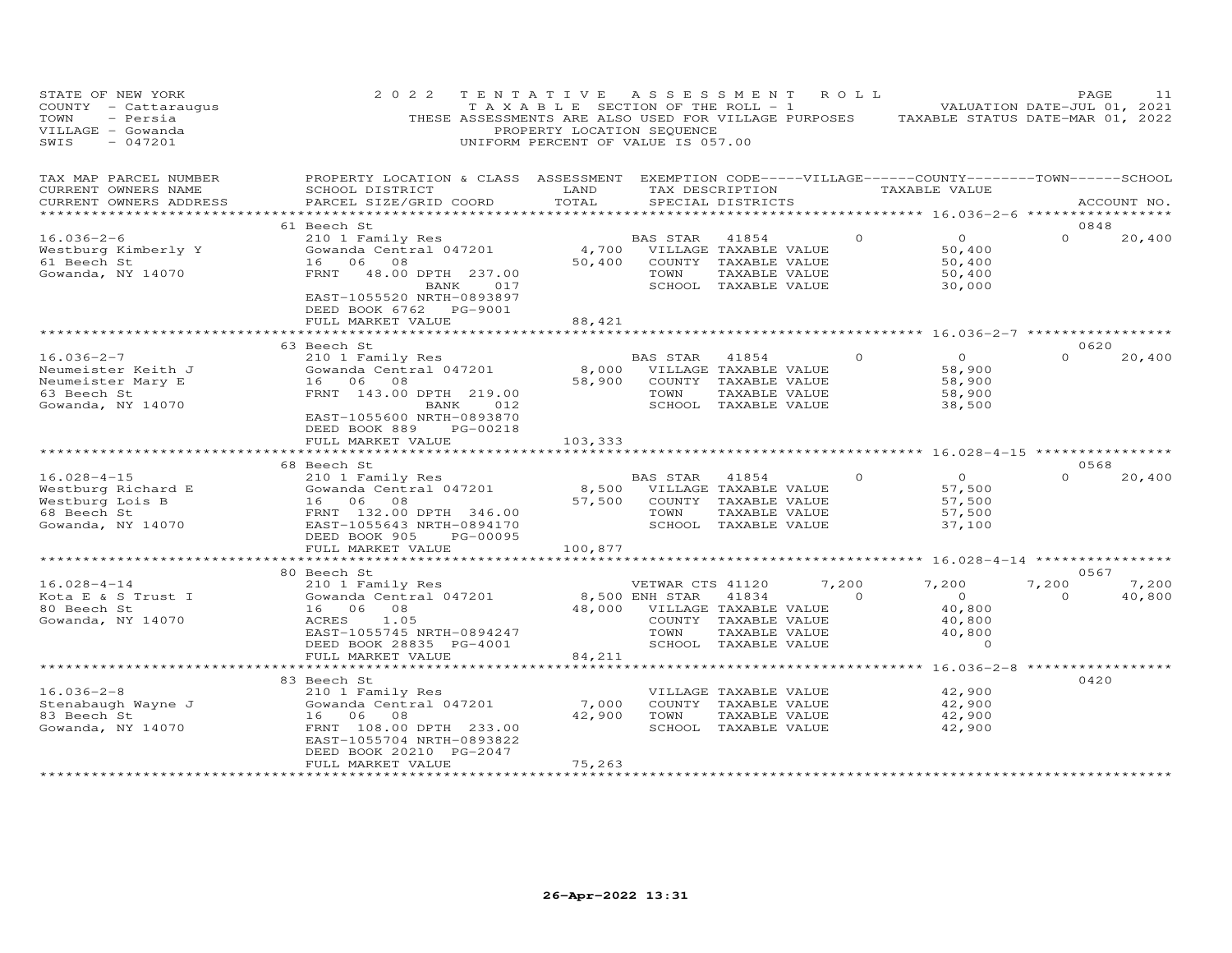| STATE OF NEW YORK<br>COUNTY - Cattaraugus<br>TOWN<br>- Persia<br>VILLAGE - Gowanda<br>$-047201$<br>SWIS | 2 0 2 2                                                                                                                                         | TENTATIVE<br>PROPERTY LOCATION SEQUENCE<br>UNIFORM PERCENT OF VALUE IS 057.00 | A S S E S S M E N T                                                     |                                                                                        | R O L L         | TAXABLE SECTION OF THE ROLL - 1 VALUATION DATE-JUL 01, 2021<br>THESE ASSESSMENTS ARE ALSO USED FOR VILLAGE PURPOSES TAXABLE STATUS DATE-MAR 01, 2022 |          | PAGE        | 12     |
|---------------------------------------------------------------------------------------------------------|-------------------------------------------------------------------------------------------------------------------------------------------------|-------------------------------------------------------------------------------|-------------------------------------------------------------------------|----------------------------------------------------------------------------------------|-----------------|------------------------------------------------------------------------------------------------------------------------------------------------------|----------|-------------|--------|
| TAX MAP PARCEL NUMBER<br>CURRENT OWNERS NAME<br>CURRENT OWNERS ADDRESS<br>*******************           | PROPERTY LOCATION & CLASS ASSESSMENT EXEMPTION CODE-----VILLAGE------COUNTY-------TOWN------SCHOOL<br>SCHOOL DISTRICT<br>PARCEL SIZE/GRID COORD | LAND<br>TOTAL                                                                 |                                                                         | SPECIAL DISTRICTS                                                                      | TAX DESCRIPTION | TAXABLE VALUE<br>********************* 16.028-4-11.1 **************                                                                                  |          | ACCOUNT NO. |        |
|                                                                                                         | 86 Beech St                                                                                                                                     |                                                                               |                                                                         |                                                                                        |                 |                                                                                                                                                      |          | 0339        |        |
| $16.028 - 4 - 11.1$<br>Crouse Michael J<br>86 Beech St<br>Gowanda, NY 14070                             | 210 1 Family Res<br>Gowanda Central 047201<br>16 06 08<br>66.00 DPTH 182.90<br>FRNT<br>BANK<br>028<br>EAST-1055822 NRTH-0894040                 | 35,500                                                                        | BAS STAR<br>5,700 VILLAGE TAXABLE VALUE<br>COUNTY TAXABLE VALUE<br>TOWN | 41854<br>TAXABLE VALUE<br>SCHOOL TAXABLE VALUE                                         | $\Omega$        | $\overline{O}$<br>35,500<br>35,500<br>35,500<br>15,100                                                                                               | $\Omega$ |             | 20,400 |
|                                                                                                         | DEED BOOK 5226 PG-8001<br>FULL MARKET VALUE                                                                                                     | 62,281                                                                        |                                                                         |                                                                                        |                 |                                                                                                                                                      |          |             |        |
|                                                                                                         | ****************************                                                                                                                    | ********************                                                          |                                                                         |                                                                                        |                 | ******************** 16.036-2-10 ****************                                                                                                    |          |             |        |
|                                                                                                         | 87 Beech St                                                                                                                                     |                                                                               |                                                                         |                                                                                        |                 |                                                                                                                                                      |          | 0621        |        |
| $16.036 - 2 - 10$<br>Lynch Daniel<br>87 Beech St.<br>Gowanda, NY 14070                                  | 210 1 Family Res<br>Gowanda Central 047201<br>16 06 08<br>FRNT 66.00 DPTH 207.50<br>EAST-1055783 NRTH-0893796                                   | 6,100<br>50,200                                                               | TOWN                                                                    | VILLAGE TAXABLE VALUE<br>COUNTY TAXABLE VALUE<br>TAXABLE VALUE<br>SCHOOL TAXABLE VALUE |                 | 50,200<br>50,200<br>50,200<br>50,200                                                                                                                 |          |             |        |
|                                                                                                         | DEED BOOK 26904 PG-8001<br>FULL MARKET VALUE                                                                                                    | 88,070<br>*********                                                           |                                                                         |                                                                                        |                 | ********** 16.028-4-13 ***********                                                                                                                   |          |             |        |
|                                                                                                         | 96 Beech St                                                                                                                                     |                                                                               |                                                                         |                                                                                        |                 |                                                                                                                                                      |          | 0559        |        |
| $16.028 - 4 - 13$                                                                                       | 210 1 Family Res                                                                                                                                |                                                                               |                                                                         | VILLAGE TAXABLE VALUE                                                                  |                 | 44,300                                                                                                                                               |          |             |        |
| Reid Jacob D<br>Ranaldo Chelsea R                                                                       | Gowanda Central 047201<br>28 06 08                                                                                                              | 5,000<br>44,300                                                               | TOWN                                                                    | COUNTY TAXABLE VALUE<br>TAXABLE VALUE                                                  |                 | 44,300<br>44,300                                                                                                                                     |          |             |        |
| 96 Beech St<br>Gowanda, NY 14070                                                                        | FRNT 72.50 DPTH 212.12<br>EAST-1055884 NRTH-0894013                                                                                             |                                                                               |                                                                         | SCHOOL TAXABLE VALUE                                                                   |                 | 44,300                                                                                                                                               |          |             |        |
|                                                                                                         | DEED BOOK 30618 PG-3002                                                                                                                         |                                                                               |                                                                         |                                                                                        |                 |                                                                                                                                                      |          |             |        |
|                                                                                                         | FULL MARKET VALUE<br>***************************                                                                                                | 77,719<br>**********                                                          |                                                                         |                                                                                        |                 |                                                                                                                                                      |          |             |        |
|                                                                                                         | 100 Beech St                                                                                                                                    |                                                                               |                                                                         |                                                                                        |                 | ************************ 16.028-4-12 *****************                                                                                               |          | 0553        |        |
| $16.028 - 4 - 12$                                                                                       | 210 1 Family Res                                                                                                                                |                                                                               | BAS STAR 41854                                                          |                                                                                        | $\overline{0}$  | $\overline{O}$                                                                                                                                       | $\circ$  |             | 20,400 |
| Klancer Richard J life Us<br>Klancer Jane<br>41 Gail Dr<br>Cattaraugus, NY 14719                        | Gowanda Central 047201<br>16 06<br>08<br>FRNT 66.00 DPTH 244.00<br>EAST-1055946 NRTH-0894001<br>DEED BOOK 13291 PG-8001<br>FULL MARKET VALUE    | 98,772                                                                        | 5,900 VETCOM CTS 41130<br>56,300 VILLAGE TAXABLE VALUE<br>TOWN          | COUNTY TAXABLE VALUE<br>TAXABLE VALUE<br>SCHOOL TAXABLE VALUE                          | 13,600          | 13,600<br>42,700<br>42,700<br>42,700<br>22,300                                                                                                       | 13,600   |             | 13,600 |
|                                                                                                         |                                                                                                                                                 |                                                                               |                                                                         |                                                                                        |                 |                                                                                                                                                      |          |             |        |
|                                                                                                         | 101 Beech St                                                                                                                                    |                                                                               |                                                                         |                                                                                        |                 |                                                                                                                                                      |          | 0797        |        |
| $16.036 - 2 - 12$                                                                                       | ----<br>210 1 Family Res<br>Gowanda Central 047201                                                                                              |                                                                               | VETWAR CTS 41120                                                        |                                                                                        | 6,810           | 6,810                                                                                                                                                | 6,810    |             | 6,810  |
| Dehos Donald P                                                                                          |                                                                                                                                                 |                                                                               | 3,700 ENH STAR                                                          | 41834                                                                                  | $\overline{0}$  | $\overline{0}$                                                                                                                                       | $\Omega$ |             | 38,590 |
| Dehos Terrie L                                                                                          | 16 06 08                                                                                                                                        | 45,400                                                                        |                                                                         | VILLAGE TAXABLE VALUE                                                                  |                 | 38,590                                                                                                                                               |          |             |        |
| 101 Beech St                                                                                            | FRNT<br>41.00 DPTH 148.10                                                                                                                       |                                                                               |                                                                         | COUNTY TAXABLE VALUE                                                                   |                 | 38,590                                                                                                                                               |          |             |        |
| Gowanda, NY 14070                                                                                       | EAST-1055856 NRTH-0893788<br>PG-00225<br>DEED BOOK 871<br>FULL MARKET VALUE                                                                     | 79,649                                                                        | TOWN                                                                    | TAXABLE VALUE<br>SCHOOL TAXABLE VALUE                                                  |                 | 38,590<br>$\Omega$                                                                                                                                   |          |             |        |
|                                                                                                         | **************************                                                                                                                      | *******************                                                           |                                                                         |                                                                                        |                 |                                                                                                                                                      |          |             |        |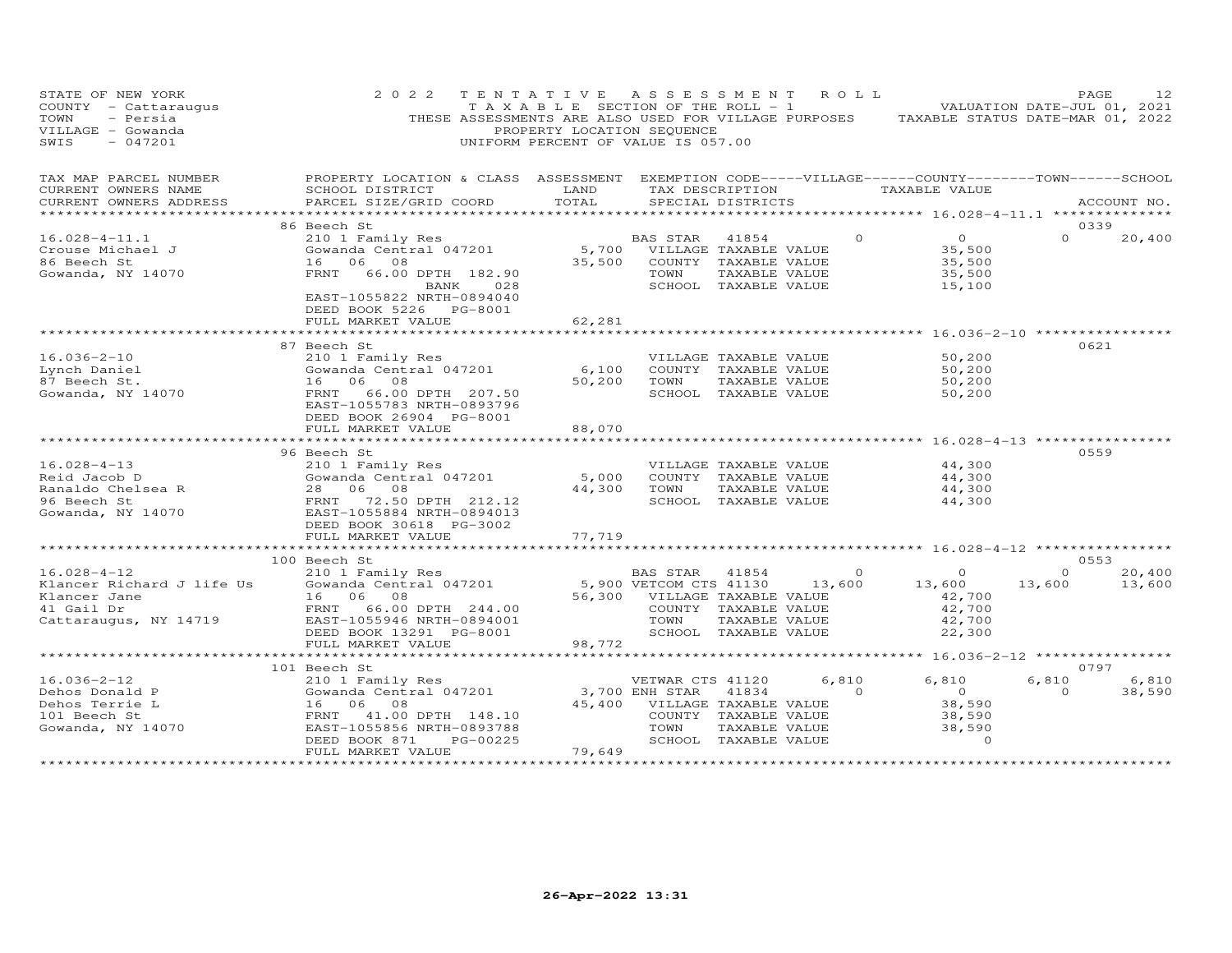| STATE OF NEW YORK<br>COUNTY - Cattaraugus<br>- Persia<br>TOWN<br>VILLAGE - Gowanda<br>$-047201$<br>SWIS                        | 2 0 2 2<br>TENTATIVE<br>THESE ASSESSMENTS ARE ALSO USED FOR VILLAGE PURPOSES                                                                                                                  | PROPERTY LOCATION SEQUENCE<br>UNIFORM PERCENT OF VALUE IS 057.00 |                  | A S S E S S M E N T<br>T A X A B L E SECTION OF THE ROLL - 1                                          | R O L L  | TAXABLE STATUS DATE-MAR 01, 2022                         | PAGE<br>VALUATION DATE-JUL 01, 2021 | 13          |
|--------------------------------------------------------------------------------------------------------------------------------|-----------------------------------------------------------------------------------------------------------------------------------------------------------------------------------------------|------------------------------------------------------------------|------------------|-------------------------------------------------------------------------------------------------------|----------|----------------------------------------------------------|-------------------------------------|-------------|
| TAX MAP PARCEL NUMBER<br>CURRENT OWNERS NAME<br>CURRENT OWNERS ADDRESS                                                         | PROPERTY LOCATION & CLASS ASSESSMENT EXEMPTION CODE-----VILLAGE------COUNTY--------TOWN------SCHOOL<br>SCHOOL DISTRICT<br>PARCEL SIZE/GRID COORD                                              | LAND<br>TOTAL                                                    |                  | TAX DESCRIPTION TAXABLE VALUE<br>SPECIAL DISTRICTS                                                    |          | *************************** 16.036-2-13 **************** |                                     | ACCOUNT NO. |
| $16.036 - 2 - 13$<br>Darling Walter<br>Darling Lorissa<br>143 Aldrich St<br>Gowanda, NY 14070                                  | 103 Beech St<br>220 2 Family Res<br>Gowanda Central 047201<br>16 06 08<br>FRNT<br>62.00 DPTH 171.00<br>EAST-1055910 NRTH-0893758<br>DEED BOOK 00978 PG-01055<br>FULL MARKET VALUE             | 5,400<br>35,000<br>61,404                                        | TOWN             | VILLAGE TAXABLE VALUE<br>COUNTY TAXABLE VALUE<br>TAXABLE VALUE<br>SCHOOL TAXABLE VALUE                |          | 35,000<br>35,000<br>35,000<br>35,000                     | 0739                                |             |
|                                                                                                                                |                                                                                                                                                                                               |                                                                  |                  |                                                                                                       |          |                                                          |                                     |             |
| $16.036 - 3 - 13$<br>Cornell Loretta R<br>109 Beech St<br>Gowanda, NY 14070                                                    | 109 Beech St<br>210 1 Family Res<br>Gowanda Central 047201<br>08<br>16 06<br>By Will<br>FRNT 50.00 DPTH 158.70<br>EAST-1056012 NRTH-0893716<br>DEED BOOK 872<br>PG-00301<br>FULL MARKET VALUE | 49,500<br>86,842                                                 | BAS STAR<br>TOWN | 41854<br>4,400 VILLAGE TAXABLE VALUE<br>COUNTY TAXABLE VALUE<br>TAXABLE VALUE<br>SCHOOL TAXABLE VALUE | $\Omega$ | $\overline{O}$<br>49,500<br>49,500<br>49,500<br>29,100   | 0309<br>$\Omega$                    | 20,400      |
|                                                                                                                                | *************************                                                                                                                                                                     | ***********                                                      |                  |                                                                                                       |          | ************************ 16.028-3-10.2 **************    |                                     |             |
| Cook Mary A<br>Cook Mary A<br>112 Beech St<br>Gowanda, NY 14070<br>2011 EAST-1056090 NRTH-0902012<br>EAST-1056090 NRTH-0902012 | 112 Beech St                                                                                                                                                                                  | 7,300<br>30,000                                                  | ENH STAR<br>TOWN | 41834<br>VILLAGE TAXABLE VALUE<br>COUNTY TAXABLE VALUE<br>TAXABLE VALUE<br>SCHOOL TAXABLE VALUE       | $\Omega$ | $\overline{O}$<br>30,000<br>30,000<br>30,000<br>$\Omega$ | 1021<br>$\Omega$                    | 30,000      |
|                                                                                                                                | FULL MARKET VALUE                                                                                                                                                                             | 52,632                                                           |                  |                                                                                                       |          |                                                          |                                     |             |
|                                                                                                                                | ****************************<br>117 Beech St                                                                                                                                                  | **************                                                   |                  |                                                                                                       |          | ********************* 16.036-3-14 *****************      | 0709                                |             |
| $16.036 - 3 - 14$<br>Dishman Cynthia M<br>Family Trust I<br>117 Beech St<br>Gowanda, NY 14070                                  | 210 1 Family Res<br>Gowanda Central 047201<br>16 06<br>08<br>FRNT<br>50.00 DPTH 142.70<br>EAST-1056056 NRTH-0893716<br>DEED BOOK 00998 PG-00950<br>FULL MARKET VALUE                          | 45,000                                                           | BAS STAR<br>TOWN | 41854<br>4,200 VILLAGE TAXABLE VALUE<br>COUNTY TAXABLE VALUE<br>TAXABLE VALUE<br>SCHOOL TAXABLE VALUE | $\Omega$ | $\overline{O}$<br>45,000<br>45,000<br>45,000<br>24,600   | $\Omega$                            | 20,400      |
|                                                                                                                                | **********************                                                                                                                                                                        | 78,947                                                           |                  |                                                                                                       |          | *********** 16.036-3-15 **********                       |                                     |             |
| $16.036 - 3 - 15$<br>Kruger Linda<br>123 Beech St<br>Gowanda, NY 14070                                                         | 123 Beech St<br>210 1 Family Res<br>Gowanda Central 047201<br>16<br>06<br>08<br>50.00 DPTH 142.70<br>FRNT<br>EAST-1056103 NRTH-0893695                                                        | 4,200<br>42,300                                                  | TOWN             | VILLAGE TAXABLE VALUE<br>COUNTY TAXABLE VALUE<br>TAXABLE VALUE<br>SCHOOL TAXABLE VALUE                |          | 42,300<br>42,300<br>42,300<br>42,300                     | 0812                                |             |
|                                                                                                                                | DEED BOOK 2019<br>PG-12815<br>FULL MARKET VALUE                                                                                                                                               | 74,211                                                           |                  |                                                                                                       |          |                                                          |                                     |             |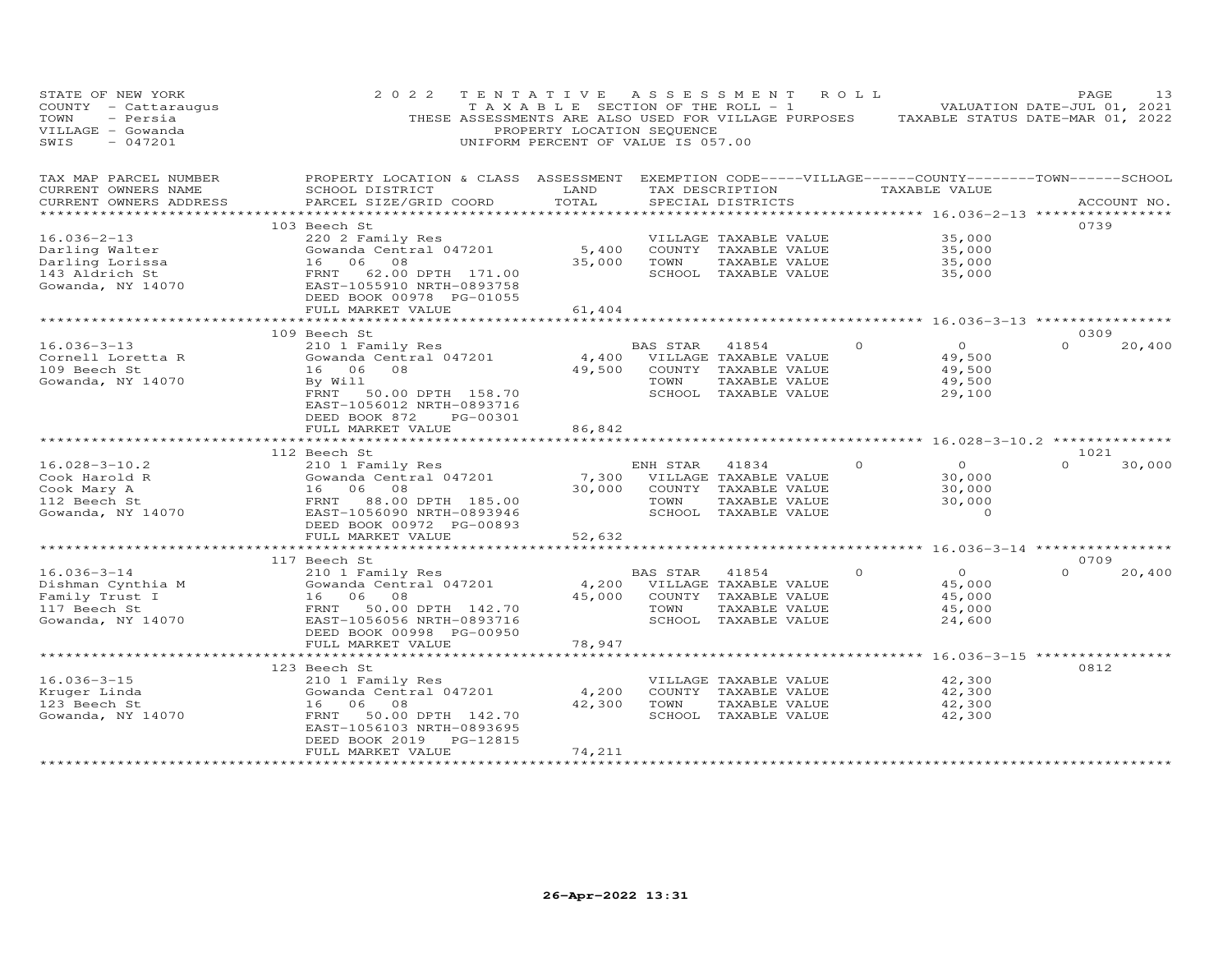| STATE OF NEW YORK<br>COUNTY - Cattaraugus<br>TOWN<br>- Persia<br>VILLAGE - Gowanda<br>SWIS<br>$-047201$                                                                                                                                                                  | 2 0 2 2                                                                                                                                   | TENTATIVE ASSESSMENT ROLL<br>PROPERTY LOCATION SEQUENCE<br>UNIFORM PERCENT OF VALUE IS 057.00 |                              |                   |                                               | TAXABLE SECTION OF THE ROLL - 1 $-1$ VALUATION DATE-JUL 01, 2021<br>THESE ASSESSMENTS ARE ALSO USED FOR VILLAGE PURPOSES TAXABLE STATUS DATE-MAR 01, 2022 |                | PAGE        | 14     |
|--------------------------------------------------------------------------------------------------------------------------------------------------------------------------------------------------------------------------------------------------------------------------|-------------------------------------------------------------------------------------------------------------------------------------------|-----------------------------------------------------------------------------------------------|------------------------------|-------------------|-----------------------------------------------|-----------------------------------------------------------------------------------------------------------------------------------------------------------|----------------|-------------|--------|
| TAX MAP PARCEL NUMBER PROPERTY LOCATION & CLASS ASSESSMENT EXEMPTION CODE-----VILLAGE------COUNTY--------TOWN------SCHOOL<br>CURRENT OWNERS NAME                                                                                                                         | <b>EXAMPLE SERVICE SERVICE SERVICE SERVICE SERVICE SERVICE SERVICE SERVICE SERVICE SERVICE SERVICE SERVICE SERVICE</b><br>SCHOOL DISTRICT |                                                                                               |                              |                   |                                               | TAX DESCRIPTION TAXABLE VALUE                                                                                                                             |                |             |        |
| CURRENT OWNERS ADDRESS                                                                                                                                                                                                                                                   | PARCEL SIZE/GRID COORD                                                                                                                    | TOTAL                                                                                         |                              | SPECIAL DISTRICTS |                                               |                                                                                                                                                           |                | ACCOUNT NO. |        |
|                                                                                                                                                                                                                                                                          |                                                                                                                                           |                                                                                               |                              |                   |                                               |                                                                                                                                                           |                |             |        |
|                                                                                                                                                                                                                                                                          | 127 Beech St                                                                                                                              |                                                                                               | BAS STAR 41854               |                   | $\Omega$                                      | $\overline{0}$                                                                                                                                            | $\Omega$       | 0252        | 20,400 |
|                                                                                                                                                                                                                                                                          |                                                                                                                                           |                                                                                               |                              |                   |                                               | 44,000                                                                                                                                                    |                |             |        |
|                                                                                                                                                                                                                                                                          |                                                                                                                                           |                                                                                               |                              |                   |                                               | 44,000                                                                                                                                                    |                |             |        |
|                                                                                                                                                                                                                                                                          |                                                                                                                                           |                                                                                               |                              |                   |                                               | 44,000                                                                                                                                                    |                |             |        |
| $\begin{tabular}{lcccc} 16.036-3-16 & 120151 & 12018 & 12019 & 12019 & 12101 & 12101 & 12101 & 12101 & 12101 & 12101 & 12101 & 12101 & 12101 & 12101 & 12101 & 12101 & 12101 & 12101 & 12101 & 12101 & 12101 & 12101 & 12101 & 12101 & 12101 & 12101 & 12101 & 12101 & $ | DEED BOOK 1011 PG-882                                                                                                                     |                                                                                               |                              |                   |                                               | 23,600                                                                                                                                                    |                |             |        |
|                                                                                                                                                                                                                                                                          | FULL MARKET VALUE                                                                                                                         | 77,193                                                                                        |                              |                   |                                               |                                                                                                                                                           |                |             |        |
|                                                                                                                                                                                                                                                                          | *************************                                                                                                                 |                                                                                               |                              |                   |                                               |                                                                                                                                                           |                |             |        |
|                                                                                                                                                                                                                                                                          | 137 Beech St                                                                                                                              |                                                                                               | VETWAR CTS 41120             |                   | 8,160                                         | 8,160                                                                                                                                                     | 8,160          | 0869        | 8,160  |
| 16.036-3-17 210 1 Family Res<br>Sharon Szymanski Irrevocable T Gowanda Central 047201<br>26046 East River Road 16 -06 -08<br>Grosse Ile, MI 48138 FRNT 90.00 DPTH 150.00<br>EAST-1056211 NRTH-0893636                                                                    |                                                                                                                                           | 6,900 ENH STAR<br>56,600 VILLAGE<br>56,600 VILLAGE<br>COUNTY<br>TOWN                          |                              | 41834             | $\sim$ 0                                      | $\overline{0}$                                                                                                                                            | $\overline{0}$ |             | 48,440 |
|                                                                                                                                                                                                                                                                          |                                                                                                                                           |                                                                                               | 56,600 VILLAGE TAXABLE VALUE |                   |                                               | 48,440                                                                                                                                                    |                |             |        |
|                                                                                                                                                                                                                                                                          |                                                                                                                                           |                                                                                               |                              |                   | COUNTY TAXABLE VALUE                          | 48,440<br>48,440                                                                                                                                          |                |             |        |
|                                                                                                                                                                                                                                                                          |                                                                                                                                           |                                                                                               | TOWN                         |                   |                                               |                                                                                                                                                           |                |             |        |
|                                                                                                                                                                                                                                                                          | DEED BOOK 2020 PG-11287                                                                                                                   |                                                                                               | SCHOOL TAXABLE VALUE         |                   | TAXABLE VALUE<br>TAXABLE VALUE<br>ARATE VALUE | $\circ$                                                                                                                                                   |                |             |        |
|                                                                                                                                                                                                                                                                          | FULL MARKET VALUE<br>************************                                                                                             | 99,298                                                                                        |                              |                   |                                               | ************* 16.036-3-18 *****************                                                                                                               |                |             |        |
|                                                                                                                                                                                                                                                                          | 143 Beech St                                                                                                                              |                                                                                               |                              |                   |                                               |                                                                                                                                                           |                | 0570        |        |
|                                                                                                                                                                                                                                                                          |                                                                                                                                           |                                                                                               | VILLAGE TAXABLE VALUE        |                   |                                               | 45,000                                                                                                                                                    |                |             |        |
|                                                                                                                                                                                                                                                                          |                                                                                                                                           | 7,200                                                                                         |                              |                   | COUNTY TAXABLE VALUE                          | 45,000                                                                                                                                                    |                |             |        |
|                                                                                                                                                                                                                                                                          |                                                                                                                                           |                                                                                               | 45,000 TOWN                  | TAXABLE VALUE     |                                               | 45,000                                                                                                                                                    |                |             |        |
| 16.036-3-18<br>Hesslinger Anthony M<br>143 Beech St<br>Gowanda, NY 14070<br>16 06 08<br>TENT 90.00 DPTH 169.00<br>TENT 90.00 DPTH 169.00                                                                                                                                 |                                                                                                                                           |                                                                                               | SCHOOL TAXABLE VALUE         |                   |                                               | 45,000                                                                                                                                                    |                |             |        |
|                                                                                                                                                                                                                                                                          | EAST-1056287 NRTH-0893594                                                                                                                 |                                                                                               |                              |                   |                                               |                                                                                                                                                           |                |             |        |
|                                                                                                                                                                                                                                                                          | DEED BOOK 27524 PG-4001<br>FULL MARKET VALUE                                                                                              |                                                                                               |                              |                   |                                               |                                                                                                                                                           |                |             |        |
|                                                                                                                                                                                                                                                                          | ***********************                                                                                                                   | 78,947                                                                                        |                              |                   |                                               | ************************ 16.036-3-19 ************                                                                                                         |                |             |        |
|                                                                                                                                                                                                                                                                          | 149 Beech St                                                                                                                              |                                                                                               |                              |                   |                                               |                                                                                                                                                           |                | 0914        |        |
| $16.036 - 3 - 19$                                                                                                                                                                                                                                                        |                                                                                                                                           |                                                                                               |                              |                   | VILLAGE TAXABLE VALUE                         | 42,800                                                                                                                                                    |                |             |        |
|                                                                                                                                                                                                                                                                          | 210 1 Family Res<br>Gowanda Central 047201                                                                                                |                                                                                               | 4,000 COUNTY TAXABLE VALUE   |                   |                                               | 42,800                                                                                                                                                    |                |             |        |
|                                                                                                                                                                                                                                                                          | 16 06 08                                                                                                                                  |                                                                                               | 42,800 TOWN                  | TAXABLE VALUE     |                                               | 42,800                                                                                                                                                    |                |             |        |
| Gabe⊥ Grant<br>10667 Markham Dr<br>Gowanda, NY 14070                                                                                                                                                                                                                     | FRNT 58.00 DPTH 100.00                                                                                                                    |                                                                                               | SCHOOL TAXABLE VALUE         |                   |                                               | 42,800                                                                                                                                                    |                |             |        |
|                                                                                                                                                                                                                                                                          | EAST-1056370 NRTH-0893600<br>DEED BOOK 19531 PG-8002                                                                                      |                                                                                               |                              |                   |                                               |                                                                                                                                                           |                |             |        |
|                                                                                                                                                                                                                                                                          | FULL MARKET VALUE                                                                                                                         | 75,088                                                                                        |                              |                   |                                               |                                                                                                                                                           |                |             |        |
|                                                                                                                                                                                                                                                                          | *********************                                                                                                                     |                                                                                               |                              |                   |                                               | ************************ 16.036-3-20 ************                                                                                                         |                |             |        |
|                                                                                                                                                                                                                                                                          | 151 Beech St                                                                                                                              |                                                                                               |                              |                   |                                               |                                                                                                                                                           |                | 0966        |        |
| $16.036 - 3 - 20$                                                                                                                                                                                                                                                        | 2001: Tamily Res<br>Gowanda Central 047201                                                                                                |                                                                                               |                              |                   |                                               | VILLAGE TAXABLE VALUE 38,600<br>COUNTY TAXABLE VALUE 38,600                                                                                               |                |             |        |
|                                                                                                                                                                                                                                                                          |                                                                                                                                           | 4,100                                                                                         | COUNTY TAXABLE VALUE         |                   |                                               |                                                                                                                                                           |                |             |        |
|                                                                                                                                                                                                                                                                          | 26 06 08                                                                                                                                  |                                                                                               | 38,600 TOWN TAXABLE VALUE    |                   |                                               | 38,600                                                                                                                                                    |                |             |        |
| 10.030-3-20<br>Bierman Alan E<br>9717 Marek Road N<br>Cattaraugus, NY 14719                                                                                                                                                                                              | 60.00 DPTH 100.00<br>FRNT<br>EAST-1056424 NRTH-0893578                                                                                    |                                                                                               | SCHOOL TAXABLE VALUE         |                   |                                               | 38,600                                                                                                                                                    |                |             |        |
|                                                                                                                                                                                                                                                                          | DEED BOOK 00966 PG-00632                                                                                                                  |                                                                                               |                              |                   |                                               |                                                                                                                                                           |                |             |        |
|                                                                                                                                                                                                                                                                          | FULL MARKET VALUE                                                                                                                         | 67,719                                                                                        |                              |                   |                                               |                                                                                                                                                           |                |             |        |
| ************************                                                                                                                                                                                                                                                 | **************************                                                                                                                | ******************                                                                            |                              |                   |                                               |                                                                                                                                                           |                |             |        |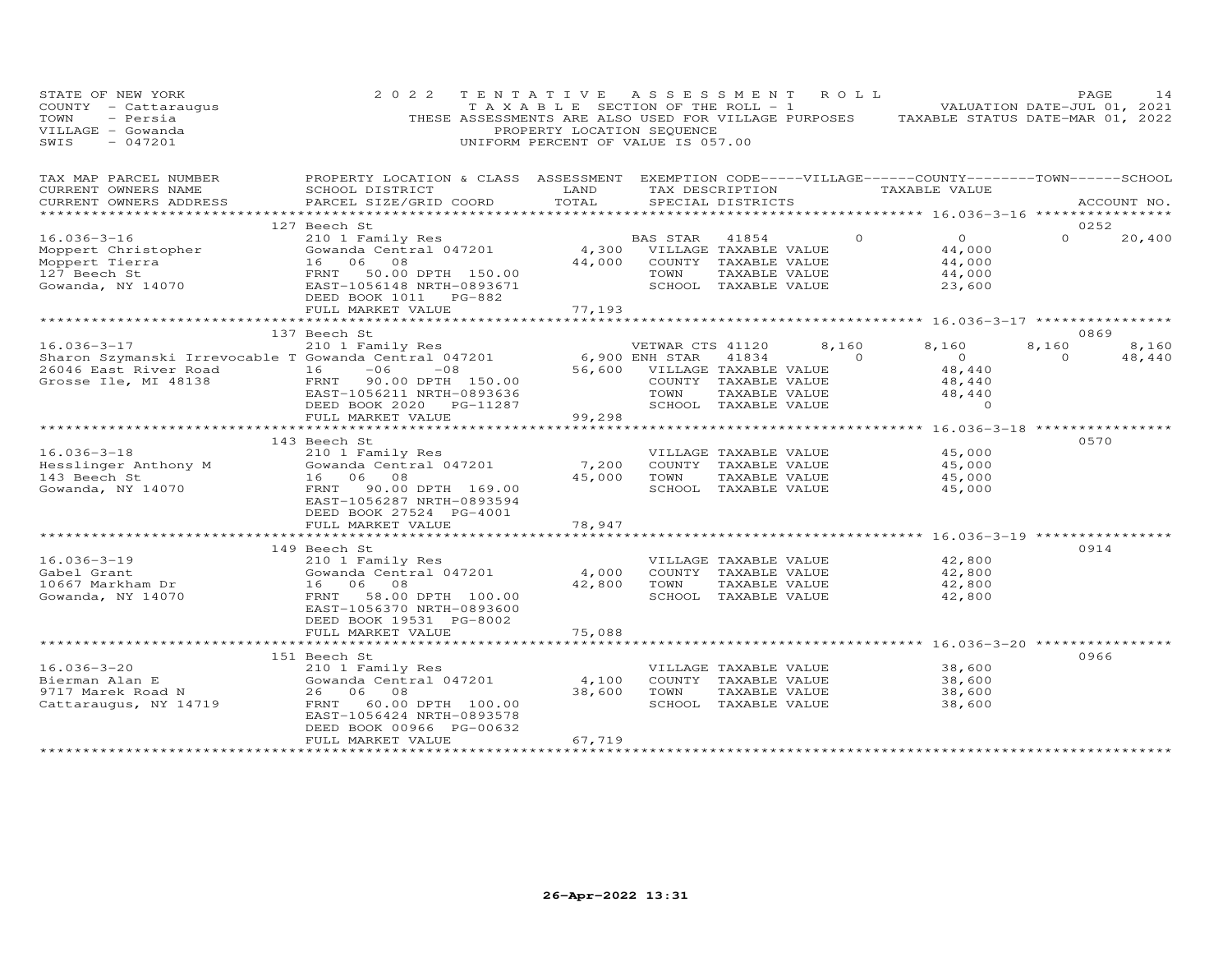| STATE OF NEW YORK<br>COUNTY - Cattaraugus<br>- Persia<br>TOWN<br>VILLAGE - Gowanda<br>$-047201$<br>SWIS | 2 0 2 2<br>THESE ASSESSMENTS ARE ALSO USED FOR VILLAGE PURPOSES                                                                                 | TENTATIVE<br>PROPERTY LOCATION SEQUENCE<br>UNIFORM PERCENT OF VALUE IS 057.00 |                        | A S S E S S M E N T<br>T A X A B L E SECTION OF THE ROLL - 1                                          | R O L L  | TAXABLE STATUS DATE-MAR 01, 2022                                  | PAGE<br>VALUATION DATE-JUL 01, 2021 | 15     |
|---------------------------------------------------------------------------------------------------------|-------------------------------------------------------------------------------------------------------------------------------------------------|-------------------------------------------------------------------------------|------------------------|-------------------------------------------------------------------------------------------------------|----------|-------------------------------------------------------------------|-------------------------------------|--------|
| TAX MAP PARCEL NUMBER<br>CURRENT OWNERS NAME<br>CURRENT OWNERS ADDRESS                                  | PROPERTY LOCATION & CLASS ASSESSMENT EXEMPTION CODE-----VILLAGE------COUNTY-------TOWN------SCHOOL<br>SCHOOL DISTRICT<br>PARCEL SIZE/GRID COORD | LAND<br>TOTAL                                                                 |                        | TAX DESCRIPTION<br>SPECIAL DISTRICTS                                                                  |          | TAXABLE VALUE                                                     | ACCOUNT NO.                         |        |
| **********************                                                                                  |                                                                                                                                                 |                                                                               |                        |                                                                                                       |          |                                                                   |                                     |        |
|                                                                                                         | 153 Beech St                                                                                                                                    |                                                                               |                        |                                                                                                       |          |                                                                   | 0734                                |        |
| $16.036 - 3 - 21$<br>Tiller Robert<br>Tiller Linda<br>153 Beech St<br>Gowanda, NY 14070                 | 210 1 Family Res<br>Gowanda Central 047201<br>08<br>16 06<br>FRNT 66.00 DPTH 122.00<br>EAST-1056478 NRTH-0893573<br>DEED BOOK 743<br>PG-00779   | 45,000                                                                        | ENH STAR<br>TOWN       | 41834<br>4,900 VILLAGE TAXABLE VALUE<br>COUNTY TAXABLE VALUE<br>TAXABLE VALUE<br>SCHOOL TAXABLE VALUE | $\Omega$ | $\overline{O}$<br>45,000<br>45,000<br>45,000<br>$\circ$           | $\Omega$                            | 45,000 |
|                                                                                                         | FULL MARKET VALUE                                                                                                                               | 78,947                                                                        |                        |                                                                                                       |          |                                                                   |                                     |        |
|                                                                                                         |                                                                                                                                                 |                                                                               |                        |                                                                                                       |          |                                                                   |                                     |        |
|                                                                                                         | 186 Beech St                                                                                                                                    |                                                                               |                        |                                                                                                       |          |                                                                   | 1020                                |        |
| $17.021 - 1 - 5$<br>Friedman William H<br>186 Beech St<br>Gowanda, NY 14070                             | 210 1 Family Res<br>Gowanda Central 047201<br>16 06 08<br>FRNT 350.00 DPTH 135.00<br>BANK<br>012                                                | 14,200<br>46,000                                                              | BAS STAR 41854<br>TOWN | VILLAGE TAXABLE VALUE<br>COUNTY TAXABLE VALUE<br>TAXABLE VALUE<br>SCHOOL TAXABLE VALUE                | $\Omega$ | $\overline{O}$<br>46,000<br>46,000<br>46,000<br>25,600            | $\Omega$                            | 20,400 |
|                                                                                                         | EAST-1056802 NRTH-0893627<br>DEED BOOK 873<br>PG-01019<br>FULL MARKET VALUE                                                                     | 80,702<br>*********                                                           |                        |                                                                                                       |          | ********* 16.028-2-9 ***********                                  |                                     |        |
|                                                                                                         | 9 Broadway Rd                                                                                                                                   |                                                                               |                        |                                                                                                       |          |                                                                   | 0953                                |        |
| $16.028 - 2 - 9$<br>LSOP Rentals Premier<br>Asset Management<br>30 Palmer St                            | 230 3 Family Res<br>Gowanda Central 047201<br>26 06 08<br>FRNT 65.00 DPTH 105.00<br>EAST-1054927 NRTH-0895504                                   | 4,800<br>57,000                                                               | TOWN                   | VILLAGE TAXABLE VALUE<br>COUNTY TAXABLE VALUE<br>TAXABLE VALUE<br>SCHOOL TAXABLE VALUE                |          | 57,000<br>57,000<br>57,000<br>57,000                              |                                     |        |
| Gowanda, NY 14070                                                                                       | DEED BOOK 29390 PG-3001                                                                                                                         |                                                                               |                        |                                                                                                       |          |                                                                   |                                     |        |
|                                                                                                         | FULL MARKET VALUE<br>**************************                                                                                                 | 100,000<br>************                                                       |                        |                                                                                                       |          | ************************************ 16.028–3–26 **************** |                                     |        |
|                                                                                                         | 10 Broadway Rd                                                                                                                                  |                                                                               |                        |                                                                                                       |          |                                                                   | 0768                                |        |
| $16.028 - 3 - 26$<br>Gowanda Properties LLC<br>77 S Water St<br>Gowanda, NY 14070                       | 220 2 Family Res<br>Gowanda Central 047201<br>16 06<br>08<br>FRNT 118.00 DPTH 159.00<br>EAST-1055094 NRTH-0895529<br>DEED BOOK 23373 PG-5001    | 8,500<br>39,000                                                               | TOWN                   | VILLAGE TAXABLE VALUE<br>COUNTY TAXABLE VALUE<br>TAXABLE VALUE<br>SCHOOL TAXABLE VALUE                |          | 39,000<br>39,000<br>39,000<br>39,000                              |                                     |        |
|                                                                                                         | FULL MARKET VALUE                                                                                                                               | 68,421                                                                        |                        |                                                                                                       |          |                                                                   |                                     |        |
|                                                                                                         |                                                                                                                                                 |                                                                               |                        |                                                                                                       |          |                                                                   |                                     |        |
| $16.028 - 2 - 10$<br>Spina John A Jr<br>Spina Patricia M<br>19 Broadway Rd<br>Gowanda, NY 14070         | 13 Broadway Rd<br>311 Res vac land<br>Gowanda Central 047201<br>26 06 08<br>FRNT 50.00 DPTH 158.00<br>EAST-1054900 NRTH-0895447                 | 3,100<br>3,100                                                                | TOWN                   | VILLAGE TAXABLE VALUE<br>COUNTY TAXABLE VALUE<br>TAXABLE VALUE<br>SCHOOL TAXABLE VALUE                |          | 3,100<br>3,100<br>3,100<br>3,100                                  | 0846                                |        |
|                                                                                                         | PG-00014<br>DEED BOOK 845<br>FULL MARKET VALUE<br>**************************                                                                    | 5,439<br>***************                                                      |                        |                                                                                                       |          |                                                                   |                                     |        |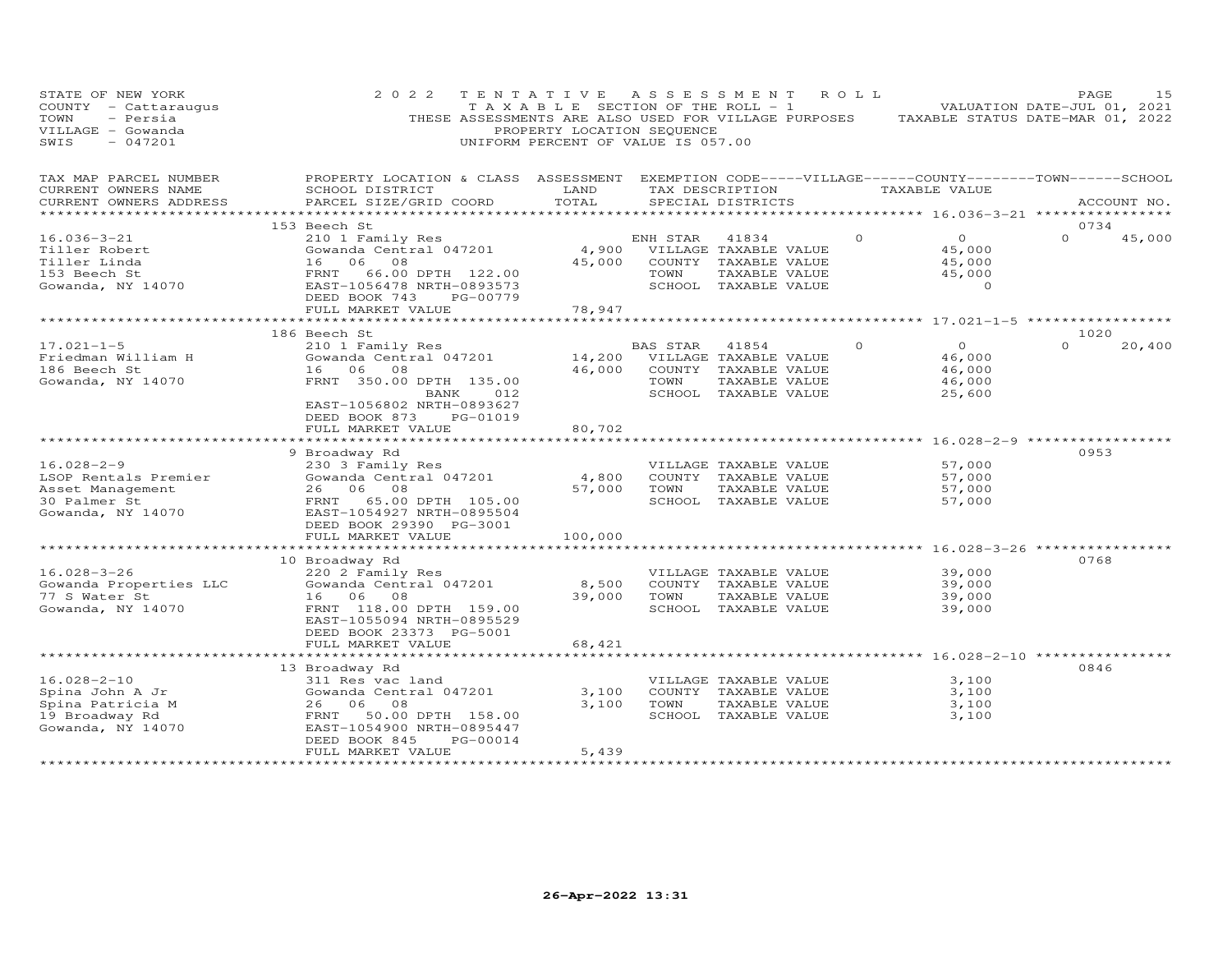| STATE OF NEW YORK<br>COUNTY<br>- Cattaraugus<br>TOWN<br>- Persia<br>VILLAGE - Gowanda<br>SWIS<br>$-047201$ | 2 0 2 2<br>THESE ASSESSMENTS ARE ALSO USED FOR VILLAGE PURPOSES                                                                                                                                                                                   | TENTATIVE<br>TAXABLE SECTION OF THE ROLL - 1<br>PROPERTY LOCATION SEQUENCE<br>UNIFORM PERCENT OF VALUE IS 057.00 | A S S E S S M E N T                        |                                                                                                 |        | ROLL     | TAXABLE STATUS DATE-MAR 01, 2022                                                                                         |                    | PAGE<br>16<br>VALUATION DATE-JUL 01, 2021 |
|------------------------------------------------------------------------------------------------------------|---------------------------------------------------------------------------------------------------------------------------------------------------------------------------------------------------------------------------------------------------|------------------------------------------------------------------------------------------------------------------|--------------------------------------------|-------------------------------------------------------------------------------------------------|--------|----------|--------------------------------------------------------------------------------------------------------------------------|--------------------|-------------------------------------------|
| TAX MAP PARCEL NUMBER<br>CURRENT OWNERS NAME<br>CURRENT OWNERS ADDRESS<br>******************               | PROPERTY LOCATION & CLASS ASSESSMENT<br>SCHOOL DISTRICT<br>PARCEL SIZE/GRID COORD                                                                                                                                                                 | LAND<br>TOTAL<br>**********                                                                                      |                                            | TAX DESCRIPTION<br>SPECIAL DISTRICTS                                                            |        |          | EXEMPTION CODE-----VILLAGE------COUNTY-------TOWN------SCHOOL<br>TAXABLE VALUE<br>******** 16.028-3-25 ***************** |                    | ACCOUNT NO.                               |
|                                                                                                            | 16 Broadway Rd                                                                                                                                                                                                                                    |                                                                                                                  |                                            |                                                                                                 |        |          |                                                                                                                          |                    | 0574                                      |
| $16.028 - 3 - 25$<br>Conrow Carl<br>16 Broadway Rd<br>Gowanda, NY 14070                                    | 210 1 Family Res<br>Gowanda Central 047201<br>16<br>06<br>08<br>FRNT 109.00 DPTH 149.82<br>BANK<br>017<br>EAST-1055105 NRTH-0895431<br>DEED BOOK 10638 PG-2001                                                                                    | 7,800<br>50,000                                                                                                  | BAS STAR<br>TOWN<br>SCHOOL                 | 41854<br>VILLAGE TAXABLE VALUE<br>COUNTY TAXABLE VALUE<br>TAXABLE VALUE<br>TAXABLE VALUE        |        |          | $\circ$<br>50,000<br>50,000<br>50,000<br>29,600                                                                          |                    | 20,400                                    |
|                                                                                                            | FULL MARKET VALUE                                                                                                                                                                                                                                 | 87,719                                                                                                           |                                            |                                                                                                 |        |          |                                                                                                                          |                    |                                           |
|                                                                                                            |                                                                                                                                                                                                                                                   |                                                                                                                  |                                            |                                                                                                 |        |          | $16.028 - 2 - 11$                                                                                                        |                    |                                           |
| $16.028 - 2 - 11$<br>Spina John A Jr<br>Spina Patricia M<br>19 Broadway Rd<br>Gowanda, NY 14070            | 19 Broadway Rd<br>210 1 Family Res<br>Gowanda Central 047201<br>26<br>06<br>08<br>50.00 DPTH 157.00<br>FRNT<br>017<br>BANK<br>EAST-1054900 NRTH-0895396                                                                                           | 51,100                                                                                                           | VETCOM CTS 41130<br>4,400 BAS STAR<br>TOWN | 41854<br>VILLAGE TAXABLE VALUE<br>COUNTY TAXABLE VALUE<br>TAXABLE VALUE<br>SCHOOL TAXABLE VALUE | 12,775 | $\Omega$ | 12,775<br>$\circ$<br>38,325<br>38,325<br>38,325<br>17,925                                                                | 12,775<br>$\Omega$ | 0847<br>12,775<br>20,400                  |
|                                                                                                            | DEED BOOK 845<br>PG-00014                                                                                                                                                                                                                         |                                                                                                                  |                                            |                                                                                                 |        |          |                                                                                                                          |                    |                                           |
|                                                                                                            | FULL MARKET VALUE                                                                                                                                                                                                                                 | 89,649                                                                                                           |                                            |                                                                                                 |        |          |                                                                                                                          |                    |                                           |
|                                                                                                            | ****************                                                                                                                                                                                                                                  |                                                                                                                  |                                            |                                                                                                 |        |          | $16.028 - 2 - 12$ ****                                                                                                   |                    | 0800                                      |
| $16.028 - 2 - 12$<br>Jemiolo Camille A<br>23 Broadway Rd<br>Gowanda, NY 14070                              | 23 Broadway Rd<br>210 1 Family Res<br>Gowanda Central 047201<br>$-06$<br>16<br>$-08$<br>$3/10$ -merged 2-6.4 into pr<br>FRNT<br>50.00 DPTH 278.00<br>084<br>BANK                                                                                  | 4,900<br>43,500                                                                                                  | BAS STAR<br>TOWN                           | 41854<br>VILLAGE TAXABLE VALUE<br>COUNTY TAXABLE VALUE<br>TAXABLE VALUE<br>SCHOOL TAXABLE VALUE |        | $\Omega$ | $\Omega$<br>43,500<br>43,500<br>43,500<br>23,100                                                                         |                    | 20,400                                    |
|                                                                                                            | EAST-1054866 NRTH-0895347<br>DEED BOOK 21282 PG-8002<br>FULL MARKET VALUE                                                                                                                                                                         | 76,316                                                                                                           |                                            |                                                                                                 |        |          |                                                                                                                          |                    |                                           |
|                                                                                                            |                                                                                                                                                                                                                                                   |                                                                                                                  |                                            |                                                                                                 |        |          | ********* 16.028-2-14 ***********                                                                                        |                    |                                           |
| $16.028 - 2 - 14$<br>Reid Rockne P<br>Reid Brett C<br>27 Broadway Rd<br>Gowanda, NY 14070                  | 27 Broadway Rd<br>210 1 Family Res<br>Gowanda Central 047201<br>16 06<br>- 08<br>Merged 2-13 Into Parcel<br>FRNT 100.00 DPTH 228.00<br>EAST-1054865 NRTH-0895270<br>DEED BOOK 20210 PG-9833                                                       | 7,600<br>46,500                                                                                                  | ENH STAR<br>COUNTY<br>TOWN<br>SCHOOL       | 41834<br>VILLAGE TAXABLE VALUE<br>TAXABLE VALUE<br>TAXABLE VALUE<br>TAXABLE VALUE               |        |          | $\circ$<br>46,500<br>46,500<br>46,500<br>$\mathbf 0$                                                                     |                    | 0837<br>46,500                            |
|                                                                                                            | FULL MARKET VALUE                                                                                                                                                                                                                                 | 81,579                                                                                                           |                                            |                                                                                                 |        |          |                                                                                                                          |                    |                                           |
| $16.028 - 3 - 24$<br>Gabel Grant<br>Hubbard Rebecca S<br>10667 Markham Rd<br>Gowanda, NY 14070             | ************<br>28 Broadway Rd<br>210 1 Family Res<br>Gowanda Central 047201<br>16<br>06<br>08<br>75.00 DPTH 149.82<br>FRNT<br>EAST-1055105 NRTH-0895337<br>DEED BOOK 18181 PG-9002<br>FULL MARKET VALUE<br>* * * * * * * * * * * * * * * * * * * | 5,100<br>32,000<br>56,140                                                                                        | TOWN                                       | VILLAGE TAXABLE VALUE<br>COUNTY TAXABLE VALUE<br>TAXABLE VALUE<br>SCHOOL TAXABLE VALUE          |        |          | $16.028 - 3 - 24$<br>32,000<br>32,000<br>32,000<br>32,000                                                                |                    | 0783                                      |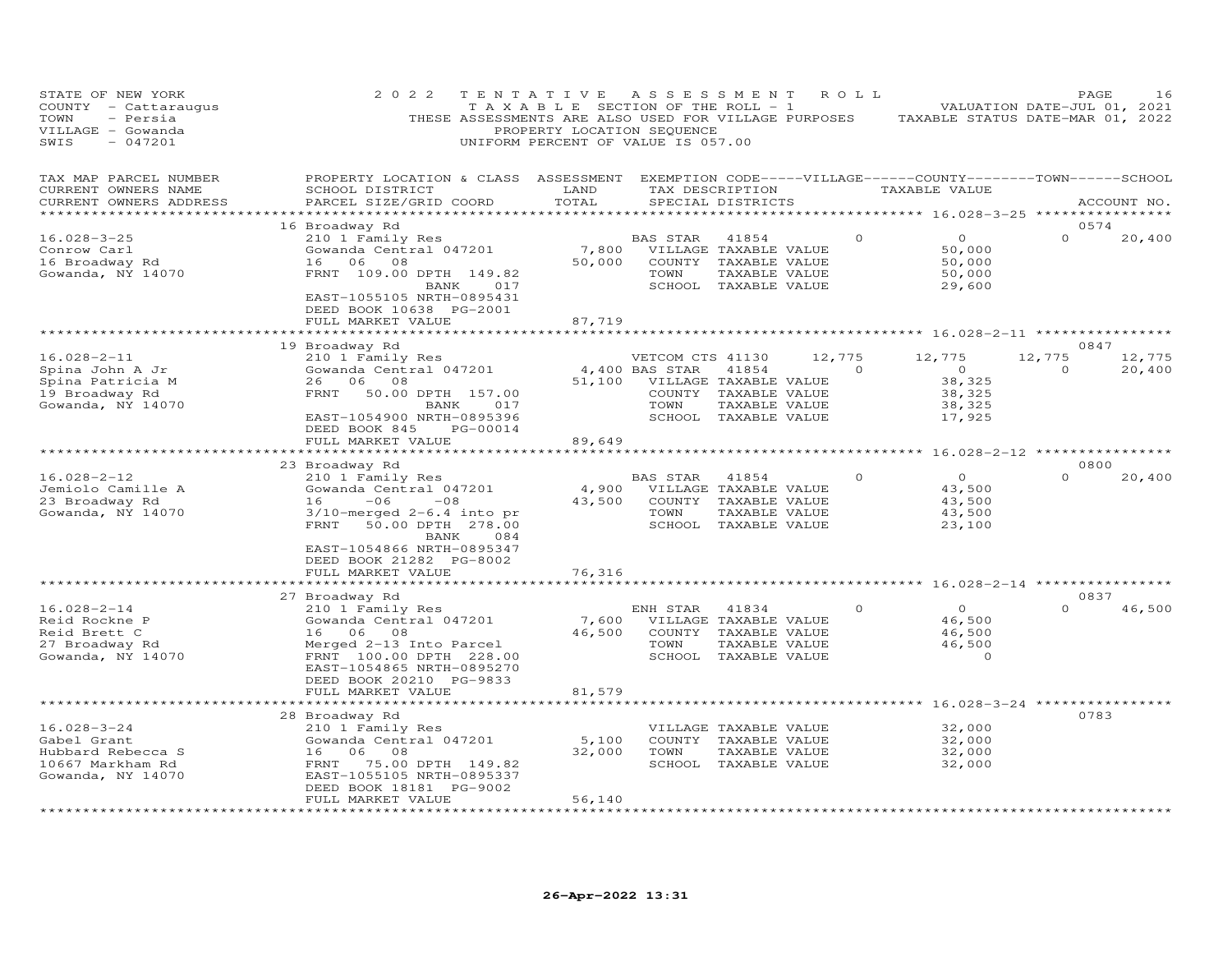| STATE OF NEW YORK<br>COUNTY - Cattaraugus<br>- Persia<br>TOWN<br>VILLAGE - Gowanda<br>$-047201$<br>SWIS   | 2 0 2 2<br>THESE ASSESSMENTS ARE ALSO USED FOR VILLAGE PURPOSES                                                                                                                                | TENTATIVE<br>TAXABLE SECTION OF THE ROLL - 1<br>PROPERTY LOCATION SEQUENCE<br>UNIFORM PERCENT OF VALUE IS 057.00 | A S S E S S M E N T                                                        |                                                                                                 | R O L L                  | VALUATION DATE-JUL 01, 2021<br>TAXABLE STATUS DATE-MAR 01, 2022                     |                    | PAGE        | 17               |
|-----------------------------------------------------------------------------------------------------------|------------------------------------------------------------------------------------------------------------------------------------------------------------------------------------------------|------------------------------------------------------------------------------------------------------------------|----------------------------------------------------------------------------|-------------------------------------------------------------------------------------------------|--------------------------|-------------------------------------------------------------------------------------|--------------------|-------------|------------------|
| TAX MAP PARCEL NUMBER<br>CURRENT OWNERS NAME<br>CURRENT OWNERS ADDRESS                                    | PROPERTY LOCATION & CLASS ASSESSMENT EXEMPTION CODE-----VILLAGE------COUNTY-------TOWN------SCHOOL<br>SCHOOL DISTRICT<br>PARCEL SIZE/GRID COORD<br>***********************************         | LAND<br>TOTAL                                                                                                    |                                                                            | SPECIAL DISTRICTS                                                                               | TAX DESCRIPTION          | TAXABLE VALUE<br>******************* 16.028-3-23 ***************                    |                    | ACCOUNT NO. |                  |
| $16.028 - 3 - 23$<br>Mitchell Donald<br>34 Broadway Rd<br>Gowanda, NY 14070                               | 34 Broadway Rd<br>210 1 Family Res<br>Gowanda Central 047201<br>16<br>06<br>08<br>ACRES<br>1.01<br>EAST-1055214 NRTH-0895261<br>DEED BOOK 00953 PG-01067<br>FULL MARKET VALUE                  | 8,000<br>44,600<br>78,246                                                                                        | BAS STAR<br>TOWN                                                           | 41854<br>VILLAGE TAXABLE VALUE<br>COUNTY TAXABLE VALUE<br>TAXABLE VALUE<br>SCHOOL TAXABLE VALUE | $\Omega$                 | $\overline{O}$<br>44,600<br>44,600<br>44,600<br>24,200                              | $\Omega$           | 0754        | 20,400           |
| $16.028 - 3 - 21$<br>Wilson Suzanne Ida<br>42 Broadway Road<br>Gowanda, NY 14070                          | 42 Broadway Rd<br>210 1 Family Res<br>Gowanda Central 047201<br>16 06 08<br>FRNT 75.00 DPTH 150.00<br>017<br>BANK<br>EAST-1055106 NRTH-0895186<br>DEED BOOK 20200 PG-5345<br>FULL MARKET VALUE | 5,100<br>48,000<br>84,211                                                                                        | TOWN                                                                       | VILLAGE TAXABLE VALUE<br>COUNTY TAXABLE VALUE<br>TAXABLE VALUE<br>SCHOOL TAXABLE VALUE          |                          | **************** 16.028-3-21 **************<br>48,000<br>48,000<br>48,000<br>48,000 | 0292               |             |                  |
| $16.028 - 2 - 15$<br>Gernatt Brian D<br>Gernatt Beverly<br>2600 Gowanda-Zoar Rd<br>Gowanda, NY 14070-5170 | 45 Broadway Rd<br>220 2 Family Res<br>Gowanda Central 047201<br>28 06 08<br>FRNT 115.92 DPTH 227.92<br>EAST-1054828 NRTH-0895155<br>DEED BOOK 1011<br>$PG-36$<br>FULL MARKET VALUE             | 9,100<br>63,000<br>110,526                                                                                       | TOWN                                                                       | VILLAGE TAXABLE VALUE<br>COUNTY TAXABLE VALUE<br>TAXABLE VALUE<br>SCHOOL TAXABLE VALUE          |                          | ************ 16.028-2-15 *********<br>63,000<br>63,000<br>63,000<br>63,000          | 0609               |             |                  |
|                                                                                                           |                                                                                                                                                                                                |                                                                                                                  |                                                                            |                                                                                                 |                          |                                                                                     |                    |             |                  |
| $16.028 - 3 - 20$<br>Girome John N<br>50 Broadway Rd<br>Gowanda, NY 14070                                 | 50 Broadway Rd<br>210 1 Family Res<br>Gowanda Central 047201<br>16 06 08<br>FRNT<br>70.00 DPTH 262.16<br>EAST-1055152 NRTH-0895115<br>DEED BOOK 13321 PG-6001<br>FULL MARKET VALUE             | 85,614                                                                                                           | BAS STAR<br>6,400 VETCOM CTS 41130<br>48,800 VILLAGE TAXABLE VALUE<br>TOWN | 41854<br>COUNTY TAXABLE VALUE<br>TAXABLE VALUE<br>SCHOOL TAXABLE VALUE                          | $\overline{0}$<br>12,200 | $\Omega$<br>12,200<br>36,600<br>36,600<br>36,600<br>16,200                          | $\Omega$<br>12,200 | 0270        | 20,400<br>12,200 |
|                                                                                                           | ***********************                                                                                                                                                                        | **************************                                                                                       |                                                                            |                                                                                                 |                          | ********* 16.028-2-16 *****************                                             |                    |             |                  |
| $16.028 - 2 - 16$<br>Walqus John<br>Walgus Paige F<br>51 Broadway Rd<br>Gowanda, NY 14070                 | 51 Broadway Rd<br>210 1 Family Res<br>Gowanda Central 047201<br>$-06$<br>16<br>$-08$<br>FRNT 45.00 DPTH 149.00<br>EAST-1054904 NRTH-0895082<br>DEED BOOK 20210 PG-6843<br>FULL MARKET VALUE    | 4,000<br>49,500<br>86,842                                                                                        | ENH STAR<br>TOWN                                                           | 41834<br>VILLAGE TAXABLE VALUE<br>COUNTY TAXABLE VALUE<br>TAXABLE VALUE<br>SCHOOL TAXABLE VALUE | $\Omega$                 | $\overline{O}$<br>49,500<br>49,500<br>49,500<br>$\Omega$                            | $\Omega$           | 0788        | 49,500           |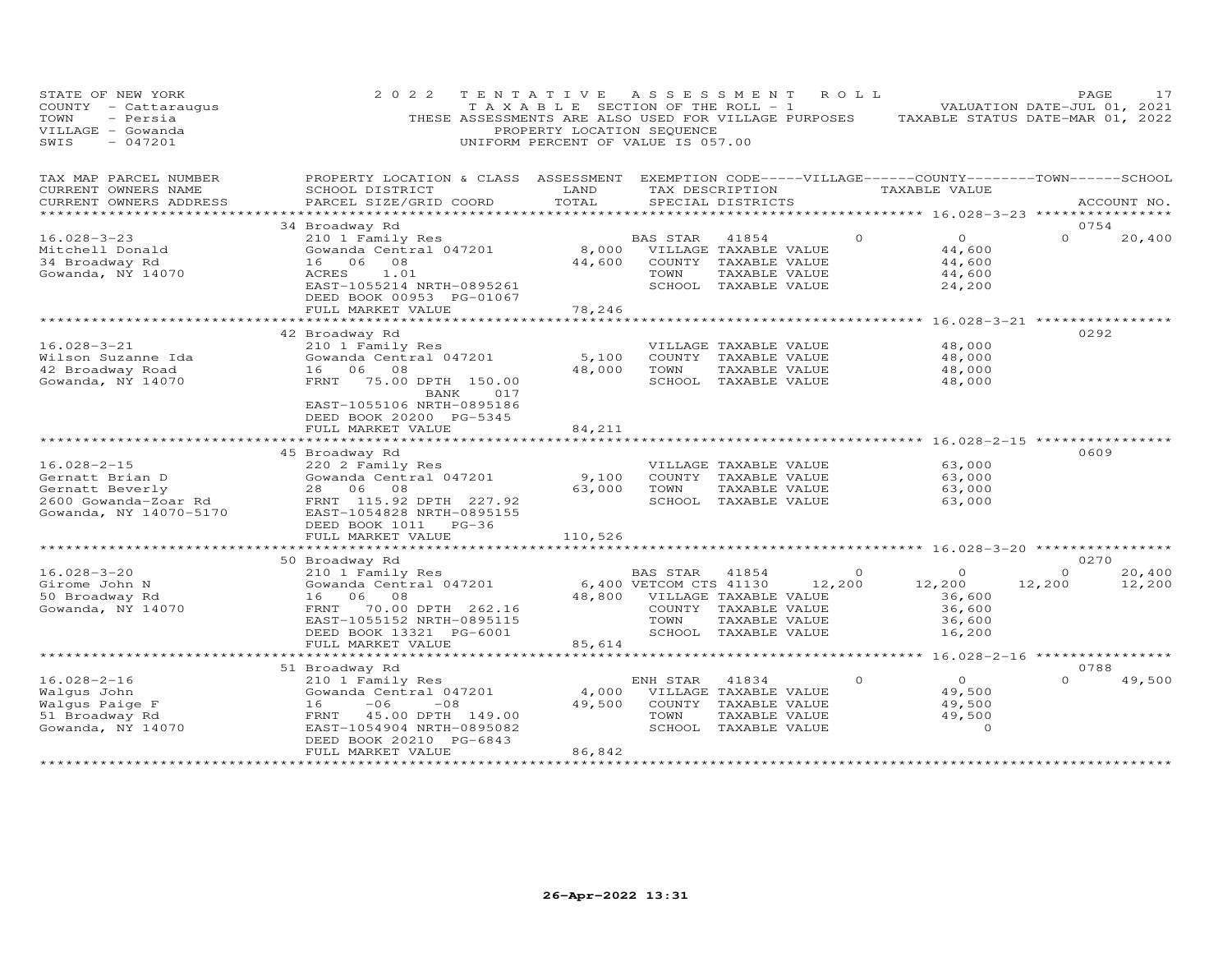| STATE OF NEW YORK<br>COUNTY - Cattaraugus<br>TOWN<br>- Persia<br>VILLAGE - Gowanda<br>SWIS<br>$-047201$ | 2 0 2 2<br>THESE ASSESSMENTS ARE ALSO USED FOR VILLAGE PURPOSES                                                                                 | TENTATIVE<br>T A X A B L E SECTION OF THE ROLL - 1<br>PROPERTY LOCATION SEQUENCE<br>UNIFORM PERCENT OF VALUE IS 057.00 | A S S E S S M E N T   |                       | ROLL            | TAXABLE STATUS DATE-MAR 01, 2022                             | PAGE<br>VALUATION DATE-JUL 01, 2021 | 18          |
|---------------------------------------------------------------------------------------------------------|-------------------------------------------------------------------------------------------------------------------------------------------------|------------------------------------------------------------------------------------------------------------------------|-----------------------|-----------------------|-----------------|--------------------------------------------------------------|-------------------------------------|-------------|
| TAX MAP PARCEL NUMBER<br>CURRENT OWNERS NAME<br>CURRENT OWNERS ADDRESS                                  | PROPERTY LOCATION & CLASS ASSESSMENT EXEMPTION CODE-----VILLAGE------COUNTY-------TOWN------SCHOOL<br>SCHOOL DISTRICT<br>PARCEL SIZE/GRID COORD | LAND<br>TOTAL                                                                                                          |                       | SPECIAL DISTRICTS     | TAX DESCRIPTION | TAXABLE VALUE                                                |                                     | ACCOUNT NO. |
|                                                                                                         | 57 Broadway Rd                                                                                                                                  |                                                                                                                        |                       |                       |                 |                                                              | 0816                                |             |
| $16.028 - 2 - 17$                                                                                       | 210 1 Family Res                                                                                                                                |                                                                                                                        | AGED C/T/S 41800      |                       | 24,450          | 24,450                                                       | 24,450                              | 24,450      |
| Sladich Mary                                                                                            | Gowanda Central 047201                                                                                                                          |                                                                                                                        | 4,300 ENH STAR        | 41834                 | $\overline{a}$  | $\overline{O}$                                               | $\Omega$                            | 24,450      |
| Ritenour Karen                                                                                          | 26 06 08                                                                                                                                        | 48,900                                                                                                                 | VILLAGE TAXABLE VALUE |                       |                 | 24,450                                                       |                                     |             |
| 57 Broadway Rd                                                                                          | FRNT<br>50.00 DPTH 149.00                                                                                                                       |                                                                                                                        |                       | COUNTY TAXABLE VALUE  |                 | 24,450                                                       |                                     |             |
| Gowanda, NY 14070                                                                                       | EAST-1054907 NRTH-0895033                                                                                                                       |                                                                                                                        | TOWN                  | TAXABLE VALUE         |                 | 24,450                                                       |                                     |             |
|                                                                                                         | DEED BOOK 00999 PG-01111                                                                                                                        |                                                                                                                        |                       | SCHOOL TAXABLE VALUE  |                 | $\circ$                                                      |                                     |             |
|                                                                                                         | FULL MARKET VALUE                                                                                                                               | 85,789                                                                                                                 |                       |                       |                 |                                                              |                                     |             |
|                                                                                                         |                                                                                                                                                 | **********                                                                                                             |                       |                       |                 | ************ 16.028-3-19 *****************                   |                                     |             |
|                                                                                                         | 58 Broadway Rd                                                                                                                                  |                                                                                                                        |                       |                       |                 |                                                              | 0509                                |             |
| $16.028 - 3 - 19$                                                                                       | 210 1 Family Res                                                                                                                                |                                                                                                                        |                       | VILLAGE TAXABLE VALUE |                 | 48,900                                                       |                                     |             |
| Peters Jennifer                                                                                         | Gowanda Central 047201                                                                                                                          | 7,000                                                                                                                  |                       | COUNTY TAXABLE VALUE  |                 | 48,900                                                       |                                     |             |
| 2103 Richardson Rd                                                                                      | 16 06 08                                                                                                                                        | 48,900                                                                                                                 | TOWN                  | TAXABLE VALUE         |                 | 48,900                                                       |                                     |             |
| Collins, NY 14034                                                                                       | FRNT<br>76.00 DPTH 298.98                                                                                                                       |                                                                                                                        |                       | SCHOOL TAXABLE VALUE  |                 | 48,900                                                       |                                     |             |
|                                                                                                         | EAST-1055201 NRTH-0895043                                                                                                                       |                                                                                                                        |                       |                       |                 |                                                              |                                     |             |
| PRIOR OWNER ON 3/01/2022<br>Peters Jennifer                                                             | DEED BOOK 20220 PG-627                                                                                                                          |                                                                                                                        |                       |                       |                 |                                                              |                                     |             |
| Peters Jennifer                                                                                         | FULL MARKET VALUE                                                                                                                               | 85,789                                                                                                                 |                       |                       |                 |                                                              |                                     |             |
|                                                                                                         | ************************                                                                                                                        | **************                                                                                                         |                       |                       |                 | ************************************ 16.028-2-18 *********** |                                     |             |
|                                                                                                         | 61 Broadway Rd                                                                                                                                  |                                                                                                                        |                       |                       |                 |                                                              | 0561                                |             |
| $16.028 - 2 - 18$                                                                                       | 210 1 Family Res                                                                                                                                |                                                                                                                        | ENH STAR              | 41834                 | $\Omega$        | $\overline{O}$                                               | $\Omega$                            | 50,930      |
| Fuller Lynne Marie                                                                                      | Gowanda Central 047201                                                                                                                          | 7,200                                                                                                                  | VILLAGE TAXABLE VALUE |                       |                 | 61,300                                                       |                                     |             |
| 61 Broadway Rd                                                                                          | 26<br>06<br>08                                                                                                                                  | 61,300                                                                                                                 |                       | COUNTY TAXABLE VALUE  |                 | 61,300                                                       |                                     |             |
| Gowanda, NY 14070                                                                                       | Life Use                                                                                                                                        |                                                                                                                        | TOWN                  | TAXABLE VALUE         |                 | 61,300                                                       |                                     |             |
|                                                                                                         | FRNT<br>96.00 DPTH 149.00                                                                                                                       |                                                                                                                        |                       | SCHOOL TAXABLE VALUE  |                 | 10,370                                                       |                                     |             |
|                                                                                                         | EAST-1054906 NRTH-0894960                                                                                                                       |                                                                                                                        |                       |                       |                 |                                                              |                                     |             |
|                                                                                                         | DEED BOOK 701<br>PG-8002<br>FULL MARKET VALUE                                                                                                   | 107,544                                                                                                                |                       |                       |                 |                                                              |                                     |             |
|                                                                                                         |                                                                                                                                                 | ************                                                                                                           |                       |                       |                 | ************* 16.028-3-18 *************                      |                                     |             |
|                                                                                                         | 64 Broadway Rd                                                                                                                                  |                                                                                                                        |                       |                       |                 |                                                              | 0572                                |             |
| $16.028 - 3 - 18$                                                                                       | 210 1 Family Res                                                                                                                                |                                                                                                                        |                       | VILLAGE TAXABLE VALUE |                 | 44,000                                                       |                                     |             |
| Kratos Holdings LLC                                                                                     | Gowanda Central 047201                                                                                                                          | 7,900                                                                                                                  |                       | COUNTY TAXABLE VALUE  |                 | 44,000                                                       |                                     |             |
| PO Box 786                                                                                              | 16 06<br>08                                                                                                                                     | 44,000                                                                                                                 | TOWN                  | TAXABLE VALUE         |                 | 44,000                                                       |                                     |             |
| East Aurora, NY 14052                                                                                   | 11/2011- house condemned                                                                                                                        |                                                                                                                        |                       | SCHOOL TAXABLE VALUE  |                 | 44,000                                                       |                                     |             |
|                                                                                                         | FRNT<br>90.00 DPTH 392.48                                                                                                                       |                                                                                                                        |                       |                       |                 |                                                              |                                     |             |
|                                                                                                         | EAST-1055240 NRTH-0894960                                                                                                                       |                                                                                                                        |                       |                       |                 |                                                              |                                     |             |
|                                                                                                         | DEED BOOK 2020 PG-10907                                                                                                                         |                                                                                                                        |                       |                       |                 |                                                              |                                     |             |
|                                                                                                         | FULL MARKET VALUE                                                                                                                               | 77,193                                                                                                                 |                       |                       |                 |                                                              |                                     |             |
|                                                                                                         | *******************                                                                                                                             |                                                                                                                        |                       |                       |                 | *********** 16.028-2-20 ****                                 |                                     |             |
|                                                                                                         | 77 Broadway Rd                                                                                                                                  |                                                                                                                        |                       |                       |                 |                                                              | 0399                                |             |
| $16.028 - 2 - 20$                                                                                       | 210 1 Family Res                                                                                                                                |                                                                                                                        |                       | VILLAGE TAXABLE VALUE |                 | 71,800                                                       |                                     |             |
| Dicus Nichole M                                                                                         | Gowanda Central 047201                                                                                                                          | 12,400                                                                                                                 |                       | COUNTY TAXABLE VALUE  |                 | 71,800                                                       |                                     |             |
| 246 Seneca St                                                                                           | 06<br>08<br>26                                                                                                                                  | 71,800                                                                                                                 | TOWN                  | TAXABLE VALUE         |                 | 71,800                                                       |                                     |             |
| Gowanda, NY 14070                                                                                       | Merged with 16.028-2-21.2                                                                                                                       |                                                                                                                        |                       | SCHOOL TAXABLE VALUE  |                 | 71,800                                                       |                                     |             |
|                                                                                                         | FRNT 183.70 DPTH 144.00                                                                                                                         |                                                                                                                        |                       |                       |                 |                                                              |                                     |             |
|                                                                                                         | EAST-1054908 NRTH-0894636                                                                                                                       |                                                                                                                        |                       |                       |                 |                                                              |                                     |             |
|                                                                                                         | DEED BOOK 20220 PG-90                                                                                                                           |                                                                                                                        |                       |                       |                 |                                                              |                                     |             |
|                                                                                                         | FULL MARKET VALUE                                                                                                                               | 125,965                                                                                                                |                       |                       |                 |                                                              |                                     |             |
|                                                                                                         | *******************                                                                                                                             | **********                                                                                                             |                       |                       |                 |                                                              |                                     |             |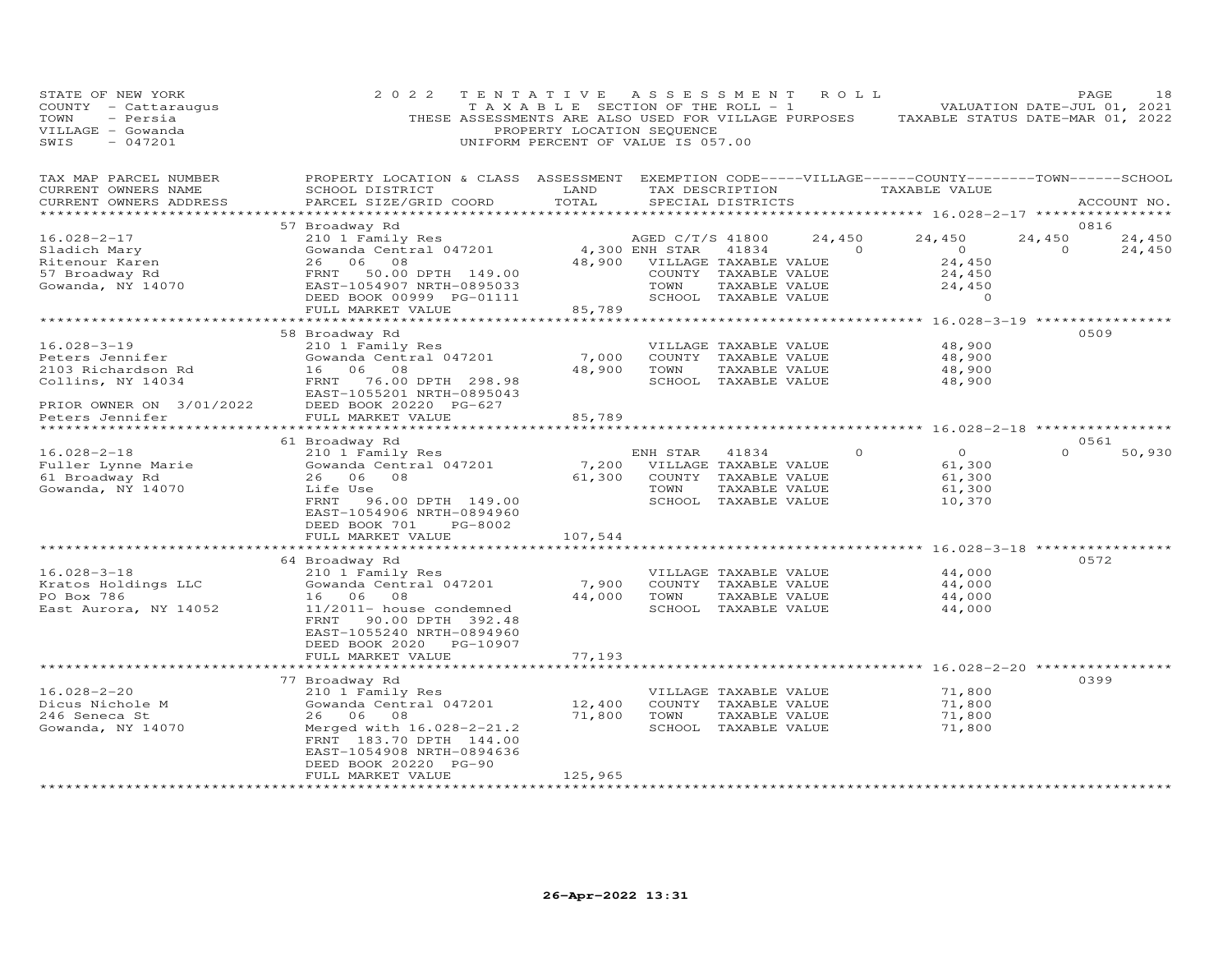| STATE OF NEW YORK<br>COUNTY - Cattaraugus<br>TOWN<br>- Persia<br>VILLAGE - Gowanda<br>$-047201$<br>SWIS | 2 0 2 2<br>THESE ASSESSMENTS ARE ALSO USED FOR VILLAGE PURPOSES                                                                                    | TENTATIVE ASSESSMENT<br>TAXABLE SECTION OF THE ROLL - 1<br>PROPERTY LOCATION SEQUENCE<br>UNIFORM PERCENT OF VALUE IS 057.00 |                                                               |                                                                                                 | R O L L                     | TAXABLE STATUS DATE-MAR 01, 2022                       | PAGE<br>VALUATION DATE-JUL 01, 2021       | 19                        |
|---------------------------------------------------------------------------------------------------------|----------------------------------------------------------------------------------------------------------------------------------------------------|-----------------------------------------------------------------------------------------------------------------------------|---------------------------------------------------------------|-------------------------------------------------------------------------------------------------|-----------------------------|--------------------------------------------------------|-------------------------------------------|---------------------------|
| TAX MAP PARCEL NUMBER<br>CURRENT OWNERS NAME                                                            | PROPERTY LOCATION & CLASS ASSESSMENT EXEMPTION CODE-----VILLAGE------COUNTY--------TOWN------SCHOOL<br>SCHOOL DISTRICT                             | LAND                                                                                                                        |                                                               | TAX DESCRIPTION                                                                                 |                             | TAXABLE VALUE                                          |                                           |                           |
| CURRENT OWNERS ADDRESS                                                                                  | PARCEL SIZE/GRID COORD                                                                                                                             | TOTAL                                                                                                                       |                                                               | SPECIAL DISTRICTS                                                                               |                             |                                                        |                                           | ACCOUNT NO.               |
|                                                                                                         | 86 Broadway Rd                                                                                                                                     |                                                                                                                             |                                                               |                                                                                                 |                             |                                                        | 0673                                      |                           |
| $16.028 - 4 - 1$<br>Koch Glen D<br>86 Broadway Rd<br>Gowanda, NY 14070                                  | 220 2 Family Res<br>Gowanda Central 047201<br>16 06 08<br>FRNT 229.13 DPTH 182.00<br>EAST-1055089 NRTH-0894789                                     | 7,200<br>43,000                                                                                                             | BAS STAR<br>TOWN                                              | 41854<br>VILLAGE TAXABLE VALUE<br>COUNTY TAXABLE VALUE<br>TAXABLE VALUE<br>SCHOOL TAXABLE VALUE | $\Omega$                    | $\overline{O}$<br>43,000<br>43,000<br>43,000<br>22,600 | $\Omega$                                  | 20,400                    |
|                                                                                                         | DEED BOOK 1018 PG-696<br>FULL MARKET VALUE                                                                                                         | 75,439                                                                                                                      |                                                               |                                                                                                 |                             |                                                        |                                           |                           |
|                                                                                                         |                                                                                                                                                    |                                                                                                                             |                                                               |                                                                                                 |                             |                                                        |                                           |                           |
| $16.028 - 4 - 2$<br>Westburg Richard E<br>Westburg Lois B<br>68 Beech St<br>Gowanda, NY 14070           | 106 Broadway Rd<br>210 1 Family Res<br>Gowanda Central 047201<br>16 06 08<br>ACRES<br>1.15<br>EAST-1055145 NRTH-0894652                            | 9,200<br>52,800                                                                                                             | TOWN                                                          | VILLAGE TAXABLE VALUE<br>COUNTY TAXABLE VALUE<br>TAXABLE VALUE<br>SCHOOL TAXABLE VALUE          |                             | 52,800<br>52,800<br>52,800<br>52,800                   | 0936                                      |                           |
|                                                                                                         | DEED BOOK 20190 PG-3967                                                                                                                            |                                                                                                                             |                                                               |                                                                                                 |                             |                                                        |                                           |                           |
|                                                                                                         | FULL MARKET VALUE                                                                                                                                  | 92,632                                                                                                                      |                                                               |                                                                                                 |                             |                                                        |                                           |                           |
|                                                                                                         | 117 Broadway Rd                                                                                                                                    | **************                                                                                                              |                                                               |                                                                                                 |                             | ********************* 16.028-2-21.1 *********          | 0396                                      |                           |
| $16.028 - 2 - 21.1$<br>DeCarlo Dale<br>117 Broadway Rd<br>Gowanda, NY 14070                             | 210 1 Family Res<br>Gowanda Central 047201<br>26 06 08<br>1.25<br>ACRES<br>EAST-1054768 NRTH-0894453<br>DEED BOOK 4932<br>PG-9001                  | 6,200<br>49,000                                                                                                             | ENH STAR<br>TOWN                                              | 41834<br>VILLAGE TAXABLE VALUE<br>COUNTY TAXABLE VALUE<br>TAXABLE VALUE<br>SCHOOL TAXABLE VALUE | $\Omega$                    | $\circ$<br>49,000<br>49,000<br>49,000<br>$\circ$       | $\Omega$                                  | 49,000                    |
|                                                                                                         | FULL MARKET VALUE                                                                                                                                  | 85,965                                                                                                                      |                                                               |                                                                                                 |                             |                                                        |                                           |                           |
|                                                                                                         | ***********************                                                                                                                            |                                                                                                                             |                                                               |                                                                                                 |                             | **************** 16.028-4-21.2 *************           |                                           |                           |
| $16.028 - 4 - 21.2$<br>Tomczak Leo<br>120 Broadway Rd<br>Gowanda, NY 14070                              | 120 Broadway Rd<br>210 1 Family Res<br>Gowanda Central 047201<br>16 06 08<br>1.30<br>ACRES<br>EAST-1055222 NRTH-0894449<br>DEED BOOK 20200 PG-8788 | 9,200<br>52,500                                                                                                             | TOWN                                                          | VILLAGE TAXABLE VALUE<br>COUNTY TAXABLE VALUE<br>TAXABLE VALUE<br>SCHOOL TAXABLE VALUE          |                             | 52,500<br>52,500<br>52,500<br>52,500                   | 0398                                      |                           |
|                                                                                                         | FULL MARKET VALUE                                                                                                                                  | 92,105                                                                                                                      |                                                               |                                                                                                 |                             |                                                        |                                           |                           |
|                                                                                                         |                                                                                                                                                    |                                                                                                                             |                                                               |                                                                                                 |                             | ******************** 16.028-2-23 *****************     |                                           |                           |
| $16.028 - 2 - 23$<br>Freeman Diana L<br>121 Broadway Rd                                                 | 121 Broadway Rd<br>210 1 Family Res<br>Gowanda Central 047201<br>26 06<br>08                                                                       |                                                                                                                             | VETWAR CTS 41120<br>6,900 AGED C/T/S 41800<br>42,000 ENH STAR | 41834                                                                                           | 6,300<br>17,850<br>$\Omega$ | 6,300<br>17,850<br>$\overline{0}$                      | 0932<br>6,300<br>17,850<br>$\overline{0}$ | 6,300<br>17,850<br>17,850 |
| Gowanda, NY 14070                                                                                       | 86.00 DPTH 162.00<br>FRNT<br>EAST-1054903 NRTH-0894354<br>DEED BOOK 759<br>PG-00101<br>FULL MARKET VALUE                                           | 73,684                                                                                                                      | TOWN                                                          | VILLAGE TAXABLE VALUE<br>COUNTY TAXABLE VALUE<br>TAXABLE VALUE<br>SCHOOL TAXABLE VALUE          |                             | 17,850<br>17,850<br>17,850<br>$\Omega$                 |                                           |                           |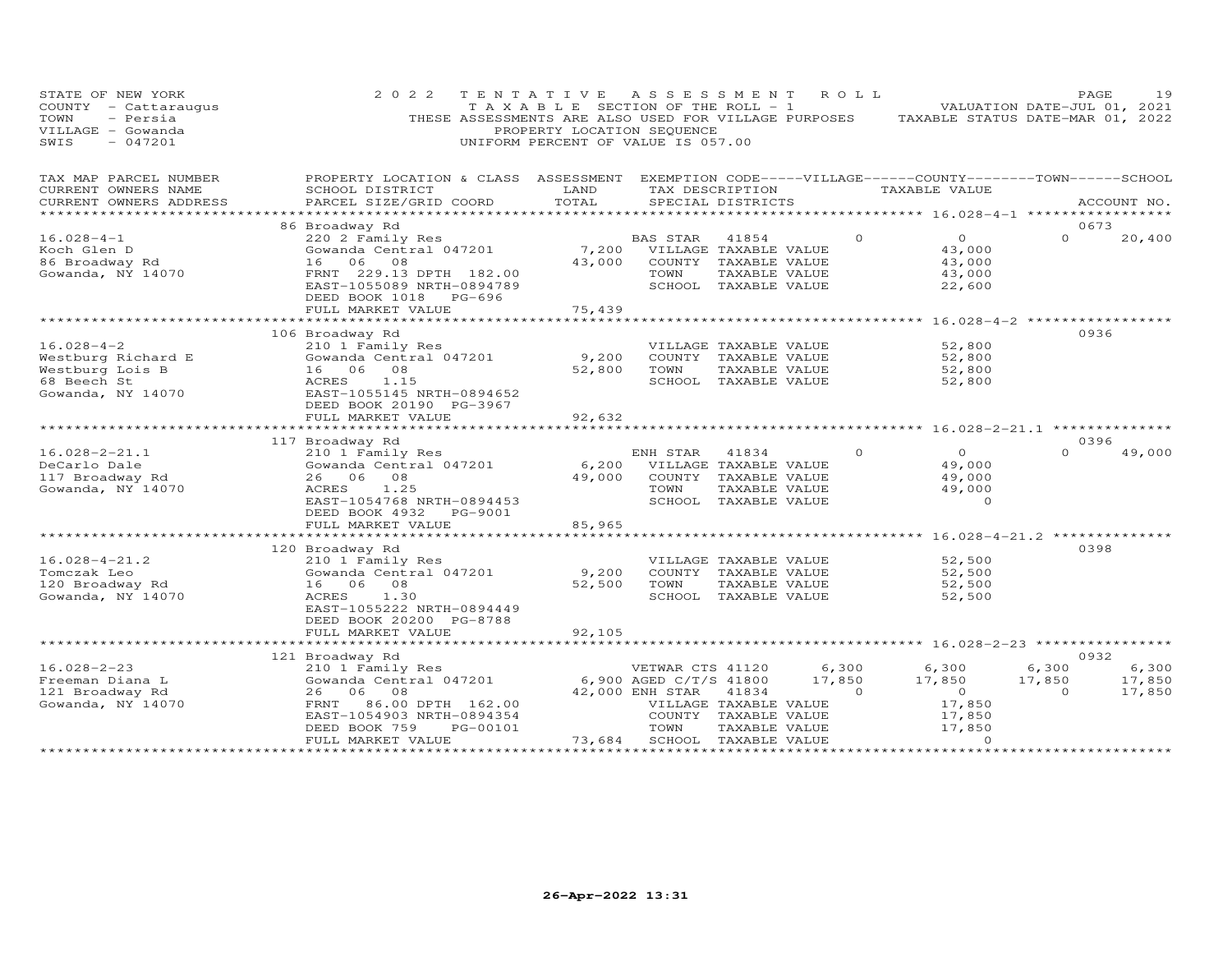| PROPERTY LOCATION & CLASS ASSESSMENT EXEMPTION CODE-----VILLAGE------COUNTY-------TOWN------SCHOOL<br>TAX MAP PARCEL NUMBER<br>CURRENT OWNERS NAME<br>SCHOOL DISTRICT<br>LAND<br>TAX DESCRIPTION<br>TAXABLE VALUE<br>TOTAL<br>CURRENT OWNERS ADDRESS<br>PARCEL SIZE/GRID COORD<br>SPECIAL DISTRICTS<br>ACCOUNT NO.<br>**************************** 16.028-4-21.3 ***************<br>*******************<br>1121<br>122 Broadway Rd<br>$16.028 - 4 - 21.3$<br>70,200<br>210 1 Family Res<br>VILLAGE TAXABLE VALUE<br>70,200<br>Gowanda Central 047201<br>5,500<br>COUNTY TAXABLE VALUE<br>McNevin Athena<br>08<br>70,200<br>70,200<br>McNevin Michael<br>16 06<br>TOWN<br>TAXABLE VALUE<br>SCHOOL TAXABLE VALUE<br>70,200<br>112 Broadway Rd<br>Life Use<br>Persia, NY 14070<br>FRNT 118.00 DPTH 76.90<br>EAST-1055072 NRTH-0894329<br>DEED BOOK 20190 PG-5085<br>FULL MARKET VALUE<br>123,158<br>0852<br>140 Broadway Rd<br>$16.036 - 2 - 1$<br>$\Omega$<br>$\Omega$<br>20,400<br>210 1 Family Res<br>BAS STAR<br>$\Omega$<br>41854<br>8,000<br>48,000<br>Edington Richard A<br>Gowanda Central 047201<br>VILLAGE TAXABLE VALUE<br>Edington Tracey R<br>48,000<br>48,000<br>16 06<br>08<br>COUNTY TAXABLE VALUE<br>48,000<br>140 Broadway Rd<br>FRNT 196.00 DPTH 155.00<br>TOWN<br>TAXABLE VALUE<br>Gowanda, NY 14070<br>SCHOOL TAXABLE VALUE<br>017<br>27,600<br>BANK<br>EAST-1055092 NRTH-0894099<br>DEED BOOK 1021 PG-63<br>FULL MARKET VALUE<br>84,211<br>*************************<br>0578<br>151 Broadway Rd<br>$16.036 - 1 - 10$<br>6,500<br>311 Res vac land<br>VILLAGE TAXABLE VALUE<br>6,500<br>Szymanski Thomas C IrvTrus<br>6,500<br>COUNTY TAXABLE VALUE<br>Gowanda Central 047201<br>26 06<br>6,500<br>TAXABLE VALUE<br>6,500<br>Szymanski Mary Anne IrvTrus<br>08<br>TOWN<br>SCHOOL TAXABLE VALUE<br>153 Broadway Rd<br>FRNT<br>70.00 DPTH 364.00<br>6,500<br>Gowanda, NY 14070<br>EAST-1054810 NRTH-0894220<br>DEED BOOK 20004 PG-9001<br>FULL MARKET VALUE<br>11,404<br>1246<br>153 Broadway Rd<br>$16.036 - 1 - 11.2$<br>$\circ$<br>$\Omega$<br>20,400<br>210 1 Family Res<br>41854<br>$\Omega$<br>BAS STAR<br>9,000<br>Szymanski Mary Anne IrvTrus<br>Gowanda Central 047201<br>VILLAGE TAXABLE VALUE<br>55,100<br>Szymanski Thomas C IrvTrus<br>55,100<br>26 06 08<br>COUNTY TAXABLE VALUE<br>55,100<br>153 Broadway Rd<br>FRNT 110.00 DPTH 405.34<br>TOWN<br>TAXABLE VALUE<br>55,100<br>Gowanda, NY 14070<br>EAST-1054786 NRTH-0894124<br>SCHOOL TAXABLE VALUE<br>34,700<br>DEED BOOK 20004 PG-9001<br>FULL MARKET VALUE<br>96,667<br>0871<br>157 Broadway Rd<br>$16.036 - 1 - 11.1$<br>70,100<br>210 1 Family Res<br>VILLAGE TAXABLE VALUE<br>Gowanda Holdings LLC<br>Gowanda Central 047201<br>9,000<br>COUNTY TAXABLE VALUE<br>70,100<br>8231 E Prentice Ave<br>26 06<br>70,100<br>TOWN<br>TAXABLE VALUE<br>70,100<br>08<br>Greenwood Village, DC 80111<br>1.05<br>SCHOOL TAXABLE VALUE<br>70,100<br>ACRES<br>EAST-1054773 NRTH-0894012<br>PRIOR OWNER ON 3/01/2022<br>DEED BOOK 20220 PG-994<br>122,982<br>Gowanda Holdings LLC<br>FULL MARKET VALUE | STATE OF NEW YORK<br>COUNTY - Cattaraugus<br>- Persia<br>TOWN<br>VILLAGE - Gowanda<br>$-047201$<br>SWIS | 2 0 2 2<br>THESE ASSESSMENTS ARE ALSO USED FOR VILLAGE PURPOSES | TENTATIVE<br>TAXABLE SECTION OF THE ROLL - 1<br>PROPERTY LOCATION SEQUENCE<br>UNIFORM PERCENT OF VALUE IS 057.00 | A S S E S S M E N T | ROLL | TAXABLE STATUS DATE-MAR 01, 2022 | PAGE<br>VALUATION DATE-JUL 01, 2021 | 2.0 |
|-------------------------------------------------------------------------------------------------------------------------------------------------------------------------------------------------------------------------------------------------------------------------------------------------------------------------------------------------------------------------------------------------------------------------------------------------------------------------------------------------------------------------------------------------------------------------------------------------------------------------------------------------------------------------------------------------------------------------------------------------------------------------------------------------------------------------------------------------------------------------------------------------------------------------------------------------------------------------------------------------------------------------------------------------------------------------------------------------------------------------------------------------------------------------------------------------------------------------------------------------------------------------------------------------------------------------------------------------------------------------------------------------------------------------------------------------------------------------------------------------------------------------------------------------------------------------------------------------------------------------------------------------------------------------------------------------------------------------------------------------------------------------------------------------------------------------------------------------------------------------------------------------------------------------------------------------------------------------------------------------------------------------------------------------------------------------------------------------------------------------------------------------------------------------------------------------------------------------------------------------------------------------------------------------------------------------------------------------------------------------------------------------------------------------------------------------------------------------------------------------------------------------------------------------------------------------------------------------------------------------------------------------------------------------------------------------------------------------------------------------------------------------------------------------------------------------------------------------------------------------------------------------------------------------------------------------------------------------------------------------------------------------------------------------------------------------------|---------------------------------------------------------------------------------------------------------|-----------------------------------------------------------------|------------------------------------------------------------------------------------------------------------------|---------------------|------|----------------------------------|-------------------------------------|-----|
|                                                                                                                                                                                                                                                                                                                                                                                                                                                                                                                                                                                                                                                                                                                                                                                                                                                                                                                                                                                                                                                                                                                                                                                                                                                                                                                                                                                                                                                                                                                                                                                                                                                                                                                                                                                                                                                                                                                                                                                                                                                                                                                                                                                                                                                                                                                                                                                                                                                                                                                                                                                                                                                                                                                                                                                                                                                                                                                                                                                                                                                                               |                                                                                                         |                                                                 |                                                                                                                  |                     |      |                                  |                                     |     |
|                                                                                                                                                                                                                                                                                                                                                                                                                                                                                                                                                                                                                                                                                                                                                                                                                                                                                                                                                                                                                                                                                                                                                                                                                                                                                                                                                                                                                                                                                                                                                                                                                                                                                                                                                                                                                                                                                                                                                                                                                                                                                                                                                                                                                                                                                                                                                                                                                                                                                                                                                                                                                                                                                                                                                                                                                                                                                                                                                                                                                                                                               |                                                                                                         |                                                                 |                                                                                                                  |                     |      |                                  |                                     |     |
|                                                                                                                                                                                                                                                                                                                                                                                                                                                                                                                                                                                                                                                                                                                                                                                                                                                                                                                                                                                                                                                                                                                                                                                                                                                                                                                                                                                                                                                                                                                                                                                                                                                                                                                                                                                                                                                                                                                                                                                                                                                                                                                                                                                                                                                                                                                                                                                                                                                                                                                                                                                                                                                                                                                                                                                                                                                                                                                                                                                                                                                                               |                                                                                                         |                                                                 |                                                                                                                  |                     |      |                                  |                                     |     |
|                                                                                                                                                                                                                                                                                                                                                                                                                                                                                                                                                                                                                                                                                                                                                                                                                                                                                                                                                                                                                                                                                                                                                                                                                                                                                                                                                                                                                                                                                                                                                                                                                                                                                                                                                                                                                                                                                                                                                                                                                                                                                                                                                                                                                                                                                                                                                                                                                                                                                                                                                                                                                                                                                                                                                                                                                                                                                                                                                                                                                                                                               |                                                                                                         |                                                                 |                                                                                                                  |                     |      |                                  |                                     |     |
|                                                                                                                                                                                                                                                                                                                                                                                                                                                                                                                                                                                                                                                                                                                                                                                                                                                                                                                                                                                                                                                                                                                                                                                                                                                                                                                                                                                                                                                                                                                                                                                                                                                                                                                                                                                                                                                                                                                                                                                                                                                                                                                                                                                                                                                                                                                                                                                                                                                                                                                                                                                                                                                                                                                                                                                                                                                                                                                                                                                                                                                                               |                                                                                                         |                                                                 |                                                                                                                  |                     |      |                                  |                                     |     |
|                                                                                                                                                                                                                                                                                                                                                                                                                                                                                                                                                                                                                                                                                                                                                                                                                                                                                                                                                                                                                                                                                                                                                                                                                                                                                                                                                                                                                                                                                                                                                                                                                                                                                                                                                                                                                                                                                                                                                                                                                                                                                                                                                                                                                                                                                                                                                                                                                                                                                                                                                                                                                                                                                                                                                                                                                                                                                                                                                                                                                                                                               |                                                                                                         |                                                                 |                                                                                                                  |                     |      |                                  |                                     |     |
|                                                                                                                                                                                                                                                                                                                                                                                                                                                                                                                                                                                                                                                                                                                                                                                                                                                                                                                                                                                                                                                                                                                                                                                                                                                                                                                                                                                                                                                                                                                                                                                                                                                                                                                                                                                                                                                                                                                                                                                                                                                                                                                                                                                                                                                                                                                                                                                                                                                                                                                                                                                                                                                                                                                                                                                                                                                                                                                                                                                                                                                                               |                                                                                                         |                                                                 |                                                                                                                  |                     |      |                                  |                                     |     |
|                                                                                                                                                                                                                                                                                                                                                                                                                                                                                                                                                                                                                                                                                                                                                                                                                                                                                                                                                                                                                                                                                                                                                                                                                                                                                                                                                                                                                                                                                                                                                                                                                                                                                                                                                                                                                                                                                                                                                                                                                                                                                                                                                                                                                                                                                                                                                                                                                                                                                                                                                                                                                                                                                                                                                                                                                                                                                                                                                                                                                                                                               |                                                                                                         |                                                                 |                                                                                                                  |                     |      |                                  |                                     |     |
|                                                                                                                                                                                                                                                                                                                                                                                                                                                                                                                                                                                                                                                                                                                                                                                                                                                                                                                                                                                                                                                                                                                                                                                                                                                                                                                                                                                                                                                                                                                                                                                                                                                                                                                                                                                                                                                                                                                                                                                                                                                                                                                                                                                                                                                                                                                                                                                                                                                                                                                                                                                                                                                                                                                                                                                                                                                                                                                                                                                                                                                                               |                                                                                                         |                                                                 |                                                                                                                  |                     |      |                                  |                                     |     |
|                                                                                                                                                                                                                                                                                                                                                                                                                                                                                                                                                                                                                                                                                                                                                                                                                                                                                                                                                                                                                                                                                                                                                                                                                                                                                                                                                                                                                                                                                                                                                                                                                                                                                                                                                                                                                                                                                                                                                                                                                                                                                                                                                                                                                                                                                                                                                                                                                                                                                                                                                                                                                                                                                                                                                                                                                                                                                                                                                                                                                                                                               |                                                                                                         |                                                                 |                                                                                                                  |                     |      |                                  |                                     |     |
|                                                                                                                                                                                                                                                                                                                                                                                                                                                                                                                                                                                                                                                                                                                                                                                                                                                                                                                                                                                                                                                                                                                                                                                                                                                                                                                                                                                                                                                                                                                                                                                                                                                                                                                                                                                                                                                                                                                                                                                                                                                                                                                                                                                                                                                                                                                                                                                                                                                                                                                                                                                                                                                                                                                                                                                                                                                                                                                                                                                                                                                                               |                                                                                                         |                                                                 |                                                                                                                  |                     |      |                                  |                                     |     |
|                                                                                                                                                                                                                                                                                                                                                                                                                                                                                                                                                                                                                                                                                                                                                                                                                                                                                                                                                                                                                                                                                                                                                                                                                                                                                                                                                                                                                                                                                                                                                                                                                                                                                                                                                                                                                                                                                                                                                                                                                                                                                                                                                                                                                                                                                                                                                                                                                                                                                                                                                                                                                                                                                                                                                                                                                                                                                                                                                                                                                                                                               |                                                                                                         |                                                                 |                                                                                                                  |                     |      |                                  |                                     |     |
|                                                                                                                                                                                                                                                                                                                                                                                                                                                                                                                                                                                                                                                                                                                                                                                                                                                                                                                                                                                                                                                                                                                                                                                                                                                                                                                                                                                                                                                                                                                                                                                                                                                                                                                                                                                                                                                                                                                                                                                                                                                                                                                                                                                                                                                                                                                                                                                                                                                                                                                                                                                                                                                                                                                                                                                                                                                                                                                                                                                                                                                                               |                                                                                                         |                                                                 |                                                                                                                  |                     |      |                                  |                                     |     |
|                                                                                                                                                                                                                                                                                                                                                                                                                                                                                                                                                                                                                                                                                                                                                                                                                                                                                                                                                                                                                                                                                                                                                                                                                                                                                                                                                                                                                                                                                                                                                                                                                                                                                                                                                                                                                                                                                                                                                                                                                                                                                                                                                                                                                                                                                                                                                                                                                                                                                                                                                                                                                                                                                                                                                                                                                                                                                                                                                                                                                                                                               |                                                                                                         |                                                                 |                                                                                                                  |                     |      |                                  |                                     |     |
|                                                                                                                                                                                                                                                                                                                                                                                                                                                                                                                                                                                                                                                                                                                                                                                                                                                                                                                                                                                                                                                                                                                                                                                                                                                                                                                                                                                                                                                                                                                                                                                                                                                                                                                                                                                                                                                                                                                                                                                                                                                                                                                                                                                                                                                                                                                                                                                                                                                                                                                                                                                                                                                                                                                                                                                                                                                                                                                                                                                                                                                                               |                                                                                                         |                                                                 |                                                                                                                  |                     |      |                                  |                                     |     |
|                                                                                                                                                                                                                                                                                                                                                                                                                                                                                                                                                                                                                                                                                                                                                                                                                                                                                                                                                                                                                                                                                                                                                                                                                                                                                                                                                                                                                                                                                                                                                                                                                                                                                                                                                                                                                                                                                                                                                                                                                                                                                                                                                                                                                                                                                                                                                                                                                                                                                                                                                                                                                                                                                                                                                                                                                                                                                                                                                                                                                                                                               |                                                                                                         |                                                                 |                                                                                                                  |                     |      |                                  |                                     |     |
|                                                                                                                                                                                                                                                                                                                                                                                                                                                                                                                                                                                                                                                                                                                                                                                                                                                                                                                                                                                                                                                                                                                                                                                                                                                                                                                                                                                                                                                                                                                                                                                                                                                                                                                                                                                                                                                                                                                                                                                                                                                                                                                                                                                                                                                                                                                                                                                                                                                                                                                                                                                                                                                                                                                                                                                                                                                                                                                                                                                                                                                                               |                                                                                                         |                                                                 |                                                                                                                  |                     |      |                                  |                                     |     |
|                                                                                                                                                                                                                                                                                                                                                                                                                                                                                                                                                                                                                                                                                                                                                                                                                                                                                                                                                                                                                                                                                                                                                                                                                                                                                                                                                                                                                                                                                                                                                                                                                                                                                                                                                                                                                                                                                                                                                                                                                                                                                                                                                                                                                                                                                                                                                                                                                                                                                                                                                                                                                                                                                                                                                                                                                                                                                                                                                                                                                                                                               |                                                                                                         |                                                                 |                                                                                                                  |                     |      |                                  |                                     |     |
|                                                                                                                                                                                                                                                                                                                                                                                                                                                                                                                                                                                                                                                                                                                                                                                                                                                                                                                                                                                                                                                                                                                                                                                                                                                                                                                                                                                                                                                                                                                                                                                                                                                                                                                                                                                                                                                                                                                                                                                                                                                                                                                                                                                                                                                                                                                                                                                                                                                                                                                                                                                                                                                                                                                                                                                                                                                                                                                                                                                                                                                                               |                                                                                                         |                                                                 |                                                                                                                  |                     |      |                                  |                                     |     |
|                                                                                                                                                                                                                                                                                                                                                                                                                                                                                                                                                                                                                                                                                                                                                                                                                                                                                                                                                                                                                                                                                                                                                                                                                                                                                                                                                                                                                                                                                                                                                                                                                                                                                                                                                                                                                                                                                                                                                                                                                                                                                                                                                                                                                                                                                                                                                                                                                                                                                                                                                                                                                                                                                                                                                                                                                                                                                                                                                                                                                                                                               |                                                                                                         |                                                                 |                                                                                                                  |                     |      |                                  |                                     |     |
|                                                                                                                                                                                                                                                                                                                                                                                                                                                                                                                                                                                                                                                                                                                                                                                                                                                                                                                                                                                                                                                                                                                                                                                                                                                                                                                                                                                                                                                                                                                                                                                                                                                                                                                                                                                                                                                                                                                                                                                                                                                                                                                                                                                                                                                                                                                                                                                                                                                                                                                                                                                                                                                                                                                                                                                                                                                                                                                                                                                                                                                                               |                                                                                                         |                                                                 |                                                                                                                  |                     |      |                                  |                                     |     |
|                                                                                                                                                                                                                                                                                                                                                                                                                                                                                                                                                                                                                                                                                                                                                                                                                                                                                                                                                                                                                                                                                                                                                                                                                                                                                                                                                                                                                                                                                                                                                                                                                                                                                                                                                                                                                                                                                                                                                                                                                                                                                                                                                                                                                                                                                                                                                                                                                                                                                                                                                                                                                                                                                                                                                                                                                                                                                                                                                                                                                                                                               |                                                                                                         |                                                                 |                                                                                                                  |                     |      |                                  |                                     |     |
|                                                                                                                                                                                                                                                                                                                                                                                                                                                                                                                                                                                                                                                                                                                                                                                                                                                                                                                                                                                                                                                                                                                                                                                                                                                                                                                                                                                                                                                                                                                                                                                                                                                                                                                                                                                                                                                                                                                                                                                                                                                                                                                                                                                                                                                                                                                                                                                                                                                                                                                                                                                                                                                                                                                                                                                                                                                                                                                                                                                                                                                                               |                                                                                                         |                                                                 |                                                                                                                  |                     |      |                                  |                                     |     |
|                                                                                                                                                                                                                                                                                                                                                                                                                                                                                                                                                                                                                                                                                                                                                                                                                                                                                                                                                                                                                                                                                                                                                                                                                                                                                                                                                                                                                                                                                                                                                                                                                                                                                                                                                                                                                                                                                                                                                                                                                                                                                                                                                                                                                                                                                                                                                                                                                                                                                                                                                                                                                                                                                                                                                                                                                                                                                                                                                                                                                                                                               |                                                                                                         |                                                                 |                                                                                                                  |                     |      |                                  |                                     |     |
|                                                                                                                                                                                                                                                                                                                                                                                                                                                                                                                                                                                                                                                                                                                                                                                                                                                                                                                                                                                                                                                                                                                                                                                                                                                                                                                                                                                                                                                                                                                                                                                                                                                                                                                                                                                                                                                                                                                                                                                                                                                                                                                                                                                                                                                                                                                                                                                                                                                                                                                                                                                                                                                                                                                                                                                                                                                                                                                                                                                                                                                                               |                                                                                                         |                                                                 |                                                                                                                  |                     |      |                                  |                                     |     |
|                                                                                                                                                                                                                                                                                                                                                                                                                                                                                                                                                                                                                                                                                                                                                                                                                                                                                                                                                                                                                                                                                                                                                                                                                                                                                                                                                                                                                                                                                                                                                                                                                                                                                                                                                                                                                                                                                                                                                                                                                                                                                                                                                                                                                                                                                                                                                                                                                                                                                                                                                                                                                                                                                                                                                                                                                                                                                                                                                                                                                                                                               |                                                                                                         |                                                                 |                                                                                                                  |                     |      |                                  |                                     |     |
|                                                                                                                                                                                                                                                                                                                                                                                                                                                                                                                                                                                                                                                                                                                                                                                                                                                                                                                                                                                                                                                                                                                                                                                                                                                                                                                                                                                                                                                                                                                                                                                                                                                                                                                                                                                                                                                                                                                                                                                                                                                                                                                                                                                                                                                                                                                                                                                                                                                                                                                                                                                                                                                                                                                                                                                                                                                                                                                                                                                                                                                                               |                                                                                                         |                                                                 |                                                                                                                  |                     |      |                                  |                                     |     |
|                                                                                                                                                                                                                                                                                                                                                                                                                                                                                                                                                                                                                                                                                                                                                                                                                                                                                                                                                                                                                                                                                                                                                                                                                                                                                                                                                                                                                                                                                                                                                                                                                                                                                                                                                                                                                                                                                                                                                                                                                                                                                                                                                                                                                                                                                                                                                                                                                                                                                                                                                                                                                                                                                                                                                                                                                                                                                                                                                                                                                                                                               |                                                                                                         |                                                                 |                                                                                                                  |                     |      |                                  |                                     |     |
|                                                                                                                                                                                                                                                                                                                                                                                                                                                                                                                                                                                                                                                                                                                                                                                                                                                                                                                                                                                                                                                                                                                                                                                                                                                                                                                                                                                                                                                                                                                                                                                                                                                                                                                                                                                                                                                                                                                                                                                                                                                                                                                                                                                                                                                                                                                                                                                                                                                                                                                                                                                                                                                                                                                                                                                                                                                                                                                                                                                                                                                                               |                                                                                                         |                                                                 |                                                                                                                  |                     |      |                                  |                                     |     |
|                                                                                                                                                                                                                                                                                                                                                                                                                                                                                                                                                                                                                                                                                                                                                                                                                                                                                                                                                                                                                                                                                                                                                                                                                                                                                                                                                                                                                                                                                                                                                                                                                                                                                                                                                                                                                                                                                                                                                                                                                                                                                                                                                                                                                                                                                                                                                                                                                                                                                                                                                                                                                                                                                                                                                                                                                                                                                                                                                                                                                                                                               |                                                                                                         |                                                                 |                                                                                                                  |                     |      |                                  |                                     |     |
|                                                                                                                                                                                                                                                                                                                                                                                                                                                                                                                                                                                                                                                                                                                                                                                                                                                                                                                                                                                                                                                                                                                                                                                                                                                                                                                                                                                                                                                                                                                                                                                                                                                                                                                                                                                                                                                                                                                                                                                                                                                                                                                                                                                                                                                                                                                                                                                                                                                                                                                                                                                                                                                                                                                                                                                                                                                                                                                                                                                                                                                                               |                                                                                                         |                                                                 |                                                                                                                  |                     |      |                                  |                                     |     |
|                                                                                                                                                                                                                                                                                                                                                                                                                                                                                                                                                                                                                                                                                                                                                                                                                                                                                                                                                                                                                                                                                                                                                                                                                                                                                                                                                                                                                                                                                                                                                                                                                                                                                                                                                                                                                                                                                                                                                                                                                                                                                                                                                                                                                                                                                                                                                                                                                                                                                                                                                                                                                                                                                                                                                                                                                                                                                                                                                                                                                                                                               |                                                                                                         |                                                                 |                                                                                                                  |                     |      |                                  |                                     |     |
|                                                                                                                                                                                                                                                                                                                                                                                                                                                                                                                                                                                                                                                                                                                                                                                                                                                                                                                                                                                                                                                                                                                                                                                                                                                                                                                                                                                                                                                                                                                                                                                                                                                                                                                                                                                                                                                                                                                                                                                                                                                                                                                                                                                                                                                                                                                                                                                                                                                                                                                                                                                                                                                                                                                                                                                                                                                                                                                                                                                                                                                                               |                                                                                                         |                                                                 |                                                                                                                  |                     |      |                                  |                                     |     |
|                                                                                                                                                                                                                                                                                                                                                                                                                                                                                                                                                                                                                                                                                                                                                                                                                                                                                                                                                                                                                                                                                                                                                                                                                                                                                                                                                                                                                                                                                                                                                                                                                                                                                                                                                                                                                                                                                                                                                                                                                                                                                                                                                                                                                                                                                                                                                                                                                                                                                                                                                                                                                                                                                                                                                                                                                                                                                                                                                                                                                                                                               |                                                                                                         |                                                                 |                                                                                                                  |                     |      |                                  |                                     |     |
|                                                                                                                                                                                                                                                                                                                                                                                                                                                                                                                                                                                                                                                                                                                                                                                                                                                                                                                                                                                                                                                                                                                                                                                                                                                                                                                                                                                                                                                                                                                                                                                                                                                                                                                                                                                                                                                                                                                                                                                                                                                                                                                                                                                                                                                                                                                                                                                                                                                                                                                                                                                                                                                                                                                                                                                                                                                                                                                                                                                                                                                                               |                                                                                                         |                                                                 |                                                                                                                  |                     |      |                                  |                                     |     |
|                                                                                                                                                                                                                                                                                                                                                                                                                                                                                                                                                                                                                                                                                                                                                                                                                                                                                                                                                                                                                                                                                                                                                                                                                                                                                                                                                                                                                                                                                                                                                                                                                                                                                                                                                                                                                                                                                                                                                                                                                                                                                                                                                                                                                                                                                                                                                                                                                                                                                                                                                                                                                                                                                                                                                                                                                                                                                                                                                                                                                                                                               |                                                                                                         |                                                                 |                                                                                                                  |                     |      |                                  |                                     |     |
|                                                                                                                                                                                                                                                                                                                                                                                                                                                                                                                                                                                                                                                                                                                                                                                                                                                                                                                                                                                                                                                                                                                                                                                                                                                                                                                                                                                                                                                                                                                                                                                                                                                                                                                                                                                                                                                                                                                                                                                                                                                                                                                                                                                                                                                                                                                                                                                                                                                                                                                                                                                                                                                                                                                                                                                                                                                                                                                                                                                                                                                                               |                                                                                                         |                                                                 |                                                                                                                  |                     |      |                                  |                                     |     |
|                                                                                                                                                                                                                                                                                                                                                                                                                                                                                                                                                                                                                                                                                                                                                                                                                                                                                                                                                                                                                                                                                                                                                                                                                                                                                                                                                                                                                                                                                                                                                                                                                                                                                                                                                                                                                                                                                                                                                                                                                                                                                                                                                                                                                                                                                                                                                                                                                                                                                                                                                                                                                                                                                                                                                                                                                                                                                                                                                                                                                                                                               |                                                                                                         |                                                                 |                                                                                                                  |                     |      |                                  |                                     |     |
|                                                                                                                                                                                                                                                                                                                                                                                                                                                                                                                                                                                                                                                                                                                                                                                                                                                                                                                                                                                                                                                                                                                                                                                                                                                                                                                                                                                                                                                                                                                                                                                                                                                                                                                                                                                                                                                                                                                                                                                                                                                                                                                                                                                                                                                                                                                                                                                                                                                                                                                                                                                                                                                                                                                                                                                                                                                                                                                                                                                                                                                                               |                                                                                                         |                                                                 |                                                                                                                  |                     |      |                                  |                                     |     |
|                                                                                                                                                                                                                                                                                                                                                                                                                                                                                                                                                                                                                                                                                                                                                                                                                                                                                                                                                                                                                                                                                                                                                                                                                                                                                                                                                                                                                                                                                                                                                                                                                                                                                                                                                                                                                                                                                                                                                                                                                                                                                                                                                                                                                                                                                                                                                                                                                                                                                                                                                                                                                                                                                                                                                                                                                                                                                                                                                                                                                                                                               |                                                                                                         |                                                                 |                                                                                                                  |                     |      |                                  |                                     |     |
|                                                                                                                                                                                                                                                                                                                                                                                                                                                                                                                                                                                                                                                                                                                                                                                                                                                                                                                                                                                                                                                                                                                                                                                                                                                                                                                                                                                                                                                                                                                                                                                                                                                                                                                                                                                                                                                                                                                                                                                                                                                                                                                                                                                                                                                                                                                                                                                                                                                                                                                                                                                                                                                                                                                                                                                                                                                                                                                                                                                                                                                                               |                                                                                                         |                                                                 |                                                                                                                  |                     |      |                                  |                                     |     |
|                                                                                                                                                                                                                                                                                                                                                                                                                                                                                                                                                                                                                                                                                                                                                                                                                                                                                                                                                                                                                                                                                                                                                                                                                                                                                                                                                                                                                                                                                                                                                                                                                                                                                                                                                                                                                                                                                                                                                                                                                                                                                                                                                                                                                                                                                                                                                                                                                                                                                                                                                                                                                                                                                                                                                                                                                                                                                                                                                                                                                                                                               |                                                                                                         |                                                                 |                                                                                                                  |                     |      |                                  |                                     |     |
|                                                                                                                                                                                                                                                                                                                                                                                                                                                                                                                                                                                                                                                                                                                                                                                                                                                                                                                                                                                                                                                                                                                                                                                                                                                                                                                                                                                                                                                                                                                                                                                                                                                                                                                                                                                                                                                                                                                                                                                                                                                                                                                                                                                                                                                                                                                                                                                                                                                                                                                                                                                                                                                                                                                                                                                                                                                                                                                                                                                                                                                                               |                                                                                                         |                                                                 |                                                                                                                  |                     |      |                                  |                                     |     |
|                                                                                                                                                                                                                                                                                                                                                                                                                                                                                                                                                                                                                                                                                                                                                                                                                                                                                                                                                                                                                                                                                                                                                                                                                                                                                                                                                                                                                                                                                                                                                                                                                                                                                                                                                                                                                                                                                                                                                                                                                                                                                                                                                                                                                                                                                                                                                                                                                                                                                                                                                                                                                                                                                                                                                                                                                                                                                                                                                                                                                                                                               |                                                                                                         |                                                                 |                                                                                                                  |                     |      |                                  |                                     |     |
|                                                                                                                                                                                                                                                                                                                                                                                                                                                                                                                                                                                                                                                                                                                                                                                                                                                                                                                                                                                                                                                                                                                                                                                                                                                                                                                                                                                                                                                                                                                                                                                                                                                                                                                                                                                                                                                                                                                                                                                                                                                                                                                                                                                                                                                                                                                                                                                                                                                                                                                                                                                                                                                                                                                                                                                                                                                                                                                                                                                                                                                                               |                                                                                                         |                                                                 |                                                                                                                  |                     |      |                                  |                                     |     |
|                                                                                                                                                                                                                                                                                                                                                                                                                                                                                                                                                                                                                                                                                                                                                                                                                                                                                                                                                                                                                                                                                                                                                                                                                                                                                                                                                                                                                                                                                                                                                                                                                                                                                                                                                                                                                                                                                                                                                                                                                                                                                                                                                                                                                                                                                                                                                                                                                                                                                                                                                                                                                                                                                                                                                                                                                                                                                                                                                                                                                                                                               |                                                                                                         |                                                                 |                                                                                                                  |                     |      |                                  |                                     |     |
|                                                                                                                                                                                                                                                                                                                                                                                                                                                                                                                                                                                                                                                                                                                                                                                                                                                                                                                                                                                                                                                                                                                                                                                                                                                                                                                                                                                                                                                                                                                                                                                                                                                                                                                                                                                                                                                                                                                                                                                                                                                                                                                                                                                                                                                                                                                                                                                                                                                                                                                                                                                                                                                                                                                                                                                                                                                                                                                                                                                                                                                                               |                                                                                                         |                                                                 |                                                                                                                  |                     |      |                                  |                                     |     |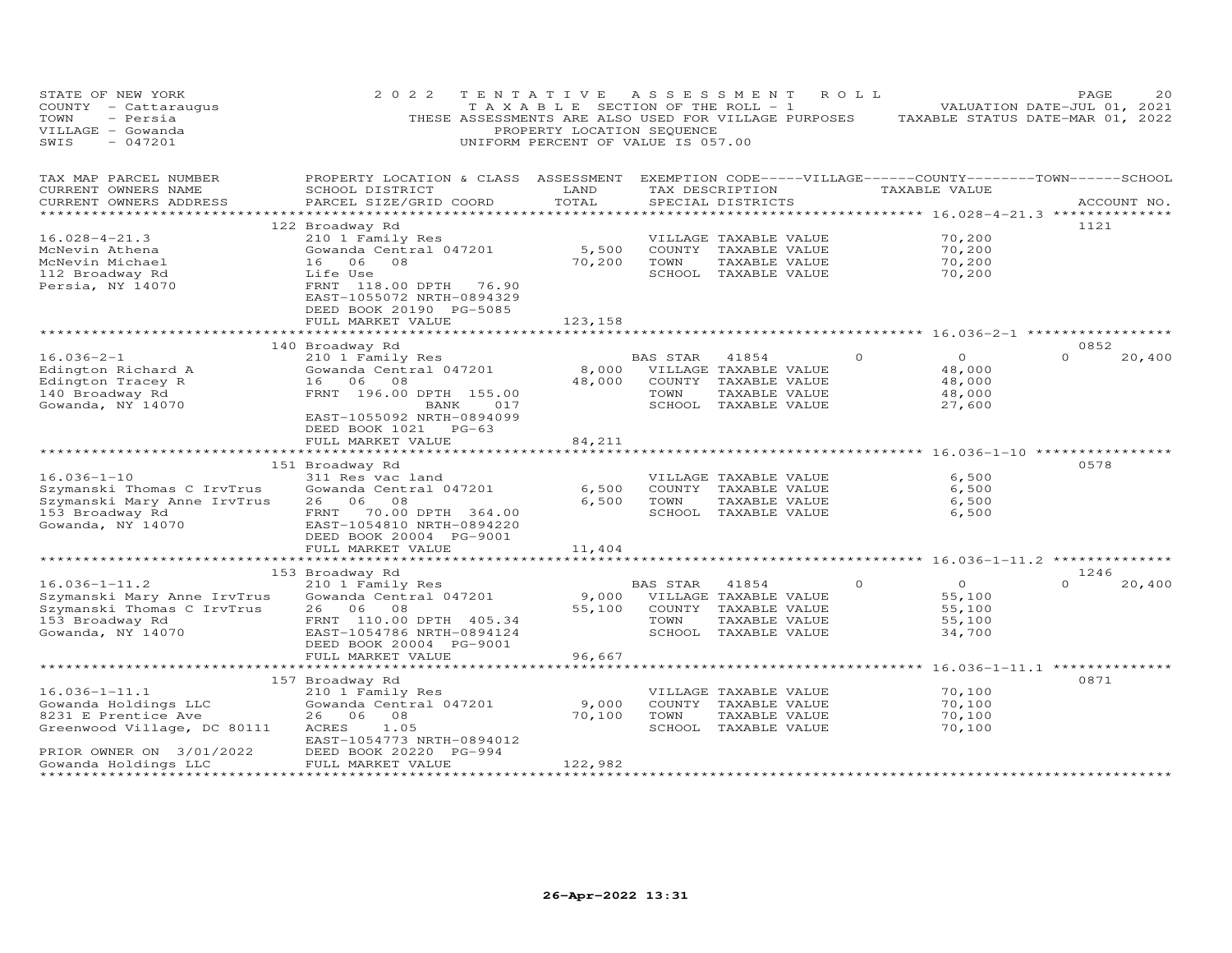| STATE OF NEW YORK<br>COUNTY - Cattaraugus<br>- Persia<br>TOWN<br>VILLAGE - Gowanda<br>$-047201$<br>SWIS | 2 0 2 2<br>THESE ASSESSMENTS ARE ALSO USED FOR VILLAGE PURPOSES                                                                                                    | TENTATIVE<br>TAXABLE SECTION OF THE ROLL - 1<br>PROPERTY LOCATION SEQUENCE<br>UNIFORM PERCENT OF VALUE IS 057.00 | A S S E S S M E N T                        |                                                                                                 | ROLL ROLL        | TAXABLE STATUS DATE-MAR 01, 2022                                              | PAGE<br>VALUATION DATE-JUL 01, 2021 | 21              |
|---------------------------------------------------------------------------------------------------------|--------------------------------------------------------------------------------------------------------------------------------------------------------------------|------------------------------------------------------------------------------------------------------------------|--------------------------------------------|-------------------------------------------------------------------------------------------------|------------------|-------------------------------------------------------------------------------|-------------------------------------|-----------------|
| TAX MAP PARCEL NUMBER<br>CURRENT OWNERS NAME<br>CURRENT OWNERS ADDRESS                                  | PROPERTY LOCATION & CLASS ASSESSMENT<br>SCHOOL DISTRICT<br>PARCEL SIZE/GRID COORD                                                                                  | LAND<br>TOTAL                                                                                                    |                                            | TAX DESCRIPTION<br>SPECIAL DISTRICTS                                                            |                  | EXEMPTION CODE-----VILLAGE------COUNTY-------TOWN-----SCHOOL<br>TAXABLE VALUE |                                     | ACCOUNT NO.     |
|                                                                                                         |                                                                                                                                                                    |                                                                                                                  |                                            |                                                                                                 |                  | ***************** 16.036-1-13 ***************                                 |                                     |                 |
| $16.036 - 1 - 13$<br>Park Carol J<br>Park Edward<br>PO Box 414<br>Roscoe, NY 12776                      | 161 Broadway Rd<br>210 1 Family Res<br>Gowanda Central 047201<br>08<br>26<br>06<br>FRNT 100.00 DPTH 398.00<br>EAST-1054775 NRTH-0893906<br>DEED BOOK 19511 PG-2002 | 8,500<br>66,000                                                                                                  | TOWN                                       | VILLAGE TAXABLE VALUE<br>COUNTY TAXABLE VALUE<br>TAXABLE VALUE<br>SCHOOL TAXABLE VALUE          |                  | 66,000<br>66,000<br>66,000<br>66,000                                          | 0566                                |                 |
|                                                                                                         | FULL MARKET VALUE                                                                                                                                                  | 115,789                                                                                                          |                                            |                                                                                                 |                  |                                                                               |                                     |                 |
| $16.036 - 1 - 14$                                                                                       | 165 Broadway Rd<br>210 1 Family Res                                                                                                                                |                                                                                                                  |                                            | VILLAGE TAXABLE VALUE                                                                           |                  | *********** 16.036-1-14 **<br>58,000                                          | 0635                                |                 |
| Randall Glenn M<br>Royce Amanda<br>165 Broadway Rd<br>Gowanda, NY 14070                                 | Gowanda Central 047201<br>$-06$<br>26<br>$-08$<br>FRNT<br>99.00 DPTH 398.00<br>BANK<br>017                                                                         | 8,400<br>58,000                                                                                                  | TOWN                                       | COUNTY TAXABLE VALUE<br>TAXABLE VALUE<br>SCHOOL TAXABLE VALUE                                   |                  | 58,000<br>58,000<br>58,000                                                    |                                     |                 |
|                                                                                                         | EAST-1054775 NRTH-0893806<br>DEED BOOK 20210 PG-1279<br>FULL MARKET VALUE<br>*************************                                                             | 101,754                                                                                                          |                                            |                                                                                                 |                  |                                                                               |                                     |                 |
|                                                                                                         | 169 Broadway Rd                                                                                                                                                    |                                                                                                                  |                                            |                                                                                                 |                  |                                                                               | 0636                                |                 |
| $16.036 - 1 - 15$<br>Maziar Donald<br>Maziar Jessica<br>169 Broadway Rd<br>Gowanda, NY 14070            | 210 1 Family Res<br>Gowanda Central 047201<br>08<br>26<br>06<br>FRNT 100.00 DPTH 398.00<br>EAST-1054783 NRTH-0893705<br>DEED BOOK 27323 PG-6002                    | 57,100                                                                                                           | VETWAR CTS 41120<br>8,500 ENH STAR<br>TOWN | 41834<br>VILLAGE TAXABLE VALUE<br>COUNTY TAXABLE VALUE<br>TAXABLE VALUE<br>SCHOOL TAXABLE VALUE | 8,160<br>$\circ$ | 8,160<br>$\overline{O}$<br>48,940<br>48,940<br>48,940<br>$\circ$              | 8,160<br>$\circ$                    | 8,160<br>48,940 |
|                                                                                                         | FULL MARKET VALUE                                                                                                                                                  | 100,175                                                                                                          |                                            |                                                                                                 |                  |                                                                               |                                     |                 |
| $16.036 - 1 - 16$                                                                                       | 173 Broadway Rd<br>210 1 Family Res                                                                                                                                | **********                                                                                                       |                                            | VILLAGE TAXABLE VALUE                                                                           |                  | *********** 16.036-1-16 *************<br>54,900                               | 0571                                |                 |
| Lennertz Thomas<br>173 Broadway Rd<br>Gowanda, NY 14070                                                 | Gowanda Central 047201<br>26<br>06<br>08<br>FRNT 100.00 DPTH 368.00<br>EAST-1054799 NRTH-0893604<br>DEED BOOK 30039 PG-2001                                        | 8,500<br>54,900                                                                                                  | TOWN                                       | COUNTY TAXABLE VALUE<br>TAXABLE VALUE<br>SCHOOL TAXABLE VALUE                                   |                  | 54,900<br>54,900<br>54,900                                                    |                                     |                 |
|                                                                                                         | FULL MARKET VALUE                                                                                                                                                  | 96,316                                                                                                           |                                            |                                                                                                 |                  |                                                                               |                                     |                 |
|                                                                                                         | *************************                                                                                                                                          |                                                                                                                  |                                            |                                                                                                 |                  |                                                                               |                                     |                 |
| $16.036 - 2 - 27$<br>Rasey Harry D<br>Rasey Darlene M<br>174 Broadway Rd<br>Gowanda, NY 14070           | 174 Broadway Rd<br>210 1 Family Res<br>Gowanda Central 047201<br>16 06<br>08<br>ACRES<br>1.48 BANK<br>017<br>EAST-1055234 NRTH-0893851<br>DEED BOOK 00936 PG-00393 | 9,000<br>66,000                                                                                                  | BAS STAR<br>TOWN                           | 41854<br>VILLAGE TAXABLE VALUE<br>COUNTY TAXABLE VALUE<br>TAXABLE VALUE<br>SCHOOL TAXABLE VALUE | $\circ$          | $\circ$<br>66,000<br>66,000<br>66,000<br>45,600                               | 0554<br>$\Omega$                    | 20,400          |
|                                                                                                         | FULL MARKET VALUE<br>***********************                                                                                                                       | 115,789<br>****************                                                                                      |                                            |                                                                                                 |                  |                                                                               |                                     |                 |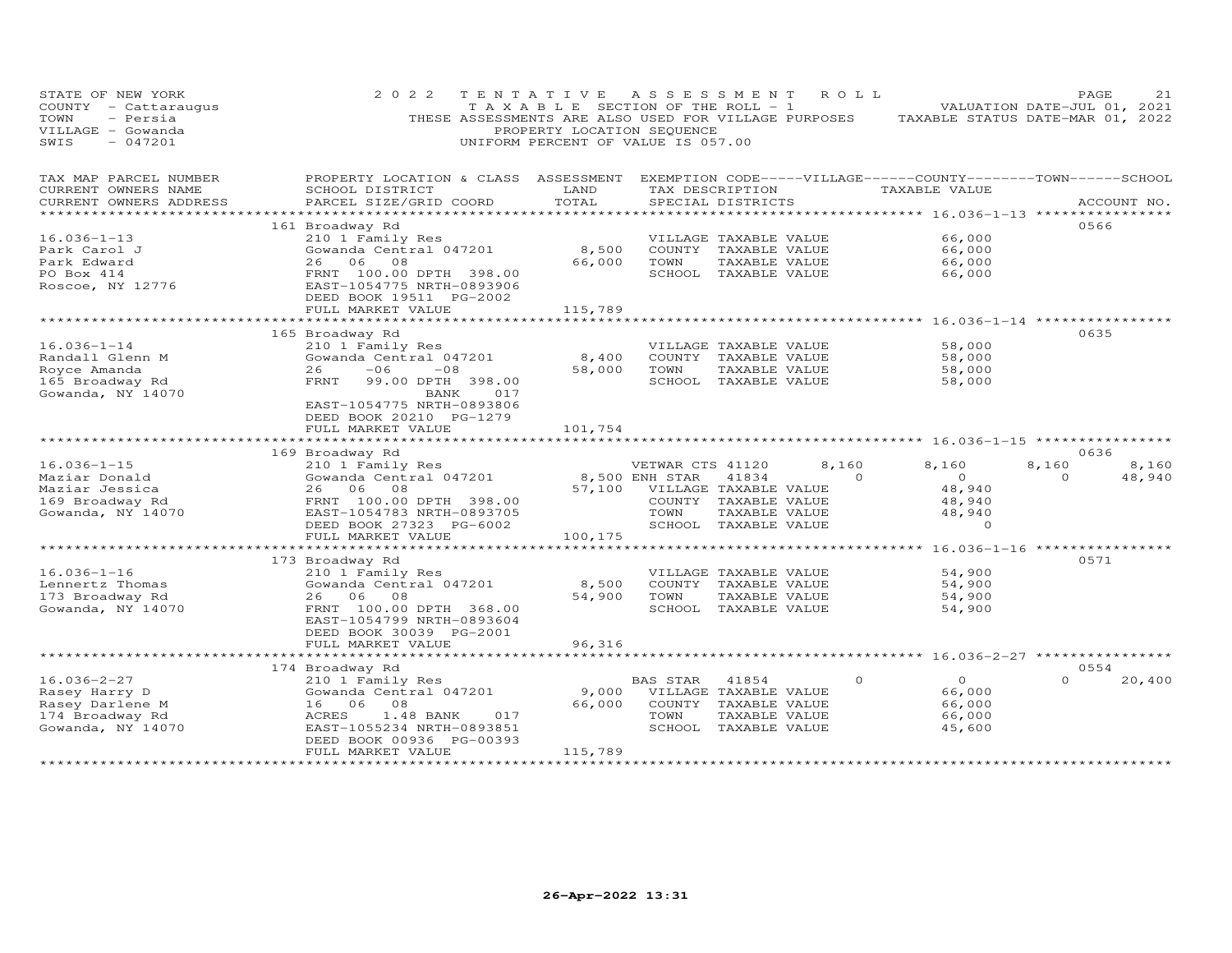| STATE OF NEW YORK<br>COUNTY - Cattaraugus<br>TOWN<br>- Persia<br>VILLAGE - Gowanda<br>$-047201$<br>SWIS | 2 0 2 2<br>THESE ASSESSMENTS ARE ALSO USED FOR VILLAGE PURPOSES                                                        | TENTATIVE<br>T A X A B L E SECTION OF THE ROLL - 1<br>PROPERTY LOCATION SEQUENCE<br>UNIFORM PERCENT OF VALUE IS 057.00 |          | A S S E S S M E N T                   | R O L L  | TAXABLE STATUS DATE-MAR 01, 2022                | PAGE<br>VALUATION DATE-JUL 01, 2021 | 22     |
|---------------------------------------------------------------------------------------------------------|------------------------------------------------------------------------------------------------------------------------|------------------------------------------------------------------------------------------------------------------------|----------|---------------------------------------|----------|-------------------------------------------------|-------------------------------------|--------|
| TAX MAP PARCEL NUMBER<br>CURRENT OWNERS NAME                                                            | PROPERTY LOCATION & CLASS ASSESSMENT EXEMPTION CODE-----VILLAGE------COUNTY--------TOWN------SCHOOL<br>SCHOOL DISTRICT | LAND                                                                                                                   |          | TAX DESCRIPTION                       |          | TAXABLE VALUE                                   |                                     |        |
| CURRENT OWNERS ADDRESS                                                                                  | PARCEL SIZE/GRID COORD                                                                                                 | TOTAL                                                                                                                  |          | SPECIAL DISTRICTS                     |          |                                                 | ACCOUNT NO.                         |        |
|                                                                                                         |                                                                                                                        |                                                                                                                        |          |                                       |          |                                                 |                                     |        |
|                                                                                                         | 177 Broadway Rd                                                                                                        |                                                                                                                        |          |                                       |          |                                                 | 0996                                |        |
| $16.036 - 1 - 17$                                                                                       | 330 Vacant comm                                                                                                        |                                                                                                                        |          | VILLAGE TAXABLE VALUE                 |          | 8,000                                           |                                     |        |
| Gowanda Real Holdings, LLC                                                                              | Gowanda Central 047201                                                                                                 | 8,000                                                                                                                  |          | COUNTY TAXABLE VALUE                  |          | 8,000                                           |                                     |        |
| PO Box 111                                                                                              | 26 06 08                                                                                                               | 8,000                                                                                                                  | TOWN     | TAXABLE VALUE                         |          | 8,000                                           |                                     |        |
| Gowanda, NY 14070                                                                                       | FRNT<br>80.60 DPTH 330.00<br>EAST-1054807 NRTH-0893504<br>DEED BOOK 15842 PG-8011                                      |                                                                                                                        |          | SCHOOL TAXABLE VALUE                  |          | 8,000                                           |                                     |        |
|                                                                                                         | FULL MARKET VALUE                                                                                                      | 14,035                                                                                                                 |          |                                       |          |                                                 |                                     |        |
|                                                                                                         |                                                                                                                        |                                                                                                                        |          |                                       |          |                                                 |                                     |        |
| $16.036 - 2 - 26$                                                                                       | 178 Broadway Rd                                                                                                        |                                                                                                                        |          |                                       | $\Omega$ | $\Omega$                                        | 0769<br>$\Omega$                    |        |
| Cooper Douglas W                                                                                        | 210 1 Family Res<br>Gowanda Central 047201                                                                             | 8,000                                                                                                                  | BAS STAR | 41854<br>VILLAGE TAXABLE VALUE        |          | 65,000                                          |                                     | 20,400 |
| Cooper Barbara A                                                                                        | 16 06 08                                                                                                               | 65,000                                                                                                                 |          | COUNTY TAXABLE VALUE                  |          | 65,000                                          |                                     |        |
| 178 Broadway Rd                                                                                         | FRNT 134.40 DPTH 200.00                                                                                                |                                                                                                                        | TOWN     | TAXABLE VALUE                         |          | 65,000                                          |                                     |        |
| Gowanda, NY 14070                                                                                       | EAST-1055121 NRTH-0893764                                                                                              |                                                                                                                        |          | SCHOOL TAXABLE VALUE                  |          | 44,600                                          |                                     |        |
|                                                                                                         | DEED BOOK 00979 PG-00350                                                                                               |                                                                                                                        |          |                                       |          |                                                 |                                     |        |
|                                                                                                         | FULL MARKET VALUE                                                                                                      | 114,035                                                                                                                |          |                                       |          |                                                 |                                     |        |
|                                                                                                         | *************************                                                                                              | *************                                                                                                          |          |                                       |          | ********** 16.036-1-18 ************             |                                     |        |
|                                                                                                         | 179 Broadway Rd                                                                                                        |                                                                                                                        |          |                                       |          |                                                 | 0995                                |        |
| $16.036 - 1 - 18$                                                                                       | 710 Manufacture<br>Gowanda Central 047201                                                                              |                                                                                                                        |          | VILLAGE TAXABLE VALUE                 |          | 142,100                                         |                                     |        |
| Gowanda Real Holdings, LLC<br>PO Box 111                                                                | 26 06 08                                                                                                               | 14,000<br>142,100                                                                                                      | TOWN     | COUNTY TAXABLE VALUE<br>TAXABLE VALUE |          | 142,100<br>142,100                              |                                     |        |
| Gowanda, NY 14070                                                                                       | 1.20<br>ACRES                                                                                                          |                                                                                                                        |          | SCHOOL TAXABLE VALUE                  |          | 142,100                                         |                                     |        |
|                                                                                                         | EAST-1054830 NRTH-0893349                                                                                              |                                                                                                                        |          |                                       |          |                                                 |                                     |        |
|                                                                                                         | DEED BOOK 15842 PG-8011                                                                                                |                                                                                                                        |          |                                       |          |                                                 |                                     |        |
|                                                                                                         | FULL MARKET VALUE                                                                                                      | 249,298                                                                                                                |          |                                       |          |                                                 |                                     |        |
|                                                                                                         | ************************                                                                                               |                                                                                                                        |          |                                       |          | *********************** 16.036-2-25 *********** |                                     |        |
|                                                                                                         | 198 Broadway Rd                                                                                                        |                                                                                                                        |          |                                       |          |                                                 | 0798                                |        |
| $16.036 - 2 - 25$                                                                                       | 210 1 Family Res                                                                                                       |                                                                                                                        |          | VILLAGE TAXABLE VALUE                 |          | 56,500                                          |                                     |        |
| Doucette Paul J                                                                                         | Gowanda Central 047201                                                                                                 | 7,800                                                                                                                  |          | COUNTY TAXABLE VALUE                  |          | 56,500                                          |                                     |        |
| 198 Broadway Rd                                                                                         | 16 06 08                                                                                                               | 56,500                                                                                                                 | TOWN     | TAXABLE VALUE                         |          | 56,500                                          |                                     |        |
| Gowanda, NY 14070                                                                                       | FRNT 110.00 DPTH 150.00<br>EAST-1055095 NRTH-0893642                                                                   |                                                                                                                        |          | SCHOOL TAXABLE VALUE                  |          | 56,500                                          |                                     |        |
|                                                                                                         | DEED BOOK 24446 PG-8001                                                                                                |                                                                                                                        |          |                                       |          |                                                 |                                     |        |
|                                                                                                         | FULL MARKET VALUE                                                                                                      | 99,123                                                                                                                 |          |                                       |          |                                                 |                                     |        |
|                                                                                                         | **********************                                                                                                 |                                                                                                                        |          |                                       |          | **************** 16.036-3-1 ***********         |                                     |        |
|                                                                                                         | 200 Broadway Rd                                                                                                        |                                                                                                                        |          |                                       |          |                                                 | 0910                                |        |
| $16.036 - 3 - 1$                                                                                        | 330 Vacant comm                                                                                                        |                                                                                                                        |          | VILLAGE TAXABLE VALUE                 |          | 10,000                                          |                                     |        |
| Gowanda Real Holdings, LLC                                                                              | Gowanda Central 047201                                                                                                 | 10,000                                                                                                                 |          | COUNTY TAXABLE VALUE                  |          | 10,000                                          |                                     |        |
| PO Box 111                                                                                              | 16 06 08                                                                                                               | 10,000                                                                                                                 | TOWN     | TAXABLE VALUE                         |          | 10,000                                          |                                     |        |
| Gowanda, NY 14070                                                                                       | FRNT 285.00 DPTH 125.00                                                                                                |                                                                                                                        |          | SCHOOL TAXABLE VALUE                  |          | 10,000                                          |                                     |        |
|                                                                                                         | EAST-1055093 NRTH-0893389                                                                                              |                                                                                                                        |          |                                       |          |                                                 |                                     |        |
|                                                                                                         | DEED BOOK 15842 PG-8011<br>FULL MARKET VALUE                                                                           | 17,544                                                                                                                 |          |                                       |          |                                                 |                                     |        |
|                                                                                                         |                                                                                                                        | *****************                                                                                                      |          |                                       |          |                                                 |                                     |        |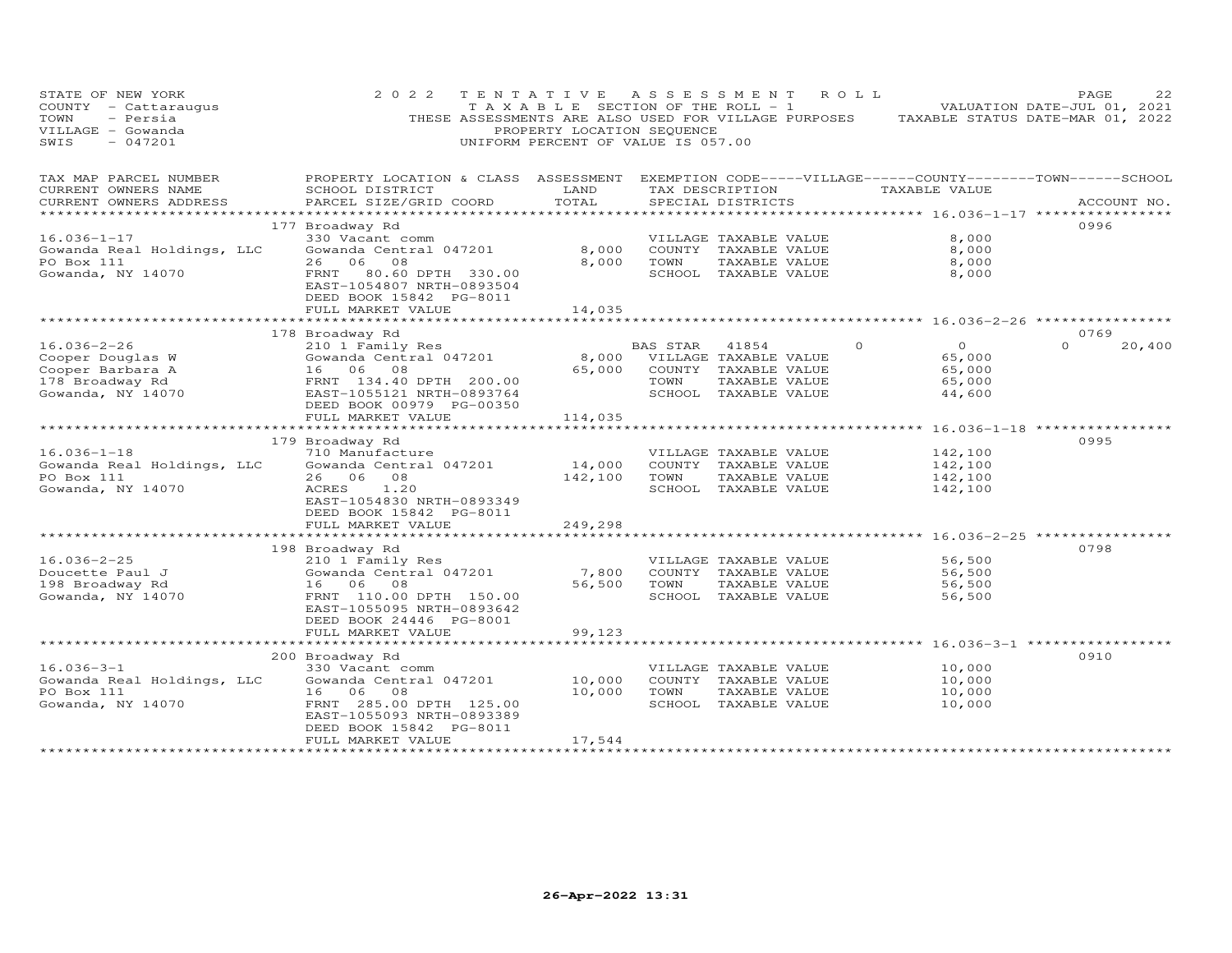| STATE OF NEW YORK<br>COUNTY - Cattaraugus<br>- Persia<br>TOWN<br>VILLAGE - Gowanda<br>SWIS<br>$-047201$                                                  | 2 0 2 2                                                                                                                                                                                                         | TENTATIVE<br>PROPERTY LOCATION SEQUENCE                 | A S S E S S M E N T<br>T A X A B L E SECTION OF THE ROLL - 1<br>UNIFORM PERCENT OF VALUE IS 057.00                           | ROLL                                |                                                                                                             | PAGE<br>23<br>VALUATION DATE-JUL 01, 2021<br>THESE ASSESSMENTS ARE ALSO USED FOR VILLAGE PURPOSES TAXABLE STATUS DATE-MAR 01, 2022 |
|----------------------------------------------------------------------------------------------------------------------------------------------------------|-----------------------------------------------------------------------------------------------------------------------------------------------------------------------------------------------------------------|---------------------------------------------------------|------------------------------------------------------------------------------------------------------------------------------|-------------------------------------|-------------------------------------------------------------------------------------------------------------|------------------------------------------------------------------------------------------------------------------------------------|
| TAX MAP PARCEL NUMBER<br>CURRENT OWNERS NAME<br>CURRENT OWNERS ADDRESS                                                                                   | PROPERTY LOCATION & CLASS ASSESSMENT EXEMPTION CODE-----VILLAGE------COUNTY--------TOWN------SCHOOL<br>SCHOOL DISTRICT<br>PARCEL SIZE/GRID COORD                                                                | LAND<br>TOTAL                                           | SPECIAL DISTRICTS                                                                                                            |                                     | TAX DESCRIPTION TAXABLE VALUE                                                                               | ACCOUNT NO.                                                                                                                        |
| $16.036 - 3 - 32$<br>Bierman Alan E<br>9717 Marek Road N<br>Cattaraugus, NY 14719                                                                        | 242 Broadway Rd<br>311 Res vac land<br>Gowanda Central 047201<br>16 06<br>08<br>ACRES<br>2.65<br>EAST-1055283 NRTH-0893039<br>DEED BOOK 20190 PG-9859<br>FULL MARKET VALUE                                      | 5,000<br>5,000<br>8,772                                 | VILLAGE TAXABLE VALUE<br>COUNTY TAXABLE VALUE<br>TOWN<br>SCHOOL TAXABLE VALUE                                                | TAXABLE VALUE                       | 5,000<br>5,000<br>5,000<br>5,000                                                                            | 1257                                                                                                                               |
| $16.036 - 1 - 19$<br>Graham Max M<br>243 Broadway Rd<br>Gowanda, NY 14070                                                                                | 243 Broadway Rd<br>220 2 Family Res<br>Gowanda Central 047201<br>26 06 08<br>FRNT 118.40 DPTH 198.82<br>EAST-1054902 NRTH-0893176<br>DEED BOOK 15823 PG-3002<br>FULL MARKET VALUE                               | 42,900<br>75,263<br>********                            | VETCOM CTS 41130<br>5,500 BAS STAR<br>41854<br>VILLAGE TAXABLE VALUE<br>COUNTY TAXABLE VALUE<br>TOWN<br>SCHOOL TAXABLE VALUE | 10,725<br>$\sim$ 0<br>TAXABLE VALUE | 10,725<br>$\overline{O}$<br>32,175<br>32,175<br>32,175<br>11,775<br>*********** 16.036-1-21.3 ************* | 0790<br>10,725<br>10,725<br>$\Omega$<br>20,400                                                                                     |
| $16.036 - 1 - 21.3$<br>Graham Max M<br>243 Broadway Rd<br>Gowanda, NY 14070                                                                              | 247 Broadway Rd<br>312 Vac w/imprv<br>Gowanda Central 047201<br>26 06<br>08<br>FRNT 106.00 DPTH 98.92<br>EAST-1054901 NRTH-0893107<br>DEED BOOK 15823 PG-3002<br>FULL MARKET VALUE<br>************************* | 3,400<br>7,400<br>12,982<br>* * * * * * * * * * * * * * | VILLAGE TAXABLE VALUE<br>COUNTY TAXABLE VALUE<br>TOWN<br>SCHOOL TAXABLE VALUE                                                | TAXABLE VALUE                       | 7,400<br>7,400<br>7,400<br>7,400                                                                            | 1268                                                                                                                               |
| $16.036 - 1 - 20$<br>Gernatt Asphalt Products, Inc Gowanda Central 047201<br>13870 Taylor Hollow Rd<br>Collins, NY 14034                                 | 261 Broadway Rd<br>651 Highway gar<br>16/26 06 08<br>Highway Garage<br>ACRES<br>2.30<br>EAST-1054963 NRTH-0892768<br>DEED BOOK 12135 PG-7005<br>FULL MARKET VALUE                                               | 10,000<br>88,900<br>155,965                             | VILLAGE TAXABLE VALUE<br>COUNTY TAXABLE VALUE<br>TOWN<br>SCHOOL TAXABLE VALUE                                                | TAXABLE VALUE                       | 88,900<br>88,900<br>88,900<br>88,900                                                                        | 5015                                                                                                                               |
| $16.036 - 1 - 21.1$<br>Gernatt Asphalt Products<br>13870 Taylor Hollow Rd<br>Collins, NY 14034<br>MAY BE SUBJECT TO PAYMENT<br>UNDER AGDIST LAW TIL 2029 | 291 Broadway Rd<br>720 Mining<br>Gowanda Central 047201<br>26 06 08<br>Sand Pit + Bldgs<br>ACRES 24.50<br>EAST-1054311 NRTH-0892667<br>DEED BOOK 00976 PG-01046<br>FULL MARKET VALUE                            | 22,200<br>90,000<br>157,895                             | AG DISTOUT 41730<br>VILLAGE TAXABLE VALUE<br>COUNTY TAXABLE VALUE<br>TOWN<br>SCHOOL TAXABLE VALUE                            | $\circ$<br>TAXABLE VALUE            | **** 16.036-1-21.1 ********<br>771<br>90,000<br>89,229<br>89,229<br>89,229                                  | 0911<br>771<br>771                                                                                                                 |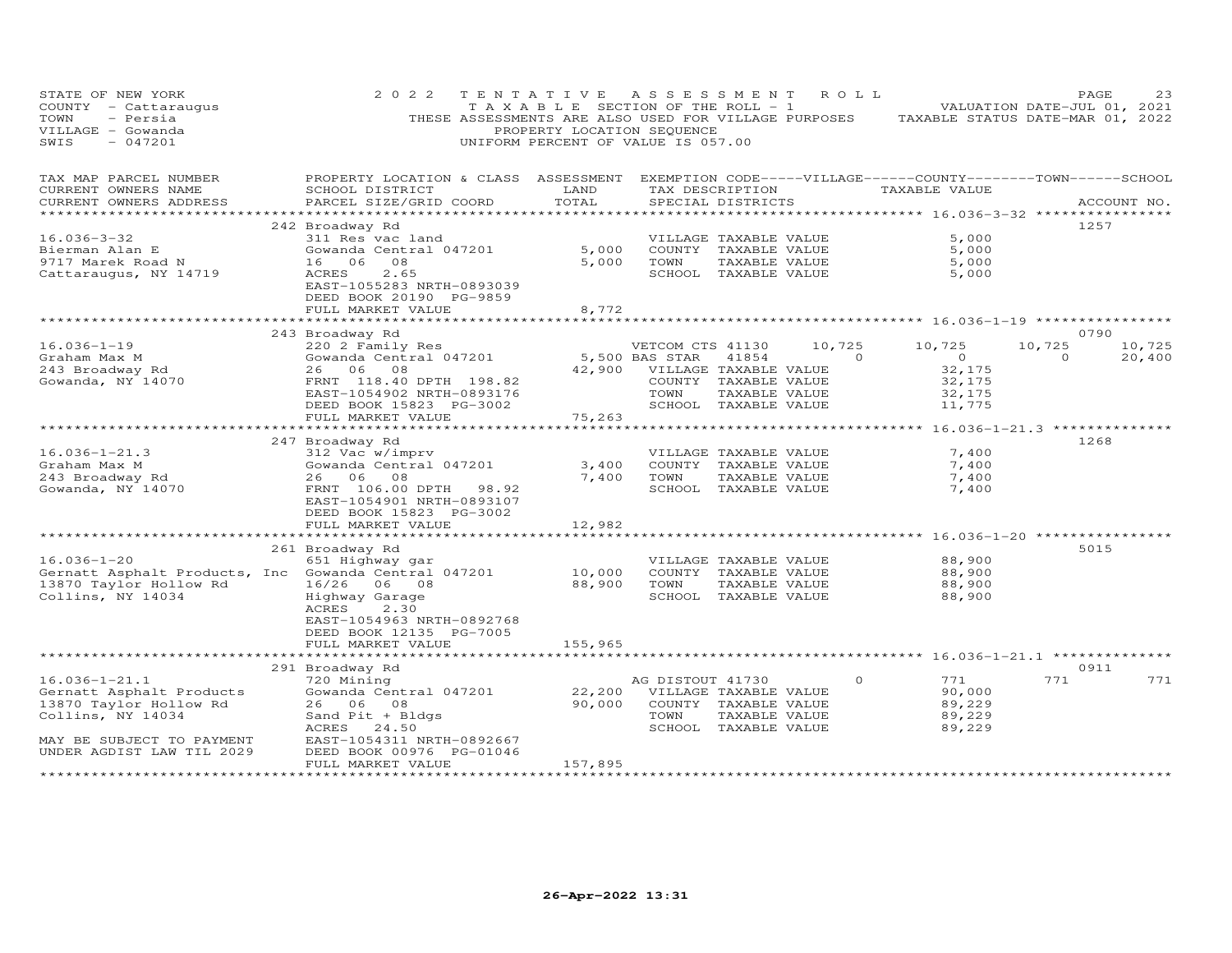| STATE OF NEW YORK<br>COUNTY - Cattaraugus<br>- Persia<br>TOWN<br>VILLAGE - Gowanda<br>$-047201$<br>SWIS | 2 0 2 2                                                                                                                                                                                   | TENTATIVE<br>TAXABLE SECTION OF THE ROLL - 1<br>THESE ASSESSMENTS ARE ALSO USED FOR VILLAGE PURPOSES<br>PROPERTY LOCATION SEQUENCE<br>UNIFORM PERCENT OF VALUE IS 057.00 | ASSESSMENT       |                                                                                                 | ROLL            | TAXABLE STATUS DATE-MAR 01, 2022                                                | PAGE<br>VALUATION DATE-JUL 01, 2021 | 24          |
|---------------------------------------------------------------------------------------------------------|-------------------------------------------------------------------------------------------------------------------------------------------------------------------------------------------|--------------------------------------------------------------------------------------------------------------------------------------------------------------------------|------------------|-------------------------------------------------------------------------------------------------|-----------------|---------------------------------------------------------------------------------|-------------------------------------|-------------|
| TAX MAP PARCEL NUMBER<br>CURRENT OWNERS NAME<br>CURRENT OWNERS ADDRESS<br>**********************        | PROPERTY LOCATION & CLASS ASSESSMENT<br>SCHOOL DISTRICT<br>PARCEL SIZE/GRID COORD                                                                                                         | LAND<br>TOTAL                                                                                                                                                            |                  | SPECIAL DISTRICTS                                                                               | TAX DESCRIPTION | EXEMPTION CODE-----VILLAGE------COUNTY--------TOWN------SCHOOL<br>TAXABLE VALUE |                                     | ACCOUNT NO. |
| $8.075 - 2 - 30$<br>Carpenter Renee R<br>100 Carpenter Ter<br>Gowanda, NY 14070                         | 100 Carpenter Ter<br>210 1 Family Res<br>Gowanda Central 047201<br>28<br>06 08<br>99.00 DPTH 230.00<br>FRNT<br>EAST-1052072 NRTH-0898159<br>DEED BOOK 00949 PG-00210<br>FULL MARKET VALUE | 8,200<br>56,200<br>98,596                                                                                                                                                | BAS STAR<br>TOWN | 41854<br>VILLAGE TAXABLE VALUE<br>COUNTY TAXABLE VALUE<br>TAXABLE VALUE<br>SCHOOL TAXABLE VALUE | $\Omega$        | $\circ$<br>56,200<br>56,200<br>56,200<br>35,800                                 | 0341<br>$\Omega$                    | 20,400      |
|                                                                                                         | ****************                                                                                                                                                                          |                                                                                                                                                                          |                  |                                                                                                 |                 | ************************** 8.075-3-1 ******************                         |                                     |             |
| $8.075 - 3 - 1$<br>Schlegel Chester J IV<br>78 Center St<br>Gowanda, NY 14070                           | Center St<br>311 Res vac land<br>Gowanda Central 047201<br>28 06<br>08<br>Garage<br>School&Center St<br>FRNT 48.90 DPTH 136.00<br>EAST-1052583 NRTH-0898298                               | 2,800<br>2,800                                                                                                                                                           | TOWN             | VILLAGE TAXABLE VALUE<br>COUNTY TAXABLE VALUE<br>TAXABLE VALUE<br>SCHOOL TAXABLE VALUE          |                 | 2,800<br>2,800<br>2,800<br>2,800                                                | 0457                                |             |
|                                                                                                         | DEED BOOK 29987 PG-7001<br>FULL MARKET VALUE                                                                                                                                              | 4,912                                                                                                                                                                    |                  |                                                                                                 |                 |                                                                                 |                                     |             |
|                                                                                                         | *******************                                                                                                                                                                       |                                                                                                                                                                          |                  |                                                                                                 |                 | ********** 8.075-4-32 ************                                              |                                     |             |
| $8.075 - 4 - 32$<br>Sajdak Michael L<br>Sajdak Cheryl E                                                 | 23 Center St<br>210 1 Family Res<br>Gowanda Central 047201<br>27 06 08                                                                                                                    | 2,200<br>33,900                                                                                                                                                          | BAS STAR         | 41854<br>VILLAGE TAXABLE VALUE<br>COUNTY TAXABLE VALUE                                          | $\circ$         | $\circ$<br>33,900<br>33,900                                                     | 1024<br>$\Omega$                    | 20,400      |
| 23 Center St<br>Gowanda, NY 14070                                                                       | $2/19$ -mrged $4-33.2$ in parc<br>FRNT 28.00 DPTH 94.80<br>EAST-1052849 NRTH-0897769<br>DEED BOOK 877                                                                                     | PG-00581                                                                                                                                                                 | TOWN             | TAXABLE VALUE<br>SCHOOL TAXABLE VALUE                                                           |                 | 33,900<br>13,500                                                                |                                     |             |
|                                                                                                         | FULL MARKET VALUE                                                                                                                                                                         | 59,474                                                                                                                                                                   |                  |                                                                                                 |                 |                                                                                 |                                     |             |
|                                                                                                         | ******************                                                                                                                                                                        |                                                                                                                                                                          |                  |                                                                                                 |                 |                                                                                 | 0940                                |             |
| $8.075 - 3 - 10$<br>Gernatt Jack R<br>Gernatt Holly<br>30 Center St<br>Gowanda, NY 14070                | 25 Center St<br>311 Res vac land<br>Gowanda Central 047201<br>$-06$<br>27<br>$-08$<br>FRNT<br>76.80 DPTH 187.00<br>BANK<br>EAST-1052671 NRTH-0897705                                      | 6,600<br>6,600<br>017                                                                                                                                                    | TOWN             | VILLAGE TAXABLE VALUE<br>COUNTY TAXABLE VALUE<br>TAXABLE VALUE<br>SCHOOL TAXABLE VALUE          |                 | 6,600<br>6,600<br>6,600<br>6,600                                                |                                     |             |
|                                                                                                         | DEED BOOK 22815 PG-5001<br>FULL MARKET VALUE                                                                                                                                              | 11,579                                                                                                                                                                   |                  |                                                                                                 |                 |                                                                                 |                                     |             |
|                                                                                                         |                                                                                                                                                                                           |                                                                                                                                                                          |                  |                                                                                                 |                 | **** 8.075-4-33.1 ***                                                           |                                     |             |
|                                                                                                         | 29 Center St                                                                                                                                                                              |                                                                                                                                                                          |                  |                                                                                                 |                 |                                                                                 | 0729                                |             |
| $8.075 - 4 - 33.1$                                                                                      | 230 3 Family Res                                                                                                                                                                          |                                                                                                                                                                          |                  | VILLAGE TAXABLE VALUE                                                                           |                 | 46,300                                                                          |                                     |             |
| Darling Walter<br>Darling Lorissa                                                                       | Gowanda Central 047201<br>27 06 08                                                                                                                                                        | 5,600<br>46,300                                                                                                                                                          | TOWN             | COUNTY TAXABLE VALUE<br>TAXABLE VALUE                                                           |                 | 46,300<br>46,300                                                                |                                     |             |
| 143 Aldrich St<br>Gowanda, NY 14070                                                                     | 8/24/17-splt 13.8x39.3 of<br>FRNT 74.60 DPTH 141.20<br>EAST-1052863 NRTH-0897824<br>DEED BOOK 1007<br>FULL MARKET VALUE                                                                   | <b>PG-501</b><br>81,228                                                                                                                                                  |                  | SCHOOL TAXABLE VALUE                                                                            |                 | 46,300                                                                          |                                     |             |
|                                                                                                         |                                                                                                                                                                                           |                                                                                                                                                                          |                  |                                                                                                 |                 |                                                                                 |                                     |             |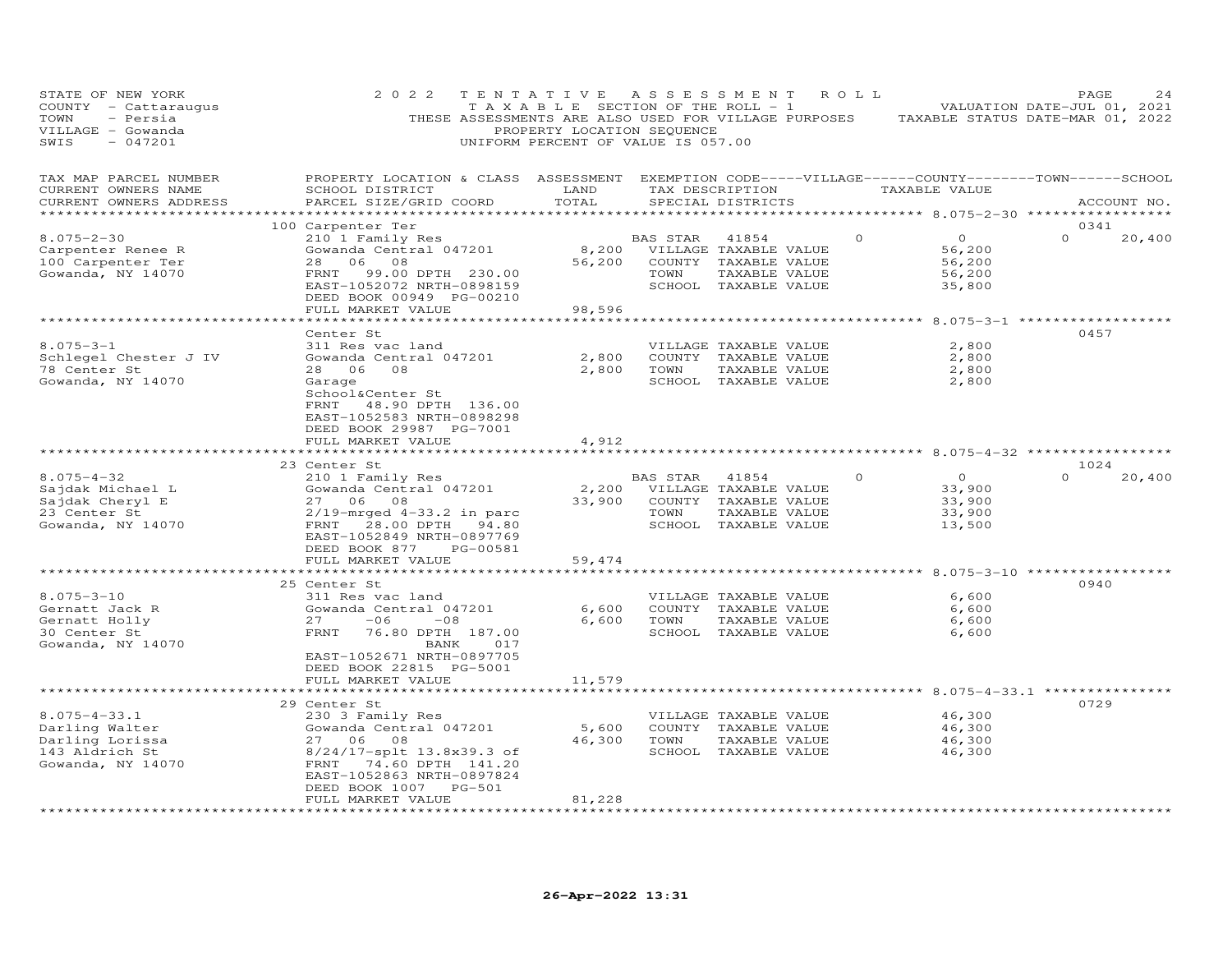| STATE OF NEW YORK<br>COUNTY - Cattaraugus<br>TOWN<br>- Persia<br>VILLAGE - Gowanda<br>$-047201$<br>SWIS | 2 0 2 2                                                                                                                                         | PROPERTY LOCATION SEQUENCE<br>UNIFORM PERCENT OF VALUE IS 057.00 |                  | TENTATIVE ASSESSMENT                              | ROLL     | TAXABLE SECTION OF THE ROLL - 1 VALUATION DATE-JUL 01, 2021<br>THESE ASSESSMENTS ARE ALSO USED FOR VILLAGE PURPOSES TAXABLE STATUS DATE-MAR 01, 2022 | PAGE           | 25          |
|---------------------------------------------------------------------------------------------------------|-------------------------------------------------------------------------------------------------------------------------------------------------|------------------------------------------------------------------|------------------|---------------------------------------------------|----------|------------------------------------------------------------------------------------------------------------------------------------------------------|----------------|-------------|
| TAX MAP PARCEL NUMBER<br>CURRENT OWNERS NAME<br>CURRENT OWNERS ADDRESS<br>**********************        | PROPERTY LOCATION & CLASS ASSESSMENT EXEMPTION CODE-----VILLAGE------COUNTY-------TOWN------SCHOOL<br>SCHOOL DISTRICT<br>PARCEL SIZE/GRID COORD | LAND<br>TOTAL                                                    |                  | SPECIAL DISTRICTS                                 |          | TAX DESCRIPTION TAXABLE VALUE                                                                                                                        |                | ACCOUNT NO. |
|                                                                                                         | 30 Center St                                                                                                                                    |                                                                  |                  |                                                   |          |                                                                                                                                                      | 0939           |             |
| $8.075 - 3 - 9$                                                                                         | 210 1 Family Res<br>Gowanda Central 047201                                                                                                      |                                                                  | VETWAR CTS 41120 |                                                   | $\Omega$ | 8,160                                                                                                                                                | 8,160          | 8,160       |
| Gernatt Jack R                                                                                          |                                                                                                                                                 |                                                                  | 4,800 BAS STAR   | 41854                                             | $\circ$  | $\overline{0}$                                                                                                                                       | $\overline{0}$ | 20,400      |
| Gernatt Holly                                                                                           | 27 06 08                                                                                                                                        |                                                                  |                  | 67,500 VILLAGE TAXABLE VALUE                      |          | 67,500                                                                                                                                               |                |             |
| 30 Center St                                                                                            | FRNT 60.00 DPTH 131.00                                                                                                                          |                                                                  |                  | COUNTY TAXABLE VALUE                              |          | 59,340                                                                                                                                               |                |             |
| Gowanda, NY 14070                                                                                       | 017<br>BANK                                                                                                                                     |                                                                  | TOWN             | TAXABLE VALUE                                     |          | 59,340                                                                                                                                               |                |             |
|                                                                                                         | EAST-1052687 NRTH-0897778                                                                                                                       |                                                                  |                  | SCHOOL TAXABLE VALUE                              |          | 38,940                                                                                                                                               |                |             |
|                                                                                                         | DEED BOOK 22815 PG-5001<br>FULL MARKET VALUE                                                                                                    | 118,421                                                          |                  |                                                   |          |                                                                                                                                                      |                |             |
|                                                                                                         | *****************************                                                                                                                   |                                                                  |                  |                                                   |          |                                                                                                                                                      |                |             |
|                                                                                                         | 35 Center St                                                                                                                                    |                                                                  |                  |                                                   |          |                                                                                                                                                      | 0831           |             |
| $8.075 - 4 - 34$                                                                                        | 210 1 Family Res<br>Gowanda Central 047201                                                                                                      |                                                                  | ENH STAR         | 41834                                             | $\Omega$ | $\Omega$                                                                                                                                             | $\Omega$       | 50,930      |
| Snyder Clifton B                                                                                        |                                                                                                                                                 |                                                                  |                  | 5,800 VILLAGE TAXABLE VALUE                       |          | 56,100                                                                                                                                               |                |             |
| 35 Center St                                                                                            | 27 06 08                                                                                                                                        | 56,100                                                           |                  | COUNTY TAXABLE VALUE                              |          | 56,100                                                                                                                                               |                |             |
| Gowanda, NY 14070                                                                                       | FRNT 74.60 DPTH 141.20                                                                                                                          |                                                                  | TOWN             | TAXABLE VALUE                                     |          | 56,100                                                                                                                                               |                |             |
|                                                                                                         | EAST-1052853 NRTH-0897883<br>DEED BOOK 715 PG-00266                                                                                             |                                                                  |                  | SCHOOL TAXABLE VALUE                              |          | 5,170                                                                                                                                                |                |             |
|                                                                                                         | FULL MARKET VALUE                                                                                                                               | 98,421<br>* * * * * * * * * *                                    |                  |                                                   |          | ******** 8.075-3-8 ************                                                                                                                      |                |             |
|                                                                                                         | 36 Center St                                                                                                                                    |                                                                  |                  |                                                   |          |                                                                                                                                                      | 0473           |             |
| $8.075 - 3 - 8$                                                                                         | 230 3 Family Res                                                                                                                                |                                                                  |                  | VILLAGE TAXABLE VALUE                             |          | 78,000                                                                                                                                               |                |             |
| Schirmer Van A                                                                                          | Gowanda Central 047201                                                                                                                          | 6,300                                                            |                  | COUNTY TAXABLE VALUE                              |          | 78,000                                                                                                                                               |                |             |
| 44 Center St                                                                                            | 28 06 08                                                                                                                                        | 78,000                                                           | TOWN             | TAXABLE VALUE                                     |          | 78,000                                                                                                                                               |                |             |
| Gowanda, NY 14070                                                                                       | FRNT 74.60 DPTH 169.40                                                                                                                          |                                                                  |                  | SCHOOL TAXABLE VALUE                              |          | 78,000                                                                                                                                               |                |             |
|                                                                                                         | EAST-1052655 NRTH-0897840                                                                                                                       |                                                                  |                  |                                                   |          |                                                                                                                                                      |                |             |
|                                                                                                         | DEED BOOK 10254 PG-8001                                                                                                                         |                                                                  |                  |                                                   |          |                                                                                                                                                      |                |             |
|                                                                                                         | FULL MARKET VALUE                                                                                                                               | 136,842                                                          |                  |                                                   |          |                                                                                                                                                      |                |             |
|                                                                                                         |                                                                                                                                                 |                                                                  |                  |                                                   |          |                                                                                                                                                      |                |             |
|                                                                                                         | 43 Center St                                                                                                                                    |                                                                  |                  |                                                   |          |                                                                                                                                                      | 0811           |             |
| $8.075 - 4 - 35$<br>Bettker Jason G                                                                     | 220 2 Family Res<br>Gowanda Central 047201                                                                                                      | 5,800                                                            |                  | VILLAGE TAXABLE VALUE<br>COUNTY TAXABLE VALUE     |          | 49,100<br>49,100                                                                                                                                     |                |             |
| Bettker Susan R                                                                                         | 27 06 08                                                                                                                                        | 49,100                                                           | TOWN             | TAXABLE VALUE                                     |          | 49,100                                                                                                                                               |                |             |
| 43 Center St                                                                                            | FRNT 74.60 DPTH 141.20                                                                                                                          |                                                                  |                  | SCHOOL TAXABLE VALUE                              |          | 49,100                                                                                                                                               |                |             |
| Gowanda, NY 14070                                                                                       | EAST-1052839 NRTH-0897957                                                                                                                       |                                                                  |                  |                                                   |          |                                                                                                                                                      |                |             |
|                                                                                                         | DEED BOOK 20210 PG-4286                                                                                                                         |                                                                  |                  |                                                   |          |                                                                                                                                                      |                |             |
|                                                                                                         | FULL MARKET VALUE                                                                                                                               | 86,140                                                           |                  |                                                   |          |                                                                                                                                                      |                |             |
|                                                                                                         | *************************                                                                                                                       |                                                                  |                  |                                                   |          |                                                                                                                                                      |                |             |
|                                                                                                         | 44 Center St                                                                                                                                    |                                                                  |                  |                                                   |          |                                                                                                                                                      | 0888           |             |
| $8.075 - 3 - 7$                                                                                         | 471 Funeral home                                                                                                                                |                                                                  |                  | VILLAGE TAXABLE VALUE                             |          | 98,200                                                                                                                                               |                |             |
| Schirmer Van A                                                                                          | Gowanda Central 047201                                                                                                                          | 6,400                                                            |                  | COUNTY TAXABLE VALUE                              |          | 98,200                                                                                                                                               |                |             |
| 44 Center St                                                                                            | 27 06 08<br>FRNT 74.60 DPTH 184.50                                                                                                              |                                                                  |                  | 98,200 TOWN TAXABLE VALUE<br>SCHOOL TAXABLE VALUE |          | 98,200<br>98,200                                                                                                                                     |                |             |
| Gowanda, NY 14070                                                                                       | EAST-1052636 NRTH-0897912                                                                                                                       |                                                                  |                  |                                                   |          |                                                                                                                                                      |                |             |
|                                                                                                         | DEED BOOK 10254 PG-8002                                                                                                                         |                                                                  |                  |                                                   |          |                                                                                                                                                      |                |             |
|                                                                                                         | FULL MARKET VALUE                                                                                                                               | 172,281                                                          |                  |                                                   |          |                                                                                                                                                      |                |             |
|                                                                                                         |                                                                                                                                                 |                                                                  |                  |                                                   |          |                                                                                                                                                      |                |             |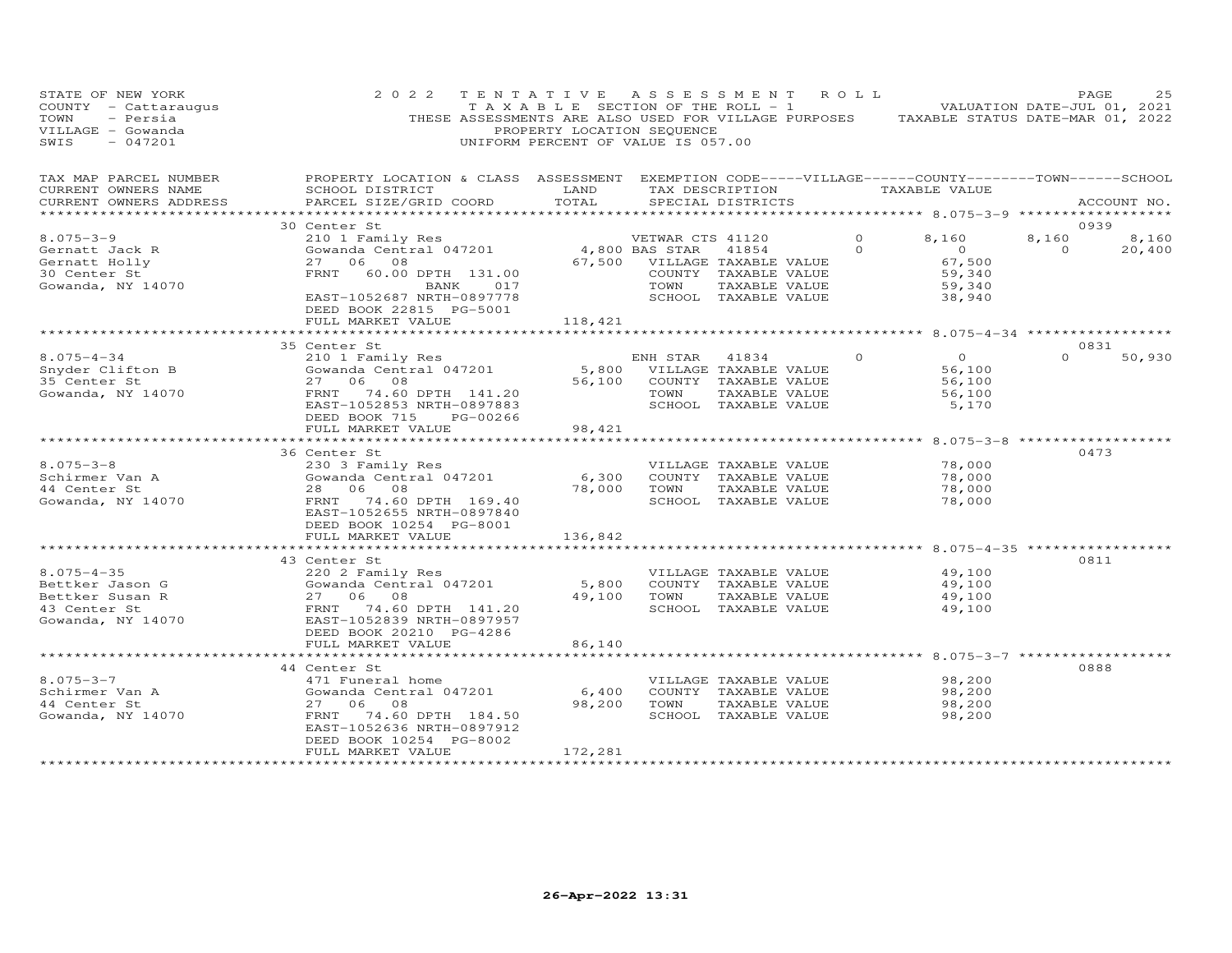| STATE OF NEW YORK<br>COUNTY - Cattaraugus<br>TOWN<br>- Persia<br>VILLAGE - Gowanda<br>SWIS<br>$-047201$ | 2 0 2 2<br>THESE ASSESSMENTS ARE ALSO USED FOR VILLAGE PURPOSES                                                                                                            | TENTATIVE<br>T A X A B L E SECTION OF THE ROLL - 1<br>PROPERTY LOCATION SEQUENCE<br>UNIFORM PERCENT OF VALUE IS 057.00 | A S S E S S M E N T                             |                                                                                                 | R O L L           | TAXABLE STATUS DATE-MAR 01, 2022                                                                                | PAGE<br>VALUATION DATE-JUL 01, 2021 | 26              |
|---------------------------------------------------------------------------------------------------------|----------------------------------------------------------------------------------------------------------------------------------------------------------------------------|------------------------------------------------------------------------------------------------------------------------|-------------------------------------------------|-------------------------------------------------------------------------------------------------|-------------------|-----------------------------------------------------------------------------------------------------------------|-------------------------------------|-----------------|
| TAX MAP PARCEL NUMBER<br>CURRENT OWNERS NAME<br>CURRENT OWNERS ADDRESS                                  | PROPERTY LOCATION & CLASS ASSESSMENT<br>SCHOOL DISTRICT<br>PARCEL SIZE/GRID COORD                                                                                          | LAND<br>TOTAL<br>************                                                                                          |                                                 | TAX DESCRIPTION<br>SPECIAL DISTRICTS                                                            |                   | EXEMPTION CODE-----VILLAGE------COUNTY--------TOWN------SCHOOL<br>TAXABLE VALUE<br>************ 8.075-3-6 ***** |                                     | ACCOUNT NO.     |
|                                                                                                         | 50 Center St                                                                                                                                                               |                                                                                                                        |                                                 |                                                                                                 |                   |                                                                                                                 | 0874                                |                 |
| $8.075 - 3 - 6$<br>Rydzik Daniel<br>Rydzik Heather<br>50 Center St<br>Gowanda, NY 14070                 | 210 1 Family Res<br>Gowanda Central 047201<br>27 06<br>08<br>FRNT<br>60.00 DPTH 169.70<br>EAST-1052628 NRTH-0897981<br>DEED BOOK 11278 PG-5002                             | 67,700                                                                                                                 | BAS STAR<br>5,300 VILLAGE TAXABLE VALUE<br>TOWN | 41854<br>COUNTY TAXABLE VALUE<br>TAXABLE VALUE<br>SCHOOL TAXABLE VALUE                          | $\Omega$          | $\overline{O}$<br>67,700<br>67,700<br>67,700<br>47,300                                                          | $\Omega$                            | 20,400          |
|                                                                                                         | FULL MARKET VALUE                                                                                                                                                          | 118,772                                                                                                                |                                                 |                                                                                                 |                   |                                                                                                                 |                                     |                 |
| $8.075 - 4 - 36$<br>Storm Jessica<br>15 Evelyn Street<br>Buffalo, NY 14207                              | 53 Center St<br>210 1 Family Res<br>Gowanda Central 047201<br>27 06 08<br>FRNT<br>74.60 DPTH 138.00<br>BANK<br>017<br>EAST-1052824 NRTH-0898032<br>DEED BOOK 2020 PG-17612 | 5,700<br>58,000                                                                                                        | TOWN                                            | VILLAGE TAXABLE VALUE<br>COUNTY TAXABLE VALUE<br>TAXABLE VALUE<br>SCHOOL TAXABLE VALUE          |                   | 58,000<br>58,000<br>58,000<br>58,000                                                                            | $8.075 - 4 - 36$ **********<br>0367 |                 |
|                                                                                                         | FULL MARKET VALUE                                                                                                                                                          | 101,754                                                                                                                |                                                 |                                                                                                 |                   |                                                                                                                 |                                     |                 |
|                                                                                                         | *******************                                                                                                                                                        |                                                                                                                        |                                                 |                                                                                                 |                   | ************************ 8.075-3-5 ***********                                                                  |                                     |                 |
| $8.075 - 3 - 5$<br>Brown Carl J<br>58 Center St<br>Gowanda, NY 14070                                    | 58 Center St<br>210 1 Family Res<br>Gowanda Central 047201<br>27 06 08<br>FRNT<br>74.60 DPTH 161.00<br>BANK<br>017<br>EAST-1052621 NRTH-0898048                            | 6,200<br>61,900                                                                                                        | BAS STAR<br>TOWN                                | 41854<br>VILLAGE TAXABLE VALUE<br>COUNTY TAXABLE VALUE<br>TAXABLE VALUE<br>SCHOOL TAXABLE VALUE | $\Omega$          | $\circ$<br>61,900<br>61,900<br>61,900<br>41,500                                                                 | 0401<br>$\Omega$                    | 20,400          |
|                                                                                                         | DEED BOOK 1019 PG-585<br>FULL MARKET VALUE                                                                                                                                 | 108,596                                                                                                                |                                                 |                                                                                                 |                   |                                                                                                                 |                                     |                 |
|                                                                                                         | ***************************                                                                                                                                                |                                                                                                                        |                                                 |                                                                                                 |                   |                                                                                                                 |                                     |                 |
|                                                                                                         | 63 Center St                                                                                                                                                               |                                                                                                                        |                                                 |                                                                                                 |                   |                                                                                                                 | 0515                                |                 |
| $8.075 - 4 - 4$<br>Della Posta Frank<br>Della Posta Kathleen<br>63 Center St<br>Gowanda, NY 14070       | 210 1 Family Res<br>Gowanda Central 047201<br>27 06 08<br>FRNT<br>74.60 DPTH 137.00<br>EAST-1052873 NRTH-0898147<br>DEED BOOK 750<br>PG-01062                              | 10,100<br>89,500                                                                                                       | BAS STAR<br>TOWN                                | 41854<br>VILLAGE TAXABLE VALUE<br>COUNTY TAXABLE VALUE<br>TAXABLE VALUE<br>SCHOOL TAXABLE VALUE | $\Omega$          | $\Omega$<br>89,500<br>89,500<br>89,500<br>69,100                                                                | $\Omega$                            | 20,400          |
|                                                                                                         | FULL MARKET VALUE                                                                                                                                                          | 157,018                                                                                                                |                                                 |                                                                                                 |                   |                                                                                                                 |                                     |                 |
|                                                                                                         |                                                                                                                                                                            |                                                                                                                        |                                                 |                                                                                                 |                   | ******** 8.075-3-4                                                                                              | ******************                  |                 |
| $8.075 - 3 - 4$<br>Howard Terrence L<br>Howard Pamela A<br>64 Center St<br>Gowanda, NY 14070            | 64 Center St<br>210 1 Family Res<br>Gowanda Central 047201<br>27 06<br>08<br>FRNT<br>74.60 DPTH 148.00<br>EAST-1052611 NRTH-0898122<br>DEED BOOK 786<br>PG-00710           | 52,100                                                                                                                 | VETWAR CTS 41120<br>6,000 ENH STAR<br>TOWN      | 41834<br>VILLAGE TAXABLE VALUE<br>COUNTY TAXABLE VALUE<br>TAXABLE VALUE<br>SCHOOL TAXABLE VALUE | 7,815<br>$\Omega$ | 7,815<br>$\overline{O}$<br>44,285<br>44,285<br>44,285<br>$\circ$                                                | 0898<br>7,815<br>$\Omega$           | 7,815<br>44,285 |
|                                                                                                         | FULL MARKET VALUE<br>**********************                                                                                                                                | 91,404<br>* * * * * * * * * * *                                                                                        |                                                 |                                                                                                 |                   |                                                                                                                 |                                     |                 |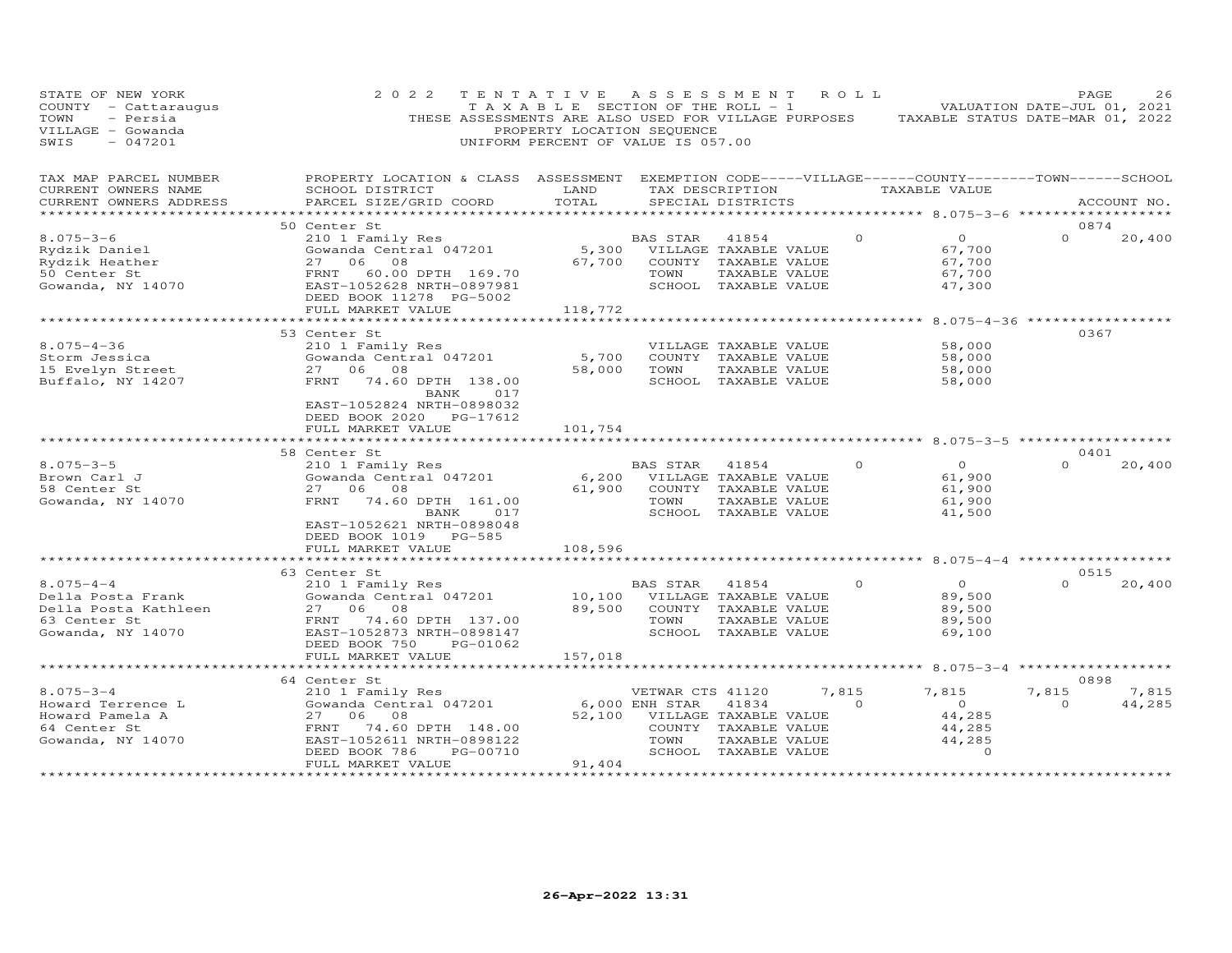| STATE OF NEW YORK<br>COUNTY - Cattaraugus<br>- Persia<br>TOWN<br>VILLAGE - Gowanda<br>$-047201$<br>SWIS | 2 0 2 2                                                                                                                                         | TENTATIVE ASSESSMENT ROLL<br>PROPERTY LOCATION SEQUENCE<br>UNIFORM PERCENT OF VALUE IS 057.00 |                             |                                      |          | TAXABLE SECTION OF THE ROLL - 1 VALUATION DATE-JUL 01, 2021<br>THESE ASSESSMENTS ARE ALSO USED FOR VILLAGE PURPOSES TAXABLE STATUS DATE-MAR 01, 2022 | PAGE     | 27          |
|---------------------------------------------------------------------------------------------------------|-------------------------------------------------------------------------------------------------------------------------------------------------|-----------------------------------------------------------------------------------------------|-----------------------------|--------------------------------------|----------|------------------------------------------------------------------------------------------------------------------------------------------------------|----------|-------------|
| TAX MAP PARCEL NUMBER<br>CURRENT OWNERS NAME<br>CURRENT OWNERS ADDRESS<br>***********************       | PROPERTY LOCATION & CLASS ASSESSMENT EXEMPTION CODE-----VILLAGE------COUNTY-------TOWN------SCHOOL<br>SCHOOL DISTRICT<br>PARCEL SIZE/GRID COORD | LAND<br>TOTAL                                                                                 |                             | TAX DESCRIPTION<br>SPECIAL DISTRICTS |          | TAXABLE VALUE                                                                                                                                        |          | ACCOUNT NO. |
|                                                                                                         | 67 Center St                                                                                                                                    |                                                                                               |                             |                                      |          |                                                                                                                                                      | 0750     |             |
| $8.075 - 4 - 37$<br>Bettker Jason                                                                       | 210 1 Family Res<br>Gowanda Central 047201                                                                                                      | 4,200                                                                                         | BAS STAR                    | 41854<br>VILLAGE TAXABLE VALUE       | $\Omega$ | $\overline{O}$<br>59,000                                                                                                                             | $\Omega$ | 20,400      |
|                                                                                                         |                                                                                                                                                 | 59,000                                                                                        |                             | COUNTY TAXABLE VALUE                 |          | 59,000                                                                                                                                               |          |             |
| Bettker Susan R<br>67 Center St<br>67 Center St                                                         |                                                                                                                                                 |                                                                                               | TOWN                        | TAXABLE VALUE                        |          | 59,000                                                                                                                                               |          |             |
| Gowanda, NY 14070                                                                                       | 27 06 08<br>FRNT 50.00DPTH 131.70<br>EAST-1052795NRTH-0898167                                                                                   |                                                                                               |                             | SCHOOL TAXABLE VALUE                 |          | 38,600                                                                                                                                               |          |             |
|                                                                                                         | DEED BOOK 20720 PG-3001                                                                                                                         |                                                                                               |                             |                                      |          |                                                                                                                                                      |          |             |
|                                                                                                         | FULL MARKET VALUE                                                                                                                               | 103,509                                                                                       |                             |                                      |          |                                                                                                                                                      |          |             |
|                                                                                                         | ********************                                                                                                                            | * * * * * * * * * * *                                                                         |                             |                                      |          | *********** 8.075-4-38 ******************                                                                                                            |          |             |
|                                                                                                         | 71 Center St                                                                                                                                    |                                                                                               |                             |                                      |          |                                                                                                                                                      | 0.543    |             |
| $8.075 - 4 - 38$                                                                                        | 210 1 Family Res                                                                                                                                |                                                                                               | BAS STAR                    | 41854                                | $\Omega$ | $\overline{0}$                                                                                                                                       | $\Omega$ | 20,400      |
| Fehlman Sheila                                                                                          | Gowanda Central 047201                                                                                                                          |                                                                                               | 4,000 VILLAGE TAXABLE VALUE |                                      |          | 47,100                                                                                                                                               |          |             |
| 71 Center St                                                                                            | 27 06 08                                                                                                                                        | 47,100                                                                                        |                             | COUNTY TAXABLE VALUE                 |          | 47,100                                                                                                                                               |          |             |
| Gowanda, NY 14070                                                                                       | FRNT<br>55.80 DPTH 112.00                                                                                                                       |                                                                                               | TOWN                        | TAXABLE VALUE                        |          | 47,100                                                                                                                                               |          |             |
|                                                                                                         | EAST-1052775 NRTH-0898216                                                                                                                       |                                                                                               |                             | SCHOOL TAXABLE VALUE                 |          | 26,700                                                                                                                                               |          |             |
|                                                                                                         | DEED BOOK 14559 PG-2003                                                                                                                         |                                                                                               |                             |                                      |          |                                                                                                                                                      |          |             |
|                                                                                                         | FULL MARKET VALUE                                                                                                                               | 82,632                                                                                        |                             |                                      |          |                                                                                                                                                      |          |             |
|                                                                                                         |                                                                                                                                                 |                                                                                               |                             |                                      |          |                                                                                                                                                      |          |             |
|                                                                                                         | 72 Center St                                                                                                                                    |                                                                                               |                             |                                      |          |                                                                                                                                                      | 0403     |             |
| $8.075 - 3 - 3$                                                                                         | 210 1 Family Res                                                                                                                                |                                                                                               | BAS STAR 41854              |                                      | $\Omega$ | $\Omega$                                                                                                                                             | $\Omega$ | 20,400      |
| Regan Kevin M                                                                                           | Gowanda Central 047201                                                                                                                          |                                                                                               | 4,900 VILLAGE TAXABLE VALUE |                                      |          | 55,700                                                                                                                                               |          |             |
| Regan Carol A                                                                                           | 27 06 08                                                                                                                                        |                                                                                               | 55,700 COUNTY TAXABLE VALUE |                                      |          | 55,700                                                                                                                                               |          |             |
| 72 Center St                                                                                            | FRNT 60.00 DPTH 144.00                                                                                                                          |                                                                                               | TOWN                        | TAXABLE VALUE                        |          | 55,700                                                                                                                                               |          |             |
| Gowanda, NY 14070                                                                                       | BANK<br>017                                                                                                                                     |                                                                                               |                             | SCHOOL TAXABLE VALUE                 |          | 35,300                                                                                                                                               |          |             |
|                                                                                                         | EAST-1052600 NRTH-0898189                                                                                                                       |                                                                                               |                             |                                      |          |                                                                                                                                                      |          |             |
|                                                                                                         | DEED BOOK 852 PG-00542                                                                                                                          |                                                                                               |                             |                                      |          |                                                                                                                                                      |          |             |
|                                                                                                         | FULL MARKET VALUE                                                                                                                               | 97,719<br>* * * * * * * * *                                                                   |                             |                                      |          | *********** 8.075-3-2 ************                                                                                                                   |          |             |
|                                                                                                         | 78 Center St                                                                                                                                    |                                                                                               |                             |                                      |          |                                                                                                                                                      | 0458     |             |
| $8.075 - 3 - 2$                                                                                         | 210 1 Family Res                                                                                                                                |                                                                                               |                             | VILLAGE TAXABLE VALUE                |          | 60,000                                                                                                                                               |          |             |
| Schlegel Chester J IV                                                                                   | Gowanda Central 047201                                                                                                                          | 4,500                                                                                         |                             | COUNTY TAXABLE VALUE                 |          | 60,000                                                                                                                                               |          |             |
| 78 Center St                                                                                            | 27 06 08                                                                                                                                        | 60,000                                                                                        | TOWN                        | TAXABLE VALUE                        |          | 60,000                                                                                                                                               |          |             |
| Gowanda, NY 14070                                                                                       | FRNT<br>55.00 DPTH 140.00                                                                                                                       |                                                                                               |                             | SCHOOL TAXABLE VALUE                 |          | 60,000                                                                                                                                               |          |             |
|                                                                                                         | EAST-1052591 NRTH-0898246                                                                                                                       |                                                                                               |                             |                                      |          |                                                                                                                                                      |          |             |
|                                                                                                         | DEED BOOK 29987 PG-7001                                                                                                                         |                                                                                               |                             |                                      |          |                                                                                                                                                      |          |             |
|                                                                                                         | FULL MARKET VALUE                                                                                                                               | 105,263                                                                                       |                             |                                      |          |                                                                                                                                                      |          |             |
|                                                                                                         |                                                                                                                                                 |                                                                                               |                             |                                      |          |                                                                                                                                                      |          |             |
|                                                                                                         | Chestnut St                                                                                                                                     |                                                                                               |                             |                                      |          |                                                                                                                                                      |          |             |
| $8.083 - 3 - 17.2$                                                                                      | 311 Res vac land                                                                                                                                |                                                                                               |                             | VILLAGE TAXABLE VALUE                |          | 3,700                                                                                                                                                |          |             |
| DiCembre Salvatore P                                                                                    | Gowanda Central 047201                                                                                                                          | 3,700                                                                                         |                             | COUNTY TAXABLE VALUE                 |          | 3,700                                                                                                                                                |          |             |
| 13187 Quaker St                                                                                         | 27 06 08                                                                                                                                        | 3,700                                                                                         | TOWN                        | TAXABLE VALUE                        |          | 3,700                                                                                                                                                |          |             |
| Collins, NY 14034                                                                                       | merged 3-18.2 into parcel                                                                                                                       |                                                                                               |                             | SCHOOL TAXABLE VALUE                 |          | 3,700                                                                                                                                                |          |             |
|                                                                                                         | FRNT 164.50 DPTH 167.60                                                                                                                         |                                                                                               |                             |                                      |          |                                                                                                                                                      |          |             |
|                                                                                                         | ACRES<br>0.47                                                                                                                                   |                                                                                               |                             |                                      |          |                                                                                                                                                      |          |             |
|                                                                                                         | EAST-1053153 NRTH-0896623                                                                                                                       |                                                                                               |                             |                                      |          |                                                                                                                                                      |          |             |
|                                                                                                         | PG-13136<br>DEED BOOK 2021                                                                                                                      |                                                                                               |                             |                                      |          |                                                                                                                                                      |          |             |
|                                                                                                         | FULL MARKET VALUE                                                                                                                               | 6,491                                                                                         |                             |                                      |          |                                                                                                                                                      |          |             |
| **********************                                                                                  |                                                                                                                                                 |                                                                                               |                             |                                      |          |                                                                                                                                                      |          |             |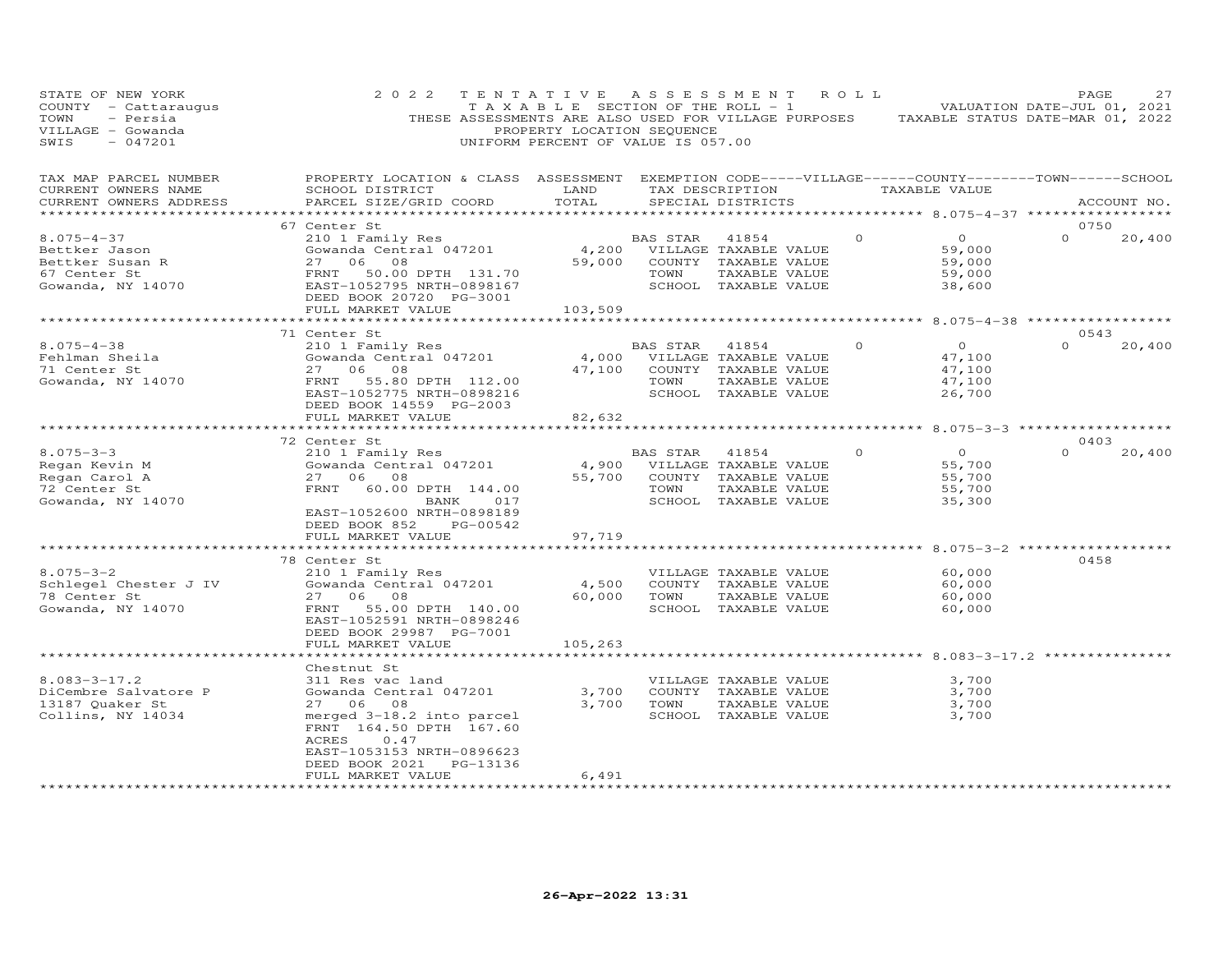| STATE OF NEW YORK<br>COUNTY - Cattaraugus<br>- Persia<br>TOWN<br>VILLAGE - Gowanda<br>$-047201$<br>SWIS | 2 0 2 2                                                                                                                                                                             | TENTATIVE<br>T A X A B L E SECTION OF THE ROLL - 1<br>THESE ASSESSMENTS ARE ALSO USED FOR VILLAGE PURPOSES<br>PROPERTY LOCATION SEQUENCE<br>UNIFORM PERCENT OF VALUE IS 057.00 | A S S E S S M E N T                        |                                                                                                 | R O L L           | TAXABLE STATUS DATE-MAR 01, 2022                                                                             | PAGE<br>VALUATION DATE-JUL 01, 2021 | 28              |
|---------------------------------------------------------------------------------------------------------|-------------------------------------------------------------------------------------------------------------------------------------------------------------------------------------|--------------------------------------------------------------------------------------------------------------------------------------------------------------------------------|--------------------------------------------|-------------------------------------------------------------------------------------------------|-------------------|--------------------------------------------------------------------------------------------------------------|-------------------------------------|-----------------|
| TAX MAP PARCEL NUMBER<br>CURRENT OWNERS NAME<br>CURRENT OWNERS ADDRESS                                  | PROPERTY LOCATION & CLASS ASSESSMENT<br>SCHOOL DISTRICT<br>PARCEL SIZE/GRID COORD                                                                                                   | LAND<br>TOTAL<br>*********                                                                                                                                                     |                                            | TAX DESCRIPTION<br>SPECIAL DISTRICTS                                                            |                   | EXEMPTION CODE-----VILLAGE------COUNTY--------TOWN------SCHOOL<br>TAXABLE VALUE<br>********* 8.084-2-24 **** |                                     | ACCOUNT NO.     |
| $8.084 - 2 - 24$<br>Bezeljak John<br>Bezeljak Debra L<br>8694 Broadway Rd<br>Gowanda, NY 14070          | 3 Chestnut St<br>482 Det row bldg<br>Gowanda Central 047201<br>26 06<br>08<br>Upper Edge Hair Salon<br>FRNT 70.00 DPTH 192.00<br>EAST-1054193 NRTH-0896343<br>DEED BOOK 4661        | 6,200<br>46,000<br>PG-2002                                                                                                                                                     | TOWN                                       | VILLAGE TAXABLE VALUE<br>COUNTY TAXABLE VALUE<br>TAXABLE VALUE<br>SCHOOL TAXABLE VALUE          |                   | 46,000<br>46,000<br>46,000<br>46,000                                                                         | 0991                                |                 |
|                                                                                                         | FULL MARKET VALUE<br>********************                                                                                                                                           | 80,702<br>***********                                                                                                                                                          |                                            |                                                                                                 |                   | ************************ 8.084-2-25 ******************                                                       |                                     |                 |
| $8.084 - 2 - 25$<br>Gallo Biagio<br>Seneca-Gallo Dina J<br>9 Chestnut St<br>Gowanda, NY 14070           | 9 Chestnut St<br>220 2 Family Res<br>Gowanda Central 047201<br>26 06 08<br>FRNT 88.00 DPTH 179.50<br>EAST-1054120 NRTH-0896334<br>DEED BOOK 20200 PG-8475                           | 7,200<br>42,000                                                                                                                                                                | BAS STAR<br>VILLAGE TAXABLE VALUE<br>TOWN  | 41854<br>COUNTY TAXABLE VALUE<br>TAXABLE VALUE<br>SCHOOL TAXABLE VALUE                          | $\Omega$          | $\Omega$<br>42,000<br>42,000<br>42,000<br>21,600                                                             | 0744<br>$\Omega$                    | 20,400          |
|                                                                                                         | FULL MARKET VALUE                                                                                                                                                                   | 73,684                                                                                                                                                                         |                                            |                                                                                                 |                   |                                                                                                              |                                     |                 |
| $8.084 - 3 - 13$<br>Green Nathan P<br>Green Rachelle N<br>10 Chestnut St.<br>Gowanda, NY 14070          | 10 Chestnut St<br>210 1 Family Res<br>Gowanda Central 047201<br>26 06 08<br>FRNT<br>47.00 DPTH<br>BANK<br>EAST-1054150 NRTH-0896147<br>DEED BOOK 20403 PG-4001<br>FULL MARKET VALUE | 3,100<br>48,500<br>86.00<br>032<br>85,088                                                                                                                                      | BAS STAR<br>TOWN                           | 41854<br>VILLAGE TAXABLE VALUE<br>COUNTY TAXABLE VALUE<br>TAXABLE VALUE<br>SCHOOL TAXABLE VALUE |                   | $\circ$<br>$\Omega$<br>48,500<br>48,500<br>48,500<br>28,100                                                  | 0485<br>$\Omega$                    | 20,400          |
|                                                                                                         | *******************                                                                                                                                                                 | * * * * * * * * * * *                                                                                                                                                          |                                            |                                                                                                 |                   | ************* 8.084-3-12 ******************                                                                  |                                     |                 |
| $8.084 - 3 - 12$<br>Winship William M<br>Winship Sondra L<br>14 Chestnut St<br>Gowanda, NY 14070        | 14 Chestnut St<br>210 1 Family Res<br>Gowanda Central 047201<br>26 06<br>08<br>FRNT 50.00 DPTH 90.00<br>EAST-1054100 NRTH-0896151<br>FULL MARKET VALUE                              | 35,600<br>62,456                                                                                                                                                               | VETWAR CTS 41120<br>3,400 ENH STAR<br>TOWN | 41834<br>VILLAGE TAXABLE VALUE<br>COUNTY TAXABLE VALUE<br>TAXABLE VALUE<br>SCHOOL TAXABLE VALUE | 5,340<br>$\Omega$ | 5,340<br>$\overline{O}$<br>30,260<br>30, 260<br>30,260<br>$\sim$ 0                                           | 0383<br>5,340<br>$\Omega$           | 5,340<br>30,260 |
|                                                                                                         | * * * * * * * * * * * *                                                                                                                                                             |                                                                                                                                                                                |                                            |                                                                                                 |                   | $8.084 - 3 - 11$                                                                                             |                                     |                 |
| $8.084 - 3 - 11$<br>Kratos Holdings LLC<br>PO Box 786<br>East Aurora, NY 14052                          | 20 Chestnut St<br>210 1 Family Res<br>Gowanda Central 047201<br>26 06 08<br>Life Use<br>60.00 DPTH<br>FRNT<br>EAST-1054045 NRTH-0896154<br>DEED BOOK 20200 PG-5409                  | 4,000<br>53,200<br>95.00                                                                                                                                                       | TOWN                                       | VILLAGE TAXABLE VALUE<br>COUNTY TAXABLE VALUE<br>TAXABLE VALUE<br>SCHOOL TAXABLE VALUE          |                   | 53,200<br>53,200<br>53,200<br>53,200                                                                         | 0866                                |                 |
|                                                                                                         | FULL MARKET VALUE                                                                                                                                                                   | 93,333                                                                                                                                                                         |                                            |                                                                                                 |                   |                                                                                                              |                                     |                 |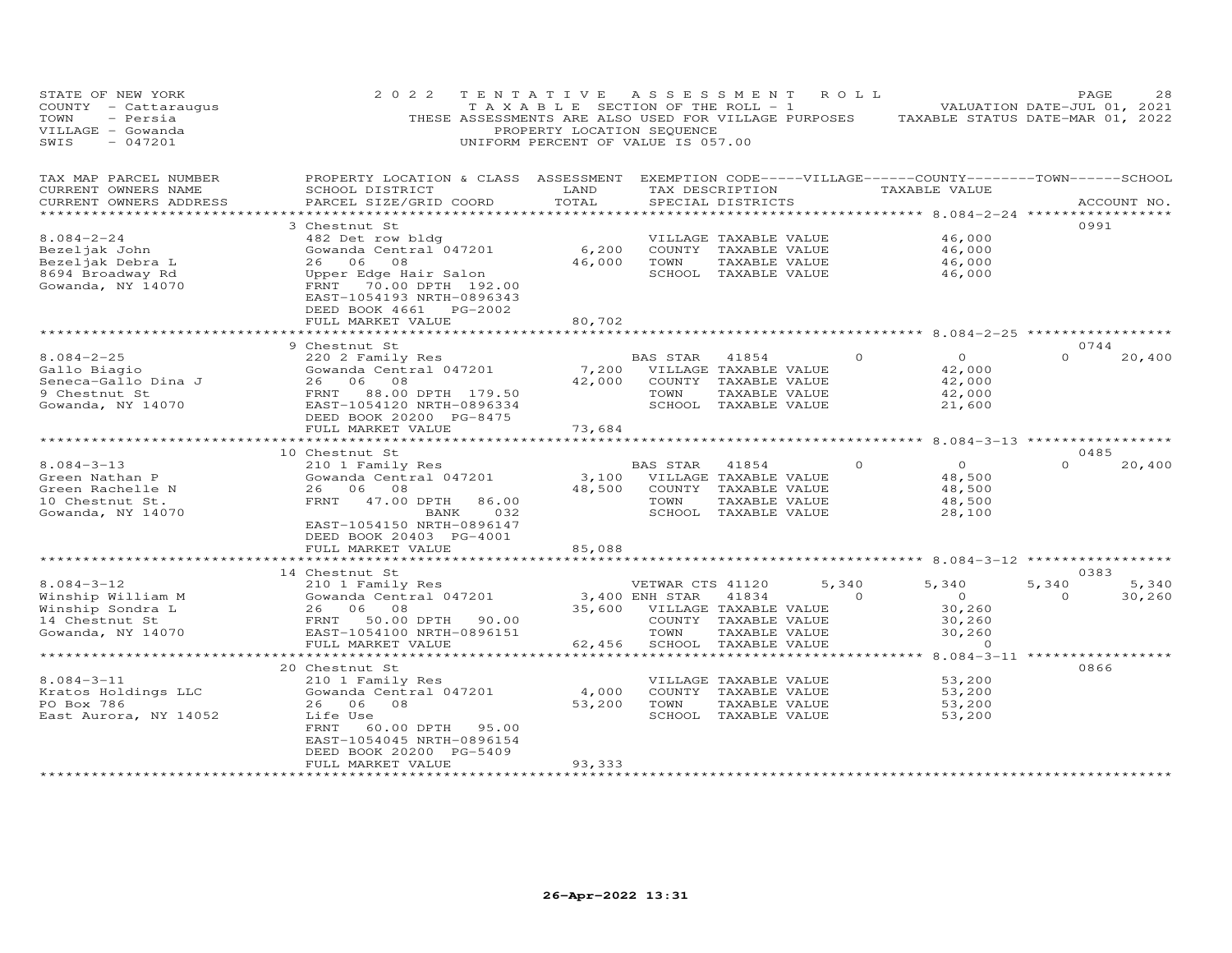| STATE OF NEW YORK<br>COUNTY - Cattaraugus<br>TOWN<br>- Persia<br>VILLAGE - Gowanda<br>$-047201$<br>SWIS                                                                        | 2 0 2 2<br>THESE ASSESSMENTS ARE ALSO USED FOR VILLAGE PURPOSES                                                                                                                                     | TENTATIVE<br>TAXABLE SECTION OF THE ROLL - 1<br>PROPERTY LOCATION SEQUENCE<br>UNIFORM PERCENT OF VALUE IS 057.00 | A S S E S S M E N T                                                                             |                                                                                                 | R O L L                           | TAXABLE STATUS DATE-MAR 01, 2022                                                                          |                                            | PAGE<br>29<br>VALUATION DATE-JUL 01, 2021   |
|--------------------------------------------------------------------------------------------------------------------------------------------------------------------------------|-----------------------------------------------------------------------------------------------------------------------------------------------------------------------------------------------------|------------------------------------------------------------------------------------------------------------------|-------------------------------------------------------------------------------------------------|-------------------------------------------------------------------------------------------------|-----------------------------------|-----------------------------------------------------------------------------------------------------------|--------------------------------------------|---------------------------------------------|
| TAX MAP PARCEL NUMBER<br>CURRENT OWNERS NAME<br>CURRENT OWNERS ADDRESS                                                                                                         | PROPERTY LOCATION & CLASS ASSESSMENT EXEMPTION CODE-----VILLAGE------COUNTY-------TOWN------SCHOOL<br>SCHOOL DISTRICT<br>PARCEL SIZE/GRID COORD                                                     | LAND<br>TOTAL                                                                                                    |                                                                                                 | SPECIAL DISTRICTS                                                                               | TAX DESCRIPTION                   | TAXABLE VALUE                                                                                             |                                            | ACCOUNT NO.                                 |
|                                                                                                                                                                                | ****************************                                                                                                                                                                        | **************                                                                                                   |                                                                                                 |                                                                                                 |                                   | ************* 8.084-3-10 ****************                                                                 |                                            |                                             |
| $8.084 - 3 - 10$<br>Molly Dalimonte & Peter Cain, Gowanda Central 047201<br>W&J Family Trust I, u/a Jan. 2 27 06 08<br>3389 Gowanda Zoar Rd. FRNT<br>Gowanda, NY 14070 EAST-10 | 28 Chestnut St<br>210 1 Family Res<br>66.00 DPTH 183.00<br>EAST-1053956 NRTH-0896123<br>DEED BOOK 20200 PG-3503                                                                                     | 5,800<br>44,400                                                                                                  | TOWN                                                                                            | VILLAGE TAXABLE VALUE<br>COUNTY TAXABLE VALUE<br>TAXABLE VALUE<br>SCHOOL TAXABLE VALUE          |                                   | 44,400<br>44,400<br>44,400<br>44,400                                                                      |                                            | 0331                                        |
|                                                                                                                                                                                | FULL MARKET VALUE                                                                                                                                                                                   | 77,895                                                                                                           |                                                                                                 |                                                                                                 |                                   | ********* 8.084-2-26 *************                                                                        |                                            |                                             |
|                                                                                                                                                                                | 29 Chestnut St                                                                                                                                                                                      |                                                                                                                  |                                                                                                 |                                                                                                 |                                   |                                                                                                           |                                            | 0808                                        |
| $8.084 - 2 - 26$<br>Szatulski Eugene J<br>Mullen Christine M<br>29 Chestnut St<br>Gowanda, NY 14070                                                                            | 210 1 Family Res<br>Gowanda Central 047201<br>26 06 08<br>26 06 08<br>3 J<br>26 06 08<br>FRNT 102.00 DPTH 181.00<br>FRNT 102.00 DPTH 181.00<br>EAST-1054042 NRTH-0896339<br>NERD BOOK 2020          | 7,900<br>62,700                                                                                                  | BAS STAR<br>TOWN                                                                                | 41854<br>VILLAGE TAXABLE VALUE<br>COUNTY TAXABLE VALUE<br>TAXABLE VALUE<br>SCHOOL TAXABLE VALUE |                                   | $\overline{O}$<br>$\circ$<br>62,700<br>62,700<br>62,700<br>42,300                                         | $\Omega$                                   | 20,400                                      |
|                                                                                                                                                                                | FULL MARKET VALUE                                                                                                                                                                                   | 110,000                                                                                                          |                                                                                                 |                                                                                                 |                                   |                                                                                                           |                                            |                                             |
|                                                                                                                                                                                |                                                                                                                                                                                                     | ***********                                                                                                      |                                                                                                 |                                                                                                 |                                   | ************ 8.084-2-27 ****************                                                                  |                                            |                                             |
| $8.084 - 2 - 27$<br>Jones Linda K<br>Jones Linda A<br>Wilson Donald S<br>33 Chestnut St<br>Gowanda, NY 14070                                                                   | 33 Chestnut St<br>210 1 Family Res<br>Gowanda Central 047201<br>26 06<br>08<br>FRNT<br>EAST-10<br>52.00 DPTH 184.00<br>EAST-1053970 NRTH-0896364<br>DEED BOOK 2020<br>PG-13527<br>FULL MARKET VALUE | 4,800<br>59,600<br>104,561                                                                                       | TOWN                                                                                            | VILLAGE TAXABLE VALUE<br>COUNTY TAXABLE VALUE<br>TAXABLE VALUE<br>SCHOOL TAXABLE VALUE          |                                   | 59,600<br>59,600<br>59,600<br>59,600                                                                      |                                            | 0695                                        |
|                                                                                                                                                                                | 34 Chestnut St                                                                                                                                                                                      |                                                                                                                  |                                                                                                 |                                                                                                 |                                   |                                                                                                           |                                            | 0256                                        |
| $8.084 - 3 - 9$<br>Andolsek Arnold & Joanne<br>Andolsek Wayne<br>34 Chestnut St<br>Gowanda, NY 14070                                                                           | 210 1 Family Res<br>Zio I family Res<br>Gowanda Central 047201<br>26 06 08<br>FRNT 102.00 DPTH 162.00<br>EAST-1053888 NRTH-0896147<br>DEED BOOK 11005 PG-9001<br>FULL MARKET VALUE                  |                                                                                                                  | VETWAR CTS 41120<br>5,700 VETDIS CTS 41140<br>44,000 RPTL466_c 41683<br>ENH STAR<br>77,193 TOWN | 41834<br>VILLAGE TAXABLE VALUE<br>COUNTY TAXABLE VALUE<br>TAXABLE VALUE                         | 6,600<br>11,000<br>$\overline{0}$ | 6,600<br>11,000<br>$\overline{O}$<br>$\Omega$<br>$\Omega$<br>26,400<br>26,400<br>24,360<br>$\overline{0}$ | 6,600<br>11,000<br>2,040<br>$\overline{0}$ | 6,600<br>11,000<br>$\overline{0}$<br>26,400 |
|                                                                                                                                                                                | **************************                                                                                                                                                                          |                                                                                                                  | *********************************                                                               | SCHOOL TAXABLE VALUE                                                                            |                                   | $8.084 - 2 - 28$ **************                                                                           |                                            |                                             |
| $8.084 - 2 - 28$<br>Buckley Mary<br>Buckley Mary<br>39 Chestnut St<br>Gowanda, NY 14070                                                                                        | 39 Chestnut St<br>210 1 Family Res<br>Gowanda Central 047201<br>27 06 08<br>FRNT<br>52.00 DPTH 178.00<br>017<br>BANK<br>EAST-1053906 NRTH-0896362<br>DEED BOOK 27298 PG-3001<br>FULL MARKET VALUE   | 4,700<br>50,500<br>88,596                                                                                        | BAS STAR<br>TOWN                                                                                | 41854<br>VILLAGE TAXABLE VALUE<br>COUNTY TAXABLE VALUE<br>TAXABLE VALUE<br>SCHOOL TAXABLE VALUE |                                   | $\circ$<br>$\circ$<br>50,500<br>50,500<br>50,500<br>30,100                                                | $\Omega$                                   | 0581<br>20,400                              |
|                                                                                                                                                                                |                                                                                                                                                                                                     |                                                                                                                  |                                                                                                 |                                                                                                 |                                   |                                                                                                           |                                            |                                             |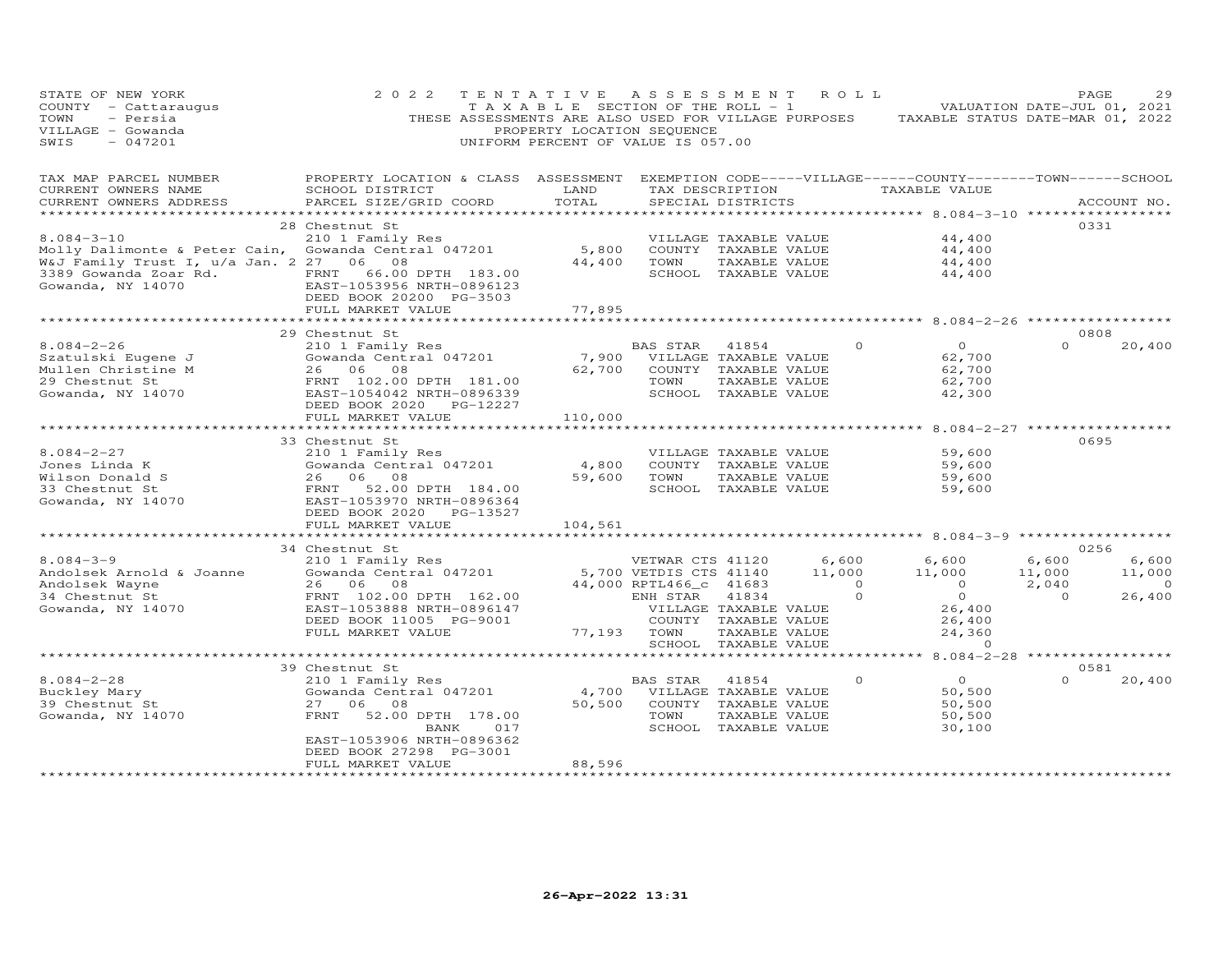| STATE OF NEW YORK<br>- Cattaraugus<br>COUNTY<br>- Persia<br>TOWN<br>VILLAGE - Gowanda<br>SWIS<br>$-047201$ | 2 0 2 2<br>THESE ASSESSMENTS ARE ALSO USED FOR VILLAGE PURPOSES             | TENTATIVE<br>TAXABLE SECTION OF THE ROLL - 1<br>PROPERTY LOCATION SEQUENCE<br>UNIFORM PERCENT OF VALUE IS 057.00 |                 | A S S E S S M E N T                                                | ROLL     | TAXABLE STATUS DATE-MAR 01, 2022 | PAGE<br>VALUATION DATE-JUL 01, 2021 | 30          |
|------------------------------------------------------------------------------------------------------------|-----------------------------------------------------------------------------|------------------------------------------------------------------------------------------------------------------|-----------------|--------------------------------------------------------------------|----------|----------------------------------|-------------------------------------|-------------|
| TAX MAP PARCEL NUMBER                                                                                      | PROPERTY LOCATION & CLASS ASSESSMENT                                        |                                                                                                                  |                 | EXEMPTION CODE-----VILLAGE------COUNTY--------TOWN------SCHOOL     |          |                                  |                                     |             |
| CURRENT OWNERS NAME                                                                                        | SCHOOL DISTRICT                                                             | LAND                                                                                                             |                 | TAX DESCRIPTION                                                    |          | TAXABLE VALUE                    |                                     |             |
| CURRENT OWNERS ADDRESS<br>*********************                                                            | PARCEL SIZE/GRID COORD                                                      | TOTAL<br>*************                                                                                           |                 | SPECIAL DISTRICTS                                                  |          |                                  |                                     | ACCOUNT NO. |
|                                                                                                            |                                                                             |                                                                                                                  |                 |                                                                    |          |                                  |                                     |             |
| $8.084 - 3 - 8$                                                                                            | 40 Chestnut St<br>411 Apartment                                             |                                                                                                                  |                 | VILLAGE TAXABLE VALUE                                              |          |                                  | 0529                                |             |
| AEB Trust                                                                                                  | Gowanda Central 047201                                                      | 4,500                                                                                                            |                 | COUNTY TAXABLE VALUE                                               |          | 45,000<br>45,000                 |                                     |             |
| Bierman Alan E                                                                                             | 08<br>28<br>06                                                              | 45,000                                                                                                           | TOWN            | TAXABLE VALUE                                                      |          | 45,000                           |                                     |             |
| 9717 Marek Rd                                                                                              | 50.00 DPTH 168.00<br>FRNT                                                   |                                                                                                                  |                 | SCHOOL TAXABLE VALUE                                               |          | 45,000                           |                                     |             |
| Cattaraugus, NY 14719                                                                                      | EAST-1053826 NRTH-0896140<br>DEED BOOK 20200 PG-7958                        |                                                                                                                  |                 |                                                                    |          |                                  |                                     |             |
|                                                                                                            | FULL MARKET VALUE                                                           | 78,947                                                                                                           |                 |                                                                    |          |                                  |                                     |             |
|                                                                                                            | **********************                                                      | *************                                                                                                    |                 | ************************************ 8.084-2-29 ****************** |          |                                  |                                     |             |
|                                                                                                            | 41 Chestnut St                                                              |                                                                                                                  |                 |                                                                    |          |                                  | 0500                                |             |
| $8.084 - 2 - 29$                                                                                           | 220 2 Family Res                                                            |                                                                                                                  |                 | VILLAGE TAXABLE VALUE                                              |          | 46,500                           |                                     |             |
| Freeman Paula                                                                                              | Gowanda Central 047201                                                      | 4,700                                                                                                            |                 | COUNTY TAXABLE VALUE                                               |          | 46,500                           |                                     |             |
| Smith Charles                                                                                              | 08<br>26<br>06                                                              | 46,500                                                                                                           | TOWN            | TAXABLE VALUE                                                      |          | 46,500                           |                                     |             |
| 227 West Main St                                                                                           | 52.00 DPTH 178.00<br>FRNT                                                   |                                                                                                                  |                 | SCHOOL TAXABLE VALUE                                               |          | 46,500                           |                                     |             |
| Gowanda, NY 14070                                                                                          | EAST-1053854 NRTH-0896366<br>DEED BOOK 30753 PG-2004<br>FULL MARKET VALUE   | 81,579                                                                                                           |                 |                                                                    |          |                                  |                                     |             |
|                                                                                                            |                                                                             |                                                                                                                  |                 |                                                                    |          | $8.084 - 2 - 30$                 |                                     |             |
|                                                                                                            | 47 Chestnut St                                                              |                                                                                                                  |                 |                                                                    |          |                                  | 0877                                |             |
| $8.084 - 2 - 30$                                                                                           | 210 1 Family Res                                                            |                                                                                                                  | <b>BAS STAR</b> | 41854                                                              | $\circ$  | $\Omega$                         | $\Omega$                            | 20,400      |
| Webber Daniel                                                                                              | Gowanda Central 047201                                                      | 4,700                                                                                                            |                 | VILLAGE TAXABLE VALUE                                              |          | 47,000                           |                                     |             |
| 47 Chestnut                                                                                                | 06<br>08<br>28                                                              | 47,000                                                                                                           |                 | COUNTY TAXABLE VALUE                                               |          | 47,000                           |                                     |             |
| Gowanda, NY 14070                                                                                          | 52.00 DPTH 178.00<br>FRNT                                                   |                                                                                                                  | TOWN            | TAXABLE VALUE                                                      |          | 47,000                           |                                     |             |
|                                                                                                            | EAST-1053801 NRTH-0896373                                                   |                                                                                                                  |                 | SCHOOL TAXABLE VALUE                                               |          | 26,600                           |                                     |             |
|                                                                                                            | DEED BOOK 14736 PG-7001                                                     |                                                                                                                  |                 |                                                                    |          |                                  |                                     |             |
|                                                                                                            | FULL MARKET VALUE                                                           | 82,456                                                                                                           |                 |                                                                    |          |                                  |                                     |             |
|                                                                                                            |                                                                             |                                                                                                                  |                 |                                                                    |          | $8.084 - 3 - 7$                  |                                     |             |
|                                                                                                            | 48 Chestnut St                                                              |                                                                                                                  |                 |                                                                    |          |                                  | 0589                                |             |
| $8.084 - 3 - 7$                                                                                            | 220 2 Family Res                                                            |                                                                                                                  |                 | VILLAGE TAXABLE VALUE                                              |          | 50,100                           |                                     |             |
| Latona David V                                                                                             | Gowanda Central 047201                                                      | 7,600                                                                                                            |                 | COUNTY TAXABLE VALUE                                               |          | 50,100                           |                                     |             |
| Latona Marlene                                                                                             | 06<br>08<br>26                                                              | 50,100                                                                                                           | TOWN            | TAXABLE VALUE                                                      |          | 50,100                           |                                     |             |
| 48 Chestnut St                                                                                             | FRNT<br>97.00 DPTH 177.00                                                   |                                                                                                                  |                 | SCHOOL TAXABLE VALUE                                               |          | 50,100                           |                                     |             |
| Gowanda, NY 14070                                                                                          | EAST-1053753 NRTH-0896146                                                   |                                                                                                                  |                 |                                                                    |          |                                  |                                     |             |
|                                                                                                            | FULL MARKET VALUE                                                           | 87,895                                                                                                           |                 |                                                                    |          |                                  |                                     |             |
|                                                                                                            |                                                                             |                                                                                                                  |                 |                                                                    |          | ********* 8.084-2-31 **********  |                                     |             |
|                                                                                                            | 51 Chestnut St                                                              |                                                                                                                  |                 |                                                                    |          |                                  | 0417                                |             |
| $8.084 - 2 - 31$                                                                                           | 210 1 Family Res                                                            |                                                                                                                  | <b>BAS STAR</b> | 41854                                                              | $\Omega$ | $\circ$                          | $\Omega$                            | 20,400      |
| Duffy Thomas J                                                                                             | Gowanda Central 047201                                                      | 4,800                                                                                                            |                 | VILLAGE TAXABLE VALUE                                              |          | 51,500                           |                                     |             |
| Duffy Joan M                                                                                               | 06<br>08<br>26                                                              | 51,500                                                                                                           | COUNTY          | TAXABLE VALUE                                                      |          | 51,500                           |                                     |             |
| 51 Chestnut St                                                                                             | FRNT<br>53.00 DPTH 179.75                                                   |                                                                                                                  | TOWN            | TAXABLE VALUE                                                      |          | 51,500                           |                                     |             |
| Gowanda, NY 14070                                                                                          | EAST-1053740 NRTH-0896383<br>DEED BOOK 869<br>PG-00971<br>FULL MARKET VALUE | 90,351                                                                                                           |                 | SCHOOL TAXABLE VALUE                                               |          | 31,100                           |                                     |             |
|                                                                                                            | * * * * * * * * * * * * * * * * * * * *                                     |                                                                                                                  |                 |                                                                    |          |                                  |                                     |             |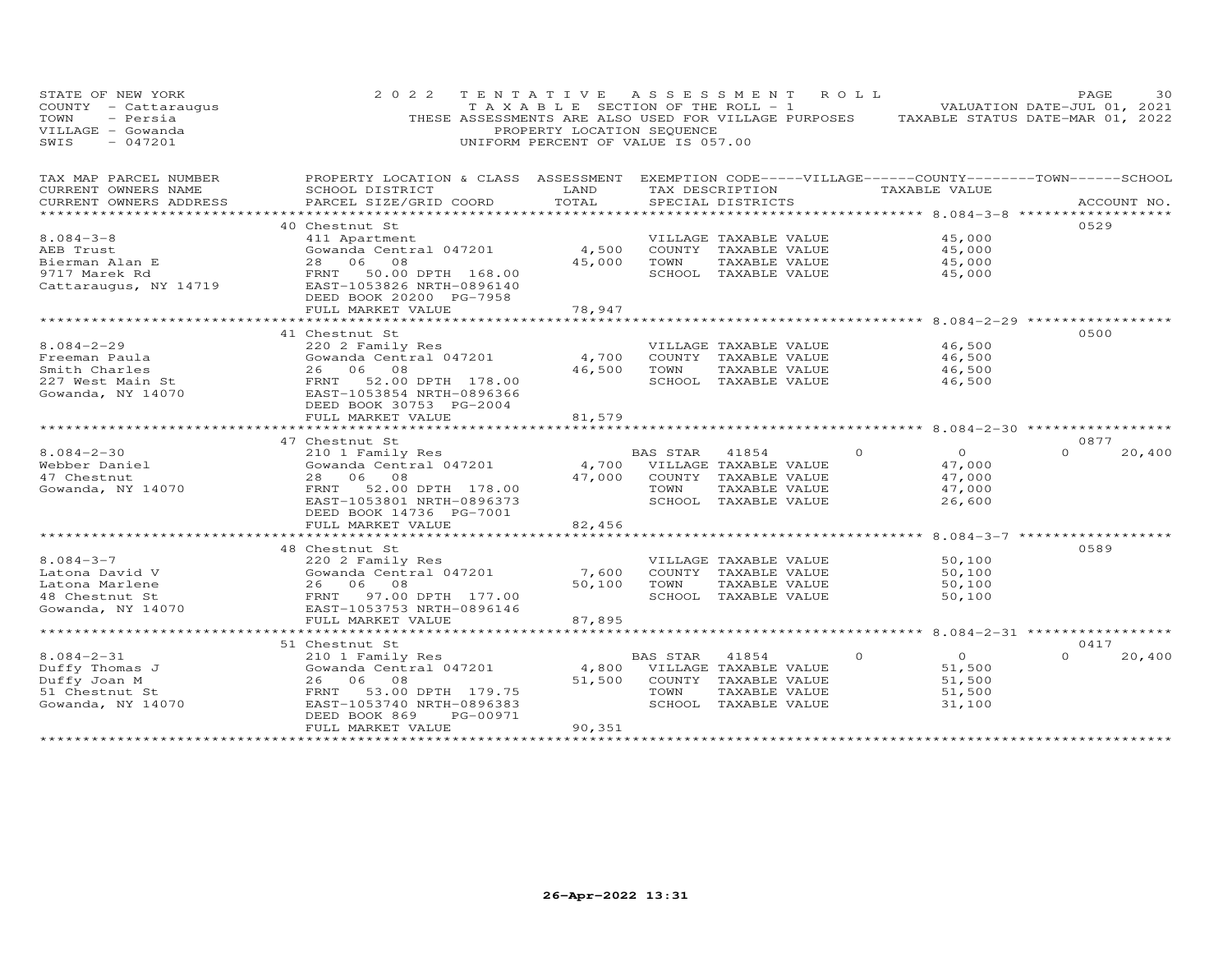| STATE OF NEW YORK<br>COUNTY - Cattaraugus<br>- Persia<br>TOWN<br>VILLAGE - Gowanda<br>$-047201$<br>SWIS | 2 0 2 2                                                                                                                                                                                                                       | TENTATIVE<br>PROPERTY LOCATION SEQUENCE<br>UNIFORM PERCENT OF VALUE IS 057.00 |                             |                                       | ASSESSMENT ROLL                | TAXABLE SECTION OF THE ROLL - 1 NOTIFICAL MALUATION DATE-JUL 01, 2021<br>THESE ASSESSMENTS ARE ALSO USED FOR VILLAGE PURPOSES TAXABLE STATUS DATE-MAR 01, 2022 |                | PAGE<br>31       |
|---------------------------------------------------------------------------------------------------------|-------------------------------------------------------------------------------------------------------------------------------------------------------------------------------------------------------------------------------|-------------------------------------------------------------------------------|-----------------------------|---------------------------------------|--------------------------------|----------------------------------------------------------------------------------------------------------------------------------------------------------------|----------------|------------------|
| TAX MAP PARCEL NUMBER<br>CURRENT OWNERS NAME<br>CURRENT OWNERS ADDRESS<br>***********************       | PROPERTY LOCATION & CLASS ASSESSMENT EXEMPTION CODE-----VILLAGE------COUNTY--------TOWN------SCHOOL<br>SCHOOL DISTRICT<br>PARCEL SIZE/GRID COORD                                                                              | TOTAL                                                                         | SPECIAL DISTRICTS           |                                       |                                | LAND TAX DESCRIPTION TAXABLE VALUE                                                                                                                             |                | ACCOUNT NO.      |
|                                                                                                         | 55 Chestnut St                                                                                                                                                                                                                |                                                                               |                             |                                       |                                |                                                                                                                                                                |                | 0537             |
| $8.084 - 2 - 33$                                                                                        | CHESTINITY Res<br>210 1 Family Res<br>2000 1 Family Res<br>27 06 08 40,100 BAS STAR 41854<br>TRNT 97.00 DPTH 259.00<br>27 07 00 DPTH 259.00<br>27 07 00 DPTH 259.00<br>27 07 00 DPTH 259.00<br>259.00<br>27 07 00 DPTH 259.00 |                                                                               |                             |                                       |                                |                                                                                                                                                                | 10,025         | 10,025           |
| Drain Dina A                                                                                            |                                                                                                                                                                                                                               |                                                                               |                             |                                       |                                | VETCOM CTS 41130 10,025 10,025<br>00 VETDIS CTS 41140 14,035 14,035<br>14,035                                                                                  | 14,035         | 14,035           |
| Drain Robert B Jr                                                                                       |                                                                                                                                                                                                                               |                                                                               |                             |                                       | 41854 0                        |                                                                                                                                                                | $\overline{0}$ | 16,040           |
| 55 Chestnut St                                                                                          |                                                                                                                                                                                                                               |                                                                               |                             |                                       | VILLAGE TAXABLE VALUE          | $0$<br>16,040                                                                                                                                                  |                |                  |
| Gowanda, NY 14070                                                                                       |                                                                                                                                                                                                                               |                                                                               |                             | COUNTY TAXABLE VALUE                  |                                | 16,040                                                                                                                                                         |                |                  |
|                                                                                                         | BANK 017                                                                                                                                                                                                                      |                                                                               | TOWN                        |                                       | TAXABLE VALUE<br>TAXABLE VALUE | 16,040                                                                                                                                                         |                |                  |
|                                                                                                         | EAST-1053667 NRTH-0896424<br>DEED BOOK 3434 PG-5001                                                                                                                                                                           |                                                                               |                             | SCHOOL TAXABLE VALUE                  |                                | $\overline{0}$                                                                                                                                                 |                |                  |
|                                                                                                         | FULL MARKET VALUE                                                                                                                                                                                                             | 70,351                                                                        |                             |                                       |                                |                                                                                                                                                                |                |                  |
|                                                                                                         |                                                                                                                                                                                                                               |                                                                               |                             |                                       |                                | ************************* 8.084-3-6 ****************                                                                                                           |                |                  |
|                                                                                                         | 56 Chestnut St                                                                                                                                                                                                                |                                                                               |                             |                                       |                                |                                                                                                                                                                |                | 0698             |
| $8.084 - 3 - 6$                                                                                         |                                                                                                                                                                                                                               |                                                                               |                             |                                       |                                | AGED C/T 41801 14,725 14,725                                                                                                                                   | 14,725         | $\circ$          |
| 8.064-5<br>Raiport Roberta<br>Laut St                                                                   |                                                                                                                                                                                                                               |                                                                               |                             | 41804                                 |                                | $\begin{matrix} 0& & &0\\ &0& & &0\\ 0& & &0& \end{matrix}$                                                                                                    | $\overline{0}$ | 11,780<br>47,120 |
| Gowanda, NY 14070                                                                                       |                                                                                                                                                                                                                               |                                                                               |                             | 41834                                 |                                | $\begin{array}{c}0\\44,175\end{array}$                                                                                                                         | $\Omega$       | 47,120           |
|                                                                                                         |                                                                                                                                                                                                                               |                                                                               | VILLAGE TAXABLE VALUE       |                                       | COUNTY TAXABLE VALUE           |                                                                                                                                                                |                |                  |
|                                                                                                         |                                                                                                                                                                                                                               |                                                                               |                             |                                       |                                |                                                                                                                                                                |                |                  |
|                                                                                                         | FULL MARKET VALUE                                                                                                                                                                                                             | 103,333                                                                       |                             | SCHOOL TAXABLE VALUE                  |                                |                                                                                                                                                                |                |                  |
|                                                                                                         | **************************                                                                                                                                                                                                    |                                                                               |                             |                                       |                                |                                                                                                                                                                |                |                  |
|                                                                                                         | 64 Chestnut St                                                                                                                                                                                                                |                                                                               |                             |                                       |                                |                                                                                                                                                                |                | 0378             |
| $8.084 - 3 - 5$                                                                                         |                                                                                                                                                                                                                               |                                                                               |                             | VILLAGE TAXABLE VALUE                 |                                | 37,500                                                                                                                                                         |                |                  |
| Britt Kevin M<br>64 Chestnut St                                                                         | Chestnut St<br>210 1 Family Res<br>Gowanda Central 047201 $\begin{array}{cc} 4,300 \\ 37,500 \end{array}$<br>27 06 08                                                                                                         | 37,500                                                                        | TOWN                        | COUNTY TAXABLE VALUE<br>TAXABLE VALUE |                                | 37,500<br>37,500                                                                                                                                               |                |                  |
| Gowanda, NY 14070                                                                                       | FRNT 49.50 DPTH 154.00                                                                                                                                                                                                        |                                                                               |                             | SCHOOL TAXABLE VALUE                  |                                | 37,500                                                                                                                                                         |                |                  |
|                                                                                                         | EAST-1053600 NRTH-0896169                                                                                                                                                                                                     |                                                                               |                             |                                       |                                |                                                                                                                                                                |                |                  |
|                                                                                                         | DEED BOOK 26151 PG-5001                                                                                                                                                                                                       |                                                                               |                             |                                       |                                |                                                                                                                                                                |                |                  |
|                                                                                                         | FULL MARKET VALUE                                                                                                                                                                                                             | 65,789                                                                        |                             |                                       |                                |                                                                                                                                                                |                |                  |
|                                                                                                         | *************************                                                                                                                                                                                                     | ********************                                                          |                             |                                       |                                | ***************************** 8.083-3-7 *****************                                                                                                      |                |                  |
| $8.083 - 3 - 7$                                                                                         | 67 Chestnut St                                                                                                                                                                                                                |                                                                               |                             |                                       | VILLAGE TAXABLE VALUE          | 26,350                                                                                                                                                         |                | 0969             |
| Ernle Colleen M                                                                                         | 220 2 Family Res<br>Gowanda Central 047201 4,500                                                                                                                                                                              |                                                                               |                             | COUNTY TAXABLE VALUE                  |                                | 26,350                                                                                                                                                         |                |                  |
| 7146 Derby Rd                                                                                           | 27 06 08                                                                                                                                                                                                                      | 26,350                                                                        | TOWN                        | TAXABLE VALUE                         |                                | 26,350                                                                                                                                                         |                |                  |
| Derby, NY 14047                                                                                         | FRNT 50.00 DPTH 249.00                                                                                                                                                                                                        |                                                                               |                             | SCHOOL TAXABLE VALUE                  |                                | 26,350                                                                                                                                                         |                |                  |
|                                                                                                         | EAST-1053600 NRTH-0896426                                                                                                                                                                                                     |                                                                               |                             |                                       |                                |                                                                                                                                                                |                |                  |
|                                                                                                         | DEED BOOK 00949 PG-00179                                                                                                                                                                                                      |                                                                               |                             |                                       |                                |                                                                                                                                                                |                |                  |
|                                                                                                         | FULL MARKET VALUE<br>*************************                                                                                                                                                                                | 46,228<br>************                                                        |                             |                                       |                                | ********************************* 8.084-3-4 *******************                                                                                                |                |                  |
|                                                                                                         | 70 Chestnut St                                                                                                                                                                                                                |                                                                               |                             |                                       |                                |                                                                                                                                                                |                | 0266             |
| $8.084 - 3 - 4$                                                                                         | 210 1 Family Res                                                                                                                                                                                                              |                                                                               | BAS STAR                    | 41854                                 | $\circ$                        | $\overline{O}$                                                                                                                                                 |                | 20,400           |
| Sargeant Crystal                                                                                        | Gowanda Central 047201                                                                                                                                                                                                        |                                                                               | 5,600 VILLAGE TAXABLE VALUE |                                       |                                | 32,000                                                                                                                                                         |                |                  |
| 70 Chestnut                                                                                             | 27 06 08                                                                                                                                                                                                                      | 32,000                                                                        |                             | COUNTY TAXABLE VALUE                  |                                | 32,000                                                                                                                                                         |                |                  |
| Gowanda, NY 14070                                                                                       | 66.00 DPTH 160.00<br>FRNT                                                                                                                                                                                                     |                                                                               | TOWN                        | TAXABLE VALUE                         |                                | 32,000                                                                                                                                                         |                |                  |
|                                                                                                         | EAST-1053542 NRTH-0896173                                                                                                                                                                                                     |                                                                               |                             | SCHOOL TAXABLE VALUE                  |                                | 11,600                                                                                                                                                         |                |                  |
|                                                                                                         | DEED BOOK 28022 PG-4001<br>FULL MARKET VALUE                                                                                                                                                                                  | 56,140                                                                        |                             |                                       |                                |                                                                                                                                                                |                |                  |
|                                                                                                         | ********************                                                                                                                                                                                                          | *******************                                                           |                             |                                       |                                |                                                                                                                                                                |                |                  |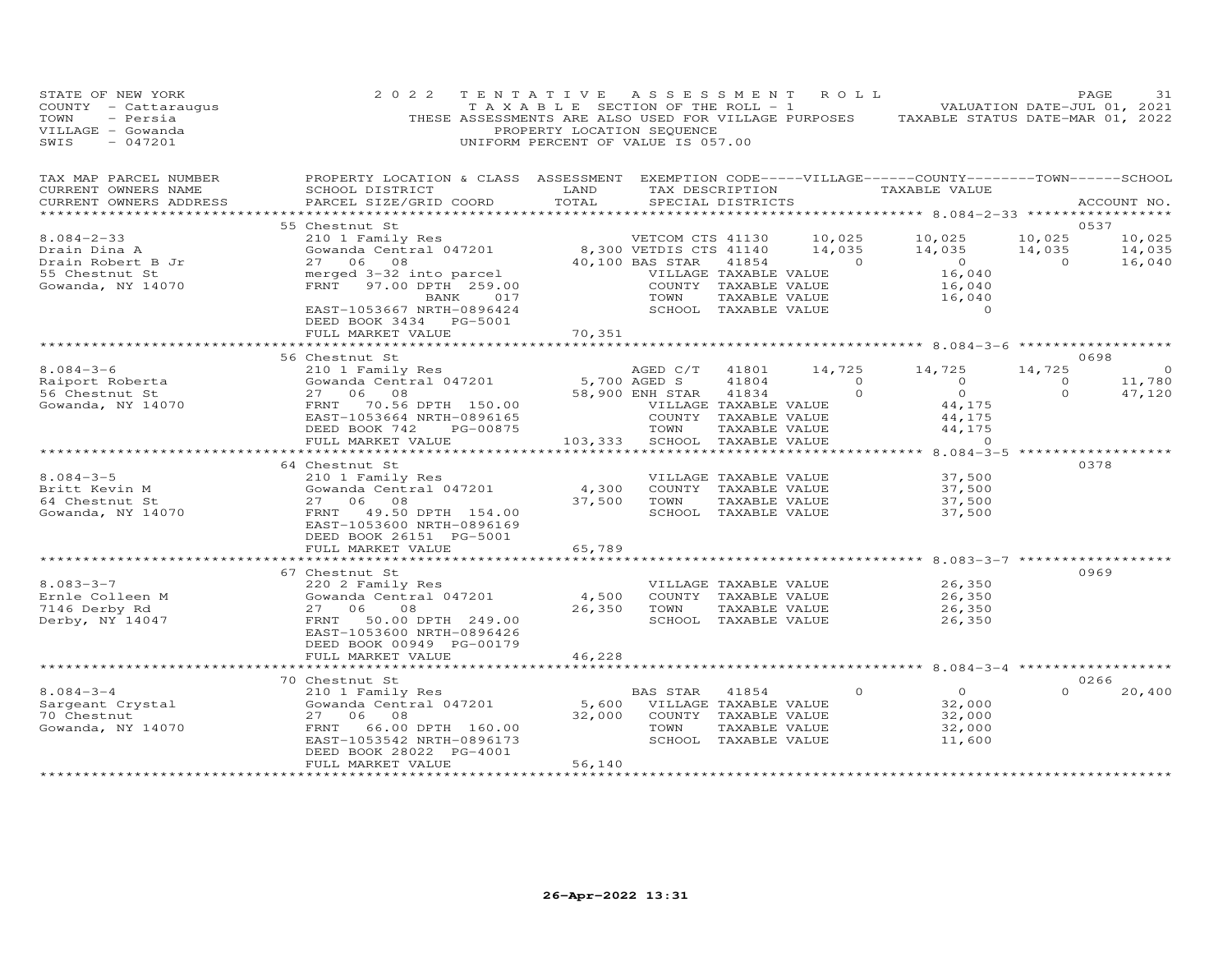| STATE OF NEW YORK<br>COUNTY - Cattaraugus<br>TOWN<br>- Persia<br>VILLAGE - Gowanda<br>SWIS<br>$-047201$ | 2 0 2 2                                                                                                                                                                                                                                                          | TENTATIVE<br>T A X A B L E SECTION OF THE ROLL - 1<br>PROPERTY LOCATION SEQUENCE<br>UNIFORM PERCENT OF VALUE IS 057.00 | A S S E S S M E N T                                                            |                                                                                        | R O L L         | THESE ASSESSMENTS ARE ALSO USED FOR VILLAGE PURPOSES TAXABLE STATUS DATE-MAR 01, 2022 |                 | PAGE<br>32<br>VALUATION DATE-JUL 01, 2021 |
|---------------------------------------------------------------------------------------------------------|------------------------------------------------------------------------------------------------------------------------------------------------------------------------------------------------------------------------------------------------------------------|------------------------------------------------------------------------------------------------------------------------|--------------------------------------------------------------------------------|----------------------------------------------------------------------------------------|-----------------|---------------------------------------------------------------------------------------|-----------------|-------------------------------------------|
| TAX MAP PARCEL NUMBER<br>CURRENT OWNERS NAME<br>CURRENT OWNERS ADDRESS                                  | PROPERTY LOCATION & CLASS ASSESSMENT EXEMPTION CODE-----VILLAGE------COUNTY-------TOWN------SCHOOL<br>SCHOOL DISTRICT<br>PARCEL SIZE/GRID COORD                                                                                                                  | LAND<br>TOTAL                                                                                                          |                                                                                | SPECIAL DISTRICTS                                                                      | TAX DESCRIPTION | TAXABLE VALUE                                                                         |                 | ACCOUNT NO.                               |
|                                                                                                         | 71 Chestnut St                                                                                                                                                                                                                                                   |                                                                                                                        |                                                                                |                                                                                        |                 |                                                                                       |                 | 0958                                      |
| $8.083 - 3 - 8$<br>Hapak Theodore A<br>Hapak Linda M<br>71 Chestnut St<br>Gowanda, NY 14070             | 210 1 Family Res<br>Gowanda Central 047201 (4,700 VILLAGE TAXABLE VALUE<br>27 06 08<br>27 06 08<br>FRNT 49.50 DPTH 243.70<br>BANK 017<br>EAST-1053552 NRTH-0896430<br>DEED BOOK 5074 PG-7002<br>FULL MARKET VALUE                                                | 73,070                                                                                                                 | 41,650 COUNTY TAXABLE VALUE<br>TOWN                                            | TAXABLE VALUE<br>SCHOOL TAXABLE VALUE                                                  | $\circ$         | $\overline{O}$<br>41,650<br>41,650<br>41,650<br>21,250                                | $\Omega$        | 20,400                                    |
|                                                                                                         | **************************                                                                                                                                                                                                                                       | *******************                                                                                                    |                                                                                |                                                                                        |                 | ********************************* 8.083-3-9 *****************                         |                 |                                           |
| $8.083 - 3 - 9$<br>Kniese Robert W<br>75 Chestnut St                                                    | 75 Chestnut St<br>220 2 Family Res<br>Gowanda Central 047201 (4,400 VETWAR CTS 41120 (6,645<br>44,400 VETURE TRIVIAL MARTING MARTING MARTING MARTING MARTING MARTING MARTING MARTING MARTING MARTING MARTING MARTING MARTING MARTING MARTING MARTING<br>27 06 08 |                                                                                                                        | 44,300 VILLAGE TAXABLE VALUE                                                   |                                                                                        | 6,645           | 6,645<br>22,150<br>15,505                                                             | 6,645<br>22,150 | 0730<br>6,645<br>22,150                   |
| Gowanda, NY 14070                                                                                       | FRNT 45.10 DPTH 237.00<br>EAST-1053505 NRTH-0896432<br>DEED BOOK 26785 PG-9001<br>FULL MARKET VALUE<br>***********************                                                                                                                                   | 77,719<br>***********                                                                                                  | TOWN                                                                           | COUNTY TAXABLE VALUE<br>TAXABLE VALUE<br>SCHOOL TAXABLE VALUE                          |                 | 15,505<br>15,505<br>15,505                                                            |                 |                                           |
|                                                                                                         | 78 Chestnut St                                                                                                                                                                                                                                                   |                                                                                                                        |                                                                                |                                                                                        |                 | ************** 8.084-3-3 *******************                                          |                 | 0433                                      |
| $8.084 - 3 - 3$<br>Freeman Richard J<br>78 Chestnut St<br>Gowanda, NY 14070                             | 210 1 Family Res<br>Gowanda Central 047201<br>28 06 08<br>FRNT 71.94 DPTH 168.00<br>EAST-1053473 NRTH-0896176<br>DEED BOOK 209<br>PG-9001<br>FULL MARKET VALUE                                                                                                   | 6,100<br>62,930                                                                                                        | 35,870 TOWN                                                                    | VILLAGE TAXABLE VALUE<br>COUNTY TAXABLE VALUE<br>TAXABLE VALUE<br>SCHOOL TAXABLE VALUE |                 | 35,870<br>35,870<br>35,870<br>35,870                                                  |                 |                                           |
|                                                                                                         | 79 Chestnut St                                                                                                                                                                                                                                                   |                                                                                                                        |                                                                                |                                                                                        |                 |                                                                                       |                 | 0495                                      |
| $8.083 - 3 - 10$<br>Carroll Erik J<br>79-81 Chestnut St<br>Gowanda, NY 14070                            | 220 2 Family Res<br>Gowanda Central 047201<br>28 06<br>08<br>81 Chesnut also on site<br>FRNT 60.00 DPTH 232.00<br>EAST-1053452 NRTH-0896434<br>DEED BOOK 3744 PG-4001                                                                                            |                                                                                                                        | BAS STAR<br>5,600 VILLAGE TAXABLE VALUE<br>46,700 COUNTY TAXABLE VALUE<br>TOWN | 41854<br>TAXABLE VALUE<br>SCHOOL TAXABLE VALUE                                         | $\Omega$        | $\overline{O}$<br>46,700<br>46,700<br>46,700<br>26,300                                | $\Omega$        | 20,400                                    |
|                                                                                                         | FULL MARKET VALUE<br>***********************                                                                                                                                                                                                                     | 81,930<br>*************                                                                                                |                                                                                |                                                                                        |                 | ********************* 8.084-3-2.2 ****************                                    |                 |                                           |
|                                                                                                         | 84 Chestnut St                                                                                                                                                                                                                                                   |                                                                                                                        |                                                                                |                                                                                        |                 |                                                                                       |                 | 0971                                      |
| $8.084 - 3 - 2.2$<br>LMR Capital LLC<br>2952 Seneca St<br>West Seneca, NY 14224                         | 411 Apartment<br>Gowanda Central 047201<br>27 06 08<br>$5/14$ - 30x30 piece split o<br>$2/16 - 30x30$ mrged back in<br>FRNT<br>82.50 DPTH 168.00<br>EAST-1053385 NRTH-0896191<br>DEED BOOK 29071 PG-4001                                                         | 6,700                                                                                                                  | 69,005 TOWN                                                                    | VILLAGE TAXABLE VALUE<br>COUNTY TAXABLE VALUE<br>TAXABLE VALUE<br>SCHOOL TAXABLE VALUE |                 | 69,005<br>69,005<br>69,005<br>69,005                                                  |                 |                                           |
|                                                                                                         | FULL MARKET VALUE<br>*******************                                                                                                                                                                                                                         | 121,061<br>***************                                                                                             |                                                                                |                                                                                        |                 |                                                                                       |                 |                                           |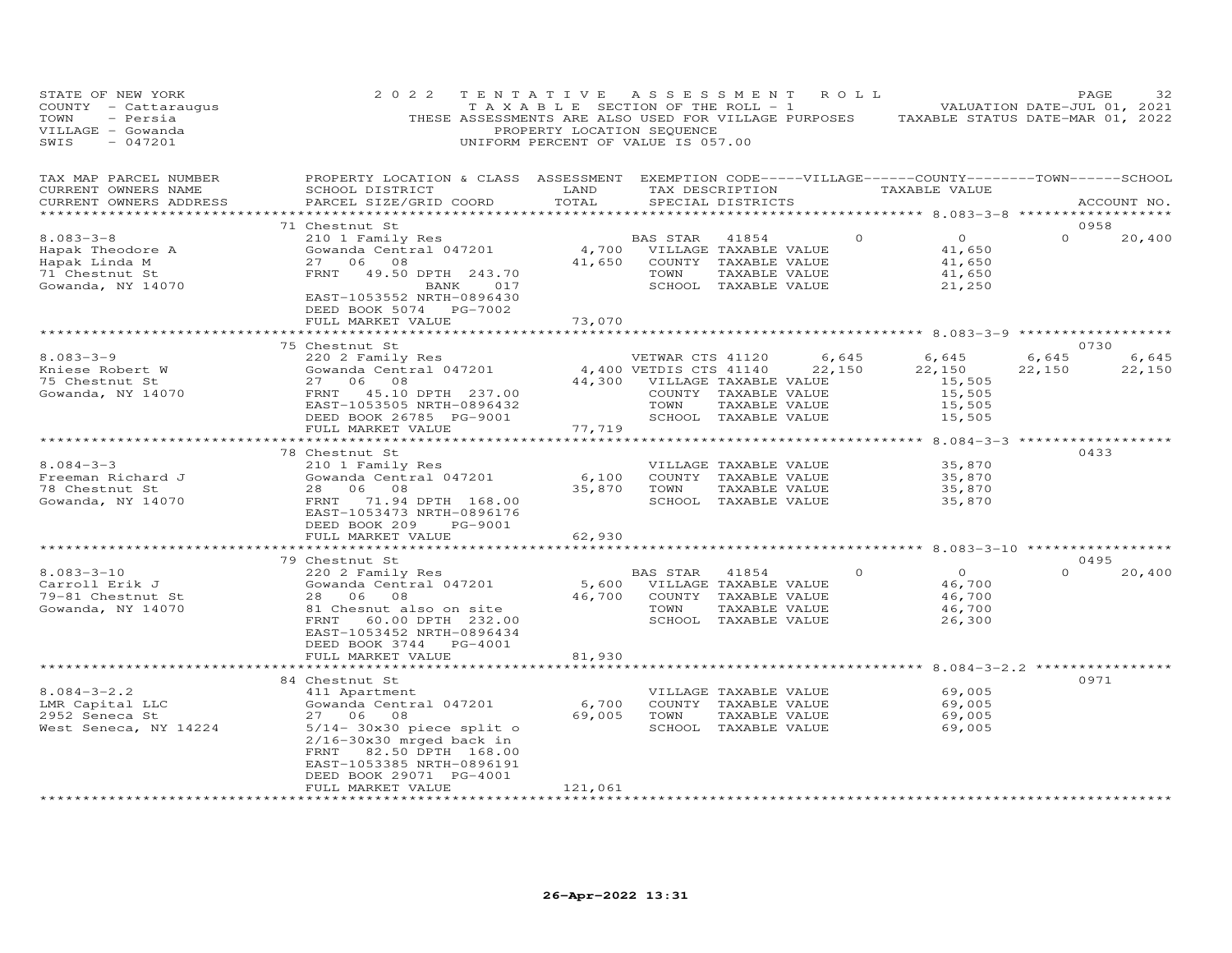| STATE OF NEW YORK<br>COUNTY - Cattaraugus<br>- Persia<br>TOWN<br>VILLAGE - Gowanda<br>$-047201$<br>SWIS | 2 0 2 2<br>THESE ASSESSMENTS ARE ALSO USED FOR VILLAGE PURPOSES TAXABLE STATUS DATE-MAR 01, 2022                                                                                                        | TAXABLE SECTION OF THE ROLL - 1<br>PROPERTY LOCATION SEQUENCE<br>UNIFORM PERCENT OF VALUE IS 057.00 |                  | TENTATIVE ASSESSMENT ROLL                                                                       |          |                                                        | PAGE<br>VALUATION DATE-JUL 01, 2021             | 33          |
|---------------------------------------------------------------------------------------------------------|---------------------------------------------------------------------------------------------------------------------------------------------------------------------------------------------------------|-----------------------------------------------------------------------------------------------------|------------------|-------------------------------------------------------------------------------------------------|----------|--------------------------------------------------------|-------------------------------------------------|-------------|
| TAX MAP PARCEL NUMBER<br>CURRENT OWNERS NAME<br>CURRENT OWNERS ADDRESS                                  | PROPERTY LOCATION & CLASS ASSESSMENT EXEMPTION CODE-----VILLAGE------COUNTY--------TOWN------SCHOOL<br>SCHOOL DISTRICT<br>PARCEL SIZE/GRID COORD                                                        | LAND<br>TOTAL                                                                                       |                  | TAX DESCRIPTION<br>SPECIAL DISTRICTS                                                            |          | TAXABLE VALUE                                          |                                                 | ACCOUNT NO. |
|                                                                                                         |                                                                                                                                                                                                         | *********                                                                                           |                  |                                                                                                 |          |                                                        | *********** 8.083-3-11 ***************          |             |
| $8.083 - 3 - 11$<br>Smith George E<br>3207 Hickox Rd<br>Hamburg, NY 14075                               | 85 Chestnut St<br>210 1 Family Res<br>Gowanda Central 047201<br>27 06 08<br>FRNT<br>38.00 DPTH 226.00<br>BANK 017<br>EAST-1053403 NRTH-0896434                                                          | 3,800<br>42,000                                                                                     | TOWN             | VILLAGE TAXABLE VALUE<br>COUNTY TAXABLE VALUE<br>TAXABLE VALUE<br>SCHOOL TAXABLE VALUE          |          | 42,000<br>42,000<br>42,000<br>42,000                   | 0649                                            |             |
|                                                                                                         | DEED BOOK 1001 PG-159<br>FULL MARKET VALUE<br>************************                                                                                                                                  | 73,684<br>************                                                                              |                  |                                                                                                 |          |                                                        |                                                 |             |
|                                                                                                         | 89 Chestnut St                                                                                                                                                                                          |                                                                                                     |                  | ****************************8.083-3-12 *****************                                        |          |                                                        | 0435                                            |             |
| $8.083 - 3 - 12$<br>Nephew Chad<br>89 Chestnut Street<br>Gowanda, NY 14070                              | 220 2 Family Res<br>Gowanda Central 047201<br>27 06 08<br>FRNT<br>60.00 DPTH 221.00<br>EAST-1053354 NRTH-0896438<br>DEED BOOK 2020 PG-16665                                                             | 5,600<br>46,500                                                                                     | TOWN             | VILLAGE TAXABLE VALUE<br>COUNTY TAXABLE VALUE<br>TAXABLE VALUE<br>SCHOOL TAXABLE VALUE          |          | 46,500<br>46,500<br>46,500<br>46,500                   |                                                 |             |
|                                                                                                         | FULL MARKET VALUE                                                                                                                                                                                       | 81,579                                                                                              |                  |                                                                                                 |          |                                                        |                                                 |             |
|                                                                                                         |                                                                                                                                                                                                         |                                                                                                     |                  |                                                                                                 |          |                                                        | ******** 8.084-3-1 ***********                  |             |
| $8.084 - 3 - 1$<br>Laskey Ann E<br>90 Chestnut St<br>Gowanda, NY 14070                                  | 90 Chestnut St<br>220 2 Family Res<br>Gowanda Central 047201<br>27 06 08<br>FRNT<br>66.00 DPTH 180.00<br>EAST-1053321 NRTH-0896191<br>DEED BOOK 20200 PG-5885                                           | 5,700<br>48,000                                                                                     | BAS STAR<br>TOWN | 41854<br>VILLAGE TAXABLE VALUE<br>COUNTY TAXABLE VALUE<br>TAXABLE VALUE<br>SCHOOL TAXABLE VALUE | $\Omega$ | $\circ$<br>48,000<br>48,000<br>48,000<br>27,600        | 0528<br>$\Omega$                                | 20,400      |
|                                                                                                         | FULL MARKET VALUE                                                                                                                                                                                       | 84,211                                                                                              |                  |                                                                                                 |          |                                                        |                                                 |             |
|                                                                                                         |                                                                                                                                                                                                         |                                                                                                     |                  |                                                                                                 |          |                                                        | ********** 8.083-3-13 *****************<br>0335 |             |
| $8.083 - 3 - 13$<br>Washy Lauretta E Life Us<br>Washy Daniel L<br>95 Chestnut St<br>Gowanda, NY 14070   | 95 Chestnut St<br>210 1 Family Res<br>Gowanda Central 047201<br>27 06 08<br>FRNT<br>52.54 DPTH 214.00<br>BANK<br>017<br>EAST-1053299 NRTH-0896440                                                       | 4,900<br>37,655                                                                                     | ENH STAR<br>TOWN | 41834<br>VILLAGE TAXABLE VALUE<br>COUNTY TAXABLE VALUE<br>TAXABLE VALUE<br>SCHOOL TAXABLE VALUE | $\Omega$ | $\Omega$<br>37,655<br>37,655<br>37,655<br>$\circ$      | $\Omega$                                        | 37,655      |
|                                                                                                         | DEED BOOK 18638 PG-8001<br>FULL MARKET VALUE                                                                                                                                                            | 66,061                                                                                              |                  |                                                                                                 |          |                                                        |                                                 |             |
|                                                                                                         |                                                                                                                                                                                                         | ************                                                                                        |                  |                                                                                                 |          |                                                        |                                                 |             |
| $8.083 - 3 - 26$<br>Moyer Daniel J<br>Moyer Ashley M<br>96 Chestnut St<br>Gowanda, NY 14070             | 96 Chestnut St<br>210 1 Family Res<br>Gowanda Central 047201<br>27 06 08<br>FRNT 49.50 DPTH 184.00<br>EAST-1053265 NRTH-0896188<br>DEED BOOK 20662 PG-9001<br>FULL MARKET VALUE<br>******************** | 4,500<br>48,200<br>84,561<br>************                                                           | BAS STAR<br>TOWN | 41854<br>VILLAGE TAXABLE VALUE<br>COUNTY TAXABLE VALUE<br>TAXABLE VALUE<br>SCHOOL TAXABLE VALUE | $\Omega$ | $\overline{O}$<br>48,200<br>48,200<br>48,200<br>27,800 | 0851<br>$\Omega$                                | 20,400      |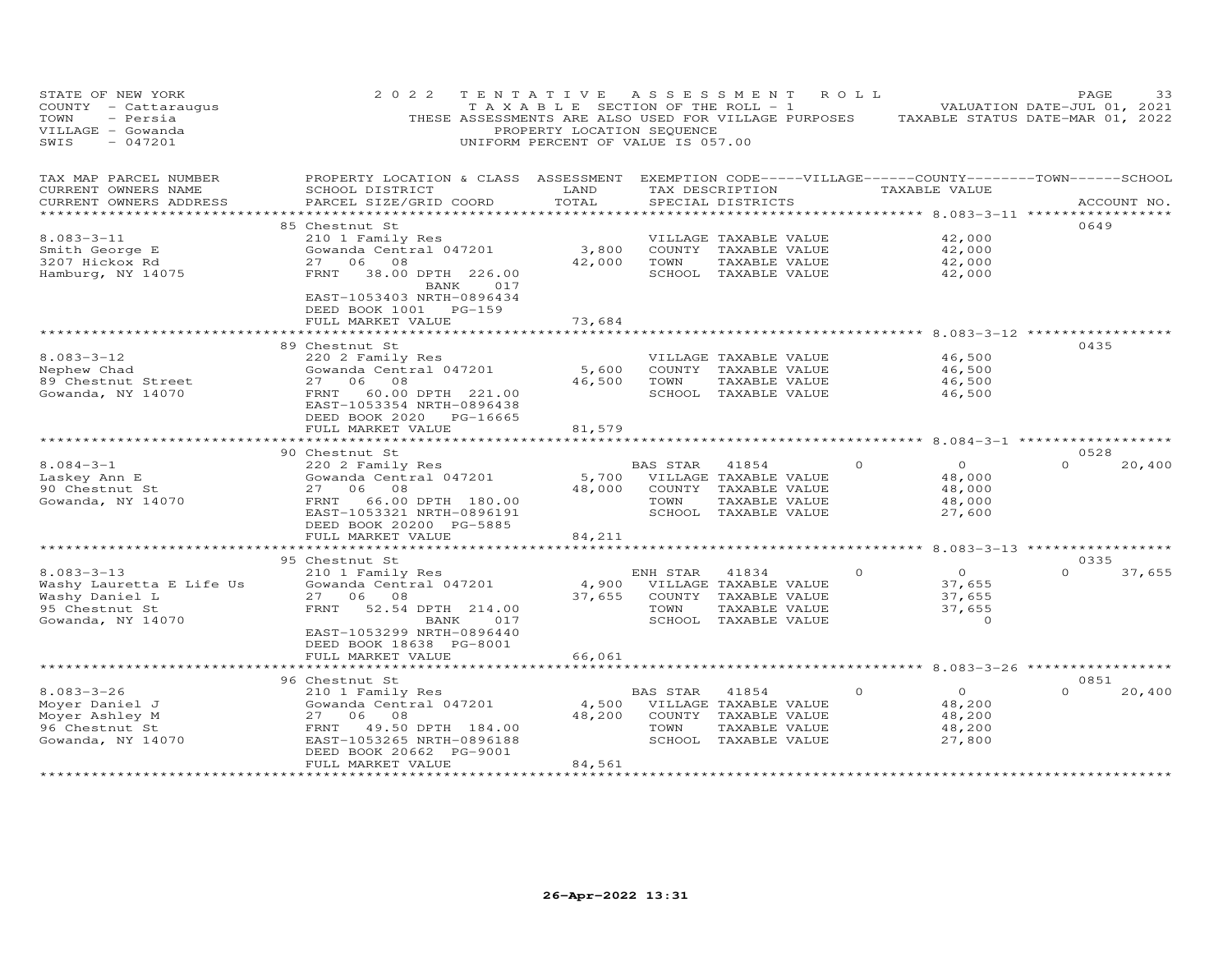| STATE OF NEW YORK<br>COUNTY - Cattaraugus<br>TOWN<br>- Persia<br>VILLAGE - Gowanda<br>$-047201$<br>SWIS        | 2 0 2 2                                                                                                                                                                                            | TENTATIVE<br>PROPERTY LOCATION SEQUENCE      | ASSESSMENT<br>ROLL.<br>TAXABLE SECTION OF THE ROLL - 1<br>THESE ASSESSMENTS ARE ALSO USED FOR VILLAGE PURPOSES TAXABLE STATUS DATE-MAR 01, 2022<br>UNIFORM PERCENT OF VALUE IS 057.00 |                                                                                                 | PAGE<br>34<br>VALUATION DATE-JUL 01, 2021 |
|----------------------------------------------------------------------------------------------------------------|----------------------------------------------------------------------------------------------------------------------------------------------------------------------------------------------------|----------------------------------------------|---------------------------------------------------------------------------------------------------------------------------------------------------------------------------------------|-------------------------------------------------------------------------------------------------|-------------------------------------------|
| TAX MAP PARCEL NUMBER<br>CURRENT OWNERS NAME<br>CURRENT OWNERS ADDRESS<br>**********************               | SCHOOL DISTRICT<br>PARCEL SIZE/GRID COORD                                                                                                                                                          | LAND<br>TOTAL                                | PROPERTY LOCATION & CLASS ASSESSMENT EXEMPTION CODE-----VILLAGE------COUNTY-------TOWN------SCHOOL<br>TAX DESCRIPTION TAXABLE VALUE<br>SPECIAL DISTRICTS                              |                                                                                                 | ACCOUNT NO.                               |
| $8.083 - 3 - 14$<br>Washy Gregory A<br>212 Church St<br>Randolph, NY 14772                                     | 101 Chestnut St<br>220 2 Family Res<br>Gowanda Central 047201<br>27 06 08<br>FRNT<br>66.00 DPTH 208.00<br>EAST-1053240 NRTH-0896442<br>DEED BOOK 00939 PG-00028<br>FULL MARKET VALUE               | 6,000<br>32,980<br>57,860                    | VILLAGE TAXABLE VALUE<br>COUNTY TAXABLE VALUE<br>TOWN<br>TAXABLE VALUE<br>SCHOOL TAXABLE VALUE                                                                                        | 32,980<br>32,980<br>32,980<br>32,980                                                            | 0530                                      |
| $8.083 - 3 - 27$<br>LSOP Rentals Premier Asset Man Gowanda Central 047201<br>30 Palmer St<br>Gowanda, NY 14070 | 106 Chestnut St<br>220 2 Family Res<br>27 06 08<br>FRNT 128.00 DPTH 199.00<br>EAST-1053176 NRTH-0896192<br>DEED BOOK 30877 PG-9001<br>FULL MARKET VALUE                                            | 9,600<br>51,000<br>89,474<br>* * * * * * * * | VILLAGE TAXABLE VALUE<br>COUNTY TAXABLE VALUE<br>TOWN<br>TAXABLE VALUE<br>SCHOOL TAXABLE VALUE                                                                                        | ********* 8.083-3-27<br>51,000<br>51,000<br>51,000<br>51,000<br>******** 8.083-3-15 *********** | 0590                                      |
| $8.083 - 3 - 15$<br>Gerwitz Lewis A<br>107 Chestnut St<br>Gowanda, NY 14070                                    | 107 Chestnut St<br>210 1 Family Res<br>Gowanda Central 047201<br>27 06<br>08<br>FRNT 74.60 DPTH 199.00<br>EAST-1053170 NRTH-0896445<br>DEED BOOK 5603 PG-9001<br>FULL MARKET VALUE                 | 6,600<br>55,900<br>98,070                    | BAS STAR<br>$\Omega$<br>41854<br>VILLAGE TAXABLE VALUE<br>COUNTY TAXABLE VALUE<br>TOWN<br>TAXABLE VALUE<br>SCHOOL TAXABLE VALUE                                                       | $\overline{O}$<br>55,900<br>55,900<br>55,900<br>35,500                                          | 0280<br>$\cap$<br>20,400                  |
| $8.083 - 3 - 16$<br>LSOP Rentals Premier Asset Man Gowanda Central 047201<br>30 Palmer St<br>Gowanda, NY 14070 | *************************<br>113 Chestnut St<br>411 Apartment<br>27 06 08<br>Trustees Of<br>FRNT<br>60.00 DPTH 190.00<br>EAST-1053105 NRTH-0896440<br>DEED BOOK 30878 PG-2001<br>FULL MARKET VALUE | 5,400<br>49,800<br>87,368                    | VILLAGE TAXABLE VALUE<br>COUNTY TAXABLE VALUE<br>TOWN<br>TAXABLE VALUE<br>SCHOOL TAXABLE VALUE                                                                                        | 49,800<br>49,800<br>49,800<br>49,800                                                            | 0716                                      |
| $8.083 - 3 - 28$<br>LSOP Rentals Premier Asset Man Gowanda Central 047201<br>30 Palmer St<br>Gowanda, NY 14070 | 114 Chestnut St<br>220 2 Family Res<br>27 06 08<br>Trustees Of<br>FRNT<br>70.00 DPTH 207.00<br>EAST-1053077 NRTH-0896198<br>DEED BOOK 30878 PG-3003<br>FULL MARKET VALUE                           | 6,300<br>41,000<br>71,930                    | VILLAGE TAXABLE VALUE<br>COUNTY TAXABLE VALUE<br>TOWN<br>TAXABLE VALUE<br>SCHOOL TAXABLE VALUE                                                                                        | ** 8.083-3-28 ******<br>41,000<br>41,000<br>41,000<br>41,000                                    | 0379                                      |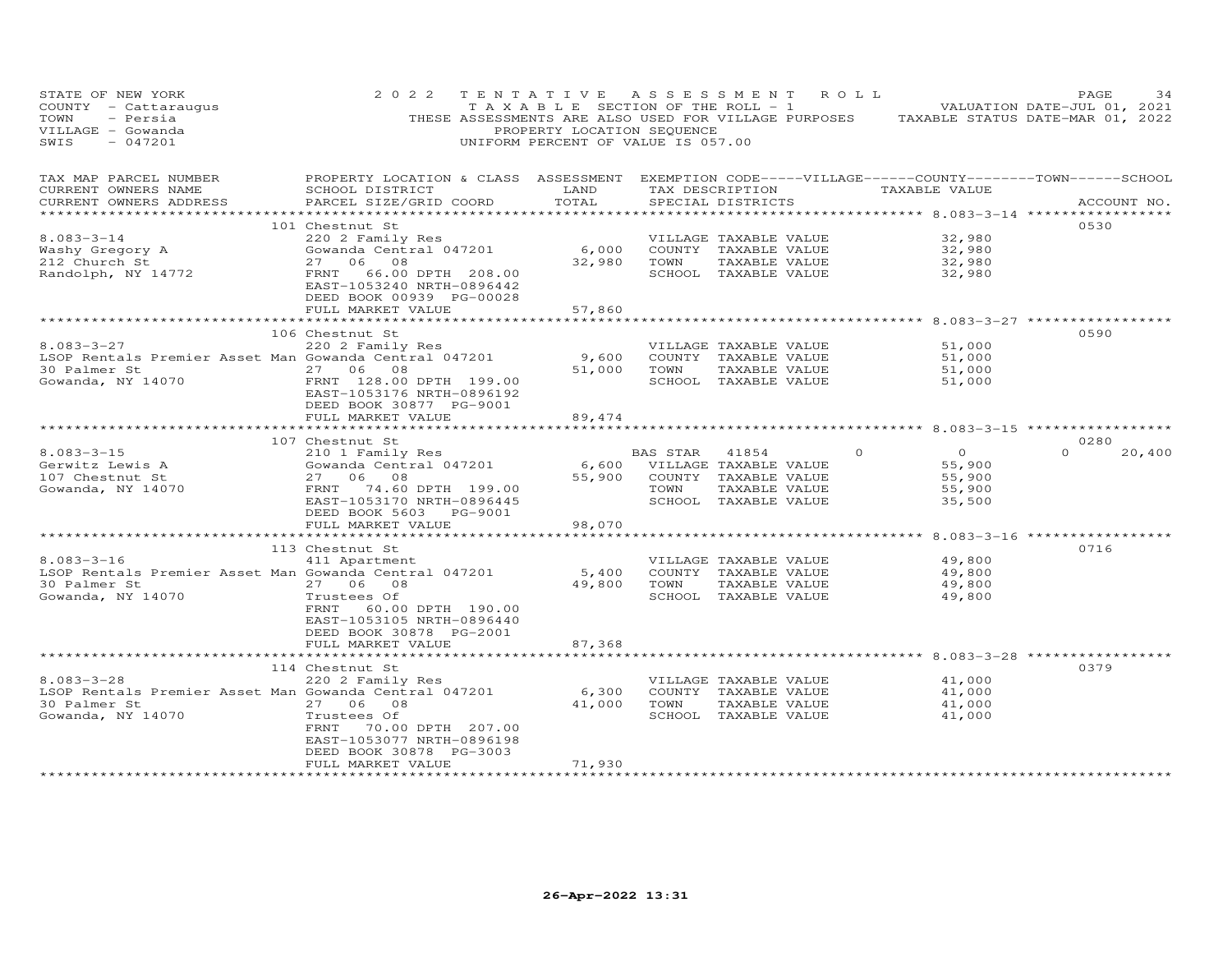| TAX MAP PARCEL NUMBER<br>PROPERTY LOCATION & CLASS ASSESSMENT EXEMPTION CODE-----VILLAGE------COUNTY-------TOWN------SCHOOL<br>CURRENT OWNERS NAME<br>SCHOOL DISTRICT<br>LAND<br>TAX DESCRIPTION TAXABLE VALUE<br>TOTAL<br>CURRENT OWNERS ADDRESS<br>PARCEL SIZE/GRID COORD<br>SPECIAL DISTRICTS<br>ACCOUNT NO.<br>***********************<br>0421<br>119 Chestnut St<br>$8.083 - 3 - 17.1$<br>220 2 Family Res<br>41,000<br>VILLAGE TAXABLE VALUE<br>2,900<br>Gowanda Central 047201<br>COUNTY TAXABLE VALUE<br>41,000<br>Hubbard Levi G<br>27<br>06 08<br>41,000<br>TOWN<br>TAXABLE VALUE<br>41,000<br>Hubbard Cindy M<br>57.75 DPTH 100.00<br>11795 Quaker St<br>FRNT<br>SCHOOL TAXABLE VALUE<br>41,000<br>Lawtons, NY 14091<br>ACRES<br>0.27<br>EAST-1053040 NRTH-0896462<br>DEED BOOK 20210 PG-1703<br>FULL MARKET VALUE<br>71,930<br>120 Chestnut St<br>0745<br>$8.083 - 3 - 29$<br>210 1 Family Res<br>VILLAGE TAXABLE VALUE<br>33,000<br>4,700<br>Marwa House Inc<br>Gowanda Central 047201<br>COUNTY TAXABLE VALUE<br>33,000<br>15 Hillside Ave<br>33,000<br>TOWN<br>TAXABLE VALUE<br>33,000<br>27 06<br>08<br>Cheektowaga, NY 14225<br>SCHOOL TAXABLE VALUE<br>33,000<br>land contract with Shield<br>FRNT<br>49.50 DPTH 208.00<br>EAST-1053016 NRTH-0896201<br>DEED BOOK 2021 PG-12632<br>FULL MARKET VALUE<br>57,895<br>********<br>********** 8.083-3-30 ************<br>0494<br>126 Chestnut St<br>$8.083 - 3 - 30$<br>$\overline{O}$<br>210 1 Family Res<br>$\Omega$<br>20,400<br>BAS STAR<br>41854<br>$\Omega$<br>4,400<br>36,200<br>Gowanda Central 047201<br>VILLAGE TAXABLE VALUE<br>Smith Anne M<br>27 06 08<br>36,200<br>COUNTY TAXABLE VALUE<br>36,200<br>126 Chestnut St<br>FRNT<br>45.00 DPTH 208.00<br>TOWN<br>TAXABLE VALUE<br>Gowanda, NY 14070<br>36,200<br>SCHOOL TAXABLE VALUE<br>EAST-1052968 NRTH-0896205<br>15,800<br>DEED BOOK 00944 PG-00653<br>FULL MARKET VALUE<br>63,509<br>0300<br>129 Chestnut St<br>$8.083 - 3 - 18.1$<br>49,900<br>230 3 Family Res<br>VILLAGE TAXABLE VALUE<br>4,500<br>Neyman Katherine E<br>Gowanda Central 047201<br>COUNTY TAXABLE VALUE<br>49,900<br>129 Chestnut St Apt 3<br>7 06 08<br>49,900<br>TOWN<br>TAXABLE VALUE<br>49,900<br>Gowanda, NY 14070<br>land contract-Katherine N<br>SCHOOL TAXABLE VALUE<br>49,900<br>FRNT 115.50 DPTH 100.00<br>EAST-1052951 NRTH-0896419<br>DEED BOOK 27001 PG-3001<br>87,544<br>FULL MARKET VALUE<br>******* 8.083-3-31 ******<br>132 Chestnut St<br>0465<br>$8.083 - 3 - 31$<br>38,500<br>220 2 Family Res<br>VILLAGE TAXABLE VALUE<br>Gowanda Central 047201<br>4,600<br>COUNTY TAXABLE VALUE<br>38,500<br>Taylor Craig D | STATE OF NEW YORK<br>COUNTY - Cattaraugus<br>TOWN<br>- Persia<br>VILLAGE - Gowanda<br>SWIS<br>$-047201$ | 2 0 2 2  | TENTATIVE<br>T A X A B L E SECTION OF THE ROLL - 1<br>THESE ASSESSMENTS ARE ALSO USED FOR VILLAGE PURPOSES<br>UNIFORM PERCENT OF VALUE IS 057.00 | PROPERTY LOCATION SEQUENCE | A S S E S S M E N T | R O L L | TAXABLE STATUS DATE-MAR 01, 2022 | PAGE<br>VALUATION DATE-JUL 01, 2021 | 35 |
|------------------------------------------------------------------------------------------------------------------------------------------------------------------------------------------------------------------------------------------------------------------------------------------------------------------------------------------------------------------------------------------------------------------------------------------------------------------------------------------------------------------------------------------------------------------------------------------------------------------------------------------------------------------------------------------------------------------------------------------------------------------------------------------------------------------------------------------------------------------------------------------------------------------------------------------------------------------------------------------------------------------------------------------------------------------------------------------------------------------------------------------------------------------------------------------------------------------------------------------------------------------------------------------------------------------------------------------------------------------------------------------------------------------------------------------------------------------------------------------------------------------------------------------------------------------------------------------------------------------------------------------------------------------------------------------------------------------------------------------------------------------------------------------------------------------------------------------------------------------------------------------------------------------------------------------------------------------------------------------------------------------------------------------------------------------------------------------------------------------------------------------------------------------------------------------------------------------------------------------------------------------------------------------------------------------------------------------------------------------------------------------------------------------------------------------------------------------------------------------------------------------------------------------------------------------------------------------------------------------------------------|---------------------------------------------------------------------------------------------------------|----------|--------------------------------------------------------------------------------------------------------------------------------------------------|----------------------------|---------------------|---------|----------------------------------|-------------------------------------|----|
|                                                                                                                                                                                                                                                                                                                                                                                                                                                                                                                                                                                                                                                                                                                                                                                                                                                                                                                                                                                                                                                                                                                                                                                                                                                                                                                                                                                                                                                                                                                                                                                                                                                                                                                                                                                                                                                                                                                                                                                                                                                                                                                                                                                                                                                                                                                                                                                                                                                                                                                                                                                                                                    |                                                                                                         |          |                                                                                                                                                  |                            |                     |         |                                  |                                     |    |
|                                                                                                                                                                                                                                                                                                                                                                                                                                                                                                                                                                                                                                                                                                                                                                                                                                                                                                                                                                                                                                                                                                                                                                                                                                                                                                                                                                                                                                                                                                                                                                                                                                                                                                                                                                                                                                                                                                                                                                                                                                                                                                                                                                                                                                                                                                                                                                                                                                                                                                                                                                                                                                    |                                                                                                         |          |                                                                                                                                                  |                            |                     |         |                                  |                                     |    |
|                                                                                                                                                                                                                                                                                                                                                                                                                                                                                                                                                                                                                                                                                                                                                                                                                                                                                                                                                                                                                                                                                                                                                                                                                                                                                                                                                                                                                                                                                                                                                                                                                                                                                                                                                                                                                                                                                                                                                                                                                                                                                                                                                                                                                                                                                                                                                                                                                                                                                                                                                                                                                                    |                                                                                                         |          |                                                                                                                                                  |                            |                     |         |                                  |                                     |    |
|                                                                                                                                                                                                                                                                                                                                                                                                                                                                                                                                                                                                                                                                                                                                                                                                                                                                                                                                                                                                                                                                                                                                                                                                                                                                                                                                                                                                                                                                                                                                                                                                                                                                                                                                                                                                                                                                                                                                                                                                                                                                                                                                                                                                                                                                                                                                                                                                                                                                                                                                                                                                                                    |                                                                                                         |          |                                                                                                                                                  |                            |                     |         |                                  |                                     |    |
|                                                                                                                                                                                                                                                                                                                                                                                                                                                                                                                                                                                                                                                                                                                                                                                                                                                                                                                                                                                                                                                                                                                                                                                                                                                                                                                                                                                                                                                                                                                                                                                                                                                                                                                                                                                                                                                                                                                                                                                                                                                                                                                                                                                                                                                                                                                                                                                                                                                                                                                                                                                                                                    |                                                                                                         |          |                                                                                                                                                  |                            |                     |         |                                  |                                     |    |
|                                                                                                                                                                                                                                                                                                                                                                                                                                                                                                                                                                                                                                                                                                                                                                                                                                                                                                                                                                                                                                                                                                                                                                                                                                                                                                                                                                                                                                                                                                                                                                                                                                                                                                                                                                                                                                                                                                                                                                                                                                                                                                                                                                                                                                                                                                                                                                                                                                                                                                                                                                                                                                    |                                                                                                         |          |                                                                                                                                                  |                            |                     |         |                                  |                                     |    |
|                                                                                                                                                                                                                                                                                                                                                                                                                                                                                                                                                                                                                                                                                                                                                                                                                                                                                                                                                                                                                                                                                                                                                                                                                                                                                                                                                                                                                                                                                                                                                                                                                                                                                                                                                                                                                                                                                                                                                                                                                                                                                                                                                                                                                                                                                                                                                                                                                                                                                                                                                                                                                                    |                                                                                                         |          |                                                                                                                                                  |                            |                     |         |                                  |                                     |    |
|                                                                                                                                                                                                                                                                                                                                                                                                                                                                                                                                                                                                                                                                                                                                                                                                                                                                                                                                                                                                                                                                                                                                                                                                                                                                                                                                                                                                                                                                                                                                                                                                                                                                                                                                                                                                                                                                                                                                                                                                                                                                                                                                                                                                                                                                                                                                                                                                                                                                                                                                                                                                                                    |                                                                                                         |          |                                                                                                                                                  |                            |                     |         |                                  |                                     |    |
|                                                                                                                                                                                                                                                                                                                                                                                                                                                                                                                                                                                                                                                                                                                                                                                                                                                                                                                                                                                                                                                                                                                                                                                                                                                                                                                                                                                                                                                                                                                                                                                                                                                                                                                                                                                                                                                                                                                                                                                                                                                                                                                                                                                                                                                                                                                                                                                                                                                                                                                                                                                                                                    |                                                                                                         |          |                                                                                                                                                  |                            |                     |         |                                  |                                     |    |
|                                                                                                                                                                                                                                                                                                                                                                                                                                                                                                                                                                                                                                                                                                                                                                                                                                                                                                                                                                                                                                                                                                                                                                                                                                                                                                                                                                                                                                                                                                                                                                                                                                                                                                                                                                                                                                                                                                                                                                                                                                                                                                                                                                                                                                                                                                                                                                                                                                                                                                                                                                                                                                    |                                                                                                         |          |                                                                                                                                                  |                            |                     |         |                                  |                                     |    |
|                                                                                                                                                                                                                                                                                                                                                                                                                                                                                                                                                                                                                                                                                                                                                                                                                                                                                                                                                                                                                                                                                                                                                                                                                                                                                                                                                                                                                                                                                                                                                                                                                                                                                                                                                                                                                                                                                                                                                                                                                                                                                                                                                                                                                                                                                                                                                                                                                                                                                                                                                                                                                                    |                                                                                                         |          |                                                                                                                                                  |                            |                     |         |                                  |                                     |    |
|                                                                                                                                                                                                                                                                                                                                                                                                                                                                                                                                                                                                                                                                                                                                                                                                                                                                                                                                                                                                                                                                                                                                                                                                                                                                                                                                                                                                                                                                                                                                                                                                                                                                                                                                                                                                                                                                                                                                                                                                                                                                                                                                                                                                                                                                                                                                                                                                                                                                                                                                                                                                                                    |                                                                                                         |          |                                                                                                                                                  |                            |                     |         |                                  |                                     |    |
|                                                                                                                                                                                                                                                                                                                                                                                                                                                                                                                                                                                                                                                                                                                                                                                                                                                                                                                                                                                                                                                                                                                                                                                                                                                                                                                                                                                                                                                                                                                                                                                                                                                                                                                                                                                                                                                                                                                                                                                                                                                                                                                                                                                                                                                                                                                                                                                                                                                                                                                                                                                                                                    |                                                                                                         |          |                                                                                                                                                  |                            |                     |         |                                  |                                     |    |
|                                                                                                                                                                                                                                                                                                                                                                                                                                                                                                                                                                                                                                                                                                                                                                                                                                                                                                                                                                                                                                                                                                                                                                                                                                                                                                                                                                                                                                                                                                                                                                                                                                                                                                                                                                                                                                                                                                                                                                                                                                                                                                                                                                                                                                                                                                                                                                                                                                                                                                                                                                                                                                    |                                                                                                         |          |                                                                                                                                                  |                            |                     |         |                                  |                                     |    |
|                                                                                                                                                                                                                                                                                                                                                                                                                                                                                                                                                                                                                                                                                                                                                                                                                                                                                                                                                                                                                                                                                                                                                                                                                                                                                                                                                                                                                                                                                                                                                                                                                                                                                                                                                                                                                                                                                                                                                                                                                                                                                                                                                                                                                                                                                                                                                                                                                                                                                                                                                                                                                                    |                                                                                                         |          |                                                                                                                                                  |                            |                     |         |                                  |                                     |    |
|                                                                                                                                                                                                                                                                                                                                                                                                                                                                                                                                                                                                                                                                                                                                                                                                                                                                                                                                                                                                                                                                                                                                                                                                                                                                                                                                                                                                                                                                                                                                                                                                                                                                                                                                                                                                                                                                                                                                                                                                                                                                                                                                                                                                                                                                                                                                                                                                                                                                                                                                                                                                                                    |                                                                                                         |          |                                                                                                                                                  |                            |                     |         |                                  |                                     |    |
|                                                                                                                                                                                                                                                                                                                                                                                                                                                                                                                                                                                                                                                                                                                                                                                                                                                                                                                                                                                                                                                                                                                                                                                                                                                                                                                                                                                                                                                                                                                                                                                                                                                                                                                                                                                                                                                                                                                                                                                                                                                                                                                                                                                                                                                                                                                                                                                                                                                                                                                                                                                                                                    |                                                                                                         |          |                                                                                                                                                  |                            |                     |         |                                  |                                     |    |
|                                                                                                                                                                                                                                                                                                                                                                                                                                                                                                                                                                                                                                                                                                                                                                                                                                                                                                                                                                                                                                                                                                                                                                                                                                                                                                                                                                                                                                                                                                                                                                                                                                                                                                                                                                                                                                                                                                                                                                                                                                                                                                                                                                                                                                                                                                                                                                                                                                                                                                                                                                                                                                    |                                                                                                         |          |                                                                                                                                                  |                            |                     |         |                                  |                                     |    |
|                                                                                                                                                                                                                                                                                                                                                                                                                                                                                                                                                                                                                                                                                                                                                                                                                                                                                                                                                                                                                                                                                                                                                                                                                                                                                                                                                                                                                                                                                                                                                                                                                                                                                                                                                                                                                                                                                                                                                                                                                                                                                                                                                                                                                                                                                                                                                                                                                                                                                                                                                                                                                                    |                                                                                                         |          |                                                                                                                                                  |                            |                     |         |                                  |                                     |    |
|                                                                                                                                                                                                                                                                                                                                                                                                                                                                                                                                                                                                                                                                                                                                                                                                                                                                                                                                                                                                                                                                                                                                                                                                                                                                                                                                                                                                                                                                                                                                                                                                                                                                                                                                                                                                                                                                                                                                                                                                                                                                                                                                                                                                                                                                                                                                                                                                                                                                                                                                                                                                                                    |                                                                                                         |          |                                                                                                                                                  |                            |                     |         |                                  |                                     |    |
|                                                                                                                                                                                                                                                                                                                                                                                                                                                                                                                                                                                                                                                                                                                                                                                                                                                                                                                                                                                                                                                                                                                                                                                                                                                                                                                                                                                                                                                                                                                                                                                                                                                                                                                                                                                                                                                                                                                                                                                                                                                                                                                                                                                                                                                                                                                                                                                                                                                                                                                                                                                                                                    |                                                                                                         |          |                                                                                                                                                  |                            |                     |         |                                  |                                     |    |
|                                                                                                                                                                                                                                                                                                                                                                                                                                                                                                                                                                                                                                                                                                                                                                                                                                                                                                                                                                                                                                                                                                                                                                                                                                                                                                                                                                                                                                                                                                                                                                                                                                                                                                                                                                                                                                                                                                                                                                                                                                                                                                                                                                                                                                                                                                                                                                                                                                                                                                                                                                                                                                    |                                                                                                         |          |                                                                                                                                                  |                            |                     |         |                                  |                                     |    |
|                                                                                                                                                                                                                                                                                                                                                                                                                                                                                                                                                                                                                                                                                                                                                                                                                                                                                                                                                                                                                                                                                                                                                                                                                                                                                                                                                                                                                                                                                                                                                                                                                                                                                                                                                                                                                                                                                                                                                                                                                                                                                                                                                                                                                                                                                                                                                                                                                                                                                                                                                                                                                                    |                                                                                                         |          |                                                                                                                                                  |                            |                     |         |                                  |                                     |    |
|                                                                                                                                                                                                                                                                                                                                                                                                                                                                                                                                                                                                                                                                                                                                                                                                                                                                                                                                                                                                                                                                                                                                                                                                                                                                                                                                                                                                                                                                                                                                                                                                                                                                                                                                                                                                                                                                                                                                                                                                                                                                                                                                                                                                                                                                                                                                                                                                                                                                                                                                                                                                                                    |                                                                                                         |          |                                                                                                                                                  |                            |                     |         |                                  |                                     |    |
|                                                                                                                                                                                                                                                                                                                                                                                                                                                                                                                                                                                                                                                                                                                                                                                                                                                                                                                                                                                                                                                                                                                                                                                                                                                                                                                                                                                                                                                                                                                                                                                                                                                                                                                                                                                                                                                                                                                                                                                                                                                                                                                                                                                                                                                                                                                                                                                                                                                                                                                                                                                                                                    |                                                                                                         |          |                                                                                                                                                  |                            |                     |         |                                  |                                     |    |
|                                                                                                                                                                                                                                                                                                                                                                                                                                                                                                                                                                                                                                                                                                                                                                                                                                                                                                                                                                                                                                                                                                                                                                                                                                                                                                                                                                                                                                                                                                                                                                                                                                                                                                                                                                                                                                                                                                                                                                                                                                                                                                                                                                                                                                                                                                                                                                                                                                                                                                                                                                                                                                    |                                                                                                         |          |                                                                                                                                                  |                            |                     |         |                                  |                                     |    |
|                                                                                                                                                                                                                                                                                                                                                                                                                                                                                                                                                                                                                                                                                                                                                                                                                                                                                                                                                                                                                                                                                                                                                                                                                                                                                                                                                                                                                                                                                                                                                                                                                                                                                                                                                                                                                                                                                                                                                                                                                                                                                                                                                                                                                                                                                                                                                                                                                                                                                                                                                                                                                                    |                                                                                                         |          |                                                                                                                                                  |                            |                     |         |                                  |                                     |    |
|                                                                                                                                                                                                                                                                                                                                                                                                                                                                                                                                                                                                                                                                                                                                                                                                                                                                                                                                                                                                                                                                                                                                                                                                                                                                                                                                                                                                                                                                                                                                                                                                                                                                                                                                                                                                                                                                                                                                                                                                                                                                                                                                                                                                                                                                                                                                                                                                                                                                                                                                                                                                                                    |                                                                                                         |          |                                                                                                                                                  |                            |                     |         |                                  |                                     |    |
|                                                                                                                                                                                                                                                                                                                                                                                                                                                                                                                                                                                                                                                                                                                                                                                                                                                                                                                                                                                                                                                                                                                                                                                                                                                                                                                                                                                                                                                                                                                                                                                                                                                                                                                                                                                                                                                                                                                                                                                                                                                                                                                                                                                                                                                                                                                                                                                                                                                                                                                                                                                                                                    |                                                                                                         |          |                                                                                                                                                  |                            |                     |         |                                  |                                     |    |
|                                                                                                                                                                                                                                                                                                                                                                                                                                                                                                                                                                                                                                                                                                                                                                                                                                                                                                                                                                                                                                                                                                                                                                                                                                                                                                                                                                                                                                                                                                                                                                                                                                                                                                                                                                                                                                                                                                                                                                                                                                                                                                                                                                                                                                                                                                                                                                                                                                                                                                                                                                                                                                    |                                                                                                         |          |                                                                                                                                                  |                            |                     |         |                                  |                                     |    |
|                                                                                                                                                                                                                                                                                                                                                                                                                                                                                                                                                                                                                                                                                                                                                                                                                                                                                                                                                                                                                                                                                                                                                                                                                                                                                                                                                                                                                                                                                                                                                                                                                                                                                                                                                                                                                                                                                                                                                                                                                                                                                                                                                                                                                                                                                                                                                                                                                                                                                                                                                                                                                                    |                                                                                                         |          |                                                                                                                                                  |                            |                     |         |                                  |                                     |    |
|                                                                                                                                                                                                                                                                                                                                                                                                                                                                                                                                                                                                                                                                                                                                                                                                                                                                                                                                                                                                                                                                                                                                                                                                                                                                                                                                                                                                                                                                                                                                                                                                                                                                                                                                                                                                                                                                                                                                                                                                                                                                                                                                                                                                                                                                                                                                                                                                                                                                                                                                                                                                                                    |                                                                                                         |          |                                                                                                                                                  |                            |                     |         |                                  |                                     |    |
|                                                                                                                                                                                                                                                                                                                                                                                                                                                                                                                                                                                                                                                                                                                                                                                                                                                                                                                                                                                                                                                                                                                                                                                                                                                                                                                                                                                                                                                                                                                                                                                                                                                                                                                                                                                                                                                                                                                                                                                                                                                                                                                                                                                                                                                                                                                                                                                                                                                                                                                                                                                                                                    |                                                                                                         |          |                                                                                                                                                  |                            |                     |         |                                  |                                     |    |
| TAXABLE VALUE<br>Gowanda, NY 14070<br>FRNT<br>48.00 DPTH 206.00<br>SCHOOL TAXABLE VALUE<br>38,500                                                                                                                                                                                                                                                                                                                                                                                                                                                                                                                                                                                                                                                                                                                                                                                                                                                                                                                                                                                                                                                                                                                                                                                                                                                                                                                                                                                                                                                                                                                                                                                                                                                                                                                                                                                                                                                                                                                                                                                                                                                                                                                                                                                                                                                                                                                                                                                                                                                                                                                                  | 20 Allen St                                                                                             | 27 06 08 |                                                                                                                                                  | 38,500                     | TOWN                |         | 38,500                           |                                     |    |
| EAST-1052922 NRTH-0896215<br>DEED BOOK 11759 PG-5001                                                                                                                                                                                                                                                                                                                                                                                                                                                                                                                                                                                                                                                                                                                                                                                                                                                                                                                                                                                                                                                                                                                                                                                                                                                                                                                                                                                                                                                                                                                                                                                                                                                                                                                                                                                                                                                                                                                                                                                                                                                                                                                                                                                                                                                                                                                                                                                                                                                                                                                                                                               |                                                                                                         |          |                                                                                                                                                  |                            |                     |         |                                  |                                     |    |
| FULL MARKET VALUE<br>67,544<br>*************************                                                                                                                                                                                                                                                                                                                                                                                                                                                                                                                                                                                                                                                                                                                                                                                                                                                                                                                                                                                                                                                                                                                                                                                                                                                                                                                                                                                                                                                                                                                                                                                                                                                                                                                                                                                                                                                                                                                                                                                                                                                                                                                                                                                                                                                                                                                                                                                                                                                                                                                                                                           |                                                                                                         |          |                                                                                                                                                  |                            |                     |         |                                  |                                     |    |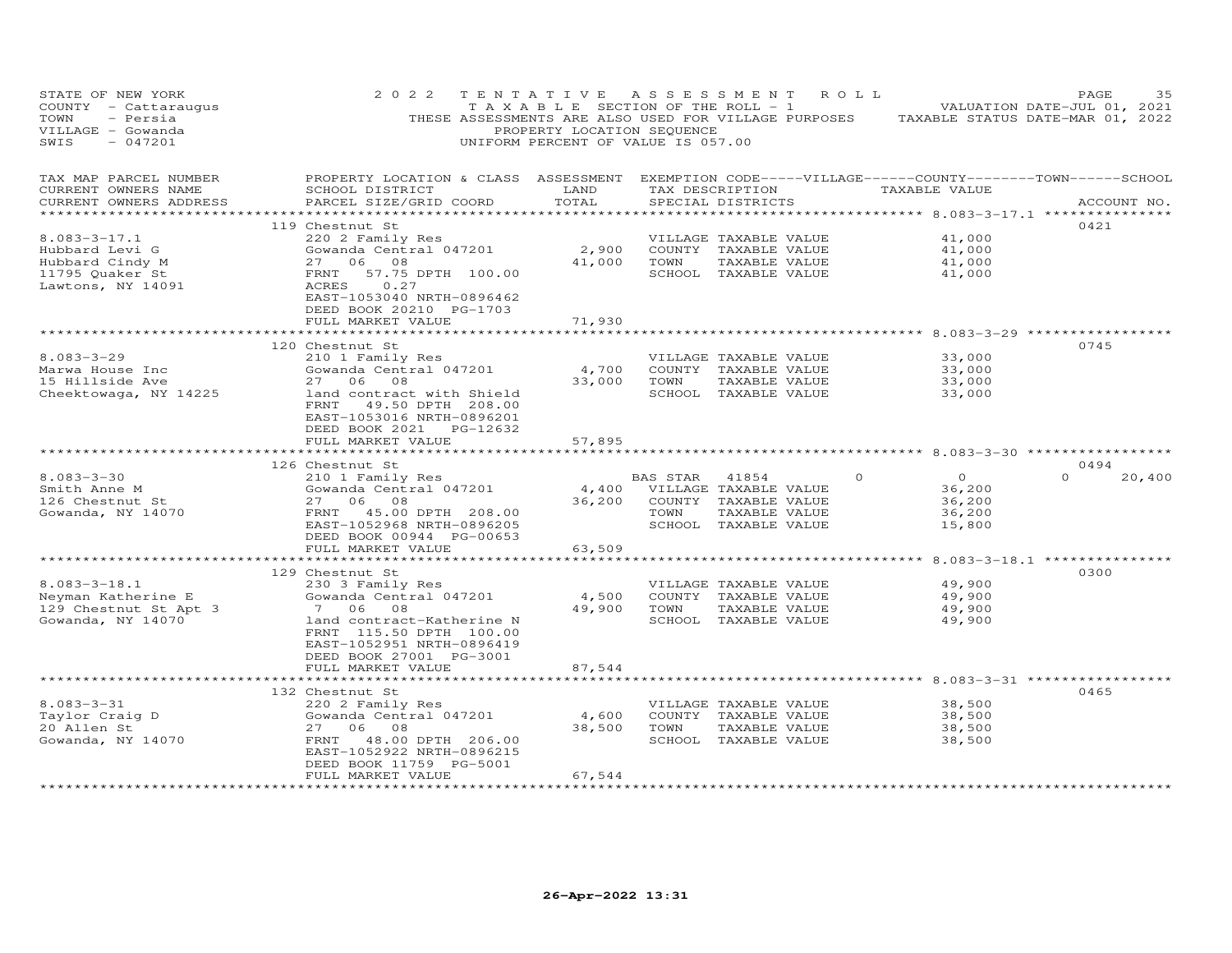| STATE OF NEW YORK<br>COUNTY - Cattaraugus<br>TOWN<br>- Persia<br>VILLAGE - Gowanda<br>$-047201$<br>SWIS                                                                                                                                                                                                                                                                                         | 2 0 2 2                                                                                                                                                                                               | TENTATIVE ASSESSMENT ROLL<br>PROPERTY LOCATION SEQUENCE<br>UNIFORM PERCENT OF VALUE IS 057.00 |                            |                                                 | TAXABLE SECTION OF THE ROLL - 1 VALUATION DATE-JUL 01, 2021<br>THESE ASSESSMENTS ARE ALSO USED FOR VILLAGE PURPOSES TAXABLE STATUS DATE-MAR 01, 2022 |                | PAGE        | 36     |
|-------------------------------------------------------------------------------------------------------------------------------------------------------------------------------------------------------------------------------------------------------------------------------------------------------------------------------------------------------------------------------------------------|-------------------------------------------------------------------------------------------------------------------------------------------------------------------------------------------------------|-----------------------------------------------------------------------------------------------|----------------------------|-------------------------------------------------|------------------------------------------------------------------------------------------------------------------------------------------------------|----------------|-------------|--------|
|                                                                                                                                                                                                                                                                                                                                                                                                 | TAX MAP PARCEL NUMBER FROPERTY LOCATION & CLASS ASSESSMENT EXEMPTION CODE-----VILLAGE------COUNTY-------TOWN-----SCHOOL                                                                               |                                                                                               |                            |                                                 |                                                                                                                                                      |                |             |        |
| CURRENT OWNERS NAME<br>CURRENT OWNERS ADDRESS                                                                                                                                                                                                                                                                                                                                                   | SCHOOL DISTRICT<br>PARCEL SIZE/GRID COORD                                                                                                                                                             | TOTAL                                                                                         | SPECIAL DISTRICTS          |                                                 | LAND TAX DESCRIPTION TAXABLE VALUE                                                                                                                   |                | ACCOUNT NO. |        |
|                                                                                                                                                                                                                                                                                                                                                                                                 |                                                                                                                                                                                                       |                                                                                               |                            |                                                 |                                                                                                                                                      |                |             |        |
|                                                                                                                                                                                                                                                                                                                                                                                                 | 136 Chestnut St                                                                                                                                                                                       |                                                                                               |                            |                                                 |                                                                                                                                                      |                | 0464        |        |
| $8.083 - 3 - 32$                                                                                                                                                                                                                                                                                                                                                                                |                                                                                                                                                                                                       |                                                                                               |                            |                                                 |                                                                                                                                                      |                |             |        |
|                                                                                                                                                                                                                                                                                                                                                                                                 |                                                                                                                                                                                                       |                                                                                               |                            |                                                 |                                                                                                                                                      |                |             |        |
| John Marilyn S<br>20 Weiss St<br>Buffalo, NY 14206<br>Buffalo, NY 14206<br>ERNT 49.40 DPTH 190.00                                                                                                                                                                                                                                                                                               |                                                                                                                                                                                                       |                                                                                               |                            |                                                 | 36,800<br>36,800<br>36,800<br>36,800                                                                                                                 |                |             |        |
|                                                                                                                                                                                                                                                                                                                                                                                                 | Chestnut St<br>230 3 Family Res<br>Gowanda Central 047201 (4,600 COUNTY TAXABLE VALUE<br>27 06 08 36,800 TOWN TAXABLE VALUE<br>FRNT 49.40 DPTH 190.00 (SCHOOL TAXABLE VALUE<br>DEED BOOK 5687 PG-2001 |                                                                                               |                            |                                                 |                                                                                                                                                      |                |             |        |
|                                                                                                                                                                                                                                                                                                                                                                                                 | FULL MARKET VALUE                                                                                                                                                                                     | 64,561                                                                                        |                            |                                                 |                                                                                                                                                      |                |             |        |
|                                                                                                                                                                                                                                                                                                                                                                                                 | 142 Chestnut St                                                                                                                                                                                       |                                                                                               |                            |                                                 |                                                                                                                                                      |                | 0849        |        |
|                                                                                                                                                                                                                                                                                                                                                                                                 |                                                                                                                                                                                                       |                                                                                               |                            |                                                 |                                                                                                                                                      | 6,645          |             | 6,645  |
|                                                                                                                                                                                                                                                                                                                                                                                                 |                                                                                                                                                                                                       |                                                                                               |                            |                                                 |                                                                                                                                                      | 22,150         |             | 22,150 |
|                                                                                                                                                                                                                                                                                                                                                                                                 |                                                                                                                                                                                                       |                                                                                               |                            |                                                 | $22,150$<br>0                                                                                                                                        | $\overline{0}$ |             | 15,505 |
|                                                                                                                                                                                                                                                                                                                                                                                                 |                                                                                                                                                                                                       |                                                                                               |                            |                                                 |                                                                                                                                                      |                |             |        |
|                                                                                                                                                                                                                                                                                                                                                                                                 |                                                                                                                                                                                                       |                                                                                               |                            |                                                 |                                                                                                                                                      |                |             |        |
|                                                                                                                                                                                                                                                                                                                                                                                                 |                                                                                                                                                                                                       |                                                                                               |                            |                                                 | $\begin{array}{r} 0 \\ 15,505 \\ 15,505 \\ 15,505 \\ 15,505 \\ 0 \end{array}$                                                                        |                |             |        |
|                                                                                                                                                                                                                                                                                                                                                                                                 |                                                                                                                                                                                                       |                                                                                               |                            |                                                 |                                                                                                                                                      |                |             |        |
|                                                                                                                                                                                                                                                                                                                                                                                                 | 150 Chestnut St                                                                                                                                                                                       |                                                                                               |                            |                                                 |                                                                                                                                                      |                | 0484        |        |
| $8.083 - 3 - 35$                                                                                                                                                                                                                                                                                                                                                                                | 220 2 Family Res<br>Gowanda Central 047201                                                                                                                                                            |                                                                                               |                            | VILLAGE TAXABLE VALUE<br>COUNTY - TAXABLE VALUE | 30,000                                                                                                                                               |                |             |        |
|                                                                                                                                                                                                                                                                                                                                                                                                 |                                                                                                                                                                                                       |                                                                                               | 5,300 COUNTY TAXABLE VALUE |                                                 | 30,000                                                                                                                                               |                |             |        |
|                                                                                                                                                                                                                                                                                                                                                                                                 |                                                                                                                                                                                                       |                                                                                               | 30,000 TOWN TAXABLE VALUE  |                                                 | 30,000                                                                                                                                               |                |             |        |
| $\begin{array}{lllllllllllllllllllllllllllllllllllllllllll\ \text{B.083--3--35} & & & & 220\ 2\ \text{Family Res} & & & & & 220\ 1\ \text{Vett Bryon R} & & & & & 6\ \text{Mansen Minnie} & & & & & 27\ 9424 \text{ Route }62 & & & & \text{FRNT} & 70.00 \text{ DFTH} & 128.10 \text{ Gowanda, NY } 14070 & & & & \text{DEFR} \text{ B.00K } 11844 \text{ PG}-4896279 & & & \text{DEFR} \text$ |                                                                                                                                                                                                       |                                                                                               | SCHOOL TAXABLE VALUE       |                                                 | 30,000                                                                                                                                               |                |             |        |
|                                                                                                                                                                                                                                                                                                                                                                                                 | DEED BOOK 11844 PG-4001                                                                                                                                                                               |                                                                                               |                            |                                                 |                                                                                                                                                      |                |             |        |
|                                                                                                                                                                                                                                                                                                                                                                                                 | FULL MARKET VALUE                                                                                                                                                                                     | 52,632                                                                                        |                            |                                                 |                                                                                                                                                      |                |             |        |
|                                                                                                                                                                                                                                                                                                                                                                                                 | **************************                                                                                                                                                                            | *******************                                                                           |                            |                                                 |                                                                                                                                                      |                |             |        |
|                                                                                                                                                                                                                                                                                                                                                                                                 | R61 Chestnut St                                                                                                                                                                                       |                                                                                               |                            |                                                 |                                                                                                                                                      |                | 0907        |        |
| $8.084 - 2 - 34$                                                                                                                                                                                                                                                                                                                                                                                | 311 Res vac land                                                                                                                                                                                      |                                                                                               | VILLAGE TAXABLE VALUE      |                                                 | 2,700                                                                                                                                                |                |             |        |
| Decker Derrik W                                                                                                                                                                                                                                                                                                                                                                                 | Gowanda Central 047201<br>27 06 08<br>77 17 17 18 08                                                                                                                                                  |                                                                                               | 2,700 COUNTY TAXABLE VALUE |                                                 | 2,700                                                                                                                                                |                |             |        |
| Decker Donald J                                                                                                                                                                                                                                                                                                                                                                                 |                                                                                                                                                                                                       |                                                                                               | 2,700 TOWN TAXABLE VALUE   |                                                 | 2,700                                                                                                                                                |                |             |        |
| 35 Buffalo St<br>Silver Creek, NY 14136                                                                                                                                                                                                                                                                                                                                                         | FRNT 45.00 DPTH 268.00<br>EAST-1053670 NRTH-0896677                                                                                                                                                   |                                                                                               | SCHOOL TAXABLE VALUE       |                                                 | 2,700                                                                                                                                                |                |             |        |
|                                                                                                                                                                                                                                                                                                                                                                                                 | DEED BOOK 00963 PG-00356                                                                                                                                                                              |                                                                                               |                            |                                                 |                                                                                                                                                      |                |             |        |
|                                                                                                                                                                                                                                                                                                                                                                                                 | FULL MARKET VALUE                                                                                                                                                                                     | 4,737                                                                                         |                            |                                                 |                                                                                                                                                      |                |             |        |
|                                                                                                                                                                                                                                                                                                                                                                                                 | ************************                                                                                                                                                                              |                                                                                               |                            |                                                 |                                                                                                                                                      |                |             |        |
|                                                                                                                                                                                                                                                                                                                                                                                                 | 18 College St                                                                                                                                                                                         |                                                                                               |                            |                                                 |                                                                                                                                                      |                | 0857        |        |
|                                                                                                                                                                                                                                                                                                                                                                                                 |                                                                                                                                                                                                       |                                                                                               |                            |                                                 | 13,350                                                                                                                                               | 13,350 13,350  |             |        |
| Example 210 1 Family<br>Lillie Edward W 3210 1 Family<br>18 College 28 06 08<br>Gowanda, NY 14070 1 FRNT 50.00                                                                                                                                                                                                                                                                                  | COTTEGE CONTROLLER<br>Covanda Central 047201<br>28 06 08 53,400 COUNTY TAXABLE VALUE<br>FRNT 50.00 DPTH 73.30 53,400 COUNTY TAXABLE VALUE<br>EAST-1052210 NRTH-0898328 SCHOOL TAXABLE VALUE           |                                                                                               |                            |                                                 | 40,050<br>40,050                                                                                                                                     |                |             |        |
|                                                                                                                                                                                                                                                                                                                                                                                                 | FRNT 50.00 DPTH 73.30                                                                                                                                                                                 |                                                                                               |                            |                                                 | 40,050                                                                                                                                               |                |             |        |
|                                                                                                                                                                                                                                                                                                                                                                                                 |                                                                                                                                                                                                       |                                                                                               |                            |                                                 | 40,050                                                                                                                                               |                |             |        |
|                                                                                                                                                                                                                                                                                                                                                                                                 | DEED BOOK 28784 PG-6002                                                                                                                                                                               |                                                                                               |                            |                                                 |                                                                                                                                                      |                |             |        |
|                                                                                                                                                                                                                                                                                                                                                                                                 | FULL MARKET VALUE                                                                                                                                                                                     | 93,684                                                                                        |                            |                                                 |                                                                                                                                                      |                |             |        |
|                                                                                                                                                                                                                                                                                                                                                                                                 |                                                                                                                                                                                                       | ******************                                                                            |                            |                                                 | *****************************                                                                                                                        |                |             |        |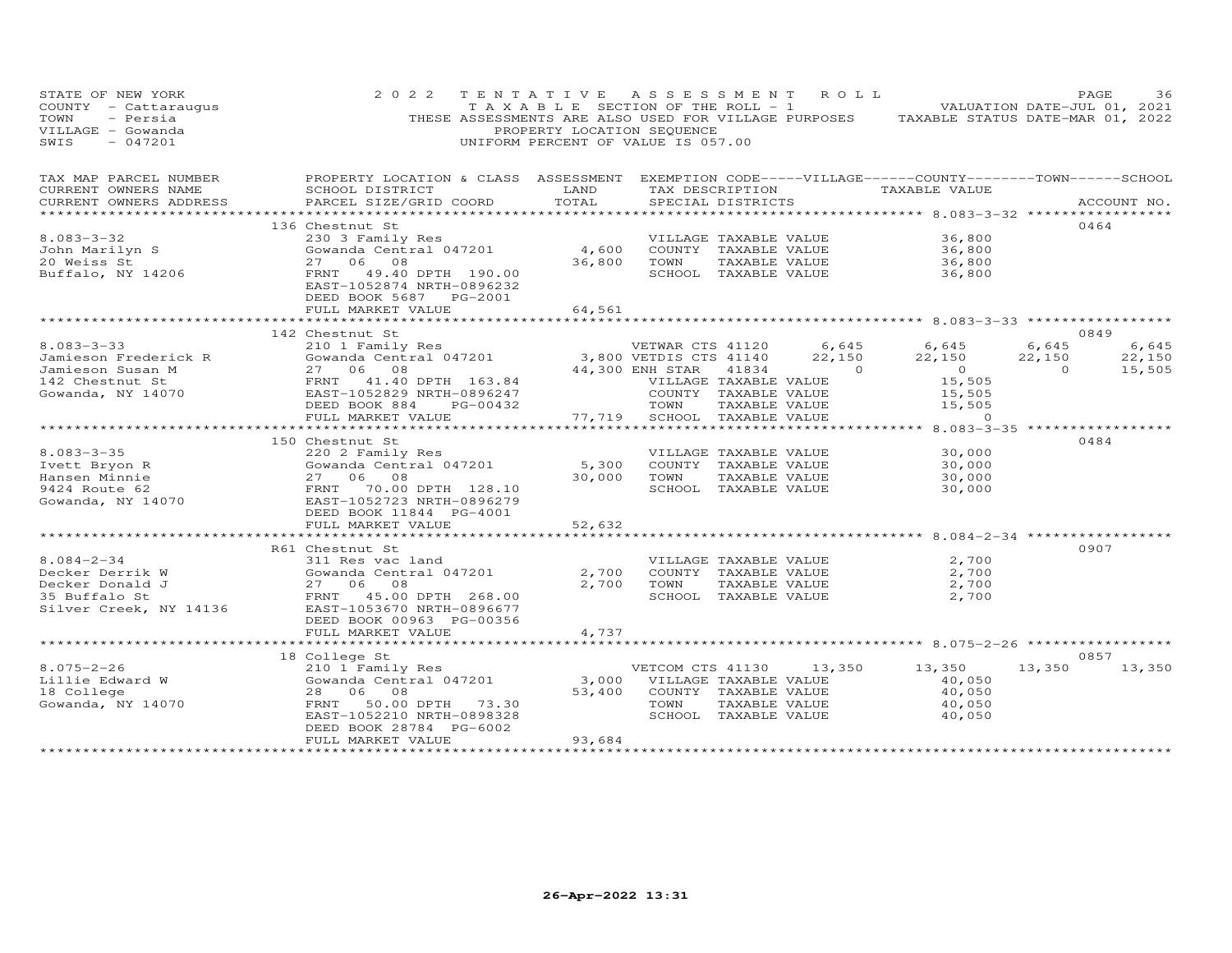| STATE OF NEW YORK<br>COUNTY - Cattaraugus<br>TOWN<br>- Persia<br>VILLAGE - Gowanda<br>SWIS<br>$-047201$ | 2 0 2 2<br>THESE ASSESSMENTS ARE ALSO USED FOR VILLAGE PURPOSES                                                                                 | TENTATIVE<br>T A X A B L E SECTION OF THE ROLL - 1<br>PROPERTY LOCATION SEQUENCE<br>UNIFORM PERCENT OF VALUE IS 057.00 | A S S E S S M E N T                |                                               | ROLL              | TAXABLE STATUS DATE-MAR 01, 2022   | PAGE<br>VALUATION DATE-JUL 01, 2021 | 37              |
|---------------------------------------------------------------------------------------------------------|-------------------------------------------------------------------------------------------------------------------------------------------------|------------------------------------------------------------------------------------------------------------------------|------------------------------------|-----------------------------------------------|-------------------|------------------------------------|-------------------------------------|-----------------|
| TAX MAP PARCEL NUMBER<br>CURRENT OWNERS NAME<br>CURRENT OWNERS ADDRESS                                  | PROPERTY LOCATION & CLASS ASSESSMENT EXEMPTION CODE-----VILLAGE------COUNTY-------TOWN------SCHOOL<br>SCHOOL DISTRICT<br>PARCEL SIZE/GRID COORD | LAND<br>TOTAL                                                                                                          |                                    | SPECIAL DISTRICTS                             | TAX DESCRIPTION   | TAXABLE VALUE                      |                                     | ACCOUNT NO.     |
| ***********************                                                                                 |                                                                                                                                                 |                                                                                                                        |                                    |                                               |                   |                                    |                                     |                 |
|                                                                                                         | 19 College St                                                                                                                                   |                                                                                                                        |                                    |                                               |                   |                                    | 0922                                |                 |
| $8.075 - 2 - 14$<br>Meyers Mark S                                                                       | 210 1 Family Res<br>Gowanda Central 047201                                                                                                      | 4,000                                                                                                                  |                                    | VILLAGE TAXABLE VALUE<br>COUNTY TAXABLE VALUE |                   | 54,500<br>54,500                   |                                     |                 |
| 19 College St                                                                                           | 28<br>06 08                                                                                                                                     | 54,500                                                                                                                 | TOWN                               | TAXABLE VALUE                                 |                   | 54,500                             |                                     |                 |
| Gowanda, NY 14070                                                                                       | FRNT<br>59.25 DPTH<br>97.80                                                                                                                     |                                                                                                                        |                                    | SCHOOL TAXABLE VALUE                          |                   | 54,500                             |                                     |                 |
|                                                                                                         | 017<br>BANK<br>EAST-1052201 NRTH-0898464<br>DEED BOOK 00992 PG-00220<br>FULL MARKET VALUE                                                       | 95,614                                                                                                                 |                                    |                                               |                   |                                    |                                     |                 |
|                                                                                                         |                                                                                                                                                 |                                                                                                                        |                                    |                                               |                   |                                    |                                     |                 |
|                                                                                                         | 20 College St                                                                                                                                   |                                                                                                                        |                                    |                                               |                   |                                    | 0354                                |                 |
| $8.075 - 2 - 25$                                                                                        | 210 1 Family Res                                                                                                                                |                                                                                                                        |                                    | VILLAGE TAXABLE VALUE                         |                   | 64,500                             |                                     |                 |
| Greentaner John Jr                                                                                      | Gowanda Central 047201                                                                                                                          | 4,700                                                                                                                  |                                    | COUNTY TAXABLE VALUE                          |                   | 64,500                             |                                     |                 |
| 20 College St                                                                                           | 28<br>06<br>08                                                                                                                                  | 64,500                                                                                                                 | TOWN                               | TAXABLE VALUE                                 |                   | 64,500                             |                                     |                 |
| Gowanda, NY 14070                                                                                       | FRNT<br>55.00 DPTH 154.60                                                                                                                       |                                                                                                                        |                                    | SCHOOL TAXABLE VALUE                          |                   | 64,500                             |                                     |                 |
|                                                                                                         | BANK<br>017<br>EAST-1052157 NRTH-0898287<br>DEED BOOK 29841 PG-2002<br>FULL MARKET VALUE                                                        | 113,158                                                                                                                |                                    |                                               |                   |                                    |                                     |                 |
|                                                                                                         |                                                                                                                                                 |                                                                                                                        |                                    |                                               |                   | ********** 8.075-2-15 ************ |                                     |                 |
|                                                                                                         | 21 College St                                                                                                                                   |                                                                                                                        |                                    |                                               |                   |                                    | 0691                                |                 |
| $8.075 - 2 - 15$<br>Wilson Jamie L                                                                      | 210 1 Family Res<br>Gowanda Central 047201                                                                                                      |                                                                                                                        | VETWAR CTS 41120<br>5,900 BAS STAR | 41854                                         | 7,770<br>$\Omega$ | 7,770<br>$\overline{O}$            | 7,770<br>$\Omega$                   | 7,770<br>20,400 |
| 21 College St                                                                                           | 28 06 08                                                                                                                                        | 51,800                                                                                                                 |                                    | VILLAGE TAXABLE VALUE                         |                   | 44,030                             |                                     |                 |
| Gowanda, NY 14070                                                                                       | FRNT<br>74.00 DPTH 147.00                                                                                                                       |                                                                                                                        |                                    | COUNTY TAXABLE VALUE                          |                   | 44,030                             |                                     |                 |
|                                                                                                         | 017<br>BANK                                                                                                                                     |                                                                                                                        | TOWN                               | TAXABLE VALUE                                 |                   | 44,030                             |                                     |                 |
|                                                                                                         | EAST-1052130 NRTH-0898474                                                                                                                       |                                                                                                                        |                                    | SCHOOL TAXABLE VALUE                          |                   | 23,630                             |                                     |                 |
|                                                                                                         | DEED BOOK 3564 PG-9001                                                                                                                          |                                                                                                                        |                                    |                                               |                   |                                    |                                     |                 |
|                                                                                                         | FULL MARKET VALUE                                                                                                                               | 90,877                                                                                                                 |                                    |                                               |                   |                                    |                                     |                 |
|                                                                                                         | *******************                                                                                                                             | ************                                                                                                           |                                    |                                               |                   |                                    | $8.075 - 2 - 24$ *****************  |                 |
|                                                                                                         | 22 College St                                                                                                                                   |                                                                                                                        |                                    |                                               |                   |                                    | 0965                                |                 |
| $8.075 - 2 - 24$                                                                                        | 210 1 Family Res                                                                                                                                |                                                                                                                        |                                    | VILLAGE TAXABLE VALUE                         |                   | 53,100                             |                                     |                 |
| Reinard Lisa                                                                                            | Gowanda Central 047201                                                                                                                          | 4,700                                                                                                                  |                                    | COUNTY TAXABLE VALUE                          |                   | 53,100                             |                                     |                 |
| 22 College St                                                                                           | 28 06<br>08                                                                                                                                     | 53,100                                                                                                                 | TOWN                               | TAXABLE VALUE                                 |                   | 53,100                             |                                     |                 |
| Gowanda, NY 14070                                                                                       | FRNT<br>55.00 DPTH 154.60                                                                                                                       |                                                                                                                        |                                    | SCHOOL TAXABLE VALUE                          |                   | 53,100                             |                                     |                 |
|                                                                                                         | EAST-1052102 NRTH-0898286                                                                                                                       |                                                                                                                        |                                    |                                               |                   |                                    |                                     |                 |
|                                                                                                         | DEED BOOK 24210 PG-3003                                                                                                                         |                                                                                                                        |                                    |                                               |                   |                                    |                                     |                 |
|                                                                                                         | FULL MARKET VALUE                                                                                                                               | 93,158                                                                                                                 |                                    |                                               |                   |                                    |                                     |                 |
|                                                                                                         |                                                                                                                                                 | ********                                                                                                               |                                    |                                               |                   | ******* 8.075-2-16 ************    |                                     |                 |
| $8.075 - 2 - 16$                                                                                        | 23 College St                                                                                                                                   |                                                                                                                        |                                    |                                               | $\circ$           | $\circ$                            | 0690<br>$\Omega$                    |                 |
| Offhaus Bonnie L                                                                                        | 210 1 Family Res<br>Gowanda Central 047201                                                                                                      | 4,500                                                                                                                  | BAS STAR                           | 41854<br>VILLAGE TAXABLE VALUE                |                   | 48,200                             |                                     | 20,400          |
| Offhaus Michael J                                                                                       | 28<br>06<br>08                                                                                                                                  | 48,200                                                                                                                 |                                    | COUNTY TAXABLE VALUE                          |                   | 48,200                             |                                     |                 |
| 23 College St                                                                                           | FRNT<br>50.00 DPTH 171.00                                                                                                                       |                                                                                                                        | TOWN                               | TAXABLE VALUE                                 |                   | 48,200                             |                                     |                 |
| Gowanda, NY 14070                                                                                       | EAST-1052069 NRTH-0898491                                                                                                                       |                                                                                                                        |                                    | SCHOOL TAXABLE VALUE                          |                   | 27,800                             |                                     |                 |
|                                                                                                         | DEED BOOK 20200 PG-8974                                                                                                                         |                                                                                                                        |                                    |                                               |                   |                                    |                                     |                 |
|                                                                                                         | FULL MARKET VALUE                                                                                                                               | 84,561                                                                                                                 |                                    |                                               |                   |                                    |                                     |                 |
|                                                                                                         |                                                                                                                                                 | * * * * * * * * * * * *                                                                                                |                                    |                                               |                   |                                    |                                     |                 |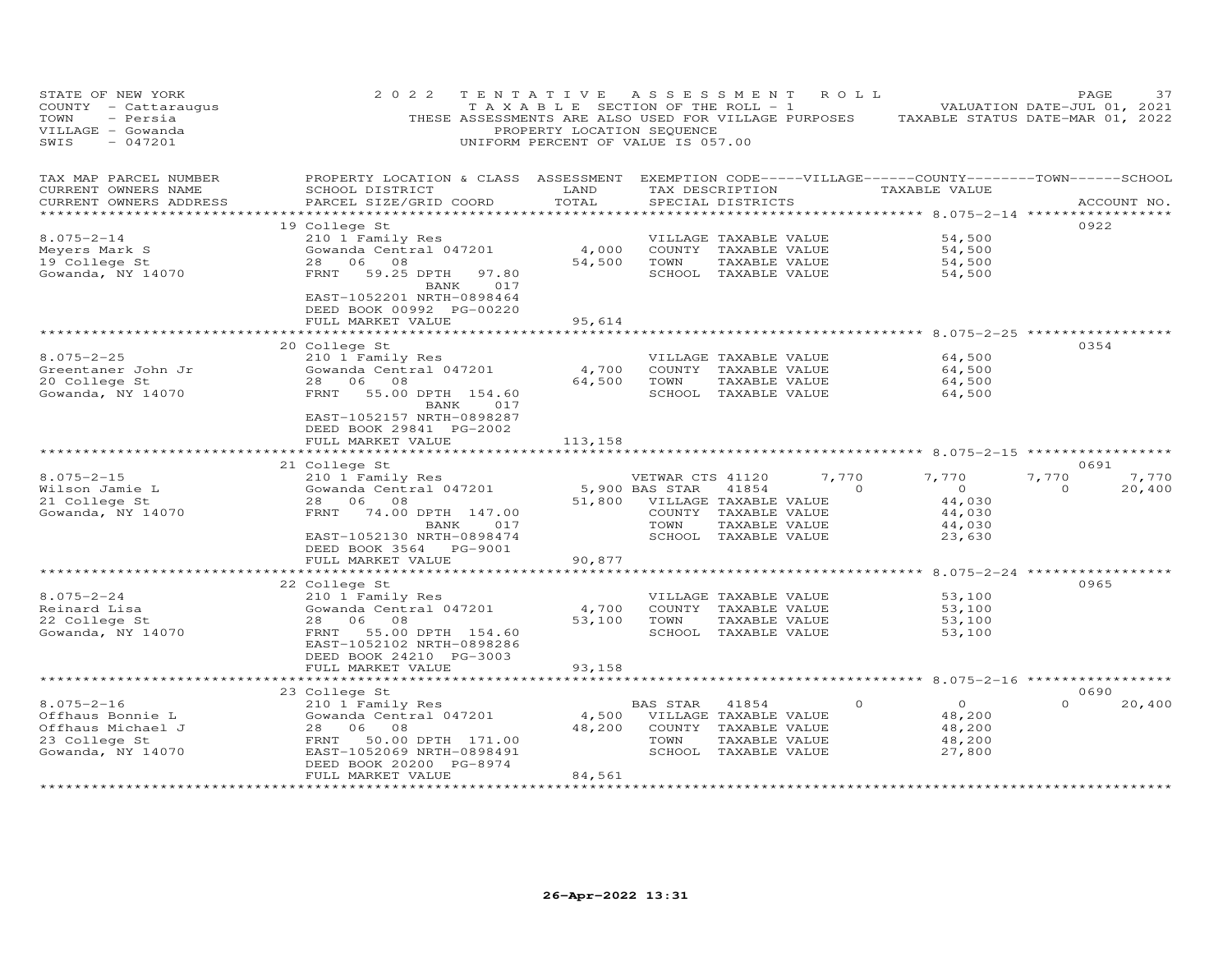| STATE OF NEW YORK<br>COUNTY - Cattaraugus<br>- Persia<br>TOWN<br>VILLAGE - Gowanda<br>$-047201$<br>SWIS | 2022                                                                                                                                                                                                                 | TENTATIVE<br>T A X A B L E SECTION OF THE ROLL - 1<br>PROPERTY LOCATION SEQUENCE<br>UNIFORM PERCENT OF VALUE IS 057.00 | ASSESSMENT                                 |                                                                                                 | ROLL ROLL         | THESE ASSESSMENTS ARE ALSO USED FOR VILLAGE PURPOSES TAXABLE STATUS DATE-MAR 01, 2022 | PAGE<br>VALUATION DATE-JUL 01, 2021 | 38              |
|---------------------------------------------------------------------------------------------------------|----------------------------------------------------------------------------------------------------------------------------------------------------------------------------------------------------------------------|------------------------------------------------------------------------------------------------------------------------|--------------------------------------------|-------------------------------------------------------------------------------------------------|-------------------|---------------------------------------------------------------------------------------|-------------------------------------|-----------------|
| TAX MAP PARCEL NUMBER<br>CURRENT OWNERS NAME<br>CURRENT OWNERS ADDRESS                                  | PROPERTY LOCATION & CLASS ASSESSMENT EXEMPTION CODE-----VILLAGE------COUNTY-------TOWN------SCHOOL<br>SCHOOL DISTRICT<br>PARCEL SIZE/GRID COORD                                                                      | LAND<br>TOTAL<br>************                                                                                          |                                            | TAX DESCRIPTION<br>SPECIAL DISTRICTS                                                            |                   | TAXABLE VALUE<br>********** 8.075-2-23 ***                                            |                                     | ACCOUNT NO.     |
| $8.075 - 2 - 23$<br>Greentaner Janet M<br>24 College St<br>Gowanda, NY 14070                            | 24 College St<br>210 1 Family Res<br>Gowanda Central 047201<br>28<br>06<br>08<br>FRNT 45.00 DPTH 154.60<br>EAST-1052053 NRTH-0898285                                                                                 | 4,000<br>53,300                                                                                                        | TOWN                                       | VILLAGE TAXABLE VALUE<br>COUNTY TAXABLE VALUE<br>TAXABLE VALUE<br>SCHOOL TAXABLE VALUE          |                   | 53,300<br>53,300<br>53,300<br>53,300                                                  | 0413                                |                 |
|                                                                                                         | DEED BOOK 29863 PG-7002<br>FULL MARKET VALUE<br>***********************                                                                                                                                              | 93,509                                                                                                                 |                                            |                                                                                                 |                   |                                                                                       | 0533                                |                 |
| $8.075 - 2 - 22$<br>Miller Carol J<br>28 College St<br>Gowanda, NY 14070                                | 28 College St<br>210 1 Family Res<br>Gowanda Central 047201<br>28 06 08<br>FRNT<br>45.00 DPTH 154.60<br>BANK<br>084<br>EAST-1052007 NRTH-0898284<br>DEED BOOK 00929 PG-00054                                         | 4,000<br>49,500                                                                                                        | ENH STAR<br>TOWN                           | 41834<br>VILLAGE TAXABLE VALUE<br>COUNTY TAXABLE VALUE<br>TAXABLE VALUE<br>SCHOOL TAXABLE VALUE | $\Omega$          | $\Omega$<br>49,500<br>49,500<br>49,500<br>$\Omega$                                    | $\Omega$                            | 49,500          |
|                                                                                                         | FULL MARKET VALUE                                                                                                                                                                                                    | 86,842                                                                                                                 |                                            |                                                                                                 |                   | ************ 8.075-2-21 ***********                                                   |                                     |                 |
| $8.075 - 2 - 21$<br>Zmuda Robert J<br>Zmuda Patricia A<br>30 College St<br>Gowanda, NY 14070            | 30 College St<br>210 1 Family Res<br>Gowanda Central 047201<br>28 06 08<br>FRNT<br>28.00 DPTH 154.60<br>BANK<br>032<br>EAST-1051970 NRTH-0898284<br>DEED BOOK 892<br>PG-00737<br>FULL MARKET VALUE                   | 46,500<br>81,579                                                                                                       | VETWAR CTS 41120<br>2,500 ENH STAR<br>TOWN | 41834<br>VILLAGE TAXABLE VALUE<br>COUNTY TAXABLE VALUE<br>TAXABLE VALUE<br>SCHOOL TAXABLE VALUE | 6,975<br>$\Omega$ | 6,975<br>$\overline{0}$<br>39,525<br>39,525<br>39,525<br>$\circ$                      | 0736<br>6,975<br>$\Omega$           | 6,975<br>39,525 |
|                                                                                                         | ************************                                                                                                                                                                                             |                                                                                                                        |                                            |                                                                                                 |                   | ************************ 8.075-2-17 ****************                                  | 0303                                |                 |
| $8.075 - 2 - 17$<br>Abplanalp Steven John<br>Gray Nancy<br>712 Monroe Ave<br>Angola, NY 14006           | 33 College St<br>210 1 Family Res<br>Gowanda Central 047201<br>28 06 08<br>FRNT 50.00 DPTH 231.00<br>EAST-1052016 NRTH-0898515<br>DEED BOOK 2019<br>PG-17139                                                         | 4,800<br>51,500                                                                                                        | TOWN                                       | VILLAGE TAXABLE VALUE<br>COUNTY TAXABLE VALUE<br>TAXABLE VALUE<br>SCHOOL TAXABLE VALUE          |                   | 51,500<br>51,500<br>51,500<br>51,500                                                  |                                     |                 |
|                                                                                                         | FULL MARKET VALUE                                                                                                                                                                                                    | 90,351<br>*********                                                                                                    |                                            |                                                                                                 |                   | ********** 8.075-2-18 ************                                                    |                                     |                 |
| $8.075 - 2 - 18$<br>Burr Thomas J<br>Burr Lisa M<br>35 College St<br>Gowanda, NY 14070                  | 35 College St<br>210 1 Family Res<br>Gowanda Central 047201<br>28<br>06<br>08<br>FRNT<br>52.00 DPTH 247.00<br>EAST-1051967 NRTH-0898533<br>DEED BOOK 00948 PG-00548<br>FULL MARKET VALUE<br>************************ | 5,000<br>39,900<br>70,000<br>, <b>* * * * * * * * * *</b> ·                                                            | BAS STAR<br>TOWN                           | 41854<br>VILLAGE TAXABLE VALUE<br>COUNTY TAXABLE VALUE<br>TAXABLE VALUE<br>SCHOOL TAXABLE VALUE | $\Omega$          | $\circ$<br>39,900<br>39,900<br>39,900<br>19,500                                       | 0807<br>$\Omega$                    | 20,400          |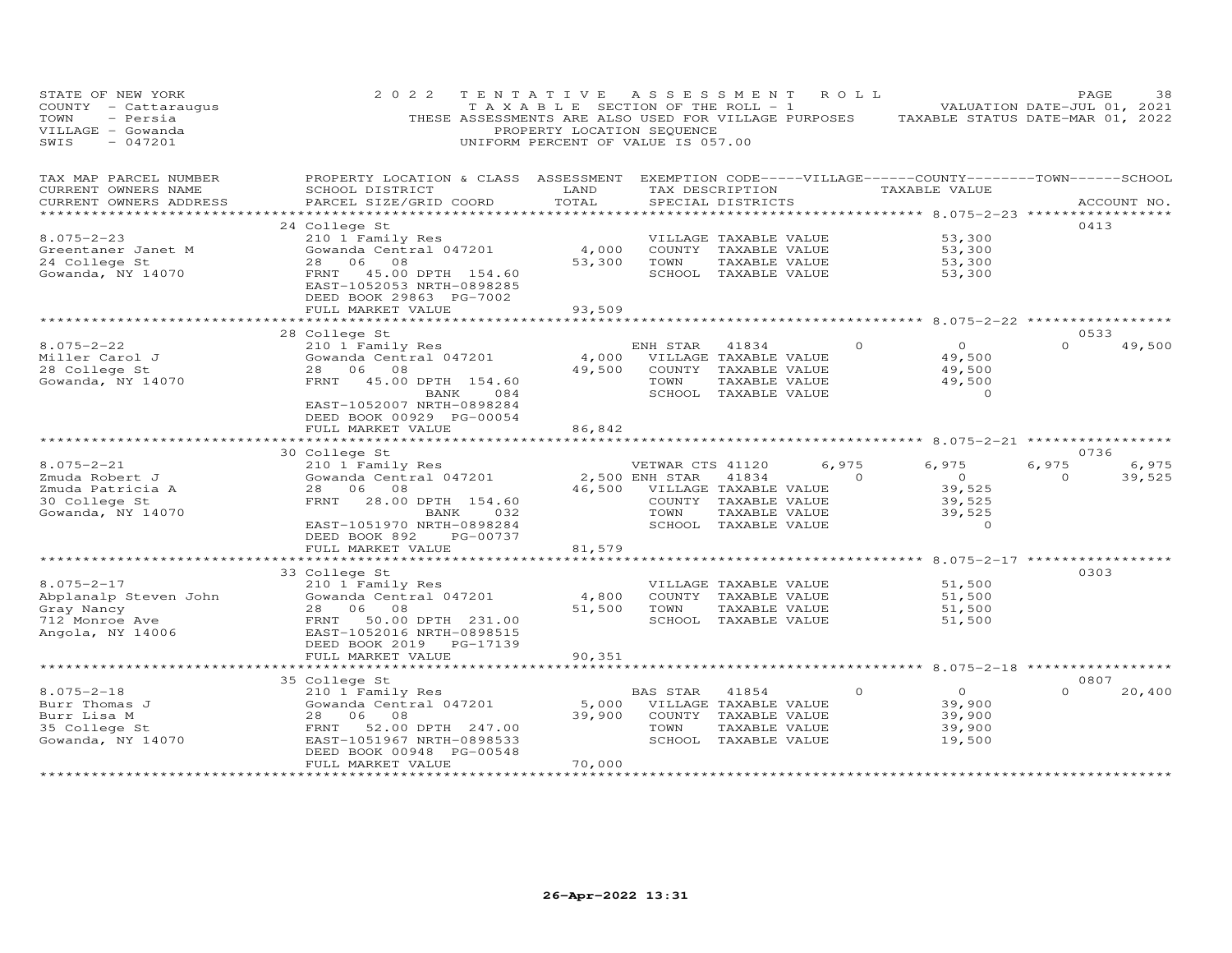| STATE OF NEW YORK<br>COUNTY - Cattaraugus<br>TOWN<br>- Persia<br>VILLAGE - Gowanda<br>SWIS<br>$-047201$ | 2 0 2 2<br>THESE ASSESSMENTS ARE ALSO USED FOR VILLAGE PURPOSES                                                                                     | TENTATIVE<br>T A X A B L E SECTION OF THE ROLL - 1<br>PROPERTY LOCATION SEQUENCE<br>UNIFORM PERCENT OF VALUE IS 057.00 | A S S E S S M E N T |                                                                                                 | ROLL     | TAXABLE STATUS DATE-MAR 01, 2022                  | PAGE<br>VALUATION DATE-JUL 01, 2021 | 39     |
|---------------------------------------------------------------------------------------------------------|-----------------------------------------------------------------------------------------------------------------------------------------------------|------------------------------------------------------------------------------------------------------------------------|---------------------|-------------------------------------------------------------------------------------------------|----------|---------------------------------------------------|-------------------------------------|--------|
| TAX MAP PARCEL NUMBER<br>CURRENT OWNERS NAME<br>CURRENT OWNERS ADDRESS                                  | PROPERTY LOCATION & CLASS ASSESSMENT EXEMPTION CODE-----VILLAGE------COUNTY-------TOWN------SCHOOL<br>SCHOOL DISTRICT<br>PARCEL SIZE/GRID COORD     | LAND<br>TOTAL                                                                                                          |                     | TAX DESCRIPTION<br>SPECIAL DISTRICTS                                                            |          | TAXABLE VALUE                                     | ACCOUNT NO.                         |        |
| ***********************                                                                                 |                                                                                                                                                     |                                                                                                                        |                     |                                                                                                 |          |                                                   |                                     |        |
| $8.075 - 2 - 19$<br>Baco Nicole<br>41 College St<br>Gowanda, NY 14070                                   | 41 College St<br>210 1 Family Res<br>Gowanda Central 047201<br>28<br>06 08<br>FRNT<br>50.00 DPTH 247.00<br>BANK<br>032                              | 4,900<br>64,000                                                                                                        | BAS STAR<br>TOWN    | 41854<br>VILLAGE TAXABLE VALUE<br>COUNTY TAXABLE VALUE<br>TAXABLE VALUE<br>SCHOOL TAXABLE VALUE | $\Omega$ | $\circ$<br>64,000<br>64,000<br>64,000<br>43,600   | 0930<br>$\Omega$                    | 20,400 |
|                                                                                                         | EAST-1051917 NRTH-0898534<br>DEED BOOK 23165 PG-6001<br>FULL MARKET VALUE                                                                           | 112,281                                                                                                                |                     |                                                                                                 |          |                                                   |                                     |        |
|                                                                                                         | ***********************                                                                                                                             |                                                                                                                        |                     |                                                                                                 |          |                                                   |                                     |        |
| $8.075 - 2 - 20$<br>Grimmer Amanda F<br>Tokarczyk Jordan<br>43 College St<br>Gowanda, NY 14070          | 43 College St<br>210 1 Family Res<br>Gowanda Central 047201<br>08<br>28<br>06<br>50.00 DPTH 170.00<br>FRNT<br>032<br>BANK                           | 4,700<br>49,100                                                                                                        | TOWN                | VILLAGE TAXABLE VALUE<br>COUNTY TAXABLE VALUE<br>TAXABLE VALUE<br>SCHOOL TAXABLE VALUE          |          | 49,100<br>49,100<br>49,100<br>49,100              | 0876                                |        |
|                                                                                                         | EAST-1051868 NRTH-0898496<br>DEED BOOK 2019 PG-12199<br>FULL MARKET VALUE                                                                           | 86,140<br>* * * * * * * * *                                                                                            |                     |                                                                                                 |          | ********* 8.075-2-38 ***************              |                                     |        |
| $8.075 - 2 - 38$                                                                                        | 53 College St<br>210 1 Family Res                                                                                                                   |                                                                                                                        | <b>BAS STAR</b>     | 41854                                                                                           | $\Omega$ | $\circ$                                           | 0599<br>$\Omega$                    | 20,400 |
| Brawdy Bryan M<br>53 College St                                                                         | Gowanda Central 047201<br>28<br>06<br>08                                                                                                            | 5,700<br>56,800                                                                                                        |                     | VILLAGE TAXABLE VALUE<br>COUNTY TAXABLE VALUE                                                   |          | 56,800<br>56,800                                  |                                     |        |
| Gowanda, NY 14070                                                                                       | FRNT<br>75.40 DPTH 125.00<br>EAST-1051806 NRTH-0898473<br>DEED BOOK 11958 PG-8001                                                                   |                                                                                                                        | TOWN                | TAXABLE VALUE<br>SCHOOL TAXABLE VALUE                                                           |          | 56,800<br>36,400                                  |                                     |        |
|                                                                                                         | FULL MARKET VALUE                                                                                                                                   | 99,649                                                                                                                 |                     |                                                                                                 |          |                                                   |                                     |        |
| $8.075 - 2 - 39$                                                                                        | **********************<br>59 College St<br>220 2 Family Res                                                                                         |                                                                                                                        |                     | VILLAGE TAXABLE VALUE                                                                           |          | ********** 8.075-2-39 ************<br>47,000      | 0272                                |        |
| Darling Walter<br>Darling Lorissa<br>143 Aldrich St<br>Gowanda, NY 14070                                | Gowanda Central 047201<br>28<br>06<br>08<br>FRNT<br>70.00 DPTH 125.00<br>017<br>BANK<br>EAST-1051734 NRTH-0898472                                   | 5,200<br>47,000                                                                                                        | TOWN                | COUNTY TAXABLE VALUE<br>TAXABLE VALUE<br>SCHOOL TAXABLE VALUE                                   |          | 47,000<br>47,000<br>47,000                        |                                     |        |
|                                                                                                         | DEED BOOK 00970 PG-00100<br>FULL MARKET VALUE                                                                                                       | 82,456                                                                                                                 |                     |                                                                                                 |          |                                                   |                                     |        |
|                                                                                                         |                                                                                                                                                     |                                                                                                                        |                     |                                                                                                 |          | ******** 8.084-3-15 ***************               |                                     |        |
|                                                                                                         | 11 Commercial St                                                                                                                                    |                                                                                                                        |                     |                                                                                                 |          |                                                   | 0843                                |        |
| $8.084 - 3 - 15$<br>Draegert David A<br>15 Commercial St<br>Gowanda, NY 14070                           | 220 2 Family Res<br>Gowanda Central 047201<br>28<br>06<br>08<br>FRNT<br>74.00 DPTH 205.00<br>EAST-1054132 NRTH-0896068<br>DEED BOOK 913<br>PG-00161 | 6,700<br>42,500                                                                                                        | ENH STAR<br>TOWN    | 41834<br>VILLAGE TAXABLE VALUE<br>COUNTY TAXABLE VALUE<br>TAXABLE VALUE<br>SCHOOL TAXABLE VALUE | $\circ$  | $\circ$<br>42,500<br>42,500<br>42,500<br>$\Omega$ | $\Omega$                            | 42,500 |
|                                                                                                         | FULL MARKET VALUE<br>*******************                                                                                                            | 74,561<br>***********                                                                                                  |                     |                                                                                                 |          |                                                   |                                     |        |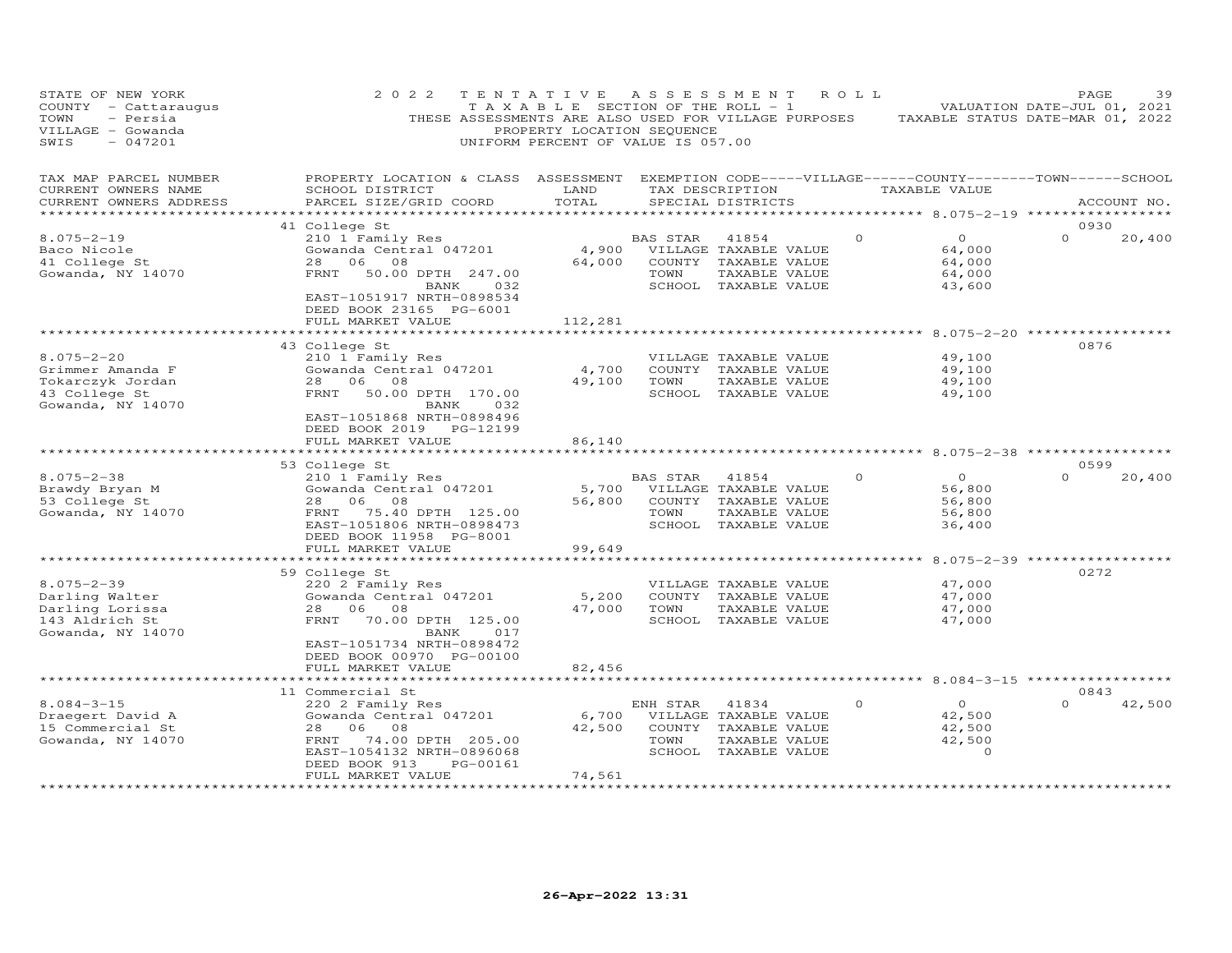| STATE OF NEW YORK<br>COUNTY - Cattaraugus<br>- Persia<br>TOWN<br>VILLAGE - Gowanda<br>$-047201$<br>SWIS | 2 0 2 2                                                                                                                | TENTATIVE ASSESSMENT ROLL<br>T A X A B L E SECTION OF THE ROLL - 1<br>PROPERTY LOCATION SEQUENCE<br>UNIFORM PERCENT OF VALUE IS 057.00 |                               |                                               |          | VALUATION DATE-JUL 01, 2021<br>THESE ASSESSMENTS ARE ALSO USED FOR VILLAGE PURPOSES TAXABLE STATUS DATE-MAR 01, 2022 |                | PAGE        | 40     |
|---------------------------------------------------------------------------------------------------------|------------------------------------------------------------------------------------------------------------------------|----------------------------------------------------------------------------------------------------------------------------------------|-------------------------------|-----------------------------------------------|----------|----------------------------------------------------------------------------------------------------------------------|----------------|-------------|--------|
| TAX MAP PARCEL NUMBER<br>CURRENT OWNERS NAME                                                            | PROPERTY LOCATION & CLASS ASSESSMENT EXEMPTION CODE-----VILLAGE------COUNTY--------TOWN------SCHOOL<br>SCHOOL DISTRICT | LAND                                                                                                                                   |                               |                                               |          | TAX DESCRIPTION TAXABLE VALUE                                                                                        |                |             |        |
| CURRENT OWNERS ADDRESS                                                                                  | PARCEL SIZE/GRID COORD                                                                                                 | TOTAL                                                                                                                                  |                               | SPECIAL DISTRICTS                             |          |                                                                                                                      |                | ACCOUNT NO. |        |
|                                                                                                         | 21 Commercial St                                                                                                       |                                                                                                                                        |                               |                                               |          |                                                                                                                      |                | 0902        |        |
| $8.084 - 3 - 16$                                                                                        | 210 1 Family Res                                                                                                       |                                                                                                                                        |                               | VILLAGE TAXABLE VALUE                         |          | 14,000                                                                                                               |                |             |        |
| LSOP Rentals Premier Asset Mgm Gowanda Central 047201                                                   |                                                                                                                        | 1,600                                                                                                                                  | COUNTY TAXABLE VALUE          |                                               |          | 14,000                                                                                                               |                |             |        |
| 30 Palmer St                                                                                            | $26 -06 -08$                                                                                                           | 14,000                                                                                                                                 | TOWN                          | TAXABLE VALUE                                 |          | 14,000                                                                                                               |                |             |        |
| Gowanda, NY 14070                                                                                       | FRNT 30.00 DPTH 50.00<br>EAST-1054209 NRTH-0896012<br>DEED BOOK 29331 PG-8001<br>FULL MARKET VALUE                     | 24,561                                                                                                                                 |                               | SCHOOL TAXABLE VALUE                          |          | 14,000                                                                                                               |                |             |        |
|                                                                                                         |                                                                                                                        |                                                                                                                                        |                               |                                               |          |                                                                                                                      |                |             |        |
|                                                                                                         | 25 Commercial St                                                                                                       |                                                                                                                                        |                               |                                               |          |                                                                                                                      |                | 0945        |        |
| $8.084 - 3 - 17$                                                                                        | 210 1 Family Res                                                                                                       |                                                                                                                                        | VETWAR CTS 41120              |                                               | 5,400    | 5,400                                                                                                                | 5,400          |             | 5,400  |
| Bettker Wesley Jr                                                                                       | ZIO I Family Res<br>Gowanda Central 047201                                                                             |                                                                                                                                        | 3,900 AGED C/T/S 41800 15,300 |                                               |          | 15,300                                                                                                               | 15,300         |             | 15,300 |
| 25 Commercial St                                                                                        | 26 06 08                                                                                                               |                                                                                                                                        | 36,000 ENH STAR               | 41834                                         | $\sim$ 0 | $\sim$ 0                                                                                                             | $\overline{0}$ |             | 15,300 |
| Gowanda, NY 14070                                                                                       | FRNT 56.00 DPTH 100.00                                                                                                 |                                                                                                                                        | VILLAGE TAXABLE VALUE         |                                               |          | 15,300                                                                                                               |                |             |        |
|                                                                                                         | EAST-1054177 NRTH-0895979                                                                                              |                                                                                                                                        | COUNTY TAXABLE VALUE          |                                               |          | 15,300                                                                                                               |                |             |        |
|                                                                                                         | DEED BOOK 864<br>PG-9001                                                                                               |                                                                                                                                        | TOWN                          | TAXABLE VALUE                                 |          | 15,300                                                                                                               |                |             |        |
|                                                                                                         | FULL MARKET VALUE<br>***********************                                                                           | ******************************                                                                                                         | 63,158 SCHOOL TAXABLE VALUE   |                                               |          | $\Omega$<br>************** 16.028-1-14 ***************                                                               |                |             |        |
|                                                                                                         | 31 Commercial St                                                                                                       |                                                                                                                                        |                               |                                               |          |                                                                                                                      |                | 0591        |        |
| $16.028 - 1 - 14$                                                                                       | 230 3 Family Res                                                                                                       |                                                                                                                                        |                               | VILLAGE TAXABLE VALUE                         |          | 30,000                                                                                                               |                |             |        |
| Gowanda Properties LLC                                                                                  | Gowanda Central 047201                                                                                                 | 3,500                                                                                                                                  | COUNTY TAXABLE VALUE          |                                               |          | 30,000                                                                                                               |                |             |        |
| 77 S Water St                                                                                           | 26 06 08                                                                                                               | 30,000                                                                                                                                 | TOWN                          | TAXABLE VALUE                                 |          | 30,000                                                                                                               |                |             |        |
| Gowanda, NY 14070                                                                                       | FRNT 37.00 DPTH 176.00                                                                                                 |                                                                                                                                        |                               | SCHOOL TAXABLE VALUE                          |          | 30,000                                                                                                               |                |             |        |
|                                                                                                         | EAST-1054144 NRTH-0895870                                                                                              |                                                                                                                                        |                               |                                               |          |                                                                                                                      |                |             |        |
|                                                                                                         | DEED BOOK 23373 PG-5001                                                                                                |                                                                                                                                        |                               |                                               |          |                                                                                                                      |                |             |        |
|                                                                                                         | FULL MARKET VALUE                                                                                                      | 52,632                                                                                                                                 |                               |                                               |          |                                                                                                                      |                |             |        |
|                                                                                                         | **********************                                                                                                 | ************                                                                                                                           |                               |                                               |          | ************************ 16.028-1-15 *****************                                                               |                |             |        |
|                                                                                                         | 35 Commercial St                                                                                                       |                                                                                                                                        |                               |                                               |          |                                                                                                                      |                | 0282        |        |
| $16.028 - 1 - 15$<br>J&JR International, LLC                                                            | 220 2 Family Res<br>Gowanda Central 047201                                                                             | 3,500                                                                                                                                  |                               | VILLAGE TAXABLE VALUE<br>COUNTY TAXABLE VALUE |          | 40,500<br>40,500                                                                                                     |                |             |        |
| 174 Keil St                                                                                             | 26 06 08                                                                                                               | 40,500                                                                                                                                 | TOWN                          | TAXABLE VALUE                                 |          | 40,500                                                                                                               |                |             |        |
| North Tonawanda, NY 14120                                                                               | 37.00 DPTH 176.00<br>FRNT                                                                                              |                                                                                                                                        |                               | SCHOOL TAXABLE VALUE                          |          | 40,500                                                                                                               |                |             |        |
|                                                                                                         | EAST-1054081 NRTH-0895841                                                                                              |                                                                                                                                        |                               |                                               |          |                                                                                                                      |                |             |        |
|                                                                                                         | DEED BOOK 20190 PG-3696                                                                                                |                                                                                                                                        |                               |                                               |          |                                                                                                                      |                |             |        |
|                                                                                                         | FULL MARKET VALUE                                                                                                      | 71,053                                                                                                                                 |                               |                                               |          |                                                                                                                      |                |             |        |
|                                                                                                         | **********************                                                                                                 |                                                                                                                                        |                               |                                               |          | **************** 8.084-2-19.2 ***********                                                                            |                |             |        |
|                                                                                                         | 38 Commercial St                                                                                                       |                                                                                                                                        |                               |                                               |          |                                                                                                                      |                | 1094        |        |
| $8.084 - 2 - 19.2$                                                                                      | 210 1 Family Res                                                                                                       |                                                                                                                                        |                               | VILLAGE TAXABLE VALUE                         |          | 43,000                                                                                                               |                |             |        |
| Kilby Nathan                                                                                            | Gowanda Central 047201                                                                                                 | 4,600                                                                                                                                  | COUNTY TAXABLE VALUE          |                                               |          | 43,000                                                                                                               |                |             |        |
| 38 Commercial St<br>Gowanda, NY 14070                                                                   | 26 06 08<br>82.04 DPTH 74.90<br>FRNT                                                                                   | 43,000                                                                                                                                 | TOWN                          | TAXABLE VALUE<br>SCHOOL TAXABLE VALUE         |          | 43,000<br>43,000                                                                                                     |                |             |        |
|                                                                                                         | EAST-1054403 NRTH-0895894                                                                                              |                                                                                                                                        |                               |                                               |          |                                                                                                                      |                |             |        |
|                                                                                                         | DEED BOOK 27589 PG-5001                                                                                                |                                                                                                                                        |                               |                                               |          |                                                                                                                      |                |             |        |
|                                                                                                         | FULL MARKET VALUE                                                                                                      | 75,439                                                                                                                                 |                               |                                               |          |                                                                                                                      |                |             |        |
| ***********************                                                                                 | ************************                                                                                               | ******************                                                                                                                     |                               |                                               |          |                                                                                                                      |                |             |        |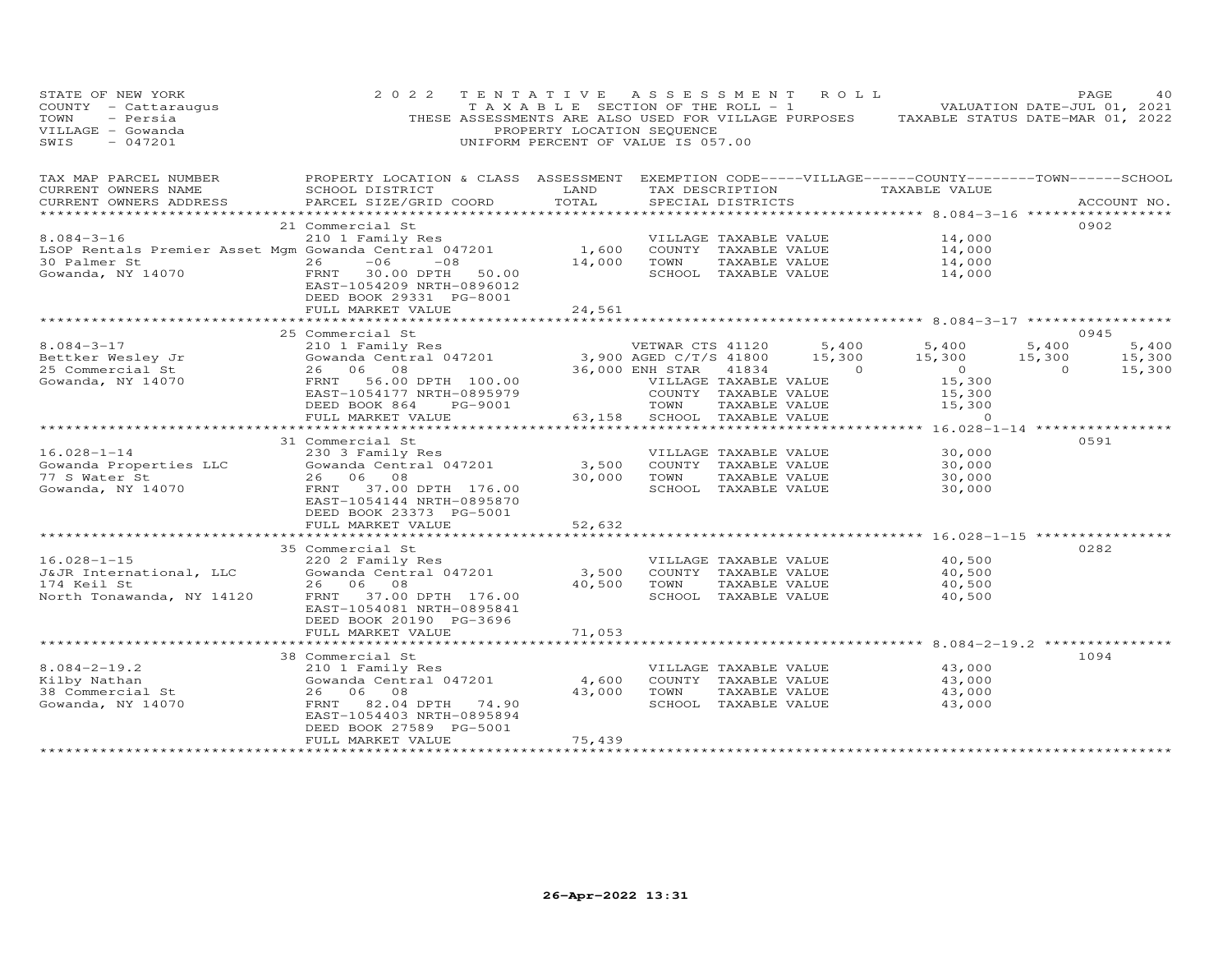| STATE OF NEW YORK<br>COUNTY - Cattaraugus<br>- Persia<br>TOWN<br>VILLAGE - Gowanda<br>$-047201$<br>SWIS | 2 0 2 2                                                                                                                                                                             | PROPERTY LOCATION SEQUENCE<br>UNIFORM PERCENT OF VALUE IS 057.00 |             | TENTATIVE ASSESSMENT ROLL<br>T A X A B L E SECTION OF THE ROLL - 1                     | THESE ASSESSMENTS ARE ALSO USED FOR VILLAGE PURPOSES TAXABLE STATUS DATE-MAR 01, 2022 | PAGE<br>41<br>VALUATION DATE-JUL 01, 2021 |
|---------------------------------------------------------------------------------------------------------|-------------------------------------------------------------------------------------------------------------------------------------------------------------------------------------|------------------------------------------------------------------|-------------|----------------------------------------------------------------------------------------|---------------------------------------------------------------------------------------|-------------------------------------------|
| TAX MAP PARCEL NUMBER<br>CURRENT OWNERS NAME<br>CURRENT OWNERS ADDRESS                                  | PROPERTY LOCATION & CLASS ASSESSMENT EXEMPTION CODE-----VILLAGE------COUNTY-------TOWN------SCHOOL<br>SCHOOL DISTRICT<br>PARCEL SIZE/GRID COORD                                     | LAND<br>TOTAL                                                    |             | SPECIAL DISTRICTS                                                                      | TAX DESCRIPTION TAXABLE VALUE                                                         | ACCOUNT NO.                               |
| ***************                                                                                         |                                                                                                                                                                                     |                                                                  |             |                                                                                        | *************************** 16.028-1-16 ****************                              |                                           |
| $16.028 - 1 - 16$<br>Bierman Alan E<br>9717 Marek Road N<br>Catter<br>Cattaraugus, NY 14719             | 39 Commercial St<br>210 1 Family Res<br>Gowanda Central 047201<br>26 06 08<br>FRNT 77.00 DPTH 262.00<br>EAST-1054106 NRTH-0895778                                                   | 7,000<br>25,800                                                  | TOWN        | VILLAGE TAXABLE VALUE<br>COUNTY TAXABLE VALUE<br>TAXABLE VALUE<br>SCHOOL TAXABLE VALUE | 25,800<br>25,800<br>25,800<br>25,800                                                  | 0921                                      |
|                                                                                                         | DEED BOOK 20190 PG-9859<br>FULL MARKET VALUE                                                                                                                                        | 45,263                                                           |             |                                                                                        |                                                                                       |                                           |
|                                                                                                         |                                                                                                                                                                                     |                                                                  |             |                                                                                        | ********************* 8.084-2-19.1 ****************                                   |                                           |
| $8.084 - 2 - 19.1$<br>Miller Michelle<br>2 Palmer St<br>Gowanda, NY 14070                               | 42 Commercial St<br>418 Inn/lodge<br>Gowanda Central 047201<br>26 06 08<br>Depot Hotel<br>FRNT 215.00 DPTH 85.00<br>EAST-1054337 NRTH-0895841                                       | 9,200<br>150,000                                                 | TOWN        | VILLAGE TAXABLE VALUE<br>COUNTY TAXABLE VALUE<br>TAXABLE VALUE<br>SCHOOL TAXABLE VALUE | 150,000<br>150,000<br>150,000<br>150,000                                              | 0615                                      |
|                                                                                                         | DEED BOOK 24310 PG-9001<br>FULL MARKET VALUE                                                                                                                                        | 263,158                                                          |             |                                                                                        | ************** 16.028-1-17./2 *********                                               |                                           |
| $16.028 - 1 - 17.72$<br>Bierman Alan E<br>9717 Marek Road N<br>Cattaraugus, NY 14719                    | 49 Commercial St<br>220 2 Family Res<br>Gowanda Central 047201<br>26 06 08<br>FRNT 62.00 DPTH 142.00<br>EAST-1054160 NRTH-0895706                                                   | 5,000<br>42,800                                                  | TOWN        | VILLAGE TAXABLE VALUE<br>COUNTY TAXABLE VALUE<br>TAXABLE VALUE<br>SCHOOL TAXABLE VALUE | 42,800<br>42,800<br>42,800<br>42,800                                                  | 0919                                      |
|                                                                                                         | DEED BOOK 1004 PG-851                                                                                                                                                               |                                                                  |             |                                                                                        |                                                                                       |                                           |
|                                                                                                         | FULL MARKET VALUE<br>51 Commercial St                                                                                                                                               | 75,088                                                           |             |                                                                                        |                                                                                       | 0920                                      |
| $16.028 - 1 - 17$<br>Bierman Alan E<br>9717 Marek Road N<br>Cattaraugus, NY 14719                       | 210 1 Family Res<br>Gowanda Central 047201<br>26 06 08<br>FRNT<br>33.00 DPTH 142.00<br>EAST-1054130 NRTH-0895685<br>DEED BOOK 20190 PG-9859                                         | 2,900                                                            | 26,500 TOWN | VILLAGE TAXABLE VALUE<br>COUNTY TAXABLE VALUE<br>TAXABLE VALUE<br>SCHOOL TAXABLE VALUE | 26,500<br>26,500<br>26,500<br>26,500                                                  |                                           |
|                                                                                                         | FULL MARKET VALUE<br>*******************************                                                                                                                                | 46,491                                                           |             |                                                                                        |                                                                                       |                                           |
| $16.028 - 1 - 18$<br>Koch Charles F<br>Koch Dale<br>PO Box 12<br>Gowanda, NY 14070                      | 57 Commercial St<br>220 2 Family Res<br>Gowanda Central 047201<br>26 06 08<br>FRNT 60.00 DPTH 117.80<br>EAST-1053984 NRTH-0895619<br>DEED BOOK 897<br>PG-01105<br>FULL MARKET VALUE | 4,500<br>89,900<br>157,719                                       | TOWN        | VILLAGE TAXABLE VALUE<br>COUNTY TAXABLE VALUE<br>TAXABLE VALUE<br>SCHOOL TAXABLE VALUE | 89,900<br>89,900<br>89,900<br>89,900                                                  | 0821                                      |
|                                                                                                         |                                                                                                                                                                                     |                                                                  |             |                                                                                        |                                                                                       |                                           |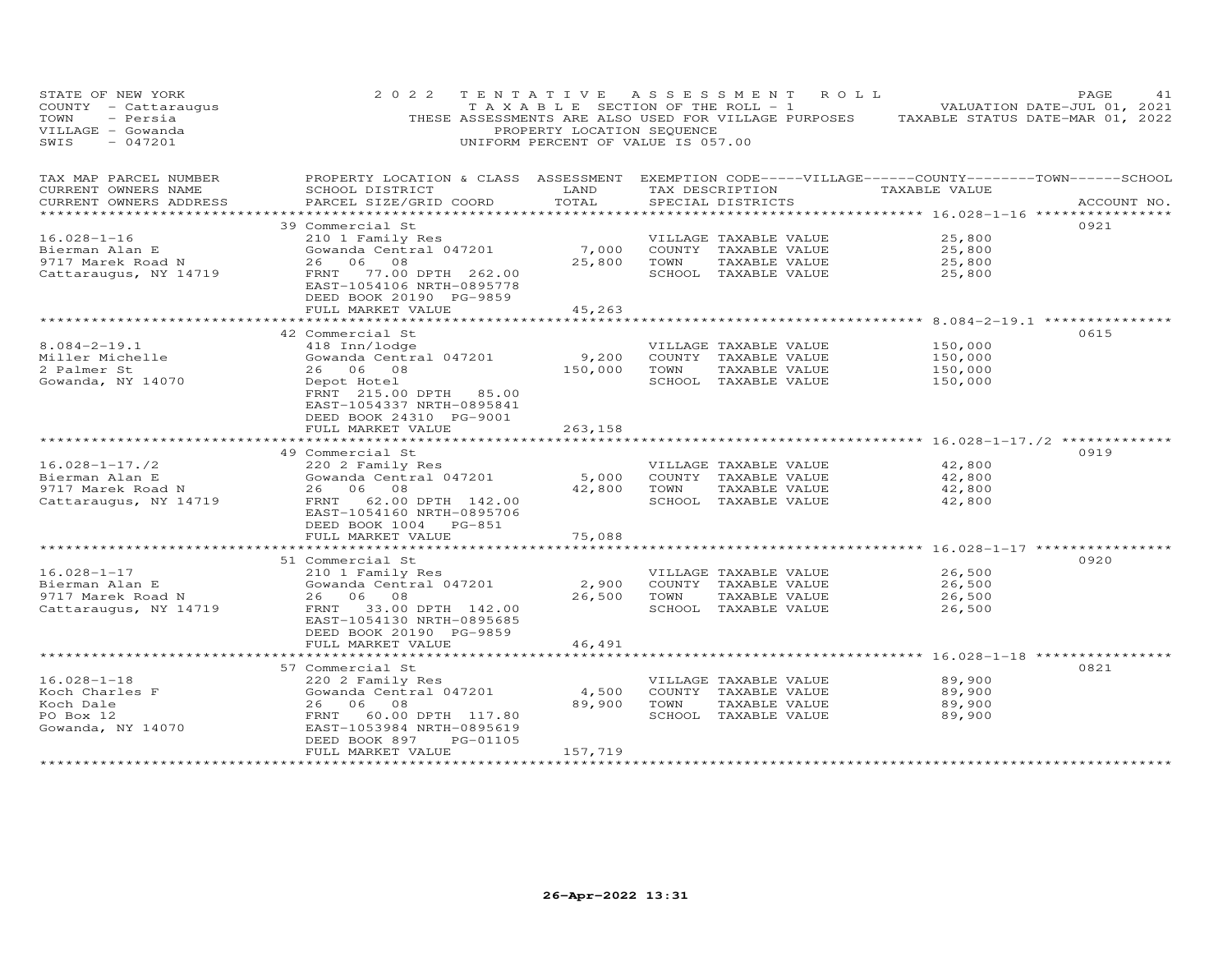| STATE OF NEW YORK<br>COUNTY - Cattaraugus<br>TOWN<br>- Persia<br>VILLAGE - Gowanda<br>$-047201$<br>SWIS | 2 0 2 2<br>THESE ASSESSMENTS ARE ALSO USED FOR VILLAGE PURPOSES TAXABLE STATUS DATE-MAR 01, 2022                                                                                               | TENTATIVE<br>T A X A B L E SECTION OF THE ROLL - 1<br>PROPERTY LOCATION SEQUENCE<br>UNIFORM PERCENT OF VALUE IS 057.00 | ASSESSMENT                                 |                                                                                                 | ROLL ROMAN |                                                            | VALUATION DATE-JUL 01, 2021                     | PAGE             | 42              |
|---------------------------------------------------------------------------------------------------------|------------------------------------------------------------------------------------------------------------------------------------------------------------------------------------------------|------------------------------------------------------------------------------------------------------------------------|--------------------------------------------|-------------------------------------------------------------------------------------------------|------------|------------------------------------------------------------|-------------------------------------------------|------------------|-----------------|
| TAX MAP PARCEL NUMBER<br>CURRENT OWNERS NAME<br>CURRENT OWNERS ADDRESS                                  | PROPERTY LOCATION & CLASS ASSESSMENT EXEMPTION CODE-----VILLAGE------COUNTY--------TOWN------SCHOOL<br>SCHOOL DISTRICT<br>PARCEL SIZE/GRID COORD                                               | LAND<br>TOTAL<br>***********                                                                                           |                                            | TAX DESCRIPTION<br>SPECIAL DISTRICTS                                                            |            | TAXABLE VALUE<br>************ 16.028-1-26 **************** |                                                 | ACCOUNT NO.      |                 |
| $16.028 - 1 - 26$<br>Miller Daniel H<br>17 N Chapel St<br>Gowanda, NY 14070                             | 68 Commercial St<br>331 Com vac w/im<br>Gowanda Central 047201<br>26 06 08<br>bldg prev on Harson<br>ACRES<br>3.57<br>EAST-1053929 NRTH-0895046<br>DEED BOOK 7300 PG-6002<br>FULL MARKET VALUE | 4,200<br>39,000<br>68,421                                                                                              | TOWN                                       | VILLAGE TAXABLE VALUE<br>COUNTY TAXABLE VALUE<br>TAXABLE VALUE<br>SCHOOL TAXABLE VALUE          |            |                                                            | 39,000<br>39,000<br>39,000<br>39,000            | 0975             |                 |
|                                                                                                         |                                                                                                                                                                                                | ************                                                                                                           |                                            |                                                                                                 |            | ******************** 8.084-2-21 **************             |                                                 |                  |                 |
| $8.084 - 2 - 21$<br>Carriero Andrew<br>Carriero Kelly<br>139 Commercial St<br>Gowanda, NY 14070         | 139 Commercial St<br>210 1 Family Res<br>Gowanda Central 047201<br>26 06 08<br>FRNT 58.00 DPTH 154.00<br>EAST-1054160 NRTH-0896568<br>DEED BOOK 884<br>PG-01174<br>FULL MARKET VALUE           | 4,900<br>43,500<br>76,316                                                                                              | BAS STAR<br>TOWN                           | 41854<br>VILLAGE TAXABLE VALUE<br>COUNTY TAXABLE VALUE<br>TAXABLE VALUE<br>SCHOOL TAXABLE VALUE |            | $\Omega$                                                   | $\circ$<br>43,500<br>43,500<br>43,500<br>23,100 | 0913<br>$\Omega$ | 20,400          |
|                                                                                                         |                                                                                                                                                                                                | ********                                                                                                               |                                            |                                                                                                 |            |                                                            | $8.084 - 2 - 22$ *************                  |                  |                 |
| $8.084 - 2 - 22$<br>Emery Sonya D<br>141 Commercial St<br>Gowanda, NY 14070                             | 141 Commercial St<br>210 1 Family Res<br>Gowanda Central 047201<br>26 06<br>08<br>FRNT 45.00 DPTH 172.00<br>EAST-1054149 NRTH-0896516<br>DEED BOOK 26409 PG-8001                               | 4,100<br>44,400                                                                                                        | BAS STAR<br>TOWN                           | 41854<br>VILLAGE TAXABLE VALUE<br>COUNTY TAXABLE VALUE<br>TAXABLE VALUE<br>SCHOOL TAXABLE VALUE |            | $\overline{O}$<br>$\Omega$                                 | 44,400<br>44,400<br>44,400<br>24,000            | 0448<br>$\Omega$ | 20,400          |
|                                                                                                         | FULL MARKET VALUE<br>**********************                                                                                                                                                    | 77,895<br>************                                                                                                 |                                            |                                                                                                 |            |                                                            |                                                 |                  |                 |
|                                                                                                         | 144 Commercial St                                                                                                                                                                              |                                                                                                                        |                                            |                                                                                                 |            | ********** 8.084-2-11 ******************                   |                                                 | 0912             |                 |
| $8.084 - 2 - 11$<br>Kota David A<br>144 Commercial St<br>Gowanda, NY 14070                              | 210 1 Family Res<br>Gowanda Central 047201<br>28 06 08<br>FRNT 165.00 DPTH 160.00<br>EAST-1054341 NRTH-0896510<br>DEED BOOK 1007 PG-1077<br>FULL MARKET VALUE                                  | 39,000<br>68,421                                                                                                       | VETWAR CTS 41120<br>5,200 BAS STAR<br>TOWN | 41854<br>VILLAGE TAXABLE VALUE<br>COUNTY TAXABLE VALUE<br>TAXABLE VALUE<br>SCHOOL TAXABLE VALUE | 5,850      | 5,850<br>$\Omega$<br>$\overline{0}$                        | 5,850<br>33,150<br>33,150<br>33,150<br>12,750   | $\Omega$         | 5,850<br>20,400 |
|                                                                                                         |                                                                                                                                                                                                |                                                                                                                        |                                            |                                                                                                 |            | ******** 8.084-2-23 ***********                            |                                                 |                  |                 |
| $8.084 - 2 - 23$<br>Smith George E<br>3207 Hickox Rd<br>Hamburg, NY 14075                               | 145 Commercial St<br>210 1 Family Res<br>Gowanda Central 047201<br>28 06 08<br>60.00 DPTH 194.00<br>FRNT<br>EAST-1054140 NRTH-0896463<br>DEED BOOK 00920 PG-01114                              | 5,500<br>38,500                                                                                                        | TOWN                                       | VILLAGE TAXABLE VALUE<br>COUNTY TAXABLE VALUE<br>TAXABLE VALUE<br>SCHOOL TAXABLE VALUE          |            |                                                            | 38,500<br>38,500<br>38,500<br>38,500            | 0891             |                 |
|                                                                                                         | FULL MARKET VALUE                                                                                                                                                                              | 67,544                                                                                                                 |                                            |                                                                                                 |            |                                                            |                                                 |                  |                 |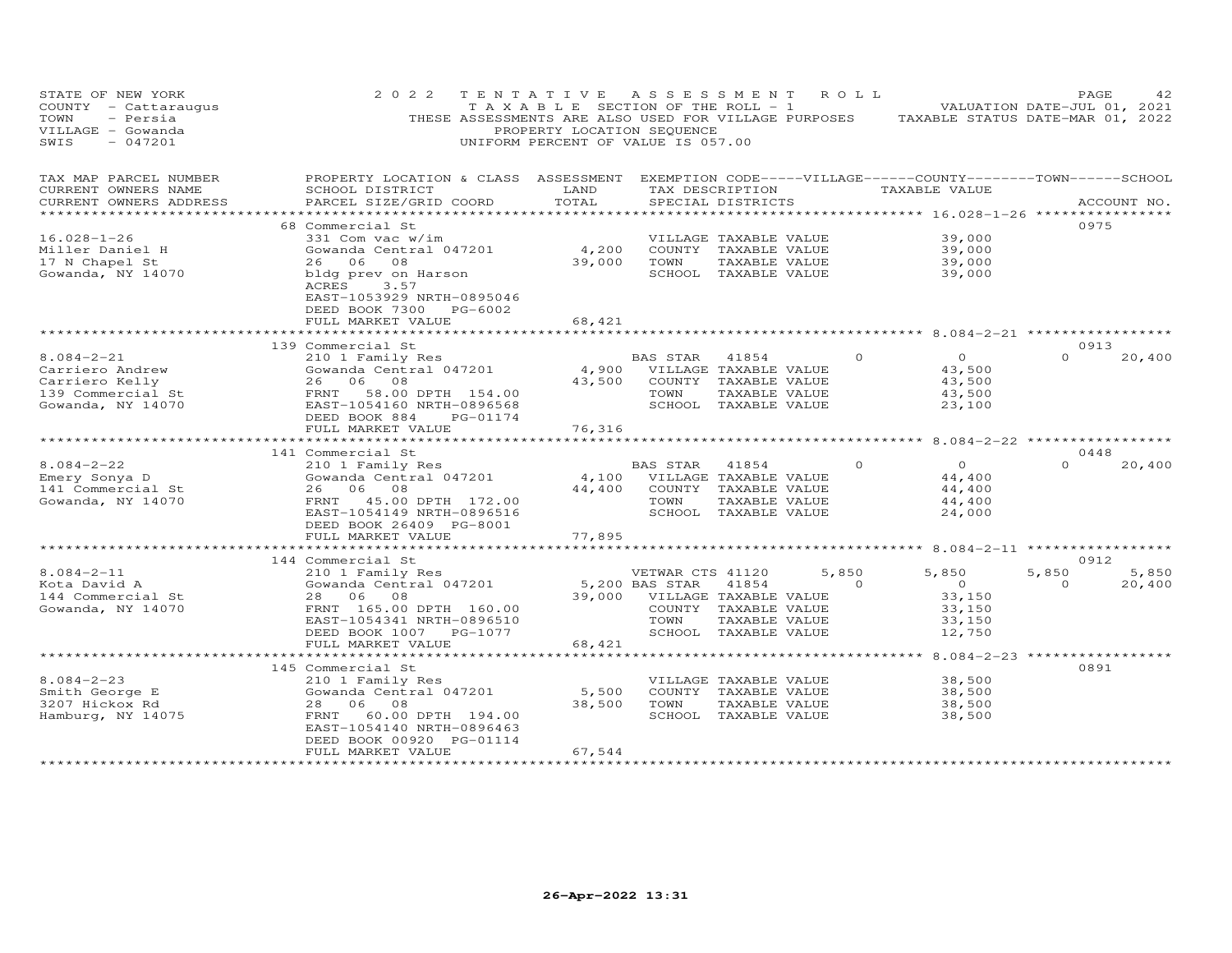| STATE OF NEW YORK<br>COUNTY - Cattaraugus<br>TOWN<br>- Persia<br>VILLAGE - Gowanda<br>SWIS<br>$-047201$ | 2 0 2 2                                                                                                                                                                           | TENTATIVE<br>TAXABLE SECTION OF THE ROLL - 1<br>THESE ASSESSMENTS ARE ALSO USED FOR VILLAGE PURPOSES<br>PROPERTY LOCATION SEQUENCE<br>UNIFORM PERCENT OF VALUE IS 057.00 | A S S E S S M E N T                                                                                                                            |                        | ROLL                               | TAXABLE STATUS DATE-MAR 01, 2022                                                |                                    | PAGE<br>43<br>VALUATION DATE-JUL 01, 2021 |
|---------------------------------------------------------------------------------------------------------|-----------------------------------------------------------------------------------------------------------------------------------------------------------------------------------|--------------------------------------------------------------------------------------------------------------------------------------------------------------------------|------------------------------------------------------------------------------------------------------------------------------------------------|------------------------|------------------------------------|---------------------------------------------------------------------------------|------------------------------------|-------------------------------------------|
| TAX MAP PARCEL NUMBER<br>CURRENT OWNERS NAME<br>CURRENT OWNERS ADDRESS<br>*********************         | PROPERTY LOCATION & CLASS ASSESSMENT<br>SCHOOL DISTRICT<br>PARCEL SIZE/GRID COORD                                                                                                 | LAND<br>TOTAL                                                                                                                                                            | TAX DESCRIPTION<br>SPECIAL DISTRICTS                                                                                                           |                        |                                    | EXEMPTION CODE-----VILLAGE------COUNTY--------TOWN------SCHOOL<br>TAXABLE VALUE |                                    | ACCOUNT NO.                               |
|                                                                                                         | 152 Commercial St                                                                                                                                                                 |                                                                                                                                                                          |                                                                                                                                                |                        |                                    |                                                                                 |                                    | 0565                                      |
| $8.084 - 2 - 12$<br>Kota David                                                                          | 210 1 Family Res<br>Gowanda Central 047201                                                                                                                                        |                                                                                                                                                                          | VETCOM CTS 41130<br>4,800 VETDIS CTS 41140                                                                                                     |                        | 9,875<br>19,750                    | 9,875<br>19,750                                                                 | 9,875<br>19,750                    | 9,875<br>19,750                           |
| Kota Nancy<br>152 Commercial St<br>Gowanda, NY 14070                                                    | 26<br>06<br>08<br>FRNT<br>58.00 DPTH 136.00<br>EAST-1054356 NRTH-0896427<br>DEED BOOK 734<br>PG-00742                                                                             |                                                                                                                                                                          | 39,500 ENH STAR<br>VILLAGE TAXABLE VALUE<br>COUNTY TAXABLE VALUE<br>TOWN                                                                       | 41834<br>TAXABLE VALUE | $\circ$                            | $\overline{0}$<br>9,875<br>9,875<br>9,875                                       | $\circ$                            | 9,875                                     |
|                                                                                                         | FULL MARKET VALUE                                                                                                                                                                 | 69,298                                                                                                                                                                   | SCHOOL TAXABLE VALUE                                                                                                                           |                        |                                    | $\Omega$<br>8.084-2-14 ***************                                          |                                    |                                           |
|                                                                                                         | 156 Commercial St                                                                                                                                                                 |                                                                                                                                                                          |                                                                                                                                                |                        |                                    |                                                                                 |                                    | 0460                                      |
| $8.084 - 2 - 14$<br>Nephew Lawrence W<br>Nephew Monica<br>156 Commercial St<br>Gowanda, NY 14070        | 210 1 Family Res<br>Gowanda Central 047201<br>26 06 08<br>FRNT<br>44.75 DPTH 292.00<br>EAST-1054422 NRTH-0896376<br>DEED BOOK 850<br>PG-00526                                     | 4,400<br>38,500                                                                                                                                                          | BAS STAR<br>VILLAGE TAXABLE VALUE<br>COUNTY TAXABLE VALUE<br>TOWN<br>SCHOOL TAXABLE VALUE                                                      | 41854<br>TAXABLE VALUE | $\circ$                            | $\circ$<br>38,500<br>38,500<br>38,500<br>18,100                                 | $\Omega$                           | 20,400                                    |
|                                                                                                         | FULL MARKET VALUE                                                                                                                                                                 | 67,544                                                                                                                                                                   |                                                                                                                                                |                        |                                    |                                                                                 |                                    |                                           |
|                                                                                                         |                                                                                                                                                                                   | ************                                                                                                                                                             |                                                                                                                                                |                        |                                    | ************** 8.084-2-15 ****************                                      |                                    |                                           |
| $8.084 - 2 - 15$<br>Sajdak Stanley A Jr<br>Sajdak Deborah M<br>160 Commercial St<br>Gowanda, NY 14070   | 160 Commercial St<br>210 1 Family Res<br>Gowanda Central 047201<br>26<br>06<br>08<br>FRNT 44.75 DPTH 292.00<br>EAST-1054438 NRTH-0896333                                          | 4,400<br>46,000                                                                                                                                                          | VILLAGE TAXABLE VALUE<br>COUNTY TAXABLE VALUE<br>TOWN<br>SCHOOL TAXABLE VALUE                                                                  | TAXABLE VALUE          |                                    | 46,000<br>46,000<br>46,000<br>46,000                                            |                                    | 0301                                      |
|                                                                                                         | DEED BOOK 14116 PG-8002<br>FULL MARKET VALUE                                                                                                                                      |                                                                                                                                                                          |                                                                                                                                                |                        |                                    |                                                                                 |                                    |                                           |
|                                                                                                         | *************************                                                                                                                                                         | 80,702                                                                                                                                                                   |                                                                                                                                                |                        |                                    |                                                                                 |                                    |                                           |
|                                                                                                         | 164 Commercial St                                                                                                                                                                 |                                                                                                                                                                          |                                                                                                                                                |                        |                                    |                                                                                 |                                    | 0608                                      |
| $8.084 - 2 - 17$<br>Anderson Mark R<br>164 Commercial St<br>Gowanda, NY 14070                           | 210 1 Family Res<br>Gowanda Central 047201<br>26 06 08<br>merged $2-16$ (3/09)<br>FRNT 83.50 DPTH 300.00<br>BANK<br>017<br>EAST-1054439 NRTH-0896276<br>DEED BOOK 8082<br>PG-3001 |                                                                                                                                                                          | VETCOM CTS 41130<br>7,200 VETDIS CTS 41140<br>60,500 BAS STAR<br>VILLAGE TAXABLE VALUE<br>COUNTY TAXABLE VALUE<br>TOWN<br>SCHOOL TAXABLE VALUE | 41854<br>TAXABLE VALUE | 13,600<br>27,200<br>$\overline{0}$ | 13,600<br>27,200<br>$\overline{a}$<br>19,700<br>19,700<br>19,700<br>$\Omega$    | 13,600<br>27,200<br>$\overline{a}$ | 13,600<br>27,200<br>19,700                |
|                                                                                                         | FULL MARKET VALUE                                                                                                                                                                 | 106,140                                                                                                                                                                  |                                                                                                                                                |                        |                                    |                                                                                 |                                    |                                           |
|                                                                                                         |                                                                                                                                                                                   |                                                                                                                                                                          |                                                                                                                                                |                        |                                    |                                                                                 |                                    |                                           |
| $16.036 - 1 - 4$<br>Ringer Bradley<br>Ringer Robin<br>1 Crestwood Dr<br>Gowanda, NY 14070               | 1 Crestwood Dr<br>210 1 Family Res<br>Gowanda Central 047201<br>26 06<br>08<br>FRNT 100.00 DPTH 300.00<br>EAST-1053761 NRTH-0894147<br>DEED BOOK 20210 PG-8150                    | 8,400<br>70,600                                                                                                                                                          | VILLAGE TAXABLE VALUE<br>COUNTY TAXABLE VALUE<br>TOWN<br>SCHOOL TAXABLE VALUE                                                                  | TAXABLE VALUE          |                                    | 70,600<br>70,600<br>70,600<br>70,600                                            |                                    | 0746                                      |
|                                                                                                         | FULL MARKET VALUE<br>************************                                                                                                                                     | 123,860<br>* * * * * * * * * * * * * * *                                                                                                                                 |                                                                                                                                                |                        |                                    |                                                                                 |                                    |                                           |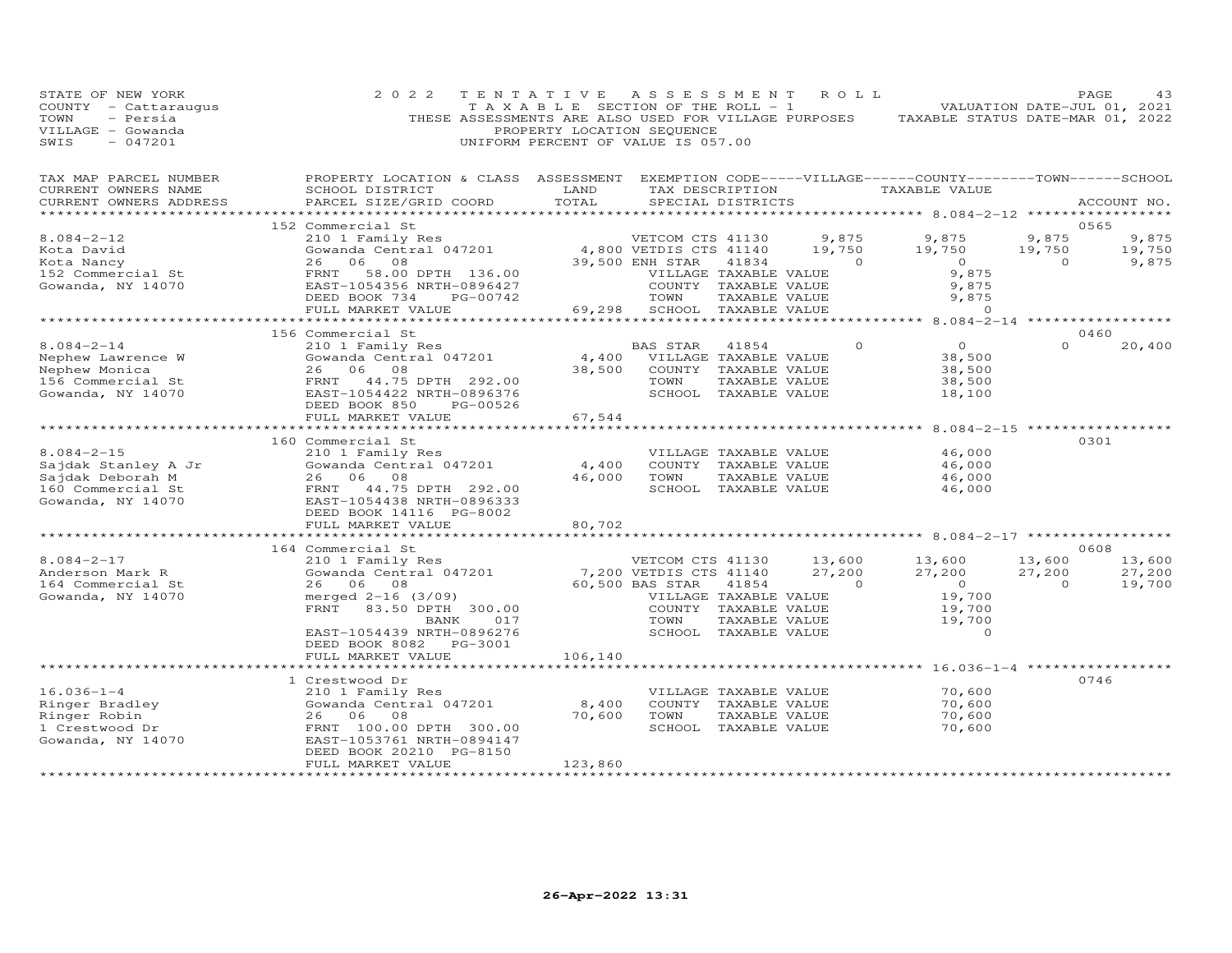| STATE OF NEW YORK<br>COUNTY - Cattaraugus<br>TOWN<br>- Persia<br>VILLAGE - Gowanda<br>$-047201$<br>SWIS | 2 0 2 2                                                                                                                | TENTATIVE ASSESSMENT<br>T A X A B L E SECTION OF THE ROLL - 1<br>PROPERTY LOCATION SEQUENCE<br>UNIFORM PERCENT OF VALUE IS 057.00 |                                               |               | R O L L          | THESE ASSESSMENTS ARE ALSO USED FOR VILLAGE PURPOSES TAXABLE STATUS DATE-MAR 01, 2022 | VALUATION DATE-JUL 01, 2021 | PAGE<br>44       |
|---------------------------------------------------------------------------------------------------------|------------------------------------------------------------------------------------------------------------------------|-----------------------------------------------------------------------------------------------------------------------------------|-----------------------------------------------|---------------|------------------|---------------------------------------------------------------------------------------|-----------------------------|------------------|
| TAX MAP PARCEL NUMBER<br>CURRENT OWNERS NAME                                                            | PROPERTY LOCATION & CLASS ASSESSMENT EXEMPTION CODE-----VILLAGE------COUNTY--------TOWN------SCHOOL<br>SCHOOL DISTRICT | LAND                                                                                                                              | TAX DESCRIPTION                               |               |                  | TAXABLE VALUE                                                                         |                             |                  |
| CURRENT OWNERS ADDRESS                                                                                  | PARCEL SIZE/GRID COORD                                                                                                 | TOTAL                                                                                                                             | SPECIAL DISTRICTS                             |               |                  |                                                                                       |                             | ACCOUNT NO.      |
|                                                                                                         |                                                                                                                        |                                                                                                                                   |                                               |               |                  |                                                                                       |                             |                  |
| $16.036 - 1 - 25$                                                                                       | 2 Crestwood Dr<br>210 1 Family Res                                                                                     |                                                                                                                                   |                                               |               |                  | 85,300                                                                                |                             | 0650             |
| Preston Ronald                                                                                          | Gowanda Central 047201                                                                                                 | 7,000                                                                                                                             | VILLAGE TAXABLE VALUE<br>COUNTY TAXABLE VALUE |               |                  | 85,300                                                                                |                             |                  |
| Bellanca Donna                                                                                          | 26 06 08                                                                                                               | 85,300                                                                                                                            | TOWN                                          | TAXABLE VALUE |                  | 85,300                                                                                |                             |                  |
| 2 Crestwood Dr                                                                                          | FRNT 116.67 DPTH 120.00                                                                                                |                                                                                                                                   | SCHOOL TAXABLE VALUE                          |               |                  | 85,300                                                                                |                             |                  |
| Gowanda, NY 14070                                                                                       | EAST-1053766 NRTH-0893886<br>DEED BOOK 24195 PG-2001                                                                   |                                                                                                                                   |                                               |               |                  |                                                                                       |                             |                  |
|                                                                                                         | FULL MARKET VALUE                                                                                                      | 149,649                                                                                                                           |                                               |               |                  |                                                                                       |                             |                  |
|                                                                                                         | *********************                                                                                                  |                                                                                                                                   |                                               |               |                  |                                                                                       |                             |                  |
|                                                                                                         | 5 Crestwood Dr                                                                                                         |                                                                                                                                   |                                               |               |                  |                                                                                       |                             | 0602             |
| $16.036 - 1 - 5$<br>Leonard Patricia                                                                    | 210 1 Family Res<br>Gowanda Central 047201                                                                             |                                                                                                                                   | VETCOM CTS 41130<br>8,400 AGED C/T/S 41800    |               | 13,600<br>26,600 | 13,600<br>26,600                                                                      | 13,600<br>26,600            | 13,600<br>26,600 |
| 5 Crestwood Dr                                                                                          | 26 06 08                                                                                                               |                                                                                                                                   | 66,800 ENH STAR                               | 41834         | $\sim$ 0         | $\overline{0}$                                                                        | $\overline{0}$              | 26,600           |
| Gowanda, NY 14070                                                                                       | FRNT 100.00 DPTH 294.00                                                                                                |                                                                                                                                   | VILLAGE TAXABLE VALUE                         |               |                  | 26,600                                                                                |                             |                  |
|                                                                                                         | EAST-1053865 NRTH-0894139                                                                                              |                                                                                                                                   | COUNTY TAXABLE VALUE                          |               |                  | 26,600                                                                                |                             |                  |
|                                                                                                         | DEED BOOK 574<br>PG-00401                                                                                              |                                                                                                                                   | TOWN                                          | TAXABLE VALUE |                  | 26,600                                                                                |                             |                  |
|                                                                                                         | FULL MARKET VALUE                                                                                                      | 117,193                                                                                                                           | SCHOOL TAXABLE VALUE                          |               |                  | $\Omega$                                                                              |                             |                  |
|                                                                                                         | *******************                                                                                                    | *****************                                                                                                                 |                                               |               |                  | ************** 16.036-1-24 ***********                                                |                             |                  |
|                                                                                                         | 6 Crestwood Dr                                                                                                         |                                                                                                                                   |                                               |               |                  |                                                                                       |                             | 0410             |
| $16.036 - 1 - 24$                                                                                       | 210 1 Family Res                                                                                                       |                                                                                                                                   | VILLAGE TAXABLE VALUE                         |               |                  | 70,300                                                                                |                             |                  |
| Fancher Patricia L                                                                                      | Gowanda Central 047201                                                                                                 | 7,300                                                                                                                             | COUNTY TAXABLE VALUE                          |               |                  | 70,300                                                                                |                             |                  |
| 6 Crestwood Dr                                                                                          | 26 06 08                                                                                                               | 70,300                                                                                                                            | TOWN                                          | TAXABLE VALUE |                  | 70,300                                                                                |                             |                  |
| Gowanda, NY 14070                                                                                       | FRNT 116.67 DPTH 120.00                                                                                                |                                                                                                                                   | SCHOOL TAXABLE VALUE                          |               |                  | 70,300                                                                                |                             |                  |
|                                                                                                         | EAST-1053882 NRTH-0893886                                                                                              |                                                                                                                                   |                                               |               |                  |                                                                                       |                             |                  |
|                                                                                                         | DEED BOOK 2021<br>PG-10029                                                                                             |                                                                                                                                   |                                               |               |                  |                                                                                       |                             |                  |
|                                                                                                         | FULL MARKET VALUE                                                                                                      | 123,333<br>* * * * * * * * * * * * *                                                                                              |                                               |               |                  | *********************** 16.036-1-6 ***********                                        |                             |                  |
|                                                                                                         | 7 Crestwood Dr                                                                                                         |                                                                                                                                   |                                               |               |                  |                                                                                       |                             | 0603             |
| $16.036 - 1 - 6$                                                                                        | 311 Res vac land                                                                                                       |                                                                                                                                   | VILLAGE TAXABLE VALUE                         |               |                  | 4,900                                                                                 |                             |                  |
| Leonard Patricia                                                                                        | Gowanda Central 047201                                                                                                 | 4,900                                                                                                                             | COUNTY TAXABLE VALUE                          |               |                  | 4,900                                                                                 |                             |                  |
| 5 Crestwood Dr                                                                                          | 26 06 08                                                                                                               | 4,900                                                                                                                             | TOWN                                          | TAXABLE VALUE |                  | 4,900                                                                                 |                             |                  |
| Gowanda, NY 14070                                                                                       | FRNT 116.67 DPTH 288.00                                                                                                |                                                                                                                                   | SCHOOL TAXABLE VALUE                          |               |                  | 4,900                                                                                 |                             |                  |
|                                                                                                         | EAST-1053973 NRTH-0894135                                                                                              |                                                                                                                                   |                                               |               |                  |                                                                                       |                             |                  |
|                                                                                                         | DEED BOOK 720<br>PG-00535                                                                                              |                                                                                                                                   |                                               |               |                  |                                                                                       |                             |                  |
|                                                                                                         | FULL MARKET VALUE                                                                                                      | 8,596                                                                                                                             |                                               |               |                  |                                                                                       |                             |                  |
|                                                                                                         |                                                                                                                        |                                                                                                                                   |                                               |               |                  | ********* 16.036-1-23 **********                                                      |                             |                  |
|                                                                                                         | 10 Crestwood Dr                                                                                                        |                                                                                                                                   |                                               |               |                  |                                                                                       |                             | 0889             |
| $16.036 - 1 - 23$                                                                                       | 210 1 Family Res                                                                                                       |                                                                                                                                   | VILLAGE TAXABLE VALUE                         |               |                  | 63,500                                                                                |                             |                  |
| Howe Ann Marie<br>10 Crestwood Dr                                                                       | Gowanda Central 047201<br>26 06 08                                                                                     | 7,300<br>63,500                                                                                                                   | COUNTY TAXABLE VALUE<br>TOWN                  | TAXABLE VALUE |                  | 63,500<br>63,500                                                                      |                             |                  |
| Gowanda, NY 14070                                                                                       | FRNT 116.66 DPTH 120.00                                                                                                |                                                                                                                                   | SCHOOL TAXABLE VALUE                          |               |                  | 63,500                                                                                |                             |                  |
|                                                                                                         | EAST-1053999 NRTH-0893885                                                                                              |                                                                                                                                   |                                               |               |                  |                                                                                       |                             |                  |
|                                                                                                         | DEED BOOK 15903 PG-8002                                                                                                |                                                                                                                                   |                                               |               |                  |                                                                                       |                             |                  |
|                                                                                                         | FULL MARKET VALUE                                                                                                      | 111,404                                                                                                                           |                                               |               |                  |                                                                                       |                             |                  |
| ***********************                                                                                 | **********************                                                                                                 | ****************                                                                                                                  |                                               |               |                  |                                                                                       |                             |                  |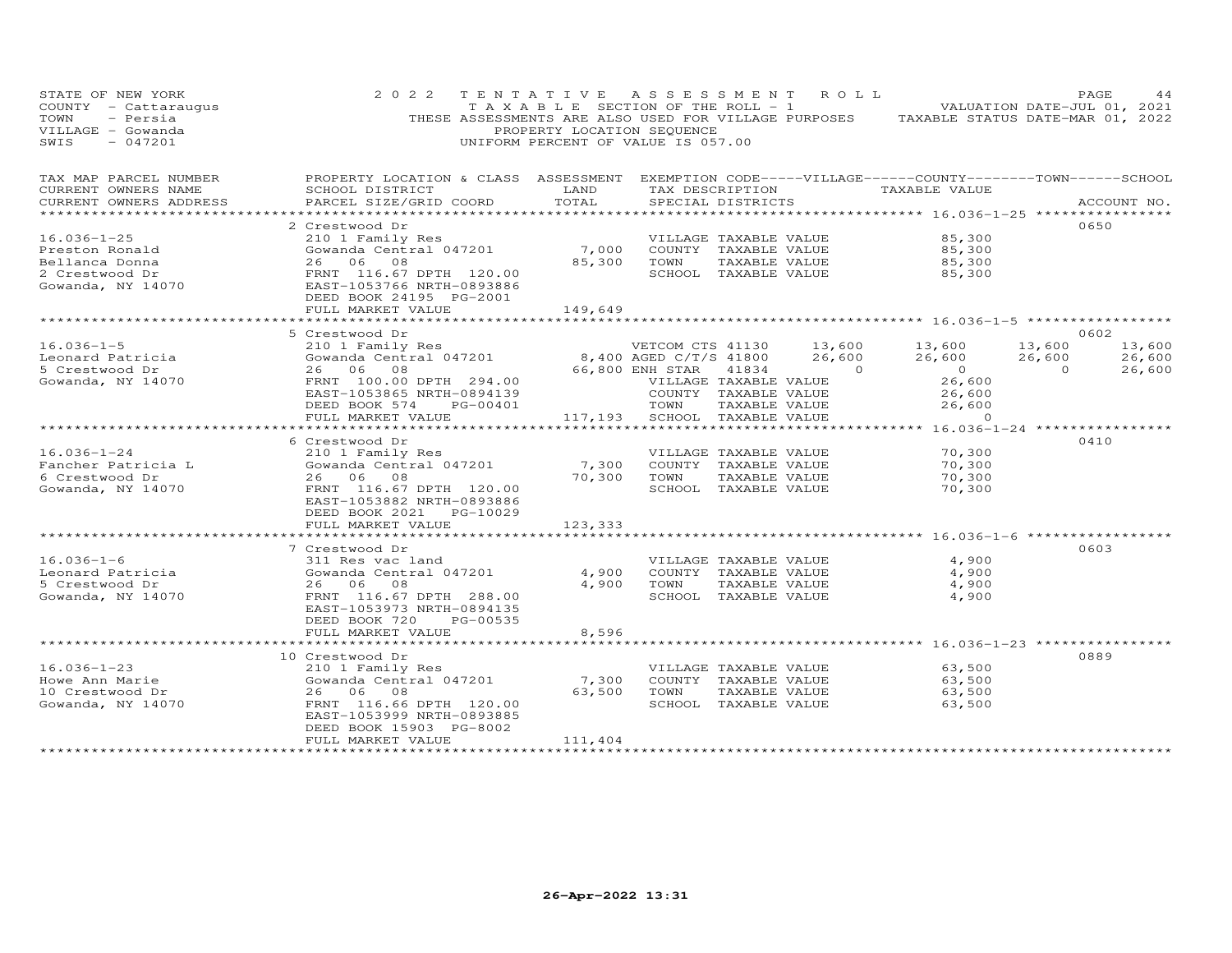| STATE OF NEW YORK<br>COUNTY - Cattaraugus<br>TOWN<br>- Persia<br>VILLAGE - Gowanda<br>SWIS<br>$-047201$ | 2 0 2 2<br>THESE ASSESSMENTS ARE ALSO USED FOR VILLAGE PURPOSES                                                                                                             | TENTATIVE<br>TAXABLE SECTION OF THE ROLL - 1<br>PROPERTY LOCATION SEQUENCE<br>UNIFORM PERCENT OF VALUE IS 057.00 | A S S E S S M E N T        |                                                                                                 | R O L L  | TAXABLE STATUS DATE-MAR 01, 2022                                               | PAGE<br>VALUATION DATE-JUL 01, 2021 | 45          |
|---------------------------------------------------------------------------------------------------------|-----------------------------------------------------------------------------------------------------------------------------------------------------------------------------|------------------------------------------------------------------------------------------------------------------|----------------------------|-------------------------------------------------------------------------------------------------|----------|--------------------------------------------------------------------------------|-------------------------------------|-------------|
| TAX MAP PARCEL NUMBER<br>CURRENT OWNERS NAME<br>CURRENT OWNERS ADDRESS                                  | PROPERTY LOCATION & CLASS ASSESSMENT<br>SCHOOL DISTRICT<br>PARCEL SIZE/GRID COORD                                                                                           | LAND<br>TOTAL                                                                                                    |                            | TAX DESCRIPTION<br>SPECIAL DISTRICTS                                                            |          | EXEMPTION CODE-----VILLAGE------COUNTY-------TOWN------SCHOOL<br>TAXABLE VALUE |                                     | ACCOUNT NO. |
|                                                                                                         | 14 Crestwood Dr                                                                                                                                                             |                                                                                                                  |                            |                                                                                                 |          | ******** 16.036-1-22 *                                                         | 0377                                |             |
| $16.036 - 1 - 22$                                                                                       | 210 1 Family Res                                                                                                                                                            |                                                                                                                  | BAS STAR                   | 41854                                                                                           | 0        | $\circ$                                                                        | $\Omega$                            | 20,400      |
| Mayers Richard T<br>Mayers Annette E<br>14 Crestwood Dr<br>Gowanda, NY 14070                            | Gowanda Central 047201<br>26 06 08<br>FRNT 231.80 DPTH 120.00<br>017<br>BANK<br>EAST-1054124 NRTH-0893876<br>DEED BOOK 1016<br>PG-909                                       | 8,300<br>69,500                                                                                                  | TOWN                       | VILLAGE TAXABLE VALUE<br>COUNTY TAXABLE VALUE<br>TAXABLE VALUE<br>SCHOOL TAXABLE VALUE          |          | 69,500<br>69,500<br>69,500<br>49,100                                           |                                     |             |
|                                                                                                         | FULL MARKET VALUE                                                                                                                                                           | 121,930                                                                                                          |                            |                                                                                                 |          |                                                                                |                                     |             |
|                                                                                                         | 15 Crestwood Dr                                                                                                                                                             |                                                                                                                  |                            |                                                                                                 |          | $16.036 - 1 - 7.2$ **                                                          | 1319                                |             |
| $16.036 - 1 - 7.2$<br>Gabel David L<br>Gabel Sarah A<br>15 Crestwood Dr<br>Gowanda, NY 14070            | 210 1 Family Res<br>Gowanda Central 047201<br>26 06<br>08<br>FRNT 100.00 DPTH 278.00<br>EAST-1054087 NRTH-0894126<br>DEED BOOK 00973 PG-01054                               | 8,400<br>77,000                                                                                                  | BAS STAR<br>TOWN           | 41854<br>VILLAGE TAXABLE VALUE<br>COUNTY TAXABLE VALUE<br>TAXABLE VALUE<br>SCHOOL TAXABLE VALUE | $\Omega$ | $\Omega$<br>77,000<br>77,000<br>77,000<br>56,600                               | $\Omega$                            | 20,400      |
|                                                                                                         | FULL MARKET VALUE                                                                                                                                                           | 135,088                                                                                                          |                            |                                                                                                 |          |                                                                                |                                     |             |
|                                                                                                         |                                                                                                                                                                             |                                                                                                                  |                            |                                                                                                 |          |                                                                                | $16.036 - 1 - 7.1$ **************   |             |
|                                                                                                         | 17 Crestwood Dr                                                                                                                                                             |                                                                                                                  |                            |                                                                                                 |          |                                                                                | 0424                                |             |
| $16.036 - 1 - 7.1$                                                                                      | 210 1 Family Res                                                                                                                                                            |                                                                                                                  |                            | VILLAGE TAXABLE VALUE                                                                           |          | 68,800                                                                         |                                     |             |
| Huber Michael X                                                                                         | Gowanda Central 047201<br>26<br>06<br>08                                                                                                                                    | 8,700                                                                                                            | TOWN                       | COUNTY TAXABLE VALUE                                                                            |          | 68,800                                                                         |                                     |             |
| Huber Juanita J<br>3433 Route 39<br>Collins, NY 14034                                                   | FRNT 105.00 DPTH 384.00<br>EAST-1054248 NRTH-0894130<br>DEED BOOK 2021<br>PG-15854<br>FULL MARKET VALUE                                                                     | 68,800<br>120,702                                                                                                |                            | TAXABLE VALUE<br>SCHOOL TAXABLE VALUE                                                           |          | 68,800<br>68,800                                                               |                                     |             |
|                                                                                                         | * * * * * * * * * * * * * * * * * *                                                                                                                                         | * * * * * * * * * * * * *                                                                                        |                            |                                                                                                 |          | ********* 16.036-1-8 **********                                                |                                     |             |
|                                                                                                         | 19 Crestwood Dr                                                                                                                                                             |                                                                                                                  |                            |                                                                                                 |          |                                                                                | 0771                                |             |
| $16.036 - 1 - 8$<br>Goodemote Ronald D<br>Madigan Kathleen A<br>19 Crestwood Dr<br>Gowanda, NY 14070    | 210 1 Family Res<br>Gowanda Central 047201<br>26<br>06<br>08<br>Crestwood Subd Lot 3<br>ACRES<br>1.60 BANK<br>017<br>EAST-1054417 NRTH-0894072<br>DEED BOOK 6005<br>PG-8001 | 8,500<br>76,100                                                                                                  | ENH STAR<br>TOWN<br>SCHOOL | 41834<br>VILLAGE TAXABLE VALUE<br>COUNTY TAXABLE VALUE<br>TAXABLE VALUE<br>TAXABLE VALUE        | $\Omega$ | $\Omega$<br>76,100<br>76,100<br>76,100<br>25,170                               | $\Omega$                            | 50,930      |
|                                                                                                         | FULL MARKET VALUE                                                                                                                                                           | 133,509                                                                                                          |                            |                                                                                                 |          |                                                                                |                                     |             |
|                                                                                                         | 21 Crestwood Dr                                                                                                                                                             |                                                                                                                  |                            |                                                                                                 |          |                                                                                | 0761                                |             |
| $16.036 - 1 - 9$                                                                                        | 210 1 Family Res                                                                                                                                                            |                                                                                                                  | VETWAR CTS 41120           |                                                                                                 | 8,160    | 8,160                                                                          | 8,160                               | 8,160       |
| Robbins David                                                                                           | Gowanda Central 047201                                                                                                                                                      |                                                                                                                  | 8,400 BAS STAR             | 41854                                                                                           | $\Omega$ | $\overline{O}$                                                                 | $\Omega$                            | 20,400      |
| Robbins Linda E                                                                                         | 26 06<br>08                                                                                                                                                                 | 69,800                                                                                                           |                            | VILLAGE TAXABLE VALUE                                                                           |          | 61,640                                                                         |                                     |             |
| 21 Crestwood Dr                                                                                         | Lots $1-2$                                                                                                                                                                  |                                                                                                                  |                            | COUNTY TAXABLE VALUE                                                                            |          | 61,640                                                                         |                                     |             |
| Gowanda, NY 14070                                                                                       | FRNT 310.00 DPTH 250.00<br>ACRES<br>1.80<br>EAST-1054352 NRTH-0893801<br>$PG-676$<br>DEED BOOK 723                                                                          |                                                                                                                  | TOWN                       | TAXABLE VALUE<br>SCHOOL TAXABLE VALUE                                                           |          | 61,640<br>41,240                                                               |                                     |             |
|                                                                                                         | FULL MARKET VALUE<br>.                                                                                                                                                      | 122,456                                                                                                          |                            |                                                                                                 |          |                                                                                |                                     |             |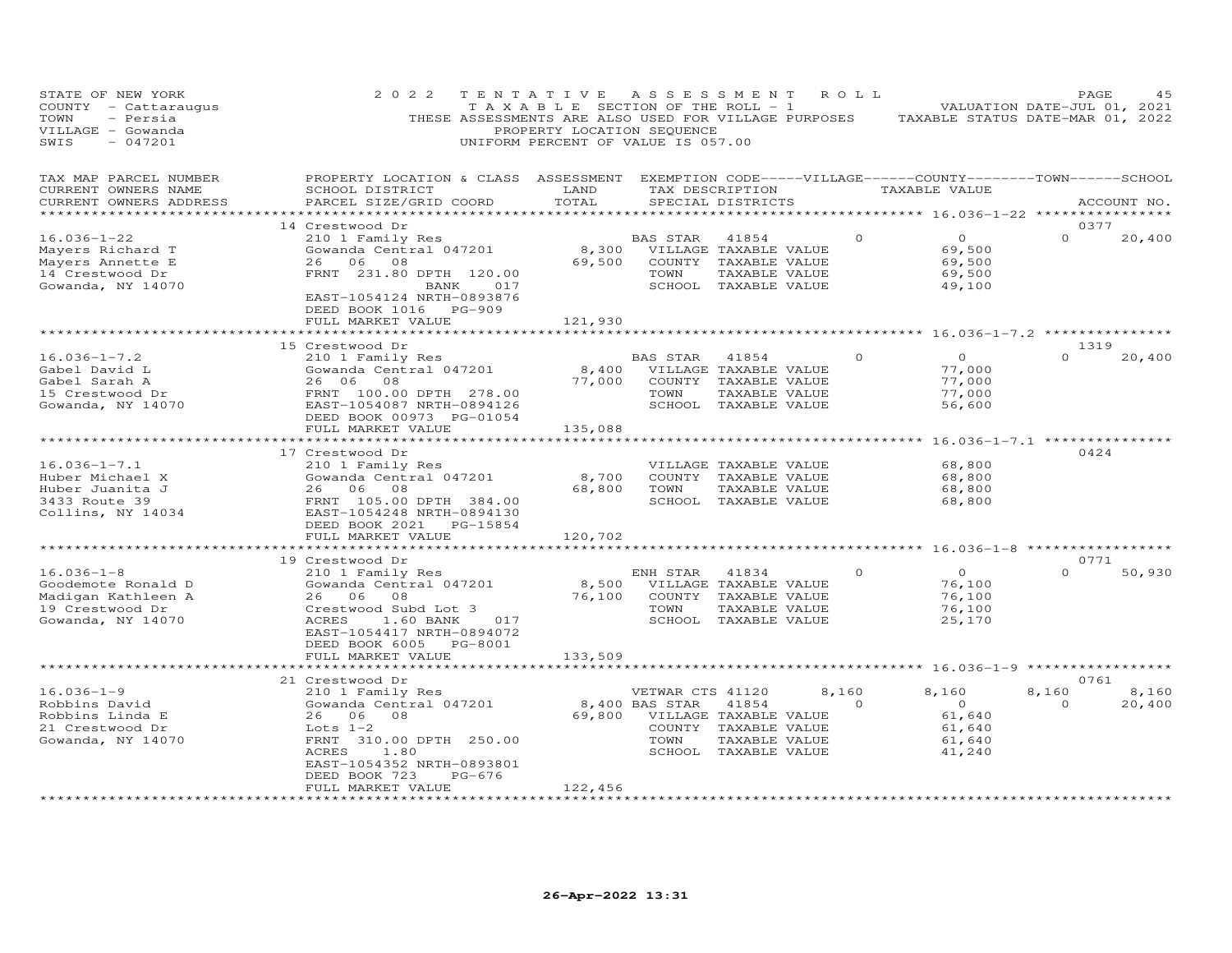| STATE OF NEW YORK<br>COUNTY - Cattaraugus<br>TOWN<br>- Persia<br>VILLAGE - Gowanda<br>$-047201$<br>SWIS         | 2 0 2 2<br>THESE ASSESSMENTS ARE ALSO USED FOR VILLAGE PURPOSES                                                                                                                   | TENTATIVE<br>T A X A B L E SECTION OF THE ROLL - 1<br>PROPERTY LOCATION SEQUENCE<br>UNIFORM PERCENT OF VALUE IS 057.00 |                  | ASSESSMENT                                                                                      | ROLL                                                               | PAGE<br>46<br>VALUATION DATE-JUL 01, 2021<br>TAXABLE STATUS DATE-MAR 01, 2022 |
|-----------------------------------------------------------------------------------------------------------------|-----------------------------------------------------------------------------------------------------------------------------------------------------------------------------------|------------------------------------------------------------------------------------------------------------------------|------------------|-------------------------------------------------------------------------------------------------|--------------------------------------------------------------------|-------------------------------------------------------------------------------|
| TAX MAP PARCEL NUMBER<br>CURRENT OWNERS NAME<br>CURRENT OWNERS ADDRESS<br>***********************               | PROPERTY LOCATION & CLASS ASSESSMENT EXEMPTION CODE-----VILLAGE------COUNTY-------TOWN------SCHOOL<br>SCHOOL DISTRICT<br>PARCEL SIZE/GRID COORD                                   | LAND<br>TOTAL                                                                                                          |                  | TAX DESCRIPTION<br>SPECIAL DISTRICTS                                                            | TAXABLE VALUE                                                      | ACCOUNT NO.                                                                   |
|                                                                                                                 | 27 Crestwood Dr                                                                                                                                                                   |                                                                                                                        |                  |                                                                                                 |                                                                    | 1260                                                                          |
| $16.036 - 1 - 21.2$<br>Gernatt Asphalt Products<br>13870 Taylor Hollow Rd<br>Collins, NY 14034                  | 311 Res vac land<br>Gowanda Central 047201<br>26 06 08<br>ACRES 12.30<br>EAST-1054257 NRTH-0893396                                                                                | 14,900<br>14,900                                                                                                       | TOWN             | VILLAGE TAXABLE VALUE<br>COUNTY TAXABLE VALUE<br>TAXABLE VALUE<br>SCHOOL TAXABLE VALUE          | 14,900<br>14,900<br>14,900<br>14,900                               |                                                                               |
|                                                                                                                 | DEED BOOK 912<br>PG-01127<br>FULL MARKET VALUE                                                                                                                                    | 26,140                                                                                                                 |                  |                                                                                                 |                                                                    |                                                                               |
|                                                                                                                 |                                                                                                                                                                                   | ********                                                                                                               |                  |                                                                                                 | ******** 16.027-1-52 ***********                                   |                                                                               |
|                                                                                                                 | 136 Dawson Dr                                                                                                                                                                     |                                                                                                                        |                  |                                                                                                 |                                                                    | 0753                                                                          |
| $16.027 - 1 - 52$<br>Cassell David R<br>Cassell Christina L<br>136 Dawson Drive<br>Gowanda, NY 14070            | 210 1 Family Res<br>Gowanda Central 047201<br>28 06<br>08<br>FRNT<br>50.00 DPTH 180.10<br>EAST-1051709 NRTH-0895792                                                               | 4,600<br>47,500                                                                                                        | BAS STAR<br>TOWN | 41854<br>VILLAGE TAXABLE VALUE<br>COUNTY TAXABLE VALUE<br>TAXABLE VALUE<br>SCHOOL TAXABLE VALUE | $\circ$<br>$\Omega$<br>47,500<br>47,500<br>47,500<br>27,100        | $\Omega$<br>20,400                                                            |
|                                                                                                                 | DEED BOOK 2019 PG-15942                                                                                                                                                           |                                                                                                                        |                  |                                                                                                 |                                                                    |                                                                               |
|                                                                                                                 | FULL MARKET VALUE<br>**********************                                                                                                                                       | 83,333                                                                                                                 |                  |                                                                                                 |                                                                    |                                                                               |
|                                                                                                                 | 142 Dawson Dr                                                                                                                                                                     |                                                                                                                        |                  |                                                                                                 | ********** 16.027-1-51 **********                                  | 0693                                                                          |
| $16.027 - 1 - 51$<br>Grimm Justin M<br>142 Dawson Dr<br>Gowanda, NY 14070                                       | 210 1 Family Res<br>Gowanda Central 047201<br>28 06 08<br>FRNT<br>50.00 DPTH 209.20<br>017<br>BANK<br>EAST-1051761 NRTH-0895779<br>DEED BOOK 20210 PG-6999                        | 4,800<br>48,200                                                                                                        | TOWN             | VILLAGE TAXABLE VALUE<br>COUNTY TAXABLE VALUE<br>TAXABLE VALUE<br>SCHOOL TAXABLE VALUE          | 48,200<br>48,200<br>48,200<br>48,200                               |                                                                               |
|                                                                                                                 | FULL MARKET VALUE<br>*******************                                                                                                                                          | 84,561<br>**********                                                                                                   |                  |                                                                                                 | *********** 16.027-1-42 ****************                           |                                                                               |
|                                                                                                                 | 143 Dawson Dr                                                                                                                                                                     |                                                                                                                        |                  |                                                                                                 |                                                                    | 0364                                                                          |
| $16.027 - 1 - 42$<br>Pound Russell Jr Life Us<br>Pound Patti K Life Us<br>143 Dawson Drive<br>Gowanda, NY 14070 | 210 1 Family Res<br>Gowanda Central 047201<br>28 06<br>08<br>Sub-D<br>FRNT<br>91.60 DPTH 200.00<br>EAST-1051482 NRTH-0895623<br>DEED BOOK 26184 PG-7001                           | 7,600<br>83,000                                                                                                        | ENH STAR<br>TOWN | 41834<br>VILLAGE TAXABLE VALUE<br>COUNTY TAXABLE VALUE<br>TAXABLE VALUE<br>SCHOOL TAXABLE VALUE | $\overline{O}$<br>$\Omega$<br>83,000<br>83,000<br>83,000<br>32,070 | $\Omega$<br>50,930                                                            |
|                                                                                                                 | FULL MARKET VALUE<br>**********************                                                                                                                                       | 145,614<br>************                                                                                                |                  |                                                                                                 |                                                                    |                                                                               |
|                                                                                                                 | 146 Dawson Dr                                                                                                                                                                     |                                                                                                                        |                  |                                                                                                 | *********** 16.027-1-50 ***************                            | 0536                                                                          |
| $16.027 - 1 - 50$<br>Fairbanks Brenda J<br>146 Dawson Dr<br>Gowanda, NY 14070                                   | 210 1 Family Res<br>Gowanda Central 047201<br>26<br>06<br>08<br>New Owner By Will 11/5/01<br>FRNT<br>50.00 DPTH 238.30<br>EAST-1051813 NRTH-0895768<br>DEED BOOK 2020<br>PG-10410 | 4,800<br>43,900                                                                                                        | TOWN             | VILLAGE TAXABLE VALUE<br>COUNTY TAXABLE VALUE<br>TAXABLE VALUE<br>SCHOOL TAXABLE VALUE          | 43,900<br>43,900<br>43,900<br>43,900                               |                                                                               |
| ***********************                                                                                         | FULL MARKET VALUE<br>********************                                                                                                                                         | 77,018<br>* * * * * * * * * *                                                                                          |                  |                                                                                                 |                                                                    |                                                                               |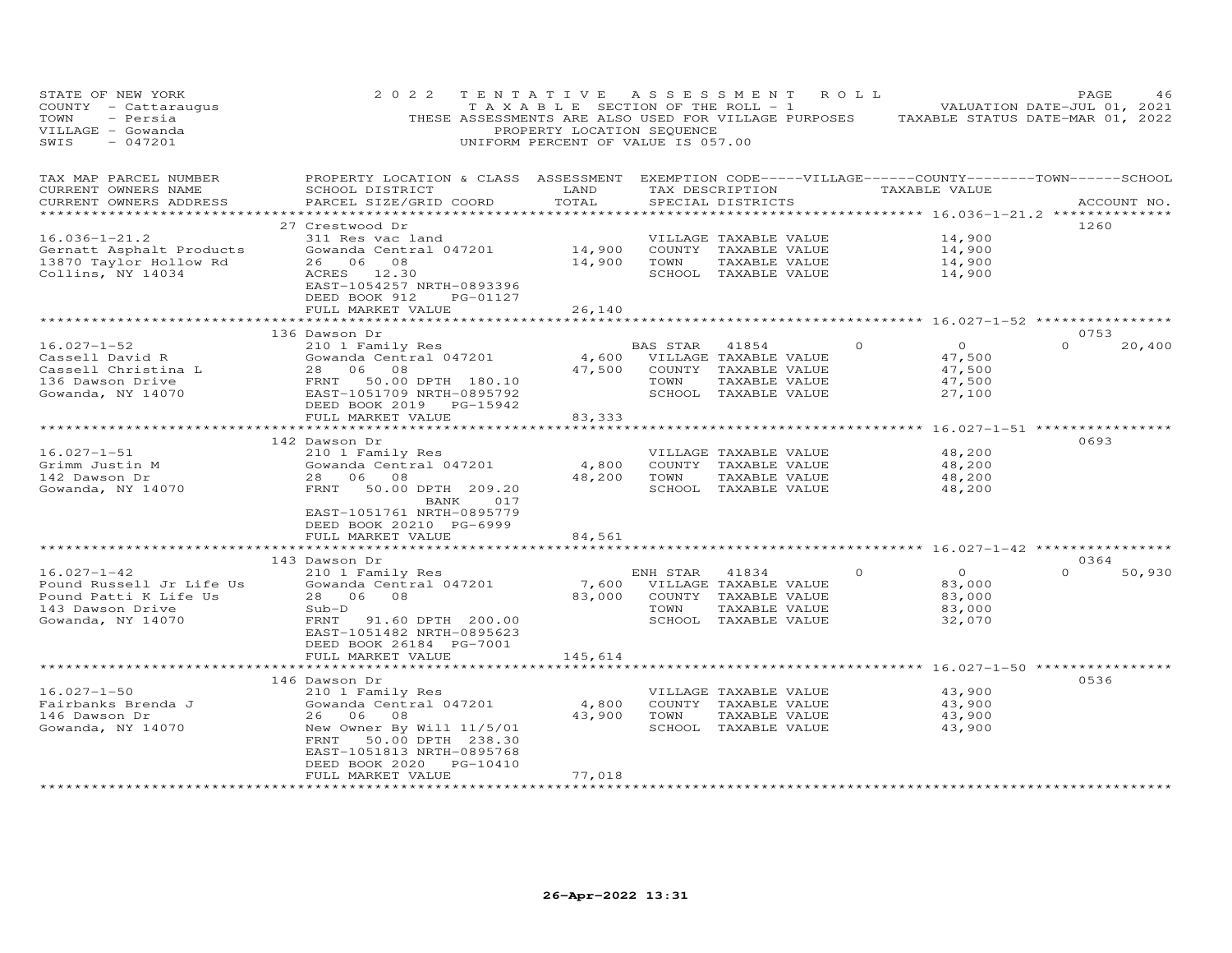| STATE OF NEW YORK<br>COUNTY - Cattaraugus<br>TOWN<br>- Persia<br>VILLAGE - Gowanda<br>SWIS<br>$-047201$ | 2 0 2 2                                                                                                                                          | TENTATIVE<br>T A X A B L E SECTION OF THE ROLL - 1<br>THESE ASSESSMENTS ARE ALSO USED FOR VILLAGE PURPOSES<br>PROPERTY LOCATION SEQUENCE<br>UNIFORM PERCENT OF VALUE IS 057.00 |          | ASSESSMENT                                    | R O L L  | TAXABLE STATUS DATE-MAR 01, 2022                         | PAGE<br>VALUATION DATE-JUL 01, 2021 | 47          |
|---------------------------------------------------------------------------------------------------------|--------------------------------------------------------------------------------------------------------------------------------------------------|--------------------------------------------------------------------------------------------------------------------------------------------------------------------------------|----------|-----------------------------------------------|----------|----------------------------------------------------------|-------------------------------------|-------------|
| TAX MAP PARCEL NUMBER<br>CURRENT OWNERS NAME<br>CURRENT OWNERS ADDRESS                                  | PROPERTY LOCATION & CLASS ASSESSMENT EXEMPTION CODE-----VILLAGE------COUNTY--------TOWN------SCHOOL<br>SCHOOL DISTRICT<br>PARCEL SIZE/GRID COORD | LAND<br>TOTAL                                                                                                                                                                  |          | SPECIAL DISTRICTS                             |          | TAX DESCRIPTION TAXABLE VALUE                            |                                     | ACCOUNT NO. |
| ***********************                                                                                 |                                                                                                                                                  |                                                                                                                                                                                |          |                                               |          |                                                          |                                     |             |
|                                                                                                         | 147 Dawson Dr                                                                                                                                    |                                                                                                                                                                                |          |                                               |          |                                                          | 0934                                |             |
| $16.027 - 1 - 43$<br>Kotarski Stephanie                                                                 | 210 1 Family Res<br>Gowanda Central 047201                                                                                                       | 4,800                                                                                                                                                                          |          | VILLAGE TAXABLE VALUE<br>COUNTY TAXABLE VALUE |          | 49,000<br>49,000                                         |                                     |             |
| 150 Dawson Drive                                                                                        | 08<br>28<br>06                                                                                                                                   | 49,000                                                                                                                                                                         | TOWN     | TAXABLE VALUE                                 |          | 49,000                                                   |                                     |             |
| Gowanda, NY 14070                                                                                       | $Sud-D$                                                                                                                                          |                                                                                                                                                                                |          | SCHOOL TAXABLE VALUE                          |          | 49,000                                                   |                                     |             |
|                                                                                                         | 50.00 DPTH 209.10<br>FRNT<br>EAST-1051585 NRTH-0895585<br>DEED BOOK 2020 PG-16235<br>FULL MARKET VALUE                                           | 85,965                                                                                                                                                                         |          |                                               |          |                                                          |                                     |             |
|                                                                                                         | ************************                                                                                                                         | * * * * * * * * * * * * * *                                                                                                                                                    |          |                                               |          | ********************************* 16.027-1-49 ********** |                                     |             |
|                                                                                                         | 150 Dawson Dr                                                                                                                                    |                                                                                                                                                                                |          |                                               |          |                                                          | 0803                                |             |
| $16.027 - 1 - 49$                                                                                       | 210 1 Family Res                                                                                                                                 |                                                                                                                                                                                | BAS STAR | 41854                                         | $\Omega$ | $\Omega$                                                 | $\Omega$                            | 20,400      |
| Kotarski Kevin P                                                                                        | Gowanda Central 047201                                                                                                                           | 5,400                                                                                                                                                                          |          | VILLAGE TAXABLE VALUE                         |          | 47,700                                                   |                                     |             |
| Friedman Stephanie L                                                                                    | 28 06 08                                                                                                                                         | 47,700                                                                                                                                                                         |          | COUNTY TAXABLE VALUE                          |          | 47,700                                                   |                                     |             |
| 150 Dawson Dr                                                                                           | FRNT 58.31 DPTH 238.30                                                                                                                           |                                                                                                                                                                                | TOWN     | TAXABLE VALUE                                 |          | 47,700                                                   |                                     |             |
| Gowanda, NY 14070                                                                                       | BANK<br>EAST-1051867 NRTH-0895763                                                                                                                | 032                                                                                                                                                                            |          | SCHOOL TAXABLE VALUE                          |          | 27,300                                                   |                                     |             |
|                                                                                                         | DEED BOOK 16866 PG-2002                                                                                                                          |                                                                                                                                                                                |          |                                               |          |                                                          |                                     |             |
|                                                                                                         | FULL MARKET VALUE                                                                                                                                | 83,684                                                                                                                                                                         |          |                                               |          |                                                          |                                     |             |
|                                                                                                         |                                                                                                                                                  |                                                                                                                                                                                |          |                                               |          | ******** 16.027-1-44 *********                           |                                     |             |
|                                                                                                         | 151 Dawson Dr                                                                                                                                    |                                                                                                                                                                                |          |                                               |          |                                                          | 0275                                |             |
| $16.027 - 1 - 44$<br>Henhawk Crystal L                                                                  | 210 1 Family Res<br>Gowanda Central 047201                                                                                                       | 4,800                                                                                                                                                                          |          | VILLAGE TAXABLE VALUE<br>COUNTY TAXABLE VALUE |          | 48,400<br>48,400                                         |                                     |             |
| 151 Dawson Dr                                                                                           | 28 06 08                                                                                                                                         | 48,400                                                                                                                                                                         | TOWN     | TAXABLE VALUE                                 |          | 48,400                                                   |                                     |             |
| Gowanda, NY 14070                                                                                       | FRNT<br>50.00 DPTH 218.00                                                                                                                        |                                                                                                                                                                                |          | SCHOOL TAXABLE VALUE                          |          | 48,400                                                   |                                     |             |
|                                                                                                         | BANK<br>EAST-1051627 NRTH-0895558<br>DEED BOOK 2021 PG-11861<br>FULL MARKET VALUE                                                                | 017<br>84,912                                                                                                                                                                  |          |                                               |          |                                                          |                                     |             |
|                                                                                                         | ***********************                                                                                                                          |                                                                                                                                                                                |          |                                               |          |                                                          |                                     |             |
|                                                                                                         | 154 Dawson Dr                                                                                                                                    |                                                                                                                                                                                |          |                                               |          |                                                          | 0304                                |             |
| $16.027 - 1 - 48$                                                                                       | 210 1 Family Res                                                                                                                                 |                                                                                                                                                                                |          | VILLAGE TAXABLE VALUE                         |          | 36,000                                                   |                                     |             |
| Webb Eileen E                                                                                           | Gowanda Central 047201                                                                                                                           | 5,100                                                                                                                                                                          |          | COUNTY TAXABLE VALUE                          |          | 36,000                                                   |                                     |             |
| 11953 Chestnut St                                                                                       | 28 06 08                                                                                                                                         | 36,000                                                                                                                                                                         | TOWN     | TAXABLE VALUE                                 |          | 36,000                                                   |                                     |             |
| Versailles, NY 14168                                                                                    | 54.00 DPTH 237.40<br>FRNT<br>EAST-1051930 NRTH-0895758                                                                                           |                                                                                                                                                                                |          | SCHOOL TAXABLE VALUE                          |          | 36,000                                                   |                                     |             |
|                                                                                                         | DEED BOOK 21452 PG-4002                                                                                                                          |                                                                                                                                                                                |          |                                               |          |                                                          |                                     |             |
|                                                                                                         | FULL MARKET VALUE                                                                                                                                | 63,158                                                                                                                                                                         |          |                                               |          |                                                          |                                     |             |
|                                                                                                         |                                                                                                                                                  |                                                                                                                                                                                |          |                                               |          | **** 16.027-1-45 ************                            |                                     |             |
|                                                                                                         | 155 Dawson Dr                                                                                                                                    |                                                                                                                                                                                |          |                                               |          |                                                          | 0844                                |             |
| $16.027 - 1 - 45$                                                                                       | 210 1 Family Res                                                                                                                                 |                                                                                                                                                                                | ENH STAR | 41834                                         | 0        | $\overline{O}$                                           | $\cap$                              | 46,200      |
| Coudrey Marilyn J                                                                                       | Gowanda Central 047201                                                                                                                           | 4,800                                                                                                                                                                          |          | VILLAGE TAXABLE VALUE                         |          | 46,200                                                   |                                     |             |
| 155 Dawson Dr                                                                                           | 28 06<br>08<br>FRNT                                                                                                                              | 46,200                                                                                                                                                                         | TOWN     | COUNTY TAXABLE VALUE                          |          | 46,200<br>46,200                                         |                                     |             |
| Gowanda, NY 14070                                                                                       | 50.00 DPTH 226.90<br>EAST-1051670 NRTH-0895530                                                                                                   |                                                                                                                                                                                |          | TAXABLE VALUE<br>SCHOOL TAXABLE VALUE         |          | $\circ$                                                  |                                     |             |
|                                                                                                         | DEED BOOK 844                                                                                                                                    | PG-00588                                                                                                                                                                       |          |                                               |          |                                                          |                                     |             |
|                                                                                                         | FULL MARKET VALUE                                                                                                                                | 81,053                                                                                                                                                                         |          |                                               |          |                                                          |                                     |             |
|                                                                                                         |                                                                                                                                                  |                                                                                                                                                                                |          |                                               |          |                                                          |                                     |             |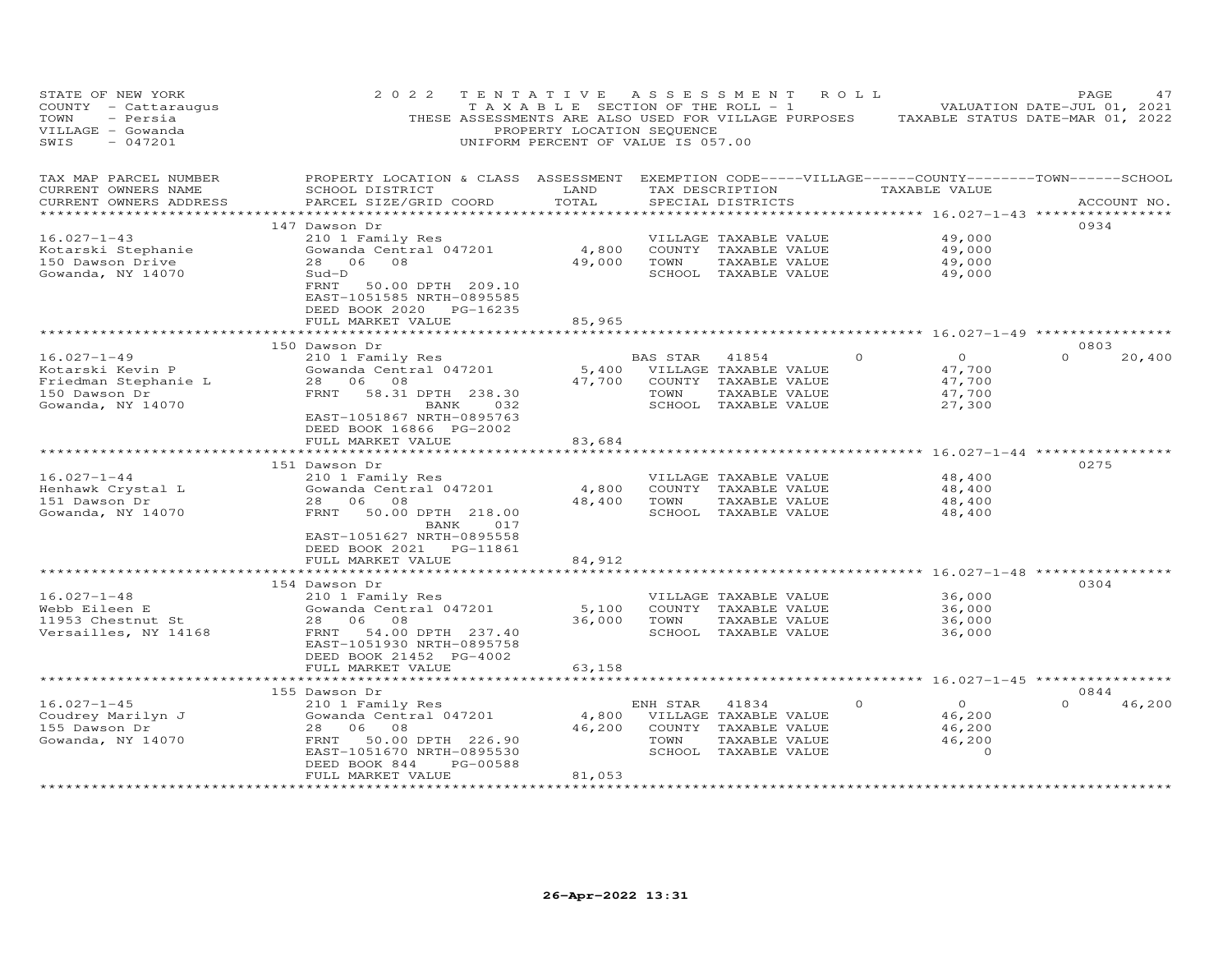| STATE OF NEW YORK<br>COUNTY - Cattaraugus<br>TOWN<br>- Persia<br>VILLAGE - Gowanda<br>$-047201$<br>SWIS | 2 0 2 2<br>THESE ASSESSMENTS ARE ALSO USED FOR VILLAGE PURPOSES TAXABLE STATUS DATE-MAR 01, 2022                       | PROPERTY LOCATION SEQUENCE<br>UNIFORM PERCENT OF VALUE IS 057.00 |             | TENTATIVE ASSESSMENT ROLL     |          | TAXABLE SECTION OF THE ROLL - 1 VALUATION DATE-JUL 01, 2021 | PAGE        | 48     |
|---------------------------------------------------------------------------------------------------------|------------------------------------------------------------------------------------------------------------------------|------------------------------------------------------------------|-------------|-------------------------------|----------|-------------------------------------------------------------|-------------|--------|
| TAX MAP PARCEL NUMBER<br>CURRENT OWNERS NAME                                                            | PROPERTY LOCATION & CLASS ASSESSMENT EXEMPTION CODE-----VILLAGE------COUNTY--------TOWN------SCHOOL<br>SCHOOL DISTRICT | LAND                                                             |             | TAX DESCRIPTION TAXABLE VALUE |          |                                                             |             |        |
| CURRENT OWNERS ADDRESS                                                                                  | PARCEL SIZE/GRID COORD                                                                                                 | TOTAL                                                            |             | SPECIAL DISTRICTS             |          |                                                             | ACCOUNT NO. |        |
|                                                                                                         | 159 Dawson Dr                                                                                                          |                                                                  |             |                               |          |                                                             | 0882        |        |
| $16.027 - 1 - 46$                                                                                       | 210 1 Family Res                                                                                                       |                                                                  | BAS STAR    | 41854                         | $\Omega$ | $\overline{O}$                                              | $\Omega$    | 20,400 |
| Buthy John J                                                                                            | Sowanda Central 047201                                                                                                 |                                                                  |             | 4,800 VILLAGE TAXABLE VALUE   |          | 22,000                                                      |             |        |
| 159 Dawson St                                                                                           | 28 06 08                                                                                                               |                                                                  |             | 22,000 COUNTY TAXABLE VALUE   |          | 22,000                                                      |             |        |
| Gowanda, NY 14070                                                                                       | FRNT 50.00 DPTH 235.80                                                                                                 |                                                                  | TOWN        | TAXABLE VALUE                 |          | 22,000                                                      |             |        |
|                                                                                                         | EAST-1051712 NRTH-0895502<br>DEED BOOK 21479 PG-2001                                                                   |                                                                  |             | SCHOOL TAXABLE VALUE          |          | 1,600                                                       |             |        |
|                                                                                                         | FULL MARKET VALUE                                                                                                      | 38,596                                                           |             |                               |          |                                                             |             |        |
|                                                                                                         | ********************                                                                                                   |                                                                  |             |                               |          |                                                             |             |        |
|                                                                                                         | 163 Dawson Dr                                                                                                          |                                                                  |             |                               |          |                                                             | 0496        |        |
| $16.027 - 1 - 47$                                                                                       | 210 1 Family Res                                                                                                       |                                                                  | ENH STAR    | 41834                         | $\Omega$ | $\overline{O}$                                              | $\Omega$    | 38,100 |
| Tingue James H Sr                                                                                       | Zio I family Res<br>Gowanda Central 047201                                                                             | 5,600                                                            |             | VILLAGE TAXABLE VALUE         |          | 38,100                                                      |             |        |
| 163 Dawson Dr                                                                                           | 28 06 08                                                                                                               | 38,100                                                           |             | COUNTY TAXABLE VALUE          |          | 38,100                                                      |             |        |
| Gowanda, NY 14070                                                                                       | FRNT 60.00 DPTH 235.80                                                                                                 |                                                                  | TOWN        | TAXABLE VALUE                 |          | 38,100                                                      |             |        |
|                                                                                                         | EAST-1051760 NRTH-0895475                                                                                              |                                                                  |             | SCHOOL TAXABLE VALUE          |          | $\Omega$                                                    |             |        |
|                                                                                                         | DEED BOOK 1011<br>PG-1192                                                                                              |                                                                  |             |                               |          |                                                             |             |        |
|                                                                                                         | FULL MARKET VALUE<br>* * * * * * * * * * * * * * * * * * * *                                                           | 66,842                                                           |             |                               |          |                                                             |             |        |
|                                                                                                         | E Hill St                                                                                                              |                                                                  |             |                               |          | ********** 16.028-2-24.2 ***********                        | 1053        |        |
| $16.028 - 2 - 24.2$                                                                                     | 311 Res vac land                                                                                                       |                                                                  |             | VILLAGE TAXABLE VALUE         |          | 7,000                                                       |             |        |
| Village Of Gowanda                                                                                      | Gowanda Central 047201                                                                                                 | 7,000                                                            |             | COUNTY TAXABLE VALUE          |          | 7,000                                                       |             |        |
| 27 E Main St                                                                                            | 26 06 08                                                                                                               | 7,000                                                            | TOWN        | TAXABLE VALUE                 |          | 7,000                                                       |             |        |
| Gowanda, NY 14070                                                                                       | FRNT 285.00 DPTH 82.00                                                                                                 |                                                                  |             | SCHOOL TAXABLE VALUE          |          | 7,000                                                       |             |        |
|                                                                                                         | EAST-1054664 NRTH-0894384                                                                                              |                                                                  |             |                               |          |                                                             |             |        |
|                                                                                                         | DEED BOOK 799<br>PG-00245                                                                                              |                                                                  |             |                               |          |                                                             |             |        |
|                                                                                                         | FULL MARKET VALUE                                                                                                      | 12,281                                                           |             |                               |          |                                                             |             |        |
|                                                                                                         | *********************                                                                                                  |                                                                  |             |                               |          | ******************** 16.027-2-14 ************               |             |        |
|                                                                                                         | 69 E Hill St                                                                                                           |                                                                  |             |                               |          |                                                             | 0505        |        |
| $16.027 - 2 - 14$                                                                                       | 210 1 Family Res                                                                                                       |                                                                  |             | VILLAGE TAXABLE VALUE         |          | 67,500                                                      |             |        |
| Matias Anthony J                                                                                        | Gowanda Central 047201                                                                                                 | 6,900                                                            |             | COUNTY TAXABLE VALUE          |          | 67,500                                                      |             |        |
| 69 East Hill St                                                                                         | 27 06 08                                                                                                               |                                                                  | 67,500 TOWN | TAXABLE VALUE                 |          | 67,500                                                      |             |        |
| Gowanda, NY 14070                                                                                       | 2.69 BANK<br>017<br>ACRES                                                                                              |                                                                  |             | SCHOOL TAXABLE VALUE          |          | 67,500                                                      |             |        |
|                                                                                                         | EAST-1053297 NRTH-0894754                                                                                              |                                                                  |             |                               |          |                                                             |             |        |
|                                                                                                         | DEED BOOK 2021 PG-16114                                                                                                |                                                                  |             |                               |          |                                                             |             |        |
|                                                                                                         | FULL MARKET VALUE<br>********************                                                                              | 118,421                                                          |             |                               |          |                                                             |             |        |
|                                                                                                         |                                                                                                                        |                                                                  |             |                               |          | ******************** 16.036-2-24 **********                 |             |        |
| $16.036 - 2 - 24$                                                                                       | 16 Frederick St<br>311 Res vac land                                                                                    |                                                                  |             | VILLAGE TAXABLE VALUE         |          | 3,700                                                       | 0799        |        |
| Doucette Paul J                                                                                         | Gowanda Central 047201                                                                                                 | 3,700                                                            |             | COUNTY TAXABLE VALUE          |          | 3,700                                                       |             |        |
| 198 Broadway Rd                                                                                         | $16 -06$<br>$-08$                                                                                                      |                                                                  | 3,700 TOWN  | TAXABLE VALUE                 |          | 3,700                                                       |             |        |
| Gowanda, NY 14070                                                                                       | 50.00 DPTH 110.00<br>FRNT                                                                                              |                                                                  |             | SCHOOL TAXABLE VALUE          |          | 3,700                                                       |             |        |
|                                                                                                         | EAST-1055193 NRTH-0893641                                                                                              |                                                                  |             |                               |          |                                                             |             |        |
|                                                                                                         | DEED BOOK 24446 PG-8001                                                                                                |                                                                  |             |                               |          |                                                             |             |        |
|                                                                                                         | FULL MARKET VALUE                                                                                                      | 6,491                                                            |             |                               |          |                                                             |             |        |
| ***********************                                                                                 |                                                                                                                        | ******************                                               |             |                               |          |                                                             |             |        |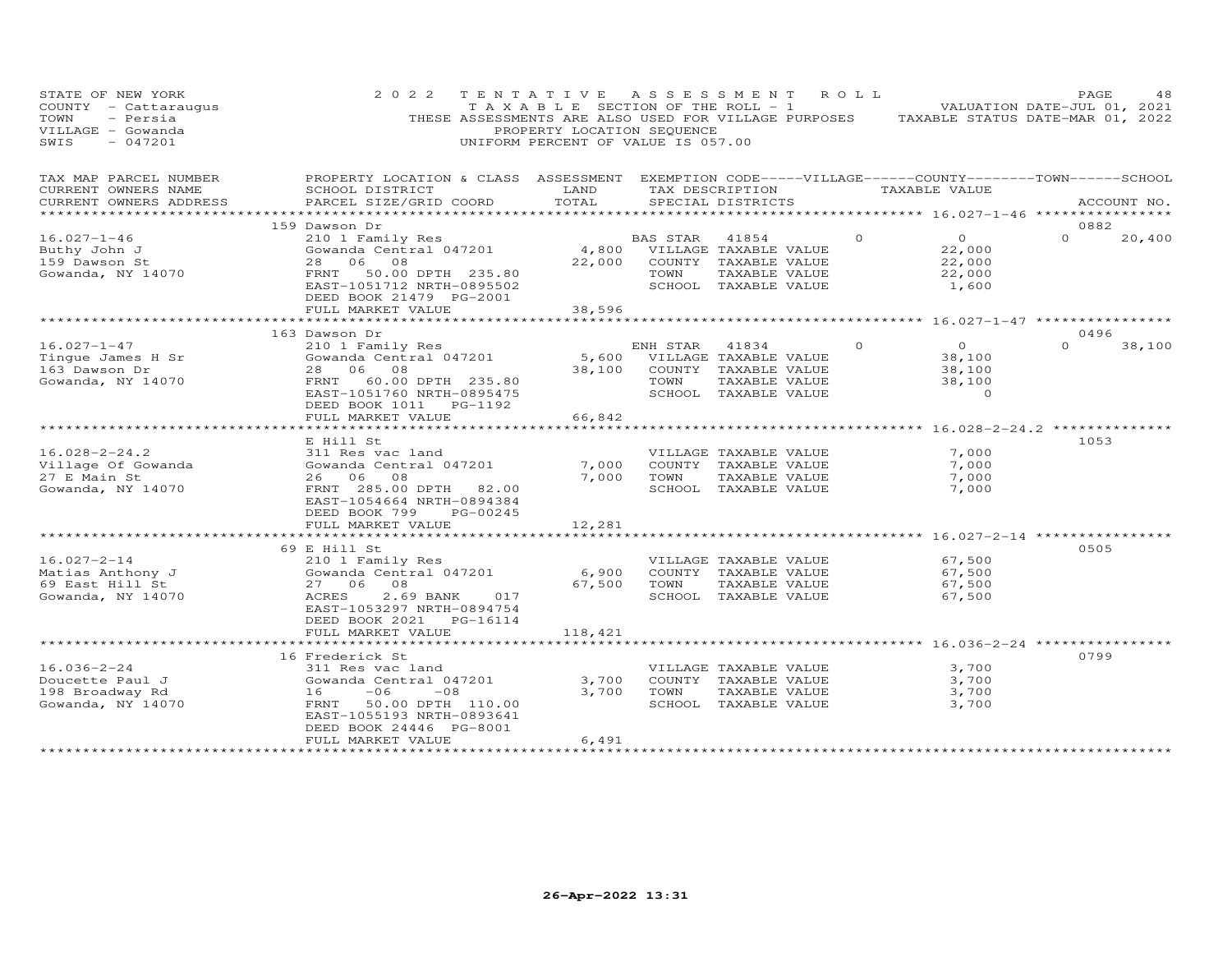| STATE OF NEW YORK<br>COUNTY - Cattaraugus<br>- Persia<br>TOWN<br>VILLAGE - Gowanda<br>$-047201$<br>SWIS | 2 0 2 2<br>THESE ASSESSMENTS ARE ALSO USED FOR VILLAGE PURPOSES                                                                                  | TENTATIVE<br>TAXABLE SECTION OF THE ROLL - 1<br>PROPERTY LOCATION SEQUENCE<br>UNIFORM PERCENT OF VALUE IS 057.00 |                        | A S S E S S M E N T                                                                             | ROLL     | VALUATION DATE-JUL 01, 2021<br>TAXABLE STATUS DATE-MAR 01, 2022 | PAGE             | 49          |
|---------------------------------------------------------------------------------------------------------|--------------------------------------------------------------------------------------------------------------------------------------------------|------------------------------------------------------------------------------------------------------------------|------------------------|-------------------------------------------------------------------------------------------------|----------|-----------------------------------------------------------------|------------------|-------------|
| TAX MAP PARCEL NUMBER<br>CURRENT OWNERS NAME<br>CURRENT OWNERS ADDRESS                                  | PROPERTY LOCATION & CLASS ASSESSMENT EXEMPTION CODE-----VILLAGE------COUNTY--------TOWN------SCHOOL<br>SCHOOL DISTRICT<br>PARCEL SIZE/GRID COORD | LAND<br>TOTAL                                                                                                    |                        | TAX DESCRIPTION<br>SPECIAL DISTRICTS                                                            |          | TAXABLE VALUE                                                   |                  | ACCOUNT NO. |
|                                                                                                         |                                                                                                                                                  |                                                                                                                  |                        |                                                                                                 |          | ********** 16.036-2-23 ***                                      |                  |             |
| $16.036 - 2 - 23$                                                                                       | 18 Frederick St<br>210 1 Family Res                                                                                                              |                                                                                                                  | ENH STAR               | 41834                                                                                           | $\Omega$ | $\overline{O}$                                                  | 0896<br>$\Omega$ | 50,930      |
| Tighe William L<br>Tighe Ruth A<br>18 Frederick St                                                      | Gowanda Central 047201<br>16<br>06<br>08<br>70.00 DPTH 150.00<br>FRNT                                                                            | 6,100<br>52,500                                                                                                  | TOWN                   | VILLAGE TAXABLE VALUE<br>COUNTY TAXABLE VALUE<br>TAXABLE VALUE                                  |          | 52,500<br>52,500<br>52,500                                      |                  |             |
| Gowanda, NY 14070                                                                                       | EAST-1055254 NRTH-0893661<br>FULL MARKET VALUE                                                                                                   | 92,105                                                                                                           |                        | SCHOOL TAXABLE VALUE                                                                            |          | 1,570                                                           |                  |             |
|                                                                                                         |                                                                                                                                                  |                                                                                                                  |                        |                                                                                                 |          | ******** 16.036-3-2 ******************                          |                  |             |
|                                                                                                         | 19 Frederick St                                                                                                                                  |                                                                                                                  |                        |                                                                                                 |          |                                                                 | 0916             |             |
| $16.036 - 3 - 2$<br>Smolinski Timothy<br>Smolinski Theresa<br>19 Frederick St<br>Gowanda, NY 14070      | 210 1 Family Res<br>Gowanda Central 047201<br>16 06<br>08<br>FRNT 100.00 DPTH 285.00<br>EAST-1055221 NRTH-0893392<br>DEED BOOK 00952 PG-00196    | 8,400<br>66,900                                                                                                  | ENH STAR<br>TOWN       | 41834<br>VILLAGE TAXABLE VALUE<br>COUNTY TAXABLE VALUE<br>TAXABLE VALUE<br>SCHOOL TAXABLE VALUE | $\Omega$ | $\overline{O}$<br>66,900<br>66,900<br>66,900<br>15,970          | $\Omega$         | 50,930      |
|                                                                                                         | FULL MARKET VALUE                                                                                                                                | 117,368                                                                                                          |                        |                                                                                                 |          |                                                                 |                  |             |
|                                                                                                         | *******************                                                                                                                              | **************                                                                                                   |                        |                                                                                                 |          | *********** 16.036-3-3 *****************                        |                  |             |
| $16.036 - 3 - 3$                                                                                        | 19 Frederick St                                                                                                                                  |                                                                                                                  |                        |                                                                                                 |          |                                                                 | 0915             |             |
| Smolinski Timothy                                                                                       | 311 Res vac land<br>Gowanda Central 047201                                                                                                       | 1,500                                                                                                            |                        | VILLAGE TAXABLE VALUE<br>COUNTY TAXABLE VALUE                                                   |          | 1,500<br>1,500                                                  |                  |             |
| Smolinski Theresa                                                                                       | 16 06<br>- 08                                                                                                                                    | 1,500                                                                                                            | TOWN                   | TAXABLE VALUE                                                                                   |          | 1,500                                                           |                  |             |
| 19 Fredrick St                                                                                          | FRNT<br>25.00 DPTH 150.00                                                                                                                        |                                                                                                                  |                        | SCHOOL TAXABLE VALUE                                                                            |          | 1,500                                                           |                  |             |
| Gowanda, NY 14070                                                                                       | EAST-1055161 NRTH-0893460<br>DEED BOOK 00952 PG-00196                                                                                            |                                                                                                                  |                        |                                                                                                 |          |                                                                 |                  |             |
|                                                                                                         | FULL MARKET VALUE<br>******************************                                                                                              | 2,632                                                                                                            |                        |                                                                                                 |          |                                                                 |                  |             |
|                                                                                                         | 20 Frederick St                                                                                                                                  |                                                                                                                  |                        |                                                                                                 |          |                                                                 | 0904             |             |
| $16.036 - 2 - 19$<br>Seeley David E<br>20 Frederick St<br>Gowanda, NY 14070                             | 220 2 Family Res<br>Gowanda Central 047201<br>16 06<br>08<br>$3/12$ -merged 2-20 in parce<br>FRNT 100.00 DPTH 150.00                             | 7,300<br>58,500                                                                                                  | BAS STAR<br>TOWN       | 41854<br>VILLAGE TAXABLE VALUE<br>COUNTY TAXABLE VALUE<br>TAXABLE VALUE<br>SCHOOL TAXABLE VALUE | $\circ$  | $\circ$<br>58,500<br>58,500<br>58,500<br>38,100                 | $\Omega$         | 20,400      |
|                                                                                                         | 032<br>BANK<br>EAST-1055469 NRTH-0893660<br>DEED BOOK 18463 PG-4001<br>FULL MARKET VALUE                                                         | 102,632                                                                                                          |                        |                                                                                                 |          |                                                                 |                  |             |
|                                                                                                         | *********************                                                                                                                            |                                                                                                                  | ********************** |                                                                                                 |          | ********** 16.036-3-4 ******************                        |                  |             |
|                                                                                                         | 21 Frederick St                                                                                                                                  |                                                                                                                  |                        |                                                                                                 |          |                                                                 | 0261             |             |
| $16.036 - 3 - 4$<br>Castellano Carla<br>21 Frederick St<br>Gowanda, NY 14070                            | 210 1 Family Res<br>Gowanda Central 047201<br>16 06<br>08<br>FRNT<br>50.00 DPTH 246.15<br>005<br>BANK<br>EAST-1055301 NRTH-0893399               | 4,900<br>44,300                                                                                                  | BAS STAR<br>TOWN       | 41854<br>VILLAGE TAXABLE VALUE<br>COUNTY TAXABLE VALUE<br>TAXABLE VALUE<br>SCHOOL TAXABLE VALUE | $\circ$  | $\circ$<br>44,300<br>44,300<br>44,300<br>23,900                 |                  | 20,400      |
|                                                                                                         | DEED BOOK 1005<br><b>PG-703</b>                                                                                                                  |                                                                                                                  |                        |                                                                                                 |          |                                                                 |                  |             |
|                                                                                                         | FULL MARKET VALUE                                                                                                                                | 77,719                                                                                                           |                        |                                                                                                 |          |                                                                 |                  |             |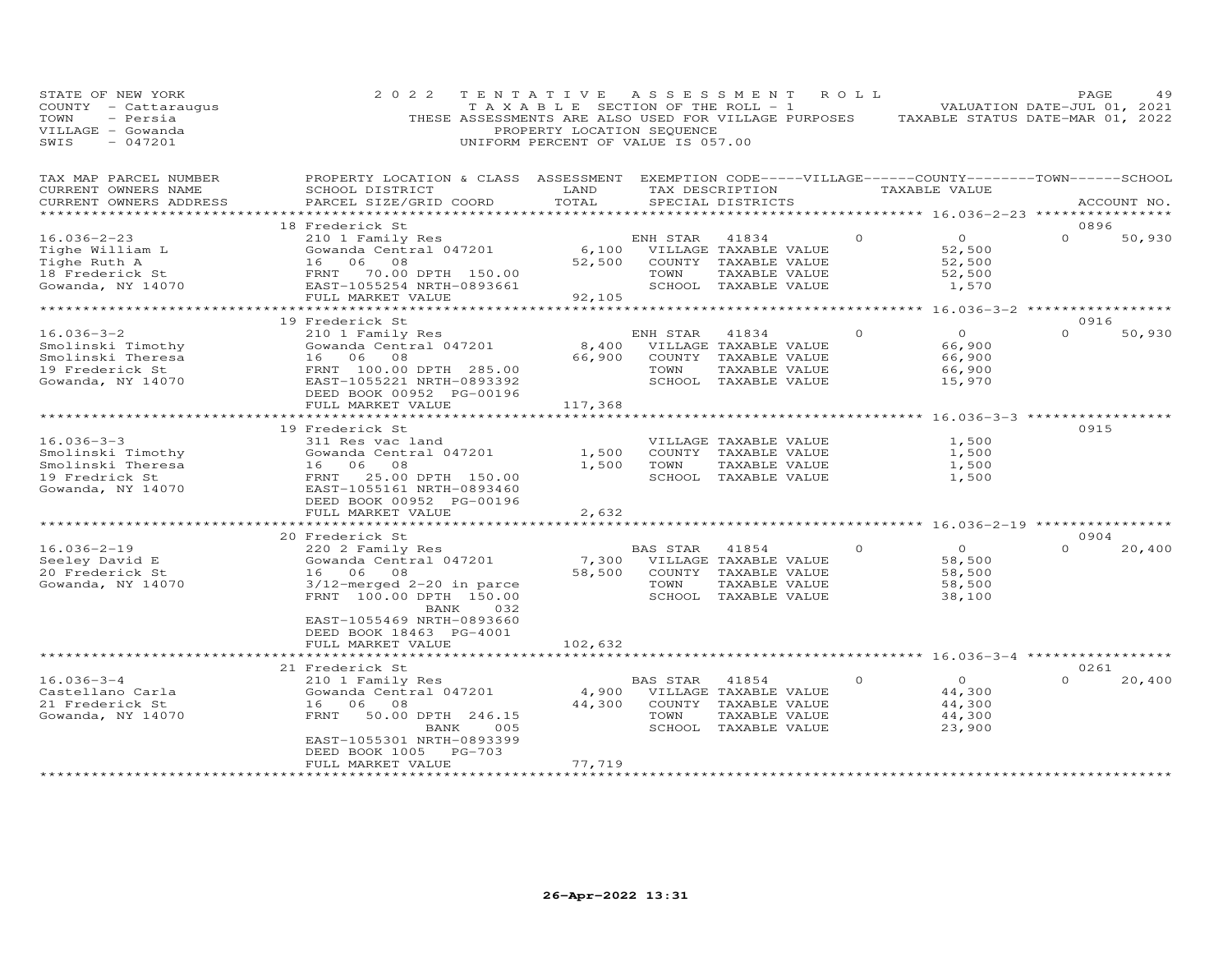| STATE OF NEW YORK<br>COUNTY - Cattaraugus<br>TOWN<br>- Persia<br>VILLAGE - Gowanda<br>$-047201$<br>SWIS | 2 0 2 2<br>THESE ASSESSMENTS ARE ALSO USED FOR VILLAGE PURPOSES                   | TENTATIVE<br>TAXABLE SECTION OF THE ROLL - 1<br>PROPERTY LOCATION SEQUENCE<br>UNIFORM PERCENT OF VALUE IS 057.00 | A S S E S S M E N T |                                       | ROLL     | TAXABLE STATUS DATE-MAR 01, 2022                                                | PAGE<br>VALUATION DATE-JUL 01, 2021 | 50          |
|---------------------------------------------------------------------------------------------------------|-----------------------------------------------------------------------------------|------------------------------------------------------------------------------------------------------------------|---------------------|---------------------------------------|----------|---------------------------------------------------------------------------------|-------------------------------------|-------------|
| TAX MAP PARCEL NUMBER<br>CURRENT OWNERS NAME<br>CURRENT OWNERS ADDRESS                                  | PROPERTY LOCATION & CLASS ASSESSMENT<br>SCHOOL DISTRICT<br>PARCEL SIZE/GRID COORD | LAND<br>TOTAL                                                                                                    |                     | TAX DESCRIPTION<br>SPECIAL DISTRICTS  |          | EXEMPTION CODE-----VILLAGE------COUNTY--------TOWN------SCHOOL<br>TAXABLE VALUE |                                     | ACCOUNT NO. |
| **********************                                                                                  |                                                                                   |                                                                                                                  |                     |                                       |          |                                                                                 |                                     |             |
|                                                                                                         | 26 Frederick St                                                                   |                                                                                                                  |                     |                                       |          |                                                                                 | 0777                                |             |
| $16.036 - 2 - 22$                                                                                       | 210 1 Family Res                                                                  |                                                                                                                  |                     | VILLAGE TAXABLE VALUE                 |          | 54,500                                                                          |                                     |             |
| Baker Dawn C.<br>26 Frederick St.                                                                       | Gowanda Central 047201<br>16<br>06<br>08                                          | 6,400<br>54,500                                                                                                  | TOWN                | COUNTY TAXABLE VALUE<br>TAXABLE VALUE |          | 54,500<br>54,500                                                                |                                     |             |
| Gowanda, NY 14070                                                                                       | FRNT<br>80.00 DPTH 150.00                                                         |                                                                                                                  |                     | SCHOOL TAXABLE VALUE                  |          | 54,500                                                                          |                                     |             |
|                                                                                                         | EAST-1055330 NRTH-0893661<br>DEED BOOK 24276 PG-9002                              |                                                                                                                  |                     |                                       |          |                                                                                 |                                     |             |
|                                                                                                         | FULL MARKET VALUE                                                                 | 95,614                                                                                                           |                     |                                       |          |                                                                                 |                                     |             |
|                                                                                                         |                                                                                   |                                                                                                                  |                     |                                       |          | ******** 16.036-3-5 ************                                                |                                     |             |
| $16.036 - 3 - 5$                                                                                        | 27 Frederick St                                                                   |                                                                                                                  | BAS STAR            | 41854                                 | $\Omega$ | $\circ$                                                                         | 0488<br>$\Omega$                    | 20,400      |
| McCall Cindy L                                                                                          | 210 1 Family Res<br>Gowanda Central 047201                                        | 7,100                                                                                                            |                     | VILLAGE TAXABLE VALUE                 |          | 48,600                                                                          |                                     |             |
| 27 Frederick St                                                                                         | 16 06<br>08                                                                       | 48,600                                                                                                           |                     | COUNTY TAXABLE VALUE                  |          | 48,600                                                                          |                                     |             |
| Gowanda, NY 14070                                                                                       | merged $3/7$ into $4/05$                                                          |                                                                                                                  | TOWN                | TAXABLE VALUE                         |          | 48,600                                                                          |                                     |             |
|                                                                                                         | FRNT<br>50.00 DPTH 246.00                                                         |                                                                                                                  |                     | SCHOOL TAXABLE VALUE                  |          | 28,200                                                                          |                                     |             |
|                                                                                                         | EAST-1055357 NRTH-0893459                                                         |                                                                                                                  |                     |                                       |          |                                                                                 |                                     |             |
|                                                                                                         | DEED BOOK 20201 PG-1653                                                           |                                                                                                                  |                     |                                       |          |                                                                                 |                                     |             |
|                                                                                                         | FULL MARKET VALUE                                                                 | 85,263                                                                                                           |                     |                                       |          |                                                                                 |                                     |             |
|                                                                                                         | ********************                                                              | ***********                                                                                                      |                     |                                       |          | ********** 16.036-3-6 ***************                                           |                                     |             |
|                                                                                                         | 29 Frederick St                                                                   |                                                                                                                  |                     |                                       |          |                                                                                 | 0294                                |             |
| $16.036 - 3 - 6$                                                                                        | 210 1 Family Res                                                                  |                                                                                                                  |                     | VILLAGE TAXABLE VALUE                 |          | 49,600                                                                          |                                     |             |
| Zarnoch Harley D                                                                                        | Gowanda Central 047201                                                            | 4,300                                                                                                            |                     | COUNTY TAXABLE VALUE                  |          | 49,600                                                                          |                                     |             |
| 29 Frederick St                                                                                         | 16<br>06<br>08                                                                    | 49,600                                                                                                           | TOWN                | TAXABLE VALUE                         |          | 49,600                                                                          |                                     |             |
| Gowanda, NY 14070                                                                                       | FRNT<br>50.00 DPTH 150.00<br>BANK<br>017<br>EAST-1055398 NRTH-0893459             |                                                                                                                  |                     | SCHOOL TAXABLE VALUE                  |          | 49,600                                                                          |                                     |             |
|                                                                                                         | DEED BOOK 25871 PG-8001                                                           |                                                                                                                  |                     |                                       |          |                                                                                 |                                     |             |
|                                                                                                         | FULL MARKET VALUE                                                                 | 87,018                                                                                                           |                     |                                       |          |                                                                                 |                                     |             |
|                                                                                                         |                                                                                   |                                                                                                                  |                     |                                       |          | ************ 16.036-2-21 **                                                     |                                     |             |
|                                                                                                         | 32 Frederick St                                                                   |                                                                                                                  |                     |                                       |          |                                                                                 | 0305                                |             |
| $16.036 - 2 - 21$                                                                                       | 210 1 Family Res                                                                  |                                                                                                                  |                     | VILLAGE TAXABLE VALUE                 |          | 52,500                                                                          |                                     |             |
| Bouquin Jacob N                                                                                         | Gowanda Central 047201                                                            | 4,300                                                                                                            |                     | COUNTY TAXABLE VALUE                  |          | 52,500                                                                          |                                     |             |
| Bouquin Anastasia J                                                                                     | 06<br>08<br>16                                                                    | 52,500                                                                                                           | TOWN                | TAXABLE VALUE                         |          | 52,500                                                                          |                                     |             |
| 32 Frederick St                                                                                         | FRNT<br>50.00 DPTH 150.00                                                         |                                                                                                                  |                     | SCHOOL TAXABLE VALUE                  |          | 52,500                                                                          |                                     |             |
| Collins, NY 14070                                                                                       | BANK<br>081                                                                       |                                                                                                                  |                     |                                       |          |                                                                                 |                                     |             |
|                                                                                                         | EAST-1055395 NRTH-0893660<br>DEED BOOK 2021 PG-13020                              |                                                                                                                  |                     |                                       |          |                                                                                 |                                     |             |
|                                                                                                         | FULL MARKET VALUE                                                                 | 92,105                                                                                                           |                     |                                       |          |                                                                                 |                                     |             |
|                                                                                                         | *******************                                                               | *********                                                                                                        |                     |                                       |          | ************* 16.036-3-8 ******************                                     |                                     |             |
|                                                                                                         | 35 Frederick St                                                                   |                                                                                                                  |                     |                                       |          |                                                                                 | 0610                                |             |
| $16.036 - 3 - 8$                                                                                        | 210 1 Family Res                                                                  |                                                                                                                  | BAS STAR            | 41854                                 | $\Omega$ | $\Omega$                                                                        | $\Omega$                            | 20,400      |
| Heckman Douglas                                                                                         | Gowanda Central 047201                                                            | 7,400                                                                                                            |                     | VILLAGE TAXABLE VALUE                 |          | 65,300                                                                          |                                     |             |
| Heckman Luann                                                                                           | 08<br>16<br>06                                                                    | 65,300                                                                                                           |                     | COUNTY TAXABLE VALUE                  |          | 65,300                                                                          |                                     |             |
| 35 Frederick St                                                                                         | FRNT 100.00 DPTH 150.00                                                           |                                                                                                                  | TOWN                | TAXABLE VALUE                         |          | 65,300                                                                          |                                     |             |
| Gowanda, NY 14070                                                                                       | EAST-1055473 NRTH-0893460                                                         |                                                                                                                  |                     | SCHOOL TAXABLE VALUE                  |          | 44,900                                                                          |                                     |             |
|                                                                                                         | DEED BOOK 835<br>PG-00412                                                         |                                                                                                                  |                     |                                       |          |                                                                                 |                                     |             |
|                                                                                                         | FULL MARKET VALUE<br>******************                                           | 114,561<br>******                                                                                                |                     |                                       |          |                                                                                 |                                     |             |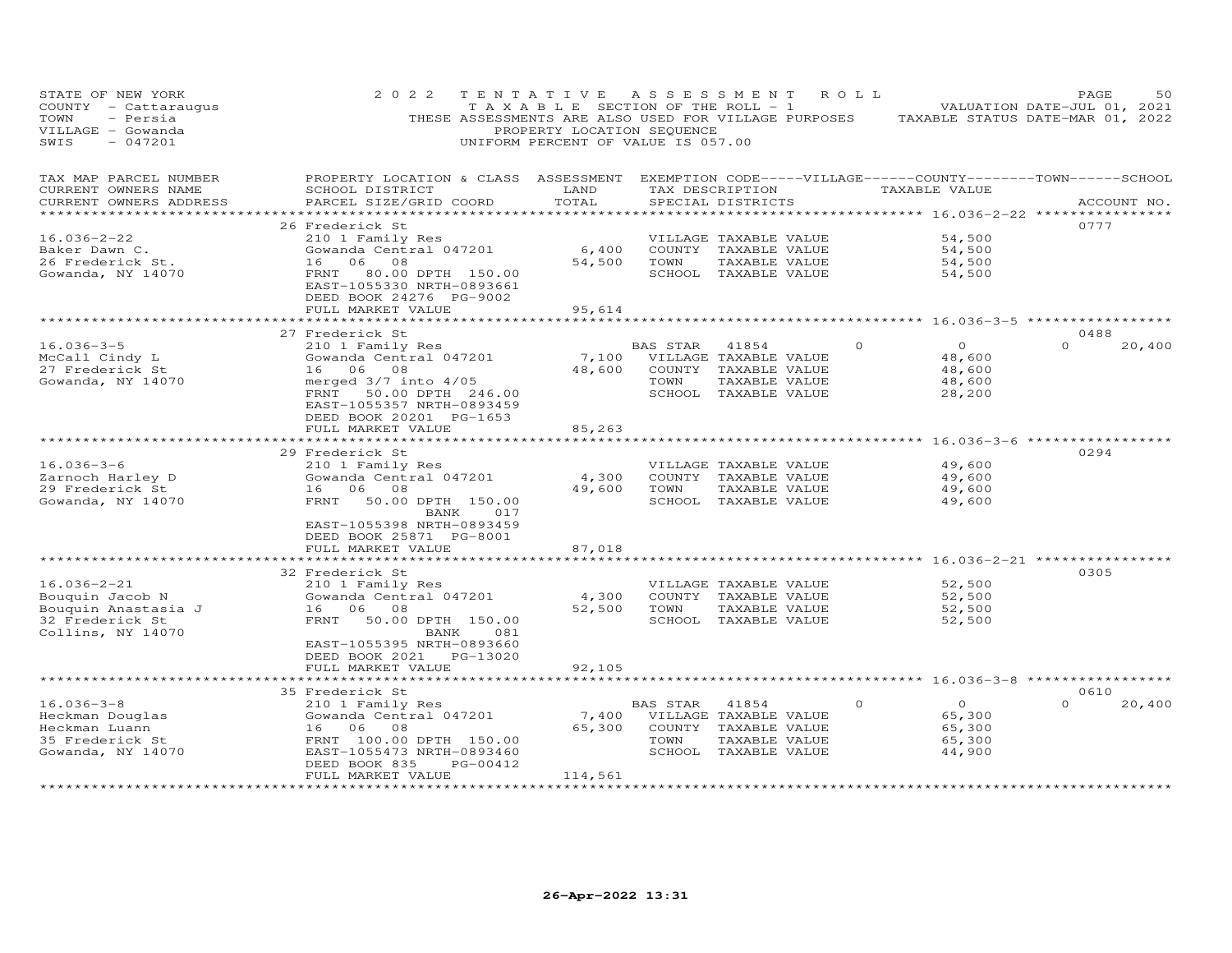| STATE OF NEW YORK<br>COUNTY - Cattaraugus<br>TOWN<br>- Persia<br>VILLAGE - Gowanda<br>$-047201$<br>SWIS | 2 0 2 2<br>THESE ASSESSMENTS ARE ALSO USED FOR VILLAGE PURPOSES                                                                                                                            | TENTATIVE<br>TAXABLE SECTION OF THE ROLL - 1<br>PROPERTY LOCATION SEQUENCE<br>UNIFORM PERCENT OF VALUE IS 057.00 | A S S E S S M E N T                                                   |                                                                                                 | ROLL            | TAXABLE STATUS DATE-MAR 01, 2022                                                       | PAGE<br>VALUATION DATE-JUL 01, 2021 | 51                        |
|---------------------------------------------------------------------------------------------------------|--------------------------------------------------------------------------------------------------------------------------------------------------------------------------------------------|------------------------------------------------------------------------------------------------------------------|-----------------------------------------------------------------------|-------------------------------------------------------------------------------------------------|-----------------|----------------------------------------------------------------------------------------|-------------------------------------|---------------------------|
| TAX MAP PARCEL NUMBER<br>CURRENT OWNERS NAME<br>CURRENT OWNERS ADDRESS<br>**********************        | PROPERTY LOCATION & CLASS ASSESSMENT<br>SCHOOL DISTRICT<br>PARCEL SIZE/GRID COORD<br>*************************                                                                             | LAND<br>TOTAL                                                                                                    |                                                                       | TAX DESCRIPTION<br>SPECIAL DISTRICTS                                                            |                 | EXEMPTION CODE-----VILLAGE------COUNTY-------TOWN------SCHOOL<br>TAXABLE VALUE         |                                     | ACCOUNT NO.               |
|                                                                                                         |                                                                                                                                                                                            |                                                                                                                  |                                                                       |                                                                                                 |                 |                                                                                        |                                     |                           |
| $16.036 - 3 - 9$<br>Klancer Linda C<br>Klancer Richard L<br>41 Frederick St<br>Gowanda, NY 14070        | 41 Frederick St<br>210 1 Family Res<br>Gowanda Central 047201<br>06<br>08<br>16<br>75.00 DPTH 150.00<br>FRNT<br>BANK<br>017<br>EAST-1055560 NRTH-0893459<br>DEED BOOK 9452<br>PG-3001      | 6,100<br>66,000                                                                                                  | BAS STAR<br>TOWN                                                      | 41854<br>VILLAGE TAXABLE VALUE<br>COUNTY TAXABLE VALUE<br>TAXABLE VALUE<br>SCHOOL TAXABLE VALUE |                 | $\Omega$<br>$\Omega$<br>66,000<br>66,000<br>66,000<br>45,600                           | 0948<br>$\Omega$                    | 20,400                    |
|                                                                                                         | FULL MARKET VALUE                                                                                                                                                                          | 115,789                                                                                                          |                                                                       |                                                                                                 |                 |                                                                                        |                                     |                           |
| $16.036 - 2 - 18$<br>Maines Kristina<br>44 Frederick St<br>Gowanda, NY 14070                            | * * * * * * * * * * * * * * * * * *<br>44 Frederick St<br>210 1 Family Res<br>Gowanda Central 047201<br>16 06<br>08<br>FRNT 100.00 DPTH 150.00<br>BANK<br>017<br>EAST-1055569 NRTH-0893668 | 7,000<br>58,800                                                                                                  | TOWN                                                                  | VILLAGE TAXABLE VALUE<br>COUNTY TAXABLE VALUE<br>TAXABLE VALUE<br>SCHOOL TAXABLE VALUE          |                 | 58,800<br>58,800<br>58,800<br>58,800                                                   | ***********<br>0732                 |                           |
| $16.036 - 3 - 10$<br>Tingue Dennis R                                                                    | DEED BOOK 24111 PG-2001<br>FULL MARKET VALUE<br>45 Frederick St<br>210 1 Family Res<br>Gowanda Central 047201                                                                              | 103,158<br>6,100                                                                                                 | BAS STAR                                                              | 41854<br>VILLAGE TAXABLE VALUE                                                                  |                 | ******** 16.036-3-10 ***********<br>$\circ$<br>$\circ$<br>55,400                       | 0884<br>$\Omega$                    | 20,400                    |
| 45 Frederick St<br>Gowanda, NY 14070                                                                    | 16 06<br>08<br>FRNT<br>75.00 DPTH 150.00<br>EAST-1055636 NRTH-0893459<br>DEED BOOK 00938 PG-00366                                                                                          | 55,400                                                                                                           | TOWN                                                                  | COUNTY TAXABLE VALUE<br>TAXABLE VALUE<br>SCHOOL TAXABLE VALUE                                   |                 | 55,400<br>55,400<br>35,000                                                             |                                     |                           |
|                                                                                                         | FULL MARKET VALUE<br>* * * * * * * * * * * * * * * * * * * *                                                                                                                               | 97,193                                                                                                           |                                                                       |                                                                                                 |                 | *********** 16.036-2-17 ****************                                               |                                     |                           |
|                                                                                                         | 52 Frederick St                                                                                                                                                                            |                                                                                                                  |                                                                       |                                                                                                 |                 |                                                                                        | 0605                                |                           |
| $16.036 - 2 - 17$<br>Marx Bruce N<br>52 Frederick St<br>Gowanda, NY 14070                               | 210 1 Family Res<br>Gowanda Central 047201<br>16 06 08<br>FRNT<br>50.00 DPTH 150.00<br>EAST-1055647 NRTH-0893660<br>DEED BOOK 1015<br>PG-767<br>FULL MARKET VALUE                          | 97,368                                                                                                           | VETDIS CTS 41140<br>4,300 VETCOM CTS 41130<br>55,500 ENH STAR<br>TOWN | 41834<br>VILLAGE TAXABLE VALUE<br>COUNTY TAXABLE VALUE<br>TAXABLE VALUE<br>SCHOOL TAXABLE VALUE | 5,550<br>13,600 | 5,550<br>13,600<br>$\Omega$<br>$\overline{O}$<br>36,350<br>36,350<br>36,350<br>$\circ$ | 5,550<br>13,600<br>$\Omega$         | 5,550<br>13,600<br>36,350 |
|                                                                                                         |                                                                                                                                                                                            |                                                                                                                  |                                                                       |                                                                                                 |                 | ******** 16.036-3-11 *****************                                                 |                                     |                           |
|                                                                                                         | 53 Frederick St                                                                                                                                                                            |                                                                                                                  |                                                                       |                                                                                                 |                 |                                                                                        | 0552                                |                           |
| $16.036 - 3 - 11$<br>Gorenflo Joseph E<br>Gorenflo Annette<br>53 Frederick St<br>Gowanda, NY 14070      | 210 1 Family Res<br>Gowanda Central 047201<br>16 06 08<br>FRNT<br>91.90 DPTH 150.00<br>BANK<br>005<br>EAST-1055713 NRTH-0893464<br>DEED BOOK 00946 PG-01155                                | 6,900<br>45,000                                                                                                  | ENH STAR<br>TOWN                                                      | 41834<br>VILLAGE TAXABLE VALUE<br>COUNTY TAXABLE VALUE<br>TAXABLE VALUE<br>SCHOOL TAXABLE VALUE |                 | $\overline{O}$<br>$\circ$<br>45,000<br>45,000<br>45,000<br>$\circ$                     | $\Omega$                            | 45,000                    |
|                                                                                                         | FULL MARKET VALUE<br>******************                                                                                                                                                    | 78,947<br>*********                                                                                              |                                                                       |                                                                                                 |                 |                                                                                        |                                     |                           |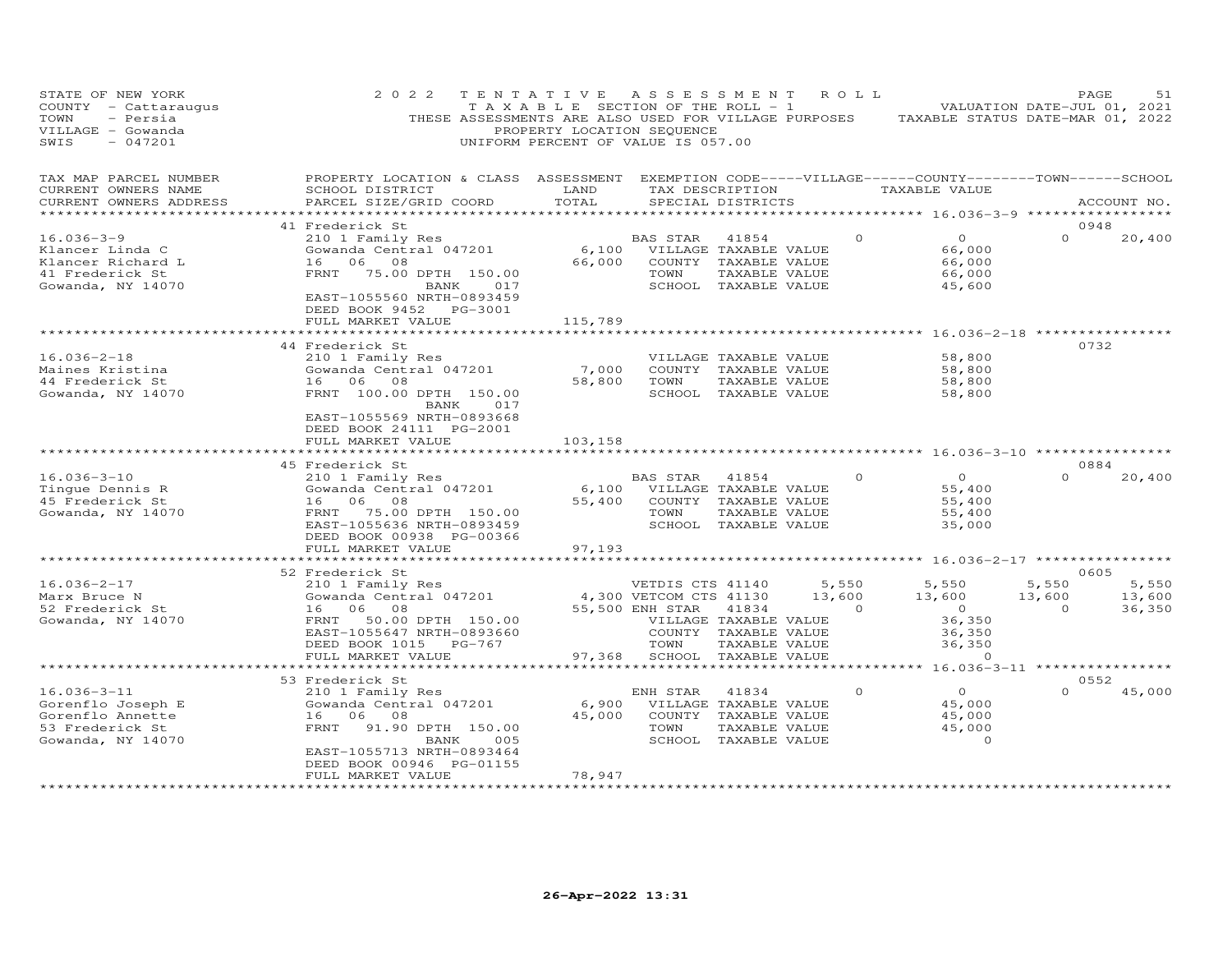| STATE OF NEW YORK<br>COUNTY - Cattaraugus<br>TOWN<br>- Persia<br>VILLAGE - Gowanda<br>SWIS<br>$-047201$ | 2 0 2 2<br>THESE ASSESSMENTS ARE ALSO USED FOR VILLAGE PURPOSES                                                                                                                                | TENTATIVE<br>T A X A B L E SECTION OF THE ROLL - 1<br>PROPERTY LOCATION SEQUENCE<br>UNIFORM PERCENT OF VALUE IS 057.00 | ASSESSMENT                                                                 |                                                                                                 |        | R O L L        | TAXABLE STATUS DATE-MAR 01, 2022                                               | PAGE<br>VALUATION DATE-JUL 01, 2021 | 52               |
|---------------------------------------------------------------------------------------------------------|------------------------------------------------------------------------------------------------------------------------------------------------------------------------------------------------|------------------------------------------------------------------------------------------------------------------------|----------------------------------------------------------------------------|-------------------------------------------------------------------------------------------------|--------|----------------|--------------------------------------------------------------------------------|-------------------------------------|------------------|
| TAX MAP PARCEL NUMBER<br>CURRENT OWNERS NAME<br>CURRENT OWNERS ADDRESS                                  | PROPERTY LOCATION & CLASS ASSESSMENT<br>SCHOOL DISTRICT<br>PARCEL SIZE/GRID COORD                                                                                                              | LAND<br>TOTAL                                                                                                          |                                                                            | TAX DESCRIPTION<br>SPECIAL DISTRICTS                                                            |        |                | EXEMPTION CODE-----VILLAGE------COUNTY-------TOWN------SCHOOL<br>TAXABLE VALUE |                                     | ACCOUNT NO.      |
| *******************                                                                                     |                                                                                                                                                                                                |                                                                                                                        |                                                                            |                                                                                                 |        |                |                                                                                | 0534                                |                  |
| $16.036 - 2 - 16$                                                                                       | 56 Frederick St<br>210 1 Family Res                                                                                                                                                            |                                                                                                                        | BAS STAR                                                                   | 41854                                                                                           |        | $\Omega$       | $\overline{O}$                                                                 |                                     | 20,400           |
| Sweda Joseph E<br>Sweda Charity<br>56 Frederick St<br>Gowanda, NY 14070                                 | Gowanda Central 047201<br>16 06 08<br>67.00 DPTH 116.00<br>FRNT<br>BANK 017<br>EAST-1055718 NRTH-0893646<br>DEED BOOK 19152 PG-2001                                                            | 65,200                                                                                                                 | 4,800 VILLAGE TAXABLE VALUE<br>TOWN                                        | COUNTY TAXABLE VALUE<br>TAXABLE VALUE<br>SCHOOL TAXABLE VALUE                                   |        |                | 65,200<br>65,200<br>65,200<br>44,800                                           |                                     |                  |
|                                                                                                         | FULL MARKET VALUE                                                                                                                                                                              | 114,386                                                                                                                |                                                                            |                                                                                                 |        |                |                                                                                |                                     |                  |
|                                                                                                         | *********************                                                                                                                                                                          | * * * * * * * * * * * * * *                                                                                            |                                                                            |                                                                                                 |        |                | ************************ 16.036-3-12 ****************                          |                                     |                  |
| $16.036 - 3 - 12$<br>Lipinski Kevin<br>59 Frederick St<br>Gowanda, NY 14070                             | 59 Frederick St<br>210 1 Family Res<br>Gowanda Central 047201<br>16 06 08<br>FRNT<br>91.90 DPTH 161.00<br>EAST-1055791 NRTH-0893463                                                            | 54,200                                                                                                                 | BAS STAR<br>7,100 VILLAGE TAXABLE VALUE<br>COUNTY TAXABLE VALUE<br>TOWN    | 41854<br>TAXABLE VALUE<br>SCHOOL TAXABLE VALUE                                                  |        | $\Omega$       | $\Omega$<br>54,200<br>54,200<br>54,200<br>33,800                               | 0551<br>$\Omega$                    | 20,400           |
|                                                                                                         | DEED BOOK 19640 PG-5001<br>FULL MARKET VALUE                                                                                                                                                   | 95,088                                                                                                                 |                                                                            |                                                                                                 |        |                |                                                                                |                                     |                  |
|                                                                                                         | * * * * * * * * * * * * * * * * * *                                                                                                                                                            | *************                                                                                                          |                                                                            |                                                                                                 |        |                | *********** 16.036-2-15 *****************                                      |                                     |                  |
|                                                                                                         | 60 Frederick St                                                                                                                                                                                |                                                                                                                        |                                                                            |                                                                                                 |        |                |                                                                                | 0801                                |                  |
| $16.036 - 2 - 15$<br>Selan Louis Jr<br>Selan Dorothy V<br>137 Stage Rd<br>S Otselic, NY 13155           | 210 1 Family Res<br>Gowanda Central 047201<br>Gowanda Central 047201<br>16   06   08<br>FRNT    79.49 DPTH  166.50<br>EAST-1055802 NRTH-0893654<br>DEED BOOK 3169 PG-9001<br>FULL MARKET VALUE | 122,281                                                                                                                | ENH STAR<br>5,900 VETCOM CTS 41130<br>69,700 VILLAGE TAXABLE VALUE<br>TOWN | 41834<br>COUNTY TAXABLE VALUE<br>TAXABLE VALUE<br>SCHOOL TAXABLE VALUE                          | 13,600 | $\overline{0}$ | $\circ$<br>13,600<br>56,100<br>56,100<br>56,100<br>5,170                       | $\Omega$<br>13,600                  | 50,930<br>13,600 |
|                                                                                                         |                                                                                                                                                                                                |                                                                                                                        |                                                                            |                                                                                                 |        |                |                                                                                |                                     |                  |
| $16.036 - 3 - 22$<br>Feldman Frances<br>27 High St<br>Gowanda, NY 14070                                 | 27 High St<br>210 1 Family Res<br>Gowanda Central 047201<br>16 06<br>08<br>FRNT 140.00 DPTH 118.00<br>EAST-1056338 NRTH-0893504<br>DEED BOOK 764<br>PG-00343<br>FULL MARKET VALUE              | 8,300<br>53,200<br>93,333                                                                                              | ENH STAR<br>TOWN                                                           | 41834<br>VILLAGE TAXABLE VALUE<br>COUNTY TAXABLE VALUE<br>TAXABLE VALUE<br>SCHOOL TAXABLE VALUE |        | $\Omega$       | $\Omega$<br>53,200<br>53,200<br>53,200<br>2,270                                | 0829<br>$\Omega$                    | 50,930           |
|                                                                                                         | ***************************                                                                                                                                                                    | *************                                                                                                          |                                                                            |                                                                                                 |        |                | ************************ 16.036-3-23 ****************                          |                                     |                  |
| $16.036 - 3 - 23$<br>Goode Christian P<br>77 S Water St<br>Gowanda, NY 14070                            | 37 High St<br>210 1 Family Res<br>Gowanda Central 047201<br>16 06 08<br>FRNT 120.00 DPTH 140.00<br>BANK<br>084<br>EAST-1056212 NRTH-0893465<br>DEED BOOK 26905 PG-7002                         | 8,100<br>49,500                                                                                                        | TOWN                                                                       | VILLAGE TAXABLE VALUE<br>COUNTY TAXABLE VALUE<br>TAXABLE VALUE<br>SCHOOL TAXABLE VALUE          |        |                | 49,500<br>49,500<br>49,500<br>49,500                                           | 0604                                |                  |
|                                                                                                         | FULL MARKET VALUE                                                                                                                                                                              | 86,842                                                                                                                 |                                                                            |                                                                                                 |        |                |                                                                                |                                     |                  |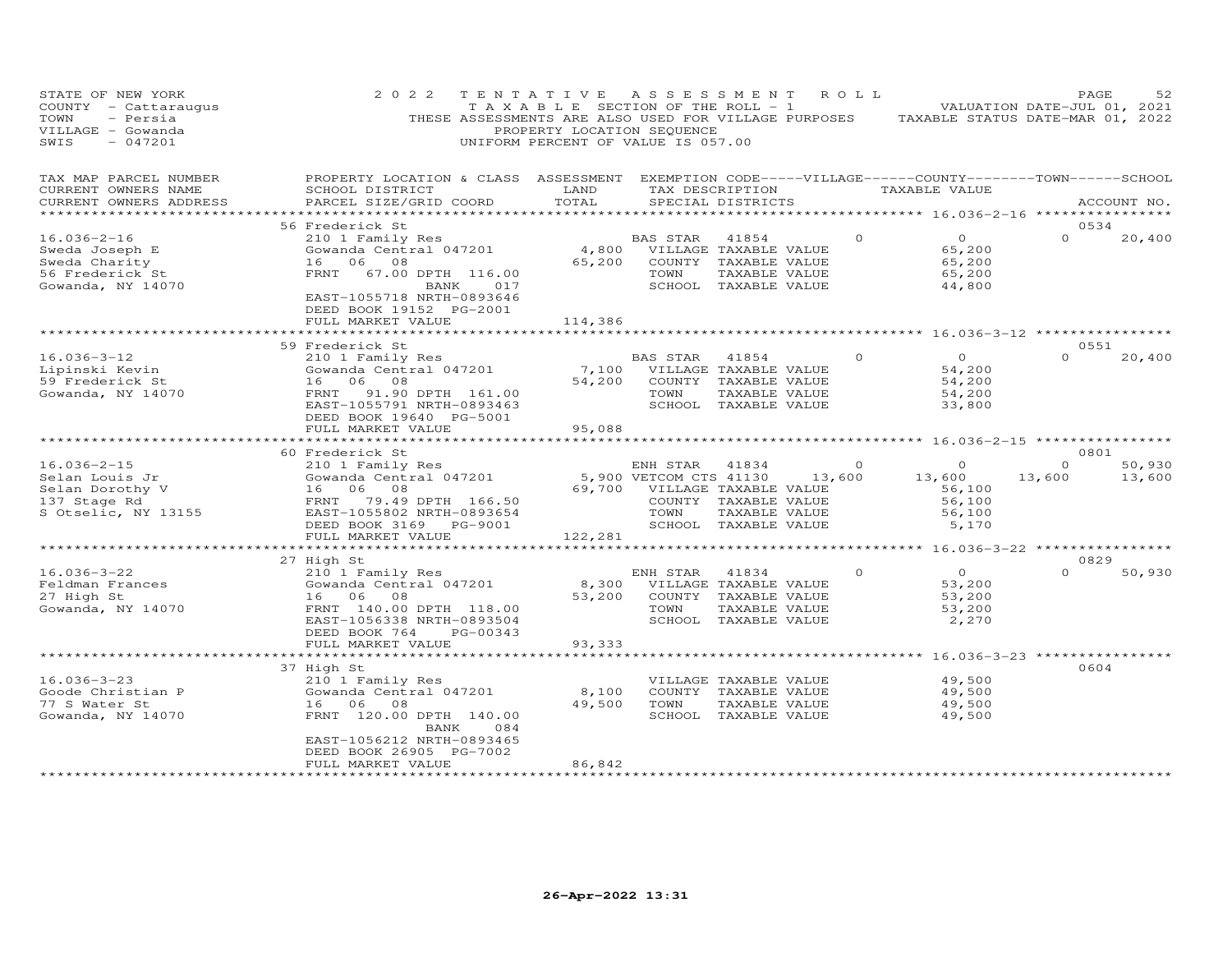| PROPERTY LOCATION & CLASS ASSESSMENT EXEMPTION CODE-----VILLAGE------COUNTY-------TOWN------SCHOOL<br>TAX MAP PARCEL NUMBER<br>CURRENT OWNERS NAME<br>SCHOOL DISTRICT<br>LAND<br>TAX DESCRIPTION<br>TAXABLE VALUE<br>CURRENT OWNERS ADDRESS<br>PARCEL SIZE/GRID COORD<br>TOTAL<br>SPECIAL DISTRICTS<br>ACCOUNT NO.<br>48 High St<br>0542<br>$\overline{O}$<br>$\Omega$<br>$16.036 - 3 - 29$<br>210 1 Family Res<br>BAS STAR<br>$\Omega$<br>20,400<br>41854<br>Gowanda Central 047201<br>7,900<br>Gembola Mark<br>VILLAGE TAXABLE VALUE<br>37,900<br>48 High St<br>16 06<br>08<br>37,900<br>COUNTY TAXABLE VALUE<br>37,900<br>ACRES<br>2.83<br>TOWN<br>TAXABLE VALUE<br>37,900<br>Gowanda, NY 14070<br>SCHOOL TAXABLE VALUE<br>EAST-1056228 NRTH-0893236<br>17,500<br>DEED BOOK 1029 PG-284<br>FULL MARKET VALUE<br>66,491<br>61 High St<br>0705<br>$16.036 - 3 - 24$<br>210 1 Family Res<br>46,600<br>VILLAGE TAXABLE VALUE<br>Sutton Rebecca A<br>Gowanda Central 047201<br>9,000<br>46,600<br>COUNTY TAXABLE VALUE<br>61 High St<br>16 06 08<br>TAXABLE VALUE<br>46,600<br>TOWN<br>46,600<br>Gowanda, NY 14070<br>FRNT 206.00 DPTH 140.00<br>SCHOOL TAXABLE VALUE<br>46,600<br>EAST-1056104 NRTH-0893382<br>DEED BOOK 27849 PG-2001<br>FULL MARKET VALUE<br>81,754<br>1010<br>68 High St<br>$16.036 - 3 - 30$<br>852 Landfill<br>VILLAGE TAXABLE VALUE<br>13,500<br>Moench Tanning Co Inc<br>Gowanda Central 047201<br>13,500<br>COUNTY TAXABLE VALUE<br>13,500<br>TAXABLE VALUE<br>465 Palmer St<br>16 06<br>08<br>13,500<br>TOWN<br>13,500<br>SCHOOL TAXABLE VALUE<br>Gowanda, NY 14070<br>landfill<br>13,500<br>ACRES<br>9.95<br>EAST-1056298 NRTH-0892970<br>FULL MARKET VALUE<br>23,684<br>88 High St<br>0909<br>$16.036 - 3 - 31$<br>311 Res vac land<br>VILLAGE TAXABLE VALUE<br>14,400<br>Vogtli Ray & Sons Inc<br>Gowanda Central 047201<br>14,400<br>14,400<br>COUNTY TAXABLE VALUE<br>16 06 08<br>TAXABLE VALUE<br>13870 Taylor Hollow Rd<br>14,400<br>TOWN<br>14,400<br>Collins, NY 14034<br>ACRES 11.50<br>SCHOOL TAXABLE VALUE<br>14,400<br>EAST-1055546 NRTH-0892537<br>FULL MARKET VALUE<br>25,263<br>****** 16.036-3-41 **********<br>1233<br>R88 High St<br>$16.036 - 3 - 41$<br>7,700<br>852 Landfill<br>VILLAGE TAXABLE VALUE<br>Moench Tanning Co Inc<br>Gowanda Central 047201<br>7,700<br>COUNTY TAXABLE VALUE<br>7,700<br>465 Palmer St<br>16 06<br>08<br>7,700<br>TOWN<br>TAXABLE VALUE<br>7,700<br>Gowanda, NY 14070<br>landfill<br>SCHOOL TAXABLE VALUE<br>7,700<br>ACRES<br>2.70<br>EAST-1056027 NRTH-0892353<br>DEED BOOK 729<br>PG-00314<br>13,509<br>FULL MARKET VALUE<br>*********************** | STATE OF NEW YORK<br>COUNTY - Cattaraugus<br>- Persia<br>TOWN<br>VILLAGE - Gowanda<br>$-047201$<br>SWIS | 2 0 2 2<br>THESE ASSESSMENTS ARE ALSO USED FOR VILLAGE PURPOSES | TENTATIVE ASSESSMENT<br>T A X A B L E SECTION OF THE ROLL - 1<br>PROPERTY LOCATION SEQUENCE<br>UNIFORM PERCENT OF VALUE IS 057.00 |  | R O L L | TAXABLE STATUS DATE-MAR 01, 2022 | PAGE<br>VALUATION DATE-JUL 01, 2021 | 53 |
|------------------------------------------------------------------------------------------------------------------------------------------------------------------------------------------------------------------------------------------------------------------------------------------------------------------------------------------------------------------------------------------------------------------------------------------------------------------------------------------------------------------------------------------------------------------------------------------------------------------------------------------------------------------------------------------------------------------------------------------------------------------------------------------------------------------------------------------------------------------------------------------------------------------------------------------------------------------------------------------------------------------------------------------------------------------------------------------------------------------------------------------------------------------------------------------------------------------------------------------------------------------------------------------------------------------------------------------------------------------------------------------------------------------------------------------------------------------------------------------------------------------------------------------------------------------------------------------------------------------------------------------------------------------------------------------------------------------------------------------------------------------------------------------------------------------------------------------------------------------------------------------------------------------------------------------------------------------------------------------------------------------------------------------------------------------------------------------------------------------------------------------------------------------------------------------------------------------------------------------------------------------------------------------------------------------------------------------------------------------------------------------------------------------------------------------------------------------------------------------------------------------------------------------------------------------------------------------------------------------------------------|---------------------------------------------------------------------------------------------------------|-----------------------------------------------------------------|-----------------------------------------------------------------------------------------------------------------------------------|--|---------|----------------------------------|-------------------------------------|----|
|                                                                                                                                                                                                                                                                                                                                                                                                                                                                                                                                                                                                                                                                                                                                                                                                                                                                                                                                                                                                                                                                                                                                                                                                                                                                                                                                                                                                                                                                                                                                                                                                                                                                                                                                                                                                                                                                                                                                                                                                                                                                                                                                                                                                                                                                                                                                                                                                                                                                                                                                                                                                                                    |                                                                                                         |                                                                 |                                                                                                                                   |  |         |                                  |                                     |    |
|                                                                                                                                                                                                                                                                                                                                                                                                                                                                                                                                                                                                                                                                                                                                                                                                                                                                                                                                                                                                                                                                                                                                                                                                                                                                                                                                                                                                                                                                                                                                                                                                                                                                                                                                                                                                                                                                                                                                                                                                                                                                                                                                                                                                                                                                                                                                                                                                                                                                                                                                                                                                                                    |                                                                                                         |                                                                 |                                                                                                                                   |  |         |                                  |                                     |    |
|                                                                                                                                                                                                                                                                                                                                                                                                                                                                                                                                                                                                                                                                                                                                                                                                                                                                                                                                                                                                                                                                                                                                                                                                                                                                                                                                                                                                                                                                                                                                                                                                                                                                                                                                                                                                                                                                                                                                                                                                                                                                                                                                                                                                                                                                                                                                                                                                                                                                                                                                                                                                                                    |                                                                                                         |                                                                 |                                                                                                                                   |  |         |                                  |                                     |    |
|                                                                                                                                                                                                                                                                                                                                                                                                                                                                                                                                                                                                                                                                                                                                                                                                                                                                                                                                                                                                                                                                                                                                                                                                                                                                                                                                                                                                                                                                                                                                                                                                                                                                                                                                                                                                                                                                                                                                                                                                                                                                                                                                                                                                                                                                                                                                                                                                                                                                                                                                                                                                                                    |                                                                                                         |                                                                 |                                                                                                                                   |  |         |                                  |                                     |    |
|                                                                                                                                                                                                                                                                                                                                                                                                                                                                                                                                                                                                                                                                                                                                                                                                                                                                                                                                                                                                                                                                                                                                                                                                                                                                                                                                                                                                                                                                                                                                                                                                                                                                                                                                                                                                                                                                                                                                                                                                                                                                                                                                                                                                                                                                                                                                                                                                                                                                                                                                                                                                                                    |                                                                                                         |                                                                 |                                                                                                                                   |  |         |                                  |                                     |    |
|                                                                                                                                                                                                                                                                                                                                                                                                                                                                                                                                                                                                                                                                                                                                                                                                                                                                                                                                                                                                                                                                                                                                                                                                                                                                                                                                                                                                                                                                                                                                                                                                                                                                                                                                                                                                                                                                                                                                                                                                                                                                                                                                                                                                                                                                                                                                                                                                                                                                                                                                                                                                                                    |                                                                                                         |                                                                 |                                                                                                                                   |  |         |                                  |                                     |    |
|                                                                                                                                                                                                                                                                                                                                                                                                                                                                                                                                                                                                                                                                                                                                                                                                                                                                                                                                                                                                                                                                                                                                                                                                                                                                                                                                                                                                                                                                                                                                                                                                                                                                                                                                                                                                                                                                                                                                                                                                                                                                                                                                                                                                                                                                                                                                                                                                                                                                                                                                                                                                                                    |                                                                                                         |                                                                 |                                                                                                                                   |  |         |                                  |                                     |    |
|                                                                                                                                                                                                                                                                                                                                                                                                                                                                                                                                                                                                                                                                                                                                                                                                                                                                                                                                                                                                                                                                                                                                                                                                                                                                                                                                                                                                                                                                                                                                                                                                                                                                                                                                                                                                                                                                                                                                                                                                                                                                                                                                                                                                                                                                                                                                                                                                                                                                                                                                                                                                                                    |                                                                                                         |                                                                 |                                                                                                                                   |  |         |                                  |                                     |    |
|                                                                                                                                                                                                                                                                                                                                                                                                                                                                                                                                                                                                                                                                                                                                                                                                                                                                                                                                                                                                                                                                                                                                                                                                                                                                                                                                                                                                                                                                                                                                                                                                                                                                                                                                                                                                                                                                                                                                                                                                                                                                                                                                                                                                                                                                                                                                                                                                                                                                                                                                                                                                                                    |                                                                                                         |                                                                 |                                                                                                                                   |  |         |                                  |                                     |    |
|                                                                                                                                                                                                                                                                                                                                                                                                                                                                                                                                                                                                                                                                                                                                                                                                                                                                                                                                                                                                                                                                                                                                                                                                                                                                                                                                                                                                                                                                                                                                                                                                                                                                                                                                                                                                                                                                                                                                                                                                                                                                                                                                                                                                                                                                                                                                                                                                                                                                                                                                                                                                                                    |                                                                                                         |                                                                 |                                                                                                                                   |  |         |                                  |                                     |    |
|                                                                                                                                                                                                                                                                                                                                                                                                                                                                                                                                                                                                                                                                                                                                                                                                                                                                                                                                                                                                                                                                                                                                                                                                                                                                                                                                                                                                                                                                                                                                                                                                                                                                                                                                                                                                                                                                                                                                                                                                                                                                                                                                                                                                                                                                                                                                                                                                                                                                                                                                                                                                                                    |                                                                                                         |                                                                 |                                                                                                                                   |  |         |                                  |                                     |    |
|                                                                                                                                                                                                                                                                                                                                                                                                                                                                                                                                                                                                                                                                                                                                                                                                                                                                                                                                                                                                                                                                                                                                                                                                                                                                                                                                                                                                                                                                                                                                                                                                                                                                                                                                                                                                                                                                                                                                                                                                                                                                                                                                                                                                                                                                                                                                                                                                                                                                                                                                                                                                                                    |                                                                                                         |                                                                 |                                                                                                                                   |  |         |                                  |                                     |    |
|                                                                                                                                                                                                                                                                                                                                                                                                                                                                                                                                                                                                                                                                                                                                                                                                                                                                                                                                                                                                                                                                                                                                                                                                                                                                                                                                                                                                                                                                                                                                                                                                                                                                                                                                                                                                                                                                                                                                                                                                                                                                                                                                                                                                                                                                                                                                                                                                                                                                                                                                                                                                                                    |                                                                                                         |                                                                 |                                                                                                                                   |  |         |                                  |                                     |    |
|                                                                                                                                                                                                                                                                                                                                                                                                                                                                                                                                                                                                                                                                                                                                                                                                                                                                                                                                                                                                                                                                                                                                                                                                                                                                                                                                                                                                                                                                                                                                                                                                                                                                                                                                                                                                                                                                                                                                                                                                                                                                                                                                                                                                                                                                                                                                                                                                                                                                                                                                                                                                                                    |                                                                                                         |                                                                 |                                                                                                                                   |  |         |                                  |                                     |    |
|                                                                                                                                                                                                                                                                                                                                                                                                                                                                                                                                                                                                                                                                                                                                                                                                                                                                                                                                                                                                                                                                                                                                                                                                                                                                                                                                                                                                                                                                                                                                                                                                                                                                                                                                                                                                                                                                                                                                                                                                                                                                                                                                                                                                                                                                                                                                                                                                                                                                                                                                                                                                                                    |                                                                                                         |                                                                 |                                                                                                                                   |  |         |                                  |                                     |    |
|                                                                                                                                                                                                                                                                                                                                                                                                                                                                                                                                                                                                                                                                                                                                                                                                                                                                                                                                                                                                                                                                                                                                                                                                                                                                                                                                                                                                                                                                                                                                                                                                                                                                                                                                                                                                                                                                                                                                                                                                                                                                                                                                                                                                                                                                                                                                                                                                                                                                                                                                                                                                                                    |                                                                                                         |                                                                 |                                                                                                                                   |  |         |                                  |                                     |    |
|                                                                                                                                                                                                                                                                                                                                                                                                                                                                                                                                                                                                                                                                                                                                                                                                                                                                                                                                                                                                                                                                                                                                                                                                                                                                                                                                                                                                                                                                                                                                                                                                                                                                                                                                                                                                                                                                                                                                                                                                                                                                                                                                                                                                                                                                                                                                                                                                                                                                                                                                                                                                                                    |                                                                                                         |                                                                 |                                                                                                                                   |  |         |                                  |                                     |    |
|                                                                                                                                                                                                                                                                                                                                                                                                                                                                                                                                                                                                                                                                                                                                                                                                                                                                                                                                                                                                                                                                                                                                                                                                                                                                                                                                                                                                                                                                                                                                                                                                                                                                                                                                                                                                                                                                                                                                                                                                                                                                                                                                                                                                                                                                                                                                                                                                                                                                                                                                                                                                                                    |                                                                                                         |                                                                 |                                                                                                                                   |  |         |                                  |                                     |    |
|                                                                                                                                                                                                                                                                                                                                                                                                                                                                                                                                                                                                                                                                                                                                                                                                                                                                                                                                                                                                                                                                                                                                                                                                                                                                                                                                                                                                                                                                                                                                                                                                                                                                                                                                                                                                                                                                                                                                                                                                                                                                                                                                                                                                                                                                                                                                                                                                                                                                                                                                                                                                                                    |                                                                                                         |                                                                 |                                                                                                                                   |  |         |                                  |                                     |    |
|                                                                                                                                                                                                                                                                                                                                                                                                                                                                                                                                                                                                                                                                                                                                                                                                                                                                                                                                                                                                                                                                                                                                                                                                                                                                                                                                                                                                                                                                                                                                                                                                                                                                                                                                                                                                                                                                                                                                                                                                                                                                                                                                                                                                                                                                                                                                                                                                                                                                                                                                                                                                                                    |                                                                                                         |                                                                 |                                                                                                                                   |  |         |                                  |                                     |    |
|                                                                                                                                                                                                                                                                                                                                                                                                                                                                                                                                                                                                                                                                                                                                                                                                                                                                                                                                                                                                                                                                                                                                                                                                                                                                                                                                                                                                                                                                                                                                                                                                                                                                                                                                                                                                                                                                                                                                                                                                                                                                                                                                                                                                                                                                                                                                                                                                                                                                                                                                                                                                                                    |                                                                                                         |                                                                 |                                                                                                                                   |  |         |                                  |                                     |    |
|                                                                                                                                                                                                                                                                                                                                                                                                                                                                                                                                                                                                                                                                                                                                                                                                                                                                                                                                                                                                                                                                                                                                                                                                                                                                                                                                                                                                                                                                                                                                                                                                                                                                                                                                                                                                                                                                                                                                                                                                                                                                                                                                                                                                                                                                                                                                                                                                                                                                                                                                                                                                                                    |                                                                                                         |                                                                 |                                                                                                                                   |  |         |                                  |                                     |    |
|                                                                                                                                                                                                                                                                                                                                                                                                                                                                                                                                                                                                                                                                                                                                                                                                                                                                                                                                                                                                                                                                                                                                                                                                                                                                                                                                                                                                                                                                                                                                                                                                                                                                                                                                                                                                                                                                                                                                                                                                                                                                                                                                                                                                                                                                                                                                                                                                                                                                                                                                                                                                                                    |                                                                                                         |                                                                 |                                                                                                                                   |  |         |                                  |                                     |    |
|                                                                                                                                                                                                                                                                                                                                                                                                                                                                                                                                                                                                                                                                                                                                                                                                                                                                                                                                                                                                                                                                                                                                                                                                                                                                                                                                                                                                                                                                                                                                                                                                                                                                                                                                                                                                                                                                                                                                                                                                                                                                                                                                                                                                                                                                                                                                                                                                                                                                                                                                                                                                                                    |                                                                                                         |                                                                 |                                                                                                                                   |  |         |                                  |                                     |    |
|                                                                                                                                                                                                                                                                                                                                                                                                                                                                                                                                                                                                                                                                                                                                                                                                                                                                                                                                                                                                                                                                                                                                                                                                                                                                                                                                                                                                                                                                                                                                                                                                                                                                                                                                                                                                                                                                                                                                                                                                                                                                                                                                                                                                                                                                                                                                                                                                                                                                                                                                                                                                                                    |                                                                                                         |                                                                 |                                                                                                                                   |  |         |                                  |                                     |    |
|                                                                                                                                                                                                                                                                                                                                                                                                                                                                                                                                                                                                                                                                                                                                                                                                                                                                                                                                                                                                                                                                                                                                                                                                                                                                                                                                                                                                                                                                                                                                                                                                                                                                                                                                                                                                                                                                                                                                                                                                                                                                                                                                                                                                                                                                                                                                                                                                                                                                                                                                                                                                                                    |                                                                                                         |                                                                 |                                                                                                                                   |  |         |                                  |                                     |    |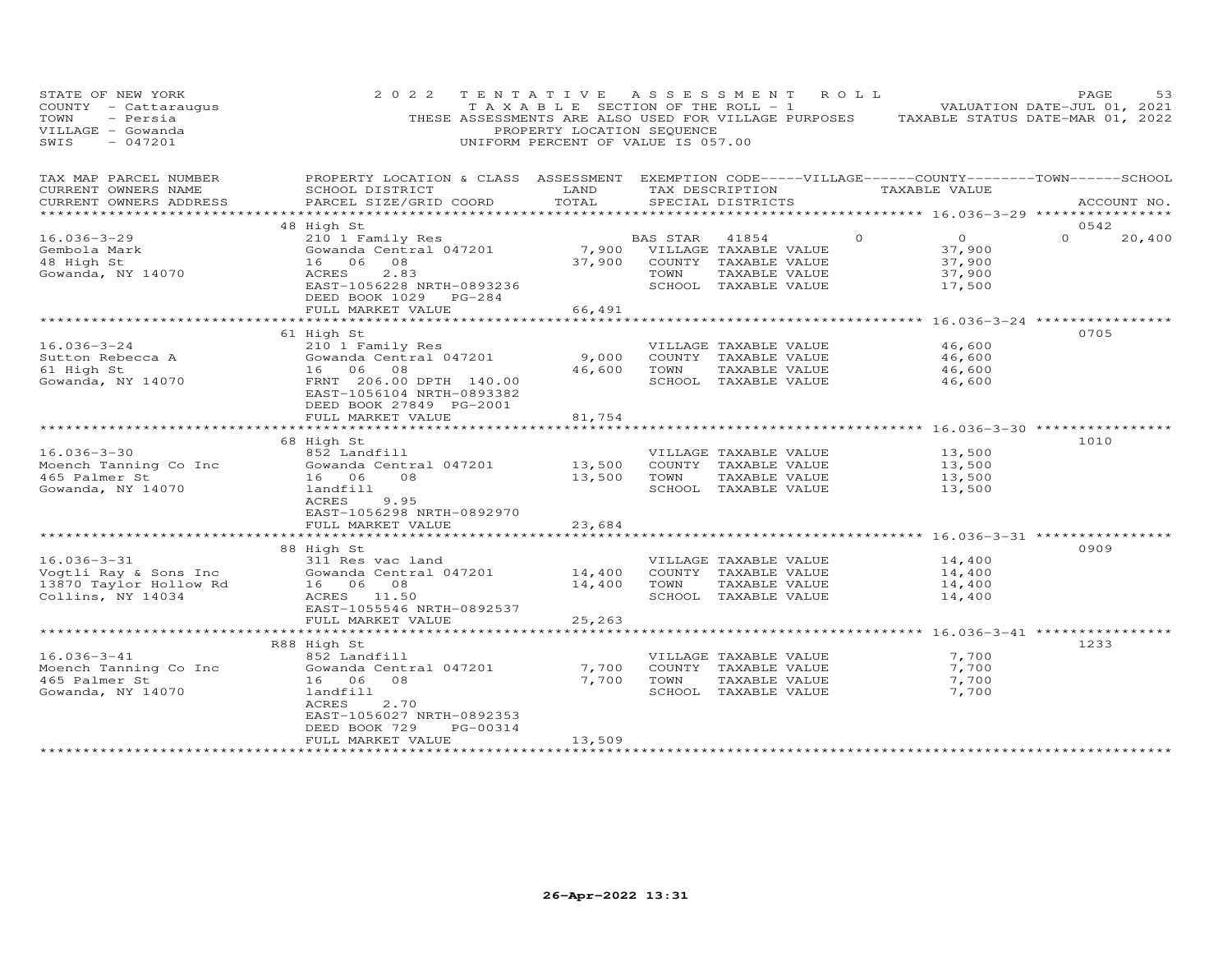| STATE OF NEW YORK<br>COUNTY - Cattaraugus<br>TOWN<br>- Persia<br>VILLAGE - Gowanda<br>SWIS<br>$-047201$ | 2 0 2 2<br>THESE ASSESSMENTS ARE ALSO USED FOR VILLAGE PURPOSES                                                                                                  | TENTATIVE<br>T A X A B L E SECTION OF THE ROLL - 1<br>PROPERTY LOCATION SEQUENCE<br>UNIFORM PERCENT OF VALUE IS 057.00 | ASSESSMENT       |                                                                                                 | R O L L  | TAXABLE STATUS DATE-MAR 01, 2022                       | PAGE<br>VALUATION DATE-JUL 01, 2021 | 54     |
|---------------------------------------------------------------------------------------------------------|------------------------------------------------------------------------------------------------------------------------------------------------------------------|------------------------------------------------------------------------------------------------------------------------|------------------|-------------------------------------------------------------------------------------------------|----------|--------------------------------------------------------|-------------------------------------|--------|
| TAX MAP PARCEL NUMBER<br>CURRENT OWNERS NAME<br>CURRENT OWNERS ADDRESS                                  | PROPERTY LOCATION & CLASS ASSESSMENT EXEMPTION CODE-----VILLAGE------COUNTY-------TOWN------SCHOOL<br>SCHOOL DISTRICT<br>PARCEL SIZE/GRID COORD                  | LAND<br>TOTAL                                                                                                          |                  | TAX DESCRIPTION<br>SPECIAL DISTRICTS                                                            |          | TAXABLE VALUE<br>********** 16.027-3-4 ****            | ACCOUNT NO.                         |        |
| $16.027 - 3 - 4$<br>Kobiolka Joseph J<br>Kobiolka Barbara L<br>12630 Sisson Hqwy<br>Lawtons, NY 14091   | 14 Hill St<br>220 2 Family Res<br>Gowanda Central 047201<br>28 06<br>08<br>FRNT 64.59 DPTH 113.00<br>EAST-1051749 NRTH-0895039                                   | 4,600<br>45,000                                                                                                        | TOWN             | VILLAGE TAXABLE VALUE<br>COUNTY TAXABLE VALUE<br>TAXABLE VALUE<br>SCHOOL TAXABLE VALUE          |          | 45,000<br>45,000<br>45,000<br>45,000                   | 0288                                |        |
|                                                                                                         | DEED BOOK 838<br>PG-00261<br>FULL MARKET VALUE<br>*********************                                                                                          | 78,947                                                                                                                 |                  |                                                                                                 |          | *********** 16.027-1-30 ****************               |                                     |        |
| $16.027 - 1 - 30$<br>Ferry Bonnie E<br>15 Hill St<br>Gowanda, NY 14070                                  | 15 Hill St<br>220 2 Family Res<br>Gowanda Central 047201<br>28<br>06<br>08<br>54.40 DPTH 173.90<br>FRNT<br>EAST-1051807 NRTH-0895205<br>DEED BOOK 00978 PG-00450 | 4,600<br>48,300                                                                                                        | BAS STAR<br>TOWN | 41854<br>VILLAGE TAXABLE VALUE<br>COUNTY TAXABLE VALUE<br>TAXABLE VALUE<br>SCHOOL TAXABLE VALUE | $\Omega$ | $\overline{O}$<br>48,300<br>48,300<br>48,300<br>27,900 | 0933<br>$\Omega$                    | 20,400 |
|                                                                                                         | FULL MARKET VALUE                                                                                                                                                | 84,737                                                                                                                 |                  |                                                                                                 |          |                                                        | $16.027 - 2 - 25.1$ ********        |        |
| $16.027 - 2 - 25.1$<br>Murphy Timothy M<br>Murphy Patricia A<br>3649 Bell Ave<br>Jamestown, NY 14701    | 18 Hill St<br>311 Res vac land<br>Gowanda Central 047201<br>28 06<br>08<br>ACRES<br>3.20<br>EAST-1052219 NRTH-0894508<br>DEED BOOK 800<br>PG-00081               | 2,450<br>2,450                                                                                                         | TOWN             | VILLAGE TAXABLE VALUE<br>COUNTY TAXABLE VALUE<br>TAXABLE VALUE<br>SCHOOL TAXABLE VALUE          |          | 2,450<br>2,450<br>2,450<br>2,450                       | 0625                                |        |
|                                                                                                         | FULL MARKET VALUE<br>***********************                                                                                                                     | 4,298                                                                                                                  |                  |                                                                                                 |          | ************* 16.027-2-24 **************               |                                     |        |
| $16.027 - 2 - 24$<br>Stymus Melissa<br>4718 Mapleton Rd<br>Lockport, NY 14094                           | 20 Hill St<br>311 Res vac land<br>Gowanda Central 047201<br>$-06$<br>27<br>$-08$<br>ACRES<br>0.39<br>EAST-1052512 NRTH-0894543<br>DEED BOOK 2021<br>PG-15434     | 2,600<br>2,600                                                                                                         | TOWN             | VILLAGE TAXABLE VALUE<br>COUNTY TAXABLE VALUE<br>TAXABLE VALUE<br>SCHOOL TAXABLE VALUE          |          | 2,600<br>2,600<br>2,600<br>2,600                       | 0668                                |        |
|                                                                                                         | FULL MARKET VALUE                                                                                                                                                | 4,561                                                                                                                  |                  |                                                                                                 |          | *********** 16.027-1-31 ***********                    |                                     |        |
| $16.027 - 1 - 31$<br>Igel Cindy<br>21 W Hill St.<br>Gowanda, NY 14070                                   | 21 Hill St<br>210 1 Family Res<br>Gowanda Central 047201<br>28<br>06<br>08<br>FRNT<br>60.90 DPTH 173.90<br>017<br>BANK<br>EAST-1051777 NRTH-0895246              | 5,000<br>58,500                                                                                                        | TOWN             | VILLAGE TAXABLE VALUE<br>COUNTY TAXABLE VALUE<br>TAXABLE VALUE<br>SCHOOL TAXABLE VALUE          |          | 58,500<br>58,500<br>58,500<br>58,500                   | 0672                                |        |
|                                                                                                         | DEED BOOK 21718 PG-4001<br>FULL MARKET VALUE                                                                                                                     | 102,632                                                                                                                |                  |                                                                                                 |          |                                                        |                                     |        |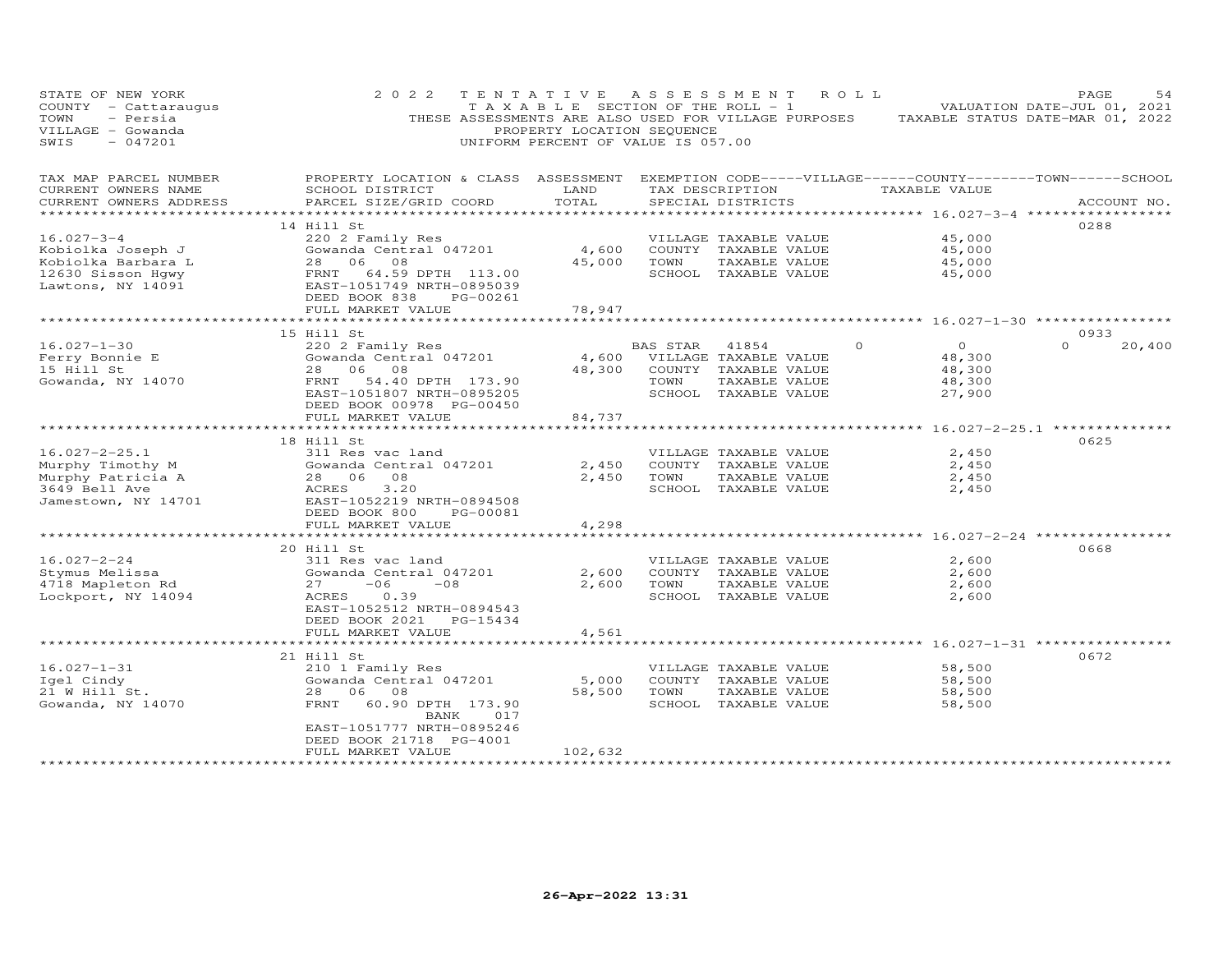| STATE OF NEW YORK<br>COUNTY - Cattaraugus<br>TOWN<br>- Persia<br>VILLAGE - Gowanda<br>SWIS<br>$-047201$ | 2 0 2 2<br>THESE ASSESSMENTS ARE ALSO USED FOR VILLAGE PURPOSES                                                                                                                          | TENTATIVE<br>T A X A B L E SECTION OF THE ROLL - 1<br>PROPERTY LOCATION SEQUENCE<br>UNIFORM PERCENT OF VALUE IS 057.00 | A S S E S S M E N T |                                                                                                 | R O L L  | TAXABLE STATUS DATE-MAR 01, 2022                           | PAGE<br>VALUATION DATE-JUL 01, 2021 | 55     |
|---------------------------------------------------------------------------------------------------------|------------------------------------------------------------------------------------------------------------------------------------------------------------------------------------------|------------------------------------------------------------------------------------------------------------------------|---------------------|-------------------------------------------------------------------------------------------------|----------|------------------------------------------------------------|-------------------------------------|--------|
| TAX MAP PARCEL NUMBER<br>CURRENT OWNERS NAME<br>CURRENT OWNERS ADDRESS                                  | PROPERTY LOCATION & CLASS ASSESSMENT EXEMPTION CODE-----VILLAGE------COUNTY-------TOWN------SCHOOL<br>SCHOOL DISTRICT<br>PARCEL SIZE/GRID COORD                                          | LAND<br>TOTAL                                                                                                          |                     | TAX DESCRIPTION<br>SPECIAL DISTRICTS                                                            |          | TAXABLE VALUE<br>********** 16.027-2-20 *********          | ACCOUNT NO.                         |        |
| $16.027 - 2 - 20$<br>Village Of Gowanda<br>27 E Main St<br>Gowanda, NY 14070                            | 23 Hill St<br>311 Res vac land<br>Gowanda Central 047201<br>$-06$<br>16<br>$-08$<br>FRNT 75.00 DPTH 85.00<br>EAST-1052338 NRTH-0894826<br>DEED BOOK 838<br>PG-00489<br>FULL MARKET VALUE | 2,700<br>2,700<br>4,737                                                                                                | TOWN                | VILLAGE TAXABLE VALUE<br>COUNTY TAXABLE VALUE<br>TAXABLE VALUE<br>SCHOOL TAXABLE VALUE          |          | 2,700<br>2,700<br>2,700<br>2,700                           | 0387                                |        |
| $16.027 - 1 - 32$<br>Lesefske Dana A                                                                    | *******************<br>25 Hill St<br>210 1 Family Res<br>Gowanda Central 047201                                                                                                          | 6,300                                                                                                                  |                     | VILLAGE TAXABLE VALUE<br>COUNTY TAXABLE VALUE                                                   |          | *********** 16.027-1-32 **************<br>57,600<br>57,600 | 0723                                |        |
| 15337 Armes Ct<br>Gowanda, NY 14070                                                                     | 28 06<br>08<br>69.00 DPTH 239.00<br>FRNT<br>EAST-1051731 NRTH-0895299<br>DEED BOOK 00983 PG-00073<br>FULL MARKET VALUE                                                                   | 57,600<br>101,053                                                                                                      | TOWN                | TAXABLE VALUE<br>SCHOOL TAXABLE VALUE                                                           |          | 57,600<br>57,600                                           |                                     |        |
|                                                                                                         |                                                                                                                                                                                          |                                                                                                                        |                     |                                                                                                 |          | $16.027 - 2 - 23$ *********                                |                                     |        |
| $16.027 - 2 - 23$<br>Miers Tracey C<br>28 E Hill St<br>Gowanda, NY 14070                                | 28 Hill St<br>210 1 Family Res<br>Gowanda Central 047201<br>27 06 08<br>ACRES<br>1.51<br>EAST-1052598 NRTH-0894397<br>DEED BOOK 00943 PG-00889<br>FULL MARKET VALUE                      | 8,400<br>62,500<br>109,649                                                                                             | BAS STAR<br>TOWN    | 41854<br>VILLAGE TAXABLE VALUE<br>COUNTY TAXABLE VALUE<br>TAXABLE VALUE<br>SCHOOL TAXABLE VALUE | $\Omega$ | $\overline{0}$<br>62,500<br>62,500<br>62,500<br>42,100     | 1052<br>$\Omega$                    | 20,400 |
|                                                                                                         |                                                                                                                                                                                          | ***********                                                                                                            |                     |                                                                                                 |          | ********** 16.027-3-3 ******************                   |                                     |        |
| $16.027 - 3 - 3$<br>Ziemer Meribeth A<br>Bajak Robert W<br>28 W Hill St<br>Gowanda, NY 14070            | 28 Hill St<br>210 1 Family Res<br>Gowanda Central 047201<br>28<br>06 08<br>FRNT 92.00 DPTH 322.00<br>EAST-1051624 NRTH-0894955<br>DEED BOOK 00995 PG-00930<br>FULL MARKET VALUE          | 8,000<br>67,500<br>118,421                                                                                             | ENH STAR<br>TOWN    | 41834<br>VILLAGE TAXABLE VALUE<br>COUNTY TAXABLE VALUE<br>TAXABLE VALUE<br>SCHOOL TAXABLE VALUE | $\circ$  | $\circ$<br>67,500<br>67,500<br>67,500<br>16,570            | 0662<br>$\Omega$                    | 50,930 |
|                                                                                                         |                                                                                                                                                                                          |                                                                                                                        |                     |                                                                                                 |          | ******** 16.027-1-33 *************                         |                                     |        |
| $16.027 - 1 - 33$<br>Kratos Holding, LLC<br>PO Box 786<br>East Aurora, NY 14052                         | 29 Hill St<br>210 1 Family Res<br>Gowanda Central 047201<br>28<br>06<br>08<br>includes $1-33$ ./1<br>FRNT 133.65 DPTH 162.00<br>EAST-1051644 NRTH-0895324<br>DEED BOOK 20210 PG-299      | 11,800<br>60,100                                                                                                       | TOWN                | VILLAGE TAXABLE VALUE<br>COUNTY TAXABLE VALUE<br>TAXABLE VALUE<br>SCHOOL TAXABLE VALUE          |          | 60,100<br>60,100<br>60,100<br>60,100                       | 0483                                |        |
|                                                                                                         | FULL MARKET VALUE                                                                                                                                                                        | 105,439                                                                                                                |                     |                                                                                                 |          |                                                            |                                     |        |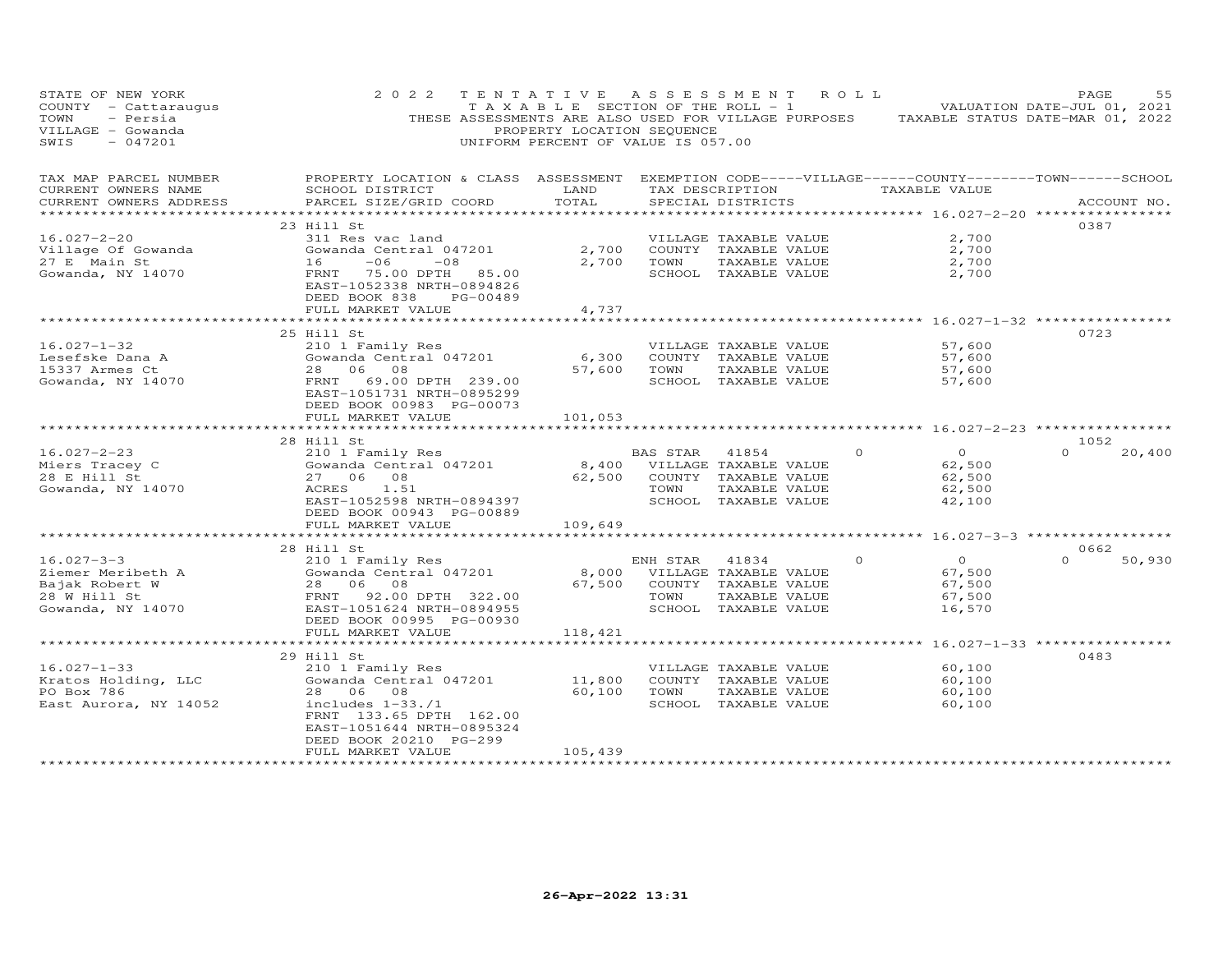| STATE OF NEW YORK<br>COUNTY - Cattaraugus<br>TOWN<br>- Persia<br>VILLAGE - Gowanda<br>$-047201$<br>SWIS | 2 0 2 2<br>THESE ASSESSMENTS ARE ALSO USED FOR VILLAGE PURPOSES                                    | TENTATIVE<br>T A X A B L E SECTION OF THE ROLL - 1<br>PROPERTY LOCATION SEQUENCE<br>UNIFORM PERCENT OF VALUE IS 057.00 |                                    | ASSESSMENT                                    | R O L L        | VALUATION DATE-JUL 01, 2021<br>TAXABLE STATUS DATE-MAR 01, 2022 |          | PAGE        | 56             |
|---------------------------------------------------------------------------------------------------------|----------------------------------------------------------------------------------------------------|------------------------------------------------------------------------------------------------------------------------|------------------------------------|-----------------------------------------------|----------------|-----------------------------------------------------------------|----------|-------------|----------------|
| TAX MAP PARCEL NUMBER                                                                                   | PROPERTY LOCATION & CLASS ASSESSMENT EXEMPTION CODE-----VILLAGE------COUNTY-------TOWN------SCHOOL |                                                                                                                        |                                    |                                               |                |                                                                 |          |             |                |
| CURRENT OWNERS NAME<br>CURRENT OWNERS ADDRESS                                                           | SCHOOL DISTRICT<br>PARCEL SIZE/GRID COORD                                                          | LAND<br>TOTAL                                                                                                          |                                    | TAX DESCRIPTION<br>SPECIAL DISTRICTS          |                | TAXABLE VALUE                                                   |          |             |                |
|                                                                                                         |                                                                                                    |                                                                                                                        |                                    |                                               |                |                                                                 |          | ACCOUNT NO. |                |
|                                                                                                         | 46 Hill St                                                                                         |                                                                                                                        |                                    |                                               |                |                                                                 |          | 0265        |                |
| $16.027 - 3 - 1$                                                                                        | 210 1 Family Res<br>Gowanda Central 047201                                                         |                                                                                                                        | BAS STAR                           | 41854                                         | $\overline{0}$ | $\circ$                                                         | $\Omega$ |             | 20,400         |
| Kilian Adrian J                                                                                         |                                                                                                    |                                                                                                                        |                                    | 6,100 VETWAR CTS 41120                        | 8,160          | 8,160                                                           | 8,160    |             | 8,160          |
| Kilian Anne E                                                                                           | 28 06 08                                                                                           |                                                                                                                        |                                    | 54,400 VILLAGE TAXABLE VALUE                  |                | 46,240                                                          |          |             |                |
| 46 Hill St                                                                                              | ACRES<br>1.14                                                                                      |                                                                                                                        |                                    | COUNTY TAXABLE VALUE                          |                | 46,240                                                          |          |             |                |
| Gowanda, NY 14070                                                                                       | EAST-1051406 NRTH-0895274<br>DEED BOOK 900<br>PG-00467                                             |                                                                                                                        | TOWN                               | TAXABLE VALUE<br>SCHOOL TAXABLE VALUE         |                | 46,240<br>25,840                                                |          |             |                |
|                                                                                                         | FULL MARKET VALUE                                                                                  | 95,439                                                                                                                 |                                    |                                               |                |                                                                 |          |             |                |
|                                                                                                         | ********************                                                                               |                                                                                                                        |                                    |                                               |                | ************* 16.027-1-34 *****************                     |          |             |                |
|                                                                                                         | 47 Hill St                                                                                         |                                                                                                                        |                                    |                                               |                |                                                                 |          | 0671        |                |
| $16.027 - 1 - 34$                                                                                       | 411 Apartment                                                                                      |                                                                                                                        |                                    | VILLAGE TAXABLE VALUE                         |                | 40,500                                                          |          |             |                |
| Zimmermann Peter J Jr                                                                                   | Gowanda Central 047201                                                                             | 14,100                                                                                                                 |                                    | COUNTY TAXABLE VALUE                          |                | 40,500                                                          |          |             |                |
| Zimmermann Paul M                                                                                       | 28 06<br>08                                                                                        | 40,500                                                                                                                 | TOWN                               | TAXABLE VALUE                                 |                | 40,500                                                          |          |             |                |
| 230 Jamestown St<br>PO Box 230                                                                          | FRNT 300.00 DPTH 158.00<br>BANK<br>017                                                             |                                                                                                                        |                                    | SCHOOL TAXABLE VALUE                          |                | 40,500                                                          |          |             |                |
| Gowanda, NY 14070                                                                                       | EAST-1051447 NRTH-0895473<br>DEED BOOK 2136 PG-6003                                                |                                                                                                                        |                                    |                                               |                |                                                                 |          |             |                |
|                                                                                                         | FULL MARKET VALUE                                                                                  | 71,053                                                                                                                 |                                    |                                               |                |                                                                 |          |             |                |
|                                                                                                         | **********************                                                                             | * * * * * * * * * * *                                                                                                  |                                    |                                               |                | ***************** 16.027-2-18 *************                     |          |             |                |
|                                                                                                         | 47 Hill St                                                                                         |                                                                                                                        |                                    |                                               |                |                                                                 |          | 0722        |                |
| $16.027 - 2 - 18$<br>Peters Susan L                                                                     | 311 Res vac land<br>Gowanda Central 047201                                                         | 9,700                                                                                                                  |                                    | VILLAGE TAXABLE VALUE<br>COUNTY TAXABLE VALUE |                | 9,700<br>9,700                                                  |          |             |                |
| 14 Creekstone Dr                                                                                        | 27<br>$-06$<br>$-08$                                                                               | 9,700                                                                                                                  | TOWN                               | TAXABLE VALUE                                 |                | 9,700                                                           |          |             |                |
| East Aurora, NY 14052                                                                                   | ACRES<br>4.60                                                                                      |                                                                                                                        |                                    | SCHOOL TAXABLE VALUE                          |                | 9,700                                                           |          |             |                |
|                                                                                                         | EAST-1052765 NRTH-0894862                                                                          |                                                                                                                        |                                    |                                               |                |                                                                 |          |             |                |
|                                                                                                         | DEED BOOK 00972 PG-00980                                                                           |                                                                                                                        |                                    |                                               |                |                                                                 |          |             |                |
|                                                                                                         | FULL MARKET VALUE                                                                                  | 17,018                                                                                                                 |                                    |                                               |                |                                                                 |          |             |                |
|                                                                                                         |                                                                                                    | ********                                                                                                               |                                    |                                               |                | ********* 16.027-2-22 **********                                |          |             |                |
| $16.027 - 2 - 22$                                                                                       | 56 Hill St<br>210 1 Family Res                                                                     |                                                                                                                        |                                    | VILLAGE TAXABLE VALUE                         |                | 72,500                                                          |          | 0374        |                |
| Vogtli Kenneth L                                                                                        | Gowanda Central 047201                                                                             | 11,900                                                                                                                 |                                    | COUNTY TAXABLE VALUE                          |                | 72,500                                                          |          |             |                |
| Voqtli Lori                                                                                             | 27 06<br>08                                                                                        | 72,500                                                                                                                 | TOWN                               | TAXABLE VALUE                                 |                | 72,500                                                          |          |             |                |
| 56 E Hill St                                                                                            | ACRES<br>7.30 BANK<br>005                                                                          |                                                                                                                        |                                    | SCHOOL TAXABLE VALUE                          |                | 72,500                                                          |          |             |                |
| Gowanda, NY 14070                                                                                       | EAST-1052705 NRTH-0894229                                                                          |                                                                                                                        |                                    |                                               |                |                                                                 |          |             |                |
|                                                                                                         | DEED BOOK 11998 PG-7001                                                                            |                                                                                                                        |                                    |                                               |                |                                                                 |          |             |                |
|                                                                                                         | FULL MARKET VALUE                                                                                  | 127,193                                                                                                                |                                    |                                               |                |                                                                 |          |             |                |
|                                                                                                         | ******************************                                                                     |                                                                                                                        |                                    |                                               |                |                                                                 |          |             |                |
| $16.027 - 2 - 17$                                                                                       | 57 Hill St<br>210 1 Family Res                                                                     |                                                                                                                        |                                    |                                               | $\circ$        | 8,160                                                           | 8,160    | 0900        | $\overline{0}$ |
| Veloski Marie                                                                                           | Gowanda Central 047201                                                                             |                                                                                                                        | CW_15_VET/ 41161<br>6,100 ENH STAR | 41834                                         | $\Omega$       | $\Omega$                                                        | $\Omega$ |             | 50,930         |
| Veloski Donald A                                                                                        | 27 06 08                                                                                           | 67,000                                                                                                                 |                                    | VILLAGE TAXABLE VALUE                         |                | 67,000                                                          |          |             |                |
| Donald Veloski                                                                                          | ACRES<br>1.11                                                                                      |                                                                                                                        |                                    | COUNTY TAXABLE VALUE                          |                | 58,840                                                          |          |             |                |
| 57 E Hill St                                                                                            | EAST-1052948 NRTH-0894674                                                                          |                                                                                                                        | TOWN                               | TAXABLE VALUE                                 |                | 58,840                                                          |          |             |                |
| Gowanda, NY 14070                                                                                       | DEED BOOK 27087 PG-8002                                                                            |                                                                                                                        |                                    | SCHOOL TAXABLE VALUE                          |                | 16,070                                                          |          |             |                |
|                                                                                                         | FULL MARKET VALUE<br>**********************************                                            | 117,544<br>*******************                                                                                         |                                    |                                               |                |                                                                 |          |             |                |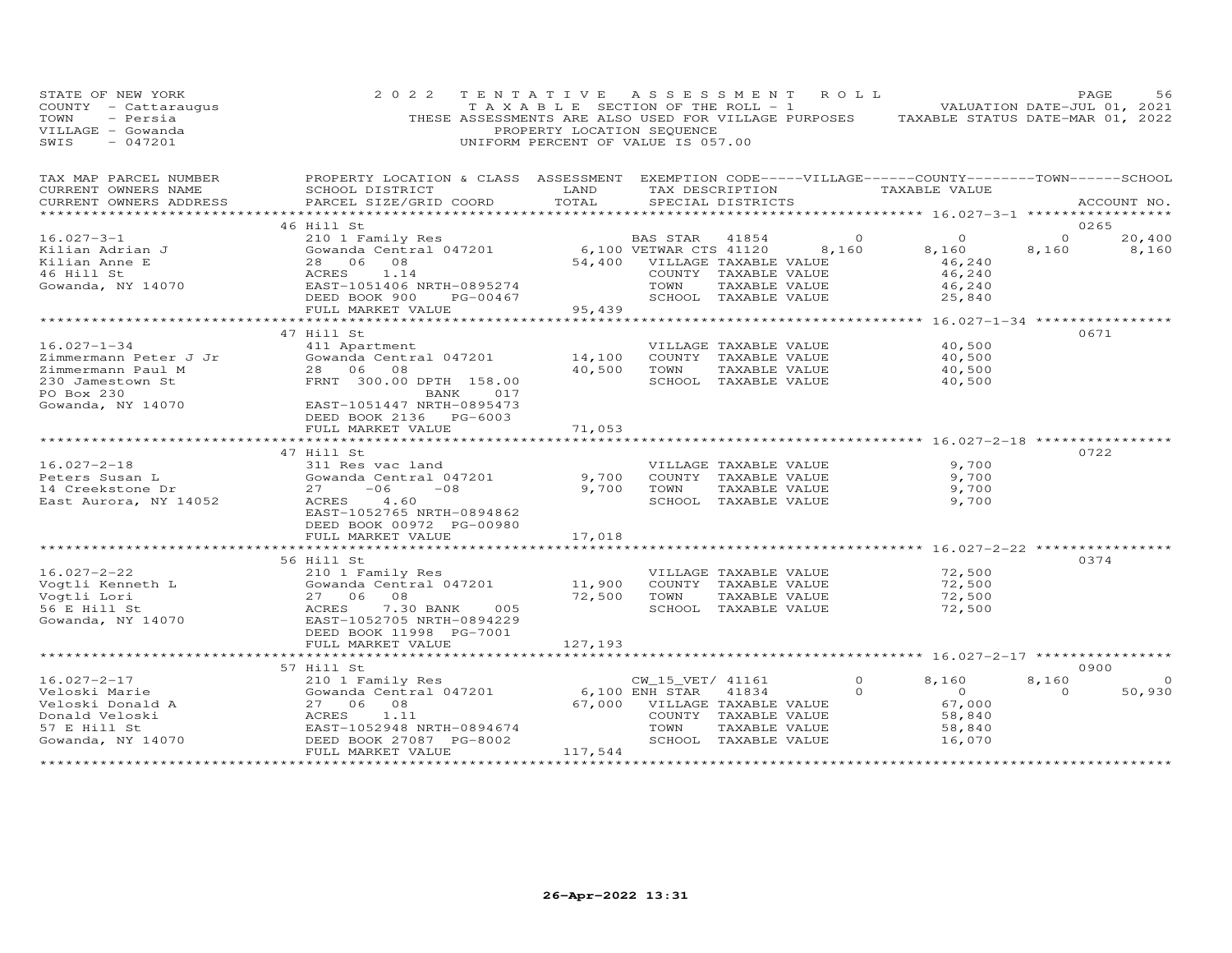| STATE OF NEW YORK<br>COUNTY - Cattaraugus<br>- Persia<br>TOWN<br>VILLAGE - Gowanda<br>SWIS<br>$-047201$                                                                                                                                           | 2 0 2 2                                                                                                                                                                                                                        | TENTATIVE ASSESSMENT ROLL<br>PROPERTY LOCATION SEQUENCE<br>UNIFORM PERCENT OF VALUE IS 057.00 |                              |               |                        | TAXABLE SECTION OF THE ROLL - 1 VIII VALUATION DATE-JUL 01, 2021<br>THESE ASSESSMENTS ARE ALSO USED FOR VILLAGE PURPOSES TAXABLE STATUS DATE-MAR 01, 2022 | PAGE           | 57          |
|---------------------------------------------------------------------------------------------------------------------------------------------------------------------------------------------------------------------------------------------------|--------------------------------------------------------------------------------------------------------------------------------------------------------------------------------------------------------------------------------|-----------------------------------------------------------------------------------------------|------------------------------|---------------|------------------------|-----------------------------------------------------------------------------------------------------------------------------------------------------------|----------------|-------------|
| TAX MAP PARCEL NUMBER FROPERTY LOCATION & CLASS ASSESSMENT EXEMPTION CODE-----VILLAGE------COUNTY-------TOWN------SCHOOL                                                                                                                          |                                                                                                                                                                                                                                |                                                                                               |                              |               |                        |                                                                                                                                                           |                |             |
| CURRENT OWNERS NAME<br>CURRENT OWNERS ADDRESS                                                                                                                                                                                                     | SCHOOL DISTRICT<br>PARCEL SIZE/GRID COORD                                                                                                                                                                                      | <b>EXAMPLE AND LAND</b><br>TOTAL                                                              | SPECIAL DISTRICTS            |               |                        | TAX DESCRIPTION TAXABLE VALUE                                                                                                                             |                | ACCOUNT NO. |
|                                                                                                                                                                                                                                                   |                                                                                                                                                                                                                                |                                                                                               |                              |               |                        |                                                                                                                                                           |                |             |
|                                                                                                                                                                                                                                                   | 61 Hill St                                                                                                                                                                                                                     |                                                                                               |                              |               |                        |                                                                                                                                                           | 0276           |             |
| $16.027 - 2 - 16$                                                                                                                                                                                                                                 | 210 1 Family Res                                                                                                                                                                                                               |                                                                                               |                              |               | VILLAGE TAXABLE VALUE  | 32,000                                                                                                                                                    |                |             |
| Bartlett Thomas D II                                                                                                                                                                                                                              | External of the community response to the country that the contral of the country that the country that the country that the country that the country that the country that the country that the country that the country of t |                                                                                               |                              |               |                        | 32,000                                                                                                                                                    |                |             |
| 69 E Hill St                                                                                                                                                                                                                                      | 27 06 08                                                                                                                                                                                                                       |                                                                                               | 32,000 TOWN TAXABLE VALUE    |               |                        | 32,000                                                                                                                                                    |                |             |
| Gowanda, NY 14070                                                                                                                                                                                                                                 | 1.31<br>ACRES<br>EAST-1053065 NRTH-0894778<br>DEED BOOK 18352 PG-3001                                                                                                                                                          |                                                                                               | SCHOOL TAXABLE VALUE         |               |                        | 32,000                                                                                                                                                    |                |             |
|                                                                                                                                                                                                                                                   | FULL MARKET VALUE<br>***********************                                                                                                                                                                                   | 56,140                                                                                        |                              |               |                        |                                                                                                                                                           |                |             |
|                                                                                                                                                                                                                                                   | 65 Hill St                                                                                                                                                                                                                     |                                                                                               |                              |               |                        |                                                                                                                                                           |                | 0251        |
| $16.027 - 2 - 15$                                                                                                                                                                                                                                 |                                                                                                                                                                                                                                |                                                                                               |                              |               | VETWAR CTS 41120 8,160 | 8,160                                                                                                                                                     | 8,160          | 8,160       |
|                                                                                                                                                                                                                                                   |                                                                                                                                                                                                                                |                                                                                               |                              |               | 24,170                 | 24,170                                                                                                                                                    | 24,170         | 24,170      |
|                                                                                                                                                                                                                                                   |                                                                                                                                                                                                                                |                                                                                               |                              |               | $\sim$ 0               | $\overline{0}$                                                                                                                                            | $\overline{0}$ | 24,170      |
|                                                                                                                                                                                                                                                   |                                                                                                                                                                                                                                |                                                                                               | VILLAGE TAXABLE VALUE        |               |                        |                                                                                                                                                           |                |             |
|                                                                                                                                                                                                                                                   |                                                                                                                                                                                                                                |                                                                                               | COUNTY TAXABLE VALUE         |               |                        |                                                                                                                                                           |                |             |
| Bartlett Jean I (Gowanda Central 047201 6<br>Bartlett David R 27 06 08 56<br>65 E Hill St ACRES 1.68<br>Gowanda, NY 14070 BEED-1053165 NRTH-0894777<br>DEED-1053165 NRTH-0894777<br>DEED-10531652 PG-3002<br>FULL MARKET VALUE 99                 | FULL MARKET VALUE                                                                                                                                                                                                              |                                                                                               | 99,123 SCHOOL TAXABLE VALUE  | TAXABLE VALUE |                        |                                                                                                                                                           |                |             |
|                                                                                                                                                                                                                                                   | *************************                                                                                                                                                                                                      | $-3002$<br>$\begin{array}{ccc}\n-3002 & 99,123 \\ \hline\n\end{array}$                        |                              |               |                        | 24, 1 / v<br>24, 170<br>24, 170<br>16, 027                                                                                                                |                |             |
|                                                                                                                                                                                                                                                   | 66 Hill St                                                                                                                                                                                                                     |                                                                                               |                              |               |                        |                                                                                                                                                           | 0576           |             |
| $16.027 - 2 - 21$                                                                                                                                                                                                                                 | 210 1 Family Res<br>Gowanda Central 047201 6,900 VILLAGE TAXABLE VALUE<br>27 06 08 65,000 COUNTY TAXABLE VALUE                                                                                                                 |                                                                                               |                              | 41854         | $\Omega$               | $0$<br>65.000                                                                                                                                             | $\Omega$       | 20,400      |
|                                                                                                                                                                                                                                                   |                                                                                                                                                                                                                                |                                                                                               |                              |               |                        | 65,000                                                                                                                                                    |                |             |
|                                                                                                                                                                                                                                                   |                                                                                                                                                                                                                                |                                                                                               | 65,000 COUNTY TAXABLE VALUE  |               |                        | 65,000                                                                                                                                                    |                |             |
|                                                                                                                                                                                                                                                   |                                                                                                                                                                                                                                |                                                                                               | TOWN                         | TAXABLE VALUE |                        | 65,000                                                                                                                                                    |                |             |
| Soroky Scott<br>Soroky Jana 327 06 08<br>66 E Hill St 3000 27 06 08<br>Gowanda, NY 14070 2000 2000 2000 2000 2017<br>EAST-1053100 NRTH-0894183<br>DEED BOOK 4049 PG-2001                                                                          | DEED BOOK 4049 PG-2001                                                                                                                                                                                                         |                                                                                               | SCHOOL TAXABLE VALUE         |               |                        | 44,600                                                                                                                                                    |                |             |
|                                                                                                                                                                                                                                                   | FULL MARKET VALUE                                                                                                                                                                                                              | 114,035                                                                                       |                              |               |                        |                                                                                                                                                           |                |             |
|                                                                                                                                                                                                                                                   | ************************                                                                                                                                                                                                       |                                                                                               |                              |               |                        | *********** 16.027-3-29 ************                                                                                                                      |                |             |
|                                                                                                                                                                                                                                                   | 70 Hill St                                                                                                                                                                                                                     |                                                                                               |                              |               |                        |                                                                                                                                                           | 0538           |             |
|                                                                                                                                                                                                                                                   |                                                                                                                                                                                                                                |                                                                                               | VILLAGE TAXABLE VALUE        |               |                        | 49,900                                                                                                                                                    |                |             |
|                                                                                                                                                                                                                                                   |                                                                                                                                                                                                                                | 6,200                                                                                         | COUNTY TAXABLE VALUE         |               |                        | 49,900                                                                                                                                                    |                |             |
|                                                                                                                                                                                                                                                   |                                                                                                                                                                                                                                | 49,900                                                                                        | TOWN                         | TAXABLE VALUE |                        | 49,900                                                                                                                                                    |                |             |
|                                                                                                                                                                                                                                                   |                                                                                                                                                                                                                                |                                                                                               | SCHOOL TAXABLE VALUE         |               |                        | 49,900                                                                                                                                                    |                |             |
| 16.027-3-29<br>Nagle Timothy J<br>Nagle Loni<br>3520 Watts Rd<br>Randolph, NY 14772<br>Randolph, NY 14772<br>CONFERNT 118.00 DPTH 149.00<br>ERNT 118.00 DPTH 149.00<br>ERNT 118.00 DPTH 149.00<br>ERST-1051119 NRTH-0895092<br>PEER POOF 1556.119 | DEED BOOK 15564 PG-6002                                                                                                                                                                                                        |                                                                                               |                              |               |                        |                                                                                                                                                           |                |             |
|                                                                                                                                                                                                                                                   | FULL MARKET VALUE                                                                                                                                                                                                              | 87,544                                                                                        |                              |               |                        |                                                                                                                                                           |                |             |
|                                                                                                                                                                                                                                                   | *********************                                                                                                                                                                                                          |                                                                                               |                              |               |                        |                                                                                                                                                           |                |             |
|                                                                                                                                                                                                                                                   | 164 Hill St                                                                                                                                                                                                                    |                                                                                               |                              |               |                        |                                                                                                                                                           | 1292           |             |
| $16.028 - 1 - 29$                                                                                                                                                                                                                                 | 330 Vacant comm                                                                                                                                                                                                                |                                                                                               | VILLAGE TAXABLE VALUE        |               |                        | 3,000                                                                                                                                                     |                |             |
| Gowanda Real Holdings, LLC                                                                                                                                                                                                                        | Gowanda Central 047201                                                                                                                                                                                                         | 3,000                                                                                         | COUNTY TAXABLE VALUE         |               |                        | 3,000                                                                                                                                                     |                |             |
| PO Box 111<br>Gowanda, NY 14070<br>Gowanda, NY 14070<br>ERNT 51.20 DPTH 700.00                                                                                                                                                                    |                                                                                                                                                                                                                                | 3,000                                                                                         | TOWN<br>SCHOOL TAXABLE VALUE | TAXABLE VALUE |                        | 3,000<br>3,000                                                                                                                                            |                |             |
|                                                                                                                                                                                                                                                   | EAST-1053682 NRTH-0894808                                                                                                                                                                                                      |                                                                                               |                              |               |                        |                                                                                                                                                           |                |             |
|                                                                                                                                                                                                                                                   | DEED BOOK 15842 PG-8012                                                                                                                                                                                                        |                                                                                               |                              |               |                        |                                                                                                                                                           |                |             |
|                                                                                                                                                                                                                                                   | FULL MARKET VALUE                                                                                                                                                                                                              | 5,263                                                                                         |                              |               |                        |                                                                                                                                                           |                |             |
|                                                                                                                                                                                                                                                   |                                                                                                                                                                                                                                | *****************                                                                             |                              |               |                        |                                                                                                                                                           |                |             |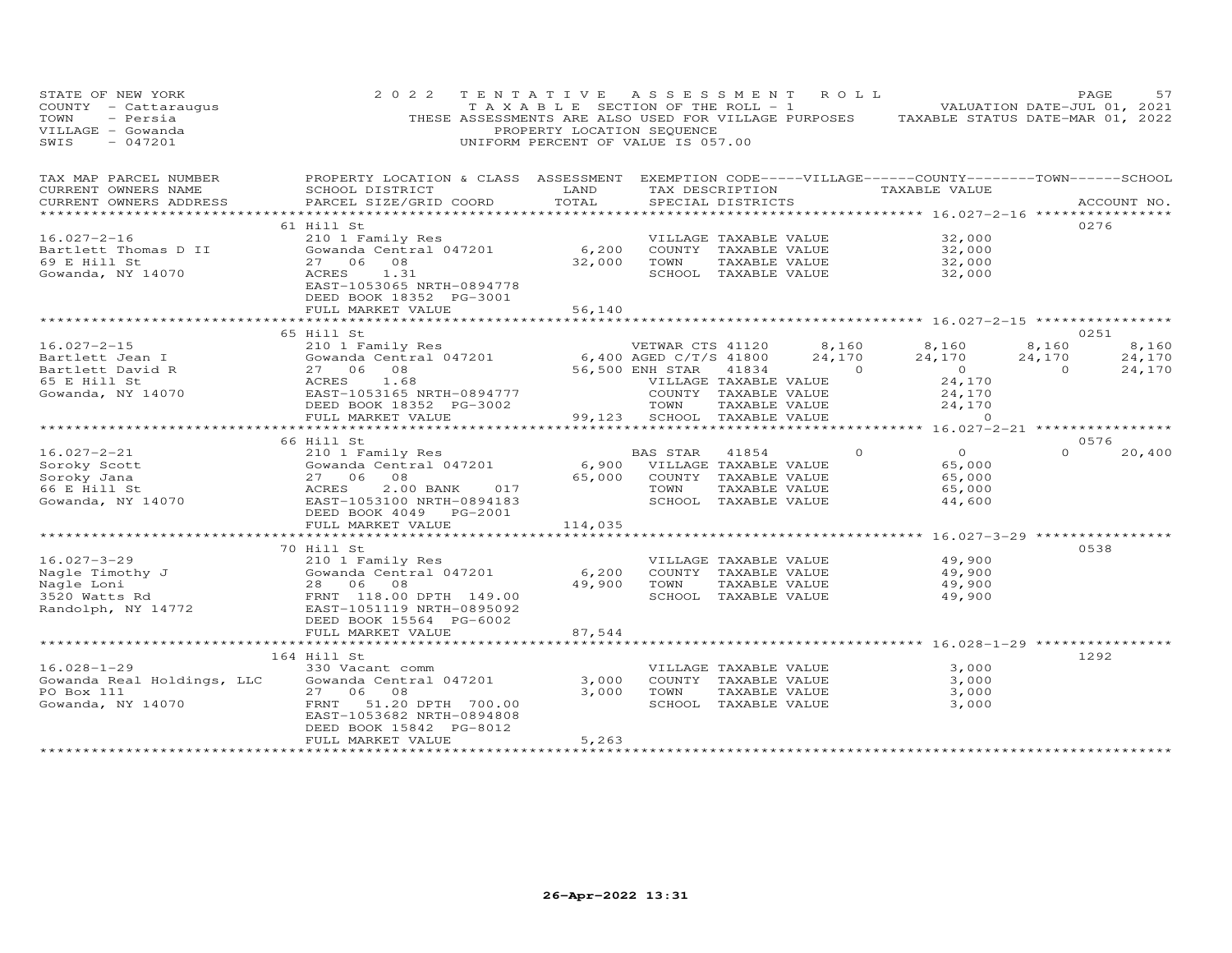| STATE OF NEW YORK<br>COUNTY - Cattaraugus<br>TOWN<br>- Persia<br>VILLAGE - Gowanda<br>SWIS<br>$-047201$ | 2 0 2 2                                                                                                                                          | TENTATIVE<br>TAXABLE SECTION OF THE ROLL - 1<br>THESE ASSESSMENTS ARE ALSO USED FOR VILLAGE PURPOSES<br>PROPERTY LOCATION SEQUENCE<br>UNIFORM PERCENT OF VALUE IS 057.00 | A S S E S S M E N T   |                                       | ROLL            |                                                              | PAGE<br>VALUATION DATE-JUL 01, 2021<br>TAXABLE STATUS DATE-MAR 01, 2022 | 58 |
|---------------------------------------------------------------------------------------------------------|--------------------------------------------------------------------------------------------------------------------------------------------------|--------------------------------------------------------------------------------------------------------------------------------------------------------------------------|-----------------------|---------------------------------------|-----------------|--------------------------------------------------------------|-------------------------------------------------------------------------|----|
| TAX MAP PARCEL NUMBER<br>CURRENT OWNERS NAME<br>CURRENT OWNERS ADDRESS                                  | PROPERTY LOCATION & CLASS ASSESSMENT EXEMPTION CODE-----VILLAGE------COUNTY--------TOWN------SCHOOL<br>SCHOOL DISTRICT<br>PARCEL SIZE/GRID COORD | LAND<br>TOTAL                                                                                                                                                            |                       | SPECIAL DISTRICTS                     | TAX DESCRIPTION | TAXABLE VALUE                                                | ACCOUNT NO.                                                             |    |
| ***********************                                                                                 |                                                                                                                                                  |                                                                                                                                                                          |                       |                                       |                 |                                                              |                                                                         |    |
| $16.028 - 1 - 1.1$                                                                                      | Industrial Pl<br>$341$ Ind vac w/im                                                                                                              |                                                                                                                                                                          | VILLAGE TAXABLE VALUE |                                       |                 | 20,000                                                       | 1004                                                                    |    |
| Every Thayer                                                                                            | Gowanda Central 047201                                                                                                                           | 10,800                                                                                                                                                                   | COUNTY TAXABLE VALUE  |                                       |                 | 20,000                                                       |                                                                         |    |
| 512 Taylor Ln                                                                                           | 27 06<br>08                                                                                                                                      | 20,000                                                                                                                                                                   | TOWN                  | TAXABLE VALUE                         |                 | 20,000                                                       |                                                                         |    |
| Stoughton, WI 53589                                                                                     | FRNT 150.00 DPTH 225.00<br>EAST-1053602 NRTH-0895405<br>DEED BOOK 10725 PG-8001                                                                  |                                                                                                                                                                          |                       | SCHOOL TAXABLE VALUE                  |                 | 20,000                                                       |                                                                         |    |
|                                                                                                         | FULL MARKET VALUE                                                                                                                                | 35,088                                                                                                                                                                   |                       |                                       |                 |                                                              |                                                                         |    |
|                                                                                                         | Jamestown St                                                                                                                                     |                                                                                                                                                                          |                       |                                       |                 |                                                              | 0595                                                                    |    |
| $16.027 - 3 - 9.1$                                                                                      | 311 Res vac land                                                                                                                                 |                                                                                                                                                                          |                       | VILLAGE TAXABLE VALUE                 |                 | 7,500                                                        |                                                                         |    |
| Wilcox Mark S                                                                                           | Gowanda Central 047201                                                                                                                           | 7,500                                                                                                                                                                    |                       | COUNTY TAXABLE VALUE                  |                 | 7,500                                                        |                                                                         |    |
| 341 Jamestown Street                                                                                    | 28<br>$-06$<br>$-08$                                                                                                                             | 7,500                                                                                                                                                                    | TOWN                  | TAXABLE VALUE                         |                 | 7,500                                                        |                                                                         |    |
| Gowanda, NY 14070                                                                                       | ACRES<br>3.38<br>EAST-1051400 NRTH-0894341<br>DEED BOOK 2020 PG-11767                                                                            |                                                                                                                                                                          |                       | SCHOOL TAXABLE VALUE                  |                 | 7,500                                                        |                                                                         |    |
|                                                                                                         | FULL MARKET VALUE                                                                                                                                | 13,158                                                                                                                                                                   |                       |                                       |                 |                                                              |                                                                         |    |
|                                                                                                         | 2 Jamestown St                                                                                                                                   |                                                                                                                                                                          |                       |                                       |                 | ***** 8.084-1-9                                              | 0361                                                                    |    |
| $8.084 - 1 - 9$                                                                                         | 422 Diner/lunch                                                                                                                                  |                                                                                                                                                                          |                       | VILLAGE TAXABLE VALUE                 |                 | 105,800                                                      |                                                                         |    |
| Tsirtsakis Sarantis                                                                                     | Gowanda Central 047201                                                                                                                           | 2,400                                                                                                                                                                    |                       | COUNTY TAXABLE VALUE                  |                 | 105,800                                                      |                                                                         |    |
| 2 Jamestown St                                                                                          | 27 06<br>08                                                                                                                                      | 105,800                                                                                                                                                                  | TOWN                  | TAXABLE VALUE                         |                 | 105,800                                                      |                                                                         |    |
| Gowanda, NY 14070                                                                                       | FRNT<br>25.00 DPTH 47.00<br>EAST-1053394 NRTH-0897492<br>DEED BOOK 887<br>PG-01101                                                               |                                                                                                                                                                          |                       | SCHOOL TAXABLE VALUE                  |                 | 105,800                                                      |                                                                         |    |
|                                                                                                         | FULL MARKET VALUE                                                                                                                                | 185,614                                                                                                                                                                  |                       |                                       |                 |                                                              |                                                                         |    |
|                                                                                                         | 8 Jamestown St                                                                                                                                   |                                                                                                                                                                          |                       |                                       |                 |                                                              | 0669                                                                    |    |
| $8.084 - 1 - 30$                                                                                        | 481 Att row bldg                                                                                                                                 |                                                                                                                                                                          | VILLAGE TAXABLE VALUE |                                       |                 | 70,400                                                       |                                                                         |    |
| Asset Management, LLC LSOP Ren Gowanda Central 047201                                                   |                                                                                                                                                  | 5,800                                                                                                                                                                    | COUNTY TAXABLE VALUE  |                                       |                 | 70,400                                                       |                                                                         |    |
| 30 Palmer St                                                                                            | 27 06 08                                                                                                                                         | 70,400 TOWN                                                                                                                                                              |                       | TAXABLE VALUE                         |                 | 70,400                                                       |                                                                         |    |
| Gowanda, NY 14070                                                                                       | Beauty shop, Amish furn s<br>3 apartments-2nd floor<br>FRNT 54.00 DPTH 62.00<br>EAST-1053372 NRTH-0897444<br>DEED BOOK 2021 PG-15941             |                                                                                                                                                                          | SCHOOL TAXABLE VALUE  |                                       |                 | 70,400                                                       |                                                                         |    |
|                                                                                                         | FULL MARKET VALUE                                                                                                                                | 123,509                                                                                                                                                                  |                       |                                       |                 |                                                              |                                                                         |    |
|                                                                                                         | ***********************                                                                                                                          | ***********                                                                                                                                                              |                       |                                       |                 | ********************************* 8.084-1-29 *************** |                                                                         |    |
|                                                                                                         | 12 Jamestown St                                                                                                                                  |                                                                                                                                                                          |                       |                                       |                 |                                                              | 0258                                                                    |    |
| $8.084 - 1 - 29$                                                                                        | 481 Att row bldg                                                                                                                                 |                                                                                                                                                                          |                       | VILLAGE TAXABLE VALUE                 |                 | 38,000                                                       |                                                                         |    |
| Asset Management, LLC LSOP Ren Gowanda Central 047201<br>30 Palmer St                                   | 27 06<br>08                                                                                                                                      | 8,500<br>38,000                                                                                                                                                          | TOWN                  | COUNTY TAXABLE VALUE<br>TAXABLE VALUE |                 | 38,000<br>38,000                                             |                                                                         |    |
| 1070<br>Gowanda, NY 14070                                                                               | 49.00 DPTH 130.00<br>FRNT                                                                                                                        |                                                                                                                                                                          |                       | SCHOOL TAXABLE VALUE                  |                 | 38,000                                                       |                                                                         |    |
|                                                                                                         | EAST-1053376 NRTH-0897391<br>PG-15941<br>DEED BOOK 2021                                                                                          |                                                                                                                                                                          |                       |                                       |                 |                                                              |                                                                         |    |
|                                                                                                         | FULL MARKET VALUE                                                                                                                                | 66,667                                                                                                                                                                   |                       |                                       |                 |                                                              |                                                                         |    |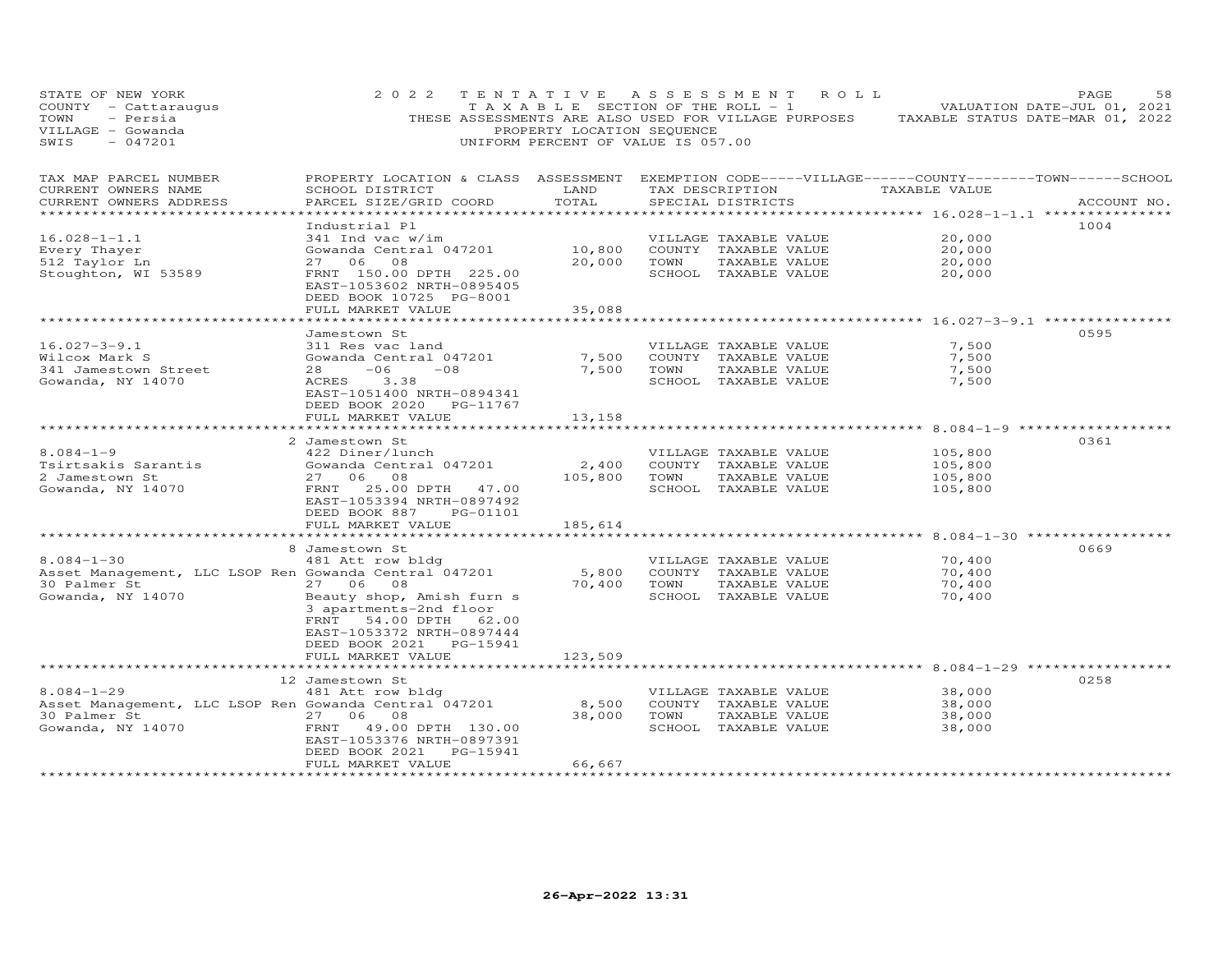| STATE OF NEW YORK<br>COUNTY - Cattaraugus<br>TOWN<br>- Persia<br>VILLAGE - Gowanda<br>SWIS<br>$-047201$        | 2 0 2 2                                                                                                                                                                               | TENTATIVE<br>T A X A B L E SECTION OF THE ROLL - 1<br>PROPERTY LOCATION SEQUENCE<br>UNIFORM PERCENT OF VALUE IS 057.00 |                              |                                                                                        | ASSESSMENT ROLL |                                                                   | PAGE<br>59<br>VALUATION DATE-JUL 01, 2021<br>THESE ASSESSMENTS ARE ALSO USED FOR VILLAGE PURPOSES TAXABLE STATUS DATE-MAR 01, 2022 |
|----------------------------------------------------------------------------------------------------------------|---------------------------------------------------------------------------------------------------------------------------------------------------------------------------------------|------------------------------------------------------------------------------------------------------------------------|------------------------------|----------------------------------------------------------------------------------------|-----------------|-------------------------------------------------------------------|------------------------------------------------------------------------------------------------------------------------------------|
| TAX MAP PARCEL NUMBER<br>CURRENT OWNERS NAME<br>CURRENT OWNERS ADDRESS                                         | PROPERTY LOCATION & CLASS ASSESSMENT EXEMPTION CODE-----VILLAGE------COUNTY-------TOWN------SCHOOL<br>SCHOOL DISTRICT<br>PARCEL SIZE/GRID COORD                                       | LAND<br>TOTAL                                                                                                          |                              | SPECIAL DISTRICTS                                                                      |                 | TAX DESCRIPTION TAXABLE VALUE                                     | ACCOUNT NO.                                                                                                                        |
|                                                                                                                |                                                                                                                                                                                       |                                                                                                                        |                              |                                                                                        |                 |                                                                   |                                                                                                                                    |
| $8.083 - 2 - 16$<br>Kardeen Pamela<br>17 Jamestown St<br>Gowanda, NY 14070                                     | 17 Jamestown St<br>482 Det row bldg<br>Gowanda Central 047201<br>27 06 08<br>Liquor Store<br>FRNT 78.00 DPTH 65.00<br>EAST-1053231 NRTH-0897443                                       | 4,100<br>35,200                                                                                                        | COUNTY TAXABLE VALUE<br>TOWN | VILLAGE TAXABLE VALUE<br>TAXABLE VALUE<br>SCHOOL TAXABLE VALUE                         |                 | 35,200<br>35,200<br>35,200<br>35,200                              | 1008                                                                                                                               |
|                                                                                                                | DEED BOOK 27742 PG-3003<br>FULL MARKET VALUE                                                                                                                                          | 61,754                                                                                                                 |                              |                                                                                        |                 |                                                                   |                                                                                                                                    |
|                                                                                                                | ***********************                                                                                                                                                               | *******************                                                                                                    |                              |                                                                                        |                 |                                                                   |                                                                                                                                    |
|                                                                                                                | 18 Jamestown St                                                                                                                                                                       |                                                                                                                        |                              |                                                                                        |                 |                                                                   | 0593                                                                                                                               |
| $8.084 - 1 - 27$<br>Asset Management, LLC LSOP Ren Gowanda Central 047201<br>30 Palmer St<br>Gowanda, NY 14070 | 481 Att row bldg<br>27 06 08<br>22 Jamestown also on site<br>FRNT 73.50 DPTH 122.00                                                                                                   | 9,000<br>101,400                                                                                                       | TOWN                         | VILLAGE TAXABLE VALUE<br>COUNTY TAXABLE VALUE<br>TAXABLE VALUE<br>SCHOOL TAXABLE VALUE |                 | 101,400<br>101,400<br>101,400<br>101,400                          |                                                                                                                                    |
|                                                                                                                | EAST-1053348 NRTH-0897323<br>DEED BOOK 2021    PG-15941<br>FULL MARKET VALUE                                                                                                          | 177,895<br>************                                                                                                |                              |                                                                                        |                 | **************************************8.083-2-17 **************** |                                                                                                                                    |
|                                                                                                                | 19 Jamestown St                                                                                                                                                                       |                                                                                                                        |                              |                                                                                        |                 |                                                                   | 1009                                                                                                                               |
| $8.083 - 2 - 17$<br>Capozzi-Lay Kristin<br>2646 Gowanda Zoar Rd<br>Gowanda, NY 14070                           | 330 Vacant comm<br>Gowanda Central 047201<br>27 06 08<br>FRNT 22.00 DPTH 47.00<br>EAST-1053203 NRTH-0897405<br>DEED BOOK 27085 PG-1                                                   | 1,100<br>1,100                                                                                                         | TOWN                         | VILLAGE TAXABLE VALUE<br>COUNTY TAXABLE VALUE<br>TAXABLE VALUE<br>SCHOOL TAXABLE VALUE |                 | 1,100<br>1,100<br>1,100<br>1,100                                  |                                                                                                                                    |
|                                                                                                                | FULL MARKET VALUE                                                                                                                                                                     | 1,930                                                                                                                  |                              |                                                                                        |                 |                                                                   |                                                                                                                                    |
|                                                                                                                | *******************************<br>21 Jamestown St                                                                                                                                    | * * * * * * * * * * * * * *                                                                                            |                              |                                                                                        |                 | ********************************* 8.083-2-18 ************         | 0819                                                                                                                               |
| $8.083 - 2 - 18$<br>Capozzi-Lay Kristin<br>2646 Gowanda Zoar Rd<br>Gowanda, NY 14070                           | 482 Det row bldg<br>Gowanda Central 047201<br>27 06 08<br>FRNT 27.50 DPTH 71.20<br>EAST-1053185 NRTH-0897387<br>DEED BOOK 27468 PG-8001<br>FULL MARKET VALUE                          | 2,700<br>34,700<br>60,877                                                                                              | TOWN                         | VILLAGE TAXABLE VALUE<br>COUNTY TAXABLE VALUE<br>TAXABLE VALUE<br>SCHOOL TAXABLE VALUE |                 | 34,700<br>34,700<br>34,700<br>34,700                              |                                                                                                                                    |
|                                                                                                                |                                                                                                                                                                                       |                                                                                                                        |                              |                                                                                        |                 |                                                                   |                                                                                                                                    |
| $8.084 - 1 - 26$<br>Asset Management, LLC LSOP Ren Gowanda Central 047201<br>30 Palmer St<br>Gowanda, NY 14070 | 26 Jamestown St<br>481 Att row bldg<br>27 06 08<br>26-28 Jamestown 10/17-dem<br>FRNT 40.00 DPTH 84.00<br>EAST-1053298 NRTH-0897301<br>PG-15941<br>DEED BOOK 2021<br>FULL MARKET VALUE | 5,800<br>5,800<br>10,175                                                                                               | TOWN                         | VILLAGE TAXABLE VALUE<br>COUNTY TAXABLE VALUE<br>TAXABLE VALUE<br>SCHOOL TAXABLE VALUE |                 | 5,800<br>5,800<br>5,800<br>5,800                                  | 0327                                                                                                                               |
|                                                                                                                |                                                                                                                                                                                       |                                                                                                                        |                              |                                                                                        |                 |                                                                   |                                                                                                                                    |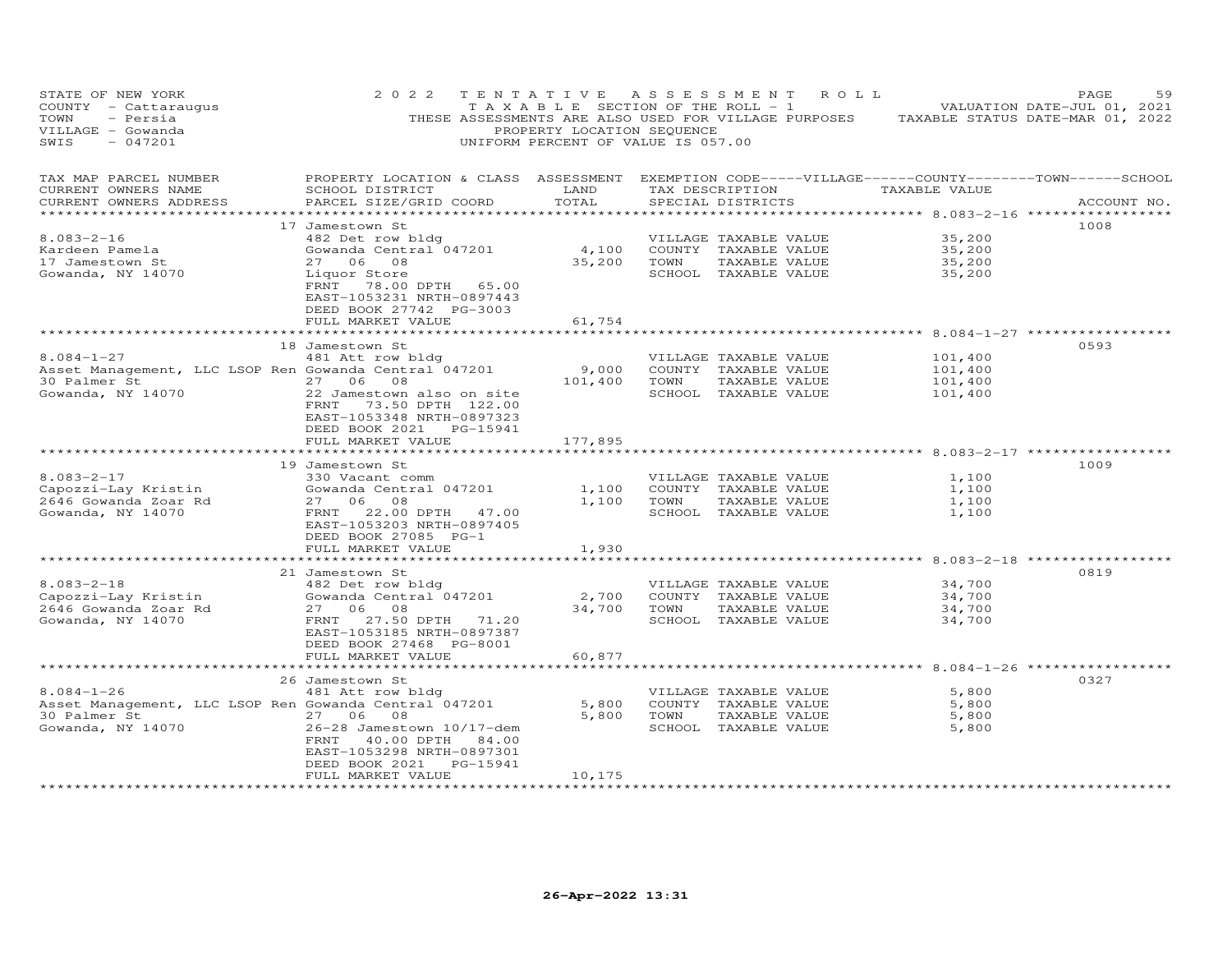| STATE OF NEW YORK<br>COUNTY - Cattaraugus<br>- Persia<br>TOWN<br>VILLAGE - Gowanda<br>$-047201$<br>SWIS                       | 2 0 2 2                                                                                                                                                                                                  | PROPERTY LOCATION SEQUENCE<br>UNIFORM PERCENT OF VALUE IS 057.00 |      | TENTATIVE ASSESSMENT ROLL                                                              | T A X A B L E SECTION OF THE ROLL - 1 VALUATION DATE-JUL 01, 2021<br>THESE ASSESSMENTS ARE ALSO USED FOR VILLAGE PURPOSES TAXABLE STATUS DATE-MAR 01, 2022 | PAGE<br>60  |
|-------------------------------------------------------------------------------------------------------------------------------|----------------------------------------------------------------------------------------------------------------------------------------------------------------------------------------------------------|------------------------------------------------------------------|------|----------------------------------------------------------------------------------------|------------------------------------------------------------------------------------------------------------------------------------------------------------|-------------|
| TAX MAP PARCEL NUMBER<br>CURRENT OWNERS NAME<br>CURRENT OWNERS ADDRESS                                                        | PROPERTY LOCATION & CLASS ASSESSMENT EXEMPTION CODE-----VILLAGE------COUNTY--------TOWN------SCHOOL<br>SCHOOL DISTRICT<br>PARCEL SIZE/GRID COORD                                                         | LAND<br>TOTAL                                                    |      | TAX DESCRIPTION<br>SPECIAL DISTRICTS                                                   | TAXABLE VALUE                                                                                                                                              | ACCOUNT NO. |
| ***********************<br>$8.083 - 2 - 19$<br>Grudzien James<br>Grudzien Rebecca<br>3937 Zoar Valley Rd<br>Gowanda, NY 14070 | 27 Jamestown St<br>$425$ Bar<br>Gowanda Central 047201<br>27 06 08<br>FRNT 30.00 DPTH 71.20<br>EAST-1053167 NRTH-0897366<br>DEED BOOK 28879 PG-6001                                                      | 2,900<br>29,100                                                  | TOWN | VILLAGE TAXABLE VALUE<br>COUNTY TAXABLE VALUE<br>TAXABLE VALUE<br>SCHOOL TAXABLE VALUE | 29,100<br>29,100<br>29,100<br>29,100                                                                                                                       | 0441        |
|                                                                                                                               | FULL MARKET VALUE                                                                                                                                                                                        | 51,053                                                           |      |                                                                                        |                                                                                                                                                            |             |
| $8.083 - 2 - 20$<br>Village of Gowanda Revolving L Gowanda Central 047201                                                     | **********************<br>31 Jamestown St<br>330 Vacant comm<br>27 06 08<br>2011-bldg dest in fire<br>FRNT 78.00 DPTH 86.50<br>EAST-1053131 NRTH-0897320<br>DEED BOOK 24081 PG-9001<br>FULL MARKET VALUE | 5,800<br>5,800<br>10,175<br>********                             | TOWN | VILLAGE TAXABLE VALUE<br>COUNTY TAXABLE VALUE<br>TAXABLE VALUE<br>SCHOOL TAXABLE VALUE | ************************ 8.083-2-20 ************<br>5,800<br>5,800<br>5,800<br>5,800                                                                       | 0726        |
|                                                                                                                               |                                                                                                                                                                                                          |                                                                  |      |                                                                                        | ********** 8.083-2-21 **********                                                                                                                           | 0707        |
| $8.083 - 2 - 21$<br>Smith Charles F<br>227 West Main St<br>Gowanda, NY 14070                                                  | 39 Jamestown St<br>482 Det row bldg<br>Gowanda Central 047201<br>27 06<br>08<br>FRNT 50.70 DPTH 86.50<br>EAST-1053110 NRTH-0897264<br>DEED BOOK 20200 PG-8406                                            | 4,300<br>36,000                                                  | TOWN | VILLAGE TAXABLE VALUE<br>COUNTY TAXABLE VALUE<br>TAXABLE VALUE<br>SCHOOL TAXABLE VALUE | 36,000<br>36,000<br>36,000<br>36,000                                                                                                                       |             |
|                                                                                                                               | FULL MARKET VALUE                                                                                                                                                                                        | 63,158                                                           |      |                                                                                        |                                                                                                                                                            |             |
| $8.084 - 1 - 24$<br>LSOP RENTALS PREMIER ASSET MAN Gowanda Central 047201<br>30 PALMER STREET<br>GOWANDA, NY 14070            | 42 Jamestown St<br>426 Fast food<br>27 06<br>08<br>FRNT 159.00 DPTH 82.50<br>EAST-1053301 NRTH-0897212<br>DEED BOOK 2020 PG-11768                                                                        | 10,000<br>114,000                                                | TOWN | VILLAGE TAXABLE VALUE<br>COUNTY TAXABLE VALUE<br>TAXABLE VALUE<br>SCHOOL TAXABLE VALUE | 114,000<br>114,000<br>114,000<br>114,000                                                                                                                   | 1032        |
|                                                                                                                               | FULL MARKET VALUE                                                                                                                                                                                        | 200,000                                                          |      |                                                                                        |                                                                                                                                                            |             |
| $8.084 - 1 - 23$<br>8.084-1-23<br>United Refining Co<br>Attn: R/e Dept                                                        | 46 Jamestown St<br>438 Parking lot<br>Gowanda Central 047201                                                                                                                                             | 9,800                                                            |      | VILLAGE TAXABLE VALUE<br>COUNTY TAXABLE VALUE                                          | 24,000<br>24,000                                                                                                                                           | 1003        |
| Warren, PA 16365                                                                                                              | 27 06 08<br>FRNT 101.30 DPTH 49.00<br>EAST-1053198 NRTH-0897094<br>PG-00915<br>DEED BOOK 771<br>FULL MARKET VALUE                                                                                        | 24,000<br>42,105                                                 | TOWN | TAXABLE VALUE<br>SCHOOL TAXABLE VALUE                                                  | 24,000<br>24,000                                                                                                                                           |             |
|                                                                                                                               |                                                                                                                                                                                                          |                                                                  |      |                                                                                        |                                                                                                                                                            |             |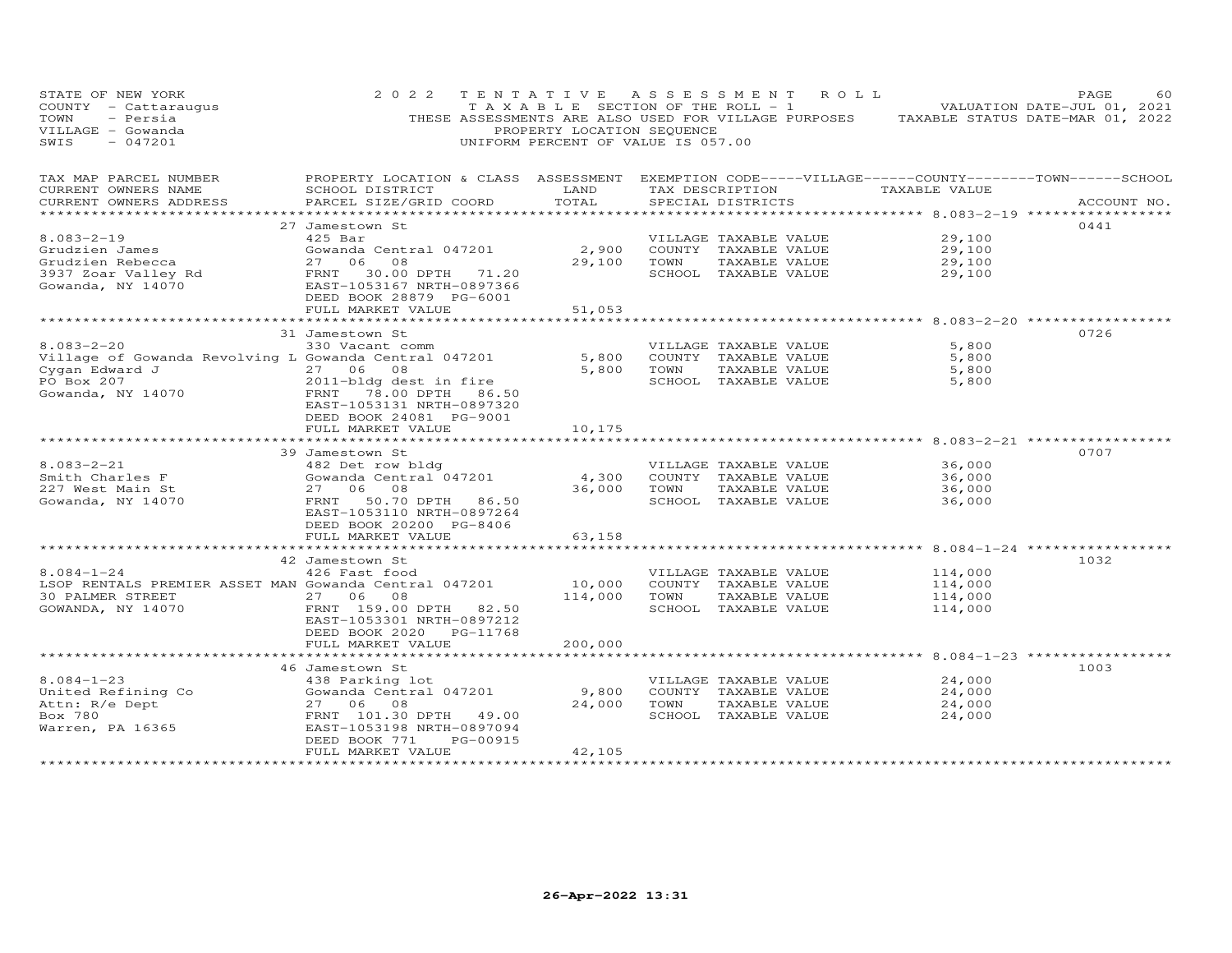| STATE OF NEW YORK<br>COUNTY - Cattaraugus<br>TOWN<br>- Persia<br>VILLAGE - Gowanda<br>$-047201$<br>SWIS | 2 0 2 2                                                                                                                | TENTATIVE ASSESSMENT<br>PROPERTY LOCATION SEQUENCE<br>UNIFORM PERCENT OF VALUE IS 057.00 |          | T A X A B L E SECTION OF THE ROLL - 1 | R O L L  | THESE ASSESSMENTS ARE ALSO USED FOR VILLAGE PURPOSES TAXABLE STATUS DATE-MAR 01, 2022 | PAGE<br>VALUATION DATE-JUL 01, 2021 | 61          |
|---------------------------------------------------------------------------------------------------------|------------------------------------------------------------------------------------------------------------------------|------------------------------------------------------------------------------------------|----------|---------------------------------------|----------|---------------------------------------------------------------------------------------|-------------------------------------|-------------|
| TAX MAP PARCEL NUMBER<br>CURRENT OWNERS NAME                                                            | PROPERTY LOCATION & CLASS ASSESSMENT EXEMPTION CODE-----VILLAGE------COUNTY--------TOWN------SCHOOL<br>SCHOOL DISTRICT | LAND                                                                                     |          | TAX DESCRIPTION                       |          | TAXABLE VALUE                                                                         |                                     |             |
| CURRENT OWNERS ADDRESS<br>**************************                                                    | PARCEL SIZE/GRID COORD                                                                                                 | TOTAL                                                                                    |          | SPECIAL DISTRICTS                     |          |                                                                                       |                                     | ACCOUNT NO. |
|                                                                                                         | 51 Jamestown St                                                                                                        |                                                                                          |          |                                       |          |                                                                                       | 0770                                |             |
| $8.083 - 2 - 23$                                                                                        | 220 2 Family Res                                                                                                       |                                                                                          | BAS STAR | 41854                                 | $\Omega$ | $\overline{O}$                                                                        | $\Omega$                            | 20,400      |
| Broyles Jack T                                                                                          | Gowanda Central 047201                                                                                                 | 6,700                                                                                    |          | VILLAGE TAXABLE VALUE                 |          | 49,500                                                                                |                                     |             |
| Broyles Haley L                                                                                         | 27 06 08                                                                                                               | 49,500                                                                                   |          | COUNTY TAXABLE VALUE                  |          | 49,500                                                                                |                                     |             |
| 93 Walnut St.                                                                                           | 93.70 DPTH 138.60<br>FRNT                                                                                              |                                                                                          | TOWN     | TAXABLE VALUE                         |          | 49,500                                                                                |                                     |             |
| Gowanda, NY 14070                                                                                       | EAST-1053010 NRTH-0897177<br>DEED BOOK 21167 PG-4001                                                                   |                                                                                          |          | SCHOOL TAXABLE VALUE                  |          | 29,100                                                                                |                                     |             |
|                                                                                                         | FULL MARKET VALUE<br>******************                                                                                | 86,842<br>************                                                                   |          |                                       |          |                                                                                       |                                     |             |
|                                                                                                         |                                                                                                                        |                                                                                          |          |                                       |          | ********* 8.083-2-24 ***********                                                      |                                     |             |
| $8.083 - 2 - 24$                                                                                        | 57 Jamestown St                                                                                                        |                                                                                          |          |                                       |          | 28,000                                                                                | 0427                                |             |
|                                                                                                         | 220 2 Family Res<br>Gowanda Central 047201                                                                             |                                                                                          |          | VILLAGE TAXABLE VALUE                 |          | 28,000                                                                                |                                     |             |
| Johnson David J<br>57 Jamestown St                                                                      | 27 06 08                                                                                                               | 6,500<br>28,000                                                                          | TOWN     | COUNTY TAXABLE VALUE<br>TAXABLE VALUE |          | 28,000                                                                                |                                     |             |
| Gowanda, NY 14070                                                                                       | 87.10 DPTH 138.60<br>FRNT                                                                                              |                                                                                          |          | SCHOOL TAXABLE VALUE                  |          | 28,000                                                                                |                                     |             |
|                                                                                                         | EAST-1052979 NRTH-0897078<br>DEED BOOK 30701 PG-7003<br>FULL MARKET VALUE                                              | 49,123                                                                                   |          |                                       |          |                                                                                       |                                     |             |
|                                                                                                         |                                                                                                                        |                                                                                          |          |                                       |          | ************ 8.083-3-43 ***********                                                   |                                     |             |
|                                                                                                         | 76 Jamestown St                                                                                                        |                                                                                          |          |                                       |          |                                                                                       | 1026                                |             |
| $8.083 - 3 - 43$                                                                                        | 484 1 use sm bld                                                                                                       |                                                                                          |          | VILLAGE TAXABLE VALUE                 |          | 38,000                                                                                |                                     |             |
| 76 Jamestown LLC                                                                                        | Gowanda Central 047201                                                                                                 | 6,100                                                                                    |          | COUNTY TAXABLE VALUE                  |          | 38,000                                                                                |                                     |             |
| 13187 Quaker St                                                                                         | 27 06 08                                                                                                               | 38,000                                                                                   | TOWN     | TAXABLE VALUE                         |          | 38,000                                                                                |                                     |             |
| Collins, NY 14034                                                                                       | FRNT<br>66.00 DPTH 262.68                                                                                              |                                                                                          |          | SCHOOL TAXABLE VALUE                  |          | 38,000                                                                                |                                     |             |
|                                                                                                         | EAST-1053123 NRTH-0896816<br>DEED BOOK 27491 PG-4001                                                                   |                                                                                          |          |                                       |          |                                                                                       |                                     |             |
|                                                                                                         | FULL MARKET VALUE                                                                                                      | 66,667                                                                                   |          |                                       |          |                                                                                       |                                     |             |
|                                                                                                         | *****************                                                                                                      |                                                                                          |          |                                       |          | ******** 8.083-3-42 **********                                                        |                                     |             |
|                                                                                                         | 88 Jamestown St                                                                                                        |                                                                                          |          |                                       |          |                                                                                       | 0787                                |             |
| $8.083 - 3 - 42$                                                                                        | 210 1 Family Res                                                                                                       |                                                                                          | BAS STAR | 41854                                 | $\Omega$ | $\Omega$                                                                              | $\Omega$                            | 20,400      |
| Bartlett David R                                                                                        | Gowanda Central 047201                                                                                                 | 7,800                                                                                    |          | VILLAGE TAXABLE VALUE                 |          | 66,000                                                                                |                                     |             |
| Bartlett Yvonne                                                                                         | 27 06 08                                                                                                               | 66,000                                                                                   |          | COUNTY TAXABLE VALUE                  |          | 66,000                                                                                |                                     |             |
| 88 Jamestown St                                                                                         | FRNT<br>90.00 DPTH 260.64                                                                                              |                                                                                          | TOWN     | TAXABLE VALUE                         |          | 66,000                                                                                |                                     |             |
| Gowanda, NY 14070                                                                                       | EAST-1053063 NRTH-0896756                                                                                              |                                                                                          |          | SCHOOL TAXABLE VALUE                  |          | 45,600                                                                                |                                     |             |
|                                                                                                         | DEED BOOK 10883 PG-8001                                                                                                |                                                                                          |          |                                       |          |                                                                                       |                                     |             |
|                                                                                                         | FULL MARKET VALUE                                                                                                      | 115,789                                                                                  |          |                                       |          |                                                                                       |                                     |             |
|                                                                                                         |                                                                                                                        |                                                                                          |          |                                       |          | ***** 8.083-3-41 **********                                                           |                                     |             |
|                                                                                                         | 92 Jamestown St                                                                                                        |                                                                                          |          |                                       |          |                                                                                       | 0727                                |             |
| $8.083 - 3 - 41$                                                                                        | 210 1 Family Res                                                                                                       |                                                                                          | ENH STAR | 41834                                 | $\Omega$ | $\circ$                                                                               | $\Omega$                            | 43,000      |
| Hansen Carole                                                                                           | Gowanda Central 047201                                                                                                 | 3,300                                                                                    |          | VILLAGE TAXABLE VALUE                 |          | 43,000                                                                                |                                     |             |
| PO Box 46                                                                                               | 27<br>06 08                                                                                                            | 43,000                                                                                   |          | COUNTY TAXABLE VALUE                  |          | 43,000                                                                                |                                     |             |
| Gowanda, NY 14070                                                                                       | 33.00 DPTH 200.64<br>FRNT                                                                                              |                                                                                          | TOWN     | TAXABLE VALUE                         |          | 43,000                                                                                |                                     |             |
|                                                                                                         | EAST-1053032 NRTH-0896701                                                                                              |                                                                                          |          | SCHOOL TAXABLE VALUE                  |          | $\Omega$                                                                              |                                     |             |
|                                                                                                         | PG-7002<br>DEED BOOK 1786                                                                                              |                                                                                          |          |                                       |          |                                                                                       |                                     |             |
|                                                                                                         | FULL MARKET VALUE                                                                                                      | 75,439<br>***************                                                                |          |                                       |          |                                                                                       |                                     |             |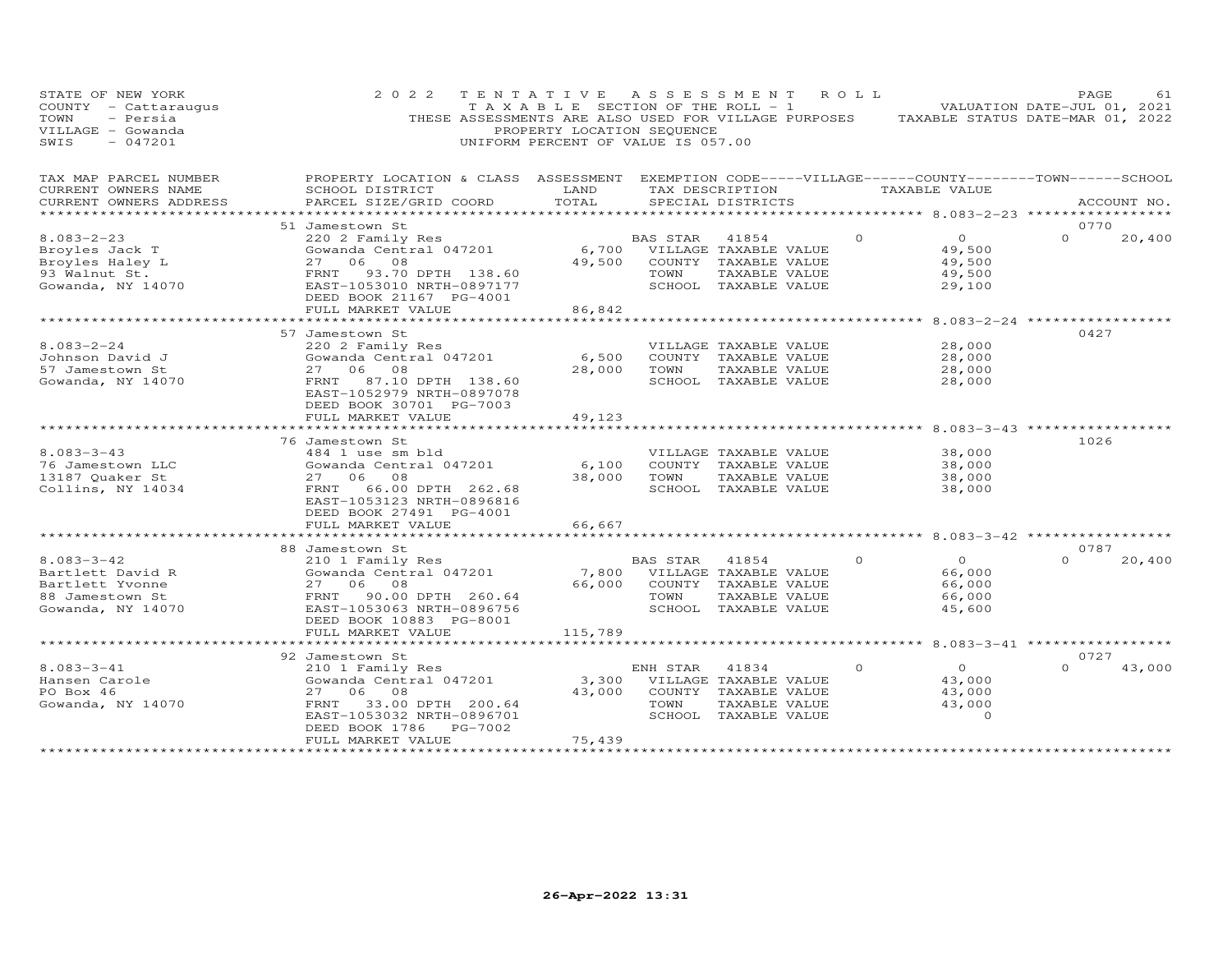| STATE OF NEW YORK<br>COUNTY - Cattaraugus<br>- Persia<br>TOWN<br>VILLAGE - Gowanda<br>$-047201$<br>SWIS | 2 0 2 2<br>THESE ASSESSMENTS ARE ALSO USED FOR VILLAGE PURPOSES TAXABLE STATUS DATE-MAR 01, 2022                       | PROPERTY LOCATION SEQUENCE<br>UNIFORM PERCENT OF VALUE IS 057.00 |                  | TENTATIVE ASSESSMENT ROLL<br>T A X A B L E SECTION OF THE ROLL - 1 VALUATION DATE-JUL 01, 2021 |               |                                           | PAGE             | 62          |
|---------------------------------------------------------------------------------------------------------|------------------------------------------------------------------------------------------------------------------------|------------------------------------------------------------------|------------------|------------------------------------------------------------------------------------------------|---------------|-------------------------------------------|------------------|-------------|
| TAX MAP PARCEL NUMBER<br>CURRENT OWNERS NAME                                                            | PROPERTY LOCATION & CLASS ASSESSMENT EXEMPTION CODE-----VILLAGE------COUNTY--------TOWN------SCHOOL<br>SCHOOL DISTRICT | LAND                                                             |                  | TAX DESCRIPTION                                                                                | TAXABLE VALUE |                                           |                  |             |
| CURRENT OWNERS ADDRESS                                                                                  | PARCEL SIZE/GRID COORD                                                                                                 | TOTAL                                                            |                  | SPECIAL DISTRICTS                                                                              |               |                                           |                  | ACCOUNT NO. |
|                                                                                                         | ************************************<br>*****************                                                              |                                                                  |                  |                                                                                                |               | *********** 8.083-4-9 ******************  |                  |             |
|                                                                                                         | 95 Jamestown St                                                                                                        |                                                                  |                  |                                                                                                |               |                                           | 0386             |             |
| $8.083 - 4 - 9$                                                                                         | 210 1 Family Res                                                                                                       |                                                                  |                  | VILLAGE TAXABLE VALUE                                                                          |               | 58,600                                    |                  |             |
| Winship Sonja M<br>95 Jamestown St                                                                      | Gowanda Central 047201<br>27 06 08                                                                                     | 8,900<br>58,600                                                  | TOWN             | COUNTY TAXABLE VALUE<br>TAXABLE VALUE                                                          |               | 58,600<br>58,600                          |                  |             |
| Gowanda, NY 14070                                                                                       | FRNT 126.00 DPTH 161.00                                                                                                |                                                                  |                  | SCHOOL TAXABLE VALUE                                                                           |               | 58,600                                    |                  |             |
|                                                                                                         | EAST-1052813 NRTH-0896798<br>DEED BOOK 26931 PG-6002                                                                   |                                                                  |                  |                                                                                                |               |                                           |                  |             |
|                                                                                                         | FULL MARKET VALUE<br>******************                                                                                | 102,807                                                          |                  |                                                                                                |               |                                           |                  |             |
|                                                                                                         |                                                                                                                        | **************                                                   |                  |                                                                                                |               |                                           | 0941             |             |
| $8.083 - 3 - 40$                                                                                        | 96 Jamestown St<br>411 Apartment                                                                                       |                                                                  |                  | VILLAGE TAXABLE VALUE                                                                          |               | 30,000                                    |                  |             |
| Asset Management, LLC LSOP Ren Gowanda Central 047201                                                   |                                                                                                                        | 6,000                                                            |                  | COUNTY TAXABLE VALUE                                                                           |               | 30,000                                    |                  |             |
|                                                                                                         | 27 06 08                                                                                                               | 30,000                                                           | TOWN             | TAXABLE VALUE                                                                                  |               | 30,000                                    |                  |             |
| 30 Palmer St<br>Gowanda, NY 14070                                                                       | 66.00 DPTH 200.60<br>FRNT                                                                                              |                                                                  |                  | SCHOOL TAXABLE VALUE                                                                           |               | 30,000                                    |                  |             |
|                                                                                                         | EAST-1052992 NRTH-0896667                                                                                              |                                                                  |                  |                                                                                                |               |                                           |                  |             |
|                                                                                                         | DEED BOOK 2021<br>PG-15940                                                                                             |                                                                  |                  |                                                                                                |               |                                           |                  |             |
|                                                                                                         | FULL MARKET VALUE                                                                                                      | 52,632                                                           |                  |                                                                                                |               |                                           |                  |             |
|                                                                                                         | **********************                                                                                                 |                                                                  |                  |                                                                                                |               | ********* 8.083-4-10 ***********          |                  |             |
|                                                                                                         | 101 Jamestown St                                                                                                       |                                                                  |                  |                                                                                                | $\Omega$      | $\Omega$                                  | 0549<br>$\Omega$ |             |
| $8.083 - 4 - 10$<br>Kifner Jane M                                                                       | 210 1 Family Res<br>Gowanda Central 047201                                                                             | 8,200                                                            | ENH STAR         | 41834<br>VILLAGE TAXABLE VALUE                                                                 |               | 39,400                                    |                  | 39,400      |
| 101 Jamestown St                                                                                        | 27 06 08                                                                                                               | 39,400                                                           |                  | COUNTY TAXABLE VALUE                                                                           |               | 39,400                                    |                  |             |
| Gowanda, NY 14070                                                                                       | FRNT 113.00 DPTH 161.00                                                                                                |                                                                  | TOWN             | TAXABLE VALUE                                                                                  |               | 39,400                                    |                  |             |
|                                                                                                         | EAST-1052750 NRTH-0896714                                                                                              |                                                                  |                  | SCHOOL TAXABLE VALUE                                                                           |               | $\Omega$                                  |                  |             |
|                                                                                                         | DEED BOOK 00930 PG-00661                                                                                               |                                                                  |                  |                                                                                                |               |                                           |                  |             |
|                                                                                                         | FULL MARKET VALUE                                                                                                      | 69,123                                                           |                  |                                                                                                |               |                                           |                  |             |
|                                                                                                         | *******************                                                                                                    |                                                                  |                  |                                                                                                |               | ******* 8.083-3-39 ***********            |                  |             |
|                                                                                                         | 102 Jamestown St                                                                                                       |                                                                  |                  |                                                                                                |               |                                           | 0968             |             |
| $8.083 - 3 - 39$                                                                                        | 210 1 Family Res                                                                                                       |                                                                  | BAS STAR         | 41854                                                                                          | $\Omega$      | $\circ$                                   | $\Omega$         | 20,400      |
| Delano Thomas E                                                                                         | Gowanda Central 047201                                                                                                 | 5,900                                                            |                  | VILLAGE TAXABLE VALUE                                                                          |               | 53,500                                    |                  |             |
| Delano Lydia                                                                                            | 28 06 08                                                                                                               | 53,500                                                           |                  | COUNTY TAXABLE VALUE                                                                           |               | 53,500                                    |                  |             |
| 102 Jamestown St                                                                                        | FRNT 65.00 DPTH 203.45                                                                                                 |                                                                  | TOWN             | TAXABLE VALUE                                                                                  |               | 53,500                                    |                  |             |
| Gowanda, NY 14070                                                                                       | EAST-1052975 NRTH-0896610<br>DEED BOOK 00959 PG-00747                                                                  |                                                                  |                  | SCHOOL TAXABLE VALUE                                                                           |               | 33,100                                    |                  |             |
|                                                                                                         | FULL MARKET VALUE                                                                                                      | 93,860                                                           |                  |                                                                                                |               |                                           |                  |             |
|                                                                                                         |                                                                                                                        |                                                                  |                  |                                                                                                |               | *********** 8.083-3-38.1 **************** |                  |             |
|                                                                                                         | 108 Jamestown St                                                                                                       |                                                                  |                  |                                                                                                |               |                                           | 0743             |             |
| $8.083 - 3 - 38.1$                                                                                      | 210 1 Family Res                                                                                                       |                                                                  | CW_15_VET/ 41161 |                                                                                                | $\Omega$      | 4,500                                     | 4,500            | $\Omega$    |
| Johnson Peter                                                                                           | Gowanda Central 047201                                                                                                 |                                                                  | 2,000 BAS STAR   | 41854                                                                                          | $\circ$       | $\overline{O}$                            | $\Omega$         | 20,400      |
| Johnson Darlene A                                                                                       | 27<br>06 08                                                                                                            | 30,000                                                           |                  | VILLAGE TAXABLE VALUE                                                                          |               | 30,000                                    |                  |             |
| 108 Jamestown St                                                                                        | 39.00 DPTH 203.45<br>FRNT                                                                                              |                                                                  |                  | COUNTY TAXABLE VALUE                                                                           |               | 25,500                                    |                  |             |
| Gowanda, NY 14070                                                                                       | EAST-1052926 NRTH-0896575                                                                                              |                                                                  | TOWN             | TAXABLE VALUE                                                                                  |               | 25,500                                    |                  |             |
|                                                                                                         | DEED BOOK 16465 PG-3001                                                                                                |                                                                  |                  | SCHOOL TAXABLE VALUE                                                                           |               | 9,600                                     |                  |             |
|                                                                                                         | FULL MARKET VALUE<br>*********************                                                                             | 52,632<br>****************                                       |                  |                                                                                                |               |                                           |                  |             |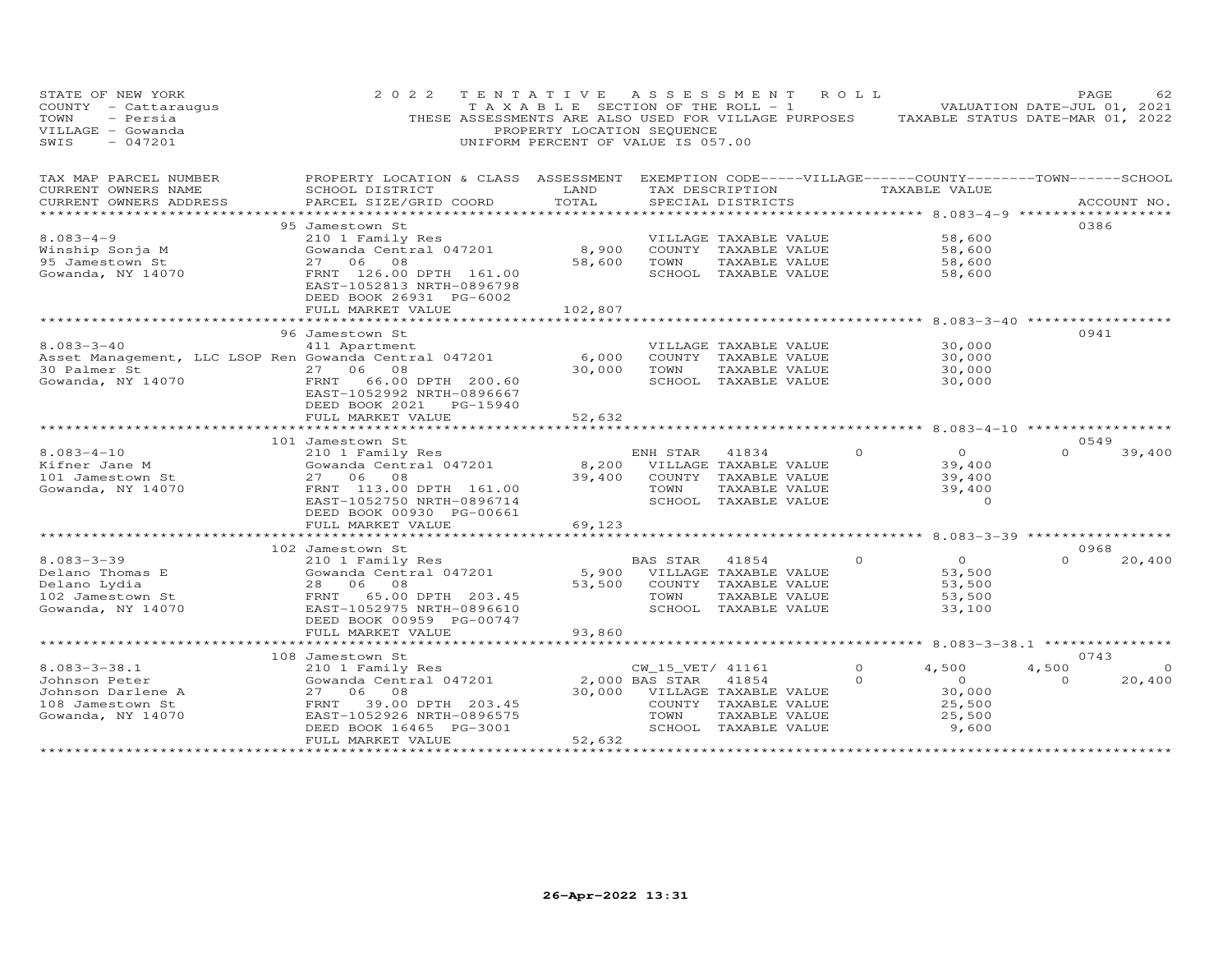| STATE OF NEW YORK<br>COUNTY - Cattaraugus<br>- Persia<br>TOWN<br>VILLAGE - Gowanda<br>$-047201$<br>SWIS | 2 0 2 2<br>TENTATIVE<br>THESE ASSESSMENTS ARE ALSO USED FOR VILLAGE PURPOSES                                                                    | T A X A B L E SECTION OF THE ROLL - 1<br>PROPERTY LOCATION SEQUENCE<br>UNIFORM PERCENT OF VALUE IS 057.00 | ASSESSMENT                         |                                       | R O L L              | TAXABLE STATUS DATE-MAR 01, 2022                     | PAGE<br>VALUATION DATE-JUL 01, 2021 | 63     |
|---------------------------------------------------------------------------------------------------------|-------------------------------------------------------------------------------------------------------------------------------------------------|-----------------------------------------------------------------------------------------------------------|------------------------------------|---------------------------------------|----------------------|------------------------------------------------------|-------------------------------------|--------|
| TAX MAP PARCEL NUMBER<br>CURRENT OWNERS NAME<br>CURRENT OWNERS ADDRESS                                  | PROPERTY LOCATION & CLASS ASSESSMENT EXEMPTION CODE-----VILLAGE------COUNTY-------TOWN------SCHOOL<br>SCHOOL DISTRICT<br>PARCEL SIZE/GRID COORD | LAND<br>TOTAL<br>********                                                                                 |                                    | TAX DESCRIPTION<br>SPECIAL DISTRICTS  |                      | TAXABLE VALUE<br>************* 8.083-4-11 ********** | ACCOUNT NO.                         |        |
|                                                                                                         | 109 Jamestown St                                                                                                                                |                                                                                                           |                                    |                                       |                      |                                                      | 0380                                |        |
| $8.083 - 4 - 11$                                                                                        | 210 1 Family Res                                                                                                                                |                                                                                                           | BAS STAR                           | 41854                                 | $\Omega$             | $\Omega$                                             | $\Omega$                            | 20,400 |
| Kaus Harry                                                                                              | Gowanda Central 047201                                                                                                                          | 2,200                                                                                                     |                                    | VILLAGE TAXABLE VALUE                 |                      | 55,000                                               |                                     |        |
| Kaus Nicole                                                                                             | 08<br>27<br>06                                                                                                                                  | 55,000                                                                                                    |                                    | COUNTY TAXABLE VALUE                  |                      | 55,000                                               |                                     |        |
| 109 Jamestown Street                                                                                    | FRNT<br>57.75 DPTH 303.60                                                                                                                       |                                                                                                           | TOWN                               | TAXABLE VALUE                         |                      | 55,000                                               |                                     |        |
| Gowanda, NY 14070                                                                                       | EAST-1052648 NRTH-0896674<br>DEED BOOK 2021 PG-17004                                                                                            |                                                                                                           |                                    | SCHOOL TAXABLE VALUE                  |                      | 34,600                                               |                                     |        |
|                                                                                                         | FULL MARKET VALUE                                                                                                                               | 96,491                                                                                                    |                                    |                                       |                      |                                                      |                                     |        |
|                                                                                                         | * * * * * * * * * * * * * * * * * * * *                                                                                                         | ************                                                                                              |                                    |                                       |                      | *************** 8.083-3-38.2 **************          |                                     |        |
|                                                                                                         | 110 Jamestown St                                                                                                                                |                                                                                                           |                                    |                                       |                      |                                                      | 1349                                |        |
| $8.083 - 3 - 38.2$                                                                                      | 210 1 Family Res                                                                                                                                |                                                                                                           |                                    | VILLAGE TAXABLE VALUE                 |                      | 35,300                                               |                                     |        |
| Webster Donald                                                                                          | Gowanda Central 047201                                                                                                                          | 2,100                                                                                                     |                                    | COUNTY TAXABLE VALUE                  |                      | 35,300                                               |                                     |        |
| 110 Jamestown St<br>Gowanda, NY 14070                                                                   | Split 6/14/02 From 3-38<br>FRNT 42.00 DPTH<br>99.70                                                                                             | 35,300                                                                                                    | TOWN                               | TAXABLE VALUE<br>SCHOOL TAXABLE VALUE |                      | 35,300<br>35,300                                     |                                     |        |
|                                                                                                         | EAST-1052934 NRTH-0896539                                                                                                                       |                                                                                                           |                                    |                                       |                      |                                                      |                                     |        |
|                                                                                                         | DEED BOOK 2019 PG-10094                                                                                                                         |                                                                                                           |                                    |                                       |                      |                                                      |                                     |        |
|                                                                                                         | FULL MARKET VALUE                                                                                                                               | 61,930                                                                                                    |                                    |                                       |                      |                                                      |                                     |        |
|                                                                                                         | ************************                                                                                                                        |                                                                                                           |                                    |                                       |                      |                                                      |                                     |        |
|                                                                                                         | 117 Jamestown St                                                                                                                                |                                                                                                           |                                    |                                       |                      |                                                      | 0510                                |        |
| $8.083 - 4 - 12$<br>Kielar Thomas E                                                                     | 210 1 Family Res<br>Gowanda Central 047201                                                                                                      |                                                                                                           | CW_15_VET/ 41161<br>6,300 BAS STAR | 41854                                 | $\Omega$<br>$\Omega$ | 8,160<br>$\overline{0}$                              | 8,160<br>$\Omega$                   | 20,400 |
| 117 Jamestown St                                                                                        | 06<br>08<br>27                                                                                                                                  | 71,000                                                                                                    |                                    | VILLAGE TAXABLE VALUE                 |                      | 71,000                                               |                                     |        |
| Gowanda, NY 14070                                                                                       | 68.70 DPTH 273.60<br>FRNT                                                                                                                       |                                                                                                           |                                    | COUNTY TAXABLE VALUE                  |                      | 62,840                                               |                                     |        |
|                                                                                                         | EAST-1052634 NRTH-0896608                                                                                                                       |                                                                                                           | TOWN                               | TAXABLE VALUE                         |                      | 62,840                                               |                                     |        |
|                                                                                                         | DEED BOOK 11121 PG-4001                                                                                                                         |                                                                                                           |                                    | SCHOOL TAXABLE VALUE                  |                      | 50,600                                               |                                     |        |
|                                                                                                         | FULL MARKET VALUE                                                                                                                               | 124,561                                                                                                   |                                    |                                       |                      |                                                      |                                     |        |
|                                                                                                         | ************************                                                                                                                        |                                                                                                           |                                    |                                       |                      | ********** 8.083-3-37 ****************               |                                     |        |
| $8.083 - 3 - 37$                                                                                        | 118 Jamestown St                                                                                                                                |                                                                                                           |                                    | VILLAGE TAXABLE VALUE                 |                      |                                                      | 0412                                |        |
| Haqqart Anthony B                                                                                       | 210 1 Family Res<br>Gowanda Central 047201                                                                                                      | 4,800                                                                                                     |                                    | COUNTY TAXABLE VALUE                  |                      | 46,800<br>46,800                                     |                                     |        |
| Herc Theresa                                                                                            | 27<br>06 08                                                                                                                                     | 46,800                                                                                                    | TOWN                               | TAXABLE VALUE                         |                      | 46,800                                               |                                     |        |
| 118 Jamestown St                                                                                        | FRNT<br>70.00 DPTH 106.30                                                                                                                       |                                                                                                           |                                    | SCHOOL TAXABLE VALUE                  |                      | 46,800                                               |                                     |        |
| Gowanda, NY 14070                                                                                       | EAST-1052891 NRTH-0896498                                                                                                                       |                                                                                                           |                                    |                                       |                      |                                                      |                                     |        |
|                                                                                                         | DEED BOOK 31049 PG-4001                                                                                                                         |                                                                                                           |                                    |                                       |                      |                                                      |                                     |        |
|                                                                                                         | FULL MARKET VALUE                                                                                                                               | 82,105                                                                                                    |                                    |                                       |                      |                                                      |                                     |        |
|                                                                                                         |                                                                                                                                                 |                                                                                                           |                                    |                                       |                      | $8.083 - 4 - 13$ ******                              | 0781                                |        |
| $8.083 - 4 - 13$                                                                                        | 123 Jamestown St<br>210 1 Family Res                                                                                                            |                                                                                                           |                                    | VILLAGE TAXABLE VALUE                 |                      | 46,000                                               |                                     |        |
| Bayerl Veronika                                                                                         | Gowanda Central 047201                                                                                                                          | 4,000                                                                                                     |                                    | COUNTY TAXABLE VALUE                  |                      | 46,000                                               |                                     |        |
| 123 Jamestown Street                                                                                    | 27<br>06<br>08                                                                                                                                  | 46,000                                                                                                    | TOWN                               | TAXABLE VALUE                         |                      | 46,000                                               |                                     |        |
| Gowanda, NY 14070                                                                                       | FRNT<br>40.70 DPTH 236.80                                                                                                                       |                                                                                                           |                                    | SCHOOL TAXABLE VALUE                  |                      | 46,000                                               |                                     |        |
|                                                                                                         | BANK<br>017                                                                                                                                     |                                                                                                           |                                    |                                       |                      |                                                      |                                     |        |
|                                                                                                         | EAST-1052622 NRTH-0896551                                                                                                                       |                                                                                                           |                                    |                                       |                      |                                                      |                                     |        |
|                                                                                                         | DEED BOOK 2019<br>PG-12809<br>FULL MARKET VALUE                                                                                                 | 80,702                                                                                                    |                                    |                                       |                      |                                                      |                                     |        |
|                                                                                                         |                                                                                                                                                 |                                                                                                           |                                    |                                       |                      |                                                      |                                     |        |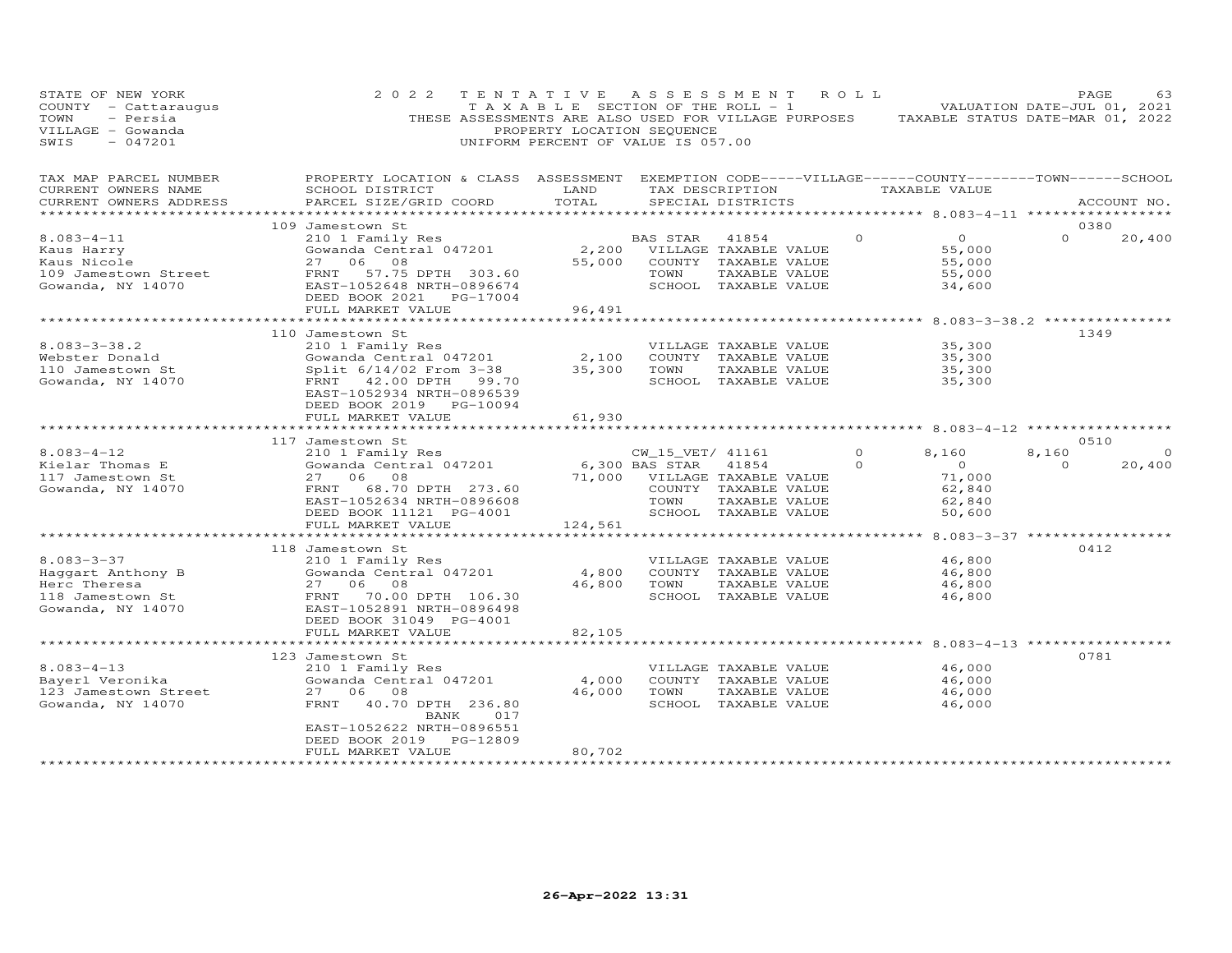| VALUATION DATE-JUL 01, 2021<br>TAXABLE STATUS DATE-MAR 01, 2022                                                                    |
|------------------------------------------------------------------------------------------------------------------------------------|
| EXEMPTION CODE-----VILLAGE------COUNTY--------TOWN------SCHOOL<br>ACCOUNT NO.<br>******************* 8.083-3-36 ****************** |
| 0404                                                                                                                               |
| $8.083 - 4 - 14$ **********                                                                                                        |
| 0737<br>50,930                                                                                                                     |
|                                                                                                                                    |
| 0426                                                                                                                               |
|                                                                                                                                    |
| 0880                                                                                                                               |
| ******************** 8.083-4-17 ******************                                                                                 |
| 0906                                                                                                                               |
|                                                                                                                                    |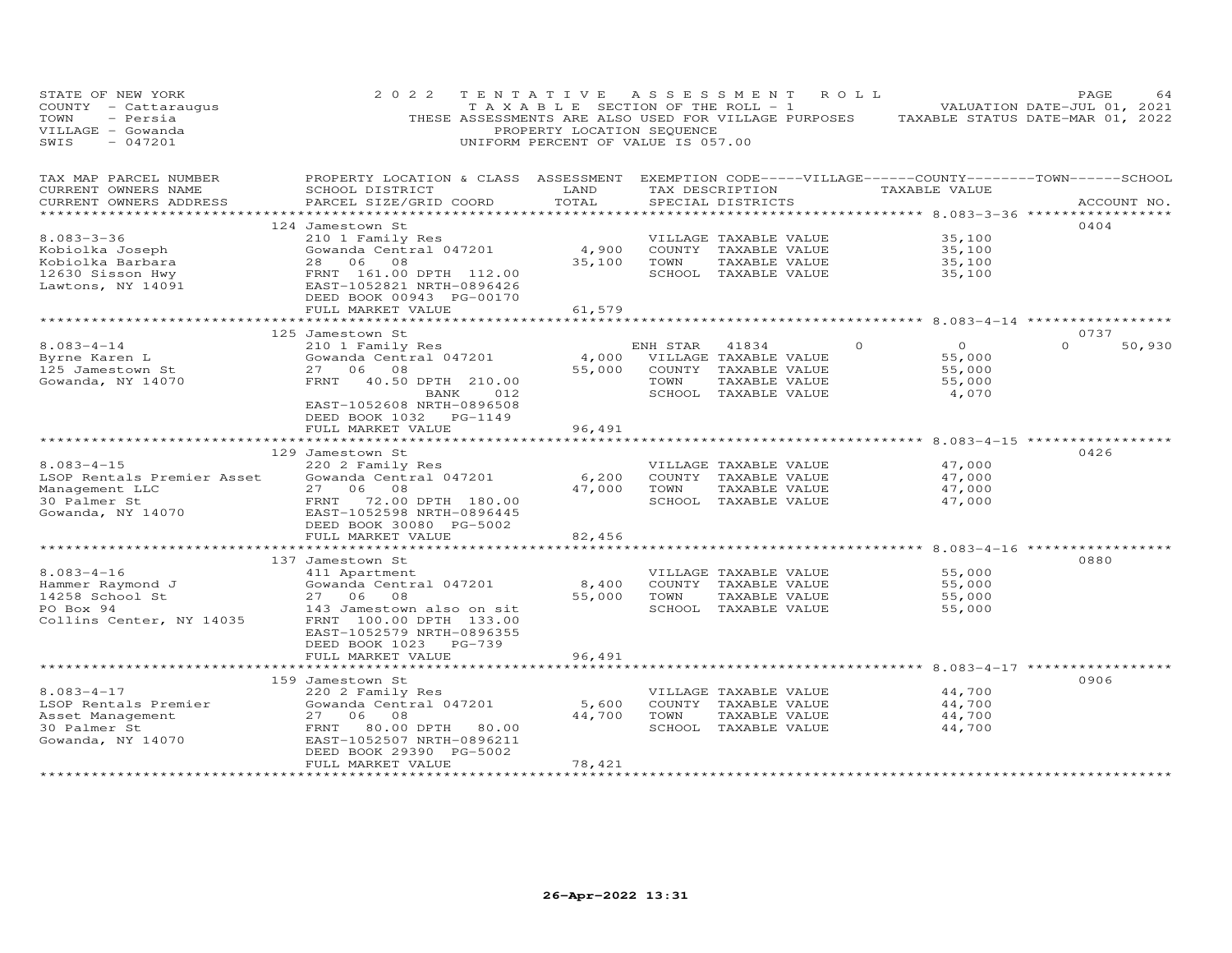| STATE OF NEW YORK<br>COUNTY - Cattaraugus<br>- Persia<br>TOWN<br>VILLAGE - Gowanda<br>$-047201$<br>SWIS                                        | 2 0 2 2                                                                                                                                                                                                                                 | TENTATIVE ASSESSMENT ROLL<br>PROPERTY LOCATION SEQUENCE<br>UNIFORM PERCENT OF VALUE IS 057.00 |                               |                      |                                               | $\begin{bmatrix} 1 & 1 & 1 \\ 1 & 1 & 1 \end{bmatrix}$ is extra of the ROLL - 1 $\begin{bmatrix} 1 & 1 & 1 \\ 1 & 1 & 1 \end{bmatrix}$ valuation date-jul 01, 2021<br>THESE ASSESSMENTS ARE ALSO USED FOR VILLAGE PURPOSES TAXABLE STATUS DATE-MAR 01, 2022 | PAGE                    |             | 65              |
|------------------------------------------------------------------------------------------------------------------------------------------------|-----------------------------------------------------------------------------------------------------------------------------------------------------------------------------------------------------------------------------------------|-----------------------------------------------------------------------------------------------|-------------------------------|----------------------|-----------------------------------------------|-------------------------------------------------------------------------------------------------------------------------------------------------------------------------------------------------------------------------------------------------------------|-------------------------|-------------|-----------------|
| TAX MAP PARCEL NUMBER FROPERTY LOCATION & CLASS ASSESSMENT EXEMPTION CODE-----VILLAGE------COUNTY-------TOWN-----SCHOOL<br>CURRENT OWNERS NAME | SCHOOL DISTRICT                                                                                                                                                                                                                         | <b>LAND</b>                                                                                   |                               |                      |                                               | TAX DESCRIPTION TAXABLE VALUE                                                                                                                                                                                                                               |                         |             |                 |
| CURRENT OWNERS ADDRESS                                                                                                                         | PARCEL SIZE/GRID COORD                                                                                                                                                                                                                  | TOTAL                                                                                         | SPECIAL DISTRICTS             |                      |                                               |                                                                                                                                                                                                                                                             |                         | ACCOUNT NO. |                 |
|                                                                                                                                                |                                                                                                                                                                                                                                         |                                                                                               |                               |                      |                                               |                                                                                                                                                                                                                                                             |                         |             |                 |
| $8.083 - 4 - 18$                                                                                                                               | 165 Jamestown St                                                                                                                                                                                                                        |                                                                                               |                               |                      |                                               |                                                                                                                                                                                                                                                             | 0260                    |             |                 |
| Andolsek Phyllis C Life Us                                                                                                                     |                                                                                                                                                                                                                                         |                                                                                               |                               |                      | 6,285<br>41854 0                              | 6,285<br>$\overline{0}$                                                                                                                                                                                                                                     | 6,285<br>$\overline{0}$ |             | 6,285<br>20,400 |
|                                                                                                                                                |                                                                                                                                                                                                                                         |                                                                                               |                               |                      |                                               | 35,615                                                                                                                                                                                                                                                      |                         |             |                 |
| Gross Jr Douglas C<br>8376 Wolfe Rd<br>Cattaraugus, NY 14719                                                                                   |                                                                                                                                                                                                                                         |                                                                                               |                               |                      |                                               |                                                                                                                                                                                                                                                             |                         |             |                 |
|                                                                                                                                                |                                                                                                                                                                                                                                         |                                                                                               |                               |                      |                                               | 35,615<br>35,615                                                                                                                                                                                                                                            |                         |             |                 |
|                                                                                                                                                |                                                                                                                                                                                                                                         |                                                                                               |                               |                      |                                               | 15,215                                                                                                                                                                                                                                                      |                         |             |                 |
|                                                                                                                                                | 320 2 Family Res<br>Gowanda Central 047201 5,000 BAS STAR 41854<br>27 06 08 41,900 VILLAGE TAXABLE VALUE<br>FRNT 92.00 DPTH 77.00 41,900 VILLAGE TAXABLE VALUE<br>FRNT 92.00 DPTH 77.00 COUNTY TAXABLE VALUE<br>DEED BOOK 11844 PG-3001 |                                                                                               |                               |                      |                                               |                                                                                                                                                                                                                                                             |                         |             |                 |
|                                                                                                                                                | 180 Jamestown St                                                                                                                                                                                                                        |                                                                                               |                               |                      |                                               |                                                                                                                                                                                                                                                             | 0470                    |             |                 |
| $16.027 - 2 - 3$                                                                                                                               | 210 1 Family Res                                                                                                                                                                                                                        |                                                                                               | BAS STAR 41854                |                      | $\Omega$                                      | $\overline{0}$                                                                                                                                                                                                                                              | $\Omega$                |             | 20,400          |
| McDougall Andrew J                                                                                                                             | Gowanda Central 047201<br>28 06 08                                                                                                                                                                                                      |                                                                                               | $6,400$ VILLAGE TAXABLE VALUE |                      |                                               | 60,000                                                                                                                                                                                                                                                      |                         |             |                 |
| 180 Jamestown Street                                                                                                                           |                                                                                                                                                                                                                                         | 60,000                                                                                        | COUNTY TAXABLE VALUE          |                      |                                               | 60,000                                                                                                                                                                                                                                                      |                         |             |                 |
| Gowanda, NY 14070                                                                                                                              | <b>ACRES</b><br>1.44 BANK<br>017                                                                                                                                                                                                        |                                                                                               | TOWN                          | TAXABLE VALUE        |                                               | 60,000                                                                                                                                                                                                                                                      |                         |             |                 |
|                                                                                                                                                | EAST-1052703 NRTH-0896036                                                                                                                                                                                                               |                                                                                               | SCHOOL TAXABLE VALUE          |                      |                                               | 39,600                                                                                                                                                                                                                                                      |                         |             |                 |
|                                                                                                                                                | DEED BOOK 28032 PG-7004<br>FULL MARKET VALUE                                                                                                                                                                                            | 105,263                                                                                       |                               |                      |                                               |                                                                                                                                                                                                                                                             |                         |             |                 |
|                                                                                                                                                |                                                                                                                                                                                                                                         |                                                                                               |                               |                      |                                               |                                                                                                                                                                                                                                                             |                         |             |                 |
|                                                                                                                                                | 182 Jamestown St                                                                                                                                                                                                                        |                                                                                               |                               |                      |                                               |                                                                                                                                                                                                                                                             | 0315                    |             |                 |
| $16.027 - 2 - 2$                                                                                                                               | 220 2 Family Res                                                                                                                                                                                                                        |                                                                                               |                               |                      | VILLAGE TAXABLE VALUE<br>COUNTY TAXABLE VALUE | 57,500                                                                                                                                                                                                                                                      |                         |             |                 |
|                                                                                                                                                | Gowanda Central 047201                                                                                                                                                                                                                  | 12,000                                                                                        |                               |                      | COUNTY TAXABLE VALUE                          | 57,500                                                                                                                                                                                                                                                      |                         |             |                 |
| Lips Jonathan<br>182 Jamestown St<br>Gowanda, NY 14070                                                                                         | $27 -06 -08$                                                                                                                                                                                                                            |                                                                                               | 57,500 TOWN                   | TAXABLE VALUE        |                                               | 57,500                                                                                                                                                                                                                                                      |                         |             |                 |
| Gowanda, NY 14070                                                                                                                              | FRNT 165.00 DPTH 442.00<br>EAST-1052640 NRTH-0895924                                                                                                                                                                                    |                                                                                               | SCHOOL TAXABLE VALUE          |                      |                                               | 57,500                                                                                                                                                                                                                                                      |                         |             |                 |
|                                                                                                                                                | DEED BOOK 27627 PG-2001                                                                                                                                                                                                                 |                                                                                               |                               |                      |                                               |                                                                                                                                                                                                                                                             |                         |             |                 |
|                                                                                                                                                | FULL MARKET VALUE                                                                                                                                                                                                                       | 100,877                                                                                       |                               |                      |                                               |                                                                                                                                                                                                                                                             |                         |             |                 |
|                                                                                                                                                | *************************                                                                                                                                                                                                               | ********************                                                                          |                               |                      |                                               |                                                                                                                                                                                                                                                             |                         |             |                 |
|                                                                                                                                                | 194 Jamestown St                                                                                                                                                                                                                        | 60 PCT OF VALUE USED FOR EXEMPTION PURPOSES                                                   |                               |                      |                                               |                                                                                                                                                                                                                                                             | 0376                    |             |                 |
| $16.027 - 2 - 1$                                                                                                                               | 411 Apartment<br>Gowanda Central 047201 6,300 VETWAR CTS 41120 5,670                                                                                                                                                                    |                                                                                               | ENH STAR                      |                      | 41834 0                                       | $\overline{0}$                                                                                                                                                                                                                                              | $\Omega$                |             | 32,130          |
| Broyles Ivan L Life Us<br>Broyles Kay M Life Us                                                                                                | 27 06 08                                                                                                                                                                                                                                |                                                                                               |                               |                      | 63,000 VILLAGE TAXABLE VALUE                  | 5,670                                                                                                                                                                                                                                                       | 5,670                   |             | 5,670           |
| 194 Jamestown St                                                                                                                               | ACRES 1.05                                                                                                                                                                                                                              |                                                                                               | COUNTY TAXABLE VALUE          |                      |                                               | $57,330$<br>$57,330$<br>$57,330$                                                                                                                                                                                                                            |                         |             |                 |
| Gowanda, NY 14070                                                                                                                              | EAST-1052625 NRTH-0895825                                                                                                                                                                                                               |                                                                                               | TOWN                          | TAXABLE VALUE        |                                               | 57,330                                                                                                                                                                                                                                                      |                         |             |                 |
|                                                                                                                                                | DEED BOOK 27365 PG-4001                                                                                                                                                                                                                 |                                                                                               | SCHOOL TAXABLE VALUE          |                      |                                               | 25,200                                                                                                                                                                                                                                                      |                         |             |                 |
|                                                                                                                                                | FULL MARKET VALUE                                                                                                                                                                                                                       | 110,526                                                                                       |                               |                      |                                               |                                                                                                                                                                                                                                                             |                         |             |                 |
|                                                                                                                                                | **************************                                                                                                                                                                                                              |                                                                                               |                               |                      |                                               | ************* 16.027-2-48 ****************                                                                                                                                                                                                                  |                         |             |                 |
| $16.027 - 2 - 48$                                                                                                                              | 204 Jamestown St<br>210 1 Family Res                                                                                                                                                                                                    |                                                                                               |                               |                      | VILLAGE TAXABLE VALUE                         | 64,700                                                                                                                                                                                                                                                      | 0585                    |             |                 |
|                                                                                                                                                |                                                                                                                                                                                                                                         | 8,000                                                                                         | COUNTY TAXABLE VALUE          |                      |                                               | 64,700                                                                                                                                                                                                                                                      |                         |             |                 |
|                                                                                                                                                | Civilianily Res<br>Gowanda Central 047201<br>28 06 08                                                                                                                                                                                   | 64,700                                                                                        | TOWN TAXABLE VALUE            |                      |                                               | 64,700                                                                                                                                                                                                                                                      |                         |             |                 |
| Carozza Daniel A<br>Carozza Kyle W<br>204 Jamestown Street                                                                                     | ACRES 1.06 BANK<br>032                                                                                                                                                                                                                  |                                                                                               |                               | SCHOOL TAXABLE VALUE |                                               | 64,700                                                                                                                                                                                                                                                      |                         |             |                 |
| Gowanda, NY 14070                                                                                                                              | EAST-1052558 NRTH-0895704                                                                                                                                                                                                               |                                                                                               |                               |                      |                                               |                                                                                                                                                                                                                                                             |                         |             |                 |
|                                                                                                                                                | DEED BOOK 20200 PG-2428                                                                                                                                                                                                                 |                                                                                               |                               |                      |                                               |                                                                                                                                                                                                                                                             |                         |             |                 |
|                                                                                                                                                | FULL MARKET VALUE                                                                                                                                                                                                                       | 113,509<br>******************                                                                 |                               |                      |                                               |                                                                                                                                                                                                                                                             |                         |             |                 |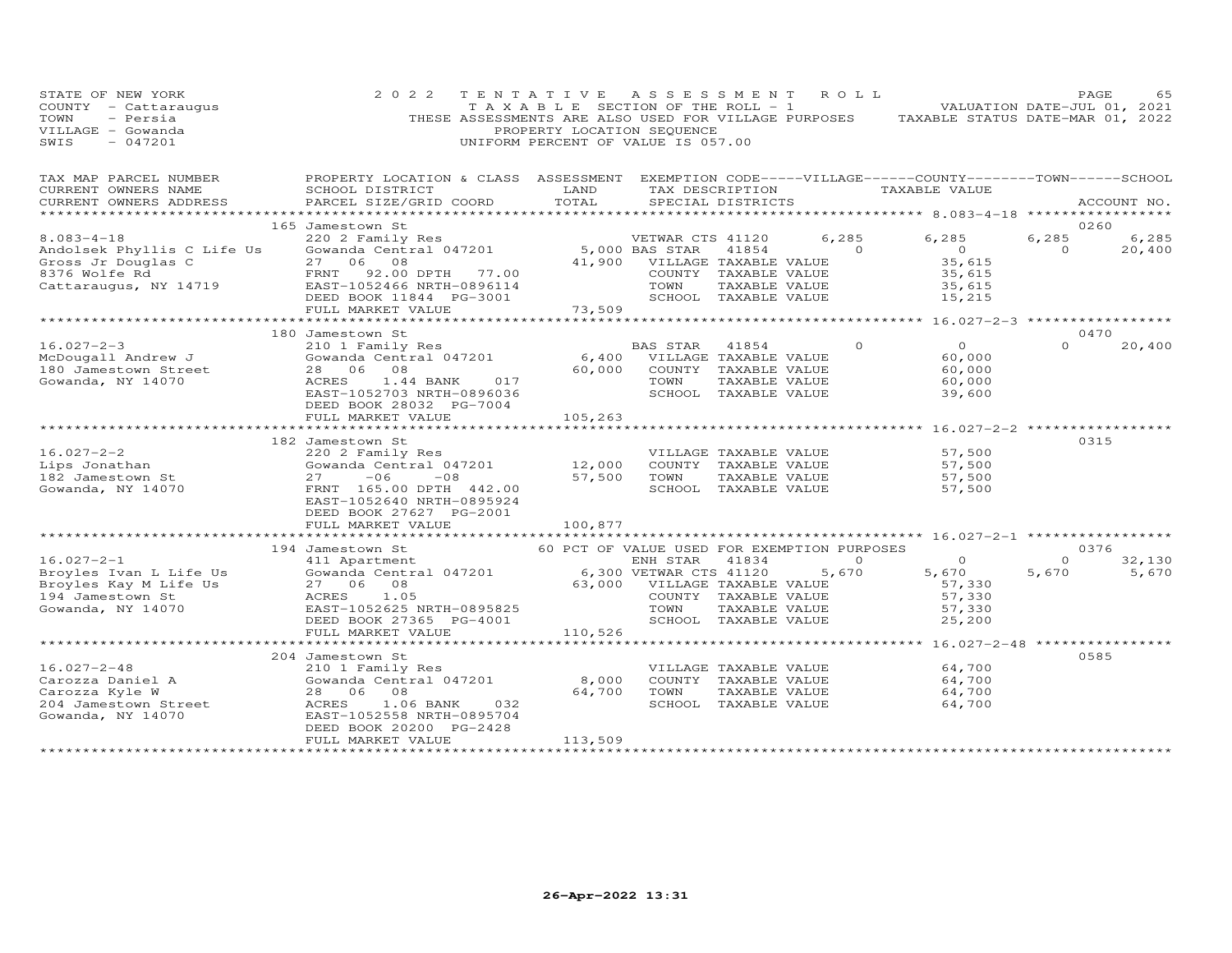| STATE OF NEW YORK<br>COUNTY - Cattaraugus<br>TOWN<br>- Persia<br>VILLAGE - Gowanda<br>$-047201$<br>SWIS | 2 0 2 2<br>THESE ASSESSMENTS ARE ALSO USED FOR VILLAGE PURPOSES                                                                                                                                  | TENTATIVE<br>TAXABLE SECTION OF THE ROLL - 1<br>PROPERTY LOCATION SEQUENCE<br>UNIFORM PERCENT OF VALUE IS 057.00 | A S S E S S M E N T      |                                                                                                 | R O L L | TAXABLE STATUS DATE-MAR 01, 2022                                                   | PAGE<br>VALUATION DATE-JUL 01, 2021 | 66     |
|---------------------------------------------------------------------------------------------------------|--------------------------------------------------------------------------------------------------------------------------------------------------------------------------------------------------|------------------------------------------------------------------------------------------------------------------|--------------------------|-------------------------------------------------------------------------------------------------|---------|------------------------------------------------------------------------------------|-------------------------------------|--------|
| TAX MAP PARCEL NUMBER<br>CURRENT OWNERS NAME<br>CURRENT OWNERS ADDRESS<br>**********************        | PROPERTY LOCATION & CLASS ASSESSMENT EXEMPTION CODE-----VILLAGE------COUNTY-------TOWN------SCHOOL<br>SCHOOL DISTRICT<br>PARCEL SIZE/GRID COORD                                                  | LAND<br>TOTAL                                                                                                    |                          | TAX DESCRIPTION<br>SPECIAL DISTRICTS                                                            |         | TAXABLE VALUE                                                                      | ACCOUNT NO.                         |        |
| 16.027-2-47<br>Goode Christian P<br>PO Box 149<br>Collins, NY 14034                                     | 212 Jamestown St<br>210 1 Family Res<br>Gowanda Central 047201<br>$-06$<br>27<br>$-08$<br>FRNT<br>75.00 DPTH 310.00<br>EAST-1052468 NRTH-0895615<br>DEED BOOK 30062 PG-2003<br>FULL MARKET VALUE | 6,900<br>62,500<br>109,649                                                                                       | TOWN                     | VILLAGE TAXABLE VALUE<br>COUNTY TAXABLE VALUE<br>TAXABLE VALUE<br>SCHOOL TAXABLE VALUE          |         | 62,500<br>62,500<br>62,500<br>62,500                                               | 0652                                |        |
|                                                                                                         |                                                                                                                                                                                                  |                                                                                                                  |                          |                                                                                                 |         |                                                                                    |                                     |        |
| $16.027 - 1 - 15$<br>Sommers Mark<br>McDonald Paul F<br>213 Jamestown St<br>Gowanda, NY 14070           | 213 Jamestown St<br>210 1 Family Res<br>Gowanda Central 047201<br>28 06 08<br>FRNT 84.00 DPTH 180.00<br>BANK<br>019<br>EAST-1052232 NRTH-0895787<br>DEED BOOK 5997 PG-9002                       | 6,700<br>55,100                                                                                                  | BAS STAR<br>TOWN         | 41854<br>VILLAGE TAXABLE VALUE<br>COUNTY TAXABLE VALUE<br>TAXABLE VALUE<br>SCHOOL TAXABLE VALUE | $\circ$ | $\Omega$<br>55,100<br>55,100<br>55,100<br>34,700                                   | 0498<br>$\Omega$                    | 20,400 |
|                                                                                                         | FULL MARKET VALUE                                                                                                                                                                                | 96,667                                                                                                           |                          |                                                                                                 |         |                                                                                    |                                     |        |
| $16.027 - 2 - 46$<br>Neyman Thomas<br>9725 N Otto Rd<br>Cattaraugus, NY 14719                           | 214 Jamestown St<br>220 2 Family Res<br>Gowanda Central 047201<br>27<br>08<br>06<br>FRNT<br>57.50 DPTH 310.00<br>EAST-1052434 NRTH-0895556<br>DEED BOOK 30242 PG-9001                            | 5,500<br>56,000                                                                                                  | TOWN                     | VILLAGE TAXABLE VALUE<br>COUNTY TAXABLE VALUE<br>TAXABLE VALUE<br>SCHOOL TAXABLE VALUE          |         | **************** 16.027-2-46 *************<br>56,000<br>56,000<br>56,000<br>56,000 | 0267                                |        |
|                                                                                                         | FULL MARKET VALUE                                                                                                                                                                                | 98,246                                                                                                           |                          |                                                                                                 |         |                                                                                    |                                     |        |
|                                                                                                         | 216 Jamestown St                                                                                                                                                                                 |                                                                                                                  |                          |                                                                                                 |         |                                                                                    | 0786                                |        |
| $16.027 - 2 - 45$<br>Prince Edward N<br>216 Jamestown St<br>Gowanda, NY 14070                           | 210 1 Family Res<br>Gowanda Central 047201<br>27/28<br>06<br>- 08<br>50.00 DPTH 308.00<br>FRNT<br>EAST-1052406 NRTH-0895509<br>DEED BOOK 20200 PG-8534<br>FULL MARKET VALUE                      | 4,900<br>64,900<br>113,860                                                                                       | CW_15_VET/ 41161<br>TOWN | VILLAGE TAXABLE VALUE<br>COUNTY TAXABLE VALUE<br>TAXABLE VALUE<br>SCHOOL TAXABLE VALUE          |         | 8,160<br>64,900<br>56,740<br>56,740<br>64,900                                      | 8,160                               |        |
|                                                                                                         |                                                                                                                                                                                                  |                                                                                                                  |                          |                                                                                                 |         |                                                                                    |                                     |        |
| $16.027 - 1 - 16$<br>Hudson Carrie M<br>217 Jamestown St<br>Gowanda, NY 14070                           | 217 Jamestown St<br>210 1 Family Res<br>Gowanda Central 047201<br>28<br>06 08<br>45.00 DPTH 278.00<br>FRNT<br>BANK<br>017<br>EAST-1052161 NRTH-0895753<br>DEED BOOK 24696 PG-8001                | 4,500<br>64,000                                                                                                  | TOWN                     | VILLAGE TAXABLE VALUE<br>COUNTY TAXABLE VALUE<br>TAXABLE VALUE<br>SCHOOL TAXABLE VALUE          |         | 64,000<br>64,000<br>64,000<br>64,000                                               | 0259                                |        |
|                                                                                                         | FULL MARKET VALUE                                                                                                                                                                                | 112,281                                                                                                          |                          |                                                                                                 |         |                                                                                    |                                     |        |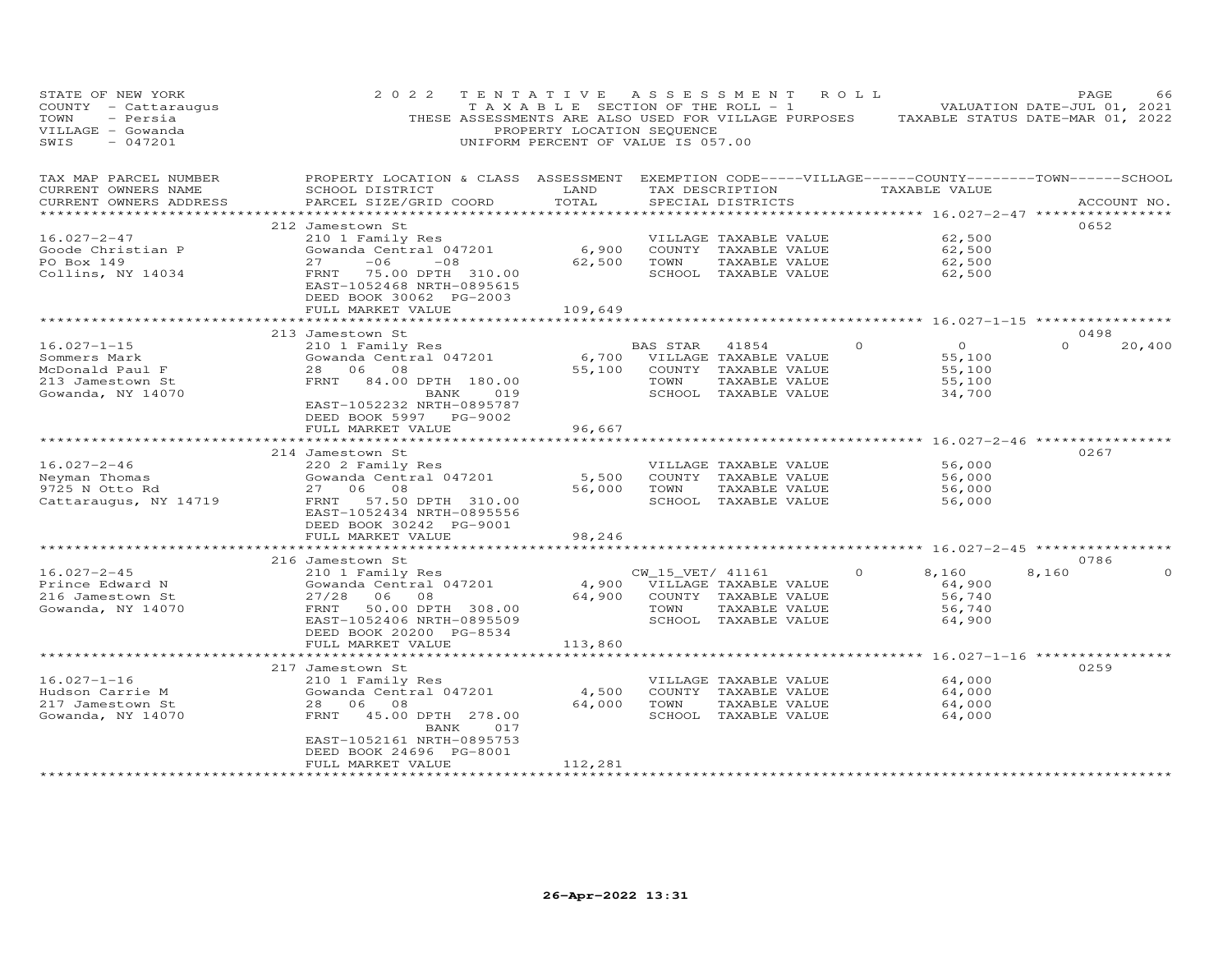| STATE OF NEW YORK<br>COUNTY - Cattaraugus<br>TOWN<br>- Persia<br>VILLAGE - Gowanda<br>$-047201$<br>SWIS              | 2 0 2 2<br>THESE ASSESSMENTS ARE ALSO USED FOR VILLAGE PURPOSES                                                                                                                            | TENTATIVE<br>TAXABLE SECTION OF THE ROLL - 1<br>PROPERTY LOCATION SEQUENCE<br>UNIFORM PERCENT OF VALUE IS 057.00 |                  | A S S E S S M E N T                                                                             | ROLL     | TAXABLE STATUS DATE-MAR 01, 2022                                      | PAGE<br>VALUATION DATE-JUL 01, 2021 | 67     |
|----------------------------------------------------------------------------------------------------------------------|--------------------------------------------------------------------------------------------------------------------------------------------------------------------------------------------|------------------------------------------------------------------------------------------------------------------|------------------|-------------------------------------------------------------------------------------------------|----------|-----------------------------------------------------------------------|-------------------------------------|--------|
| TAX MAP PARCEL NUMBER<br>CURRENT OWNERS NAME<br>CURRENT OWNERS ADDRESS<br>* * * * * * * * * * * * * *                | PROPERTY LOCATION & CLASS ASSESSMENT EXEMPTION CODE-----VILLAGE------COUNTY-------TOWN------SCHOOL<br>SCHOOL DISTRICT<br>PARCEL SIZE/GRID COORD                                            | LAND<br>TOTAL                                                                                                    |                  | TAX DESCRIPTION<br>SPECIAL DISTRICTS                                                            |          | TAXABLE VALUE                                                         | ACCOUNT NO.                         |        |
| $16.027 - 2 - 44$<br>Durnford Michael P<br>218 Jamestown St<br>Gowanda, NY 14070                                     | 218 Jamestown St<br>210 1 Family Res<br>Gowanda Central 047201<br>27/28<br>06 08<br>FRNT<br>50.00 DPTH 300.00<br>EAST-1052384 NRTH-0895443<br>DEED BOOK 28714 PG-9001<br>FULL MARKET VALUE | 4,900<br>62,200<br>109,123                                                                                       | BAS STAR<br>TOWN | 41854<br>VILLAGE TAXABLE VALUE<br>COUNTY TAXABLE VALUE<br>TAXABLE VALUE<br>SCHOOL TAXABLE VALUE | $\Omega$ | $\overline{O}$<br>62,200<br>62,200<br>62,200<br>41,800                | 0289<br>$\Omega$                    | 20,400 |
|                                                                                                                      |                                                                                                                                                                                            |                                                                                                                  |                  |                                                                                                 |          | *********** 16.027-1-17 ****                                          |                                     |        |
| $16.027 - 1 - 17$<br>Dewey Marc W<br>219 Jamestown St<br>Gowanda, NY 14070                                           | 219 Jamestown St<br>210 1 Family Res<br>Gowanda Central 047201<br>28 06 08<br>33.00 DPTH 278.00<br>FRNT<br>BANK<br>017                                                                     | 3,400<br>54,300                                                                                                  | TOWN             | VILLAGE TAXABLE VALUE<br>COUNTY TAXABLE VALUE<br>TAXABLE VALUE<br>SCHOOL TAXABLE VALUE          |          | 54,300<br>54,300<br>54,300<br>54,300                                  | 0685                                |        |
|                                                                                                                      | EAST-1052122 NRTH-0895732<br>DEED BOOK 2020 PG-12920<br>FULL MARKET VALUE<br>220 Jamestown St                                                                                              | 95,263<br>**********                                                                                             |                  |                                                                                                 |          | ******************** 16.027-2-43 *****************                    | 0600                                |        |
| $16.027 - 2 - 43$<br>Lennertz Robert C Life Us<br>Lennertz Esther E Life Us<br>220 Jamestown St<br>Gowanda, NY 14070 | 210 1 Family Res<br>Gowanda Central 047201<br>27 06 08<br>FRNT 50.00 DPTH 175.00<br>EAST-1052292 NRTH-0895452<br>DEED BOOK 18522 PG-8002                                                   | 4,500<br>68,500                                                                                                  | ENH STAR<br>TOWN | 41834<br>VILLAGE TAXABLE VALUE<br>COUNTY TAXABLE VALUE<br>TAXABLE VALUE<br>SCHOOL TAXABLE VALUE | $\Omega$ | $\circ$<br>68,500<br>68,500<br>68,500<br>17,570                       | $\Omega$                            | 50,930 |
|                                                                                                                      | FULL MARKET VALUE                                                                                                                                                                          | 120,175                                                                                                          |                  |                                                                                                 |          |                                                                       |                                     |        |
| $16.027 - 1 - 18$<br>Hansen Minnie<br>Ivett Bryon                                                                    | 223 Jamestown St<br>220 2 Family Res<br>Gowanda Central 047201<br>28<br>06 08                                                                                                              | ***********<br>4,700<br>30,000                                                                                   | TOWN             | VILLAGE TAXABLE VALUE<br>COUNTY TAXABLE VALUE<br>TAXABLE VALUE                                  |          | *********** 16.027-1-18 ***************<br>30,000<br>30,000<br>30,000 | 0663                                |        |
| 9424 Route 62<br>Gowanda, NY 14070                                                                                   | FRNT 48.50 DPTH 288.00<br>EAST-1052101 NRTH-0895696<br>DEED BOOK 9215 PG-9001<br>FULL MARKET VALUE<br>***************************                                                          | 52,632                                                                                                           |                  | SCHOOL TAXABLE VALUE                                                                            |          | 30,000                                                                |                                     |        |
|                                                                                                                      | 224 Jamestown St                                                                                                                                                                           |                                                                                                                  |                  |                                                                                                 |          |                                                                       | 0547                                |        |
| $16.027 - 2 - 42$<br>Olszewski Ross Daniel<br>Harrison Brittney Sussan<br>224 Jamestown St<br>Gowanda, NY 14070      | 210 1 Family Res<br>Gowanda Central 047201<br>27<br>06<br>08<br>50.00 DPTH 276.00<br>FRNT<br>EAST-1052313 NRTH-0895381<br>DEED BOOK 27919 PG-8001                                          | 4,900<br>67,200                                                                                                  | BAS STAR<br>TOWN | 41854<br>VILLAGE TAXABLE VALUE<br>COUNTY TAXABLE VALUE<br>TAXABLE VALUE<br>SCHOOL TAXABLE VALUE | $\circ$  | $\circ$<br>67,200<br>67,200<br>67,200<br>46,800                       | $\Omega$                            | 20,400 |
|                                                                                                                      | FULL MARKET VALUE<br>***********************                                                                                                                                               | 117,895<br>* * * * * * * * * * * * * *                                                                           |                  |                                                                                                 |          |                                                                       |                                     |        |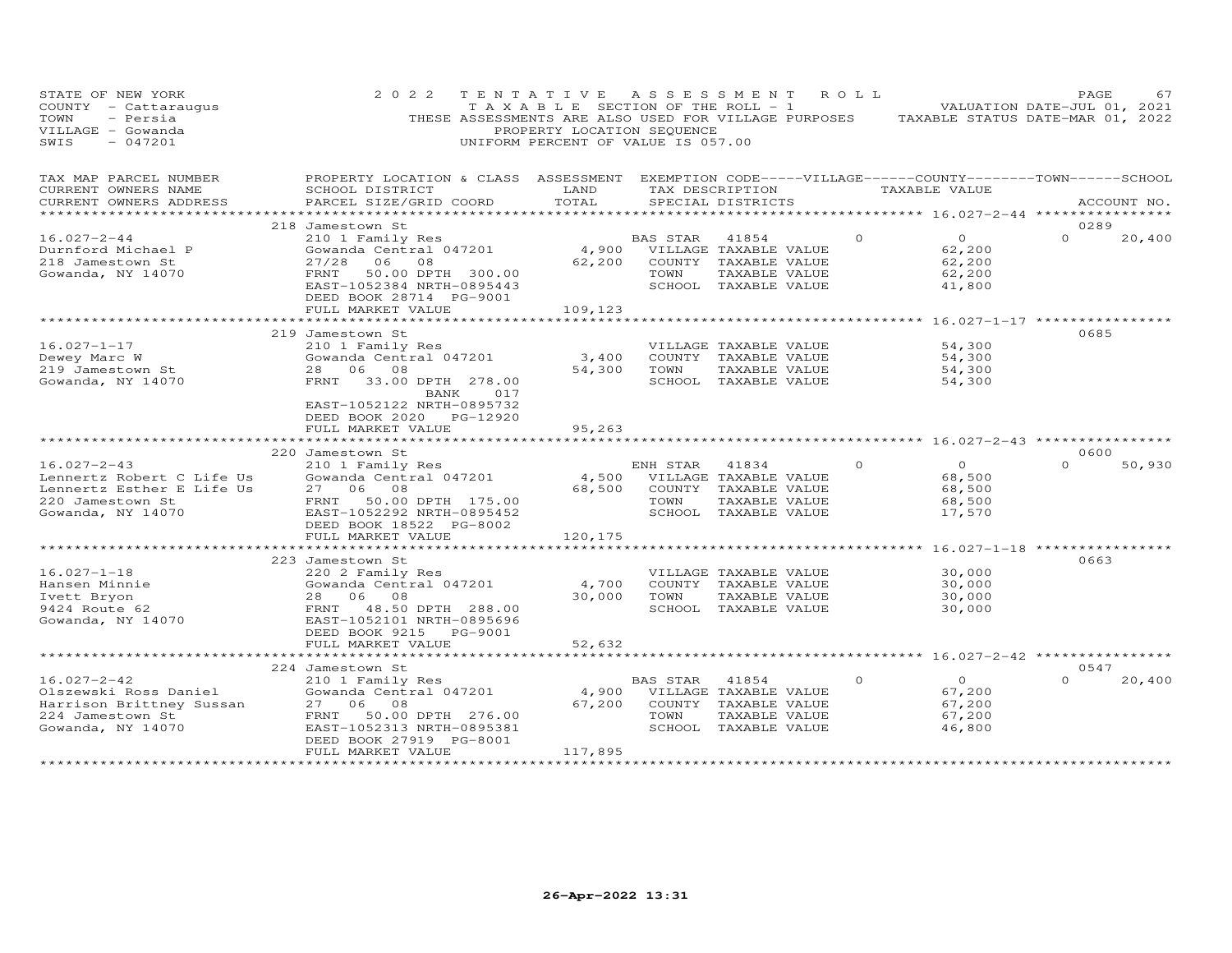| STATE OF NEW YORK<br>COUNTY - Cattaraugus<br>TOWN<br>- Persia<br>VILLAGE - Gowanda<br>$-047201$<br>SWIS     | 2 0 2 2<br>THESE ASSESSMENTS ARE ALSO USED FOR VILLAGE PURPOSES                                                                                                                            | TENTATIVE<br>T A X A B L E SECTION OF THE ROLL - 1<br>PROPERTY LOCATION SEQUENCE<br>UNIFORM PERCENT OF VALUE IS 057.00 |                                   | A S S E S S M E N T                                                                             | R O L L  | TAXABLE STATUS DATE-MAR 01, 2022                 | PAGE<br>VALUATION DATE-JUL 01, 2021 | 68          |
|-------------------------------------------------------------------------------------------------------------|--------------------------------------------------------------------------------------------------------------------------------------------------------------------------------------------|------------------------------------------------------------------------------------------------------------------------|-----------------------------------|-------------------------------------------------------------------------------------------------|----------|--------------------------------------------------|-------------------------------------|-------------|
| TAX MAP PARCEL NUMBER<br>CURRENT OWNERS NAME                                                                | PROPERTY LOCATION & CLASS ASSESSMENT EXEMPTION CODE-----VILLAGE------COUNTY--------TOWN------SCHOOL<br>SCHOOL DISTRICT                                                                     | LAND                                                                                                                   |                                   | TAX DESCRIPTION                                                                                 |          | TAXABLE VALUE                                    |                                     |             |
| CURRENT OWNERS ADDRESS<br>*********************                                                             | PARCEL SIZE/GRID COORD                                                                                                                                                                     | TOTAL                                                                                                                  |                                   | SPECIAL DISTRICTS                                                                               |          |                                                  |                                     | ACCOUNT NO. |
|                                                                                                             | 225 Jamestown St                                                                                                                                                                           |                                                                                                                        |                                   |                                                                                                 |          |                                                  | 0764                                |             |
| $16.027 - 1 - 19$<br>Kiener Joshua R<br>225 Jamestown Street<br>Gowanda, NY 14070                           | 210 1 Family Res<br>Gowanda Central 047201<br>28 06 08<br>FRNT<br>45.00 DPTH 297.00<br>EAST-1052074 NRTH-0895657<br>DEED BOOK 20190 PG-9553                                                | 4,500<br>50,200                                                                                                        | TOWN                              | VILLAGE TAXABLE VALUE<br>COUNTY TAXABLE VALUE<br>TAXABLE VALUE<br>SCHOOL TAXABLE VALUE          |          | 50,200<br>50,200<br>50,200<br>50,200             |                                     |             |
|                                                                                                             | FULL MARKET VALUE<br>******************                                                                                                                                                    | 88,070<br>**************                                                                                               |                                   |                                                                                                 |          | ********* 16.027-1-20 *********                  |                                     |             |
|                                                                                                             | 229 Jamestown St                                                                                                                                                                           |                                                                                                                        |                                   |                                                                                                 |          |                                                  | 0637                                |             |
| $16.027 - 1 - 20$<br>Farley Ronnie A<br>Farley Terri G<br>229 Jamestown St<br>Gowanda, NY 14070             | 210 1 Family Res<br>Gowanda Central 047201<br>28 06 08<br>40.00 DPTH 297.00<br>FRNT<br>EAST-1052052 NRTH-0895620                                                                           | 4,100<br>31,500                                                                                                        | BAS STAR<br>TOWN                  | 41854<br>VILLAGE TAXABLE VALUE<br>COUNTY TAXABLE VALUE<br>TAXABLE VALUE<br>SCHOOL TAXABLE VALUE | $\Omega$ | $\circ$<br>31,500<br>31,500<br>31,500<br>11,100  | $\Omega$                            | 20,400      |
|                                                                                                             | DEED BOOK 00996 PG-00553<br>FULL MARKET VALUE                                                                                                                                              | 55,263                                                                                                                 |                                   |                                                                                                 |          |                                                  |                                     |             |
|                                                                                                             | ****************                                                                                                                                                                           |                                                                                                                        |                                   |                                                                                                 |          | ******** 16.027-2-41 **********                  |                                     |             |
|                                                                                                             | 230 Jamestown St                                                                                                                                                                           |                                                                                                                        |                                   |                                                                                                 |          |                                                  | 0925                                |             |
| $16.027 - 2 - 41$<br>Zimmermann Paul M<br>230 Jamestown St<br>Gowanda, NY 14070                             | 210 1 Family Res<br>Gowanda Central 047201<br>27/28<br>06<br>08<br>FRNT 120.48 DPTH 268.00<br>EAST-1052263 NRTH-0895310<br>DEED BOOK 19436 PG-3001                                         | 9,800<br>75,000                                                                                                        | <b>BAS STAR</b><br>COUNTY<br>TOWN | 41854<br>VILLAGE TAXABLE VALUE<br>TAXABLE VALUE<br>TAXABLE VALUE<br>SCHOOL TAXABLE VALUE        | $\Omega$ | $\Omega$<br>75,000<br>75,000<br>75,000<br>54,600 | $\Omega$                            | 20,400      |
|                                                                                                             | FULL MARKET VALUE                                                                                                                                                                          | 131,579                                                                                                                |                                   |                                                                                                 |          |                                                  |                                     |             |
|                                                                                                             | * * * * * * * * * * * * * * * * * *                                                                                                                                                        |                                                                                                                        |                                   |                                                                                                 |          | ****** 16.027-1-21 ***********                   |                                     |             |
| $16.027 - 1 - 21$<br>Wilson Robert J III<br>Wilson Linda L Life Us<br>235 Jamestown St<br>Gowanda, NY 14070 | 235 Jamestown St<br>210 1 Family Res<br>Gowanda Central 047201<br>08<br>28<br>06<br>FRNT<br>42.00 DPTH 297.00<br>EAST-1052030 NRTH-0895585<br>DEED BOOK 29556 PG-3001                      | 4,300<br>54,500                                                                                                        | ENH STAR<br>TOWN                  | 41834<br>VILLAGE TAXABLE VALUE<br>COUNTY TAXABLE VALUE<br>TAXABLE VALUE<br>SCHOOL TAXABLE VALUE | $\Omega$ | $\Omega$<br>54,500<br>54,500<br>54,500<br>3,570  | 0328<br>$\Omega$                    | 50,930      |
|                                                                                                             | FULL MARKET VALUE                                                                                                                                                                          | 95,614                                                                                                                 |                                   |                                                                                                 |          |                                                  |                                     |             |
|                                                                                                             |                                                                                                                                                                                            |                                                                                                                        |                                   |                                                                                                 |          | **** 16.027-1-22 **********                      |                                     |             |
| $16.027 - 1 - 22$<br>Farley David P<br>243 Jamestown St<br>Gowanda, NY 14070                                | 243 Jamestown St<br>210 1 Family Res<br>Gowanda Central 047201<br>08<br>28<br>06<br>66.00 DPTH 297.00<br>FRNT<br>EAST-1052005 NRTH-0895539<br>DEED BOOK 14215 PG-7001<br>FULL MARKET VALUE | 6,200<br>50,000                                                                                                        | BAS STAR<br>TOWN                  | 41854<br>VILLAGE TAXABLE VALUE<br>COUNTY TAXABLE VALUE<br>TAXABLE VALUE<br>SCHOOL TAXABLE VALUE | $\Omega$ | $\circ$<br>50,000<br>50,000<br>50,000<br>29,600  | 0415<br>$\Omega$                    | 20,400      |
|                                                                                                             | *******************                                                                                                                                                                        | 87,719<br>*************                                                                                                |                                   |                                                                                                 |          |                                                  |                                     |             |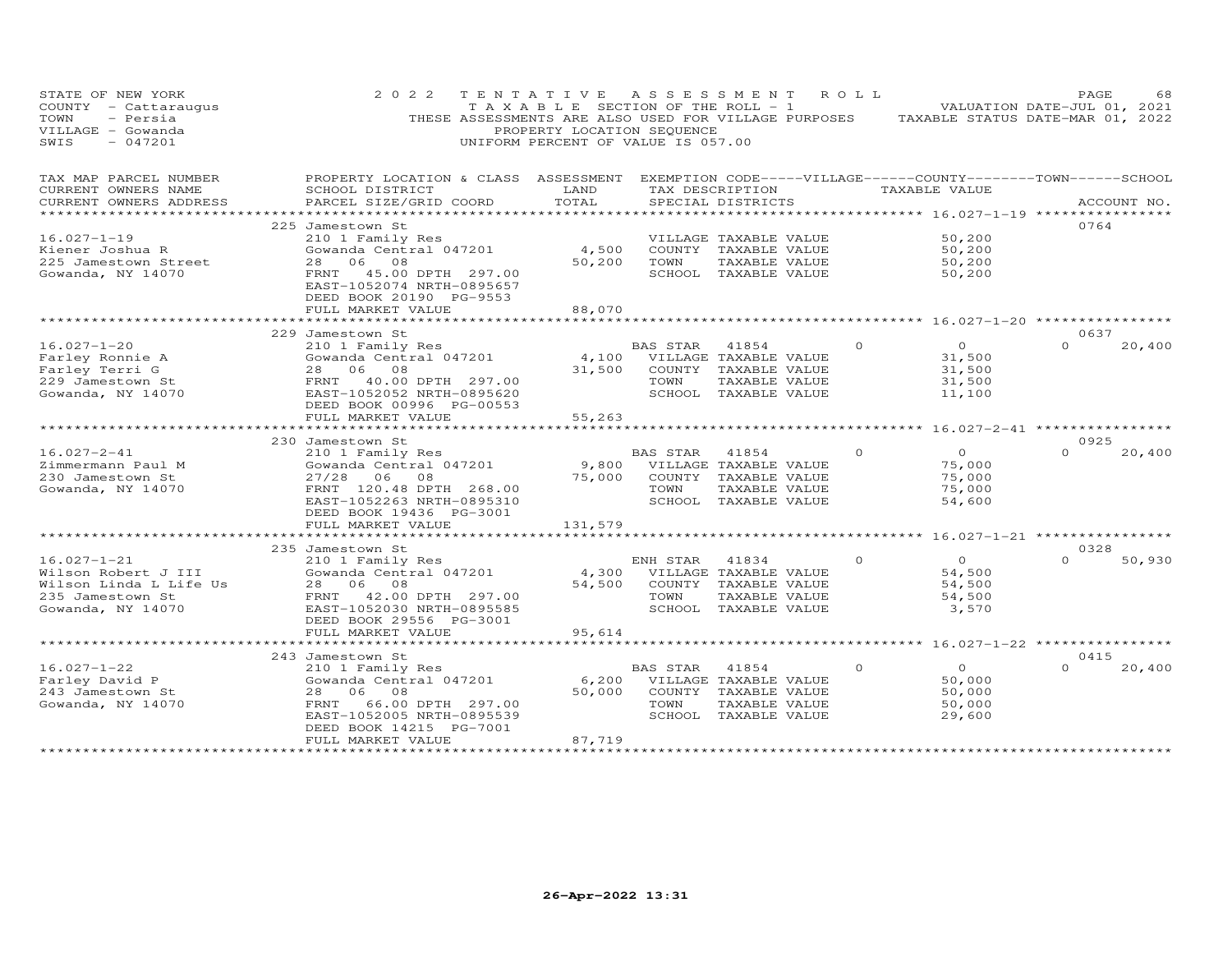| STATE OF NEW YORK<br>COUNTY - Cattaraugus<br>TOWN<br>- Persia<br>VILLAGE - Gowanda<br>SWIS<br>$-047201$ | 2 0 2 2<br>THESE ASSESSMENTS ARE ALSO USED FOR VILLAGE PURPOSES                   | TENTATIVE<br>T A X A B L E SECTION OF THE ROLL - 1<br>PROPERTY LOCATION SEQUENCE<br>UNIFORM PERCENT OF VALUE IS 057.00 | A S S E S S M E N T |                                      | R O L L  |                                    | PAGE<br>69<br>VALUATION DATE-JUL 01, 2021<br>TAXABLE STATUS DATE-MAR 01, 2022 |
|---------------------------------------------------------------------------------------------------------|-----------------------------------------------------------------------------------|------------------------------------------------------------------------------------------------------------------------|---------------------|--------------------------------------|----------|------------------------------------|-------------------------------------------------------------------------------|
| TAX MAP PARCEL NUMBER<br>CURRENT OWNERS NAME<br>CURRENT OWNERS ADDRESS                                  | PROPERTY LOCATION & CLASS ASSESSMENT<br>SCHOOL DISTRICT<br>PARCEL SIZE/GRID COORD | LAND<br>TOTAL                                                                                                          |                     | TAX DESCRIPTION<br>SPECIAL DISTRICTS |          | TAXABLE VALUE                      | EXEMPTION CODE-----VILLAGE------COUNTY-------TOWN------SCHOOL<br>ACCOUNT NO.  |
| *********************                                                                                   |                                                                                   | *********                                                                                                              |                     |                                      |          |                                    | ************************************** 16.027-1-23 *****************          |
| $16.027 - 1 - 23$                                                                                       | 249 Jamestown St<br>210 1 Family Res                                              |                                                                                                                        |                     | VILLAGE TAXABLE VALUE                |          | 51,000                             | 0480                                                                          |
| Byrne Ian                                                                                               | Gowanda Central 047201                                                            | 6,300                                                                                                                  |                     | COUNTY TAXABLE VALUE                 |          | 51,000                             |                                                                               |
| 249 Jamestown St                                                                                        | 06<br>28<br>08                                                                    | 51,000                                                                                                                 | TOWN                | TAXABLE VALUE                        |          | 51,000                             |                                                                               |
| Gowanda, NY 14070                                                                                       | 67.00 DPTH 297.00<br>FRNT<br>EAST-1051972 NRTH-0895482<br>DEED BOOK 29809 PG-8002 |                                                                                                                        |                     | SCHOOL TAXABLE VALUE                 |          | 51,000                             |                                                                               |
|                                                                                                         | FULL MARKET VALUE                                                                 | 89,474                                                                                                                 |                     |                                      |          |                                    |                                                                               |
|                                                                                                         |                                                                                   |                                                                                                                        |                     |                                      |          |                                    | $16.027 - 1 - 24$ *********                                                   |
| $16.027 - 1 - 24$                                                                                       | 255 Jamestown St<br>210 1 Family Res                                              |                                                                                                                        | BAS STAR            | 41854                                | $\Omega$ | $\circ$                            | 0875<br>$\Omega$<br>20,400                                                    |
| Farner James S                                                                                          | Gowanda Central 047201                                                            | 7,000                                                                                                                  |                     | VILLAGE TAXABLE VALUE                |          | 61,900                             |                                                                               |
| Farner Karla M                                                                                          | 06<br>28<br>08                                                                    | 61,900                                                                                                                 | COUNTY              | TAXABLE VALUE                        |          | 61,900                             |                                                                               |
| 255 Jamestown St                                                                                        | FRNT<br>76.00 DPTH 297.00                                                         |                                                                                                                        | TOWN                | TAXABLE VALUE                        |          | 61,900                             |                                                                               |
| Gowanda, NY 14070                                                                                       | BANK<br>017                                                                       |                                                                                                                        | SCHOOL              | TAXABLE VALUE                        |          | 41,500                             |                                                                               |
|                                                                                                         | EAST-1051936 NRTH-0895420                                                         |                                                                                                                        |                     |                                      |          |                                    |                                                                               |
|                                                                                                         | DEED BOOK 00946 PG-00470                                                          |                                                                                                                        |                     |                                      |          |                                    |                                                                               |
|                                                                                                         | FULL MARKET VALUE<br>************                                                 | 108,596                                                                                                                | ******************  |                                      |          | ******* 16.027-1-25 ************** |                                                                               |
|                                                                                                         | 259 Jamestown St                                                                  |                                                                                                                        |                     |                                      |          |                                    | 0269                                                                          |
| $16.027 - 1 - 25$                                                                                       | 210 1 Family Res                                                                  |                                                                                                                        | VETCOM CTS 41130    |                                      | 13,600   | 13,600                             | 13,600<br>13,600                                                              |
| Bartholomew Bruce A                                                                                     | Gowanda Central 047201                                                            |                                                                                                                        | 5,100 ENH STAR      | 41834                                | $\Omega$ | $\circ$                            | 0<br>42,000                                                                   |
| Bartholomew Genevieve E                                                                                 | 28<br>06<br>08                                                                    | 55,600                                                                                                                 |                     | VILLAGE TAXABLE VALUE                |          | 42,000                             |                                                                               |
| 259 Jamestown St                                                                                        | 52.00 DPTH 296.00<br>FRNT                                                         |                                                                                                                        |                     | COUNTY TAXABLE VALUE                 |          | 42,000                             |                                                                               |
| Gowanda, NY 14070                                                                                       | 017<br>BANK                                                                       |                                                                                                                        | TOWN                | TAXABLE VALUE                        |          | 42,000                             |                                                                               |
|                                                                                                         | EAST-1051904 NRTH-0895366                                                         |                                                                                                                        | SCHOOL              | TAXABLE VALUE                        |          | $\circ$                            |                                                                               |
|                                                                                                         | DEED BOOK 890<br>PG-01164                                                         |                                                                                                                        |                     |                                      |          |                                    |                                                                               |
|                                                                                                         | FULL MARKET VALUE                                                                 | 97,544                                                                                                                 |                     |                                      |          |                                    |                                                                               |
|                                                                                                         | 260 Jamestown St                                                                  |                                                                                                                        |                     |                                      |          |                                    | 0926                                                                          |
| $16.027 - 2 - 40$                                                                                       | 210 1 Family Res                                                                  |                                                                                                                        |                     | VILLAGE TAXABLE VALUE                |          | 40,000                             |                                                                               |
| Lesefske Dana                                                                                           | Gowanda Central 047201                                                            | 7,500                                                                                                                  |                     | COUNTY TAXABLE VALUE                 |          | 40,000                             |                                                                               |
| 15337 Armes Ct                                                                                          | 28<br>06<br>08                                                                    | 40,000                                                                                                                 | TOWN                | TAXABLE VALUE                        |          | 40,000                             |                                                                               |
| Gowanda, NY 14070                                                                                       | FRNT<br>92.27 DPTH 315.00                                                         |                                                                                                                        |                     | SCHOOL TAXABLE VALUE                 |          | 40,000                             |                                                                               |
|                                                                                                         | EAST-1052217 NRTH-0895219                                                         |                                                                                                                        |                     |                                      |          |                                    |                                                                               |
|                                                                                                         | DEED BOOK 13101 PG-7001                                                           |                                                                                                                        |                     |                                      |          |                                    |                                                                               |
|                                                                                                         | FULL MARKET VALUE<br>***********                                                  | 70,175                                                                                                                 |                     |                                      |          | $16.027 - 2 - 39$ ***              |                                                                               |
|                                                                                                         | 264 Jamestown St                                                                  |                                                                                                                        |                     |                                      |          |                                    | 0382                                                                          |
| $16.027 - 2 - 39$                                                                                       | 210 1 Family Res                                                                  |                                                                                                                        |                     | VILLAGE TAXABLE VALUE                |          | 40,600                             |                                                                               |
| Goodemote-Walqus Peqqy S                                                                                | Gowanda Central 047201                                                            | 5,500                                                                                                                  |                     | COUNTY TAXABLE VALUE                 |          | 40,600                             |                                                                               |
| 264 Jamestown St                                                                                        | 06<br>08<br>27                                                                    | 40,600                                                                                                                 | TOWN                | TAXABLE VALUE                        |          | 40,600                             |                                                                               |
| Gowanda, NY 14070                                                                                       | FRNT<br>59.14 DPTH 228.00                                                         |                                                                                                                        | SCHOOL              | TAXABLE VALUE                        |          | 40,600                             |                                                                               |
|                                                                                                         | BANK<br>017                                                                       |                                                                                                                        |                     |                                      |          |                                    |                                                                               |
|                                                                                                         | EAST-1052169 NRTH-0895162                                                         |                                                                                                                        |                     |                                      |          |                                    |                                                                               |
|                                                                                                         | PG-01018<br>DEED BOOK 879<br>FULL MARKET VALUE                                    |                                                                                                                        |                     |                                      |          |                                    |                                                                               |
|                                                                                                         | ********************                                                              | 71,228                                                                                                                 |                     |                                      |          |                                    |                                                                               |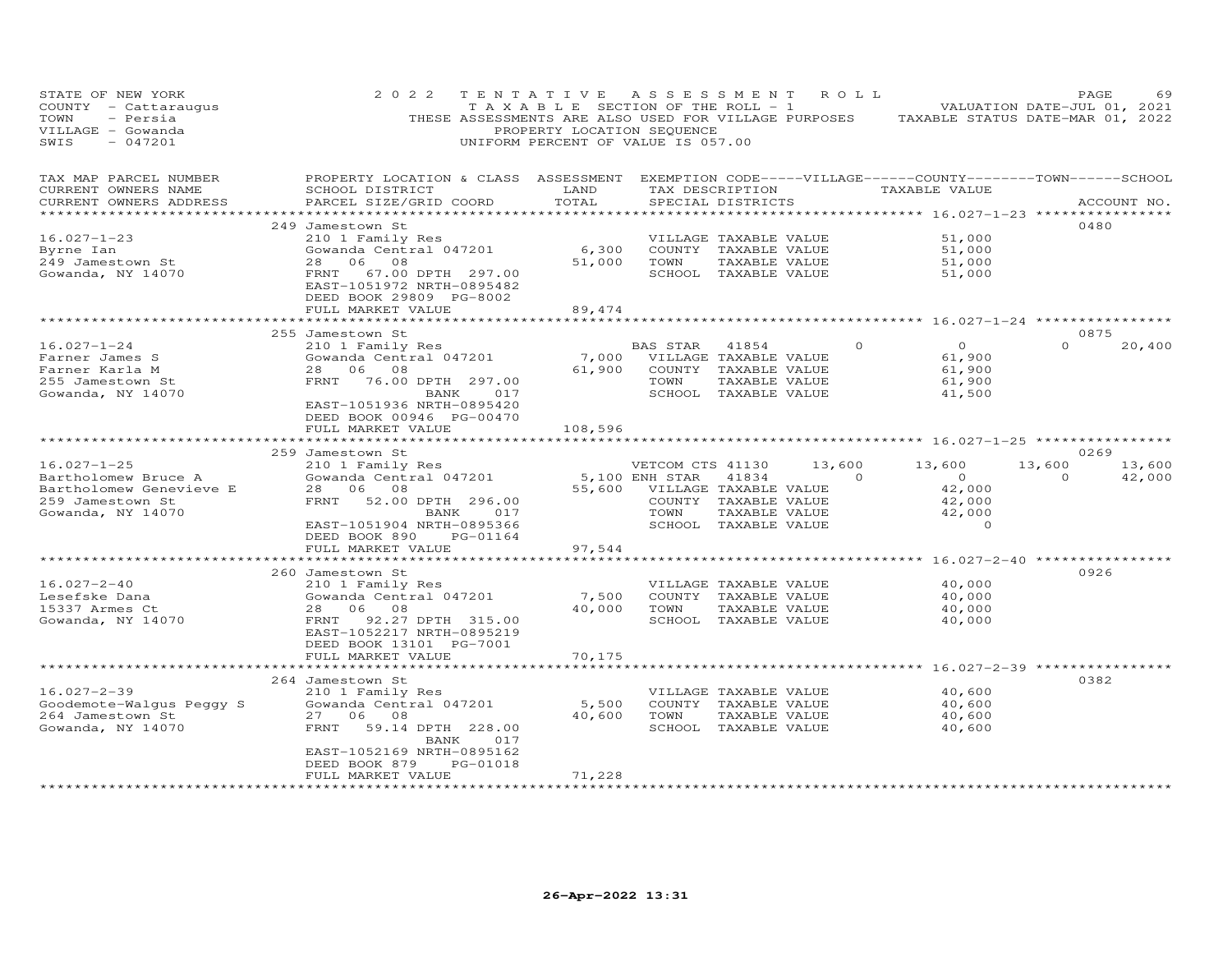| STATE OF NEW YORK<br>COUNTY - Cattaraugus<br>TOWN<br>- Persia<br>VILLAGE - Gowanda<br>$-047201$<br>SWIS | 2 0 2 2<br>THESE ASSESSMENTS ARE ALSO USED FOR VILLAGE PURPOSES                                                                                 | TENTATIVE<br>T A X A B L E SECTION OF THE ROLL - 1<br>PROPERTY LOCATION SEQUENCE<br>UNIFORM PERCENT OF VALUE IS 057.00 |      | ASSESSMENT                                    | R O L L                                   | PAGE<br>70<br>VALUATION DATE-JUL 01, 2021<br>TAXABLE STATUS DATE-MAR 01, 2022 |
|---------------------------------------------------------------------------------------------------------|-------------------------------------------------------------------------------------------------------------------------------------------------|------------------------------------------------------------------------------------------------------------------------|------|-----------------------------------------------|-------------------------------------------|-------------------------------------------------------------------------------|
| TAX MAP PARCEL NUMBER<br>CURRENT OWNERS NAME<br>CURRENT OWNERS ADDRESS<br>***********************       | PROPERTY LOCATION & CLASS ASSESSMENT EXEMPTION CODE-----VILLAGE------COUNTY-------TOWN------SCHOOL<br>SCHOOL DISTRICT<br>PARCEL SIZE/GRID COORD | LAND<br>TOTAL                                                                                                          |      | TAX DESCRIPTION<br>SPECIAL DISTRICTS          | TAXABLE VALUE                             | ACCOUNT NO.                                                                   |
|                                                                                                         | 265 Jamestown St                                                                                                                                |                                                                                                                        |      |                                               |                                           | 0897                                                                          |
| $16.027 - 1 - 26$                                                                                       | 210 1 Family Res                                                                                                                                |                                                                                                                        |      | VILLAGE TAXABLE VALUE                         | 49,700                                    |                                                                               |
| Dingman Robert C                                                                                        | Gowanda Central 047201                                                                                                                          | 5,400                                                                                                                  |      | COUNTY TAXABLE VALUE                          | 49,700                                    |                                                                               |
| 265 Jamestown St                                                                                        | 06 08<br>28                                                                                                                                     | 49,700                                                                                                                 | TOWN | TAXABLE VALUE                                 | 49,700                                    |                                                                               |
| Gowanda, NY 14070                                                                                       | 58.00 DPTH 230.00<br>FRNT<br>EAST-1051904 NRTH-0895301<br>DEED BOOK 862<br>PG-00184                                                             |                                                                                                                        |      | SCHOOL TAXABLE VALUE                          | 49,700                                    |                                                                               |
|                                                                                                         | FULL MARKET VALUE                                                                                                                               | 87,193                                                                                                                 |      |                                               |                                           |                                                                               |
|                                                                                                         |                                                                                                                                                 | * * * * * * * *                                                                                                        |      |                                               | ********* 16.027-1-27 *****               |                                                                               |
| $16.027 - 1 - 27$                                                                                       | 273 Jamestown St<br>210 1 Family Res                                                                                                            |                                                                                                                        |      |                                               | 41,500                                    | 0479                                                                          |
| Farner Andy                                                                                             | Gowanda Central 047201                                                                                                                          | 6,200                                                                                                                  |      | VILLAGE TAXABLE VALUE<br>COUNTY TAXABLE VALUE | 41,500                                    |                                                                               |
| 273 Jamestown St                                                                                        | 28 06 08                                                                                                                                        | 41,500                                                                                                                 | TOWN | TAXABLE VALUE                                 | 41,500                                    |                                                                               |
| Gowanda, NY 14070                                                                                       | FRNT<br>86.00 DPTH 128.00                                                                                                                       |                                                                                                                        |      | SCHOOL TAXABLE VALUE                          | 41,500                                    |                                                                               |
|                                                                                                         | EAST-1051914 NRTH-0895212<br>DEED BOOK 27957 PG-2002                                                                                            |                                                                                                                        |      |                                               |                                           |                                                                               |
|                                                                                                         | FULL MARKET VALUE                                                                                                                               | 72,807                                                                                                                 |      |                                               |                                           |                                                                               |
|                                                                                                         | 274 Jamestown St                                                                                                                                |                                                                                                                        |      |                                               |                                           | 0281                                                                          |
| $16.027 - 2 - 38$                                                                                       | 311 Res vac land                                                                                                                                |                                                                                                                        |      | VILLAGE TAXABLE VALUE                         | 6,500                                     |                                                                               |
| Smith Charles                                                                                           | Gowanda Central 047201                                                                                                                          | 6,500                                                                                                                  |      | COUNTY TAXABLE VALUE                          | 6,500                                     |                                                                               |
| 227 W Main                                                                                              | 28 06<br>08                                                                                                                                     | 6,500                                                                                                                  | TOWN | TAXABLE VALUE                                 | 6,500                                     |                                                                               |
| Gowanda, NY 14070                                                                                       | 2009-house demolished due                                                                                                                       |                                                                                                                        |      | SCHOOL TAXABLE VALUE                          | 6,500                                     |                                                                               |
|                                                                                                         | flood                                                                                                                                           |                                                                                                                        |      |                                               |                                           |                                                                               |
|                                                                                                         | FRNT<br>79.86 DPTH 212.00                                                                                                                       |                                                                                                                        |      |                                               |                                           |                                                                               |
|                                                                                                         | EAST-1052129 NRTH-0895100                                                                                                                       |                                                                                                                        |      |                                               |                                           |                                                                               |
|                                                                                                         | DEED BOOK 2020 PG-13099                                                                                                                         |                                                                                                                        |      |                                               |                                           |                                                                               |
|                                                                                                         | FULL MARKET VALUE                                                                                                                               | 11,404                                                                                                                 |      |                                               |                                           |                                                                               |
|                                                                                                         |                                                                                                                                                 |                                                                                                                        |      |                                               |                                           |                                                                               |
|                                                                                                         | 279 Jamestown St                                                                                                                                |                                                                                                                        |      |                                               |                                           | 0513                                                                          |
| $16.027 - 1 - 28$                                                                                       | 210 1 Family Res                                                                                                                                |                                                                                                                        |      | VILLAGE TAXABLE VALUE                         | 53,000                                    |                                                                               |
| Boutelle Mercedes L                                                                                     | Gowanda Central 047201                                                                                                                          | 3,400                                                                                                                  |      | COUNTY TAXABLE VALUE                          | 53,000                                    |                                                                               |
| Saylee Suah                                                                                             | 28 06 08                                                                                                                                        | 53,000                                                                                                                 | TOWN | TAXABLE VALUE                                 | 53,000                                    |                                                                               |
| 279 Jamestown St                                                                                        | FRNT 42.00 DPTH 123.00                                                                                                                          |                                                                                                                        |      | SCHOOL TAXABLE VALUE                          | 53,000                                    |                                                                               |
| Gowanda, NY 14070                                                                                       | BANK<br>081                                                                                                                                     |                                                                                                                        |      |                                               |                                           |                                                                               |
|                                                                                                         | EAST-1051883 NRTH-0895156                                                                                                                       |                                                                                                                        |      |                                               |                                           |                                                                               |
|                                                                                                         | DEED BOOK 2021    PG-11118<br>FULL MARKET VALUE                                                                                                 | 92,982                                                                                                                 |      |                                               |                                           |                                                                               |
|                                                                                                         |                                                                                                                                                 |                                                                                                                        |      |                                               | **************** 16.027-1-29 ************ |                                                                               |
|                                                                                                         | 283 Jamestown St                                                                                                                                |                                                                                                                        |      |                                               |                                           | 0532                                                                          |
| $16.027 - 1 - 29$                                                                                       | 210 1 Family Res                                                                                                                                |                                                                                                                        |      | VILLAGE TAXABLE VALUE                         | 42,000                                    |                                                                               |
| Maude William                                                                                           | Gowanda Central 047201                                                                                                                          | 3,500                                                                                                                  |      | COUNTY TAXABLE VALUE                          | 42,000                                    |                                                                               |
| Szkatulski Amy                                                                                          | 28 06<br>08                                                                                                                                     | 42,000                                                                                                                 | TOWN | TAXABLE VALUE                                 | 42,000                                    |                                                                               |
| 16 Maltbie St                                                                                           | FRNT 44.00 DPTH 119.00                                                                                                                          |                                                                                                                        |      | SCHOOL TAXABLE VALUE                          | 42,000                                    |                                                                               |
| Gowanda, NY 14070                                                                                       | EAST-1051861 NRTH-0895116                                                                                                                       |                                                                                                                        |      |                                               |                                           |                                                                               |
|                                                                                                         | DEED BOOK 17642 PG-9001                                                                                                                         |                                                                                                                        |      |                                               |                                           |                                                                               |
|                                                                                                         | FULL MARKET VALUE                                                                                                                               | 73,684                                                                                                                 |      |                                               |                                           |                                                                               |
|                                                                                                         | **********************                                                                                                                          | *********                                                                                                              |      |                                               |                                           |                                                                               |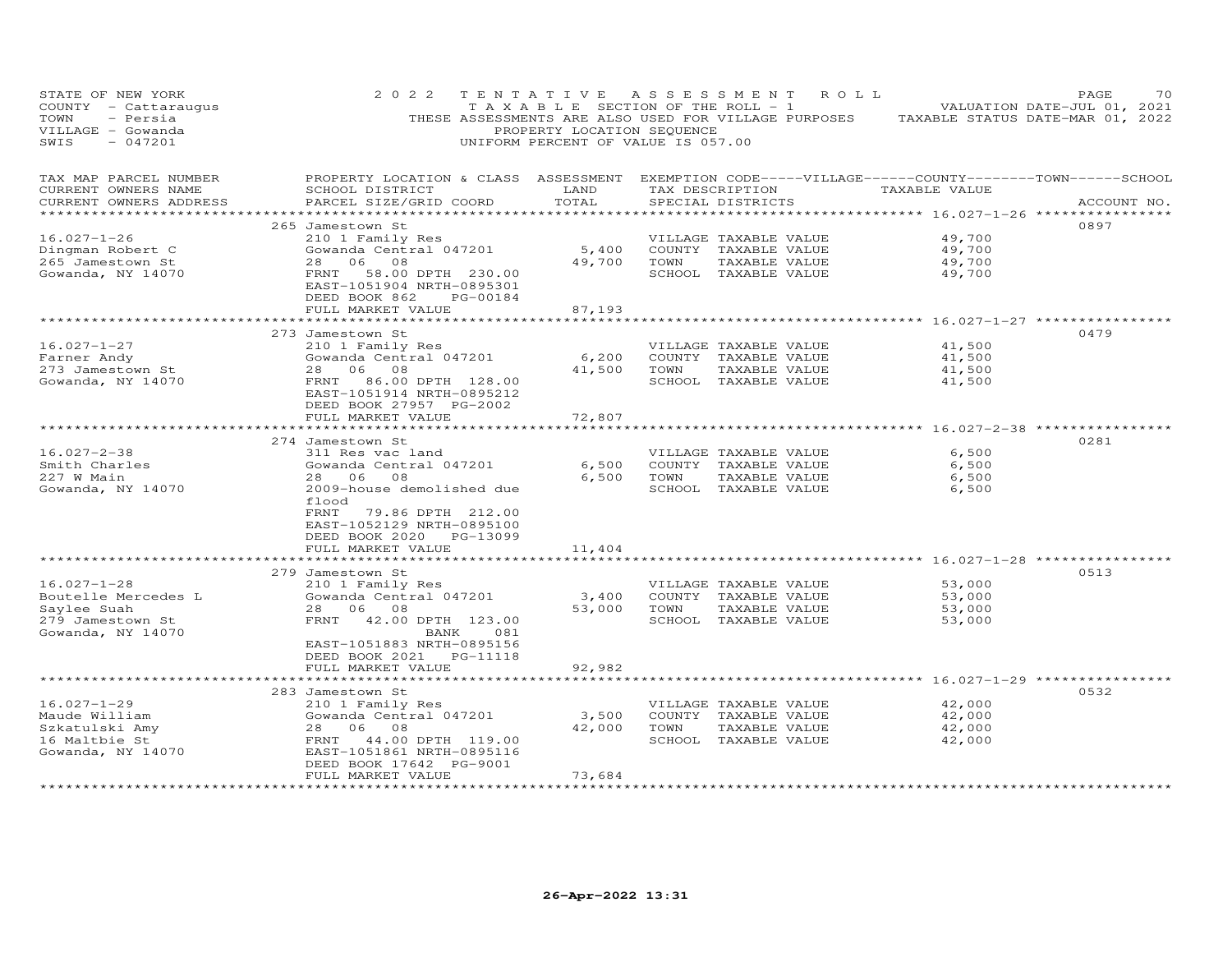| STATE OF NEW YORK<br>COUNTY - Cattaraugus<br>TOWN<br>- Persia<br>VILLAGE - Gowanda<br>$-047201$<br>SWIS | 2 0 2 2                                                                                                                                                                                                                   | TENTATIVE<br>T A X A B L E SECTION OF THE ROLL - 1<br>PROPERTY LOCATION SEQUENCE<br>UNIFORM PERCENT OF VALUE IS 057.00 | A S S E S S M E N T |                                                                                                 | ROLL ROLL | THESE ASSESSMENTS ARE ALSO USED FOR VILLAGE PURPOSES TAXABLE STATUS DATE-MAR 01, 2022 | PAGE<br>71<br>VALUATION DATE-JUL 01, 2021 |
|---------------------------------------------------------------------------------------------------------|---------------------------------------------------------------------------------------------------------------------------------------------------------------------------------------------------------------------------|------------------------------------------------------------------------------------------------------------------------|---------------------|-------------------------------------------------------------------------------------------------|-----------|---------------------------------------------------------------------------------------|-------------------------------------------|
| TAX MAP PARCEL NUMBER<br>CURRENT OWNERS NAME<br>CURRENT OWNERS ADDRESS<br>******************            | PROPERTY LOCATION & CLASS ASSESSMENT EXEMPTION CODE-----VILLAGE------COUNTY-------TOWN------SCHOOL<br>SCHOOL DISTRICT<br>PARCEL SIZE/GRID COORD                                                                           | LAND<br>TOTAL                                                                                                          |                     | SPECIAL DISTRICTS                                                                               |           | TAX DESCRIPTION TAXABLE VALUE<br>********************* 16.027-2-37 ****************   | ACCOUNT NO.                               |
| 16.027-2-37<br>Smith Charles<br>227 W Main St<br>Gowanda, NY 14070                                      | 284 Jamestown St<br>312 Vac w/imprv<br>Gowanda Central 047201<br>08<br>28 06<br>9/09-house demo due to fl<br>FRNT 102.00 DPTH 204.00<br>EAST-1052074 NRTH-0895023<br>DEED BOOK 25749 PG-5012                              | 6,500<br>11,500                                                                                                        | TOWN                | VILLAGE TAXABLE VALUE<br>COUNTY TAXABLE VALUE<br>TAXABLE VALUE<br>SCHOOL TAXABLE VALUE          |           | 11,500<br>11,500<br>11,500<br>11,500                                                  | 0575                                      |
| $16.027 - 3 - 5$<br>Maude William G<br>Szkatulski Amy S<br>16 Maltbie Rd                                | FULL MARKET VALUE<br>295 Jamestown St<br>220 2 Family Res<br>Gowanda Central 047201<br>28 06 08<br>FRNT 84.00 DPTH 104.00                                                                                                 | 20,175<br>5,500<br>48,000                                                                                              | TOWN                | VILLAGE TAXABLE VALUE<br>COUNTY TAXABLE VALUE<br>TAXABLE VALUE<br>SCHOOL TAXABLE VALUE          |           | 48,000<br>48,000<br>48,000<br>48,000                                                  | 0596                                      |
| Gowanda, NY 14070<br>$16.027 - 2 - 34$                                                                  | EAST-1051820 NRTH-0895003<br>DEED BOOK 15225 PG-5001<br>FULL MARKET VALUE<br>296 Jamestown St<br>210 1 Family Res                                                                                                         | 84,211                                                                                                                 |                     | VILLAGE TAXABLE VALUE                                                                           |           | 23,000                                                                                | 0773                                      |
| Pope Christian<br>Pope Felisha<br>296 Jamestown St<br>Gowanda, NY 14070                                 | Gowanda Central 047201<br>28 06 08<br>FRNT 51.00 DPTH 202.00<br>EAST-1052017 NRTH-0894909<br>DEED BOOK 20210 PG-4534                                                                                                      | 4,800<br>23,000                                                                                                        | TOWN                | COUNTY TAXABLE VALUE<br>TAXABLE VALUE<br>SCHOOL TAXABLE VALUE                                   |           | 23,000<br>23,000<br>23,000                                                            |                                           |
|                                                                                                         | FULL MARKET VALUE                                                                                                                                                                                                         | 40,351                                                                                                                 |                     |                                                                                                 |           |                                                                                       |                                           |
| $16.027 - 2 - 33$<br>10 S Buffalo Street LLC<br>12929 Pratham Rd<br>Springville, NY 14141               | 302 Jamestown St<br>210 1 Family Res<br>Gowanda Central 047201<br>28 06 08<br>FRNT 52.00 DPTH 189.00<br>EAST-1051993 NRTH-0894865<br>DEED BOOK 29609 PG-9001                                                              | 4,800<br>34,000                                                                                                        | TOWN                | VILLAGE TAXABLE VALUE<br>COUNTY TAXABLE VALUE<br>TAXABLE VALUE<br>SCHOOL TAXABLE VALUE          |           | 34,000<br>34,000<br>34,000<br>34,000                                                  | 0442                                      |
|                                                                                                         | FULL MARKET VALUE<br>***************************                                                                                                                                                                          | 59,649                                                                                                                 |                     |                                                                                                 |           | ******** 16.027-3-6 ***************                                                   |                                           |
| $16.027 - 3 - 6$<br>Spire Larry<br>Spire Bonnie<br>303 Jamestown St<br>Gowanda, NY 14070                | 303 Jamestown St<br>210 1 Family Res<br>Gowanda Central 047201<br>28 06 08<br>Life Use<br>FRNT<br>80.50 DPTH 160.00<br>EAST-1051768 NRTH-0894933<br>DEED BOOK 8244<br>PG-5001<br>FULL MARKET VALUE<br>******************* | 6,600<br>68,600<br>120,351                                                                                             | ENH STAR<br>TOWN    | 41834<br>VILLAGE TAXABLE VALUE<br>COUNTY TAXABLE VALUE<br>TAXABLE VALUE<br>SCHOOL TAXABLE VALUE | $\circ$   | $\overline{O}$<br>68,600<br>68,600<br>68,600<br>17,670                                | 0796<br>$\Omega$<br>50,930                |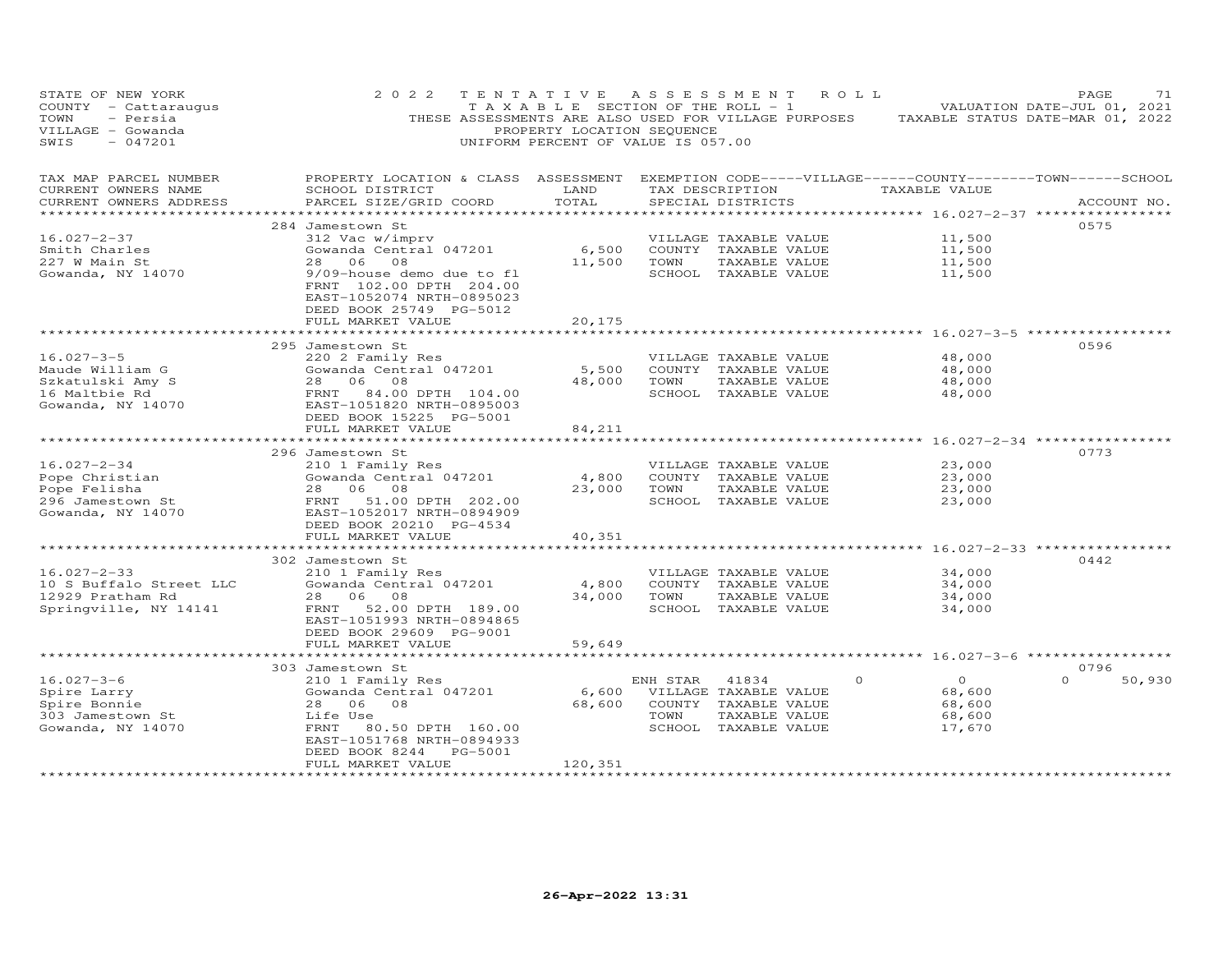| STATE OF NEW YORK<br>COUNTY - Cattaraugus<br>TOWN<br>- Persia<br>VILLAGE - Gowanda<br>$-047201$<br>SWIS | 2022                                                                                                                                            | TENTATIVE<br>T A X A B L E SECTION OF THE ROLL - 1<br>THESE ASSESSMENTS ARE ALSO USED FOR VILLAGE PURPOSES<br>PROPERTY LOCATION SEQUENCE<br>UNIFORM PERCENT OF VALUE IS 057.00 |          | A S S E S S M E N T                   | ROLL ROLL |                                                    | PAGE<br>72<br>VALUATION DATE-JUL 01, 2021<br>TAXABLE STATUS DATE-MAR 01, 2022 |
|---------------------------------------------------------------------------------------------------------|-------------------------------------------------------------------------------------------------------------------------------------------------|--------------------------------------------------------------------------------------------------------------------------------------------------------------------------------|----------|---------------------------------------|-----------|----------------------------------------------------|-------------------------------------------------------------------------------|
| TAX MAP PARCEL NUMBER<br>CURRENT OWNERS NAME<br>CURRENT OWNERS ADDRESS                                  | PROPERTY LOCATION & CLASS ASSESSMENT EXEMPTION CODE-----VILLAGE------COUNTY-------TOWN------SCHOOL<br>SCHOOL DISTRICT<br>PARCEL SIZE/GRID COORD | LAND<br>TOTAL                                                                                                                                                                  |          | TAX DESCRIPTION<br>SPECIAL DISTRICTS  |           | TAXABLE VALUE                                      | ACCOUNT NO.                                                                   |
|                                                                                                         |                                                                                                                                                 |                                                                                                                                                                                |          |                                       |           | ***************** 16.027-2-32 *****************    | 0962                                                                          |
| $16.027 - 2 - 32$                                                                                       | 306 Jamestown St<br>210 1 Family Res                                                                                                            |                                                                                                                                                                                | BAS STAR | 41854                                 | $\circ$   | $\overline{O}$                                     | $\Omega$<br>20,400                                                            |
| Rogers Beth A                                                                                           | Gowanda Central 047201                                                                                                                          |                                                                                                                                                                                |          | 4,700 VILLAGE TAXABLE VALUE           |           | 39,000                                             |                                                                               |
| 306 Jamestown St                                                                                        | 28 06 08                                                                                                                                        | 39,000                                                                                                                                                                         |          | COUNTY TAXABLE VALUE                  |           | 39,000                                             |                                                                               |
| Gowanda, NY 14070                                                                                       | 51.00 DPTH 185.00<br>FRNT                                                                                                                       |                                                                                                                                                                                | TOWN     | TAXABLE VALUE                         |           | 39,000                                             |                                                                               |
|                                                                                                         | BANK 017<br>EAST-1051978 NRTH-0894816                                                                                                           |                                                                                                                                                                                |          | SCHOOL TAXABLE VALUE                  |           | 18,600                                             |                                                                               |
|                                                                                                         | DEED BOOK 00989 PG-00415                                                                                                                        |                                                                                                                                                                                |          |                                       |           |                                                    |                                                                               |
|                                                                                                         | FULL MARKET VALUE                                                                                                                               | 68,421                                                                                                                                                                         |          |                                       |           |                                                    |                                                                               |
|                                                                                                         |                                                                                                                                                 |                                                                                                                                                                                |          |                                       |           |                                                    |                                                                               |
|                                                                                                         | 311 Jamestown St                                                                                                                                |                                                                                                                                                                                |          |                                       |           |                                                    | 0385                                                                          |
| $16.027 - 3 - 7$                                                                                        | 210 1 Family Res                                                                                                                                |                                                                                                                                                                                |          | VILLAGE TAXABLE VALUE                 |           | 50,800                                             |                                                                               |
| Tonello Daniel P<br>Tonello Alicia M                                                                    | Gowanda Central 047201<br>28 06 08                                                                                                              | 5,600<br>50,800                                                                                                                                                                | TOWN     | COUNTY TAXABLE VALUE<br>TAXABLE VALUE |           | 50,800<br>50,800                                   |                                                                               |
| 311 Jamestown St                                                                                        | FRNT 66.00 DPTH 160.00                                                                                                                          |                                                                                                                                                                                |          | SCHOOL TAXABLE VALUE                  |           | 50,800                                             |                                                                               |
| Gowanda, NY 14070                                                                                       | EAST-1051743 NRTH-0894865                                                                                                                       |                                                                                                                                                                                |          |                                       |           |                                                    |                                                                               |
|                                                                                                         | DEED BOOK 20210 PG-416                                                                                                                          |                                                                                                                                                                                |          |                                       |           |                                                    |                                                                               |
|                                                                                                         | FULL MARKET VALUE                                                                                                                               | 89,123                                                                                                                                                                         |          |                                       |           |                                                    |                                                                               |
|                                                                                                         |                                                                                                                                                 |                                                                                                                                                                                |          |                                       |           |                                                    |                                                                               |
| $16.027 - 2 - 31$                                                                                       | 312 Jamestown St<br>210 1 Family Res                                                                                                            |                                                                                                                                                                                |          | VILLAGE TAXABLE VALUE                 |           | 32,700                                             | 0642                                                                          |
| Frantz John III                                                                                         | Gowanda Central 047201                                                                                                                          | 5,600                                                                                                                                                                          |          | COUNTY TAXABLE VALUE                  |           | 32,700                                             |                                                                               |
| 312 Jamestown St.                                                                                       | 28<br>$-06$<br>$-08$                                                                                                                            | 32,700                                                                                                                                                                         | TOWN     | TAXABLE VALUE                         |           | 32,700                                             |                                                                               |
| Gowanda, NY 14070                                                                                       | FRNT 64.00 DPTH 180.00                                                                                                                          |                                                                                                                                                                                |          | SCHOOL TAXABLE VALUE                  |           | 32,700                                             |                                                                               |
|                                                                                                         | EAST-1051954 NRTH-0894766                                                                                                                       |                                                                                                                                                                                |          |                                       |           |                                                    |                                                                               |
|                                                                                                         | DEED BOOK 20200 PG-7779                                                                                                                         |                                                                                                                                                                                |          |                                       |           |                                                    |                                                                               |
|                                                                                                         | FULL MARKET VALUE                                                                                                                               | 57,368                                                                                                                                                                         |          |                                       |           | ********* 16.027-3-8 ************                  |                                                                               |
|                                                                                                         | 313 Jamestown St                                                                                                                                |                                                                                                                                                                                |          |                                       |           |                                                    | 0862                                                                          |
| $16.027 - 3 - 8$                                                                                        | 210 1 Family Res                                                                                                                                |                                                                                                                                                                                | BAS STAR | 41854                                 | $\circ$   | $\overline{O}$                                     | $\Omega$<br>20,400                                                            |
| John Jacqueline J                                                                                       | Gowanda Central 047201                                                                                                                          | 5,600                                                                                                                                                                          |          | VILLAGE TAXABLE VALUE                 |           | 57,100                                             |                                                                               |
| 313 Jamestown St                                                                                        | 28 06 08                                                                                                                                        | 57,100                                                                                                                                                                         |          | COUNTY TAXABLE VALUE                  |           | 57,100                                             |                                                                               |
| Gowanda, NY 14070                                                                                       | FRNT<br>68.00 DPTH 160.00                                                                                                                       |                                                                                                                                                                                | TOWN     | TAXABLE VALUE                         |           | 57,100                                             |                                                                               |
|                                                                                                         | BANK<br>017<br>EAST-1051721 NRTH-0894802                                                                                                        |                                                                                                                                                                                |          | SCHOOL TAXABLE VALUE                  |           | 36,700                                             |                                                                               |
|                                                                                                         | DEED BOOK 5014 PG-4001                                                                                                                          |                                                                                                                                                                                |          |                                       |           |                                                    |                                                                               |
|                                                                                                         | FULL MARKET VALUE                                                                                                                               | 100,175                                                                                                                                                                        |          |                                       |           |                                                    |                                                                               |
|                                                                                                         | *************************                                                                                                                       | ************                                                                                                                                                                   |          |                                       |           | ********************* 16.027-2-30 **************** |                                                                               |
|                                                                                                         | 318 Jamestown St                                                                                                                                |                                                                                                                                                                                |          |                                       |           |                                                    | 0333                                                                          |
| $16.027 - 2 - 30$                                                                                       | 210 1 Family Res                                                                                                                                |                                                                                                                                                                                |          | VILLAGE TAXABLE VALUE                 |           | 35,000                                             |                                                                               |
| Toy Vicki                                                                                               | Gowanda Central 047201                                                                                                                          | 6,400                                                                                                                                                                          |          | COUNTY TAXABLE VALUE                  |           | 35,000                                             |                                                                               |
| 318 Jamestown St.<br>Gowanda, NY 14070                                                                  | 28 06<br>08<br>78.00 DPTH 162.00<br>FRNT                                                                                                        | 35,000                                                                                                                                                                         | TOWN     | TAXABLE VALUE<br>SCHOOL TAXABLE VALUE |           | 35,000<br>35,000                                   |                                                                               |
|                                                                                                         | EAST-1051916 NRTH-0894710                                                                                                                       |                                                                                                                                                                                |          |                                       |           |                                                    |                                                                               |
|                                                                                                         | DEED BOOK 20200 PG-7778                                                                                                                         |                                                                                                                                                                                |          |                                       |           |                                                    |                                                                               |
|                                                                                                         | FULL MARKET VALUE                                                                                                                               | 61,404                                                                                                                                                                         |          |                                       |           |                                                    |                                                                               |
|                                                                                                         |                                                                                                                                                 |                                                                                                                                                                                |          |                                       |           |                                                    |                                                                               |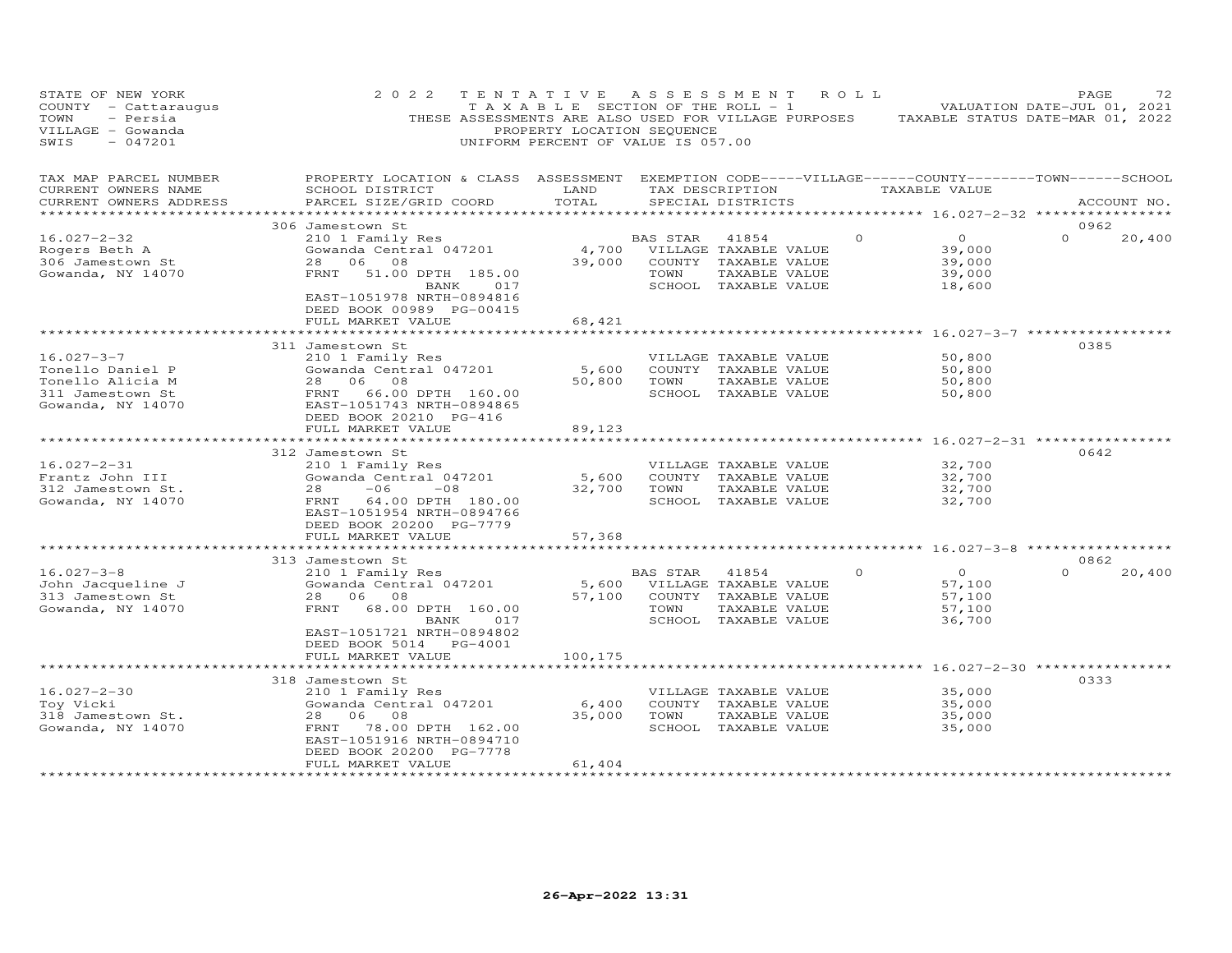| STATE OF NEW YORK<br>2 0 2 2<br>TENTATIVE<br>A S S E S S M E N T<br>ROLL<br>T A X A B L E SECTION OF THE ROLL - 1<br>COUNTY - Cattaraugus<br>- Persia<br>THESE ASSESSMENTS ARE ALSO USED FOR VILLAGE PURPOSES<br>TAXABLE STATUS DATE-MAR 01, 2022<br>TOWN<br>VILLAGE - Gowanda<br>PROPERTY LOCATION SEQUENCE<br>$-047201$<br>UNIFORM PERCENT OF VALUE IS 057.00<br>SWIS | PAGE<br>VALUATION DATE-JUL 01, 2021 | 73     |
|-------------------------------------------------------------------------------------------------------------------------------------------------------------------------------------------------------------------------------------------------------------------------------------------------------------------------------------------------------------------------|-------------------------------------|--------|
| PROPERTY LOCATION & CLASS ASSESSMENT EXEMPTION CODE-----VILLAGE------COUNTY-------TOWN------SCHOOL<br>TAX MAP PARCEL NUMBER<br>SCHOOL DISTRICT<br>LAND<br>CURRENT OWNERS NAME<br>TAX DESCRIPTION<br>TAXABLE VALUE<br>PARCEL SIZE/GRID COORD<br>TOTAL<br>CURRENT OWNERS ADDRESS<br>SPECIAL DISTRICTS                                                                     | ACCOUNT NO.                         |        |
| *****************<br>**************** 16.027-3-9.2 ***************                                                                                                                                                                                                                                                                                                      |                                     |        |
| 323 Jamestown St                                                                                                                                                                                                                                                                                                                                                        | 0594                                |        |
| $16.027 - 3 - 9.2$<br>39,900<br>220 2 Family Res<br>VILLAGE TAXABLE VALUE                                                                                                                                                                                                                                                                                               |                                     |        |
| 7,900<br>Tonello Jeremiah J<br>Gowanda Central 047201<br>COUNTY TAXABLE VALUE<br>39,900                                                                                                                                                                                                                                                                                 |                                     |        |
| Tonello Erin<br>39,900<br>TOWN<br>39,900<br>28 06<br>- 0.8<br>TAXABLE VALUE                                                                                                                                                                                                                                                                                             |                                     |        |
| SCHOOL TAXABLE VALUE<br>323 Jamestown Str<br>Life Use<br>39,900<br>Gowanda, NY 14070<br>FRNT<br>93.10 DPTH 267.00<br>EAST-1051643 NRTH-0894745<br>DEED BOOK 31133 PG-3002<br>FULL MARKET VALUE<br>70,000                                                                                                                                                                |                                     |        |
|                                                                                                                                                                                                                                                                                                                                                                         |                                     |        |
| 325 Jamestown St                                                                                                                                                                                                                                                                                                                                                        | 0338                                |        |
| $16.027 - 3 - 10$<br>210 1 Family Res<br>36,400<br>VILLAGE TAXABLE VALUE                                                                                                                                                                                                                                                                                                |                                     |        |
| Ott Mabel A<br>Gowanda Central 047201<br>4,500<br>COUNTY TAXABLE VALUE<br>36,400                                                                                                                                                                                                                                                                                        |                                     |        |
| 8 First St<br>27 06 08<br>36,400<br>TOWN<br>TAXABLE VALUE<br>36,400                                                                                                                                                                                                                                                                                                     |                                     |        |
| Cattaraugus, NY 14719<br>FRNT<br>50.00 DPTH 170.00<br>SCHOOL TAXABLE VALUE<br>36,400<br>EAST-1051667 NRTH-0894662<br>DEED BOOK 15686 PG-4001<br>FULL MARKET VALUE<br>63,860                                                                                                                                                                                             |                                     |        |
| ********* 16.027-2-29 *************                                                                                                                                                                                                                                                                                                                                     |                                     |        |
| 326 Jamestown St                                                                                                                                                                                                                                                                                                                                                        | 0497                                |        |
| $16.027 - 2 - 29$<br>210 1 Family Res<br>VETWAR CTS 41120<br>4,065<br>4,065                                                                                                                                                                                                                                                                                             | 4,065                               | 4,065  |
| Gowanda Central 047201<br>4,500 ENH STAR<br>$\overline{O}$<br>Herbert Austin<br>41834<br>$\Omega$                                                                                                                                                                                                                                                                       | $\Omega$                            | 23,035 |
| 27,100<br>Herbert Mary Ellen<br>26<br>06<br>08<br>VILLAGE TAXABLE VALUE<br>23,035                                                                                                                                                                                                                                                                                       |                                     |        |
| 326 Jamestown St<br>FRNT 55.00 DPTH 135.00<br>COUNTY TAXABLE VALUE<br>23,035                                                                                                                                                                                                                                                                                            |                                     |        |
| Gowanda, NY 14070<br>EAST-1051885 NRTH-0894658<br>TOWN<br>TAXABLE VALUE<br>23,035                                                                                                                                                                                                                                                                                       |                                     |        |
| DEED BOOK 00961 PG-00731<br>SCHOOL TAXABLE VALUE<br>$\Omega$<br>47,544<br>FULL MARKET VALUE                                                                                                                                                                                                                                                                             |                                     |        |
|                                                                                                                                                                                                                                                                                                                                                                         |                                     |        |
| 332 Jamestown St                                                                                                                                                                                                                                                                                                                                                        | 0296                                |        |
| $16.027 - 2 - 28$<br>210 1 Family Res<br>34,000<br>VILLAGE TAXABLE VALUE                                                                                                                                                                                                                                                                                                |                                     |        |
| Fronczak David<br>Gowanda Central 047201<br>3,500<br>COUNTY TAXABLE VALUE<br>34,000                                                                                                                                                                                                                                                                                     |                                     |        |
| 34,000<br>10267 Abbott Hill Rd<br>28<br>$-06$<br>$-08$<br>TOWN<br>TAXABLE VALUE<br>34,000                                                                                                                                                                                                                                                                               |                                     |        |
| Boston, NY 14025<br>FRNT<br>44.00 DPTH 117.00<br>SCHOOL TAXABLE VALUE<br>34,000                                                                                                                                                                                                                                                                                         |                                     |        |
| EAST-1051862 NRTH-0894615                                                                                                                                                                                                                                                                                                                                               |                                     |        |
| DEED BOOK 2019 PG-16227                                                                                                                                                                                                                                                                                                                                                 |                                     |        |
| FULL MARKET VALUE<br>59,649<br>* * * * * * * * * * *<br>***************** 16.027-3-11 ***********                                                                                                                                                                                                                                                                       |                                     |        |
| 333 Jamestown St                                                                                                                                                                                                                                                                                                                                                        | 0929                                |        |
| $16.027 - 3 - 11$<br>210 1 Family Res<br>VILLAGE TAXABLE VALUE<br>43,000                                                                                                                                                                                                                                                                                                |                                     |        |
| Carter Jacob J<br>Gowanda Central 047201<br>4,300<br>COUNTY TAXABLE VALUE<br>43,000                                                                                                                                                                                                                                                                                     |                                     |        |
| 28<br>06<br>08<br>43,000<br>TOWN<br>TAXABLE VALUE<br>43,000<br>Carter Amy E                                                                                                                                                                                                                                                                                             |                                     |        |
| 50.00 DPTH 151.00<br>333 Jamestown Street<br>FRNT<br>SCHOOL TAXABLE VALUE<br>43,000                                                                                                                                                                                                                                                                                     |                                     |        |
| Gowanda, NY 14070<br>EAST-1051661 NRTH-0894611                                                                                                                                                                                                                                                                                                                          |                                     |        |
| DEED BOOK 20200 PG-8104                                                                                                                                                                                                                                                                                                                                                 |                                     |        |
| FULL MARKET VALUE<br>75,439                                                                                                                                                                                                                                                                                                                                             |                                     |        |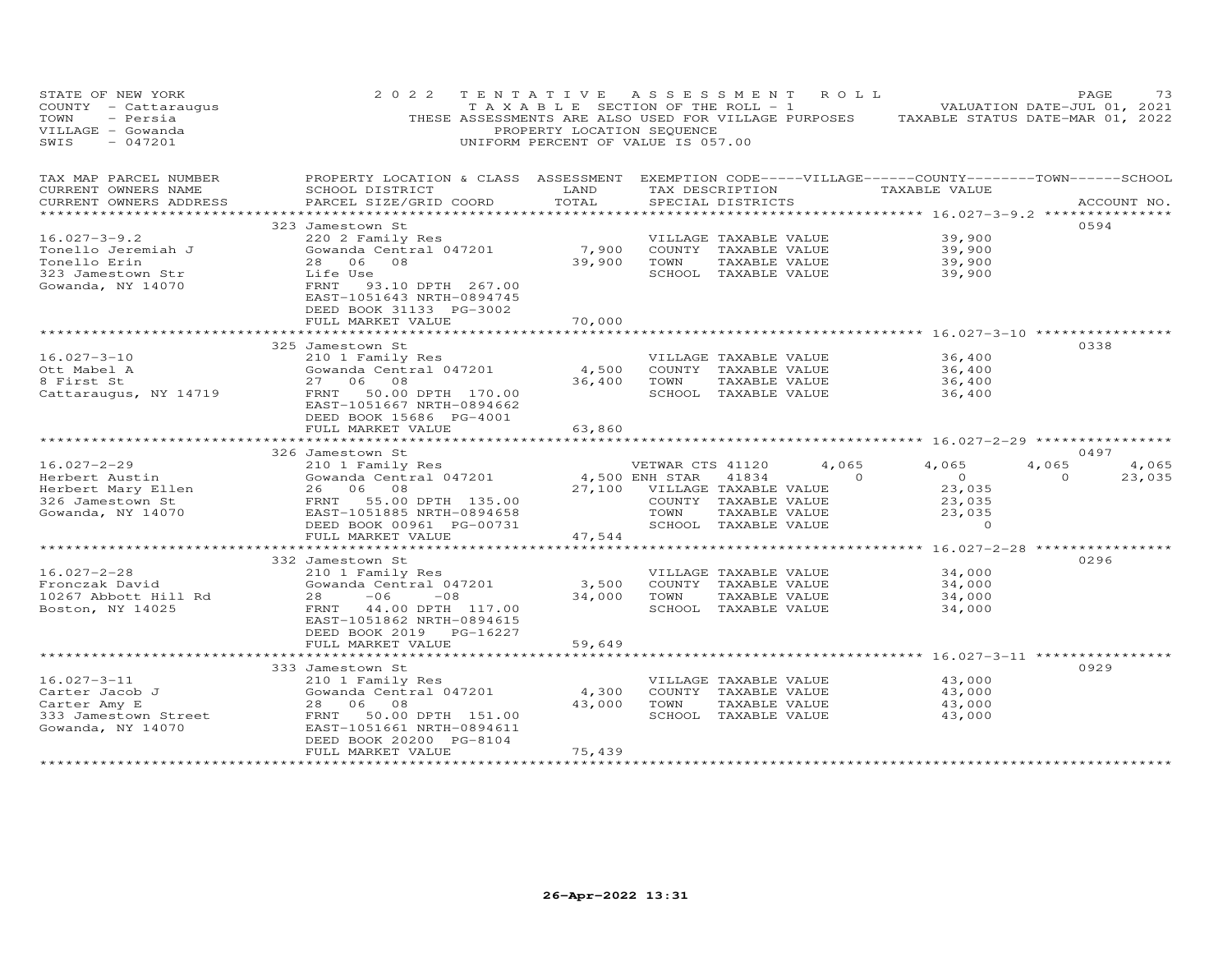| STATE OF NEW YORK<br>COUNTY - Cattaraugus<br>- Persia<br>TOWN<br>VILLAGE - Gowanda<br>$-047201$<br>SWIS | 2 0 2 2<br>TENTATIVE<br>THESE ASSESSMENTS ARE ALSO USED FOR VILLAGE PURPOSES                                                                     | T A X A B L E SECTION OF THE ROLL - 1<br>PROPERTY LOCATION SEQUENCE<br>UNIFORM PERCENT OF VALUE IS 057.00 | A S S E S S M E N T |                                      | R O L L  |                                                           | PAGE<br>VALUATION DATE-JUL 01, 2021<br>TAXABLE STATUS DATE-MAR 01, 2022 | 74 |
|---------------------------------------------------------------------------------------------------------|--------------------------------------------------------------------------------------------------------------------------------------------------|-----------------------------------------------------------------------------------------------------------|---------------------|--------------------------------------|----------|-----------------------------------------------------------|-------------------------------------------------------------------------|----|
| TAX MAP PARCEL NUMBER<br>CURRENT OWNERS NAME<br>CURRENT OWNERS ADDRESS                                  | PROPERTY LOCATION & CLASS ASSESSMENT EXEMPTION CODE-----VILLAGE------COUNTY--------TOWN------SCHOOL<br>SCHOOL DISTRICT<br>PARCEL SIZE/GRID COORD | LAND<br>TOTAL                                                                                             |                     | TAX DESCRIPTION<br>SPECIAL DISTRICTS |          | TAXABLE VALUE                                             | ACCOUNT NO.                                                             |    |
|                                                                                                         |                                                                                                                                                  |                                                                                                           |                     |                                      |          | ******** 16.027-2-27 **                                   |                                                                         |    |
|                                                                                                         | 336 Jamestown St                                                                                                                                 |                                                                                                           |                     |                                      |          |                                                           | 0468                                                                    |    |
| $16.027 - 2 - 27$<br>Simmons Dawn M                                                                     | 210 1 Family Res<br>Gowanda Central 047201                                                                                                       | 6,100                                                                                                     | BAS STAR            | 41854<br>VILLAGE TAXABLE VALUE       | $\circ$  | $\overline{0}$<br>36,300                                  | $\Omega$<br>20,400                                                      |    |
| 336 Jamestown St                                                                                        | 28<br>$-06$<br>$-08$                                                                                                                             | 36,300                                                                                                    |                     | COUNTY TAXABLE VALUE                 |          | 36,300                                                    |                                                                         |    |
| Gowanda, NY 14070                                                                                       | also includes 2-26                                                                                                                               |                                                                                                           | TOWN                | TAXABLE VALUE                        |          | 36,300                                                    |                                                                         |    |
|                                                                                                         | FRNT 116.00 DPTH<br>83.00                                                                                                                        |                                                                                                           |                     | SCHOOL TAXABLE VALUE                 |          | 15,900                                                    |                                                                         |    |
|                                                                                                         | ACRES<br>0.42<br>EAST-1051810 NRTH-0894532<br>DEED BOOK 1025 PG-716                                                                              |                                                                                                           |                     |                                      |          |                                                           |                                                                         |    |
|                                                                                                         | FULL MARKET VALUE                                                                                                                                | 63,684                                                                                                    |                     |                                      |          |                                                           |                                                                         |    |
|                                                                                                         |                                                                                                                                                  |                                                                                                           |                     |                                      |          | ****************************** 16.027-3-12 ************** |                                                                         |    |
| $16.027 - 3 - 12$                                                                                       | 337 Jamestown St<br>210 1 Family Res                                                                                                             |                                                                                                           |                     | VILLAGE TAXABLE VALUE                |          | 44,900                                                    | 0493                                                                    |    |
| Gross Douglas C Jr                                                                                      | Gowanda Central 047201                                                                                                                           | 3,800                                                                                                     |                     | COUNTY TAXABLE VALUE                 |          | 44,900                                                    |                                                                         |    |
| Gross Christina M                                                                                       | 28<br>06<br>08                                                                                                                                   | 44,900                                                                                                    | TOWN                | TAXABLE VALUE                        |          | 44,900                                                    |                                                                         |    |
| 8376 Wolfe Rd                                                                                           | 50.00 DPTH 118.00<br>FRNT                                                                                                                        |                                                                                                           |                     | SCHOOL TAXABLE VALUE                 |          | 44,900                                                    |                                                                         |    |
| Cattaraugus, NY 14719                                                                                   | EAST-1051662 NRTH-0894558<br>DEED BOOK 23564 PG-8002<br>FULL MARKET VALUE                                                                        | 78,772                                                                                                    |                     |                                      |          |                                                           |                                                                         |    |
|                                                                                                         |                                                                                                                                                  |                                                                                                           |                     |                                      |          |                                                           |                                                                         |    |
|                                                                                                         | 339 Jamestown St                                                                                                                                 |                                                                                                           |                     |                                      |          |                                                           | 0324                                                                    |    |
| $16.027 - 3 - 14$                                                                                       | 210 1 Family Res                                                                                                                                 |                                                                                                           | BAS STAR            | 41854                                | $\Omega$ | $\circ$                                                   | $\Omega$<br>20,400                                                      |    |
| Gattie Joseph M                                                                                         | Gowanda Central 047201                                                                                                                           | 4,300                                                                                                     |                     | VILLAGE TAXABLE VALUE                |          | 46,000                                                    |                                                                         |    |
| 339 Jamestown St                                                                                        | 28 06 08                                                                                                                                         | 46,000                                                                                                    |                     | COUNTY TAXABLE VALUE                 |          | 46,000                                                    |                                                                         |    |
| Gowanda, NY 14070                                                                                       | 50.57 DPTH 151.00<br>FRNT                                                                                                                        |                                                                                                           | TOWN                | TAXABLE VALUE                        |          | 46,000                                                    |                                                                         |    |
|                                                                                                         | EAST-1051631 NRTH-0894516<br>DEED BOOK 10445 PG-3001                                                                                             |                                                                                                           |                     | SCHOOL TAXABLE VALUE                 |          | 25,600                                                    |                                                                         |    |
|                                                                                                         | FULL MARKET VALUE                                                                                                                                | 80,702                                                                                                    |                     |                                      |          |                                                           |                                                                         |    |
|                                                                                                         | ***************************                                                                                                                      |                                                                                                           |                     |                                      |          | **************** 16.027-3-15 ***************              |                                                                         |    |
|                                                                                                         | 341 Jamestown St                                                                                                                                 |                                                                                                           |                     |                                      |          |                                                           | 0676                                                                    |    |
| $16.027 - 3 - 15$                                                                                       | 210 1 Family Res                                                                                                                                 |                                                                                                           |                     | VILLAGE TAXABLE VALUE                |          | 40,700                                                    |                                                                         |    |
| Wilcox Mark S                                                                                           | Gowanda Central 047201                                                                                                                           | 5,300                                                                                                     |                     | COUNTY TAXABLE VALUE                 |          | 40,700                                                    |                                                                         |    |
| 341 Jamestown St                                                                                        | 28 06 08                                                                                                                                         | 40,700                                                                                                    | TOWN                | TAXABLE VALUE                        |          | 40,700                                                    |                                                                         |    |
| Gowanda, NY 14070                                                                                       | 66.00 DPTH 139.00<br>FRNT<br>017                                                                                                                 |                                                                                                           |                     | SCHOOL TAXABLE VALUE                 |          | 40,700                                                    |                                                                         |    |
|                                                                                                         | BANK<br>EAST-1051569 NRTH-0894322                                                                                                                |                                                                                                           |                     |                                      |          |                                                           |                                                                         |    |
|                                                                                                         | DEED BOOK 1009 PG-942                                                                                                                            |                                                                                                           |                     |                                      |          |                                                           |                                                                         |    |
|                                                                                                         | FULL MARKET VALUE                                                                                                                                | 71,404                                                                                                    |                     |                                      |          |                                                           |                                                                         |    |
|                                                                                                         |                                                                                                                                                  |                                                                                                           |                     |                                      |          |                                                           |                                                                         |    |
|                                                                                                         | 343 Jamestown St                                                                                                                                 |                                                                                                           |                     |                                      |          |                                                           | 1365                                                                    |    |
| $16.027 - 3 - 16$                                                                                       | 314 Rural vac<10                                                                                                                                 |                                                                                                           |                     | VILLAGE TAXABLE VALUE                |          | 100                                                       |                                                                         |    |
| Flagg Kimberly R                                                                                        | Gowanda Central 047201                                                                                                                           | 100                                                                                                       |                     | COUNTY TAXABLE VALUE                 |          | 100                                                       |                                                                         |    |
| 10396 Rte 62                                                                                            | on Persia/Perrysburg line                                                                                                                        | 100                                                                                                       | TOWN                | TAXABLE VALUE                        |          | 100<br>100                                                |                                                                         |    |
| Gowanda, NY 14070                                                                                       | 95.00 DPTH 60.00<br>FRNT<br>DEED BOOK 24290 PG-8001<br>FULL MARKET VALUE                                                                         | 175                                                                                                       |                     | SCHOOL TAXABLE VALUE                 |          |                                                           |                                                                         |    |
|                                                                                                         | *******************                                                                                                                              | **************                                                                                            |                     |                                      |          |                                                           |                                                                         |    |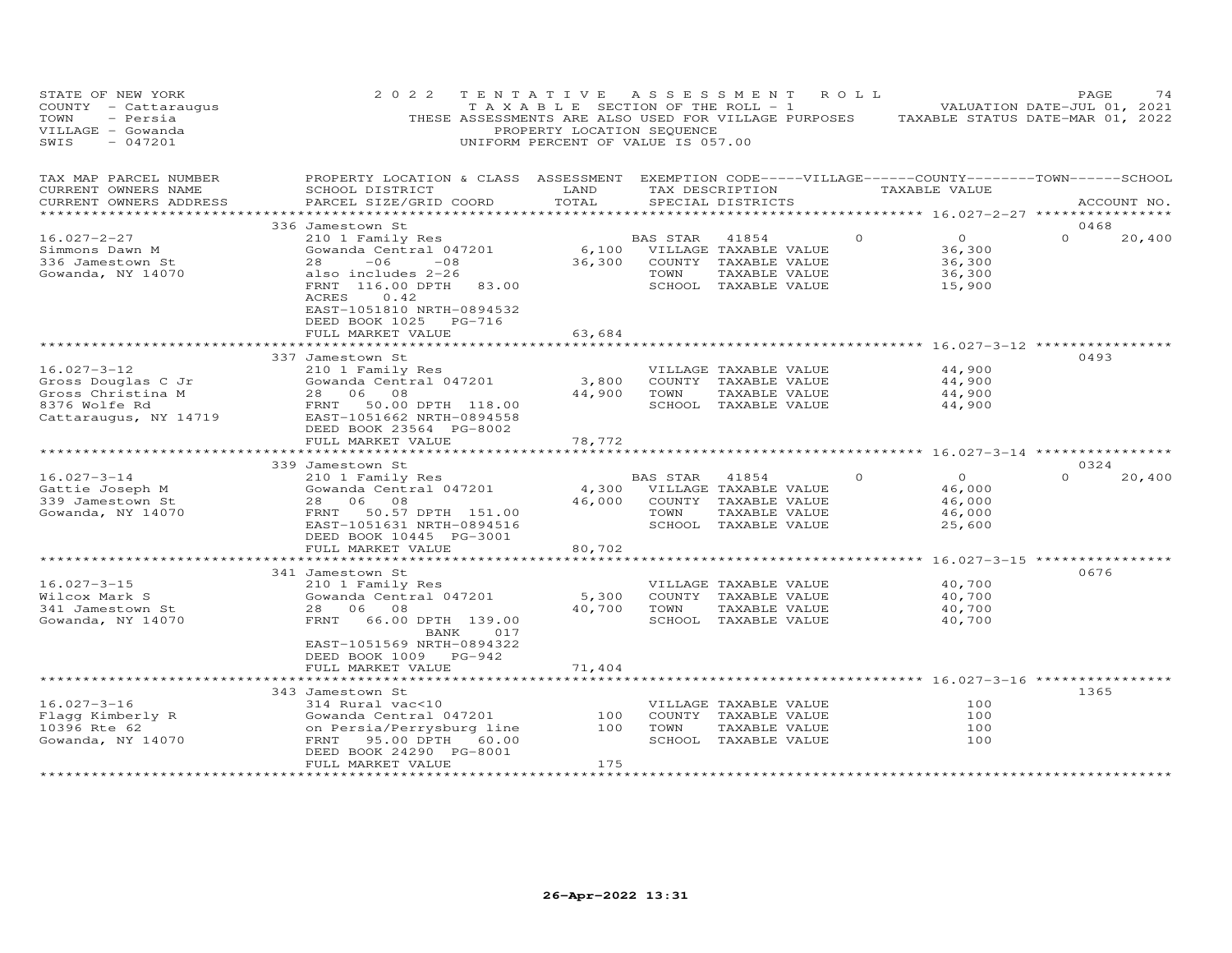| STATE OF NEW YORK<br>COUNTY - Cattaraugus<br>- Persia<br>TOWN<br>VILLAGE - Gowanda<br>$-047201$<br>SWIS | 2 0 2 2                                                                                                                | TENTATIVE ASSESSMENT ROLL<br>PROPERTY LOCATION SEQUENCE<br>UNIFORM PERCENT OF VALUE IS 057.00 |                              |                                       |                 | TAXABLE SECTION OF THE ROLL - 1 VALUATION DATE-JUL 01, 2021<br>THESE ASSESSMENTS ARE ALSO USED FOR VILLAGE PURPOSES TAXABLE STATUS DATE-MAR 01, 2022 | PAGE     | 75          |
|---------------------------------------------------------------------------------------------------------|------------------------------------------------------------------------------------------------------------------------|-----------------------------------------------------------------------------------------------|------------------------------|---------------------------------------|-----------------|------------------------------------------------------------------------------------------------------------------------------------------------------|----------|-------------|
| TAX MAP PARCEL NUMBER<br>CURRENT OWNERS NAME                                                            | PROPERTY LOCATION & CLASS ASSESSMENT EXEMPTION CODE-----VILLAGE------COUNTY--------TOWN------SCHOOL<br>SCHOOL DISTRICT | LAND                                                                                          |                              |                                       | TAX DESCRIPTION | TAXABLE VALUE                                                                                                                                        |          |             |
| CURRENT OWNERS ADDRESS                                                                                  | PARCEL SIZE/GRID COORD                                                                                                 | TOTAL                                                                                         |                              | SPECIAL DISTRICTS                     |                 |                                                                                                                                                      |          | ACCOUNT NO. |
|                                                                                                         | 386 Jamestown St                                                                                                       |                                                                                               |                              |                                       |                 |                                                                                                                                                      | 1224     |             |
| $16.027 - 2 - 25.2$                                                                                     | 210 1 Family Res                                                                                                       |                                                                                               |                              | VILLAGE TAXABLE VALUE                 |                 | 76,000                                                                                                                                               |          |             |
| Tomczak Steven                                                                                          | Gowanda Central 047201                                                                                                 | 10,900                                                                                        |                              | COUNTY TAXABLE VALUE                  |                 | 76,000                                                                                                                                               |          |             |
| Tomczak Carrie                                                                                          | 28 06 08                                                                                                               | 76,000                                                                                        | TOWN                         | TAXABLE VALUE                         |                 | 76,000                                                                                                                                               |          |             |
| 386 Jamestown St                                                                                        | 5.80<br>ACRES                                                                                                          |                                                                                               |                              | SCHOOL TAXABLE VALUE                  |                 | 76,000                                                                                                                                               |          |             |
| Gowanda, NY 14070                                                                                       | EAST-1052016 NRTH-0894154<br>DEED BOOK 20200 PG-9602                                                                   |                                                                                               |                              |                                       |                 |                                                                                                                                                      |          |             |
|                                                                                                         | FULL MARKET VALUE<br>************************                                                                          | 133,333                                                                                       |                              |                                       |                 |                                                                                                                                                      |          |             |
|                                                                                                         | 31 Johnson St                                                                                                          |                                                                                               |                              |                                       |                 |                                                                                                                                                      | 0794     |             |
| $8.083 - 5 - 39$                                                                                        | 210 1 Family Res                                                                                                       |                                                                                               |                              | VILLAGE TAXABLE VALUE                 |                 | 51,500                                                                                                                                               |          |             |
| Holt Lanny                                                                                              | Gowanda Central 047201                                                                                                 | 8,000                                                                                         |                              | COUNTY TAXABLE VALUE                  |                 | 51,500                                                                                                                                               |          |             |
| Holt Cathleen                                                                                           | 28 06 08                                                                                                               | 51,500                                                                                        | TOWN                         | TAXABLE VALUE                         |                 | 51,500                                                                                                                                               |          |             |
|                                                                                                         | ACRES<br>1.38                                                                                                          |                                                                                               |                              | SCHOOL TAXABLE VALUE                  |                 | 51,500                                                                                                                                               |          |             |
| 31 Johnson St<br>Gowanda, NY 14070                                                                      | EAST-1051383 NRTH-0896913                                                                                              |                                                                                               |                              |                                       |                 |                                                                                                                                                      |          |             |
|                                                                                                         | DEED BOOK 907<br>PG-00508                                                                                              |                                                                                               |                              |                                       |                 |                                                                                                                                                      |          |             |
|                                                                                                         | FULL MARKET VALUE                                                                                                      | 90,351                                                                                        |                              |                                       |                 |                                                                                                                                                      |          |             |
|                                                                                                         | ************************                                                                                               |                                                                                               |                              |                                       |                 |                                                                                                                                                      |          |             |
|                                                                                                         | 39 Johnson St                                                                                                          |                                                                                               |                              |                                       |                 |                                                                                                                                                      | 0935     |             |
| $8.083 - 5 - 40$                                                                                        | 210 1 Family Res<br>Siv I ramily Res<br>Gowanda Central 047201                                                         |                                                                                               | VETWAR CTS 41120             |                                       | 5,250           | 5,250                                                                                                                                                | 5,250    | 5,250       |
| Sternisha Catherine L                                                                                   | 28 06 08                                                                                                               | 4,800                                                                                         |                              | VILLAGE TAXABLE VALUE                 |                 | 29,750<br>29,750                                                                                                                                     |          |             |
| 39 Johnson St<br>Gowanda, NY 14070                                                                      | FRNT 49.50 DPTH 296.34                                                                                                 | 35,000                                                                                        | TOWN                         | COUNTY TAXABLE VALUE<br>TAXABLE VALUE |                 | 29,750                                                                                                                                               |          |             |
|                                                                                                         | EAST-1051387 NRTH-0896784                                                                                              |                                                                                               |                              | SCHOOL TAXABLE VALUE                  |                 | 29,750                                                                                                                                               |          |             |
|                                                                                                         | DEED BOOK 13992 PG-6002                                                                                                |                                                                                               |                              |                                       |                 |                                                                                                                                                      |          |             |
|                                                                                                         | FULL MARKET VALUE                                                                                                      | 61,404                                                                                        |                              |                                       |                 |                                                                                                                                                      |          |             |
|                                                                                                         | *********************                                                                                                  |                                                                                               |                              |                                       |                 | ********** 8.083-5-38 ***********                                                                                                                    |          |             |
|                                                                                                         | 40 Johnson St                                                                                                          |                                                                                               |                              |                                       |                 |                                                                                                                                                      | 0389     |             |
| $8.083 - 5 - 38$                                                                                        | 210 1 Family Res                                                                                                       |                                                                                               |                              | VILLAGE TAXABLE VALUE                 |                 | 44,000                                                                                                                                               |          |             |
| Trysnicky Michael J                                                                                     | Gowanda Central 047201                                                                                                 | 9,200                                                                                         |                              | COUNTY TAXABLE VALUE                  |                 | 44,000                                                                                                                                               |          |             |
| 2880 Kulp Rd                                                                                            | 28 06 08                                                                                                               | 44,000                                                                                        | TOWN                         | TAXABLE VALUE                         |                 | 44,000                                                                                                                                               |          |             |
| Eden, NY 14057                                                                                          | FRNT 131.00 DPTH 167.00                                                                                                |                                                                                               |                              | SCHOOL TAXABLE VALUE                  |                 | 44,000                                                                                                                                               |          |             |
|                                                                                                         | EAST-1051643 NRTH-0896829                                                                                              |                                                                                               |                              |                                       |                 |                                                                                                                                                      |          |             |
|                                                                                                         | DEED BOOK 13411 PG-6001                                                                                                |                                                                                               |                              |                                       |                 |                                                                                                                                                      |          |             |
|                                                                                                         | FULL MARKET VALUE                                                                                                      | 77,193                                                                                        |                              |                                       |                 | ******************************* 8.083-5-41 ******************                                                                                        |          |             |
|                                                                                                         | 45 Johnson St                                                                                                          |                                                                                               |                              |                                       |                 |                                                                                                                                                      | 0291     |             |
| $8.083 - 5 - 41$                                                                                        | 210 1 Family Res                                                                                                       |                                                                                               | VETCOM CTS 41130             |                                       | 12,125          | 12,125                                                                                                                                               | 12,125   | 12,125      |
|                                                                                                         | 210 I Family Res<br>Gowanda Central 047201                                                                             |                                                                                               | 7,600 ENH STAR               | 41834                                 | $\sim$ 0        | $\overline{O}$                                                                                                                                       | $\Omega$ | 36,375      |
| Jemiolo Josephine<br>45 Johnson St<br>45 Johnson St                                                     | 28 06 08                                                                                                               |                                                                                               | 48,500 VILLAGE TAXABLE VALUE |                                       |                 | 36,375                                                                                                                                               |          |             |
| Gowanda, NY 14070                                                                                       | 86.73 DPTH 290.00<br>FRNT                                                                                              |                                                                                               |                              | COUNTY TAXABLE VALUE                  |                 | 36,375                                                                                                                                               |          |             |
|                                                                                                         | EAST-1051414 NRTH-0896732                                                                                              |                                                                                               | TOWN                         | TAXABLE VALUE                         |                 | 36,375                                                                                                                                               |          |             |
|                                                                                                         | PG-00541<br>DEED BOOK 894                                                                                              |                                                                                               |                              | SCHOOL TAXABLE VALUE                  |                 | $\Omega$                                                                                                                                             |          |             |
|                                                                                                         | FULL MARKET VALUE                                                                                                      | 85,088                                                                                        |                              |                                       |                 |                                                                                                                                                      |          |             |
|                                                                                                         | ***********************                                                                                                | ******************                                                                            |                              |                                       |                 |                                                                                                                                                      |          |             |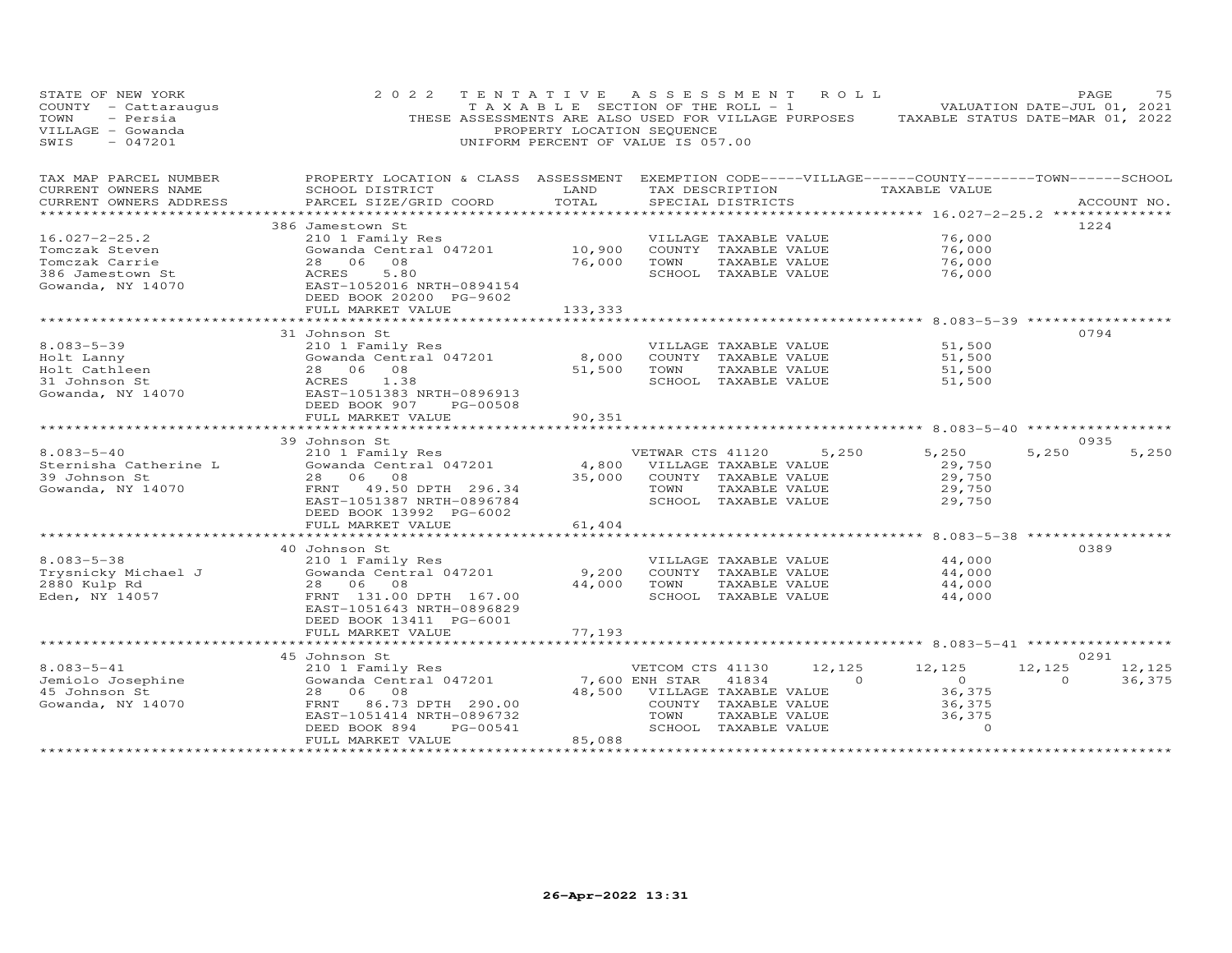| STATE OF NEW YORK<br>COUNTY - Cattaraugus<br>TOWN<br>- Persia<br>VILLAGE - Gowanda<br>SWIS<br>$-047201$ | 2 0 2 2<br>THESE ASSESSMENTS ARE ALSO USED FOR VILLAGE PURPOSES                                                                                                   | TENTATIVE<br>T A X A B L E SECTION OF THE ROLL - 1<br>PROPERTY LOCATION SEQUENCE<br>UNIFORM PERCENT OF VALUE IS 057.00 | A S S E S S M E N T                                           |                                                                                                 | R O L L                      | TAXABLE STATUS DATE-MAR 01, 2022                            |                              | PAGE<br>76<br>VALUATION DATE-JUL 01, 2021 |
|---------------------------------------------------------------------------------------------------------|-------------------------------------------------------------------------------------------------------------------------------------------------------------------|------------------------------------------------------------------------------------------------------------------------|---------------------------------------------------------------|-------------------------------------------------------------------------------------------------|------------------------------|-------------------------------------------------------------|------------------------------|-------------------------------------------|
| TAX MAP PARCEL NUMBER<br>CURRENT OWNERS NAME<br>CURRENT OWNERS ADDRESS                                  | PROPERTY LOCATION & CLASS ASSESSMENT EXEMPTION CODE-----VILLAGE------COUNTY--------TOWN------SCHOOL<br>SCHOOL DISTRICT<br>PARCEL SIZE/GRID COORD                  | LAND<br>TOTAL                                                                                                          |                                                               | TAX DESCRIPTION<br>SPECIAL DISTRICTS                                                            |                              | TAXABLE VALUE                                               |                              | ACCOUNT NO.                               |
|                                                                                                         | 48 Johnson St                                                                                                                                                     |                                                                                                                        |                                                               |                                                                                                 |                              |                                                             |                              | 0584                                      |
| $8.083 - 5 - 37$<br>Dragovic Joseph<br>Dragovic Linda<br>48 Johnson St                                  | 210 1 Family Res<br>Gowanda Central 047201<br>28 06<br>08<br>FRNT<br>92.00 DPTH 285.70                                                                            |                                                                                                                        | VETCOM CTS 41130<br>8,000 VETDIS CTS 41140<br>42,000 ENH STAR | 41834<br>VILLAGE TAXABLE VALUE                                                                  | 10,500<br>14,700<br>$\sim$ 0 | 10,500<br>14,700<br>$\overline{0}$<br>16,800                | 10,500<br>14,700<br>$\Omega$ | 10,500<br>14,700<br>16,800                |
| Gowanda, NY 14070                                                                                       | EAST-1051742 NRTH-0896751<br>DEED BOOK 888<br>PG-01126<br>FULL MARKET VALUE                                                                                       | 73,684                                                                                                                 | TOWN                                                          | COUNTY TAXABLE VALUE<br>TAXABLE VALUE<br>SCHOOL TAXABLE VALUE                                   |                              | 16,800<br>16,800<br>$\Omega$                                |                              |                                           |
|                                                                                                         |                                                                                                                                                                   |                                                                                                                        |                                                               |                                                                                                 |                              | $8.083 - 5 - 42$ **********                                 |                              |                                           |
| $8.083 - 5 - 42$<br>Gabel Sean<br>53 Johnson St<br>Gowanda, NY 14070                                    | 53 Johnson St<br>220 2 Family Res<br>Gowanda Central 047201<br>28 06 08<br>FRNT 75.00 DPTH 367.00<br>EAST-1051292 NRTH-0896665<br>DEED BOOK 2020 PG-12213         | 7,000<br>54,600                                                                                                        | TOWN                                                          | VILLAGE TAXABLE VALUE<br>COUNTY TAXABLE VALUE<br>TAXABLE VALUE<br>SCHOOL TAXABLE VALUE          |                              | 54,600<br>54,600<br>54,600<br>54,600                        |                              | 0795                                      |
|                                                                                                         | FULL MARKET VALUE                                                                                                                                                 | 95,789                                                                                                                 |                                                               |                                                                                                 |                              |                                                             |                              |                                           |
|                                                                                                         |                                                                                                                                                                   | *********                                                                                                              |                                                               |                                                                                                 |                              | ********** 8.083-5-36 ***********                           |                              |                                           |
| $8.083 - 5 - 36$<br>Schwerk Matthew L<br>54 Johnson St<br>Gowanda, NY 14070                             | 54 Johnson St<br>210 1 Family Res<br>Gowanda Central 047201<br>28 06 08<br>FRNT 67.00 DPTH 287.00                                                                 | 6,300<br>50,800                                                                                                        | TOWN                                                          | VILLAGE TAXABLE VALUE<br>COUNTY TAXABLE VALUE<br>TAXABLE VALUE<br>SCHOOL TAXABLE VALUE          |                              | 50,800<br>50,800<br>50,800<br>50,800                        |                              | 0437                                      |
|                                                                                                         | BANK<br>017<br>EAST-1051732 NRTH-0896647<br>DEED BOOK 28715 PG-3001<br>FULL MARKET VALUE                                                                          | 89,123                                                                                                                 |                                                               |                                                                                                 |                              | ********** 8.083-5-43 ************                          |                              |                                           |
|                                                                                                         | 59 Johnson St                                                                                                                                                     |                                                                                                                        |                                                               |                                                                                                 |                              |                                                             |                              | 0702                                      |
| $8.083 - 5 - 43$<br>Perchy Joseph G<br>Perchy Melissa J<br>59 Johnson St<br>Gowanda, NY 14070           | 210 1 Family Res<br>Gowanda Central 047201<br>28 06<br>08<br>By Will<br>FRNT 82.00 DPTH 367.00<br>EAST-1051237 NRTH-0896545<br>DEED BOOK 7063 PG-8001             | 7,500<br>49,600                                                                                                        | BAS STAR<br>TOWN                                              | 41854<br>VILLAGE TAXABLE VALUE<br>COUNTY TAXABLE VALUE<br>TAXABLE VALUE<br>SCHOOL TAXABLE VALUE | $\Omega$                     | $\circ$<br>49,600<br>49,600<br>49,600<br>29,200             | $\Omega$                     | 20,400                                    |
|                                                                                                         | FULL MARKET VALUE                                                                                                                                                 | 87,018                                                                                                                 |                                                               |                                                                                                 |                              |                                                             |                              |                                           |
|                                                                                                         | **********************                                                                                                                                            | ***********                                                                                                            |                                                               |                                                                                                 |                              | ***************************** 8.083-5-44 ****************** |                              |                                           |
| $8.083 - 5 - 44$<br>Gabel Lewis F<br>Brown Jean K<br>75 Johnson St<br>Gowanda, NY 14070                 | 67 Johnson St<br>311 Res vac land<br>Gowanda Central 047201<br>28 06<br>08<br>FRNT<br>53.00 DPTH 364.00<br>EAST-1051351 NRTH-0896518<br>DEED BOOK 1708<br>PG-2003 | 5,100<br>5,100                                                                                                         | TOWN                                                          | VILLAGE TAXABLE VALUE<br>COUNTY TAXABLE VALUE<br>TAXABLE VALUE<br>SCHOOL TAXABLE VALUE          |                              | 5,100<br>5,100<br>5,100<br>5,100                            |                              | 0845                                      |
|                                                                                                         | FULL MARKET VALUE<br>********************                                                                                                                         | 8,947<br>**********                                                                                                    |                                                               |                                                                                                 |                              |                                                             |                              |                                           |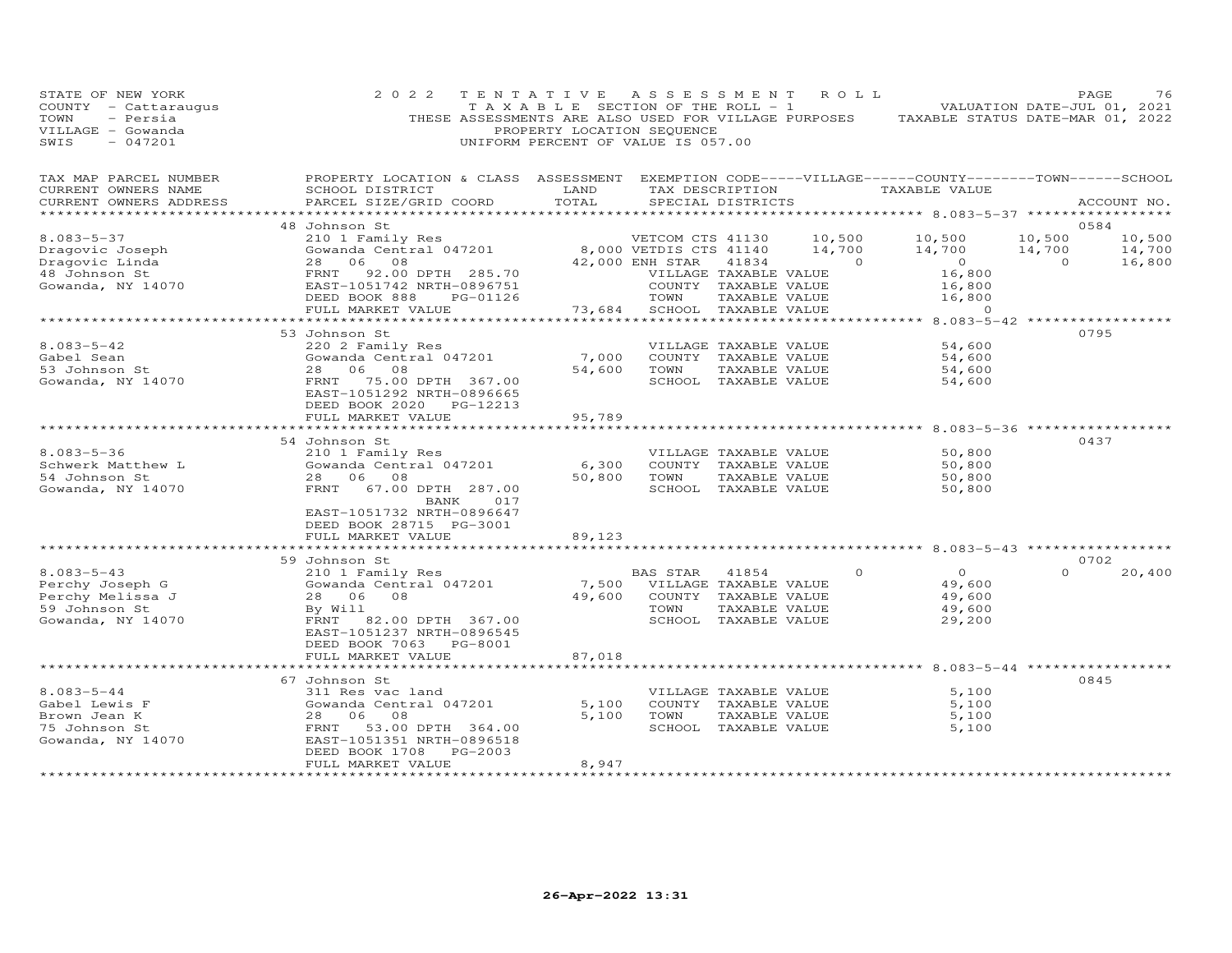| STATE OF NEW YORK<br>COUNTY - Cattaraugus<br>TOWN<br>- Persia<br>VILLAGE - Gowanda<br>$-047201$<br>SWIS | 2 0 2 2                                                                                                                                                                                   | TENTATIVE<br>T A X A B L E SECTION OF THE ROLL - 1<br>PROPERTY LOCATION SEQUENCE<br>UNIFORM PERCENT OF VALUE IS 057.00 |                                                                                   |                                                                                                 | ASSESSMENT ROLL         | VALUATION DATE-JUL 01, 2021<br>THESE ASSESSMENTS ARE ALSO USED FOR VILLAGE PURPOSES TAXABLE STATUS DATE-MAR 01, 2022 | PAGE                   | 77                |
|---------------------------------------------------------------------------------------------------------|-------------------------------------------------------------------------------------------------------------------------------------------------------------------------------------------|------------------------------------------------------------------------------------------------------------------------|-----------------------------------------------------------------------------------|-------------------------------------------------------------------------------------------------|-------------------------|----------------------------------------------------------------------------------------------------------------------|------------------------|-------------------|
| TAX MAP PARCEL NUMBER<br>CURRENT OWNERS NAME<br>CURRENT OWNERS ADDRESS                                  | PROPERTY LOCATION & CLASS ASSESSMENT EXEMPTION CODE-----VILLAGE------COUNTY--------TOWN------SCHOOL<br>SCHOOL DISTRICT<br>PARCEL SIZE/GRID COORD                                          | LAND<br>TOTAL                                                                                                          |                                                                                   | TAX DESCRIPTION<br>SPECIAL DISTRICTS                                                            |                         | TAXABLE VALUE                                                                                                        |                        | ACCOUNT NO.       |
|                                                                                                         | ************                                                                                                                                                                              | *******************                                                                                                    |                                                                                   |                                                                                                 |                         | ************* 8.083-5-45 *****************                                                                           |                        |                   |
| $8.083 - 5 - 45$<br>Gabel Lewis F<br>Brown Jean K<br>75 Johnson St<br>Gowanda, NY 14070                 | 75 Johnson St<br>210 1 Family Res<br>Gowanda Central 047201<br>28<br>06<br>08<br>FRNT<br>57.00 DPTH 364.00<br>EAST-1051351 NRTH-0896463<br>DEED BOOK 1708<br>PG-2002<br>FULL MARKET VALUE | 5,500<br>51,500<br>90,351                                                                                              | ENH STAR<br>TOWN                                                                  | 41834<br>VILLAGE TAXABLE VALUE<br>COUNTY TAXABLE VALUE<br>TAXABLE VALUE<br>SCHOOL TAXABLE VALUE | $\Omega$                | $\overline{O}$<br>51,500<br>51,500<br>51,500<br>570                                                                  | 0434<br>$\Omega$       | 50,930            |
|                                                                                                         |                                                                                                                                                                                           |                                                                                                                        |                                                                                   |                                                                                                 |                         | *********** 8.083-5-46 ************                                                                                  |                        |                   |
| $8.083 - 5 - 46$<br>Smith-Freeman Paula S<br>79 Johnson St<br>Gowanda, NY 14070                         | 79 Johnson St<br>210 1 Family Res<br>Gowanda Central 047201<br>28 06 08<br>FRNT<br>55.00 DPTH 364.00<br>BANK<br>017                                                                       | 5,300<br>52,500                                                                                                        | <b>BAS STAR</b><br>TOWN                                                           | 41854<br>VILLAGE TAXABLE VALUE<br>COUNTY TAXABLE VALUE<br>TAXABLE VALUE<br>SCHOOL TAXABLE VALUE | $\Omega$                | $\overline{O}$<br>52,500<br>52,500<br>52,500<br>32,100                                                               | 0901<br>$\Omega$       | 20,400            |
|                                                                                                         | EAST-1051350 NRTH-0896405<br>DEED BOOK 842<br>PG-00621<br>FULL MARKET VALUE                                                                                                               | 92,105                                                                                                                 |                                                                                   |                                                                                                 |                         | ********* 8.083-5-47 ***********                                                                                     |                        |                   |
| $8.083 - 5 - 47$<br>Andolsek Ronald<br>Andolsek Eleanora<br>85 Johnson St<br>Gowanda, NY 14070          | 85 Johnson St<br>210 1 Family Res<br>Gowanda Central 047201<br>$-06$<br>$-08$<br>28<br>FRNT<br>82.00 DPTH 236.00<br>EAST-1051416 NRTH-0896335<br>DEED BOOK 31032 PG-8001                  |                                                                                                                        | VETWAR CTS 41120<br>4,300 RPTL466_c 41683<br>52,000 VILLAGE TAXABLE VALUE<br>TOWN | COUNTY TAXABLE VALUE<br>TAXABLE VALUE<br>SCHOOL TAXABLE VALUE                                   | 7,800<br>$\overline{a}$ | 7,800<br>$\overline{O}$<br>44,200<br>44,200<br>42,160<br>44,200                                                      | 0263<br>7,800<br>2,040 | 7,800<br>$\Omega$ |
|                                                                                                         | FULL MARKET VALUE<br>****************************                                                                                                                                         | 91,228<br>*****************************                                                                                |                                                                                   |                                                                                                 |                         | ********* 8.083-5-48 ******************                                                                              |                        |                   |
| $8.083 - 5 - 48$<br>Tonello John J<br>Tonello Theresa A<br>93 Johnson St<br>Gowanda, NY 14070           | 93 Johnson St<br>210 1 Family Res<br>Gowanda Central 047201<br>08<br>28 06<br>ACRES<br>1.38<br>EAST-1051256 NRTH-0896280<br>DEED BOOK 801<br>PG-00130<br>FULL MARKET VALUE                | 6,400<br>48,700<br>85,439                                                                                              | BAS STAR<br>TOWN                                                                  | 41854<br>VILLAGE TAXABLE VALUE<br>COUNTY TAXABLE VALUE<br>TAXABLE VALUE<br>SCHOOL TAXABLE VALUE | $\Omega$                | $\Omega$<br>48,700<br>48,700<br>48,700<br>28,300                                                                     | 0474<br>$\Omega$       | 20,400            |
|                                                                                                         | *********************                                                                                                                                                                     |                                                                                                                        |                                                                                   |                                                                                                 |                         | ********* 8.083-4-44 **********                                                                                      |                        |                   |
| $8.083 - 4 - 44$<br>Sternisha Catherine L<br>39 Johnson St<br>Gowanda, NY 14070                         | 94 Johnson St<br>210 1 Family Res<br>Gowanda Central 047201<br>28<br>06<br>08<br>58.00 DPTH 73.00<br>FRNT<br>EAST-1051621 NRTH-0896252<br>DEED BOOK 878<br>PG-00812                       | 3,500<br>47,900                                                                                                        | TOWN                                                                              | VILLAGE TAXABLE VALUE<br>COUNTY TAXABLE VALUE<br>TAXABLE VALUE<br>SCHOOL TAXABLE VALUE          |                         | 47,900<br>47,900<br>47,900<br>47,900                                                                                 | 0717                   |                   |
|                                                                                                         | FULL MARKET VALUE                                                                                                                                                                         | 84,035                                                                                                                 |                                                                                   |                                                                                                 |                         |                                                                                                                      |                        |                   |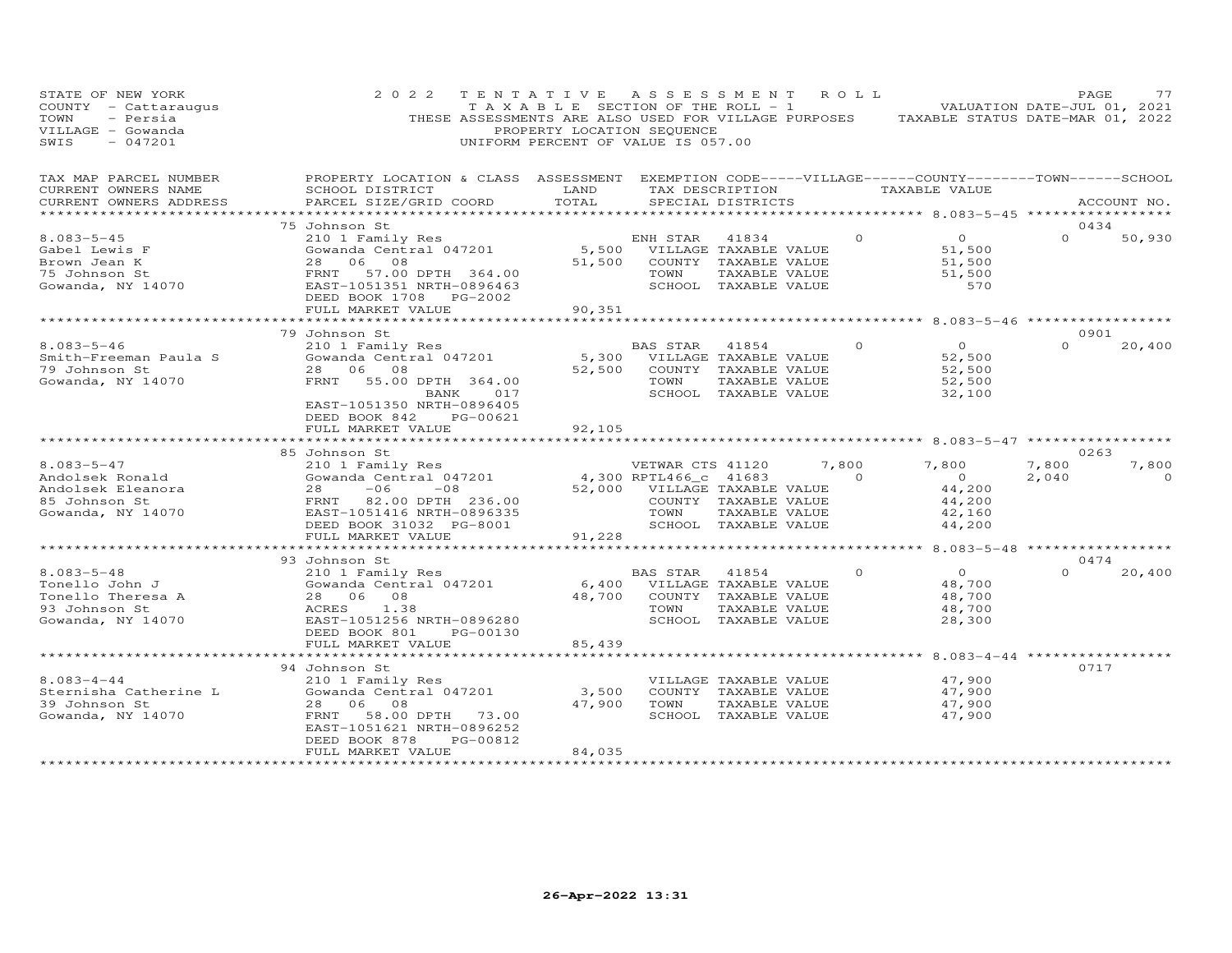| STATE OF NEW YORK<br>COUNTY - Cattaraugus<br>- Persia<br>TOWN<br>VILLAGE - Gowanda<br>$-047201$<br>SWIS | 2 0 2 2                                                                                                               | TENTATIVE ASSESSMENT ROLL<br>PROPERTY LOCATION SEQUENCE<br>UNIFORM PERCENT OF VALUE IS 057.00 |                              |                                       |                | TAXABLE SECTION OF THE ROLL - 1 VALUATION DATE-JUL 01, 2021<br>THESE ASSESSMENTS ARE ALSO USED FOR VILLAGE PURPOSES TAXABLE STATUS DATE-MAR 01, 2022 | PAGE     | 78          |
|---------------------------------------------------------------------------------------------------------|-----------------------------------------------------------------------------------------------------------------------|-----------------------------------------------------------------------------------------------|------------------------------|---------------------------------------|----------------|------------------------------------------------------------------------------------------------------------------------------------------------------|----------|-------------|
| TAX MAP PARCEL NUMBER                                                                                   | PROPERTY LOCATION & CLASS ASSESSMENT EXEMPTION CODE-----VILLAGE------COUNTY-------TOWN------SCHOOL<br>SCHOOL DISTRICT | LAND                                                                                          |                              |                                       |                | TAX DESCRIPTION TAXABLE VALUE                                                                                                                        |          |             |
| CURRENT OWNERS NAME<br>CURRENT OWNERS ADDRESS                                                           | PARCEL SIZE/GRID COORD                                                                                                | TOTAL                                                                                         |                              | SPECIAL DISTRICTS                     |                |                                                                                                                                                      |          | ACCOUNT NO. |
|                                                                                                         |                                                                                                                       |                                                                                               |                              |                                       |                |                                                                                                                                                      |          |             |
|                                                                                                         | 100 Johnson St                                                                                                        |                                                                                               |                              |                                       |                |                                                                                                                                                      | 0793     |             |
| $8.083 - 4 - 42$                                                                                        | 210 1 Family Res                                                                                                      |                                                                                               |                              | VILLAGE TAXABLE VALUE                 |                | 42,100                                                                                                                                               |          |             |
| Borden Philip                                                                                           | Gowanda Central 047201                                                                                                | 3,200                                                                                         | 42,100 TOWN                  | COUNTY TAXABLE VALUE                  |                | 42,100                                                                                                                                               |          |             |
| PO Box 291<br>Gowanda, NY 14070                                                                         | 28 06 08<br>FRNT 43.00 DPTH 107.00                                                                                    |                                                                                               |                              | TAXABLE VALUE<br>SCHOOL TAXABLE VALUE |                | 42,100<br>42,100                                                                                                                                     |          |             |
|                                                                                                         | EAST-1051635 NRTH-0896161<br>DEED BOOK 21927 PG-6001                                                                  |                                                                                               |                              |                                       |                |                                                                                                                                                      |          |             |
|                                                                                                         | FULL MARKET VALUE                                                                                                     | 73,860                                                                                        |                              |                                       |                |                                                                                                                                                      |          |             |
|                                                                                                         | 101 Johnson St                                                                                                        |                                                                                               |                              |                                       |                |                                                                                                                                                      | 0539     |             |
| $8.083 - 5 - 49$                                                                                        | 210 1 Family Res                                                                                                      |                                                                                               |                              | VILLAGE TAXABLE VALUE                 |                | 49,300                                                                                                                                               |          |             |
| Tallchief Cheyenne B                                                                                    | Gowanda Central 047201                                                                                                | 6,000                                                                                         |                              | COUNTY TAXABLE VALUE                  |                | 49,300                                                                                                                                               |          |             |
| 101 Johnson Street                                                                                      | 28 06 08                                                                                                              |                                                                                               | 49,300 TOWN TAXABLE VALUE    |                                       |                | 49,300                                                                                                                                               |          |             |
| Gowanda, NY 14070                                                                                       | ACRES 1.00                                                                                                            |                                                                                               |                              | SCHOOL TAXABLE VALUE                  |                | 49,300                                                                                                                                               |          |             |
|                                                                                                         | EAST-1051297 NRTH-0896165                                                                                             |                                                                                               |                              |                                       |                |                                                                                                                                                      |          |             |
|                                                                                                         | DEED BOOK 20200 PG-7993                                                                                               |                                                                                               |                              |                                       |                |                                                                                                                                                      |          |             |
|                                                                                                         | FULL MARKET VALUE<br>*************************                                                                        | 86,491<br>*******************                                                                 |                              |                                       |                | ******************************* 8.083-4-43 ***************                                                                                           |          |             |
|                                                                                                         | 102 Johnson St                                                                                                        |                                                                                               |                              |                                       |                |                                                                                                                                                      | 0525     |             |
| $8.083 - 4 - 43$                                                                                        |                                                                                                                       |                                                                                               | ENH STAR 41834               |                                       | $\Omega$       | $\Omega$                                                                                                                                             | $\Omega$ | 48,000      |
|                                                                                                         | 210 1 Family Res<br>Gowanda Central 047201                                                                            |                                                                                               | 3,700 VILLAGE TAXABLE VALUE  |                                       |                | 48,000                                                                                                                                               |          |             |
| Christopher Diane L<br>102 Johnson St<br>102 Johnson St                                                 | 26 06 08                                                                                                              | 48,000                                                                                        |                              | COUNTY TAXABLE VALUE                  |                | 48,000                                                                                                                                               |          |             |
| Gowanda, NY 14070                                                                                       | FRNT 43.00 DPTH 107.00                                                                                                |                                                                                               | TOWN                         | TAXABLE VALUE                         |                | 48,000                                                                                                                                               |          |             |
|                                                                                                         | EAST-1051638 NRTH-0896203                                                                                             |                                                                                               |                              | SCHOOL TAXABLE VALUE                  |                | $\overline{0}$                                                                                                                                       |          |             |
|                                                                                                         | DEED BOOK 17578 PG-8001                                                                                               |                                                                                               |                              |                                       |                |                                                                                                                                                      |          |             |
|                                                                                                         | FULL MARKET VALUE<br>**********************                                                                           | 84,211                                                                                        |                              |                                       |                | **************** 8.083-5-50 *************                                                                                                            |          |             |
|                                                                                                         | 111 Johnson St                                                                                                        |                                                                                               |                              |                                       |                |                                                                                                                                                      | 0828     |             |
| $8.083 - 5 - 50$                                                                                        | 230 3 Family Res                                                                                                      |                                                                                               |                              | VILLAGE TAXABLE VALUE                 |                | 41,500                                                                                                                                               |          |             |
| Freeman Paula                                                                                           | Gowanda Central 047201                                                                                                | 8,100                                                                                         |                              | COUNTY TAXABLE VALUE                  |                | 41,500                                                                                                                                               |          |             |
| Smith Charles<br>227 W Main St<br>Gowanda, NY 14070                                                     | $28 -06 -08$                                                                                                          |                                                                                               | 41,500 TOWN TAXABLE VALUE    |                                       |                | 41,500                                                                                                                                               |          |             |
|                                                                                                         | FRNT 94.00 DPTH 464.00                                                                                                |                                                                                               |                              | SCHOOL TAXABLE VALUE                  |                | 41,500                                                                                                                                               |          |             |
|                                                                                                         | EAST-1051323 NRTH-0896073                                                                                             |                                                                                               |                              |                                       |                |                                                                                                                                                      |          |             |
|                                                                                                         | DEED BOOK 30753 PG-2004                                                                                               |                                                                                               |                              |                                       |                |                                                                                                                                                      |          |             |
|                                                                                                         | FULL MARKET VALUE<br>**********************                                                                           | 72,807                                                                                        |                              |                                       |                |                                                                                                                                                      |          |             |
|                                                                                                         | 115 Johnson St                                                                                                        |                                                                                               |                              |                                       |                |                                                                                                                                                      | 0890     |             |
| $16.027 - 1 - 38$                                                                                       |                                                                                                                       |                                                                                               | VETWAR CTS 41120             |                                       | 7,935          | 7,935                                                                                                                                                | 7,935    | 7,935       |
| Foster Lawrence                                                                                         | 210 1 Family Res<br>Gowanda Central 047201                                                                            | 8,500 ENH STAR                                                                                |                              | 41834                                 | $\overline{0}$ | $\overline{0}$                                                                                                                                       | $\Omega$ | 44,965      |
| Foster Ruth                                                                                             | 28 06 08                                                                                                              |                                                                                               | 52,900 VILLAGE TAXABLE VALUE |                                       |                | 44,965                                                                                                                                               |          |             |
| Foster Ruth<br>115 Johnson St<br>Gowanda, NY 14070                                                      | FRNT 100.00 DPTH 421.00                                                                                               |                                                                                               |                              | COUNTY TAXABLE VALUE                  |                | 44,965                                                                                                                                               |          |             |
|                                                                                                         | EAST-1051323 NRTH-0895977                                                                                             |                                                                                               | TOWN                         | TAXABLE VALUE                         |                | 44,965                                                                                                                                               |          |             |
|                                                                                                         | PG-01018<br>DEED BOOK 758                                                                                             |                                                                                               |                              | SCHOOL TAXABLE VALUE                  |                | $\Omega$                                                                                                                                             |          |             |
|                                                                                                         | FULL MARKET VALUE                                                                                                     | 92,807<br>**************************                                                          |                              |                                       |                |                                                                                                                                                      |          |             |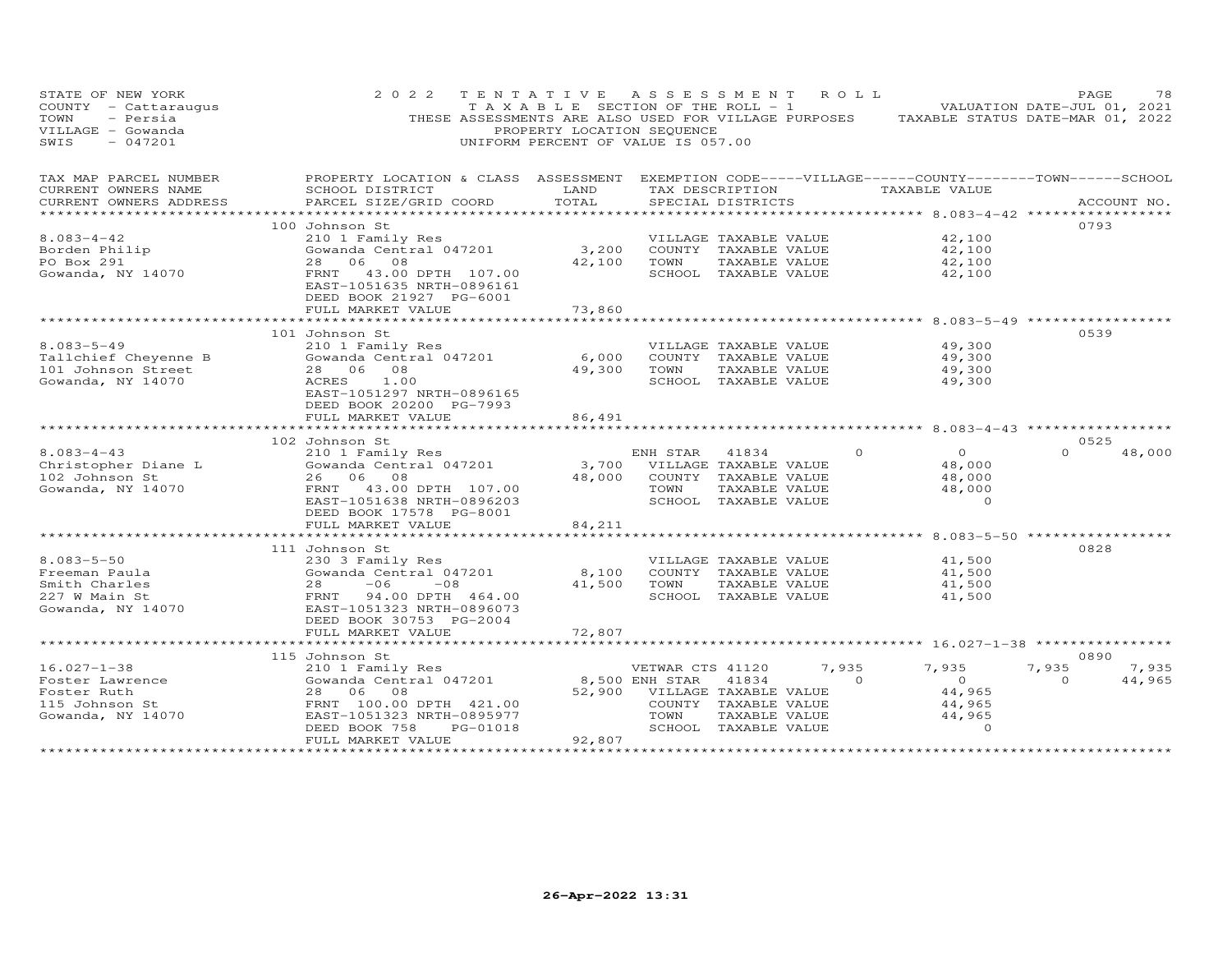| STATE OF NEW YORK<br>COUNTY - Cattaraugus<br>TOWN<br>- Persia<br>VILLAGE - Gowanda<br>$-047201$<br>SWIS    | 2 0 2 2<br>THESE ASSESSMENTS ARE ALSO USED FOR VILLAGE PURPOSES                                                                                                                                    | TENTATIVE<br>TAXABLE SECTION OF THE ROLL - 1<br>PROPERTY LOCATION SEQUENCE<br>UNIFORM PERCENT OF VALUE IS 057.00 | A S S E S S M E N T                        |                                                                                                 | ROLL                     | TAXABLE STATUS DATE-MAR 01, 2022                                     | PAGE<br>VALUATION DATE-JUL 01, 2021 | 79               |
|------------------------------------------------------------------------------------------------------------|----------------------------------------------------------------------------------------------------------------------------------------------------------------------------------------------------|------------------------------------------------------------------------------------------------------------------|--------------------------------------------|-------------------------------------------------------------------------------------------------|--------------------------|----------------------------------------------------------------------|-------------------------------------|------------------|
| TAX MAP PARCEL NUMBER<br>CURRENT OWNERS NAME<br>CURRENT OWNERS ADDRESS                                     | PROPERTY LOCATION & CLASS ASSESSMENT EXEMPTION CODE-----VILLAGE------COUNTY-------TOWN------SCHOOL<br>SCHOOL DISTRICT<br>PARCEL SIZE/GRID COORD                                                    | LAND<br>TOTAL                                                                                                    |                                            | SPECIAL DISTRICTS                                                                               | TAX DESCRIPTION          | TAXABLE VALUE<br>********** 16.027-1-39 **********                   |                                     | ACCOUNT NO.      |
| $16.027 - 1 - 39$<br>Law William D Jr<br>125 Johnson St<br>Gowanda, NY 14070                               | 125 Johnson St<br>210 1 Family Res<br>Gowanda Central 047201<br>28 06 08<br>FRNT<br>75.00 DPTH 421.00<br>017<br>BANK<br>EAST-1051324 NRTH-0895889<br>DEED BOOK 22855 PG-3001                       | 7,000<br>55,300                                                                                                  | TOWN                                       | VILLAGE TAXABLE VALUE<br>COUNTY TAXABLE VALUE<br>TAXABLE VALUE<br>SCHOOL TAXABLE VALUE          |                          | 55,300<br>55,300<br>55,300<br>55,300                                 | 0618                                |                  |
|                                                                                                            | FULL MARKET VALUE<br>126 Johnson St                                                                                                                                                                | 97,018                                                                                                           |                                            |                                                                                                 |                          |                                                                      | 0313                                |                  |
| $16.027 - 1 - 54$<br>Regan Mary<br>126 Johnson St<br>Gowanda, NY 14070                                     | 210 1 Family Res<br>Gowanda Central 047201<br>28 06<br>08<br>FRNT<br>50.00 DPTH 92.50<br>EAST-1051634 NRTH-0895888<br>DEED BOOK 901<br>PG-00244<br>FULL MARKET VALUE                               | 40,300<br>70,702                                                                                                 | AGED C/T/S 41800<br>3,400 ENH STAR<br>TOWN | 41834<br>VILLAGE TAXABLE VALUE<br>COUNTY TAXABLE VALUE<br>TAXABLE VALUE<br>SCHOOL TAXABLE VALUE | 20,150<br>$\overline{0}$ | 20,150<br>$\overline{O}$<br>20,150<br>20,150<br>20,150<br>$\circ$    | 20,150<br>$\Omega$                  | 20,150<br>20,150 |
|                                                                                                            | 130 Johnson St                                                                                                                                                                                     |                                                                                                                  |                                            |                                                                                                 |                          |                                                                      | 0688                                |                  |
| $16.027 - 1 - 53$<br>Palcic Thomas P<br>Palcic Diana K<br>130 Johnson St<br>Gowanda, NY 14070              | 210 1 Family Res<br>Gowanda Central 047201<br>28 06 08<br>FRNT 164.83 DPTH 151.00<br>EAST-1051641 NRTH-0895812<br>DEED BOOK 796<br>PG-00245                                                        | 10,500<br>68,300                                                                                                 | BAS STAR<br>TOWN                           | 41854<br>VILLAGE TAXABLE VALUE<br>COUNTY TAXABLE VALUE<br>TAXABLE VALUE<br>SCHOOL TAXABLE VALUE | $\Omega$                 | $\circ$<br>68,300<br>68,300<br>68,300<br>47,900                      | $\Omega$                            | 20,400           |
|                                                                                                            | FULL MARKET VALUE<br>**************************                                                                                                                                                    | 119,825<br>*******************                                                                                   |                                            |                                                                                                 |                          | ************************************* 16.027-1-40 ****************** |                                     |                  |
| $16.027 - 1 - 40$<br>Abram Ronald<br>2037 New Jerusalem<br>Eden, NY 14057                                  | 133 Johnson St<br>210 1 Family Res<br>Gowanda Central 047201<br>26 06 08<br>FRNT 75.00 DPTH 421.00<br>EAST-1051324 NRTH-0895814<br>DEED BOOK 2021<br>PG-13318<br>FULL MARKET VALUE                 | 7,000<br>58,000<br>101,754                                                                                       | TOWN                                       | VILLAGE TAXABLE VALUE<br>COUNTY TAXABLE VALUE<br>TAXABLE VALUE<br>SCHOOL TAXABLE VALUE          |                          | 58,000<br>58,000<br>58,000<br>58,000                                 | 0582                                |                  |
|                                                                                                            | **************************                                                                                                                                                                         | ********************                                                                                             |                                            |                                                                                                 |                          | ********************* 16.027-1-41 *****************                  |                                     |                  |
| $16.027 - 1 - 41$<br>Harrington Paul Daniel Jr<br>Harrington Martha<br>135 Johnson St<br>Gowanda, NY 14070 | 135 Johnson St<br>210 1 Family Res<br>Gowanda Central 047201<br>26 06 08<br>FRNT<br>41.00 DPTH 421.00<br>011<br>BANK<br>EAST-1051316 NRTH-0895718<br>DEED BOOK 00703 PG-01106<br>FULL MARKET VALUE | 4,200<br>57,400<br>100,702                                                                                       | BAS STAR<br>TOWN                           | 41854<br>VILLAGE TAXABLE VALUE<br>COUNTY TAXABLE VALUE<br>TAXABLE VALUE<br>SCHOOL TAXABLE VALUE | $\circ$                  | $\circ$<br>57,400<br>57,400<br>57,400<br>37,000                      | 0469<br>$\Omega$                    | 20,400           |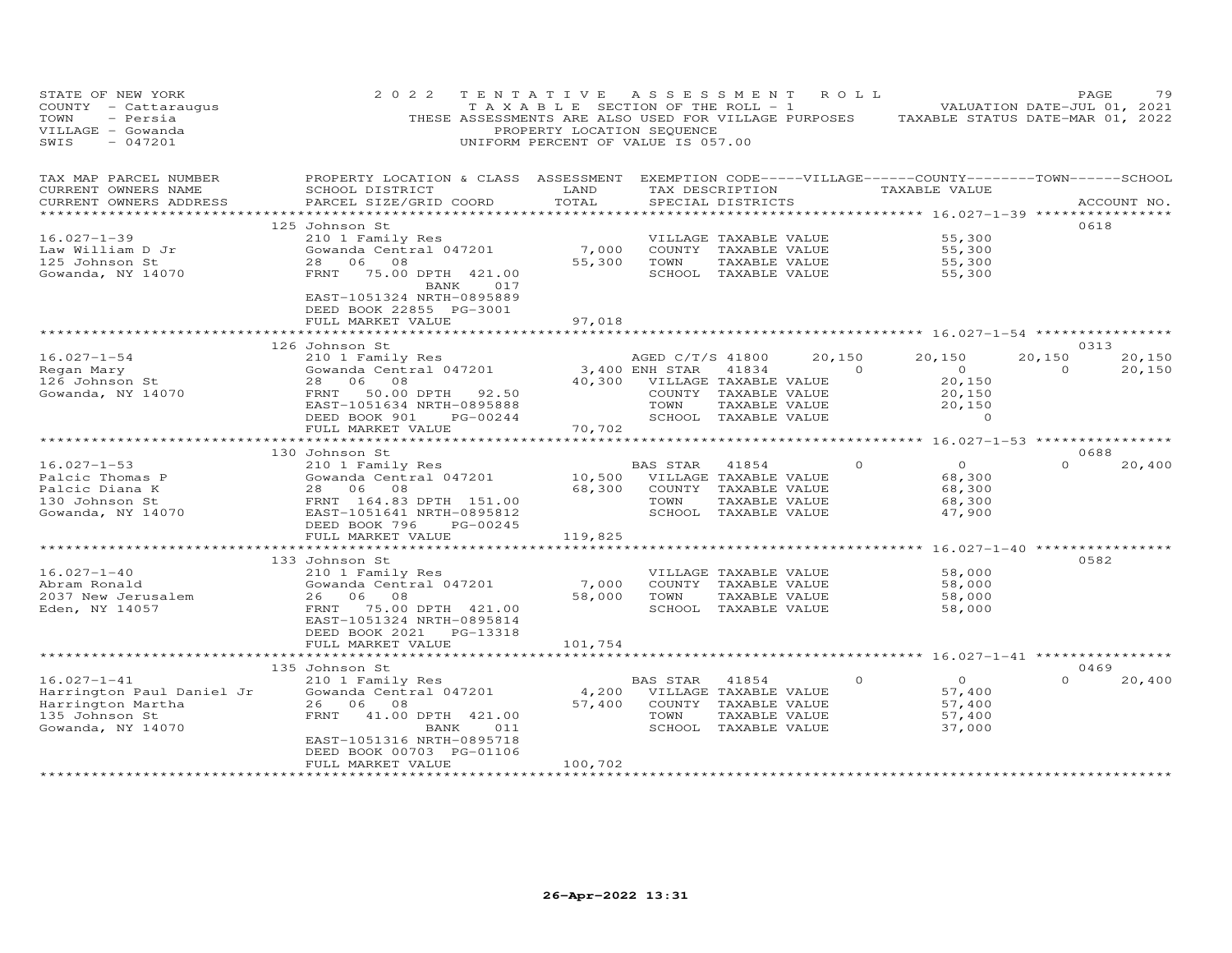| STATE OF NEW YORK<br>COUNTY - Cattaraugus<br>- Persia<br>TOWN<br>VILLAGE - Gowanda<br>$-047201$<br>SWIS | 2022                                                                                                                                            | TENTATIVE<br>T A X A B L E SECTION OF THE ROLL - 1<br>THESE ASSESSMENTS ARE ALSO USED FOR VILLAGE PURPOSES<br>PROPERTY LOCATION SEQUENCE<br>UNIFORM PERCENT OF VALUE IS 057.00 | ASSESSMENT       |                                               | ROLL  | TAXABLE STATUS DATE-MAR 01, 2022                                    | PAGE<br>VALUATION DATE-JUL 01, 2021 | 80          |
|---------------------------------------------------------------------------------------------------------|-------------------------------------------------------------------------------------------------------------------------------------------------|--------------------------------------------------------------------------------------------------------------------------------------------------------------------------------|------------------|-----------------------------------------------|-------|---------------------------------------------------------------------|-------------------------------------|-------------|
| TAX MAP PARCEL NUMBER<br>CURRENT OWNERS NAME<br>CURRENT OWNERS ADDRESS                                  | PROPERTY LOCATION & CLASS ASSESSMENT EXEMPTION CODE-----VILLAGE------COUNTY-------TOWN------SCHOOL<br>SCHOOL DISTRICT<br>PARCEL SIZE/GRID COORD | LAND<br>TOTAL                                                                                                                                                                  |                  | TAX DESCRIPTION<br>SPECIAL DISTRICTS          |       | TAXABLE VALUE                                                       |                                     | ACCOUNT NO. |
| ***********************                                                                                 |                                                                                                                                                 |                                                                                                                                                                                |                  |                                               |       |                                                                     |                                     |             |
| $8.083 - 5 - 51$                                                                                        | Maltbie Rd<br>311 Res vac land                                                                                                                  |                                                                                                                                                                                |                  |                                               |       |                                                                     | 0643                                |             |
| Luce Wendy L                                                                                            | Gowanda Central 047201                                                                                                                          | 1,300                                                                                                                                                                          |                  | VILLAGE TAXABLE VALUE<br>COUNTY TAXABLE VALUE |       | 1,300<br>1,300                                                      |                                     |             |
| 10539 Maltbie Rd                                                                                        | 08<br>26 06                                                                                                                                     | 1,300                                                                                                                                                                          | TOWN             | TAXABLE VALUE                                 |       | 1,300                                                               |                                     |             |
| Gowanda, NY 14070                                                                                       | FRNT<br>94.00 DPTH<br>60.80<br>EAST-1051085 NRTH-0896073<br>DEED BOOK 16039 PG-9001                                                             |                                                                                                                                                                                |                  | SCHOOL TAXABLE VALUE                          |       | 1,300                                                               |                                     |             |
|                                                                                                         | FULL MARKET VALUE                                                                                                                               | 2,281                                                                                                                                                                          |                  |                                               |       |                                                                     |                                     |             |
|                                                                                                         |                                                                                                                                                 |                                                                                                                                                                                |                  |                                               |       |                                                                     |                                     |             |
| $16.027 - 1 - 37$                                                                                       | Maltbie Rd<br>311 Res vac land                                                                                                                  |                                                                                                                                                                                |                  |                                               |       | 1,000                                                               | 0834                                |             |
| Luce Jeremy R                                                                                           | Gowanda Central 047201                                                                                                                          | 1,000                                                                                                                                                                          |                  | VILLAGE TAXABLE VALUE<br>COUNTY TAXABLE VALUE |       | 1,000                                                               |                                     |             |
| Luce Wendy L                                                                                            | 28 06<br>08                                                                                                                                     | 1,000                                                                                                                                                                          | TOWN             | TAXABLE VALUE                                 |       | 1,000                                                               |                                     |             |
| 10539 Maltbie Rd                                                                                        | FRNT 234.00 DPTH<br>57.50                                                                                                                       |                                                                                                                                                                                |                  | SCHOOL TAXABLE VALUE                          |       | 1,000                                                               |                                     |             |
| Gowanda, NY 14070                                                                                       | EAST-1051085 NRTH-0895911<br>DEED BOOK 30043 PG-5006<br>FULL MARKET VALUE                                                                       | 1,754                                                                                                                                                                          |                  |                                               |       |                                                                     |                                     |             |
|                                                                                                         |                                                                                                                                                 |                                                                                                                                                                                |                  |                                               |       | ******** 16.027-1-35 **********                                     |                                     |             |
|                                                                                                         | 16 Maltbie Rd                                                                                                                                   |                                                                                                                                                                                |                  |                                               |       |                                                                     | 0486                                |             |
| $16.027 - 1 - 35$                                                                                       | 210 1 Family Res                                                                                                                                |                                                                                                                                                                                | BAS STAR         | 41854                                         |       | $\circ$<br>$\circ$                                                  | $\Omega$                            | 20,400      |
| Szkatulski Amy S                                                                                        | Gowanda Central 047201                                                                                                                          | 16,800                                                                                                                                                                         |                  | VILLAGE TAXABLE VALUE                         |       | 50,600                                                              |                                     |             |
| 16 Maltbie Rd                                                                                           | 28 06<br>08                                                                                                                                     | 50,600                                                                                                                                                                         |                  | COUNTY TAXABLE VALUE                          |       | 50,600                                                              |                                     |             |
| Gowanda, NY 14070                                                                                       | FRNT 350.00 DPTH 265.00                                                                                                                         |                                                                                                                                                                                | TOWN             | TAXABLE VALUE                                 |       | 50,600                                                              |                                     |             |
|                                                                                                         | BANK<br>EAST-1051148 NRTH-0895365<br>DEED BOOK 13190 PG-8002                                                                                    | 017                                                                                                                                                                            |                  | SCHOOL TAXABLE VALUE                          |       | 30,200                                                              |                                     |             |
|                                                                                                         | FULL MARKET VALUE<br>***********************                                                                                                    | 88,772                                                                                                                                                                         |                  |                                               |       | ************************************* 16.027-3-28 ***************** |                                     |             |
|                                                                                                         | 20 Maltbie Rd                                                                                                                                   |                                                                                                                                                                                |                  |                                               |       |                                                                     | 0827                                |             |
| $16.027 - 3 - 28$                                                                                       | 210 1 Family Res                                                                                                                                |                                                                                                                                                                                | VETWAR CTS 41120 |                                               | 8,160 | 8,160                                                               | 8,160                               | 8,160       |
| Lowis Marlene                                                                                           | Gowanda Central 047201                                                                                                                          |                                                                                                                                                                                | 6,700 AGED C/T   | 41801                                         | 9,868 | 9,868                                                               | 9,868                               | $\Omega$    |
| 20 Maltbie Rd                                                                                           | 28 06<br>08                                                                                                                                     | 57,500                                                                                                                                                                         |                  | VILLAGE TAXABLE VALUE                         |       | 39,472                                                              |                                     |             |
| Gowanda, NY 14070                                                                                       | 73.00 DPTH 373.00<br>FRNT                                                                                                                       |                                                                                                                                                                                |                  | COUNTY TAXABLE VALUE                          |       | 39,472                                                              |                                     |             |
|                                                                                                         | EAST-1051238 NRTH-0895019                                                                                                                       |                                                                                                                                                                                | TOWN             | TAXABLE VALUE                                 |       | 39,472                                                              |                                     |             |
|                                                                                                         | DEED BOOK 27513 PG-8001                                                                                                                         |                                                                                                                                                                                |                  | SCHOOL TAXABLE VALUE                          |       | 49,340                                                              |                                     |             |
|                                                                                                         | FULL MARKET VALUE                                                                                                                               | 100,877                                                                                                                                                                        |                  |                                               |       | ***** 16.027-3-27 ***********                                       |                                     |             |
|                                                                                                         | 24 Maltbie Rd                                                                                                                                   |                                                                                                                                                                                |                  |                                               |       |                                                                     | 0311                                |             |
| $16.027 - 3 - 27$                                                                                       | 210 1 Family Res                                                                                                                                |                                                                                                                                                                                | <b>BAS STAR</b>  | 41854                                         |       | $\circ$<br>$\circ$                                                  | $\Omega$                            | 20,400      |
| Fuchs Eric R                                                                                            | Gowanda Central 047201                                                                                                                          | 7,700                                                                                                                                                                          |                  | VILLAGE TAXABLE VALUE                         |       | 70,500                                                              |                                     |             |
| Fuchs Rebecca L                                                                                         | 26 06 08                                                                                                                                        | 70,500                                                                                                                                                                         |                  | COUNTY TAXABLE VALUE                          |       | 70,500                                                              |                                     |             |
| 24 Maltbie Rd                                                                                           | FRNT 125.00 DPTH 156.90                                                                                                                         |                                                                                                                                                                                | TOWN             | TAXABLE VALUE                                 |       | 70,500                                                              |                                     |             |
| Gowanda, NY 14070                                                                                       | BANK                                                                                                                                            | 017                                                                                                                                                                            |                  | SCHOOL TAXABLE VALUE                          |       | 50,100                                                              |                                     |             |
|                                                                                                         | EAST-1051129 NRTH-0894888<br>DEED BOOK 18310 PG-4001<br>FULL MARKET VALUE                                                                       | 123,684                                                                                                                                                                        |                  |                                               |       |                                                                     |                                     |             |
|                                                                                                         | ************************************                                                                                                            |                                                                                                                                                                                |                  |                                               |       |                                                                     |                                     |             |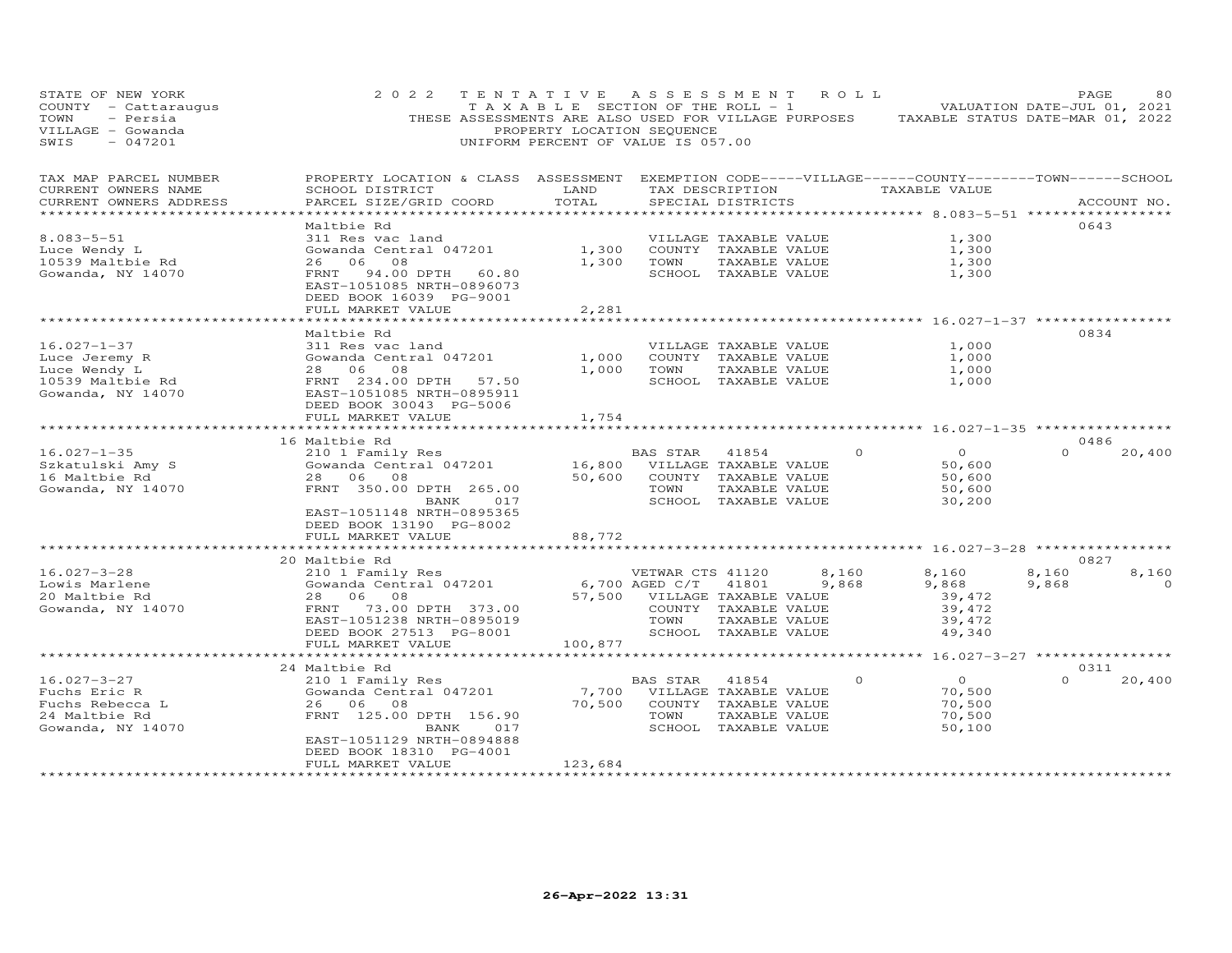| STATE OF NEW YORK<br>COUNTY - Cattaraugus<br>- Persia<br>TOWN<br>VILLAGE - Gowanda<br>$-047201$<br>SWIS | 2 0 2 2<br>THESE ASSESSMENTS ARE ALSO USED FOR VILLAGE PURPOSES TAXABLE STATUS DATE-MAR 01, 2022                                                                                   | TENTATIVE<br>TAXABLE SECTION OF THE ROLL - 1<br>PROPERTY LOCATION SEQUENCE<br>UNIFORM PERCENT OF VALUE IS 057.00 |                  | A S S E S S M E N T                                                                                    | R O L L  | VALUATION DATE-JUL 01, 2021                            | PAGE             | 81          |
|---------------------------------------------------------------------------------------------------------|------------------------------------------------------------------------------------------------------------------------------------------------------------------------------------|------------------------------------------------------------------------------------------------------------------|------------------|--------------------------------------------------------------------------------------------------------|----------|--------------------------------------------------------|------------------|-------------|
| TAX MAP PARCEL NUMBER<br>CURRENT OWNERS NAME<br>CURRENT OWNERS ADDRESS                                  | PROPERTY LOCATION & CLASS ASSESSMENT<br>SCHOOL DISTRICT<br>PARCEL SIZE/GRID COORD                                                                                                  | LAND<br>TOTAL                                                                                                    |                  | EXEMPTION CODE-----VILLAGE------COUNTY--------TOWN------SCHOOL<br>TAX DESCRIPTION<br>SPECIAL DISTRICTS |          | TAXABLE VALUE                                          |                  | ACCOUNT NO. |
|                                                                                                         | ***********************                                                                                                                                                            | * * * * * * * * * *                                                                                              |                  |                                                                                                        |          |                                                        |                  |             |
| $16.027 - 3 - 26$<br>Burr M. Andrew<br>Burr Mary A<br>26 Maltbie Rd<br>Gowanda, NY 14070                | 26 Maltbie Rd<br>210 1 Family Res<br>Gowanda Central 047201<br>26 06 08<br>merged with 9.3<br>2.63<br>ACRES                                                                        | 6,400<br>112,400                                                                                                 | TOWN             | VILLAGE TAXABLE VALUE<br>COUNTY TAXABLE VALUE<br>TAXABLE VALUE<br>SCHOOL TAXABLE VALUE                 |          | 112,400<br>112,400<br>112,400<br>112,400               | 0307             |             |
|                                                                                                         | EAST-1051373 NRTH-0894806<br>DEED BOOK 28683 PG-4001<br>FULL MARKET VALUE                                                                                                          | 197,193<br>********                                                                                              |                  |                                                                                                        |          |                                                        |                  |             |
|                                                                                                         | 28 Maltbie Rd                                                                                                                                                                      |                                                                                                                  |                  |                                                                                                        |          | ************ 16.027-3-24 **************                | 0938             |             |
| $16.027 - 3 - 24$<br>Capozzi Michael A<br>Wilcox Diane L<br>28 Maltbie Rd<br>Gowanda, NY 14070          | 210 1 Family Res<br>Gowanda Central 047201<br>28 06<br>08<br>FRNT 183.60 DPTH 108.40<br>EAST-1051237 NRTH-0894725<br>DEED BOOK 12346 PG-6001                                       | 7,700<br>74,000                                                                                                  | ENH STAR<br>TOWN | 41834<br>VILLAGE TAXABLE VALUE<br>COUNTY TAXABLE VALUE<br>TAXABLE VALUE<br>SCHOOL TAXABLE VALUE        | $\Omega$ | $\overline{O}$<br>74,000<br>74,000<br>74,000<br>23,070 | $\Omega$         | 50,930      |
|                                                                                                         | FULL MARKET VALUE                                                                                                                                                                  | 129,825                                                                                                          |                  |                                                                                                        |          |                                                        |                  |             |
|                                                                                                         |                                                                                                                                                                                    |                                                                                                                  |                  |                                                                                                        |          | ****** 16.027-3-25 *********                           |                  |             |
| $16.027 - 3 - 25$<br>Wilson Susan J<br>30 Maltbie Rd<br>Gowanda, NY 14070                               | 30 Maltbie Rd<br>210 1 Family Res<br>Gowanda Central 047201<br>28 06 08<br>FRNT 120.00 DPTH 125.00<br>EAST-1051117 NRTH-0894705<br>DEED BOOK 755<br>PG-00194                       | 7,700<br>75,200                                                                                                  | ENH STAR<br>TOWN | 41834<br>VILLAGE TAXABLE VALUE<br>COUNTY TAXABLE VALUE<br>TAXABLE VALUE<br>SCHOOL TAXABLE VALUE        | $\circ$  | $\overline{O}$<br>75,200<br>75,200<br>75,200<br>24,270 | 0477<br>$\Omega$ | 50,930      |
|                                                                                                         | FULL MARKET VALUE<br>********                                                                                                                                                      | 131,930                                                                                                          |                  |                                                                                                        |          | ******** 16.027-3-23 *****************                 |                  |             |
|                                                                                                         | 34 Maltbie Rd                                                                                                                                                                      |                                                                                                                  |                  |                                                                                                        |          |                                                        | 0735             |             |
| $16.027 - 3 - 23$<br>Colantino Robert M<br>Colantino Amy G<br>34 Maltbie Rd<br>Gowanda, NY 14070        | 210 1 Family Res<br>Gowanda Central 047201<br>28 06 08<br>FRNT 135.00 DPTH 233.40<br>BANK<br>032<br>EAST-1051166 NRTH-0894569<br>DEED BOOK 17282 PG-8002                           | 9,000<br>55,900                                                                                                  | BAS STAR<br>TOWN | 41854<br>VILLAGE TAXABLE VALUE<br>COUNTY TAXABLE VALUE<br>TAXABLE VALUE<br>SCHOOL TAXABLE VALUE        |          | $\Omega$<br>55,900<br>55,900<br>55,900<br>35,500       | $\Omega$         | 20,400      |
|                                                                                                         | FULL MARKET VALUE                                                                                                                                                                  | 98,070                                                                                                           |                  |                                                                                                        |          |                                                        |                  |             |
|                                                                                                         |                                                                                                                                                                                    | *********                                                                                                        |                  |                                                                                                        |          | ********* 16.027-3-21 ****************                 |                  |             |
| $16.027 - 3 - 21$<br>Howard Seth H<br>38 Maltbie Rd<br>Gowanda, NY 14070                                | 38 Maltbie Rd<br>210 1 Family Res<br>Gowanda Central 047201<br>28 06<br>08<br>FRNT 156.10 DPTH 217.60<br>EAST-1051162 NRTH-0894427<br>DEED BOOK 26685 PG-6001<br>FULL MARKET VALUE | 9,000<br>63,000<br>110,526                                                                                       | BAS STAR<br>TOWN | 41854<br>VILLAGE TAXABLE VALUE<br>COUNTY TAXABLE VALUE<br>TAXABLE VALUE<br>SCHOOL TAXABLE VALUE        | $\Omega$ | $\overline{O}$<br>63,000<br>63,000<br>63,000<br>42,600 | 0791<br>$\Omega$ | 20,400      |
|                                                                                                         | ******************                                                                                                                                                                 | *************                                                                                                    |                  |                                                                                                        |          |                                                        |                  |             |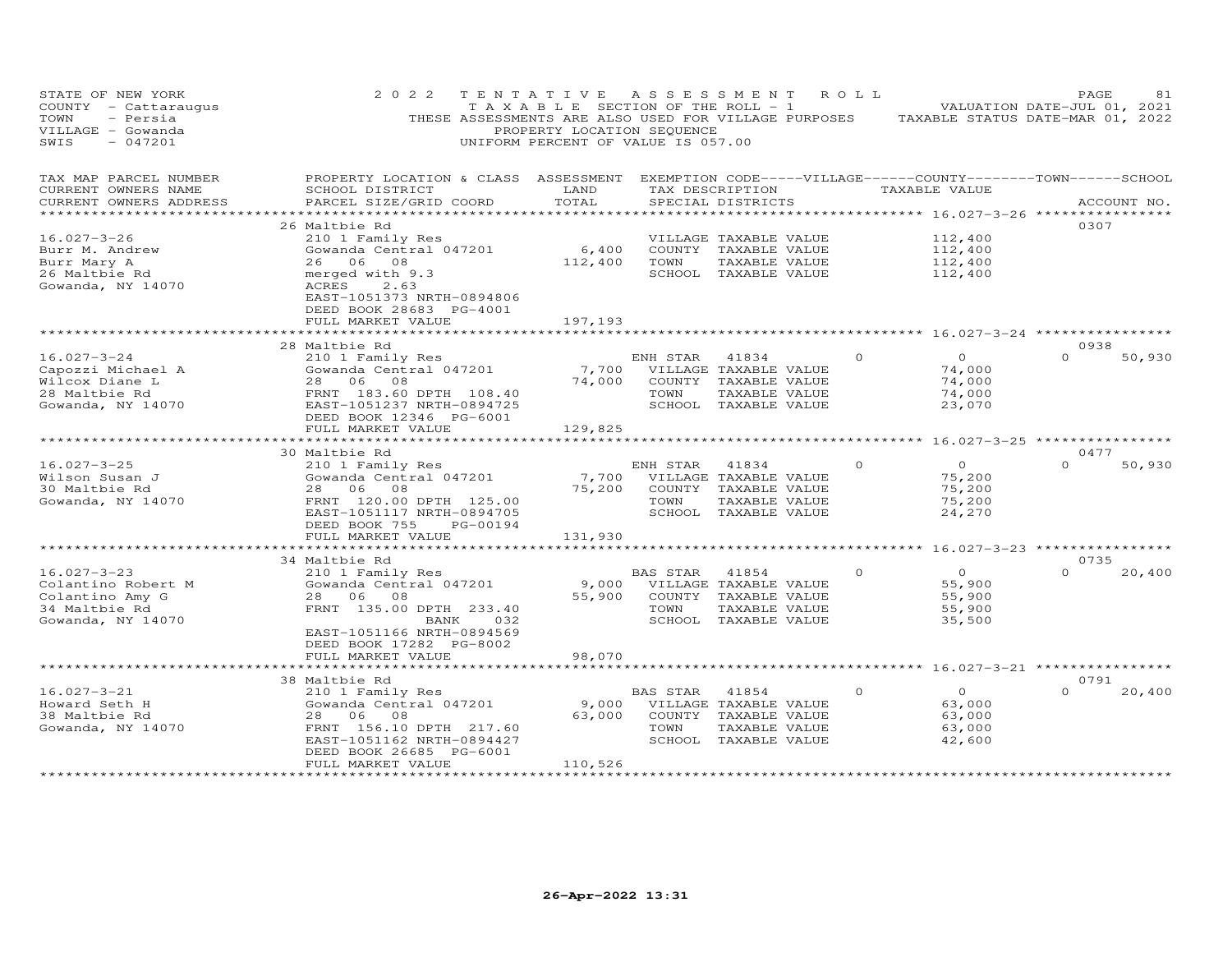| STATE OF NEW YORK<br>COUNTY - Cattaraugus<br>TOWN<br>- Persia<br>VILLAGE - Gowanda<br>SWIS<br>$-047201$                   | 2 0 2 2                                                                                                                                          | TENTATIVE ASSESSMENT ROLL<br>PROPERTY LOCATION SEQUENCE<br>UNIFORM PERCENT OF VALUE IS 057.00                                   |                             |                       |                       | TAXABLE SECTION OF THE ROLL - 1 VALUATION DATE-JUL 01, 2021<br>THESE ASSESSMENTS ARE ALSO USED FOR VILLAGE PURPOSES TAXABLE STATUS DATE-MAR 01, 2022 |       | PAGE        | 82       |
|---------------------------------------------------------------------------------------------------------------------------|--------------------------------------------------------------------------------------------------------------------------------------------------|---------------------------------------------------------------------------------------------------------------------------------|-----------------------------|-----------------------|-----------------------|------------------------------------------------------------------------------------------------------------------------------------------------------|-------|-------------|----------|
| TAX MAP PARCEL NUMBER<br>CURRENT OWNERS NAME<br>CURRENT OWNERS ADDRESS                                                    | PROPERTY LOCATION & CLASS ASSESSMENT EXEMPTION CODE-----VILLAGE------COUNTY--------TOWN------SCHOOL<br>SCHOOL DISTRICT<br>PARCEL SIZE/GRID COORD | <b>EXAMPLE SERVICE SERVICE SERVICE SERVICE SERVICE SERVICE SERVICE SERVICE SERVICE SERVICE SERVICE SERVICE SERVICE</b><br>TOTAL |                             | SPECIAL DISTRICTS     |                       | TAX DESCRIPTION TAXABLE VALUE                                                                                                                        |       | ACCOUNT NO. |          |
|                                                                                                                           |                                                                                                                                                  |                                                                                                                                 |                             |                       |                       |                                                                                                                                                      |       |             |          |
|                                                                                                                           | 40 Maltbie Rd                                                                                                                                    |                                                                                                                                 |                             |                       |                       |                                                                                                                                                      |       | 0308        |          |
| $16.027 - 3 - 17$                                                                                                         | 311 Res vac land                                                                                                                                 |                                                                                                                                 |                             | VILLAGE TAXABLE VALUE |                       | 3,900                                                                                                                                                |       |             |          |
| Taber Scott A                                                                                                             | Gowanda Central 047201<br>28 06 08                                                                                                               | 3,900                                                                                                                           |                             | COUNTY TAXABLE VALUE  |                       | 3,900                                                                                                                                                |       |             |          |
| Taber Marie E                                                                                                             |                                                                                                                                                  | 3,900 TOWN                                                                                                                      |                             | TAXABLE VALUE         |                       | 3,900                                                                                                                                                |       |             |          |
| 10452 Maltbie Rd<br>Gowanda, NY 14070                                                                                     | Trustees Of<br>ACRES 1.80<br>EAST-1051143 NRTH-0894185<br>DEED BOOK 2021 PG-13090                                                                |                                                                                                                                 |                             | SCHOOL TAXABLE VALUE  |                       | 3,900                                                                                                                                                |       |             |          |
|                                                                                                                           | FULL MARKET VALUE                                                                                                                                | 6,842                                                                                                                           |                             |                       |                       |                                                                                                                                                      |       |             |          |
|                                                                                                                           | NRF Maltbie Rd                                                                                                                                   |                                                                                                                                 |                             |                       |                       |                                                                                                                                                      |       | 1345        |          |
| $16.027 - 1 - 55$                                                                                                         | 311 Res vac land                                                                                                                                 |                                                                                                                                 |                             | VILLAGE TAXABLE VALUE |                       | 500                                                                                                                                                  |       |             |          |
| Walker Jason                                                                                                              |                                                                                                                                                  |                                                                                                                                 |                             | COUNTY TAXABLE VALUE  |                       | 500                                                                                                                                                  |       |             |          |
|                                                                                                                           |                                                                                                                                                  |                                                                                                                                 | TOWN                        | TAXABLE VALUE         |                       | 500                                                                                                                                                  |       |             |          |
| Walker Jason<br>415 Eagle St<br>215 Eagle St<br>214048<br>22 EAST-1051248<br>2154 PC 40035569<br>2164 PC 4003             | DEED BOOK 3454 PG-4003<br>FULL MARKET VALUE                                                                                                      | 877                                                                                                                             |                             | SCHOOL TAXABLE VALUE  |                       | 500                                                                                                                                                  |       |             |          |
|                                                                                                                           |                                                                                                                                                  |                                                                                                                                 |                             |                       |                       |                                                                                                                                                      |       |             |          |
|                                                                                                                           | 15 Maple Ave                                                                                                                                     |                                                                                                                                 |                             |                       |                       |                                                                                                                                                      |       | 0325        |          |
| 8.083-4-31<br>Musante Christopher A 210 1 Family Res<br>15 Maple Ave 28 06 08<br>Gowanda, NY 14070 FRNT 89.00 DPTH 115.00 |                                                                                                                                                  |                                                                                                                                 | CW_15_VET/ 41161            |                       | $\Omega$              | 8,160                                                                                                                                                | 8,160 |             | $\Omega$ |
|                                                                                                                           |                                                                                                                                                  | $6,000$ $\overline{\text{V}}$ ILLAGE TAXABLE VALUE                                                                              |                             |                       |                       | 81,500                                                                                                                                               |       |             |          |
|                                                                                                                           |                                                                                                                                                  |                                                                                                                                 | 81,500 COUNTY TAXABLE VALUE |                       |                       | 73,340                                                                                                                                               |       |             |          |
|                                                                                                                           |                                                                                                                                                  |                                                                                                                                 | TOWN                        | TAXABLE VALUE         |                       | 73,340                                                                                                                                               |       |             |          |
|                                                                                                                           | EAST-1052273 NRTH-0896109                                                                                                                        |                                                                                                                                 |                             | SCHOOL TAXABLE VALUE  |                       | 81,500                                                                                                                                               |       |             |          |
|                                                                                                                           | DEED BOOK 24623 PG-5001                                                                                                                          |                                                                                                                                 |                             |                       |                       |                                                                                                                                                      |       |             |          |
|                                                                                                                           | FULL MARKET VALUE                                                                                                                                | 142,982                                                                                                                         |                             |                       |                       |                                                                                                                                                      |       |             |          |
|                                                                                                                           | 18 Maple Ave                                                                                                                                     |                                                                                                                                 |                             |                       |                       |                                                                                                                                                      |       | 0504        |          |
| $16.027 - 1 - 11$                                                                                                         | 210 1 Family Res                                                                                                                                 |                                                                                                                                 |                             | VILLAGE TAXABLE VALUE |                       | 10,000                                                                                                                                               |       |             |          |
| Wilson Edward                                                                                                             | Zio I family Res<br>Gowanda Central 047201                                                                                                       | 1,600                                                                                                                           |                             | COUNTY TAXABLE VALUE  |                       | 10,000                                                                                                                                               |       |             |          |
| 5 Cedar Point Dr                                                                                                          | 27 06 08                                                                                                                                         |                                                                                                                                 | 10,000 TOWN                 | TAXABLE VALUE         |                       | 10,000                                                                                                                                               |       |             |          |
| Buford, SC 29907                                                                                                          | FRNT<br>30.00 DPTH 50.00                                                                                                                         |                                                                                                                                 |                             | SCHOOL TAXABLE VALUE  |                       | 10,000                                                                                                                                               |       |             |          |
|                                                                                                                           | EAST-1052196 NRTH-0895989                                                                                                                        |                                                                                                                                 |                             |                       |                       |                                                                                                                                                      |       |             |          |
|                                                                                                                           | DEED BOOK 28251 PG-4001                                                                                                                          |                                                                                                                                 |                             |                       |                       |                                                                                                                                                      |       |             |          |
|                                                                                                                           | FULL MARKET VALUE                                                                                                                                | 17,544                                                                                                                          |                             |                       |                       |                                                                                                                                                      |       |             |          |
|                                                                                                                           |                                                                                                                                                  |                                                                                                                                 |                             |                       |                       |                                                                                                                                                      |       |             |          |
| $8.083 - 4 - 32$                                                                                                          | 19 Maple Ave                                                                                                                                     |                                                                                                                                 |                             |                       |                       |                                                                                                                                                      |       | 0718        |          |
|                                                                                                                           | 210 1 Family Res<br>ZiO I Family Res<br>Gowanda Central 047201                                                                                   | 3,900                                                                                                                           |                             |                       | VILLAGE TAXABLE VALUE | 54,500<br>54,500                                                                                                                                     |       |             |          |
| Witherell David<br>19 Maple Ave<br>Gowanda, NY 14070                                                                      | 28 06 08                                                                                                                                         |                                                                                                                                 | 54,500 TOWN TAXABLE VALUE   | COUNTY TAXABLE VALUE  |                       | 54,500                                                                                                                                               |       |             |          |
|                                                                                                                           | 57.00 DPTH 99.00<br>FRNT                                                                                                                         |                                                                                                                                 |                             | SCHOOL TAXABLE VALUE  |                       | 54,500                                                                                                                                               |       |             |          |
|                                                                                                                           | EAST-1052183 NRTH-0896114                                                                                                                        |                                                                                                                                 |                             |                       |                       |                                                                                                                                                      |       |             |          |
|                                                                                                                           | DEED BOOK 01000 PG-00733                                                                                                                         |                                                                                                                                 |                             |                       |                       |                                                                                                                                                      |       |             |          |
|                                                                                                                           | FULL MARKET VALUE                                                                                                                                | 95,614                                                                                                                          |                             |                       |                       |                                                                                                                                                      |       |             |          |
|                                                                                                                           |                                                                                                                                                  | ********************                                                                                                            |                             |                       |                       |                                                                                                                                                      |       |             |          |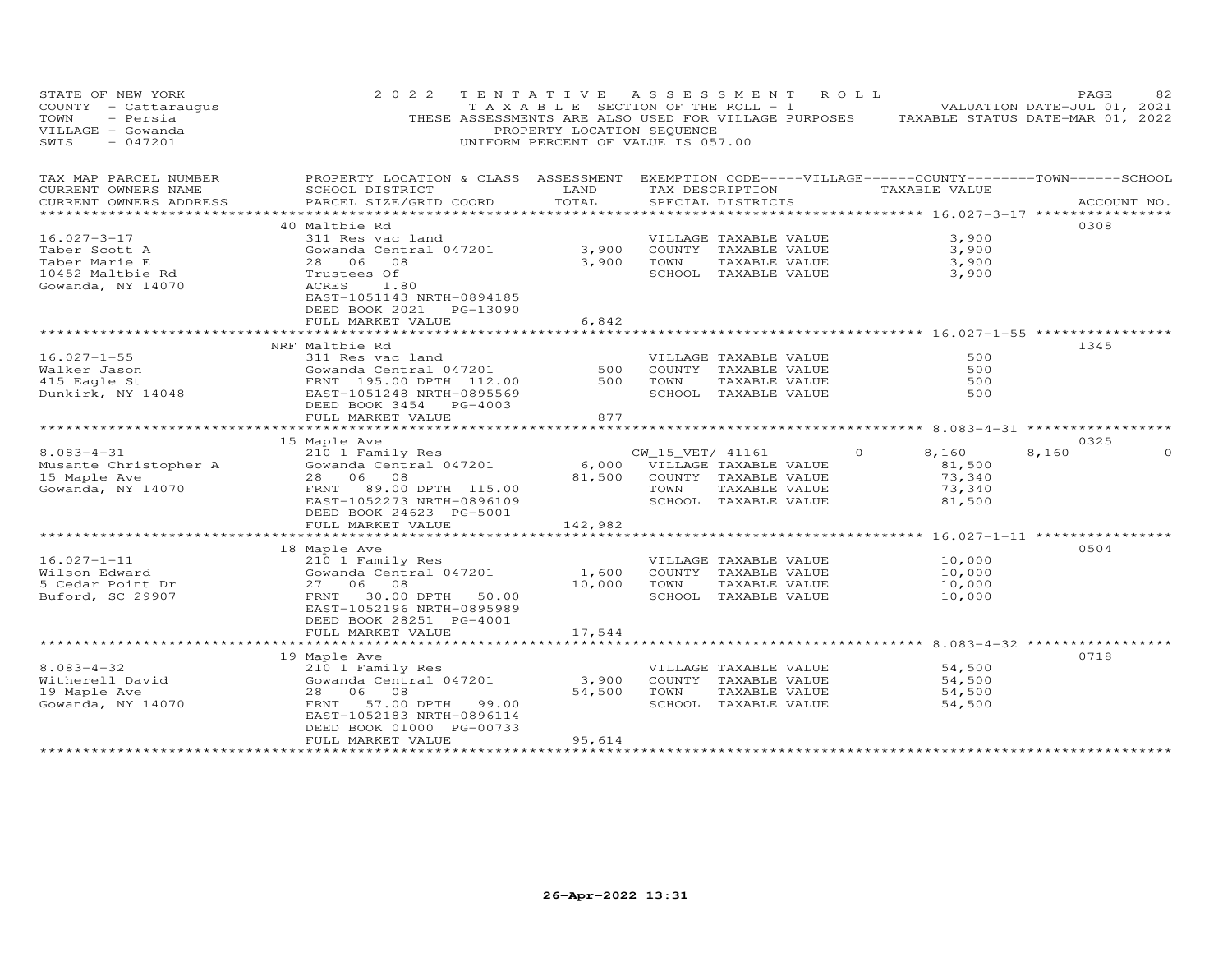| STATE OF NEW YORK<br>COUNTY - Cattaraugus<br>- Persia<br>TOWN<br>VILLAGE - Gowanda<br>$-047201$<br>SWIS | 2 0 2 2<br>THESE ASSESSMENTS ARE ALSO USED FOR VILLAGE PURPOSES                                                                                 | TENTATIVE<br>PROPERTY LOCATION SEQUENCE<br>UNIFORM PERCENT OF VALUE IS 057.00 |          | A S S E S S M E N T<br>T A X A B L E SECTION OF THE ROLL - 1 | ROLL    |                    | PAGE<br>83<br>VALUATION DATE-JUL 01, 2021<br>TAXABLE STATUS DATE-MAR 01, 2022 |
|---------------------------------------------------------------------------------------------------------|-------------------------------------------------------------------------------------------------------------------------------------------------|-------------------------------------------------------------------------------|----------|--------------------------------------------------------------|---------|--------------------|-------------------------------------------------------------------------------|
| TAX MAP PARCEL NUMBER<br>CURRENT OWNERS NAME<br>CURRENT OWNERS ADDRESS                                  | PROPERTY LOCATION & CLASS ASSESSMENT EXEMPTION CODE-----VILLAGE------COUNTY-------TOWN------SCHOOL<br>SCHOOL DISTRICT<br>PARCEL SIZE/GRID COORD | LAND<br>TOTAL                                                                 |          | TAX DESCRIPTION<br>SPECIAL DISTRICTS                         |         | TAXABLE VALUE      | ACCOUNT NO.                                                                   |
| **********************                                                                                  |                                                                                                                                                 |                                                                               |          |                                                              |         |                    |                                                                               |
|                                                                                                         | 20 Maple Ave                                                                                                                                    |                                                                               |          |                                                              |         |                    | 0860                                                                          |
| $16.027 - 1 - 10$                                                                                       | 210 1 Family Res                                                                                                                                |                                                                               | ENH STAR | 41834                                                        | $\circ$ | $\overline{0}$     | 50,400<br>$\Omega$                                                            |
| Bearss Carol E<br>20 Maple Ave                                                                          | Gowanda Central 047201<br>28<br>06<br>08                                                                                                        | 4,300<br>50,400                                                               |          | VILLAGE TAXABLE VALUE<br>COUNTY TAXABLE VALUE                |         | 50,400<br>50,400   |                                                                               |
| Gowanda, NY 14070                                                                                       | 50.00 DPTH 150.00<br>FRNT                                                                                                                       |                                                                               | TOWN     | TAXABLE VALUE                                                |         | 50,400             |                                                                               |
|                                                                                                         | EAST-1052156 NRTH-0895940                                                                                                                       |                                                                               |          | SCHOOL TAXABLE VALUE                                         |         | $\circ$            |                                                                               |
|                                                                                                         | DEED BOOK 896<br>PG-00078                                                                                                                       |                                                                               |          |                                                              |         |                    |                                                                               |
|                                                                                                         | FULL MARKET VALUE                                                                                                                               | 88,421                                                                        |          |                                                              |         |                    |                                                                               |
|                                                                                                         |                                                                                                                                                 |                                                                               |          |                                                              |         |                    |                                                                               |
|                                                                                                         | 21 Maple Ave                                                                                                                                    |                                                                               |          |                                                              |         |                    | 0715                                                                          |
| $8.083 - 4 - 33$                                                                                        | 210 1 Family Res                                                                                                                                |                                                                               |          | VILLAGE TAXABLE VALUE                                        |         | 70,000             |                                                                               |
| Taber Timothy P                                                                                         | Gowanda Central 047201                                                                                                                          | 6,700                                                                         |          | COUNTY TAXABLE VALUE                                         |         | 70,000             |                                                                               |
| 21 Maple Ave                                                                                            | 28 06<br>08                                                                                                                                     | 70,000                                                                        | TOWN     | TAXABLE VALUE                                                |         | 70,000             |                                                                               |
| Gowanda, NY 14070                                                                                       | 82.00 DPTH 162.00<br>FRNT<br>EAST-1052114 NRTH-0896144<br>DEED BOOK 2020<br>PG-13233                                                            |                                                                               |          | SCHOOL TAXABLE VALUE                                         |         | 70,000             |                                                                               |
|                                                                                                         | FULL MARKET VALUE                                                                                                                               | 122,807<br>**********                                                         |          |                                                              |         | ******* 16.027-1-9 |                                                                               |
|                                                                                                         | 24 Maple Ave                                                                                                                                    |                                                                               |          |                                                              |         |                    | 0751                                                                          |
| $16.027 - 1 - 9$                                                                                        | 210 1 Family Res                                                                                                                                |                                                                               |          | VILLAGE TAXABLE VALUE                                        |         | 57,800             |                                                                               |
| Regan Brian                                                                                             | Gowanda Central 047201                                                                                                                          | 3,500                                                                         |          | COUNTY TAXABLE VALUE                                         |         | 57,800             |                                                                               |
| Regan Leanne                                                                                            | 28 06 08                                                                                                                                        | 57,800                                                                        | TOWN     | TAXABLE VALUE                                                |         | 57,800             |                                                                               |
| 24 Maple Ave                                                                                            | $R-1$                                                                                                                                           |                                                                               |          | SCHOOL TAXABLE VALUE                                         |         | 57,800             |                                                                               |
| Gowanda, NY 14070                                                                                       | FRNT<br>50.00 DPTH 100.00<br>EAST-1052106 NRTH-0895963<br>DEED BOOK 20200 PG-6147                                                               |                                                                               |          |                                                              |         |                    |                                                                               |
|                                                                                                         | FULL MARKET VALUE                                                                                                                               | 101,404                                                                       |          |                                                              |         |                    |                                                                               |
|                                                                                                         | 25 Maple Ave                                                                                                                                    |                                                                               |          |                                                              |         |                    | 0850                                                                          |
| $8.083 - 4 - 34$                                                                                        | 210 1 Family Res                                                                                                                                |                                                                               | BAS STAR | 41854                                                        | $\circ$ | $\overline{O}$     | 20,400                                                                        |
| Swartz Lisa Ann                                                                                         | Gowanda Central 047201                                                                                                                          | 4,400                                                                         |          | VILLAGE TAXABLE VALUE                                        |         | 48,000             |                                                                               |
| 25 Maple Ave                                                                                            | 28 06<br>- 08                                                                                                                                   | 48,000                                                                        |          | COUNTY TAXABLE VALUE                                         |         | 48,000             |                                                                               |
| Gowanda, NY 14070                                                                                       | 50.00 DPTH 162.00<br>FRNT                                                                                                                       |                                                                               | TOWN     | TAXABLE VALUE                                                |         | 48,000             |                                                                               |
|                                                                                                         | EAST-1052049 NRTH-0896144                                                                                                                       |                                                                               |          | SCHOOL TAXABLE VALUE                                         |         | 27,600             |                                                                               |
|                                                                                                         | DEED BOOK 9017<br>PG-3001                                                                                                                       |                                                                               |          |                                                              |         |                    |                                                                               |
|                                                                                                         | FULL MARKET VALUE                                                                                                                               | 84,211                                                                        |          |                                                              |         |                    |                                                                               |
|                                                                                                         | 30 Maple Ave                                                                                                                                    |                                                                               |          |                                                              |         |                    | 0842                                                                          |
| $16.027 - 1 - 8$                                                                                        | 210 1 Family Res                                                                                                                                |                                                                               |          | VILLAGE TAXABLE VALUE                                        |         | 52,600             |                                                                               |
| Azzarella Darren R                                                                                      | Gowanda Central 047201                                                                                                                          | 4,600                                                                         |          | COUNTY TAXABLE VALUE                                         |         | 52,600             |                                                                               |
| 30 Maple Ave                                                                                            | 26 06<br>08                                                                                                                                     | 52,600                                                                        | TOWN     | TAXABLE VALUE                                                |         | 52,600             |                                                                               |
| Gowanda, NY 14070                                                                                       | 50.00 DPTH 182.00<br>FRNT                                                                                                                       |                                                                               |          | SCHOOL TAXABLE VALUE                                         |         | 52,600             |                                                                               |
|                                                                                                         | BANK<br>081                                                                                                                                     |                                                                               |          |                                                              |         |                    |                                                                               |
|                                                                                                         | EAST-1052087 NRTH-0895885                                                                                                                       |                                                                               |          |                                                              |         |                    |                                                                               |
|                                                                                                         | DEED BOOK 20190 PG-5888                                                                                                                         |                                                                               |          |                                                              |         |                    |                                                                               |
|                                                                                                         | FULL MARKET VALUE                                                                                                                               | 92,281                                                                        |          |                                                              |         |                    |                                                                               |
|                                                                                                         |                                                                                                                                                 |                                                                               |          |                                                              |         |                    |                                                                               |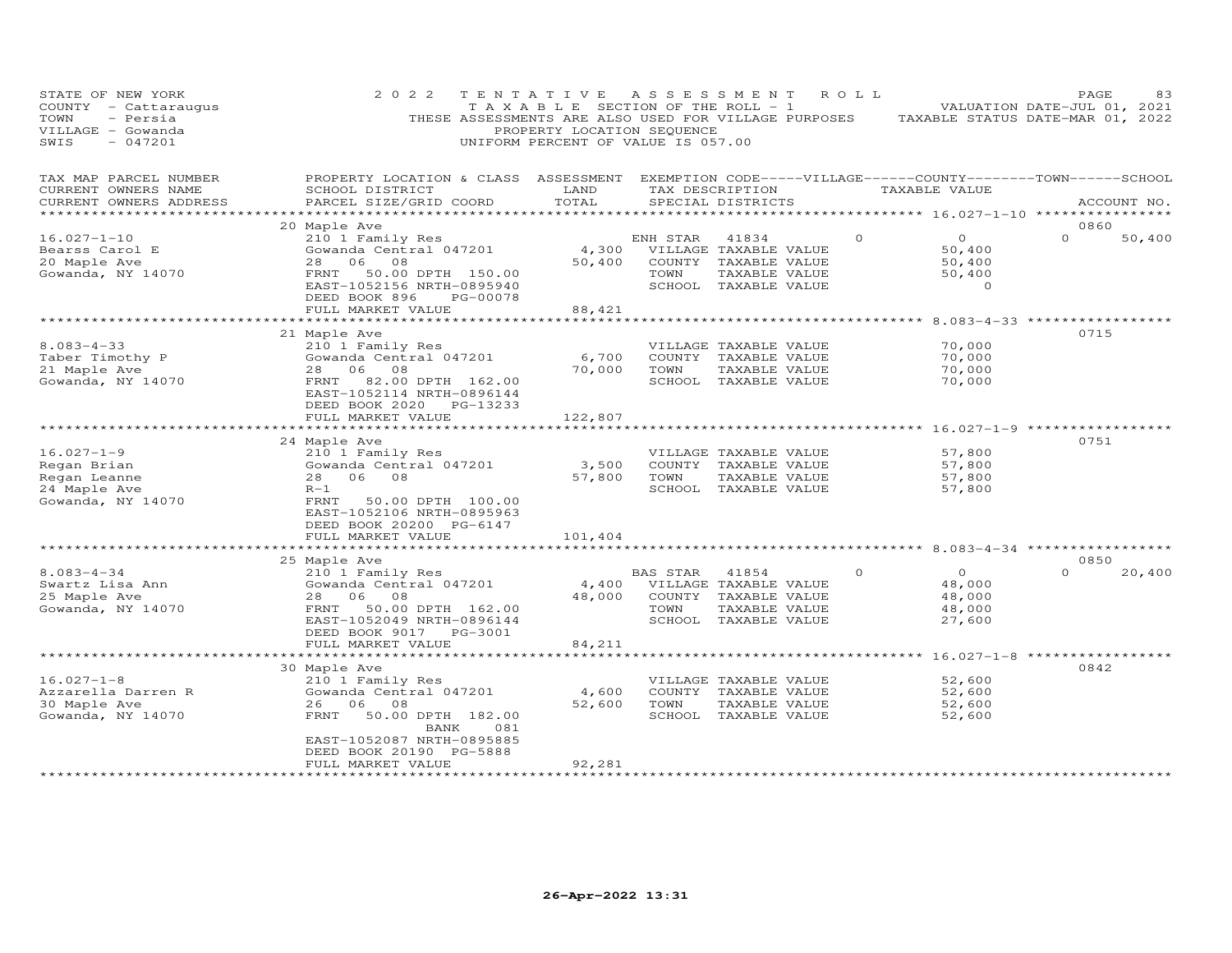| STATE OF NEW YORK<br>COUNTY - Cattaraugus<br>- Persia<br>TOWN<br>VILLAGE - Gowanda<br>$-047201$<br>SWIS | 2 0 2 2<br>THESE ASSESSMENTS ARE ALSO USED FOR VILLAGE PURPOSES                                                                                  | TENTATIVE<br>T A X A B L E SECTION OF THE ROLL - 1<br>PROPERTY LOCATION SEQUENCE<br>UNIFORM PERCENT OF VALUE IS 057.00 | A S S E S S M E N T |                                               | R O L L | TAXABLE STATUS DATE-MAR 01, 2022                 | PAGE<br>VALUATION DATE-JUL 01, 2021 | 84          |
|---------------------------------------------------------------------------------------------------------|--------------------------------------------------------------------------------------------------------------------------------------------------|------------------------------------------------------------------------------------------------------------------------|---------------------|-----------------------------------------------|---------|--------------------------------------------------|-------------------------------------|-------------|
| TAX MAP PARCEL NUMBER<br>CURRENT OWNERS NAME<br>CURRENT OWNERS ADDRESS                                  | PROPERTY LOCATION & CLASS ASSESSMENT EXEMPTION CODE-----VILLAGE------COUNTY--------TOWN------SCHOOL<br>SCHOOL DISTRICT<br>PARCEL SIZE/GRID COORD | LAND<br>TOTAL                                                                                                          |                     | TAX DESCRIPTION<br>SPECIAL DISTRICTS          |         | TAXABLE VALUE                                    |                                     | ACCOUNT NO. |
| ******************                                                                                      |                                                                                                                                                  |                                                                                                                        |                     |                                               |         |                                                  |                                     |             |
|                                                                                                         | 33 Maple Ave                                                                                                                                     |                                                                                                                        |                     |                                               |         |                                                  | 0520                                |             |
| $8.083 - 4 - 35$<br>Rafanowicz Andrew                                                                   | 210 1 Family Res<br>Gowanda Central 047201                                                                                                       | 5,600                                                                                                                  |                     | VILLAGE TAXABLE VALUE<br>COUNTY TAXABLE VALUE |         | 56,500<br>56,500                                 |                                     |             |
| Rafanowicz James                                                                                        | 28<br>06<br>08                                                                                                                                   | 56,500                                                                                                                 | TOWN                | TAXABLE VALUE                                 |         | 56,500                                           |                                     |             |
| 33 Maple Ave                                                                                            | FRNT<br>66.00 DPTH 162.00                                                                                                                        |                                                                                                                        |                     | SCHOOL TAXABLE VALUE                          |         | 56,500                                           |                                     |             |
| Gowanda, NY 14070                                                                                       | EAST-1051990 NRTH-0896144<br>DEED BOOK 20221 PG-2138                                                                                             |                                                                                                                        |                     |                                               |         |                                                  |                                     |             |
| PRIOR OWNER ON 3/01/2022<br>Rafanowicz Andrew                                                           | FULL MARKET VALUE                                                                                                                                | 99,123                                                                                                                 |                     |                                               |         |                                                  |                                     |             |
| ********************                                                                                    |                                                                                                                                                  |                                                                                                                        |                     |                                               |         | ********************** 16.027-1-7 ************** |                                     |             |
|                                                                                                         | 34 Maple Ave                                                                                                                                     |                                                                                                                        |                     |                                               |         |                                                  | 0714                                |             |
| $16.027 - 1 - 7$                                                                                        | 210 1 Family Res                                                                                                                                 |                                                                                                                        | BAS STAR            | 41854                                         |         | $\overline{O}$<br>$\circ$                        | $\Omega$                            | 20,400      |
| Payne Judy L                                                                                            | Gowanda Central 047201                                                                                                                           | 4,600                                                                                                                  |                     | VILLAGE TAXABLE VALUE                         |         | 42,500                                           |                                     |             |
| 34 Maple Ave                                                                                            | 28 06 08                                                                                                                                         | 42,500                                                                                                                 |                     | COUNTY TAXABLE VALUE                          |         | 42,500                                           |                                     |             |
| Gowanda, NY 14070                                                                                       | 50.00 DPTH 182.00<br>FRNT                                                                                                                        |                                                                                                                        | TOWN                | TAXABLE VALUE                                 |         | 42,500                                           |                                     |             |
|                                                                                                         | EAST-1052007 NRTH-0895930<br>DEED BOOK 00975 PG-00357                                                                                            |                                                                                                                        |                     | SCHOOL TAXABLE VALUE                          |         | 22,100                                           |                                     |             |
|                                                                                                         | FULL MARKET VALUE                                                                                                                                | 74,561                                                                                                                 |                     |                                               |         |                                                  |                                     |             |
|                                                                                                         | 38 Maple Ave                                                                                                                                     |                                                                                                                        |                     |                                               |         | $16.027 - 1 - 6$                                 | 0329                                |             |
| $16.027 - 1 - 6$                                                                                        | 210 1 Family Res                                                                                                                                 |                                                                                                                        |                     | VILLAGE TAXABLE VALUE                         |         | 48,200                                           |                                     |             |
| Miller Derek C                                                                                          | Gowanda Central 047201                                                                                                                           | 4,300                                                                                                                  |                     | COUNTY TAXABLE VALUE                          |         | 48,200                                           |                                     |             |
| 38 Maple Ave                                                                                            | 28 06<br>08                                                                                                                                      | 48,200                                                                                                                 | TOWN                | TAXABLE VALUE                                 |         | 48,200                                           |                                     |             |
| Gowanda, NY 14070                                                                                       | FRNT<br>50.00 DPTH 150.00                                                                                                                        |                                                                                                                        |                     | SCHOOL TAXABLE VALUE                          |         | 48,200                                           |                                     |             |
|                                                                                                         | EAST-1051956 NRTH-0895938                                                                                                                        |                                                                                                                        |                     |                                               |         |                                                  |                                     |             |
|                                                                                                         | DEED BOOK 2020 PG-10182                                                                                                                          |                                                                                                                        |                     |                                               |         |                                                  |                                     |             |
|                                                                                                         | FULL MARKET VALUE                                                                                                                                | 84,561                                                                                                                 |                     |                                               |         |                                                  |                                     |             |
|                                                                                                         |                                                                                                                                                  |                                                                                                                        |                     |                                               |         |                                                  |                                     |             |
|                                                                                                         | 40 Maple Ave                                                                                                                                     |                                                                                                                        |                     |                                               |         | $\overline{O}$                                   | 0514                                |             |
| $16.027 - 1 - 5$<br>Bruyer Nicholas L                                                                   | 210 1 Family Res<br>Gowanda Central 047201                                                                                                       | 4,300                                                                                                                  | BAS STAR            | 41854<br>VILLAGE TAXABLE VALUE                |         | $\Omega$<br>43,500                               |                                     | 20,400      |
| 40 Maple Avenue                                                                                         | 28 06<br>08                                                                                                                                      | 43,500                                                                                                                 |                     | COUNTY TAXABLE VALUE                          |         | 43,500                                           |                                     |             |
| Gowanda, NY 14070                                                                                       | FRNT<br>50.00 DPTH 150.00                                                                                                                        |                                                                                                                        | TOWN                | TAXABLE VALUE                                 |         | 43,500                                           |                                     |             |
|                                                                                                         | EAST-1051906 NRTH-0895939                                                                                                                        |                                                                                                                        |                     | SCHOOL TAXABLE VALUE                          |         | 23,100                                           |                                     |             |
|                                                                                                         | DEED BOOK 21665 PG-6001                                                                                                                          |                                                                                                                        |                     |                                               |         |                                                  |                                     |             |
|                                                                                                         | FULL MARKET VALUE                                                                                                                                | 76,316                                                                                                                 |                     |                                               |         |                                                  |                                     |             |
|                                                                                                         |                                                                                                                                                  |                                                                                                                        |                     |                                               |         |                                                  |                                     |             |
|                                                                                                         | 41 Maple Ave                                                                                                                                     |                                                                                                                        |                     |                                               |         |                                                  | 0366                                |             |
| $8.083 - 4 - 36$                                                                                        | 280 Res Multiple                                                                                                                                 |                                                                                                                        |                     | VILLAGE TAXABLE VALUE                         |         | 56,500                                           |                                     |             |
| Rachwal Robert J                                                                                        | Gowanda Central 047201                                                                                                                           | 9,800                                                                                                                  |                     | COUNTY TAXABLE VALUE                          |         | 56,500                                           |                                     |             |
| 5474 Keller Rd                                                                                          | 28<br>06<br>08                                                                                                                                   | 56,500                                                                                                                 | TOWN                | TAXABLE VALUE                                 |         | 56,500                                           |                                     |             |
| Hamburg, NY 14075                                                                                       | FRNT<br>77.00 DPTH 162.00<br>EAST-1051921 NRTH-0896141                                                                                           |                                                                                                                        |                     | SCHOOL TAXABLE VALUE                          |         | 56,500                                           |                                     |             |
|                                                                                                         | DEED BOOK 1010<br>PG-388                                                                                                                         |                                                                                                                        |                     |                                               |         |                                                  |                                     |             |
|                                                                                                         | FULL MARKET VALUE                                                                                                                                | 99,123                                                                                                                 |                     |                                               |         |                                                  |                                     |             |
| **********************                                                                                  |                                                                                                                                                  |                                                                                                                        |                     |                                               |         |                                                  |                                     |             |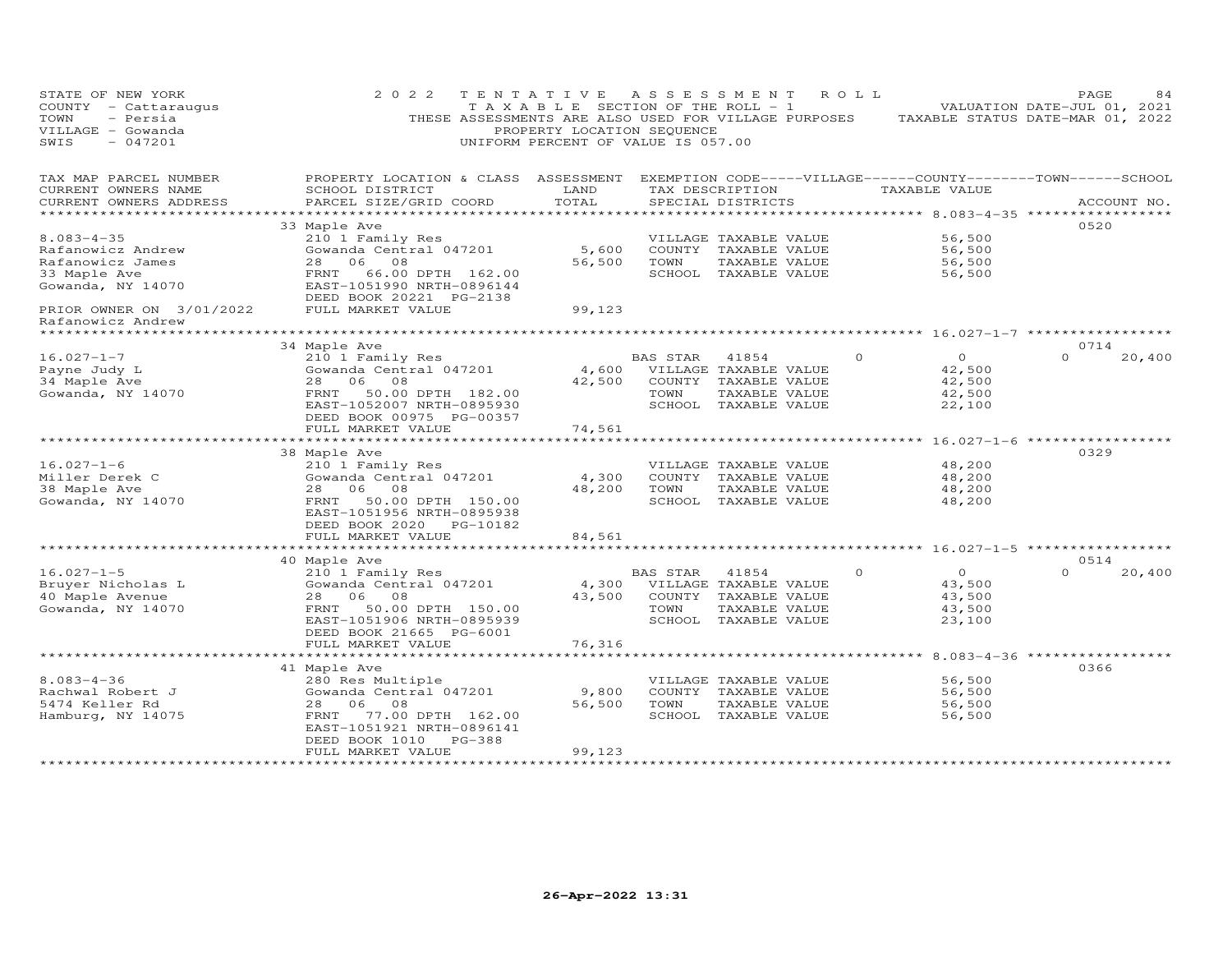| STATE OF NEW YORK<br>COUNTY - Cattaraugus<br>- Persia<br>TOWN<br>VILLAGE - Gowanda<br>$-047201$<br>SWIS | 2 0 2 2<br>THESE ASSESSMENTS ARE ALSO USED FOR VILLAGE PURPOSES                                                                                                             | TENTATIVE<br>T A X A B L E SECTION OF THE ROLL - 1<br>PROPERTY LOCATION SEQUENCE<br>UNIFORM PERCENT OF VALUE IS 057.00 | A S S E S S M E N T                             |                                                                                                 | R O L L                       | TAXABLE STATUS DATE-MAR 01, 2022                                                | PAGE<br>VALUATION DATE-JUL 01, 2021 | 85          |
|---------------------------------------------------------------------------------------------------------|-----------------------------------------------------------------------------------------------------------------------------------------------------------------------------|------------------------------------------------------------------------------------------------------------------------|-------------------------------------------------|-------------------------------------------------------------------------------------------------|-------------------------------|---------------------------------------------------------------------------------|-------------------------------------|-------------|
| TAX MAP PARCEL NUMBER<br>CURRENT OWNERS NAME<br>CURRENT OWNERS ADDRESS<br>**********************        | PROPERTY LOCATION & CLASS ASSESSMENT<br>SCHOOL DISTRICT<br>PARCEL SIZE/GRID COORD                                                                                           | LAND<br>TOTAL                                                                                                          |                                                 | SPECIAL DISTRICTS                                                                               | TAX DESCRIPTION               | EXEMPTION CODE-----VILLAGE------COUNTY--------TOWN------SCHOOL<br>TAXABLE VALUE |                                     | ACCOUNT NO. |
|                                                                                                         | 44 Maple Ave                                                                                                                                                                |                                                                                                                        |                                                 |                                                                                                 |                               |                                                                                 | 1089                                |             |
| $16.027 - 1 - 4.2$<br>Dembik Gerald Life Us<br>Colvin Jeanette<br>44 Maple Ave<br>Gowanda, NY 14070     | 210 1 Family Res<br>Gowanda Central 047201<br>28 06<br>08<br>FRNT<br>55.00 DPTH 150.00<br>EAST-1051854 NRTH-0895938<br>DEED BOOK 27860 PG-8001                              | 4,700<br>48,000                                                                                                        | ENH STAR<br>TOWN                                | 41834<br>VILLAGE TAXABLE VALUE<br>COUNTY TAXABLE VALUE<br>TAXABLE VALUE<br>SCHOOL TAXABLE VALUE | $\circ$                       | $\overline{O}$<br>48,000<br>48,000<br>48,000<br>$\Omega$                        | $\Omega$                            | 48,000      |
|                                                                                                         | FULL MARKET VALUE                                                                                                                                                           | 84,211                                                                                                                 |                                                 |                                                                                                 |                               |                                                                                 |                                     |             |
|                                                                                                         |                                                                                                                                                                             |                                                                                                                        |                                                 |                                                                                                 |                               | ******** 8.083-4-37 ***********                                                 | 0461                                |             |
| $8.083 - 4 - 37$<br>Clabeaux Corry<br>Clabeaux Karen<br>47 Maple Ave<br>Gowanda, NY 14070               | 47 Maple Ave<br>210 1 Family Res<br>Gowanda Central 047201<br>28 06<br>08<br>FRNT<br>55.00 DPTH 162.00<br>BANK<br>017<br>EAST-1051856 NRTH-0896146<br>DEED BOOK 1013 PG-950 | 4,800<br>57,500                                                                                                        | BAS STAR<br>TOWN<br>SCHOOL                      | 41854<br>VILLAGE TAXABLE VALUE<br>COUNTY TAXABLE VALUE<br>TAXABLE VALUE<br>TAXABLE VALUE        | $\circ$                       | $\overline{O}$<br>57,500<br>57,500<br>57,500<br>37,100                          | $\Omega$                            | 20,400      |
|                                                                                                         | FULL MARKET VALUE                                                                                                                                                           | 100,877                                                                                                                |                                                 |                                                                                                 |                               |                                                                                 |                                     |             |
|                                                                                                         | **********************                                                                                                                                                      |                                                                                                                        |                                                 |                                                                                                 |                               |                                                                                 |                                     |             |
|                                                                                                         | 50 Maple Ave                                                                                                                                                                |                                                                                                                        |                                                 |                                                                                                 |                               |                                                                                 | 0326                                |             |
| $16.027 - 1 - 4.1$                                                                                      | 210 1 Family Res                                                                                                                                                            |                                                                                                                        | BAS STAR                                        | 41854                                                                                           | $\Omega$                      | $\Omega$                                                                        | $\Omega$                            | 20,400      |
| Pracht Nettie M                                                                                         | Gowanda Central 047201<br>06<br>28<br>08                                                                                                                                    | 4,700<br>48,000                                                                                                        |                                                 | VILLAGE TAXABLE VALUE<br>COUNTY TAXABLE VALUE                                                   |                               | 48,000                                                                          |                                     |             |
| 50 Maple Ave<br>Gowanda, NY 14070                                                                       | 55.00 DPTH 150.00<br>FRNT                                                                                                                                                   |                                                                                                                        | TOWN                                            | TAXABLE VALUE                                                                                   |                               | 48,000<br>48,000                                                                |                                     |             |
|                                                                                                         | EAST-1051800 NRTH-0895938<br>DEED BOOK 00971 PG-01078                                                                                                                       |                                                                                                                        |                                                 | SCHOOL TAXABLE VALUE                                                                            |                               | 27,600                                                                          |                                     |             |
|                                                                                                         | FULL MARKET VALUE                                                                                                                                                           | 84,211<br>* * * * * * * * * *                                                                                          |                                                 |                                                                                                 |                               | ********* 8.083-4-38 *****************                                          |                                     |             |
|                                                                                                         | 53 Maple Ave                                                                                                                                                                |                                                                                                                        |                                                 |                                                                                                 |                               |                                                                                 | 0323                                |             |
| $8.083 - 4 - 38$                                                                                        | 210 1 Family Res                                                                                                                                                            |                                                                                                                        | VETWAR CTS 41120                                |                                                                                                 | 8,160                         | 8,160                                                                           | 8,160                               | 8,160       |
| Kennedy Brian R<br>53 Maple St<br>Gowanda, NY 14070                                                     | Gowanda Central 047201<br>28 06 08<br>FRNT<br>50.00 DPTH 162.00<br>007<br>BANK<br>EAST-1051799 NRTH-0896143<br>DEED BOOK 12245 PG-3001<br>FULL MARKET VALUE                 | 58,500<br>102,632                                                                                                      | 4,400 BAS STAR<br>VILLAGE TAXABLE VALUE<br>TOWN | 41854<br>COUNTY TAXABLE VALUE<br>TAXABLE VALUE<br>SCHOOL TAXABLE VALUE                          | $\Omega$                      | $\overline{O}$<br>50,340<br>50,340<br>50,340<br>29,940                          | $\Omega$                            | 20,400      |
|                                                                                                         | ******************                                                                                                                                                          |                                                                                                                        |                                                 |                                                                                                 |                               | *************** 8.083-4-39 **************                                       |                                     |             |
|                                                                                                         | 57 Maple Ave                                                                                                                                                                |                                                                                                                        |                                                 |                                                                                                 |                               |                                                                                 | 0407                                |             |
| $8.083 - 4 - 39$                                                                                        | 210 1 Family Res                                                                                                                                                            |                                                                                                                        |                                                 | VILLAGE TAXABLE VALUE                                                                           |                               | 56,900                                                                          |                                     |             |
| Miller Melissa                                                                                          | Gowanda Central 047201                                                                                                                                                      | 4,800                                                                                                                  |                                                 | COUNTY TAXABLE VALUE                                                                            |                               | 56,900                                                                          |                                     |             |
| 57 Maple Ave                                                                                            | 28<br>06<br>08                                                                                                                                                              | 56,900                                                                                                                 | TOWN                                            | TAXABLE VALUE                                                                                   |                               | 56,900                                                                          |                                     |             |
| Gowanda, NY 14070                                                                                       | 55.00 DPTH 198.00<br>FRNT<br>BANK<br>017<br>EAST-1051741 NRTH-0896151<br>DEED BOOK 24489 PG-9003                                                                            |                                                                                                                        |                                                 | SCHOOL TAXABLE VALUE                                                                            |                               | 56,900                                                                          |                                     |             |
| *********************                                                                                   | FULL MARKET VALUE<br>********************                                                                                                                                   | 99,825<br>* * * * * * * * * * * * * *                                                                                  |                                                 |                                                                                                 | ***************************** |                                                                                 |                                     |             |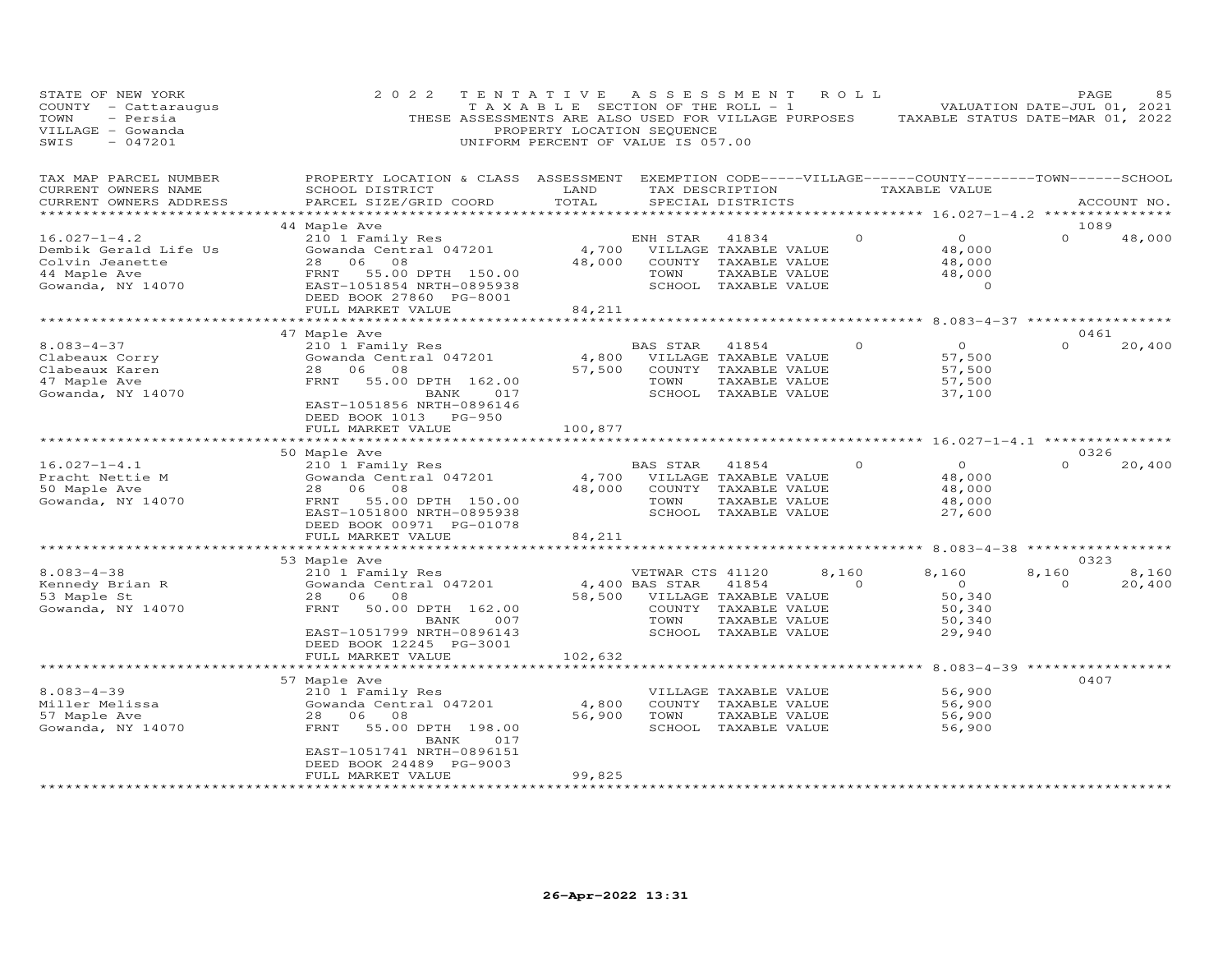| STATE OF NEW YORK<br>COUNTY - Cattaraugus<br>TOWN<br>- Persia<br>VILLAGE - Gowanda<br>$-047201$<br>SWIS | 2 0 2 2<br>THESE ASSESSMENTS ARE ALSO USED FOR VILLAGE PURPOSES                                                                                  | TENTATIVE<br>T A X A B L E SECTION OF THE ROLL - 1<br>PROPERTY LOCATION SEQUENCE<br>UNIFORM PERCENT OF VALUE IS 057.00 | ASSESSMENT             |                                                                                                 | R O L L  | TAXABLE STATUS DATE-MAR 01, 2022                         | PAGE<br>VALUATION DATE-JUL 01, 2021 | 86          |
|---------------------------------------------------------------------------------------------------------|--------------------------------------------------------------------------------------------------------------------------------------------------|------------------------------------------------------------------------------------------------------------------------|------------------------|-------------------------------------------------------------------------------------------------|----------|----------------------------------------------------------|-------------------------------------|-------------|
| TAX MAP PARCEL NUMBER<br>CURRENT OWNERS NAME<br>CURRENT OWNERS ADDRESS                                  | PROPERTY LOCATION & CLASS ASSESSMENT EXEMPTION CODE-----VILLAGE------COUNTY-------TOWN------SCHOOL<br>SCHOOL DISTRICT<br>PARCEL SIZE/GRID COORD  | LAND<br>TOTAL                                                                                                          |                        | TAX DESCRIPTION<br>SPECIAL DISTRICTS                                                            |          | TAXABLE VALUE                                            |                                     | ACCOUNT NO. |
| ************                                                                                            | ********************************<br>* * * * * * * * * * *                                                                                        |                                                                                                                        |                        |                                                                                                 |          | ****************** 16.027-1-3 *****************          |                                     |             |
| $16.027 - 1 - 3$                                                                                        | 58 Maple Ave<br>210 1 Family Res                                                                                                                 |                                                                                                                        | BAS STAR               | 41854                                                                                           | $\Omega$ | $\overline{O}$                                           | 0287<br>$\Omega$                    | 20,400      |
| Bellanca Diana M<br>Mentley Peters Meagan D<br>58 Maple Ave<br>Gowanda, NY 14070                        | Gowanda Central 047201<br>28 06<br>08<br>FRNT 90.00 DPTH 150.00<br>EAST-1051726 NRTH-0895937<br>DEED BOOK 7603 PG-5001                           | 6,900<br>61,300                                                                                                        | TOWN                   | VILLAGE TAXABLE VALUE<br>COUNTY TAXABLE VALUE<br>TAXABLE VALUE<br>SCHOOL TAXABLE VALUE          |          | 61,300<br>61,300<br>61,300<br>40,900                     |                                     |             |
|                                                                                                         | FULL MARKET VALUE<br>***********************                                                                                                     | 107,544                                                                                                                |                        |                                                                                                 |          |                                                          |                                     |             |
|                                                                                                         | 59 Maple Ave                                                                                                                                     |                                                                                                                        |                        |                                                                                                 |          | *********** 8.083-4-40 *****************                 | 0878                                |             |
| $8.083 - 4 - 40$<br>Smith Bradlee J<br>59 Maple Ave<br>Gowanda, NY 14070                                | 210 1 Family Res<br>Gowanda Central 047201<br>28 06<br>08<br>FRNT 45.00 DPTH 115.70<br>EAST-1051697 NRTH-0896117                                 | 3,400<br>55,500                                                                                                        | BAS STAR 41854<br>TOWN | VILLAGE TAXABLE VALUE<br>COUNTY TAXABLE VALUE<br>TAXABLE VALUE<br>SCHOOL TAXABLE VALUE          | $\Omega$ | $\overline{O}$<br>55,500<br>55,500<br>55,500<br>35,100   | $\Omega$                            | 20,400      |
|                                                                                                         | DEED BOOK 10888 PG-6001<br>FULL MARKET VALUE                                                                                                     |                                                                                                                        |                        |                                                                                                 |          |                                                          |                                     |             |
|                                                                                                         | ******************                                                                                                                               | 97,368                                                                                                                 |                        |                                                                                                 |          | $16.027 - 1 - 2$ ****                                    |                                     |             |
|                                                                                                         | 78 Maple Ave                                                                                                                                     |                                                                                                                        |                        |                                                                                                 |          |                                                          | 0489                                |             |
| $16.027 - 1 - 2$<br>Reinard Nancy<br>10753 Prospect St<br>Gowanda, NY 14070                             | 210 1 Family Res<br>Gowanda Central 047201<br>28 06 08<br>50.00 DPTH 100.00<br>FRNT<br>EAST-1051654 NRTH-0895962<br>DEED BOOK 28668 PG-2001      | 3,500<br>45,000                                                                                                        | TOWN                   | VILLAGE TAXABLE VALUE<br>COUNTY TAXABLE VALUE<br>TAXABLE VALUE<br>SCHOOL TAXABLE VALUE          |          | 45,000<br>45,000<br>45,000<br>45,000                     |                                     |             |
|                                                                                                         | FULL MARKET VALUE                                                                                                                                | 78,947                                                                                                                 |                        |                                                                                                 |          |                                                          |                                     |             |
|                                                                                                         |                                                                                                                                                  |                                                                                                                        |                        |                                                                                                 |          | ** 8.083-4-41                                            | 0405                                |             |
| $8.083 - 4 - 41$                                                                                        | 79 Maple Ave<br>210 1 Family Res                                                                                                                 |                                                                                                                        | AGED C/T/S 41800       |                                                                                                 | 20,750   | 20,750                                                   | 20,750                              | 20,750      |
| Rogers Beverlie J<br>79 Maple Ave<br>Gowanda, NY 14070                                                  | Gowanda Central 047201<br>28 06 08<br>89.00 DPTH<br>FRNT<br>78.70<br>017<br>BANK<br>EAST-1051630 NRTH-0896101<br>DEED BOOK 16970 PG-6001         | 41,500                                                                                                                 | 4,700 ENH STAR<br>TOWN | 41834<br>VILLAGE TAXABLE VALUE<br>COUNTY TAXABLE VALUE<br>TAXABLE VALUE<br>SCHOOL TAXABLE VALUE | $\sim$ 0 | $\overline{0}$<br>20,750<br>20,750<br>20,750<br>$\Omega$ | $\Omega$                            | 20,750      |
|                                                                                                         | FULL MARKET VALUE                                                                                                                                | 72,807                                                                                                                 |                        |                                                                                                 |          |                                                          |                                     |             |
|                                                                                                         |                                                                                                                                                  | *************                                                                                                          |                        |                                                                                                 |          | ********** 16.027-1-1 *****************                  |                                     |             |
|                                                                                                         | 80 Maple Ave                                                                                                                                     |                                                                                                                        |                        |                                                                                                 |          |                                                          | 0422                                |             |
| $16.027 - 1 - 1$<br>Regan Timothy J<br>80 Maple Ave<br>Gowanda, NY 14070                                | 210 1 Family Res<br>Gowanda Central 047201<br>28 06<br>08<br>FRNT<br>42.50 DPTH 100.00<br>EAST-1051608 NRTH-0895962<br>DEED BOOK 1007<br>PG-1114 | 3,100<br>43,200                                                                                                        | ENH STAR<br>TOWN       | 41834<br>VILLAGE TAXABLE VALUE<br>COUNTY TAXABLE VALUE<br>TAXABLE VALUE<br>SCHOOL TAXABLE VALUE | $\Omega$ | $\overline{O}$<br>43,200<br>43,200<br>43,200<br>$\Omega$ | $\Omega$                            | 43,200      |
|                                                                                                         | FULL MARKET VALUE                                                                                                                                | 75,789<br>******************                                                                                           |                        |                                                                                                 |          |                                                          |                                     |             |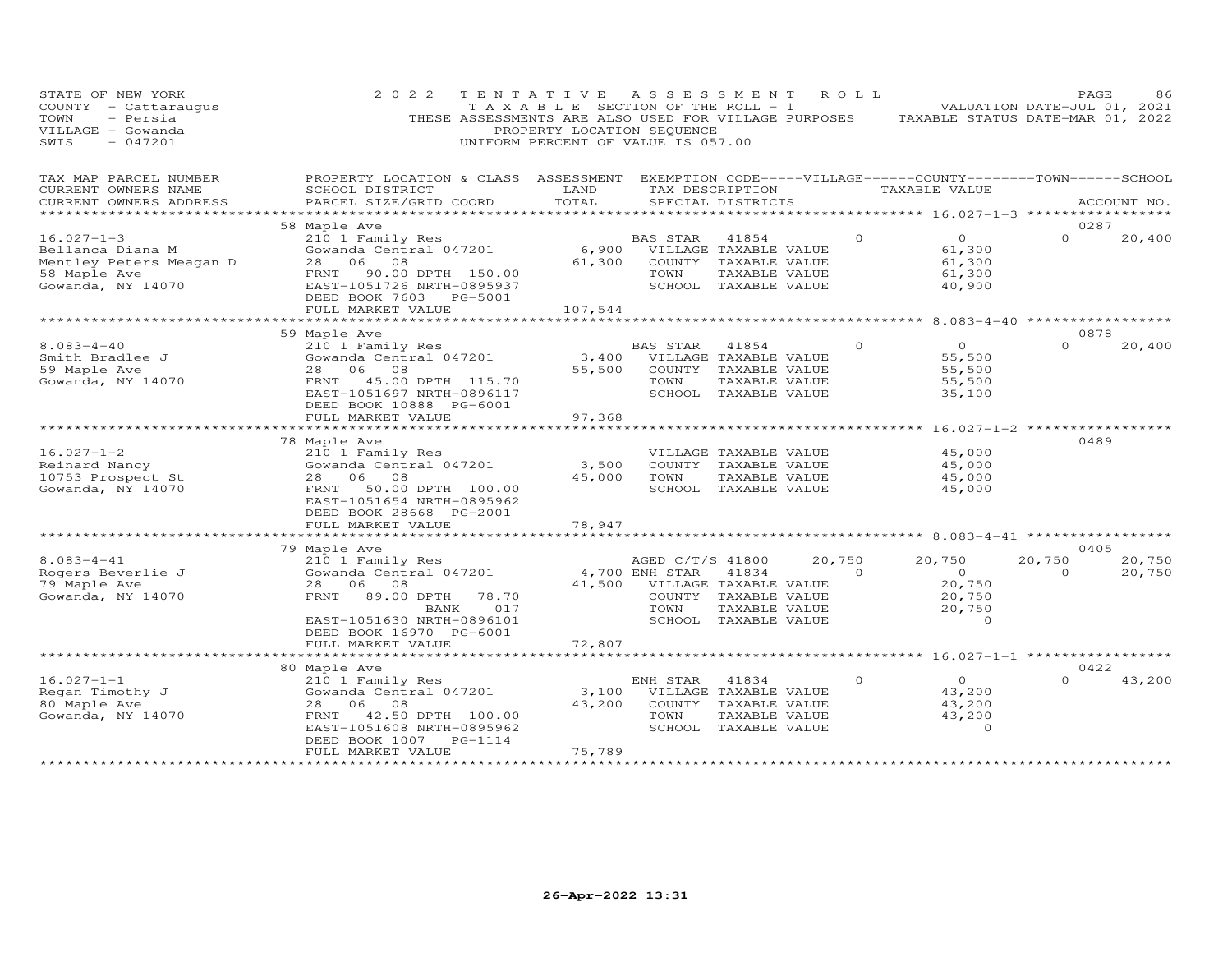| STATE OF NEW YORK<br>COUNTY - Cattaraugus<br>TOWN<br>- Persia<br>VILLAGE - Gowanda<br>SWIS<br>$-047201$ | 2 0 2 2<br>THESE ASSESSMENTS ARE ALSO USED FOR VILLAGE PURPOSES                                                                                                                          | TENTATIVE<br>T A X A B L E SECTION OF THE ROLL - 1<br>PROPERTY LOCATION SEQUENCE<br>UNIFORM PERCENT OF VALUE IS 057.00 | A S S E S S M E N T |                                                                                                 | R O L L                                                                                                     | PAGE<br>87<br>VALUATION DATE-JUL 01, 2021<br>TAXABLE STATUS DATE-MAR 01, 2022 |
|---------------------------------------------------------------------------------------------------------|------------------------------------------------------------------------------------------------------------------------------------------------------------------------------------------|------------------------------------------------------------------------------------------------------------------------|---------------------|-------------------------------------------------------------------------------------------------|-------------------------------------------------------------------------------------------------------------|-------------------------------------------------------------------------------|
| TAX MAP PARCEL NUMBER<br>CURRENT OWNERS NAME<br>CURRENT OWNERS ADDRESS                                  | PROPERTY LOCATION & CLASS ASSESSMENT<br>SCHOOL DISTRICT<br>PARCEL SIZE/GRID COORD                                                                                                        | LAND<br>TOTAL                                                                                                          | TAX DESCRIPTION     | SPECIAL DISTRICTS                                                                               | EXEMPTION CODE-----VILLAGE------COUNTY-------TOWN------SCHOOL<br>TAXABLE VALUE<br>********* 8.083-1-30 **** | ACCOUNT NO.                                                                   |
| $8.083 - 1 - 30$<br>Pyle Pamela J<br>Brown James S<br>540 Old Plantation Rd<br>Jekylll Island, GA 31527 | 18 Memorial Dr<br>312 Vac w/imprv<br>Gowanda Central 047201<br>28<br>06<br>08<br>2.22<br>ACRES<br>EAST-1051228 NRTH-0897511<br>DEED BOOK 8292<br>PG-4002<br>FULL MARKET VALUE            | 13,300<br>13,800<br>24,211                                                                                             | TOWN                | VILLAGE TAXABLE VALUE<br>COUNTY TAXABLE VALUE<br>TAXABLE VALUE<br>SCHOOL TAXABLE VALUE          | 13,800<br>13,800<br>13,800<br>13,800                                                                        | 0667                                                                          |
|                                                                                                         | ********************                                                                                                                                                                     | ***************                                                                                                        |                     |                                                                                                 | **************************************8.075-1-48.2 ****************                                         |                                                                               |
| $8.075 - 1 - 48.2$<br>Emborski William<br>Emborski Michelle<br>2520 Patch Rd<br>San Antonio, TX 78234   | 20 Memorial Dr<br>311 Res vac land<br>Gowanda Central 047201<br>28<br>06<br>08<br>FRNT<br>20.00 DPTH 233.12<br>EAST-1051151 NRTH-0897674<br>DEED BOOK 24465 PG-3002                      | 2,000<br>2,000                                                                                                         | TOWN                | VILLAGE TAXABLE VALUE<br>COUNTY TAXABLE VALUE<br>TAXABLE VALUE<br>SCHOOL TAXABLE VALUE          | 2,000<br>2,000<br>2,000<br>2,000                                                                            | 1128                                                                          |
|                                                                                                         | FULL MARKET VALUE                                                                                                                                                                        | 3,509                                                                                                                  |                     |                                                                                                 |                                                                                                             |                                                                               |
|                                                                                                         |                                                                                                                                                                                          |                                                                                                                        |                     |                                                                                                 |                                                                                                             |                                                                               |
| $8.075 - 1 - 33$<br>Pecnik Janet G Life Us<br>Pecnik Richard I<br>21 Memorial Dr<br>Gowanda, NY 14070   | 21 Memorial Dr<br>210 1 Family Res<br>Gowanda Central 047201<br>06<br>08<br>28<br>FRNT<br>99.60 DPTH 148.50<br>EAST-1051392 NRTH-0897673<br>DEED BOOK 19692 PG-5002<br>FULL MARKET VALUE | 7,300<br>99,000<br>173,684                                                                                             | ENH STAR<br>TOWN    | 41834<br>VILLAGE TAXABLE VALUE<br>COUNTY TAXABLE VALUE<br>TAXABLE VALUE<br>SCHOOL TAXABLE VALUE | $\Omega$<br>$\Omega$<br>99,000<br>99,000<br>99,000<br>48,070                                                | 0527<br>$\Omega$<br>50,930                                                    |
|                                                                                                         |                                                                                                                                                                                          |                                                                                                                        |                     |                                                                                                 |                                                                                                             |                                                                               |
| $8.075 - 1 - 34$<br>Buckland Danny G<br>Buckland Elaine R<br>25 Memorial Dr<br>Gowanda, NY 14070        | 25 Memorial Dr<br>210 1 Family Res<br>Gowanda Central 047201<br>28 06 08<br>FRNT 70.00 DPTH 149.60<br>EAST-1051392 NRTH-0897755<br>DEED BOOK 28030 PG-7001<br>FULL MARKET VALUE          | 5,700<br>77,000<br>135,088                                                                                             | TOWN                | VILLAGE TAXABLE VALUE<br>COUNTY TAXABLE VALUE<br>TAXABLE VALUE<br>SCHOOL TAXABLE VALUE          | 77,000<br>77,000<br>77,000<br>77,000                                                                        | 0535                                                                          |
|                                                                                                         |                                                                                                                                                                                          |                                                                                                                        |                     |                                                                                                 | ******************** 8.075-1-35 *****************                                                           |                                                                               |
| $8.075 - 1 - 35$<br>Messerly Chad E<br>Messerly Jennifer L<br>29 Memorial Dr<br>Gowanda, NY 14070       | 29 Memorial Dr<br>210 1 Family Res<br>Gowanda Central 047201<br>28<br>06<br>08<br>FRNT<br>70.00 DPTH 150.80<br>BANK<br>017<br>EAST-1051392 NRTH-0897824                                  | 5,700<br>75,800                                                                                                        | TOWN                | VILLAGE TAXABLE VALUE<br>COUNTY TAXABLE VALUE<br>TAXABLE VALUE<br>SCHOOL TAXABLE VALUE          | 75,800<br>75,800<br>75,800<br>75,800                                                                        | 0640                                                                          |
|                                                                                                         | DEED BOOK 20190 PG-5897<br>FULL MARKET VALUE                                                                                                                                             | 132,982                                                                                                                |                     |                                                                                                 |                                                                                                             |                                                                               |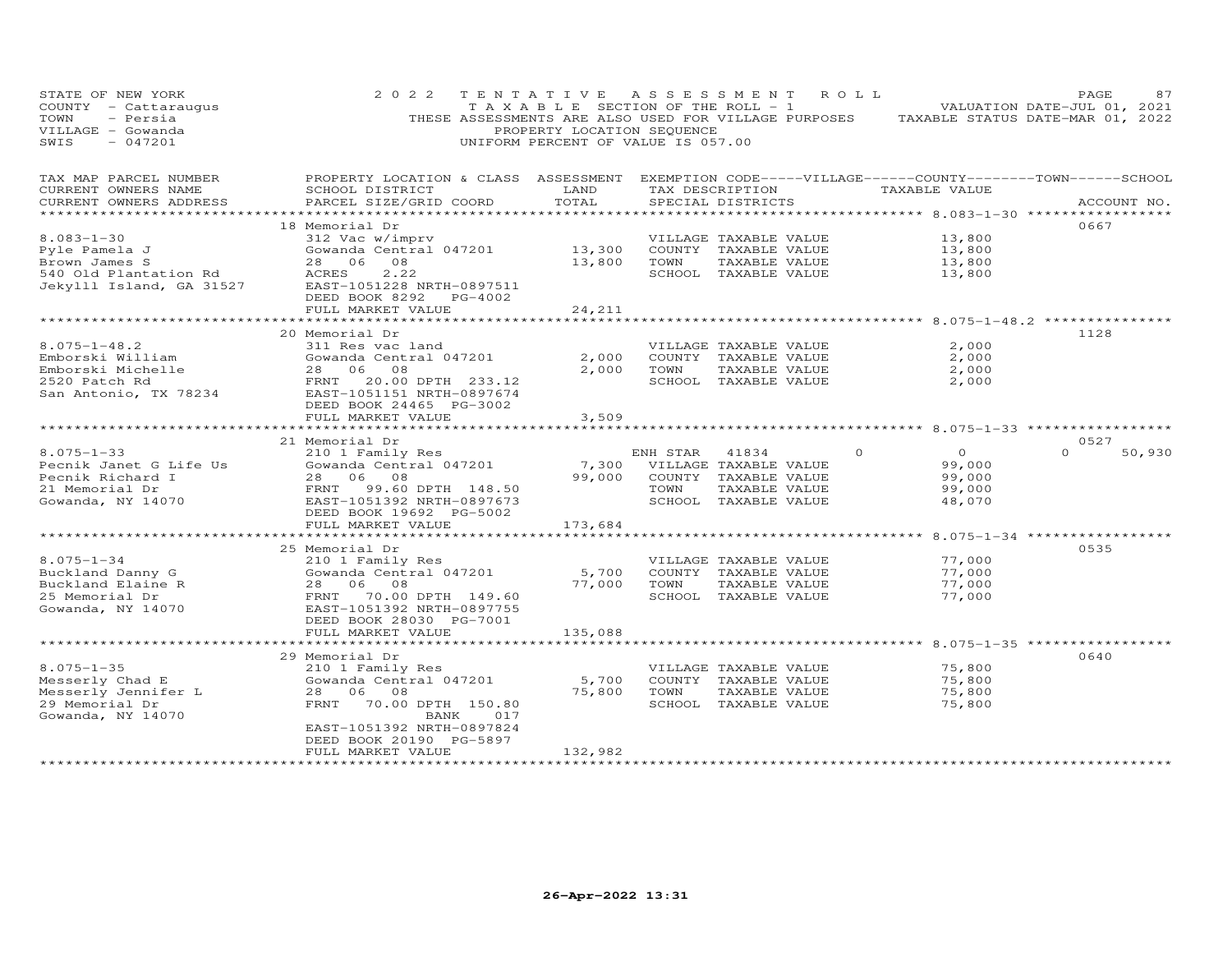| STATE OF NEW YORK<br>COUNTY - Cattaraugus<br>- Persia<br>TOWN<br>VILLAGE - Gowanda<br>$-047201$<br>SWIS | 2 0 2 2<br>THESE ASSESSMENTS ARE ALSO USED FOR VILLAGE PURPOSES                                                                                                                                         | TENTATIVE<br>TAXABLE SECTION OF THE ROLL - 1<br>PROPERTY LOCATION SEQUENCE<br>UNIFORM PERCENT OF VALUE IS 057.00 |                  | ASSESSMENT                                                                                                                                                                     | R O L L  |                                                                | PAGE<br>VALUATION DATE-JUL 01, 2021<br>TAXABLE STATUS DATE-MAR 01, 2022 | 88          |
|---------------------------------------------------------------------------------------------------------|---------------------------------------------------------------------------------------------------------------------------------------------------------------------------------------------------------|------------------------------------------------------------------------------------------------------------------|------------------|--------------------------------------------------------------------------------------------------------------------------------------------------------------------------------|----------|----------------------------------------------------------------|-------------------------------------------------------------------------|-------------|
| TAX MAP PARCEL NUMBER<br>CURRENT OWNERS NAME<br>CURRENT OWNERS ADDRESS<br>***********************       | PROPERTY LOCATION & CLASS ASSESSMENT<br>SCHOOL DISTRICT<br>PARCEL SIZE/GRID COORD<br>****************************                                                                                       | LAND<br>TOTAL<br>**********                                                                                      |                  | EXEMPTION CODE-----VILLAGE------COUNTY--------TOWN------SCHOOL<br>TAX DESCRIPTION<br>SPECIAL DISTRICTS<br>************************************** 8.075-1-36 ****************** |          | TAXABLE VALUE                                                  |                                                                         | ACCOUNT NO. |
| $8.075 - 1 - 36$<br>Tanner Joseph R Jr<br>PO Box 323<br>Forestville, NY 14062                           | 33 Memorial Dr<br>210 1 Family Res<br>Gowanda Central 047201<br>28<br>06<br>08<br>FRNT<br>70.00 DPTH 151.90<br>BANK<br>017<br>EAST-1051392 NRTH-0897894<br>DEED BOOK 27263 PG-9002<br>FULL MARKET VALUE | 5,700<br>69,800<br>122,456                                                                                       | TOWN             | VILLAGE TAXABLE VALUE<br>COUNTY TAXABLE VALUE<br>TAXABLE VALUE<br>SCHOOL TAXABLE VALUE                                                                                         |          | 69,800<br>69,800<br>69,800<br>69,800                           | 0779                                                                    |             |
|                                                                                                         |                                                                                                                                                                                                         |                                                                                                                  |                  | ************************ 8.075-1-37 ***************                                                                                                                            |          |                                                                |                                                                         |             |
| $8.075 - 1 - 37$<br>Tripi Joshua J<br>Tripi Kristin N<br>37 Memorial Dr<br>Gowanda, NY 14070            | 37 Memorial Dr<br>210 1 Family Res<br>Gowanda Central 047201<br>28<br>06<br>08<br>FRNT<br>70.00 DPTH 153.00<br>BANK<br>017<br>EAST-1051392 NRTH-0897964                                                 | 5,800<br>59,500                                                                                                  | TOWN             | VILLAGE TAXABLE VALUE<br>COUNTY TAXABLE VALUE<br>TAXABLE VALUE<br>SCHOOL TAXABLE VALUE                                                                                         |          | 59,500<br>59,500<br>59,500<br>59,500                           | 0314                                                                    |             |
|                                                                                                         | DEED BOOK 28566 PG-6001<br>FULL MARKET VALUE                                                                                                                                                            | 104,386                                                                                                          |                  |                                                                                                                                                                                |          |                                                                |                                                                         |             |
|                                                                                                         | ***********************                                                                                                                                                                                 |                                                                                                                  |                  |                                                                                                                                                                                |          |                                                                |                                                                         |             |
| $8.075 - 1 - 38$<br>Purdy Joyce A<br>Purdy Kenneth J<br>41 Memorial Dr<br>Gowanda, NY 14070             | 41 Memorial Dr<br>210 1 Family Res<br>Gowanda Central 047201<br>28 06 08<br>Life Use<br>FRNT<br>70.00 DPTH 154.14<br>BANK<br>017                                                                        | 5,800<br>75,900                                                                                                  | ENH STAR<br>TOWN | 41834<br>VILLAGE TAXABLE VALUE<br>COUNTY TAXABLE VALUE<br>TAXABLE VALUE<br>SCHOOL TAXABLE VALUE                                                                                | $\circ$  | $\overline{O}$<br>75,900<br>75,900<br>75,900<br>24,970         | 0587<br>$\Omega$                                                        | 50,930      |
|                                                                                                         | EAST-1051392 NRTH-0898035<br>DEED BOOK 10543 PG-3001<br>FULL MARKET VALUE                                                                                                                               | 133,158                                                                                                          |                  |                                                                                                                                                                                |          |                                                                | ********* 8.075-1-39 ************                                       |             |
|                                                                                                         | 45 Memorial Dr                                                                                                                                                                                          |                                                                                                                  |                  |                                                                                                                                                                                |          |                                                                | 0917                                                                    |             |
| $8.075 - 1 - 39$<br>Maggio James J<br>45 Memorial Dr<br>Gowanda, NY 14070                               | 210 1 Family Res<br>Gowanda Central 047201<br>28<br>06<br>08<br>70.00 DPTH 155.30<br>FRNT<br>EAST-1051392 NRTH-0898106<br>DEED BOOK 863<br>PG-00343                                                     | 72,500                                                                                                           | BAS STAR<br>TOWN | 41854<br>5,800 VILLAGE TAXABLE VALUE<br>COUNTY TAXABLE VALUE<br>TAXABLE VALUE<br>SCHOOL TAXABLE VALUE                                                                          | $\Omega$ | $\circ$<br>72,500<br>72,500<br>72,500<br>52,100                | $\Omega$                                                                | 20,400      |
|                                                                                                         | FULL MARKET VALUE                                                                                                                                                                                       | 127,193                                                                                                          |                  |                                                                                                                                                                                |          |                                                                |                                                                         |             |
| $8.075 - 1 - 40$<br>Winship Todd<br>Winship Michelle<br>49 Memorial Drive<br>Gowanda, NY 14070          | 49 Memorial Dr<br>210 1 Family Res<br>Gowanda Central 047201<br>28<br>06<br>08<br>60.00 DPTH 156.20<br>FRNT<br>BANK<br>017<br>EAST-1051392 NRTH-0898171<br>DEED BOOK 20210 PG-7643                      | 5,100<br>60,000                                                                                                  | TOWN             | VILLAGE TAXABLE VALUE<br>COUNTY TAXABLE VALUE<br>TAXABLE VALUE<br>SCHOOL TAXABLE VALUE                                                                                         |          | ***** 8.075-1-40 *****<br>60,000<br>60,000<br>60,000<br>60,000 | 0430                                                                    |             |
|                                                                                                         | FULL MARKET VALUE                                                                                                                                                                                       | 105,263                                                                                                          |                  |                                                                                                                                                                                |          |                                                                |                                                                         |             |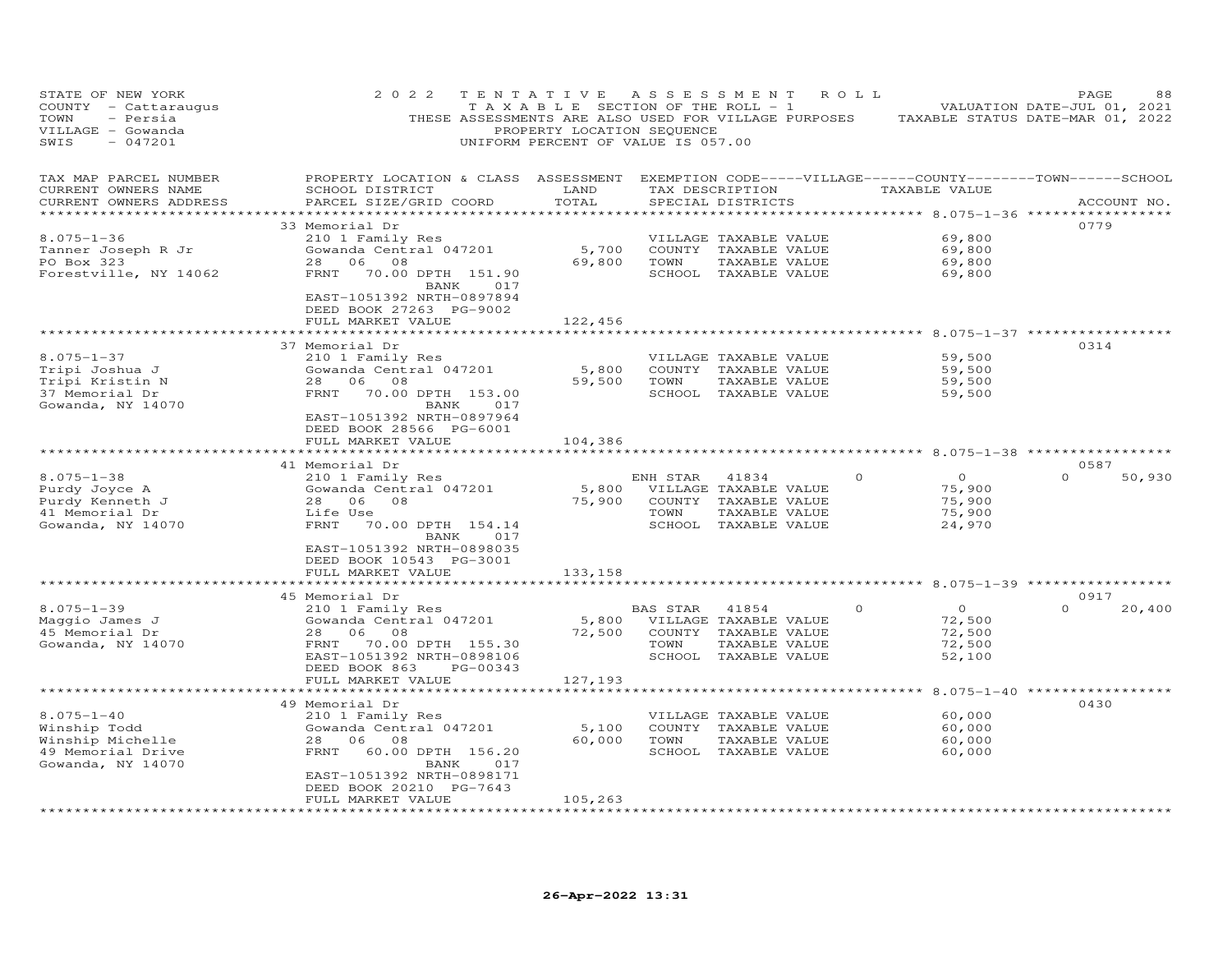| STATE OF NEW YORK<br>COUNTY - Cattaraugus<br>- Persia<br>TOWN<br>VILLAGE - Gowanda<br>- 047201<br>SWIS                                                                                                     | 2 0 2 2                                                                                                                                                                                          | TENTATIVE ASSESSMENT ROLL<br>PROPERTY LOCATION SEQUENCE<br>UNIFORM PERCENT OF VALUE IS 057.00 |                                                                                                           |                                       |                                       | T A X A B L E SECTION OF THE ROLL - 1 VALUATION DATE-JUL 01, 2021<br>THESE ASSESSMENTS ARE ALSO USED FOR VILLAGE PURPOSES TAXABLE STATUS DATE-MAR 01, 2022 |                    | PAGE        | 89               |
|------------------------------------------------------------------------------------------------------------------------------------------------------------------------------------------------------------|--------------------------------------------------------------------------------------------------------------------------------------------------------------------------------------------------|-----------------------------------------------------------------------------------------------|-----------------------------------------------------------------------------------------------------------|---------------------------------------|---------------------------------------|------------------------------------------------------------------------------------------------------------------------------------------------------------|--------------------|-------------|------------------|
| TAX MAP PARCEL NUMBER<br>CURRENT OWNERS NAME<br>CURRENT OWNERS ADDRESS                                                                                                                                     | PROPERTY LOCATION & CLASS ASSESSMENT EXEMPTION CODE-----VILLAGE------COUNTY--------TOWN------SCHOOL<br>SCHOOL DISTRICT<br>PARCEL SIZE/GRID COORD                                                 | LAND<br>TOTAL                                                                                 |                                                                                                           | SPECIAL DISTRICTS                     |                                       | TAX DESCRIPTION TAXABLE VALUE                                                                                                                              |                    | ACCOUNT NO. |                  |
| *********************                                                                                                                                                                                      |                                                                                                                                                                                                  |                                                                                               |                                                                                                           |                                       |                                       |                                                                                                                                                            |                    |             |                  |
| $8.075 - 1 - 41$<br>Ovitt Nathan F<br>Ovitt Tara J<br>53 Memorial Drive<br>Gowanda, NY 14070                                                                                                               | 53 Memorial Dr<br>210 1 Family Res<br>Gowanda Central 047201<br>28 06 08<br>FRNT 70.00 DPTH 157.20<br>BANK<br>017<br>EAST-1051392 NRTH-0898237                                                   | 5,800<br>54,500                                                                               | VILLAGE TAXABLE VALUE<br>COUNTY TAXABLE VALUE<br>TOWN<br>SCHOOL TAXABLE VALUE                             | TAXABLE VALUE                         |                                       | 54,500<br>54,500<br>54,500<br>54,500                                                                                                                       |                    | 0521        |                  |
|                                                                                                                                                                                                            | DEED BOOK 20190 PG-8424<br>FULL MARKET VALUE                                                                                                                                                     | 95,614<br>**************                                                                      |                                                                                                           |                                       |                                       |                                                                                                                                                            |                    |             |                  |
|                                                                                                                                                                                                            | 57 Memorial Dr                                                                                                                                                                                   |                                                                                               |                                                                                                           |                                       |                                       |                                                                                                                                                            |                    | 0659        |                  |
| $8.075 - 1 - 42$<br>Kickbush Jeanette H Life Us<br>Draegert Janene L<br>61 Memorial Dr<br>Gowanda, NY 14070                                                                                                | 311 Res vac land<br>Gowanda Central 047201<br>28 06 08<br>FRNT 75.00 DPTH 158.60<br>EAST-1051392 NRTH-0898311<br>DEED BOOK 20804 PG-5001                                                         | 4,000<br>4,000                                                                                | VILLAGE TAXABLE VALUE<br>COUNTY TAXABLE VALUE<br>TOWN                                                     | TAXABLE VALUE<br>SCHOOL TAXABLE VALUE |                                       | 4,000<br>4,000<br>4,000<br>4,000                                                                                                                           |                    |             |                  |
|                                                                                                                                                                                                            | FULL MARKET VALUE                                                                                                                                                                                | 7,018                                                                                         |                                                                                                           |                                       |                                       |                                                                                                                                                            |                    |             |                  |
|                                                                                                                                                                                                            | 61 Memorial Dr                                                                                                                                                                                   |                                                                                               |                                                                                                           |                                       |                                       |                                                                                                                                                            |                    | 0658        |                  |
| $8.075 - 1 - 43$<br>Kickbush Jeanette H Life Us<br>Draegert Janene L<br>61 Memorial Dr                         FRNT     75.00 DPTH   159.90<br>Gowanda, NY 14070                 EAST-1051392 NRTH-0898387 | 210 1 Family Res<br>Gowanda Central 047201<br>28 06 08<br>DEED BOOK 20804 PG-5001<br>FULL MARKET VALUE                                                                                           | 127,544                                                                                       | VETCOM CTS 41130<br>72,700 VILLAGE TAXABLE VALUE<br>COUNTY TAXABLE VALUE<br>TOWN<br>SCHOOL TAXABLE VALUE  | TAXABLE VALUE                         | 13,600<br>6,200 ENH STAR 41834 0      | 13,600<br>$\overline{0}$<br>59,100<br>59,100<br>59,100<br>8,170                                                                                            | 13,600<br>$\Omega$ |             | 13,600<br>50,930 |
|                                                                                                                                                                                                            | ************************                                                                                                                                                                         |                                                                                               |                                                                                                           |                                       |                                       | ************** 8.075-1-44 ******************                                                                                                               |                    |             |                  |
| $8.075 - 1 - 44$<br>Soska Robert W<br>Soska Christina L<br>65 Memorial Dr<br>Gowanda, NY 14070                                                                                                             | 65 Memorial Dr<br>210 1 Family Res<br>Gowanda Central 047201<br>28 06 08<br>$3/12$ -merged $1-45.3$ in prc<br>FRNT 125.00 DPTH 161.10<br>EAST-1051391 NRTH-0898487<br>DEED BOOK 2021    PG-10060 |                                                                                               | VETWAR CTS 41120<br>9,300 VETDIS CTS 41140 15,340<br>COUNTY TAXABLE VALUE<br>TOWN<br>SCHOOL TAXABLE VALUE | TAXABLE VALUE                         | 8,160<br>76,700 VILLAGE TAXABLE VALUE | 8,160<br>15,340<br>53,200<br>53,200<br>53,200<br>53,200                                                                                                    | 8,160<br>15,340    | 0836        | 8,160<br>15,340  |
|                                                                                                                                                                                                            | FULL MARKET VALUE                                                                                                                                                                                | 134,561                                                                                       |                                                                                                           |                                       |                                       |                                                                                                                                                            |                    |             |                  |
|                                                                                                                                                                                                            |                                                                                                                                                                                                  |                                                                                               |                                                                                                           |                                       |                                       |                                                                                                                                                            |                    |             |                  |
| $8.075 - 1 - 45.1$<br>Emborski Jacqueline J<br>114 Memorial Dr<br>2001 Memorial Dr<br>Gowanda, NY 14070                                                                                                    | 69 Memorial Dr<br>311 Res vac land<br>Gowanda Central 047201<br>28 06 08<br>FRNT 50.00 DPTH 161.10<br>EAST-1051392 NRTH-0898525<br>DEED BOOK 23578 PG-4001<br>FULL MARKET VALUE                  | 4,000<br>7,018                                                                                | VILLAGE TAXABLE VALUE<br>COUNTY TAXABLE VALUE<br>4,000 TOWN<br>SCHOOL TAXABLE VALUE                       | TAXABLE VALUE                         |                                       | 4,000<br>4,000<br>4,000<br>4,000                                                                                                                           |                    | 0927        |                  |
|                                                                                                                                                                                                            |                                                                                                                                                                                                  |                                                                                               |                                                                                                           |                                       |                                       |                                                                                                                                                            |                    |             |                  |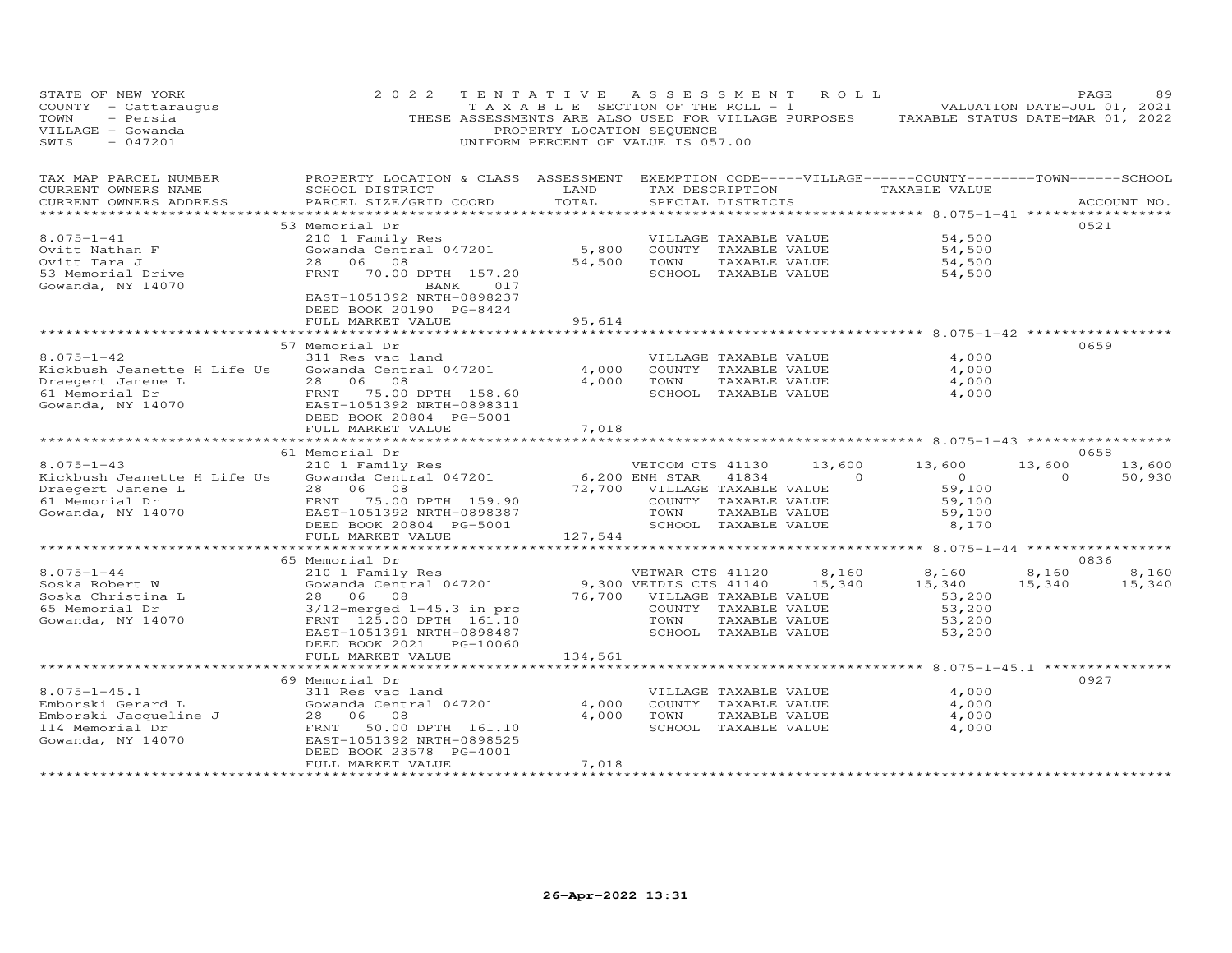| STATE OF NEW YORK<br>COUNTY - Cattaraugus<br>- Persia<br>TOWN<br>VILLAGE - Gowanda<br>$-047201$<br>SWIS | 2 0 2 2<br>THESE ASSESSMENTS ARE ALSO USED FOR VILLAGE PURPOSES                                                                                 | TENTATIVE ASSESSMENT<br>TAXABLE SECTION OF THE ROLL - 1<br>PROPERTY LOCATION SEQUENCE<br>UNIFORM PERCENT OF VALUE IS 057.00 |                  |                                                                 | R O L L  | TAXABLE STATUS DATE-MAR 01, 2022               | PAGE<br>VALUATION DATE-JUL 01, 2021 | 90          |
|---------------------------------------------------------------------------------------------------------|-------------------------------------------------------------------------------------------------------------------------------------------------|-----------------------------------------------------------------------------------------------------------------------------|------------------|-----------------------------------------------------------------|----------|------------------------------------------------|-------------------------------------|-------------|
| TAX MAP PARCEL NUMBER<br>CURRENT OWNERS NAME<br>CURRENT OWNERS ADDRESS                                  | PROPERTY LOCATION & CLASS ASSESSMENT EXEMPTION CODE-----VILLAGE------COUNTY-------TOWN------SCHOOL<br>SCHOOL DISTRICT<br>PARCEL SIZE/GRID COORD | LAND<br>TOTAL                                                                                                               |                  | TAX DESCRIPTION<br>SPECIAL DISTRICTS                            |          | TAXABLE VALUE                                  |                                     | ACCOUNT NO. |
| **************                                                                                          |                                                                                                                                                 | ***************                                                                                                             |                  | ********************************* 8.075-1-45.2 **************** |          |                                                |                                     |             |
| $8.075 - 1 - 45.2$                                                                                      | 97 Memorial Dr<br>311 Res vac land                                                                                                              |                                                                                                                             |                  |                                                                 |          | 4,000                                          | 1072                                |             |
| Emborski Gerard L                                                                                       | Gowanda Central 047201                                                                                                                          | 4,000                                                                                                                       |                  | VILLAGE TAXABLE VALUE<br>COUNTY TAXABLE VALUE                   |          | 4,000                                          |                                     |             |
| Emborski Jacqueline J                                                                                   | 28 06<br>08                                                                                                                                     | 4,000                                                                                                                       | TOWN             | TAXABLE VALUE                                                   |          | 4,000                                          |                                     |             |
| 114 Memorial Dr                                                                                         | FRNT 47.50 DPTH 221.00                                                                                                                          |                                                                                                                             |                  | SCHOOL TAXABLE VALUE                                            |          | 4,000                                          |                                     |             |
| Gowanda, NY 14070                                                                                       | EAST-1051399 NRTH-0898711<br>DEED BOOK 23578 PG-4001                                                                                            |                                                                                                                             |                  |                                                                 |          |                                                |                                     |             |
|                                                                                                         | FULL MARKET VALUE<br>*******************                                                                                                        | 7,018                                                                                                                       |                  |                                                                 |          |                                                |                                     |             |
|                                                                                                         | 100 Memorial Dr                                                                                                                                 |                                                                                                                             |                  |                                                                 |          | ***************** 8.075-1-48.1 *************** | 5025                                |             |
| $8.075 - 1 - 48.1$                                                                                      | 314 Rural vac<10                                                                                                                                |                                                                                                                             |                  | VILLAGE TAXABLE VALUE                                           |          | 13,800                                         |                                     |             |
| Emborski William                                                                                        | Gowanda Central 047201                                                                                                                          | 13,800                                                                                                                      |                  | COUNTY TAXABLE VALUE                                            |          | 13,800                                         |                                     |             |
| Emborski Michelle                                                                                       | 28 06<br>08                                                                                                                                     | 13,800                                                                                                                      | TOWN             | TAXABLE VALUE                                                   |          | 13,800                                         |                                     |             |
| 2520 Patch Rd                                                                                           | ACRES<br>4.45                                                                                                                                   |                                                                                                                             |                  | SCHOOL TAXABLE VALUE                                            |          | 13,800                                         |                                     |             |
| San Antonio, TX 78234                                                                                   | EAST-1051150 NRTH-0898096                                                                                                                       |                                                                                                                             |                  |                                                                 |          |                                                |                                     |             |
|                                                                                                         | DEED BOOK 24465 PG-3002                                                                                                                         |                                                                                                                             |                  |                                                                 |          |                                                |                                     |             |
|                                                                                                         | FULL MARKET VALUE                                                                                                                               | 24,211                                                                                                                      |                  |                                                                 |          |                                                |                                     |             |
|                                                                                                         | *******************                                                                                                                             |                                                                                                                             |                  |                                                                 |          | **************** 8.075-1-47 ***************    |                                     |             |
|                                                                                                         | 110 Memorial Dr                                                                                                                                 |                                                                                                                             |                  |                                                                 |          |                                                | 0785                                |             |
| $8.075 - 1 - 47$                                                                                        | 210 1 Family Res                                                                                                                                |                                                                                                                             | CW_15_VET/ 41161 |                                                                 | $\Omega$ | 8,160                                          | 8,160                               |             |
| Heichberger Robert                                                                                      | Gowanda Central 047201                                                                                                                          |                                                                                                                             | 9,400 BAS STAR   | 41854                                                           | $\Omega$ | $\overline{0}$                                 | $\Omega$                            | 20,400      |
| Heichberger Elaine<br>110 Memorial Dr                                                                   | 08<br>28 06<br>FRNT 137.60 DPTH 216.70                                                                                                          | 99,000                                                                                                                      |                  | VILLAGE TAXABLE VALUE<br>COUNTY TAXABLE VALUE                   |          | 99,000<br>90,840                               |                                     |             |
| Gowanda, NY 14070                                                                                       | EAST-1051142 NRTH-0898594                                                                                                                       |                                                                                                                             | TOWN             | TAXABLE VALUE                                                   |          | 90.840                                         |                                     |             |
|                                                                                                         | DEED BOOK 758<br>PG-00510                                                                                                                       |                                                                                                                             |                  | SCHOOL TAXABLE VALUE                                            |          | 78,600                                         |                                     |             |
|                                                                                                         | FULL MARKET VALUE                                                                                                                               | 173,684                                                                                                                     |                  |                                                                 |          |                                                |                                     |             |
|                                                                                                         |                                                                                                                                                 |                                                                                                                             |                  |                                                                 |          |                                                | $8.075 - 1 - 46$ ***********        |             |
|                                                                                                         | 114 Memorial Dr                                                                                                                                 |                                                                                                                             |                  |                                                                 |          |                                                | 0406                                |             |
| $8.075 - 1 - 46$                                                                                        | 210 1 Family Res                                                                                                                                |                                                                                                                             | BAS STAR         | 41854                                                           | $\Omega$ | $\overline{O}$                                 | $\Omega$                            | 20,400      |
| Emborski Gerard L                                                                                       | Gowanda Central 047201                                                                                                                          | 6,700                                                                                                                       |                  | VILLAGE TAXABLE VALUE                                           |          | 97,200                                         |                                     |             |
| Emborski Jacqueline J                                                                                   | 28 06 08                                                                                                                                        | 97,200                                                                                                                      |                  | COUNTY TAXABLE VALUE                                            |          | 97,200                                         |                                     |             |
| 114 Memorial Dr                                                                                         | FRNT<br>47.50 DPTH 221.00                                                                                                                       |                                                                                                                             | TOWN             | TAXABLE VALUE                                                   |          | 97,200                                         |                                     |             |
| Gowanda, NY 14070                                                                                       | 017<br>BANK                                                                                                                                     |                                                                                                                             |                  | SCHOOL TAXABLE VALUE                                            |          | 76,800                                         |                                     |             |
|                                                                                                         | EAST-1051262 NRTH-0898741                                                                                                                       |                                                                                                                             |                  |                                                                 |          |                                                |                                     |             |
|                                                                                                         | DEED BOOK 18972 PG-3002                                                                                                                         |                                                                                                                             |                  |                                                                 |          |                                                |                                     |             |
|                                                                                                         | FULL MARKET VALUE                                                                                                                               | 170,526                                                                                                                     |                  |                                                                 |          |                                                |                                     |             |
|                                                                                                         |                                                                                                                                                 |                                                                                                                             |                  |                                                                 |          |                                                | 0766                                |             |
| $16.028 - 2 - 35$                                                                                       | 20 Miller St<br>210 1 Family Res                                                                                                                |                                                                                                                             |                  |                                                                 |          | 45,200                                         |                                     |             |
| Bailey Inban                                                                                            | Gowanda Central 047201                                                                                                                          | 4,300                                                                                                                       |                  | VILLAGE TAXABLE VALUE<br>COUNTY TAXABLE VALUE                   |          | 45,200                                         |                                     |             |
| 20 Miller St                                                                                            | 16<br>$-06$<br>$-08$                                                                                                                            | 45,200                                                                                                                      | TOWN             | TAXABLE VALUE                                                   |          | 45,200                                         |                                     |             |
| Gowanda, NY 14070                                                                                       | FRNT<br>47.00 DPTH 179.00                                                                                                                       |                                                                                                                             |                  | SCHOOL TAXABLE VALUE                                            |          | 45,200                                         |                                     |             |
|                                                                                                         | EAST-1054503 NRTH-0895011                                                                                                                       |                                                                                                                             |                  |                                                                 |          |                                                |                                     |             |
|                                                                                                         | DEED BOOK 20210 PG-7933                                                                                                                         |                                                                                                                             |                  |                                                                 |          |                                                |                                     |             |
|                                                                                                         | FULL MARKET VALUE                                                                                                                               | 79,298                                                                                                                      |                  |                                                                 |          |                                                |                                     |             |
| ***********************                                                                                 |                                                                                                                                                 | ***************                                                                                                             |                  |                                                                 |          |                                                |                                     |             |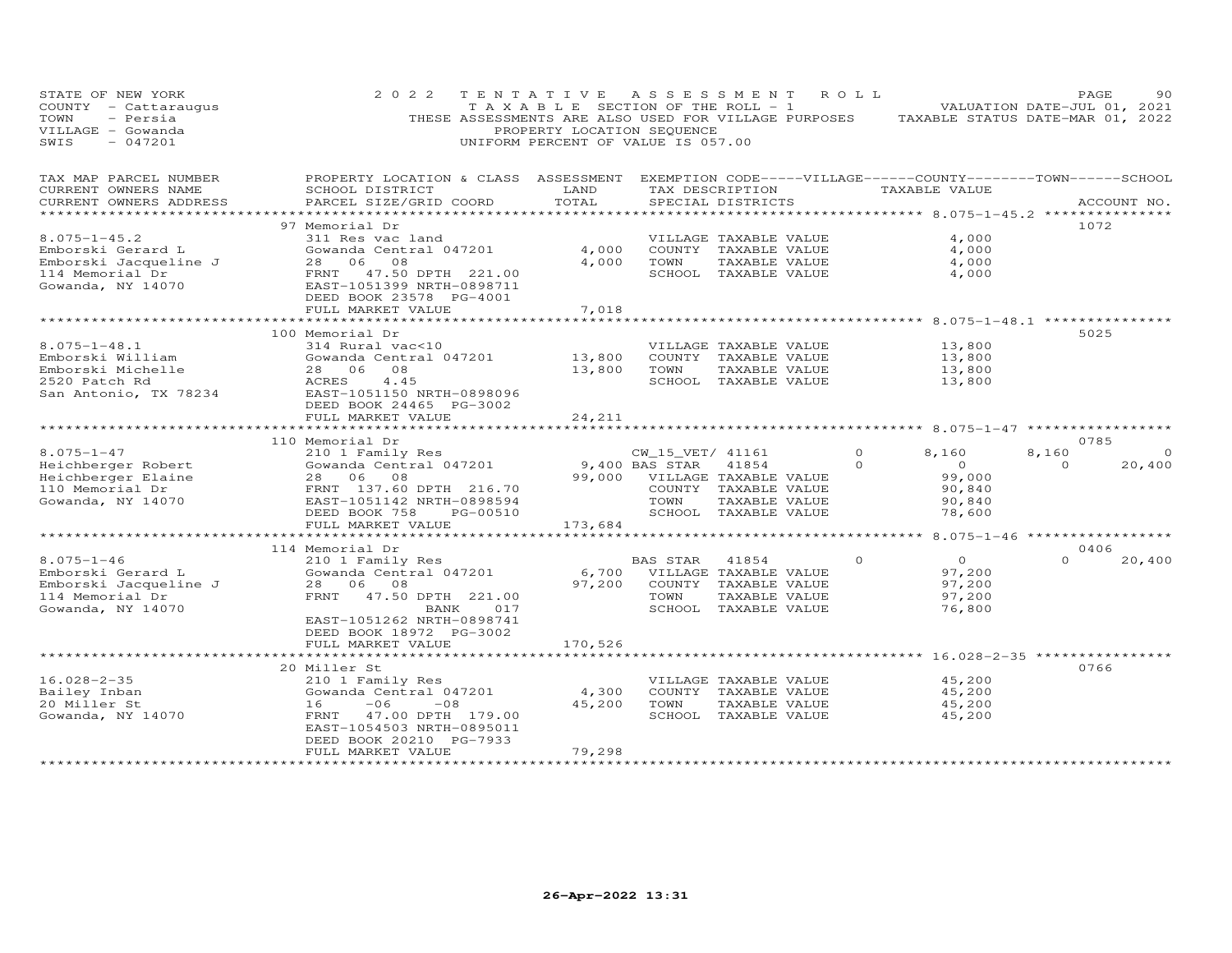| STATE OF NEW YORK<br>COUNTY - Cattaraugus<br>TOWN<br>- Persia<br>VILLAGE - Gowanda<br>SWIS<br>$-047201$ | 2 0 2 2                                                                                                                                          | TENTATIVE ASSESSMENT ROLL<br>T A X A B L E SECTION OF THE ROLL - 1<br>PROPERTY LOCATION SEQUENCE<br>UNIFORM PERCENT OF VALUE IS 057.00 |          |                       |                 | THESE ASSESSMENTS ARE ALSO USED FOR VILLAGE PURPOSES TAXABLE STATUS DATE-MAR 01, 2022 | PAGE<br>VALUATION DATE-JUL 01, 2021 | 91     |
|---------------------------------------------------------------------------------------------------------|--------------------------------------------------------------------------------------------------------------------------------------------------|----------------------------------------------------------------------------------------------------------------------------------------|----------|-----------------------|-----------------|---------------------------------------------------------------------------------------|-------------------------------------|--------|
| TAX MAP PARCEL NUMBER<br>CURRENT OWNERS NAME<br>CURRENT OWNERS ADDRESS                                  | PROPERTY LOCATION & CLASS ASSESSMENT EXEMPTION CODE-----VILLAGE------COUNTY--------TOWN------SCHOOL<br>SCHOOL DISTRICT<br>PARCEL SIZE/GRID COORD | LAND<br>TOTAL                                                                                                                          |          | SPECIAL DISTRICTS     | TAX DESCRIPTION | TAXABLE VALUE                                                                         | ACCOUNT NO.                         |        |
| ***********************                                                                                 |                                                                                                                                                  |                                                                                                                                        |          |                       |                 |                                                                                       |                                     |        |
|                                                                                                         | 21 Miller St                                                                                                                                     |                                                                                                                                        |          |                       |                 |                                                                                       | 0885                                |        |
| $16.028 - 2 - 29$                                                                                       | 210 1 Family Res                                                                                                                                 |                                                                                                                                        |          | VILLAGE TAXABLE VALUE |                 | 47,900                                                                                |                                     |        |
| Seiler John P                                                                                           | Gowanda Central 047201                                                                                                                           | 7,700                                                                                                                                  |          | COUNTY TAXABLE VALUE  |                 | 47,900                                                                                |                                     |        |
| Seiler Jane M                                                                                           | 26 06 08                                                                                                                                         | 47,900                                                                                                                                 | TOWN     | TAXABLE VALUE         |                 | 47,900                                                                                |                                     |        |
| 21 Miller St                                                                                            | FRNT 180.00 DPTH 72.00                                                                                                                           |                                                                                                                                        |          | SCHOOL TAXABLE VALUE  |                 | 47,900                                                                                |                                     |        |
| Gowanda, NY 14070                                                                                       | 017<br>BANK<br>EAST-1054519 NRTH-0894784<br>DEED BOOK 27744 PG-5001<br>FULL MARKET VALUE                                                         | 84,035                                                                                                                                 |          |                       |                 |                                                                                       |                                     |        |
|                                                                                                         |                                                                                                                                                  |                                                                                                                                        |          |                       |                 |                                                                                       |                                     |        |
|                                                                                                         | 24 Miller St                                                                                                                                     |                                                                                                                                        |          |                       |                 |                                                                                       | 0359                                |        |
| $16.028 - 2 - 33$                                                                                       | 210 1 Family Res                                                                                                                                 |                                                                                                                                        | BAS STAR | 41854                 | $\Omega$        | $\circ$                                                                               | $\Omega$                            | 20,400 |
| Bowers Jay L                                                                                            | Gowanda Central 047201                                                                                                                           | 8,800                                                                                                                                  |          | VILLAGE TAXABLE VALUE |                 | 69,000                                                                                |                                     |        |
| Bowers Alice H                                                                                          | 26 06 08                                                                                                                                         | 69,000                                                                                                                                 |          | COUNTY TAXABLE VALUE  |                 | 69,000                                                                                |                                     |        |
| 24 Miller St                                                                                            | FRNT 110.00 DPTH 235.00                                                                                                                          |                                                                                                                                        | TOWN     | TAXABLE VALUE         |                 | 69,000                                                                                |                                     |        |
| Gowanda, NY 14070                                                                                       | 012<br>BANK<br>EAST-1054585 NRTH-0895023<br>DEED BOOK 779 PG-00027                                                                               |                                                                                                                                        |          | SCHOOL TAXABLE VALUE  |                 | 48,600                                                                                |                                     |        |
|                                                                                                         | FULL MARKET VALUE                                                                                                                                | 121,053                                                                                                                                |          |                       |                 | ******** 16.028-2-28 *****                                                            |                                     |        |
|                                                                                                         | 25 Miller St                                                                                                                                     |                                                                                                                                        |          |                       |                 |                                                                                       | 0748                                |        |
| $16.028 - 2 - 28$                                                                                       | 210 1 Family Res                                                                                                                                 |                                                                                                                                        |          | VILLAGE TAXABLE VALUE |                 | 58,200                                                                                |                                     |        |
| Whalen Lillian B                                                                                        | Gowanda Central 047201                                                                                                                           | 6,200                                                                                                                                  |          | COUNTY TAXABLE VALUE  |                 | 58,200                                                                                |                                     |        |
| Bondzich Michael J                                                                                      | 26 06 08                                                                                                                                         | 58,200                                                                                                                                 | TOWN     | TAXABLE VALUE         |                 | 58,200                                                                                |                                     |        |
| 25 Miller St                                                                                            | FRNT<br>65.00 DPTH 385.00                                                                                                                        |                                                                                                                                        |          | SCHOOL TAXABLE VALUE  |                 | 58,200                                                                                |                                     |        |
| Gowanda, NY 14070                                                                                       | EAST-1054590 NRTH-0894678                                                                                                                        |                                                                                                                                        |          |                       |                 |                                                                                       |                                     |        |
|                                                                                                         | DEED BOOK 2021 PG-11506                                                                                                                          |                                                                                                                                        |          |                       |                 |                                                                                       |                                     |        |
|                                                                                                         | FULL MARKET VALUE                                                                                                                                | 102,105                                                                                                                                |          |                       |                 |                                                                                       |                                     |        |
|                                                                                                         |                                                                                                                                                  |                                                                                                                                        |          |                       |                 |                                                                                       |                                     |        |
|                                                                                                         | 29 Miller St                                                                                                                                     |                                                                                                                                        |          |                       |                 |                                                                                       | 0815                                |        |
| $16.028 - 2 - 27$                                                                                       | 210 1 Family Res                                                                                                                                 |                                                                                                                                        | BAS STAR | 41854                 | $\Omega$        | $\Omega$                                                                              | $\Omega$                            | 20,400 |
| Sladich Michael                                                                                         | Gowanda Central 047201                                                                                                                           | 7,000                                                                                                                                  |          | VILLAGE TAXABLE VALUE |                 | 70,700                                                                                |                                     |        |
| 29 Miller St                                                                                            | 08<br>26 06                                                                                                                                      | 70,700                                                                                                                                 |          | COUNTY TAXABLE VALUE  |                 | 70,700                                                                                |                                     |        |
| Gowanda, NY 14070                                                                                       | By Will                                                                                                                                          |                                                                                                                                        | TOWN     | TAXABLE VALUE         |                 | 70,700                                                                                |                                     |        |
|                                                                                                         | FRNT<br>75.00 DPTH 383.00                                                                                                                        |                                                                                                                                        |          | SCHOOL TAXABLE VALUE  |                 | 50,300                                                                                |                                     |        |
|                                                                                                         | EAST-1054661 NRTH-0894678                                                                                                                        |                                                                                                                                        |          |                       |                 |                                                                                       |                                     |        |
|                                                                                                         | DEED BOOK 629<br>PG-00474                                                                                                                        |                                                                                                                                        |          |                       |                 |                                                                                       |                                     |        |
|                                                                                                         | FULL MARKET VALUE                                                                                                                                | 124,035                                                                                                                                |          |                       |                 |                                                                                       |                                     |        |
|                                                                                                         |                                                                                                                                                  |                                                                                                                                        |          |                       |                 | ***** 16.028-2-32 *****                                                               |                                     |        |
|                                                                                                         | 32 Miller St                                                                                                                                     |                                                                                                                                        |          |                       |                 |                                                                                       | 0868                                |        |
| $16.028 - 2 - 32$                                                                                       | 210 1 Family Res                                                                                                                                 |                                                                                                                                        |          | VILLAGE TAXABLE VALUE |                 | 63,600                                                                                |                                     |        |
| Zeigler Douglas A                                                                                       | Gowanda Central 047201                                                                                                                           | 6,400                                                                                                                                  |          | COUNTY TAXABLE VALUE  |                 | 63,600                                                                                |                                     |        |
| Zeigler Kim D                                                                                           | 26 06 08                                                                                                                                         | 63,600                                                                                                                                 | TOWN     | TAXABLE VALUE         |                 | 63,600                                                                                |                                     |        |
| 32 Miller St                                                                                            | FRNT<br>75.00 DPTH 182.50                                                                                                                        |                                                                                                                                        |          | SCHOOL TAXABLE VALUE  |                 | 63,600                                                                                |                                     |        |
| Gowanda, NY 14070                                                                                       | EAST-1054678 NRTH-0895006                                                                                                                        |                                                                                                                                        |          |                       |                 |                                                                                       |                                     |        |
|                                                                                                         | DEED BOOK 27684 PG-3003                                                                                                                          |                                                                                                                                        |          |                       |                 |                                                                                       |                                     |        |
|                                                                                                         | FULL MARKET VALUE                                                                                                                                | 111,579                                                                                                                                |          |                       |                 |                                                                                       |                                     |        |
|                                                                                                         |                                                                                                                                                  |                                                                                                                                        |          |                       |                 |                                                                                       |                                     |        |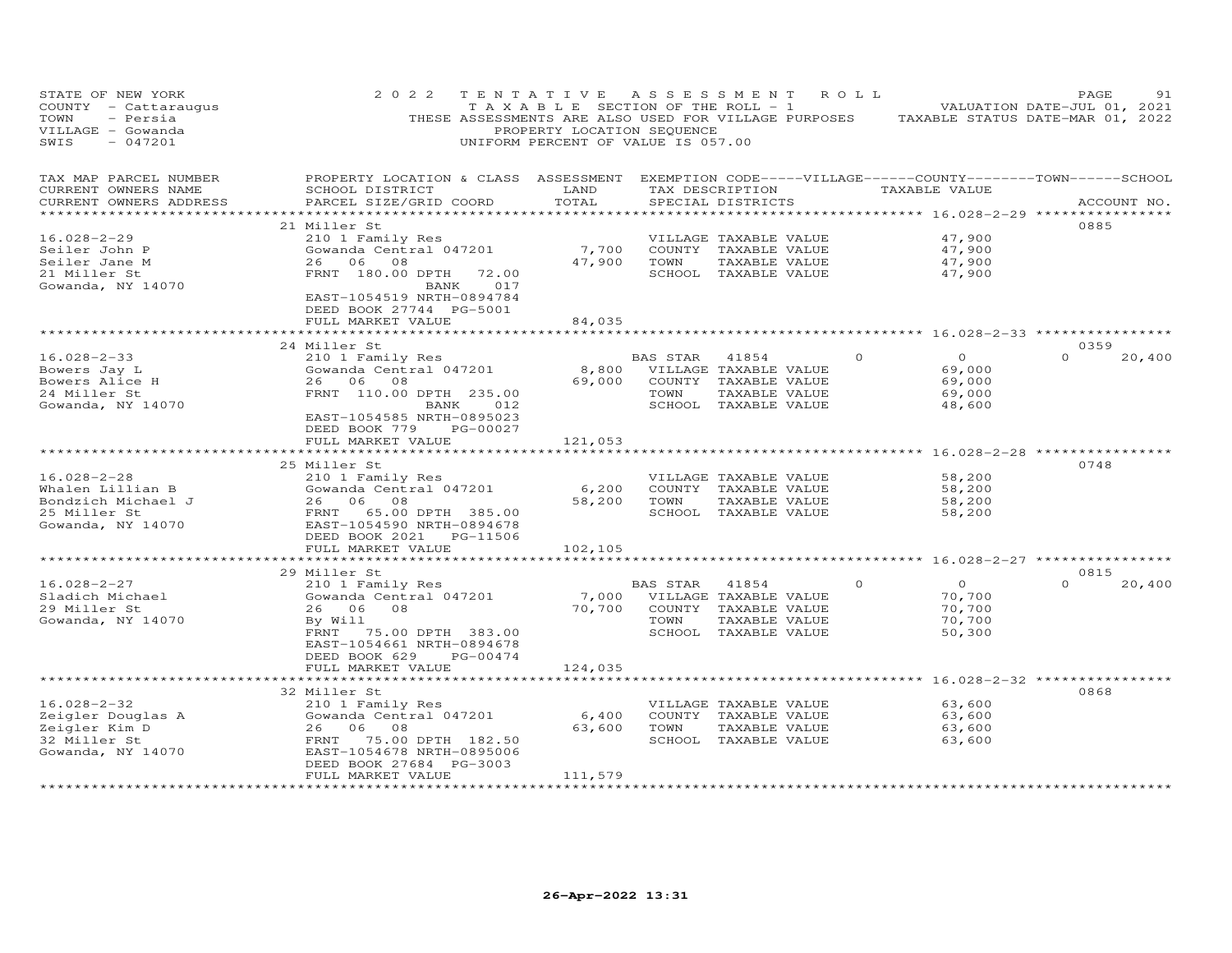| STATE OF NEW YORK<br>COUNTY - Cattaraugus<br>TOWN<br>- Persia<br>VILLAGE - Gowanda<br>$-047201$<br>SWIS | 2 0 2 2<br>THESE ASSESSMENTS ARE ALSO USED FOR VILLAGE PURPOSES                                                                                 | TENTATIVE<br>T A X A B L E SECTION OF THE ROLL - 1<br>PROPERTY LOCATION SEQUENCE<br>UNIFORM PERCENT OF VALUE IS 057.00 | A S S E S S M E N T    |                                               | ROLL                     | TAXABLE STATUS DATE-MAR 01, 2022       |            | PAGE<br>92<br>VALUATION DATE-JUL 01, 2021 |
|---------------------------------------------------------------------------------------------------------|-------------------------------------------------------------------------------------------------------------------------------------------------|------------------------------------------------------------------------------------------------------------------------|------------------------|-----------------------------------------------|--------------------------|----------------------------------------|------------|-------------------------------------------|
| TAX MAP PARCEL NUMBER<br>CURRENT OWNERS NAME<br>CURRENT OWNERS ADDRESS<br>**********************        | PROPERTY LOCATION & CLASS ASSESSMENT EXEMPTION CODE-----VILLAGE------COUNTY-------TOWN------SCHOOL<br>SCHOOL DISTRICT<br>PARCEL SIZE/GRID COORD | LAND<br>TOTAL                                                                                                          |                        | TAX DESCRIPTION<br>SPECIAL DISTRICTS          |                          | TAXABLE VALUE                          |            | ACCOUNT NO.                               |
|                                                                                                         | 33 Miller St                                                                                                                                    |                                                                                                                        |                        |                                               |                          |                                        |            | 0556                                      |
| $16.028 - 2 - 26$                                                                                       | 210 1 Family Res                                                                                                                                |                                                                                                                        | ENH STAR               | 41834                                         | $\overline{\phantom{0}}$ | $\circ$                                | $\Omega$   | 50,930                                    |
| Kokel Rose                                                                                              | Gowanda Central 047201                                                                                                                          |                                                                                                                        | 6,900 VETCOM CTS 41130 |                                               | 13,600                   | 13,600                                 | 13,600     | 13,600                                    |
| 33 Miller St                                                                                            | 26<br>06<br>08                                                                                                                                  | 69,000                                                                                                                 |                        | VILLAGE TAXABLE VALUE                         |                          | 55,400                                 |            |                                           |
| Gowanda, NY 14070                                                                                       | FRNT<br>75.00 DPTH 363.00                                                                                                                       |                                                                                                                        |                        | COUNTY TAXABLE VALUE                          |                          | 55,400                                 |            |                                           |
|                                                                                                         | EAST-1054737 NRTH-0894682                                                                                                                       |                                                                                                                        | TOWN                   | TAXABLE VALUE                                 |                          | 55,400                                 |            |                                           |
|                                                                                                         | DEED BOOK 00560 PG-00320<br>FULL MARKET VALUE                                                                                                   | 121,053                                                                                                                |                        | SCHOOL TAXABLE VALUE                          |                          | 4,470                                  |            |                                           |
|                                                                                                         | **********************                                                                                                                          |                                                                                                                        |                        |                                               |                          |                                        |            |                                           |
|                                                                                                         | 37 Miller St                                                                                                                                    |                                                                                                                        |                        |                                               |                          |                                        |            | 0502                                      |
| $16.028 - 2 - 25$                                                                                       | 210 1 Family Res                                                                                                                                |                                                                                                                        | VETCOM CTS 41130       |                                               | 13,600                   | 13,600                                 | 13,600     | 13,600                                    |
| Holocinski Dorothy                                                                                      | Gowanda Central 047201                                                                                                                          |                                                                                                                        | 5,700 ENH STAR         | 41834                                         | $\Omega$                 | $\overline{O}$                         | $\Omega$   | 43,400                                    |
| 37 Miller St                                                                                            | 06<br>08<br>26                                                                                                                                  | 57,000                                                                                                                 |                        | VILLAGE TAXABLE VALUE                         |                          | 43,400                                 |            |                                           |
| Gowanda, NY 14070                                                                                       | FRNT<br>60.00 DPTH 332.00                                                                                                                       |                                                                                                                        |                        | COUNTY TAXABLE VALUE                          |                          | 43,400                                 |            |                                           |
|                                                                                                         | EAST-1054804 NRTH-0894696<br>DEED BOOK 00979 PG-00047                                                                                           |                                                                                                                        | TOWN                   | TAXABLE VALUE<br>SCHOOL TAXABLE VALUE         |                          | 43,400<br>$\circ$                      |            |                                           |
|                                                                                                         | FULL MARKET VALUE                                                                                                                               | 100,000                                                                                                                |                        |                                               |                          |                                        |            |                                           |
|                                                                                                         |                                                                                                                                                 |                                                                                                                        |                        |                                               |                          | ***** 16.028-4-3 *************         |            |                                           |
|                                                                                                         | 39 Miller St                                                                                                                                    |                                                                                                                        |                        |                                               |                          |                                        |            | 0573                                      |
| $16.028 - 4 - 3$                                                                                        | 210 1 Family Res                                                                                                                                |                                                                                                                        | BAS STAR               | 41854                                         | 0                        | $\overline{0}$                         | $\Omega$   | 20,400                                    |
| Paskuly Laura Ann                                                                                       | Gowanda Central 047201                                                                                                                          | 10,300                                                                                                                 |                        | VILLAGE TAXABLE VALUE                         |                          | 69,500                                 |            |                                           |
| 39 Miller St                                                                                            | 16 06<br>08                                                                                                                                     | 69,500                                                                                                                 | TOWN                   | COUNTY TAXABLE VALUE                          |                          | 69,500                                 |            |                                           |
| Gowanda, NY 14070                                                                                       | Remaindermen<br>ACRES<br>1.51 BANK<br>017                                                                                                       |                                                                                                                        |                        | TAXABLE VALUE<br>SCHOOL TAXABLE VALUE         |                          | 69,500<br>49,100                       |            |                                           |
|                                                                                                         | EAST-1055322 NRTH-0894690                                                                                                                       |                                                                                                                        |                        |                                               |                          |                                        |            |                                           |
|                                                                                                         | PG-8001<br>DEED BOOK 2981                                                                                                                       |                                                                                                                        |                        |                                               |                          |                                        |            |                                           |
|                                                                                                         | FULL MARKET VALUE                                                                                                                               | 121,930                                                                                                                |                        |                                               |                          |                                        |            |                                           |
|                                                                                                         | *********************                                                                                                                           |                                                                                                                        |                        |                                               |                          | ********************* 16.028-2-30 **** |            |                                           |
|                                                                                                         | 40 Miller St                                                                                                                                    |                                                                                                                        |                        |                                               |                          |                                        |            | 0346                                      |
| $16.028 - 2 - 30$<br>Sajdak Stanley                                                                     | 210 1 Family Res<br>Gowanda Central 047201                                                                                                      | 9,600                                                                                                                  |                        | VILLAGE TAXABLE VALUE<br>COUNTY TAXABLE VALUE |                          | 65,000<br>65,000                       |            |                                           |
| Sajdak Deborah                                                                                          | 26 06<br>08                                                                                                                                     | 65,000                                                                                                                 | TOWN                   | TAXABLE VALUE                                 |                          | 65,000                                 |            |                                           |
| 40 Miller St                                                                                            | FRNT 115.00 DPTH 182.50                                                                                                                         |                                                                                                                        |                        | SCHOOL TAXABLE VALUE                          |                          | 65,000                                 |            |                                           |
| Gowanda, NY 14070                                                                                       | EAST-1054774 NRTH-0895005                                                                                                                       |                                                                                                                        |                        |                                               |                          |                                        |            |                                           |
|                                                                                                         | DEED BOOK 23954 PG-3002                                                                                                                         |                                                                                                                        |                        |                                               |                          |                                        |            |                                           |
|                                                                                                         | FULL MARKET VALUE                                                                                                                               | 114,035                                                                                                                |                        |                                               |                          |                                        | ********** |                                           |
|                                                                                                         | 41 Miller St                                                                                                                                    |                                                                                                                        |                        |                                               |                          | **** 16.028-2-19                       |            | 0776                                      |
| $16.028 - 2 - 19$                                                                                       | 210 1 Family Res                                                                                                                                |                                                                                                                        | ENH STAR               | 41834                                         | $\circ$                  | $\Omega$                               | $\Omega$   | 50,930                                    |
| Lomison Richard L                                                                                       | Gowanda Central 047201                                                                                                                          | 9,200                                                                                                                  |                        | VILLAGE TAXABLE VALUE                         |                          | 58,000                                 |            |                                           |
| Lomison Elsie J                                                                                         | 26 06 08                                                                                                                                        | 58,000                                                                                                                 |                        | COUNTY TAXABLE VALUE                          |                          | 58,000                                 |            |                                           |
| 41 Miller St                                                                                            | FRNT 144.00 DPTH 140.00                                                                                                                         |                                                                                                                        | TOWN                   | TAXABLE VALUE                                 |                          | 58,000                                 |            |                                           |
| Gowanda, NY 14070                                                                                       | BANK<br>017                                                                                                                                     |                                                                                                                        |                        | SCHOOL TAXABLE VALUE                          |                          | 7,070                                  |            |                                           |
|                                                                                                         | EAST-1054905 NRTH-0894797                                                                                                                       |                                                                                                                        |                        |                                               |                          |                                        |            |                                           |
|                                                                                                         | DEED BOOK 00983 PG-00935                                                                                                                        | 101,754                                                                                                                |                        |                                               |                          |                                        |            |                                           |
|                                                                                                         | FULL MARKET VALUE                                                                                                                               |                                                                                                                        |                        |                                               |                          |                                        |            |                                           |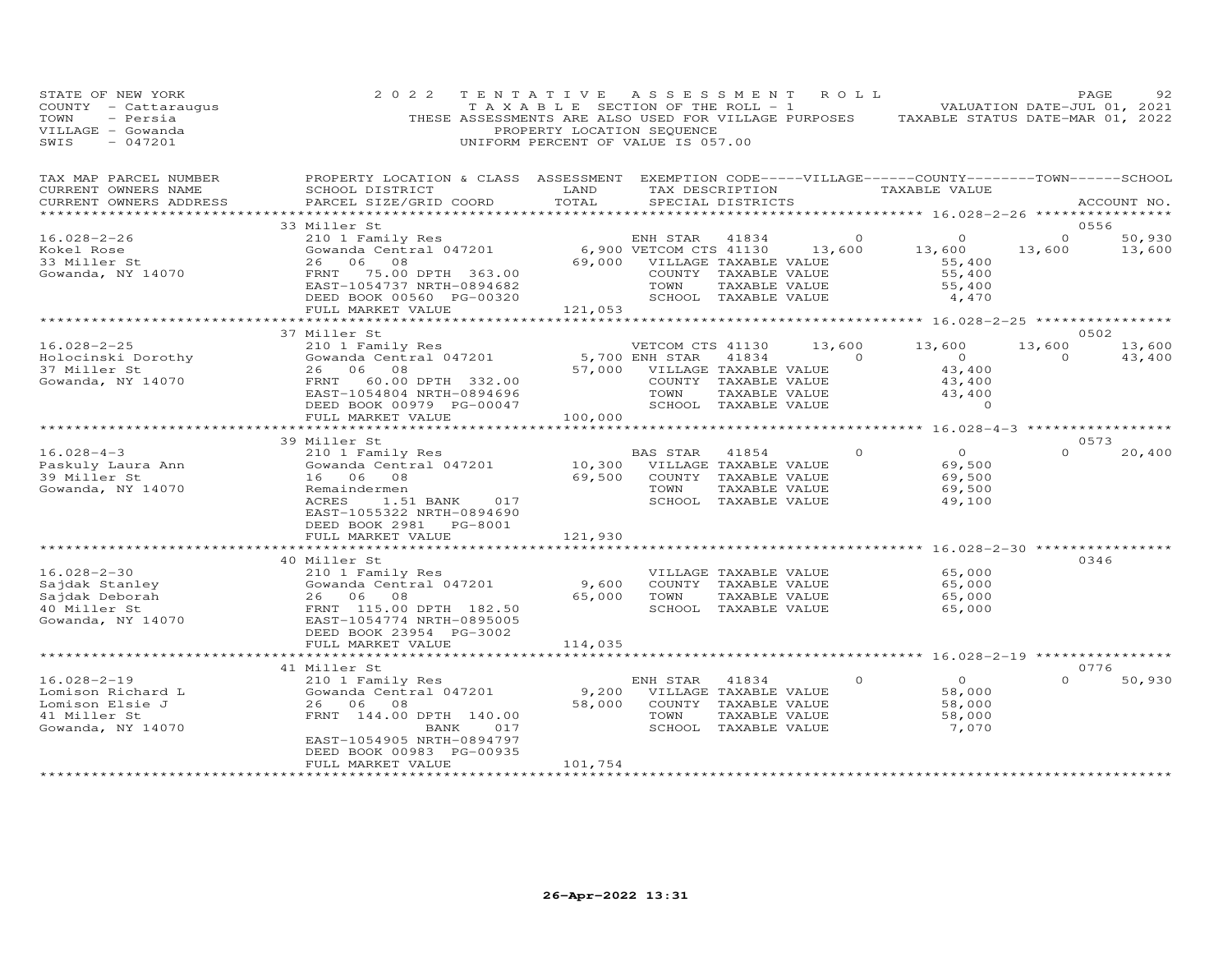| STATE OF NEW YORK<br>COUNTY - Cattaraugus<br>- Persia<br>TOWN<br>VILLAGE - Gowanda<br>$-047201$<br>SWIS | 2 0 2 2                                                                                                                                                                                                                                                                                       | TENTATIVE<br>T A X A B L E SECTION OF THE ROLL - 1<br>PROPERTY LOCATION SEQUENCE<br>UNIFORM PERCENT OF VALUE IS 057.00 |                         | ASSESSMENT ROLL                                                                                                 |          |                                                                                                                            | PAGE<br>93<br>VALUATION DATE-JUL 01, 2021<br>THESE ASSESSMENTS ARE ALSO USED FOR VILLAGE PURPOSES TAXABLE STATUS DATE-MAR 01, 2022 |
|---------------------------------------------------------------------------------------------------------|-----------------------------------------------------------------------------------------------------------------------------------------------------------------------------------------------------------------------------------------------------------------------------------------------|------------------------------------------------------------------------------------------------------------------------|-------------------------|-----------------------------------------------------------------------------------------------------------------|----------|----------------------------------------------------------------------------------------------------------------------------|------------------------------------------------------------------------------------------------------------------------------------|
| TAX MAP PARCEL NUMBER<br>CURRENT OWNERS NAME<br>CURRENT OWNERS ADDRESS                                  | PROPERTY LOCATION & CLASS ASSESSMENT EXEMPTION CODE-----VILLAGE------COUNTY-------TOWN------SCHOOL<br>SCHOOL DISTRICT<br>PARCEL SIZE/GRID COORD                                                                                                                                               | LAND<br>TOTAL<br>**************                                                                                        |                         | TAX DESCRIPTION<br>SPECIAL DISTRICTS                                                                            |          | TAXABLE VALUE<br>*********** 16.028-4-4 ****************                                                                   | ACCOUNT NO.                                                                                                                        |
|                                                                                                         | 43 Miller St                                                                                                                                                                                                                                                                                  |                                                                                                                        |                         |                                                                                                                 |          |                                                                                                                            | 0459                                                                                                                               |
| $16.028 - 4 - 4$<br>Smigiel John P<br>43 Miller St<br>Gowanda, NY 14070                                 | 210 1 Family Res<br>Gowanda Central 047201<br>08<br>16 06<br>ACRES<br>2.85<br>EAST-1055567 NRTH-0894628<br>DEED BOOK 12309 PG-3009                                                                                                                                                            | 11,000<br>48,500                                                                                                       | BAS STAR<br>TOWN        | 41854<br>VILLAGE TAXABLE VALUE<br>COUNTY TAXABLE VALUE<br>TAXABLE VALUE<br>SCHOOL TAXABLE VALUE                 | $\Omega$ | $\overline{0}$<br>48,500<br>48,500<br>48,500<br>28,100                                                                     | $\Omega$<br>20,400                                                                                                                 |
|                                                                                                         | FULL MARKET VALUE                                                                                                                                                                                                                                                                             | 85,088                                                                                                                 |                         |                                                                                                                 |          |                                                                                                                            |                                                                                                                                    |
| $16.028 - 3 - 10.3$<br>GORNC Realty LLC<br>20 Wood Ct<br>Tarrytown, NY 10591<br>$16.028 - 3 - 11$       | ************************<br>100 Miller St<br>633 Aged - home<br>Gowanda Central 047201<br>16 06 08<br>Nursing Home<br>court settlement 1/31/03<br>ACRES<br>8.58 BANK<br>017<br>EAST-1055883 NRTH-0894988<br>DEED BOOK 29924 PG-9001<br>FULL MARKET VALUE<br>114 Miller St<br>210 1 Family Res | 25,000<br>3150,000<br>5526,316                                                                                         | TOWN                    | VILLAGE TAXABLE VALUE<br>COUNTY TAXABLE VALUE<br>TAXABLE VALUE<br>SCHOOL TAXABLE VALUE<br>VILLAGE TAXABLE VALUE |          | 3150,000<br>3150,000<br>3150,000<br>3150,000<br>************************************* 16.028-3-11 **************<br>43,600 | ******************************** 16.028-3-10.3 **************<br>1118<br>0678                                                      |
| <b>GORNC</b><br>20 Wood Court<br>Tarrytown, NY 10591                                                    | Gowanda Central 047201<br>16 06<br>08<br>FRNT 132.00 DPTH 266.10<br>EAST-1056139 NRTH-0894581<br>DEED BOOK 2020 PG-13625<br>FULL MARKET VALUE                                                                                                                                                 | 9,500<br>43,600<br>76,491                                                                                              | TOWN                    | COUNTY TAXABLE VALUE<br>TAXABLE VALUE<br>SCHOOL TAXABLE VALUE                                                   |          | 43,600<br>43,600<br>43,600                                                                                                 |                                                                                                                                    |
|                                                                                                         | 117 Miller St                                                                                                                                                                                                                                                                                 |                                                                                                                        |                         |                                                                                                                 |          |                                                                                                                            | 0680                                                                                                                               |
| $16.028 - 4 - 5$<br>Sisti Peter A<br>Sisti Sharyn L<br>117 Miller St<br>Gowanda, NY 14070               | 210 1 Family Res<br>Gowanda Central 047201<br>16 06 08<br>FRNT 340.50 DPTH 277.86<br>EAST-1055805 NRTH-0894714<br>DEED BOOK 14995 PG-6001                                                                                                                                                     | 8,000<br>69,000                                                                                                        | <b>BAS STAR</b><br>TOWN | 41854<br>VILLAGE TAXABLE VALUE<br>COUNTY TAXABLE VALUE<br>TAXABLE VALUE<br>SCHOOL TAXABLE VALUE                 | $\Omega$ | $\Omega$<br>69,000<br>69,000<br>69,000<br>48,600                                                                           | $\Omega$<br>20,400                                                                                                                 |
|                                                                                                         | FULL MARKET VALUE                                                                                                                                                                                                                                                                             | 121,053                                                                                                                |                         |                                                                                                                 |          |                                                                                                                            |                                                                                                                                    |
| $16.028 - 4 - 6$<br>Troutman Mark<br>121 Miller St<br>Gowanda, NY 14070                                 | **********************<br>121 Miller St<br>210 1 Family Res<br>Gowanda Central 047201<br>06<br>08<br>16<br>FRNT 100.00 DPTH 277.86<br>EAST-1055833 NRTH-0894572<br>DEED BOOK 20190 PG-6862                                                                                                    | *********<br>8,300<br>70,600                                                                                           | TOWN                    | VILLAGE TAXABLE VALUE<br>COUNTY TAXABLE VALUE<br>TAXABLE VALUE<br>SCHOOL TAXABLE VALUE                          |          | 70,600<br>70,600<br>70,600<br>70,600                                                                                       | ********** 16.028-4-6 ******************<br>0887                                                                                   |
|                                                                                                         | FULL MARKET VALUE<br>********************                                                                                                                                                                                                                                                     | 123,860<br>**********                                                                                                  |                         |                                                                                                                 |          |                                                                                                                            |                                                                                                                                    |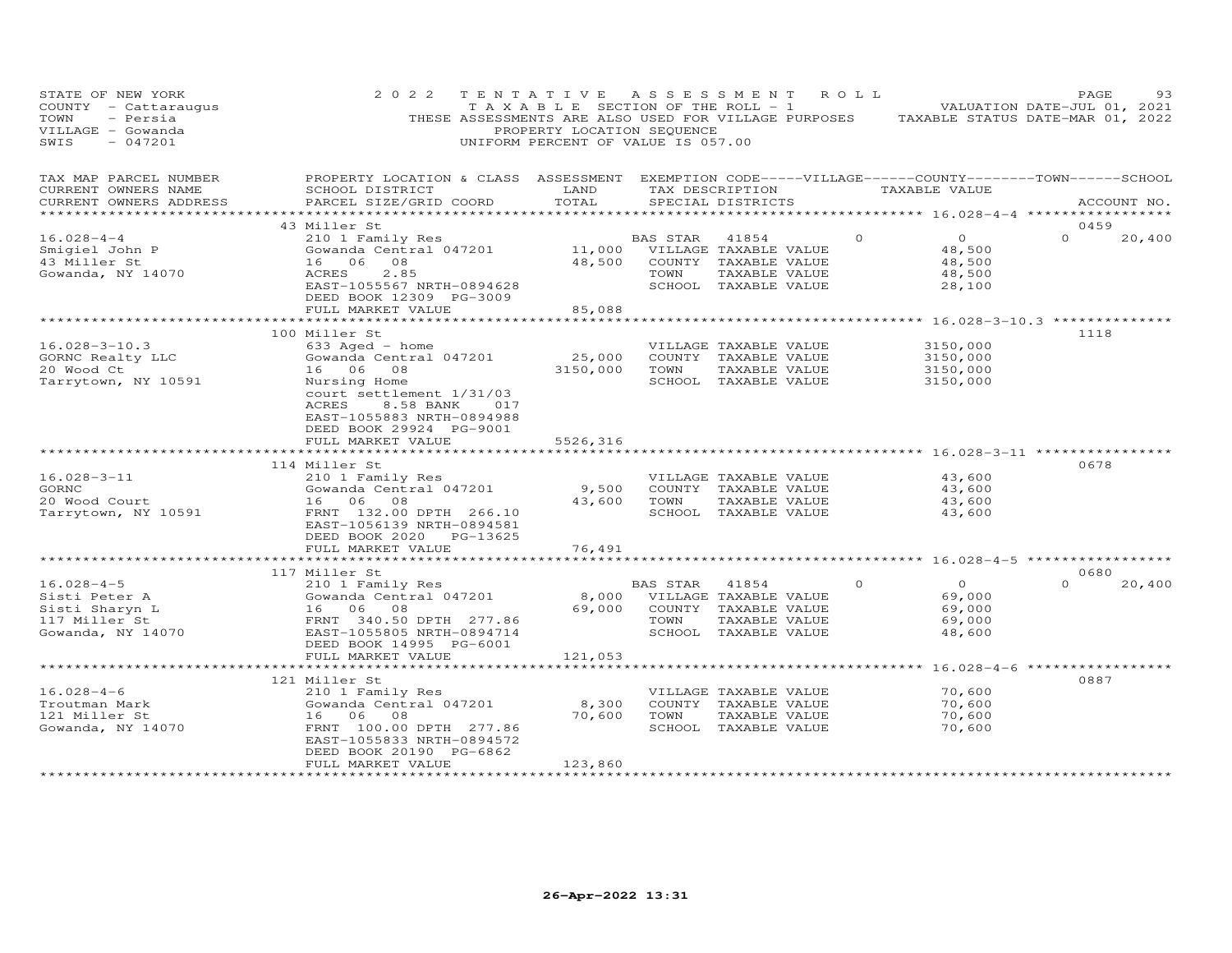| STATE OF NEW YORK<br>COUNTY - Cattaraugus<br>TOWN<br>- Persia<br>VILLAGE - Gowanda<br>SWIS<br>$-047201$ | 2 0 2 2<br>THESE ASSESSMENTS ARE ALSO USED FOR VILLAGE PURPOSES                                                                                                                                | TENTATIVE<br>TAXABLE SECTION OF THE ROLL - 1<br>PROPERTY LOCATION SEQUENCE<br>UNIFORM PERCENT OF VALUE IS 057.00 | ASSESSMENT       |                                                                                                 | ROLL |          |                                                 | PAGE<br>VALUATION DATE-JUL 01, 2021<br>TAXABLE STATUS DATE-MAR 01, 2022 | 94          |
|---------------------------------------------------------------------------------------------------------|------------------------------------------------------------------------------------------------------------------------------------------------------------------------------------------------|------------------------------------------------------------------------------------------------------------------|------------------|-------------------------------------------------------------------------------------------------|------|----------|-------------------------------------------------|-------------------------------------------------------------------------|-------------|
| TAX MAP PARCEL NUMBER<br>CURRENT OWNERS NAME<br>CURRENT OWNERS ADDRESS                                  | PROPERTY LOCATION & CLASS ASSESSMENT EXEMPTION CODE-----VILLAGE------COUNTY-------TOWN------SCHOOL<br>SCHOOL DISTRICT<br>PARCEL SIZE/GRID COORD                                                | LAND<br>TOTAL                                                                                                    |                  | TAX DESCRIPTION<br>SPECIAL DISTRICTS                                                            |      |          | TAXABLE VALUE                                   |                                                                         | ACCOUNT NO. |
|                                                                                                         |                                                                                                                                                                                                |                                                                                                                  |                  |                                                                                                 |      |          |                                                 |                                                                         |             |
| $16.028 - 4 - 7$<br>Dias Jacqueline M<br>129 Miller St Dr<br>Gowanda, NY 14070                          | 129 Miller St<br>210 1 Family Res<br>Gowanda Central 047201<br>16 06<br>08<br>FRNT 170.00 DPTH 191.00<br>EAST-1055882 NRTH-0894441<br>DEED BOOK 00958 PG-00615                                 | 8,500<br>43,900                                                                                                  | BAS STAR<br>TOWN | 41854<br>VILLAGE TAXABLE VALUE<br>COUNTY TAXABLE VALUE<br>TAXABLE VALUE<br>SCHOOL TAXABLE VALUE |      | $\circ$  | $\circ$<br>43,900<br>43,900<br>43,900<br>23,500 | 0654<br>$\Omega$                                                        | 20,400      |
|                                                                                                         | FULL MARKET VALUE<br>***********************                                                                                                                                                   | 77,018                                                                                                           |                  |                                                                                                 |      |          |                                                 |                                                                         |             |
|                                                                                                         | 135 Miller St                                                                                                                                                                                  |                                                                                                                  |                  |                                                                                                 |      |          |                                                 | 0664                                                                    |             |
| $16.028 - 4 - 8$<br>Eddy Edward M<br>Eddy Tina L<br>135 Miller St<br>Gowanda, NY 14070                  | 210 1 Family Res<br>Gowanda Central 047201<br>27 06 08<br>$2/16$ -mrgd $4-9.1$ in parcel<br>FRNT 84.00 DPTH 191.00<br>EAST-1055882 NRTH-0894315<br>FULL MARKET VALUE                           | 4,800<br>40,100<br>70,351                                                                                        | BAS STAR<br>TOWN | 41854<br>VILLAGE TAXABLE VALUE<br>COUNTY TAXABLE VALUE<br>TAXABLE VALUE<br>SCHOOL TAXABLE VALUE |      | $\Omega$ | $\circ$<br>40,100<br>40,100<br>40,100<br>19,700 | $\Omega$                                                                | 20,400      |
|                                                                                                         |                                                                                                                                                                                                |                                                                                                                  |                  |                                                                                                 |      |          |                                                 | ********************* 16.028-4-9.2 ****************                     |             |
|                                                                                                         | 141 Miller St                                                                                                                                                                                  |                                                                                                                  |                  |                                                                                                 |      |          |                                                 | 1368                                                                    |             |
| $16.028 - 4 - 9.2$<br>Ask Jacob R<br>Meacham Brianna L<br>11 Third Street<br>South Dayton, NY 14138     | 210 1 Family Res<br>Gowanda Central 047201<br>16 06 08<br>5/14-splt from 4-9 (Mason<br>FRNT 96.00 DPTH 191.00<br>BANK<br>017                                                                   | 7,900<br>45,700                                                                                                  | TOWN             | VILLAGE TAXABLE VALUE<br>COUNTY TAXABLE VALUE<br>TAXABLE VALUE<br>SCHOOL TAXABLE VALUE          |      |          | 45,700<br>45,700<br>45,700<br>45,700            |                                                                         |             |
|                                                                                                         | EAST-1055881 NRTH-0894224<br>DEED BOOK 2020 PG-13341<br>FULL MARKET VALUE                                                                                                                      | 80,175                                                                                                           |                  |                                                                                                 |      |          |                                                 |                                                                         |             |
|                                                                                                         | 145 Miller St                                                                                                                                                                                  |                                                                                                                  |                  |                                                                                                 |      |          |                                                 | $16.028 - 4 - 10$ **********<br>0562                                    |             |
| $16.028 - 4 - 10$<br>Van Note Kathy S<br>145 Miller St<br>Gowanda, NY 14070                             | 210 1 Family Res<br>Gowanda Central 047201<br>16 06 08<br>68.00 DPTH 194.00<br>FRNT<br>BANK<br>032<br>EAST-1055889 NRTH-0894150                                                                | 6,100<br>46,600                                                                                                  | TOWN             | VILLAGE TAXABLE VALUE<br>COUNTY TAXABLE VALUE<br>TAXABLE VALUE<br>SCHOOL TAXABLE VALUE          |      |          | 46,600<br>46,600<br>46,600<br>46,600            |                                                                         |             |
|                                                                                                         | DEED BOOK 29357 PG-9001                                                                                                                                                                        |                                                                                                                  |                  |                                                                                                 |      |          |                                                 |                                                                         |             |
|                                                                                                         | FULL MARKET VALUE                                                                                                                                                                              | 81,754                                                                                                           |                  |                                                                                                 |      |          |                                                 |                                                                         |             |
|                                                                                                         | ************                                                                                                                                                                                   |                                                                                                                  |                  |                                                                                                 |      |          |                                                 | ******** 16.036-3-25 **********<br>0279                                 |             |
| $16.036 - 3 - 25$<br>Dragovic Linda L<br>Dragovic Lorraine R<br>212 Miller St<br>Gowanda, NY 14070      | 212 Miller St<br>210 1 Family Res<br>Gowanda Central 047201<br>16 06 08<br>FRNT 101.00 DPTH 228.70<br>017<br>BANK<br>EAST-1056053 NRTH-0893579<br>DEED BOOK 21861 PG-3001<br>FULL MARKET VALUE | 7,700<br>43,000<br>75,439                                                                                        | BAS STAR<br>TOWN | 41854<br>VILLAGE TAXABLE VALUE<br>COUNTY TAXABLE VALUE<br>TAXABLE VALUE<br>SCHOOL TAXABLE VALUE |      | $\Omega$ | $\circ$<br>43,000<br>43,000<br>43,000<br>22,600 | $\Omega$                                                                | 20,400      |
|                                                                                                         | ********************                                                                                                                                                                           | ******************                                                                                               |                  |                                                                                                 |      |          |                                                 |                                                                         |             |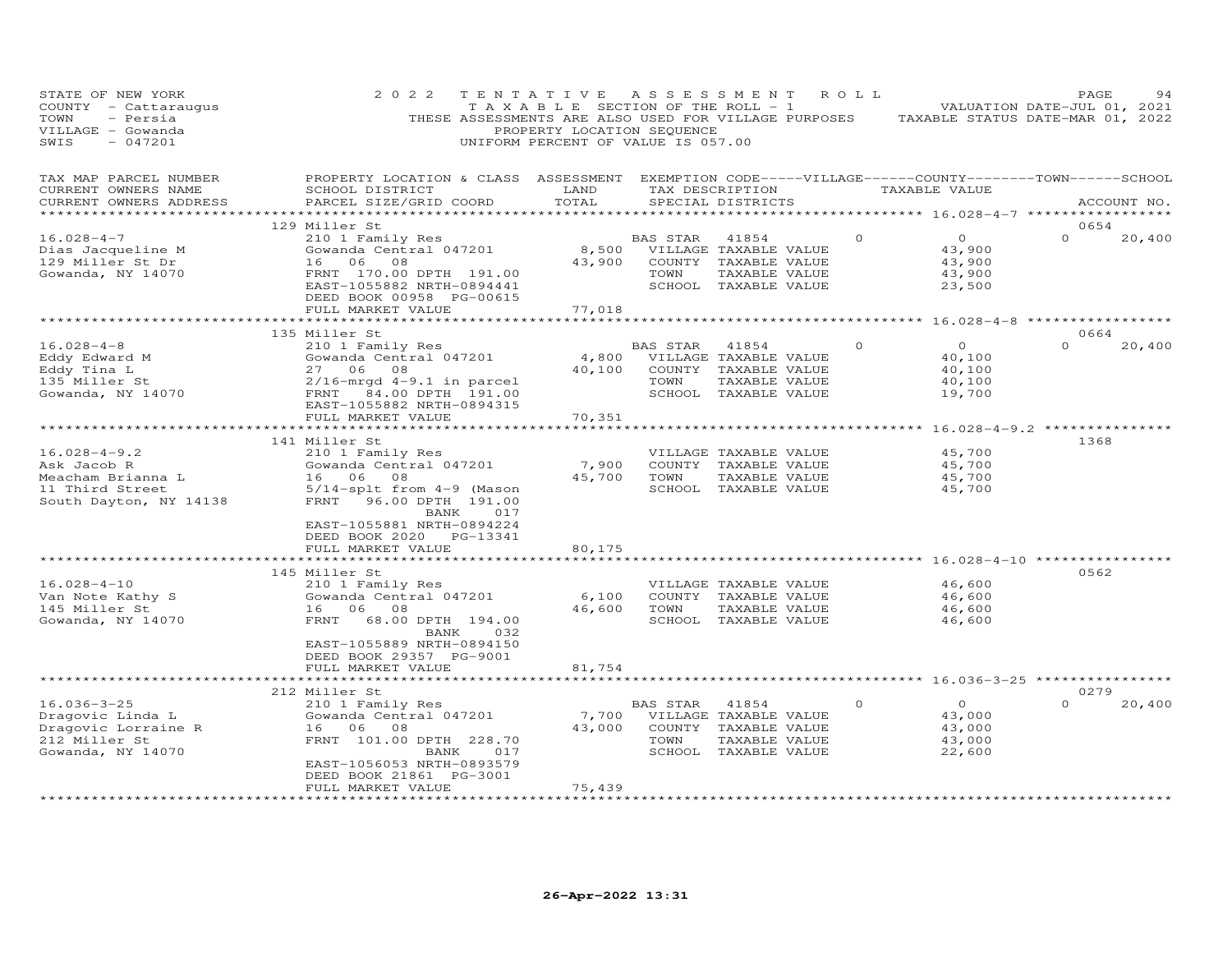| STATE OF NEW YORK<br>COUNTY - Cattaraugus<br>- Persia<br>TOWN<br>VILLAGE - Gowanda<br>$-047201$<br>SWIS                      | 2 0 2 2                                               | TENTATIVE ASSESSMENT ROLL<br>PROPERTY LOCATION SEQUENCE<br>UNIFORM PERCENT OF VALUE IS 057.00 |                                     |               |                | TAXABLE SECTION OF THE ROLL - 1 VALUATION DATE-JUL 01, 2021<br>THESE ASSESSMENTS ARE ALSO USED FOR VILLAGE PURPOSES TAXABLE STATUS DATE-MAR 01, 2022 | PAGE           | 95          |
|------------------------------------------------------------------------------------------------------------------------------|-------------------------------------------------------|-----------------------------------------------------------------------------------------------|-------------------------------------|---------------|----------------|------------------------------------------------------------------------------------------------------------------------------------------------------|----------------|-------------|
| TAX MAP PARCEL NUMBER THE PROPERTY LOCATION & CLASS ASSESSMENT EXEMPTION CODE-----VILLAGE------COUNTY-------TOWN------SCHOOL |                                                       |                                                                                               |                                     |               |                |                                                                                                                                                      |                |             |
| CURRENT OWNERS NAME<br>CURRENT OWNERS ADDRESS                                                                                | SCHOOL DISTRICT<br>PARCEL SIZE/GRID COORD             | <b>EXAMPLE TO A LAND</b><br>TOTAL                                                             | SPECIAL DISTRICTS                   |               |                | TAX DESCRIPTION TAXABLE VALUE                                                                                                                        |                | ACCOUNT NO. |
|                                                                                                                              |                                                       |                                                                                               |                                     |               |                |                                                                                                                                                      |                |             |
|                                                                                                                              | 219 Miller St                                         |                                                                                               |                                     |               |                |                                                                                                                                                      | 0853           |             |
| $16.036 - 2 - 14$                                                                                                            | 210 1 Family Res                                      |                                                                                               | VILLAGE TAXABLE VALUE               |               |                | 37,400                                                                                                                                               |                |             |
| Weimer Mark                                                                                                                  | Cowanda Central 047201                                | 4,200                                                                                         | COUNTY TAXABLE VALUE<br>37,400 TOWN |               |                | 37,400                                                                                                                                               |                |             |
| 219 Miller St<br>Gowanda, NY 14070                                                                                           | 16 06 08<br>FRNT 57.60 DPTH 93.00                     |                                                                                               | SCHOOL TAXABLE VALUE                | TAXABLE VALUE |                | 37,400<br>37,400                                                                                                                                     |                |             |
|                                                                                                                              | EAST-1055863 NRTH-0893631<br>DEED BOOK 14220 PG-6002  |                                                                                               |                                     |               |                |                                                                                                                                                      |                |             |
|                                                                                                                              | FULL MARKET VALUE                                     | 65,614                                                                                        |                                     |               |                |                                                                                                                                                      |                |             |
|                                                                                                                              |                                                       |                                                                                               |                                     |               |                |                                                                                                                                                      | 0738           |             |
| $16.036 - 3 - 26$                                                                                                            | 224 Miller St                                         |                                                                                               | VETDIS CTS 41140 1,650              |               |                | 1,650                                                                                                                                                | 1,650          | 1,650       |
|                                                                                                                              |                                                       |                                                                                               |                                     |               | 8,250          | 8,250                                                                                                                                                | 8,250          | 8,250       |
| Povhe Charles D<br>224 Miller St                                                                                             | 16 06 08                                              |                                                                                               |                                     |               | $\overline{a}$ | $\overline{0}$                                                                                                                                       | $\overline{0}$ | 23,100      |
| Gowanda, NY 14070                                                                                                            | FRNT 118.00 DPTH 160.00                               |                                                                                               | VILLAGE TAXABLE VALUE               |               |                | 23,100                                                                                                                                               |                |             |
|                                                                                                                              | EAST-1055997 NRTH-0893486                             |                                                                                               | COUNTY TAXABLE VALUE                |               |                |                                                                                                                                                      |                |             |
|                                                                                                                              | PG-00190<br>DEED BOOK 554                             | COUN'.<br>TOWN<br>57,895                                                                      | 57,895 SCHOOL TAXABLE VALUE         | TAXABLE VALUE |                | $23,100$<br>$23,100$<br>0                                                                                                                            |                |             |
|                                                                                                                              | FULL MARKET VALUE<br>*************************        |                                                                                               |                                     |               |                |                                                                                                                                                      |                |             |
|                                                                                                                              | 230 Miller St                                         |                                                                                               |                                     |               |                |                                                                                                                                                      | 0854           |             |
| 16.036-3-27                                                                                                                  | ---<br>210 1 Family Res<br>Gowanda Central 047201     |                                                                                               | ENH STAR                            | 41834         | $\Omega$       | $\overline{0}$                                                                                                                                       | $\Omega$       | 46,700      |
| Povhe Joseph G                                                                                                               |                                                       |                                                                                               | 5,600 VILLAGE TAXABLE VALUE         |               |                | 46,700                                                                                                                                               |                |             |
| 230 Miller St                                                                                                                | 16 06 08                                              | 46,700                                                                                        | COUNTY TAXABLE VALUE                |               |                | 46,700                                                                                                                                               |                |             |
| Gowanda, NY 14070                                                                                                            | FRNT 65.00 DPTH 175.00                                |                                                                                               | TOWN                                | TAXABLE VALUE |                | 46,700                                                                                                                                               |                |             |
|                                                                                                                              | EAST-1055942 NRTH-0893405<br>DEED BOOK 00977 PG-00600 |                                                                                               | SCHOOL TAXABLE VALUE                |               |                | $\overline{0}$                                                                                                                                       |                |             |
|                                                                                                                              | FULL MARKET VALUE                                     | 81,930                                                                                        |                                     |               |                |                                                                                                                                                      |                |             |
|                                                                                                                              | ********************                                  |                                                                                               |                                     |               |                | ************ 16.036-3-39 ************                                                                                                                |                |             |
|                                                                                                                              | 249 Miller St                                         |                                                                                               |                                     |               |                |                                                                                                                                                      | 0706           |             |
| $16.036 - 3 - 39$                                                                                                            | 210 1 Family Res                                      |                                                                                               | VILLAGE TAXABLE VALUE               |               |                | 43,500                                                                                                                                               |                |             |
| Rindfleisch Joshua D                                                                                                         | Gowanda Central 047201                                | 6,700                                                                                         | COUNTY TAXABLE VALUE                |               |                | 43,500                                                                                                                                               |                |             |
| Rindfleisch Amber N                                                                                                          | 16 06 08                                              |                                                                                               | 43,500 TOWN                         | TAXABLE VALUE |                | 43,500                                                                                                                                               |                |             |
| 249 Miller St<br>Gowanda, NY 14070                                                                                           | FRNT 75.00 DPTH 200.00<br>EAST-1055697 NRTH-0893355   |                                                                                               | SCHOOL TAXABLE VALUE                |               |                | 43,500                                                                                                                                               |                |             |
|                                                                                                                              | DEED BOOK 2019 PG-13201                               |                                                                                               |                                     |               |                |                                                                                                                                                      |                |             |
|                                                                                                                              | FULL MARKET VALUE                                     | 76,316                                                                                        |                                     |               |                |                                                                                                                                                      |                |             |
|                                                                                                                              | ***********************                               |                                                                                               |                                     |               |                | ********************* 16.036-3-38 ***********                                                                                                        |                |             |
|                                                                                                                              | 253 Miller St                                         |                                                                                               |                                     |               |                |                                                                                                                                                      | 0316           |             |
| $16.036 - 3 - 38$                                                                                                            | 210 1 Family Res                                      |                                                                                               | VILLAGE TAXABLE VALUE               |               |                | 39,500                                                                                                                                               |                |             |
| Weaver Rebecca A<br>253 Miller St<br>253 Miller St                                                                           | Gowanda Central 047201<br>16 06 08                    | 7,300<br>39,500                                                                               | COUNTY TAXABLE VALUE<br>TOWN        | TAXABLE VALUE |                | 39,500<br>39,500                                                                                                                                     |                |             |
| Gowanda, NY 14070                                                                                                            | FRNT 80.00 DPTH 327.00                                |                                                                                               | SCHOOL TAXABLE VALUE                |               |                | 39,500                                                                                                                                               |                |             |
|                                                                                                                              | EAST-1055574 NRTH-0893321                             |                                                                                               |                                     |               |                |                                                                                                                                                      |                |             |
|                                                                                                                              | DEED BOOK 20210 PG-4832                               |                                                                                               |                                     |               |                |                                                                                                                                                      |                |             |
| ************************                                                                                                     | FULL MARKET VALUE<br>*************************        | 69,298<br>******************                                                                  |                                     |               |                |                                                                                                                                                      |                |             |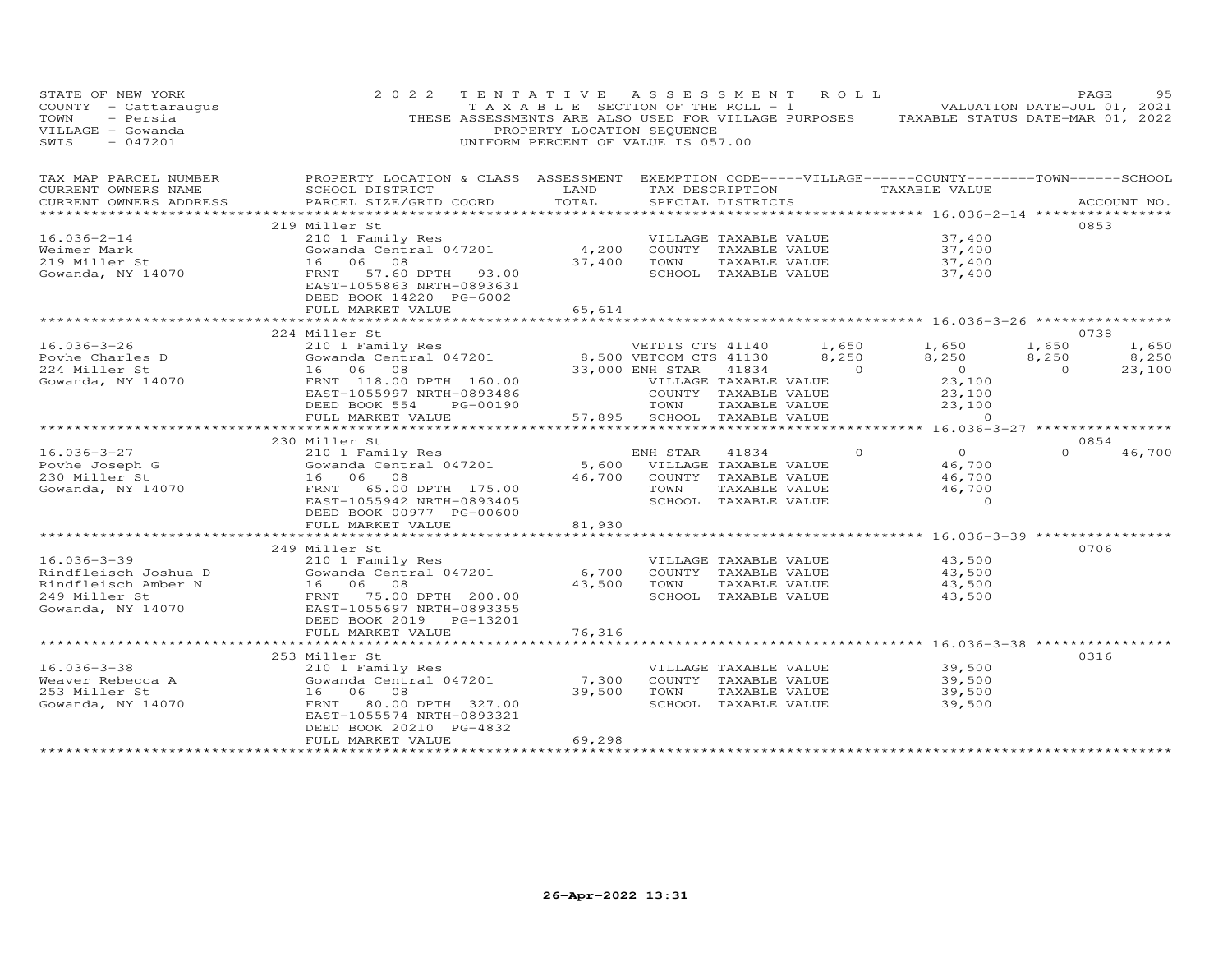| STATE OF NEW YORK<br>COUNTY - Cattaraugus<br>TOWN<br>- Persia<br>VILLAGE - Gowanda<br>$-047201$<br>SWIS | 2 0 2 2<br>THESE ASSESSMENTS ARE ALSO USED FOR VILLAGE PURPOSES                                                        | PROPERTY LOCATION SEQUENCE<br>UNIFORM PERCENT OF VALUE IS 057.00 |          | TENTATIVE ASSESSMENT ROLL<br>T A X A B L E SECTION OF THE ROLL - 1 |         | TAXABLE STATUS DATE-MAR 01, 2022                              | PAGE<br>VALUATION DATE-JUL 01, 2021 | 96     |
|---------------------------------------------------------------------------------------------------------|------------------------------------------------------------------------------------------------------------------------|------------------------------------------------------------------|----------|--------------------------------------------------------------------|---------|---------------------------------------------------------------|-------------------------------------|--------|
| TAX MAP PARCEL NUMBER<br>CURRENT OWNERS NAME                                                            | PROPERTY LOCATION & CLASS ASSESSMENT EXEMPTION CODE-----VILLAGE------COUNTY--------TOWN------SCHOOL<br>SCHOOL DISTRICT | LAND                                                             |          | TAX DESCRIPTION                                                    |         | TAXABLE VALUE                                                 |                                     |        |
| CURRENT OWNERS ADDRESS                                                                                  | PARCEL SIZE/GRID COORD                                                                                                 | TOTAL                                                            |          | SPECIAL DISTRICTS                                                  |         |                                                               | ACCOUNT NO.                         |        |
|                                                                                                         |                                                                                                                        |                                                                  |          |                                                                    |         |                                                               |                                     |        |
| $16.036 - 3 - 37$                                                                                       | 257 Miller St<br>210 1 Family Res                                                                                      |                                                                  |          | VILLAGE TAXABLE VALUE                                              |         | 36,000                                                        | 0823                                |        |
| Bierman Alan E                                                                                          | Gowanda Central 047201                                                                                                 | 4,000                                                            |          | COUNTY TAXABLE VALUE                                               |         | 36,000                                                        |                                     |        |
| 9717 Marek Road N                                                                                       | 16 06 08                                                                                                               | 36,000                                                           | TOWN     | TAXABLE VALUE                                                      |         | 36,000                                                        |                                     |        |
| Cattaraugus, NY 14719                                                                                   | 39.00 DPTH 484.00<br>FRNT                                                                                              |                                                                  |          | SCHOOL TAXABLE VALUE                                               |         | 36,000                                                        |                                     |        |
|                                                                                                         | EAST-1055501 NRTH-0893261<br>DEED BOOK 3319 PG-9002                                                                    |                                                                  |          |                                                                    |         |                                                               |                                     |        |
|                                                                                                         | FULL MARKET VALUE                                                                                                      | 63,158                                                           |          |                                                                    |         |                                                               |                                     |        |
|                                                                                                         | ************************                                                                                               | *******************                                              |          |                                                                    |         | ******************************** 16.036-3-36 **************** | 0651                                |        |
| $16.036 - 3 - 36$                                                                                       | 259 Miller St<br>210 1 Family Res                                                                                      |                                                                  | BAS STAR | 41854                                                              | $\circ$ | $\overline{0}$                                                | $\Omega$                            | 20,400 |
| Lutz Steven                                                                                             | Gowanda Central 047201                                                                                                 | 3,800                                                            |          | VILLAGE TAXABLE VALUE                                              |         | 29,000                                                        |                                     |        |
| 259 Miller St                                                                                           | 16 06 08                                                                                                               | 29,000                                                           |          | COUNTY TAXABLE VALUE                                               |         | 29,000                                                        |                                     |        |
| Gowanda, NY 14070                                                                                       | 37.00 DPTH 469.00<br>FRNT                                                                                              |                                                                  | TOWN     | TAXABLE VALUE                                                      |         | 29,000                                                        |                                     |        |
|                                                                                                         | EAST-1055500 NRTH-0893223                                                                                              |                                                                  |          | SCHOOL TAXABLE VALUE                                               |         | 8,600                                                         |                                     |        |
|                                                                                                         | DEED BOOK 00982 PG-00269                                                                                               |                                                                  |          |                                                                    |         |                                                               |                                     |        |
|                                                                                                         | FULL MARKET VALUE                                                                                                      | 50,877                                                           |          |                                                                    |         |                                                               |                                     |        |
|                                                                                                         | **********************                                                                                                 | *************                                                    |          |                                                                    |         | **************** 16.036-3-35 *****************                |                                     |        |
|                                                                                                         | 261 Miller St                                                                                                          |                                                                  |          |                                                                    |         |                                                               | 0949                                |        |
| $16.036 - 3 - 35$                                                                                       | 210 1 Family Res                                                                                                       |                                                                  |          | VILLAGE TAXABLE VALUE                                              |         | 36,500                                                        |                                     |        |
| Goode Christian                                                                                         | Gowanda Central 047201                                                                                                 | 3,700                                                            |          | COUNTY TAXABLE VALUE                                               |         | 36,500                                                        |                                     |        |
| Goode Ashley<br>261 Miller St                                                                           | 16 06 08<br>36.00 DPTH 456.00<br>FRNT                                                                                  | 36,500                                                           | TOWN     | TAXABLE VALUE<br>SCHOOL TAXABLE VALUE                              |         | 36,500<br>36,500                                              |                                     |        |
| Gowanda, NY 14070                                                                                       | EAST-1055492 NRTH-0893187                                                                                              |                                                                  |          |                                                                    |         |                                                               |                                     |        |
|                                                                                                         | DEED BOOK 24554 PG-6002                                                                                                |                                                                  |          |                                                                    |         |                                                               |                                     |        |
|                                                                                                         | FULL MARKET VALUE                                                                                                      | 64,035                                                           |          |                                                                    |         |                                                               |                                     |        |
|                                                                                                         | **********************                                                                                                 |                                                                  |          |                                                                    |         | **************** 16.036-3-34 ***********                      |                                     |        |
|                                                                                                         | 263 Miller St                                                                                                          |                                                                  |          |                                                                    |         |                                                               | 0254                                |        |
| $16.036 - 3 - 34$                                                                                       | 210 1 Family Res                                                                                                       |                                                                  |          | VILLAGE TAXABLE VALUE                                              |         | 20,700                                                        |                                     |        |
| Bierman Alan E                                                                                          | Gowanda Central 047201                                                                                                 | 3,700                                                            |          | COUNTY TAXABLE VALUE                                               |         | 20,700                                                        |                                     |        |
| 9717 Marek Road N                                                                                       | 16 06 08                                                                                                               | 20,700                                                           | TOWN     | TAXABLE VALUE                                                      |         | 20,700                                                        |                                     |        |
| Cattaraugus, NY 14719                                                                                   | 36.00 DPTH 429.00<br>FRNT                                                                                              |                                                                  |          | SCHOOL TAXABLE VALUE                                               |         | 20,700                                                        |                                     |        |
|                                                                                                         | EAST-1055484 NRTH-0893151                                                                                              |                                                                  |          |                                                                    |         |                                                               |                                     |        |
|                                                                                                         | DEED BOOK 10325 PG-6009                                                                                                |                                                                  |          |                                                                    |         |                                                               |                                     |        |
|                                                                                                         | FULL MARKET VALUE                                                                                                      | 36,316                                                           |          |                                                                    |         | *********** 16.036-3-33 **********                            |                                     |        |
|                                                                                                         | 265 Miller St                                                                                                          |                                                                  |          |                                                                    |         |                                                               | 0824                                |        |
| $16.036 - 3 - 33$                                                                                       | 210 1 Family Res                                                                                                       |                                                                  |          | VILLAGE TAXABLE VALUE                                              |         | 31,900                                                        |                                     |        |
| Bierman Alan E                                                                                          | Gowanda Central 047201                                                                                                 | 3,500                                                            |          | COUNTY TAXABLE VALUE                                               |         | 31,900                                                        |                                     |        |
| 9717 Marek Road N                                                                                       | 16 06 08                                                                                                               | 31,900                                                           | TOWN     | TAXABLE VALUE                                                      |         | 31,900                                                        |                                     |        |
| Cattaraugus, NY 14719                                                                                   | 34.00 DPTH 429.00<br>FRNT                                                                                              |                                                                  |          | SCHOOL TAXABLE VALUE                                               |         | 31,900                                                        |                                     |        |
|                                                                                                         | EAST-1055468 NRTH-0893098                                                                                              |                                                                  |          |                                                                    |         |                                                               |                                     |        |
|                                                                                                         | DEED BOOK 20190 PG-9859                                                                                                |                                                                  |          |                                                                    |         |                                                               |                                     |        |
|                                                                                                         | FULL MARKET VALUE                                                                                                      | 55,965                                                           |          |                                                                    |         |                                                               |                                     |        |
| **********************                                                                                  | ************************                                                                                               | ***************                                                  |          |                                                                    |         |                                                               |                                     |        |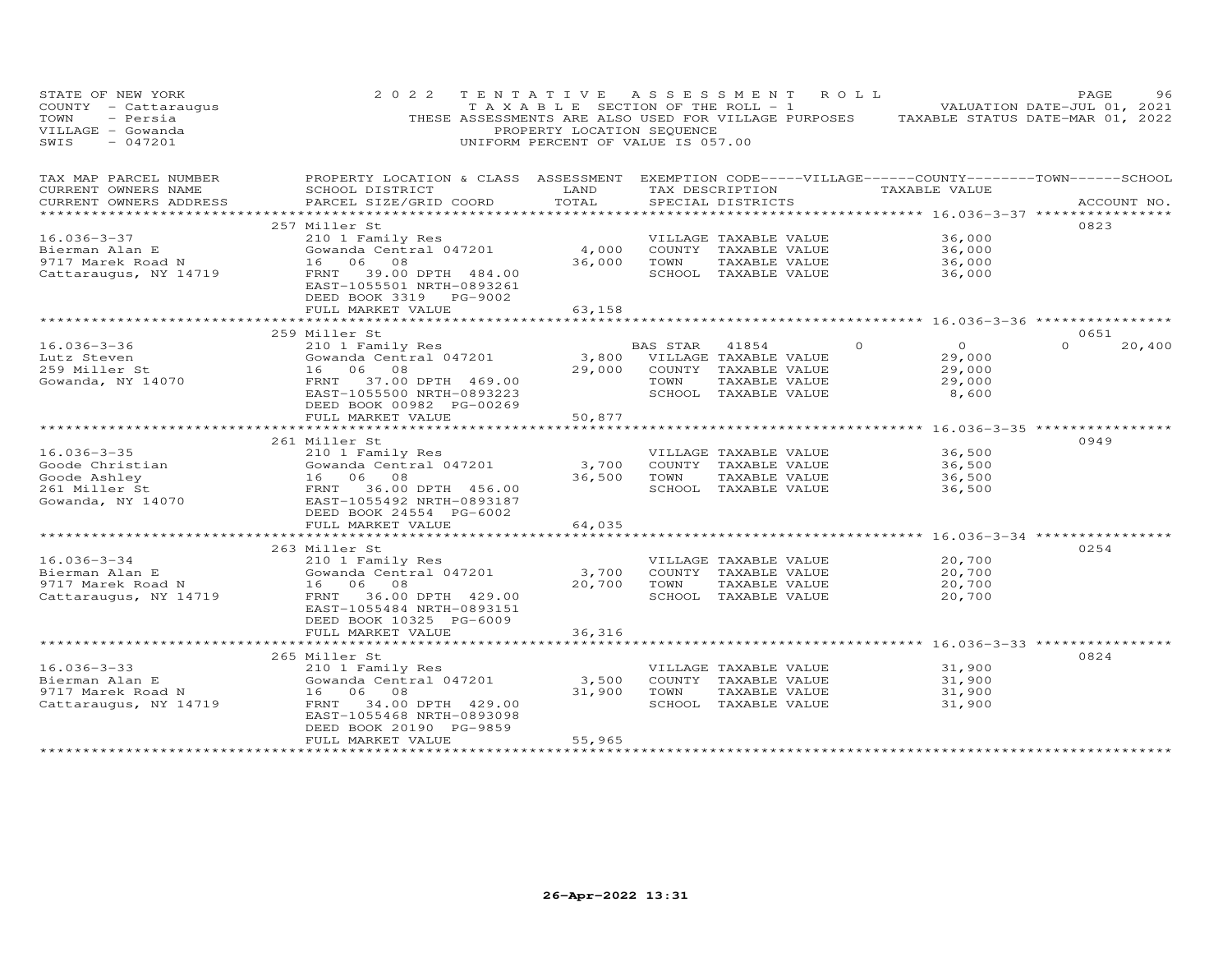| STATE OF NEW YORK<br>COUNTY - Cattaraugus<br>- Persia<br>TOWN<br>VILLAGE - Gowanda<br>$-047201$<br>SWIS | 2 0 2 2                                                                                                                                                                                    | TENTATIVE<br>TAXABLE SECTION OF THE ROLL - 1<br>PROPERTY LOCATION SEQUENCE<br>UNIFORM PERCENT OF VALUE IS 057.00 |                  | A S S E S S M E N T                                                                             | R O L L                                                                     | PAGE<br>97<br>VALUATION DATE-JUL 01, 2021<br>THESE ASSESSMENTS ARE ALSO USED FOR VILLAGE PURPOSES TAXABLE STATUS DATE-MAR 01, 2022 |
|---------------------------------------------------------------------------------------------------------|--------------------------------------------------------------------------------------------------------------------------------------------------------------------------------------------|------------------------------------------------------------------------------------------------------------------|------------------|-------------------------------------------------------------------------------------------------|-----------------------------------------------------------------------------|------------------------------------------------------------------------------------------------------------------------------------|
| TAX MAP PARCEL NUMBER<br>CURRENT OWNERS NAME<br>CURRENT OWNERS ADDRESS                                  | PROPERTY LOCATION & CLASS ASSESSMENT<br>SCHOOL DISTRICT<br>PARCEL SIZE/GRID COORD                                                                                                          | LAND<br>TOTAL                                                                                                    |                  | TAX DESCRIPTION<br>SPECIAL DISTRICTS                                                            | TAXABLE VALUE                                                               | EXEMPTION CODE-----VILLAGE------COUNTY-------TOWN------SCHOOL<br>ACCOUNT NO.                                                       |
| **********************                                                                                  |                                                                                                                                                                                            |                                                                                                                  |                  |                                                                                                 |                                                                             | ************************************** 8.075-3-16.2 ***************                                                                |
| $8.075 - 3 - 16.2$<br>Miller Daniel H<br>17 N Chapel St<br>Gowanda, NY 14070                            | 17 N Chapel St<br>220 2 Family Res<br>Gowanda Central 047201<br>27 06 08<br>back.10 acre split off-Ri<br>FRNT<br>78.80 DPTH 73.30<br>EAST-1052441 NRTH-0897598<br>DEED BOOK 1007<br>PG-390 | 4,000<br>23,000                                                                                                  | TOWN             | VILLAGE TAXABLE VALUE<br>COUNTY TAXABLE VALUE<br>TAXABLE VALUE<br>SCHOOL TAXABLE VALUE          | 23,000<br>23,000<br>23,000<br>23,000                                        | 0699                                                                                                                               |
|                                                                                                         | FULL MARKET VALUE                                                                                                                                                                          | 40,351                                                                                                           |                  |                                                                                                 |                                                                             |                                                                                                                                    |
|                                                                                                         |                                                                                                                                                                                            | **********                                                                                                       |                  |                                                                                                 |                                                                             | ********************* 8.075-3-17 ******************                                                                                |
|                                                                                                         | 25 N Chapel St                                                                                                                                                                             |                                                                                                                  |                  |                                                                                                 |                                                                             | 0759                                                                                                                               |
| $8.075 - 3 - 17$<br>Denea Richard A<br>25 N Chapel St<br>Gowanda, NY 14070                              | 210 1 Family Res<br>Gowanda Central 047201<br>27 06 08<br>90.42 DPTH 129.30<br>FRNT<br>EAST-1052438 NRTH-0897682<br>DEED BOOK 19477 PG-3002                                                | 6,500<br>78,500                                                                                                  | ENH STAR<br>TOWN | 41834<br>VILLAGE TAXABLE VALUE<br>COUNTY TAXABLE VALUE<br>TAXABLE VALUE<br>SCHOOL TAXABLE VALUE | $\overline{O}$<br>$\Omega$<br>78,500<br>78,500<br>78,500<br>27,570          | $\Omega$<br>50,930                                                                                                                 |
|                                                                                                         | FULL MARKET VALUE<br>**********************                                                                                                                                                | 137,719                                                                                                          |                  |                                                                                                 |                                                                             |                                                                                                                                    |
| $8.083 - 1 - 13.2$<br>Hostetter Steven<br>Hostetter Aliceyn<br>32 N Chapel St<br>Gowanda, NY 14070      | 32 N Chapel St<br>210 1 Family Res<br>Gowanda Central 047201<br>28 06 08<br>FRNT<br>95.00 DPTH 168.00<br>BANK<br>017<br>EAST-1052246 NRTH-0897723                                          | 7,500<br>72,500                                                                                                  | TOWN             | VILLAGE TAXABLE VALUE<br>COUNTY TAXABLE VALUE<br>TAXABLE VALUE<br>SCHOOL TAXABLE VALUE          | *********** 8.083-1-13.2 **********<br>72,500<br>72,500<br>72,500<br>72,500 | 5037                                                                                                                               |
|                                                                                                         | DEED BOOK 26570 PG-3001                                                                                                                                                                    |                                                                                                                  |                  |                                                                                                 |                                                                             |                                                                                                                                    |
|                                                                                                         | FULL MARKET VALUE                                                                                                                                                                          | 127,193                                                                                                          |                  |                                                                                                 |                                                                             |                                                                                                                                    |
| $8.075 - 3 - 18$<br>Smith David L<br>Smith Jill K<br>35 N Chapel St<br>Gowanda, NY 14070                | 35 N Chapel St<br>210 1 Family Res<br>Gowanda Central 047201<br>27 06 08<br>FRNT 72.00 DPTH 111.30<br>EAST-1052496 NRTH-0897763                                                            | 6,500<br>93,000                                                                                                  | TOWN             | VILLAGE TAXABLE VALUE<br>COUNTY TAXABLE VALUE<br>TAXABLE VALUE<br>SCHOOL TAXABLE VALUE          | 93,000<br>93,000<br>93,000<br>93,000                                        | 0360                                                                                                                               |
|                                                                                                         | DEED BOOK 24281 PG-6001                                                                                                                                                                    |                                                                                                                  |                  |                                                                                                 |                                                                             |                                                                                                                                    |
|                                                                                                         | FULL MARKET VALUE                                                                                                                                                                          | 163,158<br>*************                                                                                         |                  |                                                                                                 |                                                                             | ********************************* 8.075-3-19 ******************                                                                    |
|                                                                                                         | 41 N Chapel St                                                                                                                                                                             |                                                                                                                  |                  |                                                                                                 |                                                                             | 0381                                                                                                                               |
| $8.075 - 3 - 19$<br>Poff George F III<br>Poff Erin<br>41 N Chapel St<br>Gowanda, NY 14070               | 210 1 Family Res<br>Gowanda Central 047201<br>27 06 08<br>62.00 DPTH 173.00<br>FRNT<br>EAST-1052475 NRTH-0897830<br>DEED BOOK 1009 PG-1005                                                 | 5,400<br>61,500                                                                                                  | BAS STAR<br>TOWN | 41854<br>VILLAGE TAXABLE VALUE<br>COUNTY TAXABLE VALUE<br>TAXABLE VALUE<br>SCHOOL TAXABLE VALUE | $\overline{O}$<br>$\Omega$<br>61,500<br>61,500<br>61,500<br>41,100          | 20,400<br>$\Omega$                                                                                                                 |
|                                                                                                         | FULL MARKET VALUE                                                                                                                                                                          | 107,895<br>*****************                                                                                     |                  |                                                                                                 |                                                                             |                                                                                                                                    |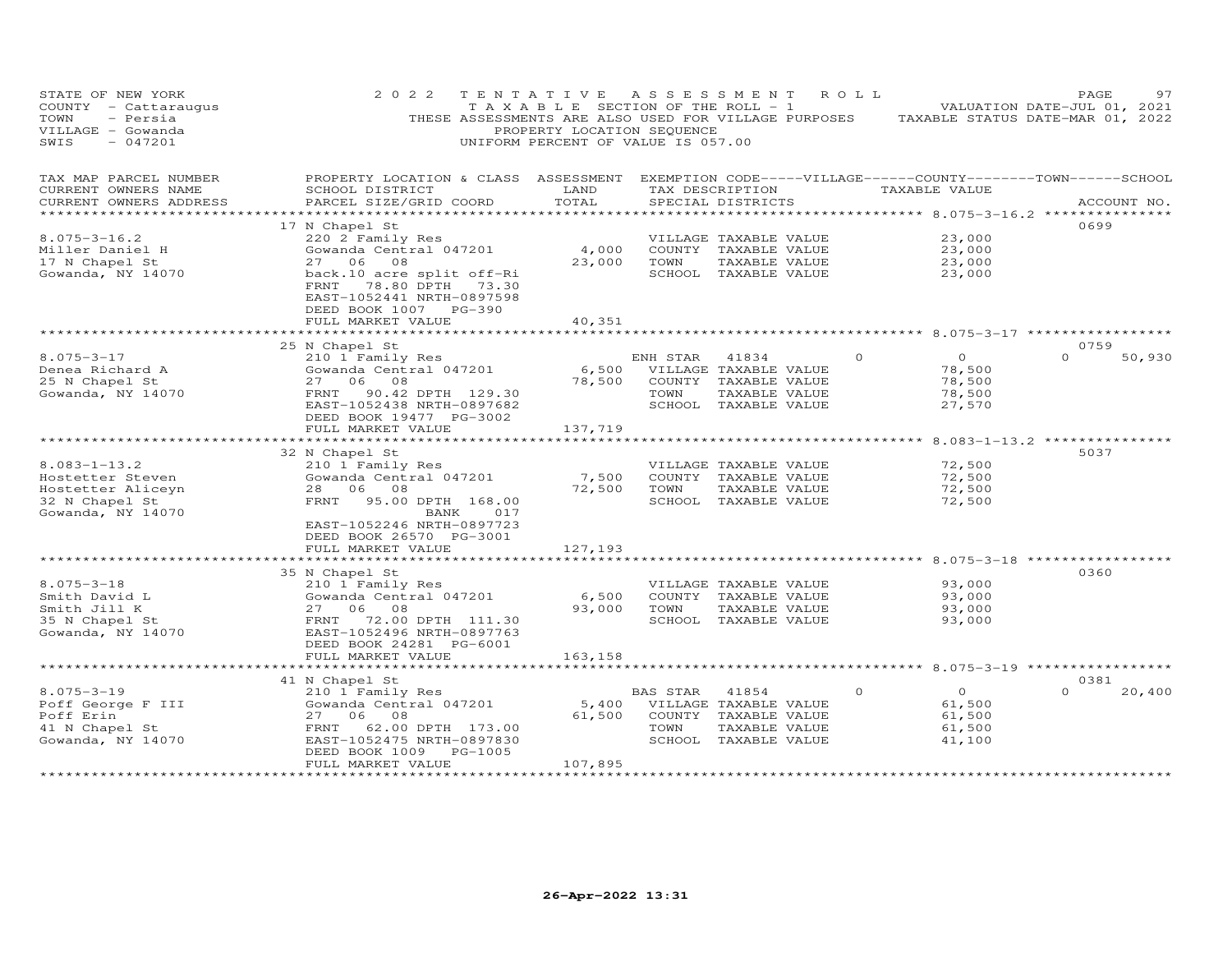| STATE OF NEW YORK<br>COUNTY - Cattaraugus<br>TOWN<br>- Persia<br>VILLAGE - Gowanda<br>SWIS<br>$-047201$ | 2 0 2 2                                                                                                                                            | T A X A B L E SECTION OF THE ROLL - 1<br>PROPERTY LOCATION SEQUENCE<br>UNIFORM PERCENT OF VALUE IS 057.00 |          | TENTATIVE ASSESSMENT ROLL   | THESE ASSESSMENTS ARE ALSO USED FOR VILLAGE PURPOSES TAXABLE STATUS DATE-MAR 01, 2022 | PAGE<br>98<br>VALUATION DATE-JUL 01, 2021 |
|---------------------------------------------------------------------------------------------------------|----------------------------------------------------------------------------------------------------------------------------------------------------|-----------------------------------------------------------------------------------------------------------|----------|-----------------------------|---------------------------------------------------------------------------------------|-------------------------------------------|
| TAX MAP PARCEL NUMBER<br>CURRENT OWNERS NAME                                                            | PROPERTY LOCATION & CLASS ASSESSMENT EXEMPTION CODE-----VILLAGE------COUNTY-------TOWN------SCHOOL<br>SCHOOL DISTRICT                              | LAND                                                                                                      |          |                             | TAX DESCRIPTION TAXABLE VALUE                                                         |                                           |
| CURRENT OWNERS ADDRESS                                                                                  | PARCEL SIZE/GRID COORD                                                                                                                             | TOTAL                                                                                                     |          | SPECIAL DISTRICTS           |                                                                                       | ACCOUNT NO.                               |
|                                                                                                         |                                                                                                                                                    |                                                                                                           |          |                             |                                                                                       |                                           |
| $8.083 - 1 - 12$                                                                                        | 42 N Chapel St<br>210 1 Family Res                                                                                                                 |                                                                                                           |          | VILLAGE TAXABLE VALUE       | 81,700                                                                                | 0526                                      |
|                                                                                                         | Gowanda Central 047201                                                                                                                             | 5,500                                                                                                     |          | COUNTY TAXABLE VALUE        | 81,700                                                                                |                                           |
|                                                                                                         | 27 06 08                                                                                                                                           | 81,700 TOWN                                                                                               |          | TAXABLE VALUE               | 81,700                                                                                |                                           |
|                                                                                                         | FRNT 64.00 DPTH 175.00                                                                                                                             |                                                                                                           |          | SCHOOL TAXABLE VALUE        | 81,700                                                                                |                                           |
| Mitchell Bergal<br>Mitchell Rachel<br>42 N Chapel St<br>Gowanda, NY 14070                               | EAST-1052237 NRTH-0897797<br>DEED BOOK 443<br>PG-7001                                                                                              |                                                                                                           |          |                             |                                                                                       |                                           |
|                                                                                                         | FULL MARKET VALUE                                                                                                                                  | 143,333                                                                                                   |          |                             |                                                                                       |                                           |
|                                                                                                         |                                                                                                                                                    |                                                                                                           |          |                             |                                                                                       |                                           |
| $8.083 - 1 - 11$                                                                                        | 46 N Chapel St<br>210 1 Family Res                                                                                                                 |                                                                                                           |          | VILLAGE TAXABLE VALUE       | 65,000                                                                                | 0955                                      |
| Ranger Andrew                                                                                           | Gowanda Central 047201                                                                                                                             | 4,300                                                                                                     |          | COUNTY TAXABLE VALUE        | 65,000                                                                                |                                           |
|                                                                                                         |                                                                                                                                                    | 65,000                                                                                                    | TOWN     | TAXABLE VALUE               | 65,000                                                                                |                                           |
|                                                                                                         | North Changer Account of the Community of the Borowiak Samara J<br>16 North Chapel Street<br>16 North Chapel Street<br>5 EAST-1052229 NRTH-0897856 |                                                                                                           |          | SCHOOL TAXABLE VALUE        | 65,000                                                                                |                                           |
| Gowanda, $NY$ 14070                                                                                     |                                                                                                                                                    |                                                                                                           |          |                             |                                                                                       |                                           |
|                                                                                                         | DEED BOOK 2020 PG-11090                                                                                                                            |                                                                                                           |          |                             |                                                                                       |                                           |
|                                                                                                         | FULL MARKET VALUE                                                                                                                                  | 114,035                                                                                                   |          |                             |                                                                                       |                                           |
|                                                                                                         | 49 N Chapel St                                                                                                                                     |                                                                                                           |          |                             |                                                                                       | 0832                                      |
| $8.075 - 3 - 20$                                                                                        | 210 1 Family Res                                                                                                                                   |                                                                                                           | BAS STAR | 41854                       | $\overline{0}$<br>$\Omega$                                                            | $\Omega$<br>20,400                        |
|                                                                                                         | ZIO I Family Res<br>Gowanda Central 047201                                                                                                         |                                                                                                           |          | 5,300 VILLAGE TAXABLE VALUE | 57,500                                                                                |                                           |
| Farley Lindsay A<br>49 N Chapel St<br>Persia, NY 14070                                                  | 27 06 08                                                                                                                                           | 57,500                                                                                                    |          | COUNTY TAXABLE VALUE        | 57,500                                                                                |                                           |
|                                                                                                         | FRNT 66.00 DPTH 173.00                                                                                                                             |                                                                                                           | TOWN     | TAXABLE VALUE               | 57,500                                                                                |                                           |
|                                                                                                         | EAST-1052462 NRTH-0897898                                                                                                                          |                                                                                                           |          | SCHOOL TAXABLE VALUE        | 37,100                                                                                |                                           |
|                                                                                                         | DEED BOOK 15904 PG-9001                                                                                                                            |                                                                                                           |          |                             |                                                                                       |                                           |
|                                                                                                         | FULL MARKET VALUE                                                                                                                                  | 100,877                                                                                                   |          |                             |                                                                                       |                                           |
|                                                                                                         | 50 N Chapel St                                                                                                                                     |                                                                                                           |          |                             | *********** 8.083-1-10 *************                                                  | 0606                                      |
| $8.083 - 1 - 10$                                                                                        | 210 1 Family Res                                                                                                                                   |                                                                                                           |          | VILLAGE TAXABLE VALUE       | 74,600                                                                                |                                           |
|                                                                                                         | Gowanda Central 047201                                                                                                                             | 6,400                                                                                                     |          | COUNTY TAXABLE VALUE        | 74,600                                                                                |                                           |
|                                                                                                         | 28 06 08                                                                                                                                           | 74,600                                                                                                    | TOWN     | TAXABLE VALUE               | 74,600                                                                                |                                           |
| Efler Mitchel J<br>Efler Nataliya<br>50 North Chapel St                                                 | FRNT 81.50 DPTH 150.00                                                                                                                             |                                                                                                           |          | SCHOOL TAXABLE VALUE        | 74,600                                                                                |                                           |
| Gowanda, NY 14070                                                                                       | EAST-1052244 NRTH-0897924                                                                                                                          |                                                                                                           |          |                             |                                                                                       |                                           |
|                                                                                                         | DEED BOOK 2021 PG-16716                                                                                                                            |                                                                                                           |          |                             |                                                                                       |                                           |
|                                                                                                         | FULL MARKET VALUE                                                                                                                                  | 130,877                                                                                                   |          |                             |                                                                                       |                                           |
|                                                                                                         | 57 N Chapel St                                                                                                                                     |                                                                                                           |          |                             |                                                                                       | 0674                                      |
| $8.075 - 3 - 21$                                                                                        | 210 1 Family Res                                                                                                                                   |                                                                                                           |          | VILLAGE TAXABLE VALUE       | 63,300                                                                                |                                           |
| Weith Nicholas W                                                                                        | Gowanda Central 047201                                                                                                                             | 8,700                                                                                                     |          | COUNTY TAXABLE VALUE        | 63,300                                                                                |                                           |
| Mordecai Damien E                                                                                       | 27 06 08                                                                                                                                           | 63,300                                                                                                    | TOWN     | TAXABLE VALUE               | 63,300                                                                                |                                           |
| 83 Greenfield St                                                                                        | FRNT 119.00 DPTH 173.00                                                                                                                            |                                                                                                           |          | SCHOOL TAXABLE VALUE        | 63,300                                                                                |                                           |
| Buffalo, NY 14214                                                                                       | EAST-1052462 NRTH-0897995                                                                                                                          |                                                                                                           |          |                             |                                                                                       |                                           |
|                                                                                                         | DEED BOOK 20200 PG-8119                                                                                                                            |                                                                                                           |          |                             |                                                                                       |                                           |
|                                                                                                         | FULL MARKET VALUE                                                                                                                                  | 111,053<br>******************                                                                             |          |                             |                                                                                       |                                           |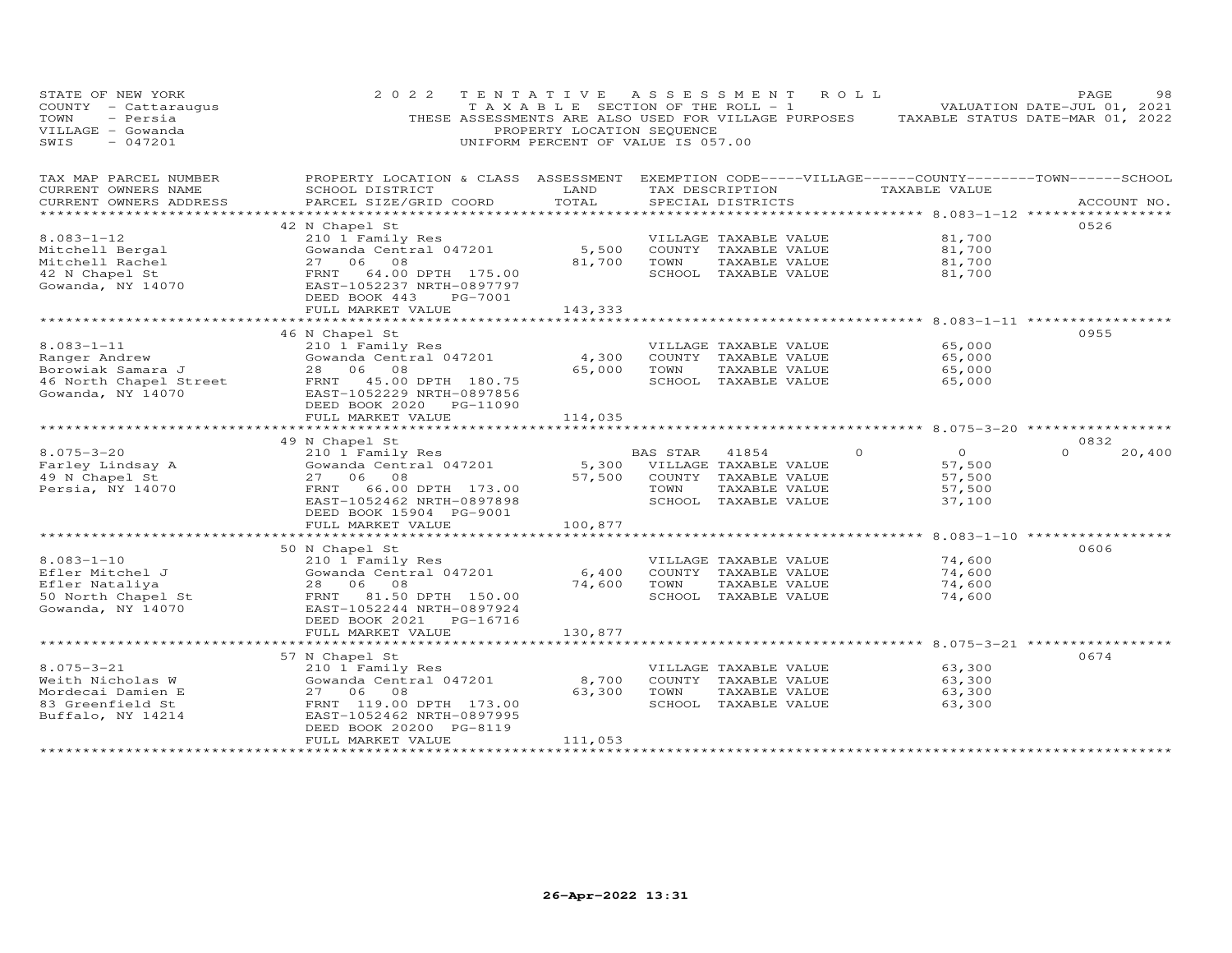| STATE OF NEW YORK<br>COUNTY - Cattaraugus<br>- Persia<br>TOWN<br>VILLAGE - Gowanda<br>$-047201$<br>SWIS | 2 0 2 2                                                                                                               | TENTATIVE ASSESSMENT<br>T A X A B L E SECTION OF THE ROLL - 1<br>PROPERTY LOCATION SEQUENCE<br>UNIFORM PERCENT OF VALUE IS 057.00 |                             |                       | R O L L                | THESE ASSESSMENTS ARE ALSO USED FOR VILLAGE PURPOSES TAXABLE STATUS DATE-MAR 01, 2022 | PAGE<br>VALUATION DATE-JUL 01, 2021 | 99              |
|---------------------------------------------------------------------------------------------------------|-----------------------------------------------------------------------------------------------------------------------|-----------------------------------------------------------------------------------------------------------------------------------|-----------------------------|-----------------------|------------------------|---------------------------------------------------------------------------------------|-------------------------------------|-----------------|
| TAX MAP PARCEL NUMBER<br>CURRENT OWNERS NAME                                                            | PROPERTY LOCATION & CLASS ASSESSMENT EXEMPTION CODE-----VILLAGE------COUNTY-------TOWN------SCHOOL<br>SCHOOL DISTRICT | <b>EXAMPLE SERVICE SERVICE SERVICE SERVICE SERVICE SERVICE SERVICE SERVICE SERVICE SERVICE SERVICE SERVICE SERVICE</b>            |                             |                       |                        | TAX DESCRIPTION TAXABLE VALUE                                                         |                                     |                 |
| CURRENT OWNERS ADDRESS                                                                                  | PARCEL SIZE/GRID COORD                                                                                                | TOTAL                                                                                                                             |                             | SPECIAL DISTRICTS     |                        |                                                                                       |                                     | ACCOUNT NO.     |
|                                                                                                         |                                                                                                                       |                                                                                                                                   |                             |                       |                        |                                                                                       |                                     |                 |
| $8.075 - 2 - 32$                                                                                        | 64 N Chapel St                                                                                                        |                                                                                                                                   |                             |                       |                        |                                                                                       | 0657<br>7,350                       |                 |
| Matwijow Kevin M                                                                                        |                                                                                                                       |                                                                                                                                   |                             |                       | VETWAR CTS 41120 7,350 | 7,350<br>19,600                                                                       | 19,600                              | 7,350<br>19,600 |
| 64 N Chapel St                                                                                          |                                                                                                                       |                                                                                                                                   |                             |                       |                        | $\overline{0}$                                                                        | $\overline{0}$                      | 20,400          |
| Gowanda, NY 14070                                                                                       | FRNT 42.00 DPTH 145.00                                                                                                |                                                                                                                                   | VILLAGE TAXABLE VALUE       |                       |                        |                                                                                       |                                     |                 |
|                                                                                                         | EAST-1052252 NRTH-0898035                                                                                             |                                                                                                                                   |                             | COUNTY TAXABLE VALUE  |                        | $22,050$<br>$22,050$                                                                  |                                     |                 |
|                                                                                                         | DEED BOOK 1022 PG-59                                                                                                  |                                                                                                                                   | TOWN                        | TAXABLE VALUE         |                        | 22,050                                                                                |                                     |                 |
|                                                                                                         | FULL MARKET VALUE                                                                                                     |                                                                                                                                   | 85,965 SCHOOL TAXABLE VALUE |                       |                        | 1,650                                                                                 |                                     |                 |
|                                                                                                         | 68 N Chapel St                                                                                                        |                                                                                                                                   |                             |                       |                        |                                                                                       | 0453                                |                 |
| $8.075 - 2 - 31$                                                                                        | 220 2 Family Res                                                                                                      |                                                                                                                                   |                             | VILLAGE TAXABLE VALUE |                        | 55,900                                                                                |                                     |                 |
| Gowanda Properties LLC                                                                                  | Gowanda Central 047201                                                                                                | 4,700                                                                                                                             |                             |                       | COUNTY TAXABLE VALUE   | 55,900                                                                                |                                     |                 |
| 77 S Water St                                                                                           | 28 06 08                                                                                                              |                                                                                                                                   | 55,900 TOWN                 | TAXABLE VALUE         |                        | 55,900                                                                                |                                     |                 |
| Gowanda, NY 14070                                                                                       | FRNT 57.00 DPTH 145.00                                                                                                |                                                                                                                                   |                             | SCHOOL TAXABLE VALUE  |                        | 55,900                                                                                |                                     |                 |
|                                                                                                         | EAST-1052251 NRTH-0898085                                                                                             |                                                                                                                                   |                             |                       |                        |                                                                                       |                                     |                 |
|                                                                                                         | DEED BOOK 29702 PG-9003                                                                                               |                                                                                                                                   |                             |                       |                        |                                                                                       |                                     |                 |
|                                                                                                         | FULL MARKET VALUE<br>************************                                                                         | 98,070<br>***************                                                                                                         |                             |                       |                        | ****************************** 8.075-3-22 ************                                |                                     |                 |
|                                                                                                         | 69 N Chapel St                                                                                                        |                                                                                                                                   |                             |                       |                        |                                                                                       | 0365                                |                 |
| $8.075 - 3 - 22$                                                                                        | 210 1 Family Res                                                                                                      |                                                                                                                                   | BAS STAR                    | 41854                 | $\Omega$               | $\overline{0}$                                                                        | $\Omega$                            | 20,400          |
| Weider John E                                                                                           | 210 1 Family Res<br>Gowanda Central 047201                                                                            |                                                                                                                                   | 6,600 VILLAGE TAXABLE VALUE |                       |                        | 67,500                                                                                |                                     |                 |
| Weider Judith A                                                                                         | 27 06 08                                                                                                              | 67,500                                                                                                                            |                             | COUNTY TAXABLE VALUE  |                        | 67,500                                                                                |                                     |                 |
| 69 N Chapel St                                                                                          | FRNT 79.00 DPTH 173.00                                                                                                |                                                                                                                                   | TOWN                        | TAXABLE VALUE         |                        | 67,500                                                                                |                                     |                 |
| Gowanda, NY 14070                                                                                       | EAST-1052458 NRTH-0898099                                                                                             |                                                                                                                                   |                             | SCHOOL TAXABLE VALUE  |                        | 47,100                                                                                |                                     |                 |
|                                                                                                         | DEED BOOK 908<br>PG-01091<br>FULL MARKET VALUE                                                                        | 118,421                                                                                                                           |                             |                       |                        |                                                                                       |                                     |                 |
|                                                                                                         | ***********************                                                                                               |                                                                                                                                   |                             |                       |                        | ********* 8.075-2-29 *****************                                                |                                     |                 |
|                                                                                                         | 74 N Chapel St                                                                                                        |                                                                                                                                   |                             |                       |                        |                                                                                       | 0342                                |                 |
| $8.075 - 2 - 29$                                                                                        | 210 1 Family Res                                                                                                      |                                                                                                                                   | BAS STAR                    | 41854                 | $\Omega$               | $\overline{0}$                                                                        | $\Omega$                            | 20,400          |
| Grundhoefer Steven N                                                                                    | Zio I family Res<br>Gowanda Central 047201                                                                            |                                                                                                                                   | 9,900 VILLAGE TAXABLE VALUE |                       |                        | 58,200                                                                                |                                     |                 |
| 74 N Chapel St                                                                                          | 28 06 08                                                                                                              | 58,200                                                                                                                            |                             | COUNTY TAXABLE VALUE  |                        | 58,200                                                                                |                                     |                 |
| Gowanda, NY 14070                                                                                       | FRNT 106.00 DPTH 140.00                                                                                               |                                                                                                                                   | TOWN                        | TAXABLE VALUE         |                        | 58,200                                                                                |                                     |                 |
|                                                                                                         | EAST-1052258 NRTH-0898162<br>DEED BOOK 14749 PG-2001                                                                  |                                                                                                                                   |                             | SCHOOL TAXABLE VALUE  |                        | 37,800                                                                                |                                     |                 |
|                                                                                                         | FULL MARKET VALUE                                                                                                     | 102,105                                                                                                                           |                             |                       |                        |                                                                                       |                                     |                 |
|                                                                                                         |                                                                                                                       |                                                                                                                                   |                             |                       |                        | ********** 8.075-3-23 ************                                                    |                                     |                 |
|                                                                                                         | 75 N Chapel St                                                                                                        |                                                                                                                                   |                             |                       |                        |                                                                                       | 0357                                |                 |
| $8.075 - 3 - 23$                                                                                        | 210 1 Family Res                                                                                                      |                                                                                                                                   |                             | VILLAGE TAXABLE VALUE |                        | 27,600                                                                                |                                     |                 |
| Muenzer Laura                                                                                           | Gowanda Central 047201                                                                                                | 6,200                                                                                                                             |                             | COUNTY TAXABLE VALUE  |                        | 27,600                                                                                |                                     |                 |
| 120 N Chapel St                                                                                         | 27 06 08                                                                                                              | 27,600                                                                                                                            | TOWN                        | TAXABLE VALUE         |                        | 27,600                                                                                |                                     |                 |
| Gowanda, NY 14070                                                                                       | 75.90 DPTH 162.00<br>FRNT<br>EAST-1052452 NRTH-0898177                                                                |                                                                                                                                   |                             | SCHOOL TAXABLE VALUE  |                        | 27,600                                                                                |                                     |                 |
|                                                                                                         | DEED BOOK 29733 PG-9001                                                                                               |                                                                                                                                   |                             |                       |                        |                                                                                       |                                     |                 |
|                                                                                                         | FULL MARKET VALUE                                                                                                     | 48,421                                                                                                                            |                             |                       |                        |                                                                                       |                                     |                 |
|                                                                                                         | ************************                                                                                              | *******************                                                                                                               |                             |                       |                        |                                                                                       |                                     |                 |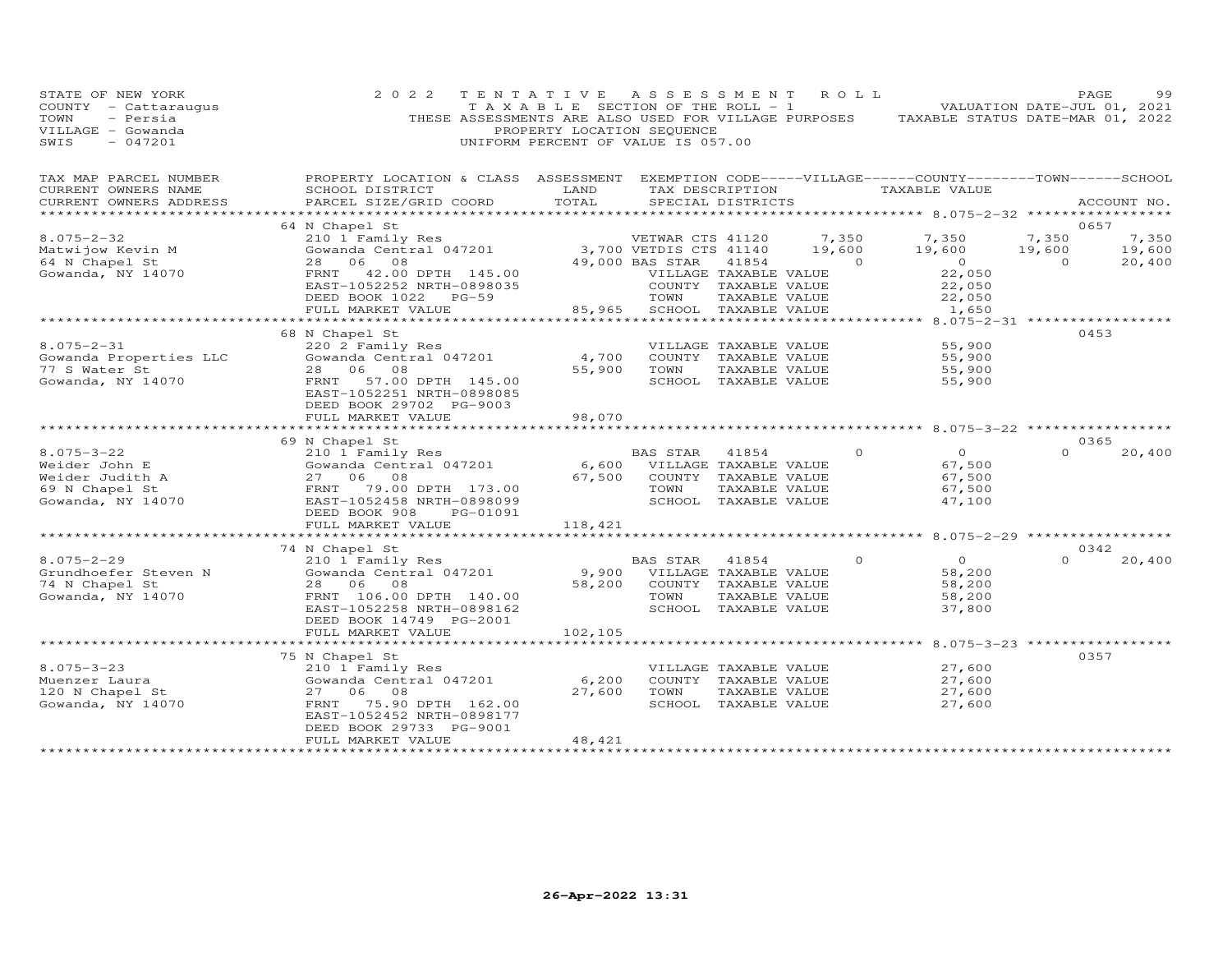| STATE OF NEW YORK<br>COUNTY - Cattaraugus<br>- Persia<br>TOWN<br>VILLAGE - Gowanda<br>$-047201$<br>SWIS | 2 0 2 2<br>THESE ASSESSMENTS ARE ALSO USED FOR VILLAGE PURPOSES                                                                                                                            | TENTATIVE<br>T A X A B L E SECTION OF THE ROLL - 1<br>PROPERTY LOCATION SEQUENCE<br>UNIFORM PERCENT OF VALUE IS 057.00 | ASSESSMENT                                                  |                                                                                                                                 | R O L L                                  | TAXABLE STATUS DATE-MAR 01, 2022                                                          |                                           | PAGE<br>100<br>VALUATION DATE-JUL 01, 2021 |
|---------------------------------------------------------------------------------------------------------|--------------------------------------------------------------------------------------------------------------------------------------------------------------------------------------------|------------------------------------------------------------------------------------------------------------------------|-------------------------------------------------------------|---------------------------------------------------------------------------------------------------------------------------------|------------------------------------------|-------------------------------------------------------------------------------------------|-------------------------------------------|--------------------------------------------|
| TAX MAP PARCEL NUMBER<br>CURRENT OWNERS NAME<br>CURRENT OWNERS ADDRESS                                  | PROPERTY LOCATION & CLASS ASSESSMENT<br>SCHOOL DISTRICT<br>PARCEL SIZE/GRID COORD                                                                                                          | LAND<br>TOTAL                                                                                                          |                                                             | TAX DESCRIPTION<br>SPECIAL DISTRICTS                                                                                            |                                          | EXEMPTION CODE-----VILLAGE------COUNTY--------TOWN------SCHOOL<br>TAXABLE VALUE           |                                           | ACCOUNT NO.                                |
| **********************                                                                                  |                                                                                                                                                                                            |                                                                                                                        |                                                             |                                                                                                                                 |                                          |                                                                                           |                                           |                                            |
| $8.075 - 3 - 24$<br>Schwedt David C<br>Schwedt Kathryn E<br>79 N Chapel St<br>Gowanda, NY 14070         | 79 N Chapel St<br>210 1 Family Res<br>Gowanda Central 047201<br>28<br>06<br>08<br>FRNT<br>80.00 DPTH 151.00<br>EAST-1052446 NRTH-0898254<br>DEED BOOK 749<br>PG-00178<br>FULL MARKET VALUE | 61,500<br>107,895                                                                                                      | CW_15_VET/ 41161<br>6,500 BAS STAR<br>TOWN                  | 41854<br>VILLAGE TAXABLE VALUE<br>COUNTY TAXABLE VALUE<br>TAXABLE VALUE<br>SCHOOL TAXABLE VALUE                                 | $\circ$<br>$\Omega$                      | 8,160<br>$\overline{O}$<br>61,500<br>53,340<br>53,340<br>41,100                           | 8,160<br>$\circ$                          | 0268<br>20,400                             |
|                                                                                                         |                                                                                                                                                                                            |                                                                                                                        |                                                             |                                                                                                                                 |                                          | ******** 8.075-2-28 ************                                                          |                                           |                                            |
| $8.075 - 2 - 28$<br>Siraqusa Timothy L<br>Siraqusa Jennifer<br>84 N Chapel St<br>Gowanda, NY 14070      | 84 N Chapel St<br>210 1 Family Res<br>Gowanda Central 047201<br>28<br>06<br>08<br>FRNT 72.00 DPTH 140.00<br>BANK<br>084<br>EAST-1052252 NRTH-0898250                                       | 61,700                                                                                                                 | CW_15_VET/ 41161<br>5,800 BAS STAR<br>TOWN                  | 41854<br>VILLAGE TAXABLE VALUE<br>COUNTY TAXABLE VALUE<br>TAXABLE VALUE<br>SCHOOL TAXABLE VALUE                                 | $\circ$<br>$\Omega$                      | 8,160<br>$\overline{O}$<br>61,700<br>53,540<br>53,540<br>41,300                           | 8,160<br>$\Omega$                         | 0306<br>$\Omega$<br>20,400                 |
|                                                                                                         | DEED BOOK 00998 PG-00163<br>FULL MARKET VALUE                                                                                                                                              | 108,246                                                                                                                |                                                             |                                                                                                                                 |                                          |                                                                                           |                                           |                                            |
|                                                                                                         | *******************                                                                                                                                                                        | ***********                                                                                                            |                                                             |                                                                                                                                 |                                          | $8.075 - 2 - 27$ *****                                                                    |                                           |                                            |
| $8.075 - 2 - 27$<br>Knighten Simon P<br>Knighten Charity M<br>90 N Chapel St<br>Gowanda, NY 14070       | 90 N Chapel St<br>210 1 Family Res<br>Gowanda Central 047201<br>28 06 08<br>FRNT<br>73.30 DPTH<br>90.00<br>032<br>BANK<br>EAST-1052280 NRTH-0898329<br>DEED BOOK 2021 PG-16090             | 4,600<br>62,900                                                                                                        | TOWN                                                        | VILLAGE TAXABLE VALUE<br>COUNTY TAXABLE VALUE<br>TAXABLE VALUE<br>SCHOOL TAXABLE VALUE                                          |                                          | 62,900<br>62,900<br>62,900<br>62,900                                                      |                                           | 0293                                       |
|                                                                                                         | FULL MARKET VALUE                                                                                                                                                                          | 110,351                                                                                                                |                                                             |                                                                                                                                 |                                          |                                                                                           |                                           |                                            |
| $8.075 - 2 - 13$<br>Kennedy Dennis M<br>Kennedy Lillian C<br>54 Mechanic St<br>Gowanda, NY 14070        | 100 N Chapel St<br>620 Religious<br>Gowanda Central 047201<br>28 06<br>08<br>FRNT<br>97.80 DPTH 93.00<br>EAST-1052278 NRTH-0898465<br>DEED BOOK 20210 PG-1280                              | 5,700<br>34,200                                                                                                        | TOWN                                                        | VILLAGE TAXABLE VALUE<br>COUNTY TAXABLE VALUE<br>TAXABLE VALUE<br>SCHOOL TAXABLE VALUE                                          |                                          | 34,200<br>34,200<br>34,200<br>34,200                                                      |                                           | 5030                                       |
|                                                                                                         | FULL MARKET VALUE<br>* * * * * * * * * * * * * * * * * * *                                                                                                                                 | 60,000                                                                                                                 |                                                             |                                                                                                                                 |                                          |                                                                                           |                                           |                                            |
|                                                                                                         | 114 N Chapel St                                                                                                                                                                            |                                                                                                                        |                                                             |                                                                                                                                 |                                          |                                                                                           |                                           | 0507                                       |
| $8.075 - 2 - 12$<br>Howard Frank<br>114 N Chapel St<br>Gowanda, NY 14070                                | 210 1 Family Res<br>Gowanda Central 047201<br>08<br>28<br>06<br>62.00 DPTH 135.00<br>FRNT<br>EAST-1052260 NRTH-0898543<br>DEED BOOK 00998 PG-00250<br>FULL MARKET VALUE                    | 83,684                                                                                                                 | AGED C<br>4,900 AGED T<br>47,700 AGED S<br>ENH STAR<br>TOWN | 41802<br>41803<br>41804<br>41834<br>VILLAGE TAXABLE VALUE<br>COUNTY TAXABLE VALUE<br>TAXABLE VALUE<br>SCHOOL TAXABLE VALUE<br>. | 21,465<br>$\Omega$<br>$\circ$<br>$\circ$ | 21,465<br>$\Omega$<br>$\circ$<br>$\overline{O}$<br>26,235<br>26,235<br>31,005<br>$\Omega$ | $\Omega$<br>16,695<br>$\circ$<br>$\Omega$ | $\Omega$<br>$\Omega$<br>23,850<br>23,850   |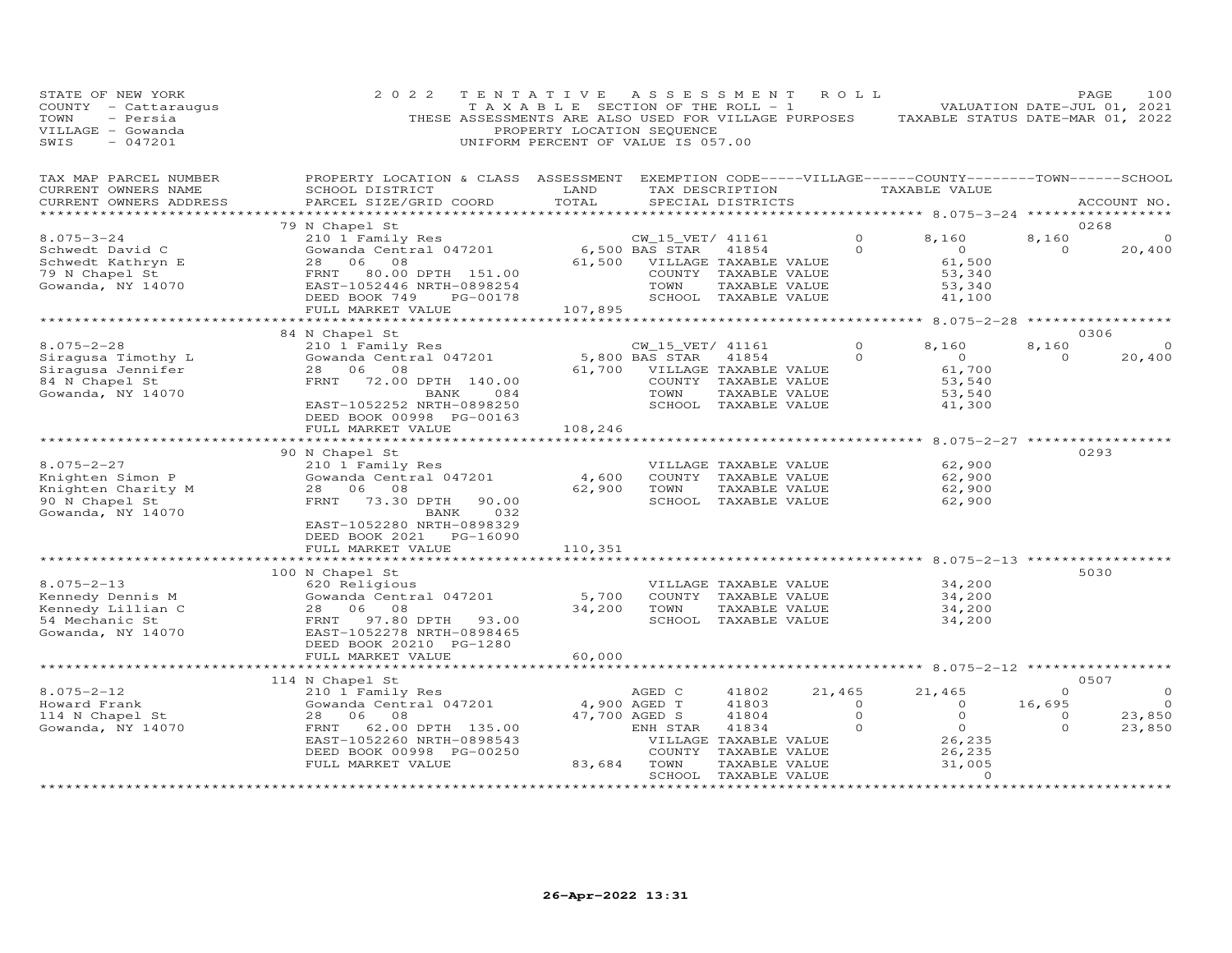| STATE OF NEW YORK<br>COUNTY - Cattaraugus<br>TOWN<br>- Persia<br>VILLAGE - Gowanda<br>SWIS<br>$-047201$ | 2 0 2 2                                                                                                                                         | TENTATIVE<br>T A X A B L E SECTION OF THE ROLL - 1<br>PROPERTY LOCATION SEQUENCE<br>UNIFORM PERCENT OF VALUE IS 057.00 |                             |                                               | ASSESSMENT ROLL | THESE ASSESSMENTS ARE ALSO USED FOR VILLAGE PURPOSES TAXABLE STATUS DATE-MAR 01, 2022 | PAGE<br>VALUATION DATE-JUL 01, 2021 | 101         |
|---------------------------------------------------------------------------------------------------------|-------------------------------------------------------------------------------------------------------------------------------------------------|------------------------------------------------------------------------------------------------------------------------|-----------------------------|-----------------------------------------------|-----------------|---------------------------------------------------------------------------------------|-------------------------------------|-------------|
| TAX MAP PARCEL NUMBER<br>CURRENT OWNERS NAME<br>CURRENT OWNERS ADDRESS                                  | PROPERTY LOCATION & CLASS ASSESSMENT EXEMPTION CODE-----VILLAGE------COUNTY-------TOWN------SCHOOL<br>SCHOOL DISTRICT<br>PARCEL SIZE/GRID COORD | LAND<br>TOTAL                                                                                                          |                             | SPECIAL DISTRICTS                             | TAX DESCRIPTION | TAXABLE VALUE                                                                         |                                     | ACCOUNT NO. |
|                                                                                                         |                                                                                                                                                 |                                                                                                                        |                             |                                               |                 |                                                                                       |                                     |             |
| $8.075 - 2 - 11$                                                                                        | 120 N Chapel St<br>210 1 Family Res                                                                                                             |                                                                                                                        |                             | VILLAGE TAXABLE VALUE                         |                 | 47,500                                                                                | 0253                                |             |
| Kramer Annette J                                                                                        |                                                                                                                                                 |                                                                                                                        | 6,900 COUNTY TAXABLE VALUE  |                                               |                 | 47,500                                                                                |                                     |             |
| 120 N Chapel St                                                                                         |                                                                                                                                                 | 47,500                                                                                                                 | TOWN                        | TAXABLE VALUE                                 |                 | 47,500                                                                                |                                     |             |
| Gowanda, NY 14070                                                                                       | FRNT 117.00 DPTH 105.00<br>EAST-1052261 NRTH-0898615<br>DEED BOOK 6162 PG-6001                                                                  |                                                                                                                        |                             | SCHOOL TAXABLE VALUE                          |                 | 47,500                                                                                |                                     |             |
|                                                                                                         | FULL MARKET VALUE                                                                                                                               | 83,333                                                                                                                 |                             |                                               |                 |                                                                                       |                                     |             |
|                                                                                                         |                                                                                                                                                 | ********                                                                                                               |                             |                                               |                 | ********** 8.075-4-11 ***********                                                     |                                     |             |
| $8.075 - 4 - 11$                                                                                        | 40 N Water St                                                                                                                                   |                                                                                                                        |                             |                                               |                 | 12,000                                                                                | 0994                                |             |
| Gabel Bros                                                                                              | 438 Parking lot<br>Gowanda Central 047201                                                                                                       | 8,700                                                                                                                  |                             | VILLAGE TAXABLE VALUE<br>COUNTY TAXABLE VALUE |                 | 12,000                                                                                |                                     |             |
| 27 W Main St                                                                                            | 27 06<br>08                                                                                                                                     | 12,000                                                                                                                 | TOWN                        | TAXABLE VALUE                                 |                 | 12,000                                                                                |                                     |             |
| Gowanda, NY 14070                                                                                       | FRNT 128.90 DPTH 149.20<br>EAST-1053154 NRTH-0897784<br>DEED BOOK 694<br>PG-01100                                                               |                                                                                                                        |                             | SCHOOL TAXABLE VALUE                          |                 | 12,000                                                                                |                                     |             |
|                                                                                                         | FULL MARKET VALUE                                                                                                                               | 21,053                                                                                                                 |                             |                                               |                 |                                                                                       |                                     |             |
|                                                                                                         | *************************                                                                                                                       | **************                                                                                                         |                             |                                               |                 |                                                                                       |                                     |             |
|                                                                                                         | 44 N Water St                                                                                                                                   |                                                                                                                        |                             |                                               |                 |                                                                                       | 0806                                |             |
| $8.075 - 4 - 9$                                                                                         | 210 1 Family Res                                                                                                                                |                                                                                                                        | BAS STAR                    | 41854                                         | $\Omega$        | $\Omega$                                                                              | $\Omega$                            | 20,400      |
| Ewell Steven E                                                                                          | Gowanda Central 047201                                                                                                                          |                                                                                                                        | 4,800 VILLAGE TAXABLE VALUE |                                               |                 | 45,600                                                                                |                                     |             |
| Ewell Patricia G                                                                                        | 27 06 08                                                                                                                                        | 45,600                                                                                                                 |                             | COUNTY TAXABLE VALUE                          |                 | 45,600                                                                                |                                     |             |
| 44 N Water St                                                                                           | FRNT 49.50 DPTH 205.00                                                                                                                          |                                                                                                                        | TOWN                        | TAXABLE VALUE                                 |                 | 45,600                                                                                |                                     |             |
| Gowanda, NY 14070                                                                                       | 005<br>BANK<br>EAST-1053018 NRTH-0897951<br>DEED BOOK 00975 PG-00390                                                                            |                                                                                                                        |                             | SCHOOL TAXABLE VALUE                          |                 | 25,200                                                                                |                                     |             |
|                                                                                                         | FULL MARKET VALUE                                                                                                                               | 80,000                                                                                                                 |                             |                                               |                 |                                                                                       |                                     |             |
|                                                                                                         | ***********************                                                                                                                         | ***********                                                                                                            |                             |                                               |                 |                                                                                       |                                     |             |
|                                                                                                         | 48 N Water St                                                                                                                                   |                                                                                                                        |                             |                                               |                 |                                                                                       | 0499                                |             |
| $8.075 - 4 - 7$                                                                                         | 210 1 Family Res                                                                                                                                |                                                                                                                        |                             | VILLAGE TAXABLE VALUE                         |                 | 30,300                                                                                |                                     |             |
| Hubbard Levi G                                                                                          | Gowanda Central 047201<br>27 06 08                                                                                                              | 1,500<br>30,300                                                                                                        | TOWN                        | COUNTY TAXABLE VALUE                          |                 | 30,300<br>30,300                                                                      |                                     |             |
|                                                                                                         |                                                                                                                                                 |                                                                                                                        |                             | TAXABLE VALUE                                 |                 |                                                                                       |                                     |             |
| Hubbard Cindy M<br>11795 Quaker<br>Lawtons, NY 14091                                                    | FRNT<br>38.90 DPTH 90.90<br>EAST-1052950 NRTH-0897967<br>DEED BOOK 2020 PG-13718<br>FULL MARKET VALUE                                           |                                                                                                                        |                             | SCHOOL TAXABLE VALUE                          |                 | 30,300                                                                                |                                     |             |
|                                                                                                         | ***********************                                                                                                                         | 53,158<br>*************                                                                                                |                             |                                               |                 |                                                                                       |                                     |             |
|                                                                                                         | 54 N Water St                                                                                                                                   |                                                                                                                        |                             |                                               |                 |                                                                                       | 0351                                |             |
| $8.075 - 4 - 8$                                                                                         | 220 2 Family Res                                                                                                                                |                                                                                                                        |                             | VILLAGE TAXABLE VALUE                         |                 | 45,000                                                                                |                                     |             |
| Zimmermann Paul M                                                                                       | Gowanda Central 047201                                                                                                                          | 4,800                                                                                                                  |                             | COUNTY TAXABLE VALUE                          |                 | 45,000                                                                                |                                     |             |
| Zimmermann Peter J                                                                                      | 27 06<br>08                                                                                                                                     | 45,000                                                                                                                 | TOWN                        | TAXABLE VALUE                                 |                 | 45,000                                                                                |                                     |             |
| PO Box 142                                                                                              | $1/3$ Int                                                                                                                                       |                                                                                                                        |                             | SCHOOL TAXABLE VALUE                          |                 | 45,000                                                                                |                                     |             |
| Gowanda, NY 14070                                                                                       | FRNT<br>66.00 DPTH 194.30<br>BANK<br>017<br>EAST-1053006 NRTH-0898017                                                                           |                                                                                                                        |                             |                                               |                 |                                                                                       |                                     |             |
|                                                                                                         | DEED BOOK 10825 PG-6001                                                                                                                         |                                                                                                                        |                             |                                               |                 |                                                                                       |                                     |             |
|                                                                                                         | FULL MARKET VALUE                                                                                                                               | 78,947                                                                                                                 |                             |                                               |                 |                                                                                       |                                     |             |
| ***********************                                                                                 |                                                                                                                                                 |                                                                                                                        |                             |                                               |                 |                                                                                       |                                     |             |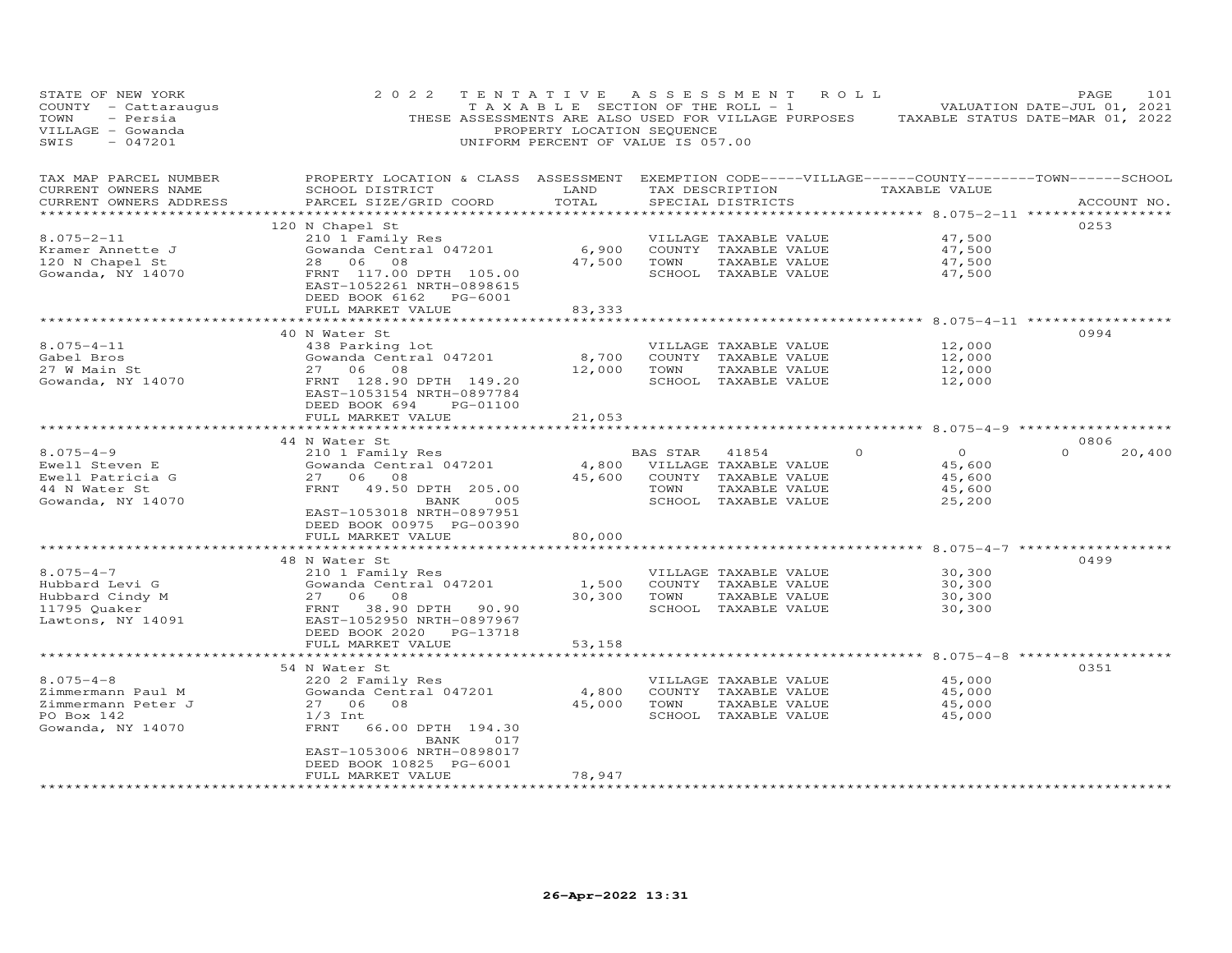| STATE OF NEW YORK<br>COUNTY - Cattaraugus<br>- Persia<br>TOWN<br>VILLAGE - Gowanda<br>SWIS<br>$-047201$ | 2 0 2 2                                                                                                                                         | TENTATIVE<br>T A X A B L E SECTION OF THE ROLL - 1<br>PROPERTY LOCATION SEQUENCE<br>UNIFORM PERCENT OF VALUE IS 057.00 |      | A S S E S S M E N T   | R O L L<br>THESE ASSESSMENTS ARE ALSO USED FOR VILLAGE PURPOSES TAXABLE STATUS DATE-MAR 01, 2022 | 102<br>PAGE<br>VALUATION DATE-JUL 01, 2021 |
|---------------------------------------------------------------------------------------------------------|-------------------------------------------------------------------------------------------------------------------------------------------------|------------------------------------------------------------------------------------------------------------------------|------|-----------------------|--------------------------------------------------------------------------------------------------|--------------------------------------------|
| TAX MAP PARCEL NUMBER<br>CURRENT OWNERS NAME<br>CURRENT OWNERS ADDRESS                                  | PROPERTY LOCATION & CLASS ASSESSMENT EXEMPTION CODE-----VILLAGE------COUNTY-------TOWN------SCHOOL<br>SCHOOL DISTRICT<br>PARCEL SIZE/GRID COORD | LAND<br>TOTAL                                                                                                          |      | SPECIAL DISTRICTS     | TAX DESCRIPTION TAXABLE VALUE                                                                    | ACCOUNT NO.                                |
| ******************                                                                                      |                                                                                                                                                 |                                                                                                                        |      |                       | ***************** 8.075-4-6 *****************                                                    |                                            |
|                                                                                                         | 58 N Water St                                                                                                                                   |                                                                                                                        |      |                       |                                                                                                  | 0873                                       |
| $8.075 - 4 - 6$                                                                                         | 210 1 Family Res                                                                                                                                |                                                                                                                        |      | VILLAGE TAXABLE VALUE | 42,200                                                                                           |                                            |
| Crouse Taren L                                                                                          | Gowanda Central 047201                                                                                                                          | 4,700                                                                                                                  |      | COUNTY TAXABLE VALUE  | 42,200                                                                                           |                                            |
| 58 N Water St                                                                                           | 27 06 08                                                                                                                                        | 42,200                                                                                                                 | TOWN | TAXABLE VALUE         | 42,200                                                                                           |                                            |
| Gowanda, NY 14070                                                                                       | 52.90 DPTH 194.30<br>FRNT<br>BANK<br>017<br>EAST-1052975 NRTH-0898062<br>DEED BOOK 20210 PG-2495<br>FULL MARKET VALUE                           | 74,035                                                                                                                 |      | SCHOOL TAXABLE VALUE  | 42,200                                                                                           |                                            |
|                                                                                                         |                                                                                                                                                 |                                                                                                                        |      |                       |                                                                                                  |                                            |
|                                                                                                         | 64 N Water St                                                                                                                                   |                                                                                                                        |      |                       |                                                                                                  | 0516                                       |
| $8.075 - 4 - 5$                                                                                         | 230 3 Family Res                                                                                                                                |                                                                                                                        |      | VILLAGE TAXABLE VALUE | 49,700                                                                                           |                                            |
| Kobiolka Joseph J                                                                                       | Gowanda Central 047201                                                                                                                          | 6,500                                                                                                                  |      | COUNTY TAXABLE VALUE  | 49,700                                                                                           |                                            |
| Kobiolka Barbara L                                                                                      | 27 06 08                                                                                                                                        | 49,700                                                                                                                 | TOWN | TAXABLE VALUE         | 49,700                                                                                           |                                            |
| 12630 Sisson Hwy                                                                                        | 27 06 08<br>FRNT 76.00DPTH 178.20<br>EAST-1052957NRTH-0898130                                                                                   |                                                                                                                        |      | SCHOOL TAXABLE VALUE  | 49,700                                                                                           |                                            |
| Lawtons, NY 14901                                                                                       | DEED BOOK 869<br>PG-00012<br>FULL MARKET VALUE                                                                                                  |                                                                                                                        |      |                       |                                                                                                  |                                            |
|                                                                                                         |                                                                                                                                                 | 87,193<br>*********                                                                                                    |      |                       | ********** 8.075-4-3 *******                                                                     |                                            |
|                                                                                                         | 80 N Water St                                                                                                                                   |                                                                                                                        |      |                       |                                                                                                  | 0416                                       |
| $8.075 - 4 - 3$                                                                                         | 220 2 Family Res                                                                                                                                |                                                                                                                        |      | VILLAGE TAXABLE VALUE | 38,700                                                                                           |                                            |
| Kobiolka Joseph J                                                                                       | Gowanda Central 047201                                                                                                                          | 4,000                                                                                                                  |      | COUNTY TAXABLE VALUE  | 38,700                                                                                           |                                            |
| 12630 Sisson Hqwy                                                                                       | 27 06 08                                                                                                                                        | 38,700                                                                                                                 | TOWN | TAXABLE VALUE         | 38,700                                                                                           |                                            |
| Lawtons, NY 14091                                                                                       | FRNT 48.00 DPTH 133.00                                                                                                                          |                                                                                                                        |      | SCHOOL TAXABLE VALUE  | 38,700                                                                                           |                                            |
|                                                                                                         | EAST-1052881 NRTH-0898251                                                                                                                       |                                                                                                                        |      |                       |                                                                                                  |                                            |
|                                                                                                         | DEED BOOK 1010 PG-507                                                                                                                           |                                                                                                                        |      |                       |                                                                                                  |                                            |
|                                                                                                         | FULL MARKET VALUE                                                                                                                               | 67,895                                                                                                                 |      |                       |                                                                                                  |                                            |
|                                                                                                         |                                                                                                                                                 |                                                                                                                        |      |                       |                                                                                                  | 0883                                       |
| $8.075 - 4 - 2$                                                                                         | 86 N Water St<br>210 1 Family Res                                                                                                               |                                                                                                                        |      | VILLAGE TAXABLE VALUE | 28,800                                                                                           |                                            |
| Reid Juanita                                                                                            | Gowanda Central 047201                                                                                                                          | 5,100                                                                                                                  |      | COUNTY TAXABLE VALUE  | 28,800                                                                                           |                                            |
| 3062 Zoar Rd                                                                                            | 27 06 08                                                                                                                                        | 28,800                                                                                                                 | TOWN | TAXABLE VALUE         | 28,800                                                                                           |                                            |
| Gowanda, NY 14070                                                                                       | FRNT<br>78.00 DPTH 100.00                                                                                                                       |                                                                                                                        |      | SCHOOL TAXABLE VALUE  | 28,800                                                                                           |                                            |
|                                                                                                         | EAST-1052880 NRTH-0898310                                                                                                                       |                                                                                                                        |      |                       |                                                                                                  |                                            |
|                                                                                                         | DEED BOOK 17168 PG-2001                                                                                                                         |                                                                                                                        |      |                       |                                                                                                  |                                            |
|                                                                                                         | FULL MARKET VALUE                                                                                                                               | 50,526                                                                                                                 |      |                       |                                                                                                  |                                            |
|                                                                                                         | **********************                                                                                                                          |                                                                                                                        |      |                       |                                                                                                  |                                            |
|                                                                                                         | 127 N Water St                                                                                                                                  |                                                                                                                        |      |                       |                                                                                                  | 0782                                       |
| $8.075 - 1 - 2$                                                                                         | 210 1 Family Res                                                                                                                                |                                                                                                                        |      | VILLAGE TAXABLE VALUE | 29,500                                                                                           |                                            |
| Sajdak James M                                                                                          | Gowanda Central 047201                                                                                                                          | 4,000                                                                                                                  |      | COUNTY TAXABLE VALUE  | 29,500                                                                                           |                                            |
| 127 N Water St                                                                                          | 27 06 08                                                                                                                                        | 29,500                                                                                                                 | TOWN | TAXABLE VALUE         | 29,500                                                                                           |                                            |
| Gowanda, NY 14070                                                                                       | 58.00 DPTH 100.00<br>FRNT<br>EAST-1052564 NRTH-0898626                                                                                          |                                                                                                                        |      | SCHOOL TAXABLE VALUE  | 29,500                                                                                           |                                            |
|                                                                                                         | DEED BOOK 24761 PG-9001                                                                                                                         |                                                                                                                        |      |                       |                                                                                                  |                                            |
|                                                                                                         | FULL MARKET VALUE                                                                                                                               | 51,754                                                                                                                 |      |                       |                                                                                                  |                                            |
|                                                                                                         |                                                                                                                                                 |                                                                                                                        |      |                       |                                                                                                  |                                            |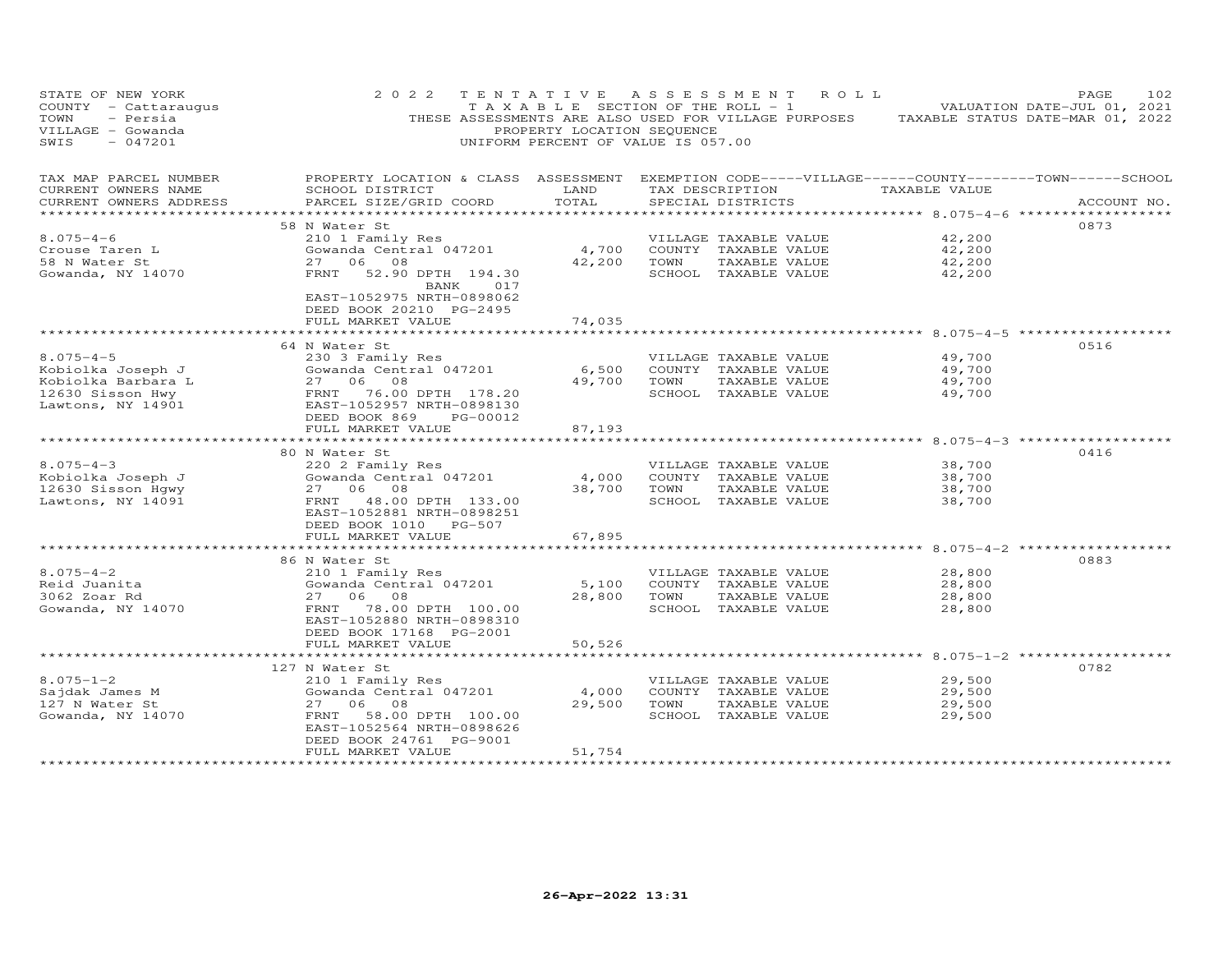| STATE OF NEW YORK<br>COUNTY - Cattaraugus<br>- Persia<br>TOWN<br>VILLAGE - Gowanda<br>$-047201$<br>SWIS | 2 0 2 2                                                                                                               | TENTATIVE ASSESSMENT ROLL<br>PROPERTY LOCATION SEQUENCE<br>UNIFORM PERCENT OF VALUE IS 057.00 |          |                                       |          | TAXABLE SECTION OF THE ROLL - 1 VALUATION DATE-JUL 01, 2021<br>THESE ASSESSMENTS ARE ALSO USED FOR VILLAGE PURPOSES TAXABLE STATUS DATE-MAR 01, 2022 | PAGE             | 103    |
|---------------------------------------------------------------------------------------------------------|-----------------------------------------------------------------------------------------------------------------------|-----------------------------------------------------------------------------------------------|----------|---------------------------------------|----------|------------------------------------------------------------------------------------------------------------------------------------------------------|------------------|--------|
| TAX MAP PARCEL NUMBER<br>CURRENT OWNERS NAME                                                            | PROPERTY LOCATION & CLASS ASSESSMENT EXEMPTION CODE-----VILLAGE------COUNTY-------TOWN------SCHOOL<br>SCHOOL DISTRICT | LAND                                                                                          |          |                                       |          | TAX DESCRIPTION TAXABLE VALUE                                                                                                                        |                  |        |
| CURRENT OWNERS ADDRESS                                                                                  | PARCEL SIZE/GRID COORD                                                                                                | TOTAL                                                                                         |          | SPECIAL DISTRICTS                     |          |                                                                                                                                                      | ACCOUNT NO.      |        |
| *******************                                                                                     |                                                                                                                       |                                                                                               |          |                                       |          |                                                                                                                                                      |                  |        |
|                                                                                                         | 129 N Water St                                                                                                        |                                                                                               |          |                                       |          |                                                                                                                                                      | 0855             |        |
| $8.075 - 1 - 3$                                                                                         | 210 1 Family Res<br>ZIO I Family Res<br>Gowanda Central 047201                                                        |                                                                                               |          | VILLAGE TAXABLE VALUE                 |          | 27,200                                                                                                                                               |                  |        |
| 8.075-1 J<br>Rizzo Jerry V<br>Theret                                                                    | 27 06 08                                                                                                              | 500<br>27,200                                                                                 | TOWN     | COUNTY TAXABLE VALUE<br>TAXABLE VALUE |          | 27,200<br>27,200                                                                                                                                     |                  |        |
| Gowanda, NY 14070                                                                                       | 8.00 DPTH 159.00<br>FRNT                                                                                              |                                                                                               |          | SCHOOL TAXABLE VALUE                  |          | 27,200                                                                                                                                               |                  |        |
|                                                                                                         | EAST-1052578 NRTH-0898692<br>DEED BOOK 28232 PG-7001                                                                  |                                                                                               |          |                                       |          |                                                                                                                                                      |                  |        |
|                                                                                                         | FULL MARKET VALUE                                                                                                     | 47,719                                                                                        |          |                                       |          |                                                                                                                                                      |                  |        |
|                                                                                                         |                                                                                                                       |                                                                                               |          |                                       |          |                                                                                                                                                      |                  |        |
| $8.075 - 1 - 4$                                                                                         | 135 N Water St<br>220 2 Family Res                                                                                    |                                                                                               | BAS STAR | 41854                                 | $\Omega$ | $\overline{O}$                                                                                                                                       | 0449<br>$\Omega$ | 20,400 |
| Jensen Robert D                                                                                         | ZZU Z Family Res<br>Gowanda Central 047201                                                                            | 5,600                                                                                         |          | VILLAGE TAXABLE VALUE                 |          | 41,000                                                                                                                                               |                  |        |
| 135 N Water St                                                                                          | 27 06 08                                                                                                              | 41,000                                                                                        |          | COUNTY TAXABLE VALUE                  |          | 41,000                                                                                                                                               |                  |        |
| Gowanda, NY 14070                                                                                       | FRNT<br>66.00 DPTH 159.00                                                                                             |                                                                                               | TOWN     | TAXABLE VALUE                         |          | 41,000                                                                                                                                               |                  |        |
|                                                                                                         | BANK 032                                                                                                              |                                                                                               |          | SCHOOL TAXABLE VALUE                  |          | 20,600                                                                                                                                               |                  |        |
|                                                                                                         | EAST-1052511 NRTH-0898687                                                                                             |                                                                                               |          |                                       |          |                                                                                                                                                      |                  |        |
|                                                                                                         | DEED BOOK 18059 PG-7002                                                                                               |                                                                                               |          |                                       |          |                                                                                                                                                      |                  |        |
|                                                                                                         | FULL MARKET VALUE                                                                                                     | 71,930                                                                                        |          |                                       |          |                                                                                                                                                      |                  |        |
|                                                                                                         |                                                                                                                       |                                                                                               |          |                                       |          |                                                                                                                                                      | 0518             |        |
| $8.075 - 1 - 5$                                                                                         | 141 N Water St<br>210 1 Family Res                                                                                    |                                                                                               | ENH STAR | 41834                                 | $\circ$  | $\overline{O}$                                                                                                                                       | $\Omega$         | 40,300 |
| McCool Danelle B                                                                                        | Gowanda Central 047201                                                                                                |                                                                                               |          | 5,500 VILLAGE TAXABLE VALUE           |          | 40,300                                                                                                                                               |                  |        |
| 141 N Water St                                                                                          | 27 06 08                                                                                                              | 40,300                                                                                        |          | COUNTY TAXABLE VALUE                  |          | 40,300                                                                                                                                               |                  |        |
| Gowanda, NY 14070                                                                                       | FRNT 66.00 DPTH 156.00                                                                                                |                                                                                               | TOWN     | TAXABLE VALUE                         |          | 40,300                                                                                                                                               |                  |        |
|                                                                                                         | EAST-1052448 NRTH-0898713                                                                                             |                                                                                               |          | SCHOOL TAXABLE VALUE                  |          | $\Omega$                                                                                                                                             |                  |        |
|                                                                                                         | DEED BOOK 30453 PG-5001                                                                                               |                                                                                               |          |                                       |          |                                                                                                                                                      |                  |        |
|                                                                                                         | FULL MARKET VALUE                                                                                                     | 70,702                                                                                        |          |                                       |          |                                                                                                                                                      |                  |        |
|                                                                                                         |                                                                                                                       |                                                                                               |          |                                       |          |                                                                                                                                                      | 5043             |        |
| $8.075 - 1 - 6$                                                                                         | 149 N Water St<br>210 1 Family Res                                                                                    |                                                                                               |          | VILLAGE TAXABLE VALUE                 |          | 51,500                                                                                                                                               |                  |        |
| First Baptist Church Gowanda                                                                            | Gowanda Central 047201                                                                                                | 5,500                                                                                         |          | COUNTY TAXABLE VALUE                  |          | 51,500                                                                                                                                               |                  |        |
| Parsonage                                                                                               | 27/28<br>06 08                                                                                                        | 51,500                                                                                        | TOWN     | TAXABLE VALUE                         |          | 51,500                                                                                                                                               |                  |        |
| 149 N Water St                                                                                          | FRNT 66.00 DPTH 155.00                                                                                                |                                                                                               |          | SCHOOL TAXABLE VALUE                  |          | 51,500                                                                                                                                               |                  |        |
| Gowanda, NY 14070                                                                                       | EAST-1052387 NRTH-0898737                                                                                             |                                                                                               |          |                                       |          |                                                                                                                                                      |                  |        |
|                                                                                                         | FULL MARKET VALUE                                                                                                     | 90,351                                                                                        |          |                                       |          |                                                                                                                                                      |                  |        |
|                                                                                                         | **************************                                                                                            |                                                                                               |          |                                       |          | ******** 8.075-1-7 *******************                                                                                                               |                  |        |
| $8.075 - 1 - 7$                                                                                         | 153 N Water St<br>210 1 Family Res                                                                                    |                                                                                               | BAS STAR | 41854                                 | $\Omega$ | $\overline{O}$                                                                                                                                       | 0841<br>$\Omega$ | 20,400 |
| Gabel Theodore                                                                                          | Gowanda Central 047201                                                                                                | 5,400                                                                                         |          | VILLAGE TAXABLE VALUE                 |          | 57,000                                                                                                                                               |                  |        |
| Gabel Katherine                                                                                         | 27/28<br>06<br>08                                                                                                     | 57,000                                                                                        |          | COUNTY TAXABLE VALUE                  |          | 57,000                                                                                                                                               |                  |        |
| 153 N Water St                                                                                          | 66.00 DPTH 150.00<br>FRNT                                                                                             |                                                                                               | TOWN     | TAXABLE VALUE                         |          | 57,000                                                                                                                                               |                  |        |
| Gowanda, NY 14070                                                                                       | EAST-1052327 NRTH-0898761                                                                                             |                                                                                               |          | SCHOOL TAXABLE VALUE                  |          | 36,600                                                                                                                                               |                  |        |
|                                                                                                         | DEED BOOK 00953 PG-00322                                                                                              |                                                                                               |          |                                       |          |                                                                                                                                                      |                  |        |
|                                                                                                         | FULL MARKET VALUE<br>*************************                                                                        | 100,000<br>******************                                                                 |          |                                       |          |                                                                                                                                                      |                  |        |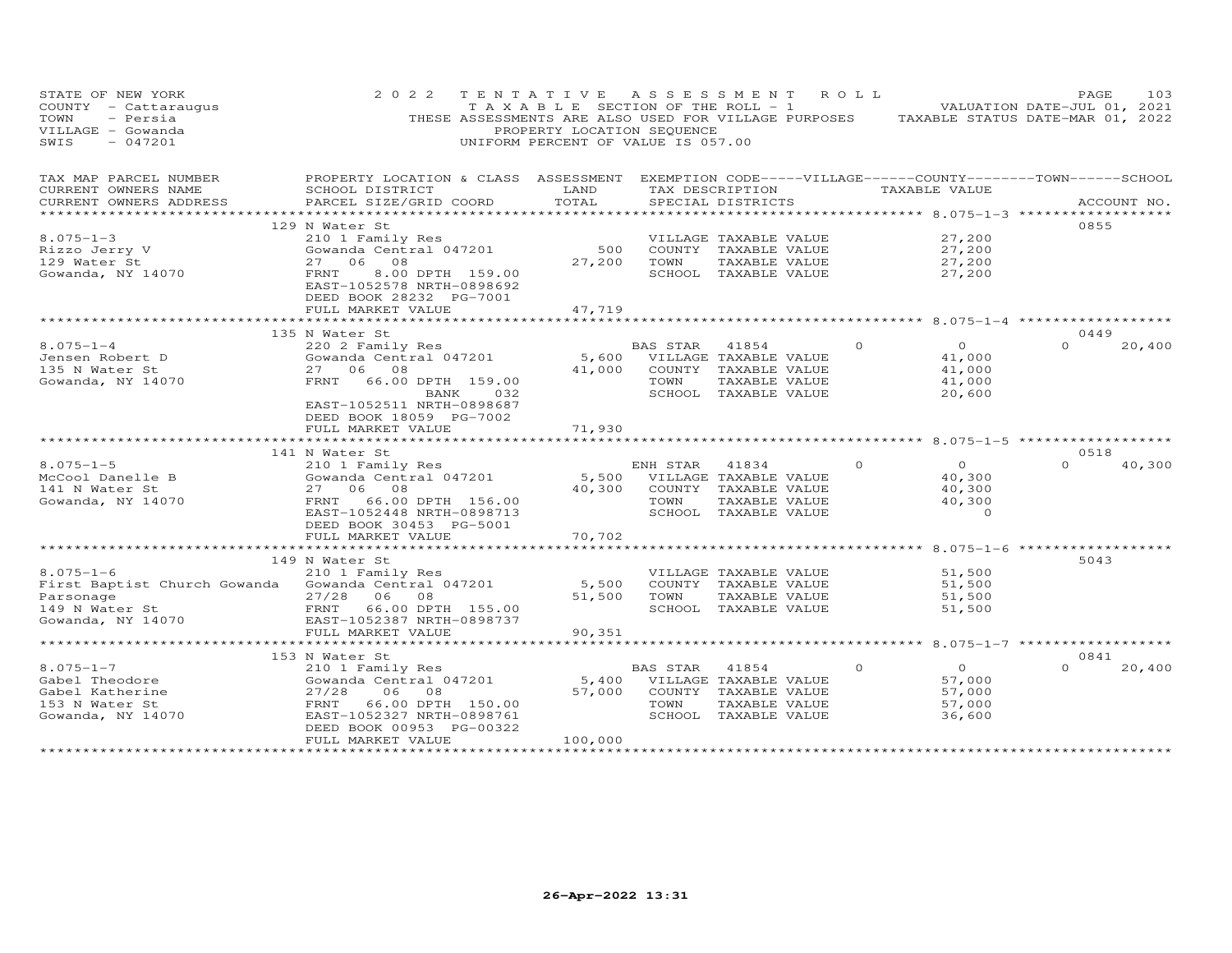| STATE OF NEW YORK<br>COUNTY - Cattaraugus<br>TOWN<br>- Persia<br>VILLAGE - Gowanda<br>$-047201$<br>SWIS | 2 0 2 2                                                                                                                | TENTATIVE ASSESSMENT ROLL<br>PROPERTY LOCATION SEQUENCE<br>UNIFORM PERCENT OF VALUE IS 057.00 |                              |                                               |          | TAXABLE SECTION OF THE ROLL - 1 VALUATION DATE-JUL 01, 2021<br>THESE ASSESSMENTS ARE ALSO USED FOR VILLAGE PURPOSES TAXABLE STATUS DATE-MAR 01, 2022 | PAGE     | 104         |
|---------------------------------------------------------------------------------------------------------|------------------------------------------------------------------------------------------------------------------------|-----------------------------------------------------------------------------------------------|------------------------------|-----------------------------------------------|----------|------------------------------------------------------------------------------------------------------------------------------------------------------|----------|-------------|
| TAX MAP PARCEL NUMBER<br>CURRENT OWNERS NAME                                                            | PROPERTY LOCATION & CLASS ASSESSMENT EXEMPTION CODE-----VILLAGE------COUNTY--------TOWN------SCHOOL<br>SCHOOL DISTRICT | LAND                                                                                          |                              |                                               |          | TAX DESCRIPTION TAXABLE VALUE                                                                                                                        |          |             |
| CURRENT OWNERS ADDRESS                                                                                  | PARCEL SIZE/GRID COORD                                                                                                 | TOTAL                                                                                         |                              | SPECIAL DISTRICTS                             |          |                                                                                                                                                      |          | ACCOUNT NO. |
|                                                                                                         |                                                                                                                        |                                                                                               |                              |                                               |          |                                                                                                                                                      |          |             |
|                                                                                                         | 164 N Water St                                                                                                         |                                                                                               |                              |                                               |          |                                                                                                                                                      | 0765     |             |
| $8.075 - 2 - 10$                                                                                        | N Water St<br>210 1 Family Res<br>Gowanda Central 047201 1979 1988 STAR<br>29.500 VILLAGE                              |                                                                                               | VETCOM CTS 41130             |                                               | 12,375   | 12,375                                                                                                                                               | 12,375   | 12,375      |
| $S$ chauer Linda A                                                                                      |                                                                                                                        |                                                                                               |                              |                                               | 41854 0  | $\overline{0}$                                                                                                                                       | $\sim$ 0 | 20,400      |
| 164 N Water St<br>Gowanda, NY 14070                                                                     | 28 06 08<br>50.00 DPTH 168.00<br>FRNT                                                                                  |                                                                                               | 49,500 VILLAGE TAXABLE VALUE | COUNTY TAXABLE VALUE                          |          | 37,125<br>37,125                                                                                                                                     |          |             |
|                                                                                                         | EAST-1052169 NRTH-0898594                                                                                              |                                                                                               | TOWN                         | TAXABLE VALUE                                 |          | 37,125                                                                                                                                               |          |             |
|                                                                                                         | DEED BOOK 766<br>PG-01170                                                                                              |                                                                                               |                              | SCHOOL TAXABLE VALUE                          |          | 16,725                                                                                                                                               |          |             |
|                                                                                                         | FULL MARKET VALUE                                                                                                      | 86,842                                                                                        |                              |                                               |          |                                                                                                                                                      |          |             |
|                                                                                                         | **************************                                                                                             | **************************************                                                        |                              |                                               |          | ************* 8.075-2-9 *******************                                                                                                          |          |             |
|                                                                                                         | 170 N Water St                                                                                                         |                                                                                               |                              |                                               |          |                                                                                                                                                      | 0540     |             |
| $8.075 - 2 - 9$<br>8.075-2<br>Hall Douglas L<br>Titler St                                               | 210 1 Family Res<br>Gowanda Central 047201                                                                             |                                                                                               | BAS STAR                     | 41854                                         | $\Omega$ | $\overline{O}$                                                                                                                                       | $\Omega$ | 20,400      |
|                                                                                                         | 28 06 08                                                                                                               | 4,300<br>40,600                                                                               |                              | VILLAGE TAXABLE VALUE<br>COUNTY TAXABLE VALUE |          | 40,600<br>40,600                                                                                                                                     |          |             |
| Gowanda, NY 14070                                                                                       | FRNT<br>50.00 DPTH 157.50                                                                                              |                                                                                               | TOWN                         | TAXABLE VALUE                                 |          | 40,600                                                                                                                                               |          |             |
|                                                                                                         | EAST-1052118 NRTH-0898633                                                                                              |                                                                                               |                              | SCHOOL TAXABLE VALUE                          |          | 20,200                                                                                                                                               |          |             |
|                                                                                                         | DEED BOOK 1017    PG-1148                                                                                              |                                                                                               |                              |                                               |          |                                                                                                                                                      |          |             |
|                                                                                                         | FULL MARKET VALUE                                                                                                      | 71,228                                                                                        |                              |                                               |          |                                                                                                                                                      |          |             |
|                                                                                                         | *************************                                                                                              | *************                                                                                 |                              |                                               |          | ************ 8.075-2-8                                                                                                                               |          |             |
| $8.075 - 2 - 8$                                                                                         | 176 N Water St                                                                                                         |                                                                                               |                              |                                               |          |                                                                                                                                                      | 0255     |             |
| Chmielewski Ronald E                                                                                    | 210 1 Family Res<br>Gowanda Central 047201                                                                             | 4,300                                                                                         |                              | VILLAGE TAXABLE VALUE<br>COUNTY TAXABLE VALUE |          | 44,500<br>44,500                                                                                                                                     |          |             |
| 176 N Water St                                                                                          | 28 06 08                                                                                                               | 44,500                                                                                        | TOWN                         | TAXABLE VALUE                                 |          | 44,500                                                                                                                                               |          |             |
| Gowanda, NY 14070                                                                                       | FRNT 47.50 DPTH 165.00                                                                                                 |                                                                                               |                              | SCHOOL TAXABLE VALUE                          |          | 44,500                                                                                                                                               |          |             |
|                                                                                                         | EAST-1052072 NRTH-0898651                                                                                              |                                                                                               |                              |                                               |          |                                                                                                                                                      |          |             |
|                                                                                                         | DEED BOOK 20190 PG-6225                                                                                                |                                                                                               |                              |                                               |          |                                                                                                                                                      |          |             |
|                                                                                                         | FULL MARKET VALUE                                                                                                      | 78,070                                                                                        |                              |                                               |          |                                                                                                                                                      |          |             |
|                                                                                                         | ***********************                                                                                                | ************                                                                                  |                              |                                               |          | ************************ 8.075-2-7 **************                                                                                                    |          |             |
| $8.075 - 2 - 7$                                                                                         | 178 N Water St<br>210 1 Family Res                                                                                     |                                                                                               |                              | VILLAGE TAXABLE VALUE                         |          | 32,900                                                                                                                                               | 0285     |             |
|                                                                                                         | Gowanda Central 047201                                                                                                 | 3,900                                                                                         |                              | COUNTY TAXABLE VALUE                          |          | 32,900                                                                                                                                               |          |             |
| Rogers Terry L<br>Rogers Gary E<br>14600 NE 112th CT<br>Fort MoCew TI 00101                             | 28 06 08                                                                                                               | 32,900                                                                                        | TOWN                         | TAXABLE VALUE                                 |          | 32,900                                                                                                                                               |          |             |
|                                                                                                         | FRNT 47.00 DPTH 138.00                                                                                                 |                                                                                               |                              | SCHOOL TAXABLE VALUE                          |          | 32,900                                                                                                                                               |          |             |
| Fort McCoy, FL 32134                                                                                    | EAST-1052033 NRTH-0898679                                                                                              |                                                                                               |                              |                                               |          |                                                                                                                                                      |          |             |
|                                                                                                         | DEED BOOK 19240 PG-7002                                                                                                |                                                                                               |                              |                                               |          |                                                                                                                                                      |          |             |
|                                                                                                         | FULL MARKET VALUE                                                                                                      | 57,719                                                                                        |                              |                                               |          |                                                                                                                                                      |          |             |
|                                                                                                         |                                                                                                                        |                                                                                               |                              |                                               |          | ******************** 8.075-2-6 ***********                                                                                                           | 0879     |             |
| $8.075 - 2 - 6$                                                                                         | 188 N Water St<br>210 1 Family Res                                                                                     |                                                                                               |                              | VILLAGE TAXABLE VALUE                         |          | 34,000                                                                                                                                               |          |             |
| Taber Timothy P                                                                                         | Gowanda Central 047201                                                                                                 | 3,300                                                                                         |                              | COUNTY TAXABLE VALUE                          |          | 34,000                                                                                                                                               |          |             |
| 21 Maple Ave                                                                                            | 28 06 08                                                                                                               | 34,000                                                                                        | TOWN                         | TAXABLE VALUE                                 |          | 34,000                                                                                                                                               |          |             |
| Gowanda, NY 14070                                                                                       | 43.00 DPTH 110.00<br>FRNT                                                                                              |                                                                                               |                              | SCHOOL TAXABLE VALUE                          |          | 34,000                                                                                                                                               |          |             |
|                                                                                                         | EAST-1051994 NRTH-0898702                                                                                              |                                                                                               |                              |                                               |          |                                                                                                                                                      |          |             |
|                                                                                                         | DEED BOOK 26599 PG-2001                                                                                                |                                                                                               |                              |                                               |          |                                                                                                                                                      |          |             |
| ************************                                                                                | FULL MARKET VALUE<br>*************************                                                                         | 59,649<br>******************                                                                  |                              |                                               |          |                                                                                                                                                      |          |             |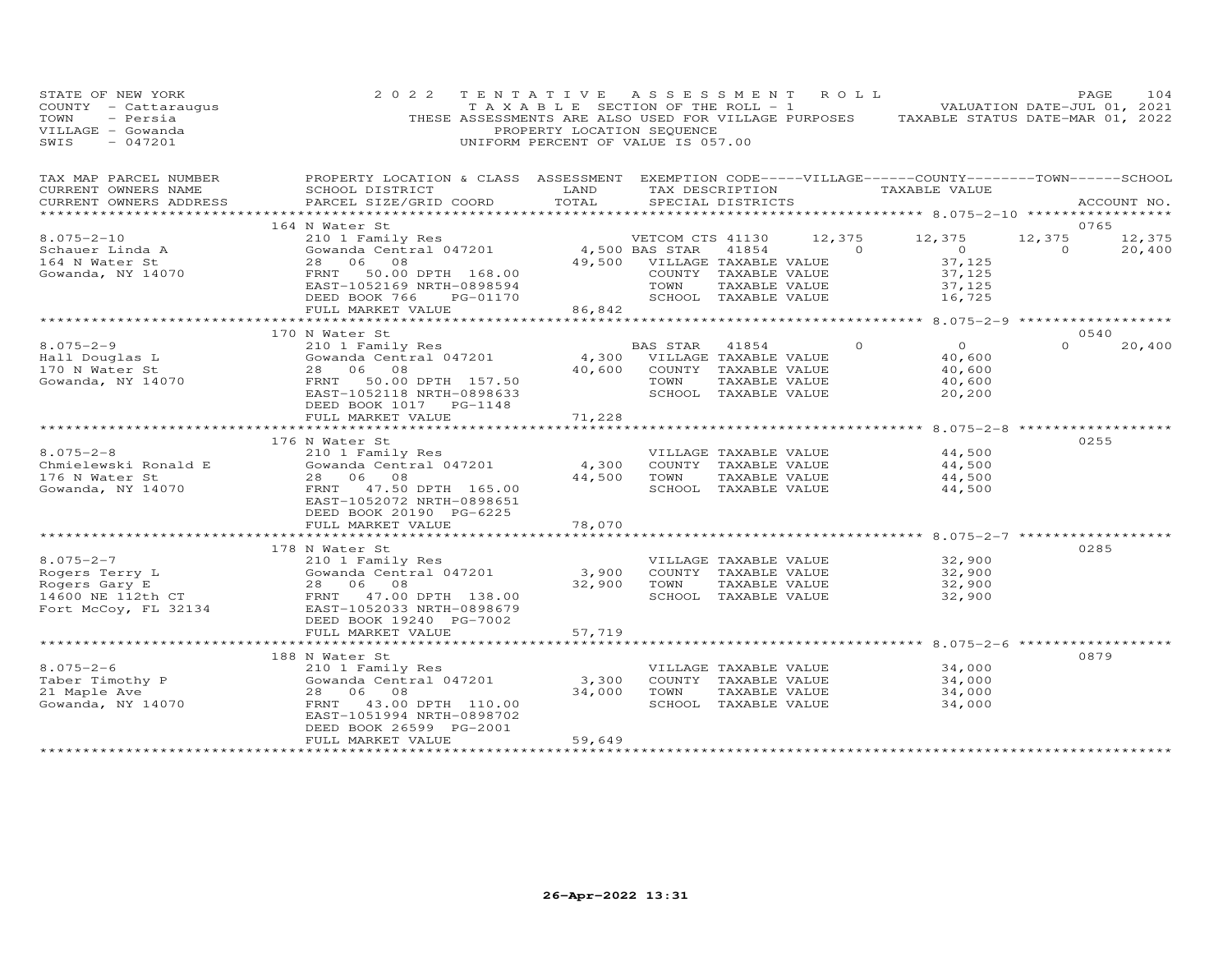| STATE OF NEW YORK<br>COUNTY - Cattaraugus<br>TOWN<br>- Persia<br>VILLAGE - Gowanda<br>$-047201$<br>SWIS | 2 0 2 2                                                                                                                                                                                                                 | TENTATIVE<br>T A X A B L E SECTION OF THE ROLL - 1<br>PROPERTY LOCATION SEQUENCE<br>UNIFORM PERCENT OF VALUE IS 057.00 | A S S E S S M E N T                             |                                                                                        | ROLL ROLL | THESE ASSESSMENTS ARE ALSO USED FOR VILLAGE PURPOSES TAXABLE STATUS DATE-MAR 01, 2022 | PAGE<br>VALUATION DATE-JUL 01, 2021 | 105    |
|---------------------------------------------------------------------------------------------------------|-------------------------------------------------------------------------------------------------------------------------------------------------------------------------------------------------------------------------|------------------------------------------------------------------------------------------------------------------------|-------------------------------------------------|----------------------------------------------------------------------------------------|-----------|---------------------------------------------------------------------------------------|-------------------------------------|--------|
| TAX MAP PARCEL NUMBER<br>CURRENT OWNERS NAME<br>CURRENT OWNERS ADDRESS                                  | PROPERTY LOCATION & CLASS ASSESSMENT EXEMPTION CODE-----VILLAGE------COUNTY-------TOWN------SCHOOL<br>SCHOOL DISTRICT<br>PARCEL SIZE/GRID COORD                                                                         | LAND<br>TOTAL                                                                                                          |                                                 | TAX DESCRIPTION<br>SPECIAL DISTRICTS                                                   |           | TAXABLE VALUE                                                                         | ACCOUNT NO.                         |        |
| **********************                                                                                  |                                                                                                                                                                                                                         |                                                                                                                        |                                                 |                                                                                        |           | ****************** 8.075-2-5 *******************                                      |                                     |        |
|                                                                                                         | 192 N Water St                                                                                                                                                                                                          |                                                                                                                        |                                                 |                                                                                        |           |                                                                                       | 0708                                |        |
| $8.075 - 2 - 5$<br>Roth Janet L<br>192 N Water St<br>Gowanda, NY 14070                                  | 210 1 Family Res<br>Gowanda Central 047201<br>28 06 08<br>LandContract-Janet Roth<br>47.00 DPTH 110.30<br>FRNT<br>EAST-1051951 NRTH-0898717                                                                             | 27,100                                                                                                                 | BAS STAR<br>3,500 VILLAGE TAXABLE VALUE<br>TOWN | 41854<br>COUNTY TAXABLE VALUE<br>TAXABLE VALUE<br>SCHOOL TAXABLE VALUE                 | $\circ$   | $\overline{O}$<br>27,100<br>27,100<br>27,100<br>6,700                                 | $\Omega$                            | 20,400 |
|                                                                                                         | DEED BOOK 26328 PG-6001                                                                                                                                                                                                 |                                                                                                                        |                                                 |                                                                                        |           |                                                                                       |                                     |        |
|                                                                                                         | FULL MARKET VALUE                                                                                                                                                                                                       | 47,544                                                                                                                 |                                                 |                                                                                        |           |                                                                                       |                                     |        |
|                                                                                                         | 198 N Water St                                                                                                                                                                                                          |                                                                                                                        |                                                 |                                                                                        |           |                                                                                       | 0284                                |        |
| $8.075 - 2 - 4$<br>Darling Walter L Sr                                                                  | 210 1 Family Res<br>Gowanda Central 047201<br>Darling Lorissa J<br>D/b/a Walter Darling<br>143 Aldrich St<br>Cowanda. NY 14070<br>Cowanda. NY 14070<br>DEED BOOK 903 PG-00020<br>Cowanda. NY 14070<br>Cowanda. NY 14070 | 4,200<br>39,400                                                                                                        | TOWN                                            | VILLAGE TAXABLE VALUE<br>COUNTY TAXABLE VALUE<br>TAXABLE VALUE<br>SCHOOL TAXABLE VALUE |           | 39,400<br>39,400<br>39,400<br>39,400                                                  |                                     |        |
|                                                                                                         |                                                                                                                                                                                                                         |                                                                                                                        |                                                 |                                                                                        |           |                                                                                       |                                     |        |
|                                                                                                         | FULL MARKET VALUE<br>**************                                                                                                                                                                                     | 69,123<br>********                                                                                                     |                                                 |                                                                                        |           | ******** 8.075-2-3 *************                                                      |                                     |        |
|                                                                                                         | 202 N Water St                                                                                                                                                                                                          |                                                                                                                        |                                                 |                                                                                        |           |                                                                                       | 0418                                |        |
| $8.075 - 2 - 3$                                                                                         | 210 1 Family Res                                                                                                                                                                                                        |                                                                                                                        | BAS STAR                                        | 41854                                                                                  | $\Omega$  | $\Omega$                                                                              | $\Omega$                            | 20,400 |
| Dobony Mark A                                                                                           | Gowanda Central 047201                                                                                                                                                                                                  | 6,100                                                                                                                  |                                                 | VILLAGE TAXABLE VALUE                                                                  |           | 40,500                                                                                |                                     |        |
| 202 North Water St                                                                                      | 28 06<br>08                                                                                                                                                                                                             | 40,500                                                                                                                 |                                                 | COUNTY TAXABLE VALUE                                                                   |           | 40,500                                                                                |                                     |        |
| Gowanda, NY 14070                                                                                       | FRNT 80.00 DPTH 163.00<br>EAST-1051853 NRTH-0898743<br>DEED BOOK 00987 PG-00897                                                                                                                                         |                                                                                                                        | TOWN                                            | TAXABLE VALUE<br>SCHOOL TAXABLE VALUE                                                  |           | 40,500<br>20,100                                                                      |                                     |        |
|                                                                                                         | FULL MARKET VALUE                                                                                                                                                                                                       | 71,053                                                                                                                 |                                                 |                                                                                        |           |                                                                                       |                                     |        |
|                                                                                                         | 204 N Water St                                                                                                                                                                                                          |                                                                                                                        |                                                 |                                                                                        |           |                                                                                       | 0466                                |        |
| $8.075 - 2 - 2$                                                                                         | 210 1 Family Res                                                                                                                                                                                                        |                                                                                                                        |                                                 | VILLAGE TAXABLE VALUE                                                                  |           | 24,500                                                                                |                                     |        |
| Dobony Brandon S                                                                                        | Gowanda Central 047201                                                                                                                                                                                                  | 2,200                                                                                                                  |                                                 | COUNTY TAXABLE VALUE                                                                   |           | 24,500                                                                                |                                     |        |
| 202 N Water St                                                                                          | 28 06<br>08                                                                                                                                                                                                             | 24,500                                                                                                                 | TOWN                                            | TAXABLE VALUE                                                                          |           | 24,500                                                                                |                                     |        |
| Gowanda, NY 14070                                                                                       | FRNT<br>30.00 DPTH<br>95.00<br>EAST-1051804 NRTH-0898784<br>DEED BOOK 30879 PG-3001                                                                                                                                     |                                                                                                                        |                                                 | SCHOOL TAXABLE VALUE                                                                   |           | 24,500                                                                                |                                     |        |
|                                                                                                         | FULL MARKET VALUE                                                                                                                                                                                                       | 42,982                                                                                                                 |                                                 |                                                                                        |           |                                                                                       |                                     |        |
|                                                                                                         | 22 Orchard Pl                                                                                                                                                                                                           |                                                                                                                        |                                                 |                                                                                        |           |                                                                                       | 0719                                |        |
| $8.083 - 4 - 55$                                                                                        | 210 1 Family Res                                                                                                                                                                                                        |                                                                                                                        |                                                 | VILLAGE TAXABLE VALUE                                                                  |           | 45,900                                                                                |                                     |        |
| Willingham Maureen Anne                                                                                 | Gowanda Central 047201                                                                                                                                                                                                  | 5,800                                                                                                                  |                                                 | COUNTY TAXABLE VALUE                                                                   |           | 45,900                                                                                |                                     |        |
| Bierman Jolie Tracy                                                                                     | 28<br>06<br>08                                                                                                                                                                                                          | 45,900                                                                                                                 | TOWN                                            | TAXABLE VALUE                                                                          |           | 45,900                                                                                |                                     |        |
| 22 Orchard Pl<br>Gowanda, NY 14070                                                                      | FRNT<br>68.00 DPTH 171.00<br>EAST-1052161 NRTH-0896300<br>DEED BOOK 20210 PG-9257<br>FULL MARKET VALUE                                                                                                                  | 80,526                                                                                                                 |                                                 | SCHOOL TAXABLE VALUE                                                                   |           | 45,900                                                                                |                                     |        |
|                                                                                                         |                                                                                                                                                                                                                         |                                                                                                                        |                                                 |                                                                                        |           |                                                                                       |                                     |        |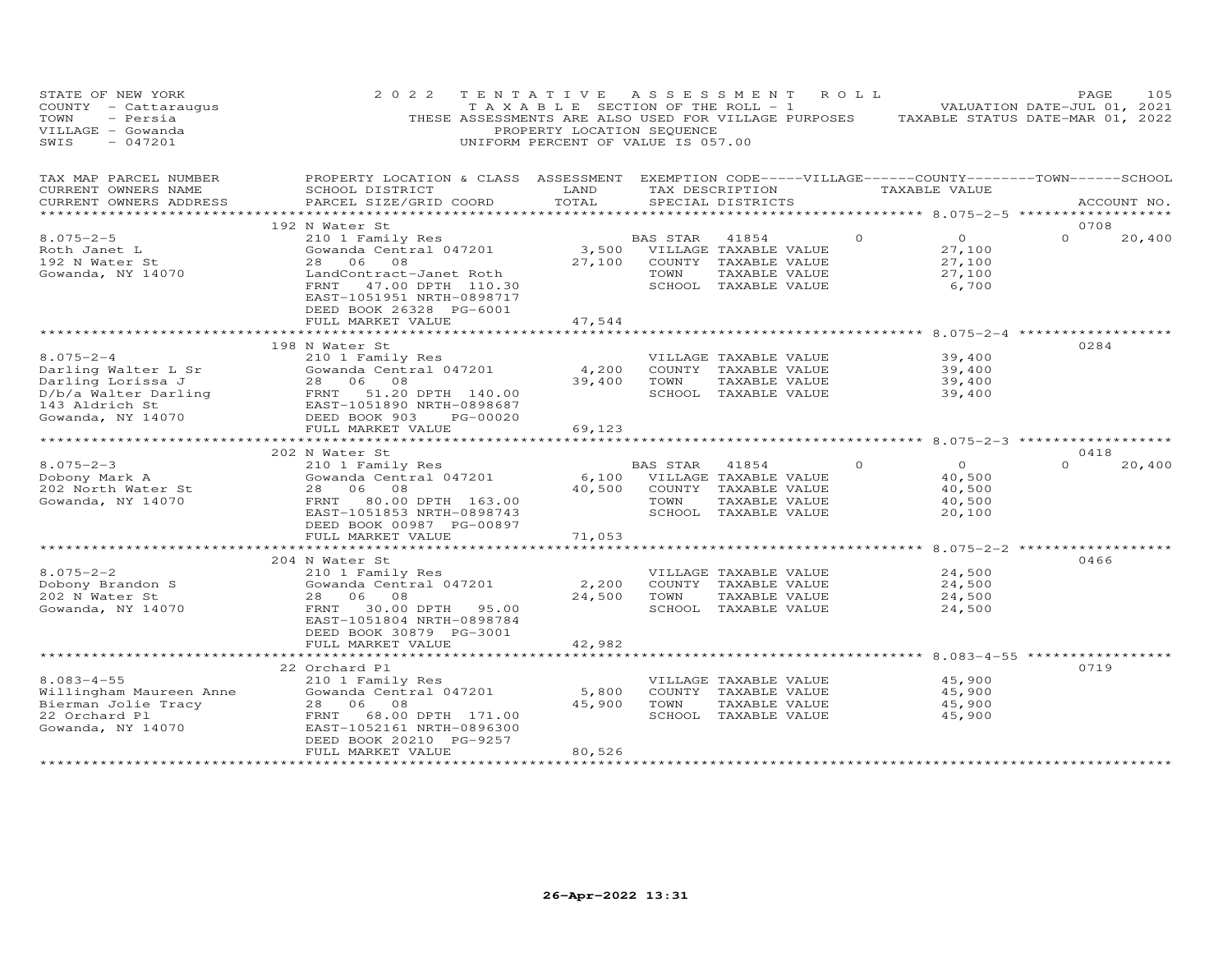| STATE OF NEW YORK<br>COUNTY - Cattaraugus<br>- Persia<br>TOWN<br>VILLAGE - Gowanda<br>$-047201$<br>SWIS                                                                                           | 2 0 2 2                                                                                                                                                                                                                                                                                                                                                                                                      | TENTATIVE ASSESSMENT ROLL<br>PROPERTY LOCATION SEQUENCE<br>UNIFORM PERCENT OF VALUE IS 057.00                                   |                              |                                       |                |          | TAXABLE SECTION OF THE ROLL - 1 VALUATION DATE-JUL 01, 2021<br>THESE ASSESSMENTS ARE ALSO USED FOR VILLAGE PURPOSES TAXABLE STATUS DATE-MAR 01, 2022 | PAGE             | 106         |
|---------------------------------------------------------------------------------------------------------------------------------------------------------------------------------------------------|--------------------------------------------------------------------------------------------------------------------------------------------------------------------------------------------------------------------------------------------------------------------------------------------------------------------------------------------------------------------------------------------------------------|---------------------------------------------------------------------------------------------------------------------------------|------------------------------|---------------------------------------|----------------|----------|------------------------------------------------------------------------------------------------------------------------------------------------------|------------------|-------------|
| TAX MAP PARCEL NUMBER                                                                                                                                                                             | PROPERTY LOCATION & CLASS ASSESSMENT EXEMPTION CODE-----VILLAGE------COUNTY-------TOWN------SCHOOL                                                                                                                                                                                                                                                                                                           |                                                                                                                                 |                              |                                       |                |          |                                                                                                                                                      |                  |             |
| CURRENT OWNERS NAME<br>CURRENT OWNERS ADDRESS                                                                                                                                                     | SCHOOL DISTRICT<br>PARCEL SIZE/GRID COORD                                                                                                                                                                                                                                                                                                                                                                    | <b>EXAMPLE SERVICE SERVICE SERVICE SERVICE SERVICE SERVICE SERVICE SERVICE SERVICE SERVICE SERVICE SERVICE SERVICE</b><br>TOTAL |                              | SPECIAL DISTRICTS                     |                |          | TAX DESCRIPTION TAXABLE VALUE                                                                                                                        |                  | ACCOUNT NO. |
|                                                                                                                                                                                                   |                                                                                                                                                                                                                                                                                                                                                                                                              |                                                                                                                                 |                              |                                       |                |          |                                                                                                                                                      |                  |             |
|                                                                                                                                                                                                   | 23 Orchard Pl<br>$\begin{array}{lllllllll} \text{210} & \text{1} & \text{210} & \text{210} & \text{210} & \text{210} & \text{210} & \text{210} & \text{210} & \text{210} & \text{210} & \text{210} & \text{220} & \text{23} & \text{23} & \text{24} & \text{25} & \text{26} & \text{27} & \text{28} & \text{28} & \text{29} & \text{20} & \text{20} & \text{21} & \text{22} & \text{23} & \text{24} & \text$ |                                                                                                                                 |                              |                                       |                |          |                                                                                                                                                      | 0490             |             |
| $8.083 - 5 - 27$                                                                                                                                                                                  |                                                                                                                                                                                                                                                                                                                                                                                                              |                                                                                                                                 |                              |                                       |                | $\Omega$ | $\overline{O}$                                                                                                                                       | $\Omega$         | 20,400      |
|                                                                                                                                                                                                   |                                                                                                                                                                                                                                                                                                                                                                                                              |                                                                                                                                 |                              |                                       |                |          | 60,300                                                                                                                                               |                  |             |
|                                                                                                                                                                                                   | FRNT 110.00 DPTH 145.65                                                                                                                                                                                                                                                                                                                                                                                      |                                                                                                                                 | TOWN                         | TAXABLE VALUE                         |                |          | 60,300<br>60,300                                                                                                                                     |                  |             |
| Wesley Donald C<br>Wesley Penelope<br>23 Orchard Pl<br>Gowanda, NY 14070                                                                                                                          | EAST-1052156 NRTH-0896510                                                                                                                                                                                                                                                                                                                                                                                    |                                                                                                                                 |                              | SCHOOL TAXABLE VALUE                  |                |          | 39,900                                                                                                                                               |                  |             |
|                                                                                                                                                                                                   | DEED BOOK 912<br>PG-00327                                                                                                                                                                                                                                                                                                                                                                                    |                                                                                                                                 |                              |                                       |                |          |                                                                                                                                                      |                  |             |
|                                                                                                                                                                                                   | FULL MARKET VALUE                                                                                                                                                                                                                                                                                                                                                                                            | 105,789                                                                                                                         |                              |                                       |                |          |                                                                                                                                                      |                  |             |
|                                                                                                                                                                                                   |                                                                                                                                                                                                                                                                                                                                                                                                              |                                                                                                                                 |                              |                                       |                |          |                                                                                                                                                      |                  |             |
| $8.083 - 4 - 54$                                                                                                                                                                                  | 24 Orchard Pl                                                                                                                                                                                                                                                                                                                                                                                                |                                                                                                                                 | BAS STAR                     | 41854                                 |                | $\Omega$ | $\overline{O}$                                                                                                                                       | 0531<br>$\Omega$ | 20,400      |
|                                                                                                                                                                                                   | 210 1 Family Res<br>Gowanda Central 047201<br>28 06 08                                                                                                                                                                                                                                                                                                                                                       |                                                                                                                                 | 3,100 VILLAGE TAXABLE VALUE  |                                       |                |          | 57,900                                                                                                                                               |                  |             |
|                                                                                                                                                                                                   |                                                                                                                                                                                                                                                                                                                                                                                                              |                                                                                                                                 | 57,900 COUNTY TAXABLE VALUE  |                                       |                |          | 57,900                                                                                                                                               |                  |             |
|                                                                                                                                                                                                   |                                                                                                                                                                                                                                                                                                                                                                                                              |                                                                                                                                 | TOWN                         | TAXABLE VALUE                         |                |          | 57,900                                                                                                                                               |                  |             |
| Stenger Scott T<br>Stenger Mary Ann ann an 28 06 08<br>24 Orchard Pl<br>Gowanda, NY 14070 1997–1052108 NRTH-0896304<br>27 Orchard Pl<br>28 06 08<br>28 06 08<br>28 06 08<br>28 07 08 NRTH-0896304 |                                                                                                                                                                                                                                                                                                                                                                                                              |                                                                                                                                 |                              | SCHOOL TAXABLE VALUE                  |                |          | 37,500                                                                                                                                               |                  |             |
|                                                                                                                                                                                                   | DEED BOOK 00937 PG-00963                                                                                                                                                                                                                                                                                                                                                                                     |                                                                                                                                 |                              |                                       |                |          |                                                                                                                                                      |                  |             |
|                                                                                                                                                                                                   | FULL MARKET VALUE<br>************************                                                                                                                                                                                                                                                                                                                                                                | 101,579<br>*******************                                                                                                  |                              |                                       |                |          | ********* 8.083-5-29 *****************                                                                                                               |                  |             |
|                                                                                                                                                                                                   | 25 Orchard Pl                                                                                                                                                                                                                                                                                                                                                                                                |                                                                                                                                 |                              |                                       |                |          |                                                                                                                                                      | 0299             |             |
| $8.083 - 5 - 29$                                                                                                                                                                                  |                                                                                                                                                                                                                                                                                                                                                                                                              |                                                                                                                                 | BAS STAR                     | 41854                                 |                | $\Omega$ | $\overline{0}$                                                                                                                                       | $\Omega$         | 20,400      |
| o.o.o.---2,<br>Meyers Stephen L<br>25 Orchard Pl<br>Gowanda, NY 14070                                                                                                                             | 210 1 Family Res<br>Gowanda Central 047201<br>28 06 08                                                                                                                                                                                                                                                                                                                                                       |                                                                                                                                 | 6,700 VILLAGE TAXABLE VALUE  |                                       |                |          | 63,500                                                                                                                                               |                  |             |
|                                                                                                                                                                                                   |                                                                                                                                                                                                                                                                                                                                                                                                              |                                                                                                                                 | 63,500 COUNTY TAXABLE VALUE  |                                       |                |          | 63,500                                                                                                                                               |                  |             |
|                                                                                                                                                                                                   | FRNT 90.00 DPTH 142.00                                                                                                                                                                                                                                                                                                                                                                                       |                                                                                                                                 | TOWN                         | TAXABLE VALUE                         |                |          | 63,500                                                                                                                                               |                  |             |
|                                                                                                                                                                                                   | EAST-1052062 NRTH-0896521                                                                                                                                                                                                                                                                                                                                                                                    |                                                                                                                                 |                              | SCHOOL TAXABLE VALUE                  |                |          | 43,100                                                                                                                                               |                  |             |
|                                                                                                                                                                                                   | DEED BOOK 00980 PG-00609<br>FULL MARKET VALUE                                                                                                                                                                                                                                                                                                                                                                | 111,404                                                                                                                         |                              |                                       |                |          |                                                                                                                                                      |                  |             |
|                                                                                                                                                                                                   | *********************                                                                                                                                                                                                                                                                                                                                                                                        |                                                                                                                                 |                              |                                       |                |          |                                                                                                                                                      |                  |             |
|                                                                                                                                                                                                   | 32 Orchard Pl                                                                                                                                                                                                                                                                                                                                                                                                |                                                                                                                                 |                              |                                       |                |          |                                                                                                                                                      | 0763             |             |
| $8.083 - 4 - 53$                                                                                                                                                                                  | 210 1 Family Res<br>Gowanda Central 047201                                                                                                                                                                                                                                                                                                                                                                   |                                                                                                                                 | VETCOM CTS 41130             |                                       | 13,600         |          | 13,600                                                                                                                                               | 13,600 13,600    |             |
| Barone Richard W<br>Barone Joan G<br>32 Orchard Pl<br>Gowanda, NY 14070                                                                                                                           |                                                                                                                                                                                                                                                                                                                                                                                                              | 5,600 ENH STAR                                                                                                                  |                              | 41834                                 | $\overline{a}$ |          | $\overline{0}$                                                                                                                                       | $\overline{0}$   | 41,400      |
|                                                                                                                                                                                                   | 28 06 08                                                                                                                                                                                                                                                                                                                                                                                                     |                                                                                                                                 | 55,000 VILLAGE TAXABLE VALUE |                                       |                |          | 41,400                                                                                                                                               |                  |             |
|                                                                                                                                                                                                   | FRNT 66.00 DPTH 159.00<br>EAST-1052057 NRTH-0896303                                                                                                                                                                                                                                                                                                                                                          |                                                                                                                                 | TOWN                         | COUNTY TAXABLE VALUE<br>TAXABLE VALUE |                |          | 41,400<br>41,400                                                                                                                                     |                  |             |
|                                                                                                                                                                                                   | DEED BOOK 1003 PG-273                                                                                                                                                                                                                                                                                                                                                                                        |                                                                                                                                 |                              | SCHOOL TAXABLE VALUE                  |                |          | $\Omega$                                                                                                                                             |                  |             |
|                                                                                                                                                                                                   | FULL MARKET VALUE                                                                                                                                                                                                                                                                                                                                                                                            | 96,491                                                                                                                          |                              |                                       |                |          |                                                                                                                                                      |                  |             |
|                                                                                                                                                                                                   | ***********************                                                                                                                                                                                                                                                                                                                                                                                      |                                                                                                                                 |                              |                                       |                |          | ********** 8.083-5-31 *************                                                                                                                  |                  |             |
|                                                                                                                                                                                                   | 39 Orchard Pl                                                                                                                                                                                                                                                                                                                                                                                                |                                                                                                                                 |                              |                                       |                |          |                                                                                                                                                      | 0881             |             |
| $8.083 - 5 - 31$                                                                                                                                                                                  | 210 1 Family Res<br>Zio I family Res<br>Gowanda Central 047201                                                                                                                                                                                                                                                                                                                                               |                                                                                                                                 |                              | VILLAGE TAXABLE VALUE                 |                |          | 49,600                                                                                                                                               |                  |             |
| Frantz Jay                                                                                                                                                                                        | 28 06 08                                                                                                                                                                                                                                                                                                                                                                                                     | 4,300<br>49,600                                                                                                                 | TOWN                         | COUNTY TAXABLE VALUE                  |                |          | 49,600                                                                                                                                               |                  |             |
| Frantz Alison<br>207 Court St                                                                                                                                                                     | FRNT 50.00 DPTH 165.00                                                                                                                                                                                                                                                                                                                                                                                       |                                                                                                                                 |                              | TAXABLE VALUE<br>SCHOOL TAXABLE VALUE |                |          | 49,600<br>49,600                                                                                                                                     |                  |             |
| Little Valley, NY 14755                                                                                                                                                                           | EAST-1051921 NRTH-0896607                                                                                                                                                                                                                                                                                                                                                                                    |                                                                                                                                 |                              |                                       |                |          |                                                                                                                                                      |                  |             |
|                                                                                                                                                                                                   | DEED BOOK 27756 PG-9003                                                                                                                                                                                                                                                                                                                                                                                      |                                                                                                                                 |                              |                                       |                |          |                                                                                                                                                      |                  |             |
|                                                                                                                                                                                                   | FULL MARKET VALUE                                                                                                                                                                                                                                                                                                                                                                                            | 87,018                                                                                                                          |                              |                                       |                |          |                                                                                                                                                      |                  |             |
|                                                                                                                                                                                                   | ************************                                                                                                                                                                                                                                                                                                                                                                                     | *****************                                                                                                               |                              |                                       |                |          |                                                                                                                                                      |                  |             |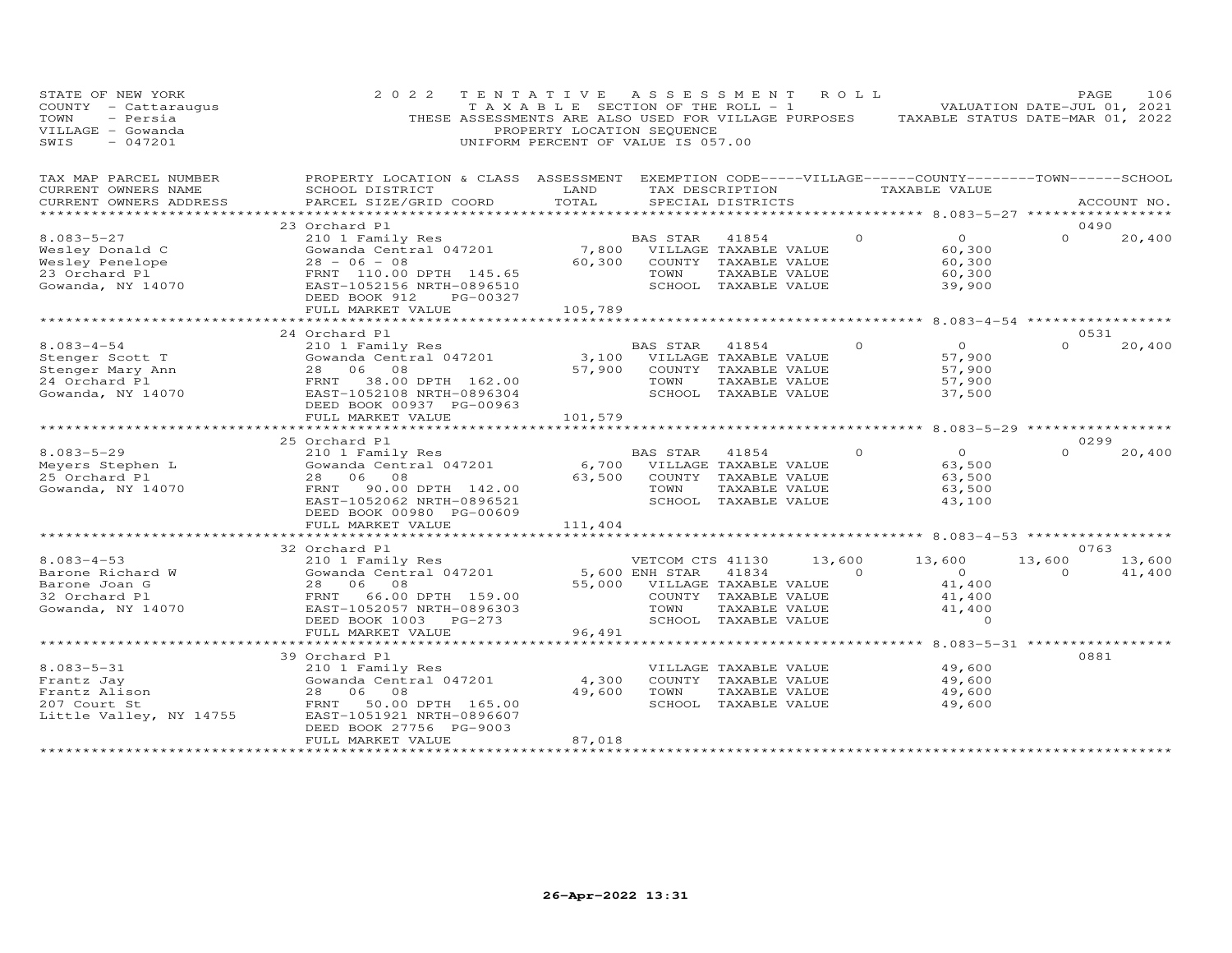| STATE OF NEW YORK<br>COUNTY - Cattaraugus<br>TOWN<br>- Persia<br>VILLAGE - Gowanda<br>SWIS<br>$-047201$ | 2 0 2 2<br>THESE ASSESSMENTS ARE ALSO USED FOR VILLAGE PURPOSES                                                                                                                           | TENTATIVE<br>T A X A B L E SECTION OF THE ROLL - 1<br>PROPERTY LOCATION SEQUENCE<br>UNIFORM PERCENT OF VALUE IS 057.00 | A S S E S S M E N T |                                                                                                 | ROLL     | TAXABLE STATUS DATE-MAR 01, 2022                              | PAGE<br>VALUATION DATE-JUL 01, 2021 | 107         |
|---------------------------------------------------------------------------------------------------------|-------------------------------------------------------------------------------------------------------------------------------------------------------------------------------------------|------------------------------------------------------------------------------------------------------------------------|---------------------|-------------------------------------------------------------------------------------------------|----------|---------------------------------------------------------------|-------------------------------------|-------------|
| TAX MAP PARCEL NUMBER<br>CURRENT OWNERS NAME<br>CURRENT OWNERS ADDRESS                                  | PROPERTY LOCATION & CLASS ASSESSMENT EXEMPTION CODE-----VILLAGE------COUNTY-------TOWN------SCHOOL<br>SCHOOL DISTRICT<br>PARCEL SIZE/GRID COORD                                           | LAND<br>TOTAL                                                                                                          |                     | TAX DESCRIPTION<br>SPECIAL DISTRICTS                                                            |          | TAXABLE VALUE                                                 |                                     | ACCOUNT NO. |
| ***********************                                                                                 |                                                                                                                                                                                           |                                                                                                                        |                     |                                                                                                 |          |                                                               |                                     |             |
| $8.083 - 4 - 52$<br>Mentley Bryan A<br>40 Orchard Pl<br>Gowanda, NY 14070                               | 40 Orchard Pl<br>220 2 Family Res<br>Gowanda Central 047201<br>28 06 08<br>80.00 DPTH 159.00<br>FRNT<br>017<br>BANK<br>EAST-1051984 NRTH-0896303<br>DEED BOOK 7079 PG-8001                | 6,600<br>55,500                                                                                                        | BAS STAR<br>TOWN    | 41854<br>VILLAGE TAXABLE VALUE<br>COUNTY TAXABLE VALUE<br>TAXABLE VALUE<br>SCHOOL TAXABLE VALUE | $\Omega$ | $\overline{O}$<br>55,500<br>55,500<br>55,500<br>35,100        | 0655<br>$\Omega$                    | 20,400      |
|                                                                                                         | FULL MARKET VALUE                                                                                                                                                                         | 97,368                                                                                                                 |                     |                                                                                                 |          |                                                               |                                     |             |
|                                                                                                         |                                                                                                                                                                                           |                                                                                                                        |                     |                                                                                                 |          |                                                               |                                     |             |
| $8.083 - 4 - 51$<br>Seiler Joshua J<br>Seiler Michelle L<br>42 Orchard Place<br>Gowanda, NY 14070       | 42 Orchard Pl<br>210 1 Family Res<br>Gowanda Central 047201<br>28<br>06<br>08<br>50.00 DPTH 159.00<br>FRNT<br>BANK<br>017                                                                 | 4,400<br>59,000                                                                                                        | TOWN                | VILLAGE TAXABLE VALUE<br>COUNTY TAXABLE VALUE<br>TAXABLE VALUE<br>SCHOOL TAXABLE VALUE          |          | 59,000<br>59,000<br>59,000<br>59,000                          | 0697                                |             |
|                                                                                                         | EAST-1051919 NRTH-0896303<br>DEED BOOK 27708 PG-6001<br>FULL MARKET VALUE                                                                                                                 | 103,509                                                                                                                |                     |                                                                                                 |          | ******** 8.083-5-32 ***********                               |                                     |             |
| $8.083 - 5 - 32$                                                                                        | 45 Orchard Pl                                                                                                                                                                             |                                                                                                                        |                     |                                                                                                 | $\circ$  | $\overline{O}$                                                | 0641<br>$\cap$                      | 47,000      |
| Pierce John R<br>45 Orchard Pl<br>Gowanda, NY 14070                                                     | 210 1 Family Res<br>Gowanda Central 047201<br>28 06<br>08<br>FRNT<br>50.00 DPTH 165.00                                                                                                    | 4,300<br>47,000                                                                                                        | ENH STAR<br>TOWN    | 41834<br>VILLAGE TAXABLE VALUE<br>COUNTY TAXABLE VALUE<br>TAXABLE VALUE                         |          | 47,000<br>47,000<br>47,000                                    |                                     |             |
|                                                                                                         | EAST-1051880 NRTH-0896531<br>DEED BOOK 903<br>PG-00988<br>FULL MARKET VALUE                                                                                                               | 82,456                                                                                                                 |                     | SCHOOL TAXABLE VALUE                                                                            |          | $\circ$                                                       |                                     |             |
|                                                                                                         | *****************************                                                                                                                                                             | *************                                                                                                          |                     |                                                                                                 |          | ************************************ 8.083–4–50 ************* |                                     |             |
| $8.083 - 4 - 50$<br>Cook Patrick A<br>46 Orchard Pl<br>Gowanda, NY 14070                                | 46 Orchard Pl<br>220 2 Family Res<br>Gowanda Central 047201<br>28 06 08<br>$2/13$ -mrgd 4-49 in parcel<br>FRNT 100.00 DPTH 159.00<br>EAST-1051845 NRTH-0896302<br>DEED BOOK 29290 PG-3001 | 6,800<br>51,800                                                                                                        | TOWN                | VILLAGE TAXABLE VALUE<br>COUNTY TAXABLE VALUE<br>TAXABLE VALUE<br>SCHOOL TAXABLE VALUE          |          | 51,800<br>51,800<br>51,800<br>51,800                          | 0653                                |             |
|                                                                                                         | FULL MARKET VALUE                                                                                                                                                                         | 90,877                                                                                                                 |                     |                                                                                                 |          |                                                               |                                     |             |
|                                                                                                         |                                                                                                                                                                                           |                                                                                                                        |                     |                                                                                                 |          |                                                               | $8.083 - 5 - 33$ ***********        |             |
|                                                                                                         | 51 Orchard Pl                                                                                                                                                                             |                                                                                                                        |                     |                                                                                                 |          |                                                               | 0809                                |             |
| $8.083 - 5 - 33$<br>Sisti Joanne M<br>Sisti Family Trust<br>51 Orchard Place<br>Gowanda, NY 14070       | 210 1 Family Res<br>Gowanda Central 047201<br>28 06<br>08<br>FRNT<br>95.00 DPTH 165.00<br>EAST-1051807 NRTH-0896527<br>DEED BOOK 19167 PG-4001<br>FULL MARKET VALUE                       | 7,300<br>73,100<br>128,246                                                                                             | ENH STAR<br>TOWN    | 41834<br>VILLAGE TAXABLE VALUE<br>COUNTY TAXABLE VALUE<br>TAXABLE VALUE<br>SCHOOL TAXABLE VALUE | $\circ$  | $\overline{O}$<br>73,100<br>73,100<br>73,100<br>22,170        | $\Omega$                            | 50,930      |
|                                                                                                         |                                                                                                                                                                                           |                                                                                                                        |                     |                                                                                                 |          |                                                               |                                     |             |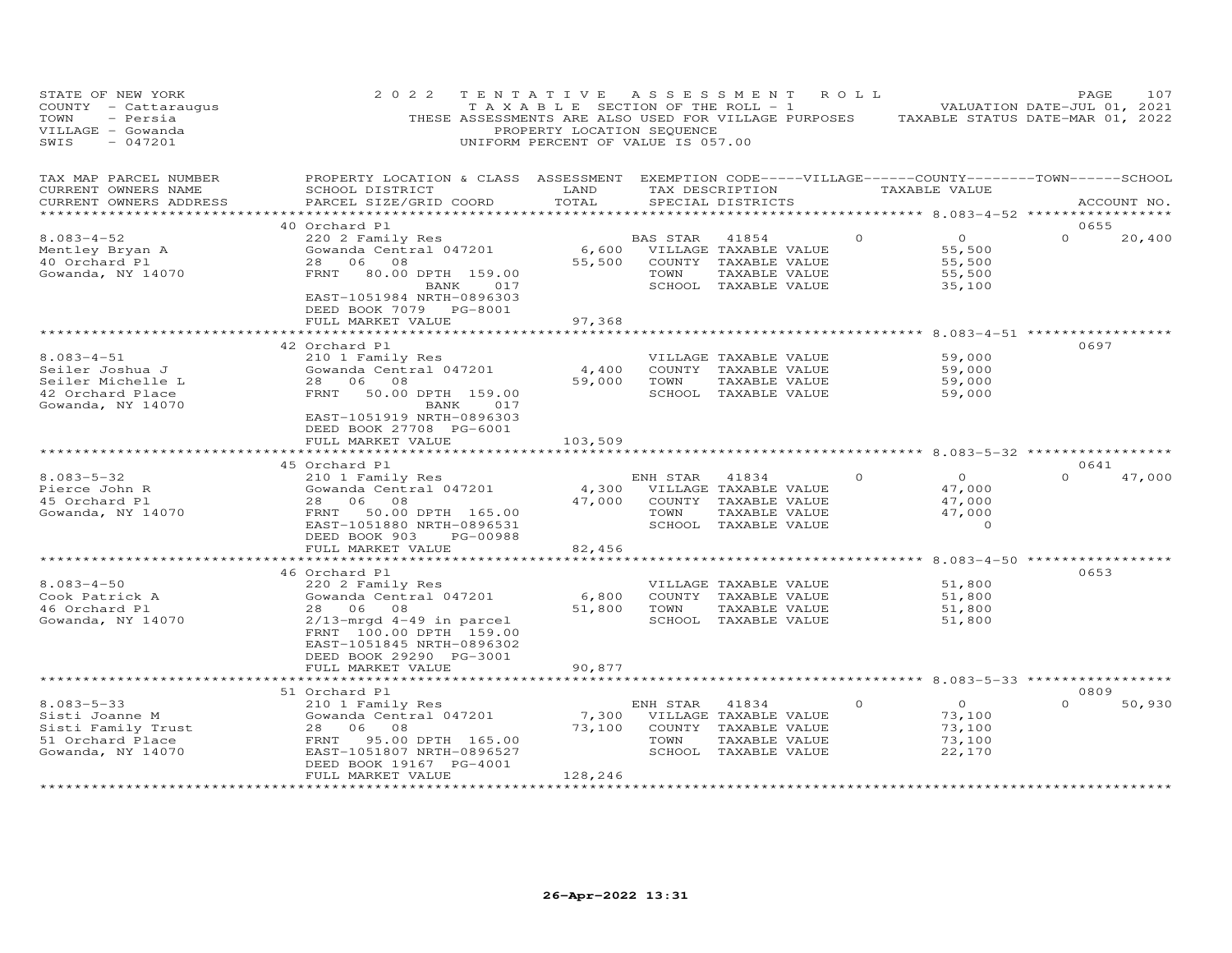| STATE OF NEW YORK<br>COUNTY - Cattaraugus<br>- Persia<br>TOWN<br>VILLAGE - Gowanda<br>$-047201$<br>SWIS | 2 0 2 2                                                                                                                                         | TENTATIVE<br>T A X A B L E SECTION OF THE ROLL - 1<br>PROPERTY LOCATION SEQUENCE<br>UNIFORM PERCENT OF VALUE IS 057.00 | A S S E S S M E N T         |                                       | R O L L | THESE ASSESSMENTS ARE ALSO USED FOR VILLAGE PURPOSES TAXABLE STATUS DATE-MAR 01, 2022 | PAGE<br>VALUATION DATE-JUL 01, 2021 | 108         |
|---------------------------------------------------------------------------------------------------------|-------------------------------------------------------------------------------------------------------------------------------------------------|------------------------------------------------------------------------------------------------------------------------|-----------------------------|---------------------------------------|---------|---------------------------------------------------------------------------------------|-------------------------------------|-------------|
| TAX MAP PARCEL NUMBER<br>CURRENT OWNERS NAME<br>CURRENT OWNERS ADDRESS                                  | PROPERTY LOCATION & CLASS ASSESSMENT EXEMPTION CODE-----VILLAGE------COUNTY-------TOWN------SCHOOL<br>SCHOOL DISTRICT<br>PARCEL SIZE/GRID COORD | LAND<br>TOTAL                                                                                                          |                             | TAX DESCRIPTION<br>SPECIAL DISTRICTS  |         | TAXABLE VALUE                                                                         |                                     | ACCOUNT NO. |
| ***************                                                                                         |                                                                                                                                                 |                                                                                                                        |                             |                                       |         | **********************************8.083-4-48 *****************                        |                                     |             |
|                                                                                                         | 58 Orchard Pl                                                                                                                                   |                                                                                                                        |                             |                                       |         |                                                                                       | 0893                                |             |
| $8.083 - 4 - 48$                                                                                        | 210 1 Family Res                                                                                                                                |                                                                                                                        |                             | VILLAGE TAXABLE VALUE                 |         | 46,000                                                                                |                                     |             |
| Myers Norman W Jr                                                                                       | Gowanda Central 047201<br>28 06<br>08                                                                                                           | 4,400<br>46,000                                                                                                        | TOWN                        | COUNTY TAXABLE VALUE<br>TAXABLE VALUE |         | 46,000<br>46,000                                                                      |                                     |             |
| Myers Carrie L<br>58 Orchard Pl                                                                         | 50.00 DPTH 159.00<br>FRNT                                                                                                                       |                                                                                                                        |                             | SCHOOL TAXABLE VALUE                  |         | 46,000                                                                                |                                     |             |
| Gowanda, NY 14070                                                                                       | EAST-1051768 NRTH-0896303<br>DEED BOOK 1014 PG-947<br>FULL MARKET VALUE                                                                         | 80,702                                                                                                                 |                             |                                       |         |                                                                                       |                                     |             |
|                                                                                                         | ********************************                                                                                                                | * * * * * * * * * * * * * *                                                                                            |                             |                                       |         |                                                                                       |                                     |             |
|                                                                                                         | 61 Orchard Pl                                                                                                                                   |                                                                                                                        |                             |                                       |         |                                                                                       | 0840                                |             |
| $8.083 - 5 - 34$                                                                                        | 311 Res vac land                                                                                                                                |                                                                                                                        |                             | VILLAGE TAXABLE VALUE                 |         | 5,200                                                                                 |                                     |             |
| Sisti Joanne M                                                                                          | Gowanda Central 047201                                                                                                                          | 5,200                                                                                                                  |                             | COUNTY TAXABLE VALUE                  |         | 5,200                                                                                 |                                     |             |
| Sisti Family Trust<br>51 Orchard Place                                                                  | 28 06<br>08<br>FRNT 60.00 DPTH 167.00                                                                                                           | 5,200                                                                                                                  | TOWN                        | TAXABLE VALUE<br>SCHOOL TAXABLE VALUE |         | 5,200<br>5,200                                                                        |                                     |             |
| Gowanda, NY 14070                                                                                       | EAST-1051731 NRTH-0896529                                                                                                                       |                                                                                                                        |                             |                                       |         |                                                                                       |                                     |             |
|                                                                                                         | DEED BOOK 19167 PG-4001                                                                                                                         |                                                                                                                        |                             |                                       |         |                                                                                       |                                     |             |
|                                                                                                         | FULL MARKET VALUE                                                                                                                               | 9,123                                                                                                                  |                             |                                       |         |                                                                                       |                                     |             |
|                                                                                                         |                                                                                                                                                 |                                                                                                                        |                             |                                       |         | *********** 8.083-4-47 *****************                                              |                                     |             |
| $8.083 - 4 - 47$                                                                                        | 62 Orchard Pl<br>210 1 Family Res                                                                                                               |                                                                                                                        | BAS STAR                    | 41854                                 |         | $\overline{O}$<br>$\circ$                                                             | 0512<br>$\Omega$                    | 20,400      |
| Hales Jeremy M                                                                                          | Gowanda Central 047201                                                                                                                          |                                                                                                                        | 4,400 VILLAGE TAXABLE VALUE |                                       |         | 54,000                                                                                |                                     |             |
| Budziszewski Amanda M                                                                                   | 26 06 08                                                                                                                                        | 54,000                                                                                                                 |                             | COUNTY TAXABLE VALUE                  |         | 54,000                                                                                |                                     |             |
| 62 Orchard Place                                                                                        | FRNT<br>50.00 DPTH 159.00                                                                                                                       |                                                                                                                        | TOWN                        | TAXABLE VALUE                         |         | 54,000                                                                                |                                     |             |
| Gowanda, NY 14070                                                                                       | 017<br>BANK                                                                                                                                     |                                                                                                                        |                             | SCHOOL TAXABLE VALUE                  |         | 33,600                                                                                |                                     |             |
|                                                                                                         | EAST-1051717 NRTH-0896303                                                                                                                       |                                                                                                                        |                             |                                       |         |                                                                                       |                                     |             |
|                                                                                                         | DEED BOOK 18745 PG-5001                                                                                                                         |                                                                                                                        |                             |                                       |         |                                                                                       |                                     |             |
|                                                                                                         | FULL MARKET VALUE<br>***********************                                                                                                    | 94,737<br>************                                                                                                 |                             |                                       |         | ********************************* 8.083-4-46 ******************                       |                                     |             |
|                                                                                                         | 66 Orchard Pl                                                                                                                                   |                                                                                                                        |                             |                                       |         |                                                                                       | 0408                                |             |
| $8.083 - 4 - 46$                                                                                        | 210 1 Family Res                                                                                                                                |                                                                                                                        | BAS STAR                    | 41854                                 |         | $\overline{O}$<br>$\Omega$                                                            | $\Omega$                            | 20,400      |
| Briggs Gerard E                                                                                         | Gowanda Central 047201                                                                                                                          | 4,400                                                                                                                  |                             | VILLAGE TAXABLE VALUE                 |         | 59,400                                                                                |                                     |             |
| Briggs Lenore A                                                                                         | 28 06 08                                                                                                                                        | 59,400                                                                                                                 |                             | COUNTY TAXABLE VALUE                  |         | 59,400                                                                                |                                     |             |
| 66 Orchard Pl                                                                                           | FRNT<br>50.00 DPTH 159.00                                                                                                                       |                                                                                                                        | TOWN                        | TAXABLE VALUE                         |         | 59,400                                                                                |                                     |             |
| Gowanda, NY 14070                                                                                       | EAST-1051669 NRTH-0896309<br>DEED BOOK 00987 PG-00856                                                                                           |                                                                                                                        |                             | SCHOOL TAXABLE VALUE                  |         | 39,000                                                                                |                                     |             |
|                                                                                                         | FULL MARKET VALUE                                                                                                                               | 104,211                                                                                                                |                             |                                       |         |                                                                                       |                                     |             |
|                                                                                                         |                                                                                                                                                 |                                                                                                                        |                             |                                       |         |                                                                                       |                                     |             |
|                                                                                                         | 69 Orchard Pl                                                                                                                                   |                                                                                                                        |                             |                                       |         |                                                                                       | 0839                                |             |
| $8.083 - 5 - 35$                                                                                        | 210 1 Family Res                                                                                                                                |                                                                                                                        | BAS STAR                    | 41854                                 |         | $\overline{O}$<br>$\Omega$                                                            |                                     | 20,400      |
| Hartlieb Dale W                                                                                         | Gowanda Central 047201                                                                                                                          | 8,600                                                                                                                  |                             | VILLAGE TAXABLE VALUE                 |         | 79,500                                                                                |                                     |             |
| Hartlieb Sharon R                                                                                       | 28 06<br>08                                                                                                                                     | 79,500                                                                                                                 |                             | COUNTY TAXABLE VALUE                  |         | 79,500                                                                                |                                     |             |
| 69 Orchard Pl<br>Gowanda, NY 14070                                                                      | FRNT 118.00 DPTH 172.00<br>EAST-1051642 NRTH-0896532                                                                                            |                                                                                                                        | TOWN                        | TAXABLE VALUE<br>SCHOOL TAXABLE VALUE |         | 79,500<br>59,100                                                                      |                                     |             |
|                                                                                                         | PG-00677<br>DEED BOOK 852                                                                                                                       |                                                                                                                        |                             |                                       |         |                                                                                       |                                     |             |
|                                                                                                         | FULL MARKET VALUE                                                                                                                               | 139,474                                                                                                                |                             |                                       |         |                                                                                       |                                     |             |
|                                                                                                         | *************************                                                                                                                       | ****************                                                                                                       |                             |                                       |         |                                                                                       |                                     |             |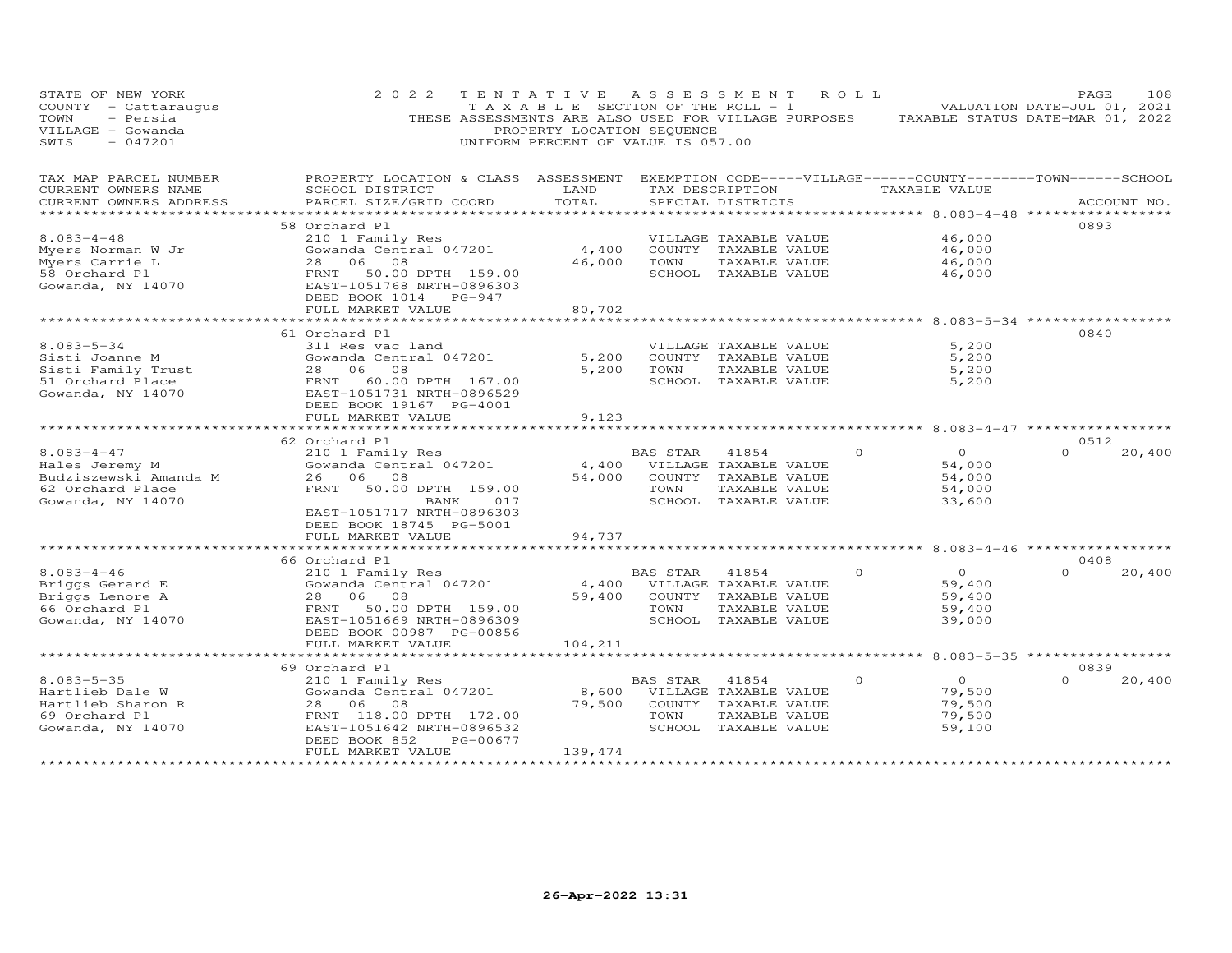| STATE OF NEW YORK<br>COUNTY - Cattaraugus<br>TOWN<br>- Persia<br>VILLAGE - Gowanda<br>$-047201$<br>SWIS | 2 0 2 2                                                                                                                                          | TENTATIVE ASSESSMENT<br>PROPERTY LOCATION SEQUENCE<br>UNIFORM PERCENT OF VALUE IS 057.00 |      | R O L L<br>T A X A B L E SECTION OF THE ROLL - 1<br>THESE ASSESSMENTS ARE ALSO USED FOR VILLAGE PURPOSES |                                                      | PAGE<br>109<br>VALUATION DATE-JUL 01, 2021<br>TAXABLE STATUS DATE-MAR 01, 2022 |
|---------------------------------------------------------------------------------------------------------|--------------------------------------------------------------------------------------------------------------------------------------------------|------------------------------------------------------------------------------------------|------|----------------------------------------------------------------------------------------------------------|------------------------------------------------------|--------------------------------------------------------------------------------|
| TAX MAP PARCEL NUMBER<br>CURRENT OWNERS NAME<br>CURRENT OWNERS ADDRESS                                  | PROPERTY LOCATION & CLASS ASSESSMENT EXEMPTION CODE-----VILLAGE------COUNTY--------TOWN------SCHOOL<br>SCHOOL DISTRICT<br>PARCEL SIZE/GRID COORD | LAND<br>TOTAL                                                                            |      | TAX DESCRIPTION<br>SPECIAL DISTRICTS                                                                     | TAXABLE VALUE                                        | ACCOUNT NO.                                                                    |
| *******************                                                                                     |                                                                                                                                                  |                                                                                          |      | *********************************** 8.083-4-45 ******************                                        |                                                      | 0859                                                                           |
| $8.083 - 4 - 45$                                                                                        | 72 Orchard Pl<br>$215$ 1 Fam Res w/                                                                                                              |                                                                                          |      | VILLAGE TAXABLE VALUE                                                                                    | 61,000                                               |                                                                                |
| Miller Sheri                                                                                            | Gowanda Central 047201                                                                                                                           | 6,800                                                                                    |      | COUNTY TAXABLE VALUE                                                                                     | 61,000                                               |                                                                                |
| 11840 Main St                                                                                           | 08<br>28 06                                                                                                                                      | 61,000                                                                                   | TOWN | TAXABLE VALUE                                                                                            | 61,000                                               |                                                                                |
| Perrysburg, NY 14129                                                                                    | FRNT 57.00 DPTH 101.70<br>EAST-1051613 NRTH-0896332<br>DEED BOOK 2021 PG-10840                                                                   |                                                                                          |      | SCHOOL TAXABLE VALUE                                                                                     | 61,000                                               |                                                                                |
|                                                                                                         | FULL MARKET VALUE                                                                                                                                | 107,018                                                                                  |      |                                                                                                          | ************************ 16.028-3-7.3 ************** |                                                                                |
|                                                                                                         | Palmer St                                                                                                                                        |                                                                                          |      |                                                                                                          |                                                      | 1557                                                                           |
| $16.028 - 3 - 7.3$                                                                                      | 311 Res vac land                                                                                                                                 |                                                                                          |      | VILLAGE TAXABLE VALUE                                                                                    | 5,300                                                |                                                                                |
| Kenney Patricia Ann                                                                                     | Gowanda Central 047201                                                                                                                           | 5,300                                                                                    |      | COUNTY TAXABLE VALUE                                                                                     | 5,300                                                |                                                                                |
| 46 Palmer St                                                                                            | 26/6/8                                                                                                                                           | 5,300                                                                                    | TOWN | TAXABLE VALUE                                                                                            | 5,300                                                |                                                                                |
| Gowanda, NY 14070                                                                                       | FRNT 220.00 DPTH 231.00<br>017<br>BANK                                                                                                           |                                                                                          |      | SCHOOL TAXABLE VALUE                                                                                     | 5,300                                                |                                                                                |
|                                                                                                         | EAST-1054807 NRTH-0895952<br>DEED BOOK 20210 PG-9741                                                                                             |                                                                                          |      |                                                                                                          |                                                      |                                                                                |
|                                                                                                         | FULL MARKET VALUE                                                                                                                                | 9,298                                                                                    |      |                                                                                                          | ********** 16.028-1-20 **********                    |                                                                                |
|                                                                                                         | 1 Palmer St                                                                                                                                      |                                                                                          |      |                                                                                                          |                                                      | 0274                                                                           |
| $16.028 - 1 - 20$                                                                                       | 220 2 Family Res                                                                                                                                 |                                                                                          |      | VILLAGE TAXABLE VALUE                                                                                    | 25,000                                               |                                                                                |
| Bierman Alan E                                                                                          | Gowanda Central 047201                                                                                                                           | 8,000                                                                                    |      | COUNTY TAXABLE VALUE                                                                                     | 25,000                                               |                                                                                |
| 9717 Marek Road N                                                                                       | 26 06<br>08                                                                                                                                      | 25,000                                                                                   | TOWN | TAXABLE VALUE                                                                                            | 25,000                                               |                                                                                |
| Cattaraugus, NY 14719                                                                                   | FRNT 150.00 DPTH 253.00<br>EAST-1054327 NRTH-0895392                                                                                             |                                                                                          |      | SCHOOL TAXABLE VALUE                                                                                     | 25,000                                               |                                                                                |
|                                                                                                         | DEED BOOK 20190 PG-9859<br>FULL MARKET VALUE                                                                                                     | 43,860                                                                                   |      |                                                                                                          |                                                      |                                                                                |
|                                                                                                         |                                                                                                                                                  |                                                                                          |      |                                                                                                          |                                                      |                                                                                |
|                                                                                                         | 17 Palmer St                                                                                                                                     |                                                                                          |      |                                                                                                          |                                                      | 0701                                                                           |
| $16.028 - 2 - 1$                                                                                        | 210 1 Family Res                                                                                                                                 |                                                                                          |      | VILLAGE TAXABLE VALUE                                                                                    | 40,000                                               |                                                                                |
| Kleever Dakota L                                                                                        | Gowanda Central 047201                                                                                                                           | 5,200                                                                                    |      | COUNTY TAXABLE VALUE                                                                                     | 40,000                                               |                                                                                |
| 17 Palmer St                                                                                            | 26 06 08                                                                                                                                         | 40,000                                                                                   | TOWN | TAXABLE VALUE                                                                                            | 40,000                                               |                                                                                |
| Gowanda, NY 14070                                                                                       | FRNT 64.00 DPTH 142.00<br>EAST-1054519 NRTH-0895535                                                                                              |                                                                                          |      | SCHOOL TAXABLE VALUE                                                                                     | 40,000                                               |                                                                                |
| PRIOR OWNER ON 3/01/2022                                                                                | DEED BOOK 20221 PG-2259                                                                                                                          |                                                                                          |      |                                                                                                          |                                                      |                                                                                |
| Kleever Dakota L<br>*******************                                                                 | FULL MARKET VALUE<br>************************                                                                                                    | 70,175<br>*************                                                                  |      |                                                                                                          |                                                      |                                                                                |
|                                                                                                         | 25 Palmer St                                                                                                                                     |                                                                                          |      | ************************************** 16.028-2-2 *************                                          |                                                      | 0501                                                                           |
| $16.028 - 2 - 2$                                                                                        | 283 Res w/Comuse                                                                                                                                 |                                                                                          |      | VILLAGE TAXABLE VALUE                                                                                    | 35,200                                               |                                                                                |
| Jefferlone Anthony                                                                                      | Gowanda Central 047201                                                                                                                           | 5,000                                                                                    |      | COUNTY TAXABLE VALUE                                                                                     | 35,200                                               |                                                                                |
| Jefferlone Carla                                                                                        | 28<br>$-06$<br>$-08$                                                                                                                             | 35,200                                                                                   | TOWN | TAXABLE VALUE                                                                                            | 35,200                                               |                                                                                |
| 9719 Broadway Rd                                                                                        | FRNT 66.00 DPTH 125.00                                                                                                                           |                                                                                          |      | SCHOOL TAXABLE VALUE                                                                                     | 35,200                                               |                                                                                |
| Gowanda, NY 14070                                                                                       | EAST-1054594 NRTH-0895468<br>PG-7001<br>DEED BOOK 6                                                                                              |                                                                                          |      |                                                                                                          |                                                      |                                                                                |
|                                                                                                         | FULL MARKET VALUE                                                                                                                                | 61,754                                                                                   |      |                                                                                                          |                                                      |                                                                                |
|                                                                                                         |                                                                                                                                                  |                                                                                          |      |                                                                                                          |                                                      |                                                                                |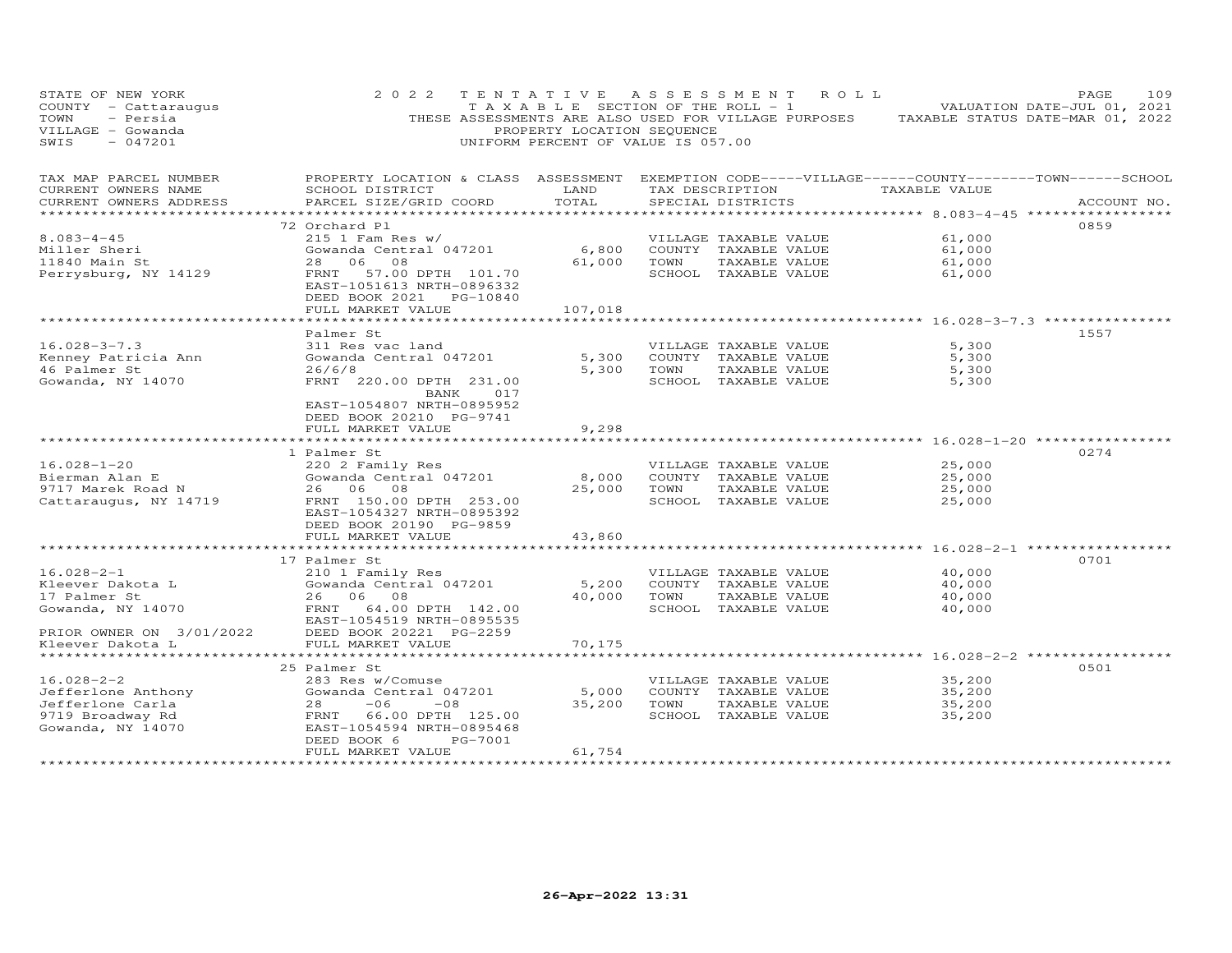| STATE OF NEW YORK<br>COUNTY - Cattaraugus<br>- Persia<br>TOWN<br>VILLAGE - Gowanda<br>SWIS<br>$-047201$ | 2 0 2 2                                                                                                                                         | TENTATIVE<br>T A X A B L E SECTION OF THE ROLL - 1<br>PROPERTY LOCATION SEQUENCE<br>UNIFORM PERCENT OF VALUE IS 057.00 | A S S E S S M E N T |                       | R O L L  | THESE ASSESSMENTS ARE ALSO USED FOR VILLAGE PURPOSES TAXABLE STATUS DATE-MAR 01, 2022 | PAGE<br>VALUATION DATE-JUL 01, 2021 | 110         |
|---------------------------------------------------------------------------------------------------------|-------------------------------------------------------------------------------------------------------------------------------------------------|------------------------------------------------------------------------------------------------------------------------|---------------------|-----------------------|----------|---------------------------------------------------------------------------------------|-------------------------------------|-------------|
| TAX MAP PARCEL NUMBER<br>CURRENT OWNERS NAME<br>CURRENT OWNERS ADDRESS                                  | PROPERTY LOCATION & CLASS ASSESSMENT EXEMPTION CODE-----VILLAGE------COUNTY-------TOWN------SCHOOL<br>SCHOOL DISTRICT<br>PARCEL SIZE/GRID COORD | LAND<br>TOTAL                                                                                                          |                     | SPECIAL DISTRICTS     |          | TAX DESCRIPTION TAXABLE VALUE                                                         |                                     | ACCOUNT NO. |
| ***********************                                                                                 |                                                                                                                                                 |                                                                                                                        |                     |                       |          |                                                                                       |                                     |             |
|                                                                                                         | 30 Palmer St                                                                                                                                    |                                                                                                                        |                     |                       |          |                                                                                       | 1138                                |             |
| $16.028 - 3 - 1.3$                                                                                      | 464 Office bldg.<br>Gowanda Central 047201                                                                                                      |                                                                                                                        |                     | VILLAGE TAXABLE VALUE |          | 45,600                                                                                |                                     |             |
| LSOP Rentals Premier                                                                                    | 26 06 08                                                                                                                                        | 8,900                                                                                                                  | TOWN                | COUNTY TAXABLE VALUE  |          | 45,600                                                                                |                                     |             |
| Asset Management                                                                                        |                                                                                                                                                 | 45,600                                                                                                                 |                     | TAXABLE VALUE         |          | 45,600                                                                                |                                     |             |
| 30 Palmer St<br>Gowanda, NY 14070                                                                       | FRNT 129.04 DPTH 156.34<br>EAST-1054573 NRTH-0895717<br>DEED BOOK 29332 PG-4001                                                                 |                                                                                                                        |                     | SCHOOL TAXABLE VALUE  |          | 45,600                                                                                |                                     |             |
|                                                                                                         | FULL MARKET VALUE                                                                                                                               | 80,000                                                                                                                 |                     |                       |          |                                                                                       |                                     |             |
|                                                                                                         |                                                                                                                                                 |                                                                                                                        |                     |                       |          | ********** 16.028-2-3 ***********                                                     |                                     |             |
|                                                                                                         | 31 Palmer St                                                                                                                                    |                                                                                                                        |                     |                       |          |                                                                                       | 0704                                |             |
| $16.028 - 2 - 3$                                                                                        | 210 1 Family Res                                                                                                                                |                                                                                                                        | ENH STAR            | 41834                 | $\Omega$ | $\overline{O}$                                                                        | $\Omega$                            | 32,200      |
| Waite Joann S                                                                                           | Gowanda Central 047201                                                                                                                          | 6,200                                                                                                                  |                     | VILLAGE TAXABLE VALUE |          | 32,200                                                                                |                                     |             |
| Bogardus Cathy W                                                                                        | 26 06 08                                                                                                                                        | 32,200                                                                                                                 |                     | COUNTY TAXABLE VALUE  |          | 32,200                                                                                |                                     |             |
| 31 Palmer St                                                                                            | FRNT<br>EAST-10<br>66.00 DPTH 461.24                                                                                                            |                                                                                                                        | TOWN                | TAXABLE VALUE         |          | 32,200                                                                                |                                     |             |
| Gowanda, NY 14070                                                                                       | EAST-1054646 NRTH-0895361<br>DEED BOOK 30774 PG-4001                                                                                            |                                                                                                                        |                     | SCHOOL TAXABLE VALUE  |          | $\sim$ 0                                                                              |                                     |             |
|                                                                                                         | FULL MARKET VALUE                                                                                                                               | 56,491<br>*************                                                                                                |                     |                       |          |                                                                                       |                                     |             |
|                                                                                                         |                                                                                                                                                 |                                                                                                                        |                     |                       |          | ***************************** 16.028-2-4 ************                                 |                                     |             |
|                                                                                                         | 35 Palmer St                                                                                                                                    |                                                                                                                        |                     |                       |          |                                                                                       | 0446                                |             |
| $16.028 - 2 - 4$                                                                                        | 210 1 Family Res                                                                                                                                |                                                                                                                        |                     | VILLAGE TAXABLE VALUE |          | 34,000                                                                                |                                     |             |
| Foloran Rosalie M                                                                                       | Gowanda Central 047201                                                                                                                          | 3,400                                                                                                                  |                     | COUNTY TAXABLE VALUE  |          | 34,000                                                                                |                                     |             |
| PO Box 52                                                                                               | 26 06 08<br>26 06 08<br>FRNT 33.00 DPTH 461.24                                                                                                  | 34,000                                                                                                                 | TOWN                | TAXABLE VALUE         |          | 34,000                                                                                |                                     |             |
| Gowanda, NY 14070                                                                                       | EAST-1054712 NRTH-0895362<br>DEED BOOK 00975 PG-01092                                                                                           |                                                                                                                        |                     | SCHOOL TAXABLE VALUE  |          | 34,000                                                                                |                                     |             |
|                                                                                                         | FULL MARKET VALUE<br>***************************                                                                                                | 59,649                                                                                                                 |                     |                       |          | ************************************** 16.028-3-1.2 ***************                   |                                     |             |
|                                                                                                         | 36 Palmer St                                                                                                                                    |                                                                                                                        |                     |                       |          |                                                                                       | 0818                                |             |
| $16.028 - 3 - 1.2$                                                                                      | 534 Social org.                                                                                                                                 |                                                                                                                        |                     | VILLAGE TAXABLE VALUE |          | 78,848                                                                                |                                     |             |
| Slovenian Club                                                                                          | Gowanda Central 047201                                                                                                                          | 10,500                                                                                                                 |                     | COUNTY TAXABLE VALUE  |          | 78,848                                                                                |                                     |             |
| 36 Palmer St                                                                                            | 26 06 08                                                                                                                                        | 78,848                                                                                                                 | TOWN                | TAXABLE VALUE         |          | 78,848                                                                                |                                     |             |
| Gowanda, NY 14070                                                                                       | Slovenian Club<br>2016-court order<br>FRNT 119.00 DPTH 188.00<br>EAST-1054681 NRTH-0895746<br>DEED BOOK 762<br>PG-1149<br>FULL MARKET VALUE     | 138,330                                                                                                                |                     | SCHOOL TAXABLE VALUE  |          | 78,848                                                                                |                                     |             |
|                                                                                                         | *************************                                                                                                                       |                                                                                                                        |                     |                       |          |                                                                                       |                                     |             |
|                                                                                                         | 39 Palmer St                                                                                                                                    |                                                                                                                        |                     |                       |          |                                                                                       | 0858                                |             |
| $16.028 - 2 - 5$                                                                                        | 210 1 Family Res                                                                                                                                |                                                                                                                        |                     | VILLAGE TAXABLE VALUE |          | 34,300                                                                                |                                     |             |
| McGarvey Christine M                                                                                    | Gowanda Central 047201                                                                                                                          | 2,900                                                                                                                  |                     | COUNTY TAXABLE VALUE  |          | 34,300                                                                                |                                     |             |
| 39 Palmer St                                                                                            | 28 06 08                                                                                                                                        | 34,300                                                                                                                 | TOWN                | TAXABLE VALUE         |          | 34,300                                                                                |                                     |             |
| Gowanda, NY 14070                                                                                       | FRNT<br>33.00 DPTH 140.00                                                                                                                       |                                                                                                                        |                     | SCHOOL TAXABLE VALUE  |          | 34,300                                                                                |                                     |             |
|                                                                                                         | BANK<br>017<br>EAST-1054732 NRTH-0895541                                                                                                        |                                                                                                                        |                     |                       |          |                                                                                       |                                     |             |
|                                                                                                         | DEED BOOK 29521 PG-3002                                                                                                                         |                                                                                                                        |                     |                       |          |                                                                                       |                                     |             |
|                                                                                                         | FULL MARKET VALUE                                                                                                                               | 60,175                                                                                                                 |                     |                       |          |                                                                                       |                                     |             |
| ***********************                                                                                 |                                                                                                                                                 |                                                                                                                        |                     |                       |          |                                                                                       |                                     |             |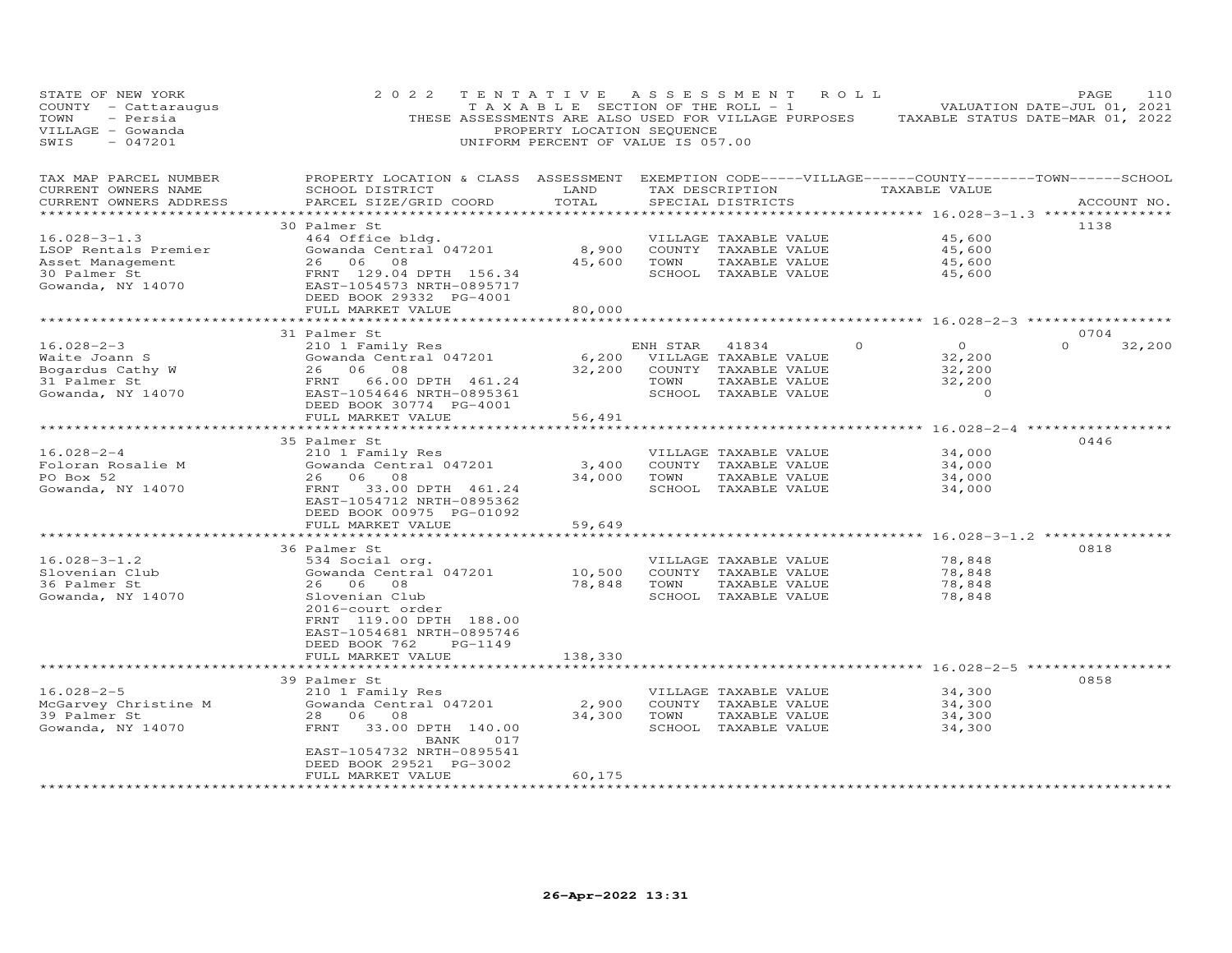| STATE OF NEW YORK<br>COUNTY - Cattaraugus<br>TOWN<br>- Persia<br>VILLAGE - Gowanda<br>$-047201$<br>SWIS | 2 0 2 2<br>THESE ASSESSMENTS ARE ALSO USED FOR VILLAGE PURPOSES                                                                                                                                                               | TENTATIVE<br>T A X A B L E SECTION OF THE ROLL - 1<br>PROPERTY LOCATION SEQUENCE<br>UNIFORM PERCENT OF VALUE IS 057.00 | ASSESSMENT                 |                                                                                                 | R O L L  | TAXABLE STATUS DATE-MAR 01, 2022                                                                         | PAGE<br>VALUATION DATE-JUL 01, 2021 | 111         |
|---------------------------------------------------------------------------------------------------------|-------------------------------------------------------------------------------------------------------------------------------------------------------------------------------------------------------------------------------|------------------------------------------------------------------------------------------------------------------------|----------------------------|-------------------------------------------------------------------------------------------------|----------|----------------------------------------------------------------------------------------------------------|-------------------------------------|-------------|
| TAX MAP PARCEL NUMBER<br>CURRENT OWNERS NAME<br>CURRENT OWNERS ADDRESS                                  | PROPERTY LOCATION & CLASS ASSESSMENT<br>SCHOOL DISTRICT<br>PARCEL SIZE/GRID COORD                                                                                                                                             | LAND<br>TOTAL                                                                                                          |                            | TAX DESCRIPTION<br>SPECIAL DISTRICTS                                                            |          | EXEMPTION CODE-----VILLAGE------COUNTY--------TOWN------SCHOOL<br>TAXABLE VALUE<br>******** 16.028-2-6.2 |                                     | ACCOUNT NO. |
| $16.028 - 2 - 6.2$<br>Grill Mark<br>45 Palmer St<br>Gowanda, NY 14070                                   | 45 Palmer St<br>$215$ 1 Fam Res w/<br>Gowanda Central 047201<br>26 06 08<br>2010-land contract Grill<br>$12/09$ -split $71x50$ to Reid<br>71.00 DPTH 240.50<br>FRNT<br>EAST-1054787 NRTH-0895348                              | 5,100<br>41,500                                                                                                        | TOWN                       | VILLAGE TAXABLE VALUE<br>COUNTY TAXABLE VALUE<br>TAXABLE VALUE<br>SCHOOL TAXABLE VALUE          |          | 41,500<br>41,500<br>41,500<br>41,500                                                                     | 0492                                |             |
|                                                                                                         | DEED BOOK 28389 PG-9001<br>FULL MARKET VALUE                                                                                                                                                                                  | 72,807                                                                                                                 |                            |                                                                                                 |          |                                                                                                          |                                     |             |
| $16.028 - 3 - 6$<br>Kenney Patricia Ann<br>46 Palmer St<br>Gowanda, NY 14070                            | 46 Palmer St<br>210 1 Family Res<br>Gowanda Central 047201<br>26<br>06<br>08<br>Life Lease- Virginia<br>FRNT<br>75.00 DPTH 189.00<br>BANK<br>017<br>EAST-1054775 NRTH-0895757                                                 | 6,500<br>45,000                                                                                                        | TOWN                       | VILLAGE TAXABLE VALUE<br>COUNTY TAXABLE VALUE<br>TAXABLE VALUE<br>SCHOOL TAXABLE VALUE          |          | ******************* 16.028-3-6 *************<br>45,000<br>45,000<br>45,000<br>45,000                     | 0332                                |             |
|                                                                                                         | DEED BOOK 20210 PG-9741<br>FULL MARKET VALUE<br>* * * * * * * * * * * * * * * * * * * *                                                                                                                                       | 78,947<br>********                                                                                                     |                            |                                                                                                 |          | ******************** 16.028-2-7 ************                                                             |                                     |             |
| $16.028 - 2 - 7$<br>Hapak Theodore A<br>Hapak Linda M<br>71 Chestnut St<br>Gowanda, NY 14070            | 49 Palmer St<br>210 1 Family Res<br>Gowanda Central 047201<br>26<br>06<br>08<br>FRNT<br>53.00 DPTH 136.10<br>EAST-1054847 NRTH-0895541<br>DEED BOOK 881<br>PG-01017                                                           | 4,400<br>35,700                                                                                                        | TOWN                       | VILLAGE TAXABLE VALUE<br>COUNTY TAXABLE VALUE<br>TAXABLE VALUE<br>SCHOOL TAXABLE VALUE          |          | 35,700<br>35,700<br>35,700<br>35,700                                                                     | 0964                                |             |
|                                                                                                         | FULL MARKET VALUE<br>*********************                                                                                                                                                                                    | 62,632<br>*********                                                                                                    |                            |                                                                                                 |          | *********** 16.028-3-7.2 ***************                                                                 |                                     |             |
| $16.028 - 3 - 7.2$<br>Voqtli Ryan R<br>Blair Julie M<br>52 Palmer<br>Gowanda, NY 14070                  | 52 Palmer St<br>210 1 Family Res<br>Gowanda Central 047201<br>26<br>06 08<br>FRNT<br>72.00 DPTH 184.50<br>EAST-1054848 NRTH-0895753<br>DEED BOOK 20113 PG-6002                                                                | 8,000<br>49,000                                                                                                        | BAS STAR<br>TOWN<br>SCHOOL | 41854<br>VILLAGE TAXABLE VALUE<br>COUNTY TAXABLE VALUE<br>TAXABLE VALUE<br>TAXABLE VALUE        | $\Omega$ | $\circ$<br>49,000<br>49,000<br>49,000<br>28,600                                                          | 1305<br>$\Omega$                    | 20,400      |
|                                                                                                         | FULL MARKET VALUE<br>**********************                                                                                                                                                                                   | 85,965                                                                                                                 |                            |                                                                                                 |          |                                                                                                          | $16.028 - 3 - 7.1$ **************   |             |
| $16.028 - 3 - 7.1$<br>Felle Ronald W Jr<br>Felle Sherry L<br>83 Beech St<br>Gowanda, NY 14070           | 54 Palmer St<br>210 1 Family Res<br>Gowanda Central 047201<br>26<br>06<br>08<br>FRNT<br>95.00 DPTH 184.50<br>EAST-1054859 NRTH-0895863<br>DEED BOOK 27255 PG-4001<br>FULL MARKET VALUE<br>* * * * * * * * * * * * * * * * * * | 8,000<br>48,000<br>84,211                                                                                              | <b>BAS STAR</b><br>TOWN    | 41854<br>VILLAGE TAXABLE VALUE<br>COUNTY TAXABLE VALUE<br>TAXABLE VALUE<br>SCHOOL TAXABLE VALUE | 0        | $\circ$<br>48,000<br>48,000<br>48,000<br>27,600                                                          | 0802<br>$\Omega$                    | 20,400      |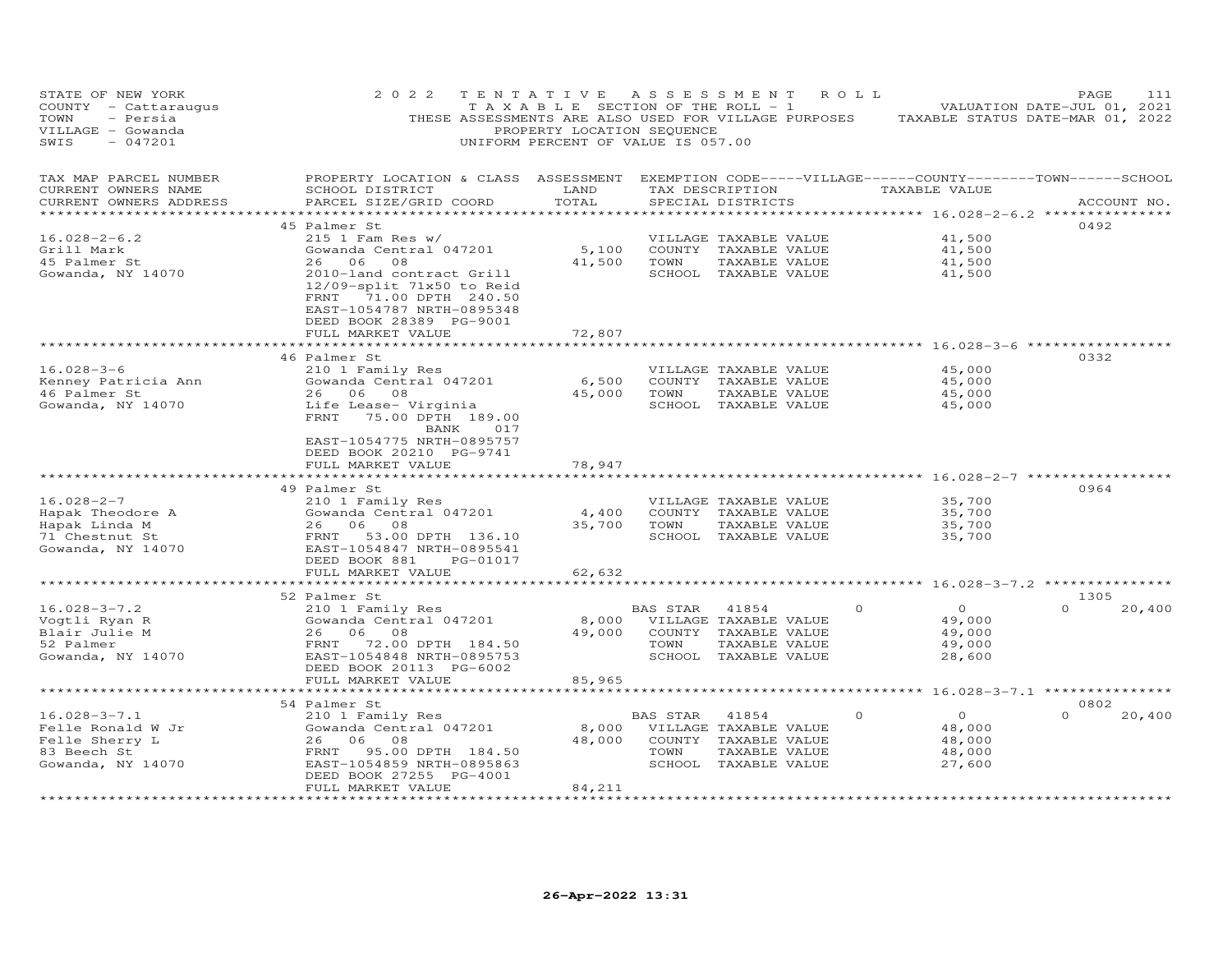| STATE OF NEW YORK<br>COUNTY - Cattaraugus<br>TOWN<br>- Persia<br>VILLAGE - Gowanda<br>$-047201$<br>SWIS | 2 0 2 2                                                                                                               | TENTATIVE ASSESSMENT ROLL<br>PROPERTY LOCATION SEQUENCE<br>UNIFORM PERCENT OF VALUE IS 057.00 |                                         |                                               |          | TAXABLE SECTION OF THE ROLL - 1 VALUATION DATE-JUL 01, 2021<br>THESE ASSESSMENTS ARE ALSO USED FOR VILLAGE PURPOSES TAXABLE STATUS DATE-MAR 01, 2022 | PAGE             | 112         |
|---------------------------------------------------------------------------------------------------------|-----------------------------------------------------------------------------------------------------------------------|-----------------------------------------------------------------------------------------------|-----------------------------------------|-----------------------------------------------|----------|------------------------------------------------------------------------------------------------------------------------------------------------------|------------------|-------------|
| TAX MAP PARCEL NUMBER<br>CURRENT OWNERS NAME                                                            | PROPERTY LOCATION & CLASS ASSESSMENT EXEMPTION CODE-----VILLAGE------COUNTY-------TOWN------SCHOOL<br>SCHOOL DISTRICT | LAND                                                                                          |                                         | TAX DESCRIPTION                               |          | TAXABLE VALUE                                                                                                                                        |                  |             |
| CURRENT OWNERS ADDRESS                                                                                  | PARCEL SIZE/GRID COORD                                                                                                | TOTAL                                                                                         |                                         | SPECIAL DISTRICTS                             |          |                                                                                                                                                      |                  | ACCOUNT NO. |
| * * * * * * * * * * * * * * * * * * * *                                                                 |                                                                                                                       |                                                                                               |                                         |                                               |          |                                                                                                                                                      |                  |             |
|                                                                                                         | 55 Palmer St                                                                                                          |                                                                                               |                                         |                                               |          |                                                                                                                                                      | 0952             |             |
| $16.028 - 2 - 8$                                                                                        | 311 Res vac land                                                                                                      |                                                                                               |                                         | VILLAGE TAXABLE VALUE                         |          | 4,800                                                                                                                                                |                  |             |
| LSOP Rentals Premier<br>Asset Management                                                                | Gowanda Central 047201<br>26 06 08                                                                                    | 4,800<br>4,800                                                                                | TOWN                                    | COUNTY TAXABLE VALUE<br>TAXABLE VALUE         |          | 4,800<br>4,800                                                                                                                                       |                  |             |
| 30 Palmer St                                                                                            | FRNT 105.00 DPTH 71.10                                                                                                |                                                                                               |                                         | SCHOOL TAXABLE VALUE                          |          | 4,800                                                                                                                                                |                  |             |
| Gowanda, NY 14070                                                                                       | EAST-1054927 NRTH-0895573<br>DEED BOOK 29390 PG-3001                                                                  |                                                                                               |                                         |                                               |          |                                                                                                                                                      |                  |             |
|                                                                                                         | FULL MARKET VALUE                                                                                                     | 8,421                                                                                         |                                         |                                               |          |                                                                                                                                                      |                  |             |
|                                                                                                         |                                                                                                                       |                                                                                               |                                         |                                               |          | ********************************* 16.028-3-17 ***********                                                                                            |                  |             |
| $16.028 - 3 - 17$                                                                                       | 89 Palmer St                                                                                                          |                                                                                               |                                         |                                               |          | 40,500                                                                                                                                               | 1016             |             |
| Barone Thomas                                                                                           | 210 1 Family Res<br>Gowanda Central 047201                                                                            | 7,100                                                                                         |                                         | VILLAGE TAXABLE VALUE<br>COUNTY TAXABLE VALUE |          | 40,500                                                                                                                                               |                  |             |
| 89 Palmer Street                                                                                        | 16 06 08                                                                                                              | 40,500                                                                                        | TOWN                                    | TAXABLE VALUE                                 |          | 40,500                                                                                                                                               |                  |             |
| Gowanda, NY 14070                                                                                       | FRNT 100.00 DPTH 140.00<br>EAST-1055213 NRTH-0895460<br>DEED BOOK 27352 PG-3001                                       |                                                                                               |                                         | SCHOOL TAXABLE VALUE                          |          | 40,500                                                                                                                                               |                  |             |
|                                                                                                         | FULL MARKET VALUE                                                                                                     | 71,053                                                                                        |                                         |                                               |          |                                                                                                                                                      |                  |             |
|                                                                                                         | *********************                                                                                                 | * * * * * * * * * * * * * *                                                                   |                                         |                                               |          | *********************************** 16.028-3-16 ***********                                                                                          |                  |             |
|                                                                                                         | 99 Palmer St                                                                                                          |                                                                                               |                                         |                                               |          |                                                                                                                                                      | 0813<br>$\Omega$ |             |
| $16.028 - 3 - 16$<br>Wingard Mary T                                                                     | 210 1 Family Res<br>Gowanda Central 047201                                                                            |                                                                                               | BAS STAR<br>6,000 VILLAGE TAXABLE VALUE | 41854                                         | $\Omega$ | $\Omega$<br>36,500                                                                                                                                   |                  | 20,400      |
| 99 Palmer St                                                                                            | 16 06 08                                                                                                              |                                                                                               | 36,500 COUNTY TAXABLE VALUE             |                                               |          | 36,500                                                                                                                                               |                  |             |
| Gowanda, NY 14070-9704                                                                                  | FRNT 75.00 DPTH 140.00                                                                                                |                                                                                               | TOWN                                    | TAXABLE VALUE                                 |          | 36,500                                                                                                                                               |                  |             |
|                                                                                                         | EAST-1055281 NRTH-0895426                                                                                             |                                                                                               |                                         | SCHOOL TAXABLE VALUE                          |          | 16,100                                                                                                                                               |                  |             |
|                                                                                                         | DEED BOOK 13977 PG-2001                                                                                               |                                                                                               |                                         |                                               |          |                                                                                                                                                      |                  |             |
|                                                                                                         | FULL MARKET VALUE                                                                                                     | 64,035                                                                                        |                                         |                                               |          |                                                                                                                                                      |                  |             |
|                                                                                                         | *********************                                                                                                 |                                                                                               |                                         |                                               |          | ******** 16.028-3-15 *****************                                                                                                               |                  |             |
|                                                                                                         | 105 Palmer St                                                                                                         |                                                                                               |                                         |                                               |          |                                                                                                                                                      | 1018             |             |
| $16.028 - 3 - 15$                                                                                       | 210 1 Family Res                                                                                                      |                                                                                               | BAS STAR                                | 41854                                         | $\Omega$ | $\overline{O}$                                                                                                                                       | $\Omega$         | 20,400      |
| Booth Kelly M<br>105 Palmer St                                                                          | Gowanda Central 047201<br>16 06 08                                                                                    | 5,900                                                                                         | 39,800 COUNTY TAXABLE VALUE             | VILLAGE TAXABLE VALUE                         |          | 39,800<br>39,800                                                                                                                                     |                  |             |
| Gowanda, NY 14070                                                                                       | FRNT<br>75.00 DPTH 140.00                                                                                             |                                                                                               | TOWN                                    | TAXABLE VALUE                                 |          | 39,800                                                                                                                                               |                  |             |
|                                                                                                         | EAST-1055353 NRTH-0895400                                                                                             |                                                                                               |                                         | SCHOOL TAXABLE VALUE                          |          | 19,400                                                                                                                                               |                  |             |
|                                                                                                         | DEED BOOK 15495 PG-8001                                                                                               |                                                                                               |                                         |                                               |          |                                                                                                                                                      |                  |             |
|                                                                                                         | FULL MARKET VALUE                                                                                                     | 69,825                                                                                        |                                         |                                               |          |                                                                                                                                                      |                  |             |
|                                                                                                         | *********************                                                                                                 |                                                                                               |                                         |                                               |          | ******** 16.028-3-14 ************                                                                                                                    |                  |             |
|                                                                                                         | 113 Palmer St                                                                                                         |                                                                                               |                                         |                                               |          |                                                                                                                                                      | 1017             |             |
| $16.028 - 3 - 14$                                                                                       | 210 1 Family Res                                                                                                      |                                                                                               | BAS STAR                                | 41854                                         | $\Omega$ | $\overline{0}$                                                                                                                                       |                  | 20,400      |
| Jensen Melissa                                                                                          | Gowanda Central 047201                                                                                                | 6,300                                                                                         |                                         | VILLAGE TAXABLE VALUE                         |          | 41,100                                                                                                                                               |                  |             |
| Jensen Robert<br>135 N Water St                                                                         | 16 06 08<br>1.57<br>ACRES                                                                                             | 41,100                                                                                        | COUNTY TAXABLE VALUE<br>TOWN            | TAXABLE VALUE                                 |          | 41,100<br>41,100                                                                                                                                     |                  |             |
| Gowanda, NY 14070                                                                                       | EAST-1055441 NRTH-0895267                                                                                             |                                                                                               |                                         | SCHOOL TAXABLE VALUE                          |          | 20,700                                                                                                                                               |                  |             |
|                                                                                                         | DEED BOOK 26932 PG-5001                                                                                               |                                                                                               |                                         |                                               |          |                                                                                                                                                      |                  |             |
|                                                                                                         | FULL MARKET VALUE                                                                                                     | 72,105                                                                                        |                                         |                                               |          |                                                                                                                                                      |                  |             |
|                                                                                                         |                                                                                                                       | ******************                                                                            |                                         |                                               |          |                                                                                                                                                      |                  |             |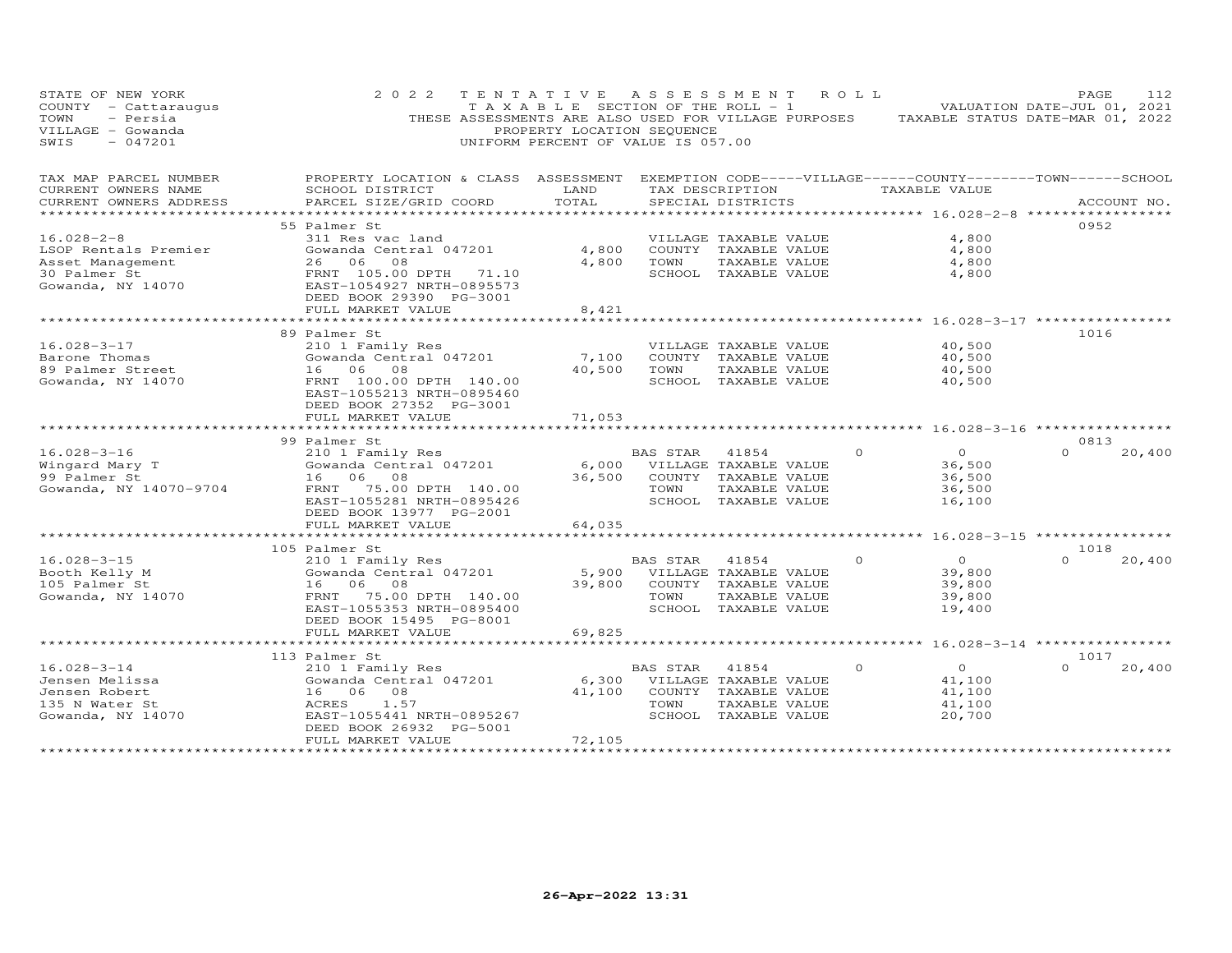| STATE OF NEW YORK<br>COUNTY - Cattaraugus<br>TOWN<br>- Persia<br>VILLAGE - Gowanda<br>$-047201$<br>SWIS        | 2 0 2 2<br>THESE ASSESSMENTS ARE ALSO USED FOR VILLAGE PURPOSES                                                                                                                                                                      | TENTATIVE<br>T A X A B L E SECTION OF THE ROLL - 1<br>PROPERTY LOCATION SEQUENCE<br>UNIFORM PERCENT OF VALUE IS 057.00 | ASSESSMENT       |                                                                                                 | ROLL            | TAXABLE STATUS DATE-MAR 01, 2022                                                | PAGE<br>VALUATION DATE-JUL 01, 2021 | 113         |
|----------------------------------------------------------------------------------------------------------------|--------------------------------------------------------------------------------------------------------------------------------------------------------------------------------------------------------------------------------------|------------------------------------------------------------------------------------------------------------------------|------------------|-------------------------------------------------------------------------------------------------|-----------------|---------------------------------------------------------------------------------|-------------------------------------|-------------|
| TAX MAP PARCEL NUMBER<br>CURRENT OWNERS NAME<br>CURRENT OWNERS ADDRESS                                         | PROPERTY LOCATION & CLASS ASSESSMENT EXEMPTION CODE-----VILLAGE------COUNTY-------TOWN------SCHOOL<br>SCHOOL DISTRICT<br>PARCEL SIZE/GRID COORD                                                                                      | LAND<br>TOTAL                                                                                                          |                  | SPECIAL DISTRICTS                                                                               | TAX DESCRIPTION | TAXABLE VALUE                                                                   |                                     | ACCOUNT NO. |
| $16.028 - 3 - 12$<br>Powell Shawn P<br>137 Palmer St<br>Gowanda, NY 14070                                      | 137 Palmer St<br>210 1 Family Res<br>Gowanda Central 047201<br>16 06 08<br>3/14-house condemned<br>67.00 DPTH 286.00<br>FRNT<br>EAST-1055585 NRTH-0895254<br>DEED BOOK 24485 PG-4001<br>FULL MARKET VALUE                            | 6,200<br>25,000<br>43,860                                                                                              | TOWN             | VILLAGE TAXABLE VALUE<br>COUNTY TAXABLE VALUE<br>TAXABLE VALUE<br>SCHOOL TAXABLE VALUE          |                 | ********** 16.028-3-12 **<br>25,000<br>25,000<br>25,000<br>25,000               | 1022                                |             |
|                                                                                                                | ********************                                                                                                                                                                                                                 |                                                                                                                        |                  |                                                                                                 |                 | ************ 16.028-3-10.6 ***********                                          |                                     |             |
| $16.028 - 3 - 10.6$<br>Dentice Robert J<br>Dentice Michelle M<br>1188 Eden Evans Center Rd<br>Angola, NY 14006 | 241 Palmer St<br>442 MiniWhseSelf<br>Gowanda Central 047201<br>split 3/28/06 from B&B<br>merged 3-10.5 into parcel<br>old ofc blg on site<br>ACRES 20.05<br>EAST-1056563 NRTH-0894196<br>DEED BOOK 5232 PG-4002<br>FULL MARKET VALUE | 14,100<br>209,700<br>367,895                                                                                           | TOWN             | VILLAGE TAXABLE VALUE<br>COUNTY TAXABLE VALUE<br>TAXABLE VALUE<br>SCHOOL TAXABLE VALUE          |                 | 209,700<br>209,700<br>209,700<br>209,700                                        | 1366                                |             |
|                                                                                                                |                                                                                                                                                                                                                                      |                                                                                                                        |                  |                                                                                                 |                 | ***************** 17.029-1-4 ***********                                        |                                     |             |
| $17.029 - 1 - 4$<br>Moench Tanning Co Inc<br>465 Palmer St<br>Gowanda, NY 14070                                | 265 Palmer St<br>710 Manufacture<br>Gowanda Central 047201<br>16 06 08<br>ACRES 32.40<br>EAST-1057103 NRTH-0892885<br>FULL MARKET VALUE                                                                                              | 37,400<br>82,500<br>144,737                                                                                            | TOWN             | VILLAGE TAXABLE VALUE<br>COUNTY TAXABLE VALUE<br>TAXABLE VALUE<br>SCHOOL TAXABLE VALUE          |                 | 82,500<br>82,500<br>82,500<br>82,500                                            | 0978                                |             |
|                                                                                                                |                                                                                                                                                                                                                                      |                                                                                                                        |                  |                                                                                                 |                 | ******** 17.021-1-2 ***********                                                 |                                     |             |
| $17.021 - 1 - 2$<br>Tropp Marita E<br>344 Palmer St<br>Gowanda, NY 14070                                       | 344 Palmer St<br>210 1 Family Res<br>Gowanda Central 047201<br>16<br>06<br>08<br>demolished house on 1-1-m<br>$1-1$ into $1-2$ (2004)<br>FRNT 147.90 DPTH 187.00<br>EAST-1057320 NRTH-0894161<br>DEED BOOK 1017 PG-179               | 9,800<br>29,000                                                                                                        | BAS STAR<br>TOWN | 41854<br>VILLAGE TAXABLE VALUE<br>COUNTY TAXABLE VALUE<br>TAXABLE VALUE<br>SCHOOL TAXABLE VALUE | $\circ$         | $\Omega$<br>29,000<br>29,000<br>29,000<br>8,600                                 | 0564                                | 20,400      |
|                                                                                                                | FULL MARKET VALUE                                                                                                                                                                                                                    | 50,877                                                                                                                 |                  |                                                                                                 |                 |                                                                                 |                                     |             |
| $17.021 - 1 - 3$<br>Kurek Adam F<br>137 Bennett Rd                                                             | 348 Palmer St<br>210 1 Family Res<br>Gowanda Central 047201<br>08<br>16<br>06                                                                                                                                                        | 3,600<br>31,900                                                                                                        | TOWN             | VILLAGE TAXABLE VALUE<br>COUNTY TAXABLE VALUE<br>TAXABLE VALUE                                  |                 | ********************** 17.021-1-3 ***************<br>31,900<br>31,900<br>31,900 | 0696                                |             |
| Cheektowaga, NY 14227                                                                                          | FRNT<br>39.00 DPTH 159.50<br>EAST-1057393 NRTH-0894100<br>DEED BOOK 26900 PG-2002<br>FULL MARKET VALUE<br>*******************                                                                                                        | 55,965                                                                                                                 |                  | SCHOOL TAXABLE VALUE                                                                            |                 | 31,900                                                                          |                                     |             |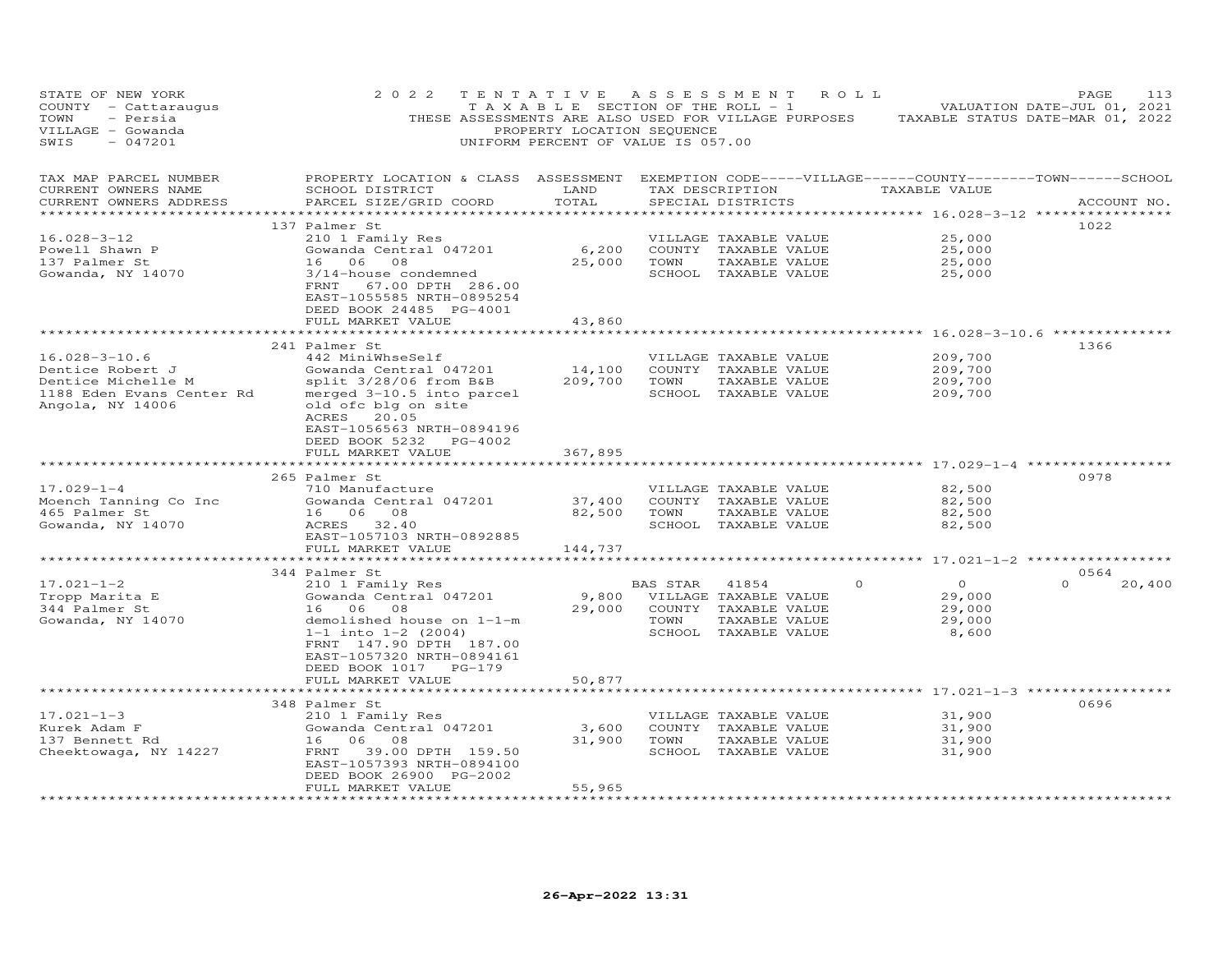| STATE OF NEW YORK<br>COUNTY - Cattaraugus<br>TOWN<br>- Persia<br>VILLAGE - Gowanda<br>SWIS<br>$-047201$ | 2 0 2 2<br>TENTATIVE<br>THESE ASSESSMENTS ARE ALSO USED FOR VILLAGE PURPOSES                                                                    | TAXABLE SECTION OF THE ROLL - 1<br>PROPERTY LOCATION SEQUENCE<br>UNIFORM PERCENT OF VALUE IS 057.00 | ASSESSMENT       |                                       | R O L L         | TAXABLE STATUS DATE-MAR 01, 2022                  | PAGE<br>VALUATION DATE-JUL 01, 2021 | 114         |
|---------------------------------------------------------------------------------------------------------|-------------------------------------------------------------------------------------------------------------------------------------------------|-----------------------------------------------------------------------------------------------------|------------------|---------------------------------------|-----------------|---------------------------------------------------|-------------------------------------|-------------|
| TAX MAP PARCEL NUMBER<br>CURRENT OWNERS NAME<br>CURRENT OWNERS ADDRESS<br>**********************        | PROPERTY LOCATION & CLASS ASSESSMENT EXEMPTION CODE-----VILLAGE------COUNTY-------TOWN------SCHOOL<br>SCHOOL DISTRICT<br>PARCEL SIZE/GRID COORD | LAND<br>TOTAL<br>**********                                                                         |                  | SPECIAL DISTRICTS                     | TAX DESCRIPTION | TAXABLE VALUE                                     |                                     | ACCOUNT NO. |
|                                                                                                         | 352 Palmer St                                                                                                                                   |                                                                                                     |                  |                                       |                 |                                                   | 0297                                |             |
| $17.021 - 1 - 4$                                                                                        | 210 1 Family Res                                                                                                                                |                                                                                                     |                  | VILLAGE TAXABLE VALUE                 |                 | 35,500                                            |                                     |             |
| James Mark H                                                                                            | Gowanda Central 047201<br>08                                                                                                                    | 3,600                                                                                               |                  | COUNTY TAXABLE VALUE                  |                 | 35,500                                            |                                     |             |
| James Michelle<br>352 Palmer St                                                                         | 16 06<br>FRNT<br>41.00 DPTH 154.00                                                                                                              | 35,500                                                                                              | TOWN             | TAXABLE VALUE                         |                 | 35,500<br>35,500                                  |                                     |             |
| Gowanda, NY 14070                                                                                       | BANK<br>017<br>EAST-1057423 NRTH-0894069<br>DEED BOOK 1015 PG-1163                                                                              |                                                                                                     |                  | SCHOOL TAXABLE VALUE                  |                 |                                                   |                                     |             |
|                                                                                                         | FULL MARKET VALUE                                                                                                                               | 62,281                                                                                              |                  |                                       |                 |                                                   |                                     |             |
|                                                                                                         | *******************                                                                                                                             | **********                                                                                          |                  |                                       |                 | ********************* 17.029-1-19 *************** |                                     |             |
|                                                                                                         | 363 Palmer St                                                                                                                                   |                                                                                                     |                  |                                       |                 |                                                   | 1015                                |             |
| $17.029 - 1 - 19$                                                                                       | 311 Res vac land                                                                                                                                |                                                                                                     |                  | VILLAGE TAXABLE VALUE                 |                 | 10,000                                            |                                     |             |
| Hebner Mark                                                                                             | Gowanda Central 047201                                                                                                                          | 10,000                                                                                              |                  | COUNTY TAXABLE VALUE                  |                 | 10,000                                            |                                     |             |
| 368 Palmer St                                                                                           | 16 06<br>08                                                                                                                                     | 10,000                                                                                              | TOWN             | TAXABLE VALUE<br>SCHOOL TAXABLE VALUE |                 | 10,000                                            |                                     |             |
| Gowanda, NY 14070                                                                                       | merged 1-18.1 into parcel<br>FRNT 133.00 DPTH<br>ACRES<br>2.70<br>EAST-1057221 NRTH-0893645<br>DEED BOOK 23244 PG-5001<br>FULL MARKET VALUE     |                                                                                                     |                  |                                       |                 | 10,000                                            |                                     |             |
|                                                                                                         |                                                                                                                                                 | 17,544                                                                                              |                  |                                       |                 |                                                   |                                     |             |
|                                                                                                         | 368 Palmer St                                                                                                                                   |                                                                                                     |                  |                                       |                 |                                                   | 1019                                |             |
| $17.029 - 1 - 20$                                                                                       | 210 1 Family Res                                                                                                                                |                                                                                                     | VETCOM CTS 41130 |                                       | 9,250           | 9,250                                             | 9,250                               | 9,250       |
| Hebner Dolores R                                                                                        | Gowanda Central 047201                                                                                                                          |                                                                                                     | 5,800 ENH STAR   | 41834                                 | $\Omega$        | $\overline{O}$                                    | $\Omega$                            | 27,750      |
| Hebner Mark D                                                                                           | 16 06 08                                                                                                                                        | 37,000                                                                                              |                  | VILLAGE TAXABLE VALUE                 |                 | 27,750                                            |                                     |             |
| 368 Palmer St                                                                                           | FRNT 206.00 DPTH 105.00                                                                                                                         |                                                                                                     |                  | COUNTY TAXABLE VALUE                  |                 | 27,750                                            |                                     |             |
| Persia, NY 14070                                                                                        | BANK<br>032                                                                                                                                     |                                                                                                     | TOWN             | TAXABLE VALUE                         |                 | 27,750                                            |                                     |             |
|                                                                                                         | EAST-1057530 NRTH-0893981<br>DEED BOOK 27232 PG-9001                                                                                            |                                                                                                     |                  | SCHOOL TAXABLE VALUE                  |                 | $\Omega$                                          |                                     |             |
|                                                                                                         | FULL MARKET VALUE                                                                                                                               | 64,912                                                                                              |                  |                                       |                 |                                                   |                                     |             |
|                                                                                                         |                                                                                                                                                 |                                                                                                     |                  |                                       |                 |                                                   |                                     |             |
|                                                                                                         | 384 Palmer St                                                                                                                                   |                                                                                                     |                  |                                       |                 |                                                   | 0579                                |             |
| $17.029 - 1 - 1$                                                                                        | 210 1 Family Res                                                                                                                                |                                                                                                     |                  | VILLAGE TAXABLE VALUE                 |                 | 10,600                                            |                                     |             |
| Kleindienst Charlotte                                                                                   | Gowanda Central 047201                                                                                                                          | 3,600                                                                                               |                  | COUNTY TAXABLE VALUE                  |                 | 10,600                                            |                                     |             |
| Bevilacqua Giulio                                                                                       | 16 06<br>08                                                                                                                                     | 10,600                                                                                              | TOWN             | TAXABLE VALUE                         |                 | 10,600                                            |                                     |             |
| 404 Blackstone Ln                                                                                       | 2018-fire damaged                                                                                                                               |                                                                                                     |                  | SCHOOL TAXABLE VALUE                  |                 | 10,600                                            |                                     |             |
| Mars, PA 16046                                                                                          | FRNT 108.00 DPTH<br>57.00                                                                                                                       |                                                                                                     |                  |                                       |                 |                                                   |                                     |             |
|                                                                                                         | EAST-1057546 NRTH-0893805<br>DEED BOOK 23404 PG-9001                                                                                            |                                                                                                     |                  |                                       |                 |                                                   |                                     |             |
|                                                                                                         | FULL MARKET VALUE                                                                                                                               | 18,596                                                                                              |                  |                                       |                 |                                                   |                                     |             |
|                                                                                                         |                                                                                                                                                 |                                                                                                     |                  |                                       |                 |                                                   |                                     |             |
|                                                                                                         | 391 Palmer St                                                                                                                                   |                                                                                                     |                  |                                       |                 |                                                   | 1064                                |             |
| $17.029 - 1 - 18.2$                                                                                     | 210 1 Family Res                                                                                                                                |                                                                                                     | ENH STAR         | 41834                                 |                 | $\Omega$                                          |                                     | 43,700      |
| Dash Rose Marie                                                                                         | Gowanda Central 047201                                                                                                                          | 6,000                                                                                               |                  | VILLAGE TAXABLE VALUE                 |                 | 43,700                                            |                                     |             |
| 391 Palmer St                                                                                           | 06<br>08<br>16                                                                                                                                  | 43,700                                                                                              |                  | COUNTY TAXABLE VALUE                  |                 | 43,700                                            |                                     |             |
| Gowanda, NY 14070                                                                                       | Pearl Dash (Life Use)                                                                                                                           |                                                                                                     | TOWN             | TAXABLE VALUE                         |                 | 43,700                                            |                                     |             |
|                                                                                                         | FRNT 150.00 DPTH 140.00                                                                                                                         |                                                                                                     |                  | SCHOOL TAXABLE VALUE                  |                 | 0                                                 |                                     |             |
|                                                                                                         | EAST-1057439 NRTH-0893706                                                                                                                       |                                                                                                     |                  |                                       |                 |                                                   |                                     |             |
|                                                                                                         | DEED BOOK 20200 PG-2992<br>FULL MARKET VALUE                                                                                                    | 76,667                                                                                              |                  |                                       |                 |                                                   |                                     |             |
| ************************                                                                                |                                                                                                                                                 |                                                                                                     |                  |                                       |                 |                                                   |                                     |             |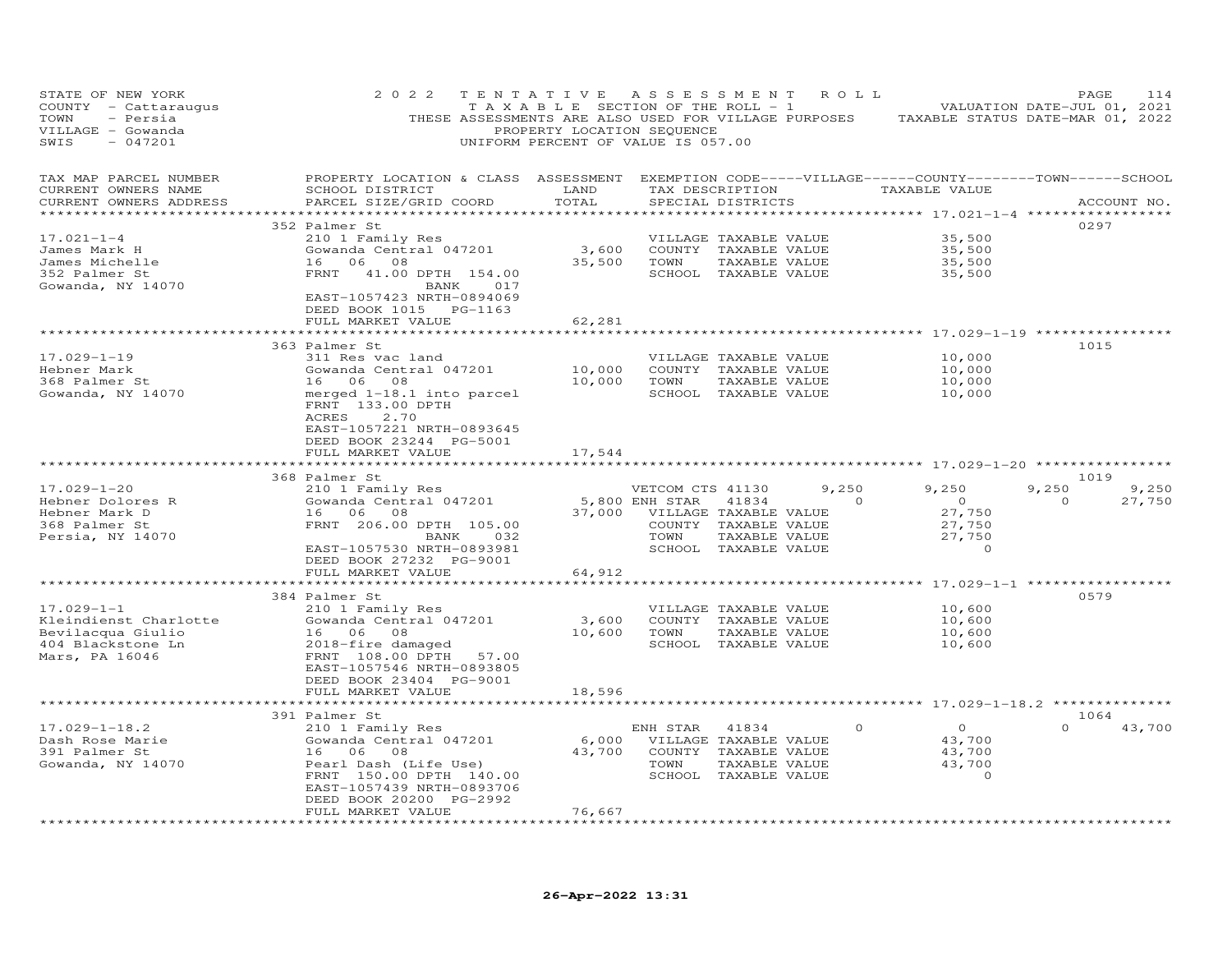| STATE OF NEW YORK<br>COUNTY - Cattaraugus<br>- Persia<br>TOWN<br>VILLAGE - Gowanda<br>$-047201$<br>SWIS | 2 0 2 2<br>THESE ASSESSMENTS ARE ALSO USED FOR VILLAGE PURPOSES                                                                                             | TENTATIVE<br>T A X A B L E SECTION OF THE ROLL - 1<br>PROPERTY LOCATION SEQUENCE<br>UNIFORM PERCENT OF VALUE IS 057.00 |      | A S S E S S M E N T                                                                    | R O L L | TAXABLE STATUS DATE-MAR 01, 2022             | PAGE<br>VALUATION DATE-JUL 01, 2021 | 115 |
|---------------------------------------------------------------------------------------------------------|-------------------------------------------------------------------------------------------------------------------------------------------------------------|------------------------------------------------------------------------------------------------------------------------|------|----------------------------------------------------------------------------------------|---------|----------------------------------------------|-------------------------------------|-----|
| TAX MAP PARCEL NUMBER<br>CURRENT OWNERS NAME<br>CURRENT OWNERS ADDRESS                                  | PROPERTY LOCATION & CLASS ASSESSMENT EXEMPTION CODE-----VILLAGE------COUNTY-------TOWN------SCHOOL<br>SCHOOL DISTRICT<br>PARCEL SIZE/GRID COORD             | LAND<br>TOTAL                                                                                                          |      | TAX DESCRIPTION<br>SPECIAL DISTRICTS                                                   |         | TAXABLE VALUE                                | ACCOUNT NO.                         |     |
|                                                                                                         | ***************************                                                                                                                                 | ***************                                                                                                        |      |                                                                                        |         | ********************* 17.029-1-2 *********** |                                     |     |
| $17.029 - 1 - 2$<br>Kleindienst Charlotte<br>Bevilacqua Giulio<br>404 Blackstone Ln<br>Mars, PA 16046   | 394 Palmer St<br>311 Res vac land<br>Gowanda Central 047201<br>16 06<br>08<br>FRNT 57.00 DPTH 74.00<br>EAST-1057590 NRTH-0893723<br>DEED BOOK 23404 PG-9001 | 3,400<br>3,400                                                                                                         | TOWN | VILLAGE TAXABLE VALUE<br>COUNTY TAXABLE VALUE<br>TAXABLE VALUE<br>SCHOOL TAXABLE VALUE |         | 3,400<br>3,400<br>3,400<br>3,400             | 1234                                |     |
|                                                                                                         | FULL MARKET VALUE                                                                                                                                           | 5,965                                                                                                                  |      |                                                                                        |         |                                              |                                     |     |
| $17.029 - 1 - 3$<br>Zimmermann Paul M                                                                   | 398 Palmer St<br>210 1 Family Res<br>Gowanda Central 047201                                                                                                 | 4,000                                                                                                                  |      | VILLAGE TAXABLE VALUE<br>COUNTY TAXABLE VALUE                                          |         | 30,400<br>30,400                             | 0522                                |     |
| Zimmermann Peter J<br>230 Jamestown Street<br>Gowanda, NY 14070                                         | 16 06<br>08<br>FRNT<br>80.00 DPTH 94.00<br>EAST-1057606 NRTH-0893647<br>DEED BOOK 20190 PG-8351                                                             | 30,400                                                                                                                 | TOWN | TAXABLE VALUE<br>SCHOOL TAXABLE VALUE                                                  |         | 30,400<br>30,400                             |                                     |     |
|                                                                                                         | FULL MARKET VALUE                                                                                                                                           | 53,333                                                                                                                 |      |                                                                                        |         |                                              |                                     |     |
|                                                                                                         | 399 Palmer St                                                                                                                                               |                                                                                                                        |      |                                                                                        |         |                                              | 0577                                |     |
| $17.029 - 1 - 17$<br>Weber James L<br>399 Palmer Street<br>Gowanda, NY 14070                            | 210 1 Family Res<br>Gowanda Central 047201<br>16 06 08<br>ACRES<br>1.63 BANK<br>017<br>EAST-1057378 NRTH-0893458<br>DEED BOOK 20200 PG-4068                 | 8,000<br>60,000                                                                                                        | TOWN | VILLAGE TAXABLE VALUE<br>COUNTY TAXABLE VALUE<br>TAXABLE VALUE<br>SCHOOL TAXABLE VALUE |         | 60,000<br>60,000<br>60,000<br>60,000         |                                     |     |
|                                                                                                         | FULL MARKET VALUE                                                                                                                                           | 105,263                                                                                                                |      |                                                                                        |         |                                              |                                     |     |
|                                                                                                         | R34 Palmer St                                                                                                                                               |                                                                                                                        |      |                                                                                        |         | ********* 16.028-3-1.4 ***********           | 1139                                |     |
| $16.028 - 3 - 1.4$<br>Bobseine David W<br>2114 Archer St<br>Collins, NY 14034                           | 312 Vac w/imprv<br>Gowanda Central 047201<br>26 06 08<br>Quonset Hut<br>FRNT 118.00 DPTH 231.00<br>EAST-1054713 NRTH-0895960<br>DEED BOOK 20210 PG-5070     | 5,200<br>10,000                                                                                                        | TOWN | VILLAGE TAXABLE VALUE<br>COUNTY TAXABLE VALUE<br>TAXABLE VALUE<br>SCHOOL TAXABLE VALUE |         | 10,000<br>10,000<br>10,000<br>10,000         |                                     |     |
|                                                                                                         | FULL MARKET VALUE                                                                                                                                           | 17,544                                                                                                                 |      |                                                                                        |         |                                              |                                     |     |
|                                                                                                         |                                                                                                                                                             |                                                                                                                        |      |                                                                                        |         | ********************* 16.028-1-19 ********** |                                     |     |
| $16.028 - 1 - 19$<br>Every Thayer<br>512 Taylor Ln<br>Stoughton, WI 53589                               | Railroad<br>340 Vacant indus<br>Gowanda Central 047201<br>26<br>$-06$<br>$-08$<br>84.55 DPTH 250.00<br>FRNT<br>EAST-1053806 NRTH-0895467                    | 2,300<br>2,300                                                                                                         | TOWN | VILLAGE TAXABLE VALUE<br>COUNTY TAXABLE VALUE<br>TAXABLE VALUE<br>SCHOOL TAXABLE VALUE |         | 2,300<br>2,300<br>2,300<br>2,300             | 1006                                |     |
|                                                                                                         | DEED BOOK 10725 PG-8001<br>FULL MARKET VALUE                                                                                                                | 4,035                                                                                                                  |      |                                                                                        |         |                                              |                                     |     |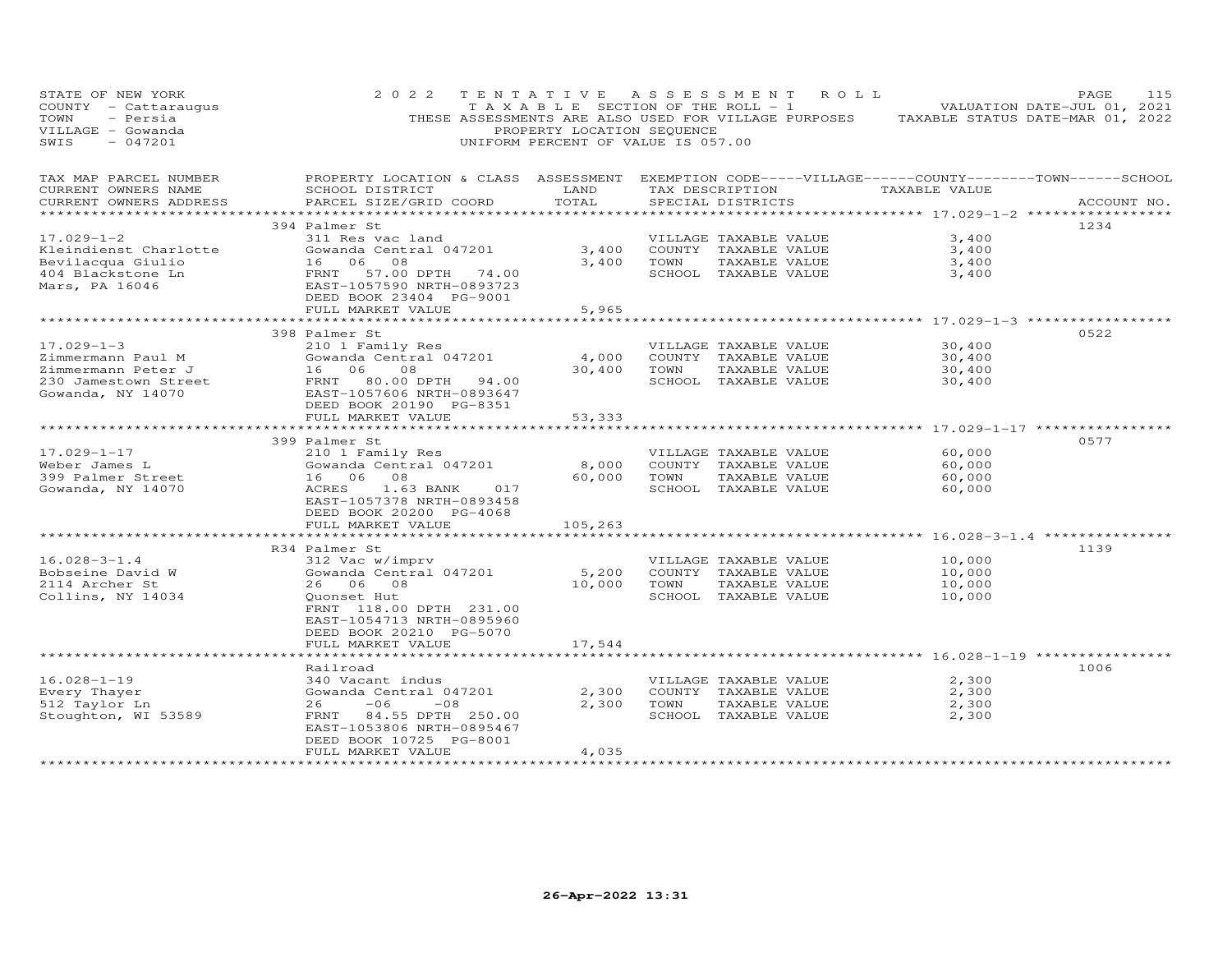| STATE OF NEW YORK<br>COUNTY - Cattaraugus<br>TOWN<br>- Persia<br>VILLAGE - Gowanda<br>$-047201$<br>SWIS             | 2 0 2 2                                                                                                                                          | TENTATIVE<br>T A X A B L E SECTION OF THE ROLL - 1<br>PROPERTY LOCATION SEQUENCE<br>UNIFORM PERCENT OF VALUE IS 057.00 | A S S E S S M E N T                                   |                                                                                        | ROLL     | THESE ASSESSMENTS ARE ALSO USED FOR VILLAGE PURPOSES TAXABLE STATUS DATE-MAR 01, 2022 | PAGE<br>VALUATION DATE-JUL 01, 2021 | 116         |
|---------------------------------------------------------------------------------------------------------------------|--------------------------------------------------------------------------------------------------------------------------------------------------|------------------------------------------------------------------------------------------------------------------------|-------------------------------------------------------|----------------------------------------------------------------------------------------|----------|---------------------------------------------------------------------------------------|-------------------------------------|-------------|
| TAX MAP PARCEL NUMBER<br>CURRENT OWNERS NAME<br>CURRENT OWNERS ADDRESS                                              | PROPERTY LOCATION & CLASS ASSESSMENT EXEMPTION CODE-----VILLAGE------COUNTY--------TOWN------SCHOOL<br>SCHOOL DISTRICT<br>PARCEL SIZE/GRID COORD | LAND<br>TOTAL                                                                                                          |                                                       | TAX DESCRIPTION<br>SPECIAL DISTRICTS                                                   |          | TAXABLE VALUE                                                                         |                                     | ACCOUNT NO. |
| ******************                                                                                                  |                                                                                                                                                  |                                                                                                                        |                                                       |                                                                                        |          |                                                                                       |                                     |             |
| $16.028 - 1 - 28$<br>The Service Manufacturing Grp Gowanda Central 047201<br>390 Cayuga Rd<br>Cheektowaga, NY 14225 | Railroad<br>330 Vacant comm<br>26 06<br>08<br>FRNT 252.00 DPTH 105.00<br>EAST-1054220 NRTH-0895281                                               | 6,500<br>6,500                                                                                                         | TOWN                                                  | VILLAGE TAXABLE VALUE<br>COUNTY TAXABLE VALUE<br>TAXABLE VALUE<br>SCHOOL TAXABLE VALUE |          | 6,500<br>6,500<br>6,500<br>6,500                                                      | 0997                                |             |
|                                                                                                                     | DEED BOOK 26752 PG-3001                                                                                                                          |                                                                                                                        |                                                       |                                                                                        |          |                                                                                       |                                     |             |
|                                                                                                                     | FULL MARKET VALUE<br>***********************                                                                                                     | 11,404<br>******************                                                                                           |                                                       |                                                                                        |          | ******************************** 8.083-2-36 **************                            |                                     |             |
| $8.083 - 2 - 36$<br>Williams Chase<br>22 S Chapel St<br>Gowanda, NY 14070                                           | 22 S Chapel St<br>210 1 Family Res<br>Gowanda Central 047201<br>27 06 08<br>FRNT<br>64.00 DPTH 177.00<br>BANK<br>017                             | 5,500<br>51,500                                                                                                        | TOWN                                                  | VILLAGE TAXABLE VALUE<br>COUNTY TAXABLE VALUE<br>TAXABLE VALUE<br>SCHOOL TAXABLE VALUE |          | 51,500<br>51,500<br>51,500<br>51,500                                                  | 0762                                |             |
|                                                                                                                     | EAST-1052474 NRTH-0897128<br>DEED BOOK 2021    PG-11511<br>FULL MARKET VALUE                                                                     | 90,351<br>**********                                                                                                   |                                                       |                                                                                        |          | ************** 8.083-2-35 **********                                                  |                                     |             |
|                                                                                                                     | 28 S Chapel St                                                                                                                                   |                                                                                                                        |                                                       |                                                                                        |          |                                                                                       | 0302                                |             |
| $8.083 - 2 - 35$<br>Zimmermann Paul M                                                                               | 220 2 Family Res<br>Gowanda Central 047201                                                                                                       | 2,700                                                                                                                  |                                                       | VILLAGE TAXABLE VALUE<br>COUNTY TAXABLE VALUE                                          |          | 36,900<br>36,900                                                                      |                                     |             |
| Zimmermann Peter J Jr<br>PO Box 142                                                                                 | 27 06 08<br>FRNT 47.00 DPTH 66.00                                                                                                                | 36,900                                                                                                                 | TOWN                                                  | TAXABLE VALUE<br>SCHOOL TAXABLE VALUE                                                  |          | 36,900<br>36,900                                                                      |                                     |             |
| Gowanda, NY 14070                                                                                                   | EAST-1052418 NRTH-0897069<br>DEED BOOK 15495 PG-9001<br>FULL MARKET VALUE                                                                        | 64,737                                                                                                                 |                                                       |                                                                                        |          |                                                                                       |                                     |             |
|                                                                                                                     |                                                                                                                                                  |                                                                                                                        |                                                       |                                                                                        |          |                                                                                       |                                     |             |
| $8.083 - 5 - 16$<br>Tyger Kenneth Jr<br>Tyger Stephany<br>29 S Chapel St<br>Gowanda, NY 14070                       | 29 S Chapel St<br>210 1 Family Res<br>Gowanda Central 047201<br>28 06 08<br>50.00 DPTH 140.00<br>FRNT<br>EAST-1052262 NRTH-0897061               | 53,000                                                                                                                 | BAS STAR 41854<br>4,200 VILLAGE TAXABLE VALUE<br>TOWN | COUNTY TAXABLE VALUE<br>TAXABLE VALUE<br>SCHOOL TAXABLE VALUE                          | $\Omega$ | $\Omega$<br>53,000<br>53,000<br>53,000<br>32,600                                      | 0317<br>$\Omega$                    | 20,400      |
|                                                                                                                     | DEED BOOK 1027 PG-278<br>FULL MARKET VALUE                                                                                                       | 92,982                                                                                                                 |                                                       |                                                                                        |          |                                                                                       |                                     |             |
|                                                                                                                     | ********************                                                                                                                             |                                                                                                                        |                                                       |                                                                                        |          | ********** 8.083-2-34 ***********                                                     |                                     |             |
| $8.083 - 2 - 34$                                                                                                    | 30 S Chapel St<br>210 1 Family Res                                                                                                               |                                                                                                                        |                                                       | VILLAGE TAXABLE VALUE                                                                  |          | 35,930                                                                                | 0629                                |             |
| Tonger Jennifer L<br>30 South Chapel Street<br>Gowanda, NY 14070                                                    | Gowanda Central 047201<br>27 06 08<br>50.00 DPTH 48.00<br>FRNT<br>EAST-1052412 NRTH-0897020<br>DEED BOOK 2019 PG-15923                           | 2,500<br>35,930                                                                                                        | TOWN                                                  | COUNTY TAXABLE VALUE<br>TAXABLE VALUE<br>SCHOOL TAXABLE VALUE                          |          | 35,930<br>35,930<br>35,930                                                            |                                     |             |
|                                                                                                                     | FULL MARKET VALUE                                                                                                                                | 63,035                                                                                                                 |                                                       |                                                                                        |          |                                                                                       |                                     |             |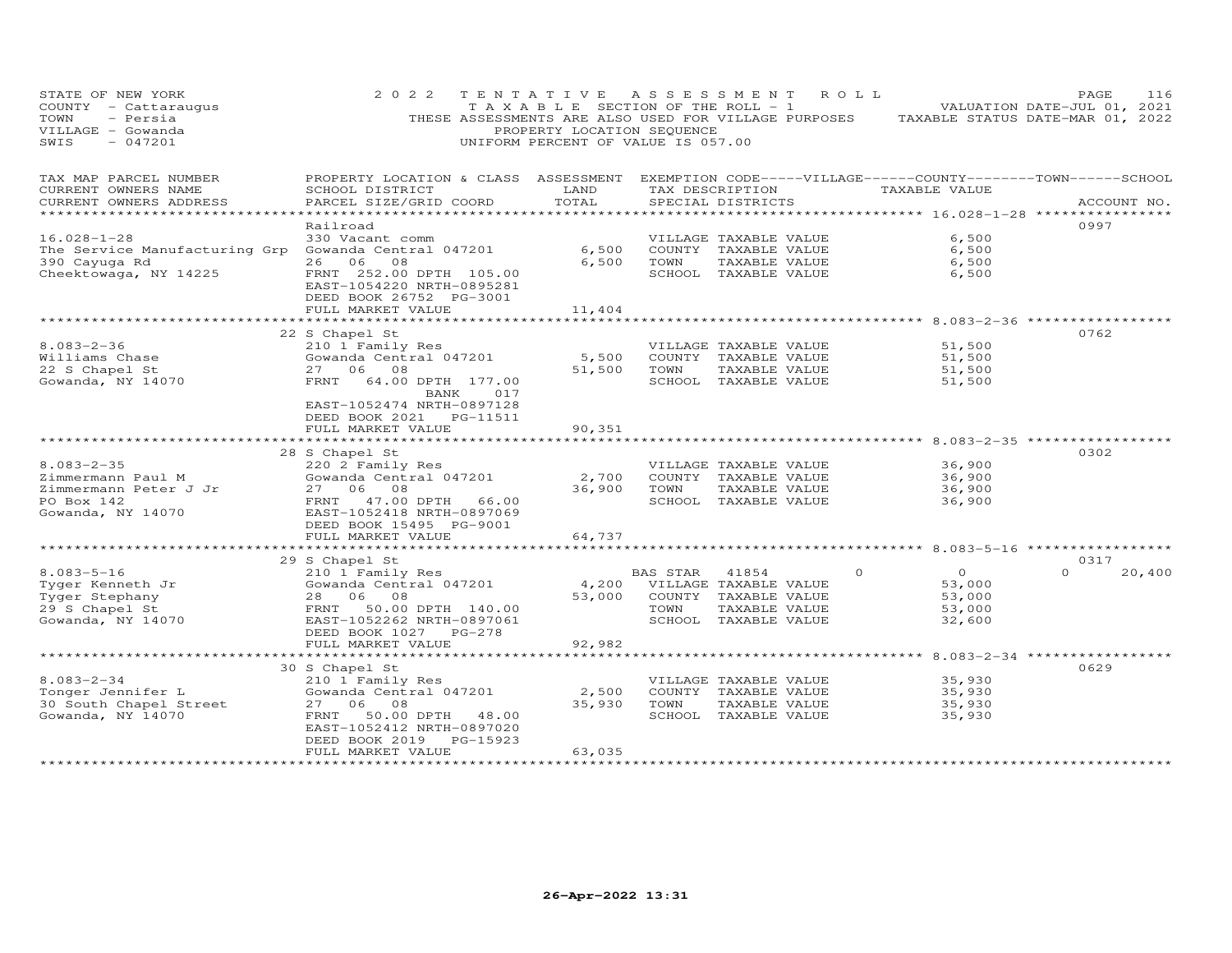| STATE OF NEW YORK<br>COUNTY - Cattaraugus<br>- Persia<br>TOWN<br>VILLAGE - Gowanda<br>$-047201$<br>SWIS | 2 0 2 2                                                                                                                | PROPERTY LOCATION SEQUENCE<br>UNIFORM PERCENT OF VALUE IS 057.00 |          | TENTATIVE ASSESSMENT ROLL             | T A X A B L E SECTION OF THE ROLL - 1 VALUATION DATE-JUL 01, 2021<br>THESE ASSESSMENTS ARE ALSO USED FOR VILLAGE PURPOSES TAXABLE STATUS DATE-MAR 01, 2022 | 117<br>PAGE        |
|---------------------------------------------------------------------------------------------------------|------------------------------------------------------------------------------------------------------------------------|------------------------------------------------------------------|----------|---------------------------------------|------------------------------------------------------------------------------------------------------------------------------------------------------------|--------------------|
| TAX MAP PARCEL NUMBER<br>CURRENT OWNERS NAME                                                            | PROPERTY LOCATION & CLASS ASSESSMENT EXEMPTION CODE-----VILLAGE------COUNTY--------TOWN------SCHOOL<br>SCHOOL DISTRICT | LAND                                                             |          |                                       | TAX DESCRIPTION TAXABLE VALUE                                                                                                                              |                    |
| CURRENT OWNERS ADDRESS<br>*******************                                                           | PARCEL SIZE/GRID COORD                                                                                                 | TOTAL                                                            |          | SPECIAL DISTRICTS                     | ********************* 8.083–5–17 *****************                                                                                                         | ACCOUNT NO.        |
|                                                                                                         | 35 S Chapel St                                                                                                         |                                                                  |          |                                       |                                                                                                                                                            | 0519               |
| $8.083 - 5 - 17$                                                                                        | 210 1 Family Res                                                                                                       |                                                                  | BAS STAR | 41854                                 | $\Omega$<br>$\overline{O}$                                                                                                                                 | $\Omega$<br>20,400 |
| Debruyne Donna                                                                                          | Gowanda Central 047201                                                                                                 |                                                                  |          | 5,300 VILLAGE TAXABLE VALUE           | 44,700                                                                                                                                                     |                    |
| 35 S Chapel St                                                                                          | 26 06 08                                                                                                               | 44,700                                                           |          | COUNTY TAXABLE VALUE                  | 44,700                                                                                                                                                     |                    |
| Gowanda, NY 14070                                                                                       | FRNT<br>67.00 DPTH 140.00                                                                                              |                                                                  | TOWN     | TAXABLE VALUE                         | 44,700                                                                                                                                                     |                    |
|                                                                                                         | BANK                                                                                                                   | 017                                                              |          | SCHOOL TAXABLE VALUE                  | 24,300                                                                                                                                                     |                    |
|                                                                                                         | EAST-1052262 NRTH-0897003                                                                                              |                                                                  |          |                                       |                                                                                                                                                            |                    |
|                                                                                                         | DEED BOOK 1029 PG-261<br>FULL MARKET VALUE                                                                             | 78,421                                                           |          |                                       |                                                                                                                                                            |                    |
|                                                                                                         |                                                                                                                        |                                                                  |          |                                       |                                                                                                                                                            |                    |
|                                                                                                         | 39 S Chapel St                                                                                                         |                                                                  |          |                                       |                                                                                                                                                            | 0835               |
| $8.083 - 5 - 18$                                                                                        | 220 2 Family Res                                                                                                       |                                                                  |          | VILLAGE TAXABLE VALUE                 | 37,900                                                                                                                                                     |                    |
| LSOP Rentals Premier Asset Man Gowanda Central 047201                                                   |                                                                                                                        | 4,100                                                            |          | COUNTY TAXABLE VALUE                  | 37,900                                                                                                                                                     |                    |
| 30 Palmer Street                                                                                        | 28 06 08                                                                                                               | 37,900                                                           | TOWN     | TAXABLE VALUE                         | 37,900                                                                                                                                                     |                    |
| Gowanda, NY 14070                                                                                       | FRNT 50.80 DPTH 131.40                                                                                                 |                                                                  |          | SCHOOL TAXABLE VALUE                  | 37,900                                                                                                                                                     |                    |
|                                                                                                         | EAST-1052265 NRTH-0896945                                                                                              |                                                                  |          |                                       |                                                                                                                                                            |                    |
|                                                                                                         | DEED BOOK 2020 PG-17309                                                                                                |                                                                  |          |                                       |                                                                                                                                                            |                    |
|                                                                                                         | FULL MARKET VALUE                                                                                                      | 66,491<br>*********                                              |          |                                       |                                                                                                                                                            |                    |
|                                                                                                         |                                                                                                                        |                                                                  |          |                                       | ********************* 8.083-5-19 **********                                                                                                                | 0774               |
| $8.083 - 5 - 19$                                                                                        | 45 S Chapel St<br>210 1 Family Res                                                                                     |                                                                  |          | VILLAGE TAXABLE VALUE                 | 28,000                                                                                                                                                     |                    |
| Traffanstedt Jacqueline D                                                                               | Gowanda Central 047201                                                                                                 | 5,300                                                            |          | COUNTY TAXABLE VALUE                  | 28,000                                                                                                                                                     |                    |
| 45 S Chapel St                                                                                          | 27 06 08                                                                                                               | 28,000                                                           | TOWN     | TAXABLE VALUE                         | 28,000                                                                                                                                                     |                    |
| Gowanda, NY 14070                                                                                       | FRNT 67.00 DPTH 135.00                                                                                                 |                                                                  |          | SCHOOL TAXABLE VALUE                  | 28,000                                                                                                                                                     |                    |
|                                                                                                         | EAST-1052273 NRTH-0896893                                                                                              |                                                                  |          |                                       |                                                                                                                                                            |                    |
|                                                                                                         | DEED BOOK 881<br>PG-00945                                                                                              |                                                                  |          |                                       |                                                                                                                                                            |                    |
|                                                                                                         | FULL MARKET VALUE                                                                                                      | 49,123                                                           |          |                                       |                                                                                                                                                            |                    |
|                                                                                                         |                                                                                                                        |                                                                  |          |                                       |                                                                                                                                                            |                    |
|                                                                                                         | 51 S Chapel St                                                                                                         |                                                                  |          |                                       |                                                                                                                                                            | 0639               |
| $8.083 - 5 - 20$                                                                                        | 311 Res vac land                                                                                                       |                                                                  |          | VILLAGE TAXABLE VALUE                 | 3,500                                                                                                                                                      |                    |
| Village of Gowanda<br>27 E Main St                                                                      | Gowanda Central 047201<br>$28 - 06 - 08$                                                                               | 3,500<br>3,500                                                   | TOWN     | COUNTY TAXABLE VALUE<br>TAXABLE VALUE | 3,500<br>3,500                                                                                                                                             |                    |
| Gowanda, NY 14070                                                                                       | FRNT 40.00 DPTH 135.00                                                                                                 |                                                                  |          | SCHOOL TAXABLE VALUE                  | 3,500                                                                                                                                                      |                    |
|                                                                                                         | EAST-1052267 NRTH-0896849                                                                                              |                                                                  |          |                                       |                                                                                                                                                            |                    |
|                                                                                                         | DEED BOOK 55<br>PG-3002                                                                                                |                                                                  |          |                                       |                                                                                                                                                            |                    |
|                                                                                                         | FULL MARKET VALUE                                                                                                      | 6,140                                                            |          |                                       |                                                                                                                                                            |                    |
|                                                                                                         |                                                                                                                        |                                                                  |          |                                       |                                                                                                                                                            |                    |
|                                                                                                         | 57 S Chapel St                                                                                                         |                                                                  |          |                                       |                                                                                                                                                            | 0830               |
| $8.083 - 5 - 21$                                                                                        | 210 1 Family Res                                                                                                       |                                                                  | BAS STAR | 41854                                 | $\overline{O}$<br>$\Omega$                                                                                                                                 | $\Omega$<br>20,400 |
| Certis John E                                                                                           | Gowanda Central 047201                                                                                                 |                                                                  |          | 7,900 VILLAGE TAXABLE VALUE           | 51,600                                                                                                                                                     |                    |
| Certis Lisa M                                                                                           | 28 06 08                                                                                                               | 51,600                                                           |          | COUNTY TAXABLE VALUE                  | 51,600                                                                                                                                                     |                    |
| 57 S Chapel St                                                                                          | ACRES 1.32                                                                                                             |                                                                  | TOWN     | TAXABLE VALUE                         | 51,600                                                                                                                                                     |                    |
| Gowanda, NY 14070                                                                                       | EAST-1052094 NRTH-0896825                                                                                              |                                                                  |          | SCHOOL TAXABLE VALUE                  | 31,200                                                                                                                                                     |                    |
|                                                                                                         | PG-00647<br>DEED BOOK 909<br>FULL MARKET VALUE                                                                         | 90,526                                                           |          |                                       |                                                                                                                                                            |                    |
|                                                                                                         |                                                                                                                        |                                                                  |          |                                       |                                                                                                                                                            |                    |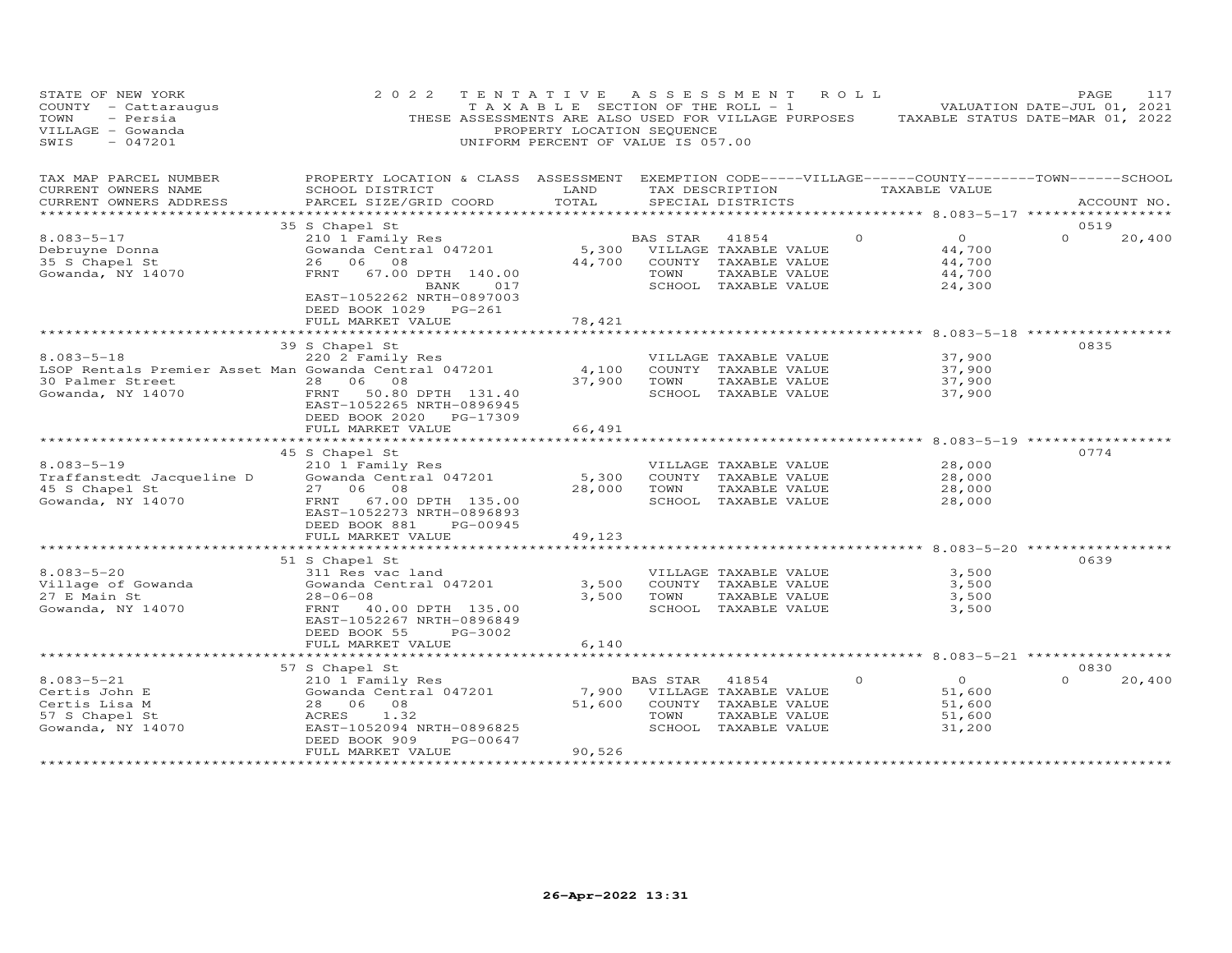| STATE OF NEW YORK<br>COUNTY - Cattaraugus<br>- Persia<br>TOWN<br>VILLAGE - Gowanda<br>$-047201$<br>SWIS | 2 0 2 2<br>THESE ASSESSMENTS ARE ALSO USED FOR VILLAGE PURPOSES                                                                                                                                   | TENTATIVE<br>TAXABLE SECTION OF THE ROLL - 1<br>PROPERTY LOCATION SEQUENCE<br>UNIFORM PERCENT OF VALUE IS 057.00 | A S S E S S M E N T                        |                                                                                                 | R O L L           | TAXABLE STATUS DATE-MAR 01, 2022                                               | PAGE<br>VALUATION DATE-JUL 01, 2021 | 118             |
|---------------------------------------------------------------------------------------------------------|---------------------------------------------------------------------------------------------------------------------------------------------------------------------------------------------------|------------------------------------------------------------------------------------------------------------------|--------------------------------------------|-------------------------------------------------------------------------------------------------|-------------------|--------------------------------------------------------------------------------|-------------------------------------|-----------------|
| TAX MAP PARCEL NUMBER<br>CURRENT OWNERS NAME<br>CURRENT OWNERS ADDRESS                                  | PROPERTY LOCATION & CLASS ASSESSMENT<br>SCHOOL DISTRICT<br>PARCEL SIZE/GRID COORD                                                                                                                 | LAND<br>TOTAL                                                                                                    |                                            | TAX DESCRIPTION<br>SPECIAL DISTRICTS                                                            |                   | EXEMPTION CODE-----VILLAGE------COUNTY-------TOWN------SCHOOL<br>TAXABLE VALUE |                                     | ACCOUNT NO.     |
|                                                                                                         |                                                                                                                                                                                                   |                                                                                                                  |                                            |                                                                                                 |                   | ******** 8.083-5-23 ***                                                        |                                     |                 |
| $8.083 - 5 - 23$<br>Lawrence Karen E<br>61 S Chapel St<br>Gowanda, NY 14070                             | 61 S Chapel St<br>210 1 Family Res<br>Gowanda Central 047201<br>28 06<br>08<br>FRNT<br>66.00 DPTH 140.00<br>BANK<br>084<br>EAST-1052260 NRTH-0896704<br>DEED BOOK 00964 PG-00226                  | 5,300<br>27,500                                                                                                  | BAS STAR<br>TOWN                           | 41854<br>VILLAGE TAXABLE VALUE<br>COUNTY TAXABLE VALUE<br>TAXABLE VALUE<br>SCHOOL TAXABLE VALUE | $\Omega$          | $\circ$<br>27,500<br>27,500<br>27,500<br>7,100                                 | 0278<br>$\Omega$                    | 20,400          |
|                                                                                                         | FULL MARKET VALUE                                                                                                                                                                                 | 48,246                                                                                                           |                                            |                                                                                                 |                   |                                                                                |                                     |                 |
|                                                                                                         |                                                                                                                                                                                                   |                                                                                                                  |                                            |                                                                                                 |                   |                                                                                |                                     |                 |
| $8.083 - 5 - 25$<br>Strohmeyer Kenneth<br>Strohmeyer Annette<br>75 Chapel St<br>Gowanda, NY 14070       | 75 S Chapel St<br>210 1 Family Res<br>Gowanda Central 047201<br>28 06 08<br>66.00 DPTH 155.00<br>FRNT<br>EAST-1052146 NRTH-0896637<br>DEED BOOK 694<br>PG-00475                                   | 5,800<br>49,000                                                                                                  | ENH STAR<br>TOWN                           | 41834<br>VILLAGE TAXABLE VALUE<br>COUNTY TAXABLE VALUE<br>TAXABLE VALUE<br>SCHOOL TAXABLE VALUE | $\Omega$          | $\circ$<br>49,000<br>49,000<br>49,000<br>$\circ$                               | 0865<br>$\Omega$                    | 49,000          |
|                                                                                                         | FULL MARKET VALUE                                                                                                                                                                                 | 85,965                                                                                                           |                                            |                                                                                                 |                   |                                                                                |                                     |                 |
|                                                                                                         |                                                                                                                                                                                                   |                                                                                                                  |                                            |                                                                                                 |                   | ********** 8.083-5-26 *****************                                        |                                     |                 |
| $8.083 - 5 - 26$<br>Hamon Robert W<br>Hamon Sarah L<br>83 S Chapel St<br>Gowanda, NY 14070              | 83 S Chapel St<br>210 1 Family Res<br>Gowanda Central 047201<br>28 06 08<br>FRNT<br>87.75 DPTH 112.00<br>EAST-1052274 NRTH-0896496<br>DEED BOOK 00956 PG-00121                                    | 5,800<br>50,000                                                                                                  | ENH STAR<br>TOWN                           | 41834<br>VILLAGE TAXABLE VALUE<br>COUNTY TAXABLE VALUE<br>TAXABLE VALUE<br>SCHOOL TAXABLE VALUE | $\Omega$          | $\Omega$<br>50,000<br>50,000<br>50,000<br>$\circ$                              | 0555<br>$\Omega$                    | 50,000          |
|                                                                                                         | FULL MARKET VALUE<br>*****************                                                                                                                                                            | 87,719                                                                                                           |                                            |                                                                                                 |                   | ********* 8.083-4-25 ******                                                    |                                     |                 |
| $8.083 - 4 - 25$<br>Mitchell Keith H<br>9933 Edwards Corners Rd<br>South Dayton, NY 14138               | 90 S Chapel St<br>210 1 Family Res<br>Gowanda Central 047201<br>27 06<br>08<br>FRNT 250.00 DPTH<br>90.00<br>EAST-1052411 NRTH-0896531<br>DEED BOOK 28593 PG-4002                                  | 4,000<br>41,500                                                                                                  | TOWN                                       | VILLAGE TAXABLE VALUE<br>COUNTY TAXABLE VALUE<br>TAXABLE VALUE<br>SCHOOL TAXABLE VALUE          |                   | 41,500<br>41,500<br>41,500<br>41,500                                           | 5038                                |                 |
|                                                                                                         | FULL MARKET VALUE                                                                                                                                                                                 | 72,807                                                                                                           |                                            |                                                                                                 |                   |                                                                                |                                     |                 |
|                                                                                                         | *********                                                                                                                                                                                         |                                                                                                                  |                                            |                                                                                                 |                   | $8.083 - 4 - 24$                                                               |                                     |                 |
| $8.083 - 4 - 24$<br>Forthman Michael S<br>Forthman Stacy L<br>94 S Chapel St<br>Gowanda, NY 14070       | 94 S Chapel St<br>210 1 Family Res<br>Gowanda Central 047201<br>27 06 08<br>54.30 DPTH 106.00<br>FRNT<br>BANK<br>017<br>EAST-1052430 NRTH-0896423<br>DEED BOOK 29159 PG-6001<br>FULL MARKET VALUE | 47,100<br>82,632                                                                                                 | VETWAR CTS 41120<br>3,900 BAS STAR<br>TOWN | 41854<br>VILLAGE TAXABLE VALUE<br>COUNTY TAXABLE VALUE<br>TAXABLE VALUE<br>SCHOOL TAXABLE VALUE | 7,065<br>$\Omega$ | 7,065<br>$\overline{O}$<br>40,035<br>40,035<br>40,035<br>19,635                | 0661<br>7,065<br>$\Omega$           | 7,065<br>20,400 |
|                                                                                                         |                                                                                                                                                                                                   |                                                                                                                  |                                            |                                                                                                 |                   |                                                                                |                                     |                 |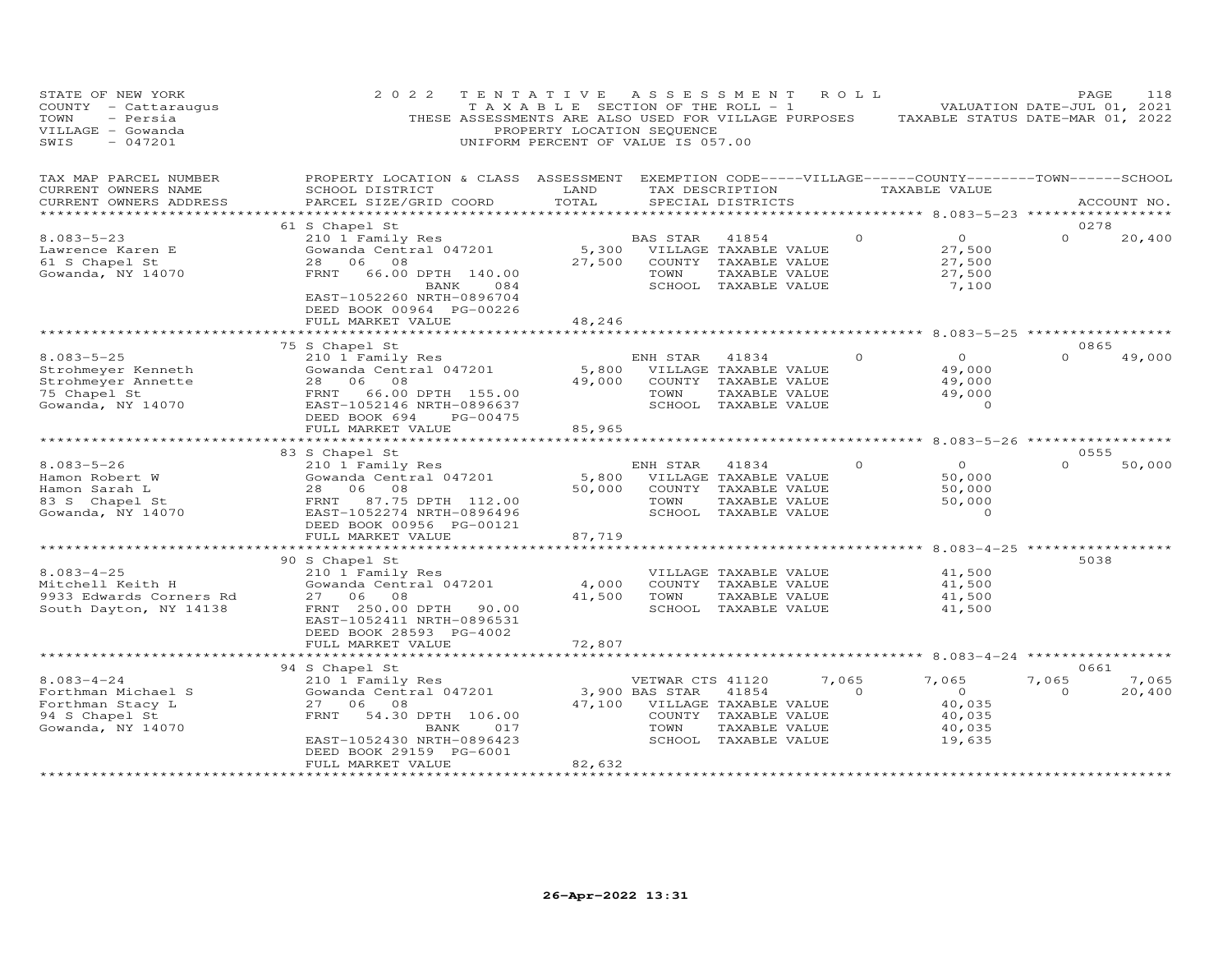| STATE OF NEW YORK<br>COUNTY - Cattaraugus<br>TOWN<br>- Persia<br>VILLAGE - Gowanda<br>SWIS<br>$-047201$ | 2 0 2 2                                                                           | TENTATIVE ASSESSMENT<br>T A X A B L E SECTION OF THE ROLL - 1<br>PROPERTY LOCATION SEQUENCE<br>UNIFORM PERCENT OF VALUE IS 057.00 |          | THESE ASSESSMENTS ARE ALSO USED FOR VILLAGE PURPOSES | R O L L                                                                         | PAGE<br>119<br>VALUATION DATE-JUL 01, 2021<br>TAXABLE STATUS DATE-MAR 01, 2022 |
|---------------------------------------------------------------------------------------------------------|-----------------------------------------------------------------------------------|-----------------------------------------------------------------------------------------------------------------------------------|----------|------------------------------------------------------|---------------------------------------------------------------------------------|--------------------------------------------------------------------------------|
| TAX MAP PARCEL NUMBER<br>CURRENT OWNERS NAME<br>CURRENT OWNERS ADDRESS<br>***********************       | PROPERTY LOCATION & CLASS ASSESSMENT<br>SCHOOL DISTRICT<br>PARCEL SIZE/GRID COORD | LAND<br>TOTAL                                                                                                                     |          | TAX DESCRIPTION<br>SPECIAL DISTRICTS                 | EXEMPTION CODE-----VILLAGE------COUNTY--------TOWN------SCHOOL<br>TAXABLE VALUE | ACCOUNT NO.                                                                    |
|                                                                                                         | 98 S Chapel St                                                                    |                                                                                                                                   |          |                                                      |                                                                                 | 0960                                                                           |
| $8.083 - 4 - 23$                                                                                        | 210 1 Family Res                                                                  |                                                                                                                                   |          | VILLAGE TAXABLE VALUE                                | 24,700                                                                          |                                                                                |
| Olvera Katrina                                                                                          | Gowanda Central 047201                                                            | 5,100                                                                                                                             |          | COUNTY TAXABLE VALUE                                 | 24,700                                                                          |                                                                                |
| Olvera Josue                                                                                            | 27 06 08                                                                          | 24,700                                                                                                                            | TOWN     | TAXABLE VALUE                                        | 24,700                                                                          |                                                                                |
| 98 South Chapel St.<br>Gowanda, NY 14070                                                                | FRNT<br>66.00 DPTH 128.00<br>EAST-1052440 NRTH-0896362<br>DEED BOOK 20210 PG-9056 |                                                                                                                                   |          | SCHOOL TAXABLE VALUE                                 | 24,700                                                                          |                                                                                |
|                                                                                                         | FULL MARKET VALUE                                                                 | 43,333                                                                                                                            |          |                                                      | ********* 8.083-4-26 ***********                                                |                                                                                |
|                                                                                                         | 101 S Chapel St                                                                   |                                                                                                                                   |          |                                                      |                                                                                 | 0544                                                                           |
| $8.083 - 4 - 26$                                                                                        | 220 2 Family Res                                                                  |                                                                                                                                   |          | VILLAGE TAXABLE VALUE                                | 43,500                                                                          |                                                                                |
| Zimmermann Paul M                                                                                       | Gowanda Central 047201                                                            | 3,600                                                                                                                             |          | COUNTY TAXABLE VALUE                                 | 43,500                                                                          |                                                                                |
| Zimmermann Peter J Jr                                                                                   | 28 06 08                                                                          | 43,500                                                                                                                            | TOWN     | TAXABLE VALUE                                        | 43,500                                                                          |                                                                                |
| 230 Jamestown St<br>Gowanda, NY 14070                                                                   | FRNT 42.00 DPTH 134.00<br>BANK<br>017<br>EAST-1052257 NRTH-0896363                |                                                                                                                                   |          | SCHOOL TAXABLE VALUE                                 | 43,500                                                                          |                                                                                |
|                                                                                                         | DEED BOOK 8041 PG-8001                                                            |                                                                                                                                   |          |                                                      |                                                                                 |                                                                                |
|                                                                                                         | FULL MARKET VALUE                                                                 | 76,316                                                                                                                            |          |                                                      |                                                                                 |                                                                                |
|                                                                                                         |                                                                                   |                                                                                                                                   |          |                                                      |                                                                                 |                                                                                |
|                                                                                                         | 103 S Chapel St                                                                   |                                                                                                                                   |          |                                                      |                                                                                 | 0320                                                                           |
| $8.083 - 4 - 27$                                                                                        | 220 2 Family Res                                                                  |                                                                                                                                   |          | VILLAGE TAXABLE VALUE                                | 44,600                                                                          |                                                                                |
| LSOP Rentals Premier Asset Man Gowanda Central 047201                                                   |                                                                                   | 4,000                                                                                                                             | TOWN     | COUNTY TAXABLE VALUE                                 | 44,600                                                                          |                                                                                |
| 30 Palmer Street<br>Gowanda, NY 14070                                                                   | 28 06 08<br>FRNT 48.00 DPTH 134.00<br>EAST-1052267 NRTH-0896322                   | 44,600                                                                                                                            |          | TAXABLE VALUE<br>SCHOOL TAXABLE VALUE                | 44,600<br>44,600                                                                |                                                                                |
|                                                                                                         | DEED BOOK 2020 PG-17308                                                           |                                                                                                                                   |          |                                                      |                                                                                 |                                                                                |
|                                                                                                         | FULL MARKET VALUE                                                                 | 78,246                                                                                                                            |          |                                                      |                                                                                 |                                                                                |
|                                                                                                         | ************************                                                          |                                                                                                                                   |          |                                                      | ********** 8.083-4-22 ***********                                               | 0687                                                                           |
| $8.083 - 4 - 22$                                                                                        | 104 S Chapel St<br>210 1 Family Res                                               |                                                                                                                                   | BAS STAR | 41854                                                | $\overline{O}$<br>$\Omega$                                                      | $\Omega$<br>20,400                                                             |
| Fish Timothy                                                                                            | Gowanda Central 047201                                                            | 4,400                                                                                                                             |          | VILLAGE TAXABLE VALUE                                | 47,500                                                                          |                                                                                |
| Pope Kimberley                                                                                          | 27 06 08                                                                          | 47,500                                                                                                                            |          | COUNTY TAXABLE VALUE                                 | 47,500                                                                          |                                                                                |
| 104 S Chapel St                                                                                         | FRNT<br>50.00 DPTH 160.00                                                         |                                                                                                                                   | TOWN     | TAXABLE VALUE                                        | 47,500                                                                          |                                                                                |
| Gowanda, NY 14070                                                                                       | BANK<br>017<br>EAST-1052453 NRTH-0896305                                          |                                                                                                                                   |          | SCHOOL TAXABLE VALUE                                 | 27,100                                                                          |                                                                                |
|                                                                                                         | DEED BOOK 1001 PG-69                                                              |                                                                                                                                   |          |                                                      |                                                                                 |                                                                                |
|                                                                                                         | FULL MARKET VALUE<br>*****************************                                | 83,333                                                                                                                            |          |                                                      |                                                                                 |                                                                                |
|                                                                                                         | 105 S Chapel St                                                                   |                                                                                                                                   |          |                                                      |                                                                                 | 0467                                                                           |
| $8.083 - 4 - 28$                                                                                        | 210 1 Family Res                                                                  |                                                                                                                                   |          | VILLAGE TAXABLE VALUE                                | 49,600                                                                          |                                                                                |
| Kettle Brett D                                                                                          | Gowanda Central 047201                                                            | 3,100                                                                                                                             |          | COUNTY TAXABLE VALUE                                 | 49,600                                                                          |                                                                                |
| Yasurek Laura L                                                                                         | 28 06 08                                                                          | 49,600                                                                                                                            | TOWN     | TAXABLE VALUE                                        | 49,600                                                                          |                                                                                |
| 105 S Chapel St<br>Gowanda, NY 14070                                                                    | 36.00 DPTH 134.00<br>FRNT<br>EAST-1052263 NRTH-0896282                            |                                                                                                                                   |          | SCHOOL TAXABLE VALUE                                 | 49,600                                                                          |                                                                                |
|                                                                                                         | DEED BOOK 18616 PG-7001<br>FULL MARKET VALUE                                      | 87,018                                                                                                                            |          |                                                      |                                                                                 |                                                                                |
|                                                                                                         |                                                                                   |                                                                                                                                   |          |                                                      |                                                                                 |                                                                                |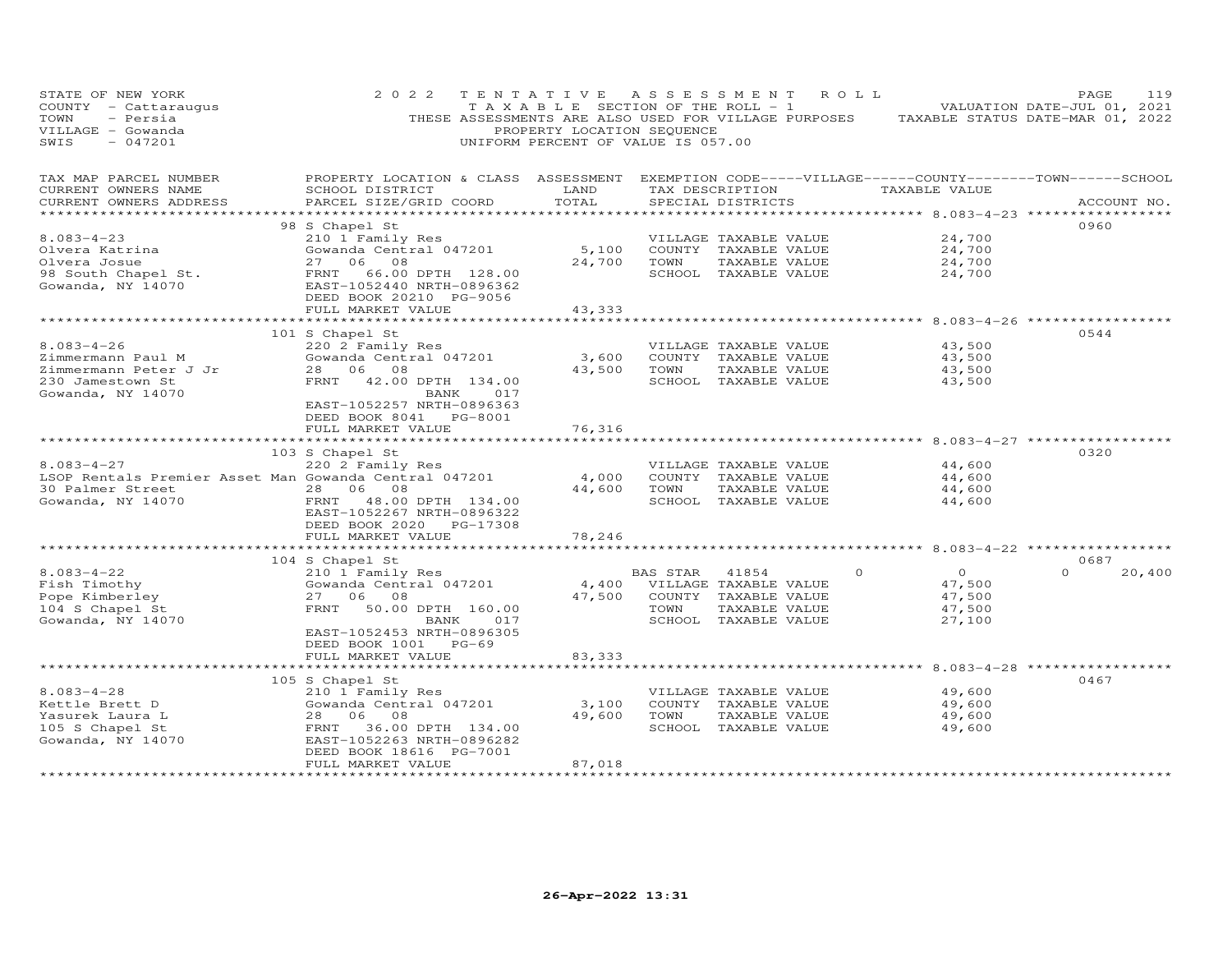| STATE OF NEW YORK<br>COUNTY - Cattaraugus<br>TOWN<br>- Persia<br>VILLAGE - Gowanda<br>$-047201$<br>SWIS | 2 0 2 2<br>THESE ASSESSMENTS ARE ALSO USED FOR VILLAGE PURPOSES                                                        | TENTATIVE ASSESSMENT<br>T A X A B L E SECTION OF THE ROLL - 1<br>PROPERTY LOCATION SEQUENCE<br>UNIFORM PERCENT OF VALUE IS 057.00 |                                                      |                       | ROLL           | TAXABLE STATUS DATE-MAR 01, 2022 |                | PAGE<br>120<br>VALUATION DATE-JUL 01, 2021 |
|---------------------------------------------------------------------------------------------------------|------------------------------------------------------------------------------------------------------------------------|-----------------------------------------------------------------------------------------------------------------------------------|------------------------------------------------------|-----------------------|----------------|----------------------------------|----------------|--------------------------------------------|
| TAX MAP PARCEL NUMBER<br>CURRENT OWNERS NAME                                                            | PROPERTY LOCATION & CLASS ASSESSMENT EXEMPTION CODE-----VILLAGE------COUNTY--------TOWN------SCHOOL<br>SCHOOL DISTRICT | LAND                                                                                                                              |                                                      |                       |                | TAX DESCRIPTION TAXABLE VALUE    |                |                                            |
| CURRENT OWNERS ADDRESS                                                                                  | PARCEL SIZE/GRID COORD                                                                                                 | TOTAL                                                                                                                             |                                                      | SPECIAL DISTRICTS     |                |                                  |                | ACCOUNT NO.                                |
|                                                                                                         | 109 S Chapel St                                                                                                        |                                                                                                                                   |                                                      |                       |                |                                  |                | 0711                                       |
| $8.083 - 4 - 29$                                                                                        | 210 1 Family Res                                                                                                       |                                                                                                                                   | VETWAR CTS 41120                                     |                       | $\circ$        | 7,800                            | 7,800          | 7,800                                      |
| C&L Peck Family Trust                                                                                   | Sio I Family Res<br>Gowanda Central 047201                                                                             | 4,200 BAS STAR                                                                                                                    |                                                      | 41854                 | $\Omega$       | $\overline{0}$                   | $\Omega$       | 20,400                                     |
| Peck Charles H Life Us<br>109 S Chapel ST                                                               | 28 06 08<br>FRNT<br>51.00 DPTH 134.00                                                                                  |                                                                                                                                   | 52,000 VILLAGE TAXABLE VALUE<br>COUNTY TAXABLE VALUE |                       |                | 52,000<br>44,200                 |                |                                            |
| Gowanda, NY 14070                                                                                       | EAST-1052263 NRTH-0896239                                                                                              |                                                                                                                                   | TOWN                                                 | TAXABLE VALUE         |                | 44,200                           |                |                                            |
|                                                                                                         | DEED BOOK 16226 PG-6001                                                                                                |                                                                                                                                   | SCHOOL TAXABLE VALUE                                 |                       |                | 23,800                           |                |                                            |
|                                                                                                         | FULL MARKET VALUE                                                                                                      | 91,228                                                                                                                            |                                                      |                       |                |                                  |                |                                            |
|                                                                                                         |                                                                                                                        |                                                                                                                                   |                                                      |                       |                |                                  |                |                                            |
| 8.083-4-21<br>Cygan Edward A<br>In Lugene L                                                             | 110 S Chapel St<br>210 1 Family Res                                                                                    |                                                                                                                                   |                                                      | VILLAGE TAXABLE VALUE |                | 31,500                           |                | 5031                                       |
|                                                                                                         | Gowanda Central 047201                                                                                                 | 5,900                                                                                                                             | COUNTY TAXABLE VALUE                                 |                       |                | 31,500                           |                |                                            |
|                                                                                                         | 27 06 08                                                                                                               | 31,500                                                                                                                            | TOWN                                                 | TAXABLE VALUE         |                | 31,500                           |                |                                            |
|                                                                                                         | FRNT 84.00 DPTH 118.00                                                                                                 |                                                                                                                                   |                                                      | SCHOOL TAXABLE VALUE  |                | 31,500                           |                |                                            |
| Cygan Edward A<br>Cygan Lugene L<br>PO Box 2642<br>Eaton Park, FL 33840                                 | EAST-1052430 NRTH-0896236                                                                                              |                                                                                                                                   |                                                      |                       |                |                                  |                |                                            |
|                                                                                                         | DEED BOOK 00977 PG-01044                                                                                               |                                                                                                                                   |                                                      |                       |                |                                  |                |                                            |
|                                                                                                         | FULL MARKET VALUE<br>*************************                                                                         | 55,263                                                                                                                            |                                                      |                       |                |                                  |                |                                            |
|                                                                                                         | 117 S Chapel St                                                                                                        |                                                                                                                                   |                                                      |                       |                |                                  |                | 0961                                       |
| $8.083 - 4 - 30$                                                                                        | 210 1 Family Res                                                                                                       |                                                                                                                                   |                                                      | VILLAGE TAXABLE VALUE |                | 40,000                           |                |                                            |
| McDermott Jacob T                                                                                       | Gowanda Central 047201                                                                                                 | 5,300                                                                                                                             |                                                      | COUNTY TAXABLE VALUE  |                | 40,000                           |                |                                            |
| McDermott Kaylee R                                                                                      | 28 06 08                                                                                                               | 40,000                                                                                                                            | TOWN                                                 | TAXABLE VALUE         |                | 40,000                           |                |                                            |
| 117 South Chapel St                                                                                     | FRNT 61.00 DPTH 174.00                                                                                                 |                                                                                                                                   |                                                      | SCHOOL TAXABLE VALUE  |                | 40,000                           |                |                                            |
| Gowanda, NY 14070                                                                                       | EAST-1052245 NRTH-0896185<br>DEED BOOK 2020 PG-12859                                                                   |                                                                                                                                   |                                                      |                       |                |                                  |                |                                            |
|                                                                                                         | FULL MARKET VALUE                                                                                                      | 70,175                                                                                                                            |                                                      |                       |                |                                  |                |                                            |
|                                                                                                         | **************************                                                                                             | **************                                                                                                                    |                                                      |                       |                |                                  |                |                                            |
|                                                                                                         | 120 S Chapel St                                                                                                        |                                                                                                                                   |                                                      |                       |                |                                  |                | 0810                                       |
| $8.083 - 4 - 20$                                                                                        | 220 2 Family Res                                                                                                       |                                                                                                                                   | VILLAGE TAXABLE VALUE                                |                       |                | 57,000                           |                |                                            |
| Skeates Russell T Jr<br>Skeates Nancy A                                                                 | Gowanda Central 047201<br>27 06 08                                                                                     | 4,700<br>57,000                                                                                                                   | COUNTY TAXABLE VALUE<br>TOWN                         | TAXABLE VALUE         |                | 57,000<br>57,000                 |                |                                            |
| 1408 Bunce Rd                                                                                           | FRNT<br>92.00 DPTH 70.00                                                                                               |                                                                                                                                   |                                                      | SCHOOL TAXABLE VALUE  |                | 57,000                           |                |                                            |
| Frewsburg, NY 14738-9547                                                                                | EAST-1052409 NRTH-0896140                                                                                              |                                                                                                                                   |                                                      |                       |                |                                  |                |                                            |
|                                                                                                         | DEED BOOK 795<br>PG-00764                                                                                              |                                                                                                                                   |                                                      |                       |                |                                  |                |                                            |
|                                                                                                         | FULL MARKET VALUE<br>************************                                                                          | 100,000                                                                                                                           |                                                      |                       |                |                                  |                |                                            |
|                                                                                                         |                                                                                                                        |                                                                                                                                   |                                                      |                       |                |                                  |                | 0825                                       |
| $16.027 - 1 - 12$                                                                                       | 135 S Chapel St<br>210 1 Family Res                                                                                    |                                                                                                                                   | VETWAR CTS 41120                                     |                       | 8,025          | 8,025                            | 8,025          | 8,025                                      |
|                                                                                                         | ZIO I Family Res<br>Gowanda Central 047201                                                                             |                                                                                                                                   | 3,900 VETDIS CTS 41140                               |                       | $\overline{0}$ | 24,075                           | 24,075         | 24,075                                     |
| Smith Dorothy<br>135 S Chapel St<br>Gowanda, NY 14070                                                   | 28 06<br>08                                                                                                            |                                                                                                                                   | 53,500 ENH STAR                                      | 41834                 | $\circ$        | $\overline{0}$                   | $\overline{0}$ | 21,400                                     |
|                                                                                                         | 50.00 DPTH 120.00<br>FRNT                                                                                              |                                                                                                                                   | VILLAGE TAXABLE VALUE                                |                       |                | 45,475                           |                |                                            |
|                                                                                                         | EAST-1052270 NRTH-0895989                                                                                              |                                                                                                                                   | COUNTY TAXABLE VALUE                                 |                       |                | 21,400                           |                |                                            |
|                                                                                                         | DEED BOOK 00721 PG-00118<br>FULL MARKET VALUE                                                                          | 93,860                                                                                                                            | TOWN<br>SCHOOL TAXABLE VALUE                         | TAXABLE VALUE         |                | 21,400<br>$\Omega$               |                |                                            |
|                                                                                                         |                                                                                                                        |                                                                                                                                   |                                                      |                       |                |                                  |                |                                            |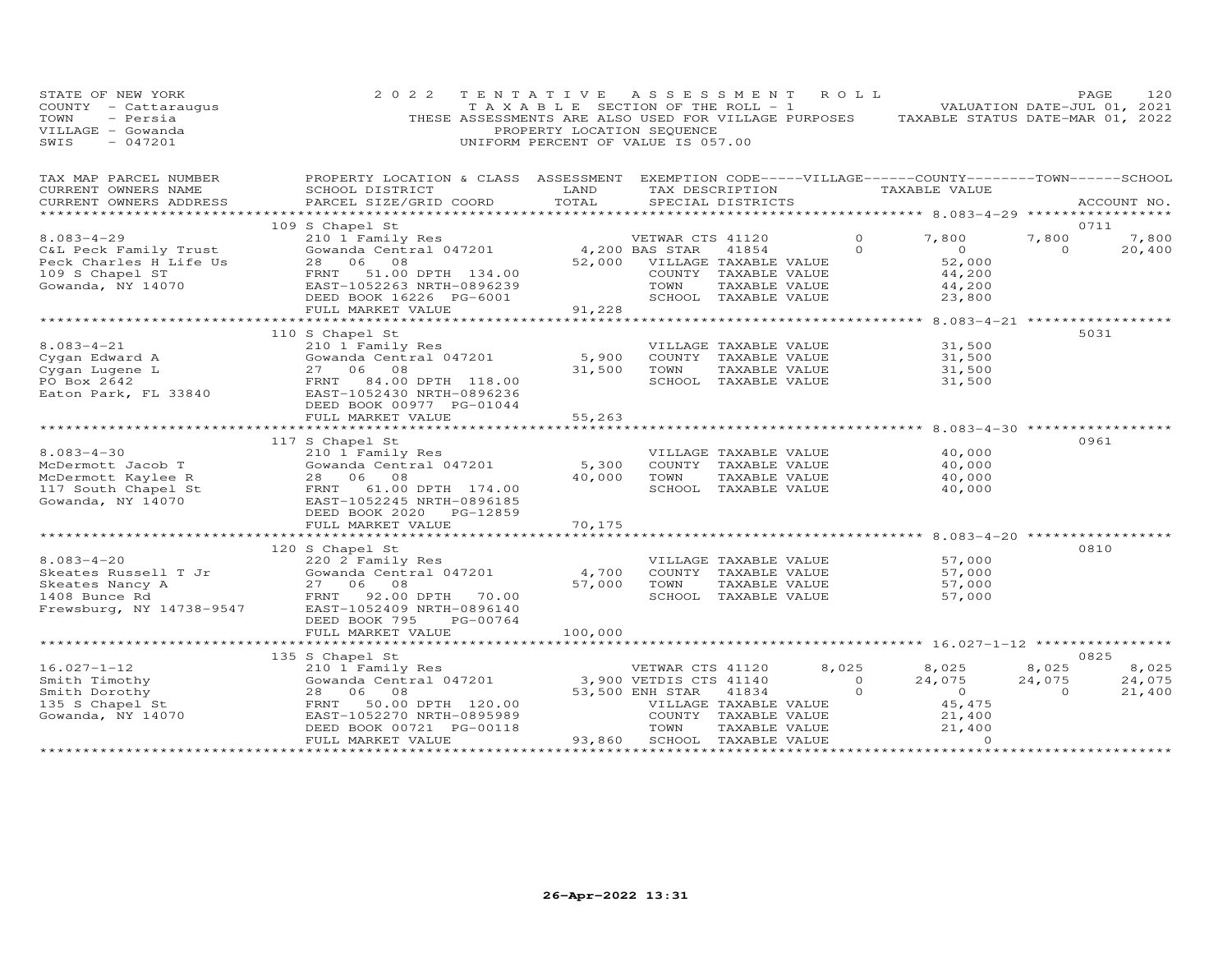| STATE OF NEW YORK<br>COUNTY - Cattaraugus<br>- Persia<br>TOWN<br>VILLAGE - Gowanda<br>$-047201$<br>SWIS | 2 0 2 2                                                                                                                                         | T A X A B L E SECTION OF THE ROLL - 1<br>PROPERTY LOCATION SEQUENCE<br>UNIFORM PERCENT OF VALUE IS 057.00 |          | TENTATIVE ASSESSMENT ROLL<br>THESE ASSESSMENTS ARE ALSO USED FOR VILLAGE PURPOSES |          |                  | PAGE<br>VALUATION DATE-JUL 01, 2021<br>TAXABLE STATUS DATE-MAR 01, 2022 | 121    |
|---------------------------------------------------------------------------------------------------------|-------------------------------------------------------------------------------------------------------------------------------------------------|-----------------------------------------------------------------------------------------------------------|----------|-----------------------------------------------------------------------------------|----------|------------------|-------------------------------------------------------------------------|--------|
| TAX MAP PARCEL NUMBER<br>CURRENT OWNERS NAME<br>CURRENT OWNERS ADDRESS                                  | PROPERTY LOCATION & CLASS ASSESSMENT EXEMPTION CODE-----VILLAGE------COUNTY-------TOWN------SCHOOL<br>SCHOOL DISTRICT<br>PARCEL SIZE/GRID COORD | LAND<br>TOTAL                                                                                             |          | TAX DESCRIPTION<br>SPECIAL DISTRICTS                                              |          | TAXABLE VALUE    | ACCOUNT NO.                                                             |        |
|                                                                                                         | *******************************                                                                                                                 |                                                                                                           |          |                                                                                   |          |                  | ************ 16.027-1-13 ***********                                    |        |
| $16.027 - 1 - 13$                                                                                       | 141 S Chapel St                                                                                                                                 |                                                                                                           | BAS STAR | 41854                                                                             | $\Omega$ | $\overline{O}$   | 0321<br>$\Omega$                                                        |        |
| Hilliker Julia M                                                                                        | 210 1 Family Res<br>Gowanda Central 047201                                                                                                      | 4,700                                                                                                     |          | VILLAGE TAXABLE VALUE                                                             |          | 49,900           |                                                                         | 20,400 |
| Hilliker Jud L                                                                                          | 28 06 08                                                                                                                                        | 49,900                                                                                                    |          | COUNTY TAXABLE VALUE                                                              |          | 49,900           |                                                                         |        |
| 12570 Kern Rd                                                                                           | FRNT<br>55.50 DPTH 150.00                                                                                                                       |                                                                                                           | TOWN     | TAXABLE VALUE                                                                     |          | 49,900           |                                                                         |        |
| Springville, NY 14141                                                                                   | BANK<br>012                                                                                                                                     |                                                                                                           |          | SCHOOL TAXABLE VALUE                                                              |          | 29,500           |                                                                         |        |
|                                                                                                         | EAST-1052255 NRTH-0895937<br>DEED BOOK 20190 PG-6954                                                                                            |                                                                                                           |          |                                                                                   |          |                  |                                                                         |        |
|                                                                                                         | FULL MARKET VALUE                                                                                                                               | 87,544                                                                                                    |          |                                                                                   |          |                  |                                                                         |        |
|                                                                                                         |                                                                                                                                                 |                                                                                                           |          |                                                                                   |          |                  |                                                                         |        |
|                                                                                                         | 147 S Chapel St                                                                                                                                 |                                                                                                           |          |                                                                                   |          |                  | 0646                                                                    |        |
| $16.027 - 1 - 14$                                                                                       | 220 2 Family Res                                                                                                                                |                                                                                                           |          | VILLAGE TAXABLE VALUE                                                             |          | 53,500           |                                                                         |        |
| Phillips Keaton W<br>147 S Chapel St                                                                    | Gowanda Central 047201<br>28 06<br>08                                                                                                           | 8,200<br>53,500                                                                                           | TOWN     | COUNTY TAXABLE VALUE<br>TAXABLE VALUE                                             |          | 53,500<br>53,500 |                                                                         |        |
| Gowanda, NY 14070                                                                                       | FRNT 115.15 DPTH 152.00                                                                                                                         |                                                                                                           |          | SCHOOL TAXABLE VALUE                                                              |          | 53,500           |                                                                         |        |
|                                                                                                         | BANK<br>017                                                                                                                                     |                                                                                                           |          |                                                                                   |          |                  |                                                                         |        |
|                                                                                                         | EAST-1052261 NRTH-0895863                                                                                                                       |                                                                                                           |          |                                                                                   |          |                  |                                                                         |        |
|                                                                                                         | DEED BOOK 27050 PG-9001                                                                                                                         |                                                                                                           |          |                                                                                   |          |                  |                                                                         |        |
|                                                                                                         | FULL MARKET VALUE<br>***********************                                                                                                    | 93,860                                                                                                    |          |                                                                                   |          |                  |                                                                         |        |
|                                                                                                         | 2 S Water St                                                                                                                                    |                                                                                                           |          |                                                                                   |          |                  | 0956                                                                    |        |
| $8.084 - 1 - 1$                                                                                         | 484 1 use sm bld                                                                                                                                |                                                                                                           |          | VILLAGE TAXABLE VALUE                                                             |          | 44,000           |                                                                         |        |
| Zheng Mei Hui                                                                                           | Gowanda Central 047201                                                                                                                          | 7,000                                                                                                     |          | COUNTY TAXABLE VALUE                                                              |          | 44,000           |                                                                         |        |
| 165 Seneca St                                                                                           | 27 06<br>08                                                                                                                                     | 44,000                                                                                                    | TOWN     | TAXABLE VALUE                                                                     |          | 44,000           |                                                                         |        |
| Gowanda, NY 14070                                                                                       | FRNT 175.00 DPTH 63.00                                                                                                                          |                                                                                                           |          | SCHOOL TAXABLE VALUE                                                              |          | 44,000           |                                                                         |        |
|                                                                                                         | EAST-1053502 NRTH-0897522<br>DEED BOOK 11759 PG-9001                                                                                            |                                                                                                           |          |                                                                                   |          |                  |                                                                         |        |
|                                                                                                         | FULL MARKET VALUE                                                                                                                               | 77,193                                                                                                    |          |                                                                                   |          |                  |                                                                         |        |
|                                                                                                         | ***************************                                                                                                                     | ************                                                                                              |          | ************************* 8.084-1-10 ******************                           |          |                  |                                                                         |        |
|                                                                                                         | 3 S Water St                                                                                                                                    |                                                                                                           |          |                                                                                   |          |                  | 1000                                                                    |        |
| $8.084 - 1 - 10$                                                                                        | 691 Proffes assc                                                                                                                                |                                                                                                           |          | VILLAGE TAXABLE VALUE                                                             |          | 64,200           |                                                                         |        |
| Phoenix Lodge #262 F & AM<br>PO Box 341                                                                 | Gowanda Central 047201<br>27 06<br>09                                                                                                           | 4,800<br>64,200                                                                                           | TOWN     | COUNTY TAXABLE VALUE<br>TAXABLE VALUE                                             |          | 64,200<br>64,200 |                                                                         |        |
| Gowanda, NY 14070                                                                                       | FRNT 106.00 DPTH 60.00                                                                                                                          |                                                                                                           |          | SCHOOL TAXABLE VALUE                                                              |          | 64,200           |                                                                         |        |
|                                                                                                         | EAST-1053440 NRTH-0897428                                                                                                                       |                                                                                                           |          |                                                                                   |          |                  |                                                                         |        |
|                                                                                                         | DEED BOOK 00932 PG-00721                                                                                                                        |                                                                                                           |          |                                                                                   |          |                  |                                                                         |        |
|                                                                                                         | FULL MARKET VALUE                                                                                                                               | 112,632                                                                                                   |          |                                                                                   |          |                  |                                                                         |        |
|                                                                                                         |                                                                                                                                                 |                                                                                                           |          |                                                                                   |          |                  | 0558                                                                    |        |
| $8.084 - 1 - 12$                                                                                        | 29 S Water St<br>421 Restaurant                                                                                                                 |                                                                                                           |          | VILLAGE TAXABLE VALUE                                                             |          | 100,400          |                                                                         |        |
| Koch Wanda J                                                                                            | Gowanda Central 047201                                                                                                                          | 4,900                                                                                                     |          | COUNTY TAXABLE VALUE                                                              |          | 100,400          |                                                                         |        |
| 114 W Main St                                                                                           | 28 06<br>08                                                                                                                                     | 100,400                                                                                                   | TOWN     | TAXABLE VALUE                                                                     |          | 100,400          |                                                                         |        |
| Gowanda, NY 14070                                                                                       | FRNT<br>58.70 DPTH 152.00                                                                                                                       |                                                                                                           |          | SCHOOL TAXABLE VALUE                                                              |          | 100,400          |                                                                         |        |
|                                                                                                         | EAST-1053477 NRTH-0897307                                                                                                                       |                                                                                                           |          |                                                                                   |          |                  |                                                                         |        |
|                                                                                                         | DEED BOOK 00992 PG-00553<br>FULL MARKET VALUE                                                                                                   |                                                                                                           |          |                                                                                   |          |                  |                                                                         |        |
|                                                                                                         |                                                                                                                                                 | 176,140<br>*****************                                                                              |          |                                                                                   |          |                  |                                                                         |        |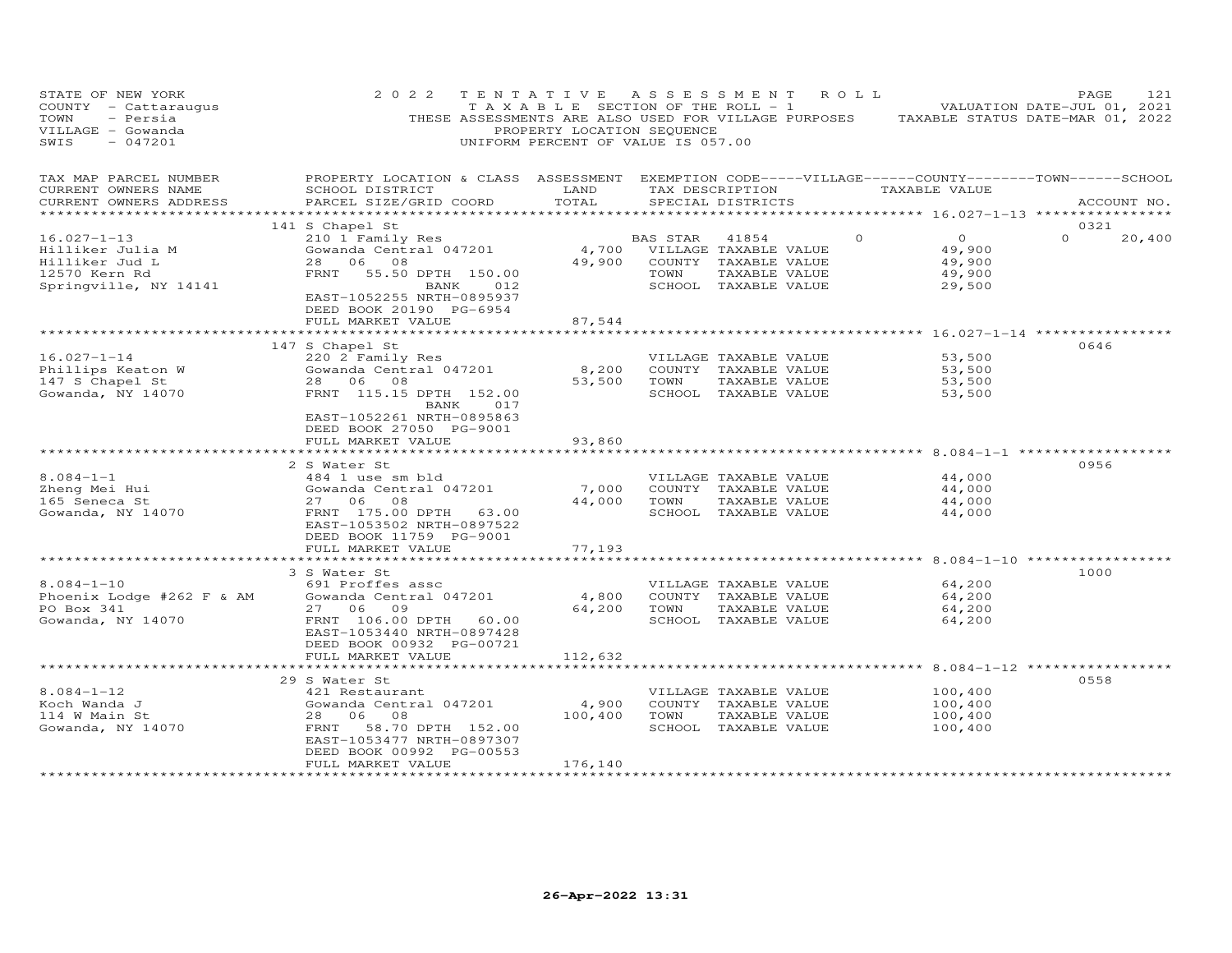| STATE OF NEW YORK<br>COUNTY - Cattaraugus<br>TOWN<br>- Persia<br>VILLAGE - Gowanda<br>SWIS<br>$-047201$ | 2 0 2 2<br>THESE ASSESSMENTS ARE ALSO USED FOR VILLAGE PURPOSES                                                                                                                                     | TENTATIVE<br>T A X A B L E SECTION OF THE ROLL - 1<br>PROPERTY LOCATION SEQUENCE<br>UNIFORM PERCENT OF VALUE IS 057.00 | A S S E S S M E N T                                                         |                                                                                        | R O L L         | TAXABLE STATUS DATE-MAR 01, 2022                    | PAGE<br>VALUATION DATE-JUL 01, 2021 | 122             |
|---------------------------------------------------------------------------------------------------------|-----------------------------------------------------------------------------------------------------------------------------------------------------------------------------------------------------|------------------------------------------------------------------------------------------------------------------------|-----------------------------------------------------------------------------|----------------------------------------------------------------------------------------|-----------------|-----------------------------------------------------|-------------------------------------|-----------------|
| TAX MAP PARCEL NUMBER<br>CURRENT OWNERS NAME<br>CURRENT OWNERS ADDRESS<br>**********************        | PROPERTY LOCATION & CLASS ASSESSMENT EXEMPTION CODE-----VILLAGE------COUNTY-------TOWN------SCHOOL<br>SCHOOL DISTRICT<br>PARCEL SIZE/GRID COORD                                                     | LAND<br>TOTAL                                                                                                          |                                                                             | SPECIAL DISTRICTS                                                                      |                 | TAX DESCRIPTION TAXABLE VALUE                       |                                     | ACCOUNT NO.     |
|                                                                                                         | 33 S Water St                                                                                                                                                                                       |                                                                                                                        |                                                                             |                                                                                        |                 |                                                     | 0545                                |                 |
| $8.084 - 1 - 13$                                                                                        | 331 Com vac w/im                                                                                                                                                                                    |                                                                                                                        |                                                                             | VILLAGE TAXABLE VALUE                                                                  |                 | 7,000                                               |                                     |                 |
| Koch Wanda J                                                                                            | Gowanda Central 047201                                                                                                                                                                              | 3,100                                                                                                                  |                                                                             | COUNTY TAXABLE VALUE                                                                   |                 | 7,000                                               |                                     |                 |
| 114 W Main St<br>Gowanda, NY 14070                                                                      | 08<br>27 06<br>FRNT<br>54.00 DPTH 70.00<br>EAST-1053504 NRTH-0897259<br>DEED BOOK 00992 PG-00533                                                                                                    | 7,000                                                                                                                  | TOWN                                                                        | TAXABLE VALUE<br>SCHOOL TAXABLE VALUE                                                  |                 | 7,000<br>7,000                                      |                                     |                 |
|                                                                                                         | FULL MARKET VALUE                                                                                                                                                                                   | 12,281                                                                                                                 |                                                                             |                                                                                        |                 |                                                     |                                     |                 |
|                                                                                                         |                                                                                                                                                                                                     |                                                                                                                        |                                                                             |                                                                                        |                 | ********* 8.084-1-14 ***********                    |                                     |                 |
| $8.084 - 1 - 14$<br>Tsirtsakis Sarantis<br>2 Jamestown St<br>Gowanda, NY 14070                          | 37 S Water St<br>311 Res vac land<br>Gowanda Central 047201<br>28 06 08<br>FRNT 20.00 DPTH 132.00<br>EAST-1053542 NRTH-0897242<br>DEED BOOK 00916 PG-00608                                          | 2,000<br>2,000                                                                                                         | TOWN                                                                        | VILLAGE TAXABLE VALUE<br>COUNTY TAXABLE VALUE<br>TAXABLE VALUE<br>SCHOOL TAXABLE VALUE |                 | 2,000<br>2,000<br>2,000<br>2,000                    | 0384                                |                 |
|                                                                                                         | FULL MARKET VALUE                                                                                                                                                                                   | 3,509                                                                                                                  |                                                                             |                                                                                        |                 |                                                     |                                     |                 |
|                                                                                                         | **********************                                                                                                                                                                              | *********                                                                                                              |                                                                             |                                                                                        |                 | ************* 8.084-1-17 *************              |                                     |                 |
|                                                                                                         | 49 S Water St                                                                                                                                                                                       |                                                                                                                        |                                                                             |                                                                                        |                 |                                                     | 1011                                |                 |
| $8.084 - 1 - 17$<br>49 S Water Street, LLC<br>500 Seneca St 508<br>Buffalo, NY 14204                    | 330 Vacant comm<br>Gowanda Central 047201<br>27 06<br>08<br>$3/17$ -mrgd $1-15$ , 16 in prcl<br>IDA on $1-17.71$<br>FRNT 232.80 DPTH 168.20<br>EAST-1053619 NRTH-0897170<br>DEED BOOK 26081 PG-6004 | 19,000<br>19,000                                                                                                       | COUNTY TAXABLE VALUE<br>TOWN                                                | VILLAGE TAXABLE VALUE<br>TAXABLE VALUE<br>SCHOOL TAXABLE VALUE                         |                 | 19,000<br>19,000<br>19,000<br>19,000                |                                     |                 |
|                                                                                                         | FULL MARKET VALUE                                                                                                                                                                                   | 33, 333                                                                                                                |                                                                             |                                                                                        |                 |                                                     |                                     |                 |
|                                                                                                         | ******************************                                                                                                                                                                      |                                                                                                                        |                                                                             |                                                                                        |                 |                                                     |                                     |                 |
| $8.084 - 1 - 8$<br>Laub Philip J<br>72 S Water St<br>Gowanda, NY 14070                                  | 72 S Water St<br>210 1 Family Res<br>Gowanda Central 047201<br>26 06 08<br>FRNT 33.00 DPTH 71.00<br>EAST-1053864 NRTH-0897104<br>DEED BOOK 11027 PG-9001                                            | 26,200                                                                                                                 | VETCOM CTS 41130<br>2,000 VETDIS CTS 41140<br>VILLAGE TAXABLE VALUE<br>TOWN | COUNTY TAXABLE VALUE<br>TAXABLE VALUE<br>SCHOOL TAXABLE VALUE                          | 6,550<br>13,100 | 6,550<br>13,100<br>6,550<br>6,550<br>6,550<br>6,550 | 0954<br>6,550<br>13,100             | 6,550<br>13,100 |
|                                                                                                         | FULL MARKET VALUE                                                                                                                                                                                   | 45,965                                                                                                                 |                                                                             |                                                                                        |                 |                                                     |                                     |                 |
|                                                                                                         | **************************<br>77 S Water St                                                                                                                                                         |                                                                                                                        |                                                                             |                                                                                        |                 |                                                     | 1355                                |                 |
| $8.084 - 2 - 7.3$<br>Goode Christian<br>Goode Shannon L<br>77 S Water St<br>Gowanda, NY 14070           | 440 Warehouse<br>Gowanda Central 047201<br>$2/17/2004$ -split off from<br>FRNT<br>97.00 DPTH 67.00<br>ACRES<br>0.20<br>DEED BOOK 9557 PG-6001                                                       | 7,800<br>48,800                                                                                                        | TOWN                                                                        | VILLAGE TAXABLE VALUE<br>COUNTY TAXABLE VALUE<br>TAXABLE VALUE<br>SCHOOL TAXABLE VALUE |                 | 48,800<br>48,800<br>48,800<br>48,800                |                                     |                 |
|                                                                                                         | FULL MARKET VALUE<br>***********************                                                                                                                                                        | 85,614<br>*****************                                                                                            |                                                                             |                                                                                        |                 |                                                     |                                     |                 |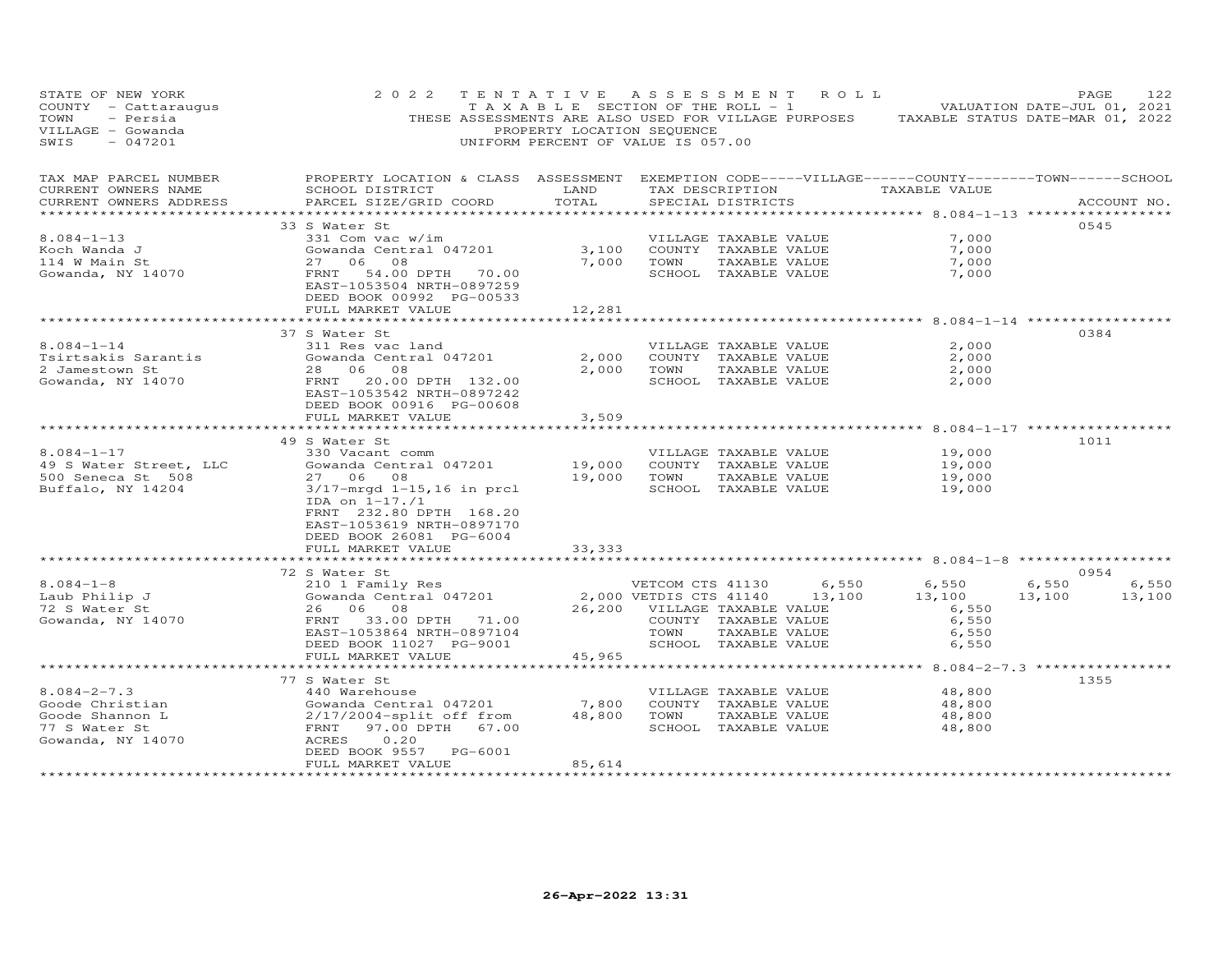| STATE OF NEW YORK<br>COUNTY - Cattaraugus<br>TOWN<br>- Persia<br>VILLAGE - Gowanda<br>SWIS<br>$-047201$                                                                                    | 2 0 2 2                                                                                                                                          | TENTATIVE<br>PROPERTY LOCATION SEQUENCE<br>UNIFORM PERCENT OF VALUE IS 057.00 | ASSESSMENT ROLL              |                                               |                | $\begin{bmatrix} 1 & 1 & 1 \\ 1 & 1 & 1 \end{bmatrix}$ is the section of the ROLL - 1 and $\begin{bmatrix} 1 & 1 & 1 \\ 1 & 1 & 1 \end{bmatrix}$ valuation date-jul 01, 2021<br>THESE ASSESSMENTS ARE ALSO USED FOR VILLAGE PURPOSES TAXABLE STATUS DATE-MAR 01, 2022 | PAGE           | 123         |
|--------------------------------------------------------------------------------------------------------------------------------------------------------------------------------------------|--------------------------------------------------------------------------------------------------------------------------------------------------|-------------------------------------------------------------------------------|------------------------------|-----------------------------------------------|----------------|-----------------------------------------------------------------------------------------------------------------------------------------------------------------------------------------------------------------------------------------------------------------------|----------------|-------------|
| TAX MAP PARCEL NUMBER<br>CURRENT OWNERS NAME<br>CURRENT OWNERS ADDRESS                                                                                                                     | PROPERTY LOCATION & CLASS ASSESSMENT EXEMPTION CODE-----VILLAGE------COUNTY--------TOWN------SCHOOL<br>SCHOOL DISTRICT<br>PARCEL SIZE/GRID COORD | LAND<br>TOTAL                                                                 |                              | SPECIAL DISTRICTS                             |                | TAX DESCRIPTION TAXABLE VALUE                                                                                                                                                                                                                                         |                | ACCOUNT NO. |
| ************************                                                                                                                                                                   |                                                                                                                                                  |                                                                               |                              |                                               |                |                                                                                                                                                                                                                                                                       |                |             |
|                                                                                                                                                                                            | 87 S Water St                                                                                                                                    |                                                                               |                              |                                               |                |                                                                                                                                                                                                                                                                       | 0395           |             |
| $8.084 - 2 - 7.2$<br>Purdy Marilyn R                                                                                                                                                       | 331 Com vac w/im                                                                                                                                 | 5,000                                                                         |                              | VILLAGE TAXABLE VALUE<br>COUNTY TAXABLE VALUE |                | 5,500<br>5,500                                                                                                                                                                                                                                                        |                |             |
| 12777 Quaker St                                                                                                                                                                            | Gowanda Central 047201<br>26 06 08                                                                                                               | 5,500                                                                         | TOWN                         | TAXABLE VALUE                                 |                | 5,500                                                                                                                                                                                                                                                                 |                |             |
| Lawtons, NY 14091                                                                                                                                                                          | split off 97x87 (2004)                                                                                                                           |                                                                               |                              | SCHOOL TAXABLE VALUE                          |                | 5,500                                                                                                                                                                                                                                                                 |                |             |
|                                                                                                                                                                                            | FRNT 140.70 DPTH 81.82<br>ACRES<br>0.08<br>EAST-1053807 NRTH-0896906<br>DEED BOOK 875<br>PG-01177<br>FULL MARKET VALUE                           | 9,649                                                                         |                              |                                               |                |                                                                                                                                                                                                                                                                       |                |             |
|                                                                                                                                                                                            | *****************************                                                                                                                    |                                                                               |                              |                                               |                |                                                                                                                                                                                                                                                                       |                |             |
|                                                                                                                                                                                            | 97 S Water St                                                                                                                                    |                                                                               |                              |                                               |                |                                                                                                                                                                                                                                                                       | 0394           |             |
| $8.084 - 2 - 7.1$                                                                                                                                                                          | 482 Det row bldg                                                                                                                                 | 24,000                                                                        |                              | VILLAGE TAXABLE VALUE                         |                | 120,000                                                                                                                                                                                                                                                               |                |             |
| Decker Derrik W                                                                                                                                                                            | Gowanda Central 047201<br>26 06 08                                                                                                               |                                                                               |                              | COUNTY TAXABLE VALUE                          |                | 120,000                                                                                                                                                                                                                                                               |                |             |
| Box 383 Sunset Blvd<br>Angola, NY 14006                                                                                                                                                    | ACRES<br>2.66                                                                                                                                    | 120,000                                                                       | TOWN                         | TAXABLE VALUE<br>SCHOOL TAXABLE VALUE         |                | 120,000<br>120,000                                                                                                                                                                                                                                                    |                |             |
|                                                                                                                                                                                            | EAST-1053889 NRTH-0896656<br>DEED BOOK 879 PG-01029<br>FULL MARKET VALUE                                                                         | 210,526                                                                       |                              |                                               |                |                                                                                                                                                                                                                                                                       |                |             |
|                                                                                                                                                                                            | ************************                                                                                                                         | ***********                                                                   |                              |                                               |                | ********************** 8.084-2-8 ******************                                                                                                                                                                                                                   |                |             |
|                                                                                                                                                                                            | 103 S Water St                                                                                                                                   |                                                                               |                              |                                               |                |                                                                                                                                                                                                                                                                       | 0397           |             |
| $8.084 - 2 - 8$                                                                                                                                                                            | 210 1 Family Res                                                                                                                                 |                                                                               | ENH STAR                     | 41834                                         |                | $\overline{O}$<br>$\Omega$                                                                                                                                                                                                                                            | $\Omega$       | 42,300      |
| Powell David W                                                                                                                                                                             | Gowanda Central 047201                                                                                                                           |                                                                               | 5,800 VILLAGE TAXABLE VALUE  |                                               |                | 42,300                                                                                                                                                                                                                                                                |                |             |
|                                                                                                                                                                                            |                                                                                                                                                  | 42,300                                                                        |                              | COUNTY TAXABLE VALUE                          |                | 42,300                                                                                                                                                                                                                                                                |                |             |
| POWELL DAVID WAS MONOGRAPH OF CONTRACTED 101 AND 103 S WALLER SERVEL 26 06 08<br>103 S Water St 103 S Water St 104 26 06 1.12 DPTH 151.65<br>103 S Water St 1070 EAST-1054035 NRTH-0896761 |                                                                                                                                                  |                                                                               | TOWN                         | TAXABLE VALUE                                 |                | 42,300<br>$\overline{a}$                                                                                                                                                                                                                                              |                |             |
|                                                                                                                                                                                            |                                                                                                                                                  |                                                                               |                              | SCHOOL TAXABLE VALUE                          |                |                                                                                                                                                                                                                                                                       |                |             |
|                                                                                                                                                                                            | DEED BOOK 00925 PG-00380<br>FULL MARKET VALUE                                                                                                    | 74,211                                                                        |                              |                                               |                |                                                                                                                                                                                                                                                                       |                |             |
|                                                                                                                                                                                            | **************************                                                                                                                       | *********************                                                         |                              |                                               |                |                                                                                                                                                                                                                                                                       |                |             |
|                                                                                                                                                                                            | 109 S Water St                                                                                                                                   |                                                                               |                              |                                               |                |                                                                                                                                                                                                                                                                       | 0675           |             |
| $8.084 - 2 - 9$                                                                                                                                                                            | 210 1 Family Res                                                                                                                                 |                                                                               | BAS STAR                     | 41854                                         |                | $\circ$<br>$\overline{O}$                                                                                                                                                                                                                                             | $\Omega$       | 20,400      |
| Meyers Jason J                                                                                                                                                                             | Gowanda Central 047201                                                                                                                           |                                                                               | 4,600 VILLAGE TAXABLE VALUE  |                                               |                | 35,400                                                                                                                                                                                                                                                                |                |             |
| 109 S Water St.                                                                                                                                                                            | 28 06 08                                                                                                                                         |                                                                               | 35,400 COUNTY TAXABLE VALUE  |                                               |                | 35,400                                                                                                                                                                                                                                                                |                |             |
| Gowanda, NY 14070                                                                                                                                                                          | 54.00 DPTH 150.00<br>FRNT                                                                                                                        |                                                                               | TOWN                         | TAXABLE VALUE                                 |                | 35,400                                                                                                                                                                                                                                                                |                |             |
|                                                                                                                                                                                            | EAST-1054081 NRTH-0896717                                                                                                                        |                                                                               |                              | SCHOOL TAXABLE VALUE                          |                | 15,000                                                                                                                                                                                                                                                                |                |             |
|                                                                                                                                                                                            | DEED BOOK 21091 PG-7001                                                                                                                          |                                                                               |                              |                                               |                |                                                                                                                                                                                                                                                                       |                |             |
|                                                                                                                                                                                            | FULL MARKET VALUE                                                                                                                                | 62,105                                                                        |                              |                                               |                |                                                                                                                                                                                                                                                                       |                |             |
|                                                                                                                                                                                            | ***********************                                                                                                                          |                                                                               |                              |                                               |                |                                                                                                                                                                                                                                                                       |                |             |
|                                                                                                                                                                                            | 123 S Water St                                                                                                                                   |                                                                               |                              |                                               |                |                                                                                                                                                                                                                                                                       | 0957           |             |
| $8.084 - 2 - 20$                                                                                                                                                                           | 210 1 Family Res                                                                                                                                 |                                                                               | VETWAR CTS 41120             |                                               | 5,250          | 5,250                                                                                                                                                                                                                                                                 | 5,250          | 5,250       |
| Honey Ralph J<br>123 S Water St<br>Gowanda, NY 14070                                                                                                                                       | Gowanda Central 047201                                                                                                                           | 10,100 ENH STAR                                                               |                              | 41834                                         | $\overline{0}$ | $\overline{0}$                                                                                                                                                                                                                                                        | $\overline{0}$ | 29,750      |
|                                                                                                                                                                                            | 28 06 08                                                                                                                                         |                                                                               | 35,000 VILLAGE TAXABLE VALUE |                                               |                | 29,750<br>--, /50<br>29,750<br>29                                                                                                                                                                                                                                     |                |             |
|                                                                                                                                                                                            | FRNT 155.00 DPTH 152.00                                                                                                                          |                                                                               | TOWN                         | COUNTY TAXABLE VALUE<br>TAXABLE VALUE         |                |                                                                                                                                                                                                                                                                       |                |             |
|                                                                                                                                                                                            | BANK 017<br>EAST-1054147 NRTH-0896655                                                                                                            |                                                                               |                              | SCHOOL TAXABLE VALUE                          |                | $\Omega$                                                                                                                                                                                                                                                              |                |             |
|                                                                                                                                                                                            | DEED BOOK 17885 PG-7002                                                                                                                          |                                                                               |                              |                                               |                |                                                                                                                                                                                                                                                                       |                |             |
|                                                                                                                                                                                            | FULL MARKET VALUE                                                                                                                                | 61,404                                                                        |                              |                                               |                |                                                                                                                                                                                                                                                                       |                |             |
|                                                                                                                                                                                            | ********************                                                                                                                             | *************                                                                 |                              |                                               |                |                                                                                                                                                                                                                                                                       |                |             |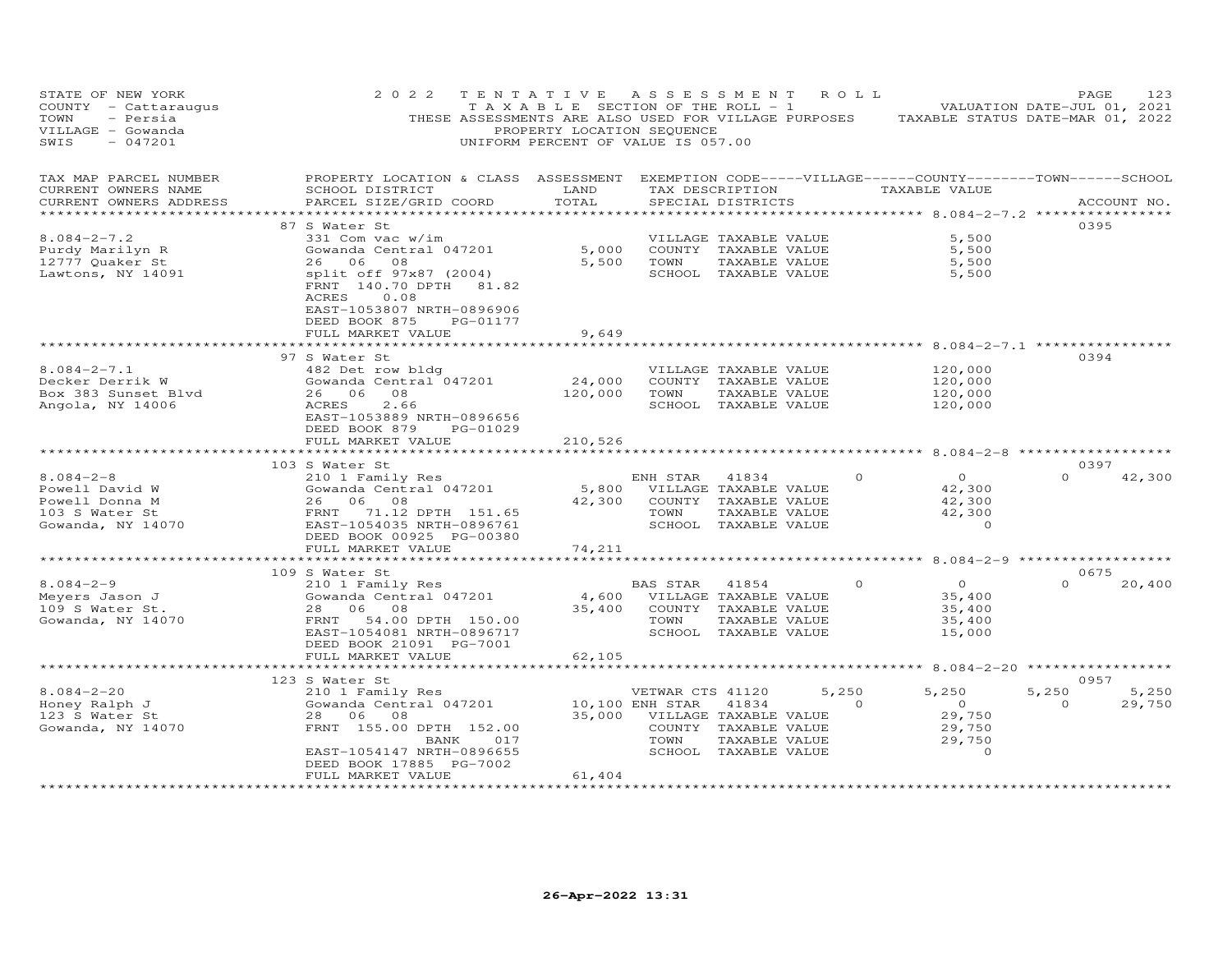| STATE OF NEW YORK<br>COUNTY - Cattaraugus<br>- Persia<br>TOWN<br>VILLAGE - Gowanda<br>SWIS<br>$-047201$         | 2 0 2 2<br>THESE ASSESSMENTS ARE ALSO USED FOR VILLAGE PURPOSES                    | TENTATIVE<br>T A X A B L E SECTION OF THE ROLL - 1<br>PROPERTY LOCATION SEQUENCE<br>UNIFORM PERCENT OF VALUE IS 057.00 | A S S E S S M E N T      |                                                                |        | R O L L  | TAXABLE STATUS DATE-MAR 01, 2022                                               |          | PAGE<br>124<br>VALUATION DATE-JUL 01, 2021 |
|-----------------------------------------------------------------------------------------------------------------|------------------------------------------------------------------------------------|------------------------------------------------------------------------------------------------------------------------|--------------------------|----------------------------------------------------------------|--------|----------|--------------------------------------------------------------------------------|----------|--------------------------------------------|
| TAX MAP PARCEL NUMBER<br>CURRENT OWNERS NAME                                                                    | PROPERTY LOCATION & CLASS ASSESSMENT<br>SCHOOL DISTRICT                            | LAND                                                                                                                   |                          | TAX DESCRIPTION                                                |        |          | EXEMPTION CODE-----VILLAGE------COUNTY-------TOWN------SCHOOL<br>TAXABLE VALUE |          |                                            |
| CURRENT OWNERS ADDRESS<br>**********************                                                                | PARCEL SIZE/GRID COORD                                                             | TOTAL<br>**********                                                                                                    |                          | SPECIAL DISTRICTS                                              |        |          |                                                                                |          | ACCOUNT NO.                                |
|                                                                                                                 | 1 School St                                                                        |                                                                                                                        |                          |                                                                |        |          |                                                                                |          | 5046                                       |
| $8.075 - 1 - 1.2/1$<br>Academy Place Housing Developm Gowanda Central 047201<br>c/o People, Inc.<br>1 School St | 411 Apartment<br>- CONDO<br>Unit A-condo- top 2 floor<br>subsidized senior housing | 7,800<br>1209,100                                                                                                      | NON-PROFIT 25130<br>TOWN | VILLAGE TAXABLE VALUE<br>COUNTY TAXABLE VALUE<br>TAXABLE VALUE |        | $\Omega$ | 1209,100<br>1209,100<br>0<br>$\Omega$                                          |          | 1209,100 1209,100                          |
| Gowanda, NY 14070                                                                                               | EAST-1052655 NRTH-0898547<br>DEED BOOK 10964 PG-9006                               |                                                                                                                        |                          | SCHOOL TAXABLE VALUE                                           |        |          | $\circ$                                                                        |          |                                            |
|                                                                                                                 | FULL MARKET VALUE                                                                  | 2121,228                                                                                                               |                          |                                                                |        |          |                                                                                |          |                                            |
|                                                                                                                 | *********************                                                              |                                                                                                                        |                          |                                                                |        |          |                                                                                |          |                                            |
| $8.075 - 1 - 1.2/3$                                                                                             | 1 School St<br>640 Health care                                                     |                                                                                                                        | BUS C/T/S 47610          |                                                                | 72,975 |          | 10,425                                                                         | 10,425   | 9999<br>10,425                             |
| Community Place LLC                                                                                             | Gowanda Central 047201                                                             | 2,000                                                                                                                  |                          | VILLAGE TAXABLE VALUE                                          |        |          | 135,525                                                                        |          |                                            |
| 1 School St                                                                                                     | for doctor's wing-rented                                                           | 208,500                                                                                                                |                          | COUNTY TAXABLE VALUE                                           |        |          | 198,075                                                                        |          |                                            |
| Gowanda, NY 14070                                                                                               | ACRES<br>0.01                                                                      |                                                                                                                        | TOWN                     | TAXABLE VALUE                                                  |        |          | 198,075                                                                        |          |                                            |
|                                                                                                                 | FULL MARKET VALUE                                                                  | 365,789                                                                                                                |                          | SCHOOL TAXABLE VALUE                                           |        |          | 198,075                                                                        |          |                                            |
|                                                                                                                 |                                                                                    |                                                                                                                        |                          |                                                                |        |          | ******** 8.083-1-8                                                             |          |                                            |
| $8.083 - 1 - 8$                                                                                                 | St Johns St                                                                        |                                                                                                                        |                          |                                                                |        |          | 3,300                                                                          |          | 0439                                       |
| Lambert Samuel R Jr                                                                                             | 311 Res vac land<br>Gowanda Central 047201                                         | 3,300                                                                                                                  |                          | VILLAGE TAXABLE VALUE<br>COUNTY TAXABLE VALUE                  |        |          | 3,300                                                                          |          |                                            |
| 24 St. Johns St                                                                                                 | 28 06<br>08                                                                        | 3,300                                                                                                                  | TOWN                     | TAXABLE VALUE                                                  |        |          | 3,300                                                                          |          |                                            |
| Gowanda, NY 14070                                                                                               | FRNT 39.00 DPTH 128.40<br>EAST-1052111 NRTH-0897896<br>DEED BOOK 20210 PG-5300     |                                                                                                                        |                          | SCHOOL TAXABLE VALUE                                           |        |          | 3,300                                                                          |          |                                            |
|                                                                                                                 | FULL MARKET VALUE                                                                  | 5,789                                                                                                                  |                          |                                                                |        |          |                                                                                |          |                                            |
|                                                                                                                 | 18 St Johns St                                                                     |                                                                                                                        |                          |                                                                |        |          |                                                                                |          | 0679                                       |
| $8.083 - 1 - 9$                                                                                                 | 210 1 Family Res                                                                   |                                                                                                                        | BAS STAR                 | 41854                                                          |        | $\Omega$ | $\circ$                                                                        | $\Omega$ | 20,400                                     |
| Kleever Trina                                                                                                   | Gowanda Central 047201                                                             | 3,200                                                                                                                  |                          | VILLAGE TAXABLE VALUE                                          |        |          | 45,000                                                                         |          |                                            |
| 18 St. Johns St                                                                                                 | 28 06 08                                                                           | 45,000                                                                                                                 |                          | COUNTY TAXABLE VALUE                                           |        |          | 45,000                                                                         |          |                                            |
| Gowanda, NY 14070                                                                                               | FRNT<br>39.50 DPTH 122.80                                                          |                                                                                                                        | TOWN                     | TAXABLE VALUE                                                  |        |          | 45,000                                                                         |          |                                            |
|                                                                                                                 | BANK<br>017<br>EAST-1052148 NRTH-0897912<br>DEED BOOK 11059 PG-5001                |                                                                                                                        |                          | SCHOOL TAXABLE VALUE                                           |        |          | 24,600                                                                         |          |                                            |
|                                                                                                                 | FULL MARKET VALUE                                                                  | 78,947                                                                                                                 |                          |                                                                |        |          | ******** 8.075-2-33 ************                                               |          |                                            |
|                                                                                                                 | 19 St Johns St                                                                     |                                                                                                                        |                          |                                                                |        |          |                                                                                |          | 0423                                       |
| $8.075 - 2 - 33$                                                                                                | 210 1 Family Res                                                                   |                                                                                                                        |                          | VILLAGE TAXABLE VALUE                                          |        |          | 48,000                                                                         |          |                                            |
| Bellinger Beverly A                                                                                             | Gowanda Central 047201                                                             | 4,100                                                                                                                  |                          | COUNTY TAXABLE VALUE                                           |        |          | 48,000                                                                         |          |                                            |
| 19 St. Johns St                                                                                                 | 28<br>06 08                                                                        | 48,000                                                                                                                 | TOWN                     | TAXABLE VALUE                                                  |        |          | 48,000                                                                         |          |                                            |
| Gowanda, NY 14070                                                                                               | 60.00 DPTH<br>FRNT<br>99.00<br>017<br>BANK                                         |                                                                                                                        |                          | SCHOOL TAXABLE VALUE                                           |        |          | 48,000                                                                         |          |                                            |
|                                                                                                                 | EAST-1052150 NRTH-0898063                                                          |                                                                                                                        |                          |                                                                |        |          |                                                                                |          |                                            |
|                                                                                                                 | DEED BOOK 24470 PG-8001                                                            |                                                                                                                        |                          |                                                                |        |          |                                                                                |          |                                            |
|                                                                                                                 | FULL MARKET VALUE                                                                  | 84,211                                                                                                                 |                          |                                                                |        |          |                                                                                |          |                                            |
|                                                                                                                 | ***********************                                                            | ***************                                                                                                        |                          |                                                                |        |          |                                                                                |          |                                            |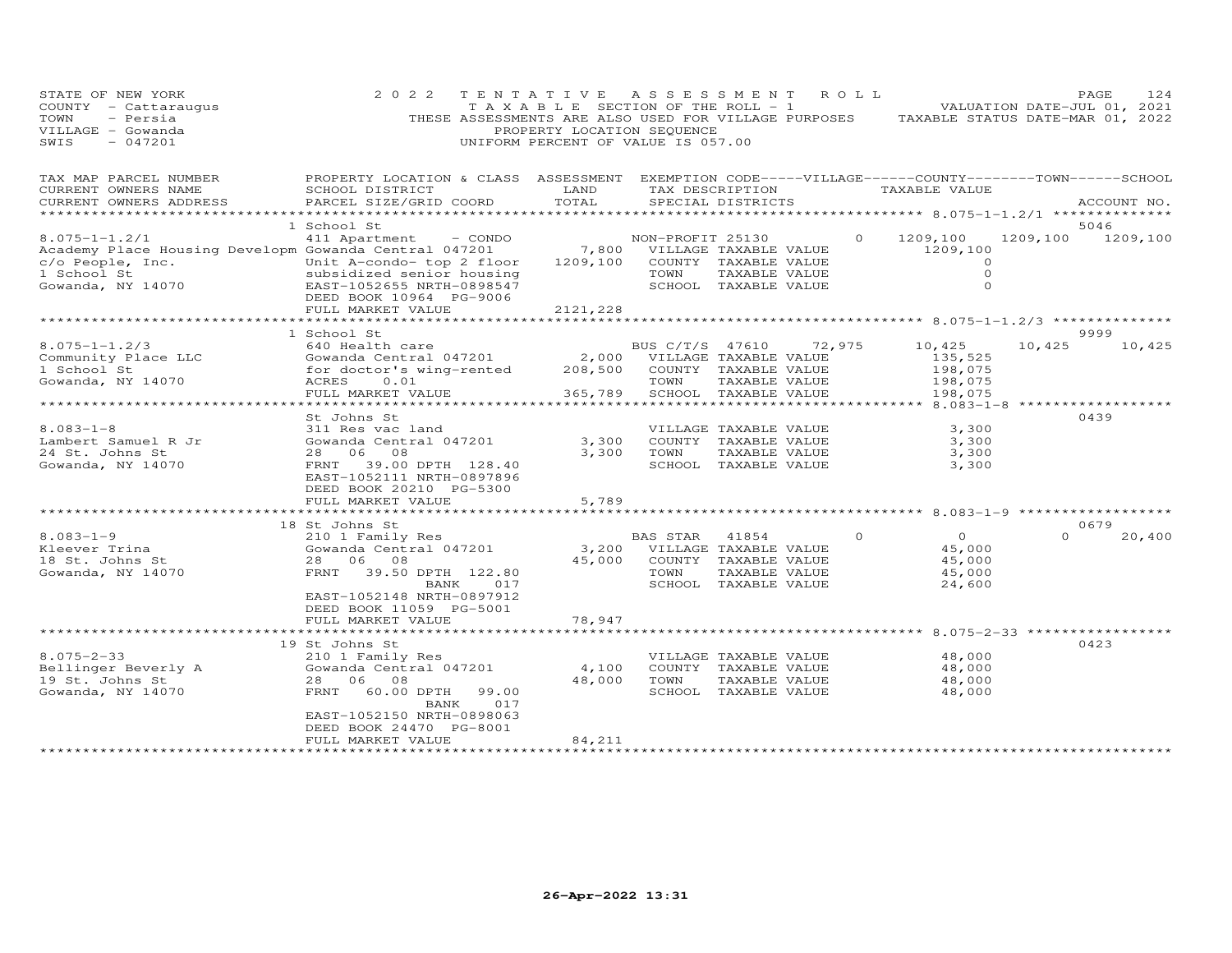| STATE OF NEW YORK<br>COUNTY - Cattaraugus<br>TOWN<br>- Persia<br>VILLAGE - Gowanda<br>$-047201$<br>SWIS | 2 0 2 2<br>THESE ASSESSMENTS ARE ALSO USED FOR VILLAGE PURPOSES                                                                                                              | TENTATIVE<br>T A X A B L E SECTION OF THE ROLL - 1<br>PROPERTY LOCATION SEQUENCE<br>UNIFORM PERCENT OF VALUE IS 057.00 |                         | A S S E S S M E N T                                                                             | R O L L  |                                                  | PAGE<br>125<br>VALUATION DATE-JUL 01, 2021<br>TAXABLE STATUS DATE-MAR 01, 2022 |
|---------------------------------------------------------------------------------------------------------|------------------------------------------------------------------------------------------------------------------------------------------------------------------------------|------------------------------------------------------------------------------------------------------------------------|-------------------------|-------------------------------------------------------------------------------------------------|----------|--------------------------------------------------|--------------------------------------------------------------------------------|
| TAX MAP PARCEL NUMBER<br>CURRENT OWNERS NAME<br>CURRENT OWNERS ADDRESS                                  | PROPERTY LOCATION & CLASS ASSESSMENT EXEMPTION CODE-----VILLAGE------COUNTY--------TOWN------SCHOOL<br>SCHOOL DISTRICT<br>PARCEL SIZE/GRID COORD                             | LAND<br>TOTAL<br>**************                                                                                        |                         | TAX DESCRIPTION<br>SPECIAL DISTRICTS                                                            |          | TAXABLE VALUE                                    | ACCOUNT NO.<br>************                                                    |
|                                                                                                         | 23 St Johns St                                                                                                                                                               |                                                                                                                        |                         |                                                                                                 |          | ********* 8.075-2-34 ****                        | 0627                                                                           |
| $8.075 - 2 - 34$<br>Dingman Robert O<br>Dingman Linda M<br>23 St Johns St<br>Gowanda, NY 14070          | 210 1 Family Res<br>Gowanda Central 047201<br>06<br>08<br>28<br>FRNT<br>65.00 DPTH<br>99.00<br>005<br>BANK<br>EAST-1052087 NRTH-0898062<br>DEED BOOK 833<br>PG-00697         | 4,400<br>44,500                                                                                                        | BAS STAR<br>TOWN        | 41854<br>VILLAGE TAXABLE VALUE<br>COUNTY TAXABLE VALUE<br>TAXABLE VALUE<br>SCHOOL TAXABLE VALUE | $\Omega$ | $\circ$<br>44,500<br>44,500<br>44,500<br>24,100  | $\Omega$<br>20,400                                                             |
|                                                                                                         | FULL MARKET VALUE                                                                                                                                                            | 78,070                                                                                                                 |                         |                                                                                                 |          |                                                  |                                                                                |
|                                                                                                         |                                                                                                                                                                              |                                                                                                                        |                         |                                                                                                 |          |                                                  |                                                                                |
| $8.083 - 1 - 7$<br>Lambert Samuel R Jr<br>Cowell Emily M<br>24 St. Johns St<br>Gowanda, NY 14070        | 24 St Johns St<br>210 1 Family Res<br>Gowanda Central 047201<br>27 06 08<br>FRNT<br>47.00 DPTH 128.40<br>017<br>BANK<br>EAST-1052068 NRTH-0897897<br>DEED BOOK 25928 PG-8001 | 3,800<br>48,000                                                                                                        | TOWN                    | VILLAGE TAXABLE VALUE<br>COUNTY TAXABLE VALUE<br>TAXABLE VALUE<br>SCHOOL TAXABLE VALUE          |          | 48,000<br>48,000<br>48,000<br>48,000             | 0390                                                                           |
|                                                                                                         | FULL MARKET VALUE                                                                                                                                                            | 84,211                                                                                                                 |                         |                                                                                                 |          |                                                  |                                                                                |
|                                                                                                         | ********************                                                                                                                                                         | ************************                                                                                               |                         |                                                                                                 |          | $8.083 - 1 - 6$ *****                            |                                                                                |
| $8.083 - 1 - 6$<br>Smith Cassidy Nicole<br>30 Saint John St<br>Gowanda, NY 14070                        | 30 St Johns St<br>210 1 Family Res<br>Gowanda Central 047201<br>28<br>06<br>08<br>50.00 DPTH 128.40<br>FRNT<br>EAST-1052020 NRTH-0897896<br>DEED BOOK 20210 PG-9847          | 4,000<br>50,000                                                                                                        | TOWN                    | VILLAGE TAXABLE VALUE<br>COUNTY TAXABLE VALUE<br>TAXABLE VALUE<br>SCHOOL TAXABLE VALUE          |          | 50,000<br>50,000<br>50,000<br>50,000             | 0724                                                                           |
|                                                                                                         | FULL MARKET VALUE<br>***********************                                                                                                                                 | 87,719<br>*******************                                                                                          |                         |                                                                                                 |          |                                                  | ********** 8.075-2-35 ******************                                       |
|                                                                                                         | 31 St Johns St                                                                                                                                                               |                                                                                                                        |                         |                                                                                                 |          |                                                  | 0487                                                                           |
| $8.075 - 2 - 35$<br>Geiger Shane<br>31 St. Johns St<br>Gowanda, NY 14070                                | 210 1 Family Res<br>Gowanda Central 047201<br>28<br>06<br>08<br>FRNT 50.00 DPTH 99.00<br>EAST-1052029 NRTH-0898061<br>DEED BOOK 13773 PG-3001                                | 3,500<br>41,800                                                                                                        | <b>BAS STAR</b><br>TOWN | 41854<br>VILLAGE TAXABLE VALUE<br>COUNTY TAXABLE VALUE<br>TAXABLE VALUE<br>SCHOOL TAXABLE VALUE | $\Omega$ | $\Omega$<br>41,800<br>41,800<br>41,800<br>21,400 | $\Omega$<br>20,400                                                             |
|                                                                                                         | FULL MARKET VALUE                                                                                                                                                            | 73,333                                                                                                                 |                         |                                                                                                 |          |                                                  |                                                                                |
|                                                                                                         | **********************************                                                                                                                                           | ********************************                                                                                       |                         |                                                                                                 |          |                                                  | ************** 8.083-1-5 *******************                                   |
| $8.083 - 1 - 5$<br>Halladay Dana L<br>34 St. Johns St<br>Gowanda, NY 14070                              | 34 St Johns St<br>210 1 Family Res<br>Gowanda Central 047201<br>28 06<br>08<br>FRNT<br>50.00 DPTH 128.40<br>EAST-1051970 NRTH-0897895<br>DEED BOOK 25462 PG-8002             | 4,000<br>53,800                                                                                                        | TOWN                    | VILLAGE TAXABLE VALUE<br>COUNTY TAXABLE VALUE<br>TAXABLE VALUE<br>SCHOOL TAXABLE VALUE          |          | 53,800<br>53,800<br>53,800<br>53,800             | 0814                                                                           |
|                                                                                                         | FULL MARKET VALUE<br>*******************                                                                                                                                     | 94,386<br>***********                                                                                                  |                         |                                                                                                 |          |                                                  |                                                                                |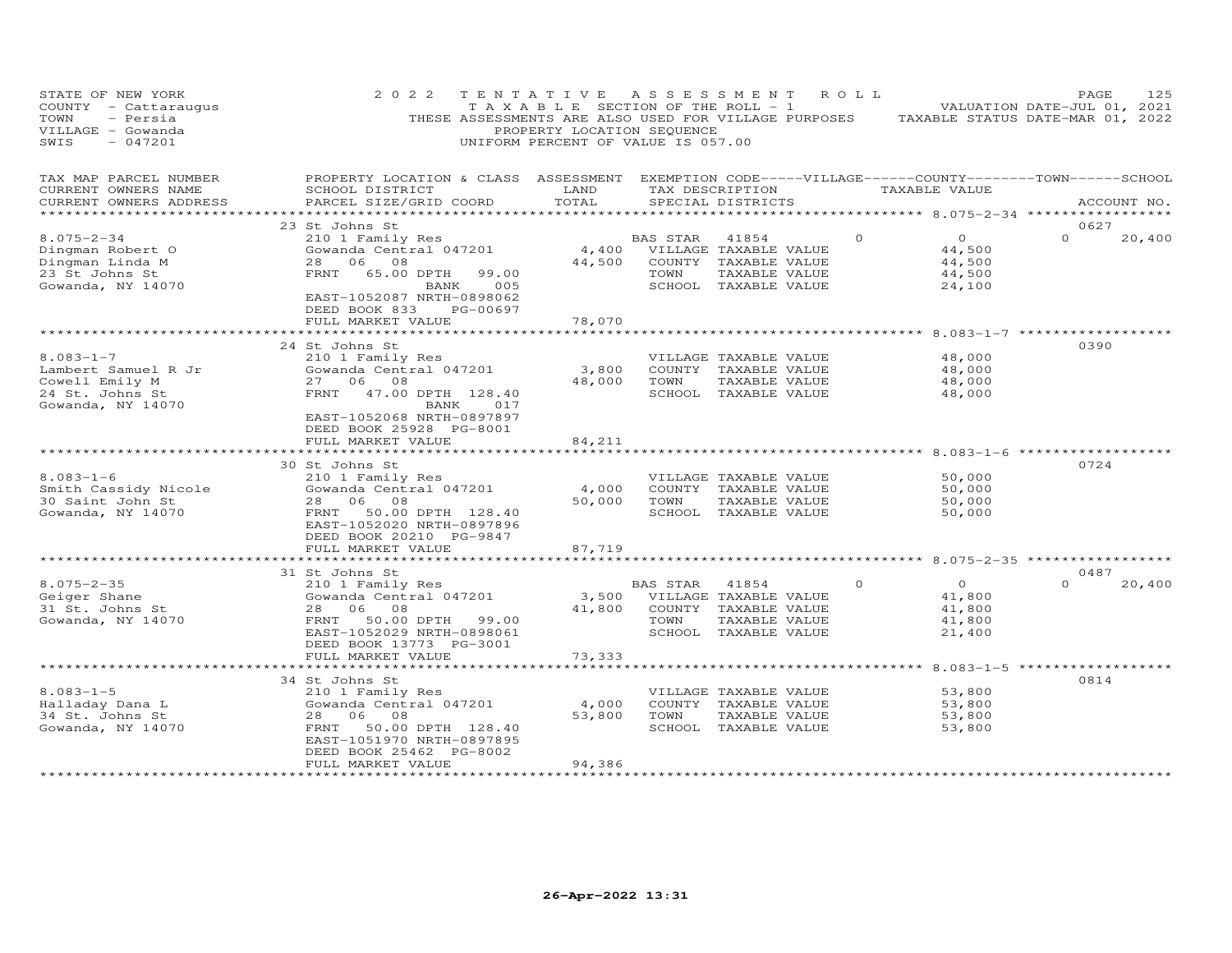| STATE OF NEW YORK<br>COUNTY - Cattaraugus<br>- Persia<br>TOWN<br>VILLAGE - Gowanda<br>SWIS<br>$-047201$                          | 2 0 2 2                                                                                                                                                                                                      | TENTATIVE<br>PROPERTY LOCATION SEQUENCE<br>UNIFORM PERCENT OF VALUE IS 057.00 |                  | A S S E S S M E N T<br>T A X A B L E SECTION OF THE ROLL - 1                                    | ROLL     | THESE ASSESSMENTS ARE ALSO USED FOR VILLAGE PURPOSES TAXABLE STATUS DATE-MAR 01, 2022                      | PAGE<br>VALUATION DATE-JUL 01, 2021     | 126    |
|----------------------------------------------------------------------------------------------------------------------------------|--------------------------------------------------------------------------------------------------------------------------------------------------------------------------------------------------------------|-------------------------------------------------------------------------------|------------------|-------------------------------------------------------------------------------------------------|----------|------------------------------------------------------------------------------------------------------------|-----------------------------------------|--------|
| TAX MAP PARCEL NUMBER<br>CURRENT OWNERS NAME<br>CURRENT OWNERS ADDRESS                                                           | PROPERTY LOCATION & CLASS ASSESSMENT<br>SCHOOL DISTRICT<br>PARCEL SIZE/GRID COORD                                                                                                                            | LAND<br>TOTAL<br>* * * * * * * * * * * * *                                    |                  | TAX DESCRIPTION<br>SPECIAL DISTRICTS                                                            |          | EXEMPTION CODE-----VILLAGE------COUNTY--------TOWN------SCHOOL<br>TAXABLE VALUE<br>******** 8.075-2-36 *** | ACCOUNT NO.                             |        |
| $8.075 - 2 - 36$<br>Keppel Florence Draegert<br>35 St Johns St<br>Gowanda, NY 14070                                              | 35 St Johns St<br>210 1 Family Res<br>Gowanda Central 047201<br>06<br>08<br>28<br>FRNT 46.00 DPTH 99.00<br>EAST-1051982 NRTH-0898060<br>DEED BOOK 913<br>PG-00165<br>FULL MARKET VALUE                       | 3,300<br>42,500<br>74,561                                                     | BAS STAR<br>TOWN | 41854<br>VILLAGE TAXABLE VALUE<br>COUNTY TAXABLE VALUE<br>TAXABLE VALUE<br>SCHOOL TAXABLE VALUE | $\Omega$ | $\overline{O}$<br>42,500<br>42,500<br>42,500<br>22,100                                                     | 0391<br>$\Omega$                        | 20,400 |
|                                                                                                                                  | ***********************                                                                                                                                                                                      |                                                                               |                  |                                                                                                 |          | **************** 8.083-1-4 ******                                                                          |                                         |        |
| $8.083 - 1 - 4$<br>Fisher Tara L<br>38 St. Johns St<br>Gowanda, NY 14070                                                         | 38 St Johns St<br>210 1 Family Res<br>Gowanda Central 047201<br>28 06<br>08<br>50.00 DPTH 128.40<br>FRNT<br>EAST-1051920 NRTH-0897895<br>DEED BOOK 20200 PG-3022                                             | 4,000<br>54,900                                                               | TOWN             | VILLAGE TAXABLE VALUE<br>COUNTY TAXABLE VALUE<br>TAXABLE VALUE<br>SCHOOL TAXABLE VALUE          |          | 54,900<br>54,900<br>54,900<br>54,900                                                                       | 0872                                    |        |
|                                                                                                                                  | FULL MARKET VALUE                                                                                                                                                                                            | 96,316                                                                        |                  |                                                                                                 |          | $8.083 - 1 - 3$ ***********                                                                                |                                         |        |
| $8.083 - 1 - 3$<br>Besse Rollin<br>Besse Karen<br>42 St Johns St<br>Gowanda, NY 14070                                            | 42 St Johns St<br>210 1 Family Res<br>Gowanda Central 047201<br>28 06 08<br>FRNT 100.00 DPTH 128.40<br>EAST-1051844 NRTH-0897893<br>DEED BOOK 00915 PG-01096                                                 | 6,800<br>64,100                                                               | ENH STAR<br>TOWN | 41834<br>VILLAGE TAXABLE VALUE<br>COUNTY TAXABLE VALUE<br>TAXABLE VALUE<br>SCHOOL TAXABLE VALUE | $\Omega$ | $\Omega$<br>64,100<br>64,100<br>64,100<br>13,170                                                           | 0886<br>$\Omega$                        | 50,930 |
|                                                                                                                                  | FULL MARKET VALUE                                                                                                                                                                                            | 112,456                                                                       |                  |                                                                                                 |          |                                                                                                            |                                         |        |
| $8.083 - 1 - 2$<br>Jack Reinard Family Trust<br>Anglum Jennifer L<br>10753 Prospect St<br>Gowanda, NY 14070<br>Gowanda, NY 14070 | **********************<br>46 St Johns St<br>210 1 Family Res<br>Gowanda Central 047201<br>08<br>27 06<br>FRNT 50.00 DPTH 128.40<br>EAST-1051769 NRTH-0897893<br>DEED BOOK 20190 PG-7866<br>FULL MARKET VALUE | 4,000<br>48,500<br>85,088                                                     | TOWN             | VILLAGE TAXABLE VALUE<br>COUNTY TAXABLE VALUE<br>TAXABLE VALUE<br>SCHOOL TAXABLE VALUE          |          | 48,500<br>48,500<br>48,500<br>48,500                                                                       | $8.083 - 1 - 2$ ***************<br>0402 |        |
|                                                                                                                                  | 11 Torrance Pl                                                                                                                                                                                               |                                                                               |                  |                                                                                                 |          | $8.084 - 3 - 18$ **                                                                                        | 0409                                    |        |
| $8.084 - 3 - 18$<br>Parker Hope L<br>11 Torrance Place<br>Gowanda, NY 14070                                                      | 210 1 Family Res<br>Gowanda Central 047201<br>26 06<br>08<br>2015-landctr-Hope Parker<br>FRNT 100.00 DPTH 82.45<br>EAST-1054081 NRTH-0895986<br>DEED BOOK 20210 PG-734                                       | 5,800<br>37,300                                                               | TOWN             | VILLAGE TAXABLE VALUE<br>COUNTY TAXABLE VALUE<br>TAXABLE VALUE<br>SCHOOL TAXABLE VALUE          |          | 37,300<br>37,300<br>37,300<br>37,300                                                                       |                                         |        |
|                                                                                                                                  | FULL MARKET VALUE                                                                                                                                                                                            | 65,439                                                                        |                  |                                                                                                 |          |                                                                                                            |                                         |        |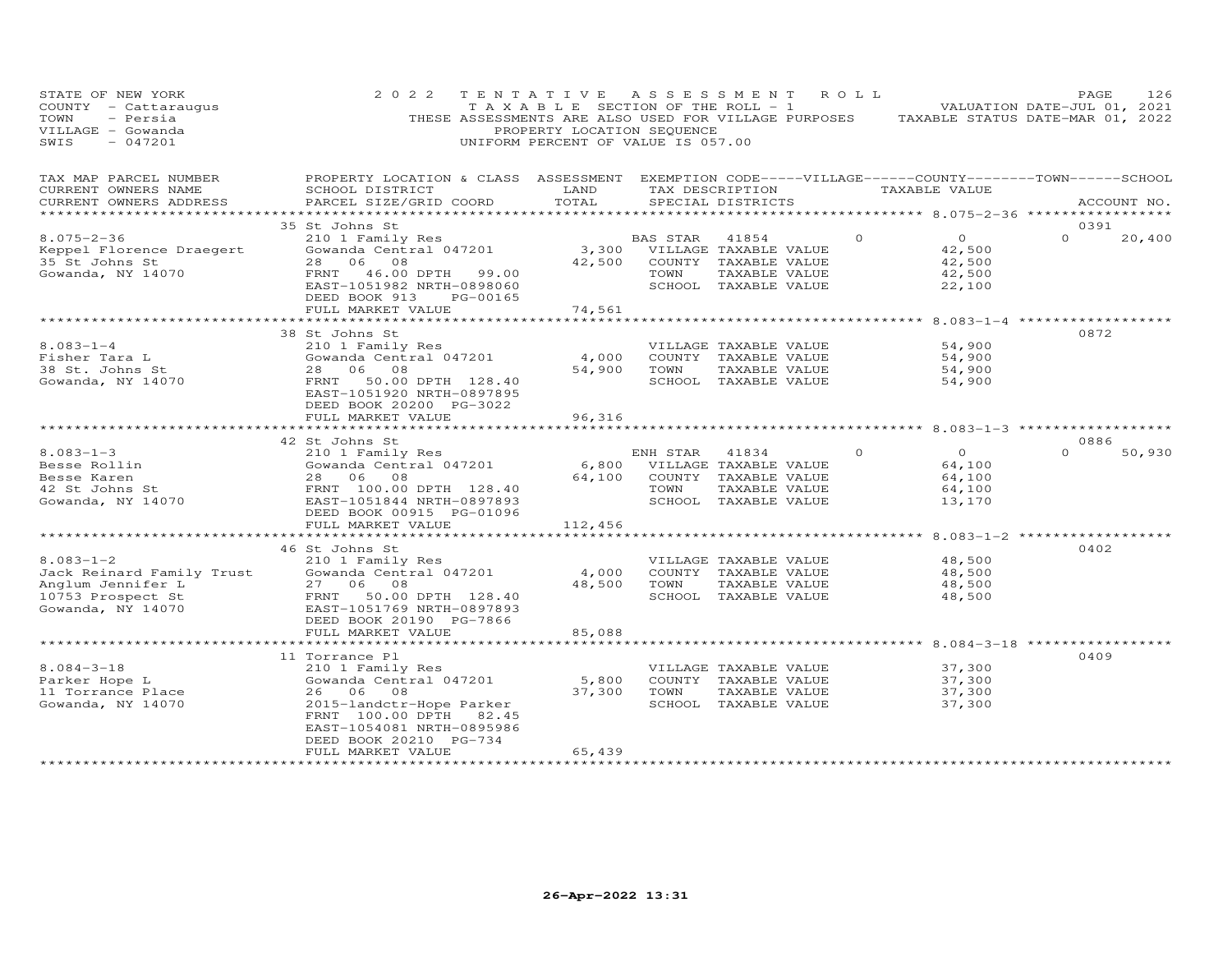| STATE OF NEW YORK<br>COUNTY - Cattaraugus<br>TOWN<br>- Persia<br>VILLAGE - Gowanda<br>$-047201$<br>SWIS | 2 0 2 2<br>THESE ASSESSMENTS ARE ALSO USED FOR VILLAGE PURPOSES                                                                                                                                                | TENTATIVE<br>TAXABLE SECTION OF THE ROLL - 1<br>PROPERTY LOCATION SEQUENCE<br>UNIFORM PERCENT OF VALUE IS 057.00 | A S S E S S M E N T            |                                                                                                 | ROLL     | TAXABLE STATUS DATE-MAR 01, 2022                                                                                            | PAGE<br>VALUATION DATE-JUL 01, 2021 | 127         |
|---------------------------------------------------------------------------------------------------------|----------------------------------------------------------------------------------------------------------------------------------------------------------------------------------------------------------------|------------------------------------------------------------------------------------------------------------------|--------------------------------|-------------------------------------------------------------------------------------------------|----------|-----------------------------------------------------------------------------------------------------------------------------|-------------------------------------|-------------|
| TAX MAP PARCEL NUMBER<br>CURRENT OWNERS NAME<br>CURRENT OWNERS ADDRESS<br>**********************        | PROPERTY LOCATION & CLASS ASSESSMENT<br>SCHOOL DISTRICT<br>PARCEL SIZE/GRID COORD<br>************************                                                                                                  | LAND<br>TOTAL<br>**********                                                                                      |                                | TAX DESCRIPTION<br>SPECIAL DISTRICTS                                                            |          | EXEMPTION CODE-----VILLAGE------COUNTY--------TOWN------SCHOOL<br>TAXABLE VALUE<br>********** 8.084-3-19 ****************** |                                     | ACCOUNT NO. |
| $8.084 - 3 - 19$<br>Goodemote Jason L<br>9386 Route 62<br>Gowanda, NY 14070                             | 21 Torrance Pl<br>210 1 Family Res<br>Gowanda Central 047201<br>26<br>06<br>08<br>FRNT<br>50.00 DPTH 166.00<br>BANK<br>017<br>EAST-1054001 NRTH-0896031<br>DEED BOOK 30989 PG-3001                             | 4,500<br>39,900                                                                                                  | TOWN                           | VILLAGE TAXABLE VALUE<br>COUNTY TAXABLE VALUE<br>TAXABLE VALUE<br>SCHOOL TAXABLE VALUE          |          | 39,900<br>39,900<br>39,900<br>39,900                                                                                        | 0628                                |             |
|                                                                                                         | FULL MARKET VALUE                                                                                                                                                                                              | 70,000                                                                                                           |                                |                                                                                                 |          | ***** 8.084-3-20                                                                                                            |                                     |             |
| $8.084 - 3 - 20$<br>Bobsein Vicki<br>25 Torrance Pl<br>Gowanda, NY 14070                                | 25 Torrance Pl<br>210 1 Family Res<br>Gowanda Central 047201<br>26<br>06<br>08<br>FRNT 100.00 DPTH<br>93.00<br>EAST-1053929 NRTH-0895988<br>DEED BOOK 15495 PG-7001                                            | 5,800<br>46,200                                                                                                  | BAS STAR<br>TOWN               | 41854<br>VILLAGE TAXABLE VALUE<br>COUNTY TAXABLE VALUE<br>TAXABLE VALUE<br>SCHOOL TAXABLE VALUE |          | $\circ$<br>46,200<br>46,200<br>46,200<br>25,800                                                                             | 0864<br>$\Omega$                    | 20,400      |
|                                                                                                         | FULL MARKET VALUE                                                                                                                                                                                              | 81,053                                                                                                           |                                |                                                                                                 |          |                                                                                                                             |                                     |             |
|                                                                                                         |                                                                                                                                                                                                                |                                                                                                                  |                                |                                                                                                 |          | ******** 16.028-1-12 ****                                                                                                   |                                     |             |
| $16.028 - 1 - 12$<br>Geraghty-Purdy Linda J<br>Purdy Kenneth J<br>28 Torrence Pl<br>Gowanda, NY 14070   | 28 Torrance Pl<br>210 1 Family Res<br>Gowanda Central 047201<br>26 06<br>08<br>By Will<br>FRNT<br>52.00 DPTH 145.00<br>BANK<br>017                                                                             | 4,400<br>44,500                                                                                                  | TOWN                           | VILLAGE TAXABLE VALUE<br>COUNTY TAXABLE VALUE<br>TAXABLE VALUE<br>SCHOOL TAXABLE VALUE          |          | 44,500<br>44,500<br>44,500<br>44,500                                                                                        | 0721                                |             |
|                                                                                                         | EAST-1053948 NRTH-0895818<br>DEED BOOK 29500 PG-5001<br>FULL MARKET VALUE<br>***************************                                                                                                       | 78,070                                                                                                           |                                |                                                                                                 |          |                                                                                                                             |                                     |             |
| $16.028 - 1 - 11$                                                                                       | 34 Torrance Pl                                                                                                                                                                                                 |                                                                                                                  | BAS STAR                       | 41854                                                                                           | $\Omega$ | $\Omega$                                                                                                                    | 0963<br>$\Omega$                    | 20,400      |
| Yezek David E<br>34 Torrance Pl<br>Gowanda, NY 14070                                                    | 210 1 Family Res<br>Gowanda Central 047201<br>06<br>08<br>26<br>Life Use<br>FRNT<br>52.00 DPTH 145.00<br>BANK<br>017<br>EAST-1053895 NRTH-0895819<br>DEED BOOK 1021<br>$PG-998$                                | 42,400                                                                                                           | 4,400 CW_15_VET/ 41161<br>TOWN | VILLAGE TAXABLE VALUE<br>COUNTY TAXABLE VALUE<br>TAXABLE VALUE<br>SCHOOL TAXABLE VALUE          | $\Omega$ | 6,360<br>42,400<br>36,040<br>36,040<br>22,000                                                                               | 6,360                               | $\Omega$    |
|                                                                                                         | FULL MARKET VALUE                                                                                                                                                                                              | 74,386                                                                                                           |                                |                                                                                                 |          |                                                                                                                             |                                     |             |
| $8.084 - 3 - 21$<br>Steinhoff Jacob J<br>37 Torrance Place<br>Gowanda, NY 14070                         | ******************<br>37 Torrance Pl<br>210 1 Family Res<br>Gowanda Central 047201<br>26<br>06<br>08<br>50.00 DPTH 115.00<br>FRNT<br>EAST-1053855 NRTH-0896001<br>DEED BOOK 24420 PG-8002<br>FULL MARKET VALUE | 3,700<br>52,000<br>91,228                                                                                        | TOWN                           | VILLAGE TAXABLE VALUE<br>COUNTY TAXABLE VALUE<br>TAXABLE VALUE<br>SCHOOL TAXABLE VALUE          |          | *** 8.084-3-21 **************<br>52,000<br>52,000<br>52,000<br>52,000                                                       | 0725                                |             |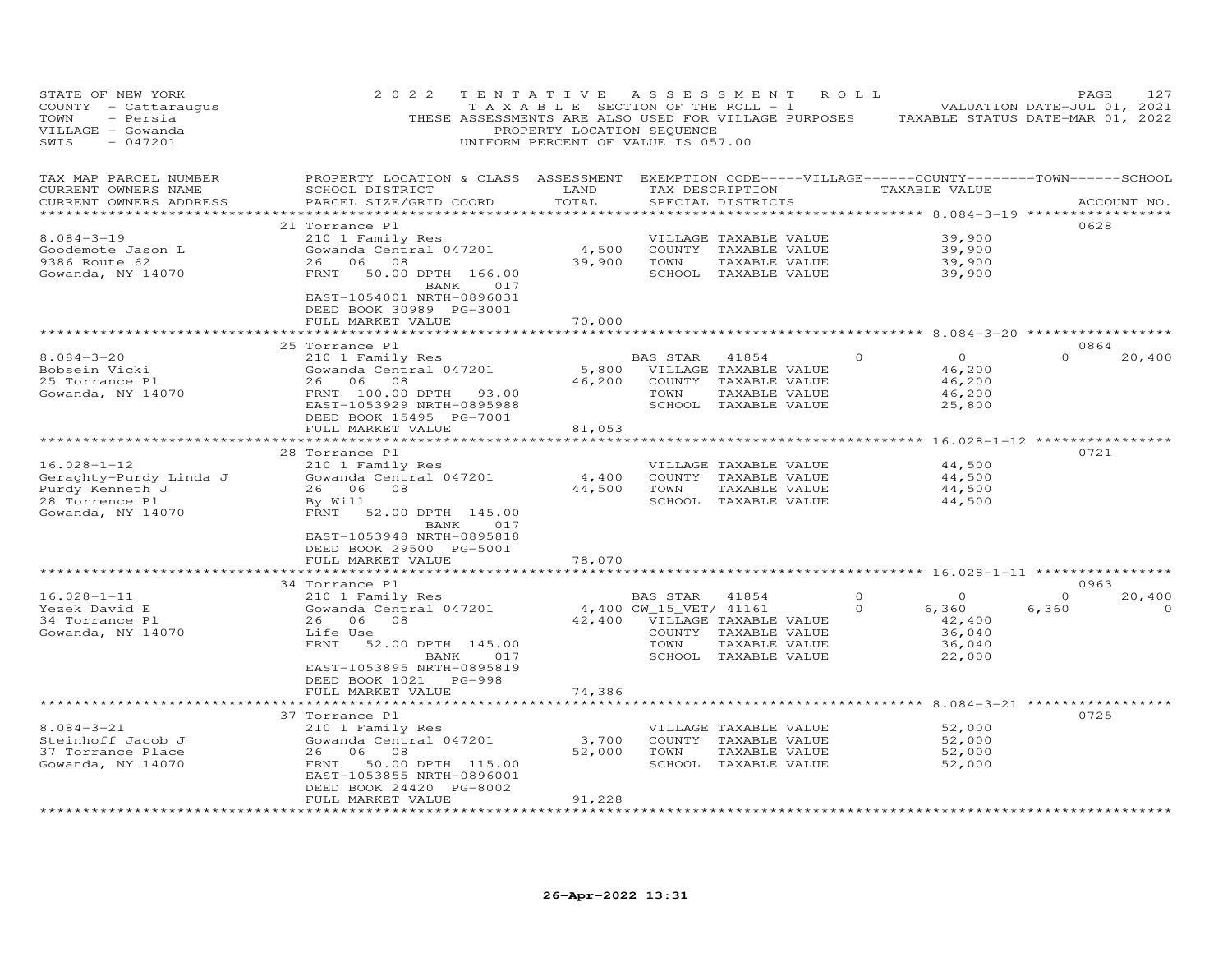| STATE OF NEW YORK<br>COUNTY - Cattaraugus<br>- Persia<br>TOWN<br>VILLAGE - Gowanda<br>SWIS<br>$-047201$ | 2 0 2 2<br>THESE ASSESSMENTS ARE ALSO USED FOR VILLAGE PURPOSES                                                                                                             | TENTATIVE<br>TAXABLE SECTION OF THE ROLL - 1<br>PROPERTY LOCATION SEQUENCE<br>UNIFORM PERCENT OF VALUE IS 057.00 |                  | A S S E S S M E N T                                                                             | R O L L |                                                 | PAGE<br>128<br>VALUATION DATE-JUL 01, 2021<br>TAXABLE STATUS DATE-MAR 01, 2022 |
|---------------------------------------------------------------------------------------------------------|-----------------------------------------------------------------------------------------------------------------------------------------------------------------------------|------------------------------------------------------------------------------------------------------------------|------------------|-------------------------------------------------------------------------------------------------|---------|-------------------------------------------------|--------------------------------------------------------------------------------|
| TAX MAP PARCEL NUMBER<br>CURRENT OWNERS NAME<br>CURRENT OWNERS ADDRESS                                  | PROPERTY LOCATION & CLASS ASSESSMENT EXEMPTION CODE-----VILLAGE------COUNTY--------TOWN------SCHOOL<br>SCHOOL DISTRICT<br>PARCEL SIZE/GRID COORD                            | LAND<br>TOTAL                                                                                                    |                  | TAX DESCRIPTION<br>SPECIAL DISTRICTS                                                            |         | TAXABLE VALUE                                   | ACCOUNT NO.                                                                    |
|                                                                                                         | * * * * * * * * * * * *                                                                                                                                                     | *******                                                                                                          |                  |                                                                                                 |         |                                                 | ************* 8.084-3-22 *****************                                     |
| $8.084 - 3 - 22$<br>Bierman Alan E<br>9717 Marek Road N<br>Cattaraugus, NY 14719                        | 43 Torrance Pl<br>220 2 Family Res<br>Gowanda Central 047201<br>26 06<br>08<br>tm mEMO 9/7/05 LOTS 9 & 1<br>FRNT 120.20 DPTH 110.40<br>EAST-1053768 NRTH-0896001            | 4,400<br>47,700                                                                                                  | TOWN             | VILLAGE TAXABLE VALUE<br>COUNTY TAXABLE VALUE<br>TAXABLE VALUE<br>SCHOOL TAXABLE VALUE          |         | 47,700<br>47,700<br>47,700<br>47,700            | 0755                                                                           |
|                                                                                                         | DEED BOOK 21787 PG-9011<br>FULL MARKET VALUE                                                                                                                                | 83,684                                                                                                           |                  |                                                                                                 |         |                                                 |                                                                                |
|                                                                                                         | ***********************                                                                                                                                                     | **********                                                                                                       |                  |                                                                                                 |         |                                                 | ******************************    16.028-1-9    ******************             |
| $16.028 - 1 - 9$<br>Freeman Paula<br>Smith Charles<br>227 West Main St<br>Gowanda, NY 14070             | 48 Torrance Pl<br>210 1 Family Res<br>Gowanda Central 047201<br>26 06 08<br>FRNT 53.75 DPTH 145.25<br>EAST-1053733 NRTH-0895820<br>DEED BOOK 30753 PG-2004                  | 4,500<br>28,000                                                                                                  | TOWN             | VILLAGE TAXABLE VALUE<br>COUNTY TAXABLE VALUE<br>TAXABLE VALUE<br>SCHOOL TAXABLE VALUE          |         | 28,000<br>28,000<br>28,000<br>28,000            | 0517                                                                           |
|                                                                                                         | FULL MARKET VALUE                                                                                                                                                           | 49,123                                                                                                           |                  |                                                                                                 |         |                                                 |                                                                                |
|                                                                                                         | * * * * * * * * * * * * * * * * * * * *                                                                                                                                     | ***********                                                                                                      |                  |                                                                                                 |         | ********************* 16.028-1-8 ***********    |                                                                                |
|                                                                                                         | 58 Torrance Pl                                                                                                                                                              |                                                                                                                  |                  |                                                                                                 |         |                                                 | 0619                                                                           |
| $16.028 - 1 - 8$<br>Spicola Jannette<br>Herbsman Sarah Ann<br>58 Torrance Pl<br>Gowanda, NY 14070       | 210 1 Family Res<br>Gowanda Central 047201<br>27 06 08<br>FRNT<br>50.00 DPTH 143.00<br>EAST-1053681 NRTH-0895821<br>DEED BOOK 20210 PG-4452                                 | 4,200<br>43,350                                                                                                  | BAS STAR<br>TOWN | 41854<br>VILLAGE TAXABLE VALUE<br>COUNTY TAXABLE VALUE<br>TAXABLE VALUE<br>SCHOOL TAXABLE VALUE | $\circ$ | $\circ$<br>43,350<br>43,350<br>43,350<br>22,950 | $\Omega$<br>20,400                                                             |
|                                                                                                         | FULL MARKET VALUE                                                                                                                                                           | 76,053                                                                                                           |                  |                                                                                                 |         |                                                 |                                                                                |
|                                                                                                         |                                                                                                                                                                             |                                                                                                                  |                  |                                                                                                 |         | ******* 8.084-3-23 *****                        | 0756                                                                           |
| $8.084 - 3 - 23$<br>Linden Renee<br>139 Clark St<br>Spingville, NY 14141                                | 59 Torrance Pl<br>311 Res vac land<br>Gowanda Central 047201<br>27 06 08<br>FRNT<br>50.00 DPTH 151.00<br>EAST-1053681 NRTH-0896018<br>DEED BOOK 21823 PG-4008               | 5,900<br>5,900                                                                                                   | TOWN             | VILLAGE TAXABLE VALUE<br>COUNTY TAXABLE VALUE<br>TAXABLE VALUE<br>SCHOOL TAXABLE VALUE          |         | 5,900<br>5,900<br>5,900<br>5,900                |                                                                                |
|                                                                                                         | FULL MARKET VALUE                                                                                                                                                           | 10,351                                                                                                           |                  |                                                                                                 |         |                                                 |                                                                                |
|                                                                                                         | * * * * * * * * * * * * * * * * * *                                                                                                                                         |                                                                                                                  |                  |                                                                                                 |         | $16.028 - 1 - 7$ ***********                    |                                                                                |
| $16.028 - 1 - 7$<br>Ognen Carol A<br>64 Torrence Pl<br>Gowanda, NY 14070                                | 64 Torrance Pl<br>210 1 Family Res<br>Gowanda Central 047201<br>27 06 08<br>Sub-Div 13<br>FRNT<br>50.00 DPTH 143.00<br>EAST-1053631 NRTH-0895820<br>DEED BOOK 20210 PG-2753 | 4,200<br>46,240                                                                                                  | TOWN             | VILLAGE TAXABLE VALUE<br>COUNTY TAXABLE VALUE<br>TAXABLE VALUE<br>SCHOOL TAXABLE VALUE          |         | 46,240<br>46,240<br>46,240<br>46,240            | 0622                                                                           |
|                                                                                                         | FULL MARKET VALUE                                                                                                                                                           | 81,123                                                                                                           |                  |                                                                                                 |         |                                                 |                                                                                |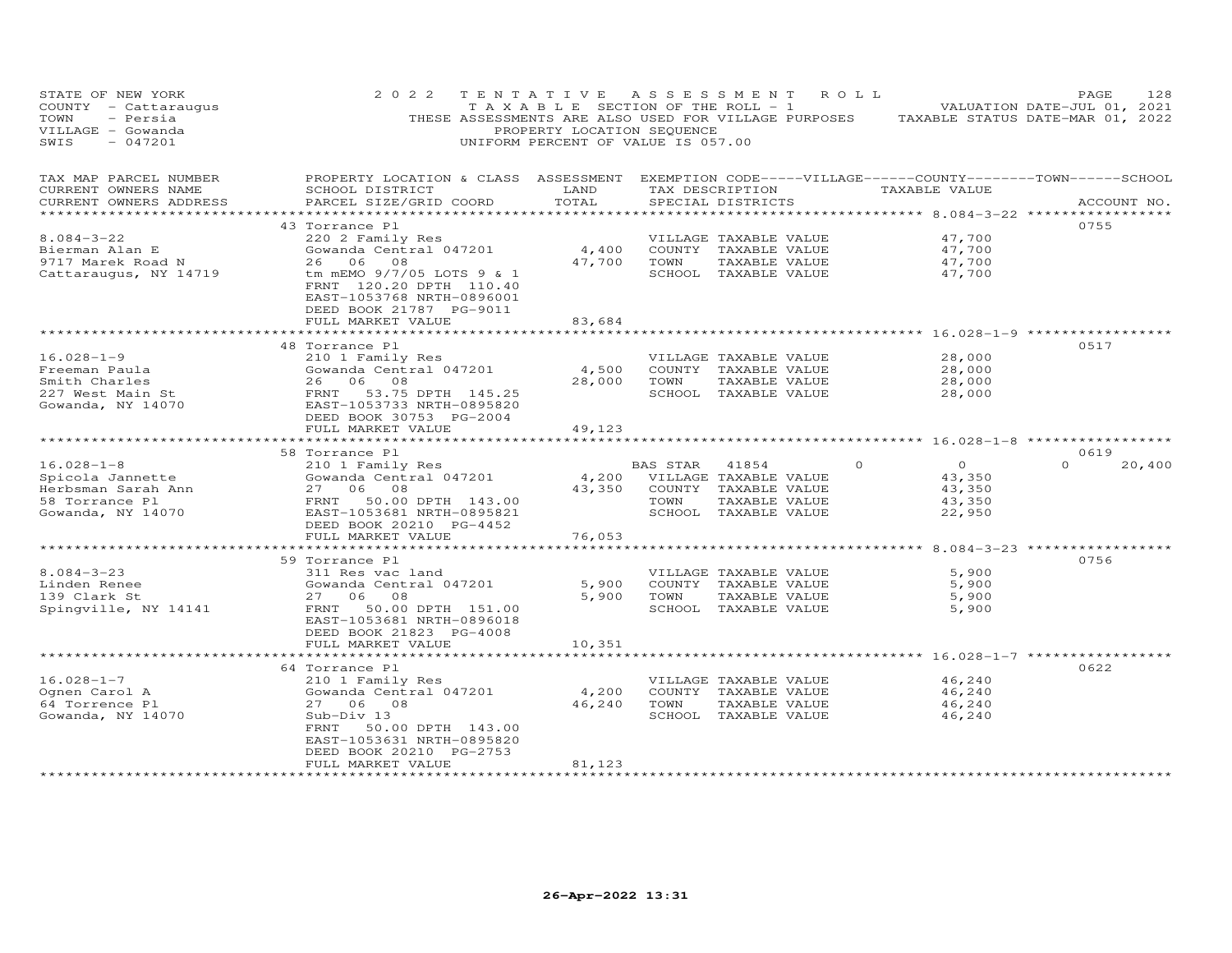| STATE OF NEW YORK<br>COUNTY - Cattaraugus<br>TOWN<br>- Persia<br>VILLAGE - Gowanda<br>$-047201$<br>SWIS | 2 0 2 2<br>THESE ASSESSMENTS ARE ALSO USED FOR VILLAGE PURPOSES                                                                                               | TENTATIVE ASSESSMENT<br>TAXABLE SECTION OF THE ROLL - 1<br>PROPERTY LOCATION SEQUENCE<br>UNIFORM PERCENT OF VALUE IS 057.00 |                                                                     |                                                                                                 | R O L L | TAXABLE STATUS DATE-MAR 01, 2022                                  | PAGE<br>VALUATION DATE-JUL 01, 2021 | 129              |
|---------------------------------------------------------------------------------------------------------|---------------------------------------------------------------------------------------------------------------------------------------------------------------|-----------------------------------------------------------------------------------------------------------------------------|---------------------------------------------------------------------|-------------------------------------------------------------------------------------------------|---------|-------------------------------------------------------------------|-------------------------------------|------------------|
| TAX MAP PARCEL NUMBER<br>CURRENT OWNERS NAME                                                            | PROPERTY LOCATION & CLASS ASSESSMENT EXEMPTION CODE-----VILLAGE------COUNTY--------TOWN------SCHOOL<br>SCHOOL DISTRICT                                        | LAND                                                                                                                        |                                                                     | TAX DESCRIPTION                                                                                 |         | TAXABLE VALUE                                                     |                                     |                  |
| CURRENT OWNERS ADDRESS<br>******************                                                            | PARCEL SIZE/GRID COORD                                                                                                                                        | TOTAL                                                                                                                       |                                                                     | SPECIAL DISTRICTS                                                                               |         |                                                                   |                                     | ACCOUNT NO.      |
|                                                                                                         | 69 Torrance Pl                                                                                                                                                |                                                                                                                             |                                                                     |                                                                                                 |         |                                                                   | 0804                                |                  |
| $8.084 - 3 - 24$<br>Smouse Kathy<br>69 Torrance Pl<br>Gowanda, NY 14070                                 | 210 1 Family Res<br>Gowanda Central 047201<br>27 06 08<br>FRNT<br>50.00 DPTH 151.00<br>EAST-1053629 NRTH-0896018<br>DEED BOOK 13840 PG-8002                   | 46,000                                                                                                                      | BAS STAR<br>4,300 VILLAGE TAXABLE VALUE<br>TOWN                     | 41854<br>COUNTY TAXABLE VALUE<br>TAXABLE VALUE<br>SCHOOL TAXABLE VALUE                          |         | $\Omega$<br>$\circ$<br>46,000<br>46,000<br>46,000<br>25,600       | $\Omega$                            | 20,400           |
|                                                                                                         | FULL MARKET VALUE                                                                                                                                             | 80,702                                                                                                                      |                                                                     |                                                                                                 |         |                                                                   |                                     |                  |
| $16.028 - 1 - 6$<br>Jemison Nancy<br>70 Torrence Pl<br>Gowanda, NY 14070                                | 70 Torrance Pl<br>210 1 Family Res<br>Gowanda Central 047201<br>27 06 08<br>60.00 DPTH 142.00<br>FRNT                                                         | 4,200<br>49,800                                                                                                             | BAS STAR<br>TOWN                                                    | 41854<br>VILLAGE TAXABLE VALUE<br>COUNTY TAXABLE VALUE<br>TAXABLE VALUE                         |         | $\circ$<br>$\Omega$<br>49,800<br>49,800<br>49,800                 | 0440<br>$\Omega$                    | 20,400           |
|                                                                                                         | EAST-1053575 NRTH-0895821<br>DEED BOOK 20368 PG-8003<br>FULL MARKET VALUE<br>********************                                                             | 87,368<br>*************                                                                                                     |                                                                     | SCHOOL TAXABLE VALUE                                                                            |         | 29,400<br>********** 8.084-3-25 ***********                       |                                     |                  |
| $8.084 - 3 - 25$<br>Goode Cindy<br>71 Torrance Pl<br>Gowanda, NY 14070                                  | 71 Torrance Pl<br>210 1 Family Res<br>Gowanda Central 047201<br>27 06 08<br>95.00 DPTH 151.00<br>FRNT<br>EAST-1053557 NRTH-0896019<br>DEED BOOK 23699 PG-8001 | 7,200<br>65,000                                                                                                             | VETCOM CTS 41130<br>TOWN                                            | VILLAGE TAXABLE VALUE<br>COUNTY TAXABLE VALUE<br>TAXABLE VALUE<br>SCHOOL TAXABLE VALUE          | 13,600  | 13,600<br>51,400<br>51,400<br>51,400<br>51,400                    | 0760<br>13,600                      | 13,600           |
|                                                                                                         | FULL MARKET VALUE                                                                                                                                             | 114,035                                                                                                                     |                                                                     |                                                                                                 |         |                                                                   |                                     |                  |
|                                                                                                         | ********************<br>74 Torrance Pl                                                                                                                        |                                                                                                                             |                                                                     |                                                                                                 |         | ******** 16.028-1-5 ************                                  | 0703                                |                  |
| $16.028 - 1 - 5$<br>Steever James R<br>Harrington Kyle<br>74 Torrance Pl<br>Gowanda, NY 14070           | 210 1 Family Res<br>Gowanda Central 047201<br>26 06 08<br>FRNT 90.00 DPTH 141.83<br>EAST-1053500 NRTH-0895821<br>DEED BOOK 895<br>PG-00608                    | 5,600<br>40,800                                                                                                             | <b>BAS STAR</b><br>TOWN                                             | 41854<br>VILLAGE TAXABLE VALUE<br>COUNTY TAXABLE VALUE<br>TAXABLE VALUE<br>SCHOOL TAXABLE VALUE |         | $\Omega$<br>$\Omega$<br>40,800<br>40,800<br>40,800<br>20,400      | $\Omega$                            | 20,400           |
|                                                                                                         | FULL MARKET VALUE                                                                                                                                             | 71,579                                                                                                                      |                                                                     |                                                                                                 |         |                                                                   |                                     |                  |
|                                                                                                         | * * * * * * * * * * * * * * * * * * * *                                                                                                                       |                                                                                                                             |                                                                     |                                                                                                 |         | ********* 8.084-3-26 ******************                           |                                     |                  |
| $8.084 - 3 - 26$<br>Stelley Sue E<br>75 Torrance Pl<br>Gowanda, NY 14070                                | 75 Torrance Pl<br>210 1 Family Res<br>Gowanda Central 047201<br>27 06 08<br>55.00 DPTH 151.00<br>FRNT<br>EAST-1053482 NRTH-0896019                            | 54,500                                                                                                                      | AGED C/T/S 41800<br>4,700 ENH STAR<br>VILLAGE TAXABLE VALUE<br>TOWN | 41834<br>COUNTY TAXABLE VALUE<br>TAXABLE VALUE                                                  | 27,250  | 27,250<br>$\overline{O}$<br>$\circ$<br>27,250<br>27,250<br>27,250 | 0580<br>27,250<br>$\Omega$          | 27,250<br>27,250 |
|                                                                                                         | PG-00579<br>DEED BOOK 830<br>FULL MARKET VALUE<br>*******************                                                                                         | 95,614<br>*************                                                                                                     |                                                                     | SCHOOL TAXABLE VALUE                                                                            |         | $\Omega$                                                          |                                     |                  |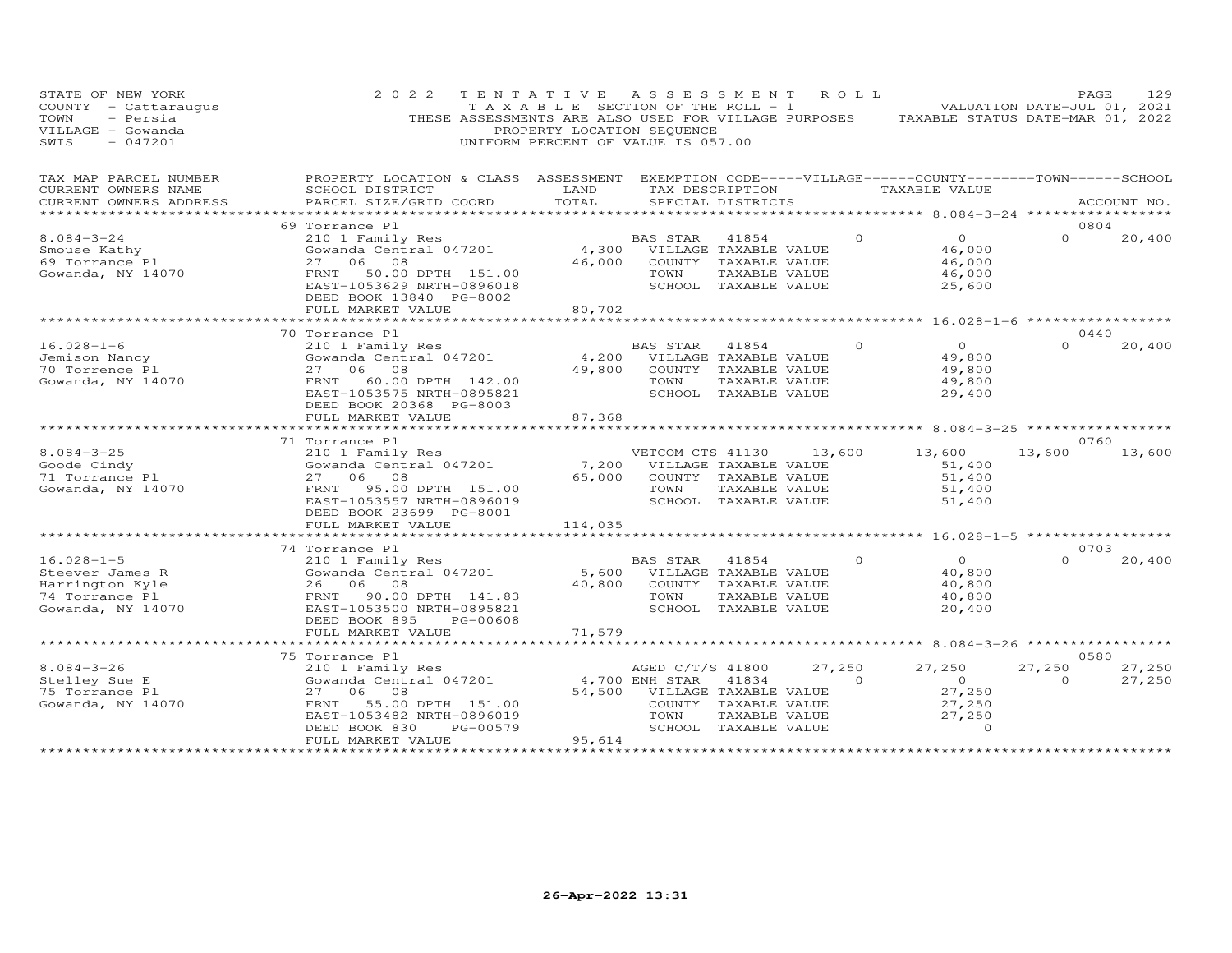| STATE OF NEW YORK<br>COUNTY - Cattaraugus<br>TOWN<br>- Persia<br>VILLAGE - Gowanda<br>$-047201$<br>SWIS | 2 0 2 2<br>TENTATIVE<br>THESE ASSESSMENTS ARE ALSO USED FOR VILLAGE PURPOSES                                          | T A X A B L E SECTION OF THE ROLL - 1<br>PROPERTY LOCATION SEQUENCE<br>UNIFORM PERCENT OF VALUE IS 057.00 | A S S E S S M E N T                            |                                               | ROLL ROLL | TAXABLE STATUS DATE-MAR 01, 2022                    | PAGE<br>VALUATION DATE-JUL 01, 2021 | 130         |
|---------------------------------------------------------------------------------------------------------|-----------------------------------------------------------------------------------------------------------------------|-----------------------------------------------------------------------------------------------------------|------------------------------------------------|-----------------------------------------------|-----------|-----------------------------------------------------|-------------------------------------|-------------|
| TAX MAP PARCEL NUMBER<br>CURRENT OWNERS NAME                                                            | PROPERTY LOCATION & CLASS ASSESSMENT EXEMPTION CODE-----VILLAGE------COUNTY-------TOWN------SCHOOL<br>SCHOOL DISTRICT | LAND                                                                                                      |                                                | TAX DESCRIPTION                               |           | TAXABLE VALUE                                       |                                     |             |
| CURRENT OWNERS ADDRESS<br>***************                                                               | PARCEL SIZE/GRID COORD                                                                                                | TOTAL                                                                                                     |                                                | SPECIAL DISTRICTS                             |           | ********************* 16.028-1-3 ****************** |                                     | ACCOUNT NO. |
| $16.028 - 1 - 3$                                                                                        | 84 Torrance Pl<br>210 1 Family Res                                                                                    |                                                                                                           | VETWAR CTS 41120                               |                                               | 6,171     | 6,171                                               | 0356<br>6,171                       | 6,171       |
| Clabeaux Earl<br>Clabeaux Anna                                                                          | Gowanda Central 047201<br>26 06 08                                                                                    |                                                                                                           | 7,500 ENH STAR<br>41,140 VILLAGE TAXABLE VALUE | 41834                                         | $\Omega$  | $\overline{O}$<br>34,969                            | $\Omega$                            | 34,969      |
| 84 Torrance Pl                                                                                          | Sub Div 25                                                                                                            |                                                                                                           |                                                | COUNTY TAXABLE VALUE                          |           | 34,969                                              |                                     |             |
| Gowanda, NY 14070                                                                                       | FRNT 150.00 DPTH 140.00                                                                                               |                                                                                                           | TOWN                                           | TAXABLE VALUE                                 |           | 34,969                                              |                                     |             |
|                                                                                                         | EAST-1053379 NRTH-0895822<br>DEED BOOK 692<br>PG-01134                                                                |                                                                                                           |                                                | SCHOOL TAXABLE VALUE                          |           | $\Omega$                                            |                                     |             |
|                                                                                                         | FULL MARKET VALUE                                                                                                     | 72,175                                                                                                    |                                                |                                               |           |                                                     |                                     |             |
|                                                                                                         |                                                                                                                       | *************                                                                                             |                                                |                                               |           | ***************** 8.084-3-27 ****************       |                                     |             |
| $8.084 - 3 - 27$                                                                                        | 85 Torrance Pl<br>210 1 Family Res                                                                                    |                                                                                                           |                                                |                                               |           | 52,700                                              | 0733                                |             |
| Guadagno Laura L                                                                                        | Gowanda Central 047201                                                                                                | 7,400                                                                                                     |                                                | VILLAGE TAXABLE VALUE<br>COUNTY TAXABLE VALUE |           | 52,700                                              |                                     |             |
| 85 Torrance Pl                                                                                          | 27 06 08                                                                                                              | 52,700                                                                                                    | TOWN                                           | TAXABLE VALUE                                 |           | 52,700                                              |                                     |             |
| Gowanda, NY 14070                                                                                       | FRNT 100.00 DPTH 151.00                                                                                               |                                                                                                           |                                                | SCHOOL TAXABLE VALUE                          |           | 52,700                                              |                                     |             |
|                                                                                                         | EAST-1053404 NRTH-0896019<br>DEED BOOK 29293 PG-8002                                                                  |                                                                                                           |                                                |                                               |           |                                                     |                                     |             |
|                                                                                                         | FULL MARKET VALUE                                                                                                     | 92,456                                                                                                    |                                                |                                               |           |                                                     |                                     |             |
|                                                                                                         |                                                                                                                       | *********                                                                                                 |                                                |                                               |           | ********** 8.084-3-28 ******************            |                                     |             |
|                                                                                                         | 87 Torrance Pl                                                                                                        |                                                                                                           |                                                |                                               |           |                                                     | 0340                                |             |
| $8.084 - 3 - 28$                                                                                        | 210 1 Family Res                                                                                                      |                                                                                                           | VETWAR CTS 41120                               |                                               | 6,452     | 6,452                                               | 6,452                               | 6,452       |
| Clabeaux Ronald G Sr                                                                                    | Gowanda Central 047201                                                                                                |                                                                                                           | 7,400 ENH STAR                                 | 41834                                         | $\Omega$  | $\overline{O}$                                      | $\circ$                             | 36,558      |
| Clabeaux Eleanor M                                                                                      | 27 06 08                                                                                                              | 43,010                                                                                                    |                                                | VILLAGE TAXABLE VALUE                         |           | 36,558                                              |                                     |             |
| 87 Torrance Pl                                                                                          | FRNT 100.00 DPTH 153.25                                                                                               |                                                                                                           |                                                | COUNTY TAXABLE VALUE                          |           | 36,558                                              |                                     |             |
| Gowanda, NY 14070                                                                                       | EAST-1053304 NRTH-0896020                                                                                             |                                                                                                           | TOWN                                           | TAXABLE VALUE                                 |           | 36,558                                              |                                     |             |
|                                                                                                         | DEED BOOK 18347 PG-7001                                                                                               |                                                                                                           |                                                | SCHOOL TAXABLE VALUE                          |           | $\Omega$                                            |                                     |             |
|                                                                                                         | FULL MARKET VALUE<br>***********************                                                                          | 75,456<br>***********                                                                                     |                                                |                                               |           | *********** 8.083-3-19 *****************            |                                     |             |
|                                                                                                         | 91 Torrance Pl                                                                                                        |                                                                                                           |                                                |                                               |           |                                                     | 0780                                |             |
| $8.083 - 3 - 19$                                                                                        | 210 1 Family Res                                                                                                      |                                                                                                           |                                                | VILLAGE TAXABLE VALUE                         |           | 41,800                                              |                                     |             |
| McClenathan Michael B                                                                                   | Gowanda Central 047201                                                                                                | 4,300                                                                                                     |                                                | COUNTY TAXABLE VALUE                          |           | 41,800                                              |                                     |             |
| McClenathan Todd                                                                                        | 27 06 08                                                                                                              | 41,800                                                                                                    | TOWN                                           | TAXABLE VALUE                                 |           | 41,800                                              |                                     |             |
| 91 Torrance Pl                                                                                          | FRNT<br>50.00 DPTH 151.00                                                                                             |                                                                                                           |                                                | SCHOOL TAXABLE VALUE                          |           | 41,800                                              |                                     |             |
| Gowanda, NY 14070                                                                                       | EAST-1053229 NRTH-0896020                                                                                             |                                                                                                           |                                                |                                               |           |                                                     |                                     |             |
|                                                                                                         | DEED BOOK 13221 PG-5001                                                                                               |                                                                                                           |                                                |                                               |           |                                                     |                                     |             |
|                                                                                                         | FULL MARKET VALUE                                                                                                     | 73,333                                                                                                    |                                                |                                               |           |                                                     |                                     |             |
|                                                                                                         | **********************                                                                                                |                                                                                                           |                                                |                                               |           |                                                     |                                     |             |
|                                                                                                         | 95 Torrance Pl                                                                                                        |                                                                                                           |                                                |                                               | $\Omega$  | $\Omega$                                            | 0789                                |             |
| $8.083 - 3 - 20$                                                                                        | 210 1 Family Res                                                                                                      |                                                                                                           | ENH STAR                                       | 41834                                         |           |                                                     |                                     | 41,650      |
| Sheibley Carol A<br>95 Torrance Pl                                                                      | Gowanda Central 047201<br>27<br>06<br>08                                                                              | 4,300<br>41,650                                                                                           |                                                | VILLAGE TAXABLE VALUE                         |           | 41,650<br>41,650                                    |                                     |             |
| Gowanda, NY 14070                                                                                       | FRNT<br>50.00 DPTH 151.00                                                                                             |                                                                                                           | TOWN                                           | COUNTY TAXABLE VALUE<br>TAXABLE VALUE         |           | 41,650                                              |                                     |             |
|                                                                                                         | EAST-1053181 NRTH-0896021                                                                                             |                                                                                                           |                                                | SCHOOL TAXABLE VALUE                          |           | $\Omega$                                            |                                     |             |
|                                                                                                         | DEED BOOK 00915 PG-01116                                                                                              |                                                                                                           |                                                |                                               |           |                                                     |                                     |             |
|                                                                                                         | FULL MARKET VALUE                                                                                                     | 73,070                                                                                                    |                                                |                                               |           |                                                     |                                     |             |
|                                                                                                         | ********************                                                                                                  | **************                                                                                            |                                                |                                               |           |                                                     |                                     |             |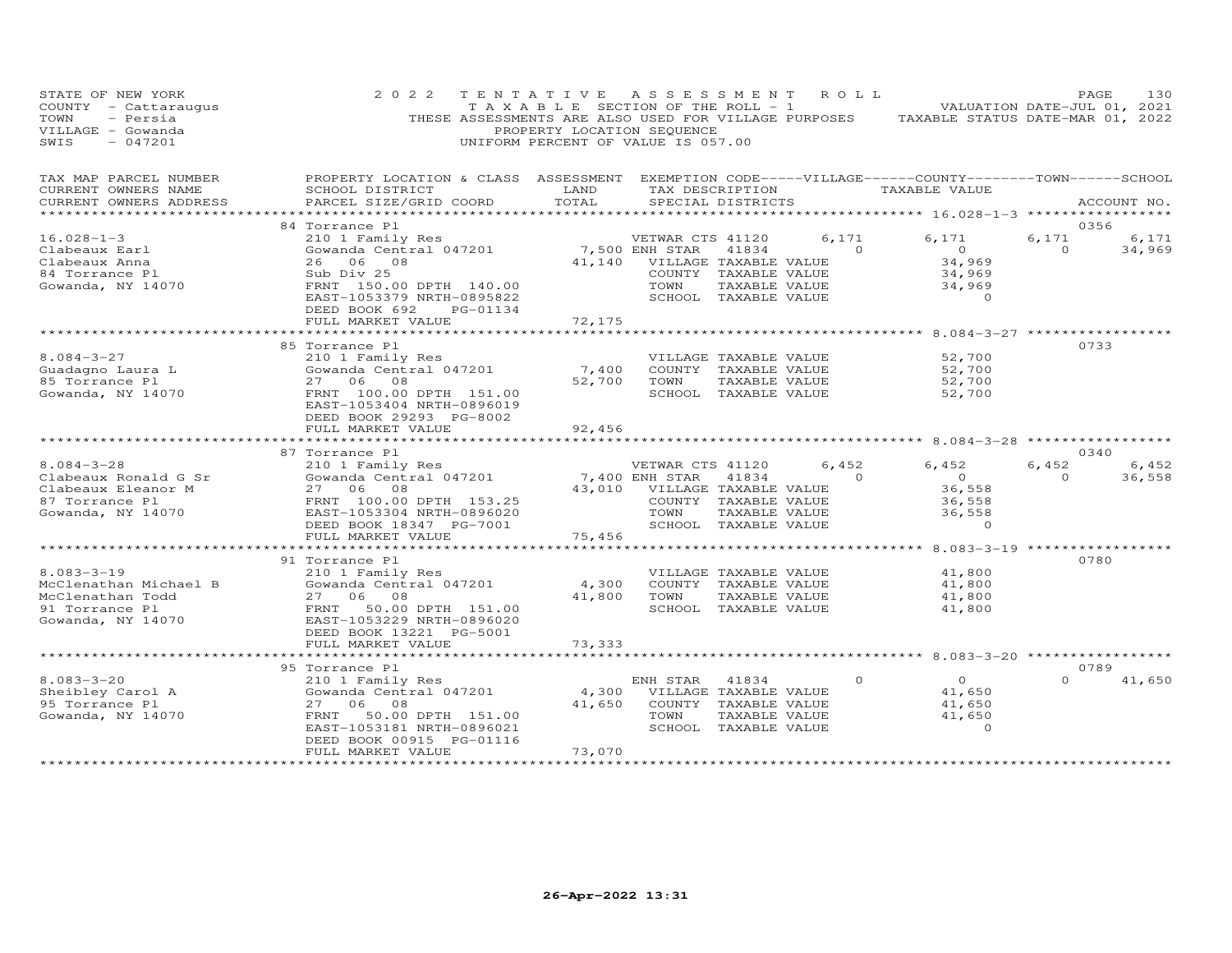| STATE OF NEW YORK<br>COUNTY - Cattaraugus<br>TOWN<br>- Persia<br>VILLAGE - Gowanda<br>SWIS<br>$-047201$ | 2 0 2 2                                                                                                                                                                                    | TENTATIVE<br>TAXABLE SECTION OF THE ROLL - 1<br>PROPERTY LOCATION SEQUENCE<br>UNIFORM PERCENT OF VALUE IS 057.00 | A S S E S S M E N T                                                                                                        |                                       | ROLL                    | THESE ASSESSMENTS ARE ALSO USED FOR VILLAGE PURPOSES TAXABLE STATUS DATE-MAR 01, 2022       | PAGE<br>VALUATION DATE-JUL 01, 2021 | 131             |
|---------------------------------------------------------------------------------------------------------|--------------------------------------------------------------------------------------------------------------------------------------------------------------------------------------------|------------------------------------------------------------------------------------------------------------------|----------------------------------------------------------------------------------------------------------------------------|---------------------------------------|-------------------------|---------------------------------------------------------------------------------------------|-------------------------------------|-----------------|
| TAX MAP PARCEL NUMBER<br>CURRENT OWNERS NAME<br>CURRENT OWNERS ADDRESS                                  | PROPERTY LOCATION & CLASS ASSESSMENT EXEMPTION CODE-----VILLAGE------COUNTY-------TOWN------SCHOOL<br>SCHOOL DISTRICT<br>PARCEL SIZE/GRID COORD                                            | LAND<br>TOTAL                                                                                                    |                                                                                                                            | SPECIAL DISTRICTS                     | TAX DESCRIPTION         | TAXABLE VALUE                                                                               |                                     | ACCOUNT NO.     |
|                                                                                                         |                                                                                                                                                                                            |                                                                                                                  |                                                                                                                            |                                       |                         |                                                                                             |                                     |                 |
| $16.027 - 2 - 10$<br>Fix James A<br>Fix Caroline R<br>98 Torrance Pl<br>Gowanda, NY 14070               | 98 Torrance Pl<br>210 1 Family Res<br>Gowanda Central 047201<br>28 06 08<br>FRNT 50.00 DPTH 138.00<br>EAST-1053229 NRTH-0895825<br>DEED BOOK 00975 PG-01040                                | 4,100 VILLAGE TAXABLE VALUE<br>47,500                                                                            | BAS STAR<br>COUNTY TAXABLE VALUE<br>TOWN<br>SCHOOL TAXABLE VALUE                                                           | 41854<br>TAXABLE VALUE                |                         | $\overline{O}$<br>$\circ$<br>47,500<br>47,500<br>47,500<br>27,100                           | 0713<br>$\Omega$                    | 20,400          |
|                                                                                                         | FULL MARKET VALUE                                                                                                                                                                          | 83,333                                                                                                           |                                                                                                                            |                                       |                         |                                                                                             |                                     |                 |
| $8.083 - 3 - 21$<br>Luther Sebastian<br>99 Torrance Place<br>Gowanda, NY 14070                          | *************************<br>99 Torrance Pl<br>210 1 Family Res<br>Gowanda Central 047201<br>27 06 08<br>50.00 DPTH 151.00<br>FRNT<br>EAST-1053131 NRTH-0896019<br>DEED BOOK 20190 PG-8166 | *******************<br>4,300                                                                                     | VILLAGE TAXABLE VALUE<br>COUNTY TAXABLE VALUE<br>42,000 TOWN<br>SCHOOL TAXABLE VALUE                                       | TAXABLE VALUE                         |                         | ********************* 8.083-3-21 ******************<br>42,000<br>42,000<br>42,000<br>42,000 | 0694                                |                 |
|                                                                                                         | FULL MARKET VALUE<br>************************                                                                                                                                              | 73,684<br>**********                                                                                             |                                                                                                                            |                                       |                         | **************** 16.027-2-9 *****                                                           |                                     |                 |
|                                                                                                         | 102 Torrance Pl                                                                                                                                                                            |                                                                                                                  |                                                                                                                            |                                       |                         |                                                                                             | 0712                                |                 |
| 16.027-2-9<br>Fix James A<br>Fix Caroline R<br>98 Torrance Pl<br>Gowanda, NY 14070                      | 311 Res vac land<br>Gowanda Central 047201<br>Gowanda Central 047201<br>28   06   08<br>FRNT   50.00 DPTH  138.00<br>EAST-1053183 NRTH-0895826<br>DEED BOOK 00975 PG-01040                 | 4,100<br>4,100                                                                                                   | VILLAGE TAXABLE VALUE<br>COUNTY TAXABLE VALUE<br>TOWN                                                                      | TAXABLE VALUE<br>SCHOOL TAXABLE VALUE |                         | 4,100<br>4,100<br>4,100<br>4,100                                                            |                                     |                 |
|                                                                                                         | FULL MARKET VALUE                                                                                                                                                                          | 7,193                                                                                                            |                                                                                                                            |                                       |                         |                                                                                             |                                     |                 |
|                                                                                                         | ************************                                                                                                                                                                   | **********                                                                                                       |                                                                                                                            |                                       |                         | ******************** 8.083-3-22 ******************                                          |                                     |                 |
| $8.083 - 3 - 22$<br>Neamon Kevin L<br>Neamon Rena L<br>103 Torrance PL<br>Gowanda, NY 14070             | 103 Torrance Pl<br>210 1 Family Res<br>Gowanda Central 047201<br>27 06<br>08<br>Purchased 9.3X179.48 From<br>Harris And Merged<br>FRNT<br>59.30 DPTH 151.00                                |                                                                                                                  | VETWAR CTS 41120<br>4,300 ENH STAR<br>33,000 VILLAGE TAXABLE VALUE<br>COUNTY TAXABLE VALUE<br>TOWN<br>SCHOOL TAXABLE VALUE | 41834<br>TAXABLE VALUE                | 4,950<br>$\overline{0}$ | 4,950<br>$\overline{0}$<br>28,050<br>28,050<br>28,050<br>$\overline{0}$                     | 0481<br>4,950<br>$\circ$            | 4,950<br>28,050 |
|                                                                                                         | EAST-1053080 NRTH-0896018<br>DEED BOOK 19332 PG-3003<br>FULL MARKET VALUE<br>**************************                                                                                    | 57,895                                                                                                           |                                                                                                                            |                                       |                         |                                                                                             |                                     |                 |
|                                                                                                         | 105 Torrance Pl                                                                                                                                                                            |                                                                                                                  |                                                                                                                            |                                       |                         |                                                                                             | 0471                                |                 |
| $8.083 - 3 - 23$<br>Menneke Ruth A<br>3105 Rivington Dr<br>Columbia, MO 65203                           | 411 Apartment<br>Gowanda Central 047201<br>27 06 08<br>Sold 9.3X179.48' To Smith<br>9/02<br>FRNT<br>90.00 DPTH 151.00<br>EAST-1053008 NRTH-0896027                                         | 7,400                                                                                                            | VILLAGE TAXABLE VALUE<br>COUNTY TAXABLE VALUE<br>58,990 TOWN<br>SCHOOL TAXABLE VALUE                                       | TAXABLE VALUE                         |                         | 58,990<br>58,990<br>58,990<br>58,990                                                        |                                     |                 |
|                                                                                                         | DEED BOOK 4003<br>PG-5001<br>FULL MARKET VALUE                                                                                                                                             | 103,491                                                                                                          |                                                                                                                            |                                       |                         |                                                                                             |                                     |                 |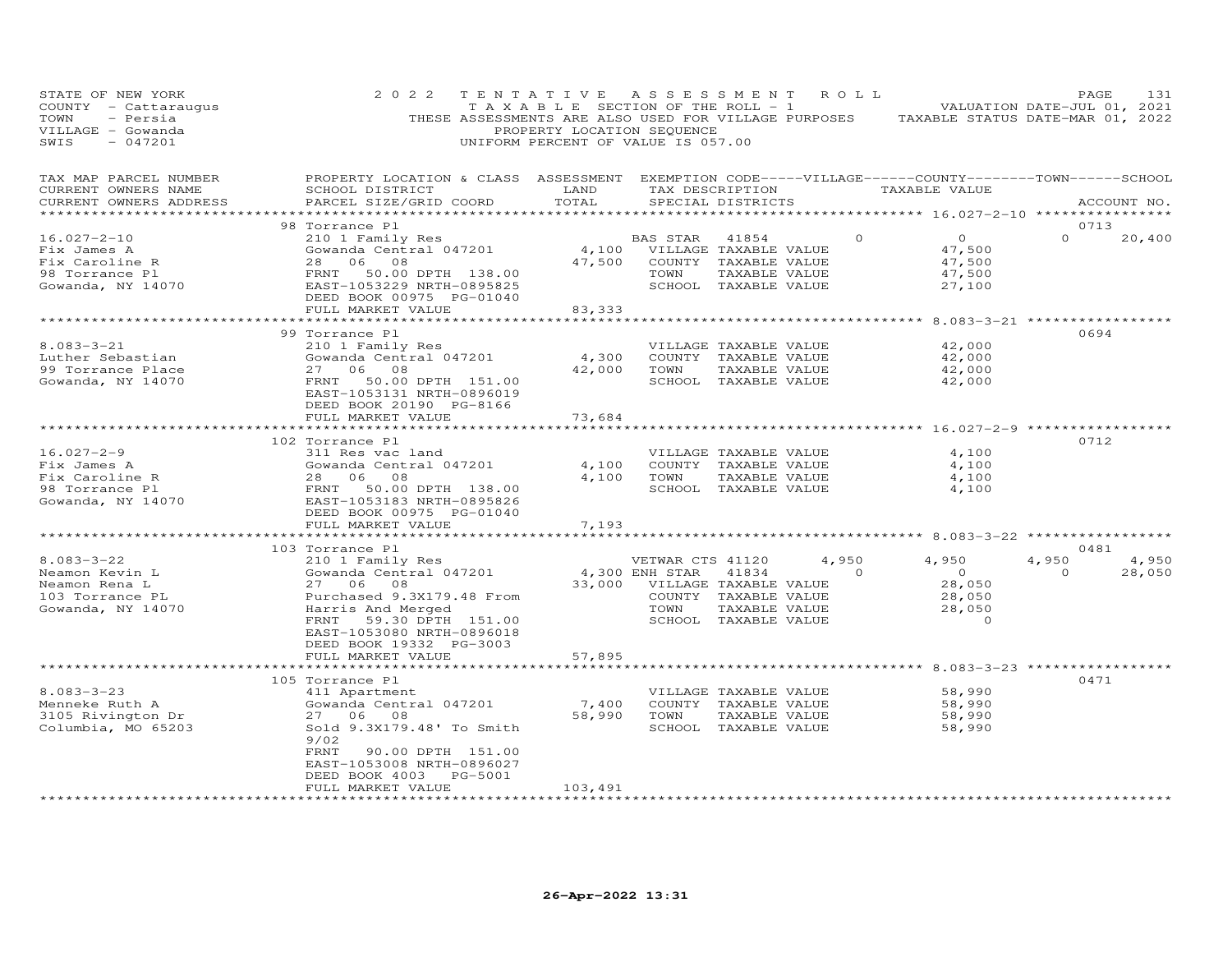| STATE OF NEW YORK<br>COUNTY - Cattaraugus<br>- Persia<br>TOWN<br>VILLAGE - Gowanda<br>$-047201$<br>SWIS | 2 0 2 2                                                                                             | PROPERTY LOCATION SEQUENCE<br>UNIFORM PERCENT OF VALUE IS 057.00 |                | TENTATIVE ASSESSMENT ROLL   | TAXABLE SECTION OF THE ROLL - 1 VALUATION DATE-JUL 01, 2021<br>THESE ASSESSMENTS ARE ALSO USED FOR VILLAGE PURPOSES TAXABLE STATUS DATE-MAR 01, 2022 | PAGE<br>132        |
|---------------------------------------------------------------------------------------------------------|-----------------------------------------------------------------------------------------------------|------------------------------------------------------------------|----------------|-----------------------------|------------------------------------------------------------------------------------------------------------------------------------------------------|--------------------|
| TAX MAP PARCEL NUMBER                                                                                   | PROPERTY LOCATION & CLASS ASSESSMENT EXEMPTION CODE-----VILLAGE------COUNTY--------TOWN------SCHOOL |                                                                  |                |                             |                                                                                                                                                      |                    |
| CURRENT OWNERS NAME<br>CURRENT OWNERS ADDRESS                                                           | SCHOOL DISTRICT<br>PARCEL SIZE/GRID COORD                                                           | LAND<br>TOTAL                                                    |                | SPECIAL DISTRICTS           | TAX DESCRIPTION TAXABLE VALUE                                                                                                                        | ACCOUNT NO.        |
|                                                                                                         |                                                                                                     |                                                                  |                |                             |                                                                                                                                                      |                    |
|                                                                                                         | 106 Torrance Pl                                                                                     |                                                                  |                |                             |                                                                                                                                                      | 0452               |
| $16.027 - 2 - 8$                                                                                        | 210 1 Family Res                                                                                    |                                                                  |                | VILLAGE TAXABLE VALUE       | 59,200                                                                                                                                               |                    |
| 16.027-2<br>Braley Matthew<br>- Curbard Pl                                                              | Siv I family Res<br>Gowanda Central 047201                                                          | 4,100                                                            |                | COUNTY TAXABLE VALUE        | 59,200                                                                                                                                               |                    |
|                                                                                                         | 27 06 08                                                                                            |                                                                  | 59,200 TOWN    | TAXABLE VALUE               | 59,200                                                                                                                                               |                    |
| Collins, NY 14034                                                                                       | FRNT 50.00 DPTH 138.00<br>EAST-1053134 NRTH-0895827<br>DEED BOOK 20210 PG-3827                      |                                                                  |                | SCHOOL TAXABLE VALUE        | 59,200                                                                                                                                               |                    |
|                                                                                                         | FULL MARKET VALUE<br>*************************                                                      | 103,860                                                          |                |                             |                                                                                                                                                      |                    |
|                                                                                                         | 110 Torrance Pl                                                                                     |                                                                  |                |                             |                                                                                                                                                      | 0548               |
| $16.027 - 2 - 7$                                                                                        | 210 1 Family Res                                                                                    |                                                                  |                | VILLAGE TAXABLE VALUE       | 62,300                                                                                                                                               |                    |
| Chu Lam Lai                                                                                             | Gowanda Central 047201                                                                              | 4,100                                                            |                | COUNTY TAXABLE VALUE        | 62,300                                                                                                                                               |                    |
|                                                                                                         | 27 06 08                                                                                            | 62,300                                                           | TOWN           | TAXABLE VALUE               | 62,300                                                                                                                                               |                    |
| 7104 Brandywine Dr<br>Derby, NY 14047                                                                   | FRNT 50.00 DPTH 138.00                                                                              |                                                                  |                | SCHOOL TAXABLE VALUE        | 62,300                                                                                                                                               |                    |
|                                                                                                         | EAST-1053084 NRTH-0895828<br>DEED BOOK 00921 PG-00916                                               |                                                                  |                |                             |                                                                                                                                                      |                    |
|                                                                                                         | FULL MARKET VALUE<br>************************                                                       | 109,298<br>******************                                    |                |                             | ***********************************8.083-3-24 ************                                                                                           |                    |
|                                                                                                         | 113 Torrance Pl                                                                                     |                                                                  |                |                             |                                                                                                                                                      | 0472               |
| $8.083 - 3 - 24$                                                                                        | 411 Apartment                                                                                       |                                                                  |                | VILLAGE TAXABLE VALUE       | 62,815                                                                                                                                               |                    |
| LSOP Rentals Premier Asset Man Gowanda Central 047201                                                   |                                                                                                     | 8,500                                                            |                | COUNTY TAXABLE VALUE        | 62,815                                                                                                                                               |                    |
|                                                                                                         |                                                                                                     |                                                                  | 62,815 TOWN    | TAXABLE VALUE               | 62,815                                                                                                                                               |                    |
|                                                                                                         |                                                                                                     |                                                                  |                | SCHOOL TAXABLE VALUE        | 62,815                                                                                                                                               |                    |
|                                                                                                         | EAST-1052925 NRTH-0896060                                                                           |                                                                  |                |                             |                                                                                                                                                      |                    |
|                                                                                                         | DEED BOOK 20210 PG-1493                                                                             |                                                                  |                |                             |                                                                                                                                                      |                    |
|                                                                                                         | FULL MARKET VALUE<br>*************************                                                      | 110,202                                                          |                |                             | *********************** 16.027-2-6 ************                                                                                                      |                    |
|                                                                                                         | 114 Torrance Pl                                                                                     |                                                                  |                |                             |                                                                                                                                                      | 0647               |
| $16.027 - 2 - 6$                                                                                        | 210 1 Family Res                                                                                    |                                                                  |                | VILLAGE TAXABLE VALUE       | 72,500                                                                                                                                               |                    |
|                                                                                                         | Sio I Family Res<br>Gowanda Central 047201                                                          | 4,100                                                            |                | COUNTY TAXABLE VALUE        | 72,500                                                                                                                                               |                    |
| Buck Jessica M<br>Bowers Jay L<br>114 Torrance PL                                                       | 26 06 08                                                                                            |                                                                  | 72,500 TOWN    | TAXABLE VALUE               | 72,500                                                                                                                                               |                    |
|                                                                                                         | FRNT<br>50.00 DPTH 138.00                                                                           |                                                                  |                | SCHOOL TAXABLE VALUE        | 72,500                                                                                                                                               |                    |
| Gowanda, NY 14070                                                                                       | BANK 032                                                                                            |                                                                  |                |                             |                                                                                                                                                      |                    |
|                                                                                                         | EAST-1053035 NRTH-0895829<br>DEED BOOK 19713 PG-9001                                                |                                                                  |                |                             |                                                                                                                                                      |                    |
|                                                                                                         | FULL MARKET VALUE                                                                                   | 127,193                                                          |                |                             |                                                                                                                                                      |                    |
|                                                                                                         | 118 Torrance Pl                                                                                     |                                                                  |                |                             |                                                                                                                                                      | 0411               |
| $16.027 - 2 - 5$                                                                                        | 210 1 Family Res                                                                                    |                                                                  | ENH STAR 41834 |                             | $\overline{O}$<br>$\circ$                                                                                                                            | $\Omega$<br>50,930 |
| Smith Nancy L                                                                                           |                                                                                                     |                                                                  |                | 4,400 VILLAGE TAXABLE VALUE | 54,910                                                                                                                                               |                    |
| 118 Torrance Pl                                                                                         | Gowanda Central 047201<br>26 -06 -08<br>26<br>$-06$<br>$-08$                                        |                                                                  |                | 54,910 COUNTY TAXABLE VALUE | 54,910                                                                                                                                               |                    |
| Gowanda, NY 14070                                                                                       | FRNT 50.00 DPTH 156.00                                                                              |                                                                  | TOWN           | TAXABLE VALUE               | 54,910                                                                                                                                               |                    |
|                                                                                                         | EAST-1052984 NRTH-0895833                                                                           |                                                                  |                | SCHOOL TAXABLE VALUE        | 3,980                                                                                                                                                |                    |
|                                                                                                         | FULL MARKET VALUE                                                                                   | 96,333<br>***********************                                |                |                             | *************************************                                                                                                                |                    |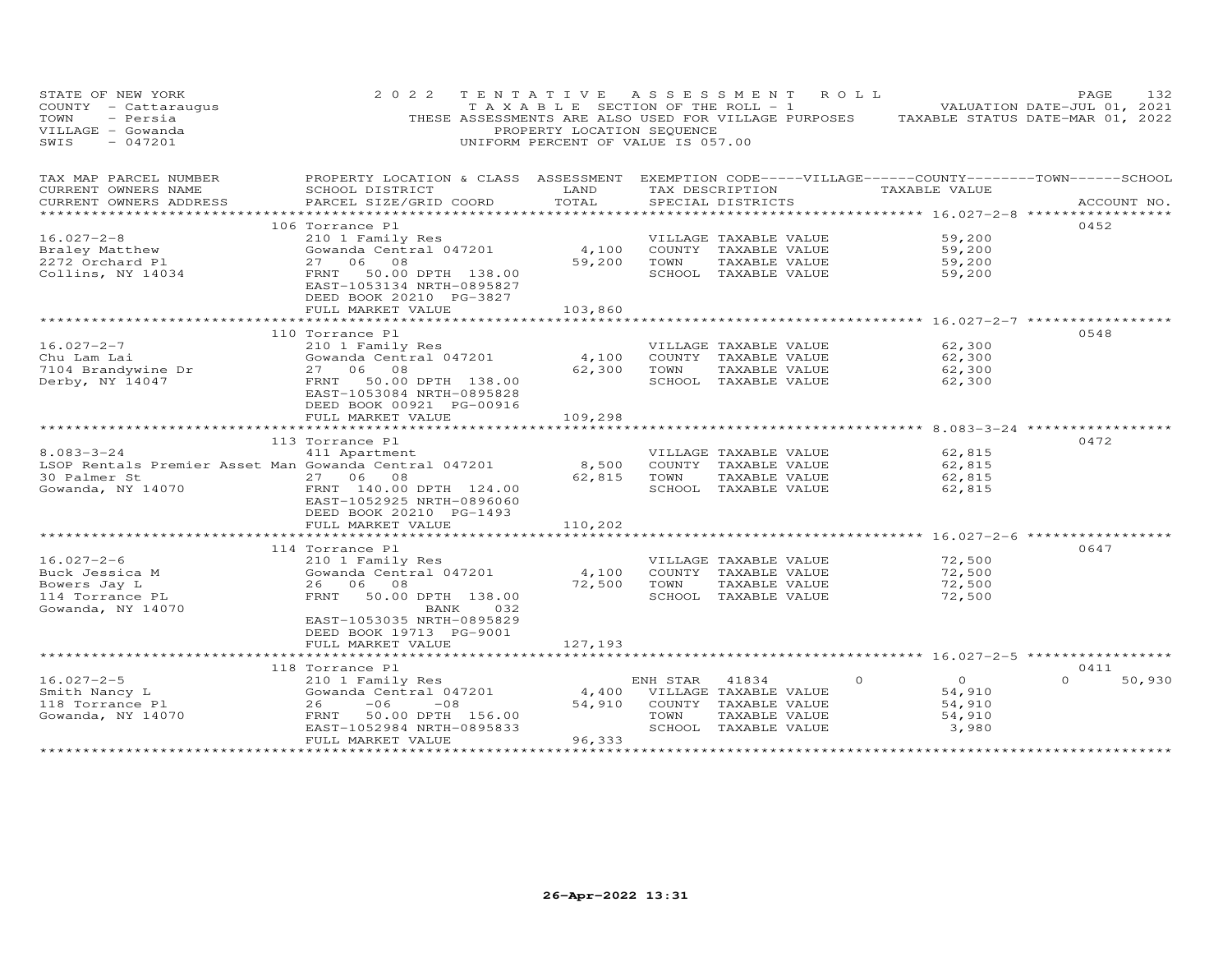| STATE OF NEW YORK<br>COUNTY - Cattaraugus<br>TOWN<br>- Persia<br>VILLAGE - Gowanda<br>$-047201$<br>SWIS | 2 0 2 2<br>THESE ASSESSMENTS ARE ALSO USED FOR VILLAGE PURPOSES                                                        | TENTATIVE<br>T A X A B L E SECTION OF THE ROLL - 1<br>PROPERTY LOCATION SEQUENCE<br>UNIFORM PERCENT OF VALUE IS 057.00 | A S S E S S M E N T   |                       | R O L L  | TAXABLE STATUS DATE-MAR 01, 2022               | PAGE<br>VALUATION DATE-JUL 01, 2021 |             | 133    |
|---------------------------------------------------------------------------------------------------------|------------------------------------------------------------------------------------------------------------------------|------------------------------------------------------------------------------------------------------------------------|-----------------------|-----------------------|----------|------------------------------------------------|-------------------------------------|-------------|--------|
| TAX MAP PARCEL NUMBER<br>CURRENT OWNERS NAME                                                            | PROPERTY LOCATION & CLASS ASSESSMENT EXEMPTION CODE-----VILLAGE------COUNTY--------TOWN------SCHOOL<br>SCHOOL DISTRICT | LAND                                                                                                                   |                       | TAX DESCRIPTION       |          | TAXABLE VALUE                                  |                                     |             |        |
| CURRENT OWNERS ADDRESS                                                                                  | PARCEL SIZE/GRID COORD                                                                                                 | TOTAL                                                                                                                  |                       | SPECIAL DISTRICTS     |          |                                                |                                     | ACCOUNT NO. |        |
| *********************                                                                                   |                                                                                                                        |                                                                                                                        |                       |                       |          |                                                |                                     |             |        |
|                                                                                                         | 159 Torrance St                                                                                                        |                                                                                                                        |                       |                       |          |                                                | 0784                                |             |        |
| $8.083 - 3 - 34$                                                                                        | 210 1 Family Res                                                                                                       |                                                                                                                        |                       | VILLAGE TAXABLE VALUE |          | 29,100                                         |                                     |             |        |
| Pfalzgraf Charles A                                                                                     | Gowanda Central 047201                                                                                                 | 4,100                                                                                                                  |                       | COUNTY TAXABLE VALUE  |          | 29,100                                         |                                     |             |        |
| Pfalzgraf Gladys                                                                                        | 27 06<br>08                                                                                                            | 29,100                                                                                                                 | TOWN                  | TAXABLE VALUE         |          | 29,100                                         |                                     |             |        |
| 3286 Zoar Rd<br>Gowanda, NY 14070                                                                       | 2nd site demolished<br>FRNT 45.00 DPTH 170.42<br>EAST-1052784 NRTH-0896249<br>DEED BOOK 12309 PG-3010                  |                                                                                                                        |                       | SCHOOL TAXABLE VALUE  |          | 29,100                                         |                                     |             |        |
|                                                                                                         | FULL MARKET VALUE<br>**************************                                                                        | 51,053<br>************                                                                                                 |                       |                       |          |                                                |                                     |             |        |
|                                                                                                         | 5 Townsend Ave                                                                                                         |                                                                                                                        |                       |                       |          | ***************** 16.028-2-36 **************** | 0563                                |             |        |
| $16.028 - 2 - 36$                                                                                       | 210 1 Family Res                                                                                                       |                                                                                                                        |                       | VILLAGE TAXABLE VALUE |          | 51,000                                         |                                     |             |        |
| Luce Morgan V                                                                                           | Gowanda Central 047201                                                                                                 | 13,200                                                                                                                 |                       | COUNTY TAXABLE VALUE  |          | 51,000                                         |                                     |             |        |
| 5 Townsend Ave                                                                                          | 26 06 08                                                                                                               | 51,000                                                                                                                 | TOWN                  | TAXABLE VALUE         |          | 51,000                                         |                                     |             |        |
| Gowanda, NY 14070                                                                                       | FRNT 377.00 DPTH 110.00                                                                                                |                                                                                                                        |                       | SCHOOL TAXABLE VALUE  |          | 51,000                                         |                                     |             |        |
|                                                                                                         | EAST-1054535 NRTH-0895290<br>DEED BOOK 20200 PG-9641<br>FULL MARKET VALUE                                              | 89,474                                                                                                                 |                       |                       |          |                                                |                                     |             |        |
|                                                                                                         | ********************                                                                                                   | * * * * * * * * * *                                                                                                    |                       |                       |          | ********** 16.028-1-22.1 ************          |                                     |             |        |
|                                                                                                         | 40 Townsend Ave                                                                                                        |                                                                                                                        |                       |                       |          |                                                | 1081                                |             |        |
| $16.028 - 1 - 22.1$                                                                                     | 710 Manufacture                                                                                                        |                                                                                                                        |                       | VILLAGE TAXABLE VALUE |          | 121,000                                        |                                     |             |        |
| The Service Manufacturing Grp Gowanda Central 047201                                                    |                                                                                                                        | 10,900                                                                                                                 |                       | COUNTY TAXABLE VALUE  |          | 121,000                                        |                                     |             |        |
| 390 Cayuga Rd                                                                                           | 26 06<br>08                                                                                                            | 121,000                                                                                                                | TOWN                  | TAXABLE VALUE         |          | 121,000                                        |                                     |             |        |
| Cheektowaga, NY 14225                                                                                   | FRNT 410.00 DPTH 68.00<br>EAST-1054400 NRTH-0895381<br>DEED BOOK 26752 PG-3001                                         |                                                                                                                        |                       | SCHOOL TAXABLE VALUE  |          | 121,000                                        |                                     |             |        |
|                                                                                                         | FULL MARKET VALUE                                                                                                      | 212,281                                                                                                                |                       |                       |          |                                                |                                     |             |        |
|                                                                                                         | 50 Townsend Ave                                                                                                        | * * * * * * * * *                                                                                                      |                       |                       |          | ******** 16.028-1-22.2 *********               | 1117                                |             |        |
| $16.028 - 1 - 22.2$                                                                                     | 340 Vacant indus                                                                                                       |                                                                                                                        |                       | VILLAGE TAXABLE VALUE |          | 6,500                                          |                                     |             |        |
| The Service Manufacturing Grp Gowanda Central 047201                                                    |                                                                                                                        | 6,500                                                                                                                  |                       | COUNTY TAXABLE VALUE  |          | 6,500                                          |                                     |             |        |
| 390 Cayuga Rd                                                                                           | 26 06<br>08                                                                                                            | 6,500                                                                                                                  | TOWN                  | TAXABLE VALUE         |          | 6,500                                          |                                     |             |        |
| Cheektowaga, NY 14225                                                                                   | 1.49<br>ACRES                                                                                                          |                                                                                                                        |                       | SCHOOL TAXABLE VALUE  |          | 6,500                                          |                                     |             |        |
|                                                                                                         | EAST-1054246 NRTH-0895070                                                                                              |                                                                                                                        |                       |                       |          |                                                |                                     |             |        |
|                                                                                                         | DEED BOOK 26752 PG-3001                                                                                                |                                                                                                                        |                       |                       |          |                                                |                                     |             |        |
|                                                                                                         | FULL MARKET VALUE                                                                                                      | 11,404                                                                                                                 |                       |                       |          |                                                |                                     |             |        |
|                                                                                                         | ***********************                                                                                                |                                                                                                                        |                       |                       |          |                                                |                                     |             |        |
|                                                                                                         | 66 Townsend Ave                                                                                                        |                                                                                                                        |                       |                       |          |                                                | 0634                                |             |        |
| $16.028 - 1 - 23$                                                                                       | 210 1 Family Res                                                                                                       |                                                                                                                        | VETCOM CTS 41130      |                       | 11,375   | 11,375                                         | 11,375                              |             | 11,375 |
| Johnson Peter R                                                                                         | Gowanda Central 047201                                                                                                 |                                                                                                                        | 8,000 BAS STAR        | 41854                 | $\Omega$ | $\overline{O}$                                 | $\Omega$                            |             | 20,400 |
| 66 Townsend Ave                                                                                         | 26 06 08                                                                                                               | 45,500                                                                                                                 | VILLAGE TAXABLE VALUE |                       |          | 34,125                                         |                                     |             |        |
| Gowanda, NY 14070                                                                                       | FRNT 176.10 DPTH 202.00                                                                                                |                                                                                                                        |                       | COUNTY TAXABLE VALUE  |          | 34,125                                         |                                     |             |        |
|                                                                                                         | EAST-1054365 NRTH-0894993                                                                                              |                                                                                                                        | TOWN                  | TAXABLE VALUE         |          | 34,125                                         |                                     |             |        |
|                                                                                                         | DEED BOOK 860<br>PG-00610                                                                                              |                                                                                                                        |                       | SCHOOL TAXABLE VALUE  |          | 13,725                                         |                                     |             |        |
|                                                                                                         | FULL MARKET VALUE<br>********************                                                                              | 79,825<br>************                                                                                                 |                       |                       |          |                                                |                                     |             |        |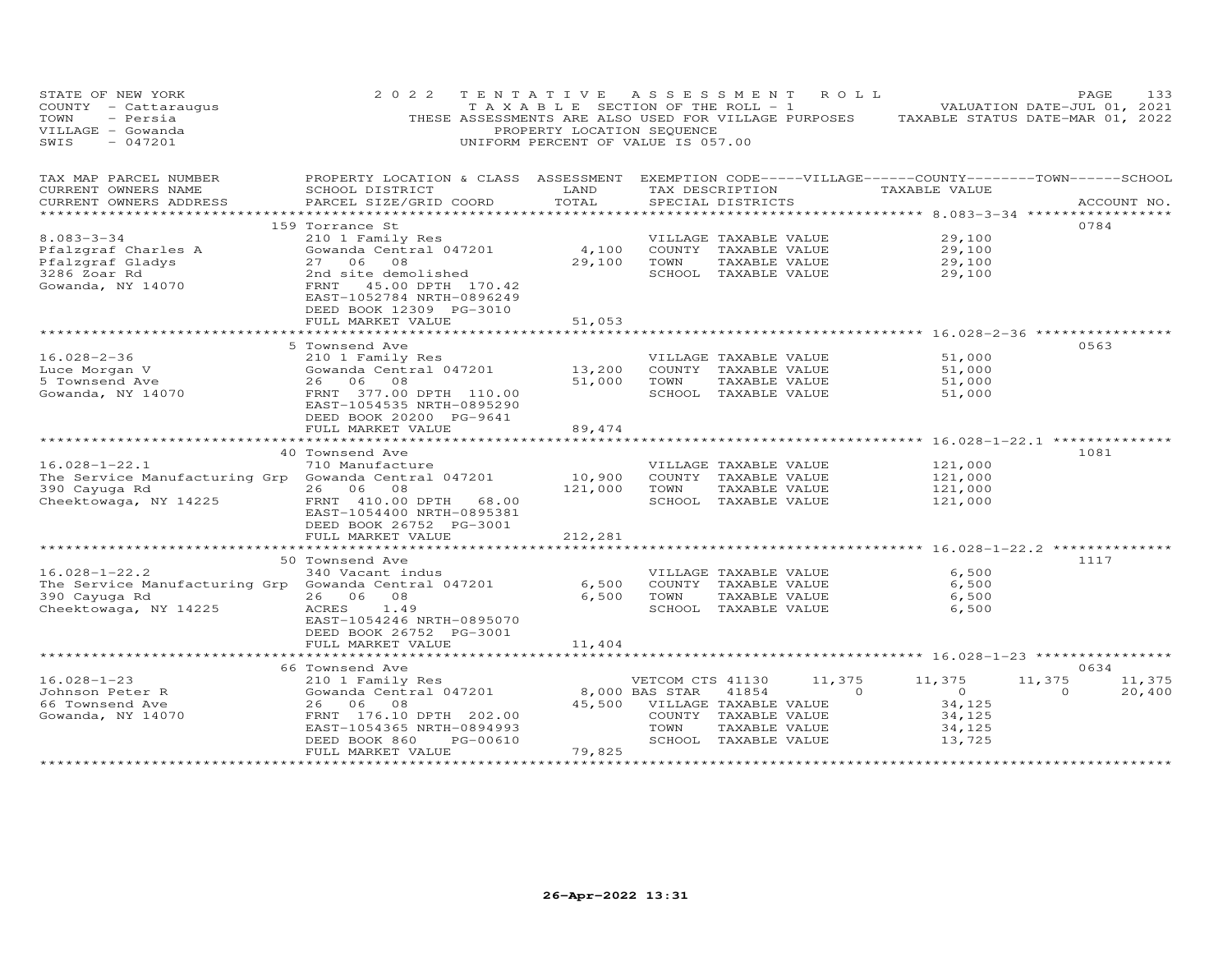| STATE OF NEW YORK<br>COUNTY - Cattaraugus<br>TOWN<br>- Persia<br>VILLAGE - Gowanda<br>$-047201$<br>SWIS | 2 0 2 2<br>THESE ASSESSMENTS ARE ALSO USED FOR VILLAGE PURPOSES                                                                                 | TENTATIVE<br>TAXABLE SECTION OF THE ROLL - 1<br>PROPERTY LOCATION SEQUENCE<br>UNIFORM PERCENT OF VALUE IS 057.00 | A S S E S S M E N T          |                                       | R O L L  | TAXABLE STATUS DATE-MAR 01, 2022      | PAGE<br>VALUATION DATE-JUL 01, 2021 | 134         |
|---------------------------------------------------------------------------------------------------------|-------------------------------------------------------------------------------------------------------------------------------------------------|------------------------------------------------------------------------------------------------------------------|------------------------------|---------------------------------------|----------|---------------------------------------|-------------------------------------|-------------|
| TAX MAP PARCEL NUMBER<br>CURRENT OWNERS NAME<br>CURRENT OWNERS ADDRESS<br>***********************       | PROPERTY LOCATION & CLASS ASSESSMENT EXEMPTION CODE-----VILLAGE------COUNTY-------TOWN------SCHOOL<br>SCHOOL DISTRICT<br>PARCEL SIZE/GRID COORD | LAND<br>TOTAL                                                                                                    |                              | SPECIAL DISTRICTS                     |          | TAX DESCRIPTION TAXABLE VALUE         |                                     | ACCOUNT NO. |
|                                                                                                         | 70 Townsend Ave                                                                                                                                 |                                                                                                                  |                              |                                       |          |                                       | 0598                                |             |
| $16.028 - 1 - 24$                                                                                       | 210 1 Family Res                                                                                                                                |                                                                                                                  | BAS STAR                     | 41854                                 | $\Omega$ | $\overline{0}$                        | $\Omega$                            | 20,400      |
| Skowronski Thomas A                                                                                     | Gowanda Central 047201                                                                                                                          |                                                                                                                  | 7,200 VILLAGE TAXABLE VALUE  |                                       |          | 37,000                                |                                     |             |
| 70 Townsend Ave                                                                                         | $-06$<br>26<br>$-08$                                                                                                                            | 37,000                                                                                                           |                              | COUNTY TAXABLE VALUE                  |          | 37,000                                |                                     |             |
| Gowanda, NY 14070                                                                                       | FRNT 89.90 DPTH 177.00                                                                                                                          |                                                                                                                  | TOWN                         | TAXABLE VALUE                         |          | 37,000                                |                                     |             |
|                                                                                                         | EAST-1054343 NRTH-0894870                                                                                                                       |                                                                                                                  |                              | SCHOOL TAXABLE VALUE                  |          | 16,600                                |                                     |             |
|                                                                                                         | DEED BOOK 20212 PG-8001<br>FULL MARKET VALUE                                                                                                    | 64,912                                                                                                           |                              |                                       |          |                                       |                                     |             |
|                                                                                                         |                                                                                                                                                 |                                                                                                                  |                              |                                       |          | *********** 16.028-1-25 ************* |                                     |             |
|                                                                                                         | 90 Townsend Ave                                                                                                                                 |                                                                                                                  |                              |                                       |          |                                       | 0775                                |             |
| $16.028 - 1 - 25$                                                                                       | 710 Manufacture                                                                                                                                 |                                                                                                                  |                              | VILLAGE TAXABLE VALUE                 |          | 562,200                               |                                     |             |
| Gowanda Real Holdings, LLC                                                                              | Gowanda Central 047201                                                                                                                          | 12,200                                                                                                           |                              | COUNTY TAXABLE VALUE                  |          | 562,200                               |                                     |             |
| PO Box 111                                                                                              | 26 06 08                                                                                                                                        | 562,200                                                                                                          | TOWN                         | TAXABLE VALUE                         |          | 562,200                               |                                     |             |
| Gowanda, NY 14070                                                                                       | Ida 16.028-1-25./1-delete                                                                                                                       |                                                                                                                  |                              | SCHOOL TAXABLE VALUE                  |          | 562,200                               |                                     |             |
|                                                                                                         | ACRES<br>6.12                                                                                                                                   |                                                                                                                  |                              |                                       |          |                                       |                                     |             |
|                                                                                                         | EAST-1054079 NRTH-0894668<br>DEED BOOK 15842 PG-8012                                                                                            |                                                                                                                  |                              |                                       |          |                                       |                                     |             |
|                                                                                                         | FULL MARKET VALUE                                                                                                                               | 986,316                                                                                                          |                              |                                       |          |                                       |                                     |             |
|                                                                                                         | *********************                                                                                                                           |                                                                                                                  |                              |                                       |          |                                       |                                     |             |
|                                                                                                         | 40 W Hill St                                                                                                                                    |                                                                                                                  |                              |                                       |          |                                       | 0833                                |             |
| $16.027 - 3 - 2$                                                                                        | 210 1 Family Res                                                                                                                                |                                                                                                                  |                              | VILLAGE TAXABLE VALUE                 |          | 115,000                               |                                     |             |
| Laskey Gary J Jr                                                                                        | Gowanda Central 047201                                                                                                                          | 9,000                                                                                                            |                              | COUNTY TAXABLE VALUE                  |          | 115,000                               |                                     |             |
| 40 W Hill                                                                                               | 28  06  08                                                                                                                                      | 115,000                                                                                                          | TOWN                         | TAXABLE VALUE                         |          | 115,000                               |                                     |             |
| Gowanda, NY 14070                                                                                       | ACRES<br>1.40 BANK<br>017<br>EAST-1051512 NRTH-0895075                                                                                          |                                                                                                                  |                              | SCHOOL TAXABLE VALUE                  |          | 115,000                               |                                     |             |
|                                                                                                         | DEED BOOK 26368 PG-7001                                                                                                                         |                                                                                                                  |                              |                                       |          |                                       |                                     |             |
|                                                                                                         | FULL MARKET VALUE                                                                                                                               | 201,754                                                                                                          |                              |                                       |          |                                       |                                     |             |
|                                                                                                         |                                                                                                                                                 |                                                                                                                  |                              |                                       |          | *********** 16.027-3-30 ************  |                                     |             |
|                                                                                                         | 60 W Hill St                                                                                                                                    |                                                                                                                  |                              |                                       |          |                                       | 0375                                |             |
| $16.027 - 3 - 30$                                                                                       | 210 1 Family Res                                                                                                                                |                                                                                                                  | VETCOM CTS 41130             |                                       | 13,600   | 13,600                                | 13,600                              | 13,600      |
| Aanerud Eugene C                                                                                        | Gowanda Central 047201                                                                                                                          |                                                                                                                  | 9,500 BAS STAR               | 41854                                 | $\Omega$ | $\overline{0}$                        | $\circ$                             | 20,400      |
| Aanerud Deborah L                                                                                       | 28 06 08                                                                                                                                        |                                                                                                                  | 61,500 VILLAGE TAXABLE VALUE |                                       |          | 47,900                                |                                     |             |
| 60 W Hill St                                                                                            | FRNT 200.00 DPTH 252.00                                                                                                                         |                                                                                                                  | TOWN                         | COUNTY TAXABLE VALUE                  |          | 47,900                                |                                     |             |
| Gowanda, NY 14070                                                                                       | BANK<br>017<br>EAST-1051248 NRTH-0895181                                                                                                        |                                                                                                                  |                              | TAXABLE VALUE<br>SCHOOL TAXABLE VALUE |          | 47,900<br>27,500                      |                                     |             |
|                                                                                                         | DEED BOOK 914<br>PG-00950                                                                                                                       |                                                                                                                  |                              |                                       |          |                                       |                                     |             |
|                                                                                                         | FULL MARKET VALUE                                                                                                                               | 107,895                                                                                                          |                              |                                       |          |                                       |                                     |             |
|                                                                                                         |                                                                                                                                                 |                                                                                                                  |                              |                                       |          |                                       |                                     |             |
|                                                                                                         | W Main St                                                                                                                                       |                                                                                                                  |                              |                                       |          |                                       | 1675                                |             |
| $8.083 - 2 - 13.3$                                                                                      | 311 Res vac land                                                                                                                                |                                                                                                                  |                              | VILLAGE TAXABLE VALUE                 |          | 100                                   |                                     |             |
| Kardeen Pamela                                                                                          | Gowanda Central 047201                                                                                                                          | 100                                                                                                              |                              | COUNTY TAXABLE VALUE                  |          | 100                                   |                                     |             |
| 17 Jamestown St                                                                                         | 5/17-splt from 2013.1 Gab                                                                                                                       | 100                                                                                                              | TOWN                         | TAXABLE VALUE                         |          | 100                                   |                                     |             |
| Gowanda, NY 14070                                                                                       | FRNT 17.00 DPTH<br>11.00                                                                                                                        |                                                                                                                  |                              | SCHOOL TAXABLE VALUE                  |          | 100                                   |                                     |             |
|                                                                                                         | EAST-1053208 NRTH-0897420<br>DEED BOOK 27742 PG-3003                                                                                            |                                                                                                                  |                              |                                       |          |                                       |                                     |             |
|                                                                                                         | FULL MARKET VALUE                                                                                                                               | 175                                                                                                              |                              |                                       |          |                                       |                                     |             |
|                                                                                                         | ********************                                                                                                                            | ****************                                                                                                 |                              |                                       |          |                                       |                                     |             |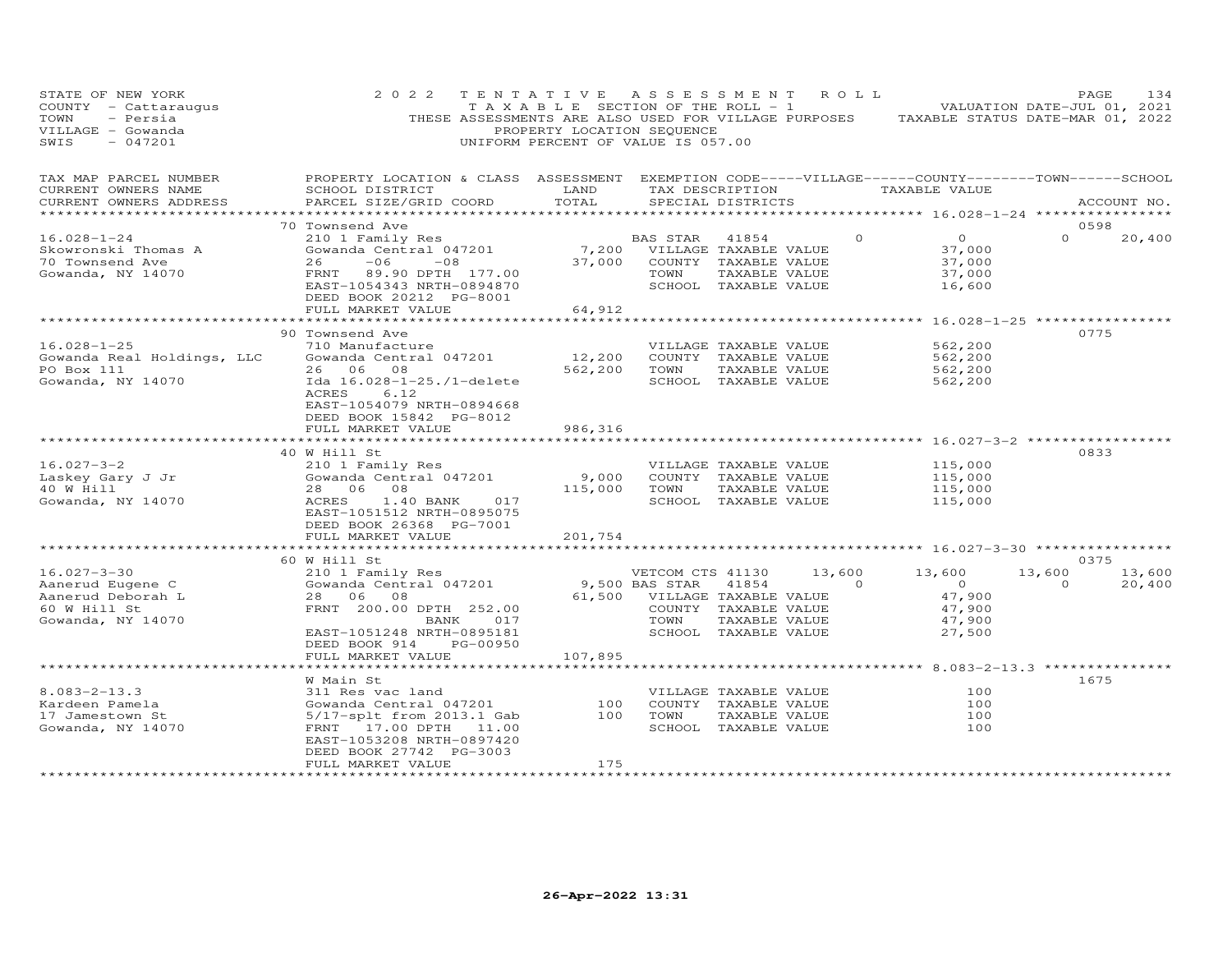| STATE OF NEW YORK<br>COUNTY - Cattaraugus<br>TOWN<br>- Persia<br>VILLAGE - Gowanda<br>SWIS<br>$-047201$                                                                                                         | 2 0 2 2                                                                                                                                                                                                                                                                      | TENTATIVE<br>PROPERTY LOCATION SEQUENCE<br>UNIFORM PERCENT OF VALUE IS 057.00 |                  | ASSESSMENT ROLL                                                                                       |          | TAXABLE SECTION OF THE ROLL - 1 VALUATION DATE-JUL 01, 2021<br>THESE ASSESSMENTS ARE ALSO USED FOR VILLAGE PURPOSES TAXABLE STATUS DATE-MAR 01, 2022 | PAGE        | 135    |
|-----------------------------------------------------------------------------------------------------------------------------------------------------------------------------------------------------------------|------------------------------------------------------------------------------------------------------------------------------------------------------------------------------------------------------------------------------------------------------------------------------|-------------------------------------------------------------------------------|------------------|-------------------------------------------------------------------------------------------------------|----------|------------------------------------------------------------------------------------------------------------------------------------------------------|-------------|--------|
| TAX MAP PARCEL NUMBER<br>CURRENT OWNERS NAME<br>CURRENT OWNERS ADDRESS<br>*****************                                                                                                                     | PROPERTY LOCATION & CLASS ASSESSMENT EXEMPTION CODE-----VILLAGE------COUNTY--------TOWN------SCHOOL<br>SCHOOL DISTRICT<br>PARCEL SIZE/GRID COORD                                                                                                                             | LAND<br>TOTAL                                                                 |                  | SPECIAL DISTRICTS                                                                                     |          | TAX DESCRIPTION TAXABLE VALUE                                                                                                                        | ACCOUNT NO. |        |
| $8.075 - 4 - 13$<br>Reid Juanita<br>3062 Zoar Rd<br>Gowanda, NY 14070                                                                                                                                           | 1 W Main St<br>482 Det row bldg<br>Gowanda Central 047201<br>27 06<br>08<br>FRNT 168.00 DPTH 49.00<br>EAST-1053347 NRTH-0897718<br>DEED BOOK 2223 PG-3001<br>FULL MARKET VALUE                                                                                               | 6,000<br>35,200<br>61,754                                                     | TOWN             | VILLAGE TAXABLE VALUE<br>COUNTY TAXABLE VALUE<br>TAXABLE VALUE<br>SCHOOL TAXABLE VALUE                |          | 35,200<br>35,200<br>35,200<br>35,200                                                                                                                 | 0976        |        |
| $8.075 - 4 - 14$<br>Connolly Ronald J                                                                                                                                                                           | ***************************<br>5 W Main St<br>481 Att row bldg<br>Gowanda Central 047201<br>DEED BOOK 00983 PG-00717<br>FULL MARKET VALUE<br>*******************                                                                                                             | 1,000<br>28,200<br>49,474<br>**********                                       | TOWN             | VILLAGE TAXABLE VALUE<br>COUNTY TAXABLE VALUE<br>TAXABLE VALUE<br>SCHOOL TAXABLE VALUE                |          | ********************** 8.075-4-14 *************<br>28,200<br>28,200<br>28,200<br>28,200<br>******************** 8.075-4-15 ***********               | 0972        |        |
| $8.075 - 4 - 15$<br>Rebmann John D<br>13859 Sarah Ln<br>Collins, NY 14034                                                                                                                                       | 7 W Main St<br>481 Att row bldg<br>Gowanda Central 047201<br>27 06 08<br>FRNT 35.00 DPTH 88.00<br>EAST-1053280 NRTH-0897667<br>DEED BOOK 765<br>PG-3002<br>FULL MARKET VALUE                                                                                                 | 4,800<br>69,300<br>121,579                                                    | TOWN             | VILLAGE TAXABLE VALUE<br>COUNTY TAXABLE VALUE<br>TAXABLE VALUE<br>SCHOOL TAXABLE VALUE                |          | 69,300<br>69,300<br>69,300<br>69,300                                                                                                                 | 0352        |        |
| $8.083 - 2 - 14$<br>Thrasher Mark D<br>Cocca Stephen L<br>28 06 08<br>22 W Main St<br>Gowanda, NY 14070<br>29 06 08<br>27 Main St<br>28 06 08<br>28 06 08<br>27 Main St<br>28 06 08<br>28 06 08<br>28 07 143.00 | ***********************<br>22 W Main St<br>481 Att row bldg<br>DEED BOOK 854<br>PG-00515                                                                                                                                                                                     | ****************<br>2,000<br>26,400                                           | TOWN             | VILLAGE TAXABLE VALUE<br>COUNTY TAXABLE VALUE<br>TAXABLE VALUE<br>SCHOOL TAXABLE VALUE                |          | ***********************************8.083-2-14 ************<br>26,400<br>26,400<br>26,400<br>26,400                                                   | 0638        |        |
| $8.075 - 4 - 18$<br>Wing Randy D<br>23 W Main St<br>Gowanda, NY 14070                                                                                                                                           | FULL MARKET VALUE<br>**********************<br>23 W Main St<br>481 Att row bldg<br>Gowanda Central 047201<br>27 06<br>08<br>17 W Main St-Store<br>23 W Main St-Apts<br>FRNT 68.25 DPTH 133.72<br>EAST-1053197 NRTH-0897657<br>DEED BOOK 2498<br>PG-3001<br>FULL MARKET VALUE | 46,316<br>95,000<br>166,667                                                   | BAS STAR<br>TOWN | 41854<br>6,400 VILLAGE TAXABLE VALUE<br>COUNTY TAXABLE VALUE<br>TAXABLE VALUE<br>SCHOOL TAXABLE VALUE | $\Omega$ | *********************** 8.075-4-18 ******************<br>$\Omega$<br>95,000<br>95,000<br>95,000<br>74,600                                            | 0757        | 20,400 |
|                                                                                                                                                                                                                 |                                                                                                                                                                                                                                                                              |                                                                               |                  |                                                                                                       |          |                                                                                                                                                      |             |        |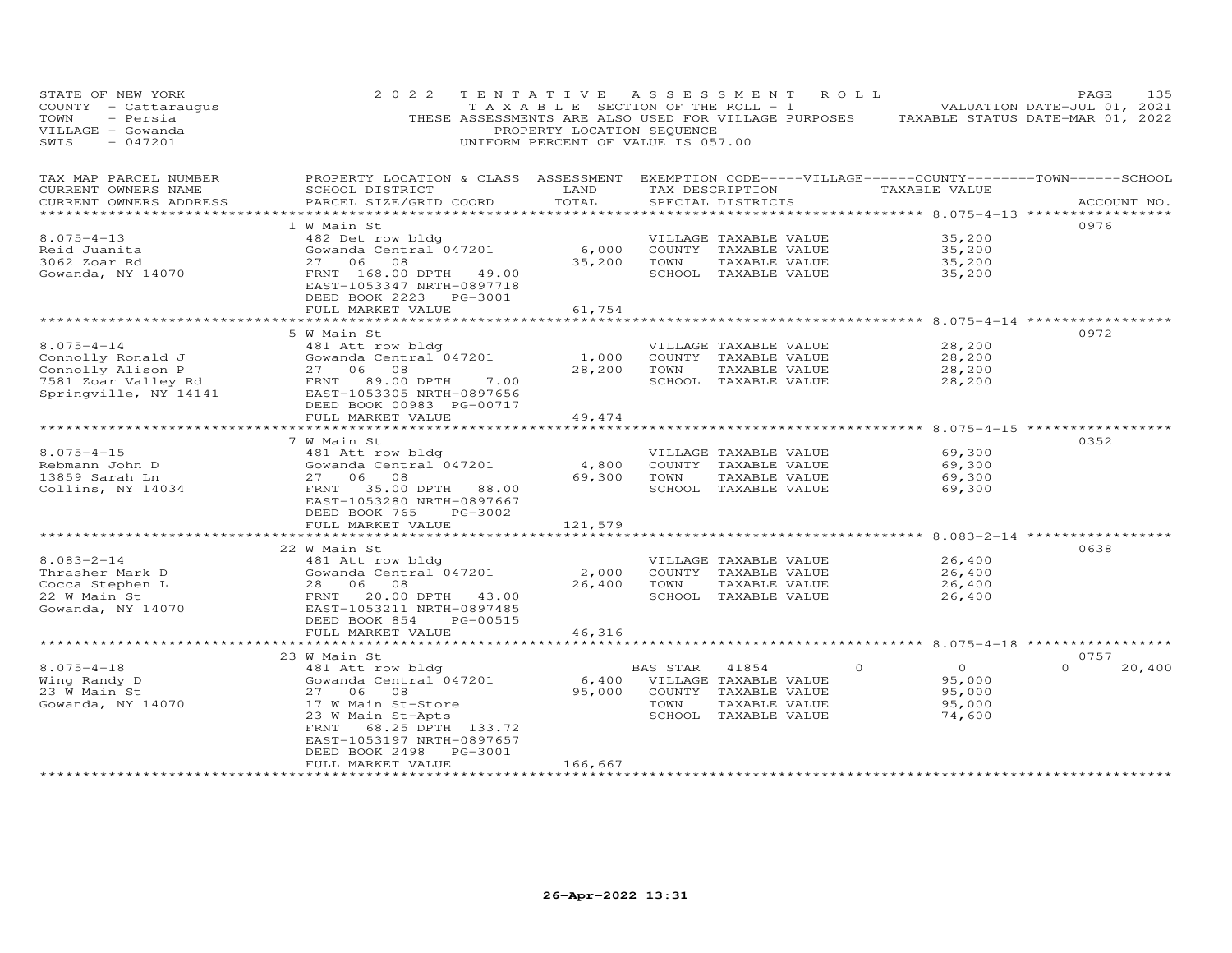| STATE OF NEW YORK<br>COUNTY - Cattaraugus<br>TOWN<br>- Persia<br>VILLAGE - Gowanda<br>SWIS<br>$-047201$ | 2 0 2 2                                                                                                                                         | PROPERTY LOCATION SEQUENCE | TENTATIVE ASSESSMENT ROLL<br>T A X A B L E SECTION OF THE ROLL - 1 VALUATION DATE-JUL 01, 2021<br>THESE ASSESSMENTS ARE ALSO USED FOR VILLAGE PURPOSES TAXABLE STATUS DATE-MAR 01, 2022<br>UNIFORM PERCENT OF VALUE IS 057.00 |                                   | PAGE<br>136 |
|---------------------------------------------------------------------------------------------------------|-------------------------------------------------------------------------------------------------------------------------------------------------|----------------------------|-------------------------------------------------------------------------------------------------------------------------------------------------------------------------------------------------------------------------------|-----------------------------------|-------------|
| TAX MAP PARCEL NUMBER<br>CURRENT OWNERS NAME<br>CURRENT OWNERS ADDRESS                                  | PROPERTY LOCATION & CLASS ASSESSMENT EXEMPTION CODE-----VILLAGE------COUNTY-------TOWN------SCHOOL<br>SCHOOL DISTRICT<br>PARCEL SIZE/GRID COORD | LAND<br>TOTAL              | TAX DESCRIPTION TAXABLE VALUE<br>SPECIAL DISTRICTS                                                                                                                                                                            |                                   | ACCOUNT NO. |
|                                                                                                         |                                                                                                                                                 |                            |                                                                                                                                                                                                                               | ********** 8.083-2-13.1 ********* |             |
|                                                                                                         | 24 W Main St                                                                                                                                    |                            |                                                                                                                                                                                                                               |                                   | 0617        |
| $8.083 - 2 - 13.1$                                                                                      | 481 Att row bldg                                                                                                                                |                            | VILLAGE TAXABLE VALUE                                                                                                                                                                                                         | 43,600                            |             |
| Gabel Bros Furniture, Inc.                                                                              | Gowanda Central 047201                                                                                                                          | 2,500                      | COUNTY TAXABLE VALUE                                                                                                                                                                                                          | 43,600                            |             |
| 27 W Main St                                                                                            | 27 06 08                                                                                                                                        | 43,600                     | TOWN<br>TAXABLE VALUE                                                                                                                                                                                                         | 43,600                            |             |
| Gowanda, NY 14070                                                                                       | 5/17-splt 17x11 to 2-13.3<br>FRNT 23.00 DPTH 74.00<br>EAST-1053193 NRTH-0897462<br>DEED BOOK 8200 PG-7001<br>FULL MARKET VALUE                  | 76,491                     | SCHOOL TAXABLE VALUE                                                                                                                                                                                                          | 43,600                            |             |
|                                                                                                         |                                                                                                                                                 |                            |                                                                                                                                                                                                                               |                                   |             |
|                                                                                                         | 25 W Main St                                                                                                                                    |                            |                                                                                                                                                                                                                               |                                   | 0937        |
| $8.075 - 4 - 19$                                                                                        | 482 Det row bldg                                                                                                                                |                            | VILLAGE TAXABLE VALUE                                                                                                                                                                                                         | 46,500                            |             |
| Hager Barry M                                                                                           | Gowanda Central 047201                                                                                                                          | 5,000                      | COUNTY TAXABLE VALUE                                                                                                                                                                                                          | 46,500                            |             |
| 25 W Main St                                                                                            | 27 06 08                                                                                                                                        | 46,500                     | TOWN<br>TAXABLE VALUE                                                                                                                                                                                                         | 46,500                            |             |
| Gowanda, NY 14070                                                                                       | FRNT 42.60 DPTH 148.70<br>EAST-1053142 NRTH-0897654<br>DEED BOOK 812<br>PG-00030<br>FULL MARKET VALUE                                           | 81,579                     | SCHOOL TAXABLE VALUE                                                                                                                                                                                                          | 46,500                            |             |
|                                                                                                         |                                                                                                                                                 |                            |                                                                                                                                                                                                                               |                                   |             |
|                                                                                                         | 26 W Main St                                                                                                                                    |                            |                                                                                                                                                                                                                               |                                   | 0616        |
| $8.083 - 2 - 13.2$                                                                                      | 481 Att row bldg                                                                                                                                |                            | VILLAGE TAXABLE VALUE                                                                                                                                                                                                         | 40,600                            |             |
| Mason Laura                                                                                             | Gowanda Central 047201                                                                                                                          | 2,500                      | COUNTY TAXABLE VALUE                                                                                                                                                                                                          | 40,600                            |             |
| 105 Margaret Dr                                                                                         | 27 06 08                                                                                                                                        | 40,600                     | TOWN<br>TAXABLE VALUE                                                                                                                                                                                                         | 40,600                            |             |
| Nakomis, FL 34275                                                                                       | FRNT 22.00 DPTH 85.00<br>EAST-1053171 NRTH-0897456                                                                                              |                            | SCHOOL TAXABLE VALUE                                                                                                                                                                                                          | 40,600                            |             |
|                                                                                                         | DEED BOOK 20210 PG-8687                                                                                                                         |                            |                                                                                                                                                                                                                               |                                   |             |
|                                                                                                         | FULL MARKET VALUE                                                                                                                               | 71,228                     |                                                                                                                                                                                                                               |                                   |             |
|                                                                                                         | 27 W Main St                                                                                                                                    |                            |                                                                                                                                                                                                                               |                                   | 0993        |
| $8.075 - 4 - 20$                                                                                        | 481 Att row bldg                                                                                                                                |                            | VILLAGE TAXABLE VALUE                                                                                                                                                                                                         | 76,600                            |             |
| Gabel Bros Furniture Co                                                                                 | Gowanda Central 047201                                                                                                                          | 4,000                      | COUNTY TAXABLE VALUE                                                                                                                                                                                                          | 76,600                            |             |
| 27 W Main St                                                                                            | 26 06 08                                                                                                                                        | 76,600                     | TOWN<br>TAXABLE VALUE                                                                                                                                                                                                         | 76,600                            |             |
| Gowanda, NY 14070                                                                                       | FRNT 32.00 DPTH 160.00                                                                                                                          |                            | SCHOOL TAXABLE VALUE                                                                                                                                                                                                          | 76,600                            |             |
|                                                                                                         | EAST-1053105 NRTH-0897652<br>FULL MARKET VALUE                                                                                                  | 134,386                    |                                                                                                                                                                                                                               |                                   |             |
|                                                                                                         | ***********************                                                                                                                         |                            |                                                                                                                                                                                                                               | ********** 8.075-4-22 *********** |             |
|                                                                                                         | 31 W Main St                                                                                                                                    |                            |                                                                                                                                                                                                                               |                                   | 0758        |
| $8.075 - 4 - 22$                                                                                        | 481 Att row bldg                                                                                                                                |                            | VILLAGE TAXABLE VALUE                                                                                                                                                                                                         | 32,000                            |             |
| Hubbard Terrell C                                                                                       | Gowanda Central 047201                                                                                                                          | 2,400                      | COUNTY TAXABLE VALUE                                                                                                                                                                                                          | 32,000                            |             |
| Hubbard Rebecca                                                                                         | 27 06 08                                                                                                                                        | 32,000                     | TOWN<br>TAXABLE VALUE                                                                                                                                                                                                         | 32,000                            |             |
| 31 W Main St                                                                                            | 28.00 DPTH 78.00<br>FRNT                                                                                                                        |                            | SCHOOL TAXABLE VALUE                                                                                                                                                                                                          | 32,000                            |             |
| Gowanda, NY 14070                                                                                       | EAST-1053082 NRTH-0897607<br>DEED BOOK 7257 PG-3001                                                                                             |                            |                                                                                                                                                                                                                               |                                   |             |
|                                                                                                         | FULL MARKET VALUE                                                                                                                               | 56,140<br>**************** |                                                                                                                                                                                                                               |                                   |             |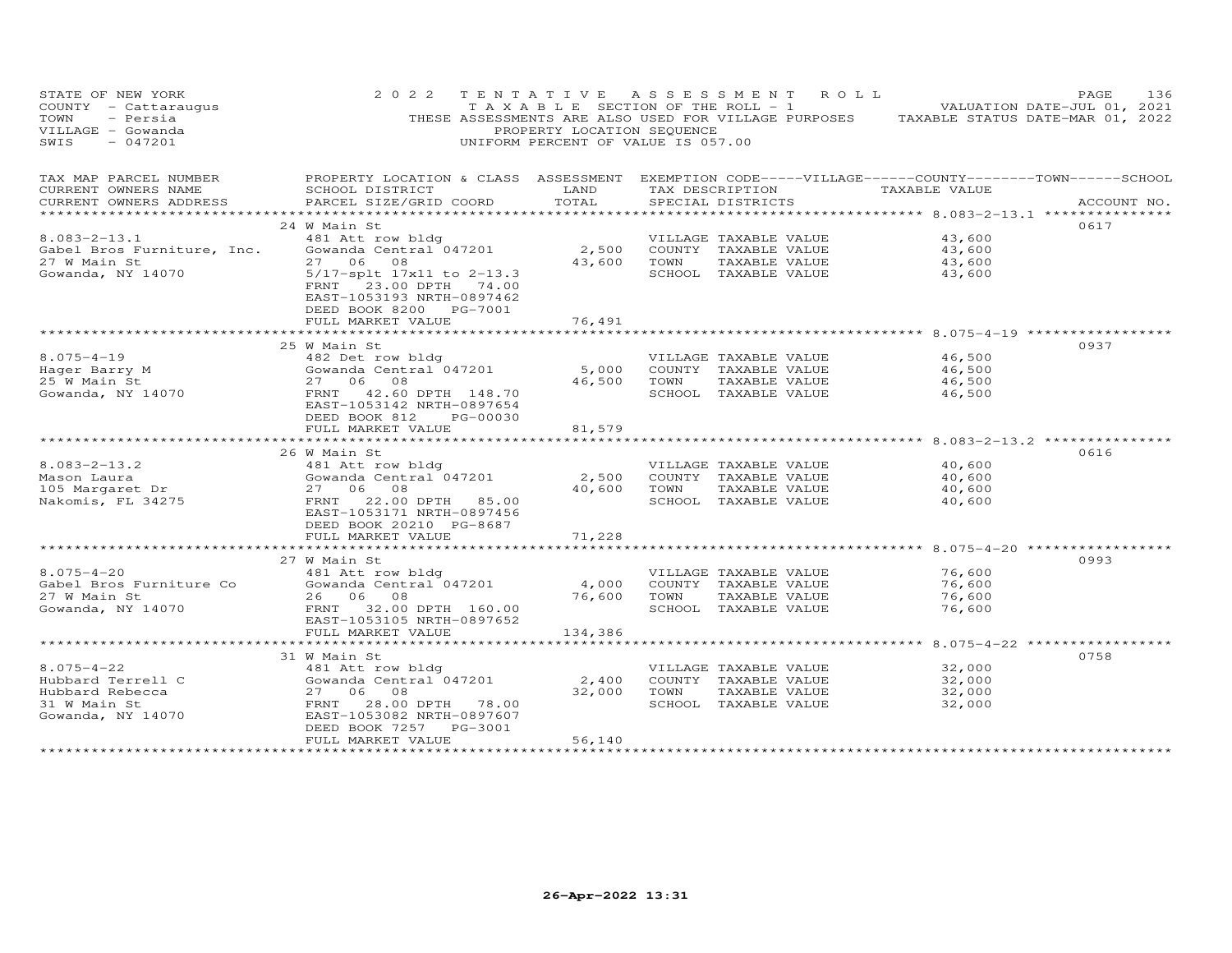| STATE OF NEW YORK<br>COUNTY - Cattaraugus<br>- Persia<br>TOWN<br>VILLAGE - Gowanda<br>SWIS<br>$-047201$                                                                                                                                                                                                                                                                                                                                                                                                       | 2 0 2 2<br>THESE ASSESSMENTS ARE ALSO USED FOR VILLAGE PURPOSES TAXABLE STATUS DATE-MAR 01, 2022 | PROPERTY LOCATION SEQUENCE<br>UNIFORM PERCENT OF VALUE IS 057.00 |      | TENTATIVE ASSESSMENT ROLL<br>TAXABLE SECTION OF THE ROLL - 1 VALUATION DATE-JUL 01, 2021 |                                        |                  | PAGE     | 137         |
|---------------------------------------------------------------------------------------------------------------------------------------------------------------------------------------------------------------------------------------------------------------------------------------------------------------------------------------------------------------------------------------------------------------------------------------------------------------------------------------------------------------|--------------------------------------------------------------------------------------------------|------------------------------------------------------------------|------|------------------------------------------------------------------------------------------|----------------------------------------|------------------|----------|-------------|
| TAX MAP PARCEL NUMBER FROPERTY LOCATION & CLASS ASSESSMENT EXEMPTION CODE-----VILLAGE------COUNTY-------TOWN-----SCHOOL<br>CURRENT OWNERS NAME                                                                                                                                                                                                                                                                                                                                                                | <b>EXAMPLE THE STATE OF STATE OF STATE</b><br>SCHOOL DISTRICT                                    |                                                                  |      | TAX DESCRIPTION TAXABLE VALUE                                                            |                                        |                  |          |             |
| CURRENT OWNERS ADDRESS                                                                                                                                                                                                                                                                                                                                                                                                                                                                                        | PARCEL SIZE/GRID COORD                                                                           | TOTAL                                                            |      | SPECIAL DISTRICTS                                                                        |                                        |                  |          | ACCOUNT NO. |
|                                                                                                                                                                                                                                                                                                                                                                                                                                                                                                               |                                                                                                  |                                                                  |      |                                                                                          |                                        |                  | 0283     |             |
|                                                                                                                                                                                                                                                                                                                                                                                                                                                                                                               |                                                                                                  |                                                                  |      |                                                                                          |                                        | 45,200           |          |             |
|                                                                                                                                                                                                                                                                                                                                                                                                                                                                                                               |                                                                                                  |                                                                  |      |                                                                                          |                                        | 45,200           |          |             |
|                                                                                                                                                                                                                                                                                                                                                                                                                                                                                                               |                                                                                                  |                                                                  |      |                                                                                          |                                        | 45,200           |          |             |
|                                                                                                                                                                                                                                                                                                                                                                                                                                                                                                               |                                                                                                  |                                                                  |      |                                                                                          |                                        | 45,200           |          |             |
| $\begin{tabular}{lllllllllllllllllll} \multicolumn{3}{c}{\begin{tabular}{l} \multicolumn{3}{c}{\begin{tabular}{l} \multicolumn{3}{c}{\begin{tabular}{l} \multicolumn{3}{c}{\begin{tabular}{l} \multicolumn{3}{c}{\begin{tabular}{l} \multicolumn{3}{c}{\begin{tabular}{l} \multicolumn{3}{c}{\begin{tabular}{l} \multicolumn{3}{c}{\begin{tabular}{l} \multicolumn{3}{c}{\begin{tabular}{l} \multicolumn{3}{c}{\begin{tabular}{l} \multicolumn{3}{c}{\begin{tabular}{l} \multicolumn{3}{c}{\begin{tabular}{l$ |                                                                                                  |                                                                  |      |                                                                                          |                                        |                  |          |             |
|                                                                                                                                                                                                                                                                                                                                                                                                                                                                                                               | FULL MARKET VALUE                                                                                | 79,298                                                           |      |                                                                                          |                                        |                  |          |             |
|                                                                                                                                                                                                                                                                                                                                                                                                                                                                                                               |                                                                                                  | ******************                                               |      |                                                                                          |                                        |                  |          |             |
|                                                                                                                                                                                                                                                                                                                                                                                                                                                                                                               | 40 W Main St                                                                                     |                                                                  |      |                                                                                          |                                        |                  | 0942     |             |
| $8.083 - 2 - 9$                                                                                                                                                                                                                                                                                                                                                                                                                                                                                               | 482 Det row bldg                                                                                 |                                                                  |      | VILLAGE TAXABLE VALUE                                                                    |                                        | 49,900           |          |             |
|                                                                                                                                                                                                                                                                                                                                                                                                                                                                                                               |                                                                                                  |                                                                  |      | 3,600 COUNTY TAXABLE VALUE<br>49,900 TOWN TAXABLE VALUE                                  |                                        | 49,900<br>49,900 |          |             |
|                                                                                                                                                                                                                                                                                                                                                                                                                                                                                                               |                                                                                                  |                                                                  |      | SCHOOL TAXABLE VALUE                                                                     |                                        | 49,900           |          |             |
| The Potter Ave FRNT 38.00 DPTH 84.00<br>Orchard Park, NY 14127 EAST-1053035 NRTH-0897431                                                                                                                                                                                                                                                                                                                                                                                                                      | DEED BOOK 22983 PG-6001<br>FULL MARKET VALUE                                                     |                                                                  |      |                                                                                          |                                        |                  |          |             |
|                                                                                                                                                                                                                                                                                                                                                                                                                                                                                                               | ************************                                                                         | 87,544<br>***************                                        |      |                                                                                          |                                        |                  |          |             |
|                                                                                                                                                                                                                                                                                                                                                                                                                                                                                                               | 41 W Main St                                                                                     |                                                                  |      |                                                                                          |                                        |                  | 1029     |             |
| $8.075 - 4 - 27.2$                                                                                                                                                                                                                                                                                                                                                                                                                                                                                            | 481 Att row bldg                                                                                 |                                                                  |      | VILLAGE TAXABLE VALUE                                                                    |                                        | 56,000           |          |             |
|                                                                                                                                                                                                                                                                                                                                                                                                                                                                                                               | 461 ALL TOW DIGG<br>Gowanda Central 047201                                                       | 6,000                                                            |      | COUNTY TAXABLE VALUE                                                                     |                                        | 56,000           |          |             |
|                                                                                                                                                                                                                                                                                                                                                                                                                                                                                                               |                                                                                                  |                                                                  |      | 56,000 TOWN TAXABLE VALUE                                                                |                                        | 56,000           |          |             |
|                                                                                                                                                                                                                                                                                                                                                                                                                                                                                                               | EAST-1052933 NRTH-0897629<br>DEED BOOK 18046 PG-9004                                             |                                                                  |      | SCHOOL TAXABLE VALUE                                                                     |                                        | 56,000           |          |             |
|                                                                                                                                                                                                                                                                                                                                                                                                                                                                                                               | FULL MARKET VALUE                                                                                | 98,246                                                           |      |                                                                                          |                                        |                  |          |             |
|                                                                                                                                                                                                                                                                                                                                                                                                                                                                                                               | ************************                                                                         |                                                                  |      | *************************************8.083-2-8 *******************                       |                                        |                  |          |             |
|                                                                                                                                                                                                                                                                                                                                                                                                                                                                                                               | 44 W Main St                                                                                     |                                                                  |      |                                                                                          |                                        |                  | 0463     |             |
| 8.083-2-8<br>Vantino Terri L<br>Gugino Joseph<br>44 W Main St<br>Gowanda, NY 14070<br>ERNT 42.00 DPTH 172.00<br>ERNT 42.00 DPTH 172.00<br>ERNT 42.00 DPTH 172.00<br>ERNT 42.00 DPTH 172.00<br>ERNT 42.00 DPTH 172.00                                                                                                                                                                                                                                                                                          | w nain sc<br>482 Det row bldg<br>Gowanda Central 047201                                          |                                                                  |      | ENH STAR 41834                                                                           | $\Omega$                               | $\overline{O}$   | $\Omega$ | 13,800      |
|                                                                                                                                                                                                                                                                                                                                                                                                                                                                                                               |                                                                                                  |                                                                  |      | 4,900 VILLAGE TAXABLE VALUE                                                              |                                        | 27,600           |          |             |
|                                                                                                                                                                                                                                                                                                                                                                                                                                                                                                               |                                                                                                  |                                                                  | TOWN | 27,600 COUNTY TAXABLE VALUE<br>TAXABLE VALUE                                             |                                        | 27,600<br>27,600 |          |             |
|                                                                                                                                                                                                                                                                                                                                                                                                                                                                                                               |                                                                                                  |                                                                  |      | SCHOOL TAXABLE VALUE                                                                     |                                        | 13,800           |          |             |
|                                                                                                                                                                                                                                                                                                                                                                                                                                                                                                               | DEED BOOK 4530 PG-5001                                                                           |                                                                  |      |                                                                                          |                                        |                  |          |             |
|                                                                                                                                                                                                                                                                                                                                                                                                                                                                                                               | FULL MARKET VALUE                                                                                | 48,421                                                           |      |                                                                                          |                                        |                  |          |             |
|                                                                                                                                                                                                                                                                                                                                                                                                                                                                                                               |                                                                                                  |                                                                  |      |                                                                                          | ************** 8.075-4-28 ************ |                  |          |             |
|                                                                                                                                                                                                                                                                                                                                                                                                                                                                                                               | 49 W Main St                                                                                     |                                                                  |      |                                                                                          |                                        |                  | 1027     |             |
| $8.075 - 4 - 28$                                                                                                                                                                                                                                                                                                                                                                                                                                                                                              | 481 Att row bldg<br>Gowanda Central 047201<br>27 06 08                                           |                                                                  |      | VILLAGE TAXABLE VALUE                                                                    |                                        | 51,900           |          |             |
|                                                                                                                                                                                                                                                                                                                                                                                                                                                                                                               |                                                                                                  |                                                                  |      | 5,300 COUNTY TAXABLE VALUE                                                               |                                        | 51,900           |          |             |
|                                                                                                                                                                                                                                                                                                                                                                                                                                                                                                               |                                                                                                  |                                                                  |      | 51,900 TOWN TAXABLE VALUE                                                                |                                        | 51,900           |          |             |
| Hubbard Rebecca S<br>Hubbard Terrell C<br>11096 Fairview Dr<br>Gowanda, NY 14070<br>Gowanda, NY 14070                                                                                                                                                                                                                                                                                                                                                                                                         | FRNT 44.17 DPTH 188.28<br>EAST-1052884 NRTH-0897626                                              |                                                                  |      | SCHOOL TAXABLE VALUE                                                                     |                                        | 51,900           |          |             |
|                                                                                                                                                                                                                                                                                                                                                                                                                                                                                                               | PG-5001<br>DEED BOOK 657                                                                         |                                                                  |      |                                                                                          |                                        |                  |          |             |
| ************************                                                                                                                                                                                                                                                                                                                                                                                                                                                                                      | FULL MARKET VALUE<br>**************************                                                  | 91,053<br>*******************                                    |      |                                                                                          |                                        |                  |          |             |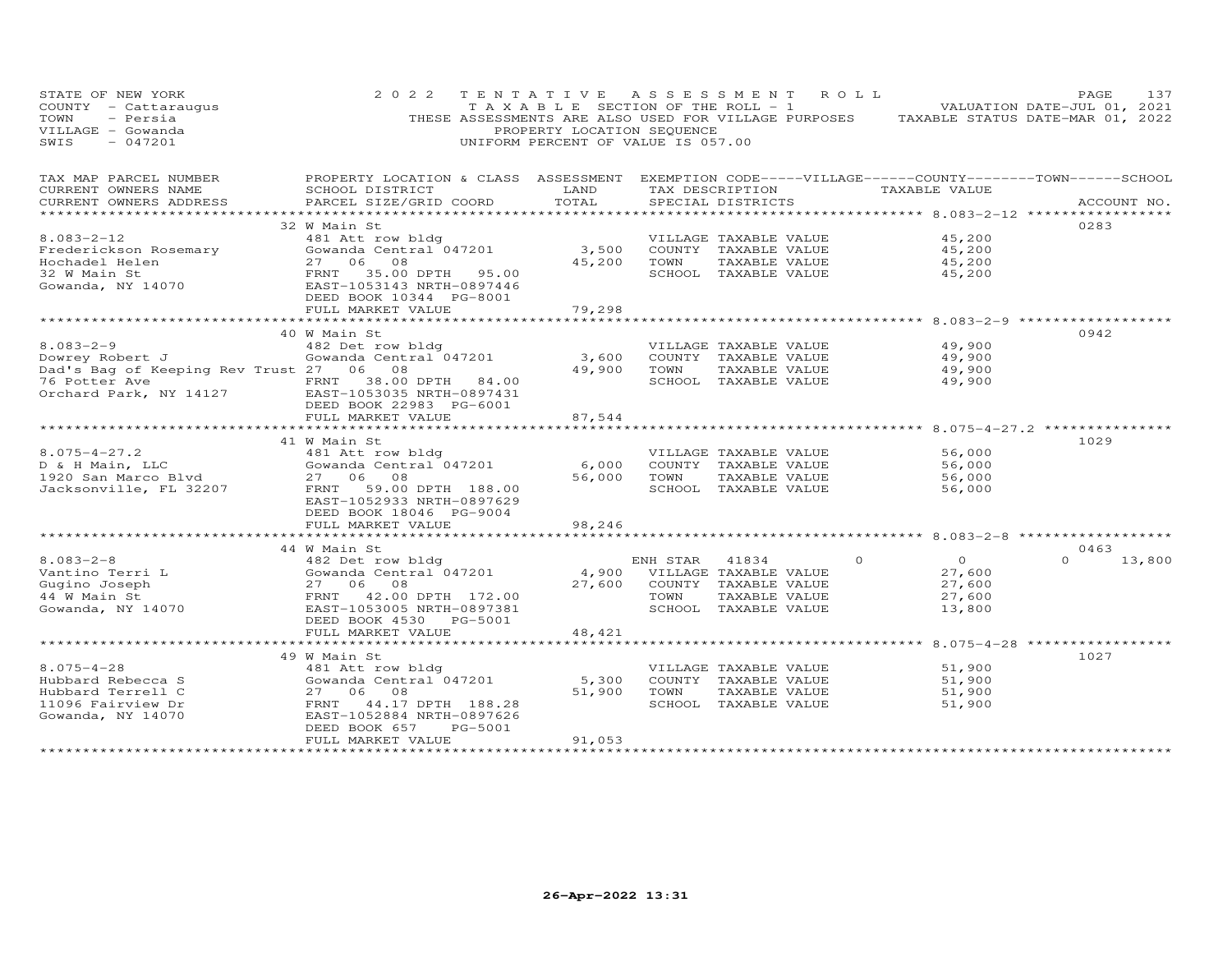| STATE OF NEW YORK<br>COUNTY - Cattaraugus<br>TOWN<br>- Persia<br>VILLAGE - Gowanda<br>SWIS<br>$-047201$                | 2 0 2 2                                                                                                                                                                                                               | TENTATIVE<br>T A X A B L E SECTION OF THE ROLL - 1<br>PROPERTY LOCATION SEQUENCE<br>UNIFORM PERCENT OF VALUE IS 057.00 | A S S E S S M E N T |                                                                                        | R O L L         | THESE ASSESSMENTS ARE ALSO USED FOR VILLAGE PURPOSES TAXABLE STATUS DATE-MAR 01, 2022 | PAGE<br>VALUATION DATE-JUL 01, 2021 | 138 |
|------------------------------------------------------------------------------------------------------------------------|-----------------------------------------------------------------------------------------------------------------------------------------------------------------------------------------------------------------------|------------------------------------------------------------------------------------------------------------------------|---------------------|----------------------------------------------------------------------------------------|-----------------|---------------------------------------------------------------------------------------|-------------------------------------|-----|
| TAX MAP PARCEL NUMBER<br>CURRENT OWNERS NAME<br>CURRENT OWNERS ADDRESS<br>***********************                      | PROPERTY LOCATION & CLASS ASSESSMENT EXEMPTION CODE-----VILLAGE------COUNTY--------TOWN------SCHOOL<br>SCHOOL DISTRICT<br>PARCEL SIZE/GRID COORD                                                                      | LAND<br>TOTAL                                                                                                          |                     | SPECIAL DISTRICTS                                                                      | TAX DESCRIPTION | TAXABLE VALUE                                                                         | ACCOUNT NO.                         |     |
| $8.083 - 2 - 7$<br>Kearns Family Revocable Trust Gowanda Central 047201<br>10040 Middle Road<br>East Concord, NY 14055 | 50 W Main St<br>482 Det row bldg<br>27 06 08<br>FRNT<br>20.00 DPTH 100.00<br>EAST-1052966 NRTH-0897411<br>DEED BOOK 2019 PG-10091<br>FULL MARKET VALUE                                                                | 1,500<br>23,000<br>40,351                                                                                              | TOWN                | VILLAGE TAXABLE VALUE<br>COUNTY TAXABLE VALUE<br>TAXABLE VALUE<br>SCHOOL TAXABLE VALUE |                 | 23,000<br>23,000<br>23,000<br>23,000                                                  | 0524                                |     |
|                                                                                                                        | **********************                                                                                                                                                                                                | ************                                                                                                           |                     |                                                                                        |                 | ****************************** 8.075-4-29 ****************                            |                                     |     |
| $8.075 - 4 - 29$<br>76 Jamestown LLC<br>13187 Quaker St<br>Collins, NY 14034                                           | 53 W Main St<br>481 Att row bldg<br>Gowanda Central 047201<br>27 06<br>08<br>FRNT<br>31.54 DPTH 187.70<br>EAST-1052848 NRTH-0897618<br>DEED BOOK 28250 PG-9001<br>FULL MARKET VALUE                                   | 4,000<br>67,000<br>117,544                                                                                             | TOWN                | VILLAGE TAXABLE VALUE<br>COUNTY TAXABLE VALUE<br>TAXABLE VALUE<br>SCHOOL TAXABLE VALUE |                 | 67,000<br>67,000<br>67,000<br>67,000                                                  | 1028                                |     |
|                                                                                                                        | *******************************                                                                                                                                                                                       | *************                                                                                                          |                     |                                                                                        |                 | ************************** 8.083-2-5.1 **************                                 |                                     |     |
| $8.083 - 2 - 5.1$<br>62MSGW, LLC<br>Adrian Jessome<br>PO Box 189<br>Panama City, FL 32402                              | 62 W Main St<br>482 Det row bldg<br>Gowanda Central 047201<br>27 06<br>08<br>sold .15 acre to library<br>10/13-splt 120x297 to ban<br>FRNT 120.00 DPTH 297.00<br>EAST-1052854 NRTH-0897293<br>DEED BOOK 18228 PG-5003 | 7,000<br>45,500                                                                                                        | TOWN                | VILLAGE TAXABLE VALUE<br>COUNTY TAXABLE VALUE<br>TAXABLE VALUE<br>SCHOOL TAXABLE VALUE |                 | 45,500<br>45,500<br>45,500<br>45,500                                                  | 0447                                |     |
|                                                                                                                        | FULL MARKET VALUE                                                                                                                                                                                                     | 79,825                                                                                                                 |                     |                                                                                        |                 |                                                                                       |                                     |     |
|                                                                                                                        | **********************                                                                                                                                                                                                | ***********                                                                                                            |                     |                                                                                        |                 |                                                                                       |                                     |     |
| $8.083 - 2 - 4$<br>Community Bank, NA<br>Accounts Payable<br>5790 Widewaters Pkwy<br>Dewitt, NY 13214                  | 76 W Main St<br>462 Branch bank<br>Gowanda Central 047201<br>26 06 08<br>$2/14$ -mrgd 2-5.3 in prcl<br>ACRES<br>1.05<br>EAST-1052716 NRTH-0897272<br>DEED BOOK 18123 PG-6002<br>FULL MARKET VALUE                     | 11,500<br>502,000<br>880,702                                                                                           | TOWN                | VILLAGE TAXABLE VALUE<br>COUNTY TAXABLE VALUE<br>TAXABLE VALUE<br>SCHOOL TAXABLE VALUE |                 | 502,000<br>502,000<br>502,000<br>502,000                                              | 1007                                |     |
|                                                                                                                        |                                                                                                                                                                                                                       |                                                                                                                        |                     |                                                                                        |                 | ************ 8.075-3-12 ***                                                           |                                     |     |
|                                                                                                                        | 81 W Main St                                                                                                                                                                                                          |                                                                                                                        |                     |                                                                                        |                 |                                                                                       | 0445                                |     |
| $8.075 - 3 - 12$<br>9274 Group Inc<br>295 Main St<br>210 Ellicott Sq<br>Buffalo, NY 14203-2219                         | 484 1 use sm bld<br>Gowanda Central 047201<br>28 06 08 Rite Aid Pha<br>merged $3-16.1$ & $3-13$ in p<br>FRNT 209.80 DPTH 176.00<br>ACRES<br>1.00<br>EAST-1052566 NRTH-0897575<br>DEED BOOK 00955 PG-00510             | 37,000<br>537,000                                                                                                      | TOWN                | VILLAGE TAXABLE VALUE<br>COUNTY TAXABLE VALUE<br>TAXABLE VALUE<br>SCHOOL TAXABLE VALUE |                 | 537,000<br>537,000<br>537,000<br>537,000                                              |                                     |     |
| ************************                                                                                               | FULL MARKET VALUE<br>***********************                                                                                                                                                                          | 942,105<br>**************                                                                                              |                     |                                                                                        |                 |                                                                                       |                                     |     |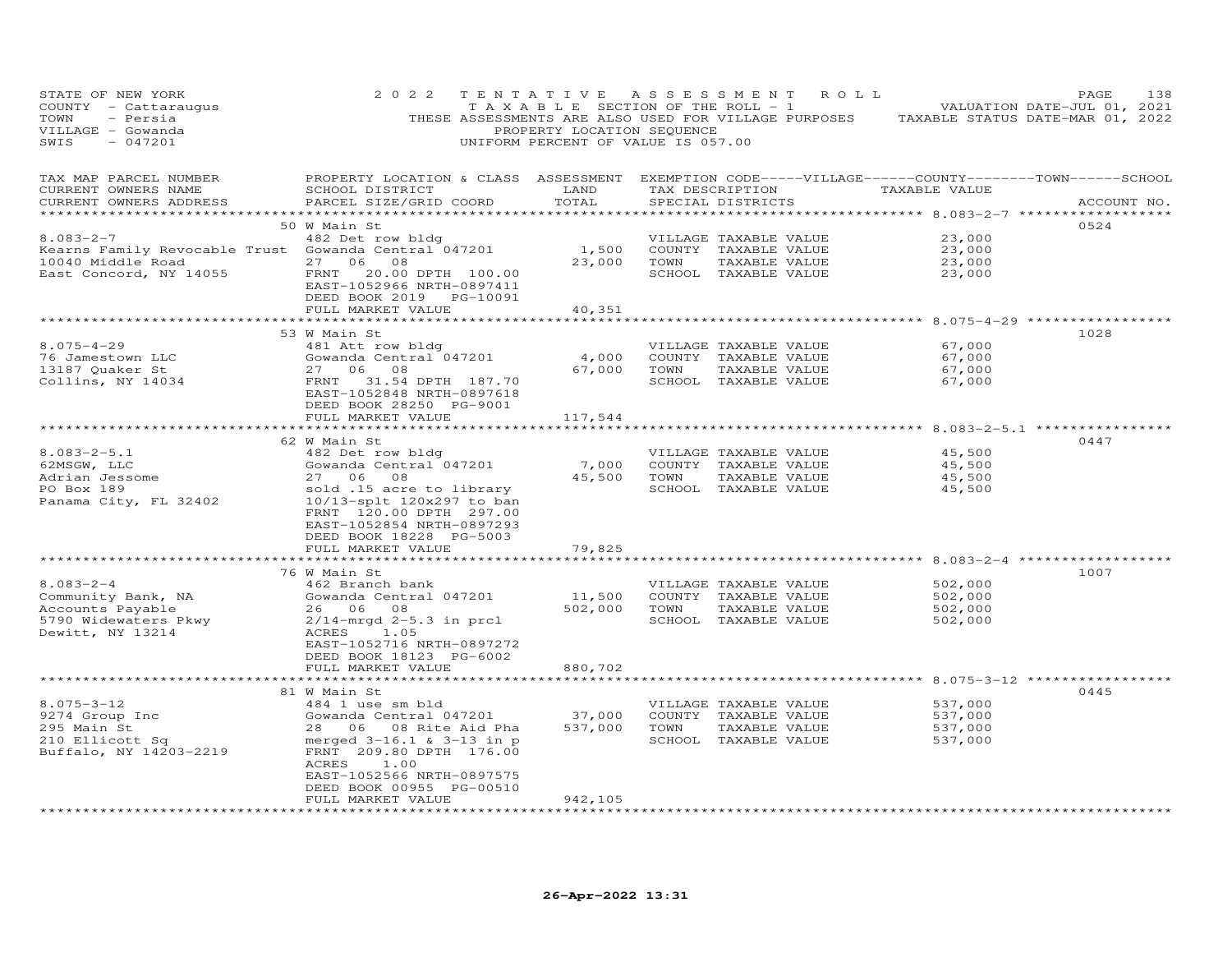| STATE OF NEW YORK<br>COUNTY - Cattaraugus<br>TOWN<br>- Persia<br>VILLAGE - Gowanda<br>SWIS<br>$-047201$ | 2 0 2 2<br>THESE ASSESSMENTS ARE ALSO USED FOR VILLAGE PURPOSES                   | TENTATIVE<br>TAXABLE SECTION OF THE ROLL - 1<br>PROPERTY LOCATION SEQUENCE<br>UNIFORM PERCENT OF VALUE IS 057.00 | A S S E S S M E N T     |                                               | R O L L  | VALUATION DATE-JUL 01, 2021<br>TAXABLE STATUS DATE-MAR 01, 2022                |          | PAGE        | 139    |
|---------------------------------------------------------------------------------------------------------|-----------------------------------------------------------------------------------|------------------------------------------------------------------------------------------------------------------|-------------------------|-----------------------------------------------|----------|--------------------------------------------------------------------------------|----------|-------------|--------|
| TAX MAP PARCEL NUMBER<br>CURRENT OWNERS NAME<br>CURRENT OWNERS ADDRESS<br>**********************        | PROPERTY LOCATION & CLASS ASSESSMENT<br>SCHOOL DISTRICT<br>PARCEL SIZE/GRID COORD | LAND<br>TOTAL                                                                                                    |                         | TAX DESCRIPTION<br>SPECIAL DISTRICTS          |          | EXEMPTION CODE-----VILLAGE------COUNTY-------TOWN------SCHOOL<br>TAXABLE VALUE |          | ACCOUNT NO. |        |
|                                                                                                         | 84 W Main St                                                                      |                                                                                                                  |                         |                                               |          |                                                                                |          | 0973        |        |
| $8.083 - 2 - 3$                                                                                         | 210 1 Family Res                                                                  |                                                                                                                  | VETCOM CTS 41130        |                                               | 13,600   | 13,600                                                                         | 13,600   |             | 13,600 |
| Roe Charles                                                                                             | Gowanda Central 047201                                                            |                                                                                                                  | 10,000 VETDIS CTS 41140 |                                               | 27,200   | 27,200                                                                         | 27,200   |             | 27,200 |
| 84 West Main St                                                                                         | 06<br>08<br>27                                                                    |                                                                                                                  | 60,000 BAS STAR         | 41854                                         | $\Omega$ | $\overline{O}$                                                                 | $\circ$  |             | 19,200 |
| Gowanda, NY 14070                                                                                       | 80.00 DPTH 196.00<br>FRNT<br>EAST-1052588 NRTH-0897299                            |                                                                                                                  |                         | VILLAGE TAXABLE VALUE<br>COUNTY TAXABLE VALUE |          | 19,200<br>19,200                                                               |          |             |        |
|                                                                                                         | DEED BOOK 01001 PG-00689                                                          |                                                                                                                  | TOWN                    | TAXABLE VALUE                                 |          | 19,200                                                                         |          |             |        |
|                                                                                                         | FULL MARKET VALUE                                                                 | 105,263                                                                                                          |                         | SCHOOL TAXABLE VALUE                          |          | $\Omega$                                                                       |          |             |        |
|                                                                                                         |                                                                                   |                                                                                                                  |                         |                                               |          | $8.083 - 2 - 2$ ****************                                               |          |             |        |
|                                                                                                         | 92 W Main St                                                                      |                                                                                                                  |                         |                                               |          |                                                                                |          | 0344        |        |
| $8.083 - 2 - 2$                                                                                         | 210 1 Family Res                                                                  |                                                                                                                  |                         | VILLAGE TAXABLE VALUE                         |          | 85,000                                                                         |          |             |        |
| Denny Thomas H                                                                                          | Gowanda Central 047201<br>27 06 08                                                | 6,200<br>85,000                                                                                                  | TOWN                    | COUNTY TAXABLE VALUE<br>TAXABLE VALUE         |          | 85,000<br>85,000                                                               |          |             |        |
| 92 West Main St<br>Gowanda, NY 14070                                                                    | $2/11$ -merged $2-31.2$ in prc                                                    |                                                                                                                  |                         | SCHOOL TAXABLE VALUE                          |          | 85,000                                                                         |          |             |        |
|                                                                                                         | FRNT<br>66.00 DPTH 221.00<br>EAST-1052526 NRTH-0897273<br>DEED BOOK 30952 PG-8002 |                                                                                                                  |                         |                                               |          |                                                                                |          |             |        |
|                                                                                                         | FULL MARKET VALUE<br>*******************                                          | 149,123                                                                                                          |                         |                                               |          | ***************** 8.075-3-15 ***********                                       |          |             |        |
|                                                                                                         | 93 W Main St                                                                      |                                                                                                                  |                         |                                               |          |                                                                                |          | 0583        |        |
| $8.075 - 3 - 15$                                                                                        | 482 Det row bldg                                                                  |                                                                                                                  |                         | VILLAGE TAXABLE VALUE                         |          | 53,600                                                                         |          |             |        |
| Della Posta Frank P                                                                                     | Gowanda Central 047201                                                            | 7,100                                                                                                            |                         | COUNTY TAXABLE VALUE                          |          | 53,600                                                                         |          |             |        |
| 95 W Main St                                                                                            | 27 06<br>08                                                                       | 53,600                                                                                                           | TOWN                    | TAXABLE VALUE                                 |          | 53,600                                                                         |          |             |        |
| PO Box 270                                                                                              | FRNT 106.00 DPTH 125.70                                                           |                                                                                                                  |                         | SCHOOL TAXABLE VALUE                          |          | 53,600                                                                         |          |             |        |
| Gowanda, NY 14070                                                                                       | EAST-1052429 NRTH-0897500                                                         |                                                                                                                  |                         |                                               |          |                                                                                |          |             |        |
|                                                                                                         | DEED BOOK 1016 PG-354<br>FULL MARKET VALUE                                        | 94,035                                                                                                           |                         |                                               |          |                                                                                |          |             |        |
|                                                                                                         |                                                                                   |                                                                                                                  |                         |                                               |          |                                                                                |          |             |        |
|                                                                                                         | 113 W Main St                                                                     |                                                                                                                  |                         |                                               |          |                                                                                |          | 1288        |        |
| $8.083 - 1 - 14.3$                                                                                      | 482 Det row bldg                                                                  |                                                                                                                  |                         | VILLAGE TAXABLE VALUE                         |          | 112,000                                                                        |          |             |        |
| Weyand Erich S                                                                                          | Gowanda Central 047201                                                            | 8,400                                                                                                            |                         | COUNTY TAXABLE VALUE                          |          | 112,000                                                                        |          |             |        |
| Weyand Frederic F                                                                                       | 28 06<br>08                                                                       | 112,000                                                                                                          | TOWN                    | TAXABLE VALUE                                 |          | 112,000                                                                        |          |             |        |
| 113 W Main St                                                                                           | FRNT 120.71 DPTH 148.83                                                           |                                                                                                                  |                         | SCHOOL TAXABLE VALUE                          |          | 112,000                                                                        |          |             |        |
| PO Box 26                                                                                               | EAST-1052253 NRTH-0897519                                                         |                                                                                                                  |                         |                                               |          |                                                                                |          |             |        |
| Gowanda, NY 14070                                                                                       | DEED BOOK 00999 PG-00681<br>FULL MARKET VALUE                                     | 196,491                                                                                                          |                         |                                               |          |                                                                                |          |             |        |
|                                                                                                         |                                                                                   | ******************                                                                                               |                         |                                               |          | ********* 8.083-5-15 ******************                                        |          |             |        |
|                                                                                                         | 114 W Main St                                                                     |                                                                                                                  |                         |                                               |          |                                                                                |          | 0951        |        |
| $8.083 - 5 - 15$                                                                                        | 210 1 Family Res                                                                  |                                                                                                                  | <b>BAS STAR</b>         | 41854                                         | $\circ$  | $\Omega$                                                                       | $\Omega$ |             | 20,400 |
| Koch Wanda J                                                                                            | Gowanda Central 047201                                                            | 10,600                                                                                                           |                         | VILLAGE TAXABLE VALUE                         |          | 98,000                                                                         |          |             |        |
| 114 W Main St                                                                                           | 28 06<br>08                                                                       | 98,000                                                                                                           |                         | COUNTY TAXABLE VALUE                          |          | 98,000                                                                         |          |             |        |
| Gowanda, NY 14070                                                                                       | FRNT 143.00 DPTH 260.00                                                           |                                                                                                                  | TOWN                    | TAXABLE VALUE                                 |          | 98,000                                                                         |          |             |        |
|                                                                                                         | 017<br>BANK<br>EAST-1052264 NRTH-0897209                                          |                                                                                                                  |                         | SCHOOL TAXABLE VALUE                          |          | 77,600                                                                         |          |             |        |
|                                                                                                         | DEED BOOK 18017 PG-9001                                                           |                                                                                                                  |                         |                                               |          |                                                                                |          |             |        |
|                                                                                                         | FULL MARKET VALUE                                                                 | 171,930                                                                                                          |                         |                                               |          |                                                                                |          |             |        |
|                                                                                                         |                                                                                   |                                                                                                                  |                         |                                               |          |                                                                                |          |             |        |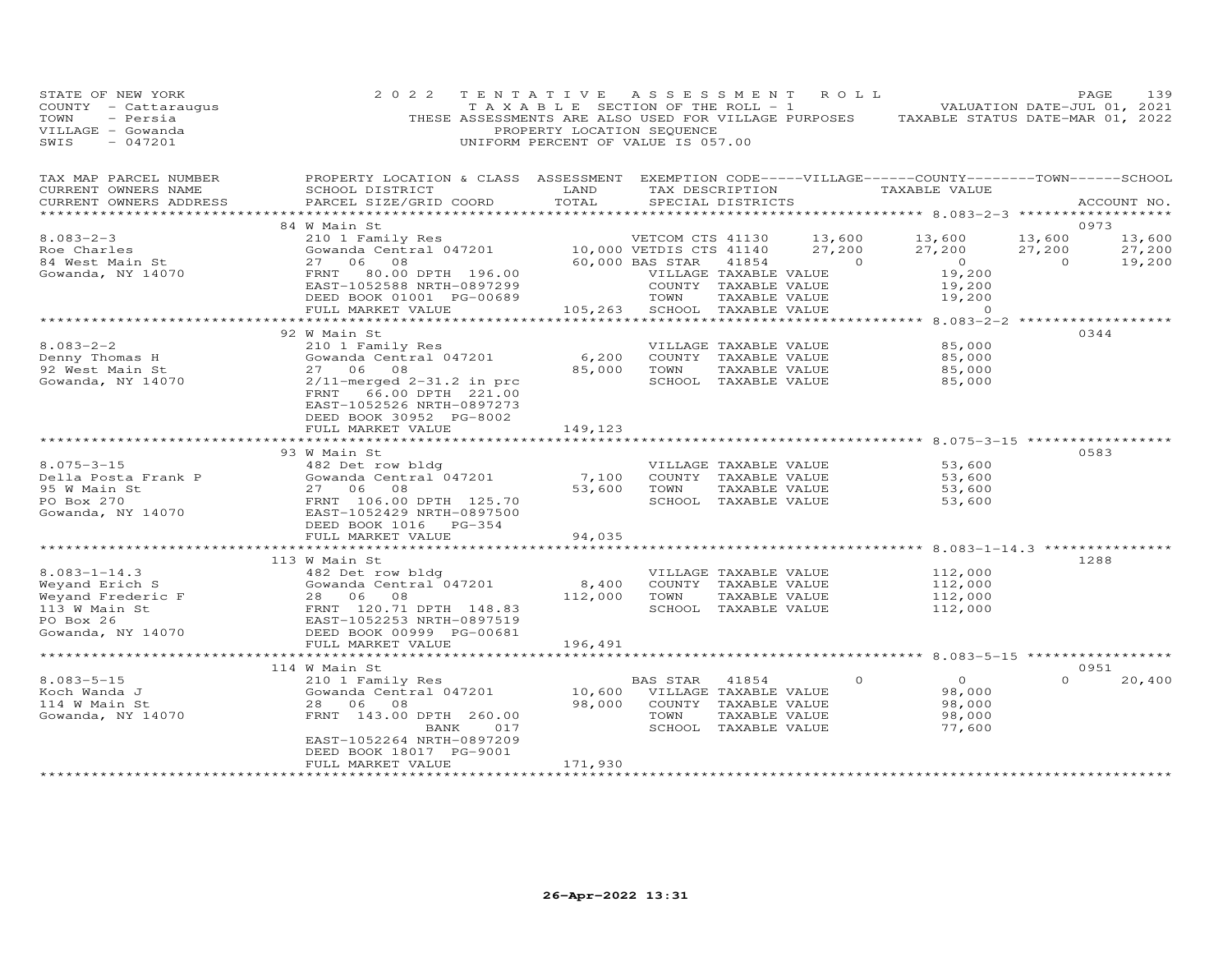| STATE OF NEW YORK<br>COUNTY - Cattaraugus<br>TOWN<br>- Persia<br>VILLAGE - Gowanda<br>SWIS<br>$-047201$ | 2 0 2 2<br>THESE ASSESSMENTS ARE ALSO USED FOR VILLAGE PURPOSES                                                                                                                              | TAXABLE SECTION OF THE ROLL - 1<br>PROPERTY LOCATION SEQUENCE<br>UNIFORM PERCENT OF VALUE IS 057.00 |                  | TENTATIVE ASSESSMENT                                                                            | R O L L | TAXABLE STATUS DATE-MAR 01, 2022                                                                                                      | PAGE<br>VALUATION DATE-JUL 01, 2021 | 140         |
|---------------------------------------------------------------------------------------------------------|----------------------------------------------------------------------------------------------------------------------------------------------------------------------------------------------|-----------------------------------------------------------------------------------------------------|------------------|-------------------------------------------------------------------------------------------------|---------|---------------------------------------------------------------------------------------------------------------------------------------|-------------------------------------|-------------|
| TAX MAP PARCEL NUMBER<br>CURRENT OWNERS NAME<br>CURRENT OWNERS ADDRESS                                  | PROPERTY LOCATION & CLASS ASSESSMENT<br>SCHOOL DISTRICT<br>PARCEL SIZE/GRID COORD<br>***************************                                                                             | LAND<br>TOTAL<br>***************                                                                    |                  | TAX DESCRIPTION<br>SPECIAL DISTRICTS                                                            |         | EXEMPTION CODE-----VILLAGE------COUNTY--------TOWN------SCHOOL<br>TAXABLE VALUE<br>********************* 8.083–5–14 ***************** |                                     | ACCOUNT NO. |
| $8.083 - 5 - 14$<br>Brawdy Bryan M<br>53 College St<br>Gowanda, NY 14070                                | 130 W Main St<br>280 Res Multiple<br>Gowanda Central 047201<br>27 06<br>08<br>FRNT 124.00 DPTH 364.00<br>EAST-1052135 NRTH-0897101<br>DEED BOOK 404<br>PG-5001<br>FULL MARKET VALUE          | 14,000<br>83,000<br>145,614                                                                         | TOWN             | VILLAGE TAXABLE VALUE<br>COUNTY TAXABLE VALUE<br>TAXABLE VALUE<br>SCHOOL TAXABLE VALUE          |         | 83,000<br>83,000<br>83,000<br>83,000                                                                                                  | 0778                                |             |
|                                                                                                         | ************************                                                                                                                                                                     |                                                                                                     |                  |                                                                                                 |         |                                                                                                                                       |                                     |             |
| $8.083 - 5 - 13$<br>Zimmermann Peter Jr<br>Zimmermann Marla<br>142 W Main St<br>Gowanda, NY 14070       | 142 W Main St<br>220 2 Family Res<br>Gowanda Central 047201<br>28 06 08<br>FRNT 82.50 DPTH 375.00<br>BANK<br>017<br>EAST-1052027 NRTH-0897105<br>DEED BOOK 3345<br>PG-7001                   | 7,500<br>40,800                                                                                     | BAS STAR<br>TOWN | 41854<br>VILLAGE TAXABLE VALUE<br>COUNTY TAXABLE VALUE<br>TAXABLE VALUE<br>SCHOOL TAXABLE VALUE | $\circ$ | $\overline{O}$<br>40,800<br>40,800<br>40,800<br>20,400                                                                                | 0353<br>$\Omega$                    | 20,400      |
|                                                                                                         | FULL MARKET VALUE                                                                                                                                                                            | 71,579                                                                                              |                  |                                                                                                 |         |                                                                                                                                       |                                     |             |
| $8.083 - 5 - 12$<br>Red Apple Properties LLC<br>1265 Route 39<br>Forestville, NY 14062                  | 148 W Main St<br>411 Apartment<br>Gowanda Central 047201<br>28 06 08<br>1.15<br>ACRES<br>EAST-1051914 NRTH-0897040<br>DEED BOOK 8428 PG-7005                                                 | 10,000<br>60,500                                                                                    | TOWN             | VILLAGE TAXABLE VALUE<br>COUNTY TAXABLE VALUE<br>TAXABLE VALUE<br>SCHOOL TAXABLE VALUE          |         | 60,500<br>60,500<br>60,500<br>60,500                                                                                                  | 0970                                |             |
|                                                                                                         | FULL MARKET VALUE                                                                                                                                                                            | 106,140                                                                                             |                  |                                                                                                 |         |                                                                                                                                       |                                     |             |
| $8.083 - 5 - 11$<br>First Free Methodist Church<br>156 W Main St<br>Gowanda, NY 14070                   | 156 W Main St<br>210 1 Family Res<br>Gowanda Central 047201<br>28 06<br>08<br>45.00 DPTH 303.00<br>FRNT<br>EAST-1051864 NRTH-0897118<br>FULL MARKET VALUE                                    | 4,500<br>48,000<br>84,211                                                                           | TOWN             | VILLAGE TAXABLE VALUE<br>COUNTY TAXABLE VALUE<br>TAXABLE VALUE<br>SCHOOL TAXABLE VALUE          |         | 48,000<br>48,000<br>48,000<br>48,000                                                                                                  | 5036                                |             |
|                                                                                                         | ************************                                                                                                                                                                     |                                                                                                     |                  |                                                                                                 |         | ********* 8.083-1-17.4 ***************                                                                                                |                                     |             |
| $8.083 - 1 - 17.4$<br>Wheat James<br>136 Dawson St<br>Gowanda, NY 14070                                 | 159 W Main St<br>230 3 Family Res<br>Gowanda Central 047201<br>28 06 08<br>$11/18$ -splt off $1-17.1$ -chu<br>FRNT 50.90 DPTH 151.80<br>EAST-1051810 NRTH-0897399<br>DEED BOOK 30696 PG-6002 | 5,200<br>43,500                                                                                     | TOWN             | VILLAGE TAXABLE VALUE<br>COUNTY TAXABLE VALUE<br>TAXABLE VALUE<br>SCHOOL TAXABLE VALUE          |         | 43,500<br>43,500<br>43,500<br>43,500                                                                                                  | 1679                                |             |
|                                                                                                         | FULL MARKET VALUE                                                                                                                                                                            | 76,316                                                                                              |                  |                                                                                                 |         |                                                                                                                                       |                                     |             |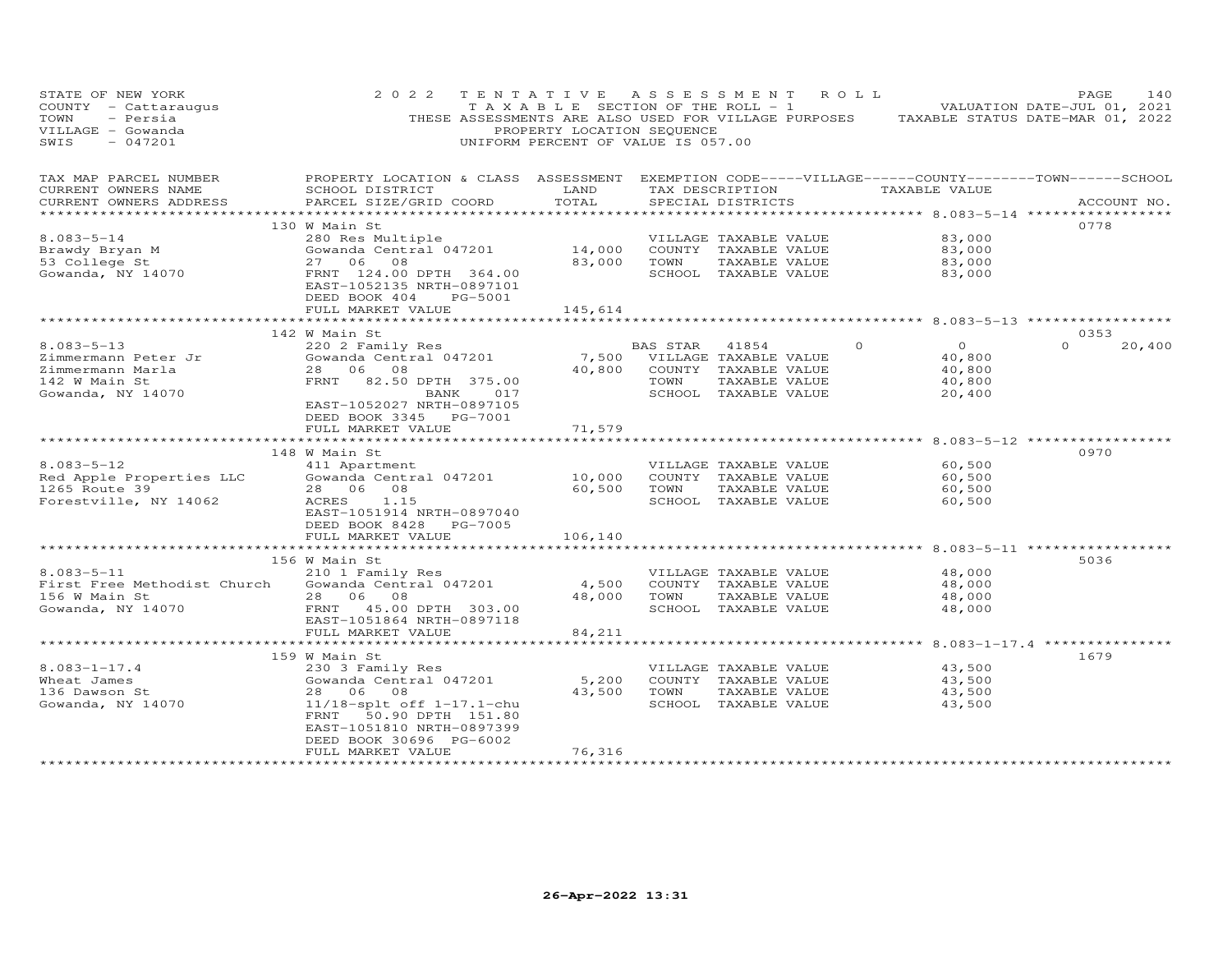| STATE OF NEW YORK<br>COUNTY - Cattaraugus<br>TOWN<br>- Persia<br>VILLAGE - Gowanda<br>$-047201$<br>SWIS                                                               | 2 0 2 2                                                                                                                                                                          | TENTATIVE ASSESSMENT ROLL<br>PROPERTY LOCATION SEQUENCE<br>UNIFORM PERCENT OF VALUE IS 057.00 |                                                          |                                                                                        |                   | TAXABLE SECTION OF THE ROLL - 1 VALUATION DATE-JUL 01, 2021<br>THESE ASSESSMENTS ARE ALSO USED FOR VILLAGE PURPOSES TAXABLE STATUS DATE-MAR 01, 2022 | PAGE                      | 141             |
|-----------------------------------------------------------------------------------------------------------------------------------------------------------------------|----------------------------------------------------------------------------------------------------------------------------------------------------------------------------------|-----------------------------------------------------------------------------------------------|----------------------------------------------------------|----------------------------------------------------------------------------------------|-------------------|------------------------------------------------------------------------------------------------------------------------------------------------------|---------------------------|-----------------|
| TAX MAP PARCEL NUMBER<br>CURRENT OWNERS NAME<br>CURRENT OWNERS ADDRESS                                                                                                | PROPERTY LOCATION & CLASS ASSESSMENT EXEMPTION CODE-----VILLAGE------COUNTY-------TOWN------SCHOOL<br>SCHOOL DISTRICT<br>PARCEL SIZE/GRID COORD<br>***************************** | <b>EXAMPLE THE STATE OF STATE OF STATE</b><br>TOTAL                                           |                                                          | SPECIAL DISTRICTS                                                                      |                   | TAX DESCRIPTION TAXABLE VALUE<br>*********** 8.083-1-18 *****************                                                                            |                           | ACCOUNT NO.     |
| $8.083 - 1 - 18$<br>Bosworth Richard L<br>wwww.cn Cynthia L<br>214 Broad Street<br>Port Aller                                                                         | 167 W Main St<br>210 1 Family Res<br>Gowanda Central 047201<br>28 06 08<br>merged 17.3 into parcel                                                                               | 7,900<br>74,800                                                                               | TOWN                                                     | VILLAGE TAXABLE VALUE<br>COUNTY TAXABLE VALUE<br>TAXABLE VALUE<br>SCHOOL TAXABLE VALUE |                   | 74,800<br>74,800<br>74,800<br>74,800                                                                                                                 | 0362                      |                 |
| Port Allegany, PA 16743                                                                                                                                               | FRNT 83.60 DPTH 200.00<br>EAST-1051742 NRTH-0897407<br>DEED BOOK 20200 PG-7113<br>FULL MARKET VALUE                                                                              | 131,228                                                                                       |                                                          |                                                                                        |                   |                                                                                                                                                      |                           |                 |
| $8.083 - 1 - 27$<br>Hedges Richard<br>Hedges Ruth<br>181 Main St<br>Gowanda, NY 14070                                                                                 | 181 W Main St<br>210 1 Family Res<br>Gowanda Central 047201<br>28 06 08<br>FRNT 80.00 DPTH 136.60<br>EAST-1051598 NRTH-0897344<br>DEED BOOK 00976 PG-00250<br>FULL MARKET VALUE  | 6,100<br>48,000<br>84,211                                                                     | TOWN                                                     | VILLAGE TAXABLE VALUE<br>COUNTY TAXABLE VALUE<br>TAXABLE VALUE<br>SCHOOL TAXABLE VALUE |                   | 48,000<br>48,000<br>48,000<br>48,000                                                                                                                 | 0805                      |                 |
|                                                                                                                                                                       | ******************************                                                                                                                                                   |                                                                                               |                                                          |                                                                                        |                   |                                                                                                                                                      |                           |                 |
| $8.083 - 5 - 7$<br>Cabel Robert E<br>Cowanda Central 047201<br>Gabel Bonnie M<br>184 W Main St<br>Gowanda, NY 14070<br>Gowanda, NY 14070<br>ERST-1051623 NRTH-0897121 | 184 W Main St<br>VETWAR CT<br>210 1 Family Res<br>Gowanda Central 047201 6,000 ENH STAR<br>DEED BOOK 902 PG-00843<br>FULL MARKET VALUE                                           | 115,789                                                                                       | VETWAR CTS 41120<br>66,000 VILLAGE TAXABLE VALUE<br>TOWN | 41834<br>COUNTY TAXABLE VALUE<br>TAXABLE VALUE<br>SCHOOL TAXABLE VALUE                 | 8,160<br>$\sim$ 0 | 8,160<br>$\overline{0}$<br>57,840<br>57,840<br>57,840<br>6,910                                                                                       | 0681<br>8,160<br>$\Omega$ | 8,160<br>50,930 |
|                                                                                                                                                                       | ************************                                                                                                                                                         | ***************                                                                               |                                                          |                                                                                        |                   | ************* 8.083-1-28 *****************                                                                                                           |                           |                 |
| $8.083 - 1 - 28$<br>Hill Jeffery<br>185 W Main St<br>Gowanda, NY 14070                                                                                                | 185 W Main St<br>210 1 Family Res<br>Gowanda Central 047201<br>28 06 08<br>FRNT 83.00 DPTH 136.60<br>017<br>BANK<br>EAST-1051515 NRTH-0897330                                    | 7,200<br>60,500                                                                               | TOWN                                                     | VILLAGE TAXABLE VALUE<br>COUNTY TAXABLE VALUE<br>TAXABLE VALUE<br>SCHOOL TAXABLE VALUE |                   | 60,500<br>60,500<br>60,500<br>60,500                                                                                                                 | 0923                      |                 |
|                                                                                                                                                                       | DEED BOOK 28162 PG-3001<br>FULL MARKET VALUE                                                                                                                                     | 106,140                                                                                       |                                                          |                                                                                        |                   |                                                                                                                                                      |                           |                 |
|                                                                                                                                                                       | 196 W Main St                                                                                                                                                                    | **************                                                                                |                                                          |                                                                                        |                   | **************************************6.083-5-6 *******************                                                                                  | 0508                      |                 |
| $8.083 - 5 - 6$<br>Connolly Brendan B<br>196 W Main St<br>Gowanda, NY 14070                                                                                           | 210 1 Family Res<br>Gowanda Central 047201<br>28 06<br>08<br>FRNT 125.00 DPTH 197.00<br>EAST-1051493 NRTH-0897124<br>DEED BOOK 13704 PG-7001<br>FULL MARKET VALUE                | 9,300<br>63,000<br>110,526                                                                    | BAS STAR<br>VILLAGE TAXABLE VALUE<br>TOWN                | 41854<br>COUNTY TAXABLE VALUE<br>TAXABLE VALUE<br>SCHOOL TAXABLE VALUE                 | $\Omega$          | $\overline{O}$<br>63,000<br>63,000<br>63,000<br>42,600                                                                                               | $\Omega$                  | 20,400          |
|                                                                                                                                                                       |                                                                                                                                                                                  | *****************                                                                             |                                                          |                                                                                        |                   |                                                                                                                                                      |                           |                 |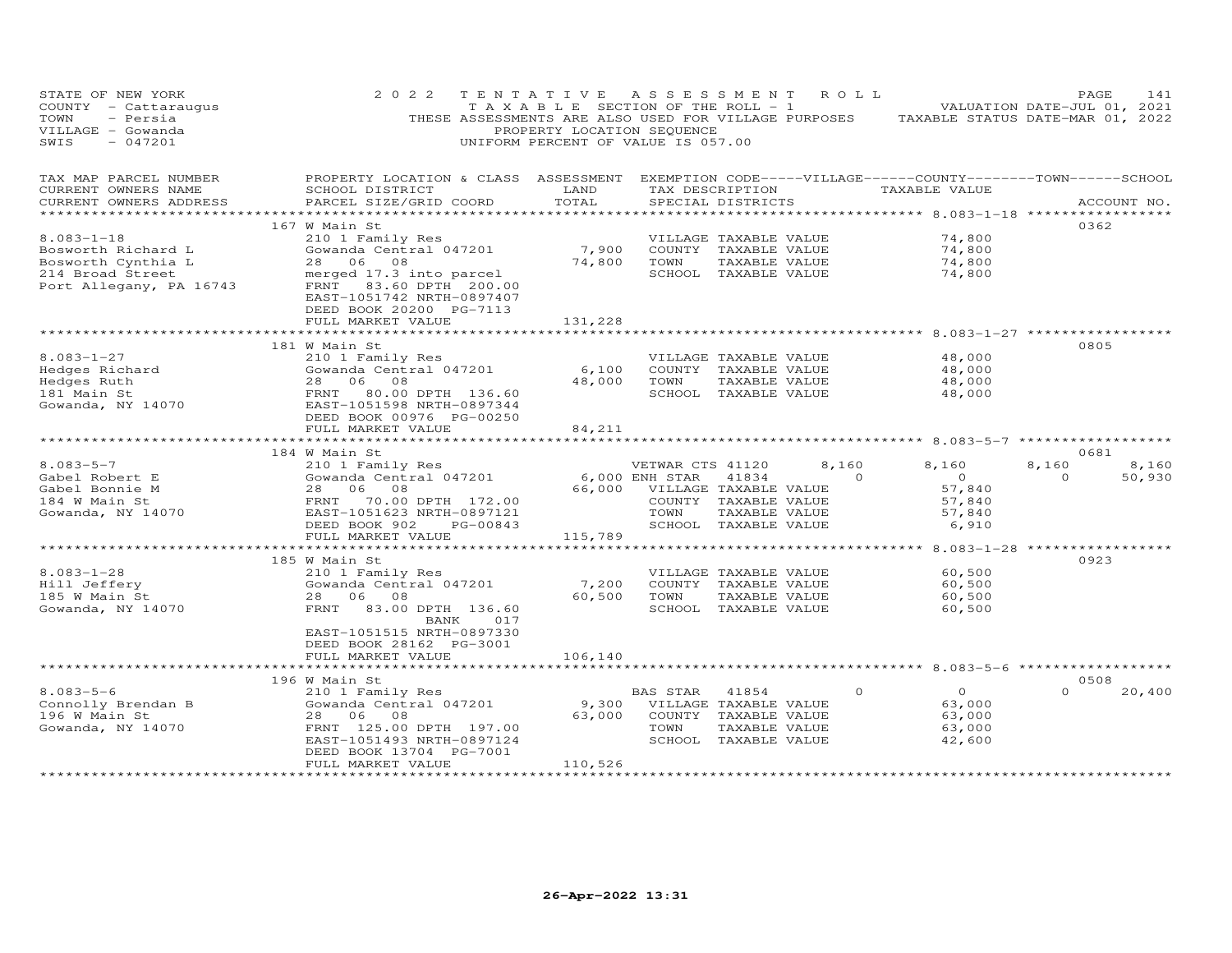| STATE OF NEW YORK<br>COUNTY - Cattaraugus<br>- Persia<br>TOWN<br>VILLAGE - Gowanda<br>$-047201$<br>SWIS             | 2 0 2 2                                                                                            | PROPERTY LOCATION SEQUENCE<br>UNIFORM PERCENT OF VALUE IS 057.00                                                                |             | TENTATIVE ASSESSMENT ROLL                          | T A X A B L E SECTION OF THE ROLL - 1 VALUATION DATE-JUL 01, 2021<br>THESE ASSESSMENTS ARE ALSO USED FOR VILLAGE PURPOSES TAXABLE STATUS DATE-MAR 01, 2022 | PAGE<br>142 |
|---------------------------------------------------------------------------------------------------------------------|----------------------------------------------------------------------------------------------------|---------------------------------------------------------------------------------------------------------------------------------|-------------|----------------------------------------------------|------------------------------------------------------------------------------------------------------------------------------------------------------------|-------------|
| TAX MAP PARCEL NUMBER                                                                                               | PROPERTY LOCATION & CLASS ASSESSMENT EXEMPTION CODE-----VILLAGE------COUNTY-------TOWN------SCHOOL |                                                                                                                                 |             |                                                    |                                                                                                                                                            |             |
| CURRENT OWNERS NAME<br>CURRENT OWNERS ADDRESS                                                                       | SCHOOL DISTRICT<br>PARCEL SIZE/GRID COORD                                                          | <b>EXAMPLE SERVICE SERVICE SERVICE SERVICE SERVICE SERVICE SERVICE SERVICE SERVICE SERVICE SERVICE SERVICE SERVICE</b><br>TOTAL |             | TAX DESCRIPTION TAXABLE VALUE<br>SPECIAL DISTRICTS |                                                                                                                                                            | ACCOUNT NO. |
|                                                                                                                     |                                                                                                    |                                                                                                                                 |             |                                                    |                                                                                                                                                            |             |
|                                                                                                                     | 197 W Main St                                                                                      |                                                                                                                                 |             |                                                    |                                                                                                                                                            | 0747        |
| $8.083 - 1 - 29$                                                                                                    | 210 1 Family Res                                                                                   |                                                                                                                                 |             | VILLAGE TAXABLE VALUE                              | 68,000                                                                                                                                                     |             |
| Pyle Pamela J                                                                                                       | Sowanda Central 047201                                                                             |                                                                                                                                 | 68,000 TOWN | 8,200 COUNTY TAXABLE VALUE                         | 68,000                                                                                                                                                     |             |
| Brown James S<br>540 Old Plantation Rd                                                                              | 28 06 08<br>FRNT 98.00 DPTH 267.00                                                                 |                                                                                                                                 |             | TAXABLE VALUE<br>SCHOOL TAXABLE VALUE              | 68,000<br>68,000                                                                                                                                           |             |
| Jekyll Island, GA 31527                                                                                             | EAST-1051434 NRTH-0897368<br>DEED BOOK 8292 PG-4003                                                |                                                                                                                                 |             |                                                    |                                                                                                                                                            |             |
|                                                                                                                     | FULL MARKET VALUE                                                                                  | 119,298                                                                                                                         |             |                                                    |                                                                                                                                                            |             |
|                                                                                                                     |                                                                                                    |                                                                                                                                 |             |                                                    |                                                                                                                                                            |             |
| $8.083 - 5 - 5$                                                                                                     | 210 W Main St<br>210 1 Family Res                                                                  |                                                                                                                                 |             | VILLAGE TAXABLE VALUE                              | 53,000                                                                                                                                                     | 0511        |
|                                                                                                                     | Zio I family Res<br>Gowanda Central 047201                                                         |                                                                                                                                 |             | 5,600 COUNTY TAXABLE VALUE                         | 53,000                                                                                                                                                     |             |
|                                                                                                                     |                                                                                                    |                                                                                                                                 |             | 53,000 TOWN TAXABLE VALUE                          | 53,000                                                                                                                                                     |             |
|                                                                                                                     |                                                                                                    |                                                                                                                                 |             | SCHOOL TAXABLE VALUE                               | 53,000                                                                                                                                                     |             |
| Darling Erik J<br>Conrow Phyllis M<br>17 N Chapel St 1 (1994) ERNT 70.00 DPTH 142.00<br>Gowanda, NY 14070 (1997085) |                                                                                                    |                                                                                                                                 |             |                                                    |                                                                                                                                                            |             |
|                                                                                                                     | DEED BOOK 26430 PG-7001                                                                            |                                                                                                                                 |             |                                                    |                                                                                                                                                            |             |
|                                                                                                                     | FULL MARKET VALUE<br>*************************                                                     | 92,982                                                                                                                          |             |                                                    |                                                                                                                                                            |             |
|                                                                                                                     | 215 W Main St                                                                                      | **************                                                                                                                  |             |                                                    |                                                                                                                                                            | 0666        |
| $8.083 - 1 - 31$                                                                                                    | 210 1 Family Res                                                                                   |                                                                                                                                 |             | VILLAGE TAXABLE VALUE                              | 53,500                                                                                                                                                     |             |
|                                                                                                                     | 210 1 Family Res<br>Gowanda Central 047201                                                         | 7,100                                                                                                                           |             | COUNTY TAXABLE VALUE                               | 53,500                                                                                                                                                     |             |
| Musacchio James A<br>215 W Main St<br>215 W Main St                                                                 | 28 06 08                                                                                           |                                                                                                                                 |             | 53,500 TOWN TAXABLE VALUE                          | 53,500                                                                                                                                                     |             |
| Gowanda, NY 14070                                                                                                   | FRNT 95.00 DPTH 167.00                                                                             |                                                                                                                                 |             | SCHOOL TAXABLE VALUE                               | 53,500                                                                                                                                                     |             |
|                                                                                                                     | EAST-1051258 NRTH-0897283                                                                          |                                                                                                                                 |             |                                                    |                                                                                                                                                            |             |
|                                                                                                                     | DEED BOOK 8292 PG-4001                                                                             |                                                                                                                                 |             |                                                    |                                                                                                                                                            |             |
|                                                                                                                     | FULL MARKET VALUE<br>*************************                                                     | 93,860<br>*************                                                                                                         |             |                                                    |                                                                                                                                                            |             |
|                                                                                                                     | 215 W Main St                                                                                      |                                                                                                                                 |             |                                                    |                                                                                                                                                            | 0665        |
| $8.083 - 1 - 31.71$                                                                                                 | 484 1 use sm bld                                                                                   |                                                                                                                                 |             | VILLAGE TAXABLE VALUE                              | 22,000                                                                                                                                                     |             |
| Musacchio James A                                                                                                   | Gowanda Central 047201                                                                             | 3,700                                                                                                                           |             | COUNTY TAXABLE VALUE                               | 22,000                                                                                                                                                     |             |
| 215 W Main St                                                                                                       | 28 06 08                                                                                           |                                                                                                                                 |             | 22,000 TOWN TAXABLE VALUE                          | 22,000                                                                                                                                                     |             |
| Gowanda, NY 14070                                                                                                   | FRNT 40.00 DPTH 167.00                                                                             |                                                                                                                                 |             | SCHOOL TAXABLE VALUE                               | 22,000                                                                                                                                                     |             |
|                                                                                                                     | EAST-1051260 NRTH-0897296                                                                          |                                                                                                                                 |             |                                                    |                                                                                                                                                            |             |
|                                                                                                                     | DEED BOOK 8292 PG-4001                                                                             |                                                                                                                                 |             |                                                    |                                                                                                                                                            |             |
|                                                                                                                     | FULL MARKET VALUE<br>*************************                                                     | 38,596                                                                                                                          |             |                                                    |                                                                                                                                                            |             |
|                                                                                                                     | 216 W Main St                                                                                      |                                                                                                                                 |             |                                                    |                                                                                                                                                            | 0720        |
| $8.083 - 5 - 4$                                                                                                     | 220 2 Family Res                                                                                   |                                                                                                                                 |             | VILLAGE TAXABLE VALUE                              | 46,600                                                                                                                                                     |             |
| Zimmermann Paul M                                                                                                   | Gowanda Central 047201                                                                             | 5,400                                                                                                                           |             | COUNTY TAXABLE VALUE                               | 46,600                                                                                                                                                     |             |
| Zimmermann Peter J                                                                                                  | 26 06 08                                                                                           |                                                                                                                                 |             | 46,600 TOWN TAXABLE VALUE                          | 46,600                                                                                                                                                     |             |
| 230 Jamestown ST                                                                                                    | FRNT 68.00 DPTH 142.00                                                                             |                                                                                                                                 |             | SCHOOL TAXABLE VALUE                               | 46,600                                                                                                                                                     |             |
| Gowanda, NY 14070                                                                                                   | EAST-1051288 NRTH-0897078                                                                          |                                                                                                                                 |             |                                                    |                                                                                                                                                            |             |
|                                                                                                                     | DEED BOOK 26252 PG-2001                                                                            |                                                                                                                                 |             |                                                    |                                                                                                                                                            |             |
|                                                                                                                     | FULL MARKET VALUE                                                                                  | 81,754<br>******************                                                                                                    |             |                                                    |                                                                                                                                                            |             |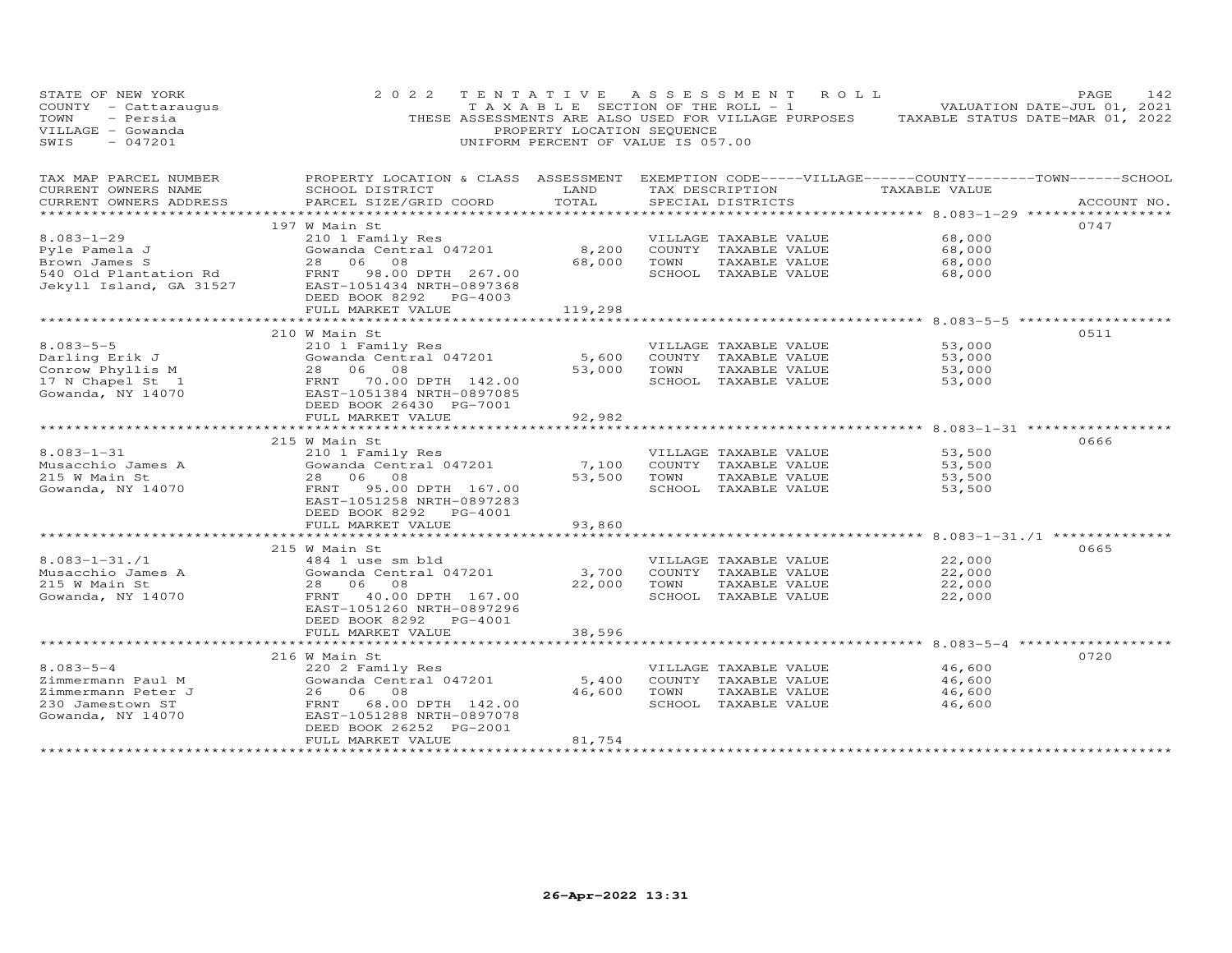| STATE OF NEW YORK<br>COUNTY - Cattaraugus<br>TOWN<br>- Persia<br>VILLAGE - Gowanda<br>SWIS<br>$-047201$                           | 2 0 2 2                                                                                                                                                                                                               | TENTATIVE<br>T A X A B L E SECTION OF THE ROLL - 1<br>PROPERTY LOCATION SEQUENCE<br>UNIFORM PERCENT OF VALUE IS 057.00 |                        | A S S E S S M E N T                                                                                                       | R O L L  | THESE ASSESSMENTS ARE ALSO USED FOR VILLAGE PURPOSES TAXABLE STATUS DATE-MAR 01, 2022 | PAGE<br>VALUATION DATE-JUL 01, 2021 | 143    |
|-----------------------------------------------------------------------------------------------------------------------------------|-----------------------------------------------------------------------------------------------------------------------------------------------------------------------------------------------------------------------|------------------------------------------------------------------------------------------------------------------------|------------------------|---------------------------------------------------------------------------------------------------------------------------|----------|---------------------------------------------------------------------------------------|-------------------------------------|--------|
| TAX MAP PARCEL NUMBER<br>CURRENT OWNERS NAME<br>CURRENT OWNERS ADDRESS                                                            | PROPERTY LOCATION & CLASS ASSESSMENT EXEMPTION CODE-----VILLAGE------COUNTY-------TOWN------SCHOOL<br>SCHOOL DISTRICT<br>PARCEL SIZE/GRID COORD                                                                       | LAND<br>TOTAL                                                                                                          |                        | SPECIAL DISTRICTS                                                                                                         |          | TAX DESCRIPTION TAXABLE VALUE                                                         | ACCOUNT NO.                         |        |
| $8.083 - 5 - 3$<br>Zimmermann Paul M<br>Zimmermann Peter J<br>PO Box 142<br>Gowanda, NY 14070                                     | 222 W Main St<br>220 2 Family Res<br>Gowanda Central 047201<br>28 06<br>08<br>FRNT 70.00 DPTH 140.00<br>EAST-1051222 NRTH-0897076<br>DEED BOOK 7183 PG-4001<br>FULL MARKET VALUE                                      | 62,632                                                                                                                 | 35,700 TOWN            | VILLAGE TAXABLE VALUE<br>5,500 COUNTY TAXABLE VALUE<br>TAXABLE VALUE<br>SCHOOL TAXABLE VALUE                              |          | 35,700<br>35,700<br>35,700<br>35,700                                                  | 0273                                |        |
|                                                                                                                                   |                                                                                                                                                                                                                       |                                                                                                                        |                        |                                                                                                                           |          |                                                                                       |                                     |        |
| $8.083 - 1 - 32$<br>Dotterweich Andrew M<br>Dotterweich Christina Lea<br>223 Main St<br>Gowanda, NY 14070                         | 223 W Main St<br>210 1 Family Res<br>Gowanda Central 047201<br>28 06 08<br>FRNT 51.00 DPTH 176.00<br>017<br>BANK<br>EAST-1051170 NRTH-0897280<br>DEED BOOK 18479 PG-7001                                              |                                                                                                                        | BAS STAR 41854<br>TOWN | 4,600 VILLAGE TAXABLE VALUE<br>56,300 COUNTY TAXABLE VALUE<br>TAXABLE VALUE<br>SCHOOL TAXABLE VALUE                       | $\Omega$ | $\Omega$<br>56,300<br>56,300<br>56,300<br>35,900                                      | 0710<br>$\Omega$                    | 20,400 |
|                                                                                                                                   | FULL MARKET VALUE                                                                                                                                                                                                     | 98,772                                                                                                                 |                        |                                                                                                                           |          |                                                                                       |                                     |        |
|                                                                                                                                   |                                                                                                                                                                                                                       | * * * * * * * * * *                                                                                                    |                        |                                                                                                                           |          | ******************** 8.083-1-33 ****************                                      |                                     |        |
| $8.083 - 1 - 33$<br>Smith Charles F<br>Twoguns Nicolette E<br>227 W Main St<br>Gowanda, NY 14070                                  | 227 W Main St<br>210 1 Family Res<br>Gowanda Central 047201<br>28 06 08<br>FRNT 50.00 DPTH 170.00<br>017<br>BANK<br>EAST-1051119 NRTH-0897283<br>DEED BOOK 2418 PG-5001<br>FULL MARKET VALUE                          | 63,100<br>110,702                                                                                                      | BAS STAR<br>TOWN       | 41854<br>4,500 VILLAGE TAXABLE VALUE<br>COUNTY TAXABLE VALUE<br>TAXABLE VALUE<br>SCHOOL TAXABLE VALUE                     | $\Omega$ | $\overline{O}$<br>63,100<br>63,100<br>63,100<br>42,700                                | 0928<br>$\Omega$                    | 20,400 |
|                                                                                                                                   |                                                                                                                                                                                                                       |                                                                                                                        |                        |                                                                                                                           |          | ********* 8.083-5-2 ***********                                                       |                                     |        |
| $8.083 - 5 - 2$<br>Josker James T<br>Dycha Faith B<br>Dycha Faith B<br>230 West Main Street<br>Gowanda, NY 14070                  | 230 W Main St<br>220 2 Family Res<br>Gowanda Central 047201<br>28 06 08<br>FRNT 64.00 DPTH 135.00<br>017<br>BANK<br>EAST-1051164 NRTH-0897060<br>DEED BOOK 20190 PG-5474<br>FULL MARKET VALUE                         | 65,965                                                                                                                 | 37,600 TOWN            | VILLAGE TAXABLE VALUE<br>5,100 COUNTY TAXABLE VALUE<br>37,600 TOWN TAXABLE VALUE<br>TAXABLE VALUE<br>SCHOOL TAXABLE VALUE |          | 37,600<br>37,600<br>37,600<br>37,600                                                  | 0271                                |        |
|                                                                                                                                   | ************************                                                                                                                                                                                              |                                                                                                                        |                        |                                                                                                                           |          | ****************************** 8.083-1-34 ***********                                 |                                     |        |
| $8.083 - 1 - 34$<br>8.083-1-Ja<br>Hewitt Christopher<br>7 Saint Helena St<br>Willsam<br>Perry, NY 14530<br>********************** | 231 W Main St<br>210 1 Family Res<br>Gowanda Central 047201<br>28 06 08<br>FRNT 64.00 DPTH 165.00<br>BANK<br>017<br>EAST-1051062 NRTH-0897297<br>DEED BOOK 21856 PG-2001<br>FULL MARKET VALUE<br>******************** | 5,500<br>55,500<br>97,368<br>*******************                                                                       | TOWN                   | VILLAGE TAXABLE VALUE<br>COUNTY TAXABLE VALUE<br>TAXABLE VALUE<br>SCHOOL TAXABLE VALUE                                    |          | 55,500<br>55,500<br>55,500<br>55,500                                                  | 5034                                |        |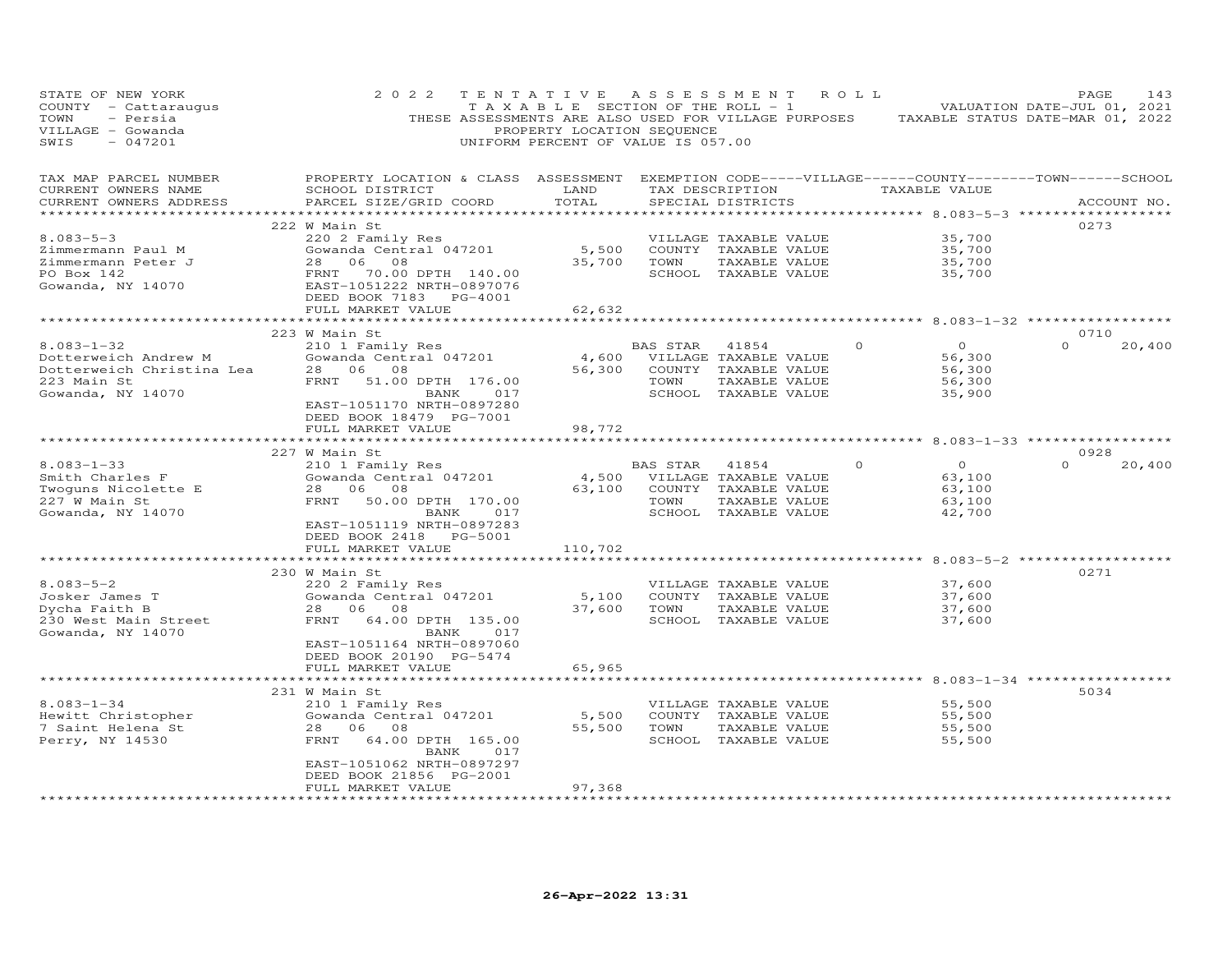| STATE OF NEW YORK<br>COUNTY - Cattaraugus<br>TOWN<br>- Persia<br>VILLAGE - Gowanda<br>SWIS<br>$-047201$ | 2 0 2 2                                                                           | TENTATIVE ASSESSMENT<br>T A X A B L E SECTION OF THE ROLL - 1<br>PROPERTY LOCATION SEQUENCE<br>UNIFORM PERCENT OF VALUE IS 057.00 |      | THESE ASSESSMENTS ARE ALSO USED FOR VILLAGE PURPOSES | R O L L                                                                                         | PAGE<br>144<br>VALUATION DATE-JUL 01, 2021<br>TAXABLE STATUS DATE-MAR 01, 2022 |
|---------------------------------------------------------------------------------------------------------|-----------------------------------------------------------------------------------|-----------------------------------------------------------------------------------------------------------------------------------|------|------------------------------------------------------|-------------------------------------------------------------------------------------------------|--------------------------------------------------------------------------------|
| TAX MAP PARCEL NUMBER<br>CURRENT OWNERS NAME<br>CURRENT OWNERS ADDRESS                                  | PROPERTY LOCATION & CLASS ASSESSMENT<br>SCHOOL DISTRICT<br>PARCEL SIZE/GRID COORD | LAND<br>TOTAL                                                                                                                     |      | SPECIAL DISTRICTS                                    | EXEMPTION CODE-----VILLAGE------COUNTY--------TOWN------SCHOOL<br>TAX DESCRIPTION TAXABLE VALUE | ACCOUNT NO.                                                                    |
|                                                                                                         | 234 W Main St                                                                     |                                                                                                                                   |      |                                                      |                                                                                                 | 0624                                                                           |
| $8.083 - 5 - 1$                                                                                         | 210 1 Family Res                                                                  |                                                                                                                                   |      | VILLAGE TAXABLE VALUE                                | 55,100                                                                                          |                                                                                |
| Burch Ashley                                                                                            | Gowanda Central 047201                                                            | 6,500                                                                                                                             |      | COUNTY TAXABLE VALUE                                 | 55,100                                                                                          |                                                                                |
| 234 W Main St                                                                                           | 28 06<br>08                                                                       | 55,100                                                                                                                            | TOWN | TAXABLE VALUE                                        | 55,100                                                                                          |                                                                                |
| Gowanda, NY 14070                                                                                       | 1.46<br>ACRES<br>EAST-1051141 NRTH-0896882<br>DEED BOOK 20190 PG-8705             |                                                                                                                                   |      | SCHOOL TAXABLE VALUE                                 | 55,100                                                                                          |                                                                                |
|                                                                                                         | FULL MARKET VALUE                                                                 | 96,667                                                                                                                            |      |                                                      |                                                                                                 |                                                                                |
|                                                                                                         | Walnut St                                                                         |                                                                                                                                   |      |                                                      | $8.083 - 3 - 1.1$                                                                               | 0992                                                                           |
| $8.083 - 3 - 1.1$                                                                                       | 330 Vacant comm                                                                   |                                                                                                                                   |      | VILLAGE TAXABLE VALUE                                | 7,900                                                                                           |                                                                                |
| Gernatt Asphalt Products                                                                                | Gowanda Central 047201                                                            | 7,900                                                                                                                             |      | COUNTY TAXABLE VALUE                                 | 7,900                                                                                           |                                                                                |
| 13870 Taylor Hollow Rd                                                                                  | 27 06 08                                                                          | 7,900                                                                                                                             | TOWN | TAXABLE VALUE                                        | 7,900                                                                                           |                                                                                |
| Collins, NY 14034                                                                                       | bldg burned 2008<br>ACRES<br>2.81                                                 |                                                                                                                                   |      | SCHOOL TAXABLE VALUE                                 | 7,900                                                                                           |                                                                                |
|                                                                                                         | EAST-1053310 NRTH-0896720<br>DEED BOOK 00944 PG-00241                             |                                                                                                                                   |      |                                                      |                                                                                                 |                                                                                |
|                                                                                                         | FULL MARKET VALUE                                                                 | 13,860                                                                                                                            |      |                                                      |                                                                                                 |                                                                                |
|                                                                                                         |                                                                                   |                                                                                                                                   |      |                                                      |                                                                                                 |                                                                                |
|                                                                                                         | Walnut St                                                                         |                                                                                                                                   |      |                                                      |                                                                                                 |                                                                                |
| $8.084 - 2 - 5.1$                                                                                       | 210 1 Family Res                                                                  |                                                                                                                                   |      | VILLAGE TAXABLE VALUE                                | 13,100                                                                                          |                                                                                |
| LSOP Rentals Premier Asset Man Gowanda Central 047201                                                   |                                                                                   | 1,500                                                                                                                             |      | COUNTY TAXABLE VALUE                                 | 13,100                                                                                          |                                                                                |
| 30 Palmer St<br>Gowanda, NY 14070                                                                       | 27 06 08<br>$2/17$ -mrqd 2-3 in prcl                                              | 13,100                                                                                                                            | TOWN | TAXABLE VALUE<br>SCHOOL TAXABLE VALUE                | 13,100                                                                                          |                                                                                |
|                                                                                                         | 56.00 DPTH 32.80<br>FRNT                                                          |                                                                                                                                   |      |                                                      | 13,100                                                                                          |                                                                                |
|                                                                                                         | EAST-1053678 NRTH-0896833                                                         |                                                                                                                                   |      |                                                      |                                                                                                 |                                                                                |
|                                                                                                         | DEED BOOK 26013 PG-3001                                                           |                                                                                                                                   |      |                                                      |                                                                                                 |                                                                                |
|                                                                                                         | FULL MARKET VALUE                                                                 | 22,982                                                                                                                            |      |                                                      |                                                                                                 |                                                                                |
|                                                                                                         | **********************                                                            |                                                                                                                                   |      |                                                      | ********* 8.084-2-6 ***************                                                             |                                                                                |
|                                                                                                         | 10 Walnut St                                                                      |                                                                                                                                   |      |                                                      |                                                                                                 | 0312                                                                           |
| $8.084 - 2 - 6$<br>MACCR LLC                                                                            | 230 3 Family Res<br>Gowanda Central 047201                                        | 6,100                                                                                                                             |      | VILLAGE TAXABLE VALUE<br>COUNTY TAXABLE VALUE        | 38,500<br>38,500                                                                                |                                                                                |
| PO Box 781                                                                                              | 26 06 08                                                                          | 38,500                                                                                                                            | TOWN | TAXABLE VALUE                                        | 38,500                                                                                          |                                                                                |
| North Collins, NY 14111                                                                                 | FRNT 72.00 DPTH 167.00                                                            |                                                                                                                                   |      | SCHOOL TAXABLE VALUE                                 | 38,500                                                                                          |                                                                                |
|                                                                                                         | EAST-1053739 NRTH-0896940                                                         |                                                                                                                                   |      |                                                      |                                                                                                 |                                                                                |
|                                                                                                         | DEED BOOK 30798 PG-7003                                                           |                                                                                                                                   |      |                                                      |                                                                                                 |                                                                                |
|                                                                                                         | FULL MARKET VALUE                                                                 | 67,544                                                                                                                            |      |                                                      |                                                                                                 |                                                                                |
|                                                                                                         | **************************                                                        |                                                                                                                                   |      |                                                      |                                                                                                 |                                                                                |
| $8.084 - 2 - 4$                                                                                         | 16 Walnut St<br>411 Apartment                                                     |                                                                                                                                   |      | VILLAGE TAXABLE VALUE                                | 54,700                                                                                          | 1249                                                                           |
| LSOP Rentals Premier Asset Man Gowanda Central 047201                                                   |                                                                                   | 3,400                                                                                                                             |      | COUNTY TAXABLE VALUE                                 | 54,700                                                                                          |                                                                                |
| 30 Palmer St                                                                                            | 27 06 08                                                                          | 54,700                                                                                                                            | TOWN | TAXABLE VALUE                                        | 54,700                                                                                          |                                                                                |
| Gowanda, NY 14070                                                                                       | FRNT 49.00 DPTH 174.20                                                            |                                                                                                                                   |      | SCHOOL TAXABLE VALUE                                 | 54,700                                                                                          |                                                                                |
|                                                                                                         | EAST-1053676 NRTH-0896938                                                         |                                                                                                                                   |      |                                                      |                                                                                                 |                                                                                |
|                                                                                                         | PG-12147<br>DEED BOOK 2020                                                        |                                                                                                                                   |      |                                                      |                                                                                                 |                                                                                |
|                                                                                                         | FULL MARKET VALUE                                                                 | 95,965                                                                                                                            |      |                                                      |                                                                                                 |                                                                                |
|                                                                                                         |                                                                                   | ****************                                                                                                                  |      |                                                      |                                                                                                 |                                                                                |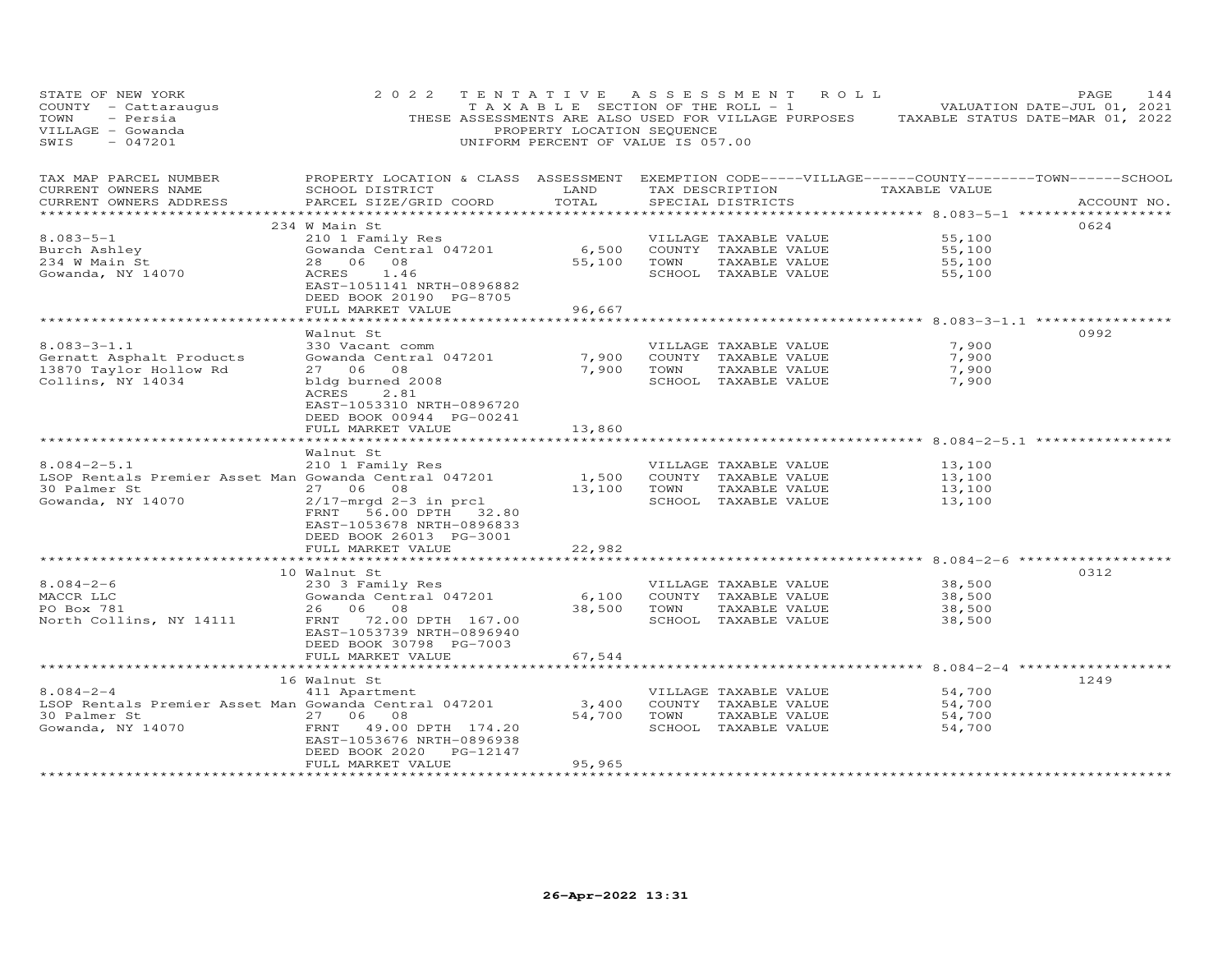| STATE OF NEW YORK<br>COUNTY - Cattaraugus<br>TOWN<br>- Persia<br>VILLAGE - Gowanda<br>$-047201$<br>SWIS | 2 0 2 2                                                                                                                                                                    | PROPERTY LOCATION SEQUENCE<br>UNIFORM PERCENT OF VALUE IS 057.00 |             | TENTATIVE ASSESSMENT ROLL                          | TAXABLE SECTION OF THE ROLL - 1 VALUATION DATE-JUL 01, 2021<br>THESE ASSESSMENTS ARE ALSO USED FOR VILLAGE PURPOSES TAXABLE STATUS DATE-MAR 01, 2022 | PAGE<br>145                |
|---------------------------------------------------------------------------------------------------------|----------------------------------------------------------------------------------------------------------------------------------------------------------------------------|------------------------------------------------------------------|-------------|----------------------------------------------------|------------------------------------------------------------------------------------------------------------------------------------------------------|----------------------------|
| TAX MAP PARCEL NUMBER<br>CURRENT OWNERS NAME<br>CURRENT OWNERS ADDRESS                                  | PROPERTY LOCATION & CLASS ASSESSMENT EXEMPTION CODE-----VILLAGE------COUNTY-------TOWN------SCHOOL<br><b>Example 18 TEAND</b><br>SCHOOL DISTRICT<br>PARCEL SIZE/GRID COORD | TOTAL                                                            |             | TAX DESCRIPTION TAXABLE VALUE<br>SPECIAL DISTRICTS |                                                                                                                                                      | ACCOUNT NO.                |
|                                                                                                         |                                                                                                                                                                            |                                                                  |             |                                                    | ************ 8.084-2-2 *******************                                                                                                           |                            |
|                                                                                                         | 28 Walnut St                                                                                                                                                               |                                                                  |             |                                                    |                                                                                                                                                      | 0368                       |
| $8.084 - 2 - 2$                                                                                         | 220 2 Family Res                                                                                                                                                           |                                                                  |             | VILLAGE TAXABLE VALUE                              | 46,000                                                                                                                                               |                            |
|                                                                                                         | Gowanda Central 047201                                                                                                                                                     | 5,100                                                            |             | COUNTY TAXABLE VALUE                               | 46,000                                                                                                                                               |                            |
|                                                                                                         | 27 06 08                                                                                                                                                                   |                                                                  | 46,000 TOWN | TAXABLE VALUE                                      | 46,000                                                                                                                                               |                            |
| Burr Ashley C<br>Riley Jason O<br>55 Caroline Rd<br>Gowanda, NY 14070                                   | FRNT 52.14 DPTH 289.74<br>EAST-1053564 NRTH-0896873<br>DEED BOOK 24106 PG-2002                                                                                             |                                                                  |             | SCHOOL TAXABLE VALUE                               | 46,000                                                                                                                                               |                            |
|                                                                                                         | FULL MARKET VALUE                                                                                                                                                          | 80,702<br>************                                           |             |                                                    | ********************* 8.084-1-18 **************                                                                                                      |                            |
|                                                                                                         | 29 Walnut St                                                                                                                                                               |                                                                  |             |                                                    |                                                                                                                                                      | 0392                       |
| $8.084 - 1 - 18$                                                                                        | 220 2 Family Res                                                                                                                                                           |                                                                  |             | VILLAGE TAXABLE VALUE                              | 41,700                                                                                                                                               |                            |
| Zimmerman Paul M                                                                                        | Gowanda Central 047201                                                                                                                                                     | 6,700                                                            |             | COUNTY TAXABLE VALUE                               | 41,700                                                                                                                                               |                            |
|                                                                                                         |                                                                                                                                                                            |                                                                  |             | 41,700 TOWN TAXABLE VALUE                          | 41,700                                                                                                                                               |                            |
|                                                                                                         |                                                                                                                                                                            |                                                                  |             | SCHOOL TAXABLE VALUE                               | 41,700                                                                                                                                               |                            |
|                                                                                                         | DEED BOOK 3703 PG-2001<br>FULL MARKET VALUE                                                                                                                                | 73,158                                                           |             |                                                    |                                                                                                                                                      |                            |
|                                                                                                         |                                                                                                                                                                            |                                                                  |             |                                                    |                                                                                                                                                      |                            |
|                                                                                                         | 34 Walnut St                                                                                                                                                               |                                                                  |             |                                                    |                                                                                                                                                      | 0648                       |
| $8.084 - 2 - 1$                                                                                         | 220 2 Family Res                                                                                                                                                           |                                                                  |             | VILLAGE TAXABLE VALUE                              | 41,100                                                                                                                                               |                            |
| 8.084-2-1<br>Mangoyan Ara G                                                                             | ZZU Z Family Res<br>Gowanda Central 047201                                                                                                                                 | 8,300                                                            |             | COUNTY TAXABLE VALUE                               | 41,100                                                                                                                                               |                            |
| Mangoyan Ara G<br>10543 Skinner Hollow Road<br>Gowanda, NY 14070                                        | 27 06 08                                                                                                                                                                   |                                                                  |             | 41,100 TOWN TAXABLE VALUE                          | 41,100                                                                                                                                               |                            |
| Gowanda, NY 14070                                                                                       | FRNT 99.00 DPTH 288.75<br>EAST-1053488 NRTH-0896870<br>DEED BOOK 2020 PG-12010                                                                                             |                                                                  |             | SCHOOL TAXABLE VALUE                               | 41,100                                                                                                                                               |                            |
|                                                                                                         | FULL MARKET VALUE<br>**************************                                                                                                                            | 72,105                                                           |             |                                                    |                                                                                                                                                      |                            |
|                                                                                                         |                                                                                                                                                                            |                                                                  |             |                                                    |                                                                                                                                                      |                            |
| $8.084 - 1 - 19$                                                                                        | 39 Walnut St                                                                                                                                                               |                                                                  | ENH STAR    | 41834                                              | $\Omega$<br>$\Omega$                                                                                                                                 | 0631<br>$\Omega$<br>44,000 |
|                                                                                                         | 210 1 Family Res<br>Gowanda Central 047201                                                                                                                                 |                                                                  |             | 6,300 VILLAGE TAXABLE VALUE                        | 44,000                                                                                                                                               |                            |
|                                                                                                         |                                                                                                                                                                            |                                                                  |             | 44,000 COUNTY TAXABLE VALUE                        | 44,000                                                                                                                                               |                            |
|                                                                                                         |                                                                                                                                                                            |                                                                  | TOWN        | TAXABLE VALUE                                      | 44,000                                                                                                                                               |                            |
|                                                                                                         | Martin James<br>Martin AnnaJean<br>39 Walnut St<br>Gowanda, NY 14070<br>ERST-1053435 NRTH-0897121<br>MERST-1053435 NRTH-0897121                                            |                                                                  |             | SCHOOL TAXABLE VALUE                               | $\circ$                                                                                                                                              |                            |
|                                                                                                         | DEED BOOK 713<br>PG-00125                                                                                                                                                  |                                                                  |             |                                                    |                                                                                                                                                      |                            |
|                                                                                                         | FULL MARKET VALUE                                                                                                                                                          | 77,193                                                           |             |                                                    |                                                                                                                                                      |                            |
|                                                                                                         | ************************                                                                                                                                                   |                                                                  |             |                                                    |                                                                                                                                                      |                            |
|                                                                                                         | 43 Walnut St                                                                                                                                                               |                                                                  |             |                                                    |                                                                                                                                                      | 0506                       |
| $8.084 - 1 - 20$                                                                                        | 210 1 Family Res                                                                                                                                                           |                                                                  |             | VILLAGE TAXABLE VALUE                              | 32,800                                                                                                                                               |                            |
| Butzer Debora A                                                                                         | Zio I family Res<br>Gowanda Central 047201                                                                                                                                 |                                                                  |             | 2,000 COUNTY TAXABLE VALUE                         | 32,800                                                                                                                                               |                            |
| 9861 Flucker Hill Rd                                                                                    | 27 06 08                                                                                                                                                                   |                                                                  |             | 32,800 TOWN TAXABLE VALUE                          | 32,800                                                                                                                                               |                            |
| Forestville, NY 14062                                                                                   | 24.00 DPTH 125.00<br>FRNT<br>EAST-1053381 NRTH-0897120<br>DEED BOOK 00946 PG-00607                                                                                         |                                                                  |             | SCHOOL TAXABLE VALUE                               | 32,800                                                                                                                                               |                            |
| ***********************                                                                                 | FULL MARKET VALUE<br>************************                                                                                                                              | 57,544<br>******************                                     |             |                                                    |                                                                                                                                                      |                            |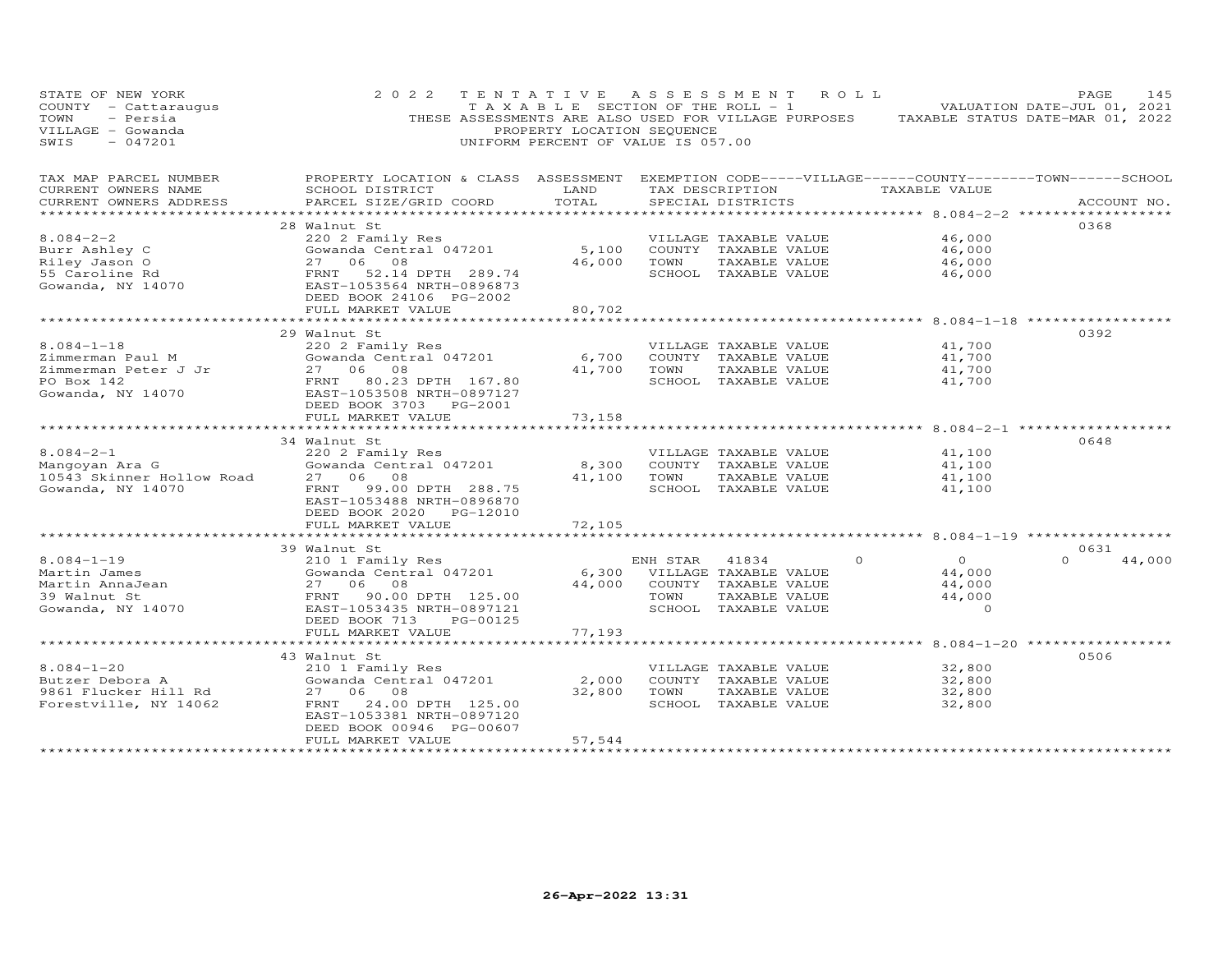| STATE OF NEW YORK<br>COUNTY - Cattaraugus<br>TOWN<br>- Persia<br>VILLAGE - Gowanda<br>SWIS<br>$-047201$                 | 2 0 2 2                                                                                                                                                                         | TENTATIVE<br>PROPERTY LOCATION SEQUENCE<br>UNIFORM PERCENT OF VALUE IS 057.00 |                  | A S S E S S M E N T                                                                             | R O L L  | T A X A B L E SECTION OF THE ROLL - 1 VALUATION DATE-JUL 01, 2021<br>THESE ASSESSMENTS ARE ALSO USED FOR VILLAGE PURPOSES TAXABLE STATUS DATE-MAR 01, 2022 | PAGE             | 146    |
|-------------------------------------------------------------------------------------------------------------------------|---------------------------------------------------------------------------------------------------------------------------------------------------------------------------------|-------------------------------------------------------------------------------|------------------|-------------------------------------------------------------------------------------------------|----------|------------------------------------------------------------------------------------------------------------------------------------------------------------|------------------|--------|
| TAX MAP PARCEL NUMBER<br>CURRENT OWNERS NAME<br>CURRENT OWNERS ADDRESS                                                  | PROPERTY LOCATION & CLASS ASSESSMENT EXEMPTION CODE-----VILLAGE------COUNTY-------TOWN------SCHOOL<br>SCHOOL DISTRICT<br>PARCEL SIZE/GRID COORD                                 | LAND<br>TOTAL                                                                 |                  | TAX DESCRIPTION<br>SPECIAL DISTRICTS                                                            |          | TAXABLE VALUE<br>*********** 8.083-3-6 ****                                                                                                                | ACCOUNT NO.      |        |
| $8.083 - 3 - 6$<br>Hansen Elton A<br>44 Walnut St<br>Gowanda, NY 14070                                                  | 44 Walnut St<br>220 2 Family Res<br>Gowanda Central 047201<br>08<br>27 06<br>FRNT 68.75 DPTH 288.42<br>EAST-1053404 NRTH-0896865<br>DEED BOOK 4610 PG-6001<br>FULL MARKET VALUE | 6,300<br>45,500<br>79,825                                                     | ENH STAR<br>TOWN | 41834<br>VILLAGE TAXABLE VALUE<br>COUNTY TAXABLE VALUE<br>TAXABLE VALUE<br>SCHOOL TAXABLE VALUE | $\Omega$ | $\overline{O}$<br>45,500<br>45,500<br>45,500<br>$\circ$                                                                                                    | 0959<br>$\Omega$ | 45,500 |
|                                                                                                                         | **********************                                                                                                                                                          | **************************                                                    |                  |                                                                                                 |          | ******************** 8.084-1-21 *****                                                                                                                      |                  |        |
| $8.084 - 1 - 21$<br>Davis Dawn Marie<br>45 Walnut St<br>Gowanda, NY 14070                                               | 45 Walnut St<br>210 1 Family Res<br>Gowanda Central 047201<br>27 06 08<br>FRNT 49.50 DPTH 132.00<br>EAST-1053342 NRTH-0897114<br>DEED BOOK 2020 PG-17623                        | 4,000<br>35,900                                                               | TOWN             | VILLAGE TAXABLE VALUE<br>COUNTY TAXABLE VALUE<br>TAXABLE VALUE<br>SCHOOL TAXABLE VALUE          |          | 35,900<br>35,900<br>35,900<br>35,900                                                                                                                       | 0614             |        |
|                                                                                                                         | FULL MARKET VALUE                                                                                                                                                               | 62,982                                                                        |                  |                                                                                                 |          |                                                                                                                                                            |                  |        |
| $8.084 - 1 - 22$<br>Bialaszewski Christine<br>236 Townsend St                                                           | 51 Walnut St<br>220 2 Family Res<br>Gowanda Central 047201<br>27 06 08                                                                                                          | 4,800<br>43,500                                                               | TOWN             | VILLAGE TAXABLE VALUE<br>COUNTY TAXABLE VALUE<br>TAXABLE VALUE                                  |          | $8.084 - 1 - 22$ *****<br>43,500<br>43,500<br>43,500                                                                                                       | 0613             |        |
| Dunkirk, NY 14048                                                                                                       | 60.00 DPTH 132.00<br>FRNT<br>EAST-1053290 NRTH-0897106<br>DEED BOOK 780<br>PG-00101<br>FULL MARKET VALUE                                                                        | 76,316                                                                        |                  | SCHOOL TAXABLE VALUE                                                                            |          | 43,500                                                                                                                                                     |                  |        |
|                                                                                                                         |                                                                                                                                                                                 | *********                                                                     |                  |                                                                                                 |          | ********* 8.083-3-5 ************                                                                                                                           | 0569             |        |
| $8.083 - 3 - 5$<br>Hansen Elton A<br>44 Walnut St<br>Gowanda, NY 14070                                                  | 52 Walnut St<br>210 1 Family Res<br>Gowanda Central 047201<br>27 06<br>08<br>FRNT 24.20 DPTH 132.00<br>EAST-1053352 NRTH-0896940<br>DEED BOOK 1018 PG-632<br>FULL MARKET VALUE  | 2,100<br>35,000<br>61,404                                                     | TOWN             | VILLAGE TAXABLE VALUE<br>COUNTY TAXABLE VALUE<br>TAXABLE VALUE<br>SCHOOL TAXABLE VALUE          |          | 35,000<br>35,000<br>35,000<br>35,000                                                                                                                       |                  |        |
|                                                                                                                         |                                                                                                                                                                                 | *********                                                                     |                  |                                                                                                 |          | ********************* 8.083-3-4 ************                                                                                                               |                  |        |
| $8.083 - 3 - 4$<br>Gernatt Asphalt Products, Inc. Gowanda Central 047201<br>13870 Taylor Hollow Rd<br>Collins, NY 14034 | 54 Walnut St<br>311 Res vac land<br>27 06 08<br>2010 property condemned<br>30.60 DPTH 132.00<br>FRNT<br>EAST-1053324 NRTH-0896939<br>DEED BOOK 17929 PG-3010                    | 2,600<br>2,600                                                                | TOWN             | VILLAGE TAXABLE VALUE<br>COUNTY TAXABLE VALUE<br>TAXABLE VALUE<br>SCHOOL TAXABLE VALUE          |          | 2,600<br>2,600<br>2,600<br>2,600                                                                                                                           | 0475             |        |
|                                                                                                                         | FULL MARKET VALUE                                                                                                                                                               | 4,561                                                                         |                  |                                                                                                 |          |                                                                                                                                                            |                  |        |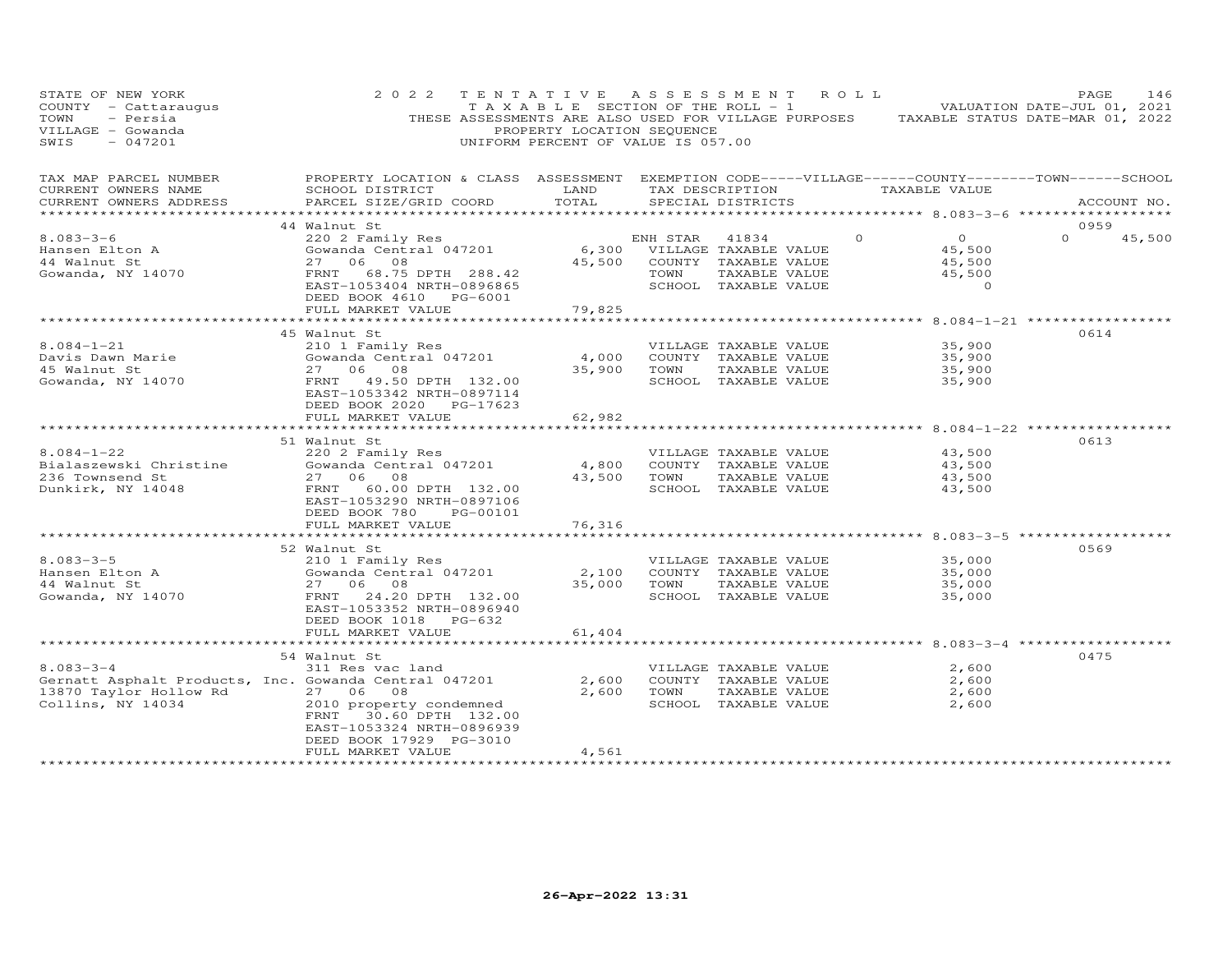| STATE OF NEW YORK<br>COUNTY - Cattaraugus<br>- Persia<br>TOWN<br>VILLAGE - Gowanda<br>SWIS<br>$-047201$ | 2 0 2 2                                                                                                                                         | TENTATIVE ASSESSMENT ROLL<br>PROPERTY LOCATION SEQUENCE<br>UNIFORM PERCENT OF VALUE IS 057.00 |                            |                       |          | T A X A B L E SECTION OF THE ROLL - 1 VALUATION DATE-JUL 01, 2021<br>THESE ASSESSMENTS ARE ALSO USED FOR VILLAGE PURPOSES TAXABLE STATUS DATE-MAR 01, 2022 | PAGE     | 147         |
|---------------------------------------------------------------------------------------------------------|-------------------------------------------------------------------------------------------------------------------------------------------------|-----------------------------------------------------------------------------------------------|----------------------------|-----------------------|----------|------------------------------------------------------------------------------------------------------------------------------------------------------------|----------|-------------|
| TAX MAP PARCEL NUMBER<br>CURRENT OWNERS NAME<br>CURRENT OWNERS ADDRESS<br>***********************       | PROPERTY LOCATION & CLASS ASSESSMENT EXEMPTION CODE-----VILLAGE------COUNTY-------TOWN------SCHOOL<br>SCHOOL DISTRICT<br>PARCEL SIZE/GRID COORD | LAND<br>TOTAL                                                                                 |                            | SPECIAL DISTRICTS     |          | TAX DESCRIPTION TAXABLE VALUE                                                                                                                              |          | ACCOUNT NO. |
|                                                                                                         | 74 Walnut St                                                                                                                                    |                                                                                               |                            |                       |          |                                                                                                                                                            |          |             |
| $8.083 - 3 - 1.2$                                                                                       | 330 Vacant comm                                                                                                                                 |                                                                                               |                            | VILLAGE TAXABLE VALUE |          | 3,600                                                                                                                                                      |          |             |
| 76 Jamestown, LLC                                                                                       | Gowanda Central 047201                                                                                                                          |                                                                                               | 3,600 COUNTY TAXABLE VALUE |                       |          | 3,600                                                                                                                                                      |          |             |
| 13187 Quaker St                                                                                         | 27 06 08                                                                                                                                        |                                                                                               | 3,600 TOWN                 | TAXABLE VALUE         |          | 3,600                                                                                                                                                      |          |             |
| Collins, NY 14034                                                                                       | bldg burned 2008<br>split from 8.083-3-1<br>FRNT 61.20 DPTH 178.70<br>EAST-1053090 NRTH-0896896<br>DEED BOOK 2020 PG-11908<br>FULL MARKET VALUE | 6,316                                                                                         |                            | SCHOOL TAXABLE VALUE  |          | 3,600                                                                                                                                                      |          |             |
|                                                                                                         |                                                                                                                                                 |                                                                                               |                            |                       |          |                                                                                                                                                            |          |             |
|                                                                                                         | 93 Walnut St                                                                                                                                    |                                                                                               |                            |                       |          |                                                                                                                                                            | 0319     |             |
| $8.083 - 2 - 25$                                                                                        | 210 1 Family Res<br>Gowanda Central 047201<br>27 06 08                                                                                          |                                                                                               | BAS STAR                   | 41854                 | $\Omega$ | $\Omega$                                                                                                                                                   | $\Omega$ | 20,400      |
| Broyles Jack T                                                                                          |                                                                                                                                                 | 3,600                                                                                         |                            | VILLAGE TAXABLE VALUE |          | 47,900                                                                                                                                                     |          |             |
| 93 Walnut St                                                                                            | 27 06 08                                                                                                                                        | 47,900                                                                                        |                            | COUNTY TAXABLE VALUE  |          | 47,900                                                                                                                                                     |          |             |
| Gowanda, NY 14070                                                                                       | FRNT 44.00 DPTH 125.00                                                                                                                          |                                                                                               | TOWN                       | TAXABLE VALUE         |          | 47,900                                                                                                                                                     |          |             |
|                                                                                                         | EAST-1052911 NRTH-0897091<br>DEED BOOK 764 PG-00486<br>FULL MARKET VALUE                                                                        | 84,035                                                                                        |                            | SCHOOL TAXABLE VALUE  |          | 27,500                                                                                                                                                     |          |             |
|                                                                                                         |                                                                                                                                                 | * * * * * * * * *                                                                             |                            |                       |          | ******** 8.083-2-26 ***********                                                                                                                            |          |             |
|                                                                                                         | 97 Walnut St                                                                                                                                    |                                                                                               |                            |                       |          |                                                                                                                                                            | 0741     |             |
| $8.083 - 2 - 26$                                                                                        | 220 2 Family Res                                                                                                                                |                                                                                               |                            | VILLAGE TAXABLE VALUE |          | 43,500                                                                                                                                                     |          |             |
| LSOP Rentals Premier Asset Man Gowanda Central 047201                                                   |                                                                                                                                                 | 4,400                                                                                         |                            | COUNTY TAXABLE VALUE  |          | 43,500                                                                                                                                                     |          |             |
|                                                                                                         | 27 06 08                                                                                                                                        | 43,500                                                                                        | TOWN                       | TAXABLE VALUE         |          | 43,500                                                                                                                                                     |          |             |
|                                                                                                         | 57.00 DPTH 123.00<br>EAST-1052862 NRTH-0897086<br>DEED BOOK 2019 PG-13205                                                                       |                                                                                               |                            | SCHOOL TAXABLE VALUE  |          | 43,500                                                                                                                                                     |          |             |
|                                                                                                         | FULL MARKET VALUE                                                                                                                               | 76,316                                                                                        |                            |                       |          |                                                                                                                                                            |          |             |
|                                                                                                         |                                                                                                                                                 |                                                                                               |                            |                       |          |                                                                                                                                                            |          |             |
|                                                                                                         | 101 Walnut St                                                                                                                                   |                                                                                               |                            |                       |          |                                                                                                                                                            | 0740     |             |
| $8.083 - 2 - 27$                                                                                        | 210 1 Family Res                                                                                                                                |                                                                                               |                            | VILLAGE TAXABLE VALUE |          | 30,000                                                                                                                                                     |          |             |
| LSOP Rentals Premier Asset Man Gowanda Central 047201                                                   |                                                                                                                                                 | 1,700                                                                                         |                            | COUNTY TAXABLE VALUE  |          | 30,000                                                                                                                                                     |          |             |
| 30 Palmer St                                                                                            |                                                                                                                                                 | 30,000                                                                                        | TOWN                       | TAXABLE VALUE         |          | 30,000                                                                                                                                                     |          |             |
| Gowanda, NY 14070                                                                                       | EAST-1052823 NRTH-0897081<br>DEED BOOK 2019 PG-13205<br>FULL MARKET VALUE                                                                       | 52,632                                                                                        |                            | SCHOOL TAXABLE VALUE  |          | 30,000                                                                                                                                                     |          |             |
|                                                                                                         | *************************                                                                                                                       |                                                                                               |                            |                       |          |                                                                                                                                                            |          |             |
|                                                                                                         | 102 Walnut St                                                                                                                                   |                                                                                               |                            |                       |          |                                                                                                                                                            | 0623     |             |
| $8.083 - 4 - 6$                                                                                         | 210 1 Family Res                                                                                                                                |                                                                                               | ENH STAR                   | 41834                 | $\Omega$ | $\Omega$                                                                                                                                                   |          | 43,200      |
| Edington William A                                                                                      | Gowanda Central 047201                                                                                                                          | 7,000                                                                                         |                            | VILLAGE TAXABLE VALUE |          | 43,200                                                                                                                                                     |          |             |
| Edington Jodie J                                                                                        | 27 06 08                                                                                                                                        | 43,200                                                                                        |                            | COUNTY TAXABLE VALUE  |          | 43,200                                                                                                                                                     |          |             |
| 102 Walnut St                                                                                           | FRNT 100.80 DPTH 132.00                                                                                                                         |                                                                                               | TOWN                       | TAXABLE VALUE         |          | 43,200                                                                                                                                                     |          |             |
| Gowanda, NY 14070                                                                                       | 017<br>BANK                                                                                                                                     |                                                                                               |                            | SCHOOL TAXABLE VALUE  |          | $\circ$                                                                                                                                                    |          |             |
|                                                                                                         | EAST-1052819 NRTH-0896911                                                                                                                       |                                                                                               |                            |                       |          |                                                                                                                                                            |          |             |
|                                                                                                         | DEED BOOK 00933 PG-01109                                                                                                                        |                                                                                               |                            |                       |          |                                                                                                                                                            |          |             |
|                                                                                                         | FULL MARKET VALUE                                                                                                                               | 75,789                                                                                        |                            |                       |          |                                                                                                                                                            |          |             |
| *************************                                                                               |                                                                                                                                                 |                                                                                               |                            |                       |          |                                                                                                                                                            |          |             |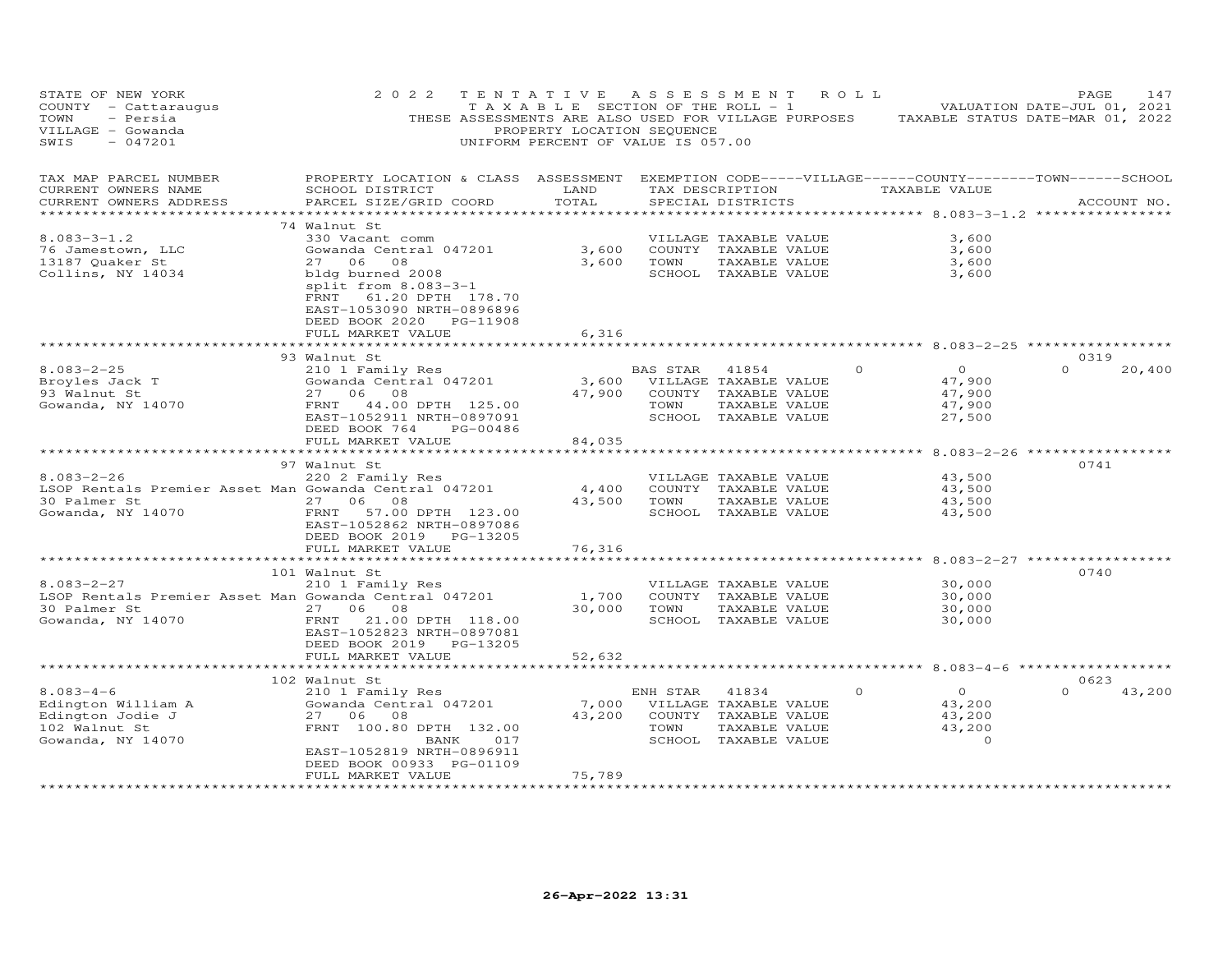| STATE OF NEW YORK<br>COUNTY - Cattaraugus<br>TOWN<br>- Persia<br>VILLAGE - Gowanda<br>$-047201$<br>SWIS | 2 0 2 2<br>THESE ASSESSMENTS ARE ALSO USED FOR VILLAGE PURPOSES                     | TENTATIVE<br>T A X A B L E SECTION OF THE ROLL - 1<br>PROPERTY LOCATION SEQUENCE<br>UNIFORM PERCENT OF VALUE IS 057.00 | A S S E S S M E N T |                       | R O L L         | TAXABLE STATUS DATE-MAR 01, 2022                                                                              | PAGE<br>VALUATION DATE-JUL 01, 2021 | 148         |
|---------------------------------------------------------------------------------------------------------|-------------------------------------------------------------------------------------|------------------------------------------------------------------------------------------------------------------------|---------------------|-----------------------|-----------------|---------------------------------------------------------------------------------------------------------------|-------------------------------------|-------------|
| TAX MAP PARCEL NUMBER<br>CURRENT OWNERS NAME<br>CURRENT OWNERS ADDRESS                                  | PROPERTY LOCATION & CLASS ASSESSMENT<br>SCHOOL DISTRICT<br>PARCEL SIZE/GRID COORD   | LAND<br>TOTAL                                                                                                          |                     | SPECIAL DISTRICTS     | TAX DESCRIPTION | EXEMPTION CODE-----VILLAGE------COUNTY--------TOWN------SCHOOL<br>TAXABLE VALUE<br>*********** 8.083-2-28 *** |                                     | ACCOUNT NO. |
|                                                                                                         | 103 Walnut St                                                                       |                                                                                                                        |                     |                       |                 |                                                                                                               | 0974                                |             |
| $8.083 - 2 - 28$                                                                                        | 210 1 Family Res                                                                    |                                                                                                                        |                     | VILLAGE TAXABLE VALUE |                 | 30,500                                                                                                        |                                     |             |
| Kleever Patricia A                                                                                      | Gowanda Central 047201                                                              | 2,500                                                                                                                  |                     | COUNTY TAXABLE VALUE  |                 | 30,500                                                                                                        |                                     |             |
| 103 Walnut St                                                                                           | 27 06 08                                                                            | 30,500                                                                                                                 | TOWN                | TAXABLE VALUE         |                 | 30,500                                                                                                        |                                     |             |
| Gowanda, NY 14070                                                                                       | FRNT 31.30 DPTH 115.00<br>BANK<br>017<br>EAST-1052797 NRTH-0897079                  |                                                                                                                        |                     | SCHOOL TAXABLE VALUE  |                 | 30,500                                                                                                        |                                     |             |
|                                                                                                         | DEED BOOK 20210 PG-2755<br>FULL MARKET VALUE                                        | 53,509                                                                                                                 |                     |                       |                 |                                                                                                               |                                     |             |
|                                                                                                         |                                                                                     |                                                                                                                        |                     |                       |                 | ************ 8.083-2-29 *****                                                                                 |                                     |             |
|                                                                                                         | 107 Walnut St                                                                       |                                                                                                                        |                     |                       |                 |                                                                                                               | 0684                                |             |
| $8.083 - 2 - 29$                                                                                        | 210 1 Family Res                                                                    |                                                                                                                        |                     | VILLAGE TAXABLE VALUE |                 | 41,000                                                                                                        |                                     |             |
| Niedzwiedski Ardath C                                                                                   | Gowanda Central 047201                                                              | 4,300                                                                                                                  |                     | COUNTY TAXABLE VALUE  |                 | 41,000                                                                                                        |                                     |             |
| 4786 Macallan Ct E                                                                                      | 27 06<br>08                                                                         | 41,000                                                                                                                 | TOWN                | TAXABLE VALUE         |                 | 41,000                                                                                                        |                                     |             |
| Dublin, OH 43017                                                                                        | 46.00 DPTH 179.00<br>FRNT<br>EAST-1052756 NRTH-0897105<br>DEED BOOK 822<br>PG-00579 |                                                                                                                        |                     | SCHOOL TAXABLE VALUE  |                 | 41,000                                                                                                        |                                     |             |
|                                                                                                         | FULL MARKET VALUE                                                                   | 71,930                                                                                                                 |                     |                       |                 |                                                                                                               |                                     |             |
|                                                                                                         | *************************                                                           | *********                                                                                                              |                     |                       |                 | ********************* 8.083-4-5 ******************                                                            |                                     |             |
|                                                                                                         | 112 Walnut St                                                                       |                                                                                                                        |                     |                       |                 |                                                                                                               | 0822                                |             |
| $8.083 - 4 - 5$                                                                                         | 210 1 Family Res                                                                    |                                                                                                                        | BAS STAR            | 41854                 | $\circ$         | $\overline{O}$                                                                                                | $\Omega$                            | 20,400      |
| Tonello Joseph J                                                                                        | Gowanda Central 047201                                                              | 6,700                                                                                                                  |                     | VILLAGE TAXABLE VALUE |                 | 41,300                                                                                                        |                                     |             |
| 112 Walnut St                                                                                           | 27 06 08                                                                            | 41,300                                                                                                                 |                     | COUNTY TAXABLE VALUE  |                 | 41,300                                                                                                        |                                     |             |
| Gowanda, NY 14070                                                                                       | 73.00 DPTH 134.50<br>FRNT                                                           |                                                                                                                        | TOWN                | TAXABLE VALUE         |                 | 41,300                                                                                                        |                                     |             |
|                                                                                                         | EAST-1052736 NRTH-0896900<br>DEED BOOK 00937 PG-00081<br>FULL MARKET VALUE          | 72,456                                                                                                                 |                     | SCHOOL TAXABLE VALUE  |                 | 20,900                                                                                                        |                                     |             |
|                                                                                                         |                                                                                     |                                                                                                                        |                     |                       |                 |                                                                                                               |                                     |             |
|                                                                                                         | 117 Walnut St                                                                       |                                                                                                                        |                     |                       |                 |                                                                                                               | 0820                                |             |
| $8.083 - 2 - 30$                                                                                        | 220 2 Family Res                                                                    |                                                                                                                        |                     | VILLAGE TAXABLE VALUE |                 | 65,000                                                                                                        |                                     |             |
| Luther Norris H                                                                                         | Gowanda Central 047201                                                              | 6,200                                                                                                                  |                     | COUNTY TAXABLE VALUE  |                 | 65,000                                                                                                        |                                     |             |
| 10414 Maltbie Rd                                                                                        | 27 06<br>08                                                                         | 65,000                                                                                                                 | TOWN                | TAXABLE VALUE         |                 | 65,000                                                                                                        |                                     |             |
| Gowanda, NY 14070                                                                                       | FRNT<br>99.00 DPTH 96.16<br>EAST-1052685 NRTH-0897067<br>DEED BOOK 873<br>PG-01191  |                                                                                                                        |                     | SCHOOL TAXABLE VALUE  |                 | 65,000                                                                                                        |                                     |             |
|                                                                                                         | FULL MARKET VALUE                                                                   | 114,035                                                                                                                |                     |                       |                 |                                                                                                               |                                     |             |
|                                                                                                         | *************************                                                           | * * * * * * * * * * * * * *                                                                                            |                     |                       |                 | ************************ 8.083-2-31.1 *************                                                           |                                     |             |
|                                                                                                         | 123 Walnut St                                                                       | 61 PCT OF VALUE USED FOR EXEMPTION PURPOSES                                                                            |                     |                       |                 |                                                                                                               | 0826                                |             |
| $8.083 - 2 - 31.1$                                                                                      | 280 Res Multiple                                                                    |                                                                                                                        | VETDIS CTS 41140    |                       | 8,586           | 8,586                                                                                                         | 8,586                               | 8,586       |
| Field Robert                                                                                            | Gowanda Central 047201                                                              | 18,300 VETCOM CTS 41130                                                                                                |                     |                       | 8,586           | 8,586                                                                                                         | 8,586                               | 8,586       |
| PO Box 212                                                                                              | 27 06 08                                                                            |                                                                                                                        | 56,300 ENH STAR     | 41834                 | $\overline{0}$  | $\overline{0}$                                                                                                | $\overline{O}$                      | 39,128      |
| Gowanda, NY 14070                                                                                       | 10/17-split off 2-31.3                                                              |                                                                                                                        |                     | VILLAGE TAXABLE VALUE |                 | 39,128                                                                                                        |                                     |             |
|                                                                                                         | $2/15$ -mrge $4-4$ , $2-32$ , $2-33$ in                                             |                                                                                                                        |                     | COUNTY TAXABLE VALUE  |                 | 39,128                                                                                                        |                                     |             |
|                                                                                                         | 66.00 DPTH<br>FRNT                                                                  |                                                                                                                        | TOWN                | TAXABLE VALUE         |                 | 39,128                                                                                                        |                                     |             |
|                                                                                                         | ACRES<br>0.95                                                                       |                                                                                                                        |                     | SCHOOL TAXABLE VALUE  |                 | $\circ$                                                                                                       |                                     |             |
|                                                                                                         | EAST-1052656 NRTH-0896945                                                           |                                                                                                                        |                     |                       |                 |                                                                                                               |                                     |             |
|                                                                                                         | DEED BOOK 00951 PG-00374                                                            |                                                                                                                        |                     |                       |                 |                                                                                                               |                                     |             |
|                                                                                                         | FULL MARKET VALUE                                                                   | 98,772                                                                                                                 |                     |                       |                 |                                                                                                               |                                     |             |
| **********************                                                                                  |                                                                                     |                                                                                                                        |                     |                       |                 |                                                                                                               |                                     |             |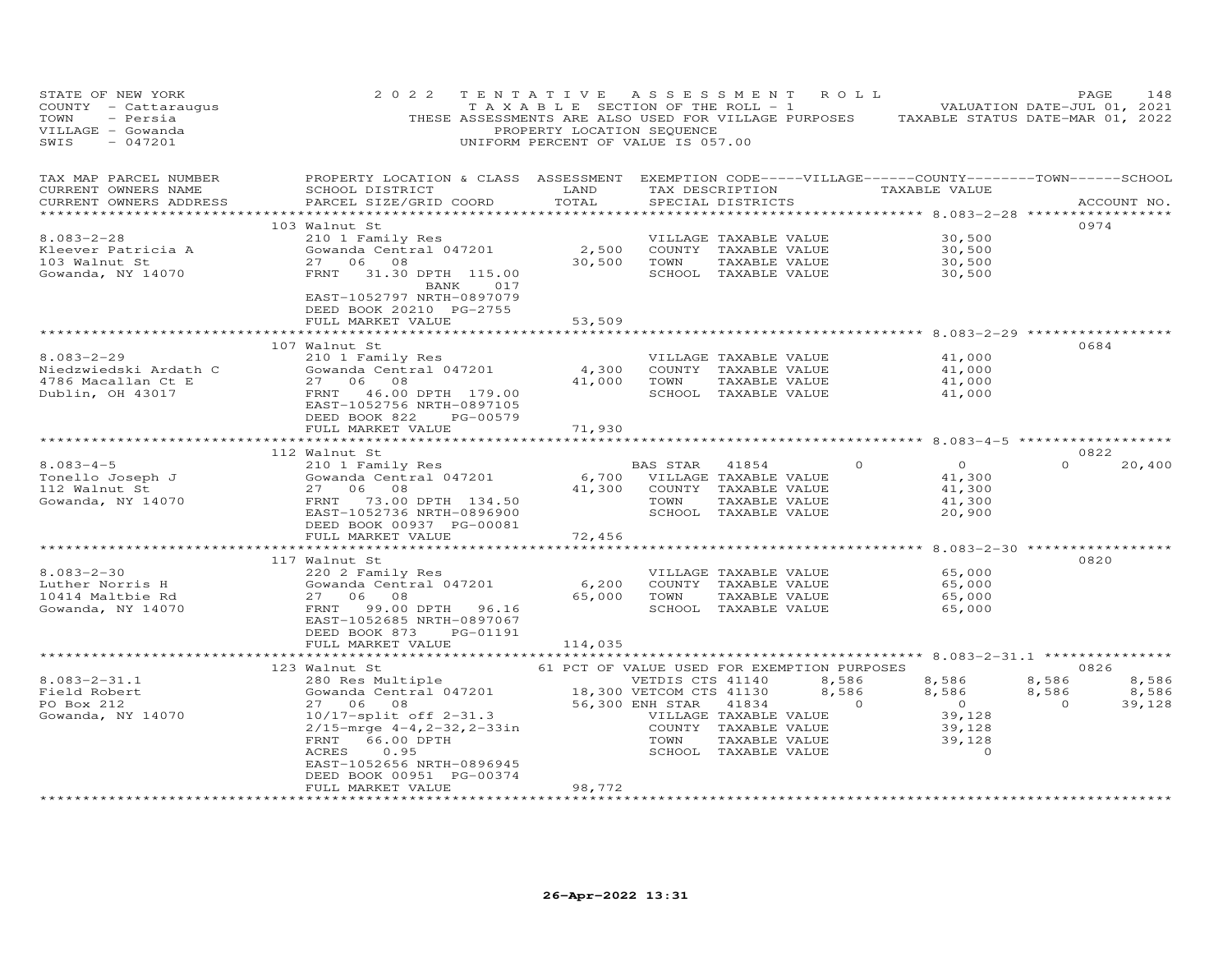| STATE OF NEW YORK<br>COUNTY - Cattaraugus<br>TOWN<br>- Persia<br>VILLAGE - Gowanda<br>SWIS<br>$-047201$ | 2 0 2 2                                                                                                                                                                                                                                 | TENTATIVE ASSESSMENT<br>T A X A B L E SECTION OF THE ROLL - 1<br>PROPERTY LOCATION SEQUENCE<br>UNIFORM PERCENT OF VALUE IS 057.00 |                                                 |                                                                                                 | R O L L  | THESE ASSESSMENTS ARE ALSO USED FOR VILLAGE PURPOSES TAXABLE STATUS DATE-MAR 01, 2022 | PAGE<br>VALUATION DATE-JUL 01, 2021 | 149         |
|---------------------------------------------------------------------------------------------------------|-----------------------------------------------------------------------------------------------------------------------------------------------------------------------------------------------------------------------------------------|-----------------------------------------------------------------------------------------------------------------------------------|-------------------------------------------------|-------------------------------------------------------------------------------------------------|----------|---------------------------------------------------------------------------------------|-------------------------------------|-------------|
| TAX MAP PARCEL NUMBER<br>CURRENT OWNERS NAME<br>CURRENT OWNERS ADDRESS                                  | PROPERTY LOCATION & CLASS ASSESSMENT EXEMPTION CODE-----VILLAGE------COUNTY-------TOWN------SCHOOL<br>SCHOOL DISTRICT<br>PARCEL SIZE/GRID COORD                                                                                         | LAND<br>TOTAL                                                                                                                     |                                                 | TAX DESCRIPTION<br>SPECIAL DISTRICTS                                                            |          | TAXABLE VALUE<br>********************** 8.083-4-3 ***********                         |                                     | ACCOUNT NO. |
|                                                                                                         | 130 Walnut St                                                                                                                                                                                                                           |                                                                                                                                   |                                                 |                                                                                                 |          |                                                                                       | 0689                                |             |
| $8.083 - 4 - 3$<br>Offhaus Donald R<br>Offhaus Lynn<br>130 Walnut St<br>Gowanda, NY 14070               | 210 1 Family Res<br>Gowanda Central 047201<br>28 06<br>08<br>63.00 DPTH 156.60<br>FRNT<br>EAST-1052576 NRTH-0896869<br>DEED BOOK 00735 PG-01109<br>FULL MARKET VALUE                                                                    | 5,300<br>37,410<br>65,632                                                                                                         | BAS STAR<br>TOWN                                | 41854<br>VILLAGE TAXABLE VALUE<br>COUNTY TAXABLE VALUE<br>TAXABLE VALUE<br>SCHOOL TAXABLE VALUE | $\circ$  | $\overline{0}$<br>37,410<br>37,410<br>37,410<br>17,010                                | $\Omega$                            | 20,400      |
|                                                                                                         | ***********************                                                                                                                                                                                                                 |                                                                                                                                   |                                                 |                                                                                                 |          | **************** 8.083-2-31.3 **************                                          |                                     |             |
| $8.083 - 2 - 31.3$<br>MACCR LLC<br>PO Box 658<br>Springville, NY 14141                                  | 137 Walnut St<br>220 2 Family Res<br>Gowanda Central 047201<br>$11/2017$ -split from $2-31.1$<br>FRNT 49.00 DPTH 95.00<br>EAST-1052463 NRTH-0897045<br>DEED BOOK 28462 PG-3001<br>FULL MARKET VALUE                                     | 3,400<br>23,000<br>40,351                                                                                                         | TOWN                                            | VILLAGE TAXABLE VALUE<br>COUNTY TAXABLE VALUE<br>TAXABLE VALUE<br>SCHOOL TAXABLE VALUE          |          | 23,000<br>23,000<br>23,000<br>23,000                                                  | 1678                                |             |
|                                                                                                         | 140 Walnut St                                                                                                                                                                                                                           |                                                                                                                                   |                                                 |                                                                                                 |          |                                                                                       | 0318                                |             |
| $8.083 - 4 - 2$<br>Brown Deborah S<br>140 Walnut St<br>Gowanda, NY 14070                                | 210 1 Family Res<br>Gowanda Central 047201<br>27 06 08<br>96.00 DPTH 194.00<br>FRNT<br>EAST-1052499 NRTH-0896851<br>DEED BOOK 23017 PG-7001                                                                                             | 44,370                                                                                                                            | BAS STAR<br>7,800 VILLAGE TAXABLE VALUE<br>TOWN | 41854<br>COUNTY TAXABLE VALUE<br>TAXABLE VALUE<br>SCHOOL TAXABLE VALUE                          | $\Omega$ | $\overline{0}$<br>44,370<br>44,370<br>44,370<br>23,970                                | $\Omega$                            | 20,400      |
|                                                                                                         | FULL MARKET VALUE                                                                                                                                                                                                                       | 77,842                                                                                                                            |                                                 |                                                                                                 |          | ************************* 8.084-2-5.2 ***************                                 |                                     |             |
| $8.084 - 2 - 5.2$<br>Riley Jason O<br>Riley Ashley C<br>55 Caroline Rd<br>Gowanda, NY 14070             | R16 Walnut St<br>311 Res vac land<br>Gowanda Central 047201<br>27 06 08<br>$2/17$ -mrgd 2-3 in prcl<br>split from $8.084-2-5$<br>64.00 DPTH 290.00<br>FRNT<br>EAST-1053620 NRTH-0896890<br>DEED BOOK 20200 PG-9172<br>FULL MARKET VALUE | 7,500<br>7,500<br>13,158                                                                                                          | TOWN                                            | VILLAGE TAXABLE VALUE<br>COUNTY TAXABLE VALUE<br>TAXABLE VALUE<br>SCHOOL TAXABLE VALUE          |          | 7,500<br>7,500<br>7,500<br>7,500                                                      | 0908                                |             |
|                                                                                                         |                                                                                                                                                                                                                                         |                                                                                                                                   |                                                 | ************************                                                                        |          |                                                                                       |                                     |             |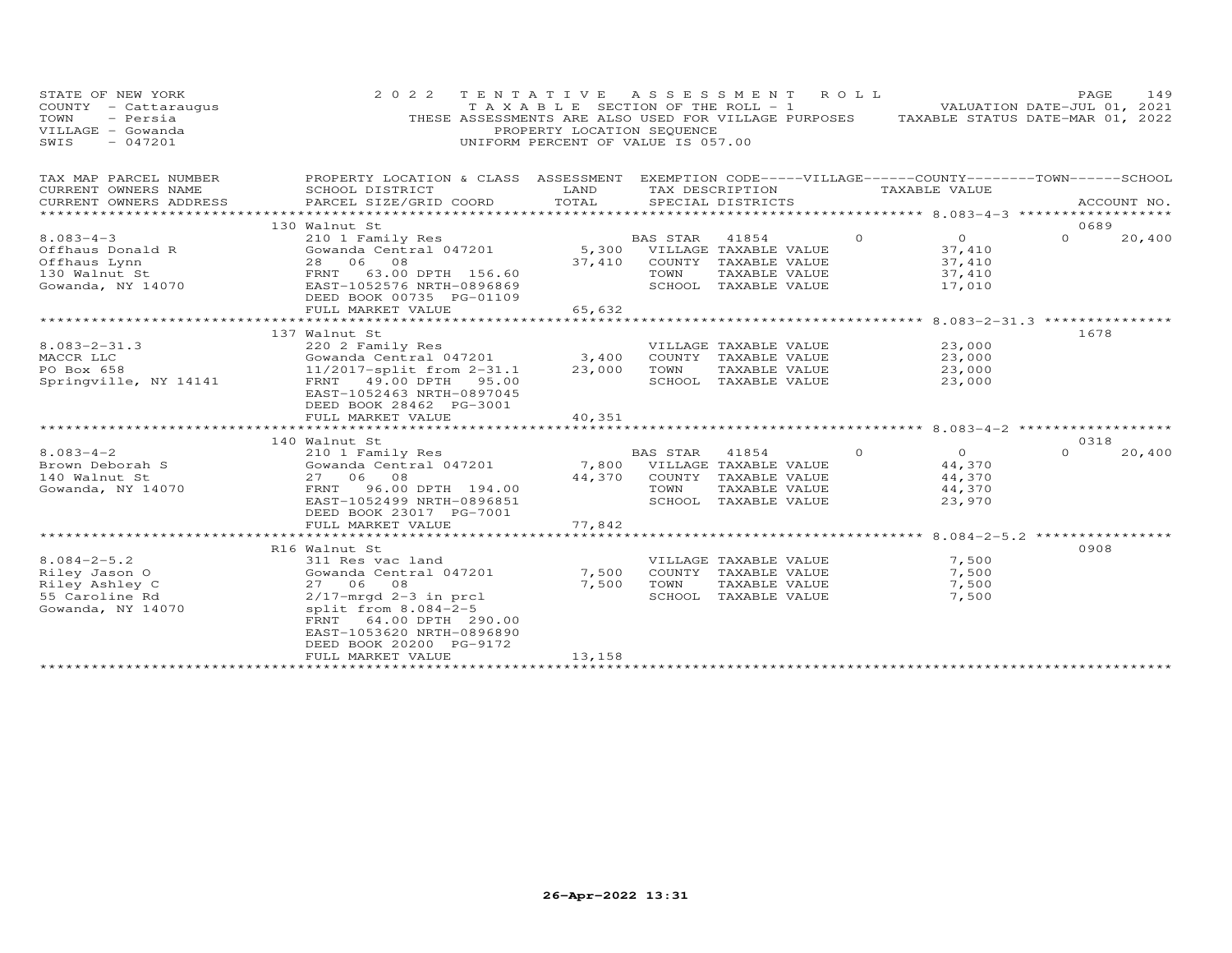|      | STATE OF NEW YORK    | 2022 TENTATIVE ASSESSMENT ROLL                       |  |  |                                  |                        | PAGE. | 150 |
|------|----------------------|------------------------------------------------------|--|--|----------------------------------|------------------------|-------|-----|
|      | COUNTY - Cattaraugus | T A X A B L E SECTION OF THE ROLL - 1                |  |  | VALUATION DATE-JUL 01, 2021      |                        |       |     |
|      | TOWN - Persia        | THESE ASSESSMENTS ARE ALSO USED FOR VILLAGE PURPOSES |  |  | TAXABLE STATUS DATE-MAR 01, 2022 |                        |       |     |
|      | VILLAGE - Gowanda    |                                                      |  |  |                                  | RPS150/V04/L015        |       |     |
| SWIS | $-047201$            |                                                      |  |  |                                  | CURRENT DATE 4/26/2022 |       |     |
|      |                      | UNIFORM PERCENT OF VALUE IS 057.00                   |  |  |                                  |                        |       |     |

|  | $\overline{\phantom{a}}$ | эn | ▱<br>. |  |
|--|--------------------------|----|--------|--|
|  |                          |    |        |  |
|  |                          |    |        |  |

R O L L S U B S E C T I O N - - T O T A L S

OT722 Omitted Tax -V 1 MOVTAX

# \*\*\* S C H O O L D I S T R I C T S U M M A R Y \*\*\*

| CODE   | DISTRICT NAME   | TOTAL<br>PARCELS | ASSESSED<br>LAND | ASSESSED<br>TOTAL | EXEMPT<br>AMOUNT | TOTAL<br>TAXABLE | STAR<br>AMOUNT | STAR<br>TAXABLE |
|--------|-----------------|------------------|------------------|-------------------|------------------|------------------|----------------|-----------------|
| 047201 | Gowanda Central | 744              | 4423,850         | 41039,523         | 2305,606         | 38733,917        | 8327,270       | 30406,647       |
|        | $SUB-TOTAL$     | 744              | 4423,850         | 41039,523         | 2305,606         | 38733,917        | 8327,270       | 30406,647       |
|        | TOTAL           | 744              | 4423,850         | 41039,523         | 2305,606         | 38733,917        | 8327,270       | 30406,647       |

## \*\*\* S Y S T E M C O D E S S U M M A R Y \*\*\*

# NO SYSTEM EXEMPTIONS AT THIS LEVEL

|          |          |          |         | TOTAL   |                 |       |
|----------|----------|----------|---------|---------|-----------------|-------|
| SCHOOL   | TOWN     | COUNTY   | VILLAGE | PARCELS | DESCRIPTION     | CODE  |
| 1209,100 | 1209,100 | 1209,100 |         |         | NON-PROFIT      | 25130 |
| 274,313  | 274,313  | 274,313  | 258,353 | 39      | VETWAR CTS      | 41120 |
| 324,761  | 324,761  | 324,761  | 324,761 | 27      | VETCOM CTS      | 41130 |
| 246,086  | 246,086  | 246,086  | 222,011 | 15      | VETDIS CTS      | 41140 |
|          | 74,205   | 74,205   |         | 10      | CW 15 VET/      | 41161 |
|          | 4,080    |          |         | 2       | RPTL466 c       | 41683 |
| 771      | 771      | 771      |         |         | AG DISTOUT      | 41730 |
| 176,520  | 176,520  | 176,520  | 176,520 | 8       | AGED $C/T/S$    | 41800 |
|          | 49,793   | 49,793   | 49,793  |         | AGED C/T        | 41801 |
|          |          | 21,465   | 21,465  |         | AGED C          | 41802 |
|          | 16,695   |          |         |         | AGED T          | 41803 |
| 63,630   |          |          |         |         | AGED S          | 41804 |
| 4212,730 |          |          |         | 103     | ENH STAR        | 41834 |
| 4114.540 |          |          |         | 202     | <b>BAS STAR</b> | 41854 |
|          |          |          |         |         |                 |       |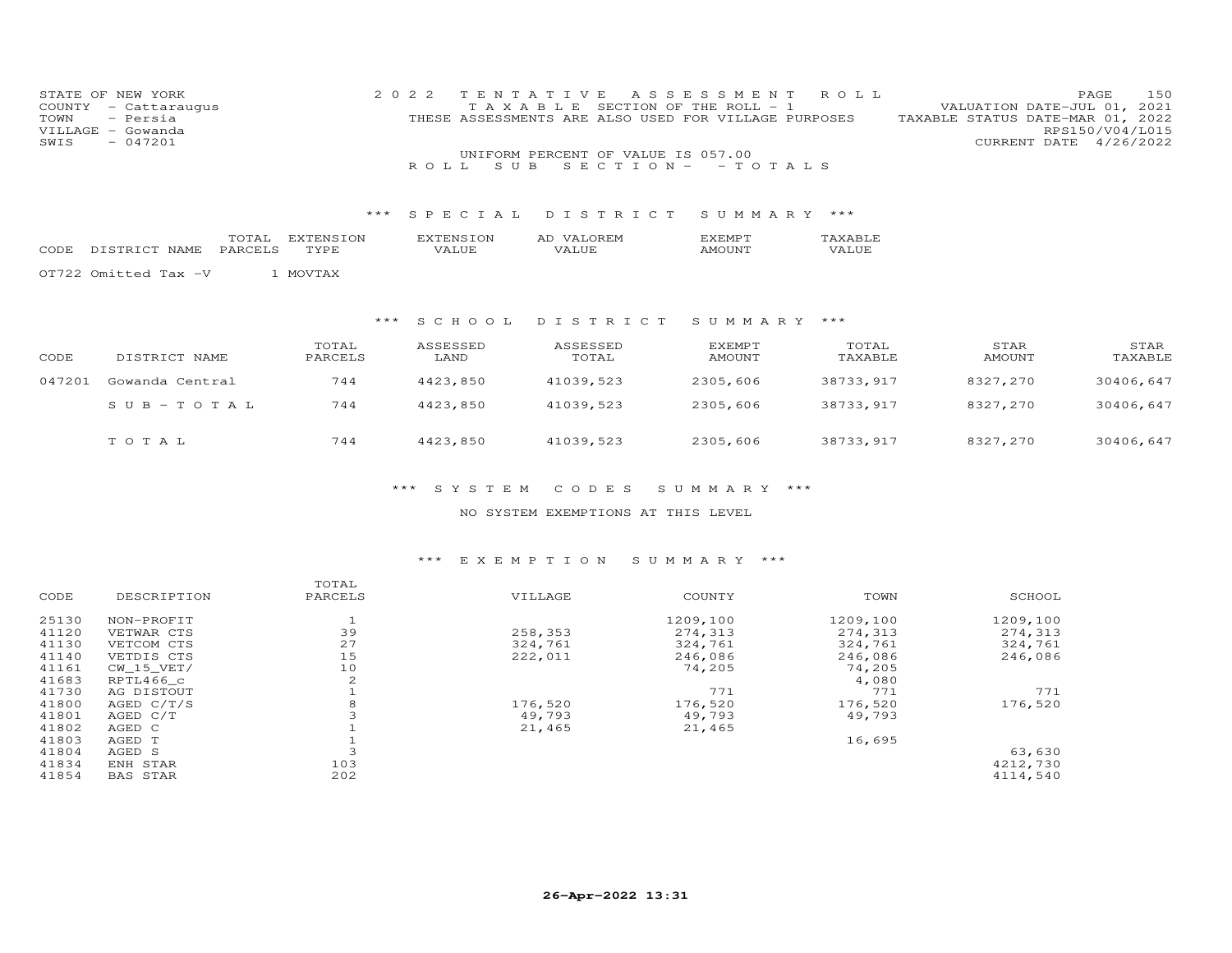|      | STATE OF NEW YORK    | 2022 TENTATIVE ASSESSMENT ROLL                       |                                  | PAGE. | 151 |
|------|----------------------|------------------------------------------------------|----------------------------------|-------|-----|
|      | COUNTY - Cattaraugus | TAXABLE SECTION OF THE ROLL - 1                      | VALUATION DATE-JUL 01, 2021      |       |     |
|      | TOWN - Persia        | THESE ASSESSMENTS ARE ALSO USED FOR VILLAGE PURPOSES | TAXABLE STATUS DATE-MAR 01, 2022 |       |     |
|      | VILLAGE - Gowanda    |                                                      | RPS150/V04/L015                  |       |     |
| SWIS | $-047201$            |                                                      | CURRENT DATE 4/26/2022           |       |     |
|      |                      | UNIFORM PERCENT OF VALUE IS 057.00                   |                                  |       |     |
|      |                      | ROLL SUB SECTION- - TOTALS                           |                                  |       |     |

| CODE  | DESCRIPTION        | TOTAL<br>PARCELS | ''ILLAGE           | COUNTY             | TOWN               | SCHOOL              |
|-------|--------------------|------------------|--------------------|--------------------|--------------------|---------------------|
| 47610 | BUS C/T/S<br>TOTAL | $41 -$           | 72,975<br>1125,878 | 10,425<br>2387,439 | 10,425<br>2386,749 | 10,425<br>10632,876 |

| ROLL<br>SEC | 3CRIPTION | COTAI:<br>PARCELS | <i>ec</i> rectro<br>.<br>LAND | ACCFCCFF<br>.<br>TOTAL | TAXABLE.<br>VILLAGE | TAXABLE<br>COUNTY | <b>TAXABLE</b><br>TOWN | TAXABLE<br>SCHOOI | STAR<br>TAXABLE |
|-------------|-----------|-------------------|-------------------------------|------------------------|---------------------|-------------------|------------------------|-------------------|-----------------|
|             | TAXABLF   | 744               | 1.002<br>850                  | 11039523<br>- - - -    | 39913<br>.645       | 38652.084         | 38652.<br>774          | 38733 917         | 30406.647       |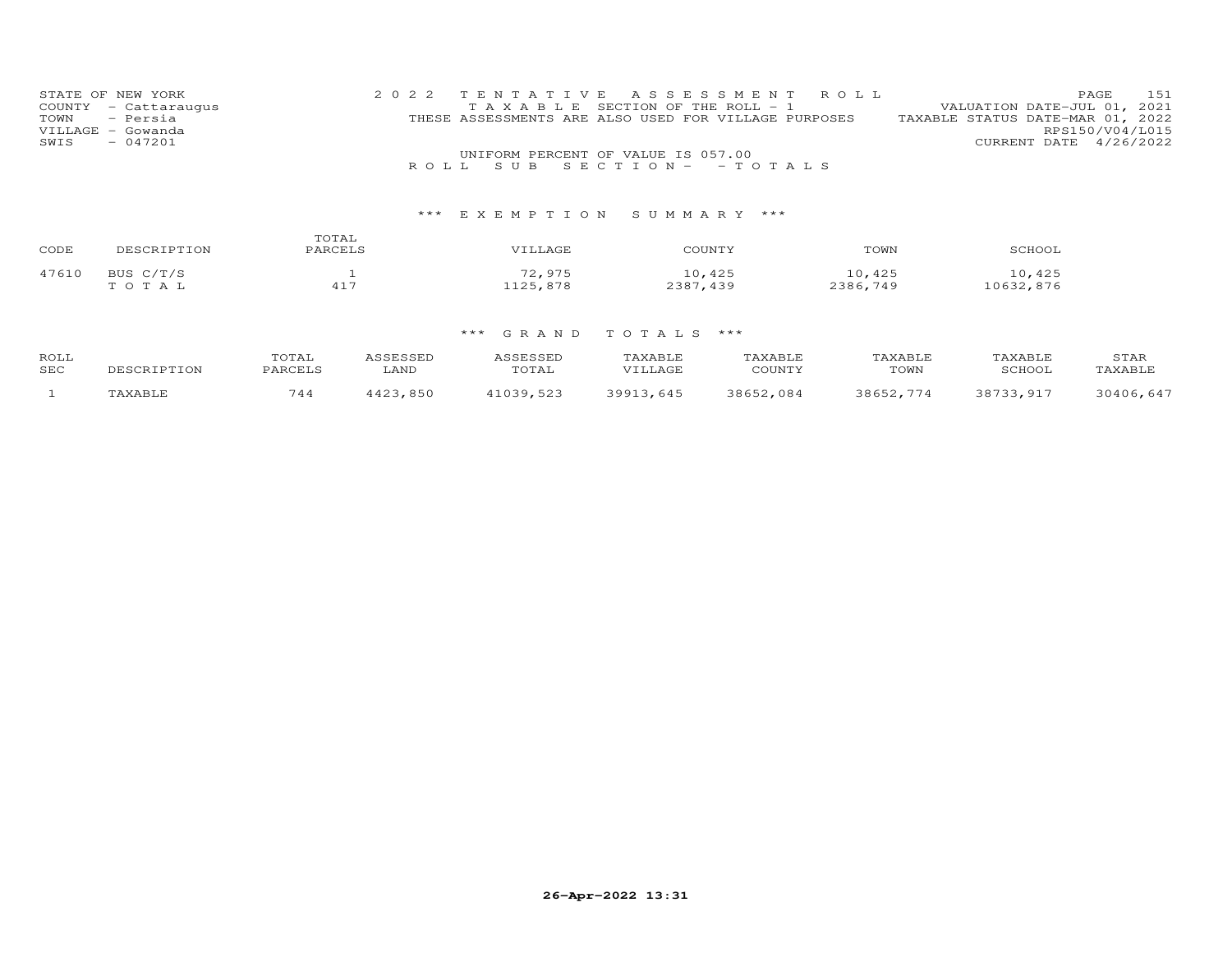|      | STATE OF NEW YORK    | 2022 TENTATIVE ASSESSMENT ROLL                                                           | PAGE 152               |  |
|------|----------------------|------------------------------------------------------------------------------------------|------------------------|--|
|      | COUNTY - Cattaraugus | VALUATION DATE-JUL 01, 2021<br>T A X A B L E SECTION OF THE ROLL - 1                     |                        |  |
|      | TOWN - Persia        | TAXABLE STATUS DATE-MAR 01, 2022<br>THESE ASSESSMENTS ARE ALSO USED FOR VILLAGE PURPOSES |                        |  |
|      | VILLAGE - Gowanda    |                                                                                          | RPS150/V04/L015        |  |
| SWIS | $-047201$            | UNIFORM PERCENT OF VALUE IS 057.00                                                       | CURRENT DATE 4/26/2022 |  |
|      |                      |                                                                                          |                        |  |
|      |                      | ROLL SECTION TOTALS                                                                      |                        |  |

|       |  | $\overline{\phantom{a}}$ | . |  |
|-------|--|--------------------------|---|--|
| IVI H |  |                          |   |  |

OT722 Omitted Tax -V 1 MOVTAX

# \*\*\* S C H O O L D I S T R I C T S U M M A R Y \*\*\*

| CODE   | DISTRICT NAME   | TOTAL<br>PARCELS | ASSESSED<br>LAND | ASSESSED<br>TOTAL | EXEMPT<br>AMOUNT | TOTAL<br>TAXABLE | STAR<br>AMOUNT | STAR<br>TAXABLE |
|--------|-----------------|------------------|------------------|-------------------|------------------|------------------|----------------|-----------------|
| 047201 | Gowanda Central | 744              | 4423,850         | 41039,523         | 2305,606         | 38733,917        | 8327,270       | 30406,647       |
|        | $SUB-TOTAL$     | 744              | 4423,850         | 41039,523         | 2305,606         | 38733,917        | 8327,270       | 30406,647       |
|        | TOTAL           | 744              | 4423,850         | 41039,523         | 2305,606         | 38733,917        | 8327,270       | 30406,647       |

## \*\*\* S Y S T E M C O D E S S U M M A R Y \*\*\*

# NO SYSTEM EXEMPTIONS AT THIS LEVEL

|       |                 | TOTAL   |         |          |          |          |
|-------|-----------------|---------|---------|----------|----------|----------|
| CODE  | DESCRIPTION     | PARCELS | VILLAGE | COUNTY   | TOWN     | SCHOOL   |
| 25130 | NON-PROFIT      |         |         | 1209,100 | 1209,100 | 1209,100 |
| 41120 | VETWAR CTS      | 39      | 258,353 | 274,313  | 274,313  | 274,313  |
| 41130 | VETCOM CTS      | 27      | 324,761 | 324,761  | 324,761  | 324,761  |
| 41140 | VETDIS CTS      | 15      | 222,011 | 246,086  | 246,086  | 246,086  |
| 41161 | CW 15 VET/      | 10      |         | 74,205   | 74,205   |          |
| 41683 | RPTL466 c       | 2       |         |          | 4,080    |          |
| 41730 | AG DISTOUT      |         |         | 771      | 771      | 771      |
| 41800 | AGED C/T/S      | 8       | 176,520 | 176,520  | 176,520  | 176,520  |
| 41801 | AGED C/T        |         | 49,793  | 49,793   | 49,793   |          |
| 41802 | AGED C          |         | 21,465  | 21,465   |          |          |
| 41803 | AGED T          |         |         |          | 16,695   |          |
| 41804 | AGED S          |         |         |          |          | 63,630   |
| 41834 | ENH STAR        | 103     |         |          |          | 4212,730 |
| 41854 | <b>BAS STAR</b> | 202     |         |          |          | 4114,540 |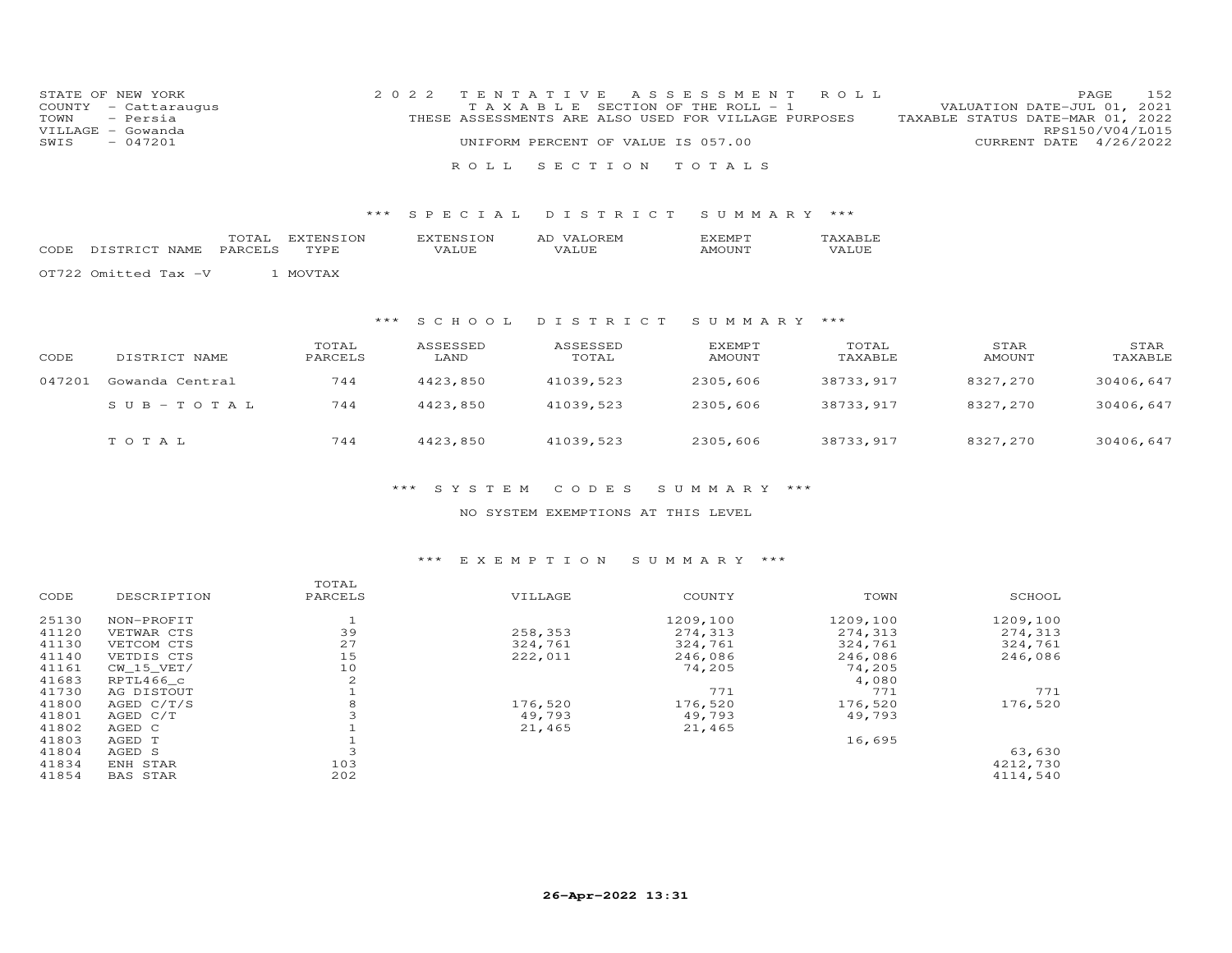|      | STATE OF NEW YORK    | 2022 TENTATIVE ASSESSMENT ROLL |                                                      |  |  |  |                                  |                        | PAGE            | 153 |
|------|----------------------|--------------------------------|------------------------------------------------------|--|--|--|----------------------------------|------------------------|-----------------|-----|
|      | COUNTY - Cattaraugus |                                | T A X A B L E SECTION OF THE ROLL - 1                |  |  |  | VALUATION DATE-JUL 01, 2021      |                        |                 |     |
|      | TOWN - Persia        |                                | THESE ASSESSMENTS ARE ALSO USED FOR VILLAGE PURPOSES |  |  |  | TAXABLE STATUS DATE-MAR 01, 2022 |                        |                 |     |
|      | VILLAGE - Gowanda    |                                |                                                      |  |  |  |                                  |                        | RPS150/V04/L015 |     |
| SWIS | $-047201$            |                                | UNIFORM PERCENT OF VALUE IS 057.00                   |  |  |  |                                  | CURRENT DATE 4/26/2022 |                 |     |
|      |                      |                                |                                                      |  |  |  |                                  |                        |                 |     |
|      |                      |                                | ROLL SECTION TOTALS                                  |  |  |  |                                  |                        |                 |     |

| CODE  | DESCRIPTION        | TOTAL<br>PARCELS | VILLAGE            | COUNTY             | TOWN               | SCHOOL              |
|-------|--------------------|------------------|--------------------|--------------------|--------------------|---------------------|
| 47610 | BUS C/T/S<br>TOTAL | 417              | 72,975<br>1125,878 | 10,425<br>2387,439 | 10,425<br>2386,749 | 10,425<br>10632,876 |

| ROLL<br>SEC | 3CRIPTION | COTAI:<br>PARCELS | <i>ec</i> rectro<br>.<br>LAND | ACCFCCFF<br>.<br>TOTAL | TAXABLE.<br>VILLAGE | TAXABLE<br>COUNTY | <b>TAXABLE</b><br>TOWN | TAXABLE<br>SCHOOI | STAR<br>TAXABLE |
|-------------|-----------|-------------------|-------------------------------|------------------------|---------------------|-------------------|------------------------|-------------------|-----------------|
|             | TAXABLF   | 744               | 1.002<br>850                  | 11039523<br>- - - -    | 39913<br>.645       | 38652.084         | 38652.<br>774          | 38733 917         | 30406.647       |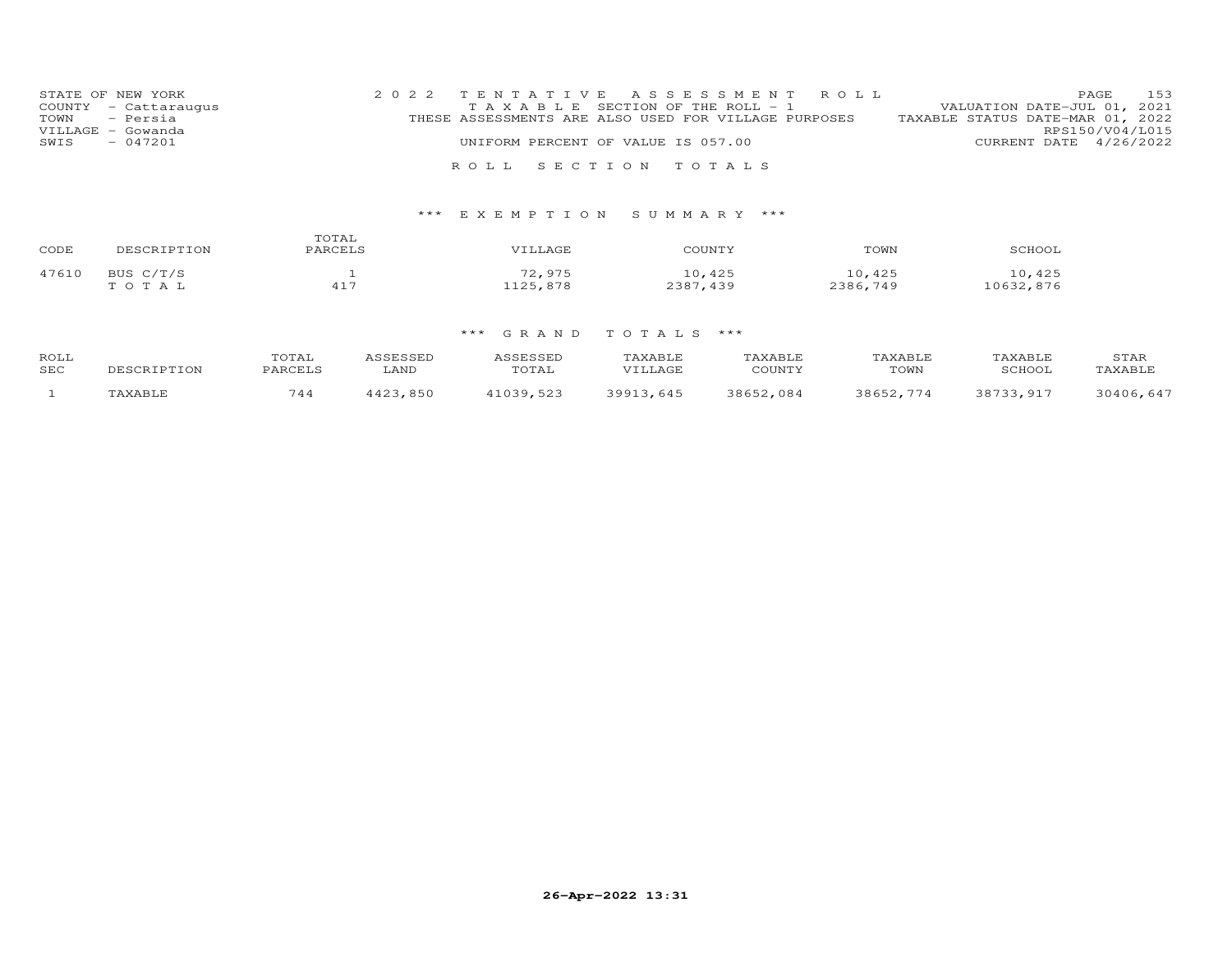| STATE OF NEW YORK<br>COUNTY - Cattaraugus<br>- Persia<br>TOWN<br>VILLAGE - Gowanda<br>$-047201$<br>SWIS | 2 0 2 2                                                                                            | TENTATIVE<br>SPECIAL FRANCHISE SECTION OF THE ROLL - 5<br>PROPERTY LOCATION SEQUENCE<br>UNIFORM PERCENT OF VALUE IS 057.00 |      | A S S E S S M E N T<br>R O L L<br>THESE ASSESSMENTS ARE ALSO USED FOR VILLAGE PURPOSES |                                                                | 154<br>PAGE<br>VALUATION DATE-JUL 01, 2021<br>TAXABLE STATUS DATE-MAR 01, 2022 |
|---------------------------------------------------------------------------------------------------------|----------------------------------------------------------------------------------------------------|----------------------------------------------------------------------------------------------------------------------------|------|----------------------------------------------------------------------------------------|----------------------------------------------------------------|--------------------------------------------------------------------------------|
| TAX MAP PARCEL NUMBER                                                                                   | PROPERTY LOCATION & CLASS ASSESSMENT EXEMPTION CODE-----VILLAGE------COUNTY-------TOWN------SCHOOL |                                                                                                                            |      |                                                                                        |                                                                |                                                                                |
| CURRENT OWNERS NAME<br>CURRENT OWNERS ADDRESS                                                           | SCHOOL DISTRICT<br>PARCEL SIZE/GRID COORD                                                          | LAND<br>TOTAL                                                                                                              |      | TAX DESCRIPTION<br>SPECIAL DISTRICTS                                                   | TAXABLE VALUE                                                  | ACCOUNT NO.                                                                    |
| **********************                                                                                  | *********************                                                                              | *********                                                                                                                  |      |                                                                                        | ********************************* 572.001-9911-123.700 ******* |                                                                                |
|                                                                                                         | Special Franchise                                                                                  |                                                                                                                            |      |                                                                                        |                                                                | 1085                                                                           |
| 572.001-9911-123.700                                                                                    | 861 Elec & gas                                                                                     |                                                                                                                            |      | VILLAGE TAXABLE VALUE                                                                  | 490,884                                                        |                                                                                |
| National Fuel Gas Dist Corp                                                                             | Gowanda Central 047201                                                                             | $\circ$                                                                                                                    |      | COUNTY TAXABLE VALUE                                                                   | 490,884                                                        |                                                                                |
| Attn: Real Property Tax Service Gowanda Village                                                         |                                                                                                    | 490,884                                                                                                                    | TOWN | TAXABLE VALUE                                                                          | 490,884                                                        |                                                                                |
| 6363 Main St                                                                                            | 100% Gowanda                                                                                       |                                                                                                                            |      | SCHOOL TAXABLE VALUE                                                                   | 490,884                                                        |                                                                                |
| Williamsville, NY 14221-5887                                                                            | FULL MARKET VALUE                                                                                  | 861,200                                                                                                                    |      |                                                                                        |                                                                |                                                                                |
| *****************************                                                                           | *********************                                                                              |                                                                                                                            |      |                                                                                        |                                                                |                                                                                |
| 572.001-9911-131.600                                                                                    | Special Franchise<br>861 Elec & gas                                                                |                                                                                                                            |      | VILLAGE TAXABLE VALUE                                                                  | 283,692                                                        | 1087                                                                           |
| Nys Electric & Gas Corp                                                                                 | Gowanda Central 047201                                                                             | $\circ$                                                                                                                    |      | COUNTY TAXABLE VALUE                                                                   | 283,692                                                        |                                                                                |
| Avangrid Managmt Co Local Tax Gowanda Village                                                           |                                                                                                    | 283,692                                                                                                                    | TOWN | TAXABLE VALUE                                                                          | 283,692                                                        |                                                                                |
| 1 City Center 5thfloor                                                                                  | 100% Gowanda                                                                                       |                                                                                                                            |      | SCHOOL TAXABLE VALUE                                                                   | 283,692                                                        |                                                                                |
| Portland, ME 04101                                                                                      | FULL MARKET VALUE                                                                                  | 497,705                                                                                                                    |      |                                                                                        |                                                                |                                                                                |
| *********************                                                                                   | *******************                                                                                |                                                                                                                            |      |                                                                                        | *********** 572.001-9911-631.900 *****                         |                                                                                |
|                                                                                                         | Special Franchise                                                                                  |                                                                                                                            |      |                                                                                        |                                                                | 1086                                                                           |
| 572.001-9911-631.900                                                                                    | 866 Telephone                                                                                      |                                                                                                                            |      | VILLAGE TAXABLE VALUE                                                                  | 92,756                                                         |                                                                                |
| Verizon New York Inc                                                                                    | Gowanda Central 047201                                                                             | $\circ$                                                                                                                    |      | COUNTY TAXABLE VALUE                                                                   | 92,756                                                         |                                                                                |
| C/O Duff & Phelps                                                                                       | Gowanda Village                                                                                    | 92,756                                                                                                                     | TOWN | TAXABLE VALUE                                                                          | 92,756                                                         |                                                                                |
| PO Box 2749                                                                                             | $1.0000 - Gowanda$                                                                                 |                                                                                                                            |      | SCHOOL TAXABLE VALUE                                                                   | 92,756                                                         |                                                                                |
| Addison, TX 75001<br>*******************                                                                | FULL MARKET VALUE                                                                                  | 162,730                                                                                                                    |      |                                                                                        |                                                                |                                                                                |
|                                                                                                         | Special Franchise                                                                                  |                                                                                                                            |      |                                                                                        | ******** 572.001-9911-745 ********                             | 1331                                                                           |
| 572.001-9911-745                                                                                        | 867 Misc franchs                                                                                   |                                                                                                                            |      | VILLAGE TAXABLE VALUE                                                                  | 12,005                                                         |                                                                                |
| Century Link Communicatins LL Gowanda Central 047201                                                    |                                                                                                    | $\circ$                                                                                                                    |      | COUNTY TAXABLE VALUE                                                                   | 12,005                                                         |                                                                                |
| Property Tax Dept                                                                                       | 100% Gowanda                                                                                       | 12,005                                                                                                                     | TOWN | TAXABLE VALUE                                                                          | 12,005                                                         |                                                                                |
| PO Box 2629                                                                                             | FULL MARKET VALUE                                                                                  | 21,061                                                                                                                     |      | SCHOOL TAXABLE VALUE                                                                   | 12,005                                                         |                                                                                |
| Addison, TX 75001                                                                                       |                                                                                                    |                                                                                                                            |      |                                                                                        |                                                                |                                                                                |
|                                                                                                         |                                                                                                    |                                                                                                                            |      |                                                                                        | ******************************* 572.001-9911-750 ********      |                                                                                |
|                                                                                                         | Special Franchise                                                                                  |                                                                                                                            |      |                                                                                        |                                                                | 1357                                                                           |
| 572.001-9911-750                                                                                        | 867 Misc franchs                                                                                   |                                                                                                                            |      | VILLAGE TAXABLE VALUE                                                                  | 4,817                                                          |                                                                                |
| Broadwing Communications                                                                                | Gowanda Central 047201                                                                             | $\circ$                                                                                                                    |      | COUNTY TAXABLE VALUE                                                                   | 4,817                                                          |                                                                                |
| Property Tax Dept                                                                                       | 100% Gowanda                                                                                       | 4,817                                                                                                                      | TOWN | TAXABLE VALUE                                                                          | 4,817                                                          |                                                                                |
| 1025 Eldorado Blvd<br>Broomfield, CO 80021                                                              | FULL MARKET VALUE                                                                                  | 8,451                                                                                                                      |      | SCHOOL TAXABLE VALUE                                                                   | 4,817                                                          |                                                                                |
| *********************                                                                                   |                                                                                                    | <b>.</b>                                                                                                                   |      |                                                                                        | *********** 572.001-9911-759 ********                          |                                                                                |
|                                                                                                         | Special Franchise                                                                                  |                                                                                                                            |      |                                                                                        |                                                                | 1664                                                                           |
| 572.001-9911-759                                                                                        | 867 Misc franchs                                                                                   |                                                                                                                            |      | VILLAGE TAXABLE VALUE                                                                  | 24,537                                                         |                                                                                |
| DFT Local Service                                                                                       | Gowanda Central 047201                                                                             | $\circ$                                                                                                                    |      | COUNTY TAXABLE VALUE                                                                   | 24,537                                                         |                                                                                |
| PO Box 209                                                                                              | 1.00 Village of Gowanda                                                                            | 24,537                                                                                                                     | TOWN | TAXABLE VALUE                                                                          | 24,537                                                         |                                                                                |
| Fredonia, NY 14063                                                                                      | 100% Gowanda                                                                                       |                                                                                                                            |      | SCHOOL TAXABLE VALUE                                                                   | 24,537                                                         |                                                                                |
|                                                                                                         | FULL MARKET VALUE                                                                                  | 43,047                                                                                                                     |      |                                                                                        |                                                                |                                                                                |
|                                                                                                         | *****************                                                                                  |                                                                                                                            |      |                                                                                        |                                                                |                                                                                |
|                                                                                                         | Special Franchise                                                                                  |                                                                                                                            |      |                                                                                        |                                                                | 1358                                                                           |
| 572.001-9911-762                                                                                        | 867 Misc franchs                                                                                   |                                                                                                                            |      | VILLAGE TAXABLE VALUE                                                                  | 3,684                                                          |                                                                                |
| WilTel Communications Group                                                                             | Gowanda Central 047201                                                                             | $\circ$                                                                                                                    |      | COUNTY TAXABLE VALUE                                                                   | 3,684<br>3,684                                                 |                                                                                |
| Property Tax Dept<br>1025 Eldorado Blvd                                                                 | 100% Gowanda<br>FULL MARKET VALUE                                                                  | 3,684<br>6,463                                                                                                             | TOWN | TAXABLE VALUE<br>SCHOOL TAXABLE VALUE                                                  | 3,684                                                          |                                                                                |
| Broomfield, CO 80021                                                                                    |                                                                                                    |                                                                                                                            |      |                                                                                        |                                                                |                                                                                |
|                                                                                                         |                                                                                                    |                                                                                                                            |      |                                                                                        |                                                                |                                                                                |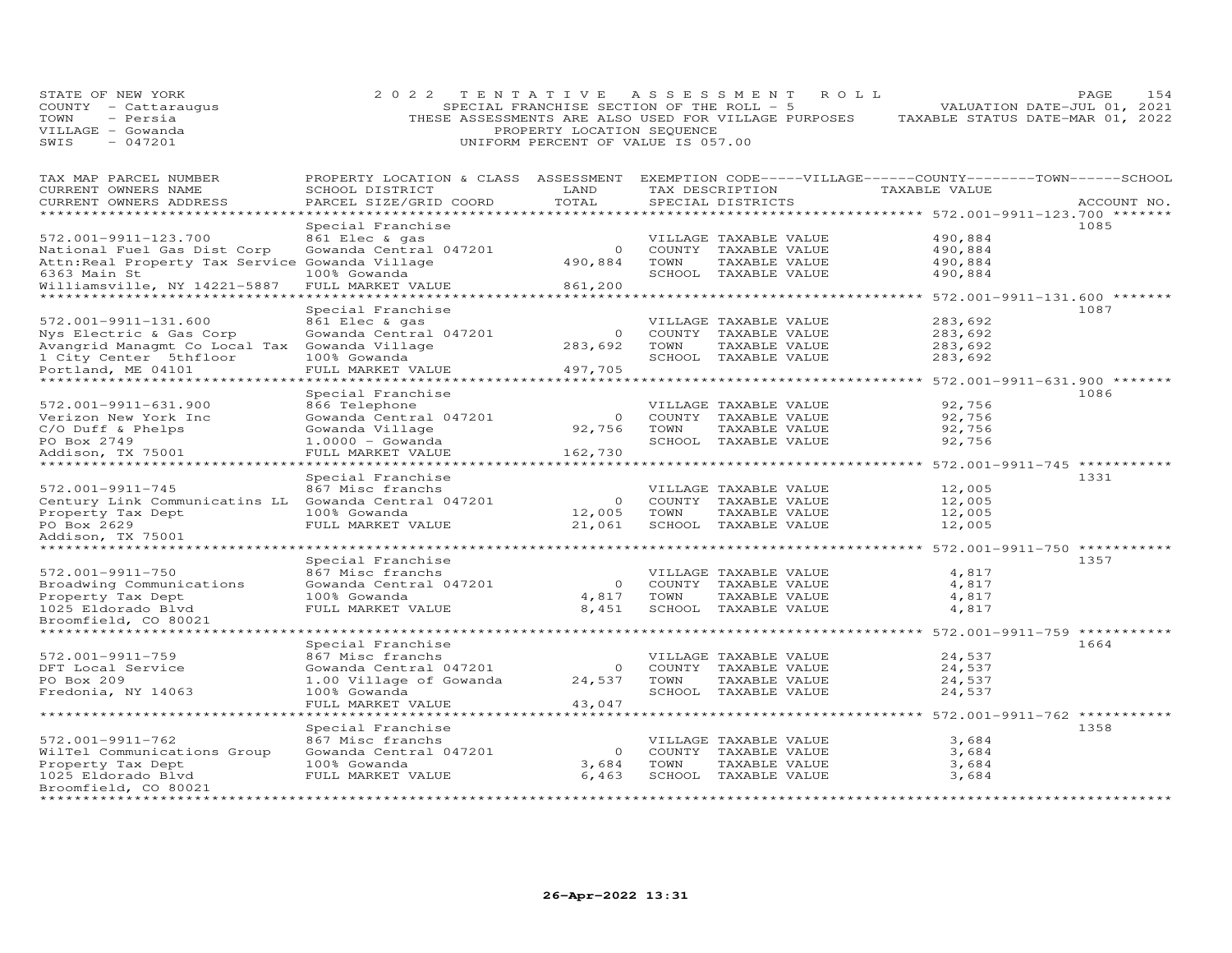| STATE OF NEW YORK<br>COUNTY<br>- Cattaraugus<br>- Persia<br>TOWN<br>VILLAGE - Gowanda<br>$-047201$<br>SWIS | 2022 TENTATIVE<br>ASSESSMENT ROLL<br>PAGE<br>VALUATION DATE-JUL 01, 2021<br>SPECIAL FRANCHISE SECTION OF THE ROLL - 5<br>THESE ASSESSMENTS ARE ALSO USED FOR VILLAGE PURPOSES TAXABLE STATUS DATE-MAR 01, 2022<br>PROPERTY LOCATION SEQUENCE<br>UNIFORM PERCENT OF VALUE IS 057.00 |          |        |                       |                                                               |             |  |  |
|------------------------------------------------------------------------------------------------------------|------------------------------------------------------------------------------------------------------------------------------------------------------------------------------------------------------------------------------------------------------------------------------------|----------|--------|-----------------------|---------------------------------------------------------------|-------------|--|--|
| TAX MAP PARCEL NUMBER                                                                                      | PROPERTY LOCATION & CLASS ASSESSMENT                                                                                                                                                                                                                                               |          |        |                       | EXEMPTION CODE-----VILLAGE------COUNTY-------TOWN------SCHOOL |             |  |  |
| CURRENT OWNERS NAME                                                                                        | SCHOOL DISTRICT                                                                                                                                                                                                                                                                    | LAND     |        | TAX DESCRIPTION       | TAXABLE VALUE                                                 |             |  |  |
| CURRENT OWNERS ADDRESS                                                                                     | PARCEL SIZE/GRID COORD                                                                                                                                                                                                                                                             | TOTAL    |        | SPECIAL DISTRICTS     |                                                               | ACCOUNT NO. |  |  |
|                                                                                                            |                                                                                                                                                                                                                                                                                    |          |        |                       |                                                               | *********** |  |  |
|                                                                                                            | Special Franchise                                                                                                                                                                                                                                                                  |          |        |                       |                                                               | 5044        |  |  |
| 572.001-9911-845                                                                                           | 867 Misc franchs                                                                                                                                                                                                                                                                   |          |        | VILLAGE TAXABLE VALUE | 749                                                           |             |  |  |
| Global Crossing North American Gowanda Central 047201                                                      |                                                                                                                                                                                                                                                                                    | $\sim$ 0 | COUNTY | TAXABLE VALUE         | 749                                                           |             |  |  |
| Property Tax Department                                                                                    | Special Franchise                                                                                                                                                                                                                                                                  | 749      | TOWN   | TAXABLE VALUE         | 749                                                           |             |  |  |
| 1025 Eldorado Blvd 100% Gowanda                                                                            |                                                                                                                                                                                                                                                                                    |          | SCHOOL | TAXABLE VALUE         | 749                                                           |             |  |  |
| Broomfield, CO 80021 FULL MARKET VALUE                                                                     |                                                                                                                                                                                                                                                                                    | 1,314    |        |                       |                                                               |             |  |  |
|                                                                                                            |                                                                                                                                                                                                                                                                                    |          |        |                       |                                                               |             |  |  |
|                                                                                                            | Special Franchise                                                                                                                                                                                                                                                                  |          |        |                       |                                                               | 1241        |  |  |
| 572.001-9911-945.280                                                                                       | 869 Television                                                                                                                                                                                                                                                                     |          |        | VILLAGE TAXABLE VALUE | 41,304                                                        |             |  |  |
| Time Warner-Buffalo                                                                                        | Gowanda Central 047201                                                                                                                                                                                                                                                             | $\circ$  | COUNTY | TAXABLE VALUE         | 41,304                                                        |             |  |  |
| PO Box 7467                                                                                                | Gowanda Village                                                                                                                                                                                                                                                                    | 41,304   | TOWN   | TAXABLE VALUE         | 41,304                                                        |             |  |  |
| Charlotte, NC 28241-7467                                                                                   | 100% Gowanda                                                                                                                                                                                                                                                                       |          | SCHOOL | TAXABLE VALUE         | 41,304                                                        |             |  |  |
|                                                                                                            | 0.01<br>ACRES                                                                                                                                                                                                                                                                      |          |        |                       |                                                               |             |  |  |
|                                                                                                            | FULL MARKET VALUE                                                                                                                                                                                                                                                                  | 72,463   |        |                       |                                                               |             |  |  |
|                                                                                                            |                                                                                                                                                                                                                                                                                    |          |        |                       |                                                               |             |  |  |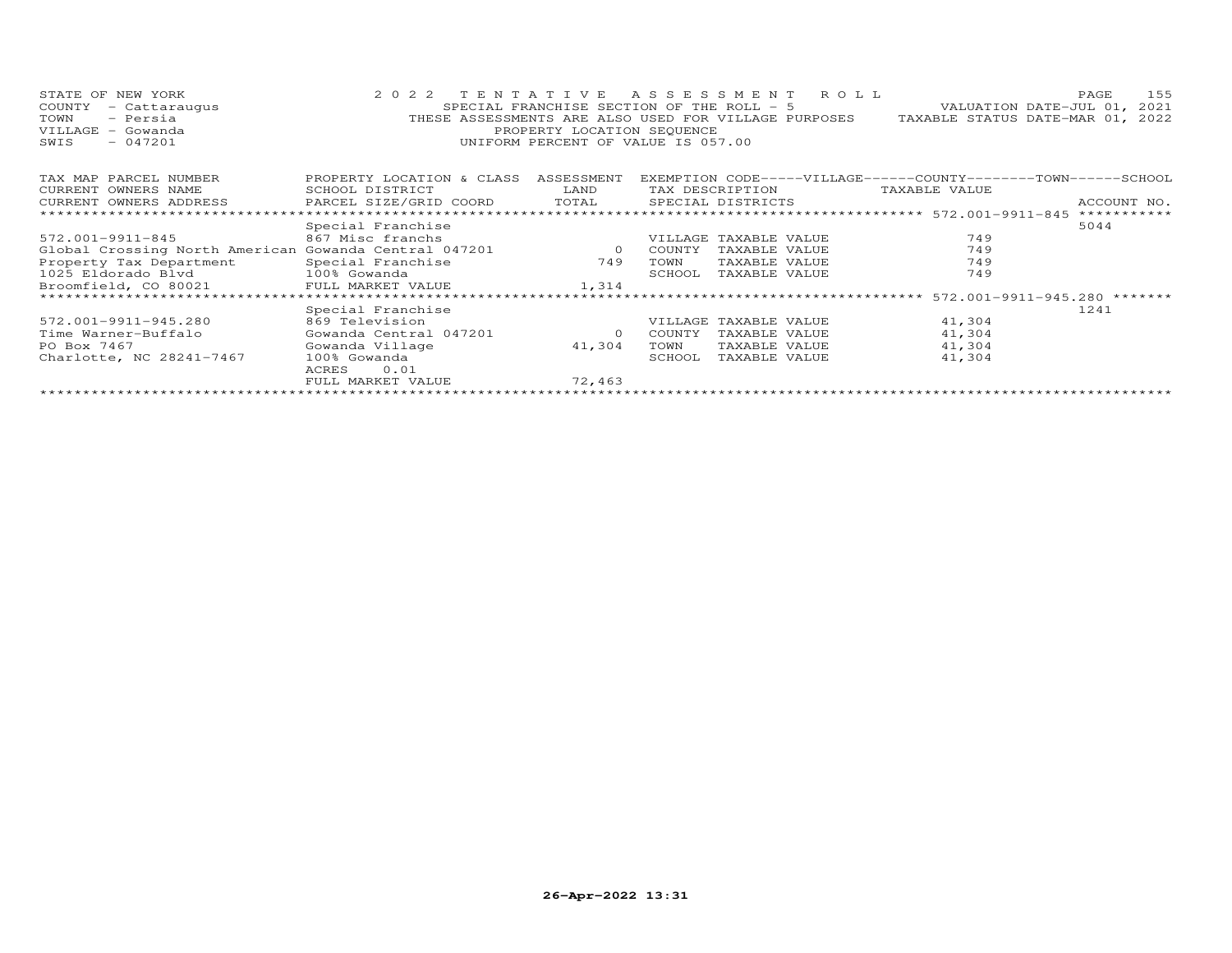| STATE OF NEW YORK    | 2022 TENTATIVE ASSESSMENT ROLL                       | 156<br>PAGE                      |
|----------------------|------------------------------------------------------|----------------------------------|
| COUNTY - Cattaraugus | SPECIAL FRANCHISE SECTION OF THE ROLL - 5            | VALUATION DATE-JUL 01, 2021      |
| TOWN - Persia        | THESE ASSESSMENTS ARE ALSO USED FOR VILLAGE PURPOSES | TAXABLE STATUS DATE-MAR 01, 2022 |
| VILLAGE - Gowanda    |                                                      | RPS150/V04/L015                  |
| SWIS<br>- 047201     |                                                      | CURRENT DATE 4/26/2022           |
|                      | UNIFORM PERCENT OF VALUE IS 057.00                   |                                  |
|                      | ROLL SUB SECTION- - TOTALS                           |                                  |
|                      |                                                      |                                  |
|                      |                                                      |                                  |
|                      |                                                      |                                  |

|       |                              | $n \wedge m \wedge n$ | ON<br>. | 'ON<br>'NL | $\sim$<br>∽ | ⊣יוי          |            |
|-------|------------------------------|-----------------------|---------|------------|-------------|---------------|------------|
| CODH. | $\sim$ $\sim$<br>---<br>NAME | P ∆ P                 |         | د، ·       | $\sqrt{ }$  | 'INI'<br>A MH | $\sqrt{ }$ |

#### NO SPECIAL DISTRICTS AT THIS LEVEL

#### \*\*\* S C H O O L D I S T R I C T S U M M A R Y \*\*\*

| CODE   | DISTRICT NAME   | TOTAL<br>PARCELS | ASSESSED<br>LAND | ASSESSED<br>TOTAL | EXEMPT<br><b>AMOUNT</b> | TOTAL<br>TAXABLE | STAR<br><b>AMOUNT</b> | STAR<br>TAXABLE |
|--------|-----------------|------------------|------------------|-------------------|-------------------------|------------------|-----------------------|-----------------|
| 047201 | Gowanda Central |                  |                  | 954,428           |                         | 954,428          |                       | 954,428         |
|        | SUB-TOTAL       | a                |                  | 954,428           |                         | 954,428          |                       | 954,428         |
|        | TOTAL           | $^{\circ}$       |                  | 954,428           |                         | 954,428          |                       | 954,428         |

## \*\*\* S Y S T E M C O D E S S U M M A R Y \*\*\*

## NO SYSTEM EXEMPTIONS AT THIS LEVEL

## \*\*\* E X E M P T I O N S U M M A R Y \*\*\*

## NO EXEMPTIONS AT THIS LEVEL

| ROLL |                                    | <b>TOTAT</b><br>uial |      | <i><b>\SSESSEL</b></i> | TAXABLE          | AXABLE             | TAXABLF           | TAXABLF     | STAF   |
|------|------------------------------------|----------------------|------|------------------------|------------------|--------------------|-------------------|-------------|--------|
| SEC  |                                    | PARCET               | LAND | TOTAL                  | . <del>. .</del> | COUNTY             | TOWN              | SCHOOL      | TAYART |
|      | <b>FRANCHICH</b><br><b>CDFCTAT</b> |                      |      | 428                    | 428              | $QF\Delta$<br>,428 | $QF \sim$<br>,428 | 954<br>,428 | 100    |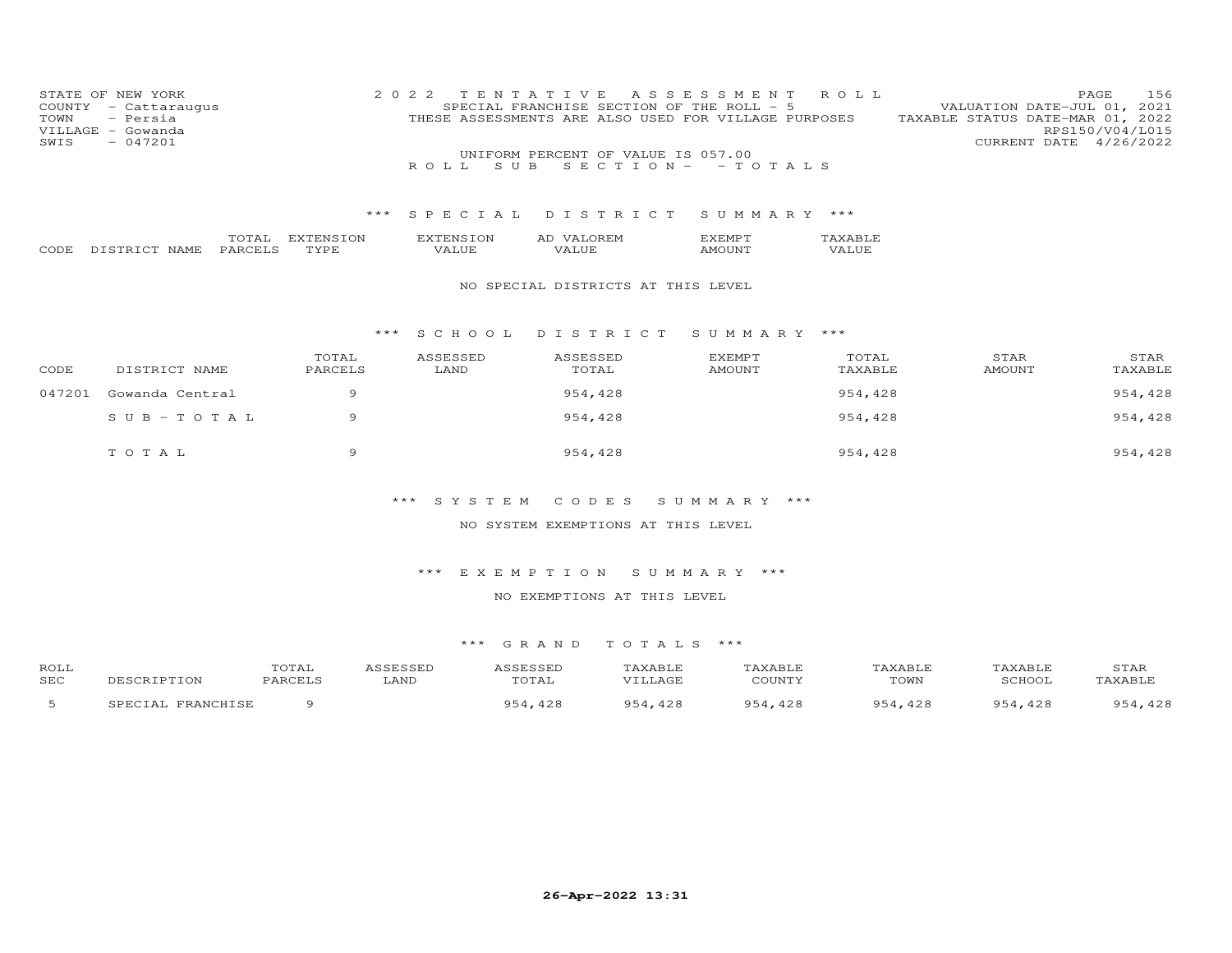| STATE OF NEW YORK    | 2022 TENTATIVE ASSESSMENT ROLL                       | 157<br>PAGE                      |
|----------------------|------------------------------------------------------|----------------------------------|
| COUNTY - Cattaraugus | SPECIAL FRANCHISE SECTION OF THE ROLL - 5            | VALUATION DATE-JUL 01, 2021      |
| TOWN - Persia        | THESE ASSESSMENTS ARE ALSO USED FOR VILLAGE PURPOSES | TAXABLE STATUS DATE-MAR 01, 2022 |
| VILLAGE - Gowanda    |                                                      | RPS150/V04/L015                  |
| SWIS<br>$-047201$    | UNIFORM PERCENT OF VALUE IS 057.00                   | CURRENT DATE 4/26/2022           |
|                      | ROLL SECTION TOTALS                                  |                                  |

|     |                                 | .                              | W              | $\overline{\phantom{a}}$ | ∸<br>יו.י<br>⊷ |   |
|-----|---------------------------------|--------------------------------|----------------|--------------------------|----------------|---|
| ⊤∩ד | $\sim$ $\sim$<br>.<br>NL 4<br>. | ∼.<br>$\overline{\phantom{a}}$ | T <sub>1</sub> |                          |                | . |

## NO SPECIAL DISTRICTS AT THIS LEVEL

#### \*\*\* S C H O O L D I S T R I C T S U M M A R Y \*\*\*

| CODE   | DISTRICT NAME   | TOTAL<br>PARCELS | ASSESSED<br>LAND | ASSESSED<br>TOTAL | <b>EXEMPT</b><br>AMOUNT | TOTAL<br>TAXABLE | STAR<br>AMOUNT | STAR<br>TAXABLE |
|--------|-----------------|------------------|------------------|-------------------|-------------------------|------------------|----------------|-----------------|
| 047201 | Gowanda Central | $\circ$          |                  | 954,428           |                         | 954,428          |                | 954,428         |
|        | SUB-TOTAL       | a                |                  | 954,428           |                         | 954,428          |                | 954,428         |
|        | TOTAL           | $^{\circ}$       |                  | 954,428           |                         | 954,428          |                | 954,428         |

## \*\*\* S Y S T E M C O D E S S U M M A R Y \*\*\*

#### NO SYSTEM EXEMPTIONS AT THIS LEVEL

## \*\*\* E X E M P T I O N S U M M A R Y \*\*\*

#### NO EXEMPTIONS AT THIS LEVEL

| ROLL |                             | TOTAL   | <i><b>\SSESSED</b></i> | <b>ASSESSED</b> | TAXABLE    | TAXABLE              | TAXABLE     | TAXABLE   | STAF                       |
|------|-----------------------------|---------|------------------------|-----------------|------------|----------------------|-------------|-----------|----------------------------|
| SEC  |                             | PARCELS | LAND                   | TOTAL           |            | COUNTY               | TOWN        | SCHOOL    | TAXABLE                    |
|      | FRANCHISE<br><b>IPECTAI</b> |         |                        | 428<br>9.54     | 951<br>428 | $QF \cap A$<br>, 428 | Q54<br>,428 | QE<br>428 | 54,428<br>$QF \sim \Delta$ |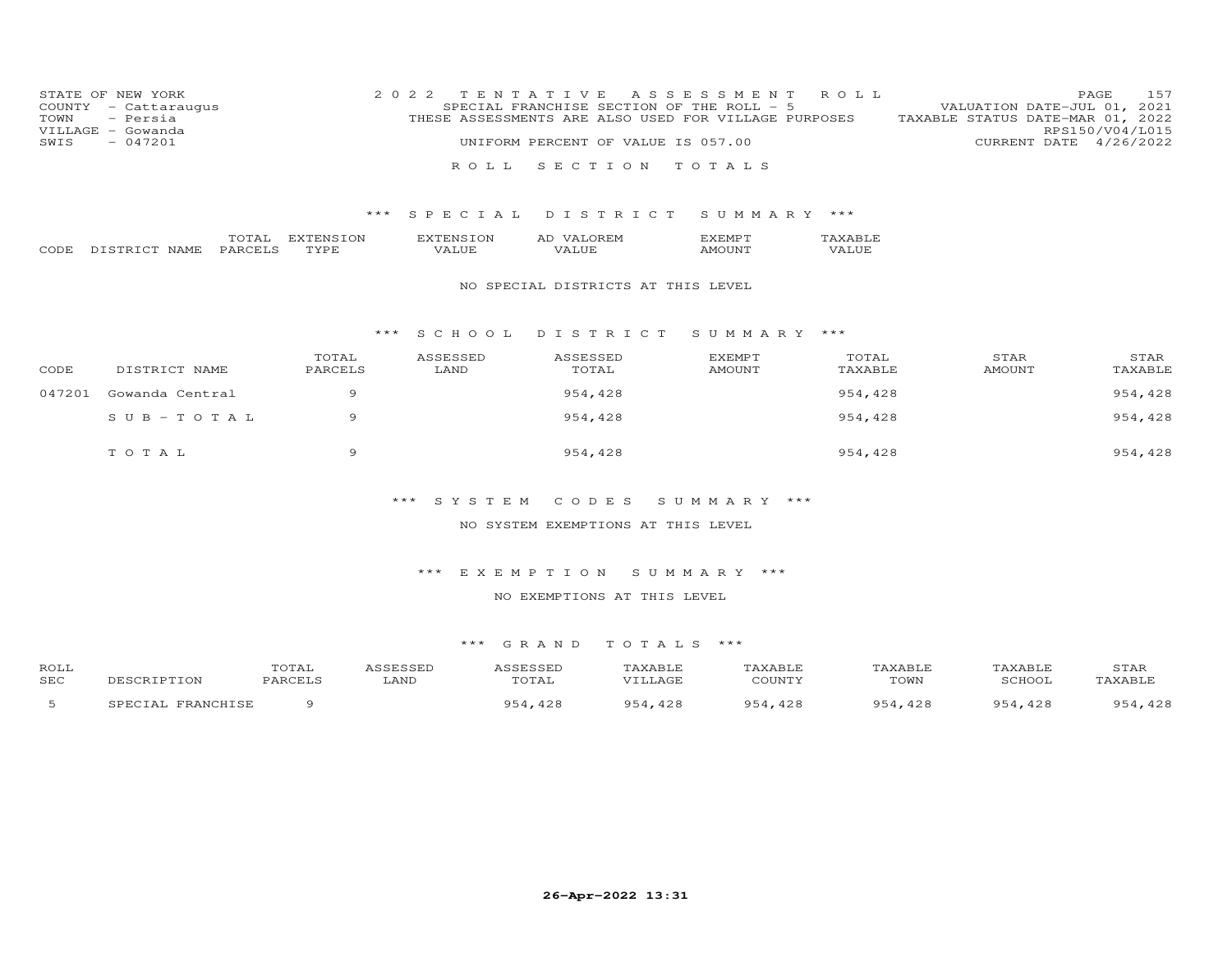| STATE OF NEW YORK<br>COUNTY - Cattaraugus<br>TOWN<br>- Persia<br>VILLAGE - Gowanda<br>$-047201$<br>SWIS | 2 0 2 2                                                                                                               | PROPERTY LOCATION SEQUENCE | TENTATIVE ASSESSMENT<br>UTILITY & R.R. SECTION OF THE ROLL - 6<br>THESE ASSESSMENTS ARE ALSO USED FOR VILLAGE PURPOSES<br>UNIFORM PERCENT OF VALUE IS 057.00 | R O L L                                                  | 158<br>PAGE<br>VALUATION DATE-JUL 01, 2021<br>TAXABLE STATUS DATE-MAR 01, 2022 |
|---------------------------------------------------------------------------------------------------------|-----------------------------------------------------------------------------------------------------------------------|----------------------------|--------------------------------------------------------------------------------------------------------------------------------------------------------------|----------------------------------------------------------|--------------------------------------------------------------------------------|
| TAX MAP PARCEL NUMBER<br>CURRENT OWNERS NAME                                                            | PROPERTY LOCATION & CLASS ASSESSMENT EXEMPTION CODE-----VILLAGE------COUNTY-------TOWN------SCHOOL<br>SCHOOL DISTRICT | LAND                       | TAX DESCRIPTION                                                                                                                                              | TAXABLE VALUE                                            |                                                                                |
| CURRENT OWNERS ADDRESS                                                                                  | PARCEL SIZE/GRID COORD                                                                                                | TOTAL                      | SPECIAL DISTRICTS                                                                                                                                            | ************* 672.001-9911-131.600/188 ***               | ACCOUNT NO.                                                                    |
|                                                                                                         | Gas Trans Impr                                                                                                        |                            |                                                                                                                                                              |                                                          | 1325                                                                           |
| 672.001-9911-131.600/188                                                                                | 883 Gas Trans Impr                                                                                                    |                            | VILLAGE TAXABLE VALUE                                                                                                                                        | 132,100                                                  |                                                                                |
| Nys Electric & Gas Corp                                                                                 | Gowanda Central 047201                                                                                                | $\overline{0}$             | COUNTY TAXABLE VALUE                                                                                                                                         | 132,100                                                  |                                                                                |
| Avangrid Managmt Co Local Tax                                                                           | 888888                                                                                                                | 132,100                    | TOWN<br>TAXABLE VALUE                                                                                                                                        | 132,100                                                  |                                                                                |
| 1 City Center 5thfloor                                                                                  | $1.0000 - Gowanda$                                                                                                    |                            | SCHOOL TAXABLE VALUE                                                                                                                                         | 132,100                                                  |                                                                                |
| Portland, ME 04101                                                                                      | Total Elec Dist                                                                                                       |                            |                                                                                                                                                              |                                                          |                                                                                |
|                                                                                                         | FULL MARKET VALUE                                                                                                     | 231,754                    |                                                                                                                                                              | *************************** 8.084-1-7 ****************** |                                                                                |
|                                                                                                         | 70 S Water St                                                                                                         |                            |                                                                                                                                                              |                                                          | 1108                                                                           |
| $8.084 - 1 - 7$                                                                                         | 882 Elec Trans Imp                                                                                                    |                            | VILLAGE TAXABLE VALUE                                                                                                                                        | 44,100                                                   |                                                                                |
| Nys Electric & Gas Corp                                                                                 | Gowanda Central 047201                                                                                                | 1,000                      | COUNTY TAXABLE VALUE                                                                                                                                         | 44,100                                                   |                                                                                |
| Avangrid Managmt Co Local Tax 000080                                                                    |                                                                                                                       | 44,100                     | TOWN<br>TAXABLE VALUE                                                                                                                                        | 44,100                                                   |                                                                                |
| 1 City Center 5thfloor                                                                                  | $1.0000 - Gowanda$                                                                                                    |                            | SCHOOL TAXABLE VALUE                                                                                                                                         | 44,100                                                   |                                                                                |
| Portland, ME 04101                                                                                      | Lan Gr Trans Line #80<br>FRNT<br>14.00 DPTH<br>89.00<br>EAST-1053834 NRTH-0897131                                     |                            |                                                                                                                                                              |                                                          |                                                                                |
|                                                                                                         | FULL MARKET VALUE                                                                                                     | 77,368                     |                                                                                                                                                              |                                                          |                                                                                |
|                                                                                                         | *******************                                                                                                   |                            |                                                                                                                                                              | ********************* 16.027-2-35 **********             |                                                                                |
|                                                                                                         | Special Franchise                                                                                                     |                            |                                                                                                                                                              |                                                          | 1230                                                                           |
| $16.027 - 2 - 35$                                                                                       | 873 Gas Meas Sta                                                                                                      |                            | VILLAGE TAXABLE VALUE                                                                                                                                        | 5,000                                                    |                                                                                |
| National Fuel Gas Dist                                                                                  | Gowanda Central 047201                                                                                                | 3,000                      | COUNTY TAXABLE VALUE                                                                                                                                         | 5,000                                                    |                                                                                |
| Attn: Real Property Tax Dept                                                                            | $161816 -$ Fac #5 & 13                                                                                                | 5,000                      | TOWN<br>TAXABLE VALUE                                                                                                                                        | 5,000                                                    |                                                                                |
| 6363 Main St<br>Williamsville, NY 14221-5887                                                            | $1.0000 - Gowanda$<br>Mrs Equipment                                                                                   |                            | SCHOOL TAXABLE VALUE                                                                                                                                         | 5,000                                                    |                                                                                |
|                                                                                                         | FRNT<br>36.00 DPTH<br>94.00                                                                                           |                            |                                                                                                                                                              |                                                          |                                                                                |
|                                                                                                         | EAST-1052128 NRTH-0894829                                                                                             |                            |                                                                                                                                                              |                                                          |                                                                                |
|                                                                                                         | FULL MARKET VALUE                                                                                                     | 8,772                      |                                                                                                                                                              |                                                          |                                                                                |
|                                                                                                         | *******************                                                                                                   |                            |                                                                                                                                                              | **************** 672.001-9911-123.700/200 ***            |                                                                                |
|                                                                                                         | Special Franchise                                                                                                     |                            |                                                                                                                                                              |                                                          | 1125                                                                           |
| 672.001-9911-123.700/200                                                                                | 885 Gas Outside Pla                                                                                                   |                            | VILLAGE TAXABLE VALUE                                                                                                                                        | 5,425                                                    |                                                                                |
| National Fuel Gas Dist                                                                                  | Gowanda Central 047201                                                                                                | $\overline{0}$             | COUNTY TAXABLE VALUE                                                                                                                                         | 5,425                                                    |                                                                                |
| Attn: Real Property Tax Dept<br>6363 Main St                                                            | 888888<br>$1.0000 - Gowanda$                                                                                          | 5,425                      | TOWN<br>TAXABLE VALUE<br>SCHOOL TAXABLE VALUE                                                                                                                | 5,425<br>5,425                                           |                                                                                |
| Williamsville, NY 14221-5887                                                                            | Total Gas Trans                                                                                                       |                            |                                                                                                                                                              |                                                          |                                                                                |
|                                                                                                         | FULL MARKET VALUE                                                                                                     | 9,518                      |                                                                                                                                                              |                                                          |                                                                                |
|                                                                                                         |                                                                                                                       |                            |                                                                                                                                                              | ********** 672.001-9911-123.700/288 ***                  |                                                                                |
|                                                                                                         | Special Franchise                                                                                                     |                            |                                                                                                                                                              |                                                          | 1082                                                                           |
| 672.001-9911-123.700/288                                                                                | 885 Gas Outside Pla                                                                                                   |                            | VILLAGE TAXABLE VALUE                                                                                                                                        | 286,745                                                  |                                                                                |
| National Fuel Gas Dist                                                                                  | Gowanda Central 047201                                                                                                | $\overline{0}$             | COUNTY TAXABLE VALUE                                                                                                                                         | 286,745                                                  |                                                                                |
| Attn: Real Property Tax Dept                                                                            | 888888                                                                                                                | 286,745                    | TOWN<br>TAXABLE VALUE                                                                                                                                        | 286,745                                                  |                                                                                |
| 6363 Main St<br>Williamsville, NY 14221-5887                                                            | $1.0000 - Gowanda$<br>Total Gas Dist                                                                                  |                            | SCHOOL TAXABLE VALUE                                                                                                                                         | 286,745                                                  |                                                                                |
|                                                                                                         | ACRES<br>0.01                                                                                                         |                            |                                                                                                                                                              |                                                          |                                                                                |
|                                                                                                         | FULL MARKET VALUE                                                                                                     | 503,061                    |                                                                                                                                                              |                                                          |                                                                                |
|                                                                                                         | ******************                                                                                                    | **************             |                                                                                                                                                              |                                                          |                                                                                |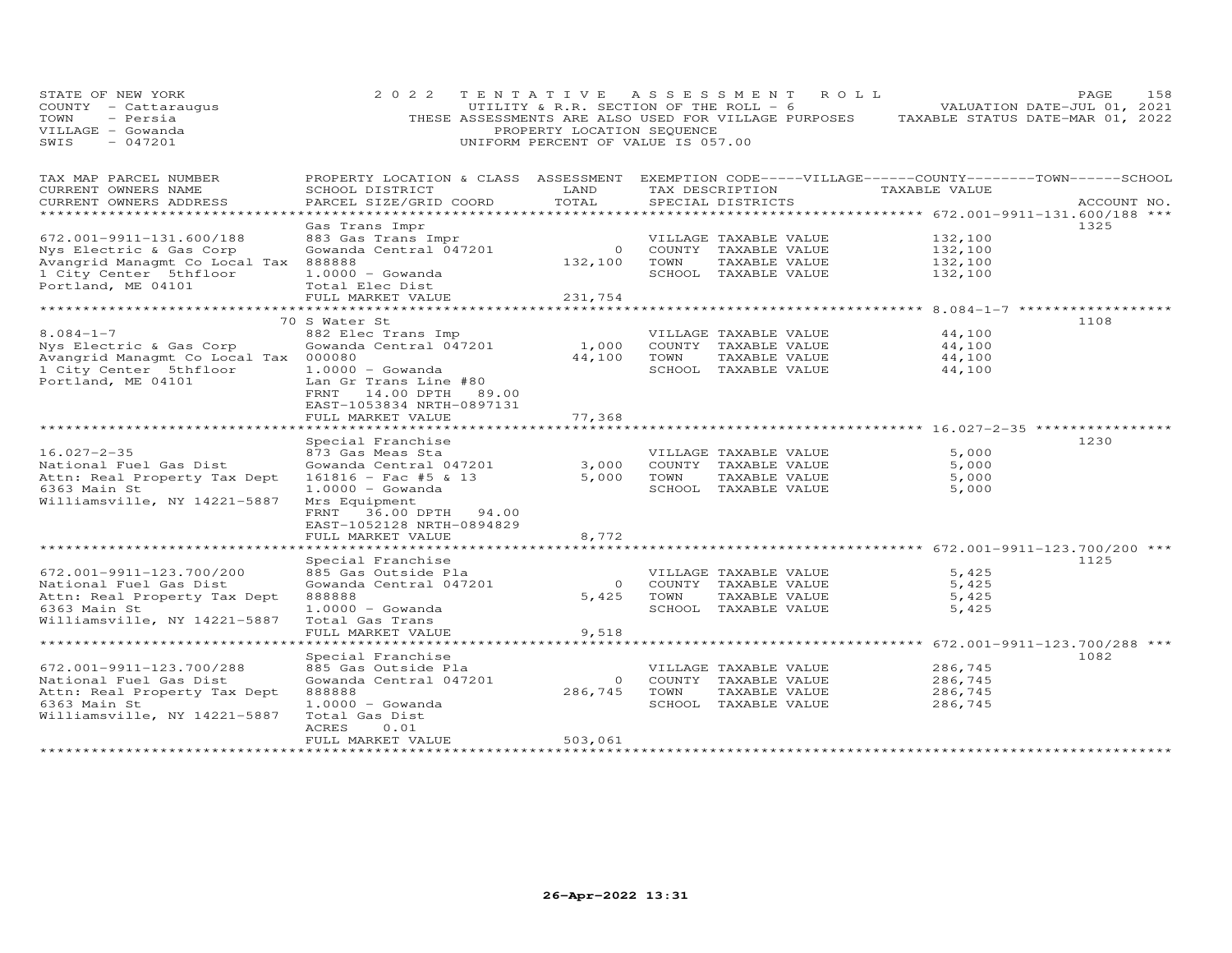| STATE OF NEW YORK<br>COUNTY - Cattaraugus<br>TOWN<br>- Persia<br>VILLAGE - Gowanda<br>$-047201$<br>SWIS                                         | 2 0 2 2                                                                                                                                                                                        | TENTATIVE ASSESSMENT ROLL<br>UTILITY & R.R. SECTION OF THE ROLL - 6<br>THESE ASSESSMENTS ARE ALSO USED FOR VILLAGE PURPOSES<br>PROPERTY LOCATION SEQUENCE<br>UNIFORM PERCENT OF VALUE IS 057.00 |                                                                                 |                                                                                        |       | VALUATION DATE-JUL 01, 2021<br>TAXABLE STATUS DATE-MAR 01, 2022                              |       | PAGE        | 159   |
|-------------------------------------------------------------------------------------------------------------------------------------------------|------------------------------------------------------------------------------------------------------------------------------------------------------------------------------------------------|-------------------------------------------------------------------------------------------------------------------------------------------------------------------------------------------------|---------------------------------------------------------------------------------|----------------------------------------------------------------------------------------|-------|----------------------------------------------------------------------------------------------|-------|-------------|-------|
| TAX MAP PARCEL NUMBER<br>CURRENT OWNERS NAME<br>CURRENT OWNERS ADDRESS<br>************************                                              | PROPERTY LOCATION & CLASS ASSESSMENT EXEMPTION CODE-----VILLAGE------COUNTY-------TOWN------SCHOOL<br>SCHOOL DISTRICT<br>PARCEL SIZE/GRID COORD<br>******************************              | LAND<br>TOTAL                                                                                                                                                                                   |                                                                                 | TAX DESCRIPTION<br>SPECIAL DISTRICTS                                                   |       | TAXABLE VALUE                                                                                |       | ACCOUNT NO. |       |
| $16.028 - 3 - 9$<br>Nys Electric & Gas Corp<br>Avangrid Managmt Co Local Tax No Location Number<br>1 City Center 5thfloor<br>Portland, ME 04101 | 58 Special Franchise<br>871 Elec-Gas Facil<br>Gowanda Central 047201<br>$1.0000 - Gowanda$<br>Gowanda Service Center<br>ACRES<br>5.02<br>EAST-1055107 NRTH-0896045<br>FULL MARKET VALUE        | 9,000<br>9,000<br>15,789                                                                                                                                                                        | TOWN                                                                            | VILLAGE TAXABLE VALUE<br>COUNTY TAXABLE VALUE<br>TAXABLE VALUE<br>SCHOOL TAXABLE VALUE |       | 9,000<br>9,000<br>9,000<br>9,000                                                             |       | 1084        |       |
| $8.083 - 2 - 1$<br>Verizon New York Inc<br>C/O Duff & Phelps<br>PO Box 2749<br>Addison, TX 75001                                                | Tel Bldg<br>831 Tele Comm<br>Gowanda Central 047201<br>No Location Number<br>$1.0000 - Gowanda$<br>Land & Building<br>FRNT 92.00 DPTH 200.00<br>EAST-1052444 NRTH-0897255<br>FULL MARKET VALUE | 7,700<br>103,800<br>182,105                                                                                                                                                                     | TOWN                                                                            | VILLAGE TAXABLE VALUE<br>COUNTY TAXABLE VALUE<br>TAXABLE VALUE<br>SCHOOL TAXABLE VALUE |       | ********** 8.083-2-1 **********<br>103,800<br>103,800<br>103,800<br>103,800                  |       | 1034        |       |
| 672.001-0000-744.860/1881<br>Intellifiber Networks<br>PO Box 2629<br>Addison, TX 75001<br>*******************                                   | Telecom<br>836 Telecom. eq.<br>Gowanda Central 047201<br>1.000<br>Poles, Wires, Cabl, Etc<br>FULL MARKET VALUE<br>* * * * * * * * * * * * * * * * * * * *                                      | 872                                                                                                                                                                                             | Mass Telec 47100<br>0 VILLAGE TAXABLE VALUE<br>497 COUNTY TAXABLE VALUE<br>TOWN | TAXABLE VALUE<br>SCHOOL TAXABLE VALUE                                                  |       | ********************* 672.001-0000-744.860/1881***<br>110<br>110<br>387<br>387<br>387<br>387 | 110   | 1359        | 110   |
| 672.001-0000-745.000/1881<br>Century Link Communicatins LL Gowanda Central 047201<br>Property Tax Dept<br>PO Box 2629<br>Addison, TX 75001      | Telecom<br>836 Telecom. eq.<br>1,000<br>Fiber Cables<br>FULL MARKET VALUE                                                                                                                      | $\overline{O}$<br>3,197<br>5,609                                                                                                                                                                | Mass Telec 47100<br>VILLAGE TAXABLE VALUE<br>TOWN                               | COUNTY TAXABLE VALUE<br>TAXABLE VALUE<br>SCHOOL TAXABLE VALUE                          |       | 900<br>900<br>2,297<br>2,297<br>2,297<br>2,297                                               | 900   | 1331        | 900   |
| 672.001-0000-760.700/1881<br>Level 3 Communications<br>Property Tax Department<br>1025 El Dorado Blvd<br>Broomfield, CO 80021                   | Telecom<br>836 Telecom. eq.<br>Gowanda Central 047201<br>FULL MARKET VALUE                                                                                                                     | 78,019<br>136,875                                                                                                                                                                               | ****************<br>Mass Telec 47100<br>0 VILLAGE TAXABLE VALUE<br>TOWN         | COUNTY TAXABLE VALUE<br>TAXABLE VALUE<br>SCHOOL TAXABLE VALUE                          | 5,372 | ******** 672.001-0000-760.700/1881***<br>5,372<br>72,647<br>72,647<br>72,647<br>72,647       | 5,372 |             | 5,372 |
| ******************************<br>672.001-0000-631.900/1881<br>Verizon New York Inc<br>PO Box 2749<br>Addison, TX 75001                         | Telecommunications equip<br>836 Telecom. eq.<br>Gowanda Central 047201<br>888888<br>$1.0000 - G$ owanda<br>Poles, Wires, Cabl, Etc<br>FULL MARKET VALUE<br>*********************               | 19,692<br>34,547<br>++++++++++++++++++++++                                                                                                                                                      | 0 COUNTY TAXABLE VALUE<br>TOWN                                                  | VILLAGE TAXABLE VALUE<br>TAXABLE VALUE<br>SCHOOL TAXABLE VALUE                         |       | 19,692<br>19,692<br>19,692<br>19,692                                                         |       | 1083        |       |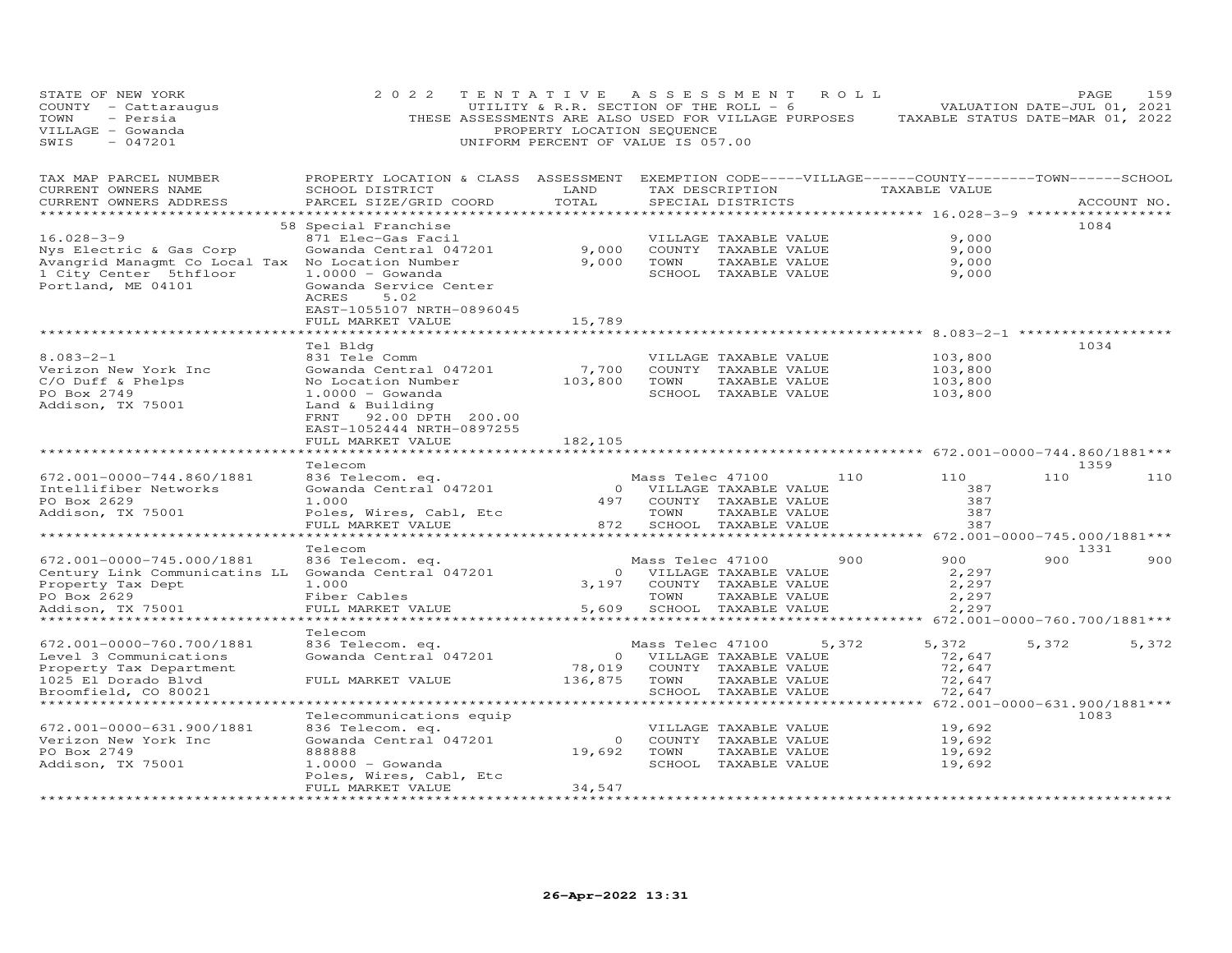| STATE OF NEW YORK            | 2 0 2 2                   |                            | TENTATIVE ASSESSMENT ROLL                                      |                                  | 160<br>PAGE                 |
|------------------------------|---------------------------|----------------------------|----------------------------------------------------------------|----------------------------------|-----------------------------|
| COUNTY<br>- Cattaraugus      |                           |                            | UTILITY & R.R. SECTION OF THE ROLL - 6                         |                                  | VALUATION DATE-JUL 01, 2021 |
| - Persia<br>TOWN             |                           |                            | THESE ASSESSMENTS ARE ALSO USED FOR VILLAGE PURPOSES           | TAXABLE STATUS DATE-MAR 01, 2022 |                             |
| VILLAGE - Gowanda            |                           | PROPERTY LOCATION SEQUENCE |                                                                |                                  |                             |
| $-047201$<br>SWIS            |                           |                            | UNIFORM PERCENT OF VALUE IS 057.00                             |                                  |                             |
|                              |                           |                            |                                                                |                                  |                             |
|                              |                           |                            |                                                                |                                  |                             |
| TAX MAP PARCEL NUMBER        | PROPERTY LOCATION & CLASS | ASSESSMENT                 | EXEMPTION CODE-----VILLAGE------COUNTY--------TOWN------SCHOOL |                                  |                             |
| CURRENT OWNERS NAME          | SCHOOL DISTRICT           | LAND                       | TAX DESCRIPTION                                                | TAXABLE VALUE                    |                             |
| CURRENT OWNERS ADDRESS       | PARCEL SIZE/GRID COORD    | TOTAL                      | SPECIAL DISTRICTS                                              |                                  | ACCOUNT NO.                 |
|                              |                           |                            |                                                                |                                  |                             |
|                              | Various                   |                            |                                                                |                                  | 1363                        |
| 672.089-9911-825.150/288     | 741 Gas pipeline          |                            | VILLAGE TAXABLE VALUE                                          | 402,571                          |                             |
| Kiantone Pipeline            | Gowanda Central 047201    | $\circ$                    | COUNTY<br>TAXABLE VALUE                                        | 402,571                          |                             |
| Attn: C/O United Refining Co | $0.6700 -$ Gowanda        | 402,571                    | TAXABLE VALUE<br>TOWN                                          | 402,571                          |                             |
| Attn: Real Estate Dept       | pipeline only             |                            | SCHOOL<br>TAXABLE VALUE                                        | 402,571                          |                             |
| PO Box 780                   | FULL MARKET VALUE         | 706,265                    | FP725 Fire protection 2                                        | 402,571 TO                       |                             |
| Warren, PA 16365             |                           |                            |                                                                |                                  |                             |
|                              |                           |                            |                                                                |                                  |                             |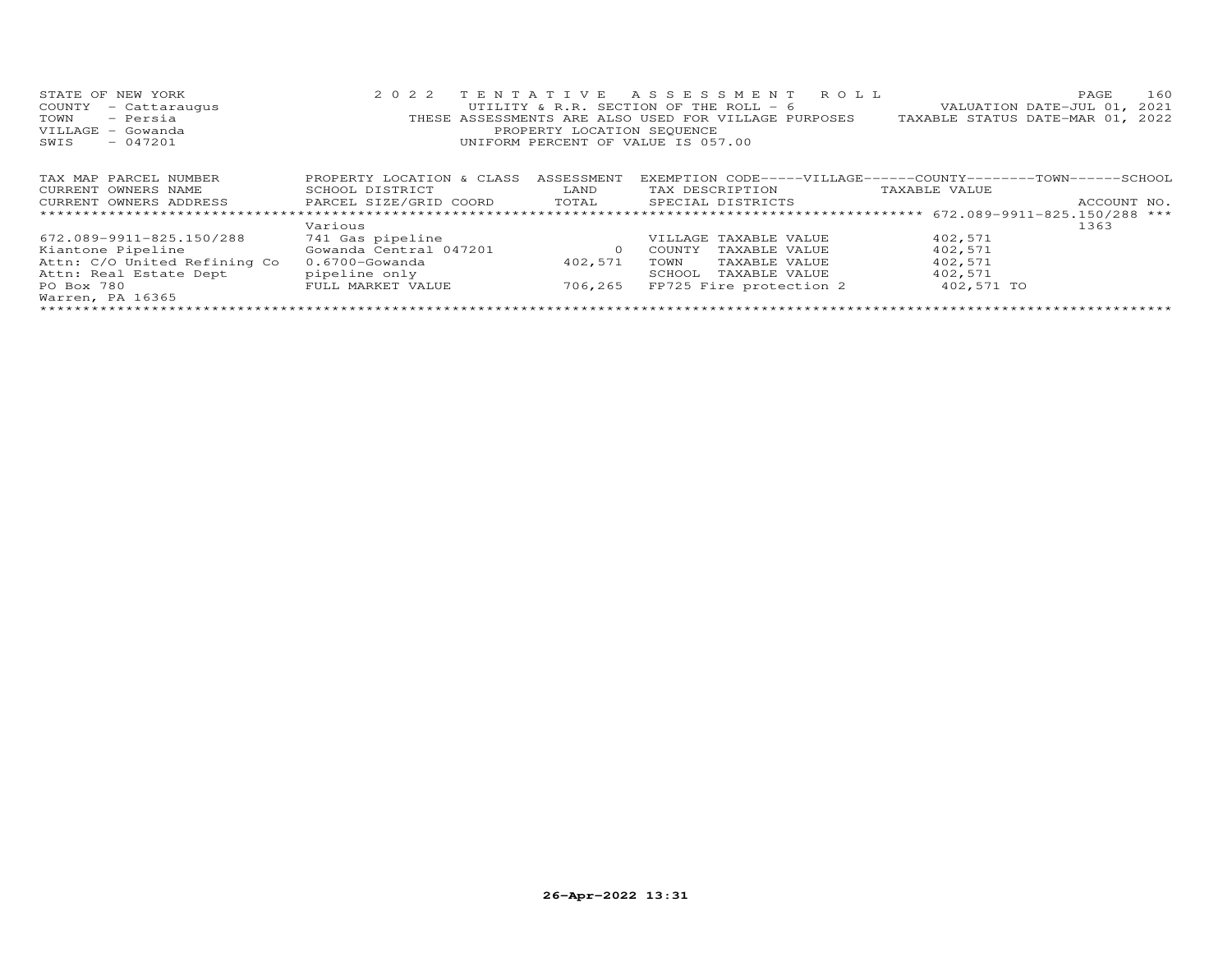| COUNTY<br>TOWN<br>VILLAGE<br>SWIS | STATE OF NEW YORK<br>- Cattaraugus<br>- Persia<br>- Gowanda<br>$-047201$ |                 | 2 0 2 2          | TENTATIVE<br>UTILITY & R.R. SECTION OF THE ROLL - 6<br>THESE ASSESSMENTS ARE ALSO USED FOR VILLAGE PURPOSES<br>UNIFORM PERCENT OF VALUE IS 057.00 | A S S E S S M E N T             | ROLL     | VALUATION DATE-JUL 01,<br>TAXABLE STATUS DATE-MAR 01, 2022<br>CURRENT DATE 4/26/2022 | PAGE<br>161<br>2021<br>RPS150/V04/L015 |
|-----------------------------------|--------------------------------------------------------------------------|-----------------|------------------|---------------------------------------------------------------------------------------------------------------------------------------------------|---------------------------------|----------|--------------------------------------------------------------------------------------|----------------------------------------|
|                                   |                                                                          |                 | S U B<br>R O L L |                                                                                                                                                   | $S E C T I O N - - T O T A L S$ |          |                                                                                      |                                        |
|                                   |                                                                          |                 |                  |                                                                                                                                                   |                                 |          |                                                                                      |                                        |
|                                   |                                                                          | $***$           | SPECIAL          | DISTRICT                                                                                                                                          | SUMMARY ***                     |          |                                                                                      |                                        |
|                                   |                                                                          | TOTAL EXTENSION | <b>EXTENSION</b> | AD VALOREM                                                                                                                                        | <b>EXEMPT</b>                   | TAXABLE  |                                                                                      |                                        |
|                                   | PARCELS<br>CODE DISTRICT NAME                                            | TYPE            | VALUE            | VALUE                                                                                                                                             | <b>AMOUNT</b>                   | VALUE    |                                                                                      |                                        |
|                                   | FP725 Fire protectio                                                     | 1 TOTAL         |                  | 402,571                                                                                                                                           |                                 | 402,571  |                                                                                      |                                        |
|                                   |                                                                          |                 |                  |                                                                                                                                                   |                                 |          |                                                                                      |                                        |
|                                   |                                                                          | $***$           | S C H O O L      | DISTRICT                                                                                                                                          | SUMMARY ***                     |          |                                                                                      |                                        |
|                                   |                                                                          | TOTAL           | ASSESSED         | ASSESSED                                                                                                                                          | <b>EXEMPT</b>                   | TOTAL    | STAR                                                                                 | STAR                                   |
| CODE                              | DISTRICT NAME                                                            | PARCELS         | LAND             | TOTAL                                                                                                                                             | AMOUNT                          | TAXABLE  | AMOUNT                                                                               | TAXABLE                                |
| 047201                            | Gowanda Central                                                          | 12              | 20,700           | 1090,146                                                                                                                                          | 6,382                           | 1083,764 |                                                                                      | 1083,764                               |
|                                   | $SUB - TO T AL$                                                          | 12              | 20,700           | 1090,146                                                                                                                                          | 6,382                           | 1083,764 |                                                                                      | 1083,764                               |
|                                   |                                                                          |                 |                  |                                                                                                                                                   |                                 |          |                                                                                      |                                        |
|                                   | TOTAL                                                                    | 12              | 20,700           | 1090,146                                                                                                                                          | 6,382                           | 1083,764 |                                                                                      | 1083,764                               |
|                                   |                                                                          |                 |                  |                                                                                                                                                   |                                 |          |                                                                                      |                                        |
|                                   |                                                                          |                 | SYSTEM<br>* * *  | CODES                                                                                                                                             | SUMMARY ***                     |          |                                                                                      |                                        |

# NO SYSTEM EXEMPTIONS AT THIS LEVEL

# \*\*\* E X E M P T I O N S U M M A R Y \*\*\*

| CODE  | DESCRIPTION            | momm<br>TOTAT<br>PARCELS | VILLAGE      | COUNTY       | TOWN          | SCHOOL        |
|-------|------------------------|--------------------------|--------------|--------------|---------------|---------------|
| 47100 | Mass Telec<br>$\Delta$ |                          | ,382<br>,382 | ,382<br>,382 | ,382<br>6,382 | , 382<br>,382 |

| ROLL<br>SEC | DESCRIPTION      | 'OTAI<br>PARCELS | ASSESSED<br>LAND | ASSESSED<br>TOTAL | TAXABLE<br>VILLAGE | TAXABLE<br>COUNTY | TAXABLE<br>TOWN | TAXABLE<br>SCHOOL | STAR<br>TAXABLE |
|-------------|------------------|------------------|------------------|-------------------|--------------------|-------------------|-----------------|-------------------|-----------------|
|             | UTILITIES & N.C. |                  | 20,700           | 1090,146          | 1083,764           | 1083,764          | 1083,764        | 1083,764          | 1083,764        |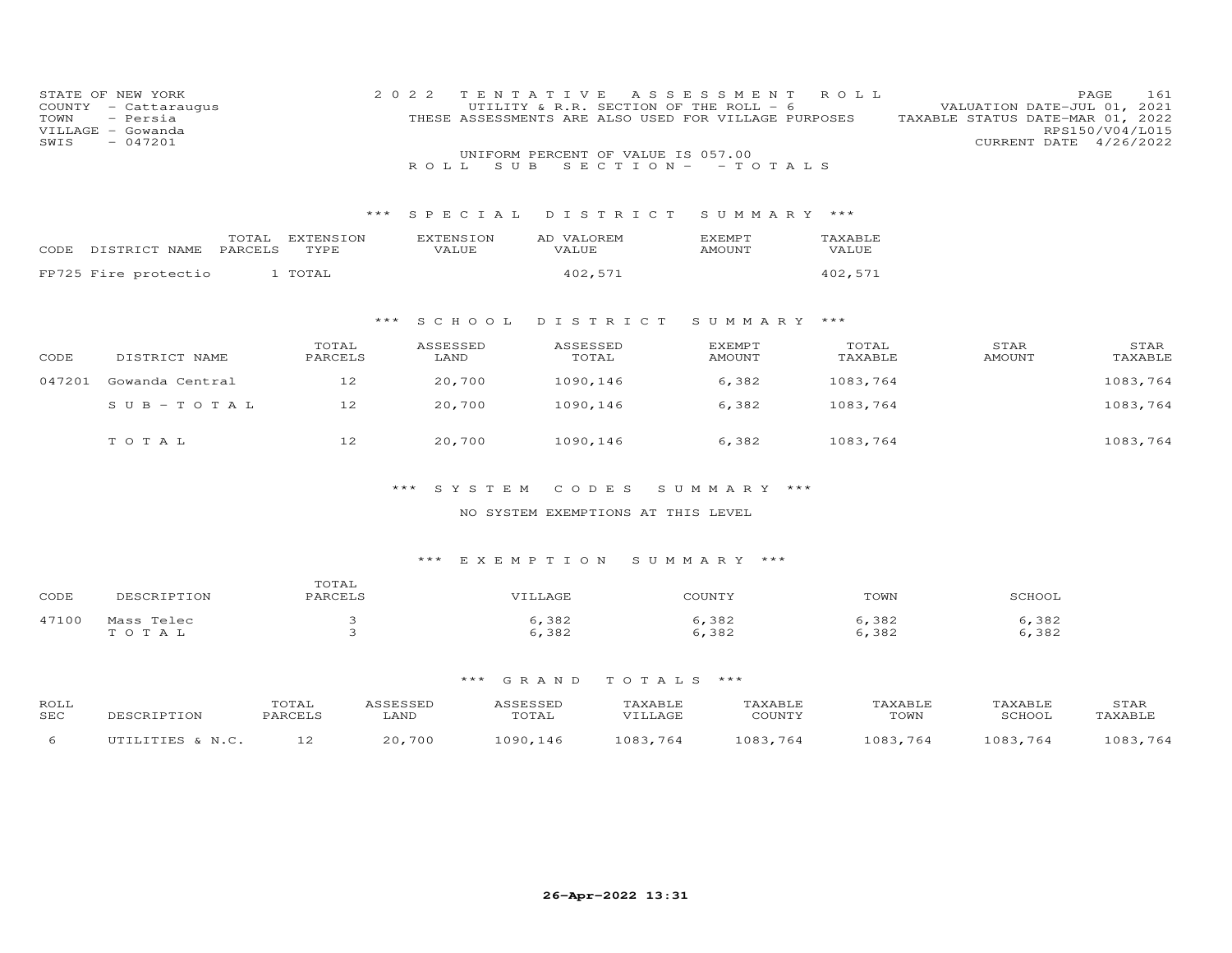| STATE OF NEW YORK<br>COUNTY<br>- Cattaraugus<br>TOWN<br>- Persia<br>VILLAGE - Gowanda<br>$-047201$<br>SWIS |                            | 2 0 2 2            | TENTATIVE<br>UTILITY & R.R. SECTION OF THE ROLL - $6$<br>THESE ASSESSMENTS ARE ALSO USED FOR VILLAGE PURPOSES<br>UNIFORM PERCENT OF VALUE IS 057.00 | A S S E S S M E N T R O L L |                  | PAGE<br>VALUATION DATE-JUL 01, 2021<br>TAXABLE STATUS DATE-MAR 01, 2022<br>RPS150/V04/L015<br>CURRENT DATE | 162<br>4/26/2022 |
|------------------------------------------------------------------------------------------------------------|----------------------------|--------------------|-----------------------------------------------------------------------------------------------------------------------------------------------------|-----------------------------|------------------|------------------------------------------------------------------------------------------------------------|------------------|
|                                                                                                            |                            |                    | ROLL SECTION TOTALS                                                                                                                                 |                             |                  |                                                                                                            |                  |
|                                                                                                            |                            | $***$ SPECIAL      | DISTRICT                                                                                                                                            | SUMMARY ***                 |                  |                                                                                                            |                  |
| CODE DISTRICT NAME<br>PARCELS                                                                              | EXTENSION<br>TOTAL<br>TYPE | EXTENSION<br>VALUE | AD VALOREM<br>VALUE                                                                                                                                 | EXEMPT<br>AMOUNT            | TAXABLE<br>VALUE |                                                                                                            |                  |
| FP725 Fire protectio                                                                                       | 1 TOTAL                    |                    | 402,571                                                                                                                                             |                             | 402,571          |                                                                                                            |                  |
|                                                                                                            |                            |                    |                                                                                                                                                     |                             |                  |                                                                                                            |                  |

# \*\*\* S C H O O L D I S T R I C T S U M M A R Y \*\*\*

| CODE   | DISTRICT NAME   | TOTAL<br>PARCELS | ASSESSED<br>LAND | ASSESSED<br>TOTAL | EXEMPT<br>AMOUNT | TOTAL<br>TAXABLE | STAR<br>AMOUNT | STAR<br>TAXABLE |
|--------|-----------------|------------------|------------------|-------------------|------------------|------------------|----------------|-----------------|
| 047201 | Gowanda Central | 12               | 20,700           | 1090,146          | 6,382            | 1083,764         |                | 1083,764        |
|        | $SUB - TO T AL$ | 12               | 20,700           | 1090,146          | 6,382            | 1083,764         |                | 1083,764        |
|        | TOTAL           | 12               | 20,700           | 1090,146          | 6,382            | 1083,764         |                | 1083,764        |

# \*\*\* S Y S T E M C O D E S S U M M A R Y \*\*\*

# NO SYSTEM EXEMPTIONS AT THIS LEVEL

# \*\*\* E X E M P T I O N S U M M A R Y \*\*\*

| CODE  | DESCRIPTION | TOTAL<br>PARCELS | VILLAGE | COUNTY | TOWN  | SCHOOL |
|-------|-------------|------------------|---------|--------|-------|--------|
| 47100 | Mass Telec  |                  | 5,382   | 6,382  | ,382  | 6,382  |
|       | TOTAL       |                  | 6,382   | 6,382  | 6,382 | 6,382  |

| ROLL<br>SEC | DESCRIPTION      | TOTAL<br>PARCELS | ASSESSED<br>∟AND | ASSESSED<br>TOTAL | TAXABLE<br>VTLLAGE | TAXABLE<br>COUNTY | TAXABLE<br>TOWN | TAXABLE<br>SCHOOI | STAR<br>TAXABLE |
|-------------|------------------|------------------|------------------|-------------------|--------------------|-------------------|-----------------|-------------------|-----------------|
|             | UTILITIES & N.C. |                  | 20,700           | 1090,146          | 1083.764           | 1083,764          | 1083.764        | 1083.764          | 1083,764        |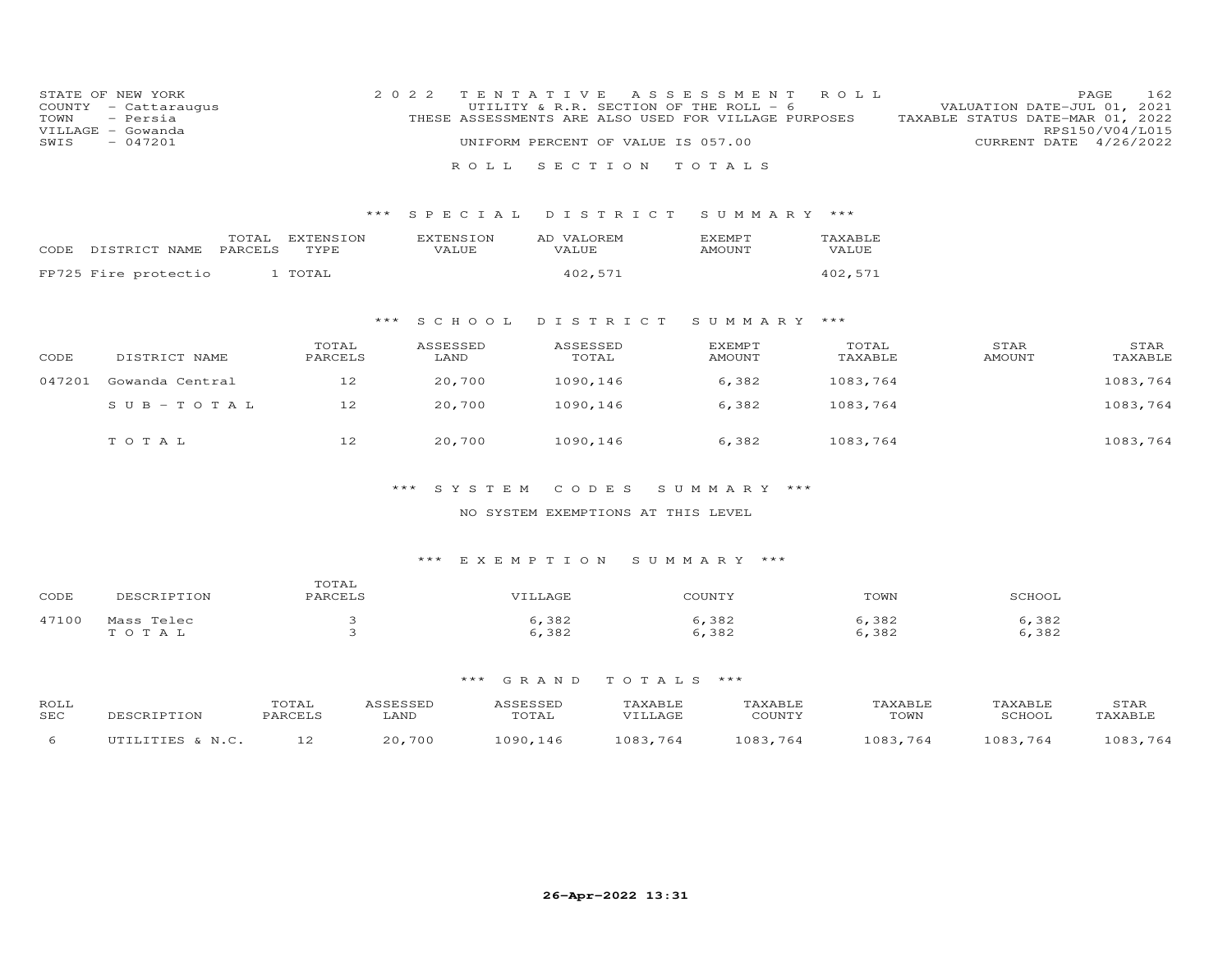| STATE OF NEW YORK<br>COUNTY - Cattaraugus<br>TOWN<br>- Persia<br>VILLAGE - Gowanda<br>$-047201$<br>SWIS | 2 0 2 2<br>THESE ASSESSMENTS ARE ALSO USED FOR VILLAGE PURPOSES TAXABLE STATUS DATE-MAR 01, 2022                                                                                  | TENTATIVE ASSESSMENT<br>WHOLLY EXEMPT SECTION OF THE ROLL - 8<br>PROPERTY LOCATION SEQUENCE<br>UNIFORM PERCENT OF VALUE IS 057.00 |                                                   |                                                                                        | R O L L         |                                                                |                                                      | PAGE           | 163<br>VALUATION DATE-JUL 01, 2021 |
|---------------------------------------------------------------------------------------------------------|-----------------------------------------------------------------------------------------------------------------------------------------------------------------------------------|-----------------------------------------------------------------------------------------------------------------------------------|---------------------------------------------------|----------------------------------------------------------------------------------------|-----------------|----------------------------------------------------------------|------------------------------------------------------|----------------|------------------------------------|
| TAX MAP PARCEL NUMBER<br>CURRENT OWNERS NAME<br>CURRENT OWNERS ADDRESS                                  | PROPERTY LOCATION & CLASS ASSESSMENT EXEMPTION CODE-----VILLAGE------COUNTY--------TOWN------SCHOOL<br>SCHOOL DISTRICT<br>PARCEL SIZE/GRID COORD                                  | LAND<br>TOTAL                                                                                                                     |                                                   | SPECIAL DISTRICTS                                                                      | TAX DESCRIPTION | TAXABLE VALUE                                                  |                                                      |                | ACCOUNT NO.                        |
| ***********************                                                                                 |                                                                                                                                                                                   |                                                                                                                                   |                                                   |                                                                                        |                 |                                                                |                                                      |                |                                    |
| $8.075 - 2 - 37$<br>St Johns Park<br>27 E Main St<br>Gowanda, NY 14070                                  | Aldrich St<br>963 Municpl park<br>Gowanda Central 047201<br>28 06 08<br>ACRES<br>1.67<br>EAST-1051807 NRTH-0898184<br>FULL MARKET VALUE                                           | 6,400<br>17,500<br>30,702                                                                                                         | VG-INSIDE 13650<br>VILLAGE TAXABLE VALUE<br>TOWN  | COUNTY TAXABLE VALUE<br>TAXABLE VALUE<br>SCHOOL TAXABLE VALUE                          | 17,500          | 17,500                                                         | $\circ$<br>$\circ$<br>$\Omega$<br>$\Omega$           | 5009<br>17,500 | 17,500                             |
|                                                                                                         | ********************                                                                                                                                                              |                                                                                                                                   |                                                   |                                                                                        |                 |                                                                |                                                      |                |                                    |
| $16.036 - 2 - 11$<br>Village Of Gowanda Hidi Hose<br>27 E Main St<br>Gowanda, NY 14070                  | Beech St<br>662 Police/fire<br>Gowanda Central 047201<br>16 06 08<br>FRNT 25.00 DPTH<br>60.00                                                                                     | 1,400<br>22,400                                                                                                                   | VG-INSIDE 13650<br>VILLAGE TAXABLE VALUE<br>TOWN  | COUNTY TAXABLE VALUE<br>TAXABLE VALUE                                                  | 22,400          | 22,400                                                         | $\Omega$<br>$\Omega$<br>$\Omega$                     | 5013<br>22,400 | 22,400                             |
|                                                                                                         | EAST-1055849 NRTH-0893844                                                                                                                                                         |                                                                                                                                   |                                                   | SCHOOL TAXABLE VALUE                                                                   |                 |                                                                | $\Omega$                                             |                |                                    |
|                                                                                                         | FULL MARKET VALUE                                                                                                                                                                 | 39,298                                                                                                                            |                                                   |                                                                                        |                 |                                                                |                                                      |                |                                    |
|                                                                                                         | ***************************                                                                                                                                                       | * * * * * * * * * * * * *                                                                                                         |                                                   |                                                                                        |                 | ********************************* 17.029-1-16 **************** |                                                      |                |                                    |
| $17.029 - 1 - 16$<br>Village of Gowanda<br>27 E Main St<br>Gowanda, NY 14070                            | 172 Beech St<br>330 Vacant comm<br>Gowanda Central 047201<br>16 06<br>08<br>FRNT 590.00 DPTH 50.00<br>EAST-1057178 NRTH-0893386<br>DEED BOOK 29939 PG-3004                        | 1,500<br>1,500                                                                                                                    | VG-INSIDE 13650<br>TOWN                           | VILLAGE TAXABLE VALUE<br>COUNTY TAXABLE VALUE<br>TAXABLE VALUE<br>SCHOOL TAXABLE VALUE | 1,500           | 1,500                                                          | $\circ$<br>$\circ$                                   | 1219<br>1,500  | 1,500                              |
|                                                                                                         | FULL MARKET VALUE                                                                                                                                                                 | 2,632                                                                                                                             |                                                   |                                                                                        |                 |                                                                |                                                      |                |                                    |
|                                                                                                         |                                                                                                                                                                                   |                                                                                                                                   |                                                   |                                                                                        |                 | ************************* 8.075-4-1 *******************        |                                                      |                |                                    |
| $8.075 - 4 - 1$<br>St Marys Episcopal Church<br>75 N Center St<br>Gowanda, NY 14070                     | 75 Center St<br>620 Religious<br>Gowanda Central 047201<br>27 06<br>08<br>Church & Sun School<br>FRNT 118.00 DPTH 156.00<br>EAST-1052782 NRTH-0898307<br>FULL MARKET VALUE        | 8,400<br>122,900<br>215,614                                                                                                       | RELIGIOUS 25110<br>TOWN                           | VILLAGE TAXABLE VALUE<br>COUNTY TAXABLE VALUE<br>TAXABLE VALUE<br>SCHOOL TAXABLE VALUE | 122,900         | 122,900                                                        | 122,900<br>$\circ$<br>$\circ$<br>$\circ$<br>$\Omega$ | 5029           | 122,900                            |
|                                                                                                         | .                                                                                                                                                                                 |                                                                                                                                   |                                                   |                                                                                        |                 | ************************ 8.084-3-14 ******************         |                                                      |                |                                    |
| $8.084 - 3 - 14$<br>Gowanda Area Historical Soc<br>PO Box 372<br>Gowanda, NY 14070                      | 2 Chestnut St<br>681 Culture bldg<br>Gowanda Central 047201<br>26 06 08<br>FRNT 58.00 DPTH<br>83.75<br>EAST-1054204 NRTH-0896144<br>DEED BOOK 00977 PG-01161<br>FULL MARKET VALUE | 3,600<br>38,000<br>66,667                                                                                                         | NON-PROFIT 25300<br>VILLAGE TAXABLE VALUE<br>TOWN | COUNTY TAXABLE VALUE<br>TAXABLE VALUE<br>SCHOOL TAXABLE VALUE                          | 38,000          | 38,000                                                         | $\circ$<br>$\Omega$<br>$\circ$<br>$\Omega$           | 0861<br>38,000 | 38,000                             |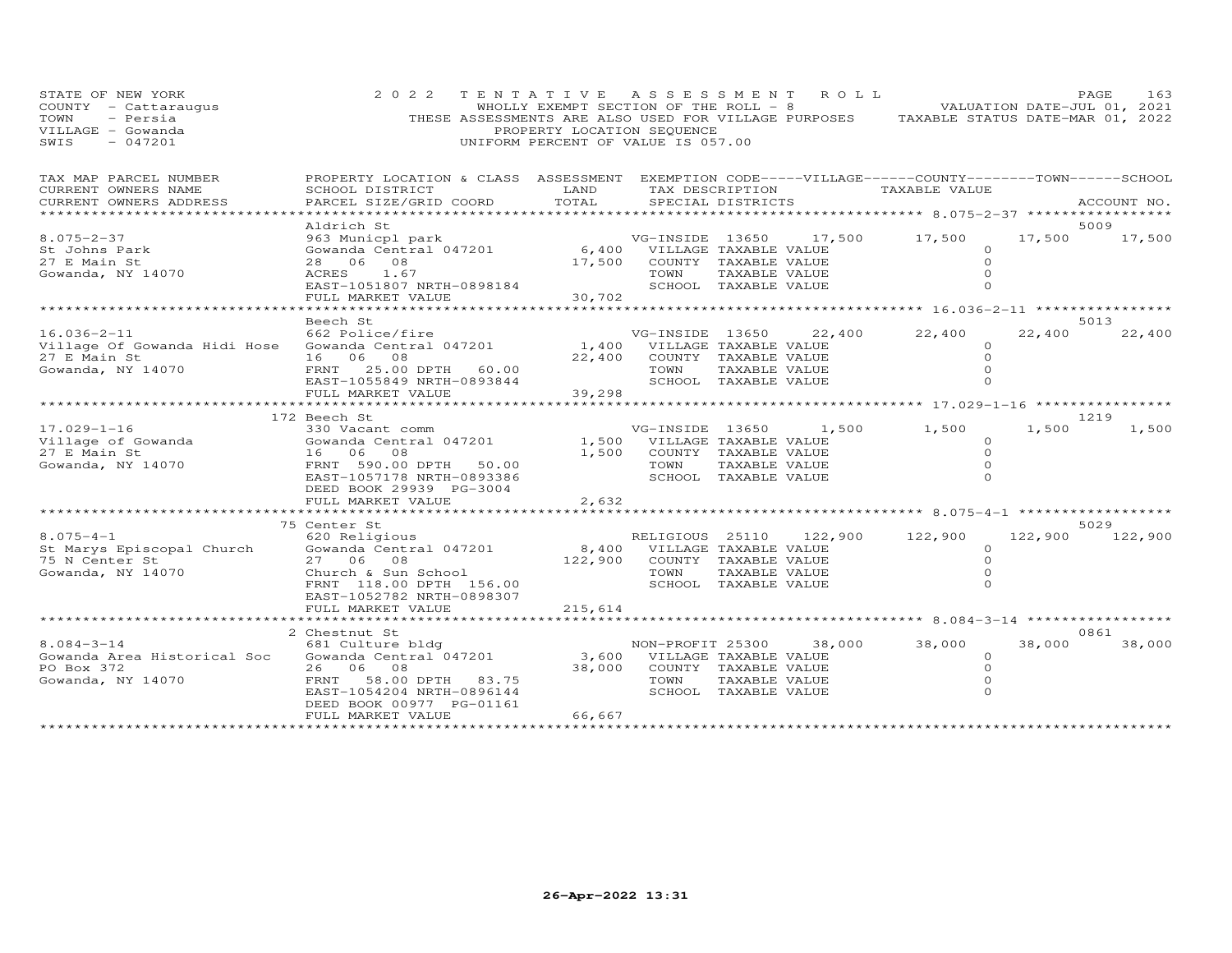| STATE OF NEW YORK<br>COUNTY - Cattaraugus<br>- Persia<br>TOWN<br>VILLAGE - Gowanda<br>$-047201$<br>SWIS | 2 0 2 2<br>THESE ASSESSMENTS ARE ALSO USED FOR VILLAGE PURPOSES TAXABLE STATUS DATE-MAR 01, 2022                       | TENTATIVE ASSESSMENT ROLL<br>PROPERTY LOCATION SEQUENCE<br>UNIFORM PERCENT OF VALUE IS 057.00 |                                                |                      |         | WHOLLY EXEMPT SECTION OF THE ROLL - 8 VALUATION DATE-JUL 01, 2021 |         | PAGE<br>164   |
|---------------------------------------------------------------------------------------------------------|------------------------------------------------------------------------------------------------------------------------|-----------------------------------------------------------------------------------------------|------------------------------------------------|----------------------|---------|-------------------------------------------------------------------|---------|---------------|
| TAX MAP PARCEL NUMBER<br>CURRENT OWNERS NAME                                                            | PROPERTY LOCATION & CLASS ASSESSMENT EXEMPTION CODE-----VILLAGE------COUNTY--------TOWN------SCHOOL<br>SCHOOL DISTRICT | LAND                                                                                          |                                                | TAX DESCRIPTION      |         | TAXABLE VALUE                                                     |         |               |
| CURRENT OWNERS ADDRESS                                                                                  | PARCEL SIZE/GRID COORD                                                                                                 | TOTAL                                                                                         |                                                | SPECIAL DISTRICTS    |         |                                                                   |         | ACCOUNT NO.   |
| ******************                                                                                      |                                                                                                                        |                                                                                               |                                                |                      |         |                                                                   |         |               |
|                                                                                                         | 34 Commercial St                                                                                                       |                                                                                               |                                                |                      |         |                                                                   |         | 1013          |
| $8.084 - 2 - 18$                                                                                        | 640 Health care                                                                                                        |                                                                                               | HOSPITAL                                       | 25210                | 365,000 | 365,000                                                           | 365,000 | 365,000       |
| Brooks-TLC Hospital System<br>Gowanda Urgent Care                                                       | Gowanda Central 047201<br>26 06 08                                                                                     | 365,000                                                                                       | 10,000 VILLAGE TAXABLE VALUE                   | COUNTY TAXABLE VALUE |         | $\circ$<br>$\circ$                                                |         |               |
| 529 Central Ave                                                                                         | ACRES 1.33                                                                                                             |                                                                                               | TOWN                                           | TAXABLE VALUE        |         | $\circ$                                                           |         |               |
| Dunkirk, NY 14048                                                                                       | EAST-1054403 NRTH-0896062                                                                                              |                                                                                               |                                                | SCHOOL TAXABLE VALUE |         | $\Omega$                                                          |         |               |
|                                                                                                         | DEED BOOK 20287 PG-8001                                                                                                |                                                                                               |                                                |                      |         |                                                                   |         |               |
|                                                                                                         | FULL MARKET VALUE                                                                                                      | 640,351                                                                                       |                                                |                      |         |                                                                   |         |               |
|                                                                                                         | ****************************                                                                                           |                                                                                               |                                                |                      |         |                                                                   |         |               |
| $16.036 - 1 - 1$                                                                                        | Crestwood Dr                                                                                                           |                                                                                               |                                                |                      |         |                                                                   |         | 1132          |
| Village Of Gowanda                                                                                      | 822 Water supply<br>Gowanda Central 047201                                                                             |                                                                                               | VG-INSIDE 13650<br>8,000 VILLAGE TAXABLE VALUE |                      | 34,000  | 34,000<br>$\Omega$                                                | 34,000  | 34,000        |
| 27 E Main St                                                                                            | 27 06 08                                                                                                               | 34,000                                                                                        |                                                | COUNTY TAXABLE VALUE |         | $\Omega$                                                          |         |               |
| Gowanda, NY 14070                                                                                       | Water Works                                                                                                            |                                                                                               | TOWN                                           | TAXABLE VALUE        |         | $\Omega$                                                          |         |               |
|                                                                                                         | ACRES<br>3.00                                                                                                          |                                                                                               |                                                | SCHOOL TAXABLE VALUE |         | $\Omega$                                                          |         |               |
|                                                                                                         | EAST-1053567 NRTH-0893727                                                                                              |                                                                                               |                                                |                      |         |                                                                   |         |               |
|                                                                                                         | DEED BOOK 296<br>PG-00149                                                                                              |                                                                                               |                                                |                      |         |                                                                   |         |               |
|                                                                                                         | FULL MARKET VALUE                                                                                                      | 59,649                                                                                        |                                                |                      |         |                                                                   |         |               |
|                                                                                                         |                                                                                                                        |                                                                                               |                                                |                      |         |                                                                   |         |               |
| 16.036-1-26                                                                                             | 18 Crestwood Dr<br>311 Res vac land                                                                                    |                                                                                               | VG-INSIDE 13650                                |                      | 9,200   | 9,200                                                             | 9,200   | 1256<br>9,200 |
| Village Of Gowanda                                                                                      | Gowanda Central 047201                                                                                                 |                                                                                               | 9,200 VILLAGE TAXABLE VALUE                    |                      |         | $\circ$                                                           |         |               |
| 27 E Main St                                                                                            | 26 06 08                                                                                                               | 9,200                                                                                         |                                                | COUNTY TAXABLE VALUE |         | $\Omega$                                                          |         |               |
| Gowanda, NY 14070                                                                                       | ACRES<br>2.25                                                                                                          |                                                                                               | TOWN                                           | TAXABLE VALUE        |         | $\Omega$                                                          |         |               |
|                                                                                                         | EAST-1053971 NRTH-0893739                                                                                              |                                                                                               |                                                | SCHOOL TAXABLE VALUE |         | $\Omega$                                                          |         |               |
|                                                                                                         | DEED BOOK 584<br>PG-00137                                                                                              |                                                                                               |                                                |                      |         |                                                                   |         |               |
|                                                                                                         | FULL MARKET VALUE                                                                                                      | 16,140                                                                                        |                                                |                      |         |                                                                   |         |               |
|                                                                                                         | 27 E Hill St                                                                                                           |                                                                                               |                                                |                      |         |                                                                   |         | 0388          |
| $16.027 - 2 - 19$                                                                                       | 820 Water-public                                                                                                       |                                                                                               | VG-INSIDE 13650                                |                      | 6,200   | 6,200                                                             | 6,200   | 6,200         |
| Village Of Gowanda                                                                                      | Gowanda Central 047201                                                                                                 |                                                                                               | 6,200 VILLAGE TAXABLE VALUE                    |                      |         | $\circ$                                                           |         |               |
| 27 E Main St                                                                                            | $27 -06$<br>$-08$                                                                                                      | 6,200                                                                                         |                                                | COUNTY TAXABLE VALUE |         | $\Omega$                                                          |         |               |
| Gowanda, NY 14070                                                                                       | FRNT 200.00 DPTH 312.00                                                                                                |                                                                                               | TOWN                                           | TAXABLE VALUE        |         | 0                                                                 |         |               |
|                                                                                                         | EAST-1052459 NRTH-0894829                                                                                              |                                                                                               |                                                | SCHOOL TAXABLE VALUE |         | $\Omega$                                                          |         |               |
|                                                                                                         | DEED BOOK 838<br>PG-00487                                                                                              |                                                                                               |                                                |                      |         |                                                                   |         |               |
|                                                                                                         | FULL MARKET VALUE<br>**********************                                                                            | 10,877                                                                                        |                                                |                      |         | ******************** 16.027-2-4 *****************                 |         |               |
|                                                                                                         | E Thatcher Br                                                                                                          |                                                                                               |                                                |                      |         |                                                                   |         | 5010          |
| $16.027 - 2 - 4$                                                                                        | 590 Park                                                                                                               |                                                                                               | VG-INSIDE 13650                                |                      | 2,000   | 2,000                                                             | 2,000   | 2,000         |
| Village Of Gowanda                                                                                      | Gowanda Central 047201                                                                                                 |                                                                                               | 2,000 VILLAGE TAXABLE VALUE                    |                      |         | $\circ$                                                           |         |               |
| 27 E Main St                                                                                            | 27 06<br>08                                                                                                            | 2,000                                                                                         |                                                | COUNTY TAXABLE VALUE |         | $\Omega$                                                          |         |               |
| Gowanda, NY 14070                                                                                       | ACRES<br>2.72                                                                                                          |                                                                                               | TOWN                                           | TAXABLE VALUE        |         | 0                                                                 |         |               |
|                                                                                                         | EAST-1052582 NRTH-0895387                                                                                              |                                                                                               |                                                | SCHOOL TAXABLE VALUE |         | $\Omega$                                                          |         |               |
|                                                                                                         | FULL MARKET VALUE                                                                                                      | 3,509                                                                                         |                                                |                      |         |                                                                   |         |               |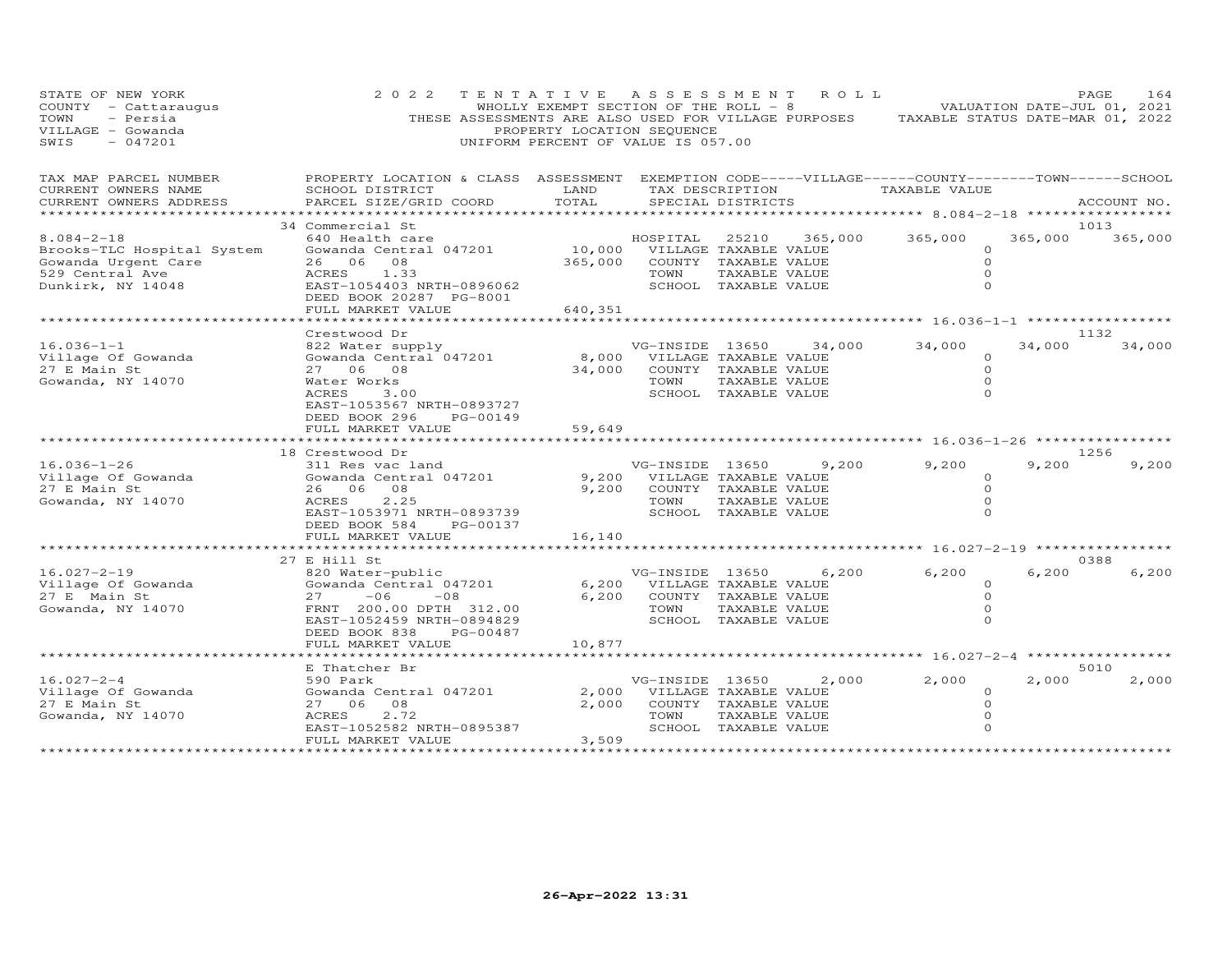| STATE OF NEW YORK<br>COUNTY - Cattaraugus<br>- Persia<br>TOWN<br>VILLAGE - Gowanda<br>SWIS<br>$-047201$ | 2 0 2 2                                                                                                                                                         | TENTATIVE ASSESSMENT ROLL<br>PROPERTY LOCATION SEQUENCE<br>UNIFORM PERCENT OF VALUE IS 057.00 |                                                                                      |                                                                                        |        | WHOLLY EXEMPT SECTION OF THE ROLL - 8 WALUATION DATE-JUL 01, 2021<br>THESE ASSESSMENTS ARE ALSO USED FOR VILLAGE PURPOSES TAXABLE STATUS DATE-MAR 01, 2022 | PAGE          | 165           |
|---------------------------------------------------------------------------------------------------------|-----------------------------------------------------------------------------------------------------------------------------------------------------------------|-----------------------------------------------------------------------------------------------|--------------------------------------------------------------------------------------|----------------------------------------------------------------------------------------|--------|------------------------------------------------------------------------------------------------------------------------------------------------------------|---------------|---------------|
| TAX MAP PARCEL NUMBER<br>CURRENT OWNERS NAME<br>CURRENT OWNERS ADDRESS                                  | PROPERTY LOCATION & CLASS ASSESSMENT EXEMPTION CODE-----VILLAGE------COUNTY-------TOWN------SCHOOL<br>SCHOOL DISTRICT<br>PARCEL SIZE/GRID COORD                 | LAND<br>TOTAL                                                                                 |                                                                                      | TAX DESCRIPTION<br>SPECIAL DISTRICTS                                                   |        | TAXABLE VALUE                                                                                                                                              |               | ACCOUNT NO.   |
| *********************                                                                                   |                                                                                                                                                                 |                                                                                               |                                                                                      |                                                                                        |        |                                                                                                                                                            |               |               |
|                                                                                                         | 71 High St                                                                                                                                                      |                                                                                               |                                                                                      |                                                                                        |        |                                                                                                                                                            | 5011          |               |
| $16.036 - 3 - 28$<br>Village Of Gowanda<br>27 E Main St<br>Gowanda, NY 14070                            | 963 Municpl park<br>Gowanda Central 047201<br>16 06 08<br>Park<br>Miller&HighSt<br>FRNT 260.00 DPTH 175.00<br>EAST-1055898 NRTH-0893273                         | 13,700<br>14,000                                                                              | VG-INSIDE 13650<br>VILLAGE TAXABLE VALUE<br>TOWN                                     | COUNTY TAXABLE VALUE<br>TAXABLE VALUE<br>SCHOOL TAXABLE VALUE                          | 14,000 | 14,000<br>$\Omega$<br>$\Omega$<br>$\Omega$<br>$\Omega$                                                                                                     | 14,000        | 14,000        |
|                                                                                                         | FULL MARKET VALUE                                                                                                                                               | 24,561                                                                                        |                                                                                      |                                                                                        |        |                                                                                                                                                            |               |               |
|                                                                                                         | ******************                                                                                                                                              |                                                                                               |                                                                                      |                                                                                        |        |                                                                                                                                                            |               |               |
| $16.036 - 1 - 2$<br>Village Of Gowanda<br>27 E Main St<br>Gowanda, NY 14070                             | Hill St<br>742 Water pipeln<br>Gowanda Central 047201<br>27 06 08<br>5.00<br>ACRES<br>EAST-1053465 NRTH-0894200<br>DEED BOOK 00966 PG-01043                     | 9,300<br>9,300                                                                                | VG-INSIDE 13650<br>TOWN                                                              | VILLAGE TAXABLE VALUE<br>COUNTY TAXABLE VALUE<br>TAXABLE VALUE<br>SCHOOL TAXABLE VALUE | 9,300  | 9,300<br>$\circ$<br>$\circ$<br>$\Omega$<br>$\Omega$                                                                                                        | 0601<br>9,300 | 9,300         |
|                                                                                                         | FULL MARKET VALUE                                                                                                                                               | 16,316                                                                                        |                                                                                      |                                                                                        |        |                                                                                                                                                            |               |               |
|                                                                                                         |                                                                                                                                                                 |                                                                                               |                                                                                      |                                                                                        |        |                                                                                                                                                            |               |               |
| $16.036 - 1 - 3.1$<br>Village Of Gowanda<br>27 E Main St<br>Gowanda, NY 14070                           | Hill St<br>822 Water supply<br>Gowanda Central 047201<br>26 06 08<br>1.21<br>ACRES<br>EAST-1053962 NRTH-0894312                                                 |                                                                                               | VG-INSIDE 13650<br>6,200 VILLAGE TAXABLE VALUE<br>6,200 COUNTY TAXABLE VALUE<br>TOWN | TAXABLE VALUE<br>SCHOOL TAXABLE VALUE                                                  | 6,200  | 6,200<br>$\Omega$<br>$\circ$<br>$\Omega$<br>$\Omega$                                                                                                       | 6,200         | 5020<br>6,200 |
|                                                                                                         | FULL MARKET VALUE<br>*******************                                                                                                                        | 10,877                                                                                        |                                                                                      |                                                                                        |        |                                                                                                                                                            |               |               |
|                                                                                                         | Hill St                                                                                                                                                         |                                                                                               |                                                                                      |                                                                                        |        |                                                                                                                                                            | 1308          |               |
| $16.036 - 1 - 3.2$<br>Village Of Gowanda<br>27 E Main St<br>Gowanda, NY 14070                           | 590 Park<br>Gowanda Central 047201<br>26 06<br>08<br>FRNT 285.00 DPTH 255.00<br>EAST-1054750 NRTH-0894276<br>FULL MARKET VALUE                                  | 1,000<br>1,000<br>1,754                                                                       | VG-INSIDE 13650<br>TOWN                                                              | VILLAGE TAXABLE VALUE<br>COUNTY TAXABLE VALUE<br>TAXABLE VALUE<br>SCHOOL TAXABLE VALUE | 1,000  | 1,000<br>$\circ$<br>$\circ$<br>$\Omega$<br>$\Omega$                                                                                                        | 1,000         | 1,000         |
|                                                                                                         | * * * * * * * * * * * * * * * * * * * *                                                                                                                         |                                                                                               |                                                                                      |                                                                                        |        | ***************** 16.027-2-36 *****************                                                                                                            |               |               |
|                                                                                                         | 21 Hill St                                                                                                                                                      |                                                                                               |                                                                                      |                                                                                        |        |                                                                                                                                                            |               | 0438          |
| $16.027 - 2 - 36$<br>Village Of Gowanda<br>27 E Main St<br>Gowanda, NY 14070                            | 822 Water supply<br>Gowanda Central 047201<br>28 06 08<br>FRNT 37.00 DPTH 175.00<br>EAST-1052207 NRTH-0894948<br>DEED BOOK 871<br>PG-00906<br>FULL MARKET VALUE | 3,500<br>3,500<br>6,140                                                                       | VG-INSIDE 13650<br>TOWN                                                              | VILLAGE TAXABLE VALUE<br>COUNTY TAXABLE VALUE<br>TAXABLE VALUE<br>SCHOOL TAXABLE VALUE | 3,500  | 3,500<br>$\Omega$<br>$\Omega$<br>$\circ$<br>$\Omega$                                                                                                       | 3,500         | 3,500         |
|                                                                                                         | ****************************                                                                                                                                    | ***************                                                                               |                                                                                      |                                                                                        |        |                                                                                                                                                            |               |               |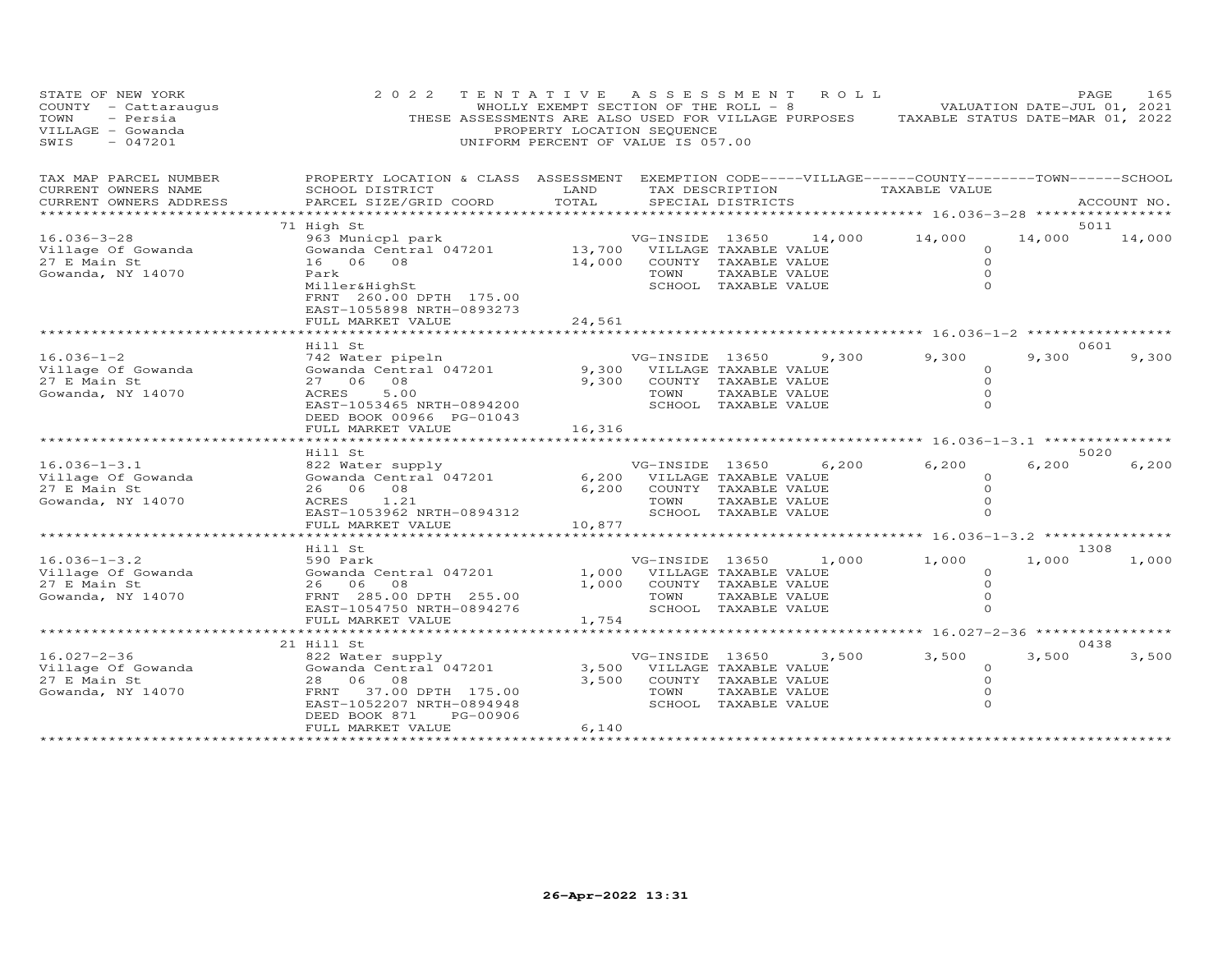| STATE OF NEW YORK<br>COUNTY - Cattaraugus<br>TOWN<br>- Persia<br>VILLAGE - Gowanda<br>$-047201$<br>SWIS             | 2 0 2 2                                                                                                                                                                        | TENTATIVE ASSESSMENT ROLL<br>PROPERTY LOCATION SEQUENCE<br>UNIFORM PERCENT OF VALUE IS 057.00 |                                                                                             |                                       |                         | WHOLLY EXEMPT SECTION OF THE ROLL - 8 WALUATION DATE-JUL 01, 2021<br>THESE ASSESSMENTS ARE ALSO USED FOR VILLAGE PURPOSES TAXABLE STATUS DATE-MAR 01, 2022 |        | PAGE        | 166    |
|---------------------------------------------------------------------------------------------------------------------|--------------------------------------------------------------------------------------------------------------------------------------------------------------------------------|-----------------------------------------------------------------------------------------------|---------------------------------------------------------------------------------------------|---------------------------------------|-------------------------|------------------------------------------------------------------------------------------------------------------------------------------------------------|--------|-------------|--------|
| TAX MAP PARCEL NUMBER<br>CURRENT OWNERS NAME<br>CURRENT OWNERS ADDRESS                                              | PROPERTY LOCATION & CLASS ASSESSMENT EXEMPTION CODE-----VILLAGE------COUNTY--------TOWN------SCHOOL<br>SCHOOL DISTRICT<br>PARCEL SIZE/GRID COORD                               | LAND<br>TOTAL                                                                                 |                                                                                             | TAX DESCRIPTION<br>SPECIAL DISTRICTS  |                         | TAXABLE VALUE                                                                                                                                              |        | ACCOUNT NO. |        |
|                                                                                                                     | 144 Hill St                                                                                                                                                                    |                                                                                               |                                                                                             |                                       |                         |                                                                                                                                                            |        | 5022        |        |
| $16.028 - 1 - 27$<br>Village Of Gowanda<br>27 E Main St<br>Gowanda, NY 14070                                        | 590 Park<br>Gowanda Central 047201<br>27 06 08<br>Public Park<br>ACRES<br>4.40<br>EAST-1053517 NRTH-0894789                                                                    | 8,000                                                                                         | VG-INSIDE 13650<br>8,000 VILLAGE TAXABLE VALUE<br>COUNTY TAXABLE VALUE<br>TOWN              | TAXABLE VALUE<br>SCHOOL TAXABLE VALUE | 8,000                   | 8,000<br>$\Omega$<br>$\Omega$                                                                                                                              | 8,000  |             | 8,000  |
|                                                                                                                     | FULL MARKET VALUE<br>******************************                                                                                                                            | 14,035                                                                                        |                                                                                             |                                       |                         |                                                                                                                                                            |        |             |        |
|                                                                                                                     | 184 Hill St                                                                                                                                                                    |                                                                                               |                                                                                             |                                       |                         |                                                                                                                                                            |        | 1293        |        |
| $16.028 - 1 - 30$<br>Village Of Gowanda<br>27 E Main St<br>Gowanda, NY 14070                                        | ----<br>651 Highway gar<br>Gowanda Central 047201<br>26 06 08<br>ACRES 1.90<br>EAST-1054113 NRTH-0894419<br>FULL MARKET VALUE                                                  | 20,900<br>36,667                                                                              | 6,500 VILLAGE TAXABLE VALUE<br>COUNTY TAXABLE VALUE<br>TOWN                                 | TAXABLE VALUE<br>SCHOOL TAXABLE VALUE | VG-INSIDE 13650 20,900  | 20,900<br>$\circ$<br>$\circ$                                                                                                                               | 20,900 |             | 20,900 |
|                                                                                                                     | ***********************                                                                                                                                                        |                                                                                               | ***********************                                                                     |                                       |                         | ************** 16.027-2-12 ***********                                                                                                                     |        |             |        |
| $16.027 - 2 - 12$<br>Buffalo Turbine Co<br>PO Box 332<br>Gowanda, NY 14070-1410                                     | Industrial Pl<br>710 Manufacture<br>Gowanda Central 047201<br>26 06 08<br>FRNT 200.00 DPTH 243.00<br>EAST-1053132 NRTH-0895389                                                 |                                                                                               | Withdrawal 29700<br>13,300 VILLAGE TAXABLE VALUE<br>62,700 COUNTY TAXABLE VALUE<br>TOWN     | TAXABLE VALUE<br>SCHOOL TAXABLE VALUE | 62,700                  | 62,700<br>$\Omega$<br>$\circ$<br>$\circ$<br>$\Omega$                                                                                                       | 62,700 | 0990        | 62,700 |
|                                                                                                                     | FULL MARKET VALUE                                                                                                                                                              | 110,000                                                                                       |                                                                                             |                                       |                         |                                                                                                                                                            |        |             |        |
|                                                                                                                     |                                                                                                                                                                                |                                                                                               |                                                                                             |                                       |                         |                                                                                                                                                            |        |             |        |
| $16.028 - 1 - 1.3$<br>Buffalo Turbine Agric Equip Co Gowanda Central 047201<br>PO Box 332<br>Gowanda, NY 14070-1410 | Industrial Pl<br>710 Manufacture<br>27 06<br>08<br>FRNT 158.00 DPTH 188.00<br>EAST-1053399 NRTH-0895377<br>DEED BOOK 876<br>PG-00918<br>FULL MARKET VALUE                      | 122,807                                                                                       | 11,000 VILLAGE TAXABLE VALUE<br>70,000 COUNTY TAXABLE VALUE<br>TOWN<br>SCHOOL TAXABLE VALUE | TAXABLE VALUE                         | Withdrawal 29700 70,000 | 70,000<br>$\circ$<br>$\Omega$<br>$\circ$<br>$\Omega$                                                                                                       | 70,000 | 1253        | 70,000 |
|                                                                                                                     |                                                                                                                                                                                |                                                                                               |                                                                                             |                                       |                         | ***************** 16.028-1-10.2 ***************                                                                                                            |        |             |        |
| $16.028 - 1 - 10.2$<br>Village of Gowanda<br>27 E Main St<br>Gowanda, NY 14070                                      | Industrial Pl<br>800 Public Servi<br>Gowanda Central 047201<br>26 06 08<br>FRNT 101.50 DPTH 73.50<br>EAST-1053343 NRTH-0895530<br>DEED BOOK 11072 PG-4001<br>FULL MARKET VALUE | 5,200<br>52,900<br>92,807                                                                     | VG-INSIDE 13650<br>VILLAGE TAXABLE VALUE<br>COUNTY TAXABLE VALUE<br>TOWN                    | TAXABLE VALUE<br>SCHOOL TAXABLE VALUE | 52,900                  | 52,900<br>$\circ$<br>$\circ$<br>$\circ$<br>$\Omega$                                                                                                        | 52,900 | 1285        | 52,900 |
|                                                                                                                     |                                                                                                                                                                                |                                                                                               |                                                                                             |                                       |                         |                                                                                                                                                            |        |             |        |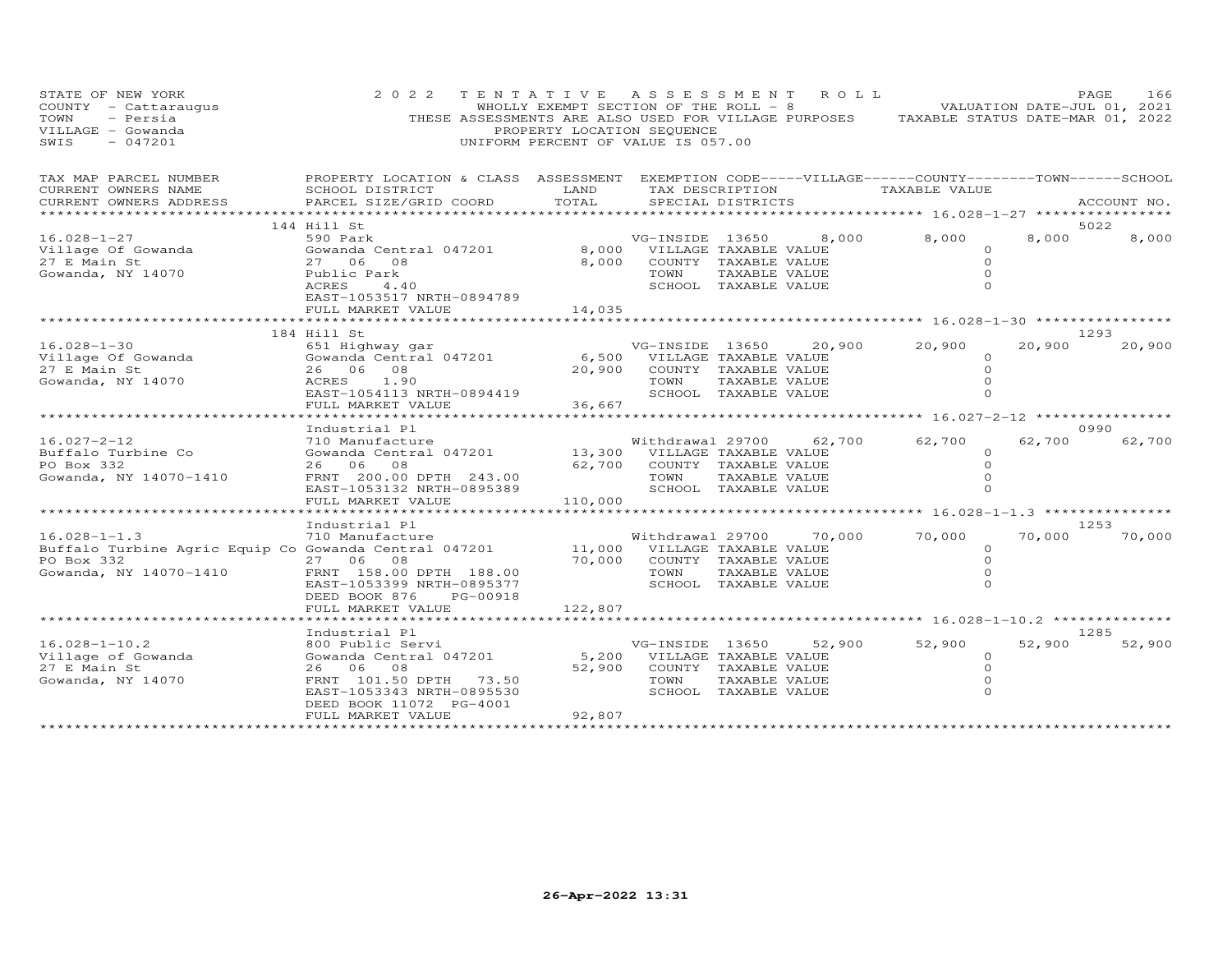| STATE OF NEW YORK<br>COUNTY - Cattaraugus<br>TOWN<br>- Persia<br>VILLAGE - Gowanda<br>$-047201$<br>SWIS     | 2 0 2 2<br>THESE ASSESSMENTS ARE ALSO USED FOR VILLAGE PURPOSES TAXABLE STATUS DATE-MAR 01, 2022                                                                                  | TENTATIVE ASSESSMENT ROLL<br>PROPERTY LOCATION SEQUENCE<br>UNIFORM PERCENT OF VALUE IS 057.00 |                         |                                                                                                 |                          | WHOLLY EXEMPT SECTION OF THE ROLL - 8 VALUATION DATE-JUL 01, 2021 |                                                      | PAGE<br>167             |
|-------------------------------------------------------------------------------------------------------------|-----------------------------------------------------------------------------------------------------------------------------------------------------------------------------------|-----------------------------------------------------------------------------------------------|-------------------------|-------------------------------------------------------------------------------------------------|--------------------------|-------------------------------------------------------------------|------------------------------------------------------|-------------------------|
| TAX MAP PARCEL NUMBER<br>CURRENT OWNERS NAME<br>CURRENT OWNERS ADDRESS                                      | PROPERTY LOCATION & CLASS ASSESSMENT EXEMPTION CODE-----VILLAGE------COUNTY--------TOWN------SCHOOL<br>SCHOOL DISTRICT<br>PARCEL SIZE/GRID COORD<br>****************************  | LAND<br>TOTAL<br>*******************                                                          |                         | TAX DESCRIPTION<br>SPECIAL DISTRICTS                                                            |                          | TAXABLE VALUE<br>***************** 16.028-1-2 *****************   |                                                      | ACCOUNT NO.             |
| $16.028 - 1 - 2$<br>Village of Gowanda<br>27 E Main St<br>Gowanda, NY 14070                                 | 1 Industrial Pl<br>800 Public Servi<br>Gowanda Central 047201<br>27 06 08<br>FRNT 172.50 DPTH 403.00<br>EAST-1053505 NRTH-0895665<br>DEED BOOK 11072 PG-4001<br>FULL MARKET VALUE | 12,300<br>200,600<br>351,930                                                                  | VG-INSIDE 13650<br>TOWN | VILLAGE TAXABLE VALUE<br>COUNTY TAXABLE VALUE<br>TAXABLE VALUE<br>SCHOOL TAXABLE VALUE          | 200,600                  | 200,600                                                           | $\circ$<br>$\Omega$<br>$\Omega$<br>$\circ$           | 1080<br>200,600 200,600 |
|                                                                                                             |                                                                                                                                                                                   |                                                                                               |                         |                                                                                                 |                          |                                                                   |                                                      |                         |
| $16.027 - 2 - 11$<br>State of New York<br>Attn: County Treasurer<br>303 Court St<br>Little Valley, NY 14755 | 10 Industrial Pl<br>652 Govt bldgs<br>Gowanda Central 047201<br>27 06 08<br>5.94<br>ACRES<br>EAST-1052906 NRTH-0895479<br>DEED BOOK 886<br>PG-00671<br>FULL MARKET VALUE          | 11,000 VILLAGE TAXABLE VALUE<br>2041,200<br>3581,053                                          | TOWN                    | COUNTY TAXABLE VALUE<br>TAXABLE VALUE<br>SCHOOL TAXABLE VALUE                                   | NYS OWNED 12100 2041,200 | 2041,200                                                          | 2041,200<br>0<br>$\circ$<br>$\Omega$<br>$\circ$      | 0977<br>2041,200        |
|                                                                                                             |                                                                                                                                                                                   |                                                                                               |                         |                                                                                                 |                          |                                                                   |                                                      |                         |
| $16.027 - 2 - 13$<br>Cattaraugus County IDA<br>PO Box 1749<br>Ellicottville, NY 14731                       | Jamestown St<br>843 Non-ceil. rr<br>Gowanda Central 047201<br>Schoos Lot Grad+ Trac<br>ACRES 14.10<br>EAST-1053944 NRTH-0895153<br>DEED BOOK 805<br>PG-00456                      | $\begin{smallmatrix}&&&&1\\&11\end{smallmatrix}$<br>71,400                                    | IND DEV<br>TOWN         | 18020<br>VILLAGE TAXABLE VALUE<br>COUNTY TAXABLE VALUE<br>TAXABLE VALUE<br>SCHOOL TAXABLE VALUE | 71,400                   | 71,400                                                            | 71,400<br>$\circ$<br>$\Omega$<br>$\circ$<br>$\Omega$ | 1036<br>71,400          |
|                                                                                                             | FULL MARKET VALUE                                                                                                                                                                 | 125,263                                                                                       |                         |                                                                                                 |                          |                                                                   |                                                      |                         |
|                                                                                                             | 75 Jamestown St                                                                                                                                                                   | *************                                                                                 |                         |                                                                                                 |                          | *********** 8.083-4-7 ***************                             |                                                      | 1001                    |
| $8.083 - 4 - 7$<br>Housing Options Made Easy<br>75 Jamestown St<br>Gowanda, NY 14070                        | 514 Auditorium<br>Gowanda Central 047201<br>27 06 08<br>FRNT 126.00 DPTH 109.80<br>EAST-1052926 NRTH-0896943<br>DEED BOOK 00929 PG-00032                                          | 7,400<br>90,600                                                                               | TOWN                    | VILLAGE TAXABLE VALUE<br>COUNTY TAXABLE VALUE<br>TAXABLE VALUE<br>SCHOOL TAXABLE VALUE          | NON-PROFIT 25130 90,600  | 90,600                                                            | 90,600<br>$\circ$<br>$\circ$<br>$\Omega$<br>$\Omega$ | 90,600                  |
|                                                                                                             | FULL MARKET VALUE                                                                                                                                                                 | 158,947                                                                                       |                         |                                                                                                 |                          | ********* 8.083-4-8                                               |                                                      | ***************         |
| $8.083 - 4 - 8$<br>Housing Options Made Easy<br>PO Box 148                                                  | 75 Jamestown St<br>330 Vacant comm<br>Gowanda Central 047201<br>27 06 08                                                                                                          | 4,000<br>4,000                                                                                |                         | VILLAGE TAXABLE VALUE<br>COUNTY TAXABLE VALUE                                                   | NON-PROFIT 25130 4,000   | 4,000                                                             | 4,000<br>$\circ$<br>$\circ$                          | 0431<br>4,000           |
| Gowanda, NY 14070                                                                                           | Parking Lot<br>FRNT 69.00 DPTH 79.00<br>EAST-1052894 NRTH-0896874<br>DEED BOOK 00929 PG-00032<br>FULL MARKET VALUE                                                                | 7,018                                                                                         | TOWN                    | TAXABLE VALUE<br>SCHOOL TAXABLE VALUE                                                           |                          |                                                                   | $\circ$<br>$\Omega$                                  |                         |
|                                                                                                             |                                                                                                                                                                                   |                                                                                               |                         |                                                                                                 |                          |                                                                   |                                                      |                         |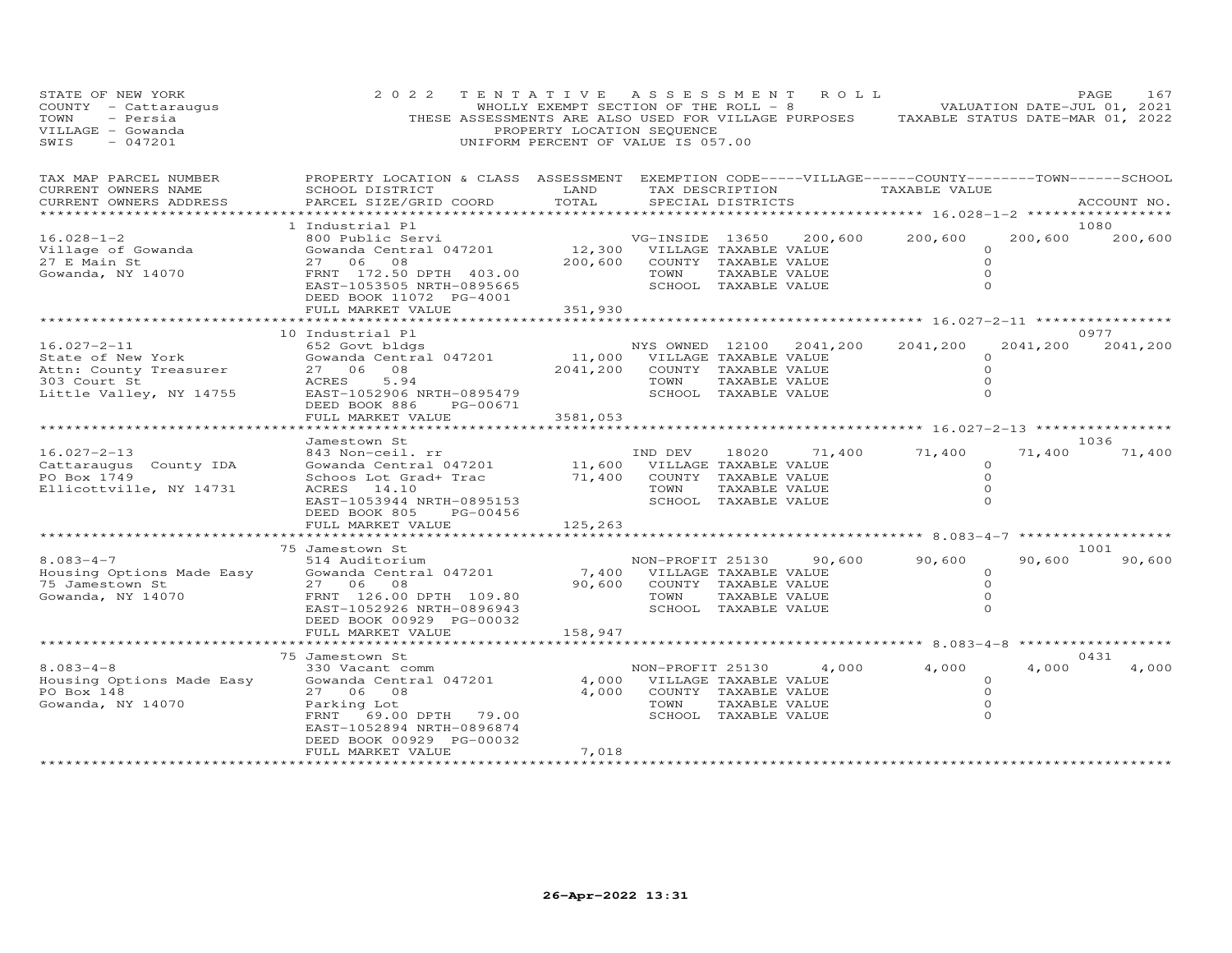| STATE OF NEW YORK<br>COUNTY - Cattaraugus<br>- Persia<br>TOWN<br>VILLAGE - Gowanda<br>$-047201$<br>SWIS | 2 0 2 2<br>THESE ASSESSMENTS ARE ALSO USED FOR VILLAGE PURPOSES TAXABLE STATUS DATE-MAR 01, 2022                                                         | TENTATIVE ASSESSMENT<br>WHOLLY EXEMPT SECTION OF THE ROLL $-8$<br>PROPERTY LOCATION SEQUENCE<br>UNIFORM PERCENT OF VALUE IS 057.00 |                                                        |                                                                                                 | ROLL    |                                                        |         | PAGE<br>168<br>VALUATION DATE-JUL 01, 2021 |
|---------------------------------------------------------------------------------------------------------|----------------------------------------------------------------------------------------------------------------------------------------------------------|------------------------------------------------------------------------------------------------------------------------------------|--------------------------------------------------------|-------------------------------------------------------------------------------------------------|---------|--------------------------------------------------------|---------|--------------------------------------------|
| TAX MAP PARCEL NUMBER<br>CURRENT OWNERS NAME<br>CURRENT OWNERS ADDRESS                                  | PROPERTY LOCATION & CLASS ASSESSMENT EXEMPTION CODE-----VILLAGE------COUNTY-------TOWN------SCHOOL<br>SCHOOL DISTRICT<br>PARCEL SIZE/GRID COORD          | LAND<br>TOTAL                                                                                                                      |                                                        | TAX DESCRIPTION<br>SPECIAL DISTRICTS                                                            |         | TAXABLE VALUE                                          |         | ACCOUNT NO.                                |
| *****************                                                                                       |                                                                                                                                                          |                                                                                                                                    |                                                        |                                                                                                 |         |                                                        |         |                                            |
| $8.083 - 5 - 8$                                                                                         | 30 Johnson St<br>311 Res vac land                                                                                                                        |                                                                                                                                    |                                                        |                                                                                                 | 5,200   | 5,200                                                  | 5,200   | 0557<br>5,200                              |
| Gowanda Free Methodist Church Gowanda Central 047201<br>149 W Main St<br>Gowanda, NY 14070              | 27 06 08<br>FRNT 84.00 DPTH 196.00<br>EAST-1051691 NRTH-0896956<br>DEED BOOK 11367 PG-8002                                                               | 5,200                                                                                                                              | RELIGIOUS 25110<br>5,200 VILLAGE TAXABLE VALUE<br>TOWN | COUNTY TAXABLE VALUE<br>TAXABLE VALUE<br>SCHOOL TAXABLE VALUE                                   |         | $\Omega$<br>$\Omega$<br>$\Omega$<br>$\Omega$           |         |                                            |
|                                                                                                         | FULL MARKET VALUE                                                                                                                                        | 9,123                                                                                                                              |                                                        |                                                                                                 |         |                                                        |         |                                            |
|                                                                                                         |                                                                                                                                                          |                                                                                                                                    |                                                        |                                                                                                 |         |                                                        |         |                                            |
| $16.027 - 1 - 36$<br>Cemetery - Sisson<br>Maltbie Rd<br>Gowanda, NY 14070                               | Maltbie Rd<br>695 Cemetery<br>Gowanda Central 047201<br>28 06 08<br>FRNT 345.00 DPTH 140.00                                                              | 9,200<br>14,000                                                                                                                    | CEMETERY<br>TOWN                                       | 27350<br>VILLAGE TAXABLE VALUE<br>COUNTY TAXABLE VALUE<br>TAXABLE VALUE                         | 14,000  | 14,000<br>$\Omega$<br>$\Omega$<br>$\Omega$             | 14,000  | 5042<br>14,000                             |
|                                                                                                         | EAST-1051108 NRTH-0895602                                                                                                                                |                                                                                                                                    |                                                        | SCHOOL TAXABLE VALUE                                                                            |         | $\Omega$                                               |         |                                            |
|                                                                                                         | FULL MARKET VALUE                                                                                                                                        | 24,561                                                                                                                             |                                                        |                                                                                                 |         |                                                        |         |                                            |
|                                                                                                         | Miller & High St Triangle                                                                                                                                |                                                                                                                                    |                                                        |                                                                                                 |         |                                                        |         | 1129                                       |
| $16.036 - 3 - 40$<br>Village Of Gowanda<br>27 E Main St<br>Gowanda, NY 14070                            | 963 Municpl park<br>Gowanda Central 047201<br>16 06 08<br>Miller&HighSt<br>FRNT 80.00 DPTH 60.00<br>EAST-1055726 NRTH-0893080                            | 2,300<br>2,300                                                                                                                     | VG-INSIDE 13650<br>TOWN                                | VILLAGE TAXABLE VALUE<br>COUNTY TAXABLE VALUE<br>TAXABLE VALUE<br>SCHOOL TAXABLE VALUE          | 2,300   | 2,300<br>$\circ$<br>$\Omega$<br>$\Omega$<br>$\Omega$   | 2,300   | 2,300                                      |
|                                                                                                         | FULL MARKET VALUE                                                                                                                                        | 4,035                                                                                                                              |                                                        |                                                                                                 |         |                                                        |         |                                            |
|                                                                                                         | 30 N Chapel St                                                                                                                                           |                                                                                                                                    |                                                        |                                                                                                 |         | *************** 8.083-1-13.1 ****************          |         | 5032                                       |
| $8.083 - 1 - 13.1$<br>Gowanda United Methodist<br>30 N Chapel St<br>Gowanda, NY 14070                   | 620 Religious<br>Gowanda Central 047201<br>28 06 08<br>FRNT 115.50 DPTH 82.50<br>EAST-1052285 NRTH-0897624<br>DEED BOOK 56<br>PG-00343                   | 6,100<br>140,900                                                                                                                   | RELIGIOUS 25110<br>TOWN                                | VILLAGE TAXABLE VALUE<br>COUNTY TAXABLE VALUE<br>TAXABLE VALUE<br>SCHOOL TAXABLE VALUE          | 140,900 | 140,900<br>$\Omega$<br>$\Omega$<br>$\circ$<br>$\Omega$ | 140,900 | 140,900                                    |
|                                                                                                         | FULL MARKET VALUE<br>******************                                                                                                                  | 247,193                                                                                                                            |                                                        |                                                                                                 |         |                                                        |         |                                            |
|                                                                                                         | N Water St                                                                                                                                               |                                                                                                                                    |                                                        |                                                                                                 |         |                                                        |         | 5023                                       |
| $8.075 - 1 - 1.1$<br>Gowanda Central School<br>10674 Prospect St<br>Gowanda, NY 14070                   | 330 Vacant comm<br>Gowanda Central 047201<br>27/28 06 08<br>split of school & 3 acre<br>ACRES<br>20.35<br>EAST-1051949 NRTH-0899040<br>FULL MARKET VALUE | 13,600<br>13,600<br>23,860                                                                                                         | SCH-DIST<br>TOWN                                       | 13800<br>VILLAGE TAXABLE VALUE<br>COUNTY TAXABLE VALUE<br>TAXABLE VALUE<br>SCHOOL TAXABLE VALUE | 13,600  | 13,600<br>$\Omega$<br>$\Omega$<br>$\circ$<br>$\Omega$  | 13,600  | 13,600                                     |
|                                                                                                         | ********************                                                                                                                                     |                                                                                                                                    |                                                        |                                                                                                 |         |                                                        |         |                                            |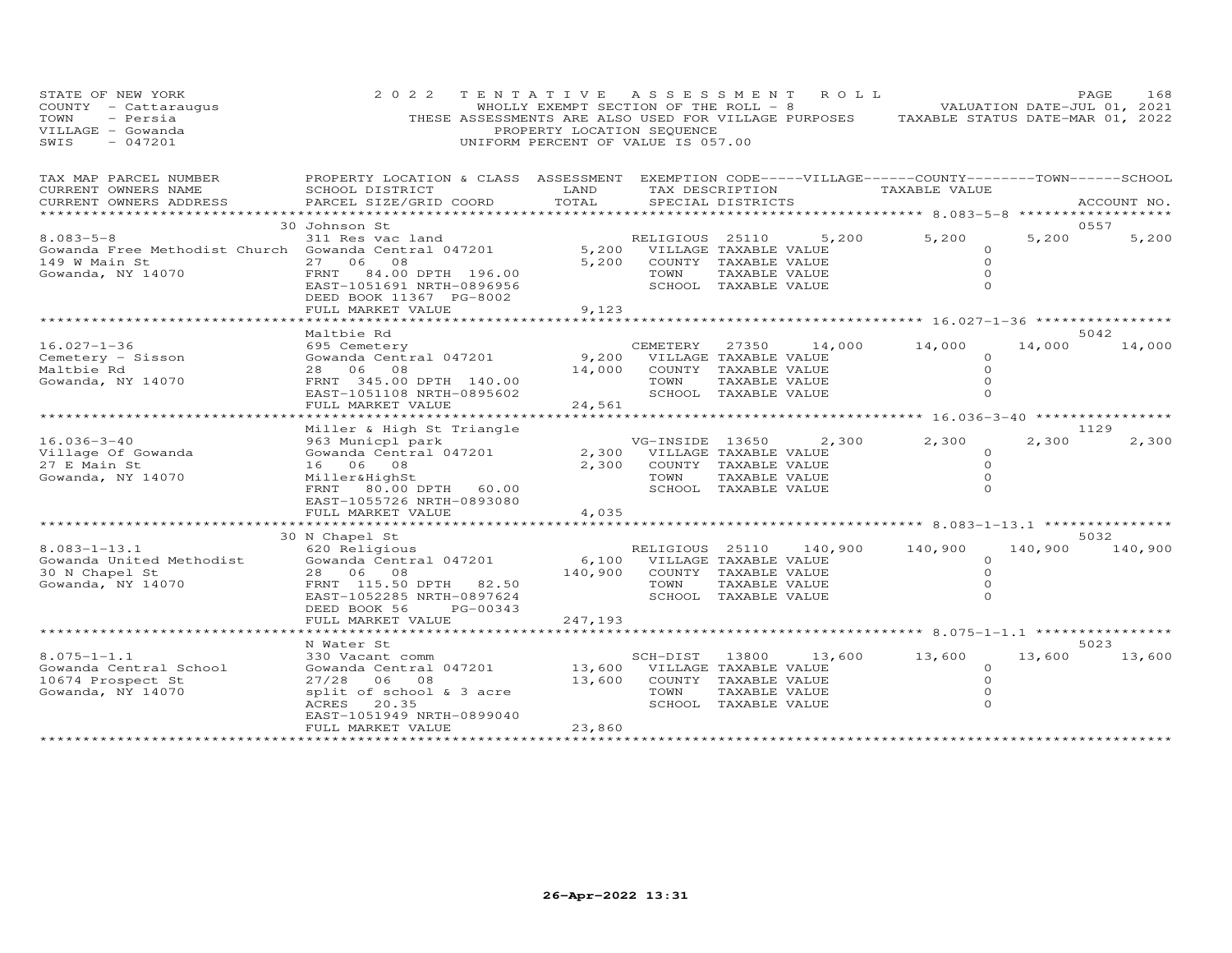| STATE OF NEW YORK<br>COUNTY - Cattaraugus<br>- Persia<br>TOWN<br>VILLAGE - Gowanda<br>$-047201$<br>SWIS                            | 2 0 2 2<br>THESE ASSESSMENTS ARE ALSO USED FOR VILLAGE PURPOSES                                                                                                                               | TENTATIVE<br>WHOLLY EXEMPT SECTION OF THE ROLL - 8<br>PROPERTY LOCATION SEQUENCE<br>UNIFORM PERCENT OF VALUE IS 057.00 | A S S E S S M E N T      |                                                                                        | ROLL ROLL | TAXABLE STATUS DATE-MAR 01, 2022                            | VALUATION DATE-JUL 01, 2021 | PAGE        | 169    |
|------------------------------------------------------------------------------------------------------------------------------------|-----------------------------------------------------------------------------------------------------------------------------------------------------------------------------------------------|------------------------------------------------------------------------------------------------------------------------|--------------------------|----------------------------------------------------------------------------------------|-----------|-------------------------------------------------------------|-----------------------------|-------------|--------|
| TAX MAP PARCEL NUMBER<br>CURRENT OWNERS NAME<br>CURRENT OWNERS ADDRESS                                                             | PROPERTY LOCATION & CLASS ASSESSMENT EXEMPTION CODE-----VILLAGE------COUNTY--------TOWN------SCHOOL<br>SCHOOL DISTRICT<br>PARCEL SIZE/GRID COORD                                              | LAND<br>TOTAL                                                                                                          |                          | TAX DESCRIPTION<br>SPECIAL DISTRICTS                                                   |           | TAXABLE VALUE                                               |                             | ACCOUNT NO. |        |
|                                                                                                                                    |                                                                                                                                                                                               | ********                                                                                                               |                          |                                                                                        |           | ************ 8.075-4-10 **********                          |                             |             |        |
| $8.075 - 4 - 10$<br>Village Of Gowanda<br>27 E Main St<br>Gowanda, NY 14070                                                        | 42 N Water St<br>331 Com vac w/im<br>Gowanda Central 047201<br>08<br>27 06<br>Parking Lot<br>FRNT 143.00 DPTH 222.00                                                                          | 12,000<br>12,000                                                                                                       | VG-INSIDE 13650<br>TOWN  | VILLAGE TAXABLE VALUE<br>COUNTY TAXABLE VALUE<br>TAXABLE VALUE<br>SCHOOL TAXABLE VALUE | 12,000    | 12,000<br>$\circ$<br>$\Omega$<br>$\circ$<br>$\Omega$        | 12,000                      | 5018        | 12,000 |
|                                                                                                                                    | EAST-1052044 NRTH-0897860                                                                                                                                                                     |                                                                                                                        |                          |                                                                                        |           |                                                             |                             |             |        |
|                                                                                                                                    | FULL MARKET VALUE                                                                                                                                                                             | 21,053                                                                                                                 |                          |                                                                                        |           | ********* 8.075-1-1.2 *********                             |                             |             |        |
|                                                                                                                                    | North Water St                                                                                                                                                                                |                                                                                                                        |                          |                                                                                        |           |                                                             |                             | 5045        |        |
| $8.075 - 1 - 1.2$<br>Academy Place Housing Developm Gowanda Central 047201<br>c/o People, Inc.<br>1 School St<br>Gowanda, NY 14070 | 330 Vacant comm<br>Common area 1.2/1&1.2/2<br>Orig splt correctd 147632<br>ACRES<br>2.80<br>EAST-1052655 NRTH-0898547                                                                         | 7,800<br>7,800                                                                                                         | NON-PROFIT 25130<br>TOWN | VILLAGE TAXABLE VALUE<br>COUNTY TAXABLE VALUE<br>TAXABLE VALUE<br>SCHOOL TAXABLE VALUE | 7,800     | 7,800<br>$\circ$<br>$\Omega$<br>0<br>$\Omega$               | 7,800                       |             | 7,800  |
|                                                                                                                                    | DEED BOOK 14763 PG-3001<br>FULL MARKET VALUE                                                                                                                                                  | 13,684<br>*********                                                                                                    |                          |                                                                                        |           | *****************************8.083-5-30 ******************* |                             |             |        |
| $8.083 - 5 - 30$<br>Presbyterian Church<br>35 Orchard Pl<br>Gowanda, NY 14070                                                      | 35 Orchard Pl<br>210 1 Family Res<br>Gowanda Central 047201<br>28<br>06 08<br>FRNT 60.00 DPTH 286.00<br>EAST-1051982 NRTH-0896600                                                             | 5,700<br>59,000                                                                                                        | PARSONAGE 21600<br>TOWN  | VILLAGE TAXABLE VALUE<br>COUNTY TAXABLE VALUE<br>TAXABLE VALUE<br>SCHOOL TAXABLE VALUE | 59,000    | 59,000<br>$\circ$<br>$\Omega$<br>$\circ$<br>$\Omega$        | 59,000                      | 5033        | 59,000 |
|                                                                                                                                    | FULL MARKET VALUE                                                                                                                                                                             | 103,509                                                                                                                |                          |                                                                                        |           | ********** 17.021-1-6 ***********                           |                             |             |        |
|                                                                                                                                    | Palmer St                                                                                                                                                                                     |                                                                                                                        |                          |                                                                                        |           |                                                             |                             | 1012        |        |
| $17.021 - 1 - 6$<br>Village of Gowanda<br>27 E Main St<br>Gowanda, NY 14070                                                        | 330 Vacant comm<br>Gowanda Central 047201<br>spilt off 10.5&10.6to Den<br>then k/c from 3-10.1to<br>$17.021 - 1 - 6$<br>ACRES<br>1.60<br>EAST-1057182 NRTH-0893975<br>DEED BOOK 23765 PG-5006 | 5,200<br>5,200                                                                                                         | VG-INSIDE 13650<br>TOWN  | VILLAGE TAXABLE VALUE<br>COUNTY TAXABLE VALUE<br>TAXABLE VALUE<br>SCHOOL TAXABLE VALUE | 5,200     | 5,200<br>$\circ$<br>$\Omega$<br>$\Omega$<br>$\Omega$        | 5,200                       |             | 5,200  |
|                                                                                                                                    | FULL MARKET VALUE                                                                                                                                                                             | 9,123                                                                                                                  |                          |                                                                                        |           | ********* 16.028-3-8                                        |                             |             |        |
|                                                                                                                                    | 56 Palmer St                                                                                                                                                                                  |                                                                                                                        |                          |                                                                                        |           |                                                             |                             | 5017        |        |
| $16.028 - 3 - 8$<br>Village Of Gowanda<br>27 E Main St<br>Gowanda, NY 14070                                                        | 438 Parking lot<br>Gowanda Central 047201<br>26<br>06<br>08<br>FRNT<br>50.00 DPTH 493.00<br>EAST-1054914 NRTH-0895929<br>FULL MARKET VALUE                                                    | 5,000<br>5,000<br>8,772                                                                                                | VG-INSIDE 13650<br>TOWN  | VILLAGE TAXABLE VALUE<br>COUNTY TAXABLE VALUE<br>TAXABLE VALUE<br>SCHOOL TAXABLE VALUE | 5,000     | 5,000<br>$\circ$<br>$\Omega$<br>0<br>$\Omega$               | 5,000                       |             | 5,000  |
|                                                                                                                                    | ********************                                                                                                                                                                          |                                                                                                                        |                          |                                                                                        |           |                                                             |                             |             |        |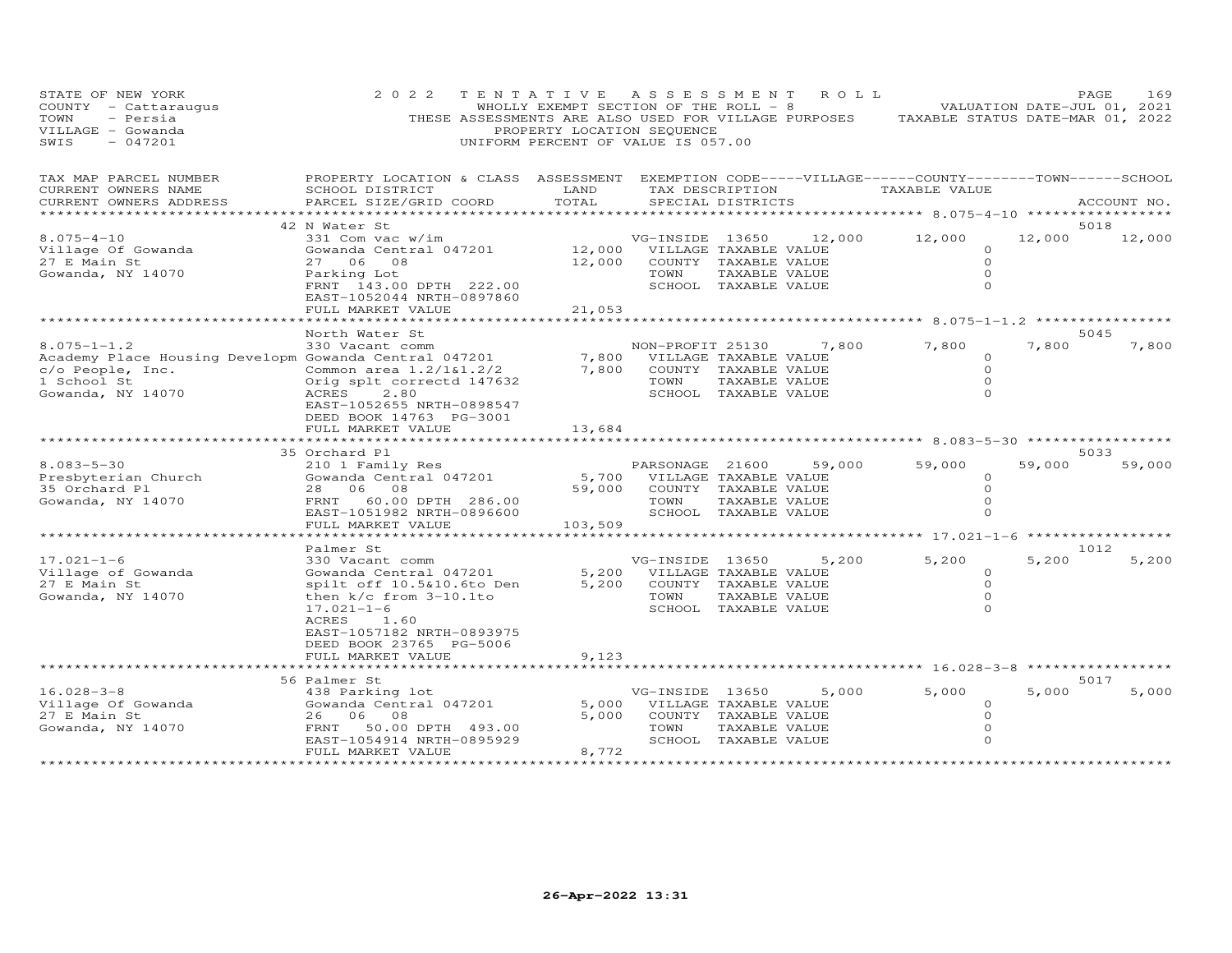| STATE OF NEW YORK<br>COUNTY - Cattaraugus<br>- Persia<br>TOWN<br>VILLAGE - Gowanda<br>$-047201$<br>SWIS | 2 0 2 2<br>THESE ASSESSMENTS ARE ALSO USED FOR VILLAGE PURPOSES TAXABLE STATUS DATE-MAR 01, 2022                      | TENTATIVE ASSESSMENT<br>WHOLLY EXEMPT SECTION OF THE ROLL $-8$<br>PROPERTY LOCATION SEQUENCE<br>UNIFORM PERCENT OF VALUE IS 057.00 |                       |                       | R O L L |                                          |        | PAGE<br>170<br>VALUATION DATE-JUL 01, 2021 |
|---------------------------------------------------------------------------------------------------------|-----------------------------------------------------------------------------------------------------------------------|------------------------------------------------------------------------------------------------------------------------------------|-----------------------|-----------------------|---------|------------------------------------------|--------|--------------------------------------------|
| TAX MAP PARCEL NUMBER<br>CURRENT OWNERS NAME                                                            | PROPERTY LOCATION & CLASS ASSESSMENT EXEMPTION CODE-----VILLAGE------COUNTY-------TOWN------SCHOOL<br>SCHOOL DISTRICT | LAND                                                                                                                               |                       | TAX DESCRIPTION       |         | TAXABLE VALUE                            |        |                                            |
| CURRENT OWNERS ADDRESS<br>***********************                                                       | PARCEL SIZE/GRID COORD                                                                                                | TOTAL                                                                                                                              |                       | SPECIAL DISTRICTS     |         |                                          |        | ACCOUNT NO.                                |
|                                                                                                         | 138 Palmer St                                                                                                         |                                                                                                                                    |                       |                       |         |                                          |        | 1279                                       |
| $16.028 - 3 - 10.4$                                                                                     | 330 Vacant comm                                                                                                       |                                                                                                                                    | NON-PROFIT 25130      |                       | 31,500  | 31,500                                   | 31,500 | 31,500                                     |
| Gowanda Area Redevelopment                                                                              | Gowanda Central 047201                                                                                                | 31,500                                                                                                                             | VILLAGE TAXABLE VALUE |                       |         | $\Omega$                                 |        |                                            |
| 27 E Main St                                                                                            | 08<br>16 06                                                                                                           | 31,500                                                                                                                             |                       | COUNTY TAXABLE VALUE  |         | $\Omega$                                 |        |                                            |
| Gowanda, NY 14070                                                                                       | ACRES 23.40                                                                                                           |                                                                                                                                    | TOWN                  | TAXABLE VALUE         |         | 0                                        |        |                                            |
|                                                                                                         | EAST-1056171 NRTH-0895265<br>DEED BOOK 19340 PG-8001                                                                  |                                                                                                                                    |                       | SCHOOL TAXABLE VALUE  |         | $\Omega$                                 |        |                                            |
|                                                                                                         | FULL MARKET VALUE                                                                                                     | 55,263                                                                                                                             |                       |                       |         |                                          |        |                                            |
|                                                                                                         |                                                                                                                       |                                                                                                                                    |                       |                       |         |                                          |        |                                            |
|                                                                                                         | 40 S Chapel St                                                                                                        |                                                                                                                                    |                       |                       |         |                                          |        | 5028                                       |
| $8.083 - 4 - 1$                                                                                         | 620 Religious                                                                                                         |                                                                                                                                    | RELIGIOUS 25110       |                       | 77,700  | 77,700                                   | 77,700 | 77,700                                     |
| Immanuel Lutheran Church                                                                                | Gowanda Central 047201                                                                                                | 5,500                                                                                                                              |                       | VILLAGE TAXABLE VALUE |         | $\circ$                                  |        |                                            |
| 40 S Chapel St                                                                                          | 27 06 08                                                                                                              | 77,700                                                                                                                             |                       | COUNTY TAXABLE VALUE  |         | $\circ$                                  |        |                                            |
| Gowanda, NY 14070                                                                                       | FRNT 57.00 DPTH 435.00                                                                                                |                                                                                                                                    | TOWN                  | TAXABLE VALUE         |         | $\Omega$                                 |        |                                            |
|                                                                                                         | EAST-1052459 NRTH-0896679                                                                                             |                                                                                                                                    |                       | SCHOOL TAXABLE VALUE  |         | $\Omega$                                 |        |                                            |
|                                                                                                         | FULL MARKET VALUE<br>*******************                                                                              | 136,316                                                                                                                            |                       |                       |         |                                          |        |                                            |
|                                                                                                         | 69 S Chapel St                                                                                                        |                                                                                                                                    |                       |                       |         |                                          |        | 0905                                       |
| $8.083 - 5 - 24$                                                                                        | 210 1 Family Res                                                                                                      |                                                                                                                                    | NYS OWNED 12100       |                       | 54,300  | 54,300                                   | 54,300 | 54,300                                     |
| State of New York                                                                                       | Gowanda Central 047201                                                                                                | 5,300                                                                                                                              |                       | VILLAGE TAXABLE VALUE |         | $\circ$                                  |        |                                            |
| Developmental Disabil                                                                                   | 28 06 08                                                                                                              | 54,300                                                                                                                             |                       | COUNTY TAXABLE VALUE  |         | $\Omega$                                 |        |                                            |
| 44 Holland Ave                                                                                          | FRNT 66.00 DPTH 140.00                                                                                                |                                                                                                                                    | TOWN                  | TAXABLE VALUE         |         | $\Omega$                                 |        |                                            |
| Albany, NY 12208                                                                                        | EAST-1052261 NRTH-0896637                                                                                             |                                                                                                                                    |                       | SCHOOL TAXABLE VALUE  |         | $\Omega$                                 |        |                                            |
|                                                                                                         | DEED BOOK 00934 PG-00862                                                                                              |                                                                                                                                    |                       |                       |         |                                          |        |                                            |
|                                                                                                         | FULL MARKET VALUE<br>*****************                                                                                | 95,263                                                                                                                             |                       |                       |         | ********** 8.083-4-19 **********         |        |                                            |
|                                                                                                         | 130 S Chapel St                                                                                                       |                                                                                                                                    |                       |                       |         |                                          |        | 5012                                       |
| $8.083 - 4 - 19$                                                                                        | 590 Park                                                                                                              |                                                                                                                                    | VG-INSIDE 13650       |                       | 3,000   | 3,000                                    | 3,000  | 3,000                                      |
| Village Of Gowanda                                                                                      | Gowanda Central 047201                                                                                                | 3,000                                                                                                                              |                       | VILLAGE TAXABLE VALUE |         | $\Omega$                                 |        |                                            |
| 27 E Main St                                                                                            | 27 06 08                                                                                                              | 3,000                                                                                                                              |                       | COUNTY TAXABLE VALUE  |         | $\Omega$                                 |        |                                            |
| Gowanda, NY 14070                                                                                       | Jamestown&S. Chapel                                                                                                   |                                                                                                                                    | TOWN                  | TAXABLE VALUE         |         | 0                                        |        |                                            |
|                                                                                                         | FRNT 31.00 DPTH 145.00                                                                                                |                                                                                                                                    |                       | SCHOOL TAXABLE VALUE  |         | $\Omega$                                 |        |                                            |
|                                                                                                         | EAST-1052415 NRTH-0896027<br>FULL MARKET VALUE                                                                        |                                                                                                                                    |                       |                       |         |                                          |        |                                            |
|                                                                                                         | ********************                                                                                                  | 5,263                                                                                                                              |                       |                       |         | *********** 8.084-1-11 ***************** |        |                                            |
|                                                                                                         | 23 S Water St                                                                                                         |                                                                                                                                    |                       |                       |         |                                          |        | 0586                                       |
| $8.084 - 1 - 11$                                                                                        | 330 Vacant comm                                                                                                       |                                                                                                                                    | VG-INSIDE 13650       |                       | 3,000   | 3,000                                    | 3,000  | 3,000                                      |
| Village Of Gowanda                                                                                      | Gowanda Central 047201                                                                                                | 3,000                                                                                                                              |                       | VILLAGE TAXABLE VALUE |         | $\circ$                                  |        |                                            |
| 27 E Main St                                                                                            | 27 06 08                                                                                                              | 3,000                                                                                                                              |                       | COUNTY TAXABLE VALUE  |         | $\Omega$                                 |        |                                            |
| Gowanda, NY 14070                                                                                       | FRNT<br>36.00 DPTH 125.00                                                                                             |                                                                                                                                    | TOWN                  | TAXABLE VALUE         |         | $\circ$                                  |        |                                            |
|                                                                                                         | EAST-1053463 NRTH-0897353                                                                                             |                                                                                                                                    |                       | SCHOOL TAXABLE VALUE  |         | $\Omega$                                 |        |                                            |
|                                                                                                         | PG-00184<br>DEED BOOK 839<br>FULL MARKET VALUE                                                                        |                                                                                                                                    |                       |                       |         |                                          |        |                                            |
|                                                                                                         | ************************                                                                                              | 5,263<br>* * * * * * * * * * * *                                                                                                   |                       |                       |         |                                          |        |                                            |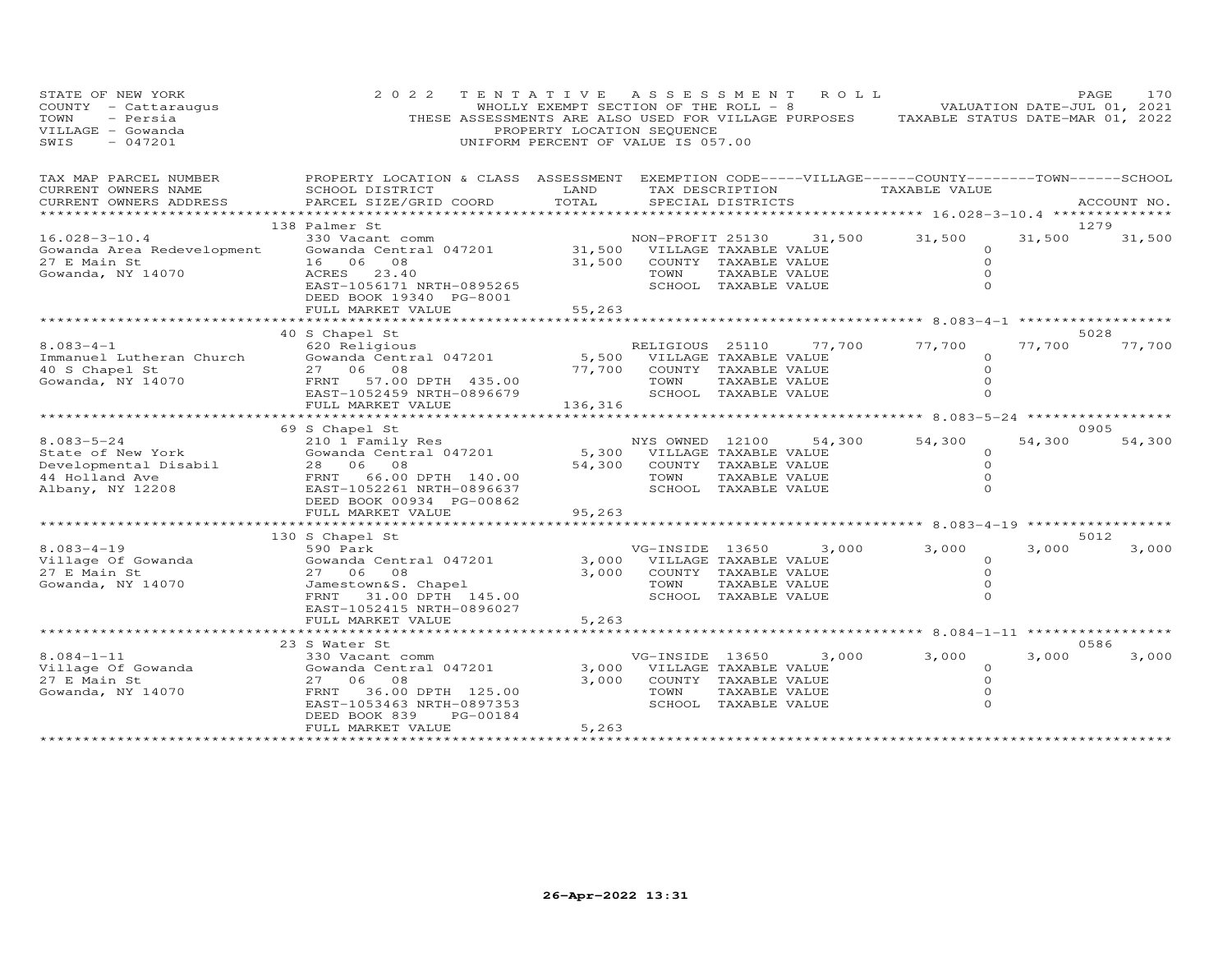| STATE OF NEW YORK<br>COUNTY - Cattaraugus<br>TOWN<br>- Persia<br>VILLAGE - Gowanda<br>$-047201$<br>SWIS | 2 0 2 2<br>TENTATIVE<br>THESE ASSESSMENTS ARE ALSO USED FOR VILLAGE PURPOSES<br>UNIFORM PERCENT OF VALUE IS 057.00                                                              | WHOLLY EXEMPT SECTION OF THE ROLL - 8<br>PROPERTY LOCATION SEQUENCE | A S S E S S M E N T                         |                                                                                                 | R O L L  | VALUATION DATE-JUL 01, 2021<br>TAXABLE STATUS DATE-MAR 01, 2022      |         | PAGE<br>171     |
|---------------------------------------------------------------------------------------------------------|---------------------------------------------------------------------------------------------------------------------------------------------------------------------------------|---------------------------------------------------------------------|---------------------------------------------|-------------------------------------------------------------------------------------------------|----------|----------------------------------------------------------------------|---------|-----------------|
| TAX MAP PARCEL NUMBER<br>CURRENT OWNERS NAME<br>CURRENT OWNERS ADDRESS                                  | PROPERTY LOCATION & CLASS ASSESSMENT EXEMPTION CODE-----VILLAGE------COUNTY--------TOWN------SCHOOL<br>SCHOOL DISTRICT<br>PARCEL SIZE/GRID COORD                                | LAND<br>TOTAL<br>******                                             |                                             | TAX DESCRIPTION<br>SPECIAL DISTRICTS                                                            |          | TAXABLE VALUE<br>***************************** 8.084-1-2 *********** |         | ACCOUNT NO.     |
|                                                                                                         | 24 S Water St                                                                                                                                                                   |                                                                     |                                             |                                                                                                 |          |                                                                      |         | 0264            |
| $8.084 - 1 - 2$<br>Village of Gowanda<br>27 East Main Street<br>Gowanda, NY 14070                       | 421 Restaurant<br>Gowanda Central 047201<br>27 06 08<br>23.90 DPTH 65.00<br>FRNT<br>EAST-1053568 NRTH-0897444<br>DEED BOOK 23728 PG-5001                                        | 1,400<br>27,000                                                     | VG-INSIDE 13650<br>TOWN                     | VILLAGE TAXABLE VALUE<br>COUNTY TAXABLE VALUE<br>TAXABLE VALUE<br>SCHOOL TAXABLE VALUE          | 27,000   | 27,000<br>0<br>$\circ$<br>$\Omega$<br>$\Omega$                       | 27,000  | 27,000          |
|                                                                                                         | FULL MARKET VALUE                                                                                                                                                               | 47,368                                                              |                                             |                                                                                                 |          | $8.084 - 1 - 3$                                                      |         |                 |
| $8.084 - 1 - 3$<br>Village Of Gowanda<br>27 E Main St<br>Gowanda, NY 14070                              | 30 S Water St<br>438 Parking lot<br>Gowanda Central 047201<br>27 06 08<br>Parking Lot<br>FRNT 115.00 DPTH 68.00<br>EAST-1053614 NRTH-0897393<br>FULL MARKET VALUE               | 5,500<br>6,000<br>10,526                                            | VG-INSIDE 13650<br>TOWN                     | VILLAGE TAXABLE VALUE<br>COUNTY TAXABLE VALUE<br>TAXABLE VALUE<br>SCHOOL TAXABLE VALUE          | 6,000    | 6,000<br>0<br>$\circ$<br>0                                           | 6,000   | 5019<br>6,000   |
|                                                                                                         |                                                                                                                                                                                 |                                                                     |                                             |                                                                                                 |          | ********** 8.084-1-4                                                 |         |                 |
| $8.084 - 1 - 4$<br>Village of Gowanda<br>27 E Main St<br>Gowanda, NY 14070                              | 42 S Water St<br>330 Vacant comm<br>Gowanda Central 047201<br>27 06 08<br>FRNT 75.00 DPTH 68.00<br>EAST-1053674 NRTH-0897317<br>DEED BOOK 1025 PG-454                           | 4,100<br>4,100                                                      | VG-INSIDE 13650<br>TOWN                     | VILLAGE TAXABLE VALUE<br>COUNTY TAXABLE VALUE<br>TAXABLE VALUE<br>SCHOOL TAXABLE VALUE          | 4,100    | 4,100<br>$\circ$<br>$\Omega$<br>$\circ$<br>$\Omega$                  | 4,100   | 0336<br>4,100   |
|                                                                                                         | FULL MARKET VALUE                                                                                                                                                               | 7,193                                                               |                                             |                                                                                                 |          |                                                                      |         |                 |
|                                                                                                         |                                                                                                                                                                                 |                                                                     |                                             |                                                                                                 |          | $************8.084-1-5$                                              |         |                 |
| $8.084 - 1 - 5$<br>Village of Gowanda<br>27 E Main St<br>Gowanda, NY 14070                              | 44 S Water St<br>438 Parking lot<br>Gowanda Central 047201<br>27 06 08<br>FRNT 40.00 DPTH 70.00<br>EAST-1053711 NRTH-0897272<br>DEED BOOK 1025<br>$PG-454$<br>FULL MARKET VALUE | 2,400<br>3,000<br>5,263                                             | VG-INSIDE 13650<br>TOWN                     | VILLAGE TAXABLE VALUE<br>COUNTY TAXABLE VALUE<br>TAXABLE VALUE<br>SCHOOL TAXABLE VALUE          | 3,000    | 3,000<br>$\Omega$<br>$\Omega$<br>$\Omega$<br>$\Omega$                | 3,000   | 0337<br>3,000   |
|                                                                                                         | ***********************                                                                                                                                                         |                                                                     |                                             |                                                                                                 |          |                                                                      |         |                 |
| $8.084 - 1 - 17.71$<br>49 S Water Street LLC<br>49 S Water St<br>Persia, NY                             | 49 S Water St<br>465 Prof. bldg.<br>Gowanda Central 047201<br>Catt County IDA 2018-2028<br>FULL MARKET VALUE                                                                    | $\circ$<br>395,000<br>692,982                                       | IND DEV<br>TOWN<br>************************ | 18020<br>VILLAGE TAXABLE VALUE<br>COUNTY TAXABLE VALUE<br>TAXABLE VALUE<br>SCHOOL TAXABLE VALUE | $\Omega$ | 395,000<br>0<br>$\Omega$                                             | 395,000 | 1674<br>395,000 |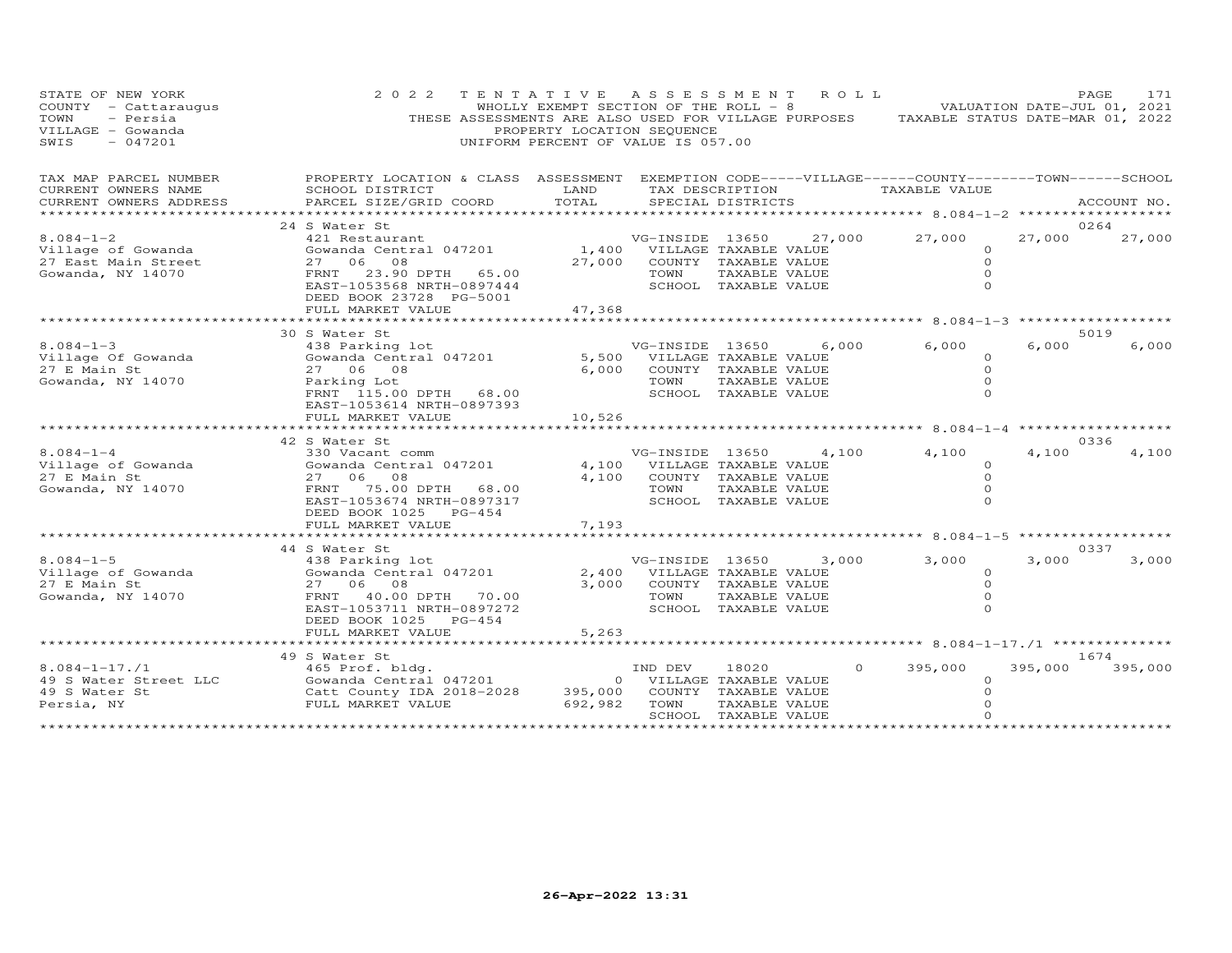| STATE OF NEW YORK<br>COUNTY - Cattaraugus<br>TOWN<br>- Persia<br>VILLAGE - Gowanda<br>SWIS<br>$-047201$            | 2 0 2 2<br>THESE ASSESSMENTS ARE ALSO USED FOR VILLAGE PURPOSES                                                                                                          | TENTATIVE ASSESSMENT<br>WHOLLY EXEMPT SECTION OF THE ROLL - 8<br>PROPERTY LOCATION SEQUENCE<br>UNIFORM PERCENT OF VALUE IS 057.00 |                                                    |                                                                                        | R O L L  | TAXABLE STATUS DATE-MAR 01, 2022                                                                                             | VALUATION DATE-JUL 01, 2021 | PAGE        | 172      |
|--------------------------------------------------------------------------------------------------------------------|--------------------------------------------------------------------------------------------------------------------------------------------------------------------------|-----------------------------------------------------------------------------------------------------------------------------------|----------------------------------------------------|----------------------------------------------------------------------------------------|----------|------------------------------------------------------------------------------------------------------------------------------|-----------------------------|-------------|----------|
| TAX MAP PARCEL NUMBER<br>CURRENT OWNERS NAME<br>CURRENT OWNERS ADDRESS<br>* * * * * * * * * * * * * * * *          | PROPERTY LOCATION & CLASS ASSESSMENT<br>SCHOOL DISTRICT<br>PARCEL SIZE/GRID COORD                                                                                        | LAND<br>TOTAL<br>************                                                                                                     |                                                    | TAX DESCRIPTION<br>SPECIAL DISTRICTS                                                   |          | EXEMPTION CODE-----VILLAGE------COUNTY--------TOWN------SCHOOL<br>TAXABLE VALUE<br>*********** 8.084-1-6 ******************* |                             | ACCOUNT NO. |          |
|                                                                                                                    | 60 S Water St                                                                                                                                                            |                                                                                                                                   |                                                    |                                                                                        |          |                                                                                                                              |                             | 0455        |          |
| $8.084 - 1 - 6$<br>Village of Gowanda<br>27 E Main St<br>Gowanda, NY 14070                                         | 438 Parking lot<br>Gowanda Central 047201<br>26 06 08<br>FRNT 187.00 DPTH 70.00<br>EAST-1053786 NRTH-0897187<br>DEED BOOK 1515 PG-6001<br>FULL MARKET VALUE              | 7,700<br>7,700<br>13,509                                                                                                          | VG-INSIDE 13650<br>TOWN                            | VILLAGE TAXABLE VALUE<br>COUNTY TAXABLE VALUE<br>TAXABLE VALUE<br>SCHOOL TAXABLE VALUE | 7,700    | 7,700<br>$\Omega$<br>$\circ$<br>$\circ$<br>$\Omega$                                                                          | 7,700                       |             | 7,700    |
|                                                                                                                    | *******************************                                                                                                                                          |                                                                                                                                   |                                                    |                                                                                        |          |                                                                                                                              |                             |             |          |
|                                                                                                                    | 100 S Water St                                                                                                                                                           |                                                                                                                                   |                                                    |                                                                                        |          |                                                                                                                              |                             | 5016        |          |
| $8.084 - 2 - 10$<br>Village Of Gowanda<br>27 E Main St<br>Gowanda, NY 14070                                        | 438 Parking lot<br>Gowanda Central 047201<br>26 06<br>08<br>FRNT 745.00 DPTH 150.00<br>EAST-1054249 NRTH-0896711<br>FULL MARKET VALUE                                    | 23,000<br>23,000<br>40,351                                                                                                        | VG-INSIDE 13650<br>TOWN                            | VILLAGE TAXABLE VALUE<br>COUNTY TAXABLE VALUE<br>TAXABLE VALUE<br>SCHOOL TAXABLE VALUE | 23,000   | 23,000<br>$\circ$<br>$\circ$<br>$\Omega$<br>$\Omega$                                                                         | 23,000                      |             | 23,000   |
|                                                                                                                    |                                                                                                                                                                          |                                                                                                                                   | ***********************                            |                                                                                        |          | ************ 8.075-1-1.2/2 ***************                                                                                   |                             |             |          |
| $8.075 - 1 - 1.2/2$<br>Community Place LLC<br>c/o Healthy Community<br>1 School St Ste 100<br>Gowanda, NY 14070    | 1 School St<br>600 Community Se<br>Gowanda Central 047201<br>Unit B-1st floor-communit<br>services organizations<br>EAST-1052655 NRTH-0989547<br>DEED BOOK 14763 PG-3001 | 7,800<br>1208,300                                                                                                                 | NON-PROFIT 25130<br>TOWN                           | VILLAGE TAXABLE VALUE<br>COUNTY TAXABLE VALUE<br>TAXABLE VALUE<br>SCHOOL TAXABLE VALUE | 1208,300 | 1208,300<br>$\Omega$<br>$\circ$<br>$\Omega$<br>$\Omega$                                                                      | 1208,300                    | 5047        | 1208,300 |
|                                                                                                                    | FULL MARKET VALUE                                                                                                                                                        | 2119,825                                                                                                                          |                                                    |                                                                                        |          |                                                                                                                              |                             |             |          |
|                                                                                                                    |                                                                                                                                                                          |                                                                                                                                   |                                                    |                                                                                        |          |                                                                                                                              |                             |             |          |
| 572.001-9911-760<br>New York State Thruway Authori Gowanda Central 047201<br>200 Southern Blvd<br>Albany, NY 12209 | Special Franchise<br>867 Misc franchs<br>Village Of Gowanda<br>FULL MARKET VALUE                                                                                         | 29,593<br>51,918                                                                                                                  | NYS OWNED 12100<br>0 VILLAGE TAXABLE VALUE<br>TOWN | COUNTY TAXABLE VALUE<br>TAXABLE VALUE                                                  | 29,593   | 29,593<br>$\circ$<br>$\Omega$<br>$\Omega$                                                                                    | 29,593                      | 3523        | 29,593   |
|                                                                                                                    | **************                                                                                                                                                           |                                                                                                                                   |                                                    | SCHOOL TAXABLE VALUE                                                                   |          | ********* 16.028-1-10.1 *********                                                                                            |                             |             |          |
|                                                                                                                    | 38 Torrance Pl                                                                                                                                                           |                                                                                                                                   |                                                    |                                                                                        |          |                                                                                                                              |                             | 1005        |          |
| $16.028 - 1 - 10.1$<br>Village of Gowanda<br>27 E Main St<br>Gowanda, NY 14070                                     | 651 Highway gar<br>Gowanda Central 047201<br>26<br>$-06$<br>$-08$<br>highway garage<br>ACRES<br>2.00<br>EAST-1053684 NRTH-0895619<br>DEED BOOK 11072 PG-4001             | 15,000<br>15,000                                                                                                                  | TOWN                                               | VILLAGE TAXABLE VALUE<br>COUNTY TAXABLE VALUE<br>TAXABLE VALUE<br>SCHOOL TAXABLE VALUE |          | 15,000<br>15,000<br>15,000<br>15,000                                                                                         |                             |             |          |
|                                                                                                                    | FULL MARKET VALUE<br>*************************************                                                                                                               | 26,316                                                                                                                            |                                                    |                                                                                        |          |                                                                                                                              |                             |             |          |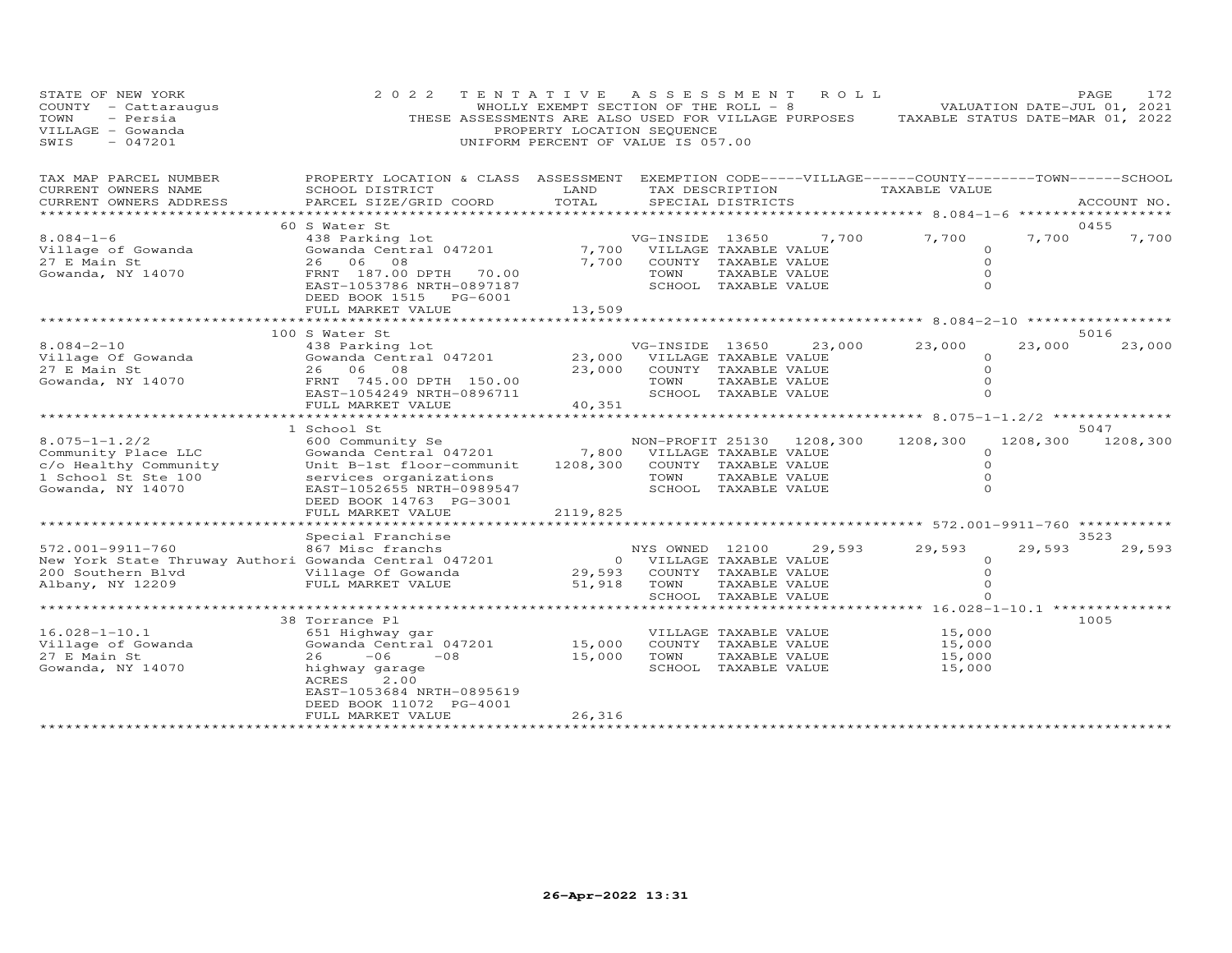| STATE OF NEW YORK<br>COUNTY - Cattaraugus<br>- Persia<br>TOWN<br>VILLAGE - Gowanda<br>$-047201$<br>SWIS                                                                       | 2 0 2 2                                                                                                                                                                                                     | TENTATIVE ASSESSMENT ROLL<br>PROPERTY LOCATION SEQUENCE<br>UNIFORM PERCENT OF VALUE IS 057.00 |                                                                   |                                       |                                                                                                                        | WHOLLY EXEMPT SECTION OF THE ROLL - 8 VALUATION DATE-JUL 01, 2021<br>THESE ASSESSMENTS ARE ALSO USED FOR VILLAGE PURPOSES TAXABLE STATUS DATE-MAR 01, 2022 |        | PAGE<br>173           |
|-------------------------------------------------------------------------------------------------------------------------------------------------------------------------------|-------------------------------------------------------------------------------------------------------------------------------------------------------------------------------------------------------------|-----------------------------------------------------------------------------------------------|-------------------------------------------------------------------|---------------------------------------|------------------------------------------------------------------------------------------------------------------------|------------------------------------------------------------------------------------------------------------------------------------------------------------|--------|-----------------------|
| TAX MAP PARCEL NUMBER THE PROPERTY LOCATION & CLASS ASSESSMENT EXEMPTION CODE-----VILLAGE------COUNTY-------TOWN------SCHOOL<br>CURRENT OWNERS NAME<br>CURRENT OWNERS ADDRESS | SCHOOL DISTRICT LAND<br>PARCEL SIZE/GRID COORD                                                                                                                                                              | TOTAL                                                                                         |                                                                   | SPECIAL DISTRICTS                     |                                                                                                                        | TAX DESCRIPTION TAXABLE VALUE<br>********************* 8.083-3-25 *****************                                                                        |        | ACCOUNT NO.           |
|                                                                                                                                                                               | 119 Torrance Pl                                                                                                                                                                                             |                                                                                               |                                                                   |                                       |                                                                                                                        |                                                                                                                                                            |        | 1141                  |
| $8.083 - 3 - 25$<br>Village Of Gowanda<br>27 E Main St<br>Gowanda, NY 14070                                                                                                   | 311 Res vac land<br>Gowanda Central 047201<br>27 06 08<br>FRNT 100.00 DPTH 56.00 2,500<br>EAST-1052849 NRTH-0896134<br>DEED BOOK 348<br>PG-00420<br>FULL MARKET VALUE                                       | 4,386                                                                                         | 2,500 VILLAGE TAXABLE VALUE<br>2,500 COUNTY TAXABLE VALUE<br>TOWN | TAXABLE VALUE<br>SCHOOL TAXABLE VALUE | VG-INSIDE 13650 2,500                                                                                                  | 2,500<br>$\Omega$<br>$\Omega$<br>$\Omega$<br>$\Omega$                                                                                                      | 2,500  | 2,500                 |
|                                                                                                                                                                               |                                                                                                                                                                                                             |                                                                                               |                                                                   |                                       |                                                                                                                        |                                                                                                                                                            |        |                       |
| $16.028 - 2 - 24.1$                                                                                                                                                           | 89 Townsend Ave<br>590 Park<br>Gowanda Central 047201                                                                                                                                                       |                                                                                               | 5,800 VILLAGE TAXABLE VALUE                                       |                                       | VG-INSIDE 13650 5,800                                                                                                  | 5,800<br>$\circ$                                                                                                                                           | 5,800  | 5021<br>5,800         |
| Village Of Gowanda<br>27 E Main St<br>27 E Main St<br>Gowanda, NY 14070                                                                                                       | 26 06 08<br>Public Park<br>FRNT 210.00 DPTH 70.00<br>EAST-1054523 NRTH-0894591                                                                                                                              |                                                                                               | 5,800 COUNTY TAXABLE VALUE<br>TOWN<br>SCHOOL TAXABLE VALUE        | TAXABLE VALUE                         |                                                                                                                        | $\circ$<br>$\circ$<br>$\circ$                                                                                                                              |        |                       |
|                                                                                                                                                                               | FULL MARKET VALUE                                                                                                                                                                                           | 10,175                                                                                        |                                                                   |                                       |                                                                                                                        |                                                                                                                                                            |        |                       |
|                                                                                                                                                                               | W Main St                                                                                                                                                                                                   |                                                                                               |                                                                   |                                       |                                                                                                                        |                                                                                                                                                            |        | 0592                  |
| $8.083 - 1 - 17.1$<br>Gowanda Free Methodist<br>Church<br>149 W. Main St.<br>Gowanda, NY 14070                                                                                | " namn De<br>311 Res vac land<br>Gowanda Central 047201<br>28 06 08<br>11/18-splt house to 17.4<br>FRNT 10.00 DPTH 180.00<br>FRNT 10.00 DPTH 180.00<br>EAST-1051841 NRTH-0897436<br>DEED BOOK 24021 PG-6001 |                                                                                               |                                                                   |                                       | RELIGIOUS 25110<br>800 VILLAGE TAXABLE VALUE<br>800 COUNTY TAXABLE VALUE<br>TOWN TAXABLE VALUE<br>SCHOOL TAXABLE VALUE | 800<br>$\circ$<br>$\overline{O}$<br>$\circ$<br>$\Omega$                                                                                                    | 800    | 800                   |
|                                                                                                                                                                               | FULL MARKET VALUE                                                                                                                                                                                           | 1,404                                                                                         |                                                                   |                                       |                                                                                                                        |                                                                                                                                                            |        |                       |
|                                                                                                                                                                               |                                                                                                                                                                                                             |                                                                                               |                                                                   |                                       |                                                                                                                        |                                                                                                                                                            |        |                       |
| $8.083 - 2 - 15$<br>Town Of Persia<br>Main St<br>Gowanda, NY 14070                                                                                                            | 8 W Main St<br>652 Govt bldgs<br>Gowanda Central 047201<br>28   06   08<br>FRNT 40.00 DPTH 43.00<br>ACRES 8.00<br>EAST-1053243 NRTH-0897490                                                                 |                                                                                               | 38,900 COUNTY TAXABLE VALUE<br>TOWN                               | TAXABLE VALUE<br>SCHOOL TAXABLE VALUE | 2,900 VILLAGE TAXABLE VALUE                                                                                            | TOWN-PROP 13500 38,900 38,900<br>$\circ$<br>$\circ$<br>$\circ$<br>$\Omega$                                                                                 | 38,900 | 5006<br>38,900        |
|                                                                                                                                                                               | FULL MARKET VALUE                                                                                                                                                                                           | 68,246                                                                                        |                                                                   |                                       |                                                                                                                        |                                                                                                                                                            |        |                       |
|                                                                                                                                                                               |                                                                                                                                                                                                             |                                                                                               |                                                                   |                                       |                                                                                                                        |                                                                                                                                                            |        |                       |
|                                                                                                                                                                               |                                                                                                                                                                                                             |                                                                                               |                                                                   |                                       |                                                                                                                        | NON-PROFIT 25130 11,500 11,500<br>$\circ$<br>$\circ$<br>$\Omega$<br>$\Omega$                                                                               |        | 0943<br>11,500 11,500 |
|                                                                                                                                                                               |                                                                                                                                                                                                             |                                                                                               |                                                                   |                                       |                                                                                                                        |                                                                                                                                                            |        |                       |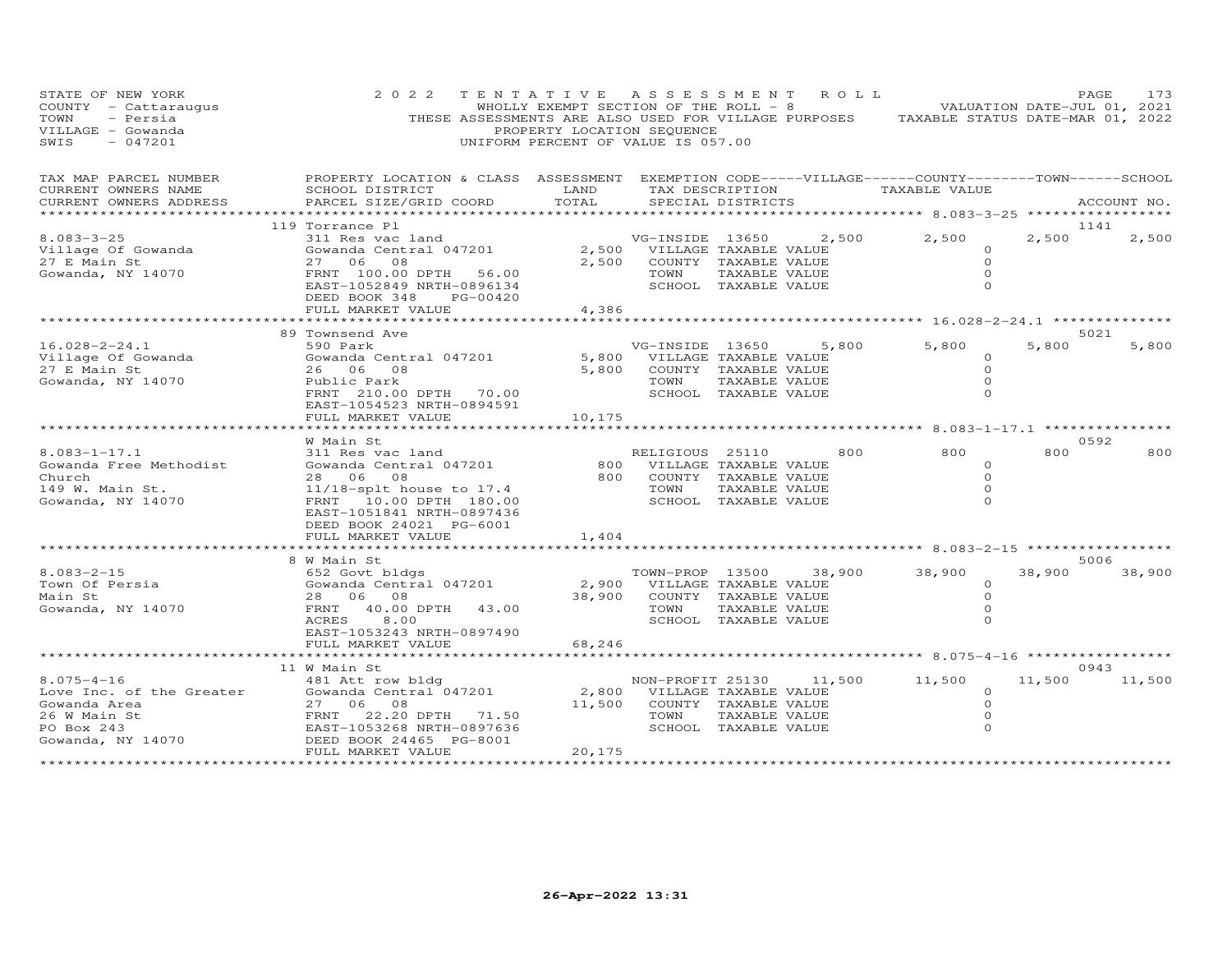| STATE OF NEW YORK<br>COUNTY - Cattaraugus<br>TOWN<br>- Persia<br>VILLAGE - Gowanda<br>SWIS<br>$-047201$                                                                                                                             | 2 0 2 2<br>THESE ASSESSMENTS ARE ALSO USED FOR VILLAGE PURPOSES TAXABLE STATUS DATE-MAR 01, 2022                                                                          | TENTATIVE ASSESSMENT<br>WHOLLY EXEMPT SECTION OF THE ROLL $-$ 8<br>PROPERTY LOCATION SEQUENCE<br>UNIFORM PERCENT OF VALUE IS 057.00 |                                                                                                                             |                                                                                        | ROLL.                    |                                                                                   |                | PAGE<br>174<br>VALUATION DATE-JUL 01, 2021 |
|-------------------------------------------------------------------------------------------------------------------------------------------------------------------------------------------------------------------------------------|---------------------------------------------------------------------------------------------------------------------------------------------------------------------------|-------------------------------------------------------------------------------------------------------------------------------------|-----------------------------------------------------------------------------------------------------------------------------|----------------------------------------------------------------------------------------|--------------------------|-----------------------------------------------------------------------------------|----------------|--------------------------------------------|
| TAX MAP PARCEL NUMBER<br>CURRENT OWNERS NAME<br>CURRENT OWNERS ADDRESS                                                                                                                                                              | PROPERTY LOCATION & CLASS ASSESSMENT EXEMPTION CODE-----VILLAGE------COUNTY-------TOWN------SCHOOL<br>SCHOOL DISTRICT<br>PARCEL SIZE/GRID COORD                           | LAND<br>TOTAL                                                                                                                       |                                                                                                                             | SPECIAL DISTRICTS                                                                      |                          | TAX DESCRIPTION TAXABLE VALUE<br>****************** 8.075-4-17 ****************** |                | ACCOUNT NO.                                |
|                                                                                                                                                                                                                                     | 15 W Main St                                                                                                                                                              |                                                                                                                                     |                                                                                                                             |                                                                                        |                          |                                                                                   |                | 0944                                       |
| $8.075 - 4 - 17$<br>Love Inc. of the Greater<br>Cove Inc. of the Second<br>Cove Inc. of the Second 27 06 08<br>26 M Main St FRNT 23.70 DPTH 133.70<br>PO Box 243<br>Gowanda, NY 14070 DEED BOOK 24465 PG-8001<br>FULL, MARKET VALUE | 481 Att row bldg<br>Gowanda Central <sup>047201</sup><br>27 06 08                                                                                                         | 19,200                                                                                                                              | 4,000 VILLAGE TAXABLE VALUE<br>TOWN                                                                                         | COUNTY TAXABLE VALUE<br>TAXABLE VALUE<br>SCHOOL TAXABLE VALUE                          | NON-PROFIT 25130 19,200  | 19,200<br>$\Omega$<br>$\circ$                                                     | 19,200         | 19,200                                     |
|                                                                                                                                                                                                                                     | FULL MARKET VALUE                                                                                                                                                         | 33,684                                                                                                                              |                                                                                                                             |                                                                                        |                          |                                                                                   |                |                                            |
|                                                                                                                                                                                                                                     |                                                                                                                                                                           |                                                                                                                                     |                                                                                                                             |                                                                                        |                          | ************* 8.075-4-24 ************                                             |                |                                            |
| $8.075 - 4 - 24$<br>Gowanda's Historic Hollywood Gowanda Central 047201<br>Theater LTD<br>PO Box 164<br>Gowanda, NY 14070                                                                                                           | 37 W Main St<br>461 Bank<br>27 06<br>08<br>FRNT 74.00 DPTH 78.00<br>EAST-1053031 NRTH-0897596<br>DEED BOOK 23789 PG-4001                                                  | 6,000<br>180,000                                                                                                                    | TOWN                                                                                                                        | VILLAGE TAXABLE VALUE<br>COUNTY TAXABLE VALUE<br>TAXABLE VALUE<br>SCHOOL TAXABLE VALUE | NON-PROFIT 25300 180,000 | 180,000<br>$\circ$<br>$\circ$<br>0                                                | 180,000        | 0999<br>180,000                            |
|                                                                                                                                                                                                                                     | FULL MARKET VALUE                                                                                                                                                         | 315,789                                                                                                                             |                                                                                                                             |                                                                                        |                          |                                                                                   |                |                                            |
|                                                                                                                                                                                                                                     | ************************                                                                                                                                                  | *************                                                                                                                       |                                                                                                                             |                                                                                        |                          | *********** 8.083-2-10 **************                                             |                |                                            |
|                                                                                                                                                                                                                                     | 37 W Main St                                                                                                                                                              |                                                                                                                                     |                                                                                                                             |                                                                                        |                          |                                                                                   |                | 0451                                       |
| $8.083 - 2 - 10$<br>Gowanda's Historic Hollywood<br>Theater LTD<br>PO Box 164<br>Gowanda, NY 14070                                                                                                                                  | 438 Parking lot<br>Gowanda Central 047201<br>27 06 08<br>$3/16$ -mrged 2-11 & 2-22 in<br>ACRES<br>0.55<br>EAST-1053057 NRTH-0897328<br>DEED BOOK 23789 PG-4001            | 15,000                                                                                                                              | 9,900 VILLAGE TAXABLE VALUE<br>TOWN                                                                                         | COUNTY TAXABLE VALUE<br>TAXABLE VALUE<br>SCHOOL TAXABLE VALUE                          | NON-PROFIT 25300 15,000  | 15,000<br>$\Omega$<br>$\Omega$<br>$\circ$                                         | 15,000         | 15,000                                     |
|                                                                                                                                                                                                                                     | FULL MARKET VALUE                                                                                                                                                         | 26,316                                                                                                                              |                                                                                                                             |                                                                                        |                          |                                                                                   |                |                                            |
|                                                                                                                                                                                                                                     | *****************                                                                                                                                                         | **************                                                                                                                      |                                                                                                                             |                                                                                        |                          | ************************************* 8.075–4–27.1 ****************               |                |                                            |
| $8.075 - 4 - 27.1$<br>Gowanda's Historic Hollywood Gowanda Central 047201<br>Theater LTD<br>PO Box 164<br>Gowanda, NY 14070                                                                                                         | 39 W Main St<br>512 Movie theatr<br>27 06 08<br>FRNT<br>19.79 DPTH<br>ACRES<br>0.50<br>EAST-1053011 NRTH-0897700<br>DEED BOOK 1151 PG-4001                                |                                                                                                                                     | NON-PROFIT 25300<br>12,500 VILLAGE TAXABLE VALUE<br>52,500 COUNTY TAXABLE VALUE<br>TOWN TAXABLE VALUE<br>TOWN TAXABLE VALUE | SCHOOL TAXABLE VALUE                                                                   | 52,500                   | 52,500<br>$\Omega$<br>$\Omega$<br>$\circ$<br>$\Omega$                             | 52,500         | 1030<br>52,500                             |
|                                                                                                                                                                                                                                     | FULL MARKET VALUE                                                                                                                                                         | 92,105                                                                                                                              |                                                                                                                             |                                                                                        |                          |                                                                                   |                |                                            |
|                                                                                                                                                                                                                                     |                                                                                                                                                                           |                                                                                                                                     |                                                                                                                             |                                                                                        |                          | ********** 8.083-2-6                                                              | ************** |                                            |
| $8.083 - 2 - 6$<br>Village Of Gowanda Library<br>56 Main St<br>4070<br>Gowanda, NY 14070                                                                                                                                            | 56 W Main St<br>611 Library<br>Gowanda Central 047201<br>27 06 08<br>merged 2-5.2 into parcel<br>FRNT 63.28 DPTH 296.90<br>EAST-1052949 NRTH-0897328<br>FULL MARKET VALUE | 106,140<br>* * * * * * * * * * * * * * * * * *                                                                                      | vd-INSIDE 13650 60,<br>6,100 VILLAGE TAXABLE VALUE<br>60,500 COUNTY TAVARET<br>TOWN                                         | TAXABLE VALUE<br>SCHOOL TAXABLE VALUE                                                  | 60,500                   | 60,500<br>$\Omega$<br>$\Omega$<br>$\circ$                                         | 60,500         | 5008<br>60,500                             |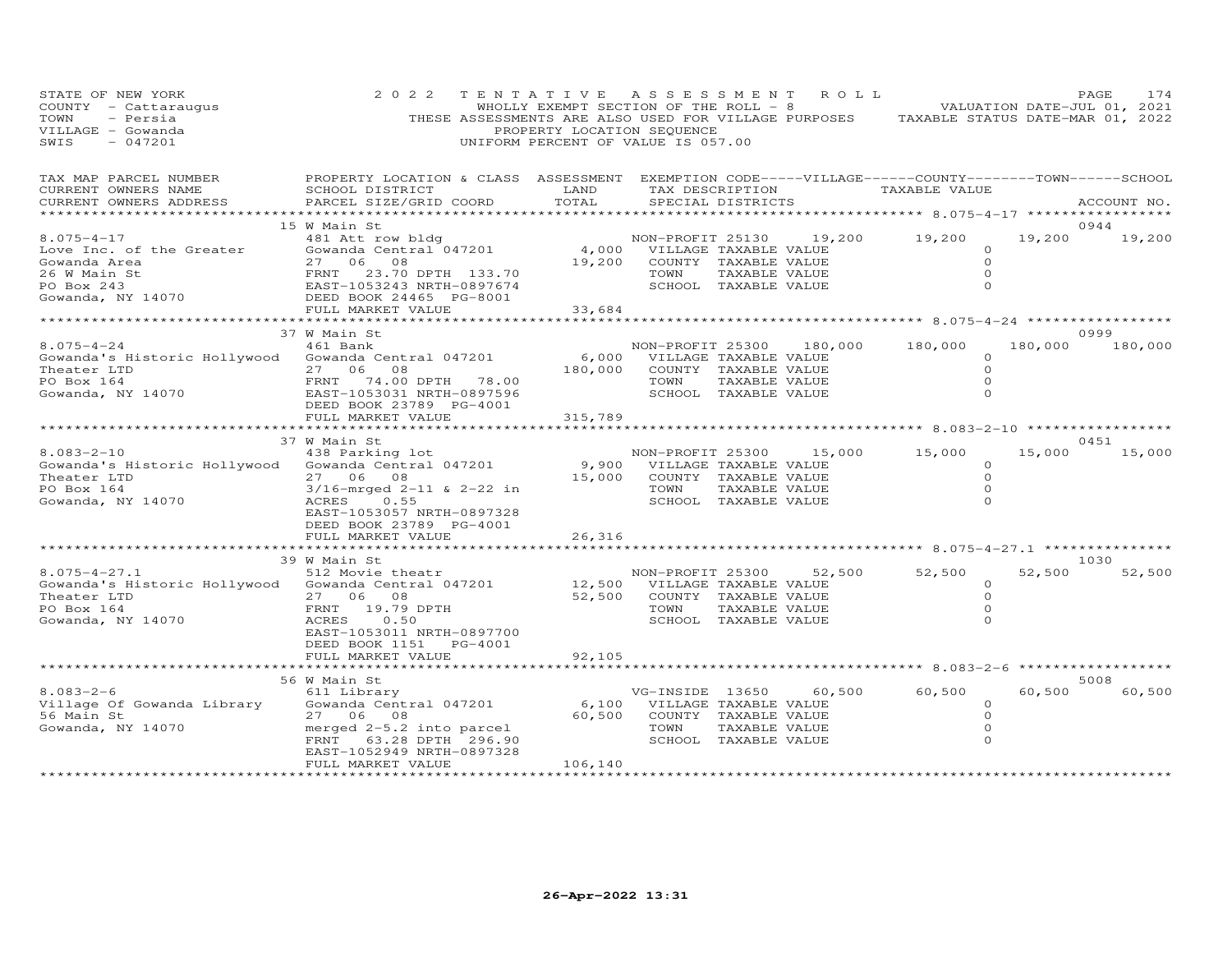| STATE OF NEW YORK<br>COUNTY - Cattaraugus<br>TOWN<br>- Persia<br>VILLAGE - Gowanda<br>SWIS<br>$-047201$                                                                                                                                          | 2 0 2 2<br>2    I    E    N T    A T    I    V    E    A S    S    E    S    M    E    N    T    E    NHOLLY EXEMPT SECTION OF THE ROLL - 8    VALUATION DATE-JUL 01, 2021<br>THESE ASSESSMENTS ARE ALSO USED FOR VILLAGE PURPOSES    TAXABL | PROPERTY LOCATION SEQUENCE<br>UNIFORM PERCENT OF VALUE IS 057.00 |                              |               |                             |                                                                                                                 |       |                 |
|--------------------------------------------------------------------------------------------------------------------------------------------------------------------------------------------------------------------------------------------------|----------------------------------------------------------------------------------------------------------------------------------------------------------------------------------------------------------------------------------------------|------------------------------------------------------------------|------------------------------|---------------|-----------------------------|-----------------------------------------------------------------------------------------------------------------|-------|-----------------|
| TAX MAP PARCEL NUMBER BROPERTY LOCATION & CLASS ASSESSMENT EXEMPTION CODE-----VILLAGE------COUNTY--------TOWN------SCHOOL CURRENT OWNERS NAME SCHOOL DISTRICT LAND TAX DESCRIPTION TAXABLE VALUE (ACCOUNT NO )                                   |                                                                                                                                                                                                                                              |                                                                  |                              |               |                             |                                                                                                                 |       |                 |
|                                                                                                                                                                                                                                                  |                                                                                                                                                                                                                                              |                                                                  |                              |               |                             |                                                                                                                 |       |                 |
|                                                                                                                                                                                                                                                  | 131 W Main St                                                                                                                                                                                                                                |                                                                  |                              |               |                             |                                                                                                                 |       | 0347            |
|                                                                                                                                                                                                                                                  |                                                                                                                                                                                                                                              |                                                                  |                              |               |                             | VG-INSIDE 13650 10,000 10,000                                                                                   |       | 10,000 10,000   |
|                                                                                                                                                                                                                                                  |                                                                                                                                                                                                                                              |                                                                  |                              |               |                             | $\circ$                                                                                                         |       |                 |
|                                                                                                                                                                                                                                                  |                                                                                                                                                                                                                                              |                                                                  |                              |               |                             | $\circ$                                                                                                         |       |                 |
|                                                                                                                                                                                                                                                  | ACRES 1.20<br>EAST-1052112 NRTH-0897538 TOWN TAXABLE VALUE<br>EAST-1052K 00938 PC 01103                                                                                                                                                      |                                                                  |                              |               |                             | $\Omega$                                                                                                        |       |                 |
|                                                                                                                                                                                                                                                  | DEED BOOK 00928 PG-01102                                                                                                                                                                                                                     |                                                                  |                              |               |                             | $\Omega$                                                                                                        |       |                 |
|                                                                                                                                                                                                                                                  | FULL MARKET VALUE                                                                                                                                                                                                                            | 17,544                                                           |                              |               |                             |                                                                                                                 |       |                 |
|                                                                                                                                                                                                                                                  |                                                                                                                                                                                                                                              |                                                                  |                              |               |                             |                                                                                                                 |       |                 |
|                                                                                                                                                                                                                                                  |                                                                                                                                                                                                                                              |                                                                  |                              |               |                             |                                                                                                                 |       | 1271            |
|                                                                                                                                                                                                                                                  |                                                                                                                                                                                                                                              |                                                                  |                              |               |                             |                                                                                                                 |       | 10,500 10,500   |
|                                                                                                                                                                                                                                                  |                                                                                                                                                                                                                                              |                                                                  |                              |               |                             |                                                                                                                 |       |                 |
|                                                                                                                                                                                                                                                  |                                                                                                                                                                                                                                              |                                                                  |                              |               |                             |                                                                                                                 |       |                 |
|                                                                                                                                                                                                                                                  |                                                                                                                                                                                                                                              |                                                                  |                              |               |                             |                                                                                                                 |       |                 |
|                                                                                                                                                                                                                                                  |                                                                                                                                                                                                                                              |                                                                  |                              |               |                             |                                                                                                                 |       |                 |
|                                                                                                                                                                                                                                                  |                                                                                                                                                                                                                                              |                                                                  |                              |               |                             |                                                                                                                 |       |                 |
|                                                                                                                                                                                                                                                  |                                                                                                                                                                                                                                              |                                                                  |                              |               |                             |                                                                                                                 |       |                 |
|                                                                                                                                                                                                                                                  | 149 W Main St                                                                                                                                                                                                                                |                                                                  |                              |               |                             |                                                                                                                 |       | 5026            |
| $8.083 - 1 - 16$                                                                                                                                                                                                                                 |                                                                                                                                                                                                                                              |                                                                  |                              |               |                             |                                                                                                                 |       | 641,200 641,200 |
|                                                                                                                                                                                                                                                  |                                                                                                                                                                                                                                              |                                                                  |                              |               |                             | RELIGIOUS 25110 641,200 641,200<br>11,200 VILLAGE TAXABLE VALUE 0<br>11,200 COUNTY TAVABLE VALUE 0 0<br>$\circ$ |       |                 |
| 8.083-1-16 620 Religious<br>Gowanda Free Methodist Church Gowanda Central 047201 11,200 VILLAGE TAXABLE VALUE<br>28 06 08 641,200 COUNTY TAXABLE VALUE<br>28 06 08 641,200 COUNTY TAXABLE VALUE                                                  |                                                                                                                                                                                                                                              |                                                                  |                              |               |                             |                                                                                                                 |       |                 |
|                                                                                                                                                                                                                                                  |                                                                                                                                                                                                                                              |                                                                  | TOWN                         | TAXABLE VALUE |                             | $\Omega$<br>$\Omega$                                                                                            |       |                 |
|                                                                                                                                                                                                                                                  | DEED BOOK 903 PG-00758                                                                                                                                                                                                                       |                                                                  | SCHOOL TAXABLE VALUE         |               |                             |                                                                                                                 |       |                 |
|                                                                                                                                                                                                                                                  | FULL MARKET VALUE 1124, 912                                                                                                                                                                                                                  |                                                                  |                              |               |                             |                                                                                                                 |       |                 |
|                                                                                                                                                                                                                                                  |                                                                                                                                                                                                                                              |                                                                  |                              |               |                             |                                                                                                                 |       |                 |
|                                                                                                                                                                                                                                                  |                                                                                                                                                                                                                                              |                                                                  |                              |               |                             |                                                                                                                 |       | 0443            |
|                                                                                                                                                                                                                                                  |                                                                                                                                                                                                                                              |                                                                  | RELIGIOUS 25110              |               |                             |                                                                                                                 | 6,200 | 6,200           |
| 164 W Main St<br>8.083-5-10 164 W Main St<br>311 Res vac land<br>57.20 6,20<br>28 06 08 6,20<br>28 06 08 6,20<br>28 66.00 DPTH 303.00                                                                                                            |                                                                                                                                                                                                                                              |                                                                  |                              |               | 6,200 VILLAGE TAXABLE VALUE | $J_E$ 6, 200 6, 200 0<br>$\circ$                                                                                |       |                 |
|                                                                                                                                                                                                                                                  |                                                                                                                                                                                                                                              |                                                                  | 6,200 COUNTY TAXABLE VALUE   |               |                             | $\circ$                                                                                                         |       |                 |
|                                                                                                                                                                                                                                                  | EAST-1051810 NRTH-0897097                                                                                                                                                                                                                    |                                                                  | TOWN<br>SCHOOL TAXABLE VALUE | TAXABLE VALUE |                             | $\Omega$<br>$\Omega$                                                                                            |       |                 |
|                                                                                                                                                                                                                                                  | DEED BOOK 00948 PG-00693                                                                                                                                                                                                                     |                                                                  |                              |               |                             |                                                                                                                 |       |                 |
|                                                                                                                                                                                                                                                  | FULL MARKET VALUE                                                                                                                                                                                                                            | 10,877                                                           |                              |               |                             |                                                                                                                 |       |                 |
|                                                                                                                                                                                                                                                  |                                                                                                                                                                                                                                              |                                                                  |                              |               |                             |                                                                                                                 |       |                 |
|                                                                                                                                                                                                                                                  | 174 W Main St                                                                                                                                                                                                                                |                                                                  |                              |               |                             |                                                                                                                 |       | 0560            |
|                                                                                                                                                                                                                                                  |                                                                                                                                                                                                                                              |                                                                  |                              |               |                             |                                                                                                                 | 9,600 | 9,600           |
| 174 W Main St<br>311 Res vac land<br>311 Res vac land<br>314 Res vac land<br>314 Res vac land<br>3,600 VILLAGE TAXABLE VALUE<br>3,600 VILLAGE TAXABLE VALUE<br>3,600 VILLAGE TAXABLE VALUE<br>3,600 COUNTY TAXABLE VALUE<br>3,600 COUNTY TAXABLE |                                                                                                                                                                                                                                              |                                                                  |                              |               |                             | $9,600$ $9,600$ 0<br>JE 0<br>$\circ$                                                                            |       |                 |
|                                                                                                                                                                                                                                                  |                                                                                                                                                                                                                                              |                                                                  |                              |               |                             | $\circ$<br>$\Omega$                                                                                             |       |                 |
|                                                                                                                                                                                                                                                  |                                                                                                                                                                                                                                              |                                                                  |                              |               |                             | $\Omega$                                                                                                        |       |                 |
|                                                                                                                                                                                                                                                  | DEED BOOK 11367 PG-8002                                                                                                                                                                                                                      |                                                                  |                              |               |                             |                                                                                                                 |       |                 |
|                                                                                                                                                                                                                                                  | FULL MARKET VALUE                                                                                                                                                                                                                            | 16,842                                                           |                              |               |                             |                                                                                                                 |       |                 |
|                                                                                                                                                                                                                                                  |                                                                                                                                                                                                                                              |                                                                  |                              |               |                             |                                                                                                                 |       |                 |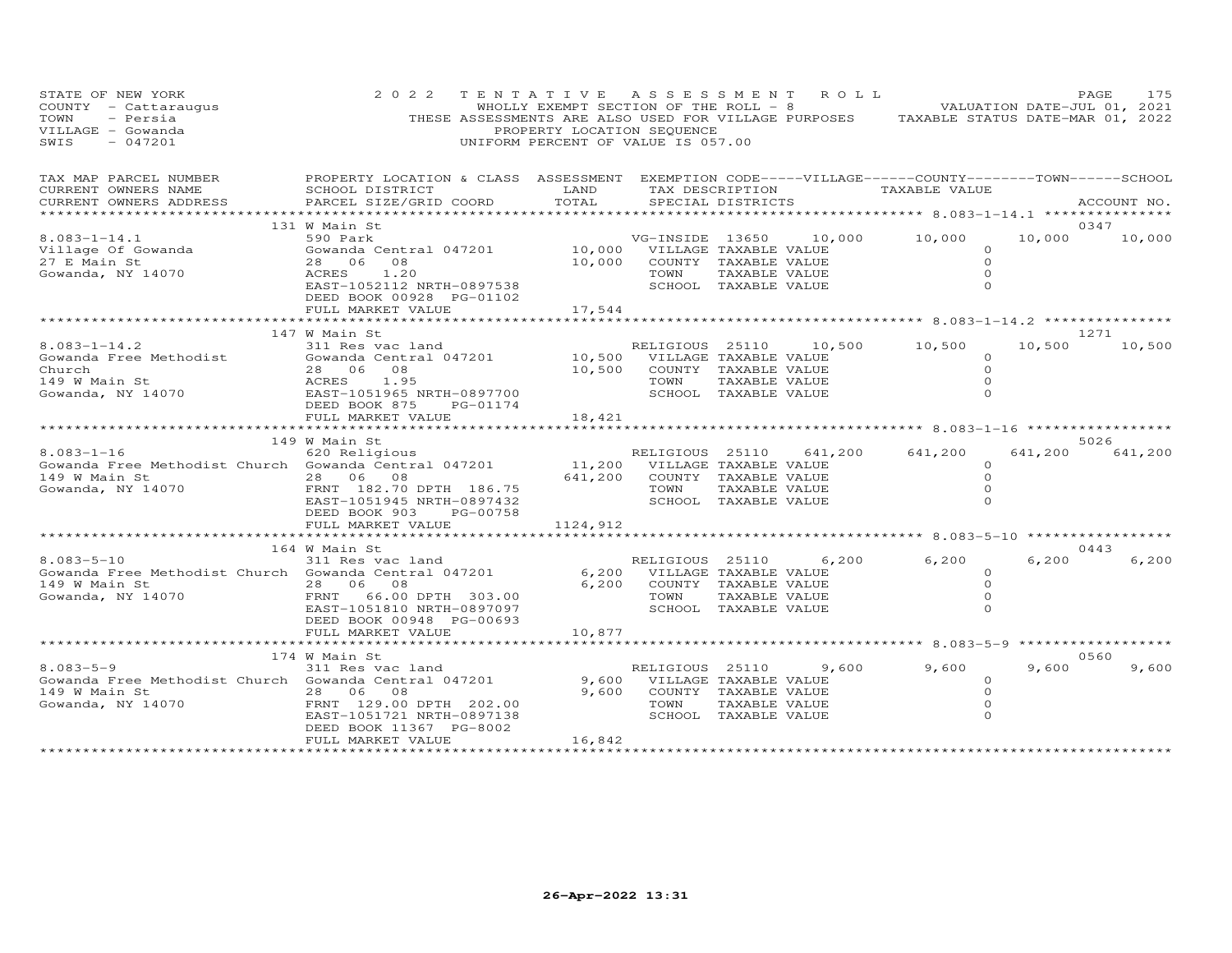| STATE OF NEW YORK<br>COUNTY<br>- Cattaraugus<br>TOWN<br>- Persia<br>VILLAGE - Gowanda<br>$-047201$<br>SWIS | 2 0 2 2<br>THESE ASSESSMENTS ARE ALSO USED FOR VILLAGE PURPOSES             | TENTATIVE ASSESSMENT ROLL<br>WHOLLY EXEMPT SECTION OF THE ROLL $-8$<br>PROPERTY LOCATION SEQUENCE<br>UNIFORM PERCENT OF VALUE IS 057.00 |                 |               |        |                                                                                | 176<br>PAGE<br>VALUATION DATE-JUL 01, 2021<br>TAXABLE STATUS DATE-MAR 01, 2022 |
|------------------------------------------------------------------------------------------------------------|-----------------------------------------------------------------------------|-----------------------------------------------------------------------------------------------------------------------------------------|-----------------|---------------|--------|--------------------------------------------------------------------------------|--------------------------------------------------------------------------------|
|                                                                                                            |                                                                             |                                                                                                                                         |                 |               |        |                                                                                |                                                                                |
| TAX MAP PARCEL NUMBER<br>CURRENT OWNERS NAME                                                               | PROPERTY LOCATION & CLASS<br>SCHOOL DISTRICT                                | ASSESSMENT<br>LAND                                                                                                                      | TAX DESCRIPTION |               |        | EXEMPTION CODE-----VILLAGE------COUNTY-------TOWN------SCHOOL<br>TAXABLE VALUE |                                                                                |
|                                                                                                            | CURRENT OWNERS ADDRESS 6 PARCEL SIZE/GRID COORD 6 TOTAL 5 SPECIAL DISTRICTS |                                                                                                                                         |                 |               |        |                                                                                | ACCOUNT NO.                                                                    |
|                                                                                                            |                                                                             |                                                                                                                                         |                 |               |        |                                                                                |                                                                                |
|                                                                                                            | 683 W Main St                                                               |                                                                                                                                         |                 |               |        |                                                                                | 5000                                                                           |
| 8.075-3-11                                                                                                 | 652 Govt bldgs                                                              |                                                                                                                                         | USA-PROP        | 14110         | 74,200 | 74,200                                                                         | 74,200<br>74,200                                                               |
| United States Post Office                                                                                  | Gowanda Central 047201                                                      | 4,500                                                                                                                                   | VILLAGE         | TAXABLE VALUE |        |                                                                                |                                                                                |
| $\mathbf{r}$                                                                                               | 06<br>2.7<br>08                                                             | 74,200                                                                                                                                  | COUNTY          | TAXABLE VALUE |        |                                                                                |                                                                                |
|                                                                                                            | 111.00 DPTH 176.00<br><b>FRNT</b>                                           |                                                                                                                                         | TOWN            | TAXABLE VALUE |        |                                                                                |                                                                                |
|                                                                                                            | EAST-1052732 NRTH-0897588                                                   |                                                                                                                                         | SCHOOL          | TAXABLE VALUE |        |                                                                                |                                                                                |
|                                                                                                            | FULL MARKET VALUE                                                           | 130,175                                                                                                                                 |                 |               |        |                                                                                |                                                                                |
|                                                                                                            |                                                                             |                                                                                                                                         |                 |               |        |                                                                                |                                                                                |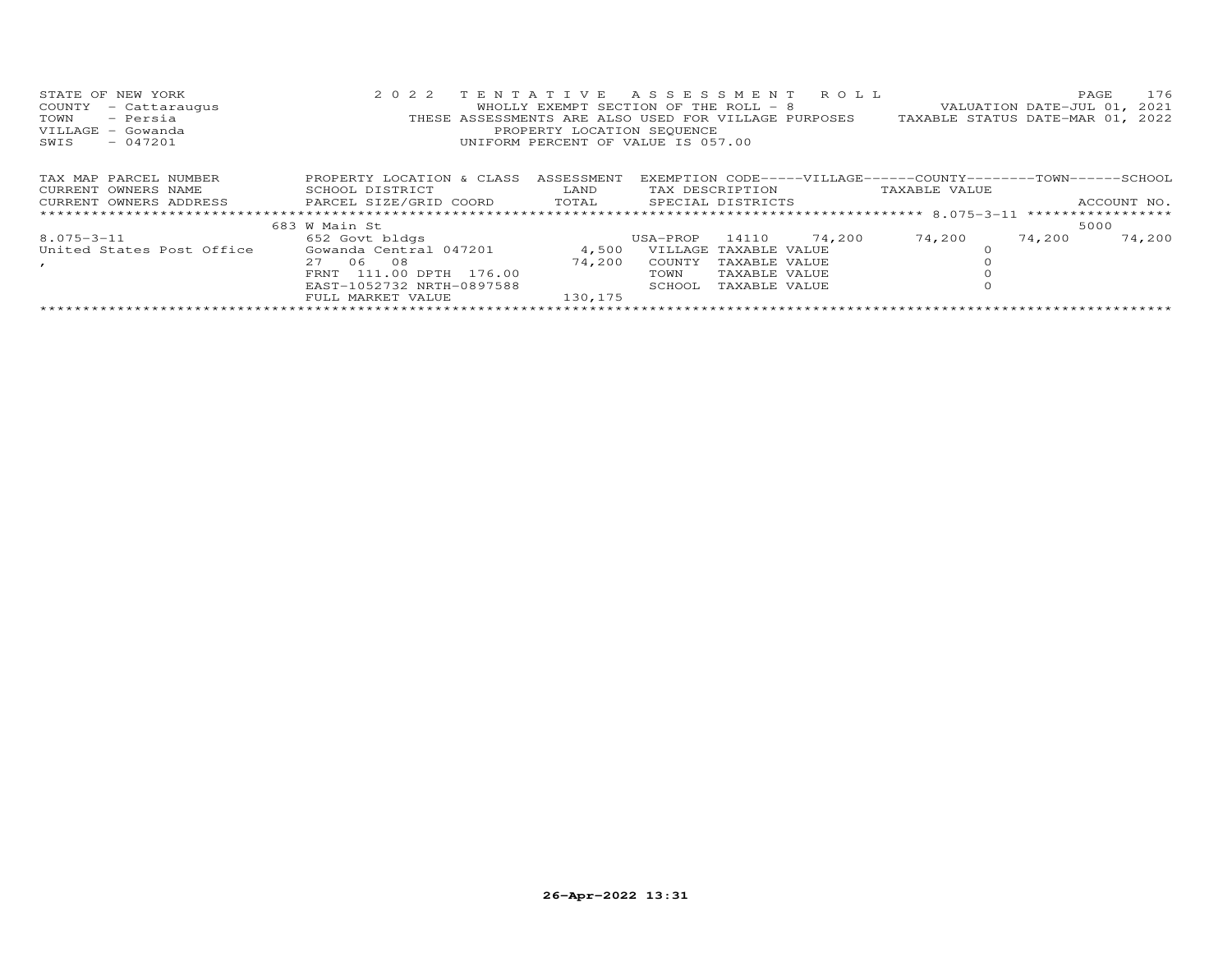|      | STATE OF NEW YORK    | 2022 TENTATIVE ASSESSMENT ROLL                       |  |                                  |                        | <b>PAGE</b> | 177 |
|------|----------------------|------------------------------------------------------|--|----------------------------------|------------------------|-------------|-----|
|      | COUNTY - Cattaraugus | WHOLLY EXEMPT SECTION OF THE ROLL - 8                |  | VALUATION DATE-JUL 01, 2021      |                        |             |     |
|      | TOWN - Persia        | THESE ASSESSMENTS ARE ALSO USED FOR VILLAGE PURPOSES |  | TAXABLE STATUS DATE-MAR 01, 2022 |                        |             |     |
|      | VILLAGE - Gowanda    |                                                      |  |                                  | RPS150/V04/L015        |             |     |
| SWIS | $-047201$            |                                                      |  |                                  | CURRENT DATE 4/26/2022 |             |     |
|      |                      | UNIFORM PERCENT OF VALUE IS 057.00                   |  |                                  |                        |             |     |
|      |                      | ROLL SUBSECTION - - TOTALS                           |  |                                  |                        |             |     |

|             |                | .   | √∪∖<br>. . | √ ∪ N<br>: NE | . IV'<br>AL | ∴MI | $\overline{\phantom{a}}$ |
|-------------|----------------|-----|------------|---------------|-------------|-----|--------------------------|
| <b>PODE</b> | $\sim$<br>NAME | . . | $m \times$ | , ,           | י י<br>. .  |     | _ ___<br>⊶ '             |

#### NO SPECIAL DISTRICTS AT THIS LEVEL

#### \*\*\* S C H O O L D I S T R I C T S U M M A R Y \*\*\*

| CODE   | DISTRICT NAME   | TOTAL<br>PARCELS | ASSESSED<br>LAND | ASSESSED<br>TOTAL | EXEMPT<br>AMOUNT | TOTAL<br>TAXABLE | STAR<br>AMOUNT | STAR<br>TAXABLE |
|--------|-----------------|------------------|------------------|-------------------|------------------|------------------|----------------|-----------------|
| 047201 | Gowanda Central | 66               | 473,300          | 6566,593          | 6551,593         | 15,000           |                | 15,000          |
|        | $SUB - TO TAL$  | 66               | 473,300          | 6566,593          | 6551,593         | 15,000           |                | 15,000          |
|        | TOTAL           | 66               | 473,300          | 6566,593          | 6551,593         | 15,000           |                | 15,000          |

## \*\*\* S Y S T E M C O D E S S U M M A R Y \*\*\*

#### NO SYSTEM EXEMPTIONS AT THIS LEVEL

|       |             | TOTAL   |          |          |          |          |
|-------|-------------|---------|----------|----------|----------|----------|
| CODE  | DESCRIPTION | PARCELS | VILLAGE  | COUNTY   | TOWN     | SCHOOL   |
| 12100 | NYS OWNED   |         | 2125,093 | 2125,093 | 2125,093 | 2125,093 |
| 13500 | TOWN-PROP   |         | 38,900   | 38,900   | 38,900   | 38,900   |
| 13650 | VG-INSIDE   | 32      | 589,300  | 589,300  | 589,300  | 589,300  |
| 13800 | SCH-DIST    |         | 13,600   | 13,600   | 13,600   | 13,600   |
| 14110 | USA-PROP    |         | 74,200   | 74,200   | 74,200   | 74,200   |
| 18020 | IND DEV     |         | 71,400   | 466,400  | 466,400  | 466,400  |
| 21600 | PARSONAGE   |         | 59,000   | 59,000   | 59,000   | 59,000   |
| 25110 | RELIGIOUS   |         | 1015,000 | 1015,000 | 1015,000 | 1015,000 |
| 25130 | NON-PROFIT  |         | 1372,900 | 1372,900 | 1372,900 | 1372,900 |
| 25210 | HOSPITAL    |         | 365,000  | 365,000  | 365,000  | 365,000  |
| 25300 | NON-PROFIT  |         | 285,500  | 285,500  | 285,500  | 285,500  |
| 27350 | CEMETERY    |         | 14,000   | 14,000   | 14,000   | 14,000   |
| 29700 | Withdrawal  |         | 132,700  | 132,700  | 132,700  | 132,700  |
|       |             |         |          |          |          |          |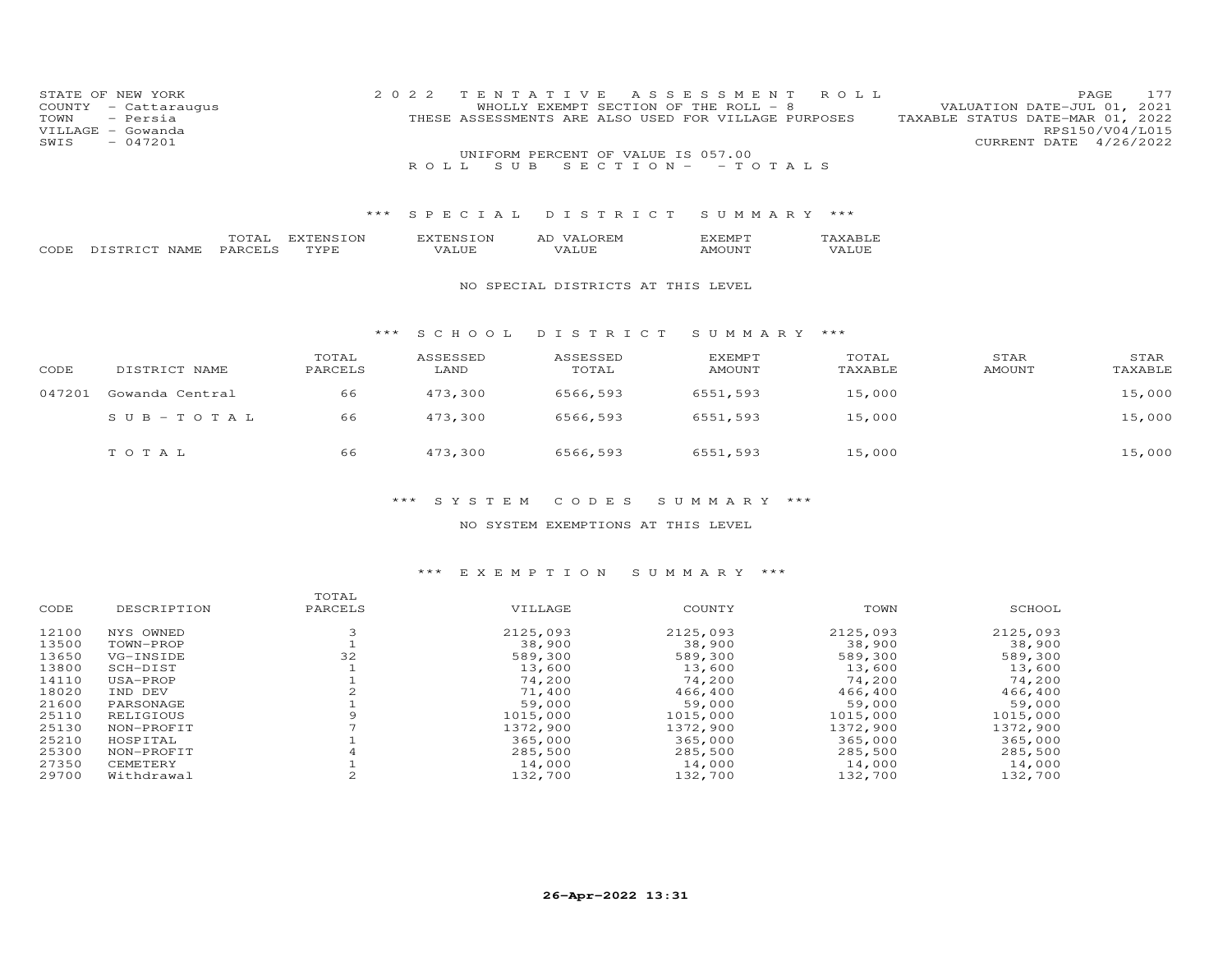| STATE OF NEW YORK    | 2022 TENTATIVE ASSESSMENT ROLL                       | 178<br><b>PAGE</b>               |
|----------------------|------------------------------------------------------|----------------------------------|
| COUNTY - Cattaraugus | WHOLLY EXEMPT SECTION OF THE ROLL - 8                | VALUATION DATE-JUL 01, 2021      |
| TOWN - Persia        | THESE ASSESSMENTS ARE ALSO USED FOR VILLAGE PURPOSES | TAXABLE STATUS DATE-MAR 01, 2022 |
| VILLAGE - Gowanda    |                                                      | RPS150/V04/L015                  |
| $-047201$<br>SWIS    |                                                      | CURRENT DATE 4/26/2022           |
|                      | UNIFORM PERCENT OF VALUE IS 057.00                   |                                  |
|                      | ROLL SUB SECTION- - TOTALS                           |                                  |

| CODE | DESCRIPTION | TOTAL<br>PARCELS | <b>VTLLAGE</b> | COUNTY   | TOWN     | SCHOOI   |
|------|-------------|------------------|----------------|----------|----------|----------|
|      | тотаь       | $ -$<br>စၥ       | 6156,593       | 6551,593 | 6551,593 | 6551,593 |

| ROLL       |               | TOTAL          |            | <i><b>\SSESSED</b></i> | TAXABLE | TAXABLE | TAXABLE | TAXABLE | STAR    |
|------------|---------------|----------------|------------|------------------------|---------|---------|---------|---------|---------|
| <b>SEC</b> |               | PARCELS        | LAND       | TOTAL                  |         | COUNTY  | TOWN    | SCHOOL  | TAXABLE |
|            | <b>EXEMPT</b> | 6 <sub>6</sub> | 172<br>300 | 593                    | ,000    | .5,000  | .5,000  | 5,000   | ,000    |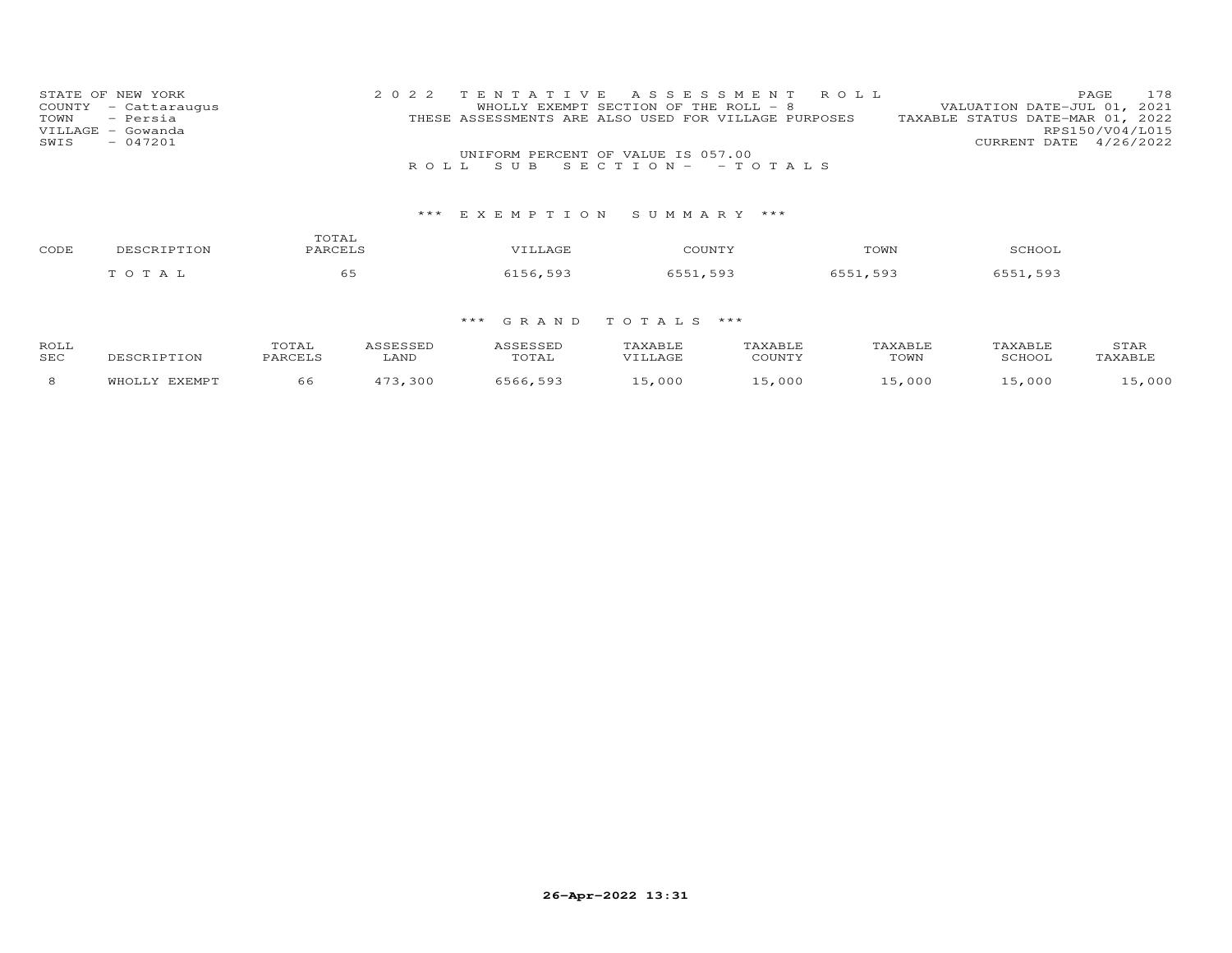| STATE OF NEW YORK    | 2022 TENTATIVE ASSESSMENT ROLL                       | 179<br><b>PAGE</b>               |
|----------------------|------------------------------------------------------|----------------------------------|
| COUNTY - Cattaraugus | WHOLLY EXEMPT SECTION OF THE ROLL - 8                | VALUATION DATE-JUL 01, 2021      |
| TOWN - Persia        | THESE ASSESSMENTS ARE ALSO USED FOR VILLAGE PURPOSES | TAXABLE STATUS DATE-MAR 01, 2022 |
| VILLAGE - Gowanda    |                                                      | RPS150/V04/L015                  |
| - 047201<br>SWIS     | UNIFORM PERCENT OF VALUE IS 057.00                   | CURRENT DATE 4/26/2022           |
|                      |                                                      |                                  |
|                      | ROLL SECTION TOTALS                                  |                                  |

|        |                                | $\overline{\phantom{a}}$<br>----- | $\sim$<br>. .  | ON<br>'NU | . .<br>. IVI<br>AL  | ч;∣∨∣⊩ | $\overline{\phantom{a}}$ |
|--------|--------------------------------|-----------------------------------|----------------|-----------|---------------------|--------|--------------------------|
| $\sim$ | $\sim$<br><b>ΝΙΔ</b><br>\IVI F | AR'<br>. .<br>.                   | m <sub>3</sub> | ′ ∆       | $\mathbf{v}$<br>. . | ו רו   | ____<br>, ,              |

#### NO SPECIAL DISTRICTS AT THIS LEVEL

#### \*\*\* S C H O O L D I S T R I C T S U M M A R Y \*\*\*

| CODE   | DISTRICT NAME   | TOTAL<br>PARCELS | ASSESSED<br>LAND | ASSESSED<br>TOTAL | EXEMPT<br>AMOUNT | TOTAL<br>TAXABLE | STAR<br>AMOUNT | STAR<br>TAXABLE |
|--------|-----------------|------------------|------------------|-------------------|------------------|------------------|----------------|-----------------|
| 047201 | Gowanda Central | 66               | 473,300          | 6566,593          | 6551,593         | 15,000           |                | 15,000          |
|        | $SUB - TO TAL$  | 66               | 473,300          | 6566,593          | 6551,593         | 15,000           |                | 15,000          |
|        | TOTAL           | 66               | 473,300          | 6566,593          | 6551,593         | 15,000           |                | 15,000          |

## \*\*\* S Y S T E M C O D E S S U M M A R Y \*\*\*

#### NO SYSTEM EXEMPTIONS AT THIS LEVEL

|       |             | TOTAL   |          |          |          |          |
|-------|-------------|---------|----------|----------|----------|----------|
| CODE  | DESCRIPTION | PARCELS | VILLAGE  | COUNTY   | TOWN     | SCHOOL   |
| 12100 | NYS OWNED   |         | 2125,093 | 2125,093 | 2125,093 | 2125,093 |
| 13500 | TOWN-PROP   |         | 38,900   | 38,900   | 38,900   | 38,900   |
| 13650 | VG-INSIDE   | 32      | 589,300  | 589,300  | 589,300  | 589,300  |
| 13800 | SCH-DIST    |         | 13,600   | 13,600   | 13,600   | 13,600   |
| 14110 | USA-PROP    |         | 74,200   | 74,200   | 74,200   | 74,200   |
| 18020 | IND DEV     |         | 71,400   | 466,400  | 466,400  | 466,400  |
| 21600 | PARSONAGE   |         | 59,000   | 59,000   | 59,000   | 59,000   |
| 25110 | RELIGIOUS   |         | 1015,000 | 1015,000 | 1015,000 | 1015,000 |
| 25130 | NON-PROFIT  |         | 1372,900 | 1372,900 | 1372,900 | 1372,900 |
| 25210 | HOSPITAL    |         | 365,000  | 365,000  | 365,000  | 365,000  |
| 25300 | NON-PROFIT  |         | 285,500  | 285,500  | 285,500  | 285,500  |
| 27350 | CEMETERY    |         | 14,000   | 14,000   | 14,000   | 14,000   |
| 29700 | Withdrawal  |         | 132,700  | 132,700  | 132,700  | 132,700  |
|       |             |         |          |          |          |          |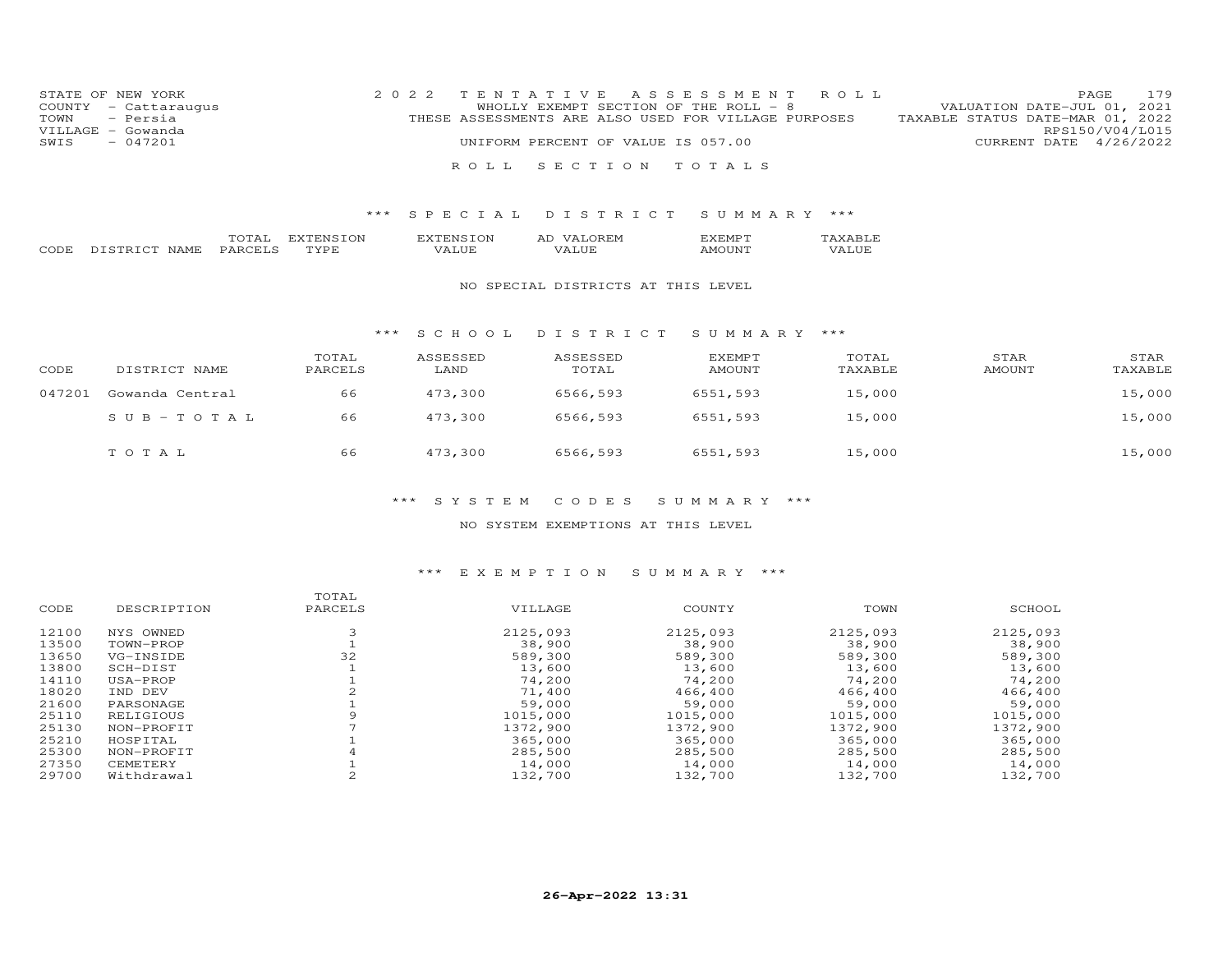| STATE OF NEW YORK |                      | 2022 TENTATIVE ASSESSMENT ROLL                       |  |  |                                  |                        | PAGE. | 180 |
|-------------------|----------------------|------------------------------------------------------|--|--|----------------------------------|------------------------|-------|-----|
|                   | COUNTY - Cattaraugus | WHOLLY EXEMPT SECTION OF THE ROLL - 8                |  |  | VALUATION DATE-JUL 01, 2021      |                        |       |     |
| TOWN – Persia     |                      | THESE ASSESSMENTS ARE ALSO USED FOR VILLAGE PURPOSES |  |  | TAXABLE STATUS DATE-MAR 01, 2022 |                        |       |     |
| VILLAGE - Gowanda |                      |                                                      |  |  |                                  | RPS150/V04/L015        |       |     |
| SWIS              | $-047201$            | UNIFORM PERCENT OF VALUE IS 057.00                   |  |  |                                  | CURRENT DATE 4/26/2022 |       |     |
|                   |                      |                                                      |  |  |                                  |                        |       |     |
|                   |                      | ROLL SECTION TOTALS                                  |  |  |                                  |                        |       |     |

| CODE | DESCRIP' | TOTAL<br>PARCELS | VTIJAGE  | COUNTY                | TOWN     | SCHOOT   |
|------|----------|------------------|----------|-----------------------|----------|----------|
|      | T O T A  | $ -$<br>ರಿತಿ     | 1156,593 | 593<br>: E E 1<br>- - | 6551,593 | 6551 593 |

| ROLL       |               | TOTAL           | <i><b>\SSESSED</b></i> | ASSESSED | TAXABLE  | TAXABLE | TAXABLE | TAXABLE | STAR    |
|------------|---------------|-----------------|------------------------|----------|----------|---------|---------|---------|---------|
| <b>SEC</b> | DESCRIPTION   | LAND<br>PARCELS |                        | TOTAL    | TT.T.AGF | COUNTY  | TOWN    | SCHOOL  | TAXABLE |
|            | <b>TVEMDT</b> | 66              | 172<br>,300            | 6566.593 | ,000     | .5,000  | .5,000  | .5,000  | ,000    |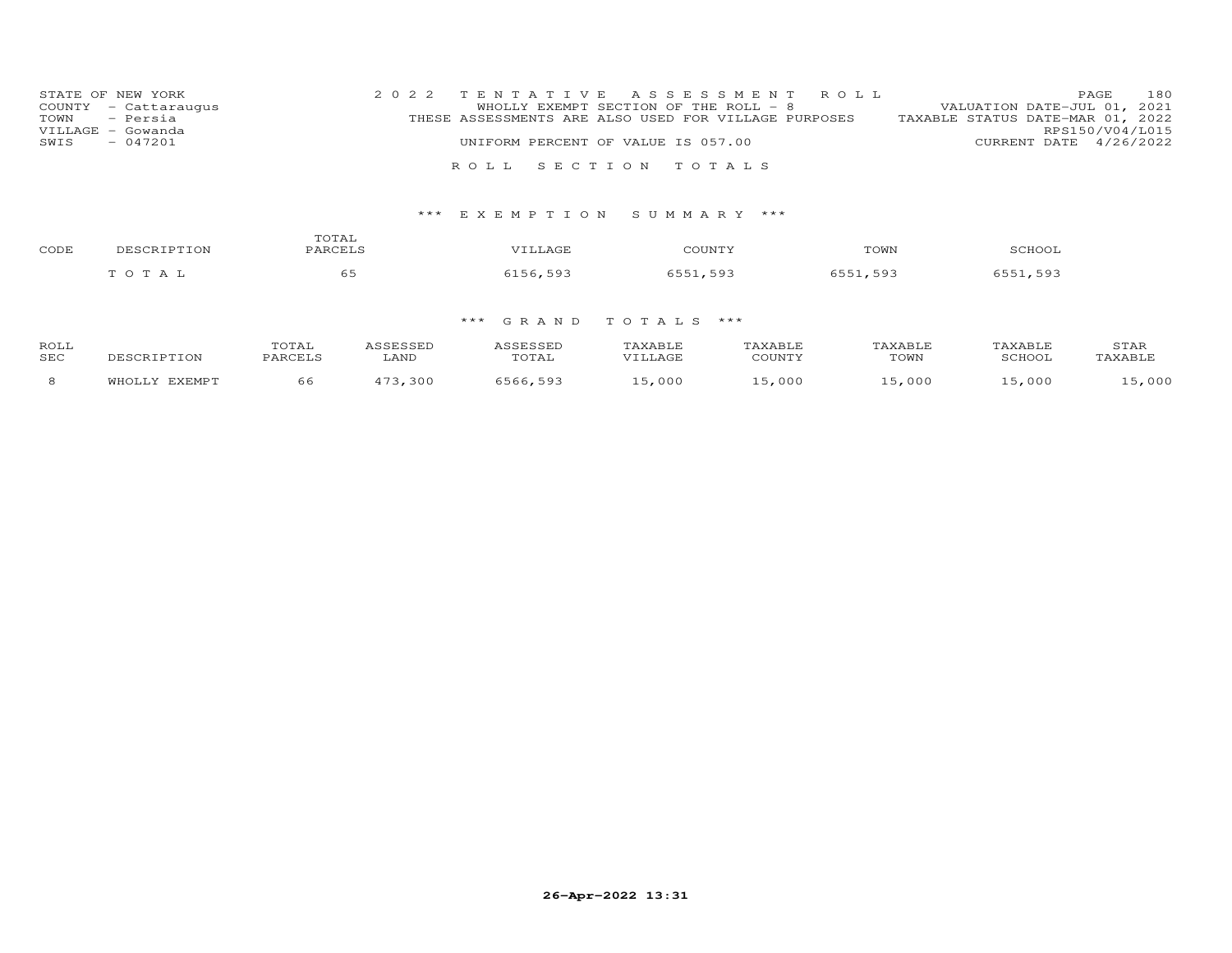|      | STATE OF NEW YORK    | 2022 TENTATIVE ASSESSMENT ROLL                       |             |  |                                  | PAGE.                  | 181 |
|------|----------------------|------------------------------------------------------|-------------|--|----------------------------------|------------------------|-----|
|      | COUNTY - Cattaraugus |                                                      |             |  | VALUATION DATE-JUL 01, 2021      |                        |     |
|      | TOWN - Persia        | THESE ASSESSMENTS ARE ALSO USED FOR VILLAGE PURPOSES |             |  | TAXABLE STATUS DATE-MAR 01, 2022 |                        |     |
|      | VILLAGE - Gowanda    |                                                      | SWIS TOTALS |  |                                  | RPS150/V04/L015        |     |
| SWIS | $-047201$            | UNIFORM PERCENT OF VALUE IS 057.00                   |             |  |                                  | CURRENT DATE 4/26/2022 |     |

### \*\*\* S P E C I A L D I S T R I C T S U M M A R Y \*\*\*

|      |                      | TOTAL.         | EXTENSION | EXTENSION    | AD VALOREM | <b>EXEMPT</b> | TAXABLE      |
|------|----------------------|----------------|-----------|--------------|------------|---------------|--------------|
| CODE | DISTRICT NAME        | <b>PARCELS</b> | TYPE      | <b>VALUE</b> | VALUE      | AMOUNT        | <b>VALUE</b> |
|      |                      |                |           |              |            |               |              |
|      | FP725 Fire protectio |                | L TOTAL   |              | 402,571    |               | 402,571      |
|      | OT722 Omitted Tax -V |                | . MOVTAX  |              |            |               |              |

# \*\*\* S C H O O L D I S T R I C T S U M M A R Y \*\*\*

| CODE   | DISTRICT NAME   | TOTAL<br>PARCELS | ASSESSED<br>LAND | ASSESSED<br>TOTAL | EXEMPT<br>AMOUNT | TOTAL<br>TAXABLE | STAR<br>AMOUNT | STAR<br>TAXABLE |
|--------|-----------------|------------------|------------------|-------------------|------------------|------------------|----------------|-----------------|
| 047201 | Gowanda Central | 831              | 4917,850         | 49650,690         | 8863,581         | 40787,109        | 8327,270       | 32459,839       |
|        | $SUB - TO T AL$ | 831              | 4917,850         | 49650,690         | 8863,581         | 40787,109        | 8327,270       | 32459,839       |
|        | TOTAL           | 831              | 4917,850         | 49650,690         | 8863,581         | 40787,109        | 8327,270       | 32459,839       |

### \*\*\* S Y S T E M C O D E S S U M M A R Y \*\*\*

### NO SYSTEM EXEMPTIONS AT THIS LEVEL

# \*\*\* E X E M P T I O N S U M M A R Y \*\*\*

|       |             | TOTAL   |          |          |          |          |
|-------|-------------|---------|----------|----------|----------|----------|
| CODE  | DESCRIPTION | PARCELS | VILLAGE  | COUNTY   | TOWN     | SCHOOL   |
| 12100 | NYS OWNED   |         | 2125,093 | 2125,093 | 2125,093 | 2125,093 |
| 13500 | TOWN-PROP   |         | 38,900   | 38,900   | 38,900   | 38,900   |
| 13650 | VG-INSIDE   | 32      | 589,300  | 589,300  | 589,300  | 589,300  |
| 13800 | SCH-DIST    |         | 13,600   | 13,600   | 13,600   | 13,600   |
| 14110 | USA-PROP    |         | 74,200   | 74,200   | 74,200   | 74,200   |
| 18020 | IND DEV     |         | 71,400   | 466,400  | 466,400  | 466,400  |
| 21600 | PARSONAGE   |         | 59,000   | 59,000   | 59,000   | 59,000   |
| 25110 | RELIGIOUS   |         | 1015,000 | 1015,000 | 1015,000 | 1015,000 |
| 25130 | NON-PROFIT  |         | 1372,900 | 2582,000 | 2582,000 | 2582,000 |
| 25210 | HOSPITAL    |         | 365,000  | 365,000  | 365,000  | 365,000  |
| 25300 | NON-PROFIT  |         | 285,500  | 285,500  | 285,500  | 285,500  |
| 27350 | CEMETERY    |         | 14,000   | 14,000   | 14,000   | 14,000   |
| 29700 | Withdrawal  |         | 132,700  | 132,700  | 132,700  | 132,700  |
|       |             |         |          |          |          |          |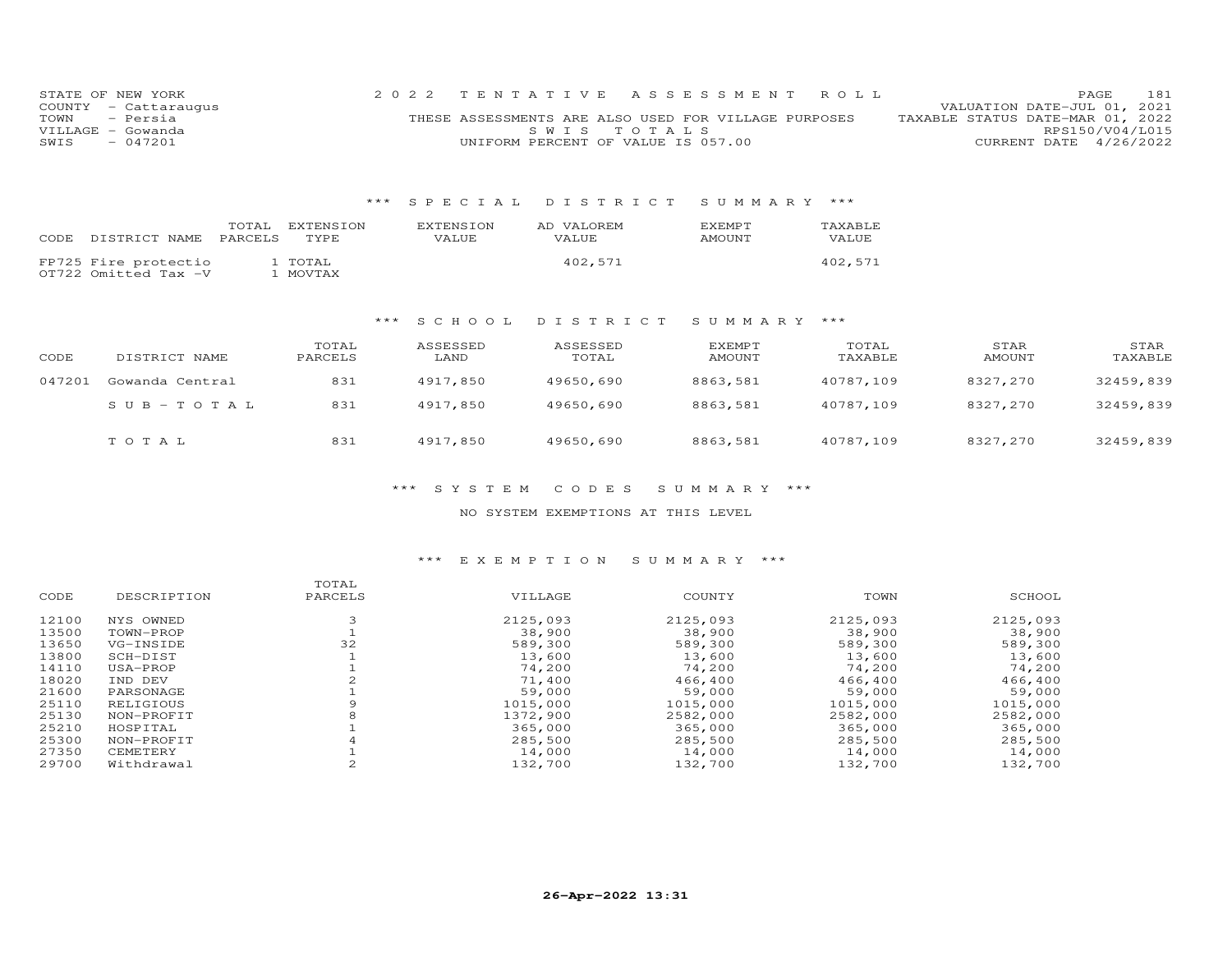| STATE OF NEW YORK    | 2022 TENTATIVE ASSESSMENT ROLL                       | 182<br><b>PAGE</b>               |
|----------------------|------------------------------------------------------|----------------------------------|
| COUNTY - Cattaraugus |                                                      | VALUATION DATE-JUL 01, 2021      |
| TOWN - Persia        | THESE ASSESSMENTS ARE ALSO USED FOR VILLAGE PURPOSES | TAXABLE STATUS DATE-MAR 01, 2022 |
| VILLAGE - Gowanda    | SWIS TOTALS                                          | RPS150/V04/L015                  |
| $-047201$<br>SWIS    | UNIFORM PERCENT OF VALUE IS 057.00                   | CURRENT DATE 4/26/2022           |
|                      |                                                      |                                  |

# \*\*\* E X E M P T I O N S U M M A R Y \*\*\*

|       |                 | TOTAL          |          |           |          |           |
|-------|-----------------|----------------|----------|-----------|----------|-----------|
| CODE  | DESCRIPTION     | PARCELS        | VILLAGE  | COUNTY    | TOWN     | SCHOOL    |
| 41120 | VETWAR CTS      | 39             | 258,353  | 274,313   | 274,313  | 274,313   |
| 41130 | VETCOM CTS      | 27             | 324,761  | 324,761   | 324,761  | 324,761   |
| 41140 | VETDIS CTS      | 15             | 222,011  | 246,086   | 246,086  | 246,086   |
| 41161 | CW 15 VET/      | 10             |          | 74,205    | 74,205   |           |
| 41683 | RPTL466 c       | $\mathfrak{D}$ |          |           | 4,080    |           |
| 41730 | AG DISTOUT      |                |          | 771       | 771      | 771       |
| 41800 | AGED $C/T/S$    | 8              | 176,520  | 176,520   | 176,520  | 176,520   |
| 41801 | AGED C/T        |                | 49,793   | 49,793    | 49,793   |           |
| 41802 | AGED C          |                | 21,465   | 21,465    |          |           |
| 41803 | AGED T          |                |          |           | 16,695   |           |
| 41804 | AGED S          |                |          |           |          | 63,630    |
| 41834 | ENH STAR        | 103            |          |           |          | 4212,730  |
| 41854 | <b>BAS STAR</b> | 202            |          |           |          | 4114,540  |
| 47100 | Mass Telec      |                | 6,382    | 6,382     | 6,382    | 6,382     |
| 47610 | BUS C/T/S       |                | 72,975   | 10,425    | 10,425   | 10,425    |
|       | TOTAL           | 485            | 7288,853 | 8945, 414 | 8944,724 | 17190,851 |

# \*\*\* G R A N D T O T A L S \*\*\*

| ROLL<br>SEC  | DESCRIPTION         | TOTAL<br>PARCELS | ASSESSED<br>LAND | ASSESSED<br>TOTAL | TAXABLE<br>VILLAGE | TAXABLE<br>COUNTY | TAXABLE<br>TOWN | TAXABLE<br>SCHOOL | STAR<br>TAXABLE |
|--------------|---------------------|------------------|------------------|-------------------|--------------------|-------------------|-----------------|-------------------|-----------------|
| $\mathbf{1}$ | TAXABLE             | 744              | 4423,850         | 41039,523         | 39913,645          | 38652,084         | 38652,774       | 38733,917         | 30406,647       |
| 5            | SPECIAL FRANCHISE   | 9                |                  | 954,428           | 954,428            | 954,428           | 954,428         | 954,428           | 954,428         |
| 6            | UTILITIES & N.C.    | 12               | 20,700           | 1090.146          | 1083,764           | 1083,764          | 1083,764        | 1083,764          | 1083,764        |
| 8            | EXEMPT<br>WHOLLY    | 66               | 473,300          | 6566,593          | 15,000             | 15,000            | 15,000          | 15,000            | 15,000          |
| $\star$      | TOTAL<br><b>SUB</b> | 831              | 4917,850         | 49650,690         | 41966,837          | 40705,276         | 40705,966       | 40787,109         | 32459,839       |
| $***$        | GRAND TOTAL         | 831              | 4917,850         | 49650,690         | 41966,837          | 40705,276         | 40705,966       | 40787,109         | 32459,839       |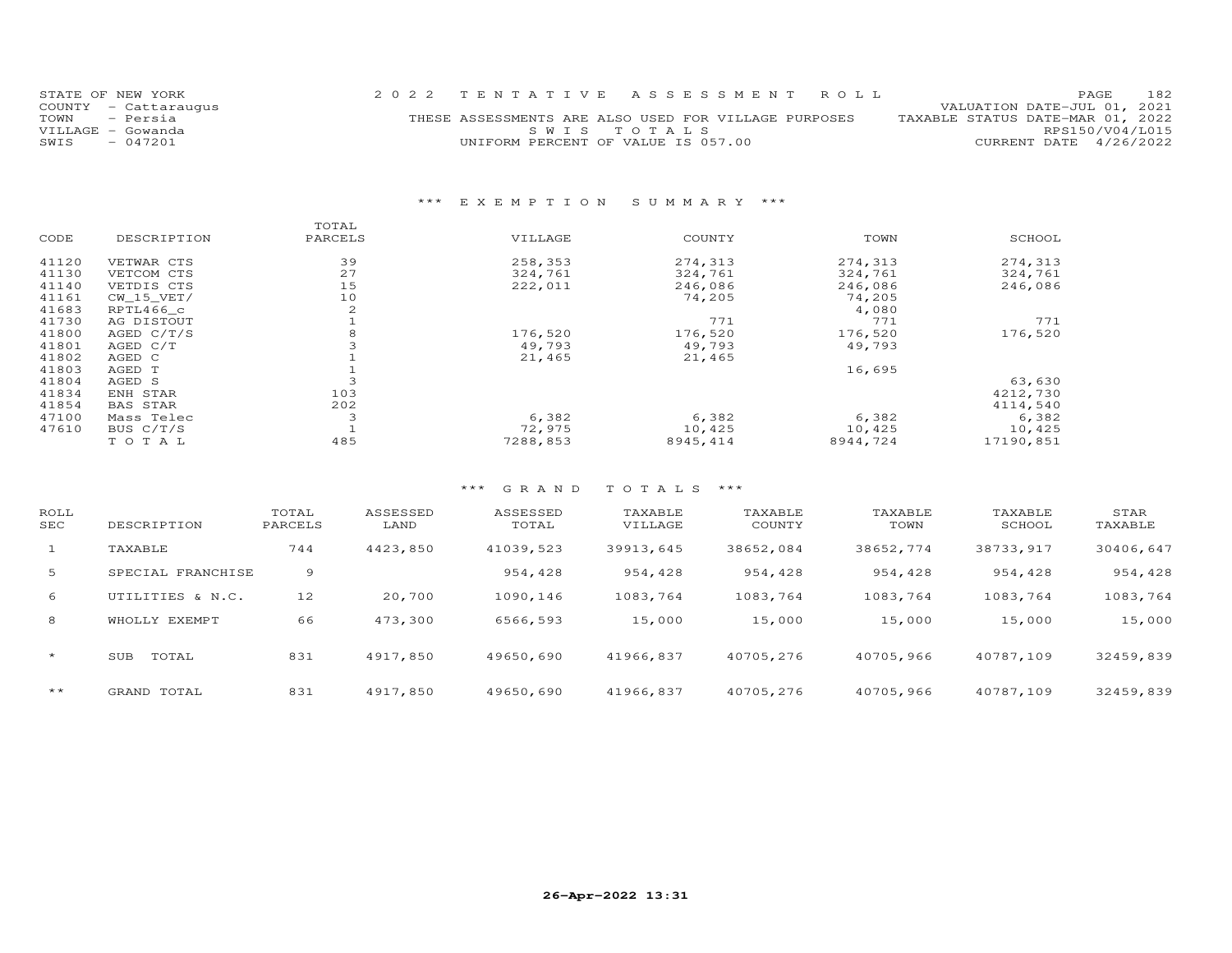|      | STATE OF NEW YORK    | 2022 TENTATIVE ASSESSMENT ROLL                                       | PAGE. | 183 |
|------|----------------------|----------------------------------------------------------------------|-------|-----|
|      | COUNTY - Cattaraugus | VALUATION DATE-JUL 01, 2021<br>T A X A B L E SECTION OF THE ROLL - 1 |       |     |
| TOWN | - Persia             | TAXABLE STATUS DATE-MAR 01, 2022                                     |       |     |
| SWIS | $-047289$            | PROPERTY LOCATION SEOUENCE                                           |       |     |
|      |                      | UNIFORM PERCENT OF VALUE IS 057.00                                   |       |     |

| TAX MAP PARCEL NUMBER<br>CURRENT OWNERS NAME<br>CURRENT OWNERS ADDRESS                           | PROPERTY LOCATION & CLASS ASSESSMENT<br>SCHOOL DISTRICT<br>PARCEL SIZE/GRID COORD                                               | LAND<br>TOTAL           | EXEMPTION CODE-----------------COUNTY-------TOWN------SCHOOL<br>TAX DESCRIPTION<br>SPECIAL DISTRICTS | TAXABLE VALUE                       | ACCOUNT NO. |
|--------------------------------------------------------------------------------------------------|---------------------------------------------------------------------------------------------------------------------------------|-------------------------|------------------------------------------------------------------------------------------------------|-------------------------------------|-------------|
| **********************                                                                           |                                                                                                                                 |                         |                                                                                                      |                                     |             |
| $16.004 - 2 - 27.4$<br>Redman David<br>9825 Broadway Rd                                          | 9795 Broadway<br>322 Rural vac>10<br>Gowanda Central 047201<br>split 4/2004 from 2-27.1                                         | 30,250<br>30,250        | COUNTY TAXABLE VALUE<br>TOWN<br>TAXABLE VALUE<br>SCHOOL TAXABLE VALUE                                | 30,250<br>30,250<br>30,250          | 1360        |
| Gowanda, NY 14070                                                                                | ACRES 83.35<br>FULL MARKET VALUE                                                                                                | 53,070                  | FP724 Fire protection 1                                                                              | 30,250 TO                           |             |
|                                                                                                  | R9905 Broadway                                                                                                                  |                         |                                                                                                      |                                     | 1555        |
| $16.004 - 2 - 9.6$<br>Kota Nancy<br>9889 Broadway<br>Gowanda, NY 14070                           | 314 Rural vac<10<br>Gowanda Central 047201<br>$6/2010$ -splt off 2-9.2 (Ko<br>$10/17$ -splt200x165 to Inge                      | 3,300<br>3,300          | COUNTY TAXABLE VALUE<br>TOWN<br>TAXABLE VALUE<br>SCHOOL TAXABLE VALUE<br>FP724 Fire protection 1     | 3,300<br>3,300<br>3,300<br>3,300 TO |             |
|                                                                                                  | ACRES<br>5.45<br>EAST-1053244 NRTH-0885575<br>DEED BOOK 14122 PG-7002<br>FULL MARKET VALUE                                      | 5,789                   |                                                                                                      |                                     |             |
|                                                                                                  |                                                                                                                                 |                         |                                                                                                      |                                     |             |
|                                                                                                  | Broadway Rd                                                                                                                     |                         |                                                                                                      |                                     | 0183        |
| $16.002 - 3 - 13$<br>Perkins Richard D.                                                          | 612 School<br>Gowanda Central 047201                                                                                            | 6,900                   | COUNTY TAXABLE VALUE<br>TOWN<br>TAXABLE VALUE                                                        | 8,000<br>8,000                      |             |
| 10408 Hammond Hill Rd                                                                            | 08 06 08                                                                                                                        | 8,000                   | SCHOOL TAXABLE VALUE                                                                                 | 8,000                               |             |
| East Otto, NY 14729                                                                              | old schoolhouse<br>ACRES<br>1.50<br>EAST-1054803 NRTH-0890922<br>DEED BOOK 24408 PG-5001                                        |                         | FP724 Fire protection 1                                                                              | 8,000 TO                            |             |
|                                                                                                  | FULL MARKET VALUE<br>******************                                                                                         | 14,035<br>************* |                                                                                                      |                                     |             |
| $16.002 - 3 - 16.1$                                                                              | Broadway Rd<br>311 Res vac land                                                                                                 |                         | COUNTY TAXABLE VALUE                                                                                 | 5,000                               | 0172        |
| Gernatt Asphalt Products Inc                                                                     | Gowanda Central 047201                                                                                                          | 5,000                   | TOWN<br>TAXABLE VALUE                                                                                | 5,000                               |             |
| 13870 Taylor Hollow Rd                                                                           | 08 06<br>08                                                                                                                     | 5,000                   | SCHOOL TAXABLE VALUE                                                                                 | 5,000                               |             |
| Collins, NY 14034                                                                                | 8.16<br>ACRES<br>EAST-1053918 NRTH-0890273<br>DEED BOOK 24559 PG-8001                                                           |                         | FP724 Fire protection 1                                                                              | 5,000 TO                            |             |
|                                                                                                  | FULL MARKET VALUE                                                                                                               | 8,772                   |                                                                                                      |                                     |             |
|                                                                                                  | Broadway Rd                                                                                                                     |                         |                                                                                                      |                                     | 0173        |
| $16.002 - 3 - 17$<br>Gernatt Asphalt Products Inc<br>13870 Taylor Hollow Rd<br>Collins, NY 14034 | 311 Res vac land<br>Gowanda Central 047201<br>08 06 08<br>ACRES<br>1.10<br>EAST-1054813 NRTH-0890080<br>DEED BOOK 24559 PG-8001 | 5,100<br>5,100          | COUNTY TAXABLE VALUE<br>TOWN<br>TAXABLE VALUE<br>SCHOOL TAXABLE VALUE<br>FP724 Fire protection 1     | 5,100<br>5,100<br>5,100<br>5,100 TO |             |
|                                                                                                  | FULL MARKET VALUE                                                                                                               | 8,947                   |                                                                                                      |                                     |             |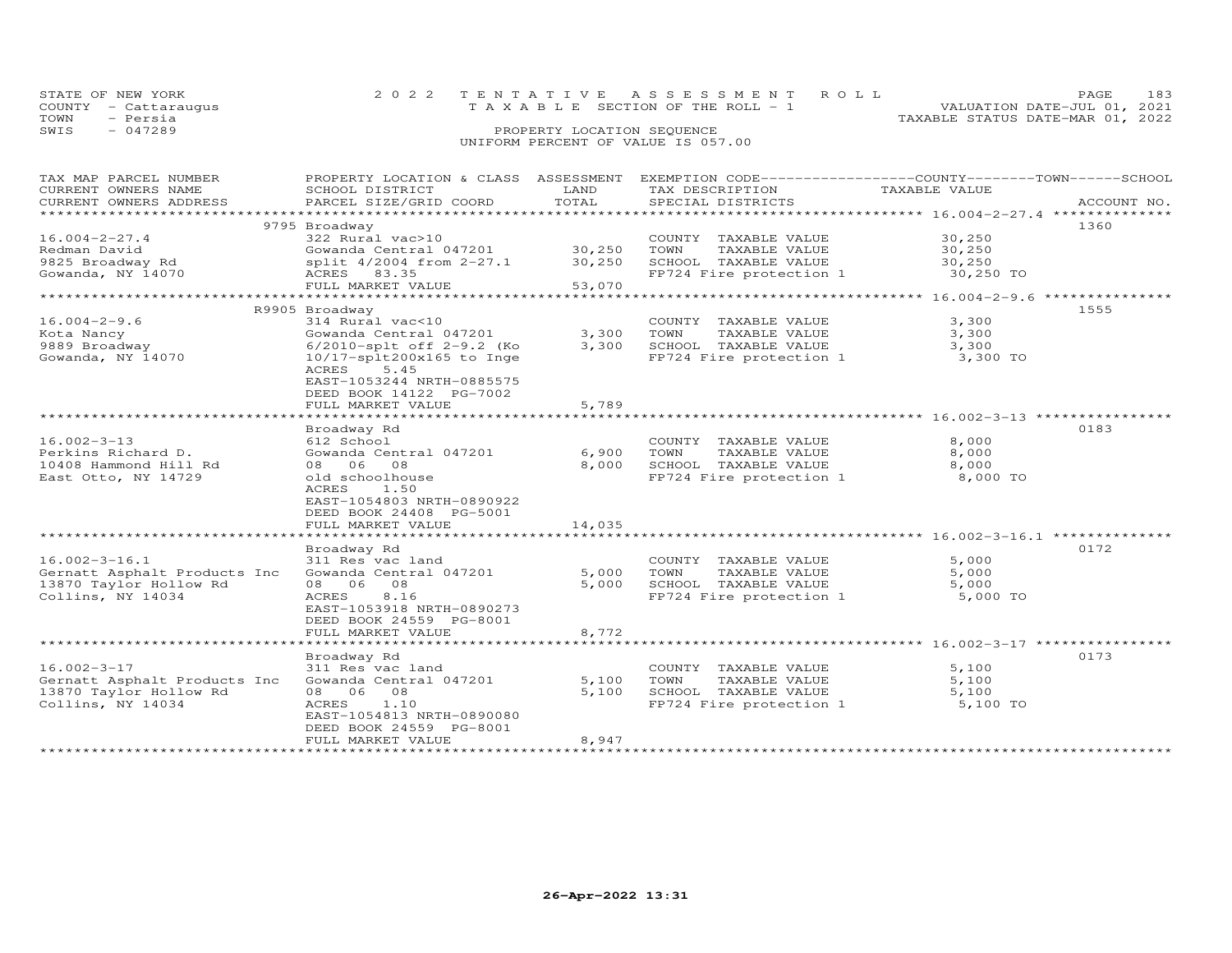|      | STATE OF NEW YORK<br>COUNTY - Cattaraugus | 2022 TENTATIVE ASSESSMENT ROLL<br>TAXABLE SECTION OF THE ROLL - 1 |                            |  |                                  | PAGE.<br>VALUATION DATE-JUL 01, 2021 | 184 |
|------|-------------------------------------------|-------------------------------------------------------------------|----------------------------|--|----------------------------------|--------------------------------------|-----|
| TOWN | - Persia                                  |                                                                   |                            |  | TAXABLE STATUS DATE-MAR 01, 2022 |                                      |     |
| SWIS | - 047289                                  |                                                                   | PROPERTY LOCATION SEQUENCE |  |                                  |                                      |     |
|      |                                           | UNIFORM PERCENT OF VALUE IS 057.00                                |                            |  |                                  |                                      |     |

| TAX MAP PARCEL NUMBER                         | PROPERTY LOCATION & CLASS ASSESSMENT         | LAND        |                                                              |                                                  |             |
|-----------------------------------------------|----------------------------------------------|-------------|--------------------------------------------------------------|--------------------------------------------------|-------------|
| CURRENT OWNERS NAME<br>CURRENT OWNERS ADDRESS | SCHOOL DISTRICT<br>PARCEL SIZE/GRID COORD    | TOTAL       | TAX DESCRIPTION<br>SPECIAL DISTRICTS                         | TAXABLE VALUE                                    | ACCOUNT NO. |
| ******************************                |                                              |             |                                                              |                                                  |             |
|                                               | Broadway Rd                                  |             |                                                              |                                                  | 0080        |
| $16.002 - 3 - 18$                             | 312 Vac w/imprv                              |             | COUNTY TAXABLE VALUE                                         | 8,500                                            |             |
| Lorenz Anna Mae                               | Gowanda Central 047201                       | 7,500       | TOWN<br>TAXABLE VALUE                                        | 8,500                                            |             |
| 9550 W Hill Rd                                | 08 06 08                                     | 8,500       | SCHOOL TAXABLE VALUE                                         | 8,500                                            |             |
| Boston, NY 14025                              | ACRES 1.80                                   |             | FP724 Fire protection 1                                      | 8,500 TO                                         |             |
|                                               | EAST-1054817 NRTH-0889897                    |             |                                                              |                                                  |             |
|                                               | DEED BOOK 28589 PG-5001                      |             |                                                              |                                                  |             |
|                                               | FULL MARKET VALUE                            | 14,912      |                                                              |                                                  |             |
|                                               | *******************                          | *********** | ************************************ 16.002-3-21.1 ********* |                                                  |             |
|                                               | Broadway Rd                                  |             |                                                              |                                                  | 0171        |
| $16.002 - 3 - 21.1$                           | 321 Abandoned ag                             |             | COUNTY TAXABLE VALUE                                         | 9,300                                            |             |
| Gernatt Asphalt Products Inc                  | Gowanda Central 047201                       | 9,300       | TOWN<br>TAXABLE VALUE                                        | 9,300                                            |             |
| 13870 Taylor Hollow Rd                        | 08 06 08                                     | 9,300       | SCHOOL TAXABLE VALUE                                         | 9,300                                            |             |
| Collins, NY 14034                             | ACRES 18.64<br>EAST-1053944 NRTH-0889973     |             | FP724 Fire protection 1                                      | 9,300 TO                                         |             |
|                                               |                                              |             |                                                              |                                                  |             |
|                                               | DEED BOOK 24559 PG-8001<br>FULL MARKET VALUE | 16,316      |                                                              |                                                  |             |
|                                               | ********************                         | *********** |                                                              | ************************ 16.002-3-22.7 ********* |             |
|                                               | Broadway Rd                                  |             |                                                              |                                                  | 1561        |
| $16.002 - 3 - 22.7$                           | 322 Rural vac>10                             |             | COUNTY TAXABLE VALUE                                         | 9,600                                            |             |
| Lipinski Richard M                            | Gowanda Central 047201                       | 9,600       | TOWN<br>TAXABLE VALUE                                        | 9,600                                            |             |
| Lipinski Angela I                             | $2/12$ -splt from $3-22.1$                   | 9,600       | SCHOOL TAXABLE VALUE                                         | 9,600                                            |             |
| 9420 Broadway Rd                              | ACRES 12.35                                  |             | FP724 Fire protection 1                                      | 9,600 TO                                         |             |
| Gowanda, NY 14040                             | EAST-1053881 NRTH-0889167                    |             |                                                              |                                                  |             |
|                                               | DEED BOOK 23889 PG-7002                      |             |                                                              |                                                  |             |
|                                               | FULL MARKET VALUE                            | 16,842      |                                                              |                                                  |             |
|                                               |                                              |             |                                                              |                                                  |             |
|                                               | Broadway Rd                                  |             |                                                              |                                                  | 1140        |
| $16.002 - 4 - 1.1$                            | 311 Res vac land                             |             | COUNTY TAXABLE VALUE                                         | 5,000                                            |             |
| Vogtli Ray & Sons Inc                         | Gowanda Central 047201                       | 5,000       | TOWN<br>TAXABLE VALUE                                        | 5,000                                            |             |
| 13870 Taylor Hollow Rd                        | 16/17 05 08                                  | 5,000       | SCHOOL TAXABLE VALUE                                         | 5,000                                            |             |
| Collins, NY 14034                             | 5.85<br>ACRES                                |             | FP724 Fire protection 1                                      | 5,000 TO                                         |             |
|                                               | EAST-1055411 NRTH-0891991                    |             |                                                              |                                                  |             |
|                                               | FULL MARKET VALUE                            | 8,772       |                                                              |                                                  |             |
|                                               |                                              |             |                                                              |                                                  |             |
| $16.002 - 4 - 1.2$                            | Broadway Rd<br>449 Other Storag              |             |                                                              | 25,000                                           | 1258        |
| Spina John A Jr                               | Gowanda Central 047201                       | 5,800       | COUNTY TAXABLE VALUE<br>TOWN<br>TAXABLE VALUE                | 25,000                                           |             |
| 19 Broadway Rd                                | 16 06 08                                     | 25,000      | SCHOOL TAXABLE VALUE                                         | 25,000                                           |             |
| Gowanda, NY 14070                             | ACRES 1.15                                   |             | FP724 Fire protection 1                                      | 25,000 TO                                        |             |
|                                               | EAST-1055093 NRTH-0891975                    |             |                                                              |                                                  |             |
|                                               | DEED BOOK 00999 PG-00472                     |             |                                                              |                                                  |             |
|                                               | FULL MARKET VALUE                            | 43,860      |                                                              |                                                  |             |
|                                               |                                              |             |                                                              |                                                  |             |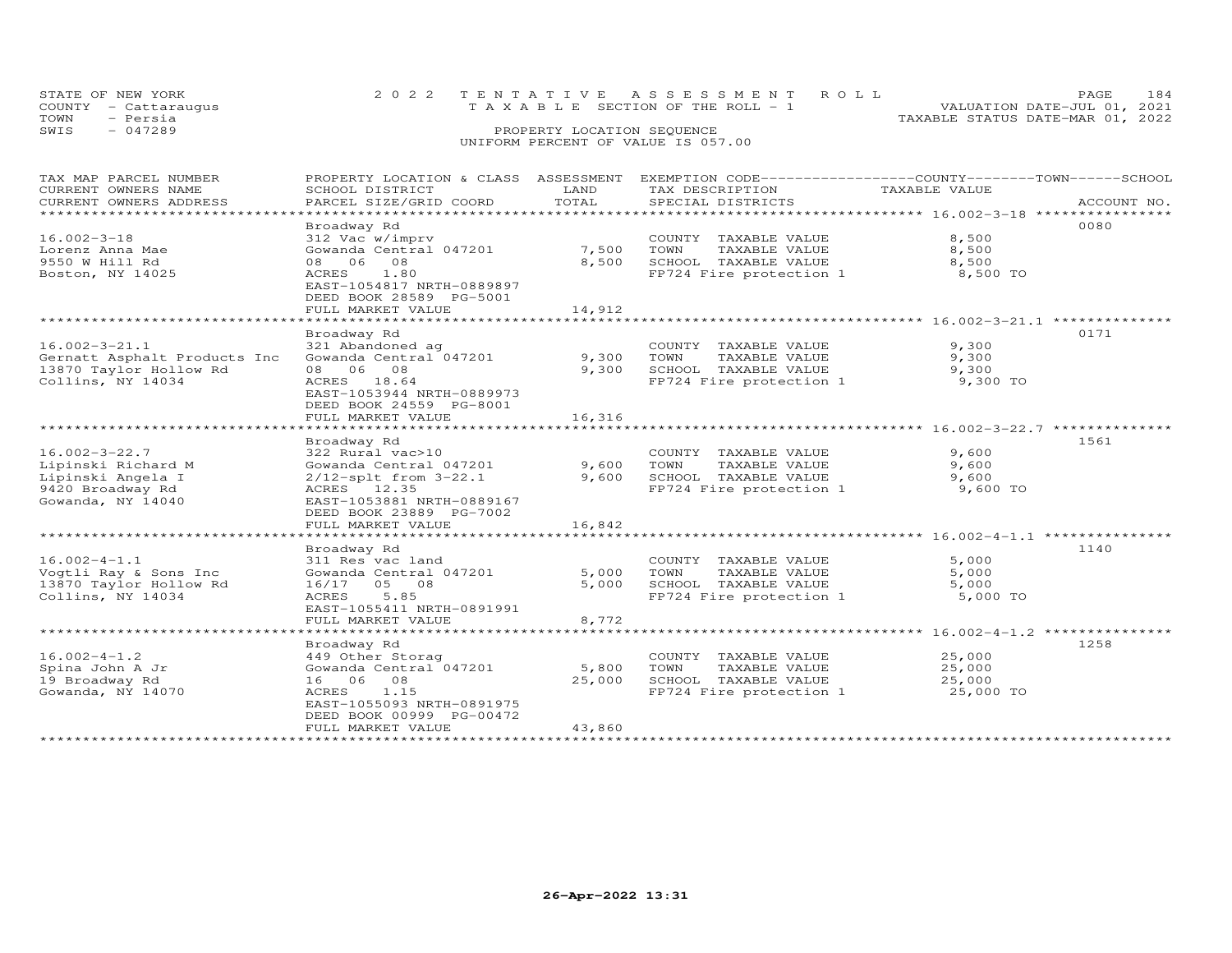| STATE OF NEW YORK<br>COUNTY - Cattaraugus<br>- Persia<br>TOWN | 2022 TENTATIVE ASSESSMENT ROLL<br>TAXABLE SECTION OF THE ROLL - 1 | VALUATION DATE-JUL 01, 2021<br>TAXABLE STATUS DATE-MAR 01, 2022 | PAGE. | 185 |
|---------------------------------------------------------------|-------------------------------------------------------------------|-----------------------------------------------------------------|-------|-----|
| $-047289$<br>SWIS                                             | PROPERTY LOCATION SEQUENCE<br>UNIFORM PERCENT OF VALUE IS 057.00  |                                                                 |       |     |

| TAX MAP PARCEL NUMBER        |                              |        | PROPERTY LOCATION & CLASS ASSESSMENT EXEMPTION CODE----------------COUNTY-------TOWN------SCHOOL |               |             |
|------------------------------|------------------------------|--------|--------------------------------------------------------------------------------------------------|---------------|-------------|
| CURRENT OWNERS NAME          | SCHOOL DISTRICT              | LAND   | TAX DESCRIPTION                                                                                  | TAXABLE VALUE |             |
| CURRENT OWNERS ADDRESS       | PARCEL SIZE/GRID COORD       | TOTAL  | SPECIAL DISTRICTS                                                                                |               | ACCOUNT NO. |
| **********************       |                              |        |                                                                                                  |               |             |
|                              |                              |        |                                                                                                  |               |             |
|                              | Broadway Rd                  |        |                                                                                                  |               | 1317        |
| $16.002 - 4 - 1.3$           | 330 Vacant comm              |        | COUNTY TAXABLE VALUE                                                                             | 5,000         |             |
| Gernatt Asphalt Products Inc | Gowanda Central 047201       | 5,000  | TOWN<br>TAXABLE VALUE                                                                            | 5,000         |             |
| 13870 Taylor Hollow Rd       | 16, 17, 26 06 08             | 5,000  | SCHOOL TAXABLE VALUE                                                                             | 5,000         |             |
|                              |                              |        |                                                                                                  |               |             |
| Collins, NY 14034            | 3.80<br>ACRES                |        | FP724 Fire protection 1                                                                          | 5,000 TO      |             |
|                              | EAST-1054353 NRTH-0892151    |        |                                                                                                  |               |             |
|                              | DEED BOOK 00976 PG-01046     |        |                                                                                                  |               |             |
|                              | FULL MARKET VALUE            | 8,772  |                                                                                                  |               |             |
|                              |                              |        |                                                                                                  |               |             |
|                              |                              |        |                                                                                                  |               |             |
|                              | Broadway Rd                  |        |                                                                                                  |               | 1666        |
| $16.002 - 4 - 5.3$           | 311 Res vac land             |        | COUNTY TAXABLE VALUE                                                                             | 100           |             |
| Grainge William F            | Gowanda Central 047201       | 100    | TAXABLE VALUE<br>TOWN                                                                            | 100           |             |
| Grainge Deborah A            | FRNT<br>20.00 DPTH 254.00    | 100    | SCHOOL TAXABLE VALUE                                                                             | 100           |             |
|                              |                              |        |                                                                                                  |               |             |
| 10262 Broadway Rd            | EAST-1055141 NRTH-0894368    |        | FP724 Fire protection 1                                                                          | 100 TO        |             |
| Gowanda, NY 14070            | DEED BOOK 25511 PG-9001      |        |                                                                                                  |               |             |
|                              | FULL MARKET VALUE            | 175    |                                                                                                  |               |             |
|                              |                              |        |                                                                                                  |               |             |
|                              | Broadway Rd                  |        |                                                                                                  |               | 1680        |
|                              |                              |        |                                                                                                  |               |             |
| $16.004 - 2 - 9.1$           | 311 Res vac land             |        | COUNTY TAXABLE VALUE                                                                             | 4,400         |             |
| Kota Nancy A                 | Gowanda Central 047201       | 4,400  | TOWN<br>TAXABLE VALUE                                                                            | 4,400         |             |
| 9889 Broadway Rd             | 64 05 08                     | 4,400  | SCHOOL TAXABLE VALUE                                                                             | 4,400         |             |
| Gowanda, NY 14070            | 10/17-splt of older house    |        | FP724 Fire protection 1                                                                          | 4,400 TO      |             |
|                              | ACRES<br>7.85                |        |                                                                                                  |               |             |
|                              |                              |        |                                                                                                  |               |             |
|                              | EAST-1054606 NRTH-0885190    |        |                                                                                                  |               |             |
|                              | DEED BOOK 28447 PG-9002      |        |                                                                                                  |               |             |
|                              | FULL MARKET VALUE            | 7,719  |                                                                                                  |               |             |
|                              |                              |        |                                                                                                  |               |             |
|                              |                              |        |                                                                                                  |               |             |
|                              | Broadway Rd                  |        |                                                                                                  |               | 1554        |
| $16.004 - 2 - 9.5$           | 314 Rural vac<10             |        | COUNTY TAXABLE VALUE                                                                             | 6,300         |             |
| Kota Nancy                   | Gowanda Central 047201       | 6,300  | TOWN<br>TAXABLE VALUE                                                                            | 6,300         |             |
| 9889 Broadway                | $6/2010$ -splt off 2-9.2 (Ko | 6,300  | SCHOOL TAXABLE VALUE                                                                             | 6,300         |             |
| Gowanda, NY 14070            | ACRES<br>2.95                |        | FP724 Fire protection 1                                                                          | 6,300 TO      |             |
|                              |                              |        |                                                                                                  |               |             |
|                              | EAST-1054628 NRTH-0885561    |        |                                                                                                  |               |             |
|                              | DEED BOOK 14122 PG-7002      |        |                                                                                                  |               |             |
|                              | FULL MARKET VALUE            | 11,053 |                                                                                                  |               |             |
|                              |                              |        |                                                                                                  |               |             |
|                              | Broadway Rd                  |        |                                                                                                  |               | 1677        |
|                              |                              |        |                                                                                                  |               |             |
| $16.004 - 2 - 9.8$           | 311 Res vac land             |        | COUNTY TAXABLE VALUE                                                                             | 1,000         |             |
| Ingersoll Jonathan           | Gowanda Central 047201       | 1,000  | TOWN<br>TAXABLE VALUE                                                                            | 1,000         |             |
| Ingersoll Jamie L            | $10/17$ -splt off 2-9.6      | 1,000  | SCHOOL TAXABLE VALUE                                                                             | 1,000         |             |
| 9893 Broadway Rd             | NRF                          |        | FP724 Fire protection 1                                                                          | 1,000 TO      |             |
| Gowanda, NY 14070            |                              |        |                                                                                                  |               |             |
|                              | FRNT 200.00 DPTH 165.00      |        |                                                                                                  |               |             |
|                              | EAST-1053806 NRTH-0885515    |        |                                                                                                  |               |             |
|                              | DEED BOOK 28447 PG-9001      |        |                                                                                                  |               |             |
|                              | FULL MARKET VALUE            | 1,754  |                                                                                                  |               |             |
|                              |                              |        |                                                                                                  |               |             |
|                              |                              |        |                                                                                                  |               |             |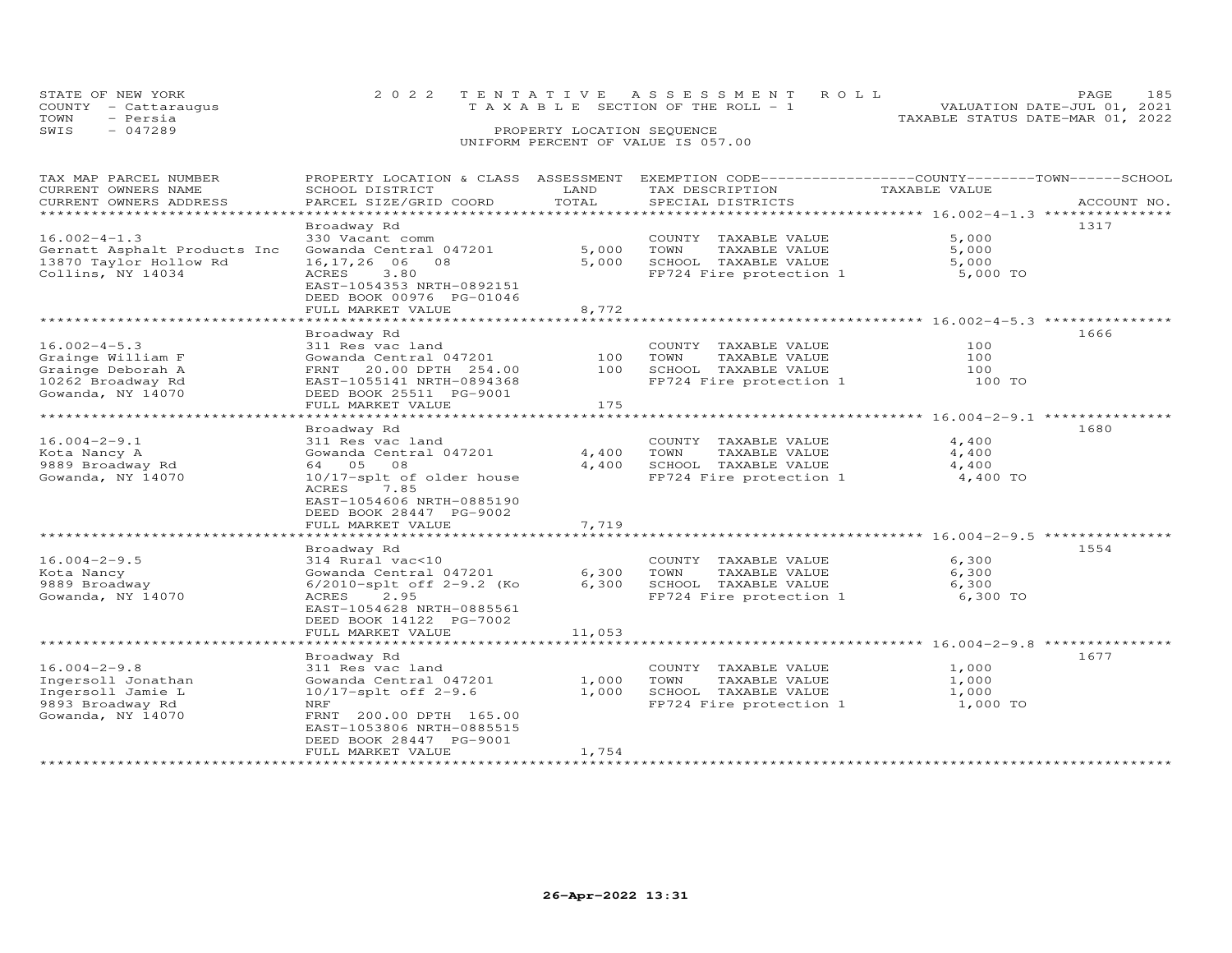|      | STATE OF NEW YORK                | 2022 TENTATIVE ASSESSMENT ROLL<br>T A X A B L E SECTION OF THE ROLL - 1 |  |                                  | <b>PAGE</b><br>VALUATION DATE-JUL 01, 2021 | 186 |
|------|----------------------------------|-------------------------------------------------------------------------|--|----------------------------------|--------------------------------------------|-----|
| TOWN | COUNTY - Cattaraugus<br>- Persia |                                                                         |  | TAXABLE STATUS DATE-MAR 01, 2022 |                                            |     |
| SWIS | $-047289$                        | PROPERTY LOCATION SEQUENCE                                              |  |                                  |                                            |     |
|      |                                  | UNIFORM PERCENT OF VALUE IS 057.00                                      |  |                                  |                                            |     |

| TAX MAP PARCEL NUMBER  | PROPERTY LOCATION & CLASS  | ASSESSMENT | EXEMPTION CODE-----------------COUNTY-------TOWN------SCHOOL |                                              |             |
|------------------------|----------------------------|------------|--------------------------------------------------------------|----------------------------------------------|-------------|
| CURRENT OWNERS NAME    | SCHOOL DISTRICT            | LAND       | TAX DESCRIPTION                                              | TAXABLE VALUE                                |             |
| CURRENT OWNERS ADDRESS | PARCEL SIZE/GRID COORD     | TOTAL      | SPECIAL DISTRICTS                                            |                                              | ACCOUNT NO. |
| *************          |                            |            |                                                              |                                              |             |
|                        | Broadway Rd                |            |                                                              |                                              | 0207        |
| $16.004 - 2 - 17.1$    | 322 Rural vac>10           |            | COUNTY TAXABLE VALUE                                         | 23,800                                       |             |
| Fritschi Kim Marie     | Gowanda Central 047201     | 23,800     | TAXABLE VALUE<br>TOWN                                        | 23,800                                       |             |
| Fritschi James         | 55 05<br>08                | 23,800     | SCHOOL TAXABLE VALUE                                         | 23,800                                       |             |
| 424 Woodlin Ave        | 3/13-splt house&4.85 acr   |            | FP724 Fire protection 1                                      | 23,800 TO                                    |             |
| N. Tonawanda, NY 14120 | 38.93<br>ACRES             |            |                                                              |                                              |             |
|                        | EAST-1055217 NRTH-0882178  |            |                                                              |                                              |             |
|                        | DEED BOOK 19657 PG-9001    |            |                                                              |                                              |             |
|                        | FULL MARKET VALUE          | 41,754     |                                                              |                                              |             |
|                        |                            |            |                                                              |                                              |             |
|                        | Broadway Rd                |            |                                                              |                                              | 0053        |
| $16.004 - 2 - 21$      | 910 Priv forest            |            | COUNTY TAXABLE VALUE                                         | 33,300                                       |             |
| Blakeney Linda D       | Gowanda Central 047201     | 33,300     | TOWN<br>TAXABLE VALUE                                        | 33,300                                       |             |
| 9783 Broadway Rd       | 63 05 08                   | 33,300     | SCHOOL TAXABLE VALUE                                         | 33,300                                       |             |
| Gowanda, NY 14070      | 69.66<br>ACRES             |            | FP724 Fire protection 1                                      | 33,300 TO                                    |             |
|                        | EAST-1053914 NRTH-0881409  |            |                                                              |                                              |             |
|                        | DEED BOOK 00998 PG-00232   |            |                                                              |                                              |             |
|                        | FULL MARKET VALUE          | 58,421     |                                                              |                                              |             |
|                        |                            |            |                                                              | **************** 16.004-2-26 **********      |             |
|                        | Broadway Rd                |            |                                                              |                                              | 0211        |
| $16.004 - 2 - 26$      | 312 Vac w/imprv            |            | COUNTY TAXABLE VALUE                                         | 9,400                                        |             |
|                        |                            |            |                                                              |                                              |             |
| Jefferlone Anthony M   | Gowanda Central 047201     | 7,400      | TOWN<br>TAXABLE VALUE                                        | 9,400                                        |             |
| Jefferlone Carla G     | 63 05<br>08                | 9,400      | SCHOOL TAXABLE VALUE                                         | 9,400                                        |             |
| 9719 Broadway Rd       | ACRES<br>6.30              |            | FP724 Fire protection 1                                      | 9,400 TO                                     |             |
| Gowanda, NY 14070      | EAST-1054077 NRTH-0882803  |            |                                                              |                                              |             |
|                        | DEED BOOK 2020<br>PG-10881 |            |                                                              |                                              |             |
|                        | FULL MARKET VALUE          | 16,491     |                                                              |                                              |             |
|                        |                            |            |                                                              |                                              |             |
|                        | Broadway Rd                |            |                                                              |                                              | 1131        |
| $25.002 - 2 - 7.2$     | 270 Mfg housing            |            | COUNTY TAXABLE VALUE                                         | 10,200                                       |             |
| Pustulka Michael J     | Gowanda Central 047201     | 6,900      | TOWN<br>TAXABLE VALUE                                        | 10,200                                       |             |
| Boniface Sharon        | 55 05 08                   | 10,200     | SCHOOL TAXABLE VALUE                                         | 10,200                                       |             |
| Pustulka Joseph A      | 2.65<br>ACRES              |            | FP724 Fire protection 1                                      | 10,200 TO                                    |             |
| 73 Sunnyside Pl        | EAST-1055121 NRTH-0879262  |            |                                                              |                                              |             |
| Buffalo, NY 14207      | DEED BOOK 00931 PG-00352   |            |                                                              |                                              |             |
|                        | FULL MARKET VALUE          | 17,895     |                                                              |                                              |             |
|                        | ***********************    |            |                                                              | ********************* 25.002-2-7.4 ********* |             |
|                        | Broadway Rd                |            |                                                              |                                              | 1661        |
| $25.002 - 2 - 7.4$     | 322 Rural vac>10           |            | COUNTY<br>TAXABLE VALUE                                      | 17,700                                       |             |
| DiDomizio John C III   | Gowanda Central 047201     | 17,700     | TOWN<br>TAXABLE VALUE                                        | 17,700                                       |             |
| Hoelscher Beth         | $11/15$ -split off $2-7.1$ | 17,700     | SCHOOL TAXABLE VALUE                                         | 17,700                                       |             |
| 8403 N Main St         | ACRES 35.55                |            | FP724 Fire protection 1                                      | 17,700 TO                                    |             |
| Eden, NY 14057         | EAST-1056980 NRTH-0878962  |            |                                                              |                                              |             |
|                        | DEED BOOK 29711 PG-3001    |            |                                                              |                                              |             |
|                        | FULL MARKET VALUE          | 31,053     |                                                              |                                              |             |
|                        |                            |            |                                                              |                                              |             |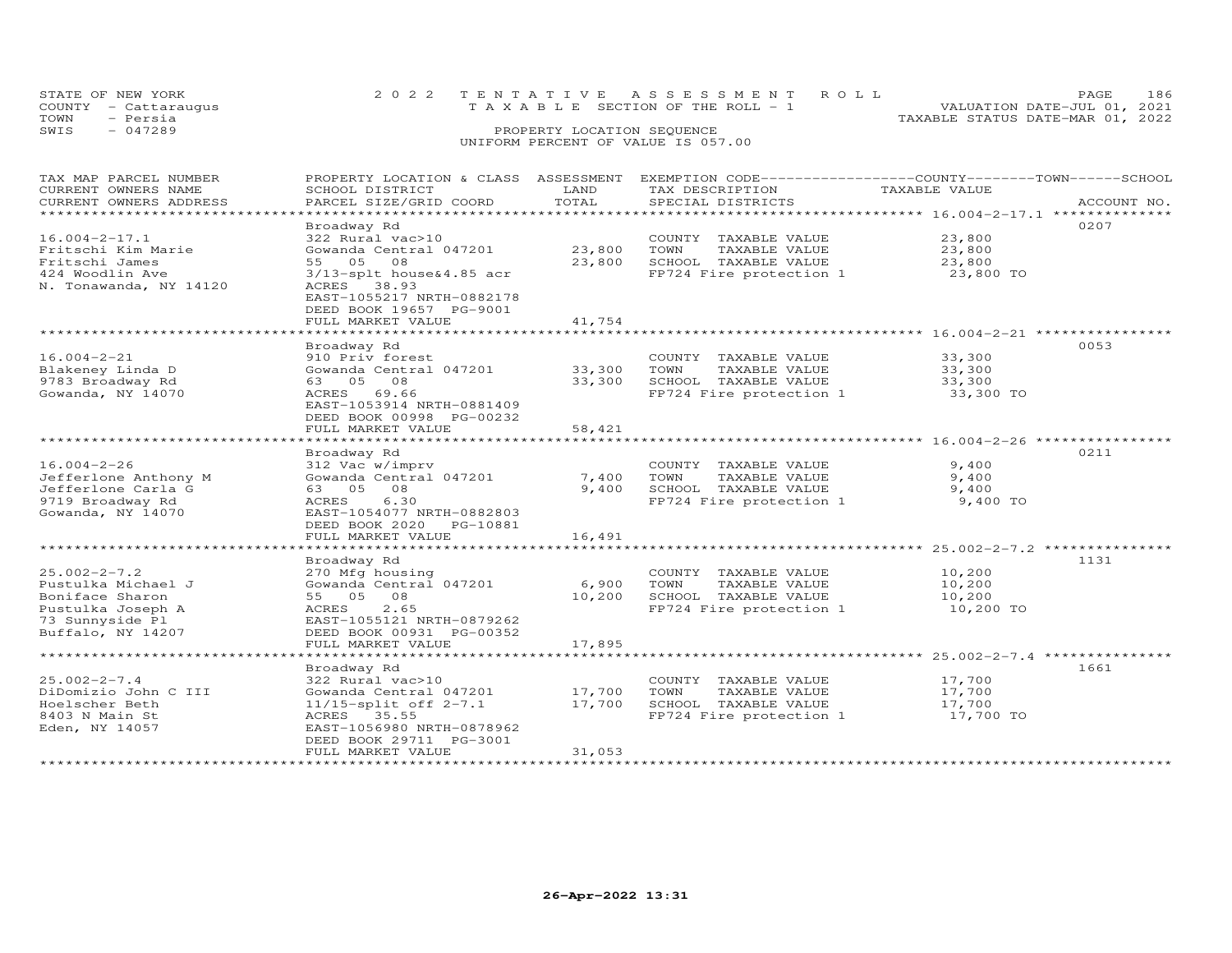| STATE OF NEW YORK<br>COUNTY - Cattaraugus<br>- Persia<br>TOWN | 2022 TENTATIVE ASSESSMENT ROLL<br>TAXABLE SECTION OF THE ROLL - 1 | PAGE.<br>VALUATION DATE-JUL 01, 2021<br>TAXABLE STATUS DATE-MAR 01, 2022 | 187 |
|---------------------------------------------------------------|-------------------------------------------------------------------|--------------------------------------------------------------------------|-----|
| $-047289$<br>SWIS                                             | PROPERTY LOCATION SEQUENCE                                        |                                                                          |     |
|                                                               | UNIFORM PERCENT OF VALUE IS 057.00                                |                                                                          |     |

| TAX MAP PARCEL NUMBER  |                                |         | PROPERTY LOCATION & CLASS ASSESSMENT EXEMPTION CODE-----------------COUNTY-------TOWN------SCHOOL |               |             |
|------------------------|--------------------------------|---------|---------------------------------------------------------------------------------------------------|---------------|-------------|
| CURRENT OWNERS NAME    | SCHOOL DISTRICT                | LAND    | TAX DESCRIPTION                                                                                   | TAXABLE VALUE |             |
| CURRENT OWNERS ADDRESS | PARCEL SIZE/GRID COORD         | TOTAL   | SPECIAL DISTRICTS                                                                                 |               | ACCOUNT NO. |
| ********************   |                                |         |                                                                                                   |               |             |
|                        | Broadway Rd                    |         |                                                                                                   |               | 1057        |
| $25.002 - 2 - 10.2$    | 314 Rural vac<10               |         | COUNTY TAXABLE VALUE                                                                              | 4,000         |             |
| Stang Daniel V         | Gowanda Central 047201         | 4,000   | TOWN<br>TAXABLE VALUE                                                                             | 4,000         |             |
| Stang Nicole M         | 54 05 08                       | 4,000   | SCHOOL TAXABLE VALUE                                                                              | 4,000         |             |
| 11062 Fairview Dr      | 2.95<br>ACRES                  |         | FP724 Fire protection 1                                                                           | 4,000 TO      |             |
| Gowanda, NY 14070      | EAST-1055504 NRTH-0878570      |         |                                                                                                   |               |             |
|                        | DEED BOOK 2020 PG-13100        |         |                                                                                                   |               |             |
|                        | FULL MARKET VALUE              | 7,018   |                                                                                                   |               |             |
|                        |                                |         |                                                                                                   |               |             |
|                        |                                |         |                                                                                                   |               | 0239        |
| $25.002 - 2 - 11$      | Broadway Rd<br>312 Vac w/imprv |         |                                                                                                   | 12,000        |             |
|                        |                                |         | COUNTY TAXABLE VALUE                                                                              |               |             |
| Tagliaferro John J     | Gowanda Central 047201         | 6,400   | TOWN<br>TAXABLE VALUE                                                                             | 12,000        |             |
| 9430 Broadway Rd       | 54 05 08                       | 12,000  | SCHOOL TAXABLE VALUE                                                                              | 12,000        |             |
| Gowanda, NY 14070      | 2.66<br>ACRES                  |         | FP724 Fire protection 1                                                                           | 12,000 TO     |             |
|                        | EAST-1056549 NRTH-0878325      |         |                                                                                                   |               |             |
|                        | DEED BOOK 6555 PG-7001         |         |                                                                                                   |               |             |
|                        | FULL MARKET VALUE              | 21,053  |                                                                                                   |               |             |
|                        |                                |         |                                                                                                   |               |             |
|                        | Broadway Rd                    |         |                                                                                                   |               | 0098        |
| $25.002 - 2 - 16.1$    | 322 Rural vac>10               |         | COUNTY TAXABLE VALUE                                                                              | 23,900        |             |
| Allen Michael L Sr     | Gowanda Central 047201         | 23,900  | TOWN<br>TAXABLE VALUE                                                                             | 23,900        |             |
| Allen Kathleen D       | 54 06 06                       | 23,900  | SCHOOL TAXABLE VALUE                                                                              | 23,900        |             |
| 9197 Point Peter Rd    | $8/15$ -splt house, 21.8 ac o  |         | FP724 Fire protection 1                                                                           | 23,900 TO     |             |
| Gowanda, NY 14070      | ACRES 55.21                    |         |                                                                                                   |               |             |
|                        | EAST-1057788 NRTH-0875944      |         |                                                                                                   |               |             |
|                        | DEED BOOK 01001 PG-01156       |         |                                                                                                   |               |             |
|                        | FULL MARKET VALUE              | 41,930  |                                                                                                   |               |             |
|                        |                                |         |                                                                                                   |               |             |
|                        | Broadway Rd                    |         |                                                                                                   |               | 0072        |
| $25.002 - 2 - 28$      | 910 Priv forest                |         | COUNTY TAXABLE VALUE                                                                              | 113,000       |             |
| Farm East, LLC         | Gowanda Central 047201         | 113,000 | TAXABLE VALUE<br>TOWN                                                                             | 113,000       |             |
| 890 McLean Rd          | 62  05  08                     | 113,000 | SCHOOL TAXABLE VALUE                                                                              | 113,000       |             |
| Cortland, NY 13045     | ACRES 374.62                   |         | FP724 Fire protection 1                                                                           | 113,000 TO    |             |
|                        | EAST-1053304 NRTH-0877016      |         |                                                                                                   |               |             |
|                        |                                |         |                                                                                                   |               |             |
|                        | DEED BOOK 14891 PG-6002        |         |                                                                                                   |               |             |
|                        | FULL MARKET VALUE              | 198,246 |                                                                                                   |               |             |
|                        |                                |         |                                                                                                   |               |             |
|                        | Broadway Rd                    |         |                                                                                                   |               | 1662        |
| $25.004 - 2 - 6.1/1$   | 837 Cell Tower                 |         | COUNTY TAXABLE VALUE                                                                              | 150,000       |             |
| Horvath Communication  | Catt-LV Central 046402         | $\circ$ | TOWN<br>TAXABLE VALUE                                                                             | 150,000       |             |
| 312 W Colfax Ave       | on Sargeant 25.004-2-6         | 150,000 | SCHOOL TAXABLE VALUE                                                                              | 150,000       |             |
| South Bend, IN 46601   | 8481 Broadway Rd-Verizon       |         | FP726 Fire protection 3                                                                           | 150,000 TO    |             |
|                        | 0.01<br>ACRES                  |         |                                                                                                   |               |             |
|                        | FULL MARKET VALUE              | 263,158 |                                                                                                   |               |             |
|                        |                                |         |                                                                                                   |               |             |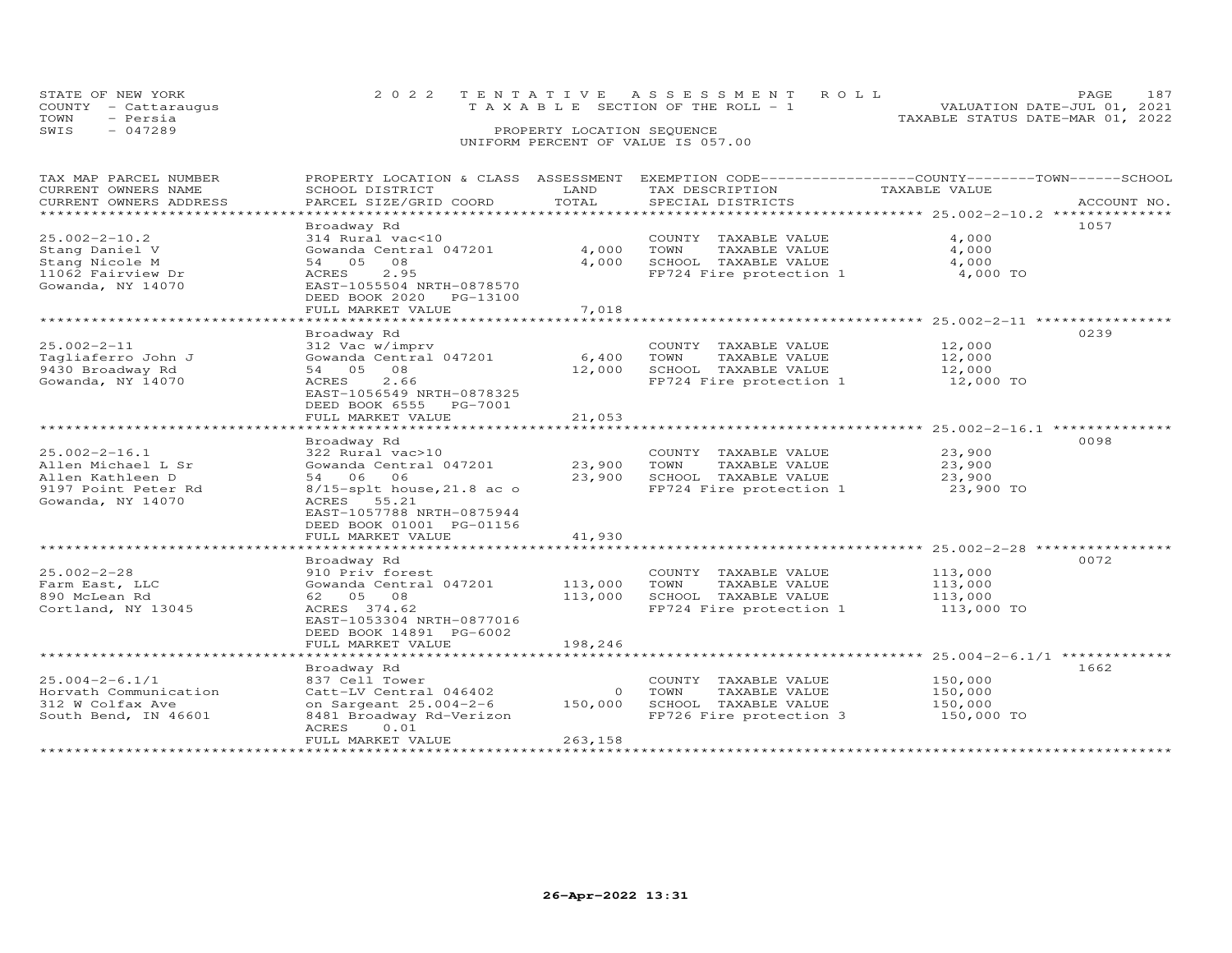| STATE OF NEW YORK    | 2022 TENTATIVE ASSESSMENT ROLL        | 188<br>PAGE.                     |
|----------------------|---------------------------------------|----------------------------------|
| COUNTY - Cattaraugus | T A X A B L E SECTION OF THE ROLL - 1 | VALUATION DATE-JUL 01, 2021      |
| TOWN<br>- Persia     |                                       | TAXABLE STATUS DATE-MAR 01, 2022 |
| $-047289$<br>SWIS    | PROPERTY LOCATION SEQUENCE            |                                  |
|                      | UNIFORM PERCENT OF VALUE IS 057.00    |                                  |

| TAX MAP PARCEL NUMBER     | PROPERTY LOCATION & CLASS ASSESSMENT EXEMPTION CODE----------------COUNTY-------TOWN------SCHOOL |         |                          |          |                     |          |                |
|---------------------------|--------------------------------------------------------------------------------------------------|---------|--------------------------|----------|---------------------|----------|----------------|
| CURRENT OWNERS NAME       | SCHOOL DISTRICT                                                                                  | LAND    | TAX DESCRIPTION          |          | TAXABLE VALUE       |          |                |
| CURRENT OWNERS ADDRESS    | PARCEL SIZE/GRID COORD                                                                           | TOTAL   | SPECIAL DISTRICTS        |          |                     |          | ACCOUNT NO.    |
|                           |                                                                                                  |         |                          |          |                     |          |                |
|                           | Broadway Rd                                                                                      |         |                          |          |                     |          | 0215           |
| $34.002 - 2 - 7.1$        | 105 Vac farmland                                                                                 |         | AG DIST<br>41720         | $\Omega$ | 4,218               | 4,218    | 4,218          |
| Studley Robert W Jr.      | Catt-LV Central 046402                                                                           | 37,900  | COUNTY TAXABLE VALUE     |          | 33,682              |          |                |
| Studley Robert W Sr.      | 50 05<br>08                                                                                      | 37,900  | TOWN<br>TAXABLE VALUE    |          | 33,682              |          |                |
| 8446 Broadway Rd          | ACRES<br>90.46                                                                                   |         | SCHOOL TAXABLE VALUE     |          | 33,682              |          |                |
| Gowanda, NY 14070         | EAST-1056820 NRTH-0862675                                                                        |         | FP726 Fire protection 3  |          | 37,900 TO           |          |                |
|                           | DEED BOOK 27465 PG-4001                                                                          |         | WS720 Watershed          |          | 7,580 TO            |          |                |
| MAY BE SUBJECT TO PAYMENT | FULL MARKET VALUE                                                                                | 66,491  |                          |          |                     |          |                |
| UNDER AGDIST LAW TIL 2026 |                                                                                                  |         |                          |          |                     |          |                |
|                           |                                                                                                  |         |                          |          |                     |          |                |
|                           | Broadway Rd                                                                                      |         |                          |          |                     |          | 0218           |
| $35.001 - 1 - 32$         | 105 Vac farmland                                                                                 |         | AG DIST<br>41720         | $\Omega$ | 7,184               | 7,184    | 7,184          |
| Studley Robert            | Catt-LV Central 046402                                                                           | 22,900  | COUNTY TAXABLE VALUE     |          | 15,716              |          |                |
| Studley Marijo            | 42 05 08                                                                                         | 22,900  | TOWN<br>TAXABLE VALUE    |          | 15,716              |          |                |
| 8446 Broadway Rd          | ACRES 49.49                                                                                      |         | SCHOOL TAXABLE VALUE     |          |                     |          |                |
| Gowanda, NY 14070         | EAST-1059954 NRTH-0861337                                                                        |         | FP726 Fire protection 3  |          | 15,716<br>22,900 TO |          |                |
|                           | DEED BOOK 730<br>PG-00501                                                                        |         |                          |          |                     |          |                |
| MAY BE SUBJECT TO PAYMENT | FULL MARKET VALUE                                                                                | 40,175  |                          |          |                     |          |                |
| UNDER AGDIST LAW TIL 2026 |                                                                                                  |         |                          |          |                     |          |                |
|                           |                                                                                                  |         |                          |          |                     |          |                |
|                           | 8267 Broadway Rd                                                                                 |         |                          |          |                     |          | 0180           |
| $34.002 - 2 - 10$         |                                                                                                  |         |                          | $\circ$  | 5,250               | 5,250    | $\overline{0}$ |
| Wilkins Merl G            | 210 1 Family Res<br>Catt-LV Central 046402 5,100 AGED C/T/S 41800                                |         |                          | $\Omega$ | 14,875              | 14,875   | 17,500         |
| Wilkins Amelia            | 50 05 08                                                                                         |         | 35,000 ENH STAR<br>41834 | $\Omega$ | $\overline{0}$      | $\Omega$ | 17,500         |
| 8267 Broadway Rd          | Old School House                                                                                 |         | COUNTY TAXABLE VALUE     |          | 14,875              |          |                |
| Cattaraugus, NY 14719     | FRNT 210.84 DPTH 185.00                                                                          |         | TOWN<br>TAXABLE VALUE    |          | 14,875              |          |                |
|                           | EAST-1058831 NRTH-0860193                                                                        |         | SCHOOL TAXABLE VALUE     |          | $\circ$             |          |                |
|                           | DEED BOOK 359<br>PG-5001                                                                         |         | FP726 Fire protection 3  |          | 35,000 TO           |          |                |
|                           | FULL MARKET VALUE                                                                                |         | 61,404 WS720 Watershed   |          | 7,000 TO            |          |                |
|                           |                                                                                                  |         |                          |          |                     |          |                |
|                           | 8352 Broadway Rd                                                                                 |         |                          |          |                     |          | 0118           |
| $35.001 - 1 - 33$         | 210 1 Family Res                                                                                 |         | BAS STAR<br>41854        | $\Omega$ | $\overline{O}$      | $\Omega$ | 20,400         |
| Pachucinski Evelyn        | Catt-LV Central 046402                                                                           | 5,600   | COUNTY TAXABLE VALUE     |          | 51,000              |          |                |
| 8352 Broadway Rd          | 42  05  08                                                                                       | 51,000  | TOWN<br>TAXABLE VALUE    |          | 51,000              |          |                |
| Gowanda, NY 14070         | ACRES<br>1.71                                                                                    |         | SCHOOL TAXABLE VALUE     |          | 30,600              |          |                |
|                           | EAST-1059037 NRTH-0861343                                                                        |         | FP726 Fire protection 3  |          | 51,000 TO           |          |                |
|                           | PG-00890<br>DEED BOOK 742                                                                        |         | WS720 Watershed          |          | 10,200 TO           |          |                |
|                           | FULL MARKET VALUE                                                                                | 89,474  |                          |          |                     |          |                |
|                           |                                                                                                  |         |                          |          |                     |          |                |
|                           | 8427 Broadway Rd                                                                                 |         |                          |          |                     |          | 1063           |
| $34.002 - 2 - 7.2$        | 210 1 Family Res                                                                                 |         | AG DIST<br>41720         | $\Omega$ | 1,454               | 1,454    | 1,454          |
| Studley Robert W Sr       | Catt-LV Central 046402                                                                           | 8,500   | COUNTY TAXABLE VALUE     |          | 63,546              |          |                |
| Studley Marijo G          | 50 05 08                                                                                         | 65,000  | TOWN<br>TAXABLE VALUE    |          | 63,546              |          |                |
| 8446 Broadway Rd          | 5.17<br>ACRES                                                                                    |         | SCHOOL TAXABLE VALUE     |          | 63,546              |          |                |
| Gowanda, NY 14070         | EAST-1058742 NRTH-0862481                                                                        |         | FP726 Fire protection 3  |          | 65,000 TO           |          |                |
|                           | DEED BOOK 12358 PG-2001                                                                          |         | WS720 Watershed          |          | 13,000 TO           |          |                |
| MAY BE SUBJECT TO PAYMENT | FULL MARKET VALUE                                                                                | 114,035 |                          |          |                     |          |                |
| UNDER AGDIST LAW TIL 2026 |                                                                                                  |         |                          |          |                     |          |                |
|                           |                                                                                                  |         |                          |          |                     |          |                |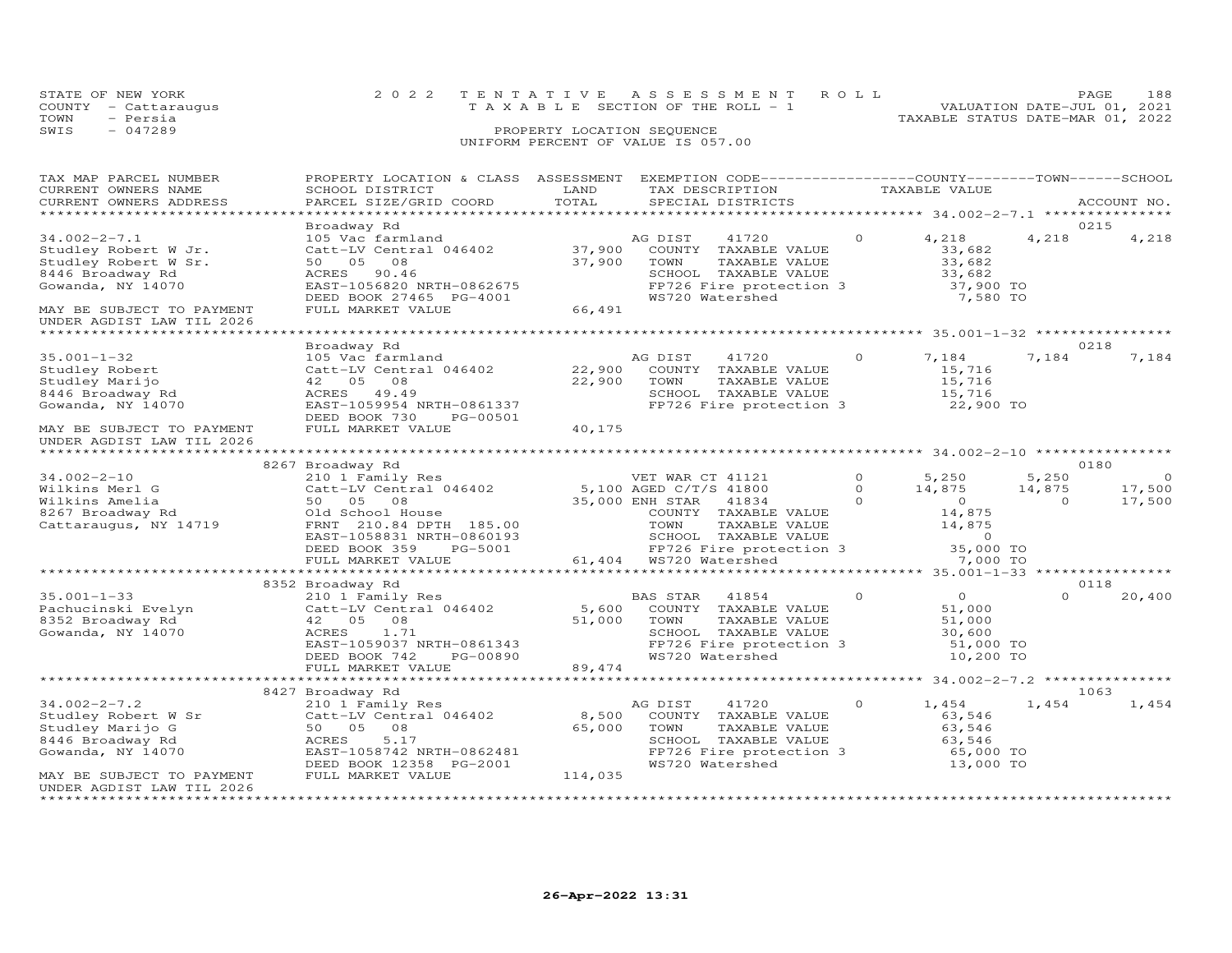|      | STATE OF NEW YORK    | 2022 TENTATIVE ASSESSMENT ROLL                                 | PAGE. | 189 |
|------|----------------------|----------------------------------------------------------------|-------|-----|
|      | COUNTY - Cattaraugus | VALUATION DATE-JUL 01, 2021<br>TAXABLE SECTION OF THE ROLL - 1 |       |     |
| TOWN | - Persia             | TAXABLE STATUS DATE-MAR 01, 2022                               |       |     |
| SWIS | $-047289$            | PROPERTY LOCATION SEQUENCE                                     |       |     |
|      |                      | UNIFORM PERCENT OF VALUE IS 057.00                             |       |     |
|      |                      |                                                                |       |     |
|      |                      |                                                                |       |     |

| TAX MAP PARCEL NUMBER<br>CURRENT OWNERS NAME<br>CURRENT OWNERS ADDRESS                        | PROPERTY LOCATION & CLASS<br>SCHOOL DISTRICT<br>PARCEL SIZE/GRID COORD                                                                                              | ASSESSMENT<br>LAND<br>TOTAL | EXEMPTION CODE-----------------COUNTY-------TOWN-----SCHOOL<br>TAX DESCRIPTION<br>SPECIAL DISTRICTS                             |          | TAXABLE VALUE                                            |          | ACCOUNT NO.    |
|-----------------------------------------------------------------------------------------------|---------------------------------------------------------------------------------------------------------------------------------------------------------------------|-----------------------------|---------------------------------------------------------------------------------------------------------------------------------|----------|----------------------------------------------------------|----------|----------------|
| ***********************                                                                       |                                                                                                                                                                     |                             |                                                                                                                                 |          |                                                          |          |                |
| $26.003 - 1 - 6$                                                                              | 8446 Broadway Rd<br>112 Dairy farm                                                                                                                                  |                             | AG DIST<br>41720                                                                                                                | 0        | 11,737                                                   | 11,737   | 0213<br>11,737 |
| Studley Robert W Jr.<br>Studley Robert W Sr.<br>8446 Broadway Rd<br>Gowanda, NY 14070         | Catt-LV Central 046402<br>42/43 05 08<br>ACRES 375.86<br>EAST-1060879 NRTH-0863979<br>DEED BOOK 27465 PG-4001                                                       | 259,600                     | 147,500 SILO T/C/S 42100<br>COUNTY TAXABLE VALUE<br>TOWN<br>TAXABLE VALUE<br>SCHOOL TAXABLE VALUE<br>FP726 Fire protection 3    | $\Omega$ | 17,000<br>230,863<br>230,863<br>230,863<br>259,600 TO    | 17,000   | 17,000         |
| MAY BE SUBJECT TO PAYMENT<br>UNDER AGDIST LAW TIL 2026<br>********************                | FULL MARKET VALUE                                                                                                                                                   | 455,439                     |                                                                                                                                 |          | ********* 35.001-1-1 ******************                  |          |                |
|                                                                                               | 8446 Broadway Rd                                                                                                                                                    |                             |                                                                                                                                 |          |                                                          |          | 0214           |
| $35.001 - 1 - 1$<br>Studley Robert<br>Studley Marijo<br>8446 Broadway Rd<br>Gowanda, NY 14070 | 210 1 Family Res<br>Catt-LV Central 046402<br>42 05<br>08<br>FRNT 176.94 DPTH 100.76<br>EAST-1059005 NRTH-0862954<br>DEED BOOK 815<br>PG-00805                      | 3,600<br>60,000             | ENH STAR<br>41834<br>COUNTY TAXABLE VALUE<br>TAXABLE VALUE<br>TOWN<br>SCHOOL TAXABLE VALUE<br>FP726 Fire protection 3           | $\Omega$ | $\overline{O}$<br>60,000<br>60,000<br>9,070<br>60,000 TO | $\Omega$ | 50,930         |
|                                                                                               | FULL MARKET VALUE                                                                                                                                                   | 105,263                     |                                                                                                                                 |          |                                                          |          |                |
|                                                                                               |                                                                                                                                                                     |                             |                                                                                                                                 |          |                                                          |          |                |
| $25.004 - 2 - 6$                                                                              | 8481 Broadway Rd<br>240 Rural res                                                                                                                                   |                             | ENH STAR<br>41834                                                                                                               | $\Omega$ | $\Omega$                                                 | $\Omega$ | 0188<br>50,930 |
| Sargent Gary D<br>Sargent Frances<br>8481 Broadway Rd<br>Gowanda, NY 14070                    | Catt-LV Central 046402<br>51 05 08<br>ACRES 147.02<br>EAST-1057109 NRTH-0864090<br>DEED BOOK 735<br>PG-00515                                                        | 50,000<br>110,000           | COUNTY TAXABLE VALUE<br>TOWN<br>TAXABLE VALUE<br>SCHOOL TAXABLE VALUE<br>FP726 Fire protection 3                                |          | 110,000<br>110,000<br>59,070<br>110,000 TO               |          |                |
|                                                                                               | FULL MARKET VALUE                                                                                                                                                   | 192,982                     |                                                                                                                                 |          |                                                          |          |                |
|                                                                                               | *************************                                                                                                                                           |                             |                                                                                                                                 |          |                                                          |          |                |
| $25.004 - 2 - 5$                                                                              | 8622 Broadway Rd                                                                                                                                                    |                             |                                                                                                                                 | $\Omega$ | $\Omega$                                                 | $\Omega$ | 0189           |
| Sawyer Roberta<br>8622 Broadway Rd<br>Gowanda, NY 14070<br>MAY BE SUBJECT TO PAYMENT          | 240 Rural res<br>Catt-LV Central 046402<br>51 05<br>08<br>ACRES<br>20.55<br>EAST-1058722 NRTH-0865497<br>DEED BOOK 689<br>PG-00398                                  | 16,500<br>52,700            | ENH STAR<br>41834<br>COUNTY TAXABLE VALUE<br>TOWN<br>TAXABLE VALUE<br>SCHOOL TAXABLE VALUE<br>FP726 Fire protection 3           |          | 52,700<br>52,700<br>1,770<br>52,700 TO                   |          | 50,930         |
| UNDER AGDIST LAW TIL 2024                                                                     | FULL MARKET VALUE                                                                                                                                                   | 92,456                      |                                                                                                                                 |          |                                                          |          |                |
|                                                                                               |                                                                                                                                                                     |                             | ******************************** 25.004-2-4.1 ****************                                                                  |          |                                                          |          |                |
|                                                                                               | 8631 Broadway Rd                                                                                                                                                    |                             |                                                                                                                                 |          |                                                          |          | 0128           |
| $25.004 - 2 - 4.1$<br>Meissner Stephen D<br>8631 Broadway St<br>Gowanda, NY 14070             | 240 Rural res<br>Catt-LV Central 046402<br>08<br>51 05<br>ACRES<br>31.08 BANK<br>017<br>EAST-1057277 NRTH-0865639<br>DEED BOOK 5843<br>PG-2001<br>FULL MARKET VALUE | 21,800<br>59,000<br>103,509 | <b>BAS STAR</b><br>41854<br>COUNTY<br>TAXABLE VALUE<br>TOWN<br>TAXABLE VALUE<br>SCHOOL TAXABLE VALUE<br>FP726 Fire protection 3 | $\Omega$ | $\circ$<br>59,000<br>59,000<br>38,600<br>59,000 TO       | $\Omega$ | 20,400         |
|                                                                                               |                                                                                                                                                                     |                             |                                                                                                                                 |          |                                                          |          |                |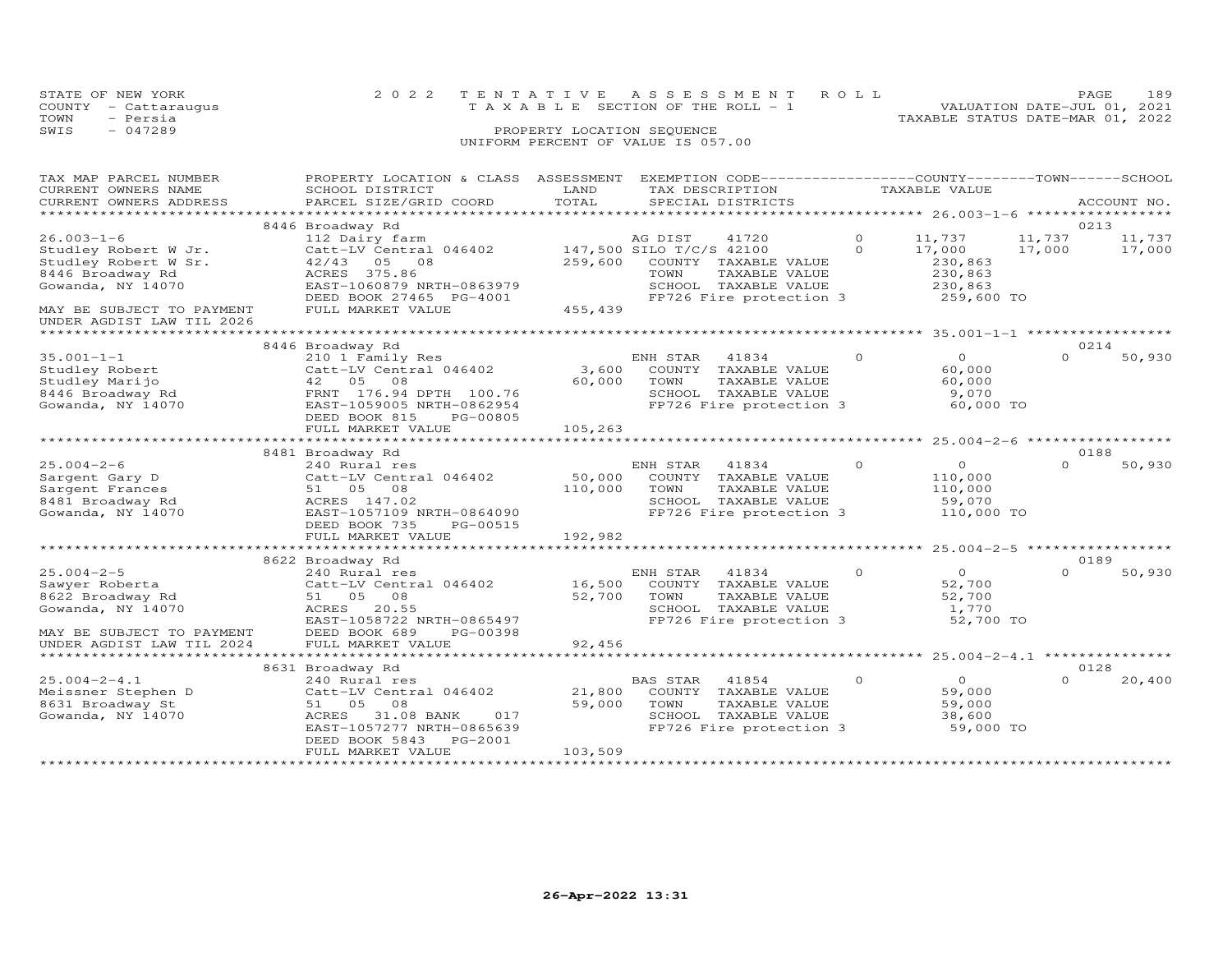|      | STATE OF NEW YORK    | 2022 TENTATIVE ASSESSMENT ROLL        | PAGE.                       | 190 |
|------|----------------------|---------------------------------------|-----------------------------|-----|
|      | COUNTY - Cattaraugus | T A X A B L E SECTION OF THE ROLL - 1 | VALUATION DATE-JUL 01, 2021 |     |
| TOWN | - Persia             | TAXABLE STATUS DATE-MAR 01, 2022      |                             |     |
| SWIS | $-047289$            | PROPERTY LOCATION SEQUENCE            |                             |     |
|      |                      | UNIFORM PERCENT OF VALUE IS 057.00    |                             |     |

| TAX MAP PARCEL NUMBER           | PROPERTY LOCATION & CLASS ASSESSMENT                                                                       |         | EXEMPTION CODE-----------------COUNTY-------TOWN------SCHOOL |                            |                    |
|---------------------------------|------------------------------------------------------------------------------------------------------------|---------|--------------------------------------------------------------|----------------------------|--------------------|
| CURRENT OWNERS NAME             | SCHOOL DISTRICT                                                                                            | LAND    | TAX DESCRIPTION                                              | TAXABLE VALUE              |                    |
| CURRENT OWNERS ADDRESS          | PARCEL SIZE/GRID COORD                                                                                     | TOTAL   | SPECIAL DISTRICTS                                            |                            | ACCOUNT NO.        |
|                                 |                                                                                                            |         |                                                              |                            |                    |
|                                 | 8641 Broadway Rd                                                                                           |         |                                                              |                            | 1110               |
| $25.004 - 2 - 4.2$              | 270 Mfg housing                                                                                            |         | COUNTY TAXABLE VALUE                                         | 24,500                     |                    |
| O'Sullivan James                | Catt-LV Central 046402                                                                                     | 5,100   | TOWN<br>TAXABLE VALUE                                        | 24,500                     |                    |
| 8641 Broadway Rd                | 51 05<br>08                                                                                                | 24,500  | SCHOOL TAXABLE VALUE                                         | 24,500                     |                    |
| Persia, NY 14070                | ACRES<br>1.12                                                                                              |         | FP726 Fire protection 3 24,500 TO                            |                            |                    |
|                                 | EAST-1058013 NRTH-0865893                                                                                  |         |                                                              |                            |                    |
| PRIOR OWNER ON 3/01/2022        | DEED BOOK 20221 PG-2049                                                                                    |         |                                                              |                            |                    |
| O'Sullivan James                | FULL MARKET VALUE                                                                                          | 42,982  |                                                              |                            |                    |
|                                 |                                                                                                            |         |                                                              |                            |                    |
|                                 | 8647 Broadway Rd                                                                                           |         |                                                              |                            | 0116               |
| $26.003 - 1 - 8$                | 210 1 Family Res                                                                                           |         | COUNTY TAXABLE VALUE                                         | 52,000                     |                    |
| Wright Travis                   | Catt-LV Central 046402                                                                                     | 4,000   | TOWN<br>TAXABLE VALUE                                        | 52,000                     |                    |
| Atavis<br>8647 Broadway Rd<br>C | 51 05 08                                                                                                   | 52,000  | SCHOOL TAXABLE VALUE                                         | 52,000                     |                    |
| Gowanda, NY 14070               | FRNT 125.00 DPTH 175.00                                                                                    |         | FP726 Fire protection 3 52,000 TO                            |                            |                    |
|                                 | EAST-1058069 NRTH-0865964                                                                                  |         |                                                              |                            |                    |
|                                 |                                                                                                            |         |                                                              |                            |                    |
|                                 | FULL MARKET VALUE                                                                                          | 91,228  |                                                              |                            |                    |
|                                 |                                                                                                            |         |                                                              |                            |                    |
|                                 | 8681 Broadway Rd                                                                                           |         |                                                              |                            | 3519               |
| $26.003 - 1 - 7.4$              | 314 Rural vac<10                                                                                           |         | COUNTY TAXABLE VALUE                                         | 6,000                      |                    |
| Bezeljak Joshua                 | Catt-LV Central 046402                                                                                     | 6,000   | TOWN<br>TAXABLE VALUE                                        | 6,000                      |                    |
| 501 N "D" St                    | 51 05 08                                                                                                   | 6,000   | SCHOOL TAXABLE VALUE                                         | 6,000                      |                    |
| Midland, TX 79701               | $4/11$ -fire                                                                                               |         | FP725 Fire protection 2 6,000 TO                             |                            |                    |
|                                 | 2.15<br>ACRES                                                                                              |         |                                                              |                            |                    |
|                                 | EAST-1058024 NRTH-0866304                                                                                  |         |                                                              |                            |                    |
|                                 | DEED BOOK 00969 PG-00285                                                                                   |         |                                                              |                            |                    |
|                                 | FULL MARKET VALUE                                                                                          | 10,526  |                                                              |                            |                    |
|                                 |                                                                                                            |         |                                                              |                            |                    |
|                                 | 8694 Broadway Rd                                                                                           |         |                                                              |                            | 0020               |
| $26.003 - 1 - 7.1$              | 112 Dairy farm                                                                                             |         | BAS STAR<br>41854                                            | $\Omega$<br>$\Omega$       | 20,400<br>$\Omega$ |
| Bezeljack John                  | 112 baily turns<br>Catt-LV Central 046402 75,200 SILO T/C/S 42100<br>43 05 08 144,200 COUNTY TAXABLE VALUE |         |                                                              | $\circ$<br>3,000           | 3,000<br>3,000     |
| 8694 Broadway Rd                |                                                                                                            |         |                                                              | 141,200                    |                    |
| Gowanda, NY 14070               | ACRES 200.55                                                                                               |         | TAXABLE VALUE<br>TOWN                                        | 141,200                    |                    |
|                                 | EAST-1059959 NRTH-0866616                                                                                  |         | SCHOOL TAXABLE VALUE                                         | 120,800                    |                    |
|                                 |                                                                                                            |         | FP725 Fire protection 2                                      |                            |                    |
|                                 | DEED BOOK 00933 PG-01189                                                                                   | 252,982 |                                                              | 144,200 TO                 |                    |
|                                 | FULL MARKET VALUE                                                                                          |         |                                                              |                            |                    |
|                                 |                                                                                                            |         |                                                              |                            | 0002               |
| $25.004 - 2 - 2$                | 8863 Broadway Rd                                                                                           |         | 41720                                                        | $\circ$                    | 18,018             |
|                                 | 117 Horse farm                                                                                             |         | AG DIST                                                      | 18,018                     | 18,018             |
| Ackley Douglas Life Us          | Gowanda Central 047201                                                                                     |         | 124,900 ENH STAR 41834                                       | $\Omega$<br>$\overline{O}$ | 50,930<br>$\circ$  |
| Ackley Tyra Life Us             | 52 05<br>08                                                                                                |         | 200,000 SILO T/C/S 42100                                     | $\Omega$<br>4,500          | 4,500<br>4,500     |
| 8863 Broadway Rd                | Nys Appro Deed 1015/441-                                                                                   |         | COUNTY TAXABLE VALUE                                         | 177,482                    |                    |
| Gowanda, NY 14070               | 7/24/02 For .065 Acre                                                                                      |         | TOWN<br>TAXABLE VALUE                                        | 177,482                    |                    |
|                                 | ACRES 273.50                                                                                               |         | SCHOOL TAXABLE VALUE                                         | 126,552                    |                    |
| MAY BE SUBJECT TO PAYMENT       | EAST-1057928 NRTH-0869324                                                                                  |         | FP725 Fire protection 2                                      | 200,000 TO                 |                    |
| UNDER AGDIST LAW TIL 2026       | DEED BOOK 28076 PG-7001                                                                                    |         |                                                              |                            |                    |
|                                 | FULL MARKET VALUE                                                                                          | 350,877 |                                                              |                            |                    |
|                                 |                                                                                                            |         |                                                              |                            |                    |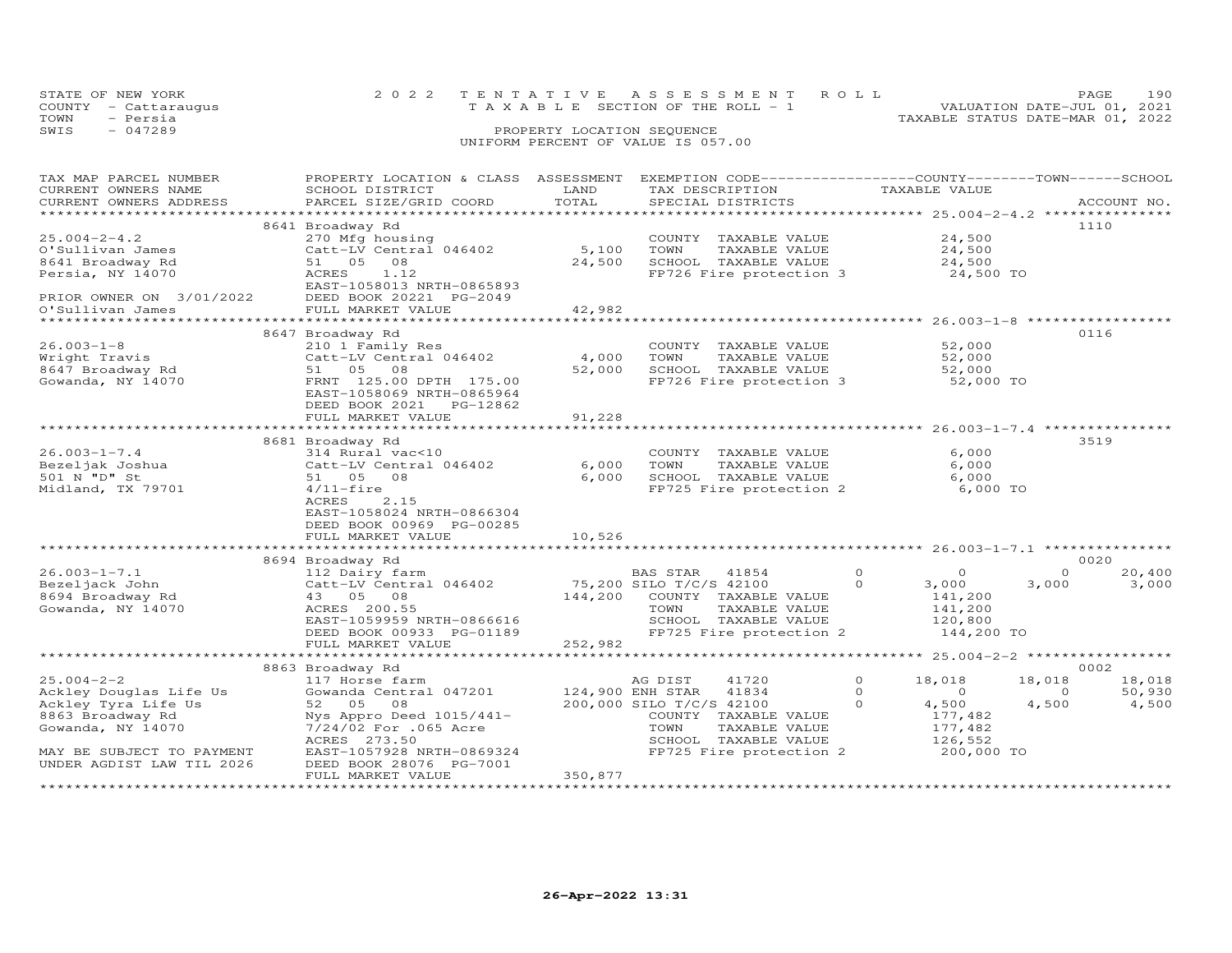| STATE OF NEW YORK      |                                      |                            | 2022 TENTATIVE ASSESSMENT ROLL        |                                                              | 191<br>PAGE.                     |
|------------------------|--------------------------------------|----------------------------|---------------------------------------|--------------------------------------------------------------|----------------------------------|
| COUNTY - Cattaraugus   |                                      |                            | T A X A B L E SECTION OF THE ROLL - 1 |                                                              | VALUATION DATE-JUL 01, 2021      |
| - Persia<br>TOWN       |                                      |                            |                                       |                                                              | TAXABLE STATUS DATE-MAR 01, 2022 |
| $-047289$<br>SWIS      |                                      | PROPERTY LOCATION SEQUENCE |                                       |                                                              |                                  |
|                        |                                      |                            | UNIFORM PERCENT OF VALUE IS 057.00    |                                                              |                                  |
|                        |                                      |                            |                                       |                                                              |                                  |
|                        |                                      |                            |                                       |                                                              |                                  |
| TAX MAP PARCEL NUMBER  | PROPERTY LOCATION & CLASS ASSESSMENT |                            |                                       | EXEMPTION CODE-----------------COUNTY-------TOWN------SCHOOL |                                  |
| CURRENT OWNERS NAME    | SCHOOL DISTRICT                      | LAND                       | TAX DESCRIPTION                       | TAXABLE VALUE                                                |                                  |
| CURRENT OWNERS ADDRESS | PARCEL SIZE/GRID COORD               | TOTAL                      | SPECIAL DISTRICTS                     |                                                              | ACCOUNT NO.                      |
|                        |                                      |                            |                                       |                                                              |                                  |

|                          |                              |         |                                      | $25.002 - 2 - 26.3$<br>************** |
|--------------------------|------------------------------|---------|--------------------------------------|---------------------------------------|
|                          | 9151 Broadway Rd             |         |                                      | 1314                                  |
| $25.002 - 2 - 26.3$      | 210 1 Family Res             |         | $\Omega$<br><b>BAS STAR</b><br>41854 | $\Omega$<br>$\Omega$<br>20,400        |
| Myers Norman W           | Gowanda Central 047201       | 22,500  | COUNTY<br>TAXABLE VALUE              | 66,500                                |
| 9151 Broadway Rd         | 53 05<br>08                  | 66,500  | TOWN<br>TAXABLE VALUE                | 66,500                                |
|                          |                              |         |                                      |                                       |
| Gowanda, NY 14070        | <b>ACRES</b><br>47.30        |         | SCHOOL TAXABLE VALUE                 | 46,100                                |
|                          | EAST-1057061 NRTH-0872077    |         | FP725 Fire protection 2              | 66,500 TO                             |
|                          | DEED BOOK 24453 PG-4001      |         |                                      |                                       |
|                          | FULL MARKET VALUE            | 116,667 |                                      |                                       |
|                          |                              |         |                                      | ********** 25.002-2-18 **********     |
|                          | 9192 Broadway Rd             |         |                                      | 0024                                  |
| $25.002 - 2 - 18$        | 312 Vac w/imprv              |         | COUNTY TAXABLE VALUE                 | 41,500                                |
| Gibbs John A             | Gowanda Central 047201       | 4,500   | TOWN<br>TAXABLE VALUE                | 41,500                                |
| 8483 Route 353           | 53 05<br>08                  | 41,500  | SCHOOL TAXABLE VALUE                 | 41,500                                |
| Gowanda, NY 14070        | 8.65<br>ACRES                |         | FP725 Fire protection 2              | 41,500 TO                             |
|                          |                              |         |                                      |                                       |
|                          | EAST-1057469 NRTH-0874680    |         |                                      |                                       |
|                          | DEED BOOK 56864 PG-2         |         |                                      |                                       |
|                          | FULL MARKET VALUE            | 72,807  |                                      |                                       |
|                          |                              |         |                                      | $25.002 - 2 - 16.2$                   |
|                          | 9248 Broadway Rd             |         |                                      | 1660                                  |
| $25.002 - 2 - 16.2$      | 240 Rural res                |         | COUNTY TAXABLE VALUE                 | 74,600                                |
| Darriet Laurent          | Gowanda Central 047201       | 12,000  | TOWN<br>TAXABLE VALUE                | 74,600                                |
| 9248 Broadway Rd         | 8/15-splt from 2-16 (Alle    | 74,600  | SCHOOL TAXABLE VALUE                 | 74,600                                |
| Gowanda, NY 14070        | 21.80 BANK<br>ACRES<br>017   |         | FP724 Fire protection 1              | 74,600 TO                             |
|                          | EAST-1057149 NRTH-0875714    |         |                                      |                                       |
|                          |                              |         |                                      |                                       |
|                          | DEED BOOK 30364 PG-5001      |         |                                      |                                       |
|                          | FULL MARKET VALUE            | 130,877 |                                      |                                       |
|                          |                              |         |                                      | $25.002 - 2 - 15.3$                   |
|                          | 9291 Broadway Rd             |         |                                      | 1278                                  |
| $25.002 - 2 - 15.3$      | 240 Rural res                |         | <b>BAS STAR</b><br>41854<br>$\Omega$ | $\Omega$<br>$\Omega$<br>20,400        |
| G.L. Reid Family Trust I | Gowanda Central 047201       | 20,000  | COUNTY<br>TAXABLE VALUE              | 103,000                               |
| Booth Sara E             | 54 05 04                     | 103,000 | TOWN<br>TAXABLE VALUE                | 103,000                               |
| 9291 Broadway Rd         | $2/18$ -mrgd 15.1 into parce |         | SCHOOL TAXABLE VALUE                 | 82,600                                |
| Gowanda, NY 14070        | ACRES<br>47.00               |         | FP724 Fire protection 1              | 103,000 TO                            |
|                          | EAST-1055897 NRTH-0875929    |         |                                      |                                       |
|                          | DEED BOOK 2021<br>PG-16482   |         |                                      |                                       |
|                          | FULL MARKET VALUE            | 180,702 |                                      |                                       |
|                          |                              |         |                                      | $25.002 - 2 - 15.2$                   |
|                          |                              |         |                                      |                                       |
|                          | 9315 Broadway Rd             |         |                                      | 1061                                  |
| $25.002 - 2 - 15.2$      | 210 1 Family Res             |         | COUNTY TAXABLE VALUE                 | 56,400                                |
| Shrek John R             | Gowanda Central 047201       | 12,900  | TOWN<br>TAXABLE VALUE                | 56,400                                |
| 9315 Broadway Rd         | 54 05<br>08                  | 56,400  | SCHOOL TAXABLE VALUE                 | 56,400                                |
| Gowanda, NY 14070        | ACRES<br>11.20               |         | FP726 Fire protection 3              | 56,400 TO                             |
|                          | EAST-1056146 NRTH-0876449    |         |                                      |                                       |
|                          | DEED BOOK 20210 PG-1642      |         |                                      |                                       |
|                          | FULL MARKET VALUE            | 98,947  |                                      |                                       |
|                          |                              |         |                                      |                                       |
|                          |                              |         |                                      |                                       |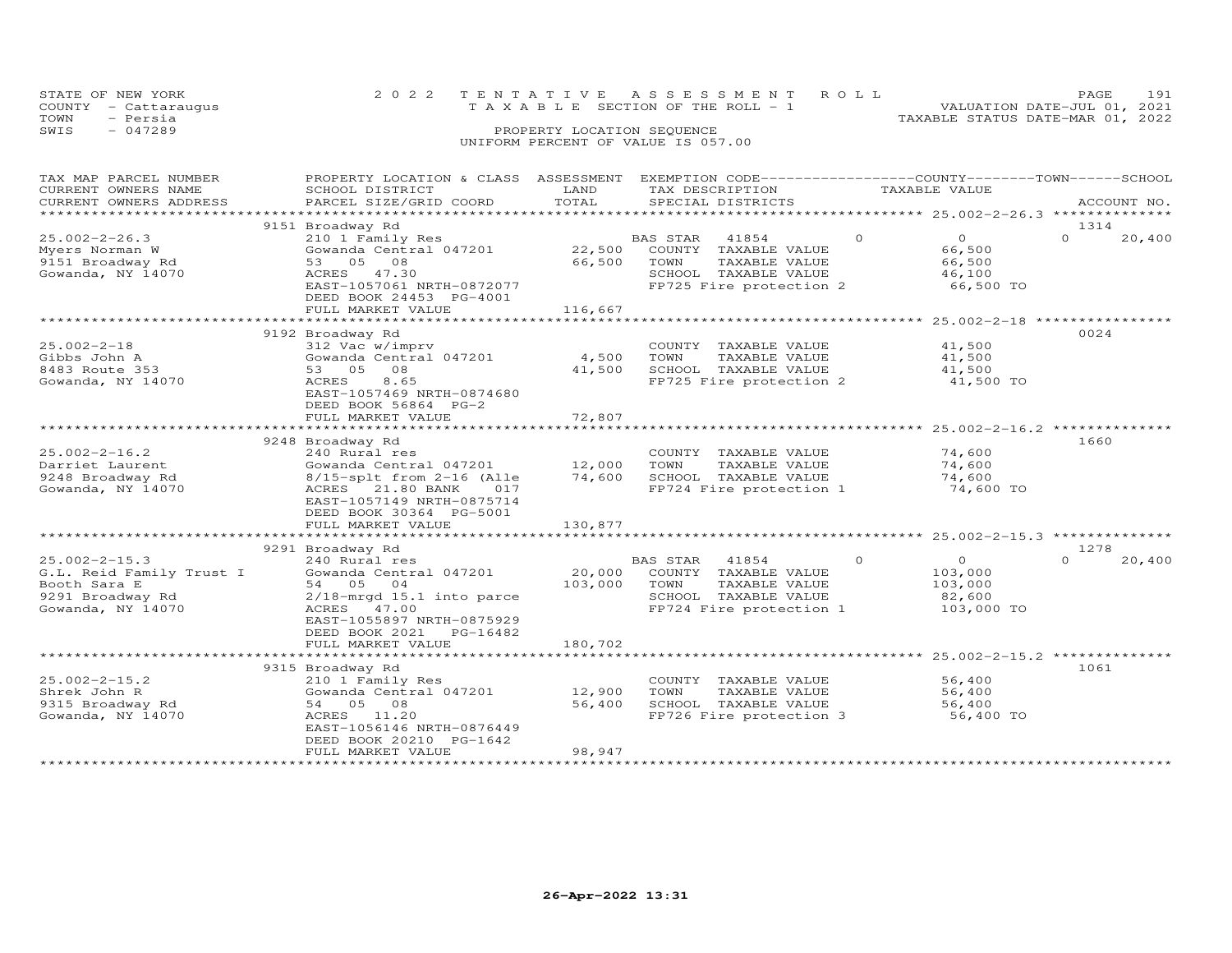| STATE OF NEW YORK<br>COUNTY - Cattaraugus<br>- Persia<br>TOWN |                                      |                            | 2022 TENTATIVE ASSESSMENT ROLL<br>T A X A B L E SECTION OF THE ROLL - 1 | TAXABLE STATUS DATE-MAR 01, 2022 | PAGE<br>VALUATION DATE-JUL 01, 2021 | 192     |
|---------------------------------------------------------------|--------------------------------------|----------------------------|-------------------------------------------------------------------------|----------------------------------|-------------------------------------|---------|
| $-047289$<br>SWIS                                             |                                      | PROPERTY LOCATION SEQUENCE |                                                                         |                                  |                                     |         |
|                                                               |                                      |                            | UNIFORM PERCENT OF VALUE IS 057.00                                      |                                  |                                     |         |
| TAX MAP PARCEL NUMBER                                         | PROPERTY LOCATION & CLASS ASSESSMENT |                            | EXEMPTION CODE-----------------COUNTY-------TOWN-----                   |                                  |                                     | -SCHOOL |
| CURRENT OWNERS NAME                                           | SCHOOL DISTRICT                      | LAND                       | TAX DESCRIPTION                                                         | TAXABLE VALUE                    |                                     |         |
| CURRENT OWNERS ADDRESS                                        | PARCEL SIZE/GRID COORD               | TOTAL                      | SPECIAL DISTRICTS                                                       |                                  | ACCOUNT NO.                         |         |

|                     |                                 |         |                 |                         |         | ***** 25.002-2-15.4 ***************                |                    |
|---------------------|---------------------------------|---------|-----------------|-------------------------|---------|----------------------------------------------------|--------------------|
|                     | 9326 Broadway Rd                |         |                 |                         |         |                                                    | 1339               |
| $25.002 - 2 - 15.4$ | 312 Vac w/imprv                 |         |                 | COUNTY TAXABLE VALUE    |         | 2,000                                              |                    |
| Allen Michael L Sr  | Gowanda Central 047201          | 1,000   | TOWN            | TAXABLE VALUE           |         | 2,000                                              |                    |
| Allen Kathleen D    | 54 05<br>08                     | 2,000   |                 | SCHOOL TAXABLE VALUE    |         | 2,000                                              |                    |
| 9197 Point Peter Rd | FRNT 153.00 DPTH 110.00         |         |                 | FP724 Fire protection 1 |         | 2,000 TO                                           |                    |
| Gowanda, NY 14070   | EAST-1056667 NRTH-0876373       |         |                 |                         |         |                                                    |                    |
|                     | DEED BOOK 00997 PG-00771        |         |                 |                         |         |                                                    |                    |
|                     | FULL MARKET VALUE               | 3,509   |                 |                         |         |                                                    |                    |
|                     |                                 |         |                 |                         |         | ***************** 25.002-2-14 **********           |                    |
|                     | 9328 Broadway Rd                |         |                 |                         |         |                                                    | 0011               |
| $25.002 - 2 - 14$   | 210 1 Family Res                |         | <b>BAS STAR</b> | 41854                   | $\circ$ | $\circ$                                            | $\Omega$<br>20,400 |
| Malek Shawn P       | Gowanda Central 047201          | 7,800   |                 | COUNTY TAXABLE VALUE    |         | 52,600                                             |                    |
|                     | 54 05<br>08                     | 52,600  | TOWN            |                         |         | 52,600                                             |                    |
| Malek Kimberly G    |                                 |         |                 | TAXABLE VALUE           |         |                                                    |                    |
| 9328 Broadway Road  | ACRES<br>4.35                   |         |                 | SCHOOL TAXABLE VALUE    |         | 32,200                                             |                    |
| Gowanda, NY 14070   | EAST-1056976 NRTH-0876585       |         |                 | FP724 Fire protection 1 |         | 52,600 TO                                          |                    |
|                     | DEED BOOK 2020<br>PG-12309      |         |                 |                         |         |                                                    |                    |
|                     | FULL MARKET VALUE               | 92,281  |                 |                         |         |                                                    |                    |
|                     | **********                      |         |                 |                         |         | *********** 25.002-2-13.1 ***************          |                    |
|                     | 9360 Broadway Rd                |         |                 |                         |         |                                                    | 0250               |
| $25.002 - 2 - 13.1$ | 322 Rural vac>10                |         |                 | COUNTY TAXABLE VALUE    |         | 37,300                                             |                    |
| Mahoney William J   | Gowanda Central 047201          | 37,300  | TOWN            | TAXABLE VALUE           |         | 37,300                                             |                    |
| Mahoney Jackie      | 63 05 08                        | 37,300  |                 | SCHOOL TAXABLE VALUE    |         | 37,300                                             |                    |
| 7417 East Eden Rd   | split off 4.8 acres 6/200       |         |                 | FP724 Fire protection 1 |         | 37,300 TO                                          |                    |
| Eden, NY 14057      | ACRES 107.42                    |         |                 |                         |         |                                                    |                    |
|                     | EAST-1057935 NRTH-0877930       |         |                 |                         |         |                                                    |                    |
|                     | DEED BOOK 24216 PG-7002         |         |                 |                         |         |                                                    |                    |
|                     | FULL MARKET VALUE               | 65,439  |                 |                         |         |                                                    |                    |
|                     | ******************************* |         |                 |                         |         | ******************** 25.002-2-13.2 *************** |                    |
|                     | 9390 Broadway Rd                |         |                 |                         |         |                                                    | 3530               |
| $25.002 - 2 - 13.2$ | 270 Mfg housing                 |         |                 | COUNTY TAXABLE VALUE    |         | 27,400                                             |                    |
| Willover Tyler E    | Gowanda Central 047201          | 6,400   | TOWN            | TAXABLE VALUE           |         | 27,400                                             |                    |
| Kagelmacher Macie L | split from 13.1 (6/2008)        | 27,400  |                 | SCHOOL TAXABLE VALUE    |         | 27,400                                             |                    |
| 9390 Broadway Road  | 4.80 BANK<br>ACRES<br>017       |         |                 | FP724 Fire protection 1 |         | 27,400 TO                                          |                    |
| Persia, NY 14070    | EAST-1056758 NRTH-0877743       |         |                 |                         |         |                                                    |                    |
|                     | DEED BOOK 20200 PG-196          |         |                 |                         |         |                                                    |                    |
|                     | FULL MARKET VALUE               | 48,070  |                 |                         |         |                                                    |                    |
|                     |                                 |         |                 |                         |         | **** 25.002-2-12.1 *************                   |                    |
|                     | 9420 Broadway Rd                |         |                 |                         |         |                                                    | 0146               |
| $25.002 - 2 - 12.1$ | 210 1 Family Res                |         |                 | COUNTY TAXABLE VALUE    |         | 96,250                                             |                    |
| Lipinski R. Michael | Gowanda Central 047201          | 7,100   | TOWN            |                         |         | 96,250                                             |                    |
|                     |                                 |         |                 | TAXABLE VALUE           |         |                                                    |                    |
| Lipinski Angela I   | 54 05<br>08                     | 96,250  |                 | SCHOOL TAXABLE VALUE    |         | 96,250                                             |                    |
| 9420 Broadway Rd    | 3.09<br>ACRES                   |         |                 | FP725 Fire protection 2 |         | 96,250 TO                                          |                    |
| Gowanda, NY 14070   | EAST-1056664 NRTH-0878055       |         |                 |                         |         |                                                    |                    |
|                     | DEED BOOK 28867 PG-7001         |         |                 |                         |         |                                                    |                    |
|                     | FULL MARKET VALUE               | 168,860 |                 |                         |         |                                                    |                    |
|                     |                                 |         |                 |                         |         |                                                    |                    |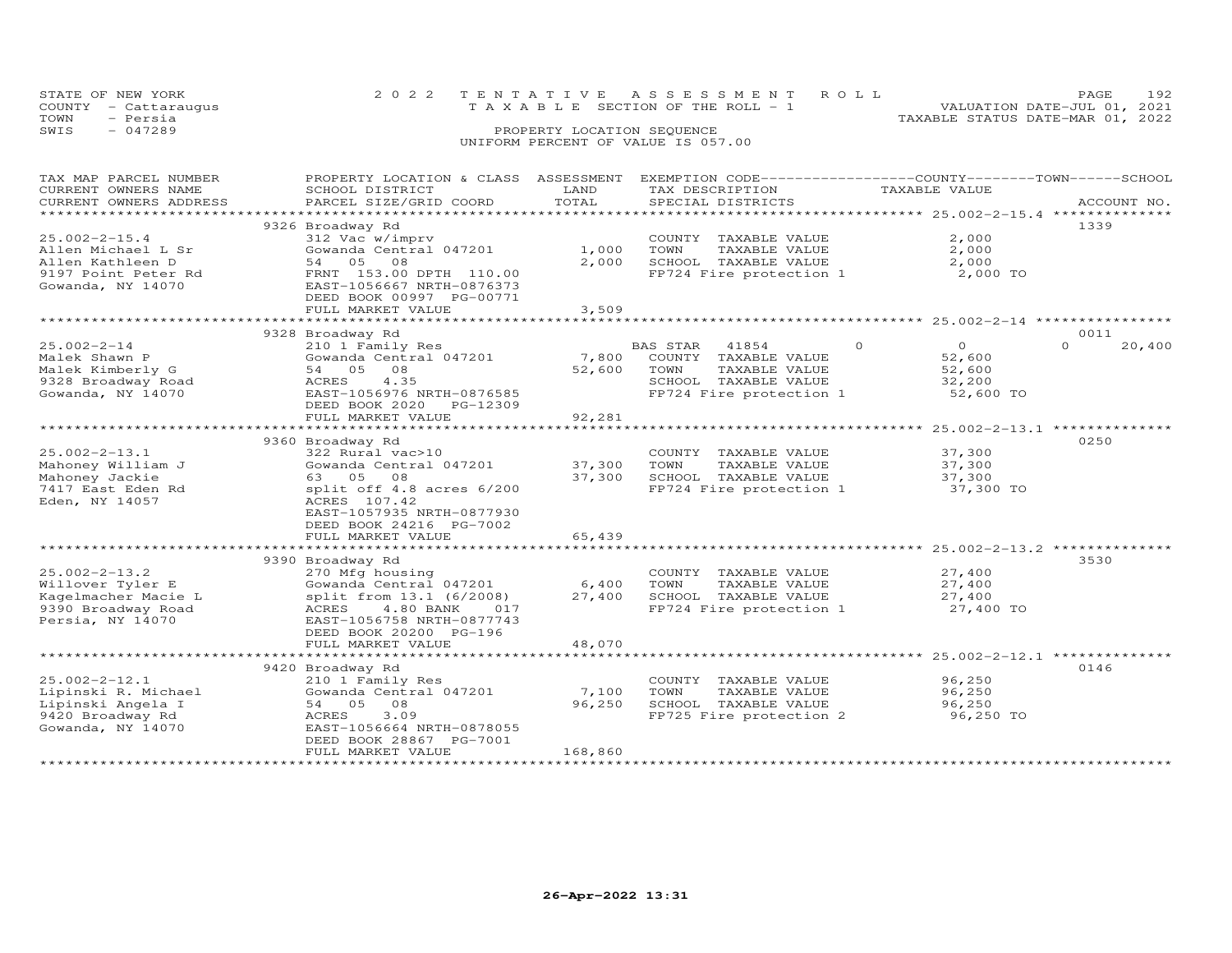| STATE OF NEW YORK<br>- Cattaraugus<br>COUNTY<br>- Persia<br>TOWN |                           |                            | 2022 TENTATIVE ASSESSMENT ROLL<br>T A X A B L E SECTION OF THE ROLL - 1 | PAGE<br>VALUATION DATE-JUL 01, 2021<br>TAXABLE STATUS DATE-MAR 01, 2022 | 193         |
|------------------------------------------------------------------|---------------------------|----------------------------|-------------------------------------------------------------------------|-------------------------------------------------------------------------|-------------|
| SWIS<br>$-047289$                                                |                           | PROPERTY LOCATION SEQUENCE |                                                                         |                                                                         |             |
|                                                                  |                           |                            | UNIFORM PERCENT OF VALUE IS 057.00                                      |                                                                         |             |
| TAX MAP PARCEL NUMBER                                            | PROPERTY LOCATION & CLASS | ASSESSMENT                 |                                                                         | EXEMPTION CODE-----------------COUNTY-------TOWN------SCHOOL            |             |
| CURRENT OWNERS NAME                                              | SCHOOL DISTRICT           | LAND                       | TAX DESCRIPTION                                                         | TAXABLE VALUE                                                           |             |
| CURRENT OWNERS ADDRESS                                           | PARCEL SIZE/GRID COORD    | TOTAL                      | SPECIAL DISTRICTS                                                       |                                                                         | ACCOUNT NO. |

| *******************    |                                             |         |                       |                                   |          |                | ***** 25.002-2-10.1 **************        |                |
|------------------------|---------------------------------------------|---------|-----------------------|-----------------------------------|----------|----------------|-------------------------------------------|----------------|
|                        | 9429 Broadway Rd                            |         |                       |                                   |          |                | 0089                                      |                |
| $25.002 - 2 - 10.1$    | 210 1 Family Res                            |         | AGED C/T              | 41801                             | $\Omega$ | 7,090          | 7,090                                     | $\overline{0}$ |
| Gemmill Josephine M    | Gowanda Central 047201 15,100 AGED S        |         |                       | 41804                             | $\circ$  | $\overline{0}$ | $\circ$                                   | 3,545          |
| 9429 Broadway Rd       | 54 05 08                                    |         | 70,900 ENH STAR 41834 |                                   | $\Omega$ | $\Omega$       | $\Omega$                                  | 50,930         |
| Gowanda, NY 14070      | ACRES 27.91                                 |         |                       | COUNTY TAXABLE VALUE              |          | 63,810         |                                           |                |
|                        | EAST-1055197 NRTH-0878265                   |         | TOWN                  | TAXABLE VALUE                     |          | 63,810         |                                           |                |
|                        | DEED BOOK 19774 PG-9001                     |         |                       | SCHOOL TAXABLE VALUE              |          | 16,425         |                                           |                |
|                        | FULL MARKET VALUE                           |         |                       | 124,386 FP724 Fire protection 1   |          | 70,900 TO      |                                           |                |
|                        |                                             |         |                       |                                   |          |                |                                           |                |
|                        | 9430 Broadway Rd                            |         |                       |                                   |          |                | 1071                                      |                |
| $25.002 - 2 - 12.2$    | 210 1 Family Res                            |         |                       | COUNTY TAXABLE VALUE              |          | 86,600         |                                           |                |
| Tagliaferro John J     | Gowanda Central 047201                      | 6,500   | TOWN                  | TAXABLE VALUE                     |          | 86,600         |                                           |                |
| 9430 Broadway Rd       | 54 05 08                                    | 86,600  |                       | SCHOOL TAXABLE VALUE              |          | 86,600         |                                           |                |
| Gowanda, NY 14070      | ACRES<br>1.75                               |         |                       | FP725 Fire protection 2           |          | 86,600 TO      |                                           |                |
|                        | EAST-1056609 NRTH-0878212                   |         |                       |                                   |          |                |                                           |                |
|                        | DEED BOOK 911<br>PG-00206                   |         |                       |                                   |          |                |                                           |                |
|                        | FULL MARKET VALUE                           | 151,930 |                       |                                   |          |                |                                           |                |
|                        |                                             |         |                       |                                   |          |                |                                           |                |
|                        | 9485 Broadway Rd                            |         |                       |                                   |          |                | 0067                                      |                |
| $25.002 - 2 - 9.1$     | 210 1 Family Res                            |         | RPTL466_c 41683       |                                   | $\circ$  | $\Omega$       | 2,040                                     | $\circ$        |
| Thrasher Jack W Jr     | Gowanda Central 047201 6,100 ENH STAR 41834 |         |                       |                                   | $\Omega$ | $\Omega$       | $\Omega$                                  | 35,000         |
| 9485 Broadway Rd       | 54/62<br>05 08                              |         |                       | 35,000 COUNTY TAXABLE VALUE       |          | 35,000         |                                           |                |
| Gowanda, NY 14070      | 2.33<br>ACRES                               |         |                       | TAXABLE VALUE                     |          | 32,960         |                                           |                |
|                        | EAST-1055450 NRTH-0878772                   |         |                       | SCHOOL TAXABLE VALUE              |          | $\sim$ 0       |                                           |                |
|                        | DEED BOOK 887 PG-00121                      |         |                       | FP724 Fire protection 1           |          | 35,000 TO      |                                           |                |
|                        | FULL MARKET VALUE                           | 61,404  |                       |                                   |          |                |                                           |                |
|                        | 9489 Broadway Rd                            |         |                       |                                   |          |                | 1075                                      |                |
| $25.002 - 2 - 9.2$     | 312 Vac w/imprv                             |         |                       | COUNTY TAXABLE VALUE              |          | 15,100         |                                           |                |
| O'Connor Michael       | Gowanda Central 047201                      | 10,100  | TOWN                  | TAXABLE VALUE                     |          | 15,100         |                                           |                |
| O'connor Catherine A   | 62 05<br>08                                 | 15,100  |                       | SCHOOL TAXABLE VALUE              |          | 15,100         |                                           |                |
| 278 Knowlton Ave       | ACRES<br>7.71                               |         |                       | FP724 Fire protection 1 15,100 TO |          |                |                                           |                |
| Kenmore, NY 14217-2814 | EAST-1054810 NRTH-0878912                   |         |                       |                                   |          |                |                                           |                |
|                        | DEED BOOK 00994 PG-00185                    |         |                       |                                   |          |                |                                           |                |
|                        | FULL MARKET VALUE                           | 26,491  |                       |                                   |          |                |                                           |                |
|                        |                                             |         |                       |                                   |          |                | ***************** 25.002-2-8 ************ |                |
|                        | 9499 Broadway Rd                            |         |                       |                                   |          |                | 0196                                      |                |
| $25.002 - 2 - 8$       | 270 Mfg housing                             |         |                       | COUNTY TAXABLE VALUE              |          | 28,500         |                                           |                |
| Hahn Irene F           | Gowanda Central 047201                      | 4,700   | TOWN                  | TAXABLE VALUE                     |          | 28,500         |                                           |                |
| 9499 Broadway Rd       | 54 05 08                                    | 28,500  |                       | SCHOOL TAXABLE VALUE              |          | 28,500         |                                           |                |
| Gowanda, NY 14070      | FRNT 160.00 DPTH 277.00                     |         |                       | FP724 Fire protection 1           |          | 28,500 TO      |                                           |                |
|                        | EAST-1055412 NRTH-0879004                   |         |                       |                                   |          |                |                                           |                |
|                        | DEED BOOK 767<br>PG-00620                   |         |                       |                                   |          |                |                                           |                |
|                        | FULL MARKET VALUE                           | 50,000  |                       |                                   |          |                |                                           |                |
|                        |                                             |         |                       |                                   |          |                |                                           |                |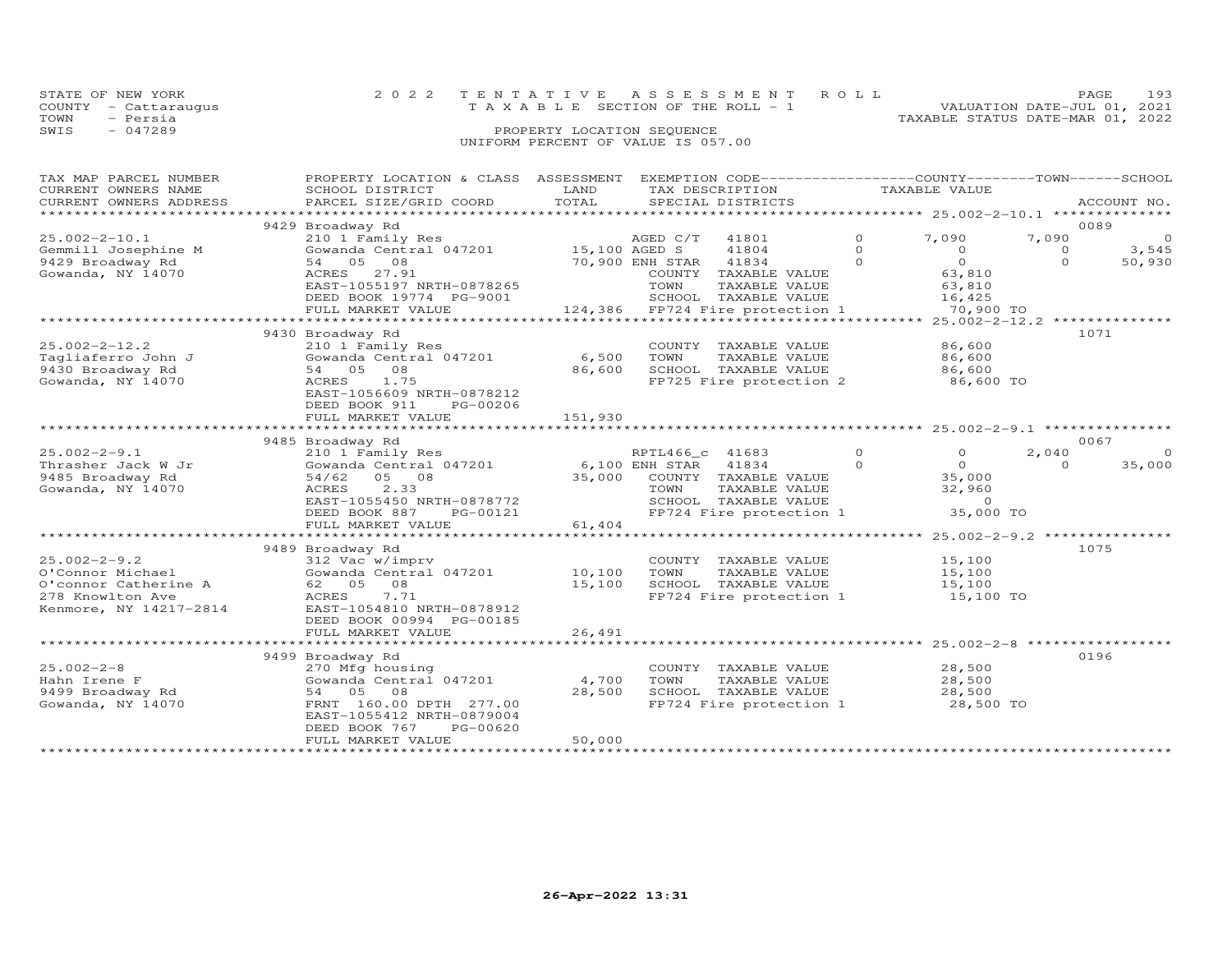|      | STATE OF NEW YORK    | 2022 TENTATIVE ASSESSMENT ROLL                                       | PAGE | 194 |
|------|----------------------|----------------------------------------------------------------------|------|-----|
|      | COUNTY - Cattaraugus | VALUATION DATE-JUL 01, 2021<br>T A X A B L E SECTION OF THE ROLL - 1 |      |     |
| TOWN | - Persia             | TAXABLE STATUS DATE-MAR 01, 2022                                     |      |     |
| SWIS | $-047289$            | PROPERTY LOCATION SEQUENCE                                           |      |     |
|      |                      | UNIFORM PERCENT OF VALUE IS 057.00                                   |      |     |
|      |                      |                                                                      |      |     |

| TAX MAP PARCEL NUMBER<br>CURRENT OWNERS NAME<br>CURRENT OWNERS ADDRESS                                                        | PROPERTY LOCATION & CLASS ASSESSMENT<br>SCHOOL DISTRICT<br>PARCEL SIZE/GRID COORD                                                                                                                         | LAND<br>TOTAL               | EXEMPTION CODE-----------------COUNTY-------TOWN------SCHOOL<br>TAX DESCRIPTION<br>SPECIAL DISTRICTS                                                                        |                                  | TAXABLE VALUE                                                               | ACCOUNT NO.                                            |         |
|-------------------------------------------------------------------------------------------------------------------------------|-----------------------------------------------------------------------------------------------------------------------------------------------------------------------------------------------------------|-----------------------------|-----------------------------------------------------------------------------------------------------------------------------------------------------------------------------|----------------------------------|-----------------------------------------------------------------------------|--------------------------------------------------------|---------|
| *******************<br>$25.002 - 2 - 7.1$<br>DiDomizio Joseph C<br>DiDomizio James C<br>74 N Ellwood Ave<br>Buffalo, NY 14223 | 9521 Broadway Rd<br>312 Vac w/imprv<br>Gowanda Central 047201<br>54/55/63 05 08<br>11/15-split off 35.55 acr<br>ACRES 106.95<br>EAST-1056947 NRTH-0880024<br>DEED BOOK 24949 PG-9002<br>FULL MARKET VALUE | 40,500<br>40,700<br>71,404  | COUNTY TAXABLE VALUE<br>TOWN<br>TAXABLE VALUE<br>SCHOOL TAXABLE VALUE<br>FP724 Fire protection 1                                                                            |                                  | 40,700<br>40,700<br>40,700<br>40,700 TO                                     | 0066                                                   |         |
|                                                                                                                               | 9545 Broadway Rd                                                                                                                                                                                          |                             |                                                                                                                                                                             |                                  |                                                                             | 1056                                                   |         |
| $25.002 - 2 - 5$<br>Bowers Nancy V<br>9545 Broadway Rd<br>Gowanda, NY 14070                                                   | 240 Rural res<br>Gowanda Central 047201<br>63 05<br>08<br>3/18 MRGD 2-6 into prcl<br>16.62<br>ACRES<br>EAST-1054300 NRTH-0879452<br>DEED BOOK 753<br>PG-00601<br>FULL MARKET VALUE                        | 15,100 AGED S<br>109,123    | AGED C/T<br>41801<br>41804<br>41834<br>62,200 ENH STAR<br>COUNTY TAXABLE VALUE<br>TOWN<br>TAXABLE VALUE<br>SCHOOL TAXABLE VALUE<br>FP724 Fire protection 1                  | $\circ$<br>$\circ$<br>$\Omega$   | 6,220<br>$\circ$<br>$\circ$<br>55,980<br>55,980<br>8,160<br>62,200 TO       | 6,220<br>3,110<br>$\circ$<br>$\Omega$<br>50,930        | $\circ$ |
|                                                                                                                               | ************************                                                                                                                                                                                  |                             |                                                                                                                                                                             |                                  |                                                                             |                                                        |         |
|                                                                                                                               | 9561 Broadway Rd                                                                                                                                                                                          |                             |                                                                                                                                                                             |                                  |                                                                             | 0226                                                   |         |
| $25.002 - 2 - 3.1$<br>Winfield Terry<br>9561 Broadway Rd<br>Gowanda, NY 14070                                                 | 240 Rural res<br>Gowanda Central 047201<br>63 05 08<br>$L/p$ 938-21; 916-772<br>ACRES 17.05 BANK<br>081<br>EAST-1054071 NRTH-0880021<br>DEED BOOK 00916 PG-00770<br>FULL MARKET VALUE                     | 84,211                      | VETWAR CTS 41120<br>14,800 VETDIS CTS 41140<br>48,000 BAS STAR<br>41854<br>COUNTY TAXABLE VALUE<br>TOWN<br>TAXABLE VALUE<br>SCHOOL TAXABLE VALUE<br>FP724 Fire protection 1 | $\Omega$<br>$\Omega$<br>$\Omega$ | 7,200<br>4,800<br>$\overline{O}$<br>36,000<br>36,000<br>15,600<br>48,000 TO | 7,200<br>7,200<br>4,800<br>4,800<br>$\Omega$<br>20,400 |         |
|                                                                                                                               |                                                                                                                                                                                                           |                             |                                                                                                                                                                             |                                  |                                                                             |                                                        |         |
| $25.002 - 2 - 1$<br>Cygan Edward J<br>PO Box 207<br>Gowanda, NY 14070                                                         | 9587 Broadway Rd<br>281 Multiple res<br>Gowanda Central 047201<br>63 05 08<br>9.35<br>ACRES<br>EAST-1053874 NRTH-0880368<br>DEED BOOK 7366<br>PG-4005<br>FULL MARKET VALUE                                | 13,400<br>87,100<br>152,807 | BAS STAR<br>41854<br>COUNTY TAXABLE VALUE<br>TOWN<br>TAXABLE VALUE<br>SCHOOL TAXABLE VALUE<br>FP724 Fire protection 1                                                       | $\Omega$                         | $\overline{O}$<br>87,100<br>87,100<br>66,700<br>87,100 TO                   | 0058<br>$\Omega$<br>20,400                             |         |
|                                                                                                                               |                                                                                                                                                                                                           |                             |                                                                                                                                                                             |                                  |                                                                             | ********************** 16.004-2-19 ***************     |         |
| $16.004 - 2 - 19$<br>Rebmann Deborah<br>Brawdy Tara<br>13859 Sara Lane<br>Collins, NY 14034                                   | 9598 Broadway Rd<br>322 Rural vac>10<br>Gowanda Central 047201<br>55 05 08<br>ACRES 76.03<br>EAST-1057147 NRTH-0880934<br>DEED BOOK 20190 PG-6203<br>FULL MARKET VALUE                                    | 22,800<br>22,800<br>40,000  | COUNTY TAXABLE VALUE<br>TOWN<br>TAXABLE VALUE<br>SCHOOL TAXABLE VALUE<br>FP724 Fire protection 1                                                                            |                                  | 22,800<br>22,800<br>22,800<br>22,800 TO                                     | 0201                                                   |         |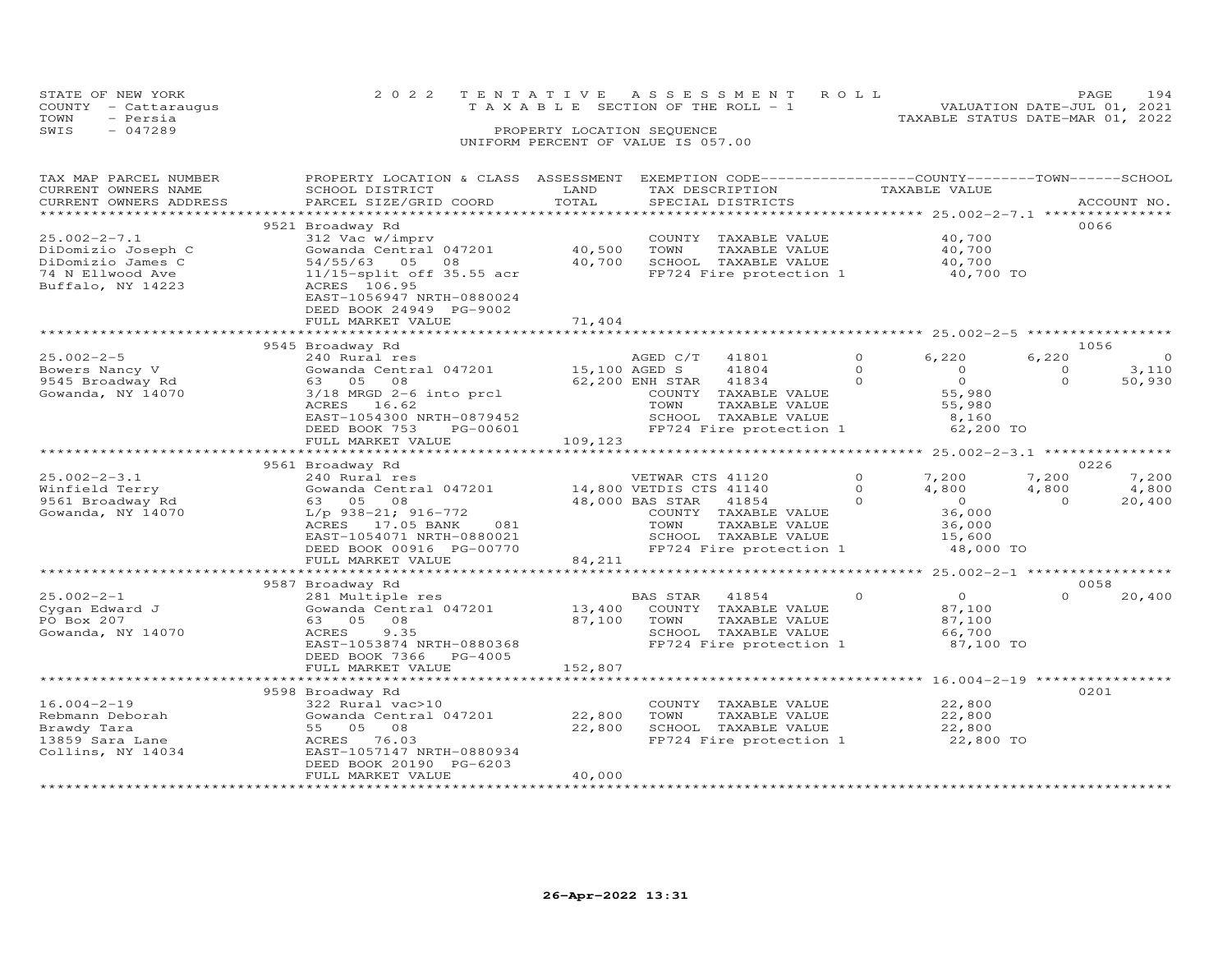|      | STATE OF NEW YORK    | 2022 TENTATIVE ASSESSMENT ROLL        | PAGE.                            | 195 |
|------|----------------------|---------------------------------------|----------------------------------|-----|
|      | COUNTY - Cattaraugus | T A X A B L E SECTION OF THE ROLL - 1 | VALUATION DATE-JUL 01, 2021      |     |
| TOWN | - Persia             |                                       | TAXABLE STATUS DATE-MAR 01, 2022 |     |
| SWIS | $-047289$            | PROPERTY LOCATION SEOUENCE            |                                  |     |
|      |                      | UNIFORM PERCENT OF VALUE IS 057.00    |                                  |     |
|      |                      |                                       |                                  |     |

| TAX MAP PARCEL NUMBER<br>CURRENT OWNERS NAME<br>CURRENT OWNERS ADDRESS                               | PROPERTY LOCATION & CLASS ASSESSMENT<br>SCHOOL DISTRICT<br>PARCEL SIZE/GRID COORD                                                                                                                    | LAND<br>TOTAL               | EXEMPTION CODE-----------------COUNTY-------TOWN-----SCHOOL<br>TAX DESCRIPTION<br>SPECIAL DISTRICTS                          | TAXABLE VALUE                                                           |                  | ACCOUNT NO. |
|------------------------------------------------------------------------------------------------------|------------------------------------------------------------------------------------------------------------------------------------------------------------------------------------------------------|-----------------------------|------------------------------------------------------------------------------------------------------------------------------|-------------------------------------------------------------------------|------------------|-------------|
| *******************                                                                                  |                                                                                                                                                                                                      |                             |                                                                                                                              |                                                                         |                  |             |
| $16.004 - 2 - 20$<br>Rebmann Deborah<br>Brawdy Tara<br>13859 Sara Lane<br>Collins, NY 14034          | 9598 Broadway Rd<br>210 1 Family Res<br>Gowanda Central 047201<br>55 05 08<br>ACRES 23.93<br>EAST-1055373 NRTH-0880838<br>DEED BOOK 20190 PG-6203<br>FULL MARKET VALUE                               | 16,000<br>92,800<br>162,807 | COUNTY TAXABLE VALUE<br>TOWN<br>TAXABLE VALUE<br>SCHOOL TAXABLE VALUE<br>FP724 Fire protection 1                             | 92,800<br>92,800<br>92,800<br>92,800 TO                                 | 0200             |             |
|                                                                                                      |                                                                                                                                                                                                      |                             |                                                                                                                              |                                                                         |                  |             |
| $16.004 - 2 - 17.2$<br>Emery Andriah<br>9718 Broadway Rd<br>Gowanda, NY 14070                        | 9718 Broadway Rd<br>210 1 Family Res<br>Gowanda Central 047201<br>$3/13$ -splt from $1-17$<br>4.85 BANK<br>017<br>ACRES<br>EAST-1054714 NRTH-0882303<br>DEED BOOK 19137 PG-6001<br>FULL MARKET VALUE | 5,500<br>54,300<br>95,263   | BAS STAR 41854<br>COUNTY TAXABLE VALUE<br>TOWN<br>TAXABLE VALUE<br>SCHOOL TAXABLE VALUE<br>FP724 Fire protection 1           | $\Omega$<br>$\Omega$<br>54,300<br>54,300<br>33,900<br>54,300 TO         | 1655<br>$\Omega$ | 20,400      |
|                                                                                                      |                                                                                                                                                                                                      |                             |                                                                                                                              |                                                                         |                  |             |
| $16.004 - 2 - 25$<br>Jefferlone Anthony<br>Jefferlone Carla<br>9719 Broadway Rd<br>Gowanda, NY 14070 | 9719 Broadway Rd<br>210 1 Family Res<br>Gowanda Central 047201<br>63 05 08<br>ACRES<br>4.65<br>EAST-1054236 NRTH-0882294<br>DEED BOOK 00996 PG-00047<br>FULL MARKET VALUE                            | 8,100<br>79,500<br>139,474  | 41854<br><b>BAS STAR</b><br>COUNTY TAXABLE VALUE<br>TOWN<br>TAXABLE VALUE<br>SCHOOL TAXABLE VALUE<br>FP724 Fire protection 1 | $\Omega$<br>$\Omega$<br>79,500<br>79,500<br>59,100<br>79,500 TO         | 0155<br>$\Omega$ | 20,400      |
|                                                                                                      | 9732 Broadway Rd                                                                                                                                                                                     |                             |                                                                                                                              |                                                                         | 1654             |             |
| $16.004 - 2 - 16.2$<br>Hall Derwin<br>Hall Carol A<br>9732 Broadway Rd<br>Gowanda, NY 14070          | 270 Mfg housing<br>Gowanda Central 047201<br>$10/12$ -split from $16.1$ -Pre<br>1.00<br>ACRES<br>EAST-1054549 NRTH-0882660<br>DEED BOOK 18586 PG-4002                                                | 5,000<br>15,000             | <b>BAS STAR</b><br>41854<br>COUNTY TAXABLE VALUE<br>TOWN<br>TAXABLE VALUE<br>SCHOOL TAXABLE VALUE<br>FP724 Fire protection 1 | $\Omega$<br>$\overline{0}$<br>15,000<br>15,000<br>$\Omega$<br>15,000 TO | $\Omega$         | 15,000      |
|                                                                                                      | FULL MARKET VALUE                                                                                                                                                                                    | 26,316                      |                                                                                                                              |                                                                         |                  |             |
|                                                                                                      |                                                                                                                                                                                                      |                             |                                                                                                                              |                                                                         | 0187             |             |
| $16.004 - 2 - 16.1$<br>Press Deborah A<br>9750 Broadway Rd<br>Gowanda, NY 14070                      | 9750 Broadway Rd<br>210 1 Family Res<br>Gowanda Central 047201<br>63 05 08<br>10/12-splt 1 ac, trailer-H<br>ACRES<br>4.56<br>EAST-1054693 NRTH-0882793<br>DEED BOOK 1024 PG-303<br>FULL MARKET VALUE | 10,700<br>48,700<br>85,439  | 41854<br>BAS STAR<br>COUNTY TAXABLE VALUE<br>TOWN<br>TAXABLE VALUE<br>SCHOOL TAXABLE VALUE<br>FP724 Fire protection 1        | $\Omega$<br>$\Omega$<br>48,700<br>48,700<br>28,300<br>48,700 TO         | $\Omega$         | 20,400      |
|                                                                                                      |                                                                                                                                                                                                      |                             |                                                                                                                              |                                                                         |                  |             |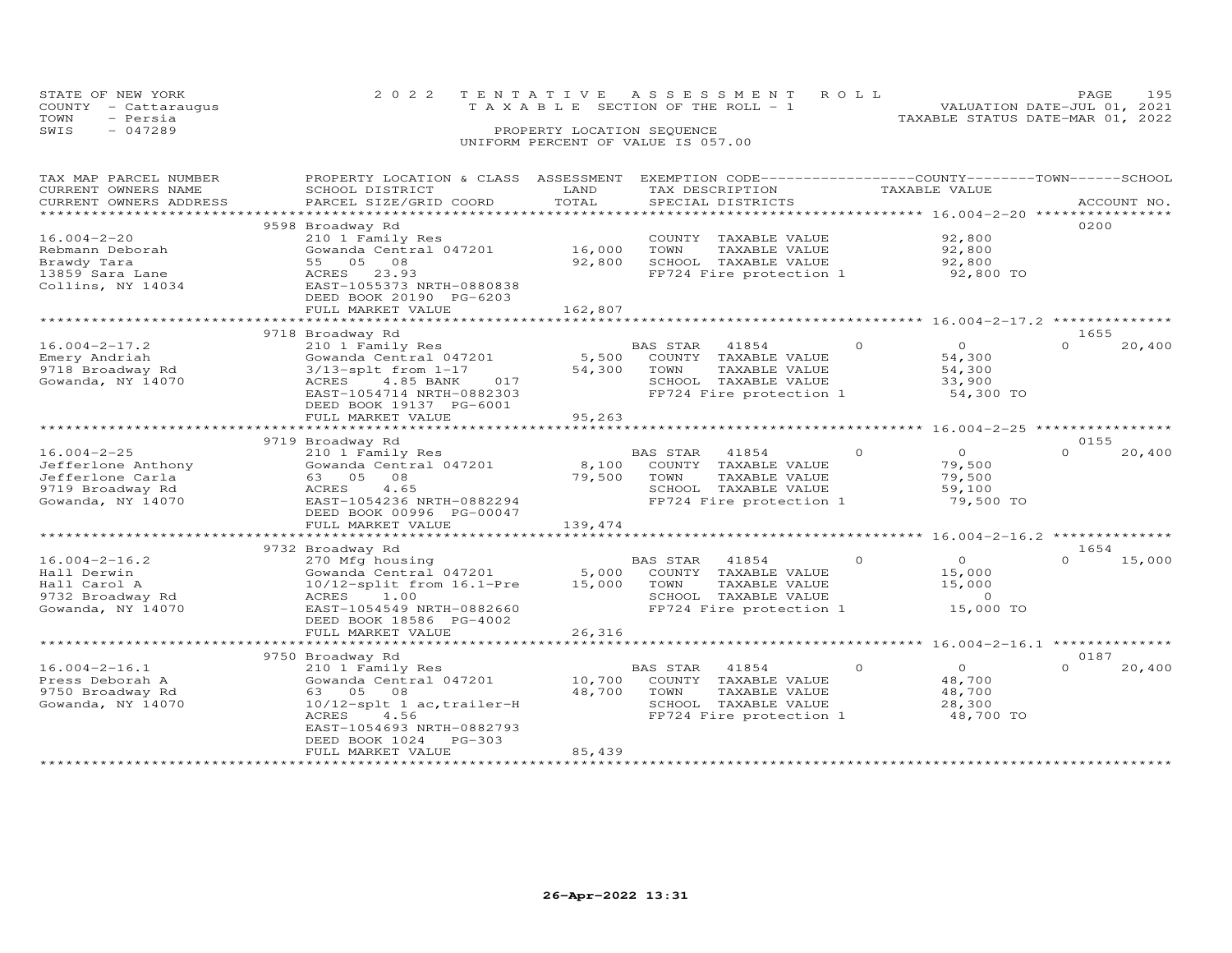|      | STATE OF NEW YORK<br>COUNTY - Cattaraugus | 2022 TENTATIVE ASSESSMENT ROLL<br>T A X A B L E SECTION OF THE ROLL - 1 |                            |  | VALUATION DATE-JUL 01, 2021      | <b>PAGE</b> | 196 |
|------|-------------------------------------------|-------------------------------------------------------------------------|----------------------------|--|----------------------------------|-------------|-----|
| TOWN | - Persia                                  |                                                                         |                            |  | TAXABLE STATUS DATE-MAR 01, 2022 |             |     |
| SWIS | - 047289                                  |                                                                         | PROPERTY LOCATION SEQUENCE |  |                                  |             |     |
|      |                                           | UNIFORM PERCENT OF VALUE IS 057.00                                      |                            |  |                                  |             |     |

| TAX MAP PARCEL NUMBER<br>CURRENT OWNERS NAME<br>CURRENT OWNERS ADDRESS<br>**********************         | PROPERTY LOCATION & CLASS ASSESSMENT<br>SCHOOL DISTRICT<br>PARCEL SIZE/GRID COORD                                                                                                     | LAND<br>TOTAL              | EXEMPTION CODE-----------------COUNTY-------TOWN------SCHOOL<br>TAX DESCRIPTION<br>SPECIAL DISTRICTS                     |          | TAXABLE VALUE                                             | ACCOUNT NO.                                  |
|----------------------------------------------------------------------------------------------------------|---------------------------------------------------------------------------------------------------------------------------------------------------------------------------------------|----------------------------|--------------------------------------------------------------------------------------------------------------------------|----------|-----------------------------------------------------------|----------------------------------------------|
| $16.004 - 2 - 15$<br>Bouch James L<br>Bouch Susan F<br>9770 Broadway Road<br>Gowanda, NY 14070           | 9770 Broadway Rd<br>210 1 Family Res<br>Gowanda Central 047201<br>$-08$<br>$-0.5$<br>64<br>6.30<br>ACRES<br>EAST-1054638 NRTH-0883262<br>DEED BOOK 20517 PG-2001<br>FULL MARKET VALUE | 9,400<br>70,500<br>123,684 | BAS STAR<br>41854<br>COUNTY<br>TAXABLE VALUE<br>TOWN<br>TAXABLE VALUE<br>SCHOOL TAXABLE VALUE<br>FP724 Fire protection 1 | $\circ$  | $\overline{O}$<br>70,500<br>70,500<br>50,100<br>70,500 TO | 0027<br>$\Omega$<br>20,400<br>************** |
|                                                                                                          | 9783 Broadway Rd                                                                                                                                                                      |                            |                                                                                                                          |          |                                                           | 1096                                         |
| $16.004 - 2 - 27.2$<br>Blakeney Linda D<br>9783 Broadway Rd<br>Gowanda, NY 14070                         | 210 1 Family Res<br>Gowanda Central 047201<br>64 05<br>08<br><b>ACRES</b><br>4.44<br>EAST-1054116 NRTH-0883298<br>DEED BOOK 794<br>PG-00440<br>FULL MARKET VALUE                      | 7,900<br>50,500<br>88,596  | ENH STAR<br>41834<br>COUNTY TAXABLE VALUE<br>TOWN<br>TAXABLE VALUE<br>SCHOOL TAXABLE VALUE<br>FP724 Fire protection 1    | $\Omega$ | $\Omega$<br>50,500<br>50,500<br>$\Omega$<br>50,500 TO     | $\Omega$<br>50,500                           |
|                                                                                                          | 9820 Broadway Rd                                                                                                                                                                      | *************              |                                                                                                                          |          | ******************** 16.004-2-14.2                        | 1124                                         |
| $16.004 - 2 - 14.2$<br>Wilkins Albert G Jr<br>Wilkins Barbara<br>9820 Broadway Rd<br>Gowanda, NY 14070   | 210 1 Family Res<br>Gowanda Central 047201<br>56/64<br>05 08<br>4.50<br>ACRES<br>EAST-1054428 NRTH-0883893<br>DEED BOOK 00928 PG-00440<br>FULL MARKET VALUE                           | 7,900<br>69,000<br>121,053 | BAS STAR<br>41854<br>COUNTY TAXABLE VALUE<br>TOWN<br>TAXABLE VALUE<br>SCHOOL TAXABLE VALUE<br>FP724 Fire protection 1    | $\circ$  | $\overline{0}$<br>69,000<br>69,000<br>48,600<br>69,000 TO | 20,400<br>$\Omega$                           |
|                                                                                                          |                                                                                                                                                                                       |                            |                                                                                                                          |          |                                                           |                                              |
| $16.004 - 2 - 27.3$<br>Redman David<br>9825 Broadway Rd<br>Gowanda, NY 14070                             | 9825 Broadway Rd<br>210 1 Family Res<br>Gowanda Central 047201<br>64 05<br>08<br>1.80 BANK<br>ACRES<br>017<br>EAST-1054121 NRTH-0883954<br>DEED BOOK 642<br>PG-9003                   | 6,500<br>71,500            | ENH STAR<br>41834<br>COUNTY TAXABLE VALUE<br>TOWN<br>TAXABLE VALUE<br>SCHOOL TAXABLE VALUE<br>FP724 Fire protection 1    | $\circ$  | $\overline{O}$<br>71,500<br>71,500<br>20,570<br>71,500 TO | 1291<br>50,930<br>$\Omega$                   |
|                                                                                                          | FULL MARKET VALUE                                                                                                                                                                     | 125,439                    |                                                                                                                          |          |                                                           |                                              |
|                                                                                                          | 9830 Broadway Rd                                                                                                                                                                      |                            |                                                                                                                          |          |                                                           | 1304                                         |
| $16.004 - 2 - 14.3$<br>Bouch Barbara M Life Us<br>Bouch Jason J<br>9830 Broadway Rd<br>Gowanda, NY 14070 | 210 1 Family Res<br>Gowanda Central 047201<br>56<br>05<br>08<br>FRNT 123.70 DPTH 153.00<br>EAST-1054348 NRTH-0884323<br>DEED BOOK 20855 PG-4001<br>FULL MARKET VALUE                  | 3,800<br>87,000<br>152,632 | ENH STAR<br>41834<br>COUNTY<br>TAXABLE VALUE<br>TOWN<br>TAXABLE VALUE<br>SCHOOL TAXABLE VALUE<br>FP724 Fire protection 1 | $\circ$  | $\overline{O}$<br>87,000<br>87,000<br>36,070<br>87,000 TO | $\Omega$<br>50,930                           |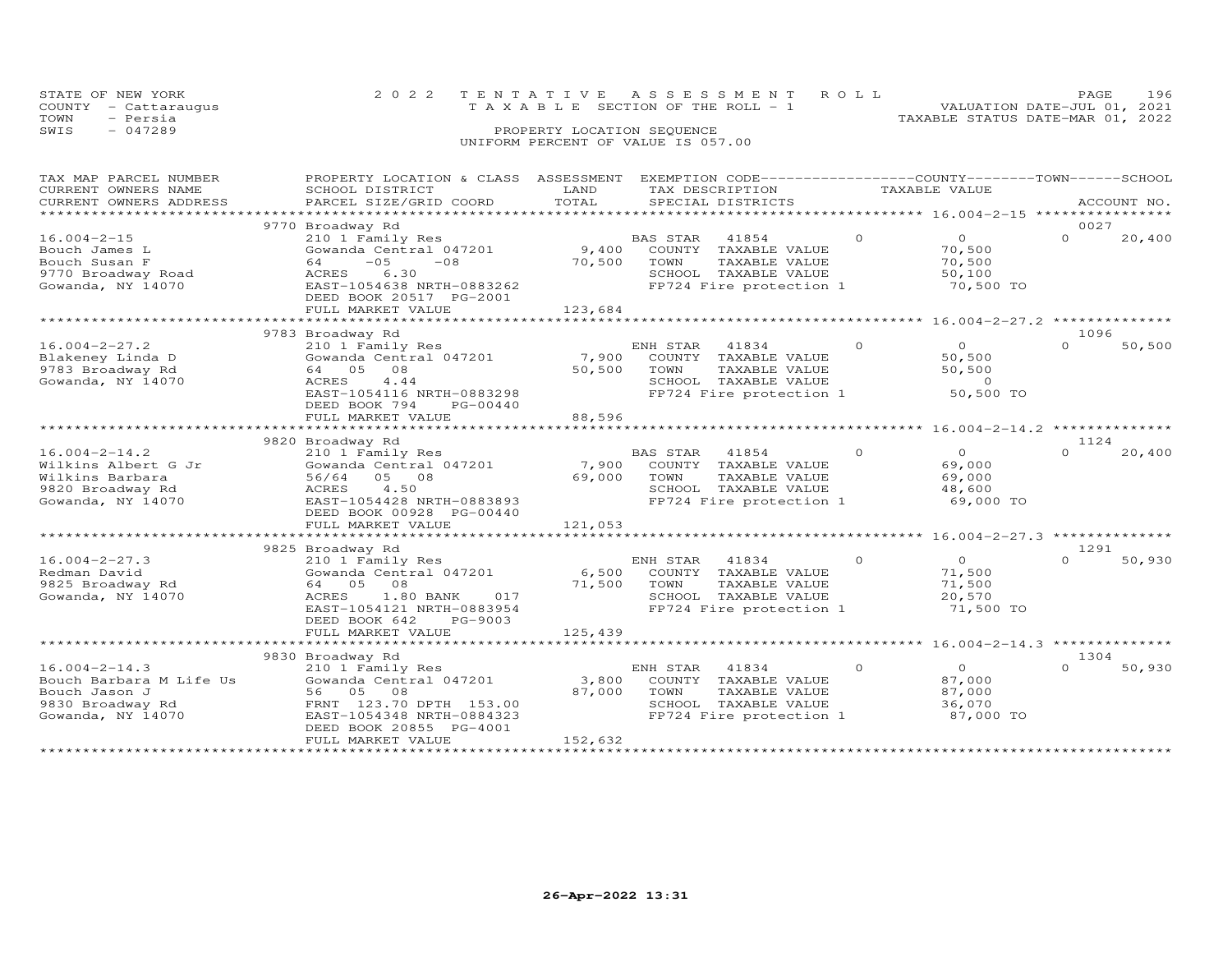| STATE OF NEW YORK<br>COUNTY - Cattaraugus<br>TOWN<br>- Persia | 2022 TENTATIVE ASSESSMENT ROLL<br>TAXABLE SECTION OF THE ROLL - 1 | 197<br>PAGE.<br>VALUATION DATE-JUL 01, 2021<br>TAXABLE STATUS DATE-MAR 01, 2022 |
|---------------------------------------------------------------|-------------------------------------------------------------------|---------------------------------------------------------------------------------|
| SWIS<br>$-047289$                                             | PROPERTY LOCATION SEQUENCE<br>UNIFORM PERCENT OF VALUE IS 057.00  |                                                                                 |

| TAX MAP PARCEL NUMBER<br>CURRENT OWNERS NAME<br>CURRENT OWNERS ADDRESS                                 | PROPERTY LOCATION & CLASS ASSESSMENT<br>SCHOOL DISTRICT<br>PARCEL SIZE/GRID COORD                                                                                    | LAND<br>TOTAL                | EXEMPTION CODE-----------------COUNTY-------TOWN------SCHOOL<br>TAX DESCRIPTION<br>SPECIAL DISTRICTS                  |          | TAXABLE VALUE                                             | ACCOUNT NO. |        |
|--------------------------------------------------------------------------------------------------------|----------------------------------------------------------------------------------------------------------------------------------------------------------------------|------------------------------|-----------------------------------------------------------------------------------------------------------------------|----------|-----------------------------------------------------------|-------------|--------|
| *******************                                                                                    |                                                                                                                                                                      |                              |                                                                                                                       |          |                                                           |             |        |
|                                                                                                        | 9839 Broadway Rd                                                                                                                                                     |                              |                                                                                                                       |          |                                                           | 0193        |        |
| $16.004 - 2 - 27.1$<br>Pelz Casey M<br>9839 Broadway Rd<br>Gowanda, NY 14070                           | 210 1 Family Res<br>Gowanda Central 047201<br>64<br>05<br>08<br>split 83.35 acres off- 27<br>ACRES<br>5.10<br>EAST-1054029 NRTH-0884668<br>DEED BOOK 9567<br>PG-2002 | 6,750<br>43,750              | BAS STAR<br>41854<br>COUNTY TAXABLE VALUE<br>TOWN<br>TAXABLE VALUE<br>SCHOOL TAXABLE VALUE<br>FP724 Fire protection 1 | $\Omega$ | $\overline{O}$<br>43,750<br>43,750<br>23,350<br>43,750 TO | $\Omega$    | 20,400 |
|                                                                                                        | FULL MARKET VALUE                                                                                                                                                    | 76,754                       |                                                                                                                       |          |                                                           |             |        |
|                                                                                                        | ***********************************                                                                                                                                  |                              | ************************* 16.004-2-10 ********                                                                        |          |                                                           |             |        |
|                                                                                                        | 9840 Broadway Rd                                                                                                                                                     |                              |                                                                                                                       |          |                                                           | 0037        |        |
| $16.004 - 2 - 10$<br>Bridges Richard<br>9840 Broadway Rd<br>Gowanda, NY 14070                          | 280 Res Multiple<br>Gowanda Central 047201<br>64 05<br>08<br>6.52<br>ACRES<br>EAST-1054534 NRTH-0884651<br>DEED BOOK 711<br>PG-00538<br>FULL MARKET VALUE            | 25,800<br>116,000<br>203,509 | ENH STAR<br>41834<br>COUNTY TAXABLE VALUE<br>TOWN<br>TAXABLE VALUE<br>SCHOOL TAXABLE VALUE<br>FP724 Fire protection 1 | $\Omega$ | $\circ$<br>116,000<br>116,000<br>65,070<br>116,000 TO     | $\Omega$    | 50,930 |
|                                                                                                        |                                                                                                                                                                      |                              |                                                                                                                       |          |                                                           |             |        |
|                                                                                                        | 9889 Broadway Rd                                                                                                                                                     |                              |                                                                                                                       |          |                                                           | 122         |        |
| $16.004 - 2 - 9.9$<br>Kota Nancy A<br>9889 Broadway Rd<br>Gowanda, NY 14070                            | 240 Rural res<br>Gowanda Central 047201<br>ACRES<br>18.75<br>EAST-1053400 NRTH-0885136<br>DEED BOOK 28447 PG-9002<br>FULL MARKET VALUE                               | 15,000<br>134,700<br>236,316 | ENH STAR<br>41834<br>COUNTY TAXABLE VALUE<br>TOWN<br>TAXABLE VALUE<br>SCHOOL TAXABLE VALUE<br>FP724 Fire protection 1 | $\Omega$ | $\Omega$<br>134,700<br>134,700<br>83,770<br>134,700 TO    | $\Omega$    | 50,930 |
|                                                                                                        |                                                                                                                                                                      |                              |                                                                                                                       |          | $16.004 - 2 - 9.7$                                        |             |        |
| $16.004 - 2 - 9.7$<br>Ingersoll Jonathan<br>Ingersoll Jamie L<br>9893 Broadway Rd<br>Gowanda, NY 14070 | 9893 Broadway Rd<br>210 1 Family Res<br>Gowanda Central 047201<br>$10/17$ -splt off 2-9.1<br>ACRES<br>2,40<br>EAST-1053975 NRTH-0885302<br>DEED BOOK 28447 PG-9001   | 5,800<br>31,900              | COUNTY<br>TAXABLE VALUE<br>TOWN<br>TAXABLE VALUE<br>SCHOOL TAXABLE VALUE<br>FP724 Fire protection 1                   |          | 31,900<br>31,900<br>31,900<br>31,900 TO                   | 1679        |        |
|                                                                                                        | FULL MARKET VALUE<br>*************************                                                                                                                       | 55,965                       |                                                                                                                       |          |                                                           |             |        |
| $16.004 - 2 - 9.2$<br>Meisner Scott G                                                                  | 9905 Broadway Rd<br>210 1 Family Res<br>Gowanda Central 047201                                                                                                       | 5,300                        | COUNTY TAXABLE VALUE<br>TOWN<br>TAXABLE VALUE                                                                         |          | 80,400<br>80,400                                          | 1248        |        |
| Meisner Laurie A<br>9905 Broadway Rd<br>Persia, NY 14070                                               | 05<br>08<br>64<br>6/2010-split off 6.25, 1.<br>ACRES<br>1.50<br>EAST-1054086 NRTH-0885564<br>DEED BOOK 20200 PG-8345<br>FULL MARKET VALUE                            | 80,400<br>141,053            | SCHOOL TAXABLE VALUE<br>FP724 Fire protection 1                                                                       |          | 80,400<br>80,400 TO                                       |             |        |
|                                                                                                        |                                                                                                                                                                      |                              |                                                                                                                       |          |                                                           |             |        |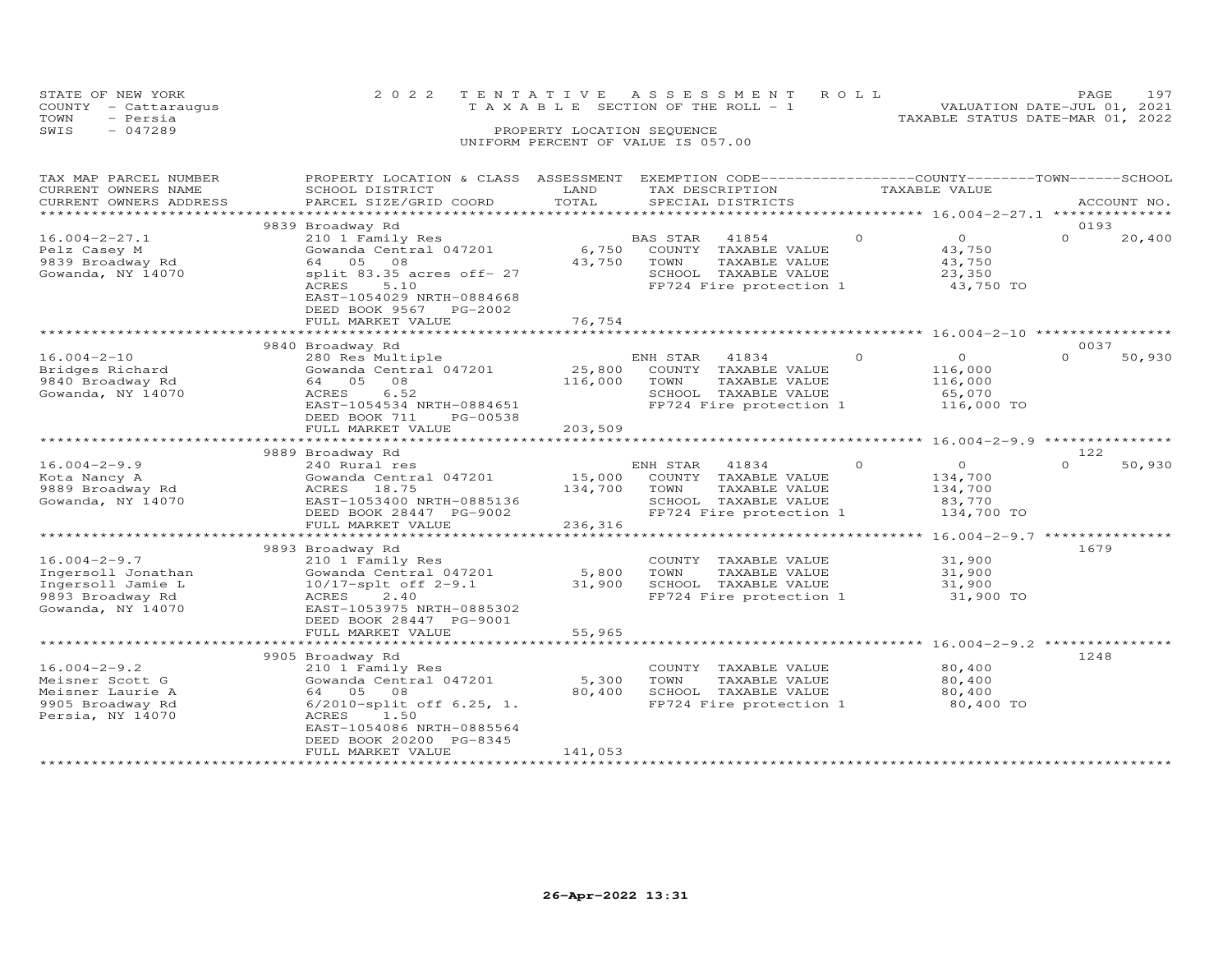| STATE OF NEW YORK<br>COUNTY - Cattaraugus<br>- Persia<br>TOWN | 2022 TENTATIVE ASSESSMENT ROLL<br>T A X A B L E SECTION OF THE ROLL - 1 | 198<br>PAGE<br>VALUATION DATE-JUL 01, 2021 |
|---------------------------------------------------------------|-------------------------------------------------------------------------|--------------------------------------------|
| SWIS<br>$-047289$                                             | PROPERTY LOCATION SEQUENCE<br>UNIFORM PERCENT OF VALUE IS 057.00        | TAXABLE STATUS DATE-MAR 01, 2022           |

| TAX MAP PARCEL NUMBER<br>CURRENT OWNERS NAME                                                                | PROPERTY LOCATION & CLASS<br>SCHOOL DISTRICT                                                                                                                                        | ASSESSMENT<br>LAND<br>TOTAL | TAX DESCRIPTION            | EXEMPTION CODE-----------------COUNTY-------TOWN-----SCHOOL                                       |          | TAXABLE VALUE                                               |                  |             |
|-------------------------------------------------------------------------------------------------------------|-------------------------------------------------------------------------------------------------------------------------------------------------------------------------------------|-----------------------------|----------------------------|---------------------------------------------------------------------------------------------------|----------|-------------------------------------------------------------|------------------|-------------|
| CURRENT OWNERS ADDRESS<br>*******************                                                               | PARCEL SIZE/GRID COORD                                                                                                                                                              |                             |                            | SPECIAL DISTRICTS                                                                                 |          |                                                             |                  | ACCOUNT NO. |
|                                                                                                             | 9939 Broadway Rd                                                                                                                                                                    |                             |                            |                                                                                                   |          |                                                             | 0225             |             |
| $16.004 - 2 - 8.1$<br>Tomaszewski Gloria J<br>9939 Broadway Rd<br>Gowanda, NY 14070                         | 240 Rural res<br>Gowanda Central 047201<br>$8/64 - 05/06 - 08$<br>ACRES 155.00<br>EAST-1052760 NRTH-0887558<br>DEED BOOK 00961 PG-00120<br>FULL MARKET VALUE                        | 50,000<br>74,000<br>129,825 | ENH STAR<br>TOWN           | 41834<br>COUNTY TAXABLE VALUE<br>TAXABLE VALUE<br>SCHOOL TAXABLE VALUE<br>FP724 Fire protection 1 | $\Omega$ | $\circ$<br>74,000<br>74,000<br>23,070<br>74,000 TO          | $\Omega$         | 50,930      |
|                                                                                                             |                                                                                                                                                                                     |                             |                            |                                                                                                   |          |                                                             |                  |             |
|                                                                                                             | 9956 Broadway Rd                                                                                                                                                                    |                             |                            |                                                                                                   |          |                                                             | 1316             |             |
| $16.004 - 2 - 8.2$<br>Tomaszewski Joseph L<br>Tomaszewski Tamara L<br>9956 Broadway Rd<br>Gowanda, NY 14070 | 210 1 Family Res<br>Gowanda Central 047201<br>$64 - 05 - 08$<br>ACRES 18.30<br>EAST-1054656 NRTH-0886322<br>DEED BOOK 961<br>PG-00123                                               | 12,200<br>56,200            | ENH STAR<br>COUNTY<br>TOWN | 41834<br>TAXABLE VALUE<br>TAXABLE VALUE<br>SCHOOL TAXABLE VALUE<br>FP724 Fire protection 1        | $\Omega$ | $\Omega$<br>56,200<br>56,200<br>5,270<br>56,200 TO          | $\Omega$         | 50,930      |
|                                                                                                             | FULL MARKET VALUE                                                                                                                                                                   | 98,596                      |                            |                                                                                                   |          |                                                             |                  |             |
|                                                                                                             | ***********************<br>10013 Broadway Rd                                                                                                                                        |                             |                            |                                                                                                   |          |                                                             | 0152             |             |
| $16.002 - 3 - 28$<br>Ackley Daniel H<br>Ackley Amy M<br>10013 Broadway Rd<br>Gowanda, NY 14070              | 240 Rural res<br>Gowanda Central 047201<br>08 06 08<br>36.40<br>ACRES<br>EAST-1054201 NRTH-0887452<br>DEED BOOK 1004<br>PG-1182<br>FULL MARKET VALUE                                | 22,000<br>84,000<br>147,368 | BAS STAR<br>TOWN           | 41854<br>COUNTY TAXABLE VALUE<br>TAXABLE VALUE<br>SCHOOL TAXABLE VALUE<br>FP724 Fire protection 1 | $\Omega$ | $\circ$<br>84,000<br>84,000<br>63,600<br>84,000 TO          | $\Omega$         | 20,400      |
| ************                                                                                                |                                                                                                                                                                                     |                             |                            |                                                                                                   |          |                                                             |                  |             |
| $16.002 - 3 - 27$<br>Stronner Catherine F<br>Stronner Ralph W<br>10070 Broadway Rd<br>Gowanda, NY 14070     | 10070 Broadway Rd<br>210 1 Family Res<br>Gowanda Central 047201<br>08 06<br>08<br>ACRES<br>1.35<br>EAST-1054883 NRTH-0888038<br>DEED BOOK 20200 PG-7516                             | 6,900<br>47,700             | ENH STAR<br>TOWN           | 41834<br>COUNTY TAXABLE VALUE<br>TAXABLE VALUE<br>SCHOOL TAXABLE VALUE<br>FP724 Fire protection 1 | $\circ$  | $\overline{0}$<br>47,700<br>47,700<br>$\Omega$<br>47,700 TO | 0094<br>$\Omega$ | 47,700      |
|                                                                                                             | FULL MARKET VALUE                                                                                                                                                                   | 83,684<br>*************     |                            |                                                                                                   |          |                                                             |                  |             |
|                                                                                                             | 10071 Broadway Rd                                                                                                                                                                   |                             |                            | **********************************    16.002-3-25    ****************                             |          |                                                             | 0249             |             |
| $16.002 - 3 - 25$<br>Grande Jennifer M<br>10071 Broadway Rd<br>Gowanda, NY 14070                            | 210 1 Family Res<br>Gowanda Central 047201<br>08<br>06<br>08<br>FRNT 120.00 DPTH 313.13<br>BANK<br>017<br>EAST-1054640 NRTH-0888136<br>DEED BOOK 18104 PG-7001<br>FULL MARKET VALUE | 6,000<br>68,000<br>119,298  | BAS STAR<br>COUNTY<br>TOWN | 41854<br>TAXABLE VALUE<br>TAXABLE VALUE<br>SCHOOL TAXABLE VALUE<br>FP724 Fire protection 1        | $\Omega$ | $\Omega$<br>68,000<br>68,000<br>47,600<br>68,000 TO         | $\Omega$         | 20,400      |
|                                                                                                             |                                                                                                                                                                                     |                             |                            |                                                                                                   |          |                                                             |                  |             |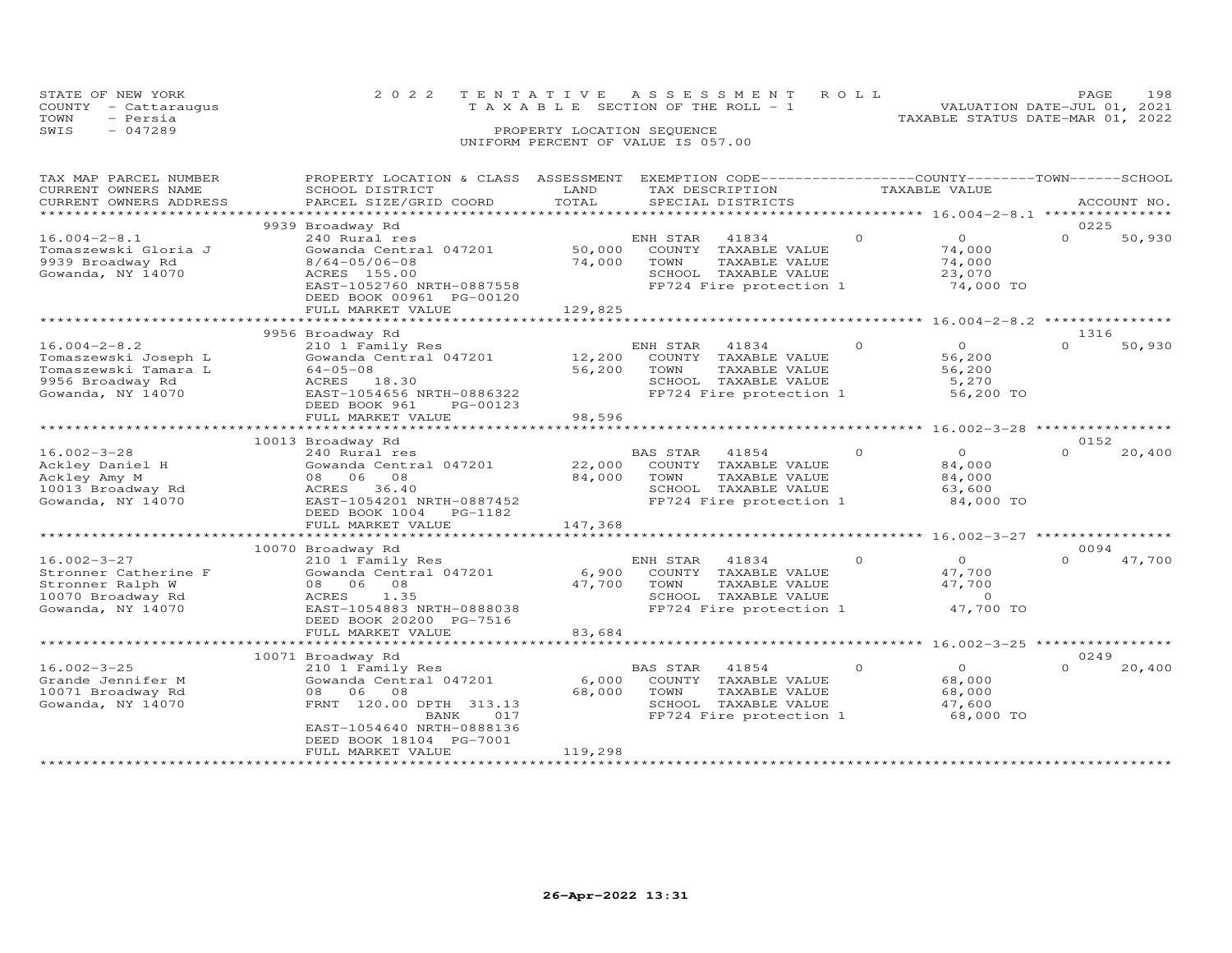| COUNTY<br>- Cattaraugus<br>TOWN<br>- Persia | T A X A B L E                                                                                    |                                    | SECIION OF THE ROLL |                                                               |          | TAXABLE STATUS DATE-MAR 01, 2022                 | VALUATION DATE-JUL 01, 2021 |             |
|---------------------------------------------|--------------------------------------------------------------------------------------------------|------------------------------------|---------------------|---------------------------------------------------------------|----------|--------------------------------------------------|-----------------------------|-------------|
| SWIS<br>$-047289$                           |                                                                                                  | PROPERTY LOCATION SEQUENCE         |                     |                                                               |          |                                                  |                             |             |
|                                             |                                                                                                  | UNIFORM PERCENT OF VALUE IS 057.00 |                     |                                                               |          |                                                  |                             |             |
|                                             |                                                                                                  |                                    |                     |                                                               |          |                                                  |                             |             |
| TAX MAP PARCEL NUMBER                       | PROPERTY LOCATION & CLASS ASSESSMENT EXEMPTION CODE----------------COUNTY-------TOWN------SCHOOL |                                    |                     |                                                               |          |                                                  |                             |             |
| CURRENT OWNERS NAME                         | SCHOOL DISTRICT                                                                                  | LAND                               |                     | TAX DESCRIPTION TAXABLE VALUE                                 |          |                                                  |                             |             |
| CURRENT OWNERS ADDRESS                      | PARCEL SIZE/GRID COORD                                                                           | TOTAL                              |                     | SPECIAL DISTRICTS                                             |          |                                                  |                             | ACCOUNT NO. |
|                                             | 10077 Broadway Rd                                                                                |                                    |                     |                                                               |          | ****************** 16.002-3-24 ***************** | 0244                        |             |
| $16.002 - 3 - 24$                           | 210 1 Family Res                                                                                 |                                    | ENH STAR            | 41834                                                         | $\Omega$ | $\Omega$                                         | $\Omega$                    | 49,000      |
| Wilkins Patricia E                          | Gowanda Central 047201                                                                           | 4,900                              |                     | COUNTY TAXABLE VALUE                                          |          | 49,000                                           |                             |             |
| 10077 Broadway Rd                           | 08 06 08                                                                                         | 49,000                             | TOWN                | TAXABLE VALUE                                                 |          | 49,000                                           |                             |             |
| Gowanda, NY 14070                           | 50.00 DPTH 346.17<br>FRNT                                                                        |                                    |                     | SCHOOL TAXABLE VALUE                                          |          | $\overline{0}$                                   |                             |             |
|                                             | EAST-1054663 NRTH-0888213                                                                        |                                    |                     | FP724 Fire protection 1                                       |          | 49,000 TO                                        |                             |             |
|                                             | DEED BOOK 710<br>PG-00285<br>FULL MARKET VALUE                                                   | 85,965                             |                     |                                                               |          |                                                  |                             |             |
|                                             |                                                                                                  | **************                     |                     | ******************************** 16.002-3-22.2 ************** |          |                                                  |                             |             |
|                                             | 10083 Broadway Rd                                                                                |                                    |                     |                                                               |          |                                                  | 0205                        |             |
| $16.002 - 3 - 22.2$                         | 210 1 Family Res                                                                                 |                                    |                     | COUNTY TAXABLE VALUE                                          |          | 43,500                                           |                             |             |
| Merritt Bonnie                              | Gowanda Central 047201                                                                           | 10,500                             | TOWN                | TAXABLE VALUE                                                 |          | 43,500                                           |                             |             |
| Van Etten-Black Pamela<br>3754 Edgewood Dr  | 08 06 08<br>ACRES<br>7.90                                                                        | 43,500                             |                     | SCHOOL TAXABLE VALUE<br>FP724 Fire protection 1               |          | 43,500<br>43,500 TO                              |                             |             |
| Gowanda, NY 14070                           | EAST-1054084 NRTH-0888109                                                                        |                                    |                     |                                                               |          |                                                  |                             |             |
|                                             | DEED BOOK 30014 PG-2001                                                                          |                                    |                     |                                                               |          |                                                  |                             |             |
|                                             | FULL MARKET VALUE                                                                                | 76,316                             |                     |                                                               |          |                                                  |                             |             |
|                                             | ************************                                                                         |                                    |                     | *********************** 16.002-3-26 **************            |          |                                                  |                             |             |
| $16.002 - 3 - 26$                           | 10086 Broadway Rd<br>210 1 Family Res                                                            |                                    |                     | 41801                                                         | $\Omega$ | 3,870                                            | 0095<br>3,870               | $\Omega$    |
| Wilcox Marie                                | Gowanda Central 047201                                                                           | 7,800 AGED S                       | AGED C/T            | 41804                                                         | $\circ$  | $\circ$                                          | $\circ$                     | 5,805       |
| 10086 Broadway Rd                           | 08 06 08                                                                                         |                                    | 38,700 ENH STAR     | 41834                                                         | $\Omega$ | $\circ$                                          | $\Omega$                    | 32,895      |
| Gowanda, NY 14070                           | FRNT 350.00 DPTH 140.00                                                                          |                                    |                     | COUNTY TAXABLE VALUE                                          |          | 34,830                                           |                             |             |
|                                             | EAST-1054967 NRTH-0888255                                                                        |                                    | TOWN                | TAXABLE VALUE                                                 |          | 34,830                                           |                             |             |
|                                             | DEED BOOK 795<br>PG-00334                                                                        |                                    |                     | SCHOOL TAXABLE VALUE                                          |          | $\circ$                                          |                             |             |
|                                             | FULL MARKET VALUE                                                                                |                                    |                     | 67,895 FP724 Fire protection 1                                |          | 38,700 TO                                        |                             |             |
|                                             | 10087 Broadway Rd                                                                                |                                    |                     |                                                               |          |                                                  | 0206                        |             |
| $16.002 - 3 - 22.4$                         | 210 1 Family Res                                                                                 |                                    | BAS STAR            | 41854                                                         | $\Omega$ | $\overline{0}$                                   | $\Omega$                    | 20,400      |
| Leach Albert G                              | Gowanda Central 047201                                                                           | 2,800                              |                     | COUNTY TAXABLE VALUE                                          |          | 21,500                                           |                             |             |
| 10087 Broadway Rd                           | 08 06 08                                                                                         | 21,500                             | TOWN                | TAXABLE VALUE                                                 |          | 21,500                                           |                             |             |
| Gowanda, NY 14070                           | FRNT<br>60.00 DPTH 165.00<br>EAST-1054841 NRTH-0888355                                           |                                    |                     | SCHOOL TAXABLE VALUE<br>FP724 Fire protection 1               |          | 1,100<br>21,500 TO                               |                             |             |
|                                             | DEED BOOK 1341<br>PG-3001                                                                        |                                    |                     |                                                               |          |                                                  |                             |             |
|                                             | FULL MARKET VALUE                                                                                | 37,719                             |                     |                                                               |          |                                                  |                             |             |
|                                             | *************************                                                                        |                                    |                     | *********************************                             |          | *********** 16.002-3-22.3 **************         |                             |             |
|                                             | 10095 Broadway Rd                                                                                |                                    |                     |                                                               | $\Omega$ | $\circ$                                          | 1062<br>$\cap$              |             |
| $16.002 - 3 - 22.3$<br>Lipinski Ronald      | 240 Rural res<br>Gowanda Central 047201                                                          | 9,600                              | ENH STAR            | 41834<br>COUNTY TAXABLE VALUE                                 |          | 86,400                                           |                             | 50,930      |
| Lipinski Ryan and Robert                    | 08<br>08 06                                                                                      | 86,400                             | TOWN                | TAXABLE VALUE                                                 |          | 86,400                                           |                             |             |
| 10095 Broadway Rd                           | $3/12$ merged $22.5$ in parce                                                                    |                                    |                     | SCHOOL TAXABLE VALUE                                          |          | 35,470                                           |                             |             |
| Gowanda, NY 14070                           | ACRES 12.30                                                                                      |                                    |                     | FP724 Fire protection 1                                       |          | 86,400 TO                                        |                             |             |
|                                             | EAST-1054122 NRTH-8885545                                                                        |                                    |                     |                                                               |          |                                                  |                             |             |
|                                             | DEED BOOK 2021<br>PG-10651                                                                       |                                    |                     |                                                               |          |                                                  |                             |             |
|                                             | FULL MARKET VALUE                                                                                | 151,579                            |                     |                                                               |          |                                                  |                             |             |

STATE OF NEW YORK 2 0 2 2 T E N T A T I V E A S S E S S M E N T R O L L PAGE 199COUNTY - Cattaraugus T A X A B L E SECTION OF THE ROLL - 1 VALUATION DATE-JUL 01, 2021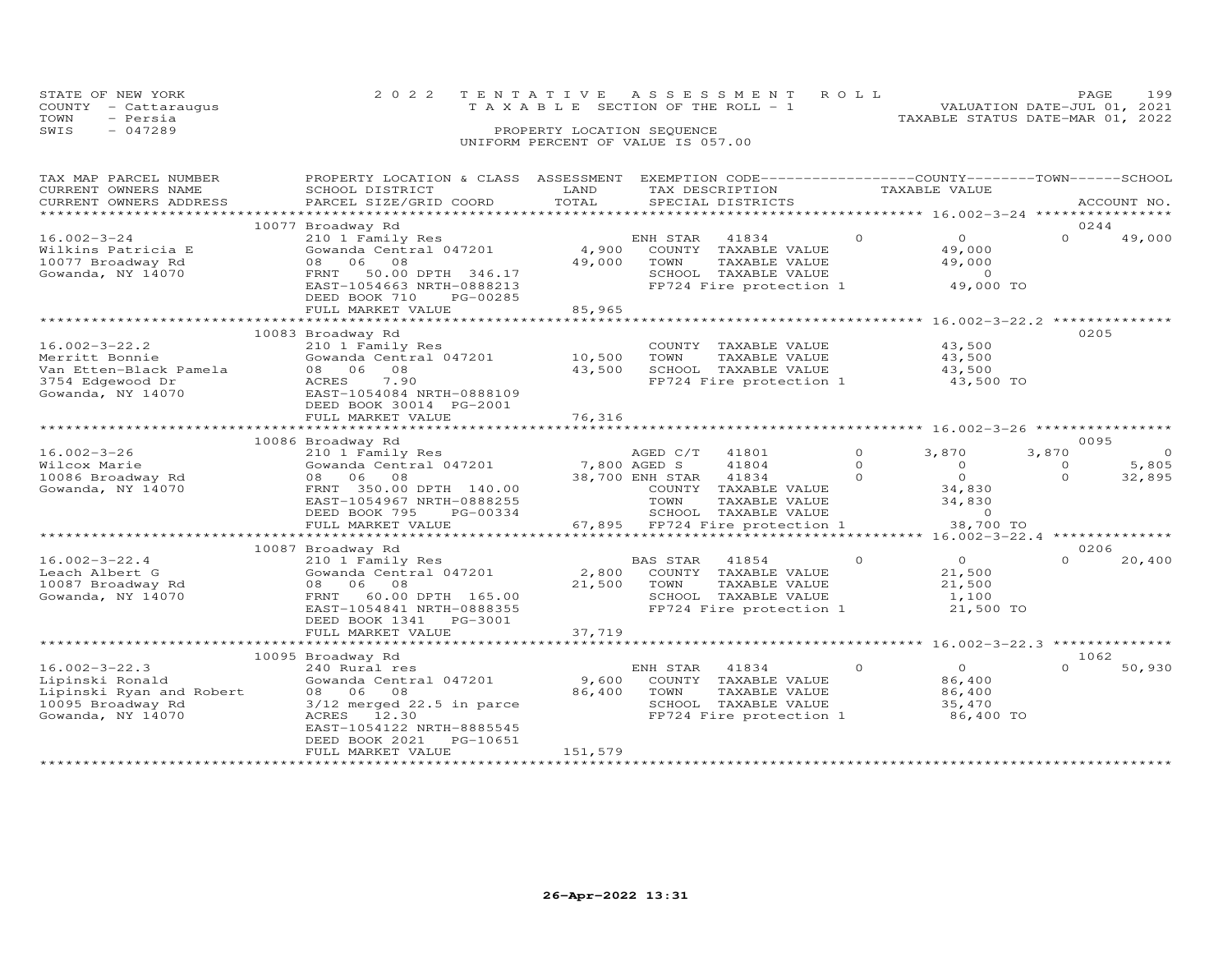|      | STATE OF NEW YORK    | 2022 TENTATIVE ASSESSMENT ROLL                                 | PAGE. | 200 |
|------|----------------------|----------------------------------------------------------------|-------|-----|
|      | COUNTY - Cattaraugus | VALUATION DATE-JUL 01, 2021<br>TAXABLE SECTION OF THE ROLL - 1 |       |     |
| TOWN | - Persia             | TAXABLE STATUS DATE-MAR 01, 2022                               |       |     |
| SWIS | $-047289$            | PROPERTY LOCATION SEQUENCE                                     |       |     |
|      |                      | UNIFORM PERCENT OF VALUE IS 057.00                             |       |     |
|      |                      |                                                                |       |     |
|      |                      |                                                                |       |     |

| TAX MAP PARCEL NUMBER<br>CURRENT OWNERS NAME                                                                                                       | PROPERTY LOCATION & CLASS ASSESSMENT<br>SCHOOL DISTRICT                                                                                                                                     | LAND                       | EXEMPTION CODE-----------------COUNTY-------TOWN-----SCHOOL<br>TAX DESCRIPTION                                                                  |                      | TAXABLE VALUE                                                     |                   |                 |
|----------------------------------------------------------------------------------------------------------------------------------------------------|---------------------------------------------------------------------------------------------------------------------------------------------------------------------------------------------|----------------------------|-------------------------------------------------------------------------------------------------------------------------------------------------|----------------------|-------------------------------------------------------------------|-------------------|-----------------|
| CURRENT OWNERS ADDRESS<br>**********************                                                                                                   | PARCEL SIZE/GRID COORD                                                                                                                                                                      | TOTAL                      | SPECIAL DISTRICTS                                                                                                                               |                      |                                                                   |                   | ACCOUNT NO.     |
|                                                                                                                                                    | 10111 Broadway Rd                                                                                                                                                                           |                            |                                                                                                                                                 |                      |                                                                   | 0125              |                 |
| $16.002 - 3 - 23$<br>Lipinski Richard<br>10111 Broadway Rd<br>Gowanda, NY 14070                                                                    | 210 1 Family Res<br>Gowanda Central 047201<br>08 06 08<br>3/12-merged 22.6 in parce<br>ACRES 12.25<br>EAST-1054015 NRTH-0888856<br>DEED BOOK 904<br>PG-01185<br>FULL MARKET VALUE           | 9,600<br>69,400<br>121,754 | 41854<br>BAS STAR<br>COUNTY TAXABLE VALUE<br>TOWN<br>TAXABLE VALUE<br>SCHOOL TAXABLE VALUE<br>FP724 Fire protection 1                           | $\circ$              | $\overline{O}$<br>69,400<br>69,400<br>49,000<br>69,400 TO         | $\Omega$          | 20,400          |
|                                                                                                                                                    |                                                                                                                                                                                             | ***********                |                                                                                                                                                 |                      | ********************* 16.002-4-19.1 ***************               |                   |                 |
|                                                                                                                                                    | 10132 Broadway Rd                                                                                                                                                                           |                            |                                                                                                                                                 |                      |                                                                   | 0234              |                 |
| $16.002 - 4 - 19.1$<br>Giglio Joseph<br>Giglio Ann<br>10132 Broadway Rd<br>Gowanda, NY 14070                                                       | 210 1 Family Res<br>Gowanda Central 047201<br>07 06 08<br>ACRES<br>6.00<br>EAST-1055409 NRTH-0888973<br>DEED BOOK 00975 PG-00246                                                            | 8,450<br>117,250           | BAS STAR<br>41854<br>COUNTY TAXABLE VALUE<br>TOWN<br>TAXABLE VALUE<br>SCHOOL TAXABLE VALUE<br>FP724 Fire protection 1                           | $\circ$              | $\overline{O}$<br>117,250<br>117,250<br>96,850<br>117,250 TO      | $\Omega$          | 20,400          |
|                                                                                                                                                    | FULL MARKET VALUE                                                                                                                                                                           | 205,702                    |                                                                                                                                                 |                      |                                                                   |                   |                 |
|                                                                                                                                                    |                                                                                                                                                                                             |                            |                                                                                                                                                 |                      |                                                                   |                   |                 |
|                                                                                                                                                    | 10133 Broadway Rd                                                                                                                                                                           |                            |                                                                                                                                                 | $\Omega$             |                                                                   | 0126<br>$\Omega$  |                 |
| $16.002 - 3 - 22.1$<br>Bolen David A<br>Bolen Shana M<br>30 Maple Ave<br>Gowanda, NY 14070                                                         | 210 1 Family Res<br>Gowanda Central 047201<br>08 06 08<br>$2/12$ -splt 11.45 ac-Lipins<br>2/12-splt 11.8 ac, 12.35<br>ACRES<br>1.50<br>EAST-1054789 NRTH-0889068<br>DEED BOOK 19775 PG-3001 | 5,200<br>49,200            | BAS STAR 41854<br>COUNTY TAXABLE VALUE<br>TOWN<br>TAXABLE VALUE<br>SCHOOL TAXABLE VALUE<br>FP724 Fire protection 1                              |                      | $\overline{O}$<br>49,200<br>49,200<br>28,800<br>49,200 TO         |                   | 20,400          |
|                                                                                                                                                    | FULL MARKET VALUE                                                                                                                                                                           | 86,316                     |                                                                                                                                                 |                      |                                                                   |                   |                 |
|                                                                                                                                                    |                                                                                                                                                                                             |                            |                                                                                                                                                 |                      |                                                                   |                   |                 |
| $16.002 - 4 - 19.2$<br>Pease Robert W<br>Pease Norma M<br>Giglio Joseph & Ann Marie<br>10132 Broadway Rd<br>10132 Broadway Rd<br>Gowanda, NY 14070 | 10138 Broadway Rd<br>311 Res vac land<br>Gowanda Central 047201<br>Split From 16.002-4-19<br>FRNT 120.00 DPTH 266.00<br>EAST-1055163 NRTH-0889187                                           | 3,900<br>3,900             | COUNTY TAXABLE VALUE<br>TOWN<br>TAXABLE VALUE<br>SCHOOL TAXABLE VALUE<br>FP724 Fire protection 1                                                |                      | 3,900<br>3,900<br>3,900<br>3,900 TO                               | 3524              |                 |
| Gowanda, NY 14070                                                                                                                                  | DEED BOOK 1016 PG-616<br>FULL MARKET VALUE                                                                                                                                                  | 6,842                      |                                                                                                                                                 |                      |                                                                   |                   |                 |
|                                                                                                                                                    |                                                                                                                                                                                             |                            |                                                                                                                                                 |                      | ************** 16.002-4-22.1 *************                        |                   |                 |
|                                                                                                                                                    | 10148 Broadway Rd                                                                                                                                                                           |                            |                                                                                                                                                 |                      |                                                                   | 0174              |                 |
| $16.002 - 4 - 22.1$<br>Hewitt Albert B<br>Hewitt Joyce A<br>10148 Broadway Rd<br>Gowanda, NY 14070<br>MAY BE SUBJECT TO PAYMENT                    | 210 1 Family Res<br>Gowanda Central 047201<br>07 06 08<br>5/18-splt 130x118 to 22.2<br>FRNT 130.00 DPTH 150.00<br>EAST-1055103 NRTH-0889310<br>DEED BOOK 29374 PG-9001                      | 63,700                     | VETWAR CTS 41120<br>4,500 ENH STAR<br>41834<br>COUNTY TAXABLE VALUE<br>TOWN<br>TAXABLE VALUE<br>SCHOOL TAXABLE VALUE<br>FP724 Fire protection 1 | $\Omega$<br>$\Omega$ | 8,160<br>$\overline{0}$<br>55,540<br>55,540<br>4,610<br>63,700 TO | 8,160<br>$\Omega$ | 8,160<br>50,930 |
| UNDER AGDIST LAW TIL 2026                                                                                                                          | FULL MARKET VALUE                                                                                                                                                                           | 111,754                    |                                                                                                                                                 |                      |                                                                   |                   |                 |
|                                                                                                                                                    |                                                                                                                                                                                             |                            |                                                                                                                                                 |                      |                                                                   |                   |                 |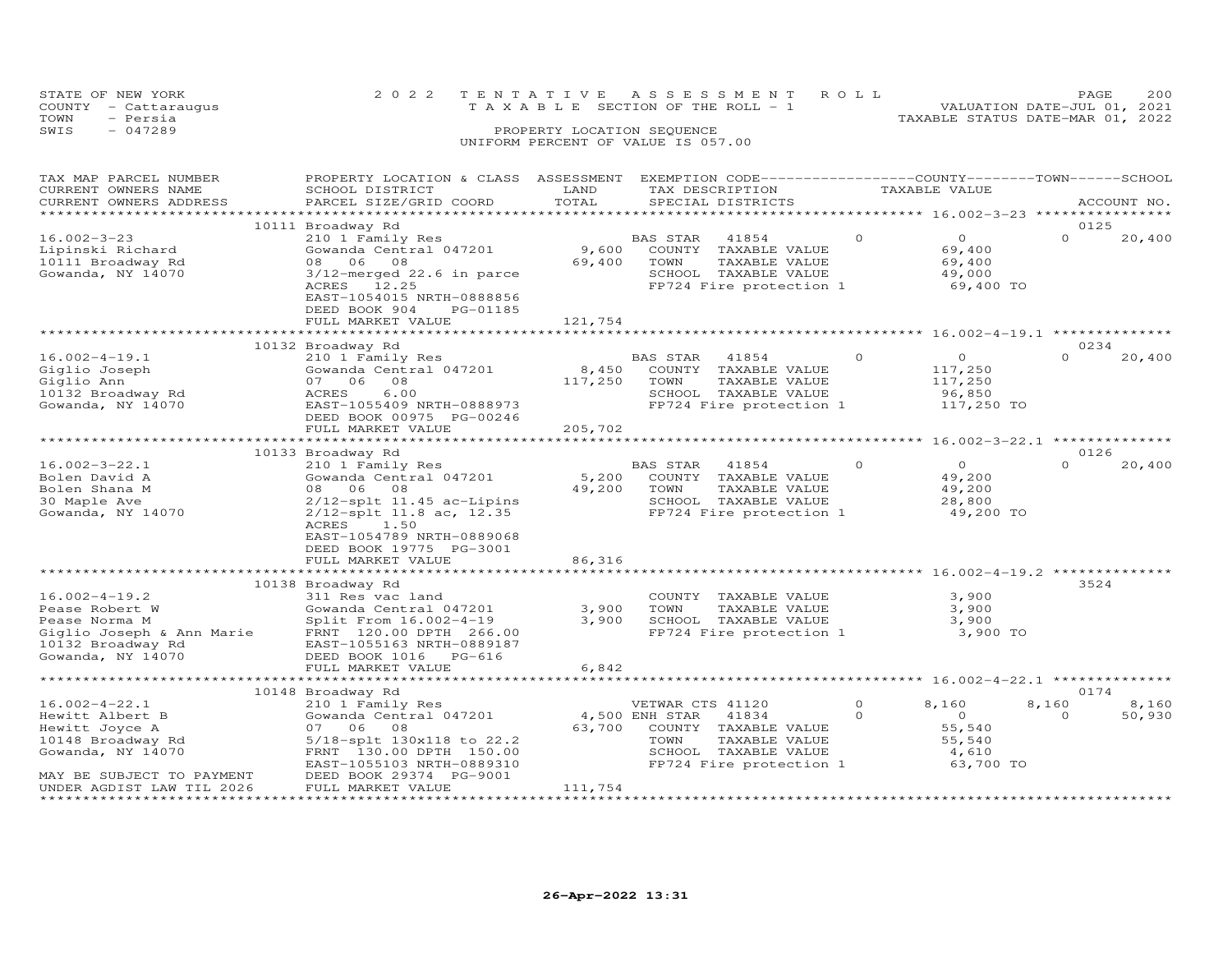|                                                                                                                                       |                                                                                                                                                                                               |                 | UNIFORM PERCENT OF VALUE IS 057.00                                                                                                               |                      |                                                                       |                    |                          |
|---------------------------------------------------------------------------------------------------------------------------------------|-----------------------------------------------------------------------------------------------------------------------------------------------------------------------------------------------|-----------------|--------------------------------------------------------------------------------------------------------------------------------------------------|----------------------|-----------------------------------------------------------------------|--------------------|--------------------------|
| TAX MAP PARCEL NUMBER<br>CURRENT OWNERS NAME<br>CURRENT OWNERS ADDRESS                                                                | PROPERTY LOCATION & CLASS ASSESSMENT<br>SCHOOL DISTRICT<br>PARCEL SIZE/GRID COORD                                                                                                             | LAND<br>TOTAL   | EXEMPTION CODE-----------------COUNTY-------TOWN------SCHOOL<br>TAX DESCRIPTION<br>SPECIAL DISTRICTS                                             |                      | TAXABLE VALUE                                                         |                    | ACCOUNT NO.              |
|                                                                                                                                       | 10161 Broadway Rd                                                                                                                                                                             |                 |                                                                                                                                                  |                      |                                                                       |                    | 1247                     |
| $16.002 - 3 - 21.2$<br>Munger Brian G<br>10161 Broadway Rd<br>Gowanda, NY 14070                                                       | 210 1 Family Res<br>Gowanda Central 047201<br>08 06<br>08<br>1.20<br>ACRES<br>EAST-1054834 NRTH-0889545<br>DEED BOOK 00978 PG-00940                                                           | 37,700          | AGED C/T/S 41800<br>6,100 ENH STAR<br>41834<br>COUNTY TAXABLE VALUE<br>TAXABLE VALUE<br>TOWN<br>SCHOOL TAXABLE VALUE<br>FP724 Fire protection 1  | $\circ$<br>$\Omega$  | 18,850<br>$\Omega$<br>18,850<br>18,850<br>$\sim$ 0<br>37,700 TO       | 18,850<br>$\Omega$ | 18,850<br>18,850         |
|                                                                                                                                       | FULL MARKET VALUE                                                                                                                                                                             | 66,140          | *********************                                                                                                                            |                      |                                                                       |                    |                          |
|                                                                                                                                       |                                                                                                                                                                                               |                 |                                                                                                                                                  |                      | ******** 16.002-4-20 *****************                                |                    | 0104                     |
| $16.002 - 4 - 20$<br>Hewitt Ben A<br>10168 Broadway Rd<br>Gowanda, NY 14070<br>MAY BE SUBJECT TO PAYMENT<br>UNDER AGDIST LAW TIL 2026 | 10168 Broadway Rd<br>220 2 Family Res<br>Gowanda Central 047201<br>07 06<br>08<br>$2/19$ -mrgd $3-21.3$ & $4-22.2$<br>ACRES<br>36.35<br>EAST-1055096 NRTH-0889553<br>DEED BOOK 00993 PG-00249 | 70,100          | AG DIST<br>41720<br>28,700 BAS STAR<br>41854<br>COUNTY TAXABLE VALUE<br>TOWN<br>TAXABLE VALUE<br>SCHOOL TAXABLE VALUE<br>FP724 Fire protection 1 | $\Omega$<br>$\Omega$ | 2,576<br>$\overline{O}$<br>67,524<br>67,524<br>47,124<br>70,100 TO    | 2,576<br>$\Omega$  | 2,576<br>20,400          |
|                                                                                                                                       | FULL MARKET VALUE                                                                                                                                                                             | 122,982         |                                                                                                                                                  |                      |                                                                       |                    |                          |
|                                                                                                                                       |                                                                                                                                                                                               |                 |                                                                                                                                                  |                      |                                                                       |                    |                          |
| $16.002 - 3 - 20$<br>Stark George W<br>10183 Broadway Rd<br>Gowanda, NY 14070                                                         | 10183 Broadway Rd<br>210 1 Family Res<br>Gowanda Central 047201<br>08 06<br>08<br>FRNT 100.00 DPTH 315.00<br>EAST-1054818 NRTH-0889705<br>DEED BOOK 879<br>PG-00805                           | 46,000          | VETCOM CTS 41130<br>4,800 ENH STAR<br>41834<br>COUNTY TAXABLE VALUE<br>TOWN<br>TAXABLE VALUE<br>SCHOOL TAXABLE VALUE<br>FP724 Fire protection 1  | $\Omega$<br>$\Omega$ | 11,500<br>$\Omega$<br>34,500<br>34,500<br>$\overline{0}$<br>46,000 TO | 11,500<br>$\Omega$ | 1048<br>11,500<br>34,500 |
|                                                                                                                                       | FULL MARKET VALUE                                                                                                                                                                             | 80,702          |                                                                                                                                                  |                      |                                                                       |                    |                          |
|                                                                                                                                       |                                                                                                                                                                                               |                 | **********************                                                                                                                           |                      | ******* 16.002-4-25 *****************                                 |                    |                          |
| $16.002 - 4 - 25$<br>Grimm Michael J<br>Grimm Mary M<br>10184 Broadway Rd<br>Gowanda, NY 14070                                        | 10184 Broadway Rd<br>210 1 Family Res<br>Gowanda Central 047201<br>07 06<br>08<br>ACRES<br>1.45<br>EAST-1055164 NRTH-0889859<br>DEED BOOK 3951<br>PG-5002                                     | 7,200<br>52,800 | BAS STAR<br>41854<br>COUNTY TAXABLE VALUE<br>TOWN<br>TAXABLE VALUE<br>SCHOOL TAXABLE VALUE<br>FP724 Fire protection 1                            | $\Omega$             | $\overline{O}$<br>52,800<br>52,800<br>32,400<br>52,800 TO             | $\cap$             | 0068<br>20,400           |
|                                                                                                                                       | FULL MARKET VALUE                                                                                                                                                                             | 92,632          |                                                                                                                                                  |                      |                                                                       |                    |                          |
|                                                                                                                                       | ************************                                                                                                                                                                      |                 |                                                                                                                                                  |                      | ********* 16.002-4-26 ****                                            |                    |                          |
| $16.002 - 4 - 26$<br>Denea Bradley J<br>10190 Broadway Rd<br>Gowanda, NY 14070                                                        | 10190 Broadway Rd<br>210 1 Family Res<br>Gowanda Central 047201<br>07<br>06<br>08<br>FRNT 100.00 DPTH 275.00<br>EAST-1055164 NRTH-0890023<br>DEED BOOK 20783 PG-3001                          | 6,000<br>72,700 | 41854<br>BAS STAR<br>COUNTY TAXABLE VALUE<br>TOWN<br>TAXABLE VALUE<br>SCHOOL TAXABLE VALUE<br>FP724 Fire protection 1                            | $\Omega$             | $\Omega$<br>72,700<br>72,700<br>52,300<br>72,700 TO                   | $\Omega$           | 0063<br>20,400           |

**26-Apr-2022 13:31**

\*\*\*\*\*\*\*\*\*\*\*\*\*\*\*\*\*\*\*\*\*\*\*\*\*\*\*\*\*\*\*\*\*\*\*\*\*\*\*\*\*\*\*\*\*\*\*\*\*\*\*\*\*\*\*\*\*\*\*\*\*\*\*\*\*\*\*\*\*\*\*\*\*\*\*\*\*\*\*\*\*\*\*\*\*\*\*\*\*\*\*\*\*\*\*\*\*\*\*\*\*\*\*\*\*\*\*\*\*\*\*\*\*\*\*\*\*\*\*\*\*\*\*\*\*\*\*\*\*\*\*\*

FULL MARKET VALUE 127,544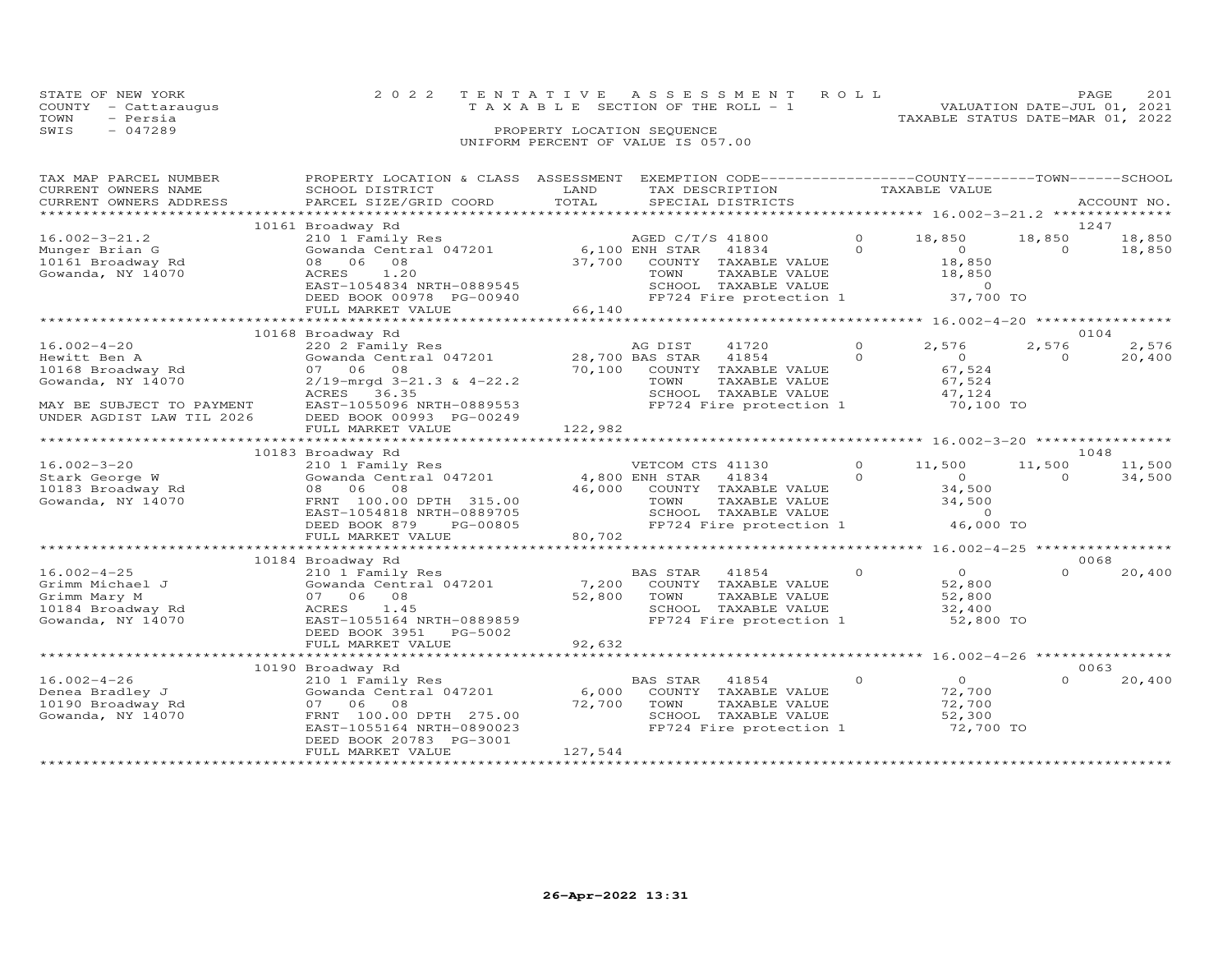| STATE OF NEW YORK |                      |                                    | 2022 TENTATIVE ASSESSMENT ROLL        |                                  | PAGE                        | 202 |
|-------------------|----------------------|------------------------------------|---------------------------------------|----------------------------------|-----------------------------|-----|
|                   | COUNTY - Cattaraugus |                                    | T A X A B L E SECTION OF THE ROLL - 1 |                                  | VALUATION DATE-JUL 01, 2021 |     |
| TOWN              | - Persia             |                                    |                                       | TAXABLE STATUS DATE-MAR 01, 2022 |                             |     |
| SWIS              | - 047289             | PROPERTY LOCATION SEQUENCE         |                                       |                                  |                             |     |
|                   |                      | UNIFORM PERCENT OF VALUE IS 057.00 |                                       |                                  |                             |     |
|                   |                      |                                    |                                       |                                  |                             |     |

| TAX MAP PARCEL NUMBER<br>CURRENT OWNERS NAME<br>CURRENT OWNERS ADDRESS                                                                                         | PROPERTY LOCATION & CLASS ASSESSMENT<br>SCHOOL DISTRICT<br>PARCEL SIZE/GRID COORD                                                                                                                                         | LAND<br>TOTAL              | EXEMPTION CODE-----------------COUNTY-------TOWN-----SCHOOL<br>TAX DESCRIPTION<br>SPECIAL DISTRICTS                                             |                     | TAXABLE VALUE                                               |                           | ACCOUNT NO.     |
|----------------------------------------------------------------------------------------------------------------------------------------------------------------|---------------------------------------------------------------------------------------------------------------------------------------------------------------------------------------------------------------------------|----------------------------|-------------------------------------------------------------------------------------------------------------------------------------------------|---------------------|-------------------------------------------------------------|---------------------------|-----------------|
| ********************                                                                                                                                           |                                                                                                                                                                                                                           |                            |                                                                                                                                                 |                     |                                                             |                           |                 |
| $16.002 - 4 - 27$<br>Van Note Ryan M<br>10198 Broadway Rd<br>Gowanda, NY 14070                                                                                 | 10198 Broadway Rd<br>210 1 Family Res<br>Gowanda Central 047201<br>07<br>06<br>08<br>FRNT 100.00 DPTH 275.00<br>BANK<br>017<br>EAST-1055166 NRTH-0890126<br>DEED BOOK 13498 PG-8001<br>FULL MARKET VALUE                  | 6,000<br>71,200<br>124,912 | BAS STAR<br>41854<br>COUNTY TAXABLE VALUE<br>TOWN<br>TAXABLE VALUE<br>SCHOOL TAXABLE VALUE<br>FP724 Fire protection 1                           | $\circ$             | $\circ$<br>71,200<br>71,200<br>50,800<br>71,200 TO          | 0103<br>$\Omega$          | 20,400          |
|                                                                                                                                                                |                                                                                                                                                                                                                           |                            |                                                                                                                                                 |                     |                                                             |                           |                 |
| $16.002 - 4 - 28$<br>Malek Sherri L<br>Schuster Julie<br>2992 Gowanda Zoar Rd.<br>Gowanda, NY 14070                                                            | 10204 Broadway Rd<br>210 1 Family Res<br>Gowanda Central 047201<br>07 06 08<br>FRNT 100.00 DPTH 275.00<br>BANK<br>081<br>EAST-1055155 NRTH-0890224<br>DEED BOOK 2019 PG-17349                                             | 75,900                     | VETWAR CTS 41120<br>6,000 ENH STAR<br>41834<br>COUNTY TAXABLE VALUE<br>TOWN<br>TAXABLE VALUE<br>SCHOOL TAXABLE VALUE<br>FP724 Fire protection 1 | $\circ$<br>$\Omega$ | 8,160<br>$\circ$<br>67,740<br>67,740<br>16,810<br>75,900 TO | 0124<br>8,160<br>$\Omega$ | 8,160<br>50,930 |
|                                                                                                                                                                | FULL MARKET VALUE                                                                                                                                                                                                         | 133,158                    |                                                                                                                                                 |                     |                                                             |                           |                 |
|                                                                                                                                                                | 10209 Broadway Rd                                                                                                                                                                                                         |                            |                                                                                                                                                 |                     |                                                             | 1318                      |                 |
| $16.002 - 3 - 16.2$<br>Annarino Robert M<br>10209 Broadway Road<br>Gowanda, NY 14070                                                                           | 210 1 Family Res<br>Gowanda Central 047201<br>08 06 08<br>1.45<br>ACRES<br>EAST-1054815 NRTH-0890252<br>DEED BOOK 20190 PG-8904<br>FULL MARKET VALUE                                                                      | 6,800<br>78,100<br>137,018 | COUNTY TAXABLE VALUE<br>TOWN<br>TAXABLE VALUE<br>SCHOOL TAXABLE VALUE<br>FP724 Fire protection 1                                                |                     | 78,100<br>78,100<br>78,100<br>78,100 TO                     |                           |                 |
|                                                                                                                                                                |                                                                                                                                                                                                                           |                            | ***************************** 16.002-3-15.1 **                                                                                                  |                     |                                                             |                           |                 |
| $16.002 - 3 - 15.1$<br>Gernatt Asphalt Products Inc<br>13870 Taylor Hollow Road<br>Collins, NY 14034<br>MAY BE SUBJECT TO PAYMENT<br>UNDER AGDIST LAW TIL 2026 | 10212 Broadway Rd<br>322 Rural vac>10<br>Gowanda Central 047201<br>08 06 08<br>$2/17$ -splt 1.45 ac off<br>FRNT<br>92.00 DPTH<br>ACRES 48.50<br>EAST-1053623 NRTH-0890892<br>DEED BOOK 27101 PG-3001<br>FULL MARKET VALUE | 29,600<br>29,600<br>51,930 | AG DIST<br>41720<br>COUNTY<br>TAXABLE VALUE<br>TOWN<br>TAXABLE VALUE<br>SCHOOL TAXABLE VALUE<br>FP724 Fire protection 1                         | $\Omega$            | $\Omega$<br>29,600<br>29,600<br>29,600<br>29,600 TO         | 0050<br>$\Omega$          |                 |
|                                                                                                                                                                |                                                                                                                                                                                                                           |                            |                                                                                                                                                 |                     | *** 16.002-3-15.3 **                                        |                           |                 |
| $16.002 - 3 - 15.3$<br>Chmiel Henry Jr<br>Turman-Chmiel Deborah K<br>10215 Broadway Rd<br>Gowanda, NY 14070                                                    | 10212 Broadway Rd<br>312 Vac w/imprv<br>Gowanda Central 047201<br>2/2017-splt off 3-15.1<br>1.45<br>ACRES<br>EAST-1054749 NRTH-0890554<br>DEED BOOK 27099 PG-8001<br>FULL MARKET VALUE                                    | 6,500<br>10,400<br>18,246  | COUNTY TAXABLE VALUE<br>TOWN<br>TAXABLE VALUE<br>SCHOOL TAXABLE VALUE<br>FP724 Fire protection 1                                                |                     | 10,400<br>10,400<br>10,400<br>10,400 TO                     | 1673                      |                 |
|                                                                                                                                                                |                                                                                                                                                                                                                           |                            |                                                                                                                                                 |                     |                                                             |                           |                 |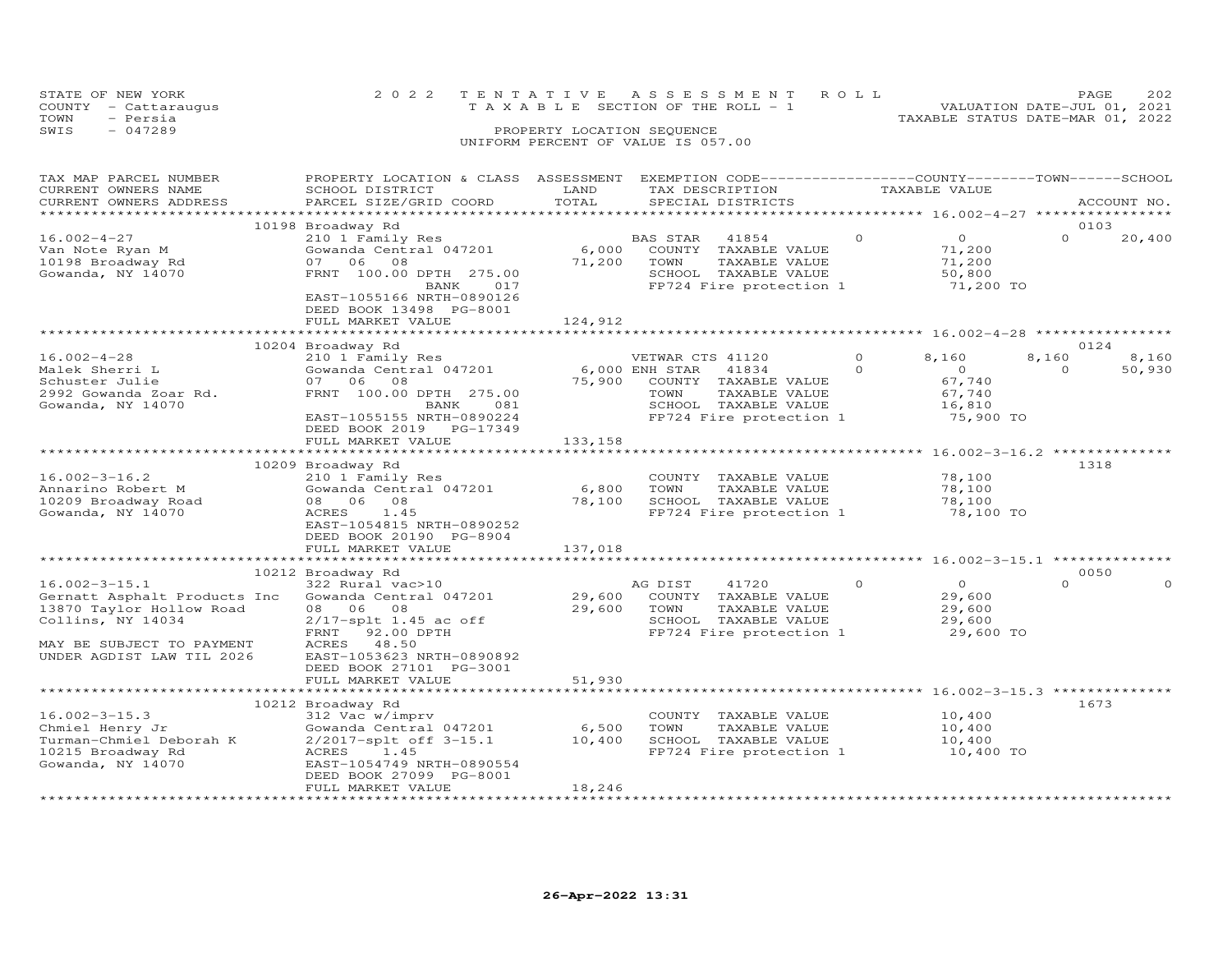| STATE OF NEW YORK<br>COUNTY - Cattaraugus<br>- Persia<br>TOWN<br>SWIS<br>$-047289$ | 2022 TENTATIVE ASSESSMENT ROLL<br>T A X A B L E SECTION OF THE ROLL - 1<br>PROPERTY LOCATION SEQUENCE | PAGE.<br>VALUATION DATE-JUL 01, 2021<br>TAXABLE STATUS DATE-MAR 01, 2022 | 203 |
|------------------------------------------------------------------------------------|-------------------------------------------------------------------------------------------------------|--------------------------------------------------------------------------|-----|
|                                                                                    | UNIFORM PERCENT OF VALUE IS 057.00                                                                    |                                                                          |     |

| TAX MAP PARCEL NUMBER<br>CURRENT OWNERS NAME<br>CURRENT OWNERS ADDRESS                              | PROPERTY LOCATION & CLASS ASSESSMENT<br>SCHOOL DISTRICT<br>PARCEL SIZE/GRID COORD                                                                                                                       | LAND<br>TOTAL              | EXEMPTION CODE-----------------COUNTY-------TOWN------SCHOOL<br>TAX DESCRIPTION<br>SPECIAL DISTRICTS                                                                                                                      |                                                         | TAXABLE VALUE                                                                                             |                                                           | ACCOUNT NO.                                           |
|-----------------------------------------------------------------------------------------------------|---------------------------------------------------------------------------------------------------------------------------------------------------------------------------------------------------------|----------------------------|---------------------------------------------------------------------------------------------------------------------------------------------------------------------------------------------------------------------------|---------------------------------------------------------|-----------------------------------------------------------------------------------------------------------|-----------------------------------------------------------|-------------------------------------------------------|
|                                                                                                     |                                                                                                                                                                                                         |                            |                                                                                                                                                                                                                           |                                                         |                                                                                                           |                                                           |                                                       |
| $16.002 - 3 - 15.2$<br>Chmiel Henry Jr<br>10215 Broadway Rd<br>Gowanda, NY 14070                    | 10215 Broadway Rd<br>210 1 Family Res<br>Gowanda Central 047201<br>FRNT 213.00 DPTH<br>1.00<br>ACRES<br>EAST-1054853 NRTH-0890456<br>DEED BOOK 1002 PG-352                                              | 5,000<br>23,700            | ENH STAR<br>41834<br>COUNTY TAXABLE VALUE<br>TAXABLE VALUE<br>TOWN<br>SCHOOL TAXABLE VALUE<br>FP724 Fire protection 1                                                                                                     | $\Omega$                                                | $\overline{O}$<br>23,700<br>23,700<br>$\circ$<br>23,700 TO                                                | 1348<br>$\Omega$                                          | 23,700                                                |
|                                                                                                     | FULL MARKET VALUE                                                                                                                                                                                       | 41,579                     |                                                                                                                                                                                                                           |                                                         |                                                                                                           |                                                           |                                                       |
| $16.002 - 4 - 29.1$<br>Korbar Thelma Sandra<br>10216 Broadway Rd<br>Gowanda, NY 14070               | 10216 Broadway Rd<br>210 1 Family Res<br>Gowanda Central 047201<br>07 06 08<br>5.30<br>ACRES<br>EAST-1055300 NRTH-0890361<br>DEED BOOK 763<br>PG-00062<br>FULL MARKET VALUE                             | 8,700<br>56,900<br>99,825  | ENH STAR 41834<br>COUNTY TAXABLE VALUE<br>TOWN<br>TAXABLE VALUE<br>SCHOOL TAXABLE VALUE<br>FP724 Fire protection 1                                                                                                        | $\Omega$                                                | $\Omega$<br>56,900<br>56,900<br>5,970<br>56,900 TO                                                        | 0121<br>$\Omega$                                          | 50,930                                                |
|                                                                                                     |                                                                                                                                                                                                         |                            |                                                                                                                                                                                                                           |                                                         |                                                                                                           |                                                           |                                                       |
| $16.002 - 3 - 14$<br>Chmiel Frances<br>Chmiel Brandi D<br>10235 Broadway Rd<br>Gowanda, NY 14070    | 10235 Broadway Rd<br>210 1 Family Res<br>Gowanda Central 047201<br>08 06 08<br>FRNT 150.60 DPTH<br><b>ACRES</b><br>1.35<br>EAST-1054788 NRTH-0890758<br>DEED BOOK 2021<br>PG-10239<br>FULL MARKET VALUE |                            | VETCOM CTS 41130<br>4,500 VETDIS CTS 41140<br>56,000 AGED C/T<br>41801<br>AGED S<br>41804<br>41834<br>ENH STAR<br>COUNTY TAXABLE VALUE<br>TOWN<br>TAXABLE VALUE<br>98,246 SCHOOL TAXABLE VALUE<br>FP724 Fire protection 1 | $\circ$<br>$\Omega$<br>$\Omega$<br>$\Omega$<br>$\Omega$ | 13,600<br>5,600<br>11,040<br>$\overline{O}$<br>$\overline{0}$<br>25,760<br>25,760<br>$\circ$<br>56,000 TO | 0051<br>13,600<br>5,600<br>11,040<br>$\Omega$<br>$\Omega$ | 13,600<br>5,600<br>$\overline{0}$<br>12,880<br>23,920 |
|                                                                                                     | *******************************                                                                                                                                                                         |                            | ************************************** 16.002-4-6 ******************                                                                                                                                                      |                                                         |                                                                                                           |                                                           |                                                       |
| $16.002 - 4 - 6$<br>Brown Robert E<br>Brown Kathleen D<br>10236 Broadway Rd<br>Gowanda, NY 14070    | 10236 Broadway Rd<br>210 1 Family Res<br>Gowanda Central 047201<br>07 06 08<br>ACRES<br>6.20 BANK<br>017<br>EAST-1055380 NRTH-0890908<br>DEED BOOK 4429<br>PG-7002<br>FULL MARKET VALUE                 | 9,500<br>61,600<br>108,070 | <b>BAS STAR</b><br>41854<br>COUNTY TAXABLE VALUE<br>TAXABLE VALUE<br>TOWN<br>SCHOOL TAXABLE VALUE<br>FP724 Fire protection 1                                                                                              | $\Omega$                                                | $\Omega$<br>61,600<br>61,600<br>41,200<br>61,600 TO                                                       | 0185<br>$\Omega$                                          | 20,400                                                |
|                                                                                                     |                                                                                                                                                                                                         |                            |                                                                                                                                                                                                                           |                                                         |                                                                                                           |                                                           |                                                       |
| $16.002 - 3 - 12$<br>Mansfield William<br>Mansfield Debra<br>10251 Broadway Rd<br>Gowanda, NY 14070 | 10251 Broadway Rd<br>210 1 Family Res<br>Gowanda Central 047201<br>17 06<br>08<br>FRNT 134.80 DPTH 142.00<br>EAST-1054900 NRTH-0891087<br>DEED BOOK 19901 PG-2001<br>FULL MARKET VALUE                  | 3,800<br>45,000<br>78,947  | BAS STAR<br>41854<br>COUNTY TAXABLE VALUE<br>TOWN<br>TAXABLE VALUE<br>SCHOOL TAXABLE VALUE<br>FP724 Fire protection 1                                                                                                     | $\Omega$                                                | $\overline{O}$<br>45,000<br>45,000<br>24,600<br>45,000 TO                                                 | 0129<br>$\Omega$                                          | 20,400                                                |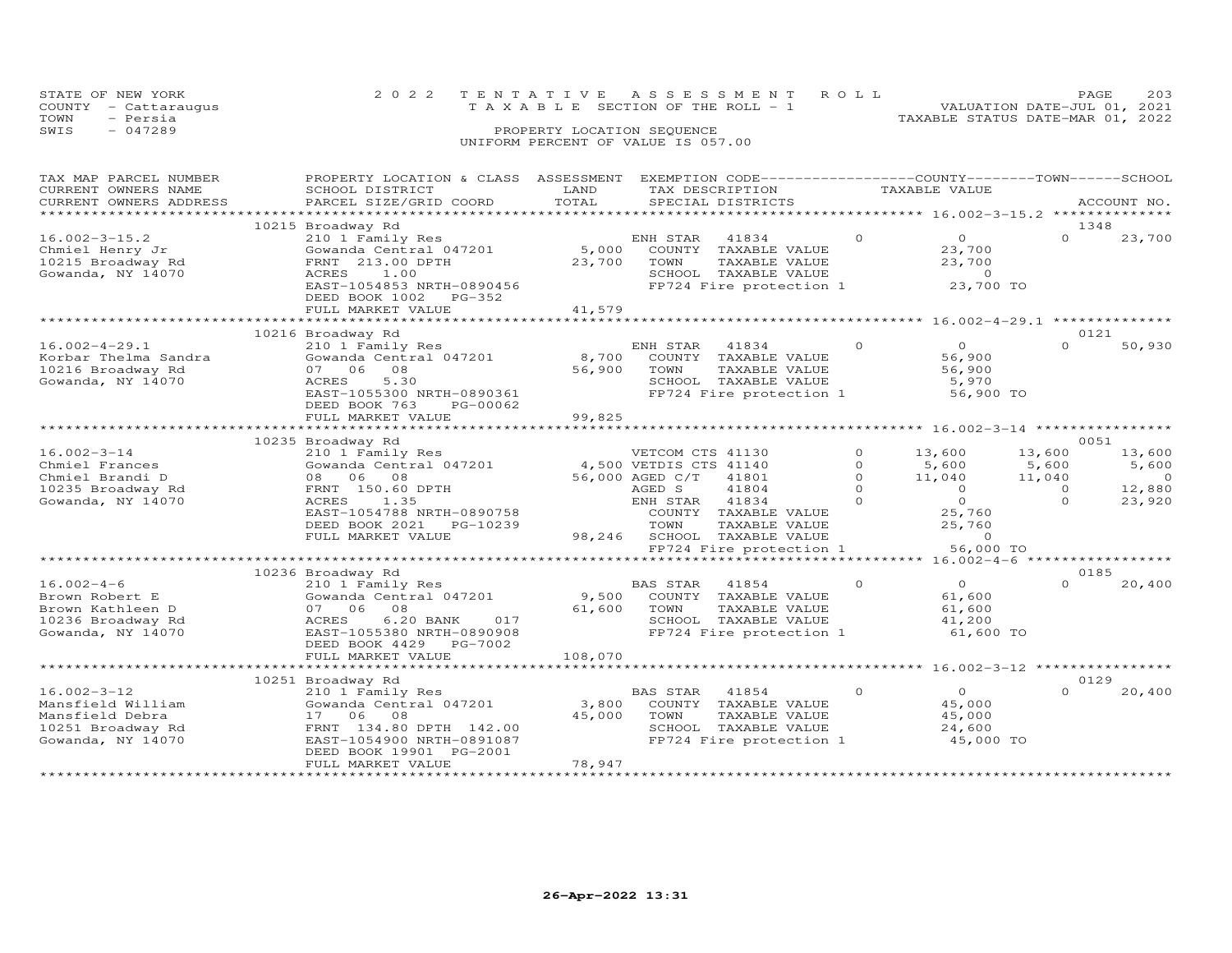| STATE OF NEW YORK<br>- Cattaraugus<br>COUNTY<br>- Persia<br>TOWN                                                                                                                                                                                       |                           |                            | 2022 TENTATIVE ASSESSMENT ROLL<br>T A X A B L E SECTION OF THE ROLL - 1 |               | PAGE<br>VALUATION DATE-JUL 01, 2021<br>TAXABLE STATUS DATE-MAR 01, 2022 | 204         |
|--------------------------------------------------------------------------------------------------------------------------------------------------------------------------------------------------------------------------------------------------------|---------------------------|----------------------------|-------------------------------------------------------------------------|---------------|-------------------------------------------------------------------------|-------------|
| $-047289$<br>SWIS                                                                                                                                                                                                                                      |                           | PROPERTY LOCATION SEQUENCE |                                                                         |               |                                                                         |             |
|                                                                                                                                                                                                                                                        |                           |                            | UNIFORM PERCENT OF VALUE IS 057.00                                      |               |                                                                         |             |
|                                                                                                                                                                                                                                                        |                           |                            |                                                                         |               |                                                                         |             |
|                                                                                                                                                                                                                                                        |                           |                            |                                                                         |               |                                                                         |             |
| CURRENT OWNERS NAME                                                                                                                                                                                                                                    | SCHOOL DISTRICT           | LAND                       | TAX DESCRIPTION                                                         | TAXABLE VALUE |                                                                         |             |
| CURRENT OWNERS ADDRESS                                                                                                                                                                                                                                 | PARCEL SIZE/GRID COORD    | TOTAL                      | SPECIAL DISTRICTS                                                       |               |                                                                         | ACCOUNT NO. |
| TAX MAP PARCEL NUMBER<br>a a backara a backara a backara a backara a backara a backara a backara a backara a backara a backara a backara a backara a backara a backara a backara a backara a backara a backara a backara a backara a backara a backara | PROPERTY LOCATION & CLASS | ASSESSMENT                 | EXEMPTION CODE-----------------COUNTY-------TOWN-----SCHOOL             |               |                                                                         |             |

|                             | 10254 Broadway Rd              |         |                                                     |                             | 1114               |
|-----------------------------|--------------------------------|---------|-----------------------------------------------------|-----------------------------|--------------------|
| $16.002 - 4 - 5.2$          | 210 1 Family Res               |         | COUNTY TAXABLE VALUE                                | 120,700                     |                    |
| Gibbs John A                | Gowanda Central 047201         | 10,500  | TOWN<br>TAXABLE VALUE                               | 120,700                     |                    |
| 8483 Route 353              | 06<br>08<br>16                 | 120,700 | SCHOOL TAXABLE VALUE                                | 120,700                     |                    |
| Gowanda, NY 14070           | ACRES<br>16.40                 |         | FP724 Fire protection 1                             | 120,700 TO                  |                    |
|                             | EAST-1056112 NRTH-0891189      |         |                                                     |                             |                    |
|                             | DEED BOOK 20701 PG-5001        |         |                                                     |                             |                    |
|                             | FULL MARKET VALUE              | 211,754 |                                                     |                             |                    |
|                             |                                |         | ******************************** 16.002-3-11 ****** |                             |                    |
|                             |                                |         |                                                     |                             | 0035               |
| $16.002 - 3 - 11$           | 10255 Broadway Rd              |         | $\Omega$                                            | $\circ$                     | $\Omega$<br>50,930 |
|                             | 210 1 Family Res               |         | ENH STAR<br>41834                                   |                             |                    |
| Murray Michael K            | Gowanda Central 047201         | 6,800   | COUNTY TAXABLE VALUE                                | 60,100                      |                    |
| Murray Diedre L             | 17 05<br>08                    | 60,100  | TOWN<br>TAXABLE VALUE                               | 60,100                      |                    |
| 35711 Washington Loop Rd 22 | 2.30<br>ACRES                  |         | SCHOOL TAXABLE VALUE                                | 9,170                       |                    |
| Punta Gordo, FL 33982       | EAST-1054599 NRTH-0891119      |         | FP724 Fire protection 1                             | 60,100 TO                   |                    |
|                             | DEED BOOK 896<br>PG-01137      |         |                                                     |                             |                    |
|                             | FULL MARKET VALUE              | 105,439 |                                                     |                             |                    |
|                             |                                |         |                                                     |                             |                    |
|                             | 10259 Broadway Rd              |         |                                                     |                             | 0224               |
| $16.002 - 3 - 10$           | 210 1 Family Res               |         | <b>BAS STAR</b><br>41854<br>$\Omega$                | $\Omega$                    | $\Omega$<br>20,400 |
| Bogardus Larry B            | Gowanda Central 047201         | 7,000   | COUNTY TAXABLE VALUE                                | 58,300                      |                    |
| Bogardus Cathy              | 08<br>17 06                    | 58,300  | TOWN<br>TAXABLE VALUE                               | 58,300                      |                    |
| 10259 Broadway Rd           | Life Use                       |         | SCHOOL TAXABLE VALUE                                | 37,900                      |                    |
| Gowanda, NY 14070           | ACRES<br>2.74                  |         | FP724 Fire protection 1                             | 58,300 TO                   |                    |
|                             | EAST-1054601 NRTH-0891276      |         |                                                     |                             |                    |
|                             | DEED BOOK 1004<br>$PG-60$      |         |                                                     |                             |                    |
|                             | FULL MARKET VALUE              | 102,281 |                                                     |                             |                    |
|                             |                                |         |                                                     |                             |                    |
|                             | 10262 Broadway Rd              |         |                                                     |                             | 0179               |
| $16.002 - 4 - 5.1$          | 210 1 Family Res               |         | $\Omega$<br>BAS STAR<br>41854                       | $\circ$                     | $\Omega$<br>20,400 |
| Grainge Deborah A           | Gowanda Central 047201         | 6,300   | COUNTY TAXABLE VALUE                                | 75,500                      |                    |
| 10262 Broadway Rd           | 16<br>06 08                    | 75,500  | TOWN<br>TAXABLE VALUE                               | 75,500                      |                    |
| Gowanda, NY 14070           | $3/09$ -merged $4-4.3$ into pr |         | SCHOOL TAXABLE VALUE                                | 55,100                      |                    |
|                             | 4/16-splt 20x254 off           |         | FP724 Fire protection 1                             | 75,500 TO                   |                    |
|                             | ACRES<br>1.55                  |         |                                                     |                             |                    |
|                             | EAST-1055201 NRTH-0891267      |         |                                                     |                             |                    |
|                             | DEED BOOK 01001 PG-00894       |         |                                                     |                             |                    |
|                             | FULL MARKET VALUE              | 132,456 |                                                     |                             |                    |
|                             |                                |         |                                                     | **** 16.002-4-4.2 ********* |                    |
|                             | 10264 Broadway Rd              |         |                                                     |                             | 1280               |
| $16.002 - 4 - 4.2$          | 210 1 Family Res               |         | COUNTY TAXABLE VALUE                                | 46,700                      |                    |
| Povhe Matthew T             | Gowanda Central 047201         | 3,000   | TOWN<br>TAXABLE VALUE                               | 46,700                      |                    |
| Cornell Rachel S            | 16 06<br>08                    | 46,700  | SCHOOL TAXABLE VALUE                                | 46,700                      |                    |
|                             | nrf-sold 20x255 (10/2008)      |         |                                                     | 46,700 TO                   |                    |
| 10264 Broadway Rd           |                                |         | FP724 Fire protection 1                             |                             |                    |
| Gowanda, NY 14070           | FRNT 195.00 DPTH 172.50        |         |                                                     |                             |                    |
|                             | EAST-1055323 NRTH-0891452      |         |                                                     |                             |                    |
|                             | DEED BOOK 30823 PG-8002        |         |                                                     |                             |                    |
|                             | FULL MARKET VALUE              | 81,930  |                                                     |                             |                    |
|                             |                                |         |                                                     |                             |                    |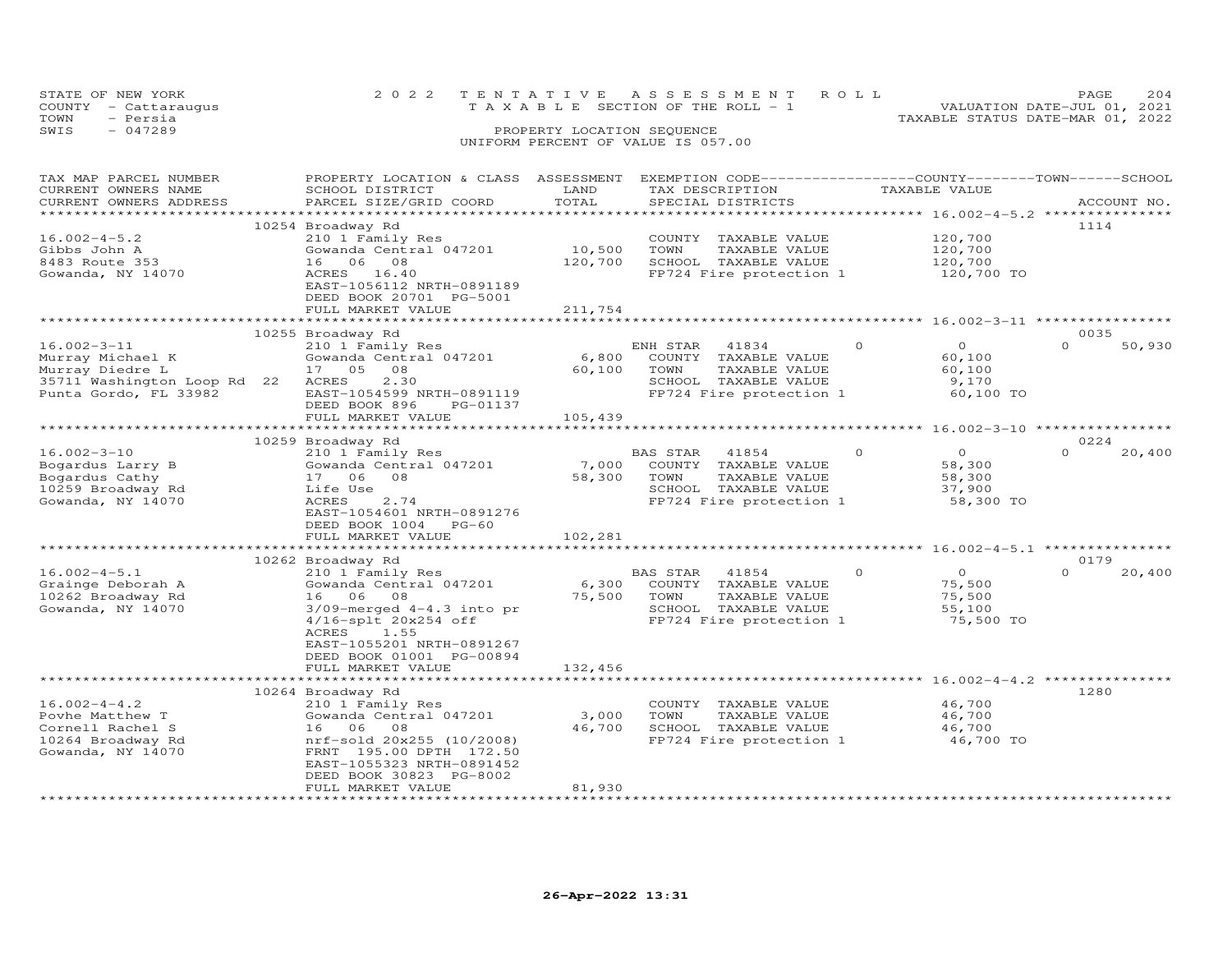|      | STATE OF NEW YORK    | 2022 TENTATIVE ASSESSMENT ROLL     |                            |  |                                  | PAGE.                       | 205 |
|------|----------------------|------------------------------------|----------------------------|--|----------------------------------|-----------------------------|-----|
|      | COUNTY - Cattaraugus | TAXABLE SECTION OF THE ROLL - 1    |                            |  |                                  | VALUATION DATE-JUL 01, 2021 |     |
| TOWN | - Persia             |                                    |                            |  | TAXABLE STATUS DATE-MAR 01, 2022 |                             |     |
| SWIS | $-047289$            |                                    | PROPERTY LOCATION SEQUENCE |  |                                  |                             |     |
|      |                      | UNIFORM PERCENT OF VALUE IS 057.00 |                            |  |                                  |                             |     |

| TAX MAP PARCEL NUMBER<br>CURRENT OWNERS NAME<br>CURRENT OWNERS ADDRESS<br>***********************  | PROPERTY LOCATION & CLASS ASSESSMENT<br>SCHOOL DISTRICT<br>PARCEL SIZE/GRID COORD                                                                                                                      | LAND<br>TOTAL               | EXEMPTION CODE-----------------COUNTY-------TOWN------SCHOOL<br>TAX DESCRIPTION<br>SPECIAL DISTRICTS                                                |                                 | TAXABLE VALUE                                                                    |                             | ACCOUNT NO.                |
|----------------------------------------------------------------------------------------------------|--------------------------------------------------------------------------------------------------------------------------------------------------------------------------------------------------------|-----------------------------|-----------------------------------------------------------------------------------------------------------------------------------------------------|---------------------------------|----------------------------------------------------------------------------------|-----------------------------|----------------------------|
| $16.002 - 3 - 8.2$<br>Horth Michael D<br>Horth Heather A<br>10265 Broadway Rd<br>Gowanda, NY 14070 | 10265 Broadway Rd<br>230 3 Family Res<br>Gowanda Central 047201<br>08<br>17 06<br>2.90<br>ACRES<br>EAST-1054607 NRTH-0891452<br>DEED BOOK 1028<br>$PG-579$<br>FULL MARKET VALUE                        | 7,100<br>115,700<br>202,982 | BAS STAR<br>41854<br>COUNTY TAXABLE VALUE<br>TOWN<br>TAXABLE VALUE<br>SCHOOL TAXABLE VALUE<br>FP724 Fire protection 1                               | $\circ$                         | $\overline{0}$<br>115,700<br>115,700<br>95,300<br>115,700 TO                     | $\Omega$                    | 1295<br>20,400             |
| $16.002 - 4 - 4.1$<br>Taylor Craig D<br>20 Allen St<br>Gowanda, NY 14070                           | 10266 Broadway Rd<br>312 Vac w/imprv<br>Gowanda Central 047201<br>16 06 08<br>FRNT 143.00 DPTH 205.00<br>EAST-1055121 NRTH-0891449<br>DEED BOOK 01001 PG-00076<br>FULL MARKET VALUE<br>*************** | 6,600<br>20,300<br>35,614   | COUNTY<br>TAXABLE VALUE<br>TAXABLE VALUE<br>TOWN<br>SCHOOL TAXABLE VALUE<br>FP724 Fire protection 1                                                 |                                 | ******************* 16.002-4-4.1 ****<br>20,300<br>20,300<br>20,300<br>20,300 TO |                             | 0157                       |
|                                                                                                    |                                                                                                                                                                                                        |                             |                                                                                                                                                     |                                 |                                                                                  |                             | 0026                       |
| $16.002 - 4 - 3$<br>Clabeaux Eugene<br>Ruttenbur Hope<br>10274 Broadway Rd<br>Gowanda, NY 14070    | 10274 Broadway Rd<br>210 1 Family Res<br>Gowanda Central 047201<br>16 06<br>08<br>ACRES<br>2.20 BANK<br>017<br>EAST-1055197 NRTH-0891650<br>DEED BOOK 1624 PG-5001                                     |                             | VETWAR CTS 41120<br>6,600 VETDIS CTS 41140<br>59,100 BAS STAR<br>41854<br>COUNTY TAXABLE VALUE<br>TOWN<br>TAXABLE VALUE<br>SCHOOL TAXABLE VALUE     | $\circ$<br>$\Omega$<br>$\Omega$ | 8,160<br>27,200<br>$\overline{0}$<br>23,740<br>23,740<br>3,340                   | 8,160<br>27,200<br>$\Omega$ | 8,160<br>27,200<br>20,400  |
|                                                                                                    | FULL MARKET VALUE                                                                                                                                                                                      |                             | 103,684 FP724 Fire protection 1                                                                                                                     |                                 | 59,100 TO                                                                        |                             |                            |
|                                                                                                    |                                                                                                                                                                                                        |                             |                                                                                                                                                     |                                 | **** $16.002 - 3 - 8.1$ ***************                                          |                             |                            |
| $16.002 - 3 - 8.1$<br>Cole Agnes L<br>10275 Broadway Rd<br>Gowanda, NY 14070                       | 10275 Broadway Rd<br>210 1 Family Res<br>Gowanda Central 047201<br>17 06 08<br>ACRES<br>45.10<br>EAST-1053282 NRTH-0891745<br>DEED BOOK 679<br>PG-00452                                                | 87,000                      | VETCOM CTS 41130<br>26,700 ENH STAR<br>41834<br>COUNTY<br>TAXABLE VALUE<br>TOWN<br>TAXABLE VALUE<br>SCHOOL TAXABLE VALUE<br>FP724 Fire protection 1 | $\Omega$<br>$\Omega$            | 13,600<br>$\Omega$<br>73,400<br>73,400<br>22,470<br>87,000 TO                    | 13,600<br>$\Omega$          | 0056<br>13,600<br>50,930   |
|                                                                                                    | FULL MARKET VALUE                                                                                                                                                                                      | 152,632                     |                                                                                                                                                     |                                 |                                                                                  |                             |                            |
|                                                                                                    |                                                                                                                                                                                                        |                             |                                                                                                                                                     |                                 | ************ 16.002-3-9 ******************                                       |                             |                            |
| $16.002 - 3 - 9$<br>Huber George S<br>Huber Barbara M<br>10281 Broadway Rd<br>Gowanda, NY 14070    | 10281 Broadway Rd<br>210 1 Family Res<br>Gowanda Central 047201<br>06<br>08<br>17<br>FRNT 140.00 DPTH 190.00<br>EAST-1054875 NRTH-0891704<br>DEED BOOK 12398 PG-8001<br>FULL MARKET VALUE              | 86,900<br>152,456           | CW_15_VET/ 41161<br>6,000 ENH STAR<br>41834<br>COUNTY TAXABLE VALUE<br>TOWN<br>TAXABLE VALUE<br>SCHOOL TAXABLE VALUE<br>FP724 Fire protection 1     | $\circ$<br>$\Omega$             | 8,160<br>$\overline{O}$<br>78,740<br>78,740<br>35,970<br>86,900 TO               | 8,160<br>$\Omega$           | 0055<br>$\Omega$<br>50,930 |
|                                                                                                    |                                                                                                                                                                                                        |                             |                                                                                                                                                     |                                 |                                                                                  |                             |                            |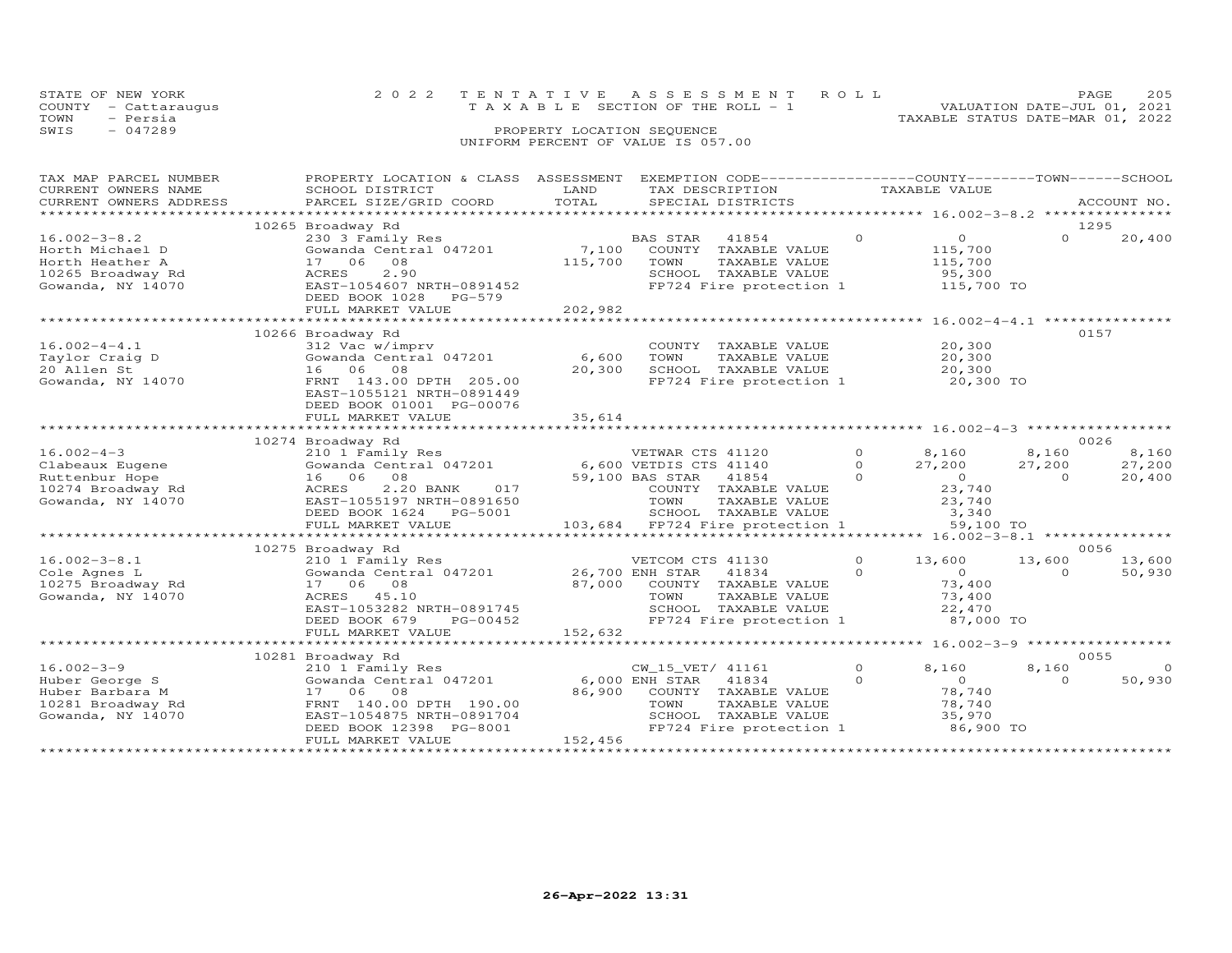|      | STATE OF NEW YORK<br>COUNTY - Cattaraugus | 2022 TENTATIVE ASSESSMENT ROLL<br>VALUATION DATE-JUL 01, 2021<br>T A X A B L E SECTION OF THE ROLL - 1 | PAGE. | 206 |
|------|-------------------------------------------|--------------------------------------------------------------------------------------------------------|-------|-----|
| TOWN | - Persia                                  | TAXABLE STATUS DATE-MAR 01, 2022                                                                       |       |     |
| SWIS | $-047289$                                 | PROPERTY LOCATION SEQUENCE<br>UNIFORM PERCENT OF VALUE IS 057.00                                       |       |     |

| TAX MAP PARCEL NUMBER<br>CURRENT OWNERS NAME<br>CURRENT OWNERS ADDRESS | PROPERTY LOCATION & CLASS ASSESSMENT<br>SCHOOL DISTRICT<br>PARCEL SIZE/GRID COORD | LAND<br>TOTAL | EXEMPTION CODE-----------------COUNTY-------TOWN-----SCHOOL<br>TAX DESCRIPTION<br>SPECIAL DISTRICTS | TAXABLE VALUE                                                   | ACCOUNT NO.    |
|------------------------------------------------------------------------|-----------------------------------------------------------------------------------|---------------|-----------------------------------------------------------------------------------------------------|-----------------------------------------------------------------|----------------|
| ***********************                                                |                                                                                   |               |                                                                                                     |                                                                 |                |
|                                                                        | R9820 Broadway Rd                                                                 |               |                                                                                                     |                                                                 | 1367           |
| $16.004 - 2 - 14.4$                                                    | 322 Rural vac>10                                                                  |               | COUNTY TAXABLE VALUE                                                                                | 29,000                                                          |                |
| Bridges Richard C                                                      | Gowanda Central 047201                                                            | 29,000        | TOWN<br>TAXABLE VALUE                                                                               | 29,000                                                          |                |
| Bridges Penney E                                                       | split from $2-14.1$ (8/06) -                                                      | 29,000        | SCHOOL TAXABLE VALUE                                                                                | 29,000                                                          |                |
| 9840 Broadway Rd                                                       | ACRES 100.00                                                                      |               | FP724 Fire protection 1                                                                             | 29,000 TO                                                       |                |
| Gowanda, NY 14070                                                      | EAST-1056599 NRTH-0883619                                                         |               |                                                                                                     |                                                                 |                |
|                                                                        | DEED BOOK 2021<br>PG-16576                                                        |               |                                                                                                     |                                                                 |                |
|                                                                        | FULL MARKET VALUE                                                                 | 50,877        |                                                                                                     |                                                                 |                |
|                                                                        |                                                                                   |               |                                                                                                     | ************************************** 16.004-2-14.1 ********** |                |
|                                                                        | R9840 Broadway Rd                                                                 |               |                                                                                                     |                                                                 | 0036           |
| $16.004 - 2 - 14.1$                                                    | 314 Rural vac<10                                                                  |               | COUNTY TAXABLE VALUE                                                                                | 2,500                                                           |                |
| Bridges Richard C 1/2 int                                              | Gowanda Central 047201                                                            | 2,500         | TOWN<br>TAXABLE VALUE                                                                               | 2,500                                                           |                |
| Wilkins Patricia                                                       | 56/64<br>05 08                                                                    | 2,500         | SCHOOL TAXABLE VALUE                                                                                | 2,500                                                           |                |
| 9840 Broadway Rd                                                       | Split 100 acres to Troyer                                                         |               | FP724 Fire protection 1                                                                             | 2,500 TO                                                        |                |
| Gowanda, NY 14070                                                      | nrf                                                                               |               |                                                                                                     |                                                                 |                |
|                                                                        | ACRES<br>7.79                                                                     |               |                                                                                                     |                                                                 |                |
|                                                                        | EAST-1054772 NRTH-0884143                                                         |               |                                                                                                     |                                                                 |                |
|                                                                        | DEED BOOK 14485 PG-9001                                                           |               |                                                                                                     |                                                                 |                |
|                                                                        | FULL MARKET VALUE                                                                 | 4,386         |                                                                                                     |                                                                 |                |
|                                                                        |                                                                                   |               |                                                                                                     |                                                                 |                |
|                                                                        | Dayton-Cattaraugus Rd                                                             |               |                                                                                                     |                                                                 | 1095           |
| $34.002 - 2 - 22.2$                                                    | 105 Vac farmland                                                                  |               | COUNTY TAXABLE VALUE                                                                                | 5,300                                                           |                |
| Beardi David A                                                         | Catt-LV Central 046402                                                            | 5,300         | TOWN<br>TAXABLE VALUE                                                                               | 5,300                                                           |                |
| 8615 Route 353                                                         | 58 05 08                                                                          | 5,300         | SCHOOL TAXABLE VALUE                                                                                | 5,300                                                           |                |
| Gowanda, NY 14070                                                      | 19.45 BANK<br>ACRES<br>017                                                        |               | FP726 Fire protection 3                                                                             | 5,300 TO                                                        |                |
|                                                                        | EAST-1051294 NRTH-0860735                                                         |               | WS720 Watershed                                                                                     | 1,060 TO                                                        |                |
|                                                                        | DEED BOOK 28964 PG-5002                                                           |               |                                                                                                     |                                                                 |                |
|                                                                        | FULL MARKET VALUE                                                                 | 9,298         |                                                                                                     |                                                                 |                |
|                                                                        |                                                                                   |               |                                                                                                     | *********** 26.003-1-4.2 *********                              |                |
|                                                                        | Dewey Rd                                                                          |               |                                                                                                     |                                                                 | 3520           |
| $26.003 - 1 - 4.2$                                                     | 323 Vacant rural                                                                  |               | COUNTY TAXABLE VALUE                                                                                | 58,200                                                          |                |
| Mentley Timothy                                                        | Catt-LV Central 046402                                                            | 58,200        | TOWN<br>TAXABLE VALUE                                                                               | 58,200                                                          |                |
| Mentley Bryan                                                          | 05<br>35<br>08                                                                    | 58,200        | SCHOOL TAXABLE VALUE                                                                                | 58,200                                                          |                |
| 37 Linlyco Lake Rd                                                     | ACRES 182.25                                                                      |               | FP726 Fire protection 3                                                                             | 58,200 TO                                                       |                |
| Cattaraugus, NY 14719                                                  | EAST-1064358 NRTH-0865506                                                         |               |                                                                                                     |                                                                 |                |
|                                                                        | DEED BOOK 2019<br>PG-15563                                                        |               |                                                                                                     |                                                                 |                |
|                                                                        | FULL MARKET VALUE                                                                 | 102,105       |                                                                                                     |                                                                 |                |
|                                                                        |                                                                                   |               |                                                                                                     | ************************************* 26.003-1-5.2 ******       |                |
|                                                                        | Dewey Rd                                                                          |               |                                                                                                     |                                                                 | 1309           |
| $26.003 - 1 - 5.2$                                                     | 323 Vacant rural                                                                  |               | FOREST/A74 47460                                                                                    | $\circ$<br>1,120                                                | 1,120<br>1,120 |
| Farrington Wilma M L/U                                                 | Catt-LV Central 046402                                                            | 1,400         | COUNTY TAXABLE VALUE                                                                                | 280                                                             |                |
| Ensminger Ronald                                                       | 08<br>35 05                                                                       | 1,400         | TAXABLE VALUE<br>TOWN                                                                               | 280                                                             |                |
| 1582 Bunce Rd                                                          | 7.00<br>ACRES                                                                     |               | SCHOOL TAXABLE VALUE                                                                                | 280                                                             |                |
| Frewsburggg, NY 14738                                                  | EAST-1066636 NRTH-0863642                                                         |               | FP726 Fire protection 3                                                                             | 1,400 TO                                                        |                |
|                                                                        | DEED BOOK 20210 PG-9928                                                           |               |                                                                                                     |                                                                 |                |
| MAY BE SUBJECT TO PAYMENT                                              | FULL MARKET VALUE                                                                 | 2,456         |                                                                                                     |                                                                 |                |
| UNDER RPTL480A UNTIL 2031                                              |                                                                                   |               |                                                                                                     |                                                                 |                |
| *********************                                                  |                                                                                   |               |                                                                                                     |                                                                 |                |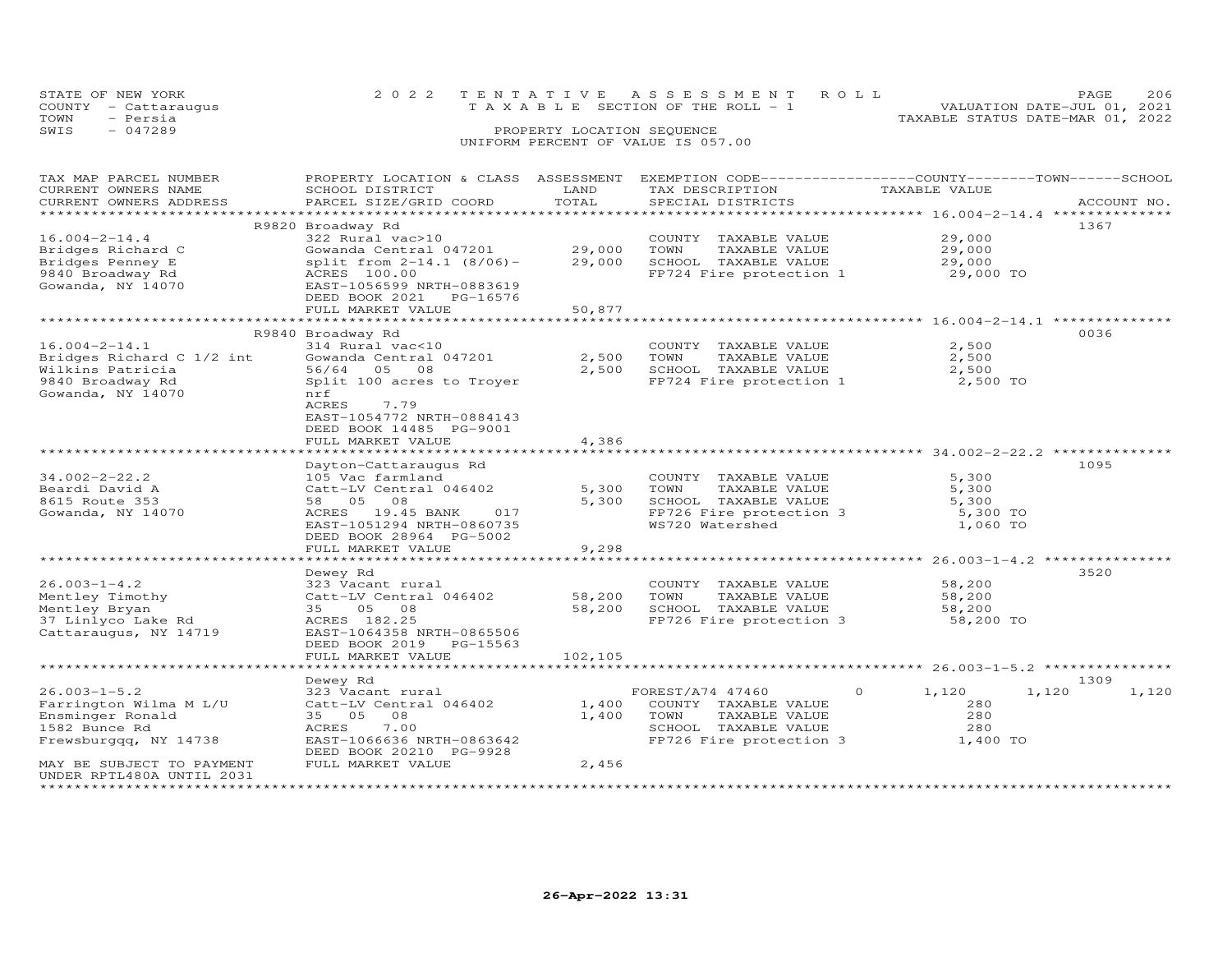|      | STATE OF NEW YORK    | 2022 TENTATIVE ASSESSMENT ROLL                 | PAGE                        | 207 |
|------|----------------------|------------------------------------------------|-----------------------------|-----|
|      | COUNTY - Cattaraugus | $T A X A B I E E S E C T T ON OF THE ROLL - 1$ | VALUATION DATE-JUL 01, 2021 |     |
| TOWN | - Persia             | TAXABLE STATUS DATE-MAR 01, 2022               |                             |     |
| SWIS | $-047289$            | PROPERTY LOCATION SEQUENCE                     |                             |     |
|      |                      | UNIFORM PERCENT OF VALUE IS 057.00             |                             |     |

| TAX MAP PARCEL NUMBER                                  | PROPERTY LOCATION & CLASS ASSESSMENT                 |                             | EXEMPTION CODE-----------------COUNTY-------TOWN------SCHOOL     |          |               |                                                   |
|--------------------------------------------------------|------------------------------------------------------|-----------------------------|------------------------------------------------------------------|----------|---------------|---------------------------------------------------|
| CURRENT OWNERS NAME                                    | SCHOOL DISTRICT                                      | LAND                        | TAX DESCRIPTION                                                  |          | TAXABLE VALUE |                                                   |
| CURRENT OWNERS ADDRESS                                 | PARCEL SIZE/GRID COORD                               | TOTAL                       | SPECIAL DISTRICTS                                                |          |               | ACCOUNT NO.                                       |
| ********************                                   |                                                      |                             |                                                                  |          |               |                                                   |
|                                                        | Dewey Rd                                             |                             |                                                                  |          |               | 0043                                              |
|                                                        |                                                      |                             |                                                                  |          |               |                                                   |
| $35.001 - 1 - 9$                                       | 910 Priv forest                                      |                             | FOREST/A74 47460                                                 | $\Omega$ | 48,000        | 48,000<br>48,000                                  |
| Farrington Wilma M L/U                                 | Catt-LV Central 046402                               | 60,000                      | COUNTY TAXABLE VALUE                                             |          | 12,000        |                                                   |
| Ensminger Ronald                                       | 34/35<br>05<br>08                                    | 60,000                      | TOWN<br>TAXABLE VALUE                                            |          | 12,000        |                                                   |
| 1582 Bunce Rd                                          | ACRES 207.00                                         |                             | SCHOOL TAXABLE VALUE                                             |          | 12,000        |                                                   |
| Frewsburg, NY 14738                                    | EAST-1067188 NRTH-0862791<br>DEED BOOK 20210 PG-9928 |                             | FP726 Fire protection 3                                          |          | 60,000 TO     |                                                   |
| MAY BE SUBJECT TO PAYMENT<br>UNDER RPTL480A UNTIL 2031 | FULL MARKET VALUE                                    | 105,263                     |                                                                  |          |               |                                                   |
|                                                        |                                                      |                             |                                                                  |          |               |                                                   |
|                                                        | 8378 Dewey Rd                                        |                             |                                                                  |          |               | 0216                                              |
| $35.001 - 1 - 3.1$                                     | 240 Rural res                                        |                             | BAS STAR<br>41854                                                | $\Omega$ | $\Omega$      | 20,400<br>$\Omega$                                |
|                                                        |                                                      |                             |                                                                  |          |               |                                                   |
| Parisi Rosario                                         | Catt-LV Central 046402                               | 7,600                       | COUNTY TAXABLE VALUE                                             |          | 70,300        |                                                   |
| Parisi Sandy                                           | 34 05 08                                             | 70,300                      | TOWN<br>TAXABLE VALUE                                            |          | 70,300        |                                                   |
| 8378 Dewey Rd                                          | 11/14-split off house4.35                            |                             | SCHOOL TAXABLE VALUE                                             |          | 49,900        |                                                   |
| Cattaraugus, NY 14719                                  | 4.35<br>ACRES                                        |                             | FP726 Fire protection 3                                          |          | 70,300 TO     |                                                   |
|                                                        | EAST-1063085 NRTH-0861673                            |                             |                                                                  |          |               |                                                   |
|                                                        | DEED BOOK 22688 PG-5007                              |                             |                                                                  |          |               |                                                   |
|                                                        | FULL MARKET VALUE                                    | 123,333                     |                                                                  |          |               |                                                   |
|                                                        | ***************************                          | * * * * * * * * * * * * * * |                                                                  |          |               | ******************** 26.003-1-5.1 *************** |
|                                                        | 8504 Dewey Rd                                        |                             |                                                                  |          |               | 0041                                              |
| $26.003 - 1 - 5.1$                                     | 260 Seasonal res                                     |                             | COUNTY TAXABLE VALUE                                             |          | 74,800        |                                                   |
| Bugenhagen Mary Lou                                    | Catt-LV Central 046402                               | 65,000                      | TOWN<br>TAXABLE VALUE                                            |          | 74,800        |                                                   |
| Bugenhagen James T                                     | 34/35 05 08                                          | 74,800                      | SCHOOL TAXABLE VALUE                                             |          | 74,800        |                                                   |
| 3425 N Boston Rd                                       | merged $35.001-1-2$ in parc                          |                             | FP726 Fire protection 3                                          |          | 74,800 TO     |                                                   |
|                                                        |                                                      |                             |                                                                  |          |               |                                                   |
| Eden, NY 14057                                         | oldAT&T bld on site                                  |                             |                                                                  |          |               |                                                   |
|                                                        | ACRES 193.80                                         |                             |                                                                  |          |               |                                                   |
|                                                        | EAST-1064595 NRTH-0863302                            |                             |                                                                  |          |               |                                                   |
|                                                        | DEED BOOK 7891 PG-7002                               |                             |                                                                  |          |               |                                                   |
|                                                        | FULL MARKET VALUE                                    | 131,228                     |                                                                  |          |               |                                                   |
|                                                        |                                                      |                             | ************************************ 26.003-1-4.1 ************** |          |               |                                                   |
|                                                        | 8700 Dewey Rd                                        |                             |                                                                  |          |               | 0054                                              |
| $26.003 - 1 - 4.1$                                     | 210 1 Family Res                                     |                             | COUNTY TAXABLE VALUE                                             |          | 41,000        |                                                   |
| Mentley Timothy                                        | Catt-LV Central 046402                               | 8,100                       | TOWN<br>TAXABLE VALUE                                            |          | 41,000        |                                                   |
| Mentley Bryan                                          | 35 05<br>08                                          | 41,000                      | SCHOOL TAXABLE VALUE                                             |          | 41,000        |                                                   |
| 37 Linlyco Lake Rd                                     | ACRES<br>012<br>4.60 BANK                            |                             | FP725 Fire protection 2                                          |          | 41,000 TO     |                                                   |
| Cattaraugus, NY 14719                                  | EAST-1063737 NRTH-0865416                            |                             |                                                                  |          |               |                                                   |
|                                                        | DEED BOOK 2019 PG-15563                              |                             |                                                                  |          |               |                                                   |
|                                                        |                                                      |                             |                                                                  |          |               |                                                   |
|                                                        | FULL MARKET VALUE                                    | 71,930                      |                                                                  |          |               |                                                   |
|                                                        | **********************                               |                             |                                                                  |          |               |                                                   |
|                                                        | Dewy Rd                                              |                             |                                                                  |          |               | 1659                                              |
| $35.001 - 1 - 3.2$                                     | 322 Rural vac>10                                     |                             | COUNTY TAXABLE VALUE                                             |          | 20,700        |                                                   |
| Parisi Rosario                                         | Catt-LV Central 046402                               | 20,700                      | TOWN<br>TAXABLE VALUE                                            |          | 20,700        |                                                   |
| Parisi Sandy                                           | ACRES 45.25                                          | 20,700                      | SCHOOL TAXABLE VALUE                                             |          | 20,700        |                                                   |
| 8378 Dewey Rd                                          | EAST-1064543 NRTH-0861561                            |                             | FP726 Fire protection 3                                          |          | 20,700 TO     |                                                   |
| Cattaraugus, NY 14719                                  | DEED BOOK 22688 PG-5001                              |                             |                                                                  |          |               |                                                   |
|                                                        | FULL MARKET VALUE                                    | 36,316                      |                                                                  |          |               |                                                   |
|                                                        | ***********************                              |                             |                                                                  |          |               |                                                   |
|                                                        |                                                      |                             |                                                                  |          |               |                                                   |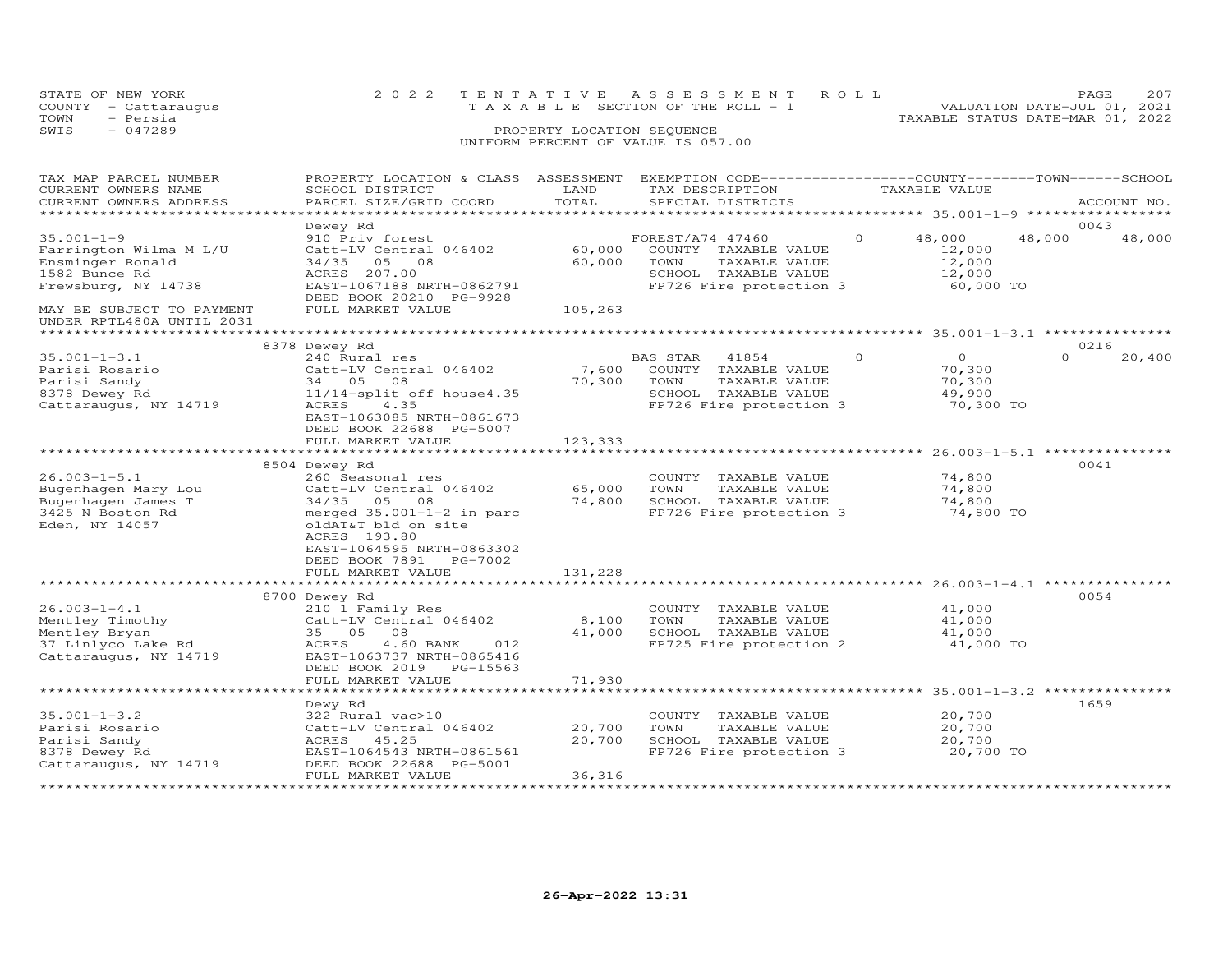|      | STATE OF NEW YORK    | 2022 TENTATIVE ASSESSMENT ROLL                                                | PAGE. | 208 |
|------|----------------------|-------------------------------------------------------------------------------|-------|-----|
|      | COUNTY - Cattaraugus | VALUATION DATE-JUL 01, 2021<br>$T A X A B I F S E C T I ON OF THE RO I J - 1$ |       |     |
| TOWN | - Persia             | TAXABLE STATUS DATE-MAR 01, 2022                                              |       |     |
| SWIS | - 047289             | PROPERTY LOCATION SEQUENCE                                                    |       |     |
|      |                      | UNIFORM PERCENT OF VALUE IS 057.00                                            |       |     |

| TAX MAP PARCEL NUMBER               | PROPERTY LOCATION & CLASS ASSESSMENT EXEMPTION CODE-----------------COUNTY-------TOWN------SCHOOL |             |                         |                   |       |             |
|-------------------------------------|---------------------------------------------------------------------------------------------------|-------------|-------------------------|-------------------|-------|-------------|
| CURRENT OWNERS NAME                 | SCHOOL DISTRICT                                                                                   | LAND        | TAX DESCRIPTION         | TAXABLE VALUE     |       |             |
| CURRENT OWNERS ADDRESS              | PARCEL SIZE/GRID COORD                                                                            | TOTAL       | SPECIAL DISTRICTS       |                   |       | ACCOUNT NO. |
|                                     |                                                                                                   |             |                         |                   |       |             |
|                                     | Forty Rd                                                                                          |             |                         |                   | 0082  |             |
| $17.003 - 1 - 6.1$                  | 105 Vac farmland                                                                                  |             | AG DISTOUT 41730        | $\Omega$<br>4,172 | 4,172 | 4,172       |
| Niefergold David P                  | Gowanda Central 047201                                                                            | 23,600      | COUNTY TAXABLE VALUE    | 19,428            |       |             |
| Niefergold Emily R                  | 48 05<br>08                                                                                       | 23,600 TOWN | TAXABLE VALUE           | 19,428            |       |             |
| 12057 Taylor Rd                     | Split Off 4.55 Acres                                                                              |             | SCHOOL TAXABLE VALUE    | 19,428            |       |             |
| Lawtons, NY 14091                   | Split Off 4.55 Acres<br>1/05 split of 27.55 acres                                                 |             | FP725 Fire protection 2 | 23,600 TO         |       |             |
|                                     | FRNT 1660.00 DPTH                                                                                 |             |                         |                   |       |             |
| MAY BE SUBJECT TO PAYMENT           | ACRES 31.50                                                                                       |             |                         |                   |       |             |
| UNDER AGDIST LAW TIL 2029           | EAST-1031913 NRTH-0884452                                                                         |             |                         |                   |       |             |
|                                     | DEED BOOK 25652 PG-6001                                                                           |             |                         |                   |       |             |
|                                     | FULL MARKET VALUE                                                                                 | 41,404      |                         |                   |       |             |
|                                     |                                                                                                   |             |                         |                   |       |             |
|                                     | 10228 Forty Rd                                                                                    |             |                         |                   | 0025  |             |
| $17.003 - 1 - 8.1$                  | 314 Rural vac<10                                                                                  |             | COUNTY TAXABLE VALUE    | 10,800            |       |             |
| Delay Jacob R                       | Gowanda Central 047201                                                                            | 10,800      | TOWN<br>TAXABLE VALUE   | 10,800            |       |             |
| Delay Nicole L                      | 48 05<br>08                                                                                       | 10,800      | SCHOOL TAXABLE VALUE    | 10,800            |       |             |
| 7486 Chestnut Ridge Rd              | 1/19-splt house/13acto Mo                                                                         |             | FP725 Fire protection 2 | 10,800 TO         |       |             |
| Orchard Park, NY 14127              | ACRES<br>9.05                                                                                     |             |                         |                   |       |             |
|                                     | EAST-1062872 NRTH-0884644                                                                         |             |                         |                   |       |             |
|                                     |                                                                                                   |             |                         |                   |       |             |
|                                     | DEED BOOK 27702 PG-9003                                                                           |             |                         |                   |       |             |
|                                     | FULL MARKET VALUE                                                                                 | 18,947      |                         |                   |       |             |
|                                     |                                                                                                   |             |                         |                   |       |             |
|                                     | 10229 Forty Rd                                                                                    |             |                         |                   | 1683  |             |
| $17.003 - 1 - 8.2$                  | 240 Rural res                                                                                     |             | COUNTY TAXABLE VALUE    | 60,200            |       |             |
| Moore Travis                        | Gowanda Central 047201 13,400                                                                     |             | TOWN<br>TAXABLE VALUE   | 60,200            |       |             |
| Moore Rebecca                       | 1/2019-splt from108 Delay<br>ACRES   13.30 BANK    017                                            | 60,200      | SCHOOL TAXABLE VALUE    | 60,200            |       |             |
|                                     | ACRES 13.30 BANK<br>017                                                                           |             | FP724 Fire protection 1 | 60,200 TO         |       |             |
| 10229 Forty Rd<br>Gowanda, NY 14070 | EAST-1063057 NRTH-0883754                                                                         |             |                         |                   |       |             |
|                                     | DEED BOOK 30990 PG-4002                                                                           |             |                         |                   |       |             |
|                                     | FULL MARKET VALUE                                                                                 | 105,614     |                         |                   |       |             |
|                                     |                                                                                                   |             |                         |                   |       |             |
|                                     | 10292 Forty Rd                                                                                    |             |                         |                   | 1228  |             |
| $17.003 - 1 - 6.2$                  | 210 1 Family Res                                                                                  |             | COUNTY TAXABLE VALUE    | 44,500            |       |             |
| Ott Robert                          | Gowanda Central 047201                                                                            | 4,500       | TOWN<br>TAXABLE VALUE   | 44,500            |       |             |
| 10292 Forty Road                    | 05<br>48<br>08                                                                                    | 44,500      | SCHOOL TAXABLE VALUE    | 44,500            |       |             |
| Gowanda, NY 14070                   | FRNT 90.00 DPTH 175.00                                                                            |             | FP725 Fire protection 2 | 44,500 TO         |       |             |
|                                     | EAST-1062122 NRTH-0884797                                                                         |             |                         |                   |       |             |
|                                     | DEED BOOK 2019    PG-11018                                                                        |             |                         |                   |       |             |
|                                     | FULL MARKET VALUE                                                                                 | 78,070      |                         |                   |       |             |
|                                     |                                                                                                   |             |                         |                   |       |             |
|                                     |                                                                                                   |             |                         |                   |       |             |
|                                     | 10354 Forty Rd                                                                                    |             |                         |                   | 0083  |             |
| $17.003 - 1 - 5$                    | 260 Seasonal res                                                                                  |             | COUNTY TAXABLE VALUE    | 23,800            |       |             |
| Gaca Norman R                       | Gowanda Central 047201                                                                            | 4,000       | TOWN<br>TAXABLE VALUE   | 23,800            |       |             |
| Gaca Marie K                        | 48 05<br>08                                                                                       | 23,800      | SCHOOL TAXABLE VALUE    | 23,800            |       |             |
| 190 Pleasantview Dr                 | FRNT 300.00 DPTH 85.00                                                                            |             | FP724 Fire protection 1 | 23,800 TO         |       |             |
| Lancaster, NY 14086                 | EAST-1061240 NRTH-0884947                                                                         |             |                         |                   |       |             |
|                                     | DEED BOOK 8698 PG-8001                                                                            |             |                         |                   |       |             |
|                                     | FULL MARKET VALUE                                                                                 | 41,754      |                         |                   |       |             |
|                                     |                                                                                                   |             |                         |                   |       |             |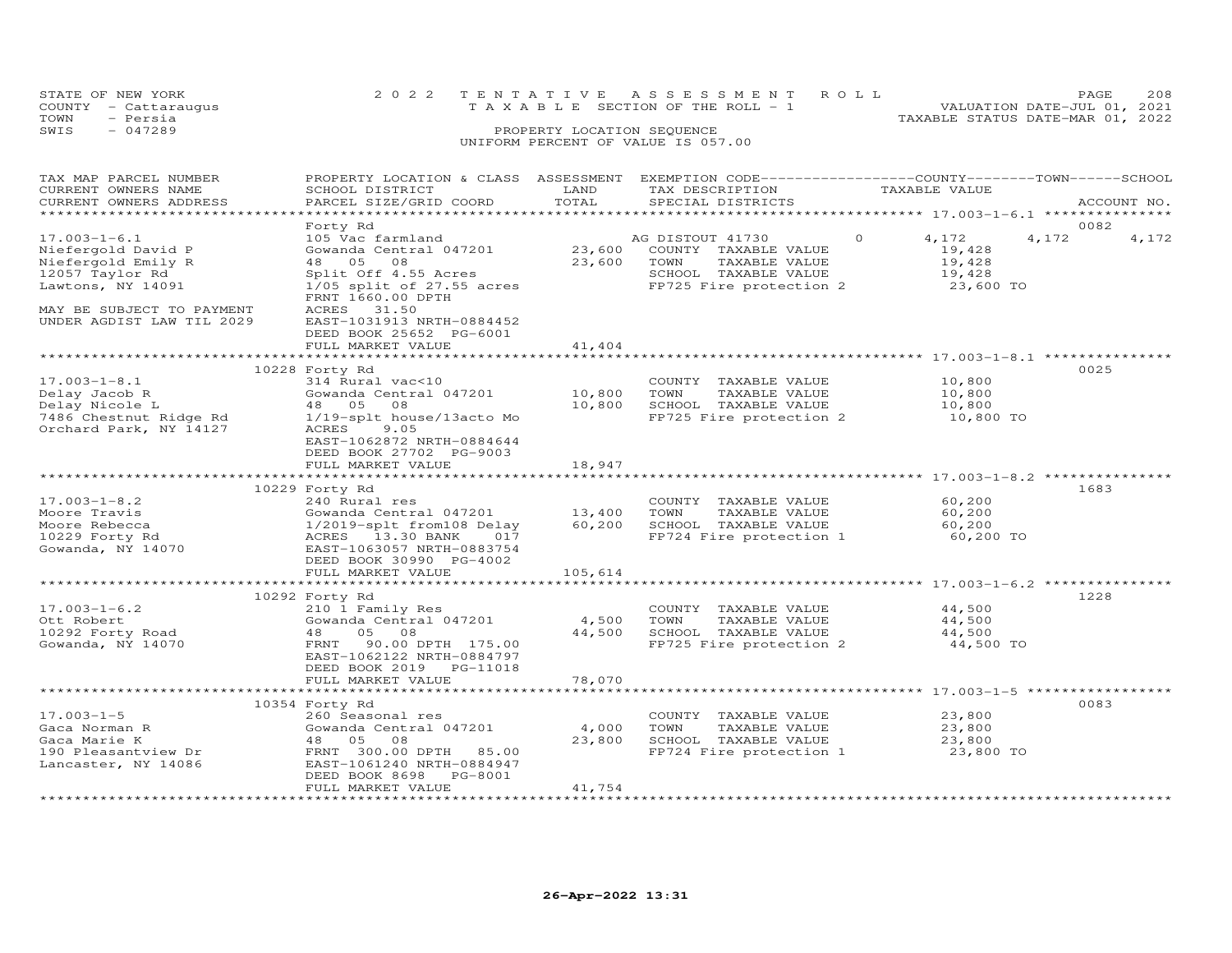|      | STATE OF NEW YORK    | 2022 TENTATIVE ASSESSMENT ROLL        | 2.09<br><b>PAGE</b>              |
|------|----------------------|---------------------------------------|----------------------------------|
|      | COUNTY - Cattaraugus | T A X A B L E SECTION OF THE ROLL - 1 | VALUATION DATE-JUL 01, 2021      |
| TOWN | - Persia             |                                       | TAXABLE STATUS DATE-MAR 01, 2022 |
| SWIS | $-047289$            | PROPERTY LOCATION SEQUENCE            |                                  |
|      |                      | UNIFORM PERCENT OF VALUE IS 057.00    |                                  |

| TAX MAP PARCEL NUMBER | PROPERTY LOCATION & CLASS  ASSESSMENT  EXEMPTION CODE------------------COUNTY-------TOWN------SCHOOL                                                                                                                                                                                                                                                                                                                                                    |                       |                                                                                                                                                                             |               |             |
|-----------------------|---------------------------------------------------------------------------------------------------------------------------------------------------------------------------------------------------------------------------------------------------------------------------------------------------------------------------------------------------------------------------------------------------------------------------------------------------------|-----------------------|-----------------------------------------------------------------------------------------------------------------------------------------------------------------------------|---------------|-------------|
| CURRENT OWNERS NAME   | SCHOOL DISTRICT                                                                                                                                                                                                                                                                                                                                                                                                                                         | LAND                  | TAX DESCRIPTION                                                                                                                                                             | TAXABLE VALUE |             |
|                       | CURRENT OWNERS ADDRESS PARCEL SIZE/GRID COORD                                                                                                                                                                                                                                                                                                                                                                                                           | TOTAL                 | SPECIAL DISTRICTS                                                                                                                                                           |               | ACCOUNT NO. |
|                       |                                                                                                                                                                                                                                                                                                                                                                                                                                                         |                       |                                                                                                                                                                             |               |             |
|                       | 10586 Gun Club Rd                                                                                                                                                                                                                                                                                                                                                                                                                                       |                       |                                                                                                                                                                             |               | 1347        |
|                       |                                                                                                                                                                                                                                                                                                                                                                                                                                                         |                       |                                                                                                                                                                             |               |             |
|                       |                                                                                                                                                                                                                                                                                                                                                                                                                                                         |                       |                                                                                                                                                                             |               |             |
|                       |                                                                                                                                                                                                                                                                                                                                                                                                                                                         |                       |                                                                                                                                                                             |               |             |
|                       |                                                                                                                                                                                                                                                                                                                                                                                                                                                         |                       | SCHOOL TAXABLE VALUE 36,400<br>FP726 Fire protection 3 36,400 TO                                                                                                            |               |             |
| Cattaraugus, NY 14719 | AUKES 1.05<br>EAST-1058140 NRTH-0857143<br>DEED BOOK 20015 - 1                                                                                                                                                                                                                                                                                                                                                                                          |                       |                                                                                                                                                                             |               |             |
|                       |                                                                                                                                                                                                                                                                                                                                                                                                                                                         |                       | WS720 Watershed                                                                                                                                                             | 36,400 TO     |             |
|                       | DEED BOOK 23217 PG-4001                                                                                                                                                                                                                                                                                                                                                                                                                                 |                       |                                                                                                                                                                             |               |             |
|                       |                                                                                                                                                                                                                                                                                                                                                                                                                                                         |                       |                                                                                                                                                                             |               |             |
|                       |                                                                                                                                                                                                                                                                                                                                                                                                                                                         |                       |                                                                                                                                                                             |               |             |
|                       | 10590 Gun Club Rd                                                                                                                                                                                                                                                                                                                                                                                                                                       |                       |                                                                                                                                                                             |               | 1269        |
| $34.002 - 2 - 15.2$   | 322 Rural vac>10                                                                                                                                                                                                                                                                                                                                                                                                                                        |                       |                                                                                                                                                                             |               |             |
|                       |                                                                                                                                                                                                                                                                                                                                                                                                                                                         |                       | COUNTY TAXABLE VALUE 15,500<br>TOWN TAXABLE VALUE 15,500                                                                                                                    |               |             |
|                       |                                                                                                                                                                                                                                                                                                                                                                                                                                                         |                       |                                                                                                                                                                             |               |             |
|                       |                                                                                                                                                                                                                                                                                                                                                                                                                                                         |                       | TOWN TAXABLE VALUE 15,500<br>SCHOOL TAXABLE VALUE 15,500<br>FP726 Fire protection 3 15,500 TO<br>WS720 Watershed 3,100 TO                                                   |               |             |
|                       |                                                                                                                                                                                                                                                                                                                                                                                                                                                         |                       |                                                                                                                                                                             |               |             |
|                       | EAST-1057873 NRTH-0857518                                                                                                                                                                                                                                                                                                                                                                                                                               |                       |                                                                                                                                                                             |               |             |
|                       | DEED BOOK 870 PG-00652                                                                                                                                                                                                                                                                                                                                                                                                                                  |                       |                                                                                                                                                                             |               |             |
|                       | FULL MARKET VALUE                                                                                                                                                                                                                                                                                                                                                                                                                                       | 27,193                |                                                                                                                                                                             |               |             |
|                       |                                                                                                                                                                                                                                                                                                                                                                                                                                                         |                       |                                                                                                                                                                             |               |             |
|                       | 10710 Gun Club Rd                                                                                                                                                                                                                                                                                                                                                                                                                                       |                       |                                                                                                                                                                             |               | 0117        |
|                       |                                                                                                                                                                                                                                                                                                                                                                                                                                                         |                       | AG DIST 41720 0<br>COUNTY TAXABLE VALUE 37,700<br>TOWN TAXABLE VALUE 37,700<br>SCHOOL TAXABLE VALUE 37,700<br>FP726 Fire protection 3 37,700 TO<br>WS720 Watershed 7,540 TO |               | $\Omega$    |
|                       |                                                                                                                                                                                                                                                                                                                                                                                                                                                         |                       |                                                                                                                                                                             |               |             |
|                       |                                                                                                                                                                                                                                                                                                                                                                                                                                                         |                       |                                                                                                                                                                             |               |             |
|                       |                                                                                                                                                                                                                                                                                                                                                                                                                                                         |                       |                                                                                                                                                                             |               |             |
|                       |                                                                                                                                                                                                                                                                                                                                                                                                                                                         |                       |                                                                                                                                                                             |               |             |
|                       |                                                                                                                                                                                                                                                                                                                                                                                                                                                         |                       |                                                                                                                                                                             |               |             |
|                       |                                                                                                                                                                                                                                                                                                                                                                                                                                                         |                       |                                                                                                                                                                             |               |             |
|                       | $\begin{tabular}{lllllllllllll} \multicolumn{3}{l}{} & 10710 & \text{Gun Club Rd} & \text{AG DIST} & 41720 \\ \text{Legacy Access LLC} & 10710 & \text{Gun Club Rd} & \text{AG DIST} & 41720 \\ \text{Legacy Access LLC} & & 105 \text{ Vac farmland} & & 37,700 & \text{COUNT TAXABLE VALUE} \\ \text{8568 Silver Creek Rd} & 57 & 05 & 08 & 37,700 & \text{TOWN} & \text{TXABLE VALUE} \\ \text{South Taylor, NY 14138} & & 57 & 08 & 37,700 & \text$ |                       | ************************************ 34.002-2-16 ***************                                                                                                            |               |             |
|                       |                                                                                                                                                                                                                                                                                                                                                                                                                                                         |                       |                                                                                                                                                                             |               |             |
|                       | 10760 Gun Club Rd<br>Skywater Inc and 260 Seasonal res<br>260 Seasonal res<br>260 Seasonal res<br>260 Seasonal res<br>260 Seasonal res<br>260 Seasonal res<br>260 Seasonal res<br>260 Seasonal res<br>260 Seasonal res<br>260 Seasonal res<br>260 Seasonal res<br>260 Sea                                                                                                                                                                               |                       |                                                                                                                                                                             |               | 0016        |
|                       |                                                                                                                                                                                                                                                                                                                                                                                                                                                         |                       | COUNTY TAXABLE VALUE 109,400                                                                                                                                                |               |             |
|                       |                                                                                                                                                                                                                                                                                                                                                                                                                                                         | $95,000$<br>$109,400$ |                                                                                                                                                                             |               |             |
|                       |                                                                                                                                                                                                                                                                                                                                                                                                                                                         |                       |                                                                                                                                                                             |               |             |
|                       |                                                                                                                                                                                                                                                                                                                                                                                                                                                         |                       |                                                                                                                                                                             |               |             |
|                       |                                                                                                                                                                                                                                                                                                                                                                                                                                                         |                       | FP726 Fire protection 3 109,400 TO<br>WS720 Watershed 21,880 TO                                                                                                             | 21,880 TO     |             |
|                       | EAST-1055078 NRTH-0857372                                                                                                                                                                                                                                                                                                                                                                                                                               |                       |                                                                                                                                                                             |               |             |
|                       | DEED BOOK 00954 PG-00201                                                                                                                                                                                                                                                                                                                                                                                                                                |                       |                                                                                                                                                                             |               |             |
|                       | FULL MARKET VALUE                                                                                                                                                                                                                                                                                                                                                                                                                                       | 191,930               |                                                                                                                                                                             |               |             |
|                       |                                                                                                                                                                                                                                                                                                                                                                                                                                                         |                       |                                                                                                                                                                             |               |             |
|                       | Hawkins Rd                                                                                                                                                                                                                                                                                                                                                                                                                                              |                       |                                                                                                                                                                             |               | 0219        |
|                       |                                                                                                                                                                                                                                                                                                                                                                                                                                                         |                       |                                                                                                                                                                             |               |             |
|                       | 16.002-4-16.1 105 Vac farmland<br>Niefergold David Gowanda Central 047201 18,100<br>Niefergold Emily 07 06 08<br>12057 Taylor Rd. 2CRES 43.00 18,100<br>Lawtons, NY 14091 2AST-1057083 NRTH-0887868                                                                                                                                                                                                                                                     |                       | COUNTY TAXABLE VALUE 18,100<br>TOWN TAXABLE VALUE 18,100<br>SCHOOL TAXABLE VALUE 18,100<br>FP724 Fire protection 1 18,100 TO                                                |               |             |
|                       |                                                                                                                                                                                                                                                                                                                                                                                                                                                         |                       |                                                                                                                                                                             |               |             |
|                       |                                                                                                                                                                                                                                                                                                                                                                                                                                                         |                       |                                                                                                                                                                             |               |             |
|                       |                                                                                                                                                                                                                                                                                                                                                                                                                                                         |                       |                                                                                                                                                                             |               |             |
| Lawtons, NY 14091     |                                                                                                                                                                                                                                                                                                                                                                                                                                                         |                       |                                                                                                                                                                             |               |             |
|                       | DEED BOOK 2021    PG-10980                                                                                                                                                                                                                                                                                                                                                                                                                              |                       |                                                                                                                                                                             |               |             |
|                       | FULL MARKET VALUE                                                                                                                                                                                                                                                                                                                                                                                                                                       | 31,754                |                                                                                                                                                                             |               |             |
|                       |                                                                                                                                                                                                                                                                                                                                                                                                                                                         |                       |                                                                                                                                                                             |               |             |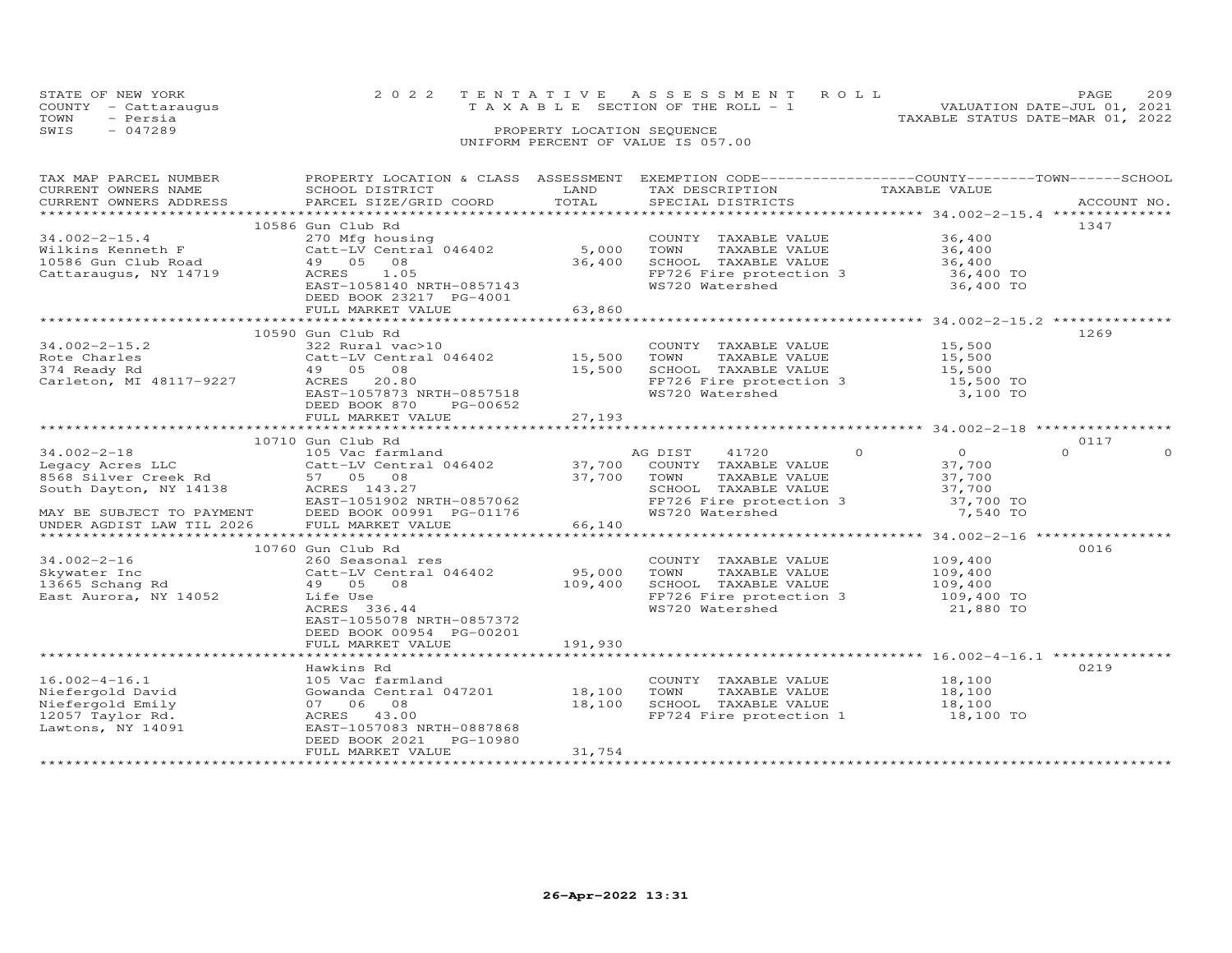|      | STATE OF NEW YORK    | 2022 TENTATIVE ASSESSMENT ROLL     |                            |  |                                  | PAGE                        | 210 |
|------|----------------------|------------------------------------|----------------------------|--|----------------------------------|-----------------------------|-----|
|      | COUNTY - Cattaraugus | TAXABLE SECTION OF THE ROLL - 1    |                            |  |                                  | VALUATION DATE-JUL 01, 2021 |     |
| TOWN | - Persia             |                                    |                            |  | TAXABLE STATUS DATE-MAR 01, 2022 |                             |     |
| SWIS | $-047289$            |                                    | PROPERTY LOCATION SEQUENCE |  |                                  |                             |     |
|      |                      | UNIFORM PERCENT OF VALUE IS 057.00 |                            |  |                                  |                             |     |

| TAX MAP PARCEL NUMBER  |                              |            | PROPERTY LOCATION & CLASS ASSESSMENT EXEMPTION CODE-----------------COUNTY-------TOWN------SCHOOL |                                                  |             |
|------------------------|------------------------------|------------|---------------------------------------------------------------------------------------------------|--------------------------------------------------|-------------|
| CURRENT OWNERS NAME    | SCHOOL DISTRICT              | LAND       | TAX DESCRIPTION                                                                                   | TAXABLE VALUE                                    |             |
| CURRENT OWNERS ADDRESS | PARCEL SIZE/GRID COORD       | TOTAL      | SPECIAL DISTRICTS                                                                                 |                                                  | ACCOUNT NO. |
|                        |                              |            |                                                                                                   |                                                  |             |
|                        | Hawkins Rd                   |            |                                                                                                   |                                                  | 1328        |
|                        |                              |            |                                                                                                   |                                                  |             |
| $16.002 - 4 - 16.3$    | 311 Res vac land             |            | COUNTY TAXABLE VALUE                                                                              | 2,500                                            |             |
| Ackley Daniel H        | Gowanda Central 047201       | 2,500      | TOWN<br>TAXABLE VALUE                                                                             | 2,500                                            |             |
| 10013 Broadway Rd      | 07 06<br>08                  | 2,500      | SCHOOL TAXABLE VALUE                                                                              | 2,500                                            |             |
| Gowanda, NY 14070      | 4.40<br>ACRES                |            | FP724 Fire protection 1                                                                           | 2,500 TO                                         |             |
|                        | EAST-1056803 NRTH-0887173    |            |                                                                                                   |                                                  |             |
|                        | DEED BOOK 00990 PG-00706     |            |                                                                                                   |                                                  |             |
|                        | FULL MARKET VALUE            | 4,386      |                                                                                                   |                                                  |             |
|                        |                              |            |                                                                                                   |                                                  |             |
|                        | Hawkins Rd                   |            |                                                                                                   |                                                  | 0217        |
|                        | 314 Rural vac<10             |            |                                                                                                   |                                                  |             |
| $16.004 - 2 - 12$      |                              |            | COUNTY TAXABLE VALUE                                                                              | 4,100                                            |             |
| Allen David            | Gowanda Central 047201       | 4,100      | TOWN<br>TAXABLE VALUE                                                                             | 4,100                                            |             |
| 9172 Point Peter Rd    | 56 05 08                     | 4,100      | SCHOOL TAXABLE VALUE                                                                              | 4,100                                            |             |
| Gowanda, NY 14070      | ACRES 13.50                  |            | FP724 Fire protection 1                                                                           | 4,100 TO                                         |             |
|                        | EAST-1058520 NRTH-0884486    |            |                                                                                                   |                                                  |             |
|                        | DEED BOOK 852<br>PG-00568    |            |                                                                                                   |                                                  |             |
|                        | FULL MARKET VALUE            | 7,193      |                                                                                                   |                                                  |             |
|                        | *******************          |            |                                                                                                   | ************************ 16.004-2-13.1 ********* |             |
|                        | Hawkins Rd                   |            |                                                                                                   |                                                  | 1672        |
| $16.004 - 2 - 13.1$    | 322 Rural vac>10             |            | COUNTY TAXABLE VALUE                                                                              | 27,700                                           |             |
|                        |                              | 27,700     | TAXABLE VALUE<br>TOWN                                                                             | 27,700                                           |             |
| Mahoney William        | Gowanda Central 047201       |            |                                                                                                   |                                                  |             |
| Mahoney Jackie         | 10/16-split off 3 parcels    | 27,700     | SCHOOL TAXABLE VALUE                                                                              | 27,700                                           |             |
| 7417 East Eden Rd      | 13.3, 13.4                   |            | FP724 Fire protection 1                                                                           | 27,700 TO                                        |             |
| Eden, NY 14057         | ACRES 64.76                  |            |                                                                                                   |                                                  |             |
|                        | EAST-1057140 NRTH-0884537    |            |                                                                                                   |                                                  |             |
|                        | DEED BOOK 26634 PG-4002      |            |                                                                                                   |                                                  |             |
|                        | FULL MARKET VALUE            | 48,596     |                                                                                                   |                                                  |             |
|                        | ********************         | ********** | ************************************** 16.004-2-13.3 ****************                             |                                                  |             |
|                        | Hawkins Rd                   |            |                                                                                                   |                                                  | 1670        |
| $16.004 - 2 - 13.3$    | 314 Rural vac<10             |            | COUNTY TAXABLE VALUE                                                                              | 3,400                                            |             |
|                        |                              |            |                                                                                                   |                                                  |             |
| Niefergold David       | Gowanda Central 047201       | 3,400      | TOWN<br>TAXABLE VALUE                                                                             | 3,400                                            |             |
| Niefergold Emily       | $10/16$ -split off Reska 2-1 | 3,400      | SCHOOL TAXABLE VALUE                                                                              | 3,400                                            |             |
| 12057 Taylor Rd        | NRF                          |            | FP724 Fire protection 1                                                                           | 3,400 TO                                         |             |
| Lawtons, NY 14091      | ACRES<br>8.03                |            |                                                                                                   |                                                  |             |
|                        | EAST-1058198 NRTH-0886071    |            |                                                                                                   |                                                  |             |
|                        | DEED BOOK 26588 PG-6002      |            |                                                                                                   |                                                  |             |
|                        | FULL MARKET VALUE            | 5,965      |                                                                                                   |                                                  |             |
|                        |                              |            | ************************************* 16.004-2-13.4 *************                                 |                                                  |             |
|                        | Hawkins Rd                   |            |                                                                                                   |                                                  | 1671        |
| $16.004 - 2 - 13.4$    | 311 Res vac land             |            | COUNTY TAXABLE VALUE                                                                              | 4,200                                            |             |
|                        |                              |            | TOWN                                                                                              | 4,200                                            |             |
| Makowski Joseph A      | Gowanda Central 047201       | 4,200      | TAXABLE VALUE                                                                                     |                                                  |             |
| 10367 Route 62         | $10/16$ -split off Reska 2-1 | 4,200      | SCHOOL TAXABLE VALUE                                                                              | 4,200                                            |             |
| Gowanda, NY 14070      | NRF                          |            | FP724 Fire protection 1                                                                           | 4,200 TO                                         |             |
|                        | ACRES 10.00                  |            |                                                                                                   |                                                  |             |
|                        | EAST-1058653 NRTH-0885542    |            |                                                                                                   |                                                  |             |
|                        | DEED BOOK 26588 PG-6003      |            |                                                                                                   |                                                  |             |
|                        | FULL MARKET VALUE            | 7,368      |                                                                                                   |                                                  |             |
|                        |                              |            |                                                                                                   |                                                  |             |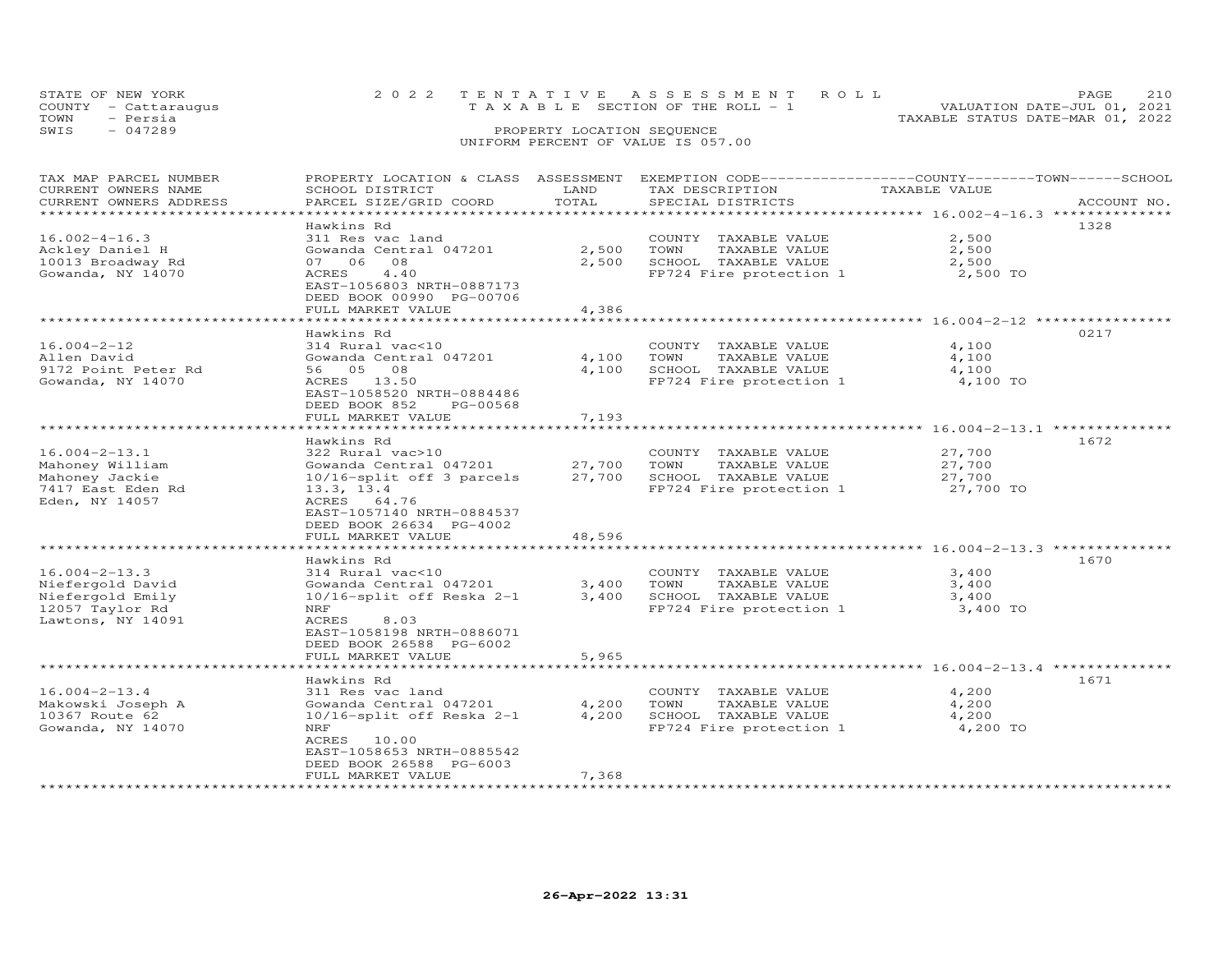| STATE OF NEW YORK |                      | 2022 TENTATIVE ASSESSMENT ROLL     |  |                                  | PAGE | 211 |
|-------------------|----------------------|------------------------------------|--|----------------------------------|------|-----|
|                   | COUNTY - Cattaraugus | TAXABLE SECTION OF THE ROLL - 1    |  | VALUATION DATE-JUL 01, 2021      |      |     |
| TOWN              | - Persia             |                                    |  | TAXABLE STATUS DATE-MAR 01, 2022 |      |     |
| SWIS              | - 047289             | PROPERTY LOCATION SEQUENCE         |  |                                  |      |     |
|                   |                      | UNIFORM PERCENT OF VALUE IS 057.00 |  |                                  |      |     |
|                   |                      |                                    |  |                                  |      |     |

| TAX MAP PARCEL NUMBER<br>CURRENT OWNERS NAME<br>CURRENT OWNERS ADDRESS | PROPERTY LOCATION & CLASS ASSESSMENT<br>SCHOOL DISTRICT<br>PARCEL SIZE/GRID COORD    | LAND<br>TOTAL | TAX DESCRIPTION<br>SPECIAL DISTRICTS | EXEMPTION CODE-----------------COUNTY-------TOWN------SCHOOL<br>TAXABLE VALUE | ACCOUNT NO.    |
|------------------------------------------------------------------------|--------------------------------------------------------------------------------------|---------------|--------------------------------------|-------------------------------------------------------------------------------|----------------|
|                                                                        |                                                                                      |               |                                      |                                                                               |                |
|                                                                        | 10001 Hawkins Rd                                                                     |               |                                      |                                                                               | 0197           |
| $16.004 - 2 - 11.1$                                                    | 322 Rural vac>10                                                                     |               | COUNTY TAXABLE VALUE                 | 43,100                                                                        |                |
|                                                                        | Gowanda Central 047201                                                               | 43,100        | TOWN<br>TAXABLE VALUE                | 43,100                                                                        |                |
| Mahoney William                                                        |                                                                                      | 43,100        |                                      |                                                                               |                |
| Mahoney Jackie                                                         | 56 05 08                                                                             |               | SCHOOL TAXABLE VALUE                 | 43,100                                                                        |                |
| 7417 East Eden Road<br>Eden, NY 14057                                  | $3/12$ -splt 46.35 acres -Ro<br>$4/12$ -sold house, 10.15 ac<br>ACRES 98.45          |               | FP724 Fire protection 1              | 43,100 TO                                                                     |                |
|                                                                        | EAST-1056407 NRTH-0885734<br>DEED BOOK 19767 PG-3003                                 |               |                                      |                                                                               |                |
|                                                                        | FULL MARKET VALUE                                                                    | 75,614        |                                      |                                                                               |                |
|                                                                        |                                                                                      |               |                                      |                                                                               |                |
|                                                                        | 10007 Hawkins Rd                                                                     |               |                                      |                                                                               | 1653           |
| $16.004 - 2 - 11.3$                                                    | 240 Rural res                                                                        |               | COUNTY TAXABLE VALUE                 | 126,000                                                                       |                |
| Hess David C                                                           | Gowanda Central 047201                                                               | 8,600         | TOWN<br>TAXABLE VALUE                | 126,000                                                                       |                |
| 10007 Hawkins Rd                                                       | 4/12-splt from McIsaac                                                               | 126,000       | SCHOOL TAXABLE VALUE                 | 126,000                                                                       |                |
| Gowanda, NY 14070                                                      | ACRES 10.15<br>EAST-1057484 NRTH-0886363<br>DEED BOOK 25638 PG-6001                  |               | FP724 Fire protection 1              | 126,000 TO                                                                    |                |
|                                                                        | FULL MARKET VALUE                                                                    | 221,053       |                                      |                                                                               |                |
|                                                                        |                                                                                      |               |                                      |                                                                               |                |
|                                                                        | 10036 Hawkins Rd                                                                     |               |                                      |                                                                               | 1669           |
| $16.004 - 2 - 13.2$                                                    | 240 Rural res                                                                        |               | COUNTY TAXABLE VALUE                 | 47,400                                                                        |                |
| Burns Timothy                                                          | Gowanda Central 047201                                                               | 12,300        | TOWN<br>TAXABLE VALUE                | 47,400                                                                        |                |
| 10602 Sisson Hwy                                                       | 56 05 08                                                                             | 47,400        | SCHOOL TAXABLE VALUE                 | 47,400                                                                        |                |
| Eden, NY 14057                                                         | $10/16$ -split off 2-13 Resk<br>ACRES 18.32 BANK<br>017<br>EAST-1058398 NRTH-8866541 |               | FP724 Fire protection 1              | 47,400 TO                                                                     |                |
|                                                                        | DEED BOOK 30638 PG-9002                                                              |               |                                      |                                                                               |                |
|                                                                        | FULL MARKET VALUE                                                                    | 83,158        |                                      |                                                                               |                |
|                                                                        | *************************                                                            | ************* |                                      |                                                                               |                |
|                                                                        | 10051 Hawkins Rd                                                                     |               |                                      |                                                                               | 1652           |
| $16.004 - 2 - 11.2$                                                    | 322 Rural vac>10                                                                     |               | COUNTY TAXABLE VALUE                 | 22,700                                                                        |                |
| Rodler Jacob                                                           | Gowanda Central 047201                                                               | 22,700        | TOWN<br>TAXABLE VALUE                | 22,700                                                                        |                |
| Rodler Hitomi H                                                        | 3/22-splt from McIsaac 2-                                                            | 22,700        | SCHOOL TAXABLE VALUE                 | 22,700                                                                        |                |
| 24072 Old Carolina Rd                                                  | ACRES 46.35                                                                          |               | FP726 Fire protection 3              | 22,700 TO                                                                     |                |
| Aldie, VA 20105                                                        | EAST-1056377 NRTH-0886676                                                            |               |                                      |                                                                               |                |
|                                                                        | DEED BOOK 17460 PG-2002<br>FULL MARKET VALUE                                         | 39,825        |                                      |                                                                               |                |
|                                                                        |                                                                                      |               |                                      | ******** 16.002-4-15.1 ************                                           |                |
|                                                                        | 10058 Hawkins Rd                                                                     |               |                                      |                                                                               | 0100           |
| $16.002 - 4 - 15.1$                                                    | 322 Rural vac>10                                                                     |               | AG DISTOUT 41730                     | 1,939<br>$\circ$                                                              | 1,939<br>1,939 |
| Gibbs John A                                                           | Gowanda Central 047201                                                               | 21,300        | COUNTY TAXABLE VALUE                 | 19,361                                                                        |                |
| Gibbs Joshua A                                                         | 07 06 08                                                                             | 21,300        | TOWN<br>TAXABLE VALUE                | 19,361                                                                        |                |
| 8483 Rte 353                                                           | $8/14$ -splt 1.65 AC to Dege                                                         |               | SCHOOL TAXABLE VALUE                 | 19,361                                                                        |                |
| Gowanda, NY 14070                                                      | $3/16$ -mrgd $4-14.1$ in parce                                                       |               | FP724 Fire protection 1              | 21,300 TO                                                                     |                |
|                                                                        | ACRES 34.77                                                                          |               |                                      |                                                                               |                |
| MAY BE SUBJECT TO PAYMENT                                              | EAST-1058352 NRTH-0887903                                                            |               |                                      |                                                                               |                |
| UNDER AGDIST LAW TIL 2029                                              | DEED BOOK 25065 PG-5002                                                              |               |                                      |                                                                               |                |
|                                                                        | FULL MARKET VALUE                                                                    | 37,368        |                                      |                                                                               |                |
|                                                                        |                                                                                      |               |                                      |                                                                               |                |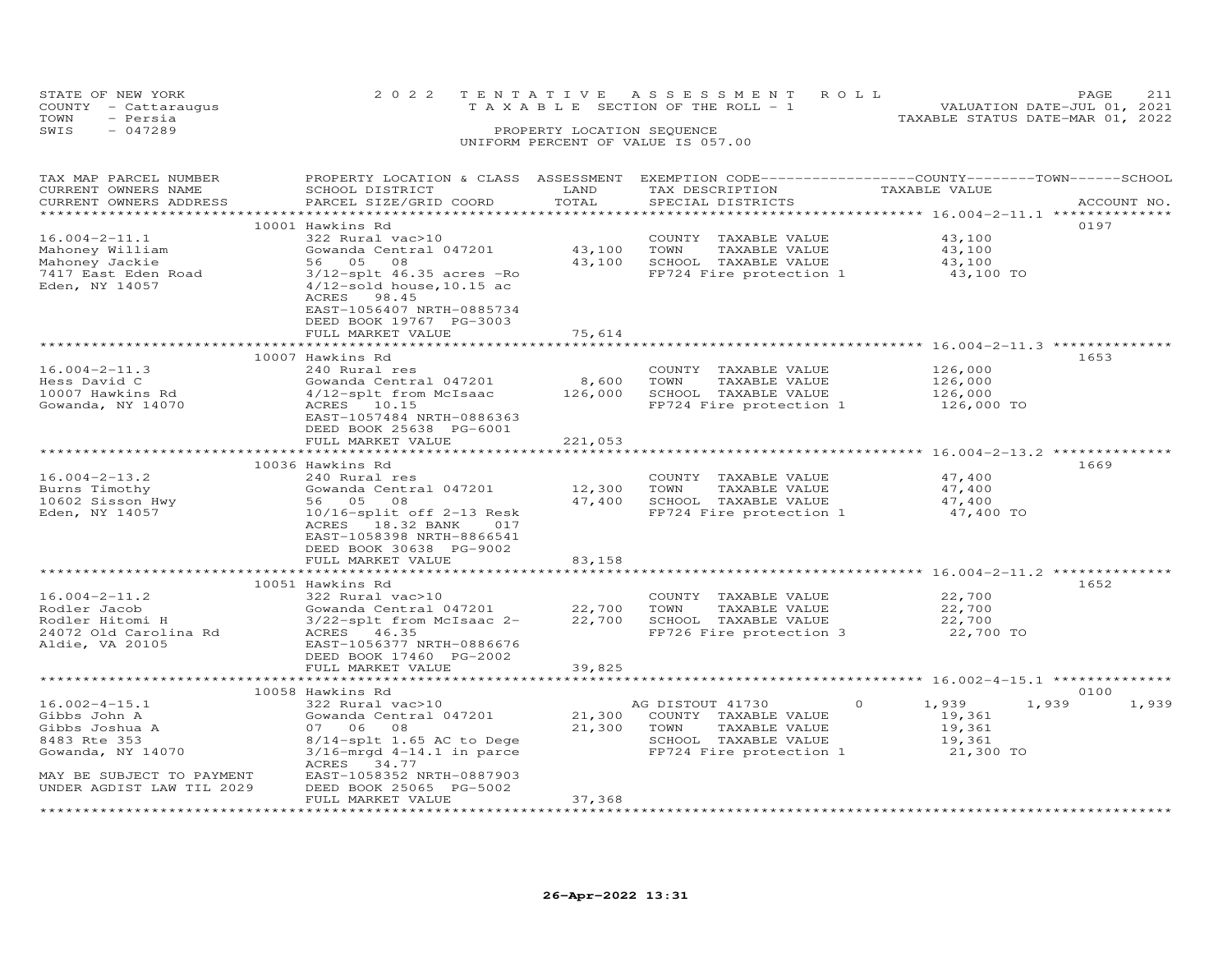|      | STATE OF NEW YORK    | 2022 TENTATIVE ASSESSMENT ROLL                                       | PAGE. | 2.12 |
|------|----------------------|----------------------------------------------------------------------|-------|------|
|      | COUNTY - Cattaraugus | VALUATION DATE-JUL 01, 2021<br>T A X A B L E SECTION OF THE ROLL - 1 |       |      |
| TOWN | - Persia             | TAXABLE STATUS DATE-MAR 01, 2022                                     |       |      |
| SWIS | $-047289$            | PROPERTY LOCATION SEOUENCE                                           |       |      |
|      |                      | UNIFORM PERCENT OF VALUE IS 057.00                                   |       |      |

| TAX MAP PARCEL NUMBER<br>CURRENT OWNERS NAME<br>CURRENT OWNERS ADDRESS<br>**********************    | PROPERTY LOCATION & CLASS ASSESSMENT<br>SCHOOL DISTRICT<br>PARCEL SIZE/GRID COORD                                                                                    | LAND<br>TOTAL               | EXEMPTION CODE-----------------COUNTY-------TOWN-----SCHOOL<br>TAX DESCRIPTION<br>SPECIAL DISTRICTS                                             |                     | TAXABLE VALUE                                                 |                           | ACCOUNT NO.     |
|-----------------------------------------------------------------------------------------------------|----------------------------------------------------------------------------------------------------------------------------------------------------------------------|-----------------------------|-------------------------------------------------------------------------------------------------------------------------------------------------|---------------------|---------------------------------------------------------------|---------------------------|-----------------|
|                                                                                                     |                                                                                                                                                                      |                             |                                                                                                                                                 |                     |                                                               |                           |                 |
| $16.002 - 4 - 16.2$<br>Conklin Albert G<br>Conklin Linda J<br>10095 Hawkins Rd<br>Gowanda, NY 14070 | 10095 Hawkins Rd<br>210 1 Family Res<br>Gowanda Central 047201<br>07 06 08<br>2.05<br>ACRES<br>EAST-1057662 NRTH-0888185<br>DEED BOOK 824<br>PG-00349                | 41,500                      | VETWAR CTS 41120<br>6,600 ENH STAR<br>41834<br>COUNTY TAXABLE VALUE<br>TOWN<br>TAXABLE VALUE<br>SCHOOL TAXABLE VALUE<br>FP724 Fire protection 1 | $\circ$<br>$\Omega$ | 6,225<br>$\circ$<br>35,275<br>35,275<br>$\Omega$<br>41,500 TO | 1130<br>6,225<br>$\Omega$ | 6,225<br>35,275 |
|                                                                                                     | FULL MARKET VALUE                                                                                                                                                    | 72,807                      |                                                                                                                                                 |                     |                                                               |                           |                 |
|                                                                                                     | *********************************                                                                                                                                    |                             |                                                                                                                                                 |                     |                                                               |                           |                 |
|                                                                                                     | High St                                                                                                                                                              |                             |                                                                                                                                                 |                     |                                                               | 1237                      |                 |
| $16.002 - 4 - 31$<br>Moench Tanning Co Inc<br>465 Palmer St<br>Gowanda, NY 14070                    | 852 Landfill<br>Gowanda Central 047201<br>16 06 08<br>ACRES 12.20                                                                                                    | 7,800<br>7,800              | COUNTY TAXABLE VALUE<br>TOWN<br>TAXABLE VALUE<br>SCHOOL TAXABLE VALUE<br>FP724 Fire protection 1                                                |                     | 7,800<br>7,800<br>7,800<br>7,800 TO                           |                           |                 |
|                                                                                                     | EAST-1056061 NRTH-0891872<br>DEED BOOK 729<br>PG-00314<br>FULL MARKET VALUE                                                                                          | 13,684                      |                                                                                                                                                 |                     |                                                               |                           |                 |
|                                                                                                     |                                                                                                                                                                      | ***********                 |                                                                                                                                                 |                     | ******************** 16.004-2-22 *********                    |                           |                 |
| $16.004 - 2 - 22$<br>Petrinec Vincent A Jr<br>11 Kewley Rd<br>Gowanda, NY 14070                     | 11 Kewley Rd<br>240 Rural res<br>Gowanda Central 047201<br>63 05<br>08<br>ACRES 56.80<br>EAST-1052026 NRTH-0880844<br>DEED BOOK 22175 PG-6001<br>FULL MARKET VALUE   | 30,800<br>91,000<br>159,649 | COUNTY TAXABLE VALUE<br>TOWN<br>TAXABLE VALUE<br>SCHOOL TAXABLE VALUE<br>FP724 Fire protection 1                                                |                     | 91,000<br>91,000<br>91,000<br>91,000 TO                       | 0145                      |                 |
|                                                                                                     | **********************                                                                                                                                               | **************              |                                                                                                                                                 |                     |                                                               |                           |                 |
|                                                                                                     | 27 Kewley Rd                                                                                                                                                         |                             |                                                                                                                                                 |                     |                                                               | 0115                      |                 |
| $25.002 - 2 - 30$<br>Kewley Robert D By Will<br>27 Kewley Rd<br>Gowanda, NY 14070                   | 271 Mfg housings<br>Gowanda Central 047201<br>63 05 08<br>ACRES 85.85<br>EAST-1052135 NRTH-0879442<br>DEED BOOK 581<br>PG-00011                                      | 40,700<br>72,900            | BAS STAR<br>41854<br>COUNTY TAXABLE VALUE<br>TOWN<br>TAXABLE VALUE<br>SCHOOL TAXABLE VALUE<br>FP724 Fire protection 1                           | $\circ$             | $\overline{0}$<br>72,900<br>72,900<br>52,500<br>72,900 TO     | $\Omega$                  | 20,400          |
|                                                                                                     | FULL MARKET VALUE                                                                                                                                                    | 127,895                     |                                                                                                                                                 |                     |                                                               |                           |                 |
|                                                                                                     | **********************                                                                                                                                               |                             |                                                                                                                                                 |                     |                                                               |                           |                 |
| $16.002 - 3 - 32.1$<br>Stelley Michael R<br>10189 Maltibe Rd<br>Gowanda, NY 14070                   | Maltbie Rd<br>323 Vacant rural<br>Gowanda Central 047201<br>08 06 08<br>ACRES<br>14.47<br>EAST-1051236 NRTH-0890180<br>DEED BOOK 00990 PG-00325<br>FULL MARKET VALUE | 2,000<br>2,000<br>3,509     | COUNTY TAXABLE VALUE<br>TOWN<br>TAXABLE VALUE<br>SCHOOL TAXABLE VALUE<br>FP724 Fire protection 1                                                |                     | 2,000<br>2,000<br>2,000<br>2,000 TO                           | 1301                      |                 |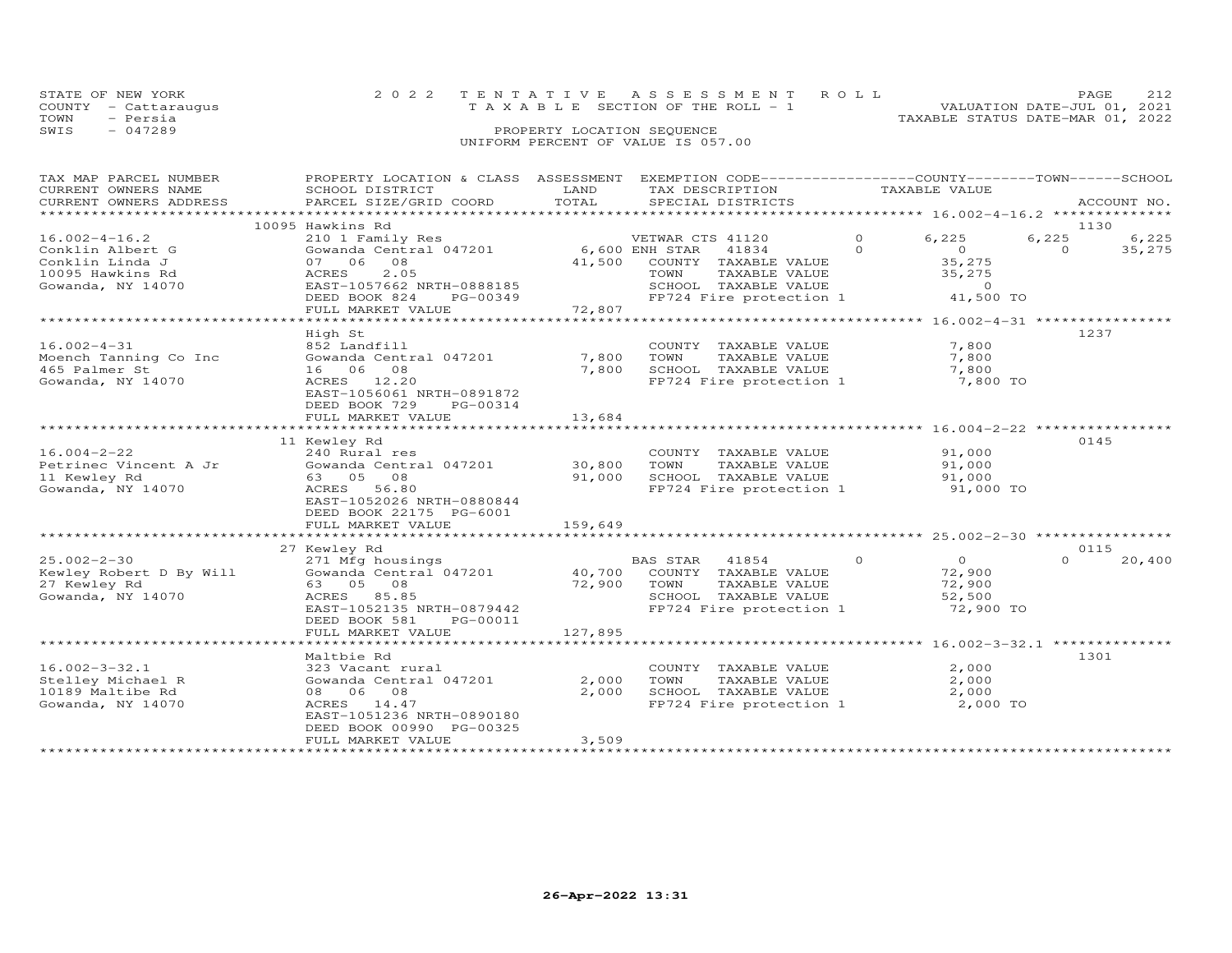|      | STATE OF NEW YORK    | 2022 TENTATIVE ASSESSMENT ROLL        | PAGE.                       |  |
|------|----------------------|---------------------------------------|-----------------------------|--|
|      | COUNTY - Cattaraugus | T A X A B L E SECTION OF THE ROLL - 1 | VALUATION DATE-JUL 01, 2021 |  |
| TOWN | - Persia             | TAXABLE STATUS DATE-MAR 01, 2022      |                             |  |
| SWIS | $-047289$            | PROPERTY LOCATION SEQUENCE            |                             |  |
|      |                      | UNIFORM PERCENT OF VALUE IS 057.00    |                             |  |

| TAX MAP PARCEL NUMBER  | PROPERTY LOCATION & CLASS ASSESSMENT |       | EXEMPTION CODE-----------------COUNTY-------TOWN------SCHOOL |               |             |
|------------------------|--------------------------------------|-------|--------------------------------------------------------------|---------------|-------------|
| CURRENT OWNERS NAME    | SCHOOL DISTRICT                      | LAND  | TAX DESCRIPTION                                              | TAXABLE VALUE |             |
| CURRENT OWNERS ADDRESS | PARCEL SIZE/GRID COORD               | TOTAL | SPECIAL DISTRICTS                                            |               | ACCOUNT NO. |
|                        |                                      |       |                                                              |               |             |
|                        | Maltbie Rd                           |       |                                                              |               | 1306        |
| $16.002 - 3 - 41$      | 314 Rural vac<10                     |       | COUNTY TAXABLE VALUE                                         | 500           |             |
| Utley Richard L        | Gowanda Central 047201               | 500   | TOWN<br>TAXABLE VALUE                                        | 500           |             |
| Utley Marilyn          | 17 06<br>08                          | 500   | SCHOOL TAXABLE VALUE                                         | 500           |             |
|                        | ACRES 1.20                           |       |                                                              |               |             |
| 10278 Maltbie Rd       |                                      |       | FP724 Fire protection 1                                      | 500 TO        |             |
| Gowanda, NY 14070      | EAST-1051151 NRTH-0891120            |       |                                                              |               |             |
|                        | DEED BOOK 00968 PG-00454             |       |                                                              |               |             |
|                        | FULL MARKET VALUE                    | 877   |                                                              |               |             |
|                        |                                      |       |                                                              |               |             |
|                        | Maltbie Rd                           |       |                                                              |               | 0101        |
| $16.002 - 3 - 42$      | 314 Rural vac<10                     |       | COUNTY TAXABLE VALUE                                         | 400           |             |
| Comstock Anthony C     | Gowanda Central 047201               | 400   | TOWN<br>TAXABLE VALUE                                        | 400           |             |
| Comstock Jennifer A    | 17 06<br>08                          | 400   | SCHOOL TAXABLE VALUE                                         | 400           |             |
| 10276 Malbie Rd        | FRNT 210.00 DPTH 215.00              |       | FP724 Fire protection 1                                      | 400 TO        |             |
| Gowanda, NY 14070      | EAST-1051126 NRTH-0891307            |       |                                                              |               |             |
|                        | DEED BOOK 00994 PG-00703             |       |                                                              |               |             |
|                        | FULL MARKET VALUE                    | 702   |                                                              |               |             |
|                        |                                      |       |                                                              |               |             |
|                        | Maltbie Rd                           |       |                                                              |               | 0195        |
|                        |                                      |       |                                                              |               |             |
| $16.002 - 3 - 43$      | 314 Rural vac<10                     |       | COUNTY TAXABLE VALUE                                         | 400           |             |
| Kibler Richard M       | Gowanda Central 047201               | 400   | TOWN<br>TAXABLE VALUE                                        | 400           |             |
| Kibler Mary Jane       | 17 06 08                             | 400   | SCHOOL TAXABLE VALUE                                         | 400           |             |
| 10342 Maltbie Rd       | 2.65<br>ACRES                        |       | FP725 Fire protection 2                                      | 400 TO        |             |
| Gowanda, NY 14070      | EAST-1051098 NRTH-0891897            |       |                                                              |               |             |
|                        | DEED BOOK 10262 PG-4001              |       |                                                              |               |             |
|                        | FULL MARKET VALUE                    | 702   |                                                              |               |             |
|                        |                                      |       |                                                              |               |             |
|                        | Maltbie Rd                           |       |                                                              |               | 0154        |
| $16.002 - 3 - 45$      | 314 Rural vac<10                     |       | COUNTY TAXABLE VALUE                                         | 800           |             |
| Luther Norris H        | Gowanda Central 047201               | 800   | TAXABLE VALUE<br>TOWN                                        | 800           |             |
| Luther Sharon M        | 08 05 08                             | 800   | SCHOOL TAXABLE VALUE                                         | 800           |             |
| 10414 Maltbie Rd       | 2.35<br>ACRES                        |       | FP724 Fire protection 1                                      | 800 TO        |             |
| Gowanda, NY 14070      | EAST-1051147 NRTH-0893854            |       |                                                              |               |             |
|                        | DEED BOOK 819<br>PG-00068            |       |                                                              |               |             |
|                        | FULL MARKET VALUE                    | 1,404 |                                                              |               |             |
|                        |                                      |       |                                                              |               |             |
|                        |                                      |       |                                                              |               |             |
|                        | 10355 Maltbie Rd                     |       |                                                              |               | 0059        |
| $16.002 - 3 - 44$      | 314 Rural vac<10                     |       | COUNTY TAXABLE VALUE                                         | 400           |             |
| Franco Michele A       | Gowanda Central 047201               | 400   | TOWN<br>TAXABLE VALUE                                        | 400           |             |
| Fonti Linda            | 08 06 08                             | 400   | SCHOOL TAXABLE VALUE                                         | 400           |             |
| 10355 Maltbie Rd       | 1.60<br>ACRES                        |       | FP724 Fire protection 1                                      | 400 TO        |             |
| Gowanda, NY 14070      | EAST-1051063 NRTH-0893300            |       |                                                              |               |             |
|                        | DEED BOOK 20190 PG-9481              |       |                                                              |               |             |
|                        | FULL MARKET VALUE                    | 702   |                                                              |               |             |
|                        |                                      |       |                                                              |               |             |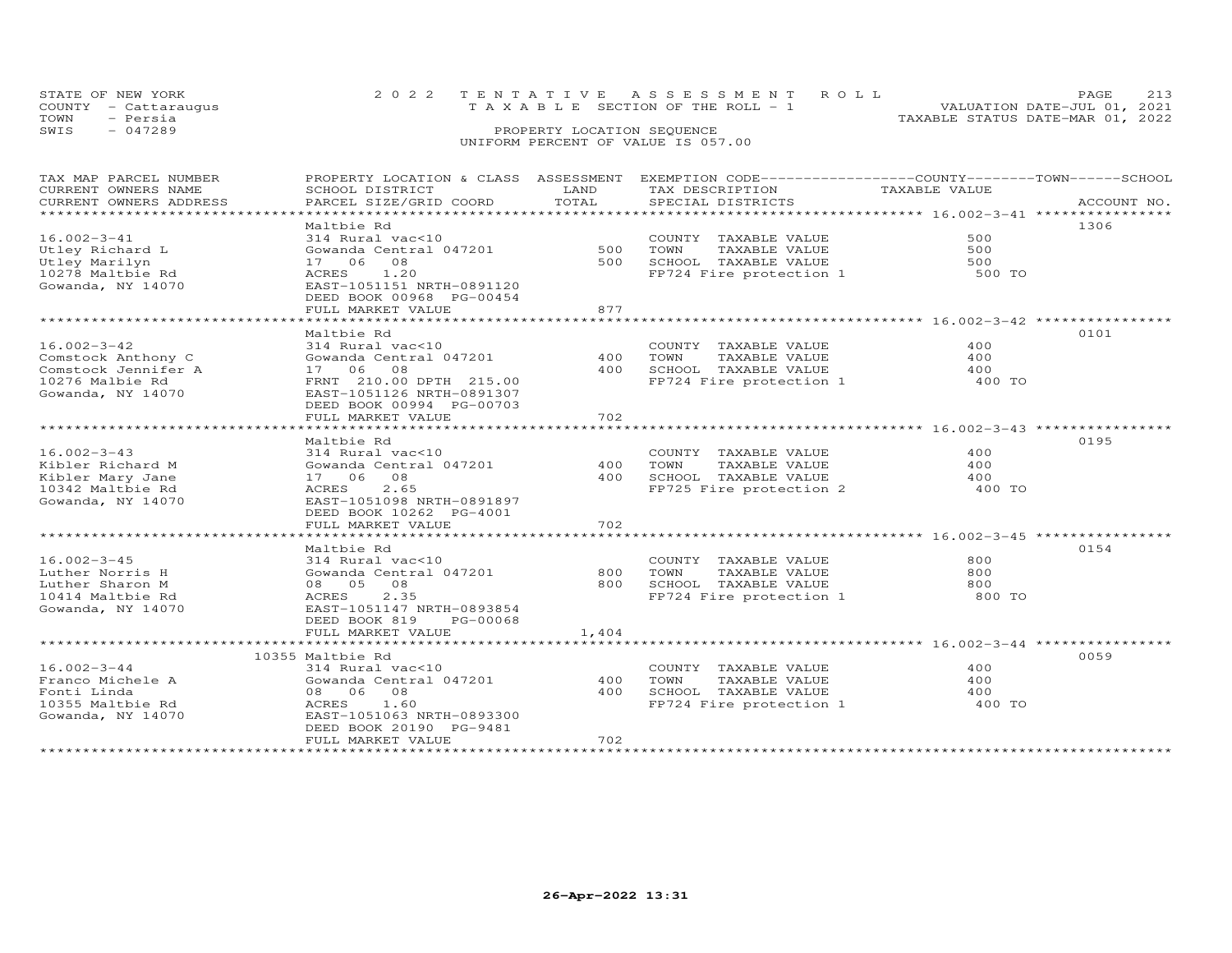| TOWN | STATE OF NEW YORK<br>COUNTY - Cattaraugus<br>- Persia | T A X A B L E SECTION OF THE ROLL - 1                            | 2022 TENTATIVE ASSESSMENT ROLL | TAXABLE STATUS DATE-MAR 01, 2022 | PAGE<br>VALUATION DATE-JUL 01, 2021 | 2.14 |
|------|-------------------------------------------------------|------------------------------------------------------------------|--------------------------------|----------------------------------|-------------------------------------|------|
| SWIS | $-047289$                                             | PROPERTY LOCATION SEQUENCE<br>UNIFORM PERCENT OF VALUE IS 057.00 |                                |                                  |                                     |      |

| TAX MAP PARCEL NUMBER<br>CURRENT OWNERS NAME<br>CURRENT OWNERS ADDRESS                                                                        | PROPERTY LOCATION & CLASS ASSESSMENT<br>SCHOOL DISTRICT<br>PARCEL SIZE/GRID COORD                                                                                                                   | LAND<br>TOTAL              | TAX DESCRIPTION<br>SPECIAL DISTRICTS                                                             | EXEMPTION CODE-----------------COUNTY-------TOWN-----SCHOOL<br>TAXABLE VALUE<br>ACCOUNT NO. |
|-----------------------------------------------------------------------------------------------------------------------------------------------|-----------------------------------------------------------------------------------------------------------------------------------------------------------------------------------------------------|----------------------------|--------------------------------------------------------------------------------------------------|---------------------------------------------------------------------------------------------|
| ******************                                                                                                                            |                                                                                                                                                                                                     |                            |                                                                                                  |                                                                                             |
| $35.001 - 1 - 10.2$<br>Beverly Kenneth<br>8135 Maple Hill Rd<br>Cattaraugus, NY 14719                                                         | 8131 Maple Hill<br>322 Rural vac>10<br>Catt-LV Central 046402<br>$3/16$ -splt from $1-10$<br>$1/19$ -spt 53x575 to 1-10.3<br>ACRES<br>14.40<br>EAST-1066011 NRTH-0857843<br>DEED BOOK 25148 PG-6001 | 9,000<br>9,000             | COUNTY TAXABLE VALUE<br>TOWN<br>TAXABLE VALUE<br>SCHOOL TAXABLE VALUE<br>FP726 Fire protection 3 | 1663<br>9,000<br>9,000<br>9,000<br>9,000 TO                                                 |
|                                                                                                                                               | FULL MARKET VALUE                                                                                                                                                                                   | 15,789                     |                                                                                                  |                                                                                             |
| $35.001 - 1 - 7.1$<br>JT Allegheny Timberland, LLC L Catt-LV Central 046402<br>Property Tax Administration<br>PO Box 3349<br>Albany, GA 31706 | Maple Hill Rd<br>323 Vacant rural<br>34 05 08<br>ACRES 110.00<br>EAST-1065713 NRTH-0860191                                                                                                          | 44,800<br>44,800           | COUNTY TAXABLE VALUE<br>TOWN<br>TAXABLE VALUE<br>SCHOOL TAXABLE VALUE<br>FP726 Fire protection 3 | 0021<br>44,800<br>44,800<br>44,800<br>44,800 TO                                             |
|                                                                                                                                               | DEED BOOK 153<br>PG-4002<br>FULL MARKET VALUE                                                                                                                                                       | 78,596                     |                                                                                                  | ************************* 35.001-1-10.4 ***************                                     |
| $35.001 - 1 - 10.4$<br>D'Arcy Richard J<br>208 Ransom Rd<br>Lancaster, NY 14086                                                               | Maple Hill Rd<br>322 Rural vac>10<br>Catt-LV Central 046402<br>08<br>33 05<br>split from 35.001-1-10.1<br>22.55<br>ACRES<br>EAST-1066410 NRTH-0858375<br>DEED BOOK 2019<br>PG-15128                 | 7,800<br>7,800             | COUNTY TAXABLE VALUE<br>TOWN<br>TAXABLE VALUE<br>SCHOOL TAXABLE VALUE<br>FP726 Fire protection 3 | 7,800<br>7,800<br>7,800<br>7,800 TO                                                         |
|                                                                                                                                               | FULL MARKET VALUE                                                                                                                                                                                   | 13,684                     |                                                                                                  | ******************************* 35.001-1-11 ********                                        |
| $35.001 - 1 - 11$<br>Cattaraugus Rod & Gun Club Inc Catt-LV Central 046402<br>PO Box 123<br>Cattaraugus, NY 14719                             | Maple Hill Rd<br>322 Rural vac>10<br>25 05 08<br>ACRES 166.80<br>EAST-1067943 NRTH-0856897<br>DEED BOOK 913<br>PG-00922<br>FULL MARKET VALUE                                                        | 40,400<br>40,400<br>70,877 | COUNTY TAXABLE VALUE<br>TOWN<br>TAXABLE VALUE<br>SCHOOL TAXABLE VALUE<br>FP726 Fire protection 3 | 0177<br>40,400<br>40,400<br>40,400<br>40,400 TO                                             |
|                                                                                                                                               |                                                                                                                                                                                                     |                            |                                                                                                  | ******************* 35.001-1-18.1 *********                                                 |
| $35.001 - 1 - 18.1$<br>Bailey Charles L<br>Bailey Denise M<br>8135 Maple Hill Rd<br>Cattaraugus, NY 14719                                     | Maple Hill Rd<br>314 Rural vac<10<br>Catt-LV Central 046402<br>33 05 08<br>24.80<br>ACRES<br>EAST-1063529 NRTH-0858876<br>DEED BOOK 1026<br>$PG-499$<br>FULL MARKET VALUE                           | 10,500<br>10,500<br>18,421 | COUNTY TAXABLE VALUE<br>TOWN<br>TAXABLE VALUE<br>SCHOOL TAXABLE VALUE<br>FP726 Fire protection 3 | 0175<br>10,500<br>10,500<br>10,500<br>10,500 TO                                             |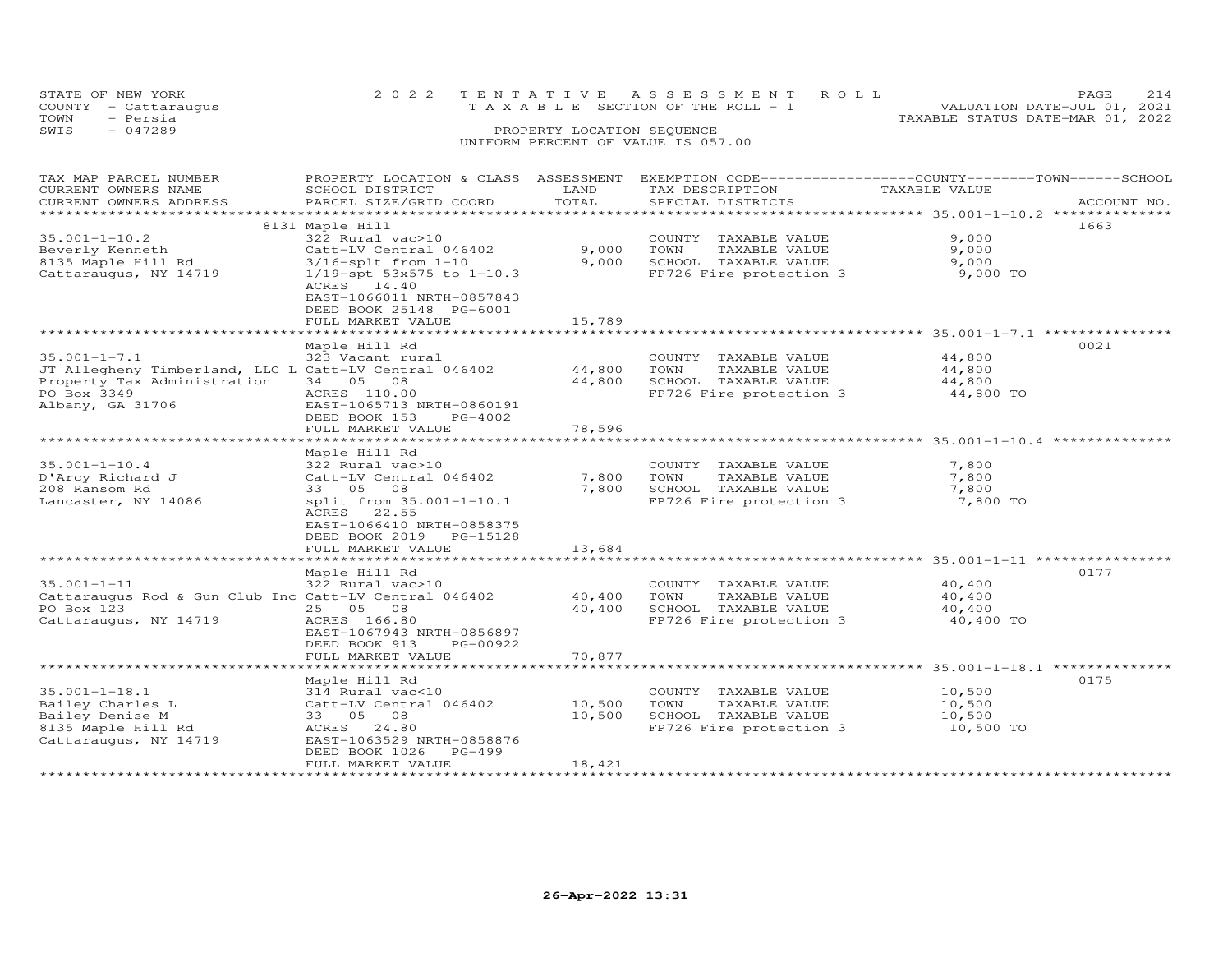|      | STATE OF NEW YORK    | 2022 TENTATIVE ASSESSMENT ROLL     |  |                                  | PAGE. | 215 |
|------|----------------------|------------------------------------|--|----------------------------------|-------|-----|
|      | COUNTY - Cattaraugus | TAXABLE SECTION OF THE ROLL - 1    |  | VALUATION DATE-JUL 01, 2021      |       |     |
| TOWN | - Persia             |                                    |  | TAXABLE STATUS DATE-MAR 01, 2022 |       |     |
| SWIS | $-047289$            | PROPERTY LOCATION SEQUENCE         |  |                                  |       |     |
|      |                      | UNIFORM PERCENT OF VALUE IS 057.00 |  |                                  |       |     |
|      |                      |                                    |  |                                  |       |     |

| TAX MAP PARCEL NUMBER<br>CURRENT OWNERS NAME<br>CURRENT OWNERS ADDRESS                                     | PROPERTY LOCATION & CLASS ASSESSMENT<br>SCHOOL DISTRICT<br>PARCEL SIZE/GRID COORD                                                                                                                             | LAND<br>TOTAL               | EXEMPTION CODE-----------------COUNTY-------TOWN------SCHOOL<br>TAX DESCRIPTION<br>SPECIAL DISTRICTS                                                                         |                                 | TAXABLE VALUE                                                                        | ACCOUNT NO.                               |
|------------------------------------------------------------------------------------------------------------|---------------------------------------------------------------------------------------------------------------------------------------------------------------------------------------------------------------|-----------------------------|------------------------------------------------------------------------------------------------------------------------------------------------------------------------------|---------------------------------|--------------------------------------------------------------------------------------|-------------------------------------------|
| ***********************                                                                                    |                                                                                                                                                                                                               |                             |                                                                                                                                                                              |                                 |                                                                                      |                                           |
| $35.001 - 1 - 17.3$<br>Mack Kenneth A<br>8090 Maple Hill Rd<br>Cattaraugus, NY 14719                       | 8090 Maple Hill Rd<br>240 Rural res<br>Catt-LV Central 046402<br>33 05<br>08<br>Merged with $35.001 - 1 - 10.3$<br>ACRES 18.77<br>EAST-1066397 NRTH-0857241<br>DEED BOOK 4228<br>PG-9001<br>FULL MARKET VALUE | 13,200<br>77,700<br>136,316 | COUNTY TAXABLE VALUE<br>TOWN<br>TAXABLE VALUE<br>SCHOOL TAXABLE VALUE<br>FP726 Fire protection 3                                                                             |                                 | 77,700<br>77,700<br>77,700<br>77,700 TO                                              | 1098                                      |
|                                                                                                            |                                                                                                                                                                                                               |                             |                                                                                                                                                                              |                                 |                                                                                      |                                           |
| $35.001 - 1 - 17.2$<br>Johnston Edward A<br>8121 Maple Hill Rd<br>Cattaraugus, NY 14719                    | 8121 Maple Hill Rd<br>210 1 Family Res<br>Catt-LV Central 046402<br>$33 - 05 - 08$<br>ACRES 3.50<br>EAST-1066297 NRTH-0856700<br>DEED BOOK 00996 PG-01003                                                     | 7,400<br>60,400             | BAS STAR 41854<br>COUNTY TAXABLE VALUE<br>TOWN<br>TAXABLE VALUE<br>SCHOOL TAXABLE VALUE<br>FP726 Fire protection 3                                                           | $\circ$                         | $\overline{O}$<br>60,400<br>60,400<br>40,000<br>60,400 TO                            | 1097<br>$\Omega$<br>20,400                |
|                                                                                                            | FULL MARKET VALUE<br>************************                                                                                                                                                                 | 105,965                     |                                                                                                                                                                              |                                 |                                                                                      |                                           |
|                                                                                                            | 8133 Maple Hill Rd                                                                                                                                                                                            |                             |                                                                                                                                                                              |                                 |                                                                                      | 0210                                      |
| $35.001 - 1 - 17.1$<br>Eaton Howard M<br>Eaton Brenda<br>8133 Maple Hill Rd<br>Cattaraugus, NY 14719       | 113 Cattle farm<br>Catt-LV Central 046402<br>33 05<br>08<br>merged $1-14$ , 15 into parce<br>ACRES 134.69<br>EAST-1065277 NRTH-0856679<br>DEED BOOK 00934 PG-00843                                            |                             | VET COM CT 41131<br>51,090 VET DIS CT 41141<br>113,100 ENH STAR<br>41834<br>COUNTY TAXABLE VALUE<br>TOWN<br>TAXABLE VALUE<br>SCHOOL TAXABLE VALUE<br>FP726 Fire protection 3 | $\circ$<br>$\Omega$<br>$\Omega$ | 13,600<br>13,600<br>11,310<br>11,310<br>$\overline{0}$<br>88,190<br>88,190<br>62,170 | $\circ$<br>$\Omega$<br>50,930<br>$\Omega$ |
|                                                                                                            | FULL MARKET VALUE                                                                                                                                                                                             | 198,421                     |                                                                                                                                                                              |                                 | 113,100 TO                                                                           |                                           |
|                                                                                                            | *********************************                                                                                                                                                                             |                             |                                                                                                                                                                              |                                 |                                                                                      |                                           |
| $35.001 - 1 - 18.2$<br>Bailey Denise<br>8135 Maple Hill Rd<br>Cattaraugus, NY 14719                        | 8135 Maple Hill Rd<br>240 Rural res<br>Catt-LV Central 046402<br>33 05 08<br>ACRES 49.60<br>EAST-1064041 NRTH-0858085<br>DEED BOOK 22957 PG-7001                                                              | 24,400<br>97,000            | BAS STAR<br>41854<br>COUNTY TAXABLE VALUE<br>TOWN<br>TAXABLE VALUE<br>SCHOOL TAXABLE VALUE<br>FP726 Fire protection 3                                                        | $\circ$                         | $\overline{O}$<br>97,000<br>97,000<br>76,600<br>97,000 TO                            | 1307<br>$\Omega$<br>20,400                |
|                                                                                                            | FULL MARKET VALUE                                                                                                                                                                                             | 170,175                     |                                                                                                                                                                              |                                 |                                                                                      |                                           |
|                                                                                                            |                                                                                                                                                                                                               |                             |                                                                                                                                                                              |                                 |                                                                                      |                                           |
| $35.001 - 1 - 10.1$<br>Schlegel Dolores C<br>Priebe Susan E<br>77 Williamsburg Lane<br>Lancaster, NY 14086 | 8184 Maple Hill Rd<br>240 Rural res<br>Catt-LV Central 046402<br>33 05 08<br>2/16-split 14.75 ac to 10<br>ACRES 35.83<br>EAST-1065410 NRTH-0858838<br>DEED BOOK 11322 PG-6001                                 | 12,500<br>131,800           | COUNTY TAXABLE VALUE<br>TAXABLE VALUE<br>TOWN<br>SCHOOL TAXABLE VALUE<br>FP726 Fire protection 3                                                                             |                                 | 131,800<br>131,800<br>131,800<br>131,800 TO                                          | 0191                                      |
|                                                                                                            | FULL MARKET VALUE                                                                                                                                                                                             | 231,228                     |                                                                                                                                                                              |                                 |                                                                                      |                                           |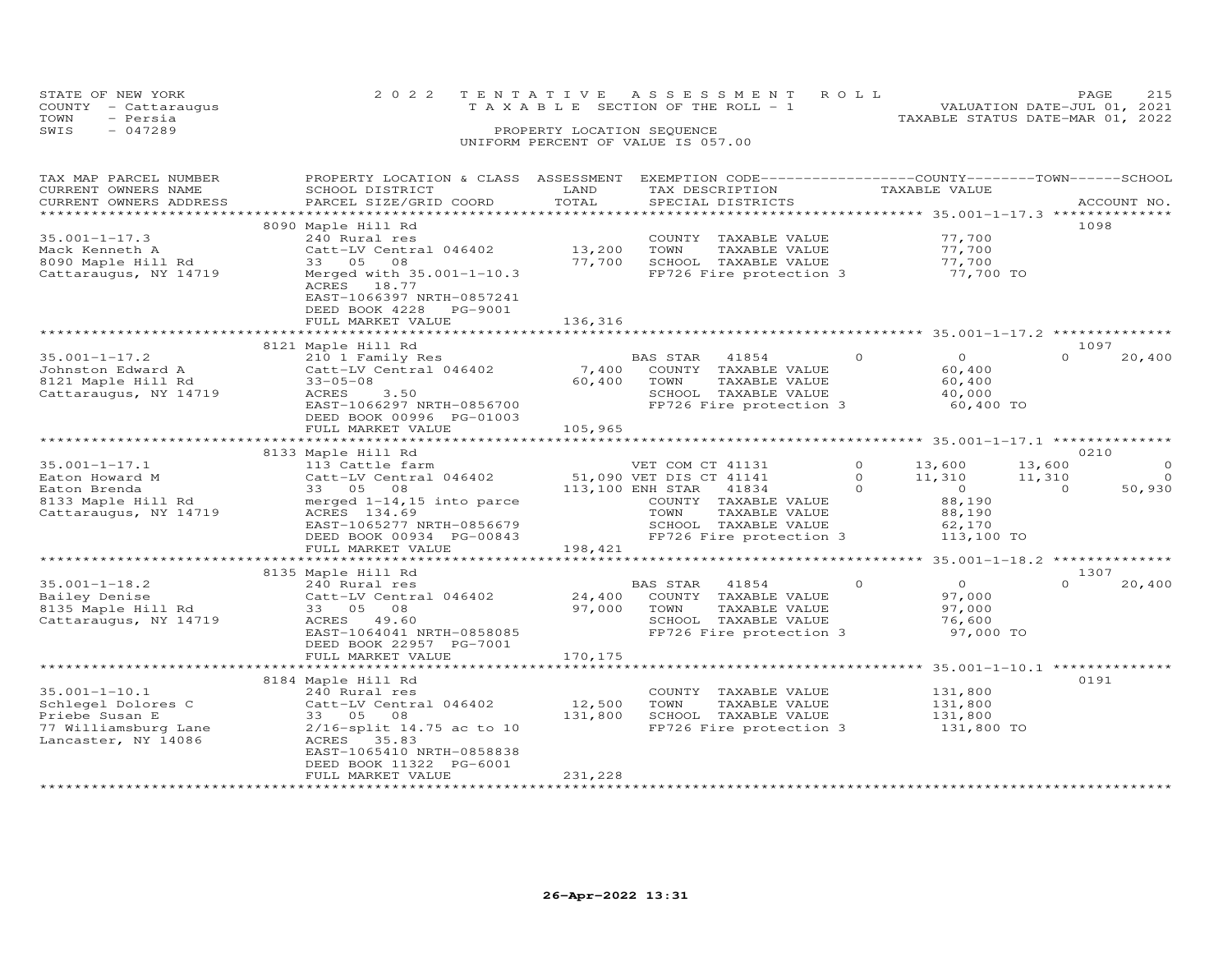|      | STATE OF NEW YORK    | 2022 TENTATIVE ASSESSMENT ROLL     | PAGE.                       | 216 |
|------|----------------------|------------------------------------|-----------------------------|-----|
|      | COUNTY - Cattaraugus | TAXABLE SECTION OF THE ROLL - 1    | VALUATION DATE-JUL 01, 2021 |     |
| TOWN | - Persia             | TAXABLE STATUS DATE-MAR 01, 2022   |                             |     |
| SWIS | - 047289             | PROPERTY LOCATION SEQUENCE         |                             |     |
|      |                      | UNIFORM PERCENT OF VALUE IS 057.00 |                             |     |
|      |                      |                                    |                             |     |

| TAX MAP PARCEL NUMBER<br>CURRENT OWNERS NAME<br>CURRENT OWNERS ADDRESS | PROPERTY LOCATION & CLASS ASSESSMENT<br>SCHOOL DISTRICT<br>PARCEL SIZE/GRID COORD | LAND<br>TOTAL   | EXEMPTION CODE-----------------COUNTY-------TOWN------SCHOOL<br>TAX DESCRIPTION<br>SPECIAL DISTRICTS | TAXABLE VALUE                             | ACCOUNT NO.        |
|------------------------------------------------------------------------|-----------------------------------------------------------------------------------|-----------------|------------------------------------------------------------------------------------------------------|-------------------------------------------|--------------------|
|                                                                        |                                                                                   |                 |                                                                                                      |                                           |                    |
|                                                                        | 8200 Maple Hill Rd                                                                |                 |                                                                                                      |                                           | 0151               |
| $35.001 - 1 - 7.2$                                                     | 312 Vac w/imprv                                                                   |                 | COUNTY TAXABLE VALUE                                                                                 | 17,000                                    |                    |
| Mowry Zackary W                                                        | Catt-LV Central 046402                                                            | 8,000           | TOWN<br>TAXABLE VALUE                                                                                | 17,000                                    |                    |
| 8200 Maple Hill Rd                                                     | 34 05<br>08                                                                       | 17,000          | SCHOOL TAXABLE VALUE                                                                                 | 17,000                                    |                    |
| Cattaraugus, NY 14719                                                  | ACRES 13.50                                                                       |                 | FP726 Fire protection 3                                                                              | 17,000 TO                                 |                    |
|                                                                        | EAST-1064193 NRTH-0859911                                                         |                 |                                                                                                      |                                           |                    |
|                                                                        | DEED BOOK 21859 PG-5002                                                           |                 |                                                                                                      |                                           |                    |
|                                                                        | FULL MARKET VALUE                                                                 | 29,825          |                                                                                                      |                                           |                    |
|                                                                        | ***************************                                                       |                 |                                                                                                      |                                           |                    |
|                                                                        | 8227 Maple Hill Rd                                                                |                 |                                                                                                      |                                           | 1274               |
| $35.001 - 1 - 6.2$                                                     | 270 Mfg housing                                                                   |                 | COUNTY TAXABLE VALUE                                                                                 | 19,900                                    |                    |
| Johnston Kaitlyn                                                       | Catt-LV Central 046402                                                            | 6,500           | TOWN<br>TAXABLE VALUE                                                                                | 19,900                                    |                    |
| Thagard Nicholas                                                       | 34 05 08                                                                          | 19,900          | SCHOOL TAXABLE VALUE                                                                                 | 19,900                                    |                    |
| 8227 Maple Hill Rd                                                     | 1.75<br>ACRES                                                                     |                 | FP726 Fire protection 3                                                                              | 19,900 TO                                 |                    |
| Cattaraugus, NY 14719                                                  | EAST-1063739 NRTH-0859359                                                         |                 |                                                                                                      |                                           |                    |
|                                                                        | DEED BOOK 20200 PG-7786                                                           |                 |                                                                                                      |                                           |                    |
|                                                                        | FULL MARKET VALUE                                                                 | 34,912          |                                                                                                      |                                           |                    |
|                                                                        |                                                                                   |                 |                                                                                                      |                                           |                    |
|                                                                        | 8235 Maple Hill Rd                                                                |                 |                                                                                                      |                                           | 0136               |
| $35.001 - 1 - 6.1$                                                     | 210 1 Family Res                                                                  |                 | COUNTY TAXABLE VALUE                                                                                 | 43,000                                    |                    |
| Fernandez Lydia                                                        | Catt-LV Central 046402                                                            | 9,600           | TOWN<br>TAXABLE VALUE                                                                                | 43,000                                    |                    |
| 1205 Bailey Ave                                                        | 34 05 08                                                                          | 43,000          | SCHOOL TAXABLE VALUE                                                                                 | 43,000                                    |                    |
| Buffalo, NY 14206                                                      | ACRES<br>6.70                                                                     |                 | FP726 Fire protection 3                                                                              | 43,000 TO                                 |                    |
|                                                                        | EAST-1063223 NRTH-0859452                                                         |                 |                                                                                                      |                                           |                    |
|                                                                        | DEED BOOK 20200 PG-5891                                                           |                 |                                                                                                      |                                           |                    |
|                                                                        | FULL MARKET VALUE                                                                 | 75,439          |                                                                                                      |                                           |                    |
|                                                                        |                                                                                   |                 |                                                                                                      |                                           |                    |
|                                                                        | 8246 Maple Hill Rd                                                                |                 |                                                                                                      |                                           | 0238               |
| $35.001 - 1 - 4$                                                       | 210 1 Family Res                                                                  |                 | VET COM CT 41131                                                                                     | $\Omega$<br>13,600                        | 13,600<br>$\Omega$ |
| Wells Avis L                                                           | Catt-LV Central 046402                                                            | 26,800 ENH STAR | 41834                                                                                                | $\Omega$<br>$\overline{O}$                | 50,930<br>$\Omega$ |
| Revocable Living                                                       | 35 05 08                                                                          | 63,400          | COUNTY TAXABLE VALUE                                                                                 | 49,800                                    |                    |
| 8246 Maple Hill Rd                                                     | ACRES 45.50                                                                       |                 | TAXABLE VALUE<br>TOWN                                                                                | 49,800                                    |                    |
| Cattaraugus, NY 14719                                                  | EAST-1063600 NRTH-0860594                                                         |                 | SCHOOL TAXABLE VALUE                                                                                 | 12,470                                    |                    |
|                                                                        | DEED BOOK 00991 PG-00382                                                          |                 | FP726 Fire protection 3                                                                              | 63,400 TO                                 |                    |
|                                                                        | FULL MARKET VALUE                                                                 | 111,228         |                                                                                                      |                                           |                    |
|                                                                        | *************************                                                         |                 | **********************                                                                               | *********** 35.001-1-5 ****************** |                    |
|                                                                        | 8249 Maple Hill Rd                                                                |                 |                                                                                                      |                                           | 0137               |
| $35.001 - 1 - 5$                                                       | 270 Mfg housing                                                                   |                 | COUNTY TAXABLE VALUE                                                                                 | 19,500                                    |                    |
| Gibbs Mark                                                             | Catt-LV Central 046402                                                            | 5,500           | TOWN<br>TAXABLE VALUE                                                                                | 19,500                                    |                    |
| 8407 Route 353                                                         | 34 05 08                                                                          | 19,500          | SCHOOL TAXABLE VALUE                                                                                 | 19,500                                    |                    |
| Cattaraugus, NY 14719                                                  | By Will                                                                           |                 | FP726 Fire protection 3                                                                              | 19,500 TO                                 |                    |
|                                                                        | ACRES<br>4.60                                                                     |                 |                                                                                                      |                                           |                    |
|                                                                        | EAST-1063118 NRTH-0859793                                                         |                 |                                                                                                      |                                           |                    |
|                                                                        | DEED BOOK 3574 PG-4002                                                            |                 |                                                                                                      |                                           |                    |
|                                                                        | FULL MARKET VALUE                                                                 | 34,211          |                                                                                                      |                                           |                    |
|                                                                        |                                                                                   |                 |                                                                                                      |                                           |                    |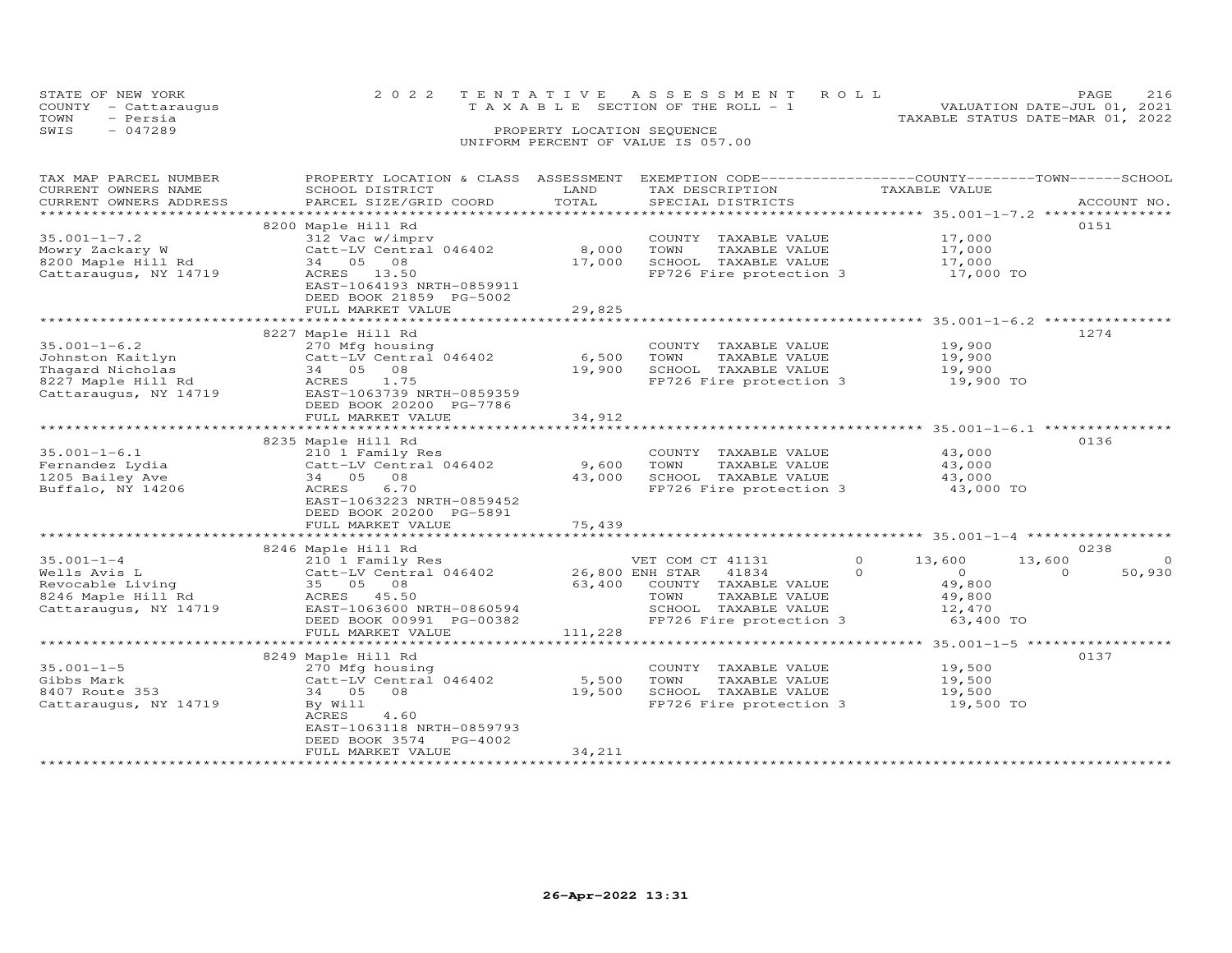|      | STATE OF NEW YORK<br>COUNTY - Cattaraugus | 2022 TENTATIVE ASSESSMENT ROLL<br>VALUATION DATE-JUL 01, 2021<br>T A X A B L E SECTION OF THE ROLL - 1 | <b>PAGE</b> | 217 |
|------|-------------------------------------------|--------------------------------------------------------------------------------------------------------|-------------|-----|
| TOWN | - Persia                                  | TAXABLE STATUS DATE-MAR 01, 2022                                                                       |             |     |
| SWIS | $-047289$                                 | PROPERTY LOCATION SEQUENCE<br>UNIFORM PERCENT OF VALUE IS 057.00                                       |             |     |

| TAX MAP PARCEL NUMBER<br>CURRENT OWNERS NAME | PROPERTY LOCATION & CLASS ASSESSMENT EXEMPTION CODE----------------COUNTY-------TOWN------SCHOOL<br>SCHOOL DISTRICT | LAND                             | TAX DESCRIPTION                            |          | TAXABLE VALUE                                |                  |             |
|----------------------------------------------|---------------------------------------------------------------------------------------------------------------------|----------------------------------|--------------------------------------------|----------|----------------------------------------------|------------------|-------------|
| CURRENT OWNERS ADDRESS                       | PARCEL SIZE/GRID COORD                                                                                              | TOTAL                            | SPECIAL DISTRICTS                          |          |                                              |                  | ACCOUNT NO. |
|                                              | 8312 Maple Hill Rd                                                                                                  |                                  |                                            |          |                                              | 0143             |             |
| $35.001 - 1 - 31$                            | 322 Rural vac>10                                                                                                    |                                  | COUNTY TAXABLE VALUE                       |          | 28,300                                       |                  |             |
| Miller Rosemarie                             | Catt-LV Central 046402                                                                                              | 28,300                           | TOWN<br>TAXABLE VALUE                      |          | 28,300                                       |                  |             |
| Revocable Trust                              | 42 05<br>08                                                                                                         | 28,300                           | SCHOOL TAXABLE VALUE                       |          | 28,300                                       |                  |             |
| 3132 7LKS W                                  | ACRES 55.43                                                                                                         |                                  | FP726 Fire protection 3                    |          | 28,300 TO                                    |                  |             |
| West End, NC 27376                           | EAST-1061912 NRTH-0861282<br>DEED BOOK 21734 PG-9001                                                                |                                  | WS720 Watershed                            |          | 5,660 TO                                     |                  |             |
|                                              | FULL MARKET VALUE                                                                                                   | 49,649                           |                                            |          |                                              |                  |             |
|                                              |                                                                                                                     |                                  |                                            |          |                                              |                  |             |
|                                              | 8327 Maple Hill Rd                                                                                                  |                                  |                                            |          |                                              | 1068             |             |
| $35.001 - 1 - 30.2$                          | 210 1 Family Res                                                                                                    |                                  | BAS STAR<br>41854                          | $\Omega$ | $\overline{O}$                               | $\Omega$         | 20,400      |
| Ninan Nick C                                 | Catt-LV Central 046402                                                                                              |                                  | 5,400 COUNTY TAXABLE VALUE                 |          | 81,000                                       |                  |             |
| Ninan Regina                                 | 45 05 08                                                                                                            | 81,000                           | TOWN<br>TAXABLE VALUE                      |          | 81,000                                       |                  |             |
|                                              | FRNT 230.00 DPTH 164.65                                                                                             |                                  | SCHOOL TAXABLE VALUE                       |          | 60,600                                       |                  |             |
| Cattaraugus, NY 14719                        | EAST-1061670 NRTH-0860654                                                                                           |                                  | FP726 Fire protection 3                    |          | 81,000 TO                                    |                  |             |
|                                              | DEED BOOK 00968 PG-00389                                                                                            |                                  | WS720 Watershed                            |          | 16,200 TO                                    |                  |             |
|                                              | FULL MARKET VALUE<br>****************************                                                                   | 142,105<br>********************* |                                            |          |                                              |                  |             |
|                                              |                                                                                                                     |                                  |                                            |          | ******************** 34.002-2-2 ************ |                  |             |
| $34.002 - 2 - 2$                             | 10903 Miller Rd<br>210 1 Family Res                                                                                 |                                  | ENH STAR<br>41834                          | $\circ$  | $\circ$                                      | 1049<br>$\Omega$ | 50,930      |
| Walter Donald                                | Catt-LV Central 046402                                                                                              |                                  | 10,100 COUNTY TAXABLE VALUE                |          | 76,500                                       |                  |             |
| Walter Sarah                                 | 58 05<br>08                                                                                                         | 76,500                           | TOWN<br>TAXABLE VALUE                      |          | 76,500                                       |                  |             |
| 10903 Miller Rd                              | 7.78<br>ACRES                                                                                                       |                                  | SCHOOL TAXABLE VALUE                       |          | 25,570                                       |                  |             |
| Gowanda, NY 14070                            | EAST-1052805 NRTH-0862850                                                                                           |                                  | FP726 Fire protection 3                    |          | 76,500 TO                                    |                  |             |
|                                              | DEED BOOK 741<br>PG-00608                                                                                           |                                  |                                            |          |                                              |                  |             |
|                                              | FULL MARKET VALUE                                                                                                   | 134,211                          |                                            |          |                                              |                  |             |
|                                              |                                                                                                                     |                                  |                                            |          |                                              |                  |             |
|                                              | 10961 Miller Rd                                                                                                     |                                  |                                            |          |                                              | 0045             |             |
| $34.002 - 2 - 1$                             | 240 Rural res                                                                                                       |                                  | ENH STAR 41834                             | $\circ$  | $\Omega$                                     | $\Omega$         | 50,930      |
| Butera Joseph P                              | Catt-LV Central 046402 23,500                                                                                       |                                  | COUNTY TAXABLE VALUE                       |          | 73,000                                       |                  |             |
| Butera Betsey B                              | 58 05 08                                                                                                            | 73,000                           | TOWN<br>TAXABLE VALUE                      |          | 73,000                                       |                  |             |
| 10961 Miller Rd                              | 35.92<br>ACRES                                                                                                      |                                  | SCHOOL TAXABLE VALUE                       |          | 22,070                                       |                  |             |
| Gowanda, NY 14070                            | EAST-1051965 NRTH-0862699                                                                                           |                                  | FP726 Fire protection 3<br>WS720 Watershed |          | 73,000 TO                                    |                  |             |
|                                              | DEED BOOK 823<br>PG-00050<br>FULL MARKET VALUE                                                                      | 128,070                          |                                            |          | 14,600 TO                                    |                  |             |
|                                              |                                                                                                                     |                                  |                                            |          |                                              |                  |             |
|                                              | 8782 Nash Hill                                                                                                      |                                  |                                            |          |                                              | 1377             |             |
| $25.004 - 2 - 9.3$                           | 210 1 Family Res                                                                                                    |                                  | BAS STAR 41854                             | $\Omega$ | $\Omega$                                     | $\Omega$         | 20,400      |
| Oger Gretchen                                | Gowanda Central 047201                                                                                              | 6,900                            | COUNTY TAXABLE VALUE                       |          | 34,500                                       |                  |             |
| 8782 Nash Hill                               | 3/09-split from 2-9.1 (Ki                                                                                           | 34,500                           | TOWN<br>TAXABLE VALUE                      |          | 34,500                                       |                  |             |
| Gowanda, NY 14070                            | 4.90<br>ACRES                                                                                                       |                                  | SCHOOL TAXABLE VALUE                       |          | 14,100                                       |                  |             |
|                                              | EAST-5295886                                                                                                        |                                  | FP726 Fire protection 3                    |          | 34,500 TO                                    |                  |             |
|                                              | FULL MARKET VALUE                                                                                                   |                                  | 60,526 WS720 Watershed                     |          | 34,500 TO                                    |                  |             |
|                                              |                                                                                                                     |                                  |                                            |          |                                              |                  |             |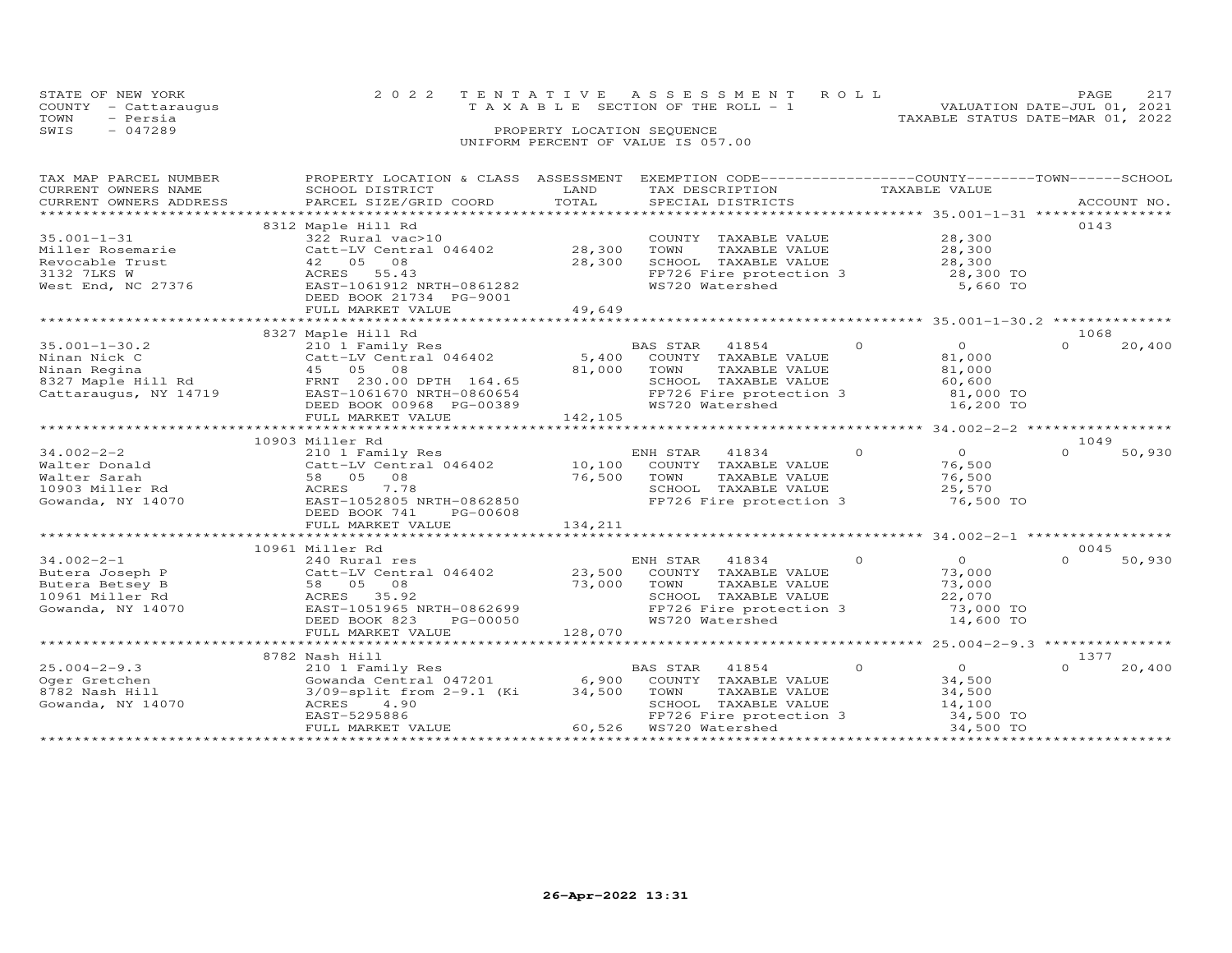| TOWN | STATE OF NEW YORK<br>COUNTY - Cattaraugus<br>- Persia | 2022 TENTATIVE ASSESSMENT ROLL<br>VALUATION DATE-JUL 01, 2021<br>$T A X A B L E$ SECTION OF THE ROLL - 1<br>TAXABLE STATUS DATE-MAR 01, 2022 | <b>PAGE</b> | 218 |
|------|-------------------------------------------------------|----------------------------------------------------------------------------------------------------------------------------------------------|-------------|-----|
| SWIS | $-047289$                                             | PROPERTY LOCATION SEQUENCE<br>UNIFORM PERCENT OF VALUE IS 057.00                                                                             |             |     |

| TAX MAP PARCEL NUMBER<br>TAX PIRE PARCEL SURFACE DISTRICT TRANSPORT TO TAXABLE VALUE<br>CURRENT OWNERS NAME SCHOOL DISTRICT DAND TOTAL TAX DESCRIPTION TAXABLE VALUE<br>CURRENT OWNERS ADDRESS PARCEL SIZE/GRID COORD TOTAL SPECIAL DISTRICTS ACCOUNT NO.<br>CURRENT OWNERS ADDRESS | PROPERTY LOCATION & CLASS ASSESSMENT EXEMPTION CODE----------------COUNTY-------TOWN------SCHOOL                                                                          |                         |                                                                                                                                                                                                                |                                                |       |       |
|-------------------------------------------------------------------------------------------------------------------------------------------------------------------------------------------------------------------------------------------------------------------------------------|---------------------------------------------------------------------------------------------------------------------------------------------------------------------------|-------------------------|----------------------------------------------------------------------------------------------------------------------------------------------------------------------------------------------------------------|------------------------------------------------|-------|-------|
| $25.004 - 2 - 7$<br>Sargent Gary D<br>Sargent Frances A<br>8481 Broadway Rd<br>Gowanda, NY 14070                                                                                                                                                                                    | Nash Hill Rd<br>323 Vacant rural<br>Catt-LV Central 046402<br>51 05 08<br>9.77<br>ACRES<br>EAST-1056088 NRTH-0865603<br>DEED BOOK 878<br>PG-00124<br>FULL MARKET VALUE    | 2,300<br>2,300<br>4,035 | COUNTY TAXABLE VALUE<br>TAXABLE VALUE<br>TOWN                                                                                                                                                                  | 2,300<br>2,300<br>2,300 TO                     | 0111  |       |
|                                                                                                                                                                                                                                                                                     | Nash Hill Rd                                                                                                                                                              |                         |                                                                                                                                                                                                                |                                                | 0142  |       |
| $25.004 - 2 - 8.1$<br>Studley Richard J<br>8722 Nash Hill Rd<br>Gowanda, NY 14070<br>MAY BE SUBJECT TO PAYMENT<br>UNDER AGDIST LAW TIL 2026                                                                                                                                         | 59 05 08<br>ACRES 105.26<br>EAST-1052039 NRTH-0864359<br>DEED BOOK 794<br>PG-00868<br>FULL MARKET VALUE                                                                   | 59,600 TOWN<br>104,561  | AG DIST 41720 0 3,149<br>TAXABLE VALUE<br>TOWN TAXABLE VALUE<br>SCHOOL TAXABLE VALUE 56,451<br>FP726 Fire protection 3 59,600 TO<br>ELLET 11,920 TO<br>11,920 TO<br>FP726 Fire protection 3<br>WS720 Watershed | 56,451<br>56,451                               | 3,149 | 3,149 |
|                                                                                                                                                                                                                                                                                     |                                                                                                                                                                           |                         |                                                                                                                                                                                                                |                                                |       |       |
| $34.002 - 2 - 4$<br>Butera Joseph P<br>Butera Betsey B<br>10961 Miller Rd<br>Gowanda, NY 14070<br>Gowanda, NY 14070                                                                                                                                                                 | Nash Hill Rd<br>322 Rural vac>10<br>Catt-LV Central 046402 21,100<br>58 05 08<br>ACRES 34.94<br>EAST-1052026 NRTH-0861888<br>DEED BOOK 20200 PG-7082<br>FULL MARKET VALUE | 21,100<br>37,018        | COUNTY TAXABLE VALUE 21,100<br>TOWN TAXABLE VALUE 21,100<br>SCHOOL TAXABLE VALUE 21,100<br>FP726 Fire protection 3<br>WS720 Watershed 4,220 TO                                                                 |                                                | 0015  |       |
|                                                                                                                                                                                                                                                                                     | *****************************                                                                                                                                             | *************           |                                                                                                                                                                                                                | ********************** 34.002-2-5 ************ |       |       |
| $34.002 - 2 - 5$                                                                                                                                                                                                                                                                    | 8548 Nash Hill Rd<br>210 1 Family Res<br>210 1 Family Res<br>Catt-LV Central 046402 8,600<br>DEED BOOK 1008 PG-1037                                                       | 58,000                  | COUNTY TAXABLE VALUE 58,000<br>TOWN TAXABLE VALUE 58.000<br>TOWN TAXABLE VALUE<br>SCHOOL TAXABLE VALUE 58,000<br>- Antention 3 58,000 TO                                                                       |                                                | 0242  |       |
|                                                                                                                                                                                                                                                                                     | FULL MARKET VALUE                                                                                                                                                         | 101,754                 |                                                                                                                                                                                                                |                                                |       |       |
|                                                                                                                                                                                                                                                                                     |                                                                                                                                                                           |                         |                                                                                                                                                                                                                |                                                |       |       |
|                                                                                                                                                                                                                                                                                     | 8635 Nash Hill Rd<br>EAST-1054094 NRTH-0862384<br>DEED BOOK 22262 PG-2002<br>FULL MARKET VALUE                                                                            | 65,614                  | COUNTY TAXABLE VALUE<br>TOWN      TAXABLE VALUE<br>SCHOOL TAXABLE VALUE 37,400<br>FP726 Fire protection 3 37,400 TO<br>WS720 Watershed                                                                         | 37,400<br>37,400<br>7,480 TO                   | 0064  |       |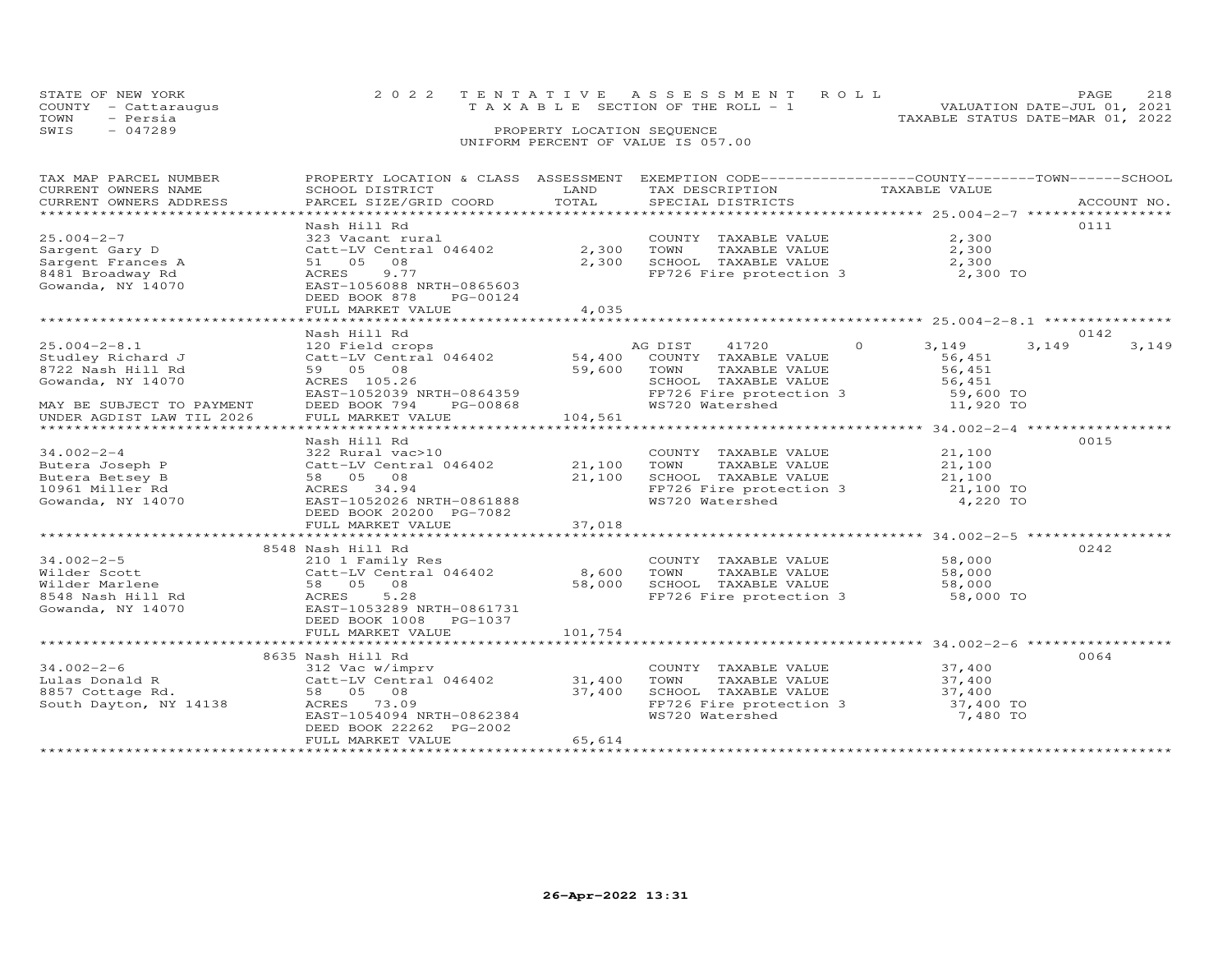|      | STATE OF NEW YORK    | 2022 TENTATIVE ASSESSMENT ROLL                                 | <b>PAGE</b> | 219 |
|------|----------------------|----------------------------------------------------------------|-------------|-----|
|      | COUNTY - Cattaraugus | VALUATION DATE-JUL 01, 2021<br>TAXABLE SECTION OF THE ROLL - 1 |             |     |
| TOWN | - Persia             | TAXABLE STATUS DATE-MAR 01, 2022                               |             |     |
| SWIS | $-047289$            | PROPERTY LOCATION SEQUENCE                                     |             |     |
|      |                      | UNIFORM PERCENT OF VALUE IS 057.00                             |             |     |
|      |                      |                                                                |             |     |

| TAX MAP PARCEL NUMBER<br>CURRENT OWNERS NAME<br>CURRENT OWNERS ADDRESS | PROPERTY LOCATION & CLASS ASSESSMENT<br>SCHOOL DISTRICT<br>PARCEL SIZE/GRID COORD | LAND<br>TOTAL    | EXEMPTION CODE-----------------COUNTY-------TOWN-----SCHOOL<br>TAX DESCRIPTION<br>SPECIAL DISTRICTS |          | TAXABLE VALUE                             |          | ACCOUNT NO. |
|------------------------------------------------------------------------|-----------------------------------------------------------------------------------|------------------|-----------------------------------------------------------------------------------------------------|----------|-------------------------------------------|----------|-------------|
| ***********************                                                |                                                                                   |                  |                                                                                                     |          |                                           |          |             |
|                                                                        | 8722 Nash Hill Rd                                                                 |                  |                                                                                                     |          |                                           |          | 1060        |
| $25.004 - 2 - 8.2$                                                     | 112 Dairy farm                                                                    |                  | AG DIST<br>41720                                                                                    | $\circ$  | 9,224                                     | 9,224    | 9,224       |
| Studley Richard J                                                      | Catt-LV Central 046402                                                            |                  | 56,200 ENH STAR<br>41834                                                                            | $\Omega$ | $\circ$                                   | $\Omega$ | 50,930      |
| 8722 Nash Hill Rd                                                      | 59 05<br>08                                                                       | 118,500          | COUNTY TAXABLE VALUE                                                                                |          | 109,276                                   |          |             |
| Gowanda, NY 14070                                                      | ACRES 133.02                                                                      |                  | TAXABLE VALUE<br>TOWN                                                                               |          | 109,276                                   |          |             |
|                                                                        | EAST-1054523 NRTH-0864559                                                         |                  | SCHOOL TAXABLE VALUE                                                                                |          | 58,346                                    |          |             |
| MAY BE SUBJECT TO PAYMENT                                              | DEED BOOK 763<br>PG-00113                                                         |                  | FP726 Fire protection 3                                                                             |          | 118,500 TO                                |          |             |
| UNDER AGDIST LAW TIL 2026                                              | FULL MARKET VALUE                                                                 | 207,895          | WS720 Watershed                                                                                     |          | 23,700 TO                                 |          |             |
| *********************                                                  | ***************************                                                       | **************** |                                                                                                     |          | ********* 25.004-2-9.1 *************      |          |             |
|                                                                        | 8751 Nash Hill Rd                                                                 |                  |                                                                                                     |          |                                           |          | 0220        |
| $25.004 - 2 - 9.1$                                                     | 322 Rural vac>10                                                                  |                  | COUNTY TAXABLE VALUE                                                                                |          | 25,800                                    |          |             |
| Kibler Marjorie Ann                                                    | Gowanda Central 047201                                                            | 25,800           | TOWN<br>TAXABLE VALUE                                                                               |          | 25,800                                    |          |             |
| PO Box 268                                                             | 59 06 08                                                                          | 25,800           | SCHOOL TAXABLE VALUE                                                                                |          | 25,800                                    |          |             |
| Collins, NY 14084                                                      | ACRES<br>44.54                                                                    |                  | FP726 Fire protection 3                                                                             |          | 25,800 TO                                 |          |             |
|                                                                        | EAST-1052038 NRTH-0866004                                                         |                  | WS720 Watershed                                                                                     |          | 5,160 TO                                  |          |             |
|                                                                        | DEED BOOK 00949 PG-00216                                                          |                  |                                                                                                     |          |                                           |          |             |
|                                                                        | FULL MARKET VALUE                                                                 | 45,263           |                                                                                                     |          |                                           |          |             |
|                                                                        |                                                                                   |                  |                                                                                                     |          |                                           |          |             |
|                                                                        | 8768 Nash Hill Rd                                                                 |                  |                                                                                                     |          |                                           |          | 1251        |
| $25.004 - 2 - 9.2$                                                     | 240 Rural res                                                                     |                  | BAS STAR<br>41854                                                                                   | $\Omega$ | $\circ$                                   | $\Omega$ | 20,400      |
| Toporek Doreen L Etal                                                  | Gowanda Central 047201                                                            | 35,000           | COUNTY TAXABLE VALUE                                                                                |          | 114,600                                   |          |             |
| Toporek Diane L                                                        | 59 06 08                                                                          | 114,600          | TOWN<br>TAXABLE VALUE                                                                               |          | 114,600                                   |          |             |
| 8768 Nash Hill Rd                                                      | ACRES 96.98                                                                       |                  | SCHOOL TAXABLE VALUE                                                                                |          | 94,200                                    |          |             |
| Gowanda, NY 14070                                                      | EAST-1054061 NRTH-0866572                                                         |                  | FP726 Fire protection 3                                                                             |          | 114,600 TO                                |          |             |
|                                                                        | DEED BOOK 900<br>PG-01196                                                         |                  | WS720 Watershed                                                                                     |          | 22,920 TO                                 |          |             |
|                                                                        | FULL MARKET VALUE                                                                 | 201,053          |                                                                                                     |          |                                           |          |             |
|                                                                        |                                                                                   |                  | ***************************                                                                         |          | *************** 25.004-2-3 ************** |          |             |
|                                                                        | 8920 Nash Hill Rd                                                                 |                  |                                                                                                     |          |                                           |          | 0209        |
| $25.004 - 2 - 3$                                                       | 312 Vac w/imprv                                                                   |                  | AG BLDG<br>41700                                                                                    | $\Omega$ | 16,600                                    | 16,600   | 16,600      |
| Nash Hill Farm & Nature Conser Gowanda Central 047201                  |                                                                                   |                  | 37,400 AG DISTOUT 41730                                                                             | $\Omega$ | $\Omega$                                  | $\Omega$ | $\Omega$    |
| 9172 Point Peter Rd                                                    | 60  05  08                                                                        | 59,000           | COUNTY TAXABLE VALUE                                                                                |          | 42,400                                    |          |             |
| Gowanda, NY 14070                                                      | ACRES 170.30                                                                      |                  | TOWN<br>TAXABLE VALUE                                                                               |          | 42,400                                    |          |             |
|                                                                        | EAST-1055415 NRTH-0867507                                                         |                  | SCHOOL TAXABLE VALUE                                                                                |          | 42,400                                    |          |             |
| MAY BE SUBJECT TO PAYMENT                                              | DEED BOOK 18388 PG-9002                                                           |                  | FP726 Fire protection 3                                                                             |          | 59,000 TO                                 |          |             |
| UNDER AGDIST LAW TIL 2030                                              | FULL MARKET VALUE                                                                 | 103,509          | WS720 Watershed                                                                                     |          | 11,800 TO                                 |          |             |
|                                                                        | ***********************                                                           |                  |                                                                                                     |          | $25.004 - 2 - 10.1$ **************        |          |             |
|                                                                        | 8925 Nash Hill Rd                                                                 |                  |                                                                                                     |          |                                           |          | 0134        |
| $25.004 - 2 - 10.1$                                                    | 240 Rural res                                                                     |                  | COUNTY TAXABLE VALUE                                                                                |          | 170,300                                   |          |             |
| Menoff Jeffrey D                                                       | Gowanda Central 047201                                                            | 21,700           | TOWN<br>TAXABLE VALUE                                                                               |          | 170,300                                   |          |             |
|                                                                        | 08                                                                                | 170,300          |                                                                                                     |          |                                           |          |             |
| Menoff Lori L                                                          | 60 05                                                                             |                  | SCHOOL TAXABLE VALUE                                                                                |          | 170,300                                   |          |             |
| 8925 Nash Hill Rd                                                      | 2/2019-court settlement                                                           |                  | FP725 Fire protection 2                                                                             |          | 170,300 TO                                |          |             |
| Gowanda, NY 14070                                                      | ACRES 49.31 BANK<br>032                                                           |                  | WS720 Watershed                                                                                     |          | 170,300 TO                                |          |             |
|                                                                        | EAST-1052425 NRTH-0867587                                                         |                  |                                                                                                     |          |                                           |          |             |
|                                                                        | DEED BOOK 00926 PG-00246                                                          |                  |                                                                                                     |          |                                           |          |             |
|                                                                        | FULL MARKET VALUE                                                                 | 298,772          |                                                                                                     |          |                                           |          |             |
|                                                                        |                                                                                   |                  |                                                                                                     |          |                                           |          |             |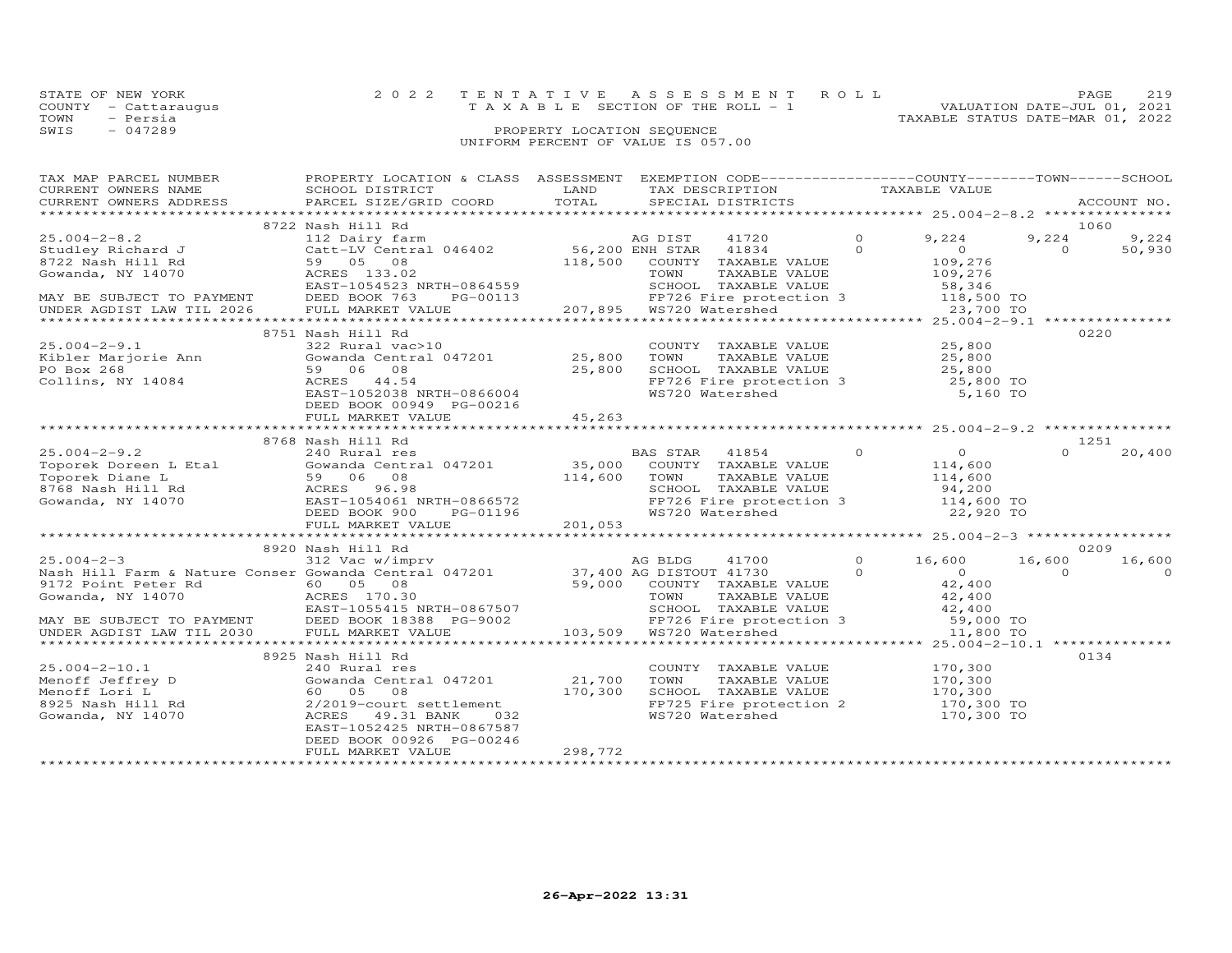| STATE OF NEW YORK<br>COUNTY - Cattaraugus<br>- Persia<br>TOWN |                                      |                            | 2022 TENTATIVE ASSESSMENT ROLL<br>T A X A B L E SECTION OF THE ROLL - 1 | TAXABLE STATUS DATE-MAR 01, 2022 | PAGE<br>VALUATION DATE-JUL 01, 2021 | 220     |
|---------------------------------------------------------------|--------------------------------------|----------------------------|-------------------------------------------------------------------------|----------------------------------|-------------------------------------|---------|
| $-047289$<br>SWIS                                             |                                      | PROPERTY LOCATION SEQUENCE | UNIFORM PERCENT OF VALUE IS 057.00                                      |                                  |                                     |         |
| TAX MAP PARCEL NUMBER                                         | PROPERTY LOCATION & CLASS ASSESSMENT |                            | EXEMPTION CODE-----------------COUNTY------TOWN----                     |                                  |                                     | -SCHOOL |

| CURRENT OWNERS NAME    | SCHOOL DISTRICT                                              | LAND    | TAX DESCRIPTION         | TAXABLE VALUE                                      |                |
|------------------------|--------------------------------------------------------------|---------|-------------------------|----------------------------------------------------|----------------|
| CURRENT OWNERS ADDRESS | PARCEL SIZE/GRID COORD                                       | TOTAL   | SPECIAL DISTRICTS       |                                                    | ACCOUNT NO.    |
|                        | ******************                                           |         |                         |                                                    | ************** |
|                        | 8925 Nash Hill Rd                                            |         |                         |                                                    |                |
| $25.004 - 2 - 10.2$    | 117 Horse farm                                               |         | COUNTY TAXABLE VALUE    | 359,000                                            |                |
| Saulter Staci H        | Gowanda Central 047201                                       | 20,800  | TOWN<br>TAXABLE VALUE   | 359,000                                            |                |
| Kubasiak Randy E       | 08<br>60 05                                                  | 359,000 | SCHOOL TAXABLE VALUE    | 359,000                                            |                |
| 10999 Persia Rd        | 2/2019-court settlement                                      |         | FP725 Fire protection 2 | 359,000 TO                                         |                |
| Gowanda, NY 14070      | split from 25.004-2-10                                       |         | WS720 Watershed         | 359,000 TO                                         |                |
|                        | ACRES 44.24                                                  |         |                         |                                                    |                |
|                        | EAST-1051550 NRTH-0867620                                    |         |                         |                                                    |                |
|                        | DEED BOOK 20200 PG-9009                                      |         |                         |                                                    |                |
|                        | FULL MARKET VALUE                                            | 629,825 |                         |                                                    |                |
|                        |                                                              |         |                         |                                                    |                |
|                        | Persia Rd                                                    |         |                         |                                                    | 0018           |
| $25.002 - 2 - 26.1$    | 105 Vac farmland                                             |         | COUNTY TAXABLE VALUE    | 27,700                                             |                |
| Bowers Sharon L        | Gowanda Central 047201                                       | 27,700  | TAXABLE VALUE<br>TOWN   | 27,700                                             |                |
| 270 S Main St          | 53/61<br>05 08                                               | 27,700  | SCHOOL TAXABLE VALUE    | 27,700                                             |                |
| Cattaraugus, NY 14719  | 59.45<br>ACRES                                               |         | FP725 Fire protection 2 | 27,700 TO                                          |                |
|                        | EAST-1055675 NRTH-0872081                                    |         |                         |                                                    |                |
|                        | DEED BOOK 00931 PG-00378                                     |         |                         |                                                    |                |
|                        | FULL MARKET VALUE                                            | 48,596  |                         |                                                    |                |
|                        |                                                              |         |                         | ***************** 25.002-2-26.2 **************     |                |
|                        | Persia Rd                                                    |         |                         |                                                    | 1312           |
| $25.002 - 2 - 26.2$    | 321 Abandoned ag                                             |         | COUNTY TAXABLE VALUE    | 38,400                                             |                |
| Pustulka Michael J     | Gowanda Central 047201                                       | 38,400  | TOWN<br>TAXABLE VALUE   | 38,400                                             |                |
| 4094 Woodard Rd        | 61 05<br>08                                                  | 38,400  | SCHOOL TAXABLE VALUE    | 38,400                                             |                |
| Delevan, NY 14042      | ACRES<br>90.55                                               |         | FP725 Fire protection 2 | 38,400 TO                                          |                |
|                        | EAST-1052815 NRTH-0872831                                    |         |                         |                                                    |                |
|                        | DEED BOOK 24641 PG-8002                                      |         |                         |                                                    |                |
|                        | FULL MARKET VALUE                                            | 67,368  |                         |                                                    |                |
|                        | ******************                                           |         |                         | ********************* 25.002-2-27.1 ************** |                |
|                        | Persia Rd                                                    |         |                         |                                                    | 0032           |
| $25.002 - 2 - 27.1$    | 312 Vac w/imprv                                              |         | COUNTY TAXABLE VALUE    | 100,100                                            |                |
| Bowers Alisha R        | Gowanda Central 047201                                       | 88,700  | TAXABLE VALUE<br>TOWN   | 100,100                                            |                |
| Harvey Darren M        | 53/61<br>05 08                                               | 100,100 | SCHOOL TAXABLE VALUE    | 100,100                                            |                |
|                        | ACRES 291.28                                                 |         | FP725 Fire protection 2 |                                                    |                |
| 9120 Persia Rd         | EAST-1053750 NRTH-0874280                                    |         |                         | 100,100 TO                                         |                |
| Gowanda, NY 14070      |                                                              |         |                         |                                                    |                |
|                        | DEED BOOK 20210 PG-5179                                      |         |                         |                                                    |                |
|                        | FULL MARKET VALUE                                            | 175,614 |                         |                                                    |                |
|                        |                                                              |         |                         |                                                    |                |
|                        | Persia Rd                                                    |         |                         | 700                                                | 0123           |
| $25.004 - 2 - 13$      | 314 Rural vac<10                                             |         | COUNTY TAXABLE VALUE    |                                                    |                |
| McMaster Jay D         | Gowanda Central 047201                                       | 700     | TOWN<br>TAXABLE VALUE   | 700                                                |                |
| 94 Coshway Pl          | 60  05  08                                                   | 700     | SCHOOL TAXABLE VALUE    | 700                                                |                |
| Tonawanda, NY 14150    | 1.25<br>ACRES                                                |         | FP726 Fire protection 3 | 700 TO                                             |                |
|                        | EAST-1051130 NRTH-0870216                                    |         | WS720 Watershed         | 140 TO                                             |                |
|                        | DEED BOOK 28807 PG-2003                                      |         |                         |                                                    |                |
|                        | FULL MARKET VALUE<br>* * * * * * * * * * * * * * * * * * * * | 1,228   |                         |                                                    |                |
|                        |                                                              |         |                         |                                                    |                |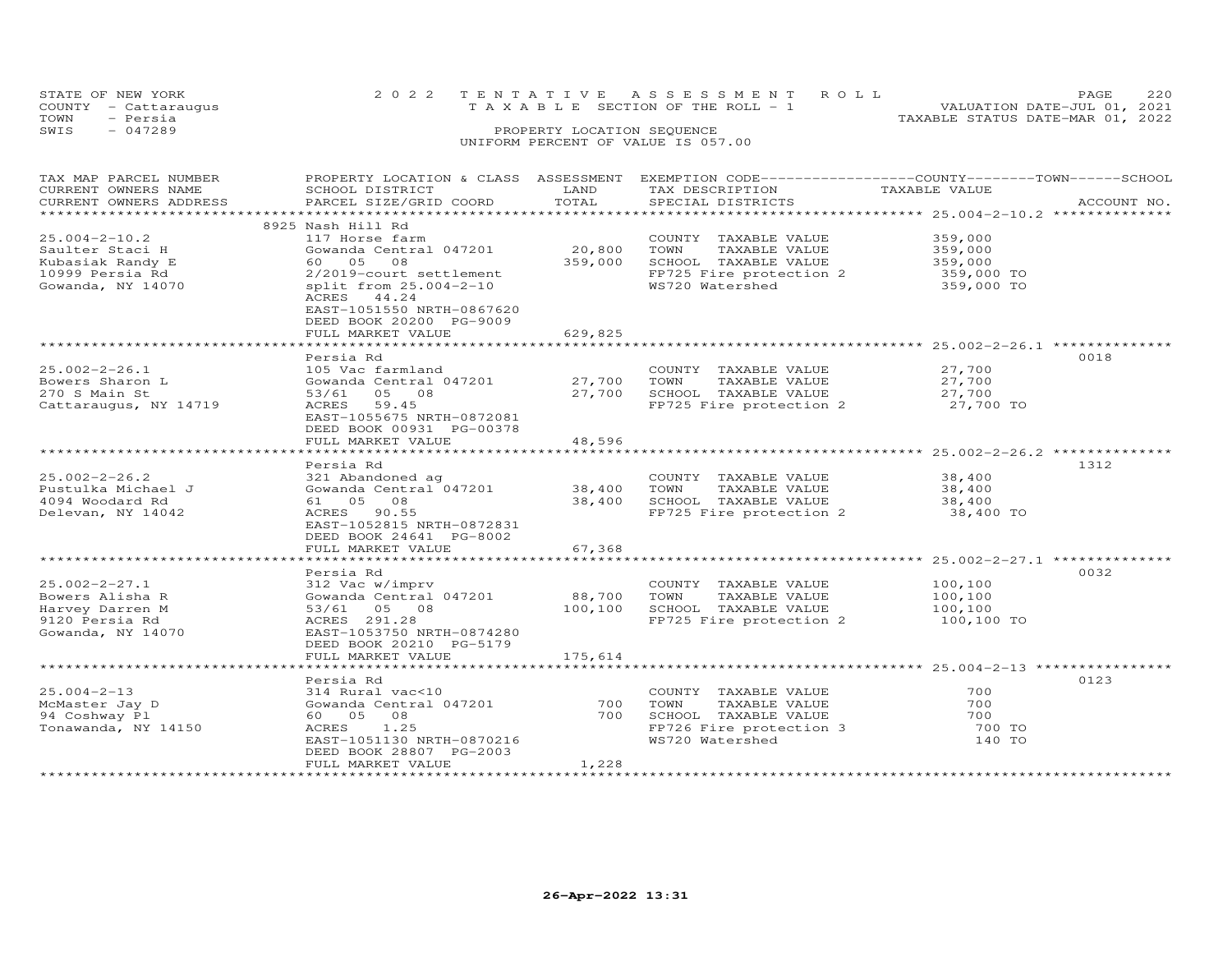| STATE OF NEW YORK<br>COUNTY<br>TOWN | - Cattaraugus<br>- Persia |                           |                            | 2022 TENTATIVE ASSESSMENT ROLL<br>T A X A B L E SECTION OF THE ROLL - 1 |  | TAXABLE STATUS DATE-MAR 01, 2022                              | PAGE<br>VALUATION DATE-JUL 01, 2021 | 221 |
|-------------------------------------|---------------------------|---------------------------|----------------------------|-------------------------------------------------------------------------|--|---------------------------------------------------------------|-------------------------------------|-----|
| SWIS                                | $-047289$                 |                           | PROPERTY LOCATION SEQUENCE | UNIFORM PERCENT OF VALUE IS 057.00                                      |  |                                                               |                                     |     |
|                                     | TAX MAP PARCEL NUMBER     | PROPERTY LOCATION & CLASS | ASSESSMENT                 |                                                                         |  | EXEMPTION CODE-----------------COUNTY--------TOWN------SCHOOL |                                     |     |

| CURRENT OWNERS NAME<br>CURRENT OWNERS ADDRESS                                                               | SCHOOL DISTRICT<br>PARCEL SIZE/GRID COORD                                                                                       | LAND<br>TOTAL    | TAX DESCRIPTION<br>SPECIAL DISTRICTS                                                                                                    |          | TAXABLE VALUE                                                 | ACCOUNT NO.        |
|-------------------------------------------------------------------------------------------------------------|---------------------------------------------------------------------------------------------------------------------------------|------------------|-----------------------------------------------------------------------------------------------------------------------------------------|----------|---------------------------------------------------------------|--------------------|
| ***************                                                                                             |                                                                                                                                 |                  |                                                                                                                                         |          |                                                               |                    |
|                                                                                                             | 8973 Persia Rd                                                                                                                  |                  |                                                                                                                                         |          |                                                               | 0007               |
| $25.004 - 2 - 11$                                                                                           | 240 Rural res                                                                                                                   |                  | COUNTY TAXABLE VALUE                                                                                                                    |          | 48,000                                                        |                    |
| D&S Allen Family Trust I                                                                                    | Gowanda Central 047201                                                                                                          | 13,000           | TOWN<br>TAXABLE VALUE                                                                                                                   |          | 48,000                                                        |                    |
| 8997 Persia Rd                                                                                              | 60 05<br>08                                                                                                                     | 48,000           | SCHOOL TAXABLE VALUE                                                                                                                    |          | 48,000                                                        |                    |
| Gowanda, NY 14070                                                                                           | 2018=courtesty split off<br>Allen 2-11./1<br>ACRES 13.56<br>EAST-1051980 NRTH-0868805<br>DEED BOOK 20210 PG-263                 |                  | FP725 Fire protection 2                                                                                                                 |          | 48,000 TO                                                     |                    |
|                                                                                                             | FULL MARKET VALUE                                                                                                               | 84,211           |                                                                                                                                         |          |                                                               |                    |
|                                                                                                             |                                                                                                                                 |                  |                                                                                                                                         |          |                                                               |                    |
|                                                                                                             | 8997 Persia Rd                                                                                                                  |                  |                                                                                                                                         |          |                                                               | 0010               |
| $25.004 - 2 - 12$<br>D&S Allen Family Trust I<br>8997 Persia Rd<br>Gowanda, NY 14070                        | 112 Dairy farm<br>Gowanda Central 047201<br>60  05  08<br>93.68<br>ACRES<br>EAST-1052965 NRTH-0869559<br>DEED BOOK 20210 PG-263 | 35,500<br>90,200 | SILO T/C/S 42100<br>COUNTY TAXABLE VALUE<br>TOWN<br>TAXABLE VALUE<br>SCHOOL TAXABLE VALUE<br>FP725 Fire protection 2<br>WS720 Watershed | $\circ$  | 3,000<br>87,200<br>87,200<br>87,200<br>90,200 TO<br>18,040 TO | 3,000<br>3,000     |
|                                                                                                             | FULL MARKET VALUE                                                                                                               | 158,246          |                                                                                                                                         |          |                                                               |                    |
|                                                                                                             |                                                                                                                                 |                  |                                                                                                                                         |          |                                                               |                    |
|                                                                                                             | 9039 Persia Rd                                                                                                                  |                  |                                                                                                                                         |          |                                                               | 0003               |
| $25.004 - 2 - 1$<br>Ackley Harry Life Us<br>Ackley Elizabeth Life Us<br>9039 Persia Rd<br>Gowanda, NY 14070 | 116 Other stock<br>Gowanda Central 047201<br>60  05  08<br>ACRES 140.00<br>EAST-1053779 NRTH-0870595<br>DEED BOOK 26430 PG-5002 | 58,600<br>86,000 | ENH STAR<br>41834<br>COUNTY TAXABLE VALUE<br>TOWN<br>TAXABLE VALUE<br>SCHOOL TAXABLE VALUE<br>FP725 Fire protection 2                   | $\Omega$ | $\overline{O}$<br>86,000<br>86,000<br>35,070<br>86,000 TO     | $\Omega$<br>50,930 |
| MAY BE SUBJECT TO PAYMENT<br>UNDER AGDIST LAW TIL 2024                                                      | FULL MARKET VALUE                                                                                                               | 150,877          |                                                                                                                                         |          |                                                               |                    |
|                                                                                                             |                                                                                                                                 |                  |                                                                                                                                         |          |                                                               |                    |
| $25.002 - 2 - 24$                                                                                           | 9063 Persia Rd                                                                                                                  |                  |                                                                                                                                         |          | 104,600                                                       | 0074               |
| Lemke Randy S                                                                                               | 280 Res Multiple<br>Gowanda Central 047201                                                                                      | 33,400           | COUNTY TAXABLE VALUE<br>TOWN<br>TAXABLE VALUE                                                                                           |          | 104,600                                                       |                    |
| Lemke Holly Elizabeth                                                                                       | 61 05 08                                                                                                                        | 104,600          | SCHOOL TAXABLE VALUE                                                                                                                    |          | 104,600                                                       |                    |
| 9063 Persia Road<br>Gowanda, NY 14070                                                                       | merged 2-23 3/2008<br>Ff 945.00<br>61.40 BANK<br>017<br>ACRES<br>EAST-1052882 NRTH-0871668<br>DEED BOOK 20200 PG-3891           |                  | FP725 Fire protection 2                                                                                                                 |          | 104,600 TO                                                    |                    |
|                                                                                                             | FULL MARKET VALUE                                                                                                               | 183,509          |                                                                                                                                         |          |                                                               |                    |
|                                                                                                             |                                                                                                                                 |                  |                                                                                                                                         |          |                                                               |                    |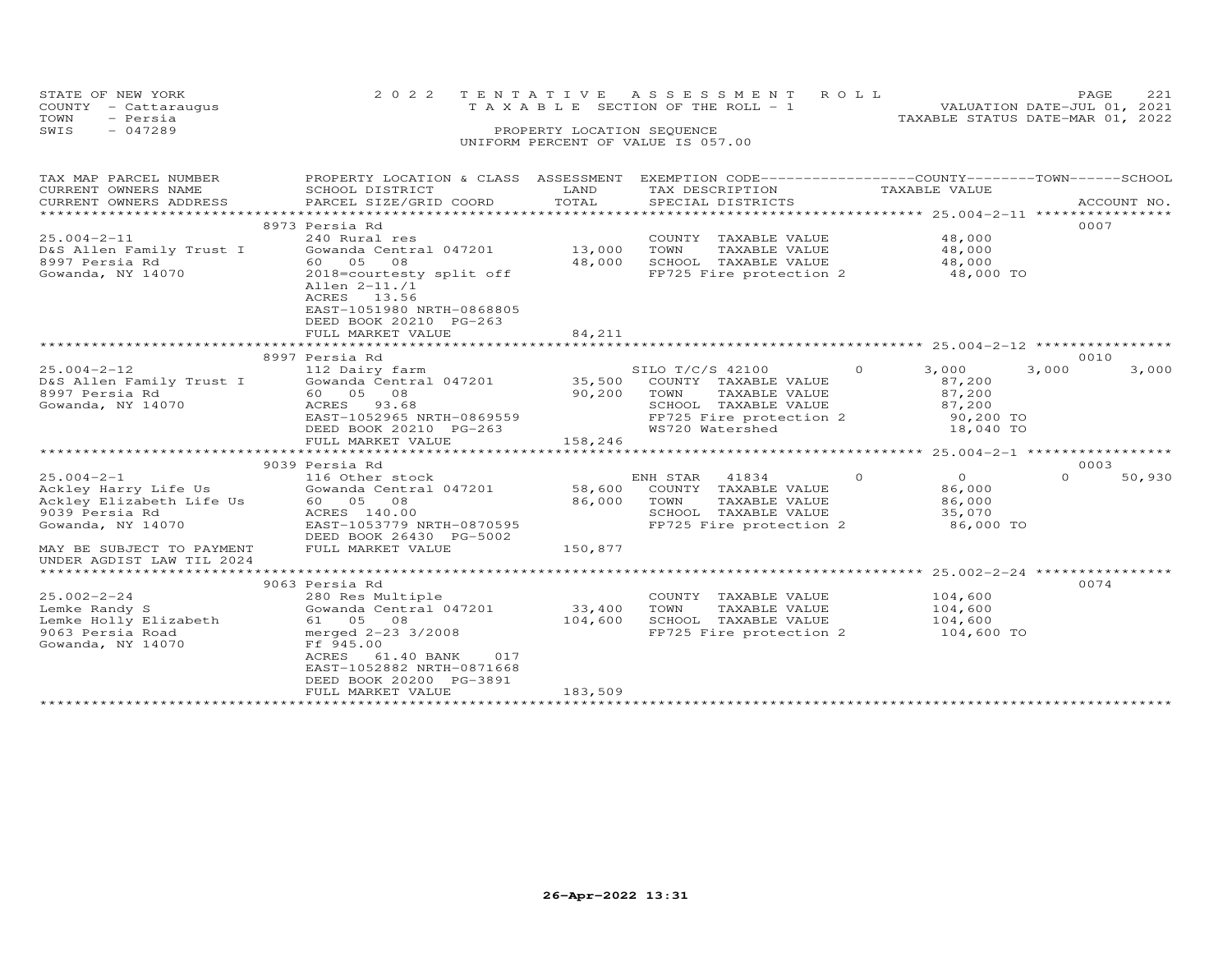|      | STATE OF NEW YORK    | 2022 TENTATIVE ASSESSMENT ROLL     |  |                                  | PAGE                        | 222 |
|------|----------------------|------------------------------------|--|----------------------------------|-----------------------------|-----|
|      | COUNTY - Cattaraugus | TAXABLE SECTION OF THE ROLL - 1    |  |                                  | VALUATION DATE-JUL 01, 2021 |     |
| TOWN | - Persia             |                                    |  | TAXABLE STATUS DATE-MAR 01, 2022 |                             |     |
| SWIS | $-047289$            | PROPERTY LOCATION SEQUENCE         |  |                                  |                             |     |
|      |                      | UNIFORM PERCENT OF VALUE IS 057.00 |  |                                  |                             |     |
|      |                      |                                    |  |                                  |                             |     |

| TAX MAP PARCEL NUMBER<br>CURRENT OWNERS NAME<br>CURRENT OWNERS ADDRESS                           | PROPERTY LOCATION & CLASS ASSESSMENT<br>SCHOOL DISTRICT<br>PARCEL SIZE/GRID COORD                                                                                          | LAND<br>TOTAL               |                  | EXEMPTION CODE-----------------COUNTY-------TOWN------SCHOOL<br>TAX DESCRIPTION<br>SPECIAL DISTRICTS |          | TAXABLE VALUE                                             |          | ACCOUNT NO. |
|--------------------------------------------------------------------------------------------------|----------------------------------------------------------------------------------------------------------------------------------------------------------------------------|-----------------------------|------------------|------------------------------------------------------------------------------------------------------|----------|-----------------------------------------------------------|----------|-------------|
| *********************                                                                            |                                                                                                                                                                            |                             |                  |                                                                                                      |          |                                                           |          |             |
|                                                                                                  | 9080 Persia Rd                                                                                                                                                             |                             |                  |                                                                                                      |          |                                                           | 0079     |             |
| $25.002 - 2 - 22$<br>Kilby Todd M<br>9080 Persia Rd<br>Gowanda, NY 14070                         | 210 1 Family Res<br>Gowanda Central 047201<br>61  05  08<br>Ff 620.00<br>ACRES<br>8.96 BANK<br>017<br>EAST-1054719 NRTH-0872004<br>DEED BOOK 4368 PG-4001                  | 10,700<br>58,000<br>101,754 | BAS STAR<br>TOWN | 41854<br>COUNTY TAXABLE VALUE<br>TAXABLE VALUE<br>SCHOOL TAXABLE VALUE<br>FP725 Fire protection 2    | $\Omega$ | $\circ$<br>58,000<br>58,000<br>37,600<br>58,000 TO        | $\Omega$ | 20,400      |
|                                                                                                  | FULL MARKET VALUE                                                                                                                                                          |                             |                  |                                                                                                      |          |                                                           |          |             |
|                                                                                                  | 9083 Persia Rd                                                                                                                                                             |                             |                  |                                                                                                      |          |                                                           | 0049     |             |
| $25.002 - 2 - 25$<br>Trumpore Kirk<br>Trumpore Denise<br>9083 Persia Rd<br>Gowanda, NY 14070     | 210 1 Family Res<br>Gowanda Central 047201<br>61  05  08<br>Ff 390.00<br>ACRES<br>22.90 BANK 005<br>EAST-1052699 NRTH-0872150<br>DEED BOOK 1017 PG-989                     | 17,300<br>73,000            | BAS STAR<br>TOWN | 41854<br>COUNTY TAXABLE VALUE<br>TAXABLE VALUE<br>SCHOOL TAXABLE VALUE<br>FP725 Fire protection 2    | $\Omega$ | $\Omega$<br>73,000<br>73,000<br>52,600<br>73,000 TO       | $\Omega$ | 20,400      |
|                                                                                                  | FULL MARKET VALUE                                                                                                                                                          | 128,070                     |                  |                                                                                                      |          |                                                           |          |             |
|                                                                                                  |                                                                                                                                                                            | ***************             |                  | ************************************* 25.002-2-27.2 ***                                              |          |                                                           |          |             |
| $25.002 - 2 - 27.2$<br>Bowers Alisha R<br>Harvey Darren M<br>9120 Persia Rd<br>GOWANDA, NY 14070 | 9120 Persia Rd<br>220 2 Family Res<br>Gowanda Central 047201<br>53/61<br>05 08<br>ACRES<br>1.65<br>EAST-1055307 NRTH-0873045<br>DEED BOOK 20210 PG-5175                    | 5,600<br>28,700             | TOWN             | COUNTY TAXABLE VALUE<br>TAXABLE VALUE<br>SCHOOL TAXABLE VALUE<br>FP725 Fire protection 2             |          | 28,700<br>28,700<br>28,700<br>28,700 TO                   |          |             |
|                                                                                                  | FULL MARKET VALUE                                                                                                                                                          | 50,351                      |                  |                                                                                                      |          |                                                           |          |             |
|                                                                                                  |                                                                                                                                                                            |                             |                  |                                                                                                      |          |                                                           |          |             |
| $25.002 - 2 - 20$<br>Ammerman John B<br>9819 Persia Rd<br>Gowanda, NY 14070                      | 9189 Persia Rd<br>210 1 Family Res<br>Gowanda Central 047201<br>53 05 08<br>FRNT 183.00 DPTH 210.00<br>EAST-1056849 NRTH-0874608<br>DEED BOOK 8510<br>PG-7001              | 4,900<br>37,000             | TOWN             | COUNTY TAXABLE VALUE<br>TAXABLE VALUE<br>SCHOOL TAXABLE VALUE<br>FP725 Fire protection 2             |          | 37,000<br>37,000<br>37,000<br>37,000 TO                   | 0033     |             |
|                                                                                                  | FULL MARKET VALUE<br>**********************                                                                                                                                | 64,912                      |                  | ************************ 25.002-2-19 *****************                                               |          |                                                           |          |             |
|                                                                                                  | 9193 Persia Rd                                                                                                                                                             |                             |                  |                                                                                                      |          |                                                           | 0001     |             |
| $25.002 - 2 - 19$<br>Osburn Janet<br>9193 Persia Rd<br>Gowanda, NY 14070                         | 210 1 Family Res<br>Gowanda Central 047201<br>$-05$<br>53<br>$-08$<br>FRNT 150.00 DPTH 220.00<br>EAST-1057006 NRTH-0874724<br>DEED BOOK 10414 PG-6010<br>FULL MARKET VALUE | 4,500<br>35,000<br>61,404   | BAS STAR<br>TOWN | 41854<br>COUNTY TAXABLE VALUE<br>TAXABLE VALUE<br>SCHOOL TAXABLE VALUE<br>FP725 Fire protection 2    | $\circ$  | $\overline{O}$<br>35,000<br>35,000<br>14,600<br>35,000 TO | $\Omega$ | 20,400      |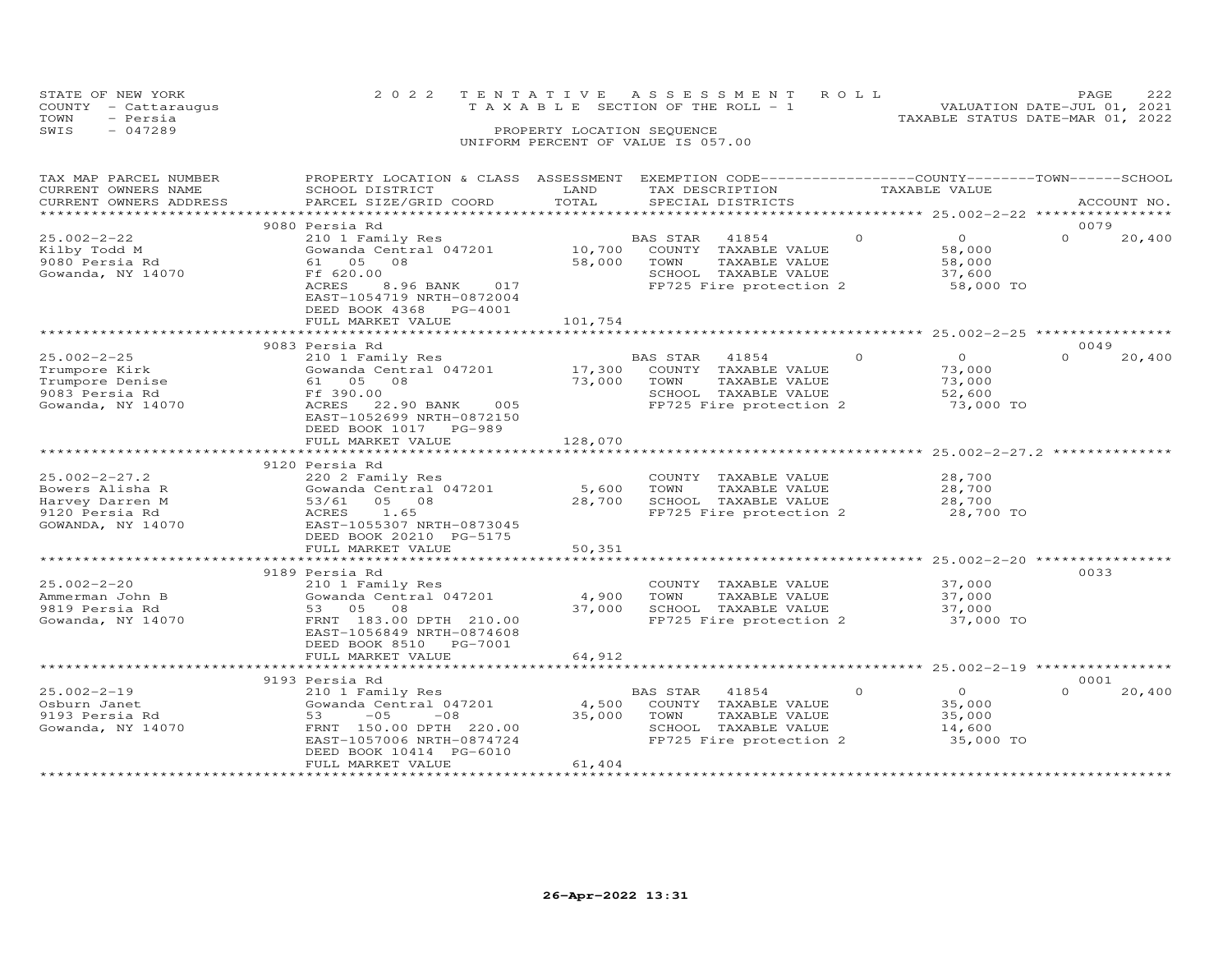| STATE OF NEW YORK    |                                         |  | 2022 TENTATIVE ASSESSMENT ROLL        |  |  |  |                                  | PAGE |  | 223 |
|----------------------|-----------------------------------------|--|---------------------------------------|--|--|--|----------------------------------|------|--|-----|
| COUNTY - Cattaraugus |                                         |  | T A X A B L E SECTION OF THE ROLL - 1 |  |  |  | VALUATION DATE-JUL 01, 2021      |      |  |     |
| TOWN                 | - Persia                                |  |                                       |  |  |  | TAXABLE STATUS DATE-MAR 01, 2022 |      |  |     |
| SWIS                 | $-047289$<br>PROPERTY LOCATION SEQUENCE |  |                                       |  |  |  |                                  |      |  |     |
|                      |                                         |  | UNIFORM PERCENT OF VALUE IS 057.00    |  |  |  |                                  |      |  |     |

| TAX MAP PARCEL NUMBER<br>CURRENT OWNERS NAME<br>CURRENT OWNERS ADDRESS                                                                                      | PROPERTY LOCATION & CLASS ASSESSMENT<br>SCHOOL DISTRICT<br>PARCEL SIZE/GRID COORD                                                                                             | LAND<br>TOTAL        | EXEMPTION CODE-----------------COUNTY-------TOWN------SCHOOL<br>TAX DESCRIPTION<br>SPECIAL DISTRICTS                 |          | TAXABLE VALUE                                       |          | ACCOUNT NO.   |
|-------------------------------------------------------------------------------------------------------------------------------------------------------------|-------------------------------------------------------------------------------------------------------------------------------------------------------------------------------|----------------------|----------------------------------------------------------------------------------------------------------------------|----------|-----------------------------------------------------|----------|---------------|
|                                                                                                                                                             |                                                                                                                                                                               | *********            |                                                                                                                      |          | *********** 16.002-4-14.2 ********                  |          |               |
| $16.002 - 4 - 14.2$<br>Degenfelder James J<br>Degenfelder Susan M<br>2836 Lenox Rd<br>Collins, NY 14034                                                     | Point Peter Rd<br>105 Vac farmland<br>Catt-LV Central 046402<br>8/14-splt from Hawkins es<br>$1/15$ -merged $4-15.2$ inparc<br>ACRES 41.30<br>EAST-1058739 NRTH-0889339       | 21,400<br>21,400     | AG DIST<br>41720<br>COUNTY TAXABLE VALUE<br>TOWN<br>TAXABLE VALUE<br>SCHOOL TAXABLE VALUE<br>FP724 Fire protection 1 | $\Omega$ | 2,789<br>18,611<br>18,611<br>18,611<br>21,400 TO    | 2,789    | 1657<br>2,789 |
| MAY BE SUBJECT TO PAYMENT<br>UNDER AGDIST LAW TIL 2026<br>******************************                                                                    | DEED BOOK 22251 PG-6006<br>FULL MARKET VALUE<br>********************                                                                                                          | 37,544<br>********** |                                                                                                                      |          |                                                     |          |               |
|                                                                                                                                                             | Point Peter Rd                                                                                                                                                                |                      |                                                                                                                      |          |                                                     |          | 0029          |
| $16.004 - 2 - 18$<br>Wells James W<br>Wells Jacquelyn F<br>9623 Point Peter Rd<br>Gowanda, NY 14070                                                         | 322 Rural vac>10<br>Gowanda Central 047201<br>55 06 08<br>$6/16$ -splt 59.08 ac to Nap<br>7 ac to self<br>ACRES 93.62<br>EAST-1058290 NRTH-0882936<br>DEED BOOK 26109 PG-4002 | 36,500<br>36,500     | COUNTY TAXABLE VALUE<br>TOWN<br>TAXABLE VALUE<br>SCHOOL TAXABLE VALUE<br>FP725 Fire protection 2                     |          | 36,500<br>36,500<br>36,500<br>36,500 TO             |          |               |
|                                                                                                                                                             | FULL MARKET VALUE                                                                                                                                                             | 64,035               |                                                                                                                      |          |                                                     |          |               |
|                                                                                                                                                             |                                                                                                                                                                               |                      |                                                                                                                      |          |                                                     |          |               |
|                                                                                                                                                             | Point Peter Rd                                                                                                                                                                |                      |                                                                                                                      |          |                                                     |          | 0232          |
| $17.001 - 1 - 5.1$<br>Gibbs John A<br>8483 Route 353<br>Gowanda, NY 14070<br>MAY BE SUBJECT TO PAYMENT                                                      | 322 Rural vac>10<br>Gowanda Central 047201<br>06 06 08<br>ACRES 12.85<br>EAST-1059835 NRTH-0887650<br>DEED BOOK 21622 PG-2001                                                 | 8,300<br>8,300       | AG DIST<br>41720<br>COUNTY TAXABLE VALUE<br>TOWN<br>TAXABLE VALUE<br>SCHOOL TAXABLE VALUE<br>FP724 Fire protection 1 | $\circ$  | 1,588<br>6,712<br>6,712<br>6,712<br>8,300 TO        | 1,588    | 1,588         |
| UNDER AGDIST LAW TIL 2026                                                                                                                                   | FULL MARKET VALUE                                                                                                                                                             | 14,561               |                                                                                                                      |          |                                                     |          |               |
|                                                                                                                                                             |                                                                                                                                                                               |                      |                                                                                                                      |          |                                                     |          |               |
|                                                                                                                                                             | Point Peter Rd                                                                                                                                                                |                      |                                                                                                                      |          |                                                     |          | 0031          |
| $17.003 - 1 - 1.1$<br>Gernatt Asphalt Products Inc<br>13870 Taylor Hollow Rd<br>Collins, NY 14034<br>MAY BE SUBJECT TO PAYMENT<br>UNDER AGDIST LAW TIL 2029 | 322 Rural vac>10<br>Gowanda Central 047201<br>48  05  08<br>$6/14$ -split<br>ACRES 37.75<br>EAST-1060696 NRTH-0886519<br>DEED BOOK 24215 PG-7001                              | 20,700<br>20,700     | AG DISTOUT 41730<br>COUNTY TAXABLE VALUE<br>TOWN<br>TAXABLE VALUE<br>SCHOOL TAXABLE VALUE<br>FP725 Fire protection 2 | $\Omega$ | $\Omega$<br>20,700<br>20,700<br>20,700<br>20,700 TO | $\Omega$ | $\Omega$      |
|                                                                                                                                                             | FULL MARKET VALUE                                                                                                                                                             | 36,316               |                                                                                                                      |          | ********************** 17.003-1-1.2 *********       |          |               |
|                                                                                                                                                             | Point Peter Rd                                                                                                                                                                |                      |                                                                                                                      |          |                                                     |          | 1656          |
| $17.003 - 1 - 1.2$<br>Eder Joseph A<br>Eder Karla M<br>4281 Shirley Rd<br>North Collins, NY 14111                                                           | 120 Field crops<br>Gowanda Central 047201<br>6/14-split (Bowers, Mabel)<br>ACRES<br>30.50<br>EAST-1059596 NRTH-0886515<br>DEED BOOK 20210 PG-6563                             | 18,300<br>18,300     | AG DIST<br>41720<br>COUNTY TAXABLE VALUE<br>TOWN<br>TAXABLE VALUE<br>SCHOOL TAXABLE VALUE<br>FP725 Fire protection 2 | $\Omega$ | 4,977<br>13,323<br>13,323<br>13,323<br>18,300 TO    | 4,977    | 4,977         |
| MAY BE SUBJECT TO PAYMENT<br>UNDER AGDIST LAW TIL 2029<br>************************                                                                          | FULL MARKET VALUE                                                                                                                                                             | 32,105               |                                                                                                                      |          |                                                     |          |               |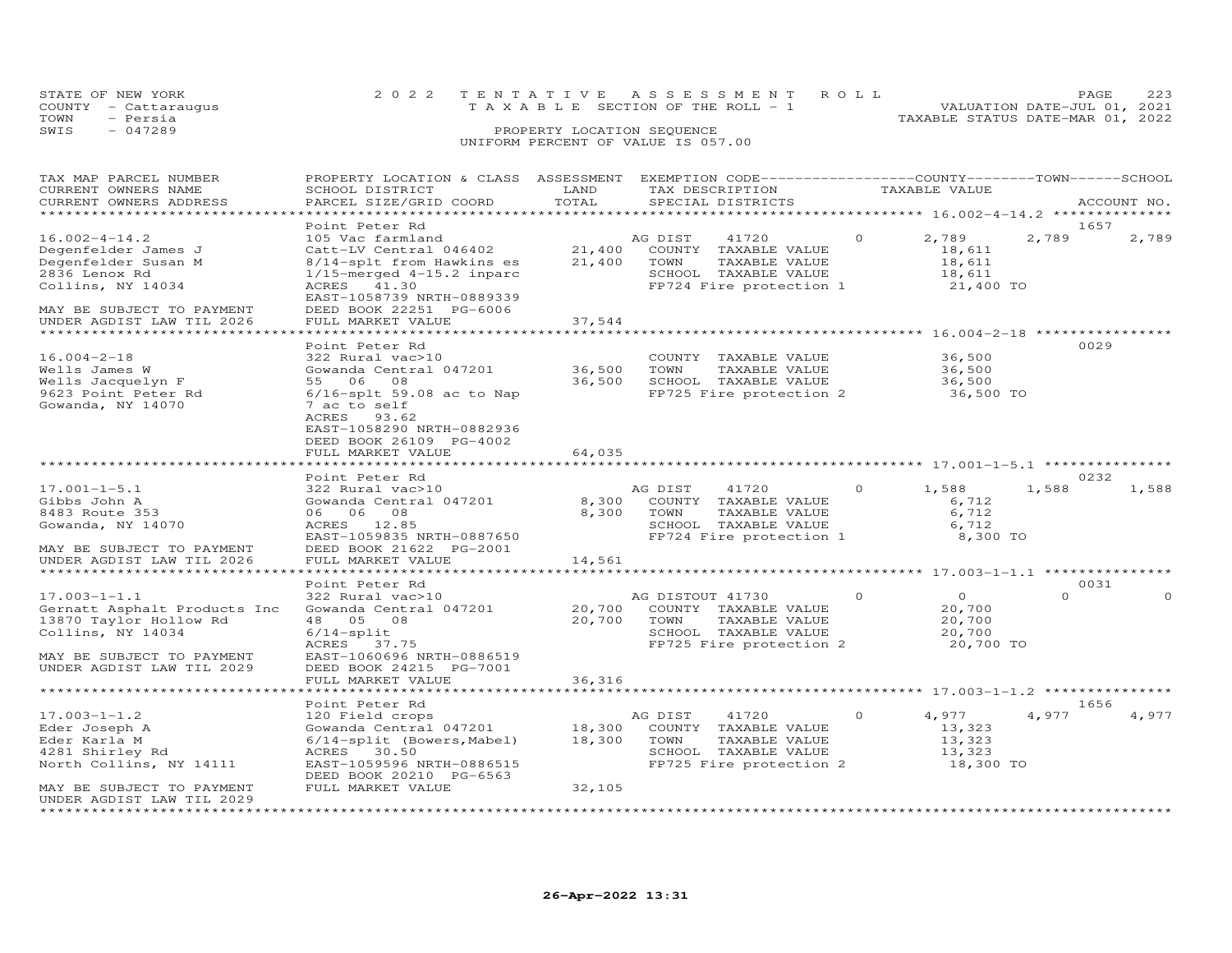| STATE OF NEW YORK<br>COUNTY - Cattaraugus<br>TOWN<br>- Persia | 2022 TENTATIVE ASSESSMENT ROLL<br>T A X A B L E SECTION OF THE ROLL - 1 | 2.2.4<br>PAGE.<br>VALUATION DATE-JUL 01, 2021<br>TAXABLE STATUS DATE-MAR 01, 2022 |
|---------------------------------------------------------------|-------------------------------------------------------------------------|-----------------------------------------------------------------------------------|
| $-047289$<br>SWIS                                             | PROPERTY LOCATION SEQUENCE<br>UNIFORM PERCENT OF VALUE IS 057.00        |                                                                                   |

| TAX MAP PARCEL NUMBER<br>CURRENT OWNERS NAME<br>CURRENT OWNERS ADDRESS                                                                                           | PROPERTY LOCATION & CLASS ASSESSMENT<br>SCHOOL DISTRICT<br>PARCEL SIZE/GRID COORD<br>**************                                                                                                             | LAND<br>TOTAL<br>********* | EXEMPTION CODE-----------------COUNTY-------TOWN------SCHOOL<br>TAX DESCRIPTION<br>SPECIAL DISTRICTS                 | TAXABLE VALUE                                                                                      | ACCOUNT NO.            |
|------------------------------------------------------------------------------------------------------------------------------------------------------------------|-----------------------------------------------------------------------------------------------------------------------------------------------------------------------------------------------------------------|----------------------------|----------------------------------------------------------------------------------------------------------------------|----------------------------------------------------------------------------------------------------|------------------------|
| $17.003 - 1 - 3$<br>Wells James W<br>Wells Jacquelyn F<br>9623 Point Peter Rd<br>Gowanda, NY 14070                                                               | Point Peter Rd<br>322 Rural vac>10<br>Gowanda Central 047201<br>48 05<br>08<br>54.19<br>ACRES<br>EAST-1062275 NRTH-0886698<br>DEED BOOK 00941 PG-01056<br>FULL MARKET VALUE                                     | 12,900<br>12,900<br>22,632 | COUNTY TAXABLE VALUE<br>TOWN<br>TAXABLE VALUE<br>SCHOOL TAXABLE VALUE<br>FP725 Fire protection 2                     | 12,900<br>12,900<br>12,900<br>12,900 TO                                                            | 0237                   |
| $17.003 - 1 - 4.2$<br>Gernatt Asphalt Products Inc<br>13870 Taylor Hollow Rd<br>Collins, NY 14034                                                                | Point Peter Rd<br>720 Mining<br>Gowanda Central 047201<br>48  05  08<br>19 acres gravel pit<br>ACRES<br>50.50<br>EAST-1061883 NRTH-0885488<br>DEED BOOK 859<br>PG-00089<br>FULL MARKET VALUE                    | 34,700<br>34,700<br>60,877 | COUNTY TAXABLE VALUE<br>TOWN<br>TAXABLE VALUE<br>SCHOOL TAXABLE VALUE<br>FP725 Fire protection 2                     | 34,700<br>34,700<br>34,700<br>34,700 TO                                                            | 1259                   |
| $17.003 - 1 - 6.4$<br>Eder Joseph A<br>Eder Karla M<br>4281 Shirley Rd<br>North Collins, NY 14111<br>MAY BE SUBJECT TO PAYMENT<br>UNDER AGDIST LAW TIL 2026      | Point Peter Rd<br>322 Rural vac>10<br>Gowanda Central 047201<br>split from 6.1<br>FRNT 1075.00 DPTH<br>ACRES 27.55<br>EAST-1060578 NRTH-0884452<br>DEED BOOK 20210 PG-6563<br>FULL MARKET VALUE                 | 15,000<br>15,000<br>26,316 | 41720<br>AG DIST<br>COUNTY TAXABLE VALUE<br>TOWN<br>TAXABLE VALUE<br>SCHOOL TAXABLE VALUE<br>FP724 Fire protection 1 | $\Omega$<br>3,824<br>11,176<br>11,176<br>11,176<br>15,000 TO                                       | 3527<br>3,824<br>3,824 |
| $17.003 - 1 - 7.1$<br>Niefergold David P<br>Niefergold Emily R<br>12057 Taylor Rd<br>Lawtons, NY 14091<br>MAY BE SUBJECT TO PAYMENT<br>UNDER AGDIST LAW TIL 2029 | Point Peter Rd<br>105 Vac farmland<br>Gowanda Central 047201<br>48  05  08<br>split 16.8 acres to Reid<br>Ff 310.00<br>ACRES 10.20<br>EAST-1062232 NRTH-0883746<br>DEED BOOK 25652 PG-6001<br>FULL MARKET VALUE | 9,200<br>9,200<br>16,140   | AG DISTOUT 41730<br>COUNTY TAXABLE VALUE<br>TOWN<br>TAXABLE VALUE<br>SCHOOL TAXABLE VALUE<br>FP725 Fire protection 2 | ******************** 17.003-1-7.1 ****<br>4,107<br>$\Omega$<br>5,093<br>5,093<br>5,093<br>9,200 TO | 0014<br>4,107<br>4,107 |
| $17.003 - 1 - 11$<br>Ackley Dennis D<br>PO Box 181<br>South Dayton, NY 14138                                                                                     | Point Peter Rd<br>322 Rural vac>10<br>Gowanda Central 047201<br>39 05 08<br>ACRES 46.26<br>EAST-1065072 NRTH-0878806<br>$PG-216$<br>DEED BOOK 1005<br>FULL MARKET VALUE                                         | 13,500<br>13,500<br>23,684 | COUNTY TAXABLE VALUE<br>TOWN<br>TAXABLE VALUE<br>SCHOOL TAXABLE VALUE<br>FP724 Fire protection 1                     | *********************** 17.003-1-11 **********<br>13,500<br>13,500<br>13,500<br>13,500 TO          | 0004                   |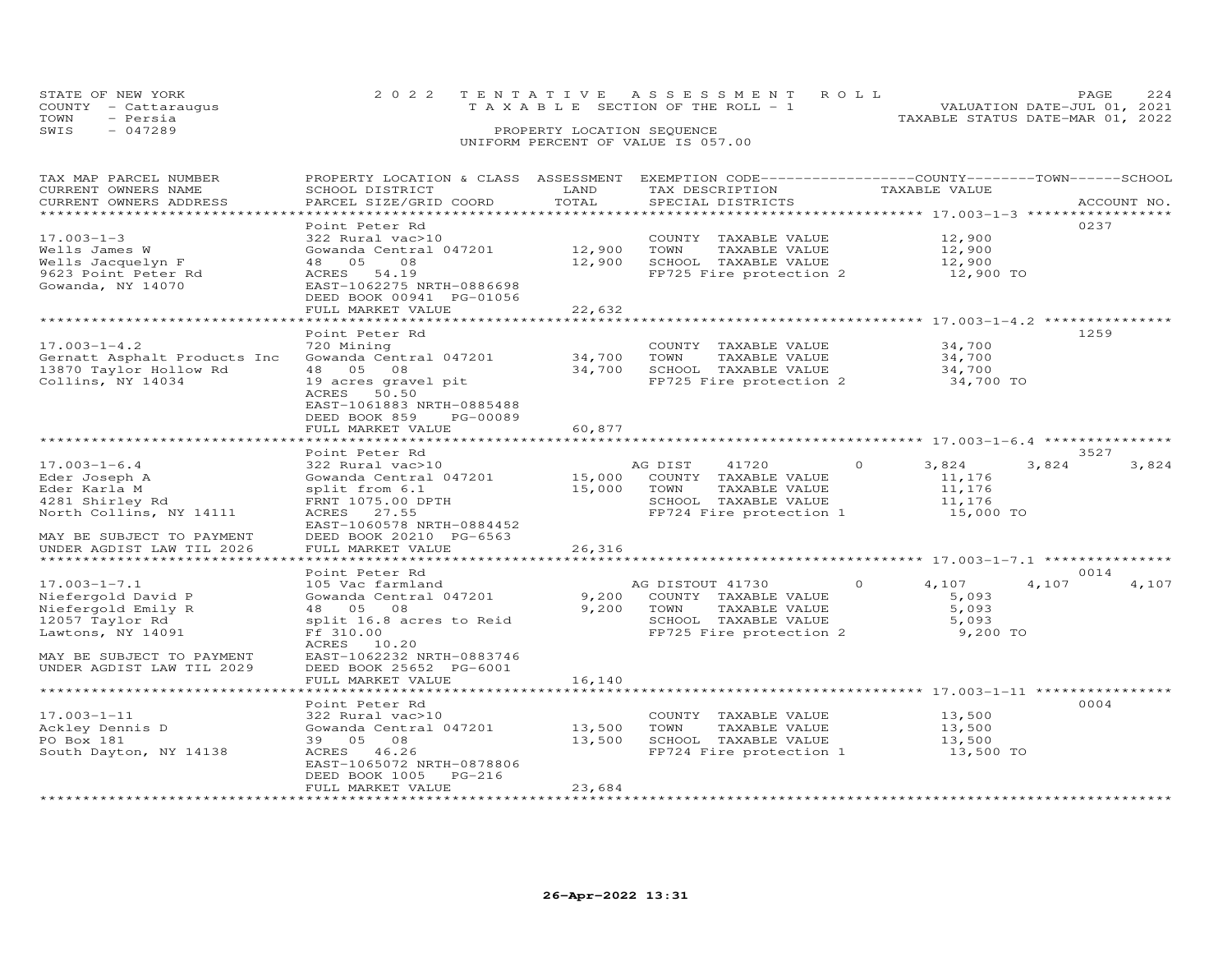|      | STATE OF NEW YORK    |                            | 2022 TENTATIVE ASSESSMENT ROLL                                       | PAGE | 225 |
|------|----------------------|----------------------------|----------------------------------------------------------------------|------|-----|
|      | COUNTY - Cattaraugus |                            | VALUATION DATE-JUL 01, 2021<br>T A X A B L E SECTION OF THE ROLL - 1 |      |     |
| TOWN | - Persia             |                            | TAXABLE STATUS DATE-MAR 01, 2022                                     |      |     |
| SWIS | $-047289$            | PROPERTY LOCATION SEQUENCE |                                                                      |      |     |
|      |                      |                            | UNIFORM PERCENT OF VALUE IS 057.00                                   |      |     |

| TAX MAP PARCEL NUMBER                                  | PROPERTY LOCATION & CLASS ASSESSMENT |        | EXEMPTION CODE-----------------COUNTY-------TOWN------SCHOOL |                   |                |
|--------------------------------------------------------|--------------------------------------|--------|--------------------------------------------------------------|-------------------|----------------|
| CURRENT OWNERS NAME                                    | SCHOOL DISTRICT                      | LAND   | TAX DESCRIPTION                                              | TAXABLE VALUE     |                |
| CURRENT OWNERS ADDRESS                                 | PARCEL SIZE/GRID COORD               | TOTAL  | SPECIAL DISTRICTS                                            |                   | ACCOUNT NO.    |
|                                                        |                                      |        |                                                              |                   |                |
|                                                        | Point Peter Rd                       |        |                                                              |                   | 0081           |
| $17.003 - 1 - 18$                                      | 105 Vac farmland                     |        | AG DIST<br>41720                                             | $\Omega$<br>3,730 | 3,730<br>3,730 |
| Eder Joseph A                                          | Gowanda Central 047201               | 24,000 | COUNTY TAXABLE VALUE                                         | 20,270            |                |
| Eder Karla M                                           | 48  05  08                           | 24,000 | TOWN<br>TAXABLE VALUE                                        | 20,270            |                |
| 4281 Shirley Rd                                        | 38.65<br>ACRES                       |        | SCHOOL TAXABLE VALUE                                         | 20,270            |                |
| North Collins, NY 14111                                | EAST-1059756 NRTH-0885421            |        | FP725 Fire protection 2                                      | 24,000 TO         |                |
|                                                        | DEED BOOK 20210 PG-6563              |        |                                                              |                   |                |
| MAY BE SUBJECT TO PAYMENT<br>UNDER AGDIST LAW TIL 2026 | FULL MARKET VALUE                    | 42,105 |                                                              |                   |                |
| ******************************                         |                                      |        |                                                              |                   |                |
|                                                        | Point Peter Rd                       |        |                                                              |                   | 1668           |
| $17.003 - 1 - 21$                                      | 322 Rural vac>10                     |        | COUNTY TAXABLE VALUE                                         | 23,100            |                |
| Naples Michael E                                       | Gowanda Central 047201               | 23,100 | TOWN<br>TAXABLE VALUE                                        | 23,100            |                |
| Naples Shelley M                                       | 6/16-splt off 16.004-2-18            | 23,100 | SCHOOL TAXABLE VALUE                                         | 23,100            |                |
| 9781 Point Peter Rd                                    | ACRES 59.08                          |        | FP725 Fire protection 2                                      | 23,100 TO         |                |
| Gowanda, NY 14070                                      | EAST-1059573 NRTH-0884038            |        |                                                              |                   |                |
|                                                        | DEED BOOK 25895 PG-5001              |        |                                                              |                   |                |
|                                                        | FULL MARKET VALUE                    | 40,526 |                                                              |                   |                |
|                                                        |                                      |        |                                                              |                   |                |
|                                                        | Point Peter Rd                       |        |                                                              |                   | 0156           |
| $26.001 - 1 - 2$                                       |                                      |        | COUNTY TAXABLE VALUE                                         | 51,900            |                |
|                                                        | 449 Other Storag                     |        |                                                              |                   |                |
| Brown Group Inc                                        | Gowanda Central 047201               | 41,900 | TAXABLE VALUE<br>TOWN                                        | 51,900            |                |
| 465 Palmer St                                          | 46 05 08                             | 51,900 | SCHOOL TAXABLE VALUE                                         | 51,900            |                |
| Gowanda, NY 14070                                      | ACRES 166.92                         |        | FP725 Fire protection 2                                      | 51,900 TO         |                |
|                                                        | EAST-1061257 NRTH-0877218            |        |                                                              |                   |                |
|                                                        | DEED BOOK 827<br>PG-00269            |        |                                                              |                   |                |
|                                                        | FULL MARKET VALUE                    | 91,053 |                                                              |                   |                |
|                                                        | *******************************      |        |                                                              |                   |                |
|                                                        | Point Peter Rd                       |        |                                                              |                   | 0013           |
| $26.001 - 1 - 6$                                       | 322 Rural vac>10                     |        | COUNTY TAXABLE VALUE                                         | 12,900            |                |
| Conklin Albert Jr                                      | Gowanda Central 047201               | 12,900 | TOWN<br>TAXABLE VALUE                                        | 12,900            |                |
| 10168 Point Peter Rd                                   | 46 05 08                             | 12,900 | SCHOOL TAXABLE VALUE                                         | 12,900            |                |
| Gowanda, NY 14070                                      | ACRES 17.76                          |        | FP725 Fire protection 2                                      | 12,900 TO         |                |
|                                                        | EAST-1062037 NRTH-0876087            |        |                                                              |                   |                |
|                                                        | DEED BOOK 24896 PG-6001              |        |                                                              |                   |                |
|                                                        | FULL MARKET VALUE                    | 22,632 |                                                              |                   |                |
|                                                        |                                      |        |                                                              |                   |                |
|                                                        | Point Peter Rd                       |        |                                                              |                   | 0164           |
| $26.001 - 1 - 7$                                       | 312 Vac w/imprv                      |        | COUNTY TAXABLE VALUE                                         | 11,300            |                |
| Monk Gerald R                                          | Gowanda Central 047201               | 10,500 | TAXABLE VALUE<br>TOWN                                        | 11,300            |                |
| 9198 Point Peter Rd                                    | 46 05 08                             | 11,300 | SCHOOL TAXABLE VALUE                                         | 11,300            |                |
| Gowanda, NY 14070                                      | ACRES 11.00                          |        | FP725 Fire protection 2                                      | 11,300 TO         |                |
|                                                        | EAST-1062023 NRTH-0875682            |        |                                                              |                   |                |
|                                                        | DEED BOOK 22127 PG-2001              |        |                                                              |                   |                |
|                                                        | FULL MARKET VALUE                    | 19,825 |                                                              |                   |                |
|                                                        |                                      |        |                                                              |                   |                |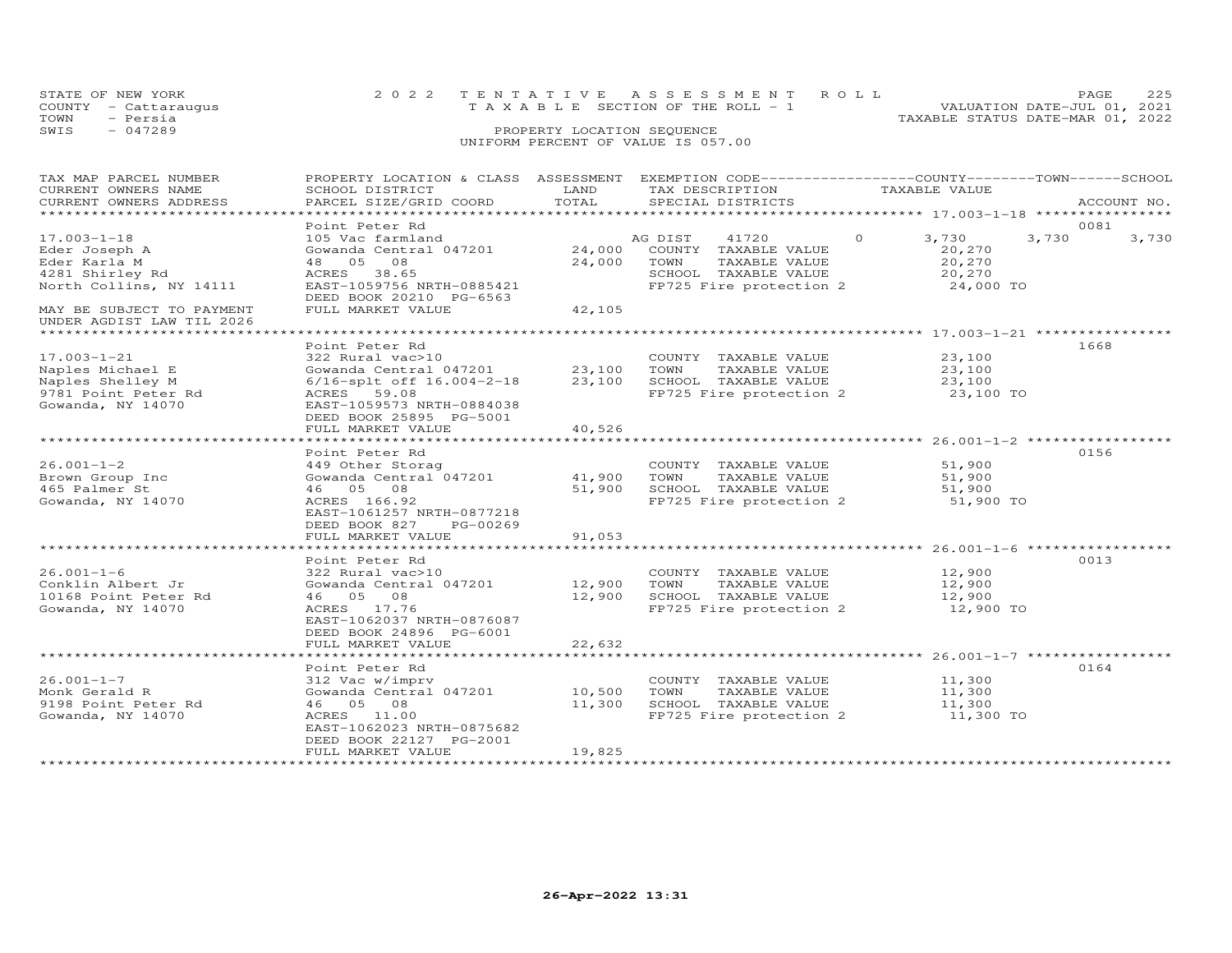| STATE OF NEW YORK<br>COUNTY - Cattaraugus | 2022 TENTATIVE ASSESSMENT ROLL<br>TAXABLE SECTION OF THE ROLL - 1 | 226<br>PAGE.<br>VALUATION DATE-JUL 01, 2021 |
|-------------------------------------------|-------------------------------------------------------------------|---------------------------------------------|
| - Persia<br>TOWN                          |                                                                   | TAXABLE STATUS DATE-MAR 01, 2022            |
| $-047289$<br>SWIS                         | PROPERTY LOCATION SEQUENCE                                        |                                             |
|                                           | UNIFORM PERCENT OF VALUE IS 057.00                                |                                             |

| TAX MAP PARCEL NUMBER                                                 | PROPERTY LOCATION & CLASS ASSESSMENT |         | EXEMPTION CODE-----------------COUNTY-------TOWN------SCHOOL    |          |                      |                         |
|-----------------------------------------------------------------------|--------------------------------------|---------|-----------------------------------------------------------------|----------|----------------------|-------------------------|
| CURRENT OWNERS NAME                                                   | SCHOOL DISTRICT                      | LAND    | TAX DESCRIPTION                                                 |          | TAXABLE VALUE        |                         |
| CURRENT OWNERS ADDRESS                                                | PARCEL SIZE/GRID COORD               | TOTAL   | SPECIAL DISTRICTS                                               |          |                      | ACCOUNT NO.             |
|                                                                       |                                      |         |                                                                 |          |                      |                         |
|                                                                       | Point Peter Rd                       |         |                                                                 |          |                      | 0012                    |
| $26.001 - 1 - 8.1$                                                    | 322 Rural vac>10                     |         | COUNTY TAXABLE VALUE                                            |          | 15,000               |                         |
| Allen Michael L Sr                                                    | Gowanda Central 047201               | 15,000  | TAXABLE VALUE<br>TOWN                                           |          | 15,000               |                         |
|                                                                       |                                      |         |                                                                 |          |                      |                         |
| Allen Kathleen D                                                      | 45/46 05 08                          | 15,000  | SCHOOL TAXABLE VALUE                                            |          | 15,000               |                         |
| 9197 Point Peter Rd                                                   | split off $50.35$ acres $4/2$        |         | FP725 Fire protection 2 15,000 TO                               |          |                      |                         |
| Gowanda, NY 14070                                                     | ACRES 17.58                          |         |                                                                 |          |                      |                         |
|                                                                       | EAST-1060703 NRTH-0875237            |         |                                                                 |          |                      |                         |
|                                                                       | DEED BOOK 2019<br>PG-17092           |         |                                                                 |          |                      |                         |
|                                                                       | FULL MARKET VALUE                    | 26,316  |                                                                 |          |                      |                         |
|                                                                       |                                      |         |                                                                 |          |                      |                         |
|                                                                       | 9151 Point Peter Rd                  |         |                                                                 |          |                      | 0070                    |
| $26.001 - 1 - 17$                                                     | 312 Vac w/imprv                      |         | COUNTY TAXABLE VALUE                                            |          | 22,800               |                         |
|                                                                       | Gowanda Central 047201 10,800        |         | TOWN<br>TAXABLE VALUE                                           |          | 22,800               |                         |
| Hojnacki David J<br>10320 Skinner Hollow Rd            45    05    08 |                                      |         | SCHOOL TAXABLE VALUE                                            |          | $\frac{2}{22}$ , 800 |                         |
|                                                                       |                                      | 22,800  |                                                                 |          |                      |                         |
| Gowanda, NY 14070                                                     | ACRES 11.81                          |         | FP725 Fire protection 2                                         |          | 22,800 TO            |                         |
|                                                                       | EAST-1060562 NRTH-0873664            |         |                                                                 |          |                      |                         |
|                                                                       | DEED BOOK 275<br>PG-2003             |         |                                                                 |          |                      |                         |
|                                                                       | FULL MARKET VALUE                    | 40,000  |                                                                 |          |                      |                         |
|                                                                       |                                      |         |                                                                 |          |                      |                         |
|                                                                       | 9165 Point Peter Rd                  |         |                                                                 |          |                      | 1300                    |
| $26.001 - 1 - 8.5$                                                    | 210 1 Family Res                     |         | BAS STAR 41854                                                  | $\Omega$ | $\overline{O}$       | $\Omega$<br>20,400      |
| Reid Deborah J                                                        | Gowanda Central 047201               | 9,800   | COUNTY TAXABLE VALUE                                            |          | 62,500               |                         |
| King Douglas                                                          | 45 05 08                             | 62,500  | TAXABLE VALUE<br>TOWN                                           |          | 62,500               |                         |
|                                                                       |                                      |         |                                                                 |          |                      |                         |
| 9165 Point Peter Rd                                                   | ACRES<br>7.10                        |         | SCHOOL TAXABLE VALUE                                            |          | 42,100               |                         |
| Gowanda, NY 14070                                                     | EAST-1060639 NRTH-0874160            |         | FP725 Fire protection 2                                         |          | 62,500 TO            |                         |
|                                                                       | DEED BOOK 00956 PG-00699             |         |                                                                 |          |                      |                         |
|                                                                       | FULL MARKET VALUE                    | 109,649 |                                                                 |          |                      |                         |
|                                                                       |                                      |         |                                                                 |          |                      |                         |
|                                                                       | 9167 Point Peter Rd                  |         |                                                                 |          |                      |                         |
| $26.001 - 1 - 8.8$                                                    | 240 Rural res                        |         | COUNTY TAXABLE VALUE                                            |          | 45,100               |                         |
| DuBois Jacob A                                                        | Gowanda Central 047201               | 11,100  | TOWN<br>TAXABLE VALUE                                           |          | 45,100               |                         |
| 9167 Point Peter Rd                                                   | 45 05 08                             | 45,100  | SCHOOL TAXABLE VALUE                                            |          | 45,100               |                         |
| Persia, NY 14070                                                      | split from 8.1                       |         | FP725 Fire protection 2                                         |          | 45,100 TO            |                         |
|                                                                       | ACRES<br>9.72                        |         |                                                                 |          |                      |                         |
| PRIOR OWNER ON 3/01/2022                                              |                                      |         |                                                                 |          |                      |                         |
|                                                                       | EAST-1060667 NRTH-0874573            |         |                                                                 |          |                      |                         |
| DuBois Jacob A                                                        | DEED BOOK 20221 PG-2065              |         |                                                                 |          |                      |                         |
|                                                                       | FULL MARKET VALUE                    | 79,123  |                                                                 |          |                      |                         |
|                                                                       | **************************           |         |                                                                 |          |                      |                         |
|                                                                       | 9172 Point Peter Rd                  |         |                                                                 |          |                      | 1276                    |
| $26.001 - 1 - 8.4$                                                    | 210 1 Family Res                     |         | CW_15_VET/ 41161<br>11,300 CW_DISBLD_ 41171<br>CW_15_VET/ 41161 | $\circ$  | 8,160                | 8,160<br>$\circ$        |
| Allen David                                                           | Gowanda Central 047201               |         |                                                                 | $\Omega$ | 7,450                | $\overline{0}$<br>7,450 |
| 9172 Point Peter Rd                                                   | 45 05 08                             |         | 74,500 BAS STAR 41854                                           | $\Omega$ | 58.800               | 20,400<br>$\Omega$      |
| Gowanda, NY 14070                                                     | ACRES 10.00                          |         | COUNTY TAXABLE VALUE                                            |          | 58,890               |                         |
|                                                                       | EAST-1061347 NRTH-0874465            |         | TOWN<br>TAXABLE VALUE                                           |          |                      |                         |
|                                                                       | PG-00238                             |         |                                                                 |          | 58,890<br>54.100     |                         |
|                                                                       | DEED BOOK 877                        |         | SCHOOL TAXABLE VALUE                                            |          | 54,100               |                         |
|                                                                       | FULL MARKET VALUE                    |         | 130,702 FP725 Fire protection 2                                 |          | 74,500 TO            |                         |
|                                                                       |                                      |         |                                                                 |          |                      |                         |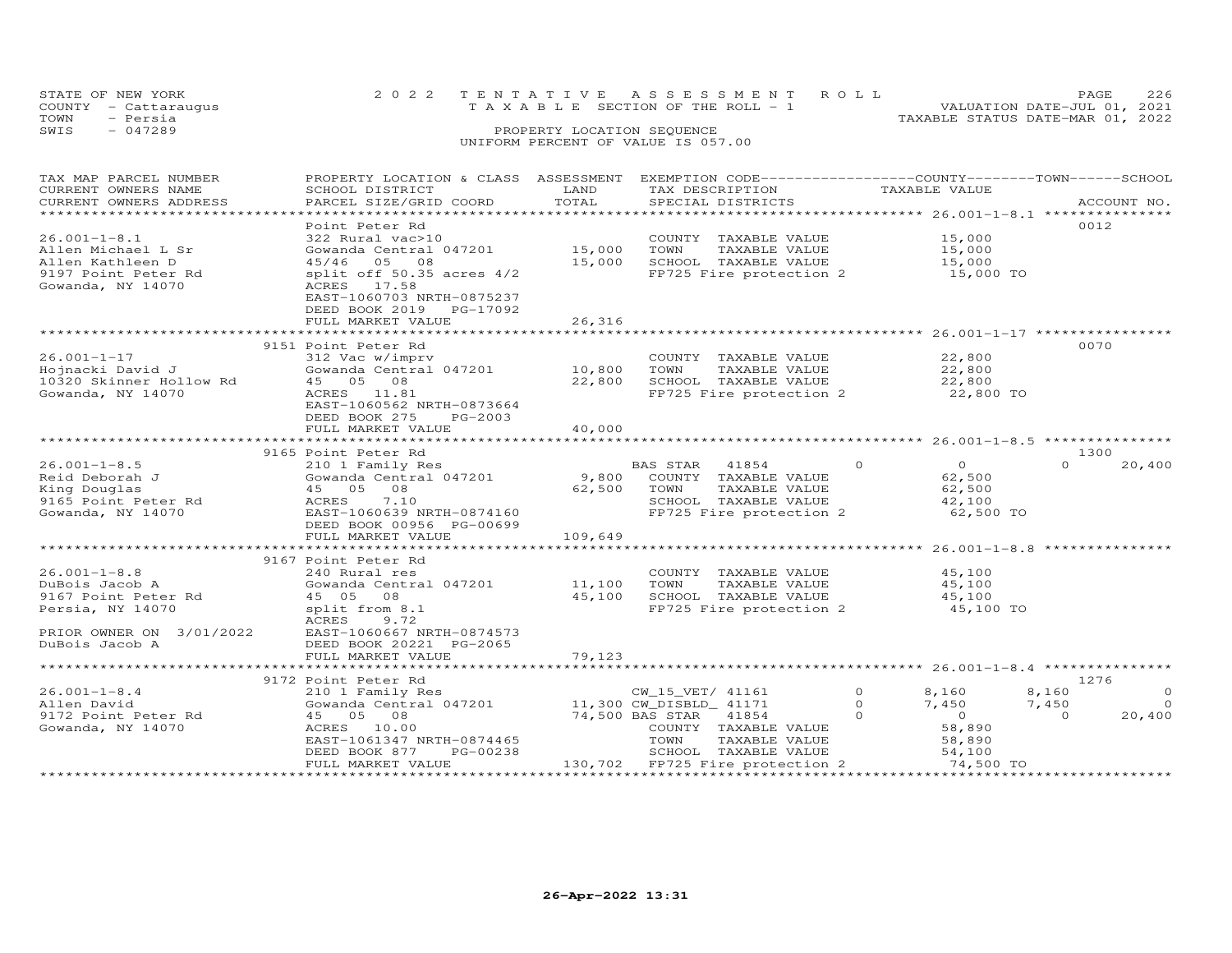| STATE OF NEW YORK<br>COUNTY - Cattaraugus<br>TOWN<br>- Persia<br>SWIS<br>$-047289$ | 2 0 2 2                                                                                                        | TENTATIVE<br>PROPERTY LOCATION SEQUENCE | A S S E S S M E N T<br>R O L L<br>T A X A B L E SECTION OF THE ROLL - 1<br>UNIFORM PERCENT OF VALUE IS 057.00                     | TAXABLE STATUS DATE-MAR 01, 2022 | PAGE<br>227<br>VALUATION DATE-JUL 01, 2021 |
|------------------------------------------------------------------------------------|----------------------------------------------------------------------------------------------------------------|-----------------------------------------|-----------------------------------------------------------------------------------------------------------------------------------|----------------------------------|--------------------------------------------|
| TAX MAP PARCEL NUMBER<br>CURRENT OWNERS NAME                                       | SCHOOL DISTRICT                                                                                                | LAND                                    | PROPERTY LOCATION & CLASS ASSESSMENT EXEMPTION CODE----------------COUNTY-------TOWN------SCHOOL<br>TAX DESCRIPTION TAXABLE VALUE |                                  |                                            |
| CURRENT OWNERS ADDRESS                                                             | PARCEL SIZE/GRID COORD                                                                                         | TOTAL                                   | SPECIAL DISTRICTS                                                                                                                 |                                  | ACCOUNT NO.                                |
|                                                                                    |                                                                                                                |                                         |                                                                                                                                   |                                  |                                            |
| $26.001 - 1 - 8.7$                                                                 | 9197 Point Peter Rd<br>240 Rural res                                                                           |                                         | COUNTY TAXABLE VALUE                                                                                                              | 97,000                           | 1353                                       |
| Allen Michael L Sr                                                                 | Gowanda Central 047201                                                                                         | 24,600 TOWN                             | TAXABLE VALUE                                                                                                                     | 97,000                           |                                            |
| Allen Kathleen D                                                                   | 45/46 05 08                                                                                                    |                                         | 97,000 SCHOOL TAXABLE VALUE                                                                                                       | 97,000                           |                                            |
| 9197 Point Peter Rd<br>Gowanda, NY 14070                                           | split off 26.001-1-8.1 on<br>4/8/2003<br>ACRES 50.35<br>EAST-1059955 NRTH-0875754<br>DEED BOOK 1022<br>PG-1085 |                                         | FP725 Fire protection 2                                                                                                           | 97,000 TO                        |                                            |
|                                                                                    | FULL MARKET VALUE                                                                                              | 170,175                                 |                                                                                                                                   |                                  |                                            |
|                                                                                    | 9198 Point Peter Rd                                                                                            |                                         |                                                                                                                                   |                                  | 1311                                       |
| $26.001 - 1 - 8.6$                                                                 | 240 Rural res                                                                                                  |                                         | $\circ$<br>BAS STAR<br>41854                                                                                                      | $\overline{0}$                   | 20,400<br>$\Omega$                         |
| Monk Gerald R                                                                      | Gowanda Central 047201                                                                                         |                                         | 20,100 COUNTY TAXABLE VALUE                                                                                                       | 110,800                          |                                            |
| 9198 Point Peter Rd<br>Gowanda, NY 14070                                           | 45/46 05 08<br>Merged 26.001-1-8.3 Into                                                                        | 110,800 TOWN                            | TAXABLE VALUE<br>SCHOOL TAXABLE VALUE                                                                                             | 110,800                          |                                            |
|                                                                                    | FRNT 470.00 DPTH<br>ACRES 19.90 BANK<br>017<br>EAST-1062046 NRTH-0875255<br>DEED BOOK 22127 PG-2001            |                                         | FP725 Fire protection 2                                                                                                           | 90,400<br>110,800 TO             |                                            |
|                                                                                    | FULL MARKET VALUE                                                                                              | 194,386                                 |                                                                                                                                   |                                  |                                            |
|                                                                                    | 9349 Point Peter Rd                                                                                            |                                         |                                                                                                                                   |                                  | 0222                                       |
| $26.001 - 1 - 1$                                                                   | 270 Mfg housing                                                                                                |                                         | COUNTY TAXABLE VALUE                                                                                                              | 12,800                           |                                            |
| Blackmon Dillon                                                                    | Gowanda Central 047201                                                                                         | 9,800                                   | TOWN<br>TAXABLE VALUE                                                                                                             | 12,800                           |                                            |
| 9 Maple St                                                                         | 46 05 08                                                                                                       | 12,800                                  | SCHOOL TAXABLE VALUE                                                                                                              | 12,800                           |                                            |
| Sinclairville, NY 14782                                                            | ACRES<br>9.30<br>EAST-1060864 NRTH-0877825<br>DEED BOOK 20210 PG-9929<br>FULL MARKET VALUE                     | 22,456                                  | FP725 Fire protection 2                                                                                                           | 12,800 TO                        |                                            |
|                                                                                    |                                                                                                                |                                         |                                                                                                                                   |                                  |                                            |
|                                                                                    | 9421 Point Peter Rd                                                                                            |                                         |                                                                                                                                   |                                  | 0091                                       |
| $17.003 - 1 - 13$                                                                  | 240 Rural res                                                                                                  |                                         | COUNTY TAXABLE VALUE                                                                                                              | 156,700                          |                                            |
| Mahoney William J                                                                  | Gowanda Central 047201                                                                                         | 89,600                                  | TOWN<br>TAXABLE VALUE                                                                                                             | 156,700                          |                                            |
| Mahoney Jackie<br>7417 East Eden Rd                                                | 47 05 08<br>ACRES 224.10                                                                                       | 156,700                                 | SCHOOL TAXABLE VALUE<br>FP725 Fire protection 2                                                                                   | 156,700<br>156,700 TO            |                                            |
| Eden, NY 14057                                                                     | EAST-1060837 NRTH-0879287                                                                                      |                                         |                                                                                                                                   |                                  |                                            |

\*\*\*\*\*\*\*\*\*\*\*\*\*\*\*\*\*\*\*\*\*\*\*\*\*\*\*\*\*\*\*\*\*\*\*\*\*\*\*\*\*\*\*\*\*\*\*\*\*\*\*\*\*\*\*\*\*\*\*\*\*\*\*\*\*\*\*\*\*\*\*\*\*\*\*\*\*\*\*\*\*\*\*\*\*\*\*\*\*\*\*\*\*\*\*\*\*\*\*\*\*\*\*\*\*\*\*\*\*\*\*\*\*\*\*\*\*\*\*\*\*\*\*\*\*\*\*\*\*\*\*\*

DEED BOOK 20986 PG-5002 FULL MARKET VALUE 274,912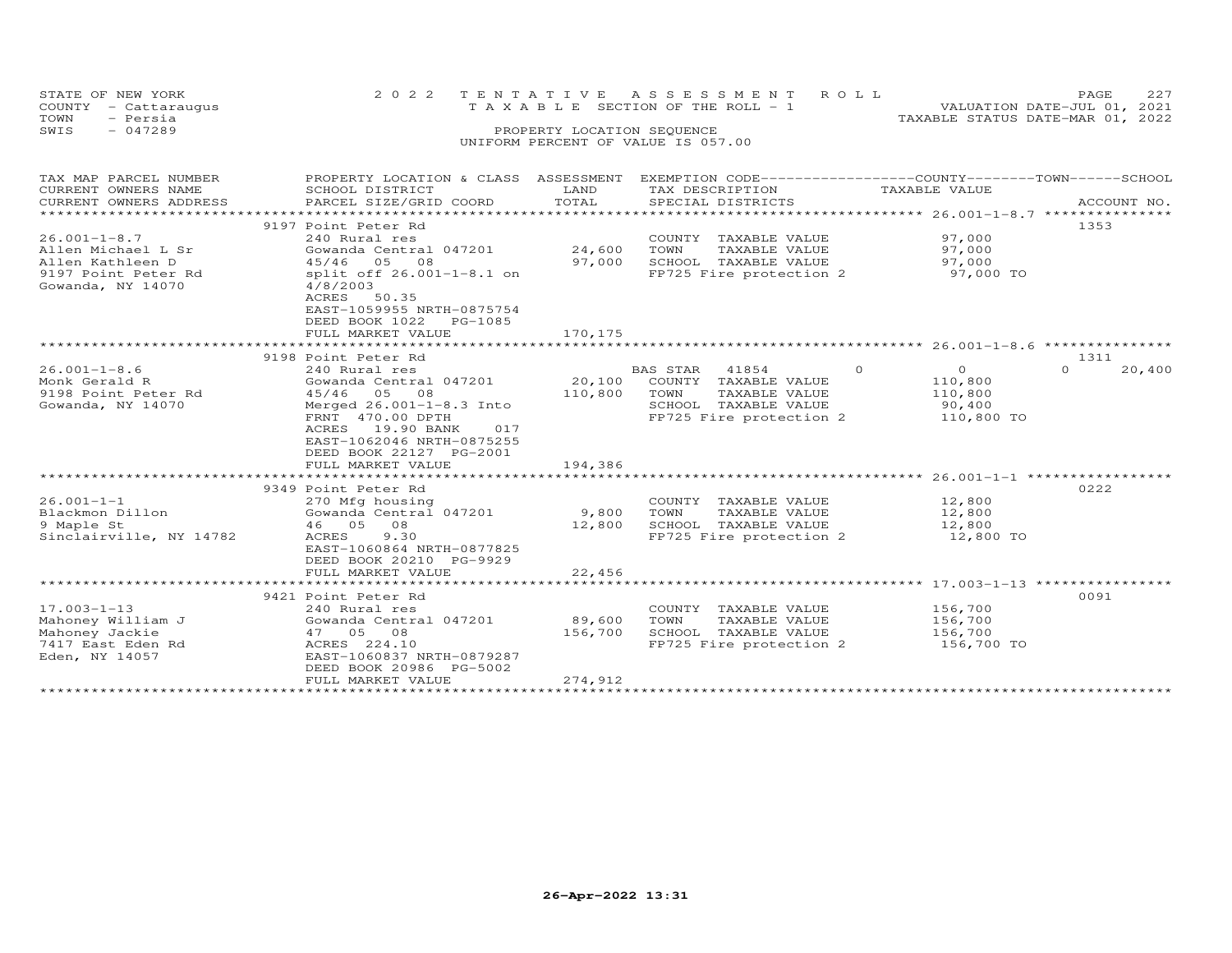|      | STATE OF NEW YORK    |                                    | 2022 TENTATIVE ASSESSMENT ROLL  |                                  | PAGE. | 228 |
|------|----------------------|------------------------------------|---------------------------------|----------------------------------|-------|-----|
|      | COUNTY - Cattaraugus |                                    | TAXABLE SECTION OF THE ROLL - 1 | VALUATION DATE-JUL 01, 2021      |       |     |
| TOWN | - Persia             |                                    |                                 | TAXABLE STATUS DATE-MAR 01, 2022 |       |     |
| SWIS | - 047289             | PROPERTY LOCATION SEQUENCE         |                                 |                                  |       |     |
|      |                      | UNIFORM PERCENT OF VALUE IS 057.00 |                                 |                                  |       |     |
|      |                      |                                    |                                 |                                  |       |     |

| TAX MAP PARCEL NUMBER<br>CURRENT OWNERS NAME<br>CURRENT OWNERS ADDRESS<br>***********************           | PROPERTY LOCATION & CLASS ASSESSMENT<br>SCHOOL DISTRICT<br>PARCEL SIZE/GRID COORD                                                                                                       | LAND<br>TOTAL     | EXEMPTION CODE------------------COUNTY-------TOWN-----SCHOOL<br>TAX DESCRIPTION<br>SPECIAL DISTRICTS                                                          | TAXABLE VALUE        |                                                                    |                   | ACCOUNT NO.     |
|-------------------------------------------------------------------------------------------------------------|-----------------------------------------------------------------------------------------------------------------------------------------------------------------------------------------|-------------------|---------------------------------------------------------------------------------------------------------------------------------------------------------------|----------------------|--------------------------------------------------------------------|-------------------|-----------------|
|                                                                                                             |                                                                                                                                                                                         |                   |                                                                                                                                                               |                      |                                                                    |                   | 0138            |
| $17.003 - 1 - 14$<br>Bobseine David L<br>9545 Point Peter Rd<br>Gowanda, NY 14070                           | 9545 Point Peter Rd<br>240 Rural res<br>Gowanda Central 047201 32,000 ENH STAR<br>47 05 08<br>ACRES 71.75<br>EAST-1060273 NRTH-0881164<br>DEED BOOK 1025<br>PG-427<br>FULL MARKET VALUE | 144,737           | VETWAR CTS 41120<br>41834<br>82,500 COUNTY TAXABLE VALUE<br>TAXABLE VALUE<br>TOWN<br>SCHOOL TAXABLE VALUE<br>SCHOOL  TAXABLE VALUE<br>FP725 Fire protection 2 | $\Omega$<br>$\Omega$ | 8,160<br>$\overline{0}$<br>74,340<br>74,340<br>23,410<br>82,500 TO | 8,160<br>$\Omega$ | 8,160<br>50,930 |
|                                                                                                             |                                                                                                                                                                                         |                   |                                                                                                                                                               |                      |                                                                    |                   |                 |
| $17.003 - 1 - 15$<br>Goergen Thomas J<br>Hollard Goergen Anne M<br>9567 Point Peter Rd<br>Gowanda, NY 14070 | 9567 Point Peter Rd<br>240 Rural res<br>Gowanda Central 047201<br>47 05 08<br>ACRES 12.50<br>EAST-1060698 NRTH-0882065<br>DEED BOOK 13690 PG-5004<br>FULL MARKET VALUE                  | 90,000<br>157,895 | BAS STAR 41854<br>12,500 COUNTY TAXABLE VALUE<br>TOWN<br>TAXABLE VALUE<br>SCHOOL TAXABLE VALUE<br>FP726 Fire protection 3                                     | $\Omega$             | $\bigcirc$<br>90,000<br>90,000<br>69,600<br>90,000 TO              | $\Omega$          | 0110<br>20,400  |
|                                                                                                             | ***************************                                                                                                                                                             |                   |                                                                                                                                                               |                      |                                                                    |                   |                 |
|                                                                                                             | 9623 Point Peter Rd                                                                                                                                                                     |                   |                                                                                                                                                               |                      |                                                                    |                   | 0236            |
| $17.003 - 1 - 9$<br>Wells James W<br>Wells Jacquelyn F<br>9623 Point Peter Rd<br>Gowanda, NY 14080          | 240 Rural res<br>Gowanda Central 047201<br>47 05 08<br>ACRES 97.80<br>EAST-1060850 NRTH-0882540<br>DEED BOOK 00941 PG-01056                                                             |                   | BAS STAR (41004)<br>45,100 COUNTY TAXABLE VALUE<br>TOWN TAXABLE VALUE<br>SCHOOL TAXABLE VALUE<br>FP725 Fire protection 2                                      | $\Omega$             | $\overline{O}$<br>124,900<br>124,900<br>104,500<br>124,900 TO      | $\Omega$          | 20,400          |
|                                                                                                             | FULL MARKET VALUE                                                                                                                                                                       | 219,123           |                                                                                                                                                               |                      |                                                                    |                   |                 |
|                                                                                                             |                                                                                                                                                                                         |                   |                                                                                                                                                               |                      |                                                                    |                   |                 |
| $17.003 - 1 - 17$<br>Reynolds Todd<br>9639 Point Peter Rd<br>Gowanda, NY 14070                              | 9639 Point Peter Rd<br>210 1 Family Res<br>Gowanda Central 047201<br>48 06 08<br>1.37<br>ACRES<br>EAST-1061036 NRTH-0883186<br>DEED BOOK 907<br>PG-01162                                |                   | <b>BAS STAR</b><br>41854<br>3,500 COUNTY TAXABLE VALUE<br>46,500 TOWN<br>TAXABLE VALUE<br>SCHOOL TAXABLE VALUE<br>FP725 Fire protection 2 46,500 TO           | $\circ$              | $\overline{O}$<br>46,500<br>46,500<br>26,100                       | $\cap$            | 0127<br>20,400  |
|                                                                                                             | FULL MARKET VALUE                                                                                                                                                                       | 81,579            |                                                                                                                                                               |                      |                                                                    |                   |                 |
|                                                                                                             |                                                                                                                                                                                         |                   |                                                                                                                                                               |                      |                                                                    |                   |                 |
| $17.003 - 1 - 16$<br>Wegner Christopher R<br>52 Clay St<br>Le Roy, NY 14482                                 | 9644 Point Peter Rd<br>270 Mfg housing<br>Gowanda Central 047201<br>56 05 09<br>ACRES<br>1.74<br>EAST-1061314 NRTH-0883240<br>DEED BOOK 25515 PG-5001                                   | 6,400<br>36,000   | COUNTY TAXABLE VALUE<br>TOWN<br>TAXABLE VALUE<br>SCHOOL TAXABLE VALUE<br>FP725 Fire protection 2                                                              |                      | 36,000<br>36,000<br>36,000<br>36,000 TO                            |                   | 0198            |
|                                                                                                             | FULL MARKET VALUE                                                                                                                                                                       | 63,158            |                                                                                                                                                               |                      |                                                                    |                   |                 |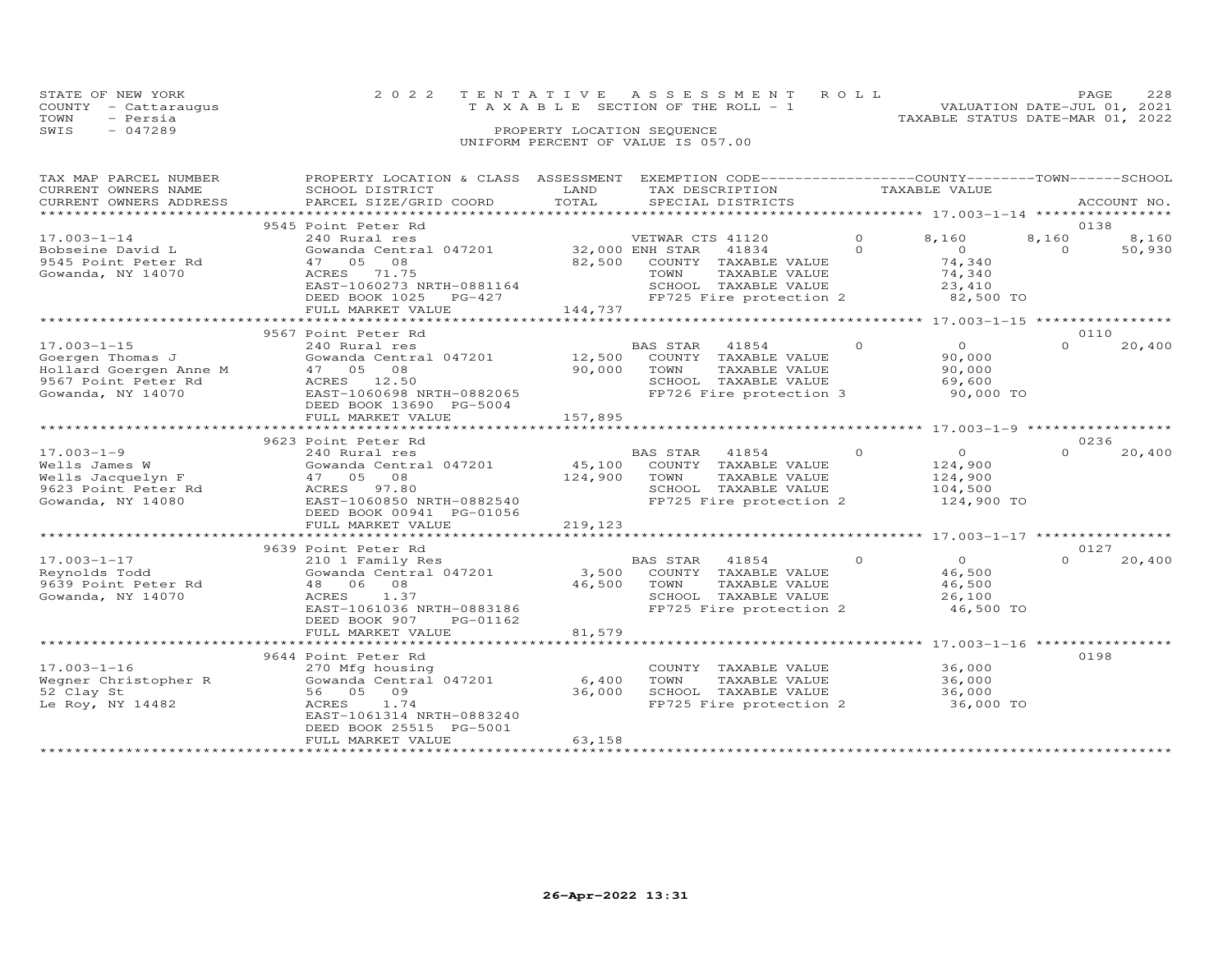|      | STATE OF NEW YORK                       |  | 2022 TENTATIVE ASSESSMENT ROLL                                 | <b>PAGE</b> | 229 |  |
|------|-----------------------------------------|--|----------------------------------------------------------------|-------------|-----|--|
|      | COUNTY - Cattaraugus                    |  | VALUATION DATE-JUL 01, 2021<br>TAXABLE SECTION OF THE ROLL - 1 |             |     |  |
| TOWN | - Persia                                |  | TAXABLE STATUS DATE-MAR 01, 2022                               |             |     |  |
| SWIS | $-047289$<br>PROPERTY LOCATION SEQUENCE |  |                                                                |             |     |  |
|      |                                         |  | UNIFORM PERCENT OF VALUE IS 057.00                             |             |     |  |

| TAX MAP PARCEL NUMBER<br>CURRENT OWNERS NAME<br>CURRENT OWNERS ADDRESS                              | PROPERTY LOCATION & CLASS ASSESSMENT<br>SCHOOL DISTRICT<br>PARCEL SIZE/GRID COORD                                                                                                                                    | LAND<br>TOTAL              | EXEMPTION CODE-----------------COUNTY-------TOWN------SCHOOL<br>TAX DESCRIPTION<br>SPECIAL DISTRICTS                  |          | TAXABLE VALUE                                             |                  | ACCOUNT NO. |
|-----------------------------------------------------------------------------------------------------|----------------------------------------------------------------------------------------------------------------------------------------------------------------------------------------------------------------------|----------------------------|-----------------------------------------------------------------------------------------------------------------------|----------|-----------------------------------------------------------|------------------|-------------|
| ********************                                                                                |                                                                                                                                                                                                                      |                            |                                                                                                                       |          |                                                           |                  |             |
| $17.003 - 1 - 7.3$<br>Reid Adam D<br>9658 Point Peter Rd<br>Gowanda, NY 14070                       | 9658 Point Peter Rd<br>240 Rural res<br>Gowanda Central 047201<br>split from Gabel 9/07, me<br>7.2 & 7.4 into parcel 3/0<br>ACRES 19.84<br>EAST-1061955 NRTH-0883349<br>DEED BOOK 20984 PG-2001<br>FULL MARKET VALUE | 14,600<br>47,500<br>83,333 | BAS STAR<br>41854<br>COUNTY TAXABLE VALUE<br>TOWN<br>TAXABLE VALUE<br>SCHOOL TAXABLE VALUE<br>FP725 Fire protection 2 | $\Omega$ | $\overline{O}$<br>47,500<br>47,500<br>27,100<br>47,500 TO | 913<br>$\Omega$  | 20,400      |
|                                                                                                     |                                                                                                                                                                                                                      |                            | *************************************27.003-1-22                                                                      |          |                                                           |                  |             |
| $17.003 - 1 - 22$<br>Westburg Richard E<br>Westburg Lois B<br>68 Beech St<br>Gowanda, NY 14070      | 9659 Point Peter Rd<br>314 Rural vac<10<br>Gowanda Central 047201<br>7.00<br>ACRES<br>EAST-1060889 NRTH-8833441<br>DEED BOOK 27299 PG-2001<br>FULL MARKET VALUE                                                      | 7,300<br>7,300<br>12,807   | COUNTY TAXABLE VALUE<br>TOWN<br>TAXABLE VALUE<br>SCHOOL TAXABLE VALUE<br>FP725 Fire protection 2                      |          | 7,300<br>7,300<br>7,300<br>7,300 TO                       | 1667             |             |
|                                                                                                     |                                                                                                                                                                                                                      |                            |                                                                                                                       |          |                                                           |                  |             |
| $17.003 - 1 - 20$<br>Naples Michael E<br>Bradley Shelly<br>9781 Point Peter Rd<br>Gowanda, NY 14070 | 9781 Point Peter Rd<br>210 1 Family Res<br>Gowanda Central 047201<br>48 05<br>08<br>Ff 120.00<br>ACRES<br>5.20 BANK<br>082<br>EAST-1060683 NRTH-0883817<br>DEED BOOK 00992 PG-01150<br>FULL MARKET VALUE             | 8,600<br>66,800<br>117,193 | BAS STAR<br>41854<br>COUNTY TAXABLE VALUE<br>TOWN<br>TAXABLE VALUE<br>SCHOOL TAXABLE VALUE<br>FP725 Fire protection 2 | $\Omega$ | $\Omega$<br>66,800<br>66,800<br>46,400<br>66,800 TO       | 1315<br>$\Omega$ | 20,400      |
|                                                                                                     |                                                                                                                                                                                                                      |                            |                                                                                                                       |          |                                                           |                  |             |
| $17.003 - 1 - 4.1$<br>Galati Christopher J<br>9782 Point Peter Rd<br>Gowanda, NY 14070              | 9782 Point Peter Rd<br>210 1 Family Res<br>Gowanda Central 047201<br>48 05<br>08<br>ACRES<br>1.80 BANK<br>017<br>EAST-1060596 NRTH-0885796<br>DEED BOOK 15647 PG-8001                                                | 6,400<br>79,100            | COUNTY TAXABLE VALUE<br>TOWN<br>TAXABLE VALUE<br>SCHOOL TAXABLE VALUE<br>FP725 Fire protection 2                      |          | 79,100<br>79,100<br>79,100<br>79,100 TO                   | 0233             |             |
|                                                                                                     | FULL MARKET VALUE                                                                                                                                                                                                    | 138,772                    |                                                                                                                       |          |                                                           |                  |             |
|                                                                                                     |                                                                                                                                                                                                                      |                            |                                                                                                                       |          | ********* 17.003-1-19 ********                            |                  |             |
|                                                                                                     | 9795 Point Peter Rd                                                                                                                                                                                                  |                            |                                                                                                                       |          |                                                           | 1252             |             |
| $17.003 - 1 - 19$<br>Vogtli Rane J<br>9795 Point Peter Rd<br>Gowanda, NY 14070                      | 210 1 Family Res<br>Gowanda Central 047201<br>48<br>05<br>08<br>FRNT 163.00 DPTH 175.00<br>BANK<br>017<br>EAST-1060266 NRTH-0885889<br>DEED BOOK 13050 PG-6001<br>FULL MARKET VALUE                                  | 4,400<br>37,800<br>66,316  | BAS STAR<br>41854<br>COUNTY TAXABLE VALUE<br>TOWN<br>TAXABLE VALUE<br>SCHOOL TAXABLE VALUE<br>FP725 Fire protection 2 | $\Omega$ | $\Omega$<br>37,800<br>37,800<br>17,400<br>37,800 TO       | $\Omega$         | 20,400      |
|                                                                                                     |                                                                                                                                                                                                                      |                            |                                                                                                                       |          |                                                           |                  |             |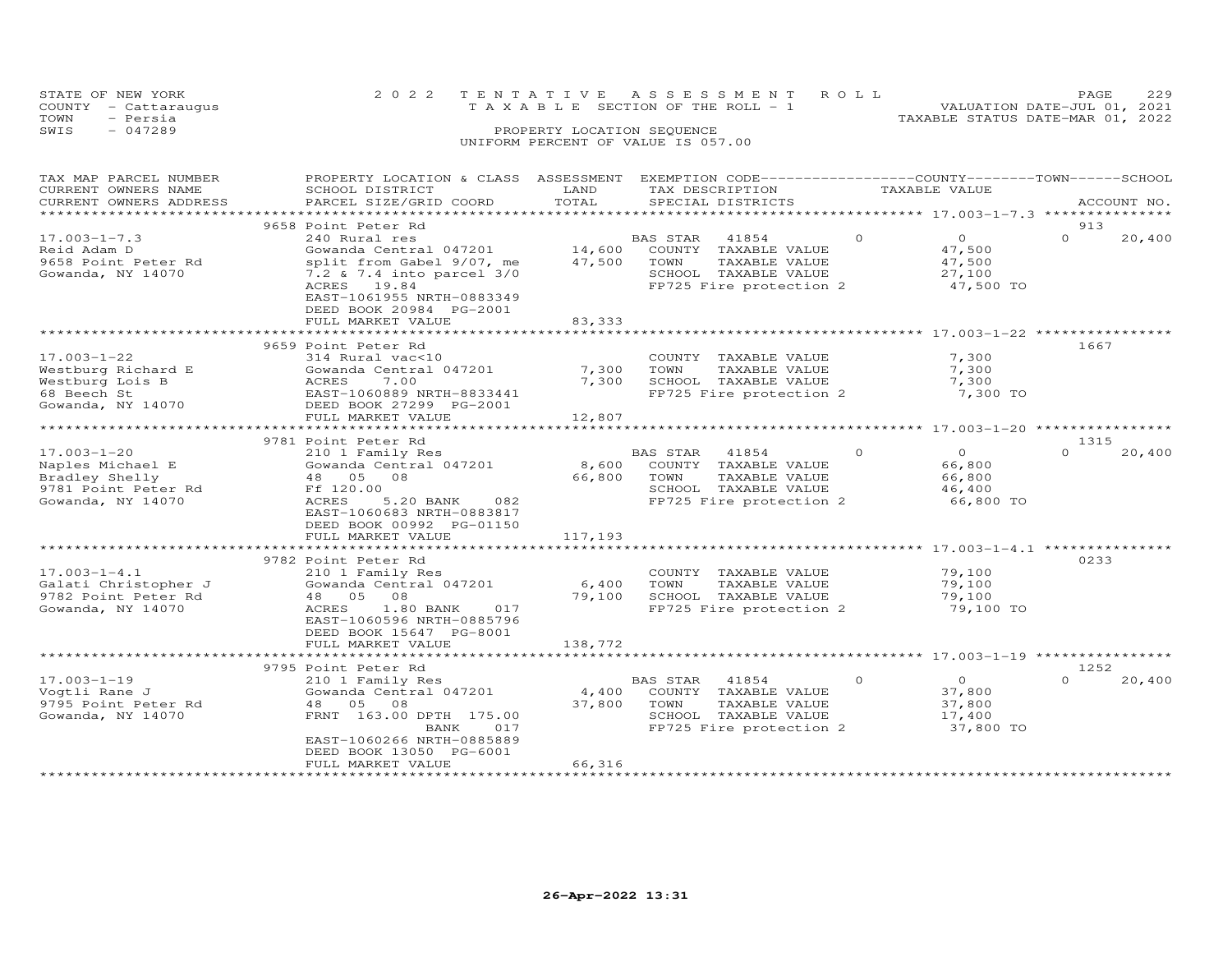| STATE OF NEW YORK<br>COUNTY - Cattaraugus<br>- Persia<br>TOWN | 2022 TENTATIVE ASSESSMENT ROLL<br>T A X A B L E SECTION OF THE ROLL - 1<br>TAXABLE STATUS DATE-MAR 01, 2022 | PAGE<br>VALUATION DATE-JUL 01, 2021 | 230 |
|---------------------------------------------------------------|-------------------------------------------------------------------------------------------------------------|-------------------------------------|-----|
| SWIS<br>$-047289$                                             | PROPERTY LOCATION SEQUENCE<br>UNIFORM PERCENT OF VALUE IS 057.00                                            |                                     |     |

| TAX MAP PARCEL NUMBER<br>CURRENT OWNERS NAME<br>CURRENT OWNERS ADDRESS                            | PROPERTY LOCATION & CLASS ASSESSMENT<br>SCHOOL DISTRICT<br>PARCEL SIZE/GRID COORD                                                                                                                                       | LAND<br>TOTAL              | EXEMPTION CODE-----------------COUNTY-------TOWN------SCHOOL<br>TAX DESCRIPTION<br>SPECIAL DISTRICTS                          |                     | TAXABLE VALUE                                                          |                            | ACCOUNT NO.      |
|---------------------------------------------------------------------------------------------------|-------------------------------------------------------------------------------------------------------------------------------------------------------------------------------------------------------------------------|----------------------------|-------------------------------------------------------------------------------------------------------------------------------|---------------------|------------------------------------------------------------------------|----------------------------|------------------|
|                                                                                                   |                                                                                                                                                                                                                         | ********                   |                                                                                                                               |                     | *********** 17.003-1-2 ******************                              |                            |                  |
| $17.003 - 1 - 2$<br>Fasso Deanna L<br>9802 Point Peters Rd<br>Gowanda, NY 14070                   | 9802 Point Peter Rd<br>210 1 Family Res<br>Gowanda Central 047201<br>48  05  08<br>FRNT 118.00 DPTH 182.00<br>017<br>BANK<br>EAST-1060430 NRTH-0886053<br>DEED BOOK 17517 PG-3001                                       | 5,900<br>49,400            | BAS STAR<br>41854<br>COUNTY<br>TAXABLE VALUE<br>TOWN<br>TAXABLE VALUE<br>SCHOOL TAXABLE VALUE<br>FP725 Fire protection 2      | $\Omega$            | $\circ$<br>49,400<br>49,400<br>29,000<br>49,400 TO                     | 0028<br>$\Omega$           | 20,400           |
|                                                                                                   | FULL MARKET VALUE                                                                                                                                                                                                       | 86,667                     |                                                                                                                               |                     |                                                                        |                            |                  |
| $17.001 - 1 - 5.2$<br>Batt Timothy R<br>Batt Natalie M<br>9891 Point Peter Rd<br>Persia, NY 14070 | 9891 Point Peter Rd<br>210 1 Family Res<br>Gowanda Central 047201<br>06 05 08<br>ACRES 14.30 BANK<br>017<br>EAST-1059200 NRTH-0887479<br>DEED BOOK 20776 PG-6002                                                        | 12,000 BAS STAR<br>125,000 | VETCOM CTS 41130<br>41854<br>COUNTY TAXABLE VALUE<br>TOWN<br>TAXABLE VALUE<br>SCHOOL TAXABLE VALUE<br>FP724 Fire protection 1 | $\Omega$<br>$\circ$ | 13,600<br>$\overline{O}$<br>111,400<br>111,400<br>91,000<br>125,000 TO | 1127<br>13,600<br>$\Omega$ | 13,600<br>20,400 |
|                                                                                                   | FULL MARKET VALUE                                                                                                                                                                                                       | 219,298                    |                                                                                                                               |                     |                                                                        |                            |                  |
|                                                                                                   | 10030 Point Peter Rd                                                                                                                                                                                                    |                            |                                                                                                                               |                     |                                                                        | 0088                       |                  |
| $16.002 - 4 - 13.1$<br>Lucca Carl R<br>Lucca Mary Anne<br>10030 Point Peter Rd                    | 210 1 Family Res<br>Gowanda Central 047201<br>07 06 08<br>$2/17$ -mrgd $4-13.2$ in prcl                                                                                                                                 | 8,500<br>40,200            | ENH STAR<br>41834<br>COUNTY TAXABLE VALUE<br>TAXABLE VALUE<br>TOWN<br>SCHOOL TAXABLE VALUE                                    | $\Omega$            | $\Omega$<br>40,200<br>40,200<br>$\sim$ 0                               | $\Omega$                   | 40,200           |
| Gowanda, NY 14070                                                                                 | 5.20<br>ACRES<br>EAST-1057350 NRTH-0889276<br>DEED BOOK 00942 PG-00104<br>FULL MARKET VALUE                                                                                                                             | 70,526                     | FP724 Fire protection 1                                                                                                       |                     | 40,200 TO                                                              |                            |                  |
|                                                                                                   |                                                                                                                                                                                                                         | ********                   |                                                                                                                               |                     | ***************** 16.002-4-12 **************                           |                            |                  |
| $16.002 - 4 - 12$<br>Maley Gregory J<br>Rote Gail M<br>10151 Point Peter Rd<br>Gowanda, NY 14070  | 10151 Point Peter Rd<br>210 1 Family Res<br>Gowanda Central 047201<br>07 05 08<br>3/15-newsurvfor4-5.2chang<br>$4-12$ ac $(3-15mrq 4-18inprc$<br>23.22<br>ACRES<br>EAST-1056269 NRTH-0889994<br>DEED BOOK 22672 PG-9001 | 18,800<br>71,200           | COUNTY TAXABLE VALUE<br>TOWN<br>TAXABLE VALUE<br>SCHOOL TAXABLE VALUE<br>FP724 Fire protection 1                              |                     | 71,200<br>71,200<br>71,200<br>71,200 TO                                | 0182                       |                  |
|                                                                                                   | FULL MARKET VALUE                                                                                                                                                                                                       | 124,912                    |                                                                                                                               |                     |                                                                        |                            |                  |
|                                                                                                   | 10160 Point Peter Rd                                                                                                                                                                                                    |                            |                                                                                                                               |                     |                                                                        | 0190                       |                  |
| $16.002 - 4 - 10$<br>Holewinski Christopher<br>10160 Point Peter Rd<br>Gowanda, NY 14070          | 210 1 Family Res<br>Gowanda Central 047201<br>48 06<br>08<br>FRNT 248.00 DPTH 125.00<br>BANK<br>017<br>EAST-1056257 NRTH-0890696                                                                                        | 5,200<br>86,000            | BAS STAR<br>41854<br>COUNTY TAXABLE VALUE<br>TOWN<br>TAXABLE VALUE<br>SCHOOL TAXABLE VALUE<br>FP724 Fire protection 1         | $\Omega$            | $\circ$<br>86,000<br>86,000<br>65,600<br>86,000 TO                     | $\Omega$                   | 20,400           |
|                                                                                                   | DEED BOOK 23168 PG-9002<br>FULL MARKET VALUE                                                                                                                                                                            | 150,877                    |                                                                                                                               |                     |                                                                        |                            |                  |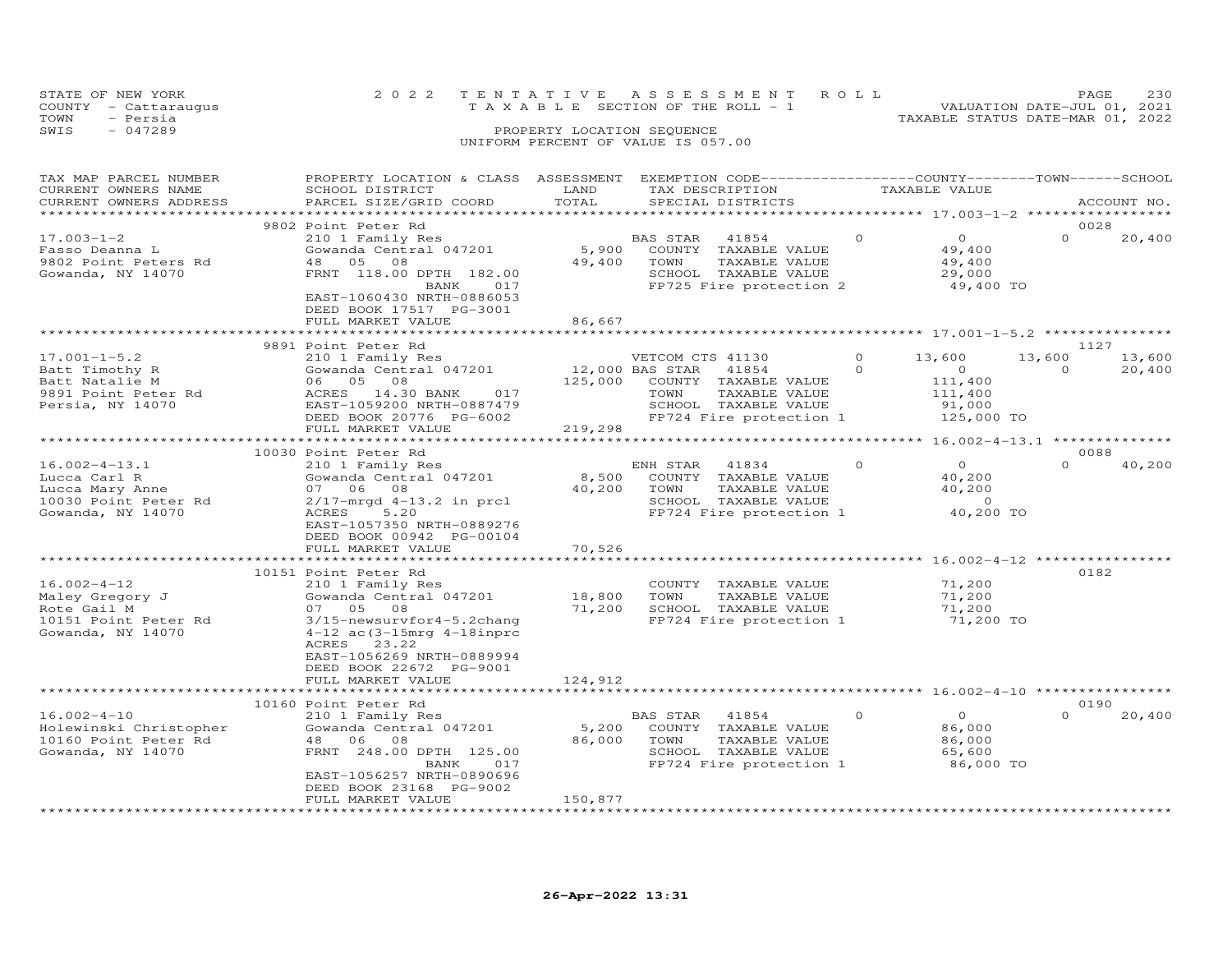|      | STATE OF NEW YORK<br>COUNTY - Cattaraugus |                            | 2022 TENTATIVE ASSESSMENT ROLL<br>VALUATION DATE-JUL 01, 2021<br>TAXABLE SECTION OF THE ROLL - 1 | <b>PAGE</b> | 2.31 |
|------|-------------------------------------------|----------------------------|--------------------------------------------------------------------------------------------------|-------------|------|
| TOWN | - Persia                                  |                            | TAXABLE STATUS DATE-MAR 01, 2022                                                                 |             |      |
| SWIS | $-047289$                                 | PROPERTY LOCATION SEOUENCE |                                                                                                  |             |      |
|      |                                           |                            | UNIFORM PERCENT OF VALUE IS 057.00                                                               |             |      |

| TAX MAP PARCEL NUMBER  | PROPERTY LOCATION & CLASS ASSESSMENT EXEMPTION CODE-----------------COUNTY-------TOWN------SCHOOL |              |                                                       |                                                        |                    |
|------------------------|---------------------------------------------------------------------------------------------------|--------------|-------------------------------------------------------|--------------------------------------------------------|--------------------|
| CURRENT OWNERS NAME    | SCHOOL DISTRICT                                                                                   | LAND         | TAX DESCRIPTION                                       | TAXABLE VALUE                                          |                    |
| CURRENT OWNERS ADDRESS | PARCEL SIZE/GRID COORD                                                                            | TOTAL        | SPECIAL DISTRICTS                                     |                                                        | ACCOUNT NO.        |
|                        |                                                                                                   |              |                                                       |                                                        |                    |
|                        |                                                                                                   |              |                                                       |                                                        | 0022               |
|                        | 10161 Point Peter Rd                                                                              |              |                                                       |                                                        |                    |
| $16.002 - 4 - 11$      | 210 1 Family Res                                                                                  |              | COUNTY TAXABLE VALUE                                  | 52,700                                                 |                    |
| Jolls Jacob D          | Gowanda Central 047201                                                                            | 6,600        |                                                       | 52,700                                                 |                    |
| 10161 Point Peter Road | 08 06 07                                                                                          | 52,700       | TOWN       TAXABLE  VALUE<br>SCHOOL    TAXABLE  VALUE | 52,700                                                 |                    |
| Gowanda, NY 14070      | 2.00 BANK 017<br>ACRES                                                                            |              | FP724 Fire protection 1 52,700 TO                     |                                                        |                    |
|                        | EAST-1056282 NRTH-0890376                                                                         |              |                                                       |                                                        |                    |
|                        |                                                                                                   |              |                                                       |                                                        |                    |
|                        | DEED BOOK 26943 PG-2001                                                                           |              |                                                       |                                                        |                    |
|                        | FULL MARKET VALUE                                                                                 | 92,456       |                                                       |                                                        |                    |
|                        |                                                                                                   |              |                                                       |                                                        |                    |
|                        | 10168 Point Peter Rd                                                                              |              |                                                       |                                                        | 0034               |
| $16.002 - 4 - 9$       | 210 1 Family Res                                                                                  |              | BAS STAR 41854                                        | $\Omega$<br>$\overline{0}$                             | $\Omega$<br>20,400 |
|                        | Gowanda Central 047201 5,900 COUNTY TAXABLE VALUE                                                 |              |                                                       | 70,000                                                 |                    |
| Conklin Albert G       |                                                                                                   |              |                                                       |                                                        |                    |
| Conklin Lorraine C     | 07 05 08                                                                                          | 70,000 TOWN  | TAXABLE VALUE                                         | 70,000                                                 |                    |
|                        | 2.10                                                                                              |              | SCHOOL TAXABLE VALUE                                  | 49,600                                                 |                    |
| Gowanda, NY 14070      | EAST-1056160 NRTH-0890851                                                                         |              | FP724 Fire protection 1                               | 70,000 TO                                              |                    |
|                        | DEED BOOK 00999 PG-01105                                                                          |              |                                                       |                                                        |                    |
|                        | FULL MARKET VALUE                                                                                 | 122,807      |                                                       |                                                        |                    |
|                        |                                                                                                   |              |                                                       |                                                        |                    |
|                        |                                                                                                   |              |                                                       |                                                        |                    |
|                        | 10182 Point Peter Rd                                                                              |              |                                                       |                                                        | 0178               |
| $16.002 - 4 - 7$       | 314 Rural vac<10                                                                                  |              | COUNTY TAXABLE VALUE                                  | 6,200                                                  |                    |
| Ellis Glenn A          | Gowanda Central 047201                                                                            | 6,200        | TOWN<br>TAXABLE VALUE                                 | 6,200                                                  |                    |
| Ellis Janet E          | 07 06 08                                                                                          | 6,200        | SCHOOL TAXABLE VALUE                                  | 6,200                                                  |                    |
|                        |                                                                                                   |              |                                                       |                                                        |                    |
| 7832 Mosher Hollow Rd  | 9/13-owner dem'd                                                                                  |              | FP724 Fire protection 1                               | 6,200 TO                                               |                    |
| Cattaraugus, NY 14719  | ACRES<br>1.40                                                                                     |              |                                                       |                                                        |                    |
|                        | EAST-1055907 NRTH-0890859                                                                         |              |                                                       |                                                        |                    |
|                        | DEED BOOK 2020 PG-12987                                                                           |              |                                                       |                                                        |                    |
|                        | FULL MARKET VALUE                                                                                 | 10,877       |                                                       |                                                        |                    |
|                        |                                                                                                   |              |                                                       |                                                        |                    |
|                        |                                                                                                   |              |                                                       |                                                        | 0096               |
|                        | 10210 Point Peter Rd                                                                              |              |                                                       |                                                        |                    |
| $16.002 - 4 - 8$       | 210 1 Family Res                                                                                  |              | COUNTY TAXABLE VALUE                                  | 27,000                                                 |                    |
| Evans Donald R         | Gowanda Central 047201                                                                            | 5,900        | TAXABLE VALUE<br>TOWN                                 | 27,000                                                 |                    |
| 10210 Point Peter Rd   | 07 06 08                                                                                          | 27,000       | SCHOOL TAXABLE VALUE                                  | 27,000                                                 |                    |
| Gowanda, NY 14070      | FRNT 290.00 DPTH 120.00                                                                           |              | FP724 Fire protection 1                               | 27,000 TO                                              |                    |
|                        | EAST-1055376 NRTH-0890728                                                                         |              |                                                       |                                                        |                    |
|                        |                                                                                                   |              |                                                       |                                                        |                    |
|                        | DEED BOOK 14560 PG-9001                                                                           |              |                                                       |                                                        |                    |
|                        | FULL MARKET VALUE                                                                                 | 47,368       |                                                       |                                                        |                    |
|                        | ******************************                                                                    | ************ |                                                       | ************************ 34.002-2-8.3 **************** |                    |
|                        | Route 353                                                                                         |              |                                                       |                                                        | 3516               |
| $34.002 - 2 - 8.3$     | 105 Vac farmland                                                                                  |              | COUNTY TAXABLE VALUE 14,600                           |                                                        |                    |
| Wilder Fredric C       | Catt-LV Central 046402                                                                            | 14,600       | TAXABLE VALUE<br>TOWN                                 | 14,600                                                 |                    |
|                        |                                                                                                   |              |                                                       |                                                        |                    |
| Wilder Cheryl A        | 50 05 08                                                                                          | 14,600       | SCHOOL TAXABLE VALUE                                  | 14,600                                                 |                    |
| 8371 Nys Rte 353       | Ff 770.00                                                                                         |              | FP726 Fire protection 3                               | 14,600 TO                                              |                    |
| Gowanda, NY 14070      | ACRES 44.90                                                                                       |              | WS720 Watershed                                       | 2,920 TO                                               |                    |
|                        | EAST-1056166 NRTH-0860676                                                                         |              |                                                       |                                                        |                    |
|                        | DEED BOOK 00952 PG-00973                                                                          |              |                                                       |                                                        |                    |
|                        |                                                                                                   |              |                                                       |                                                        |                    |
|                        | FULL MARKET VALUE                                                                                 | 25,614       |                                                       |                                                        |                    |
|                        | ***********************                                                                           |              |                                                       |                                                        |                    |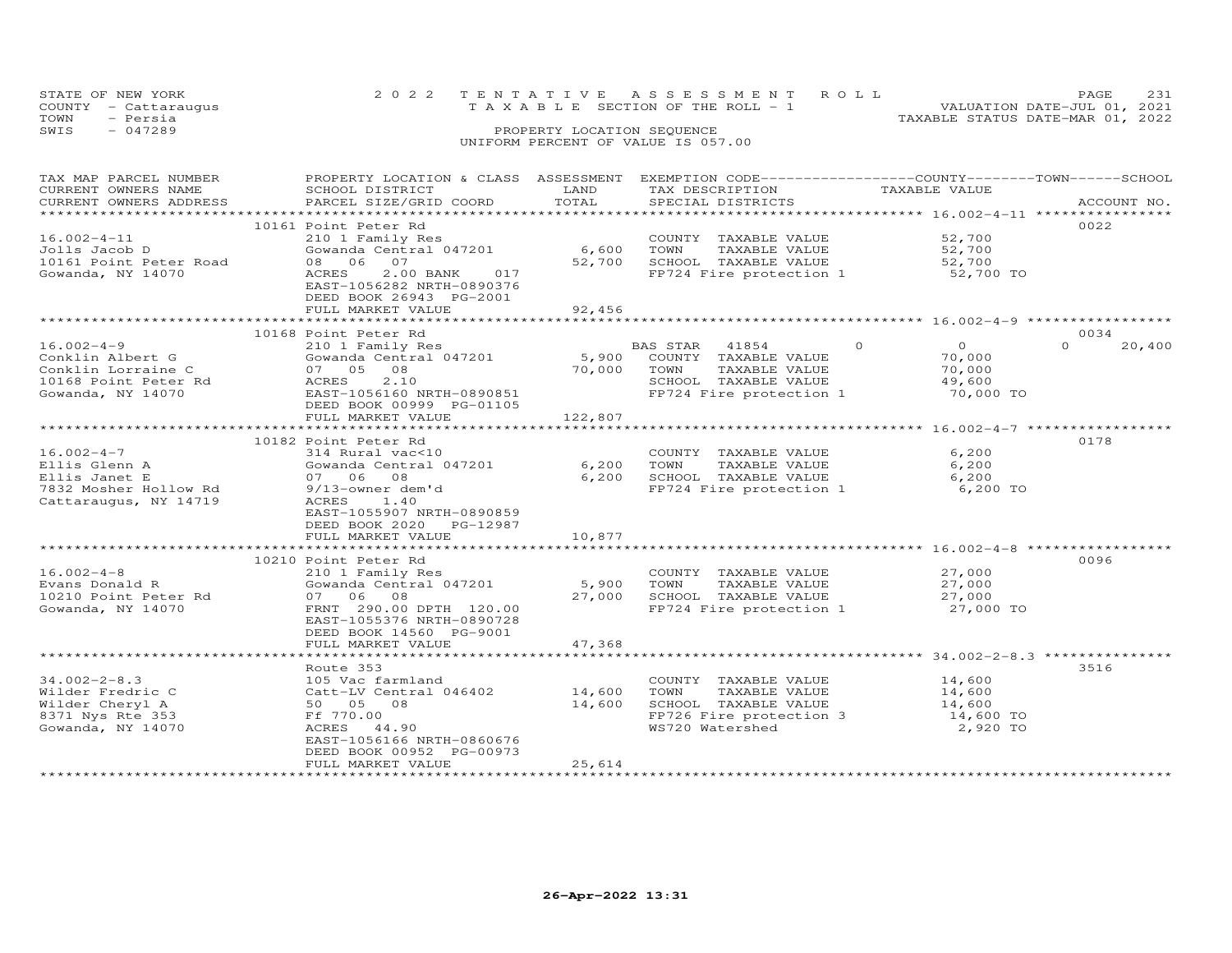| STATE OF NEW YORK<br>COUNTY - Cattaraugus | 2022 TENTATIVE ASSESSMENT ROLL<br>TAXABLE SECTION OF THE ROLL - 1 | 2.32<br><b>PAGE</b><br>VALUATION DATE-JUL 01, 2021 |  |  |  |  |
|-------------------------------------------|-------------------------------------------------------------------|----------------------------------------------------|--|--|--|--|
| - Persia<br>TOWN                          |                                                                   | TAXABLE STATUS DATE-MAR 01, 2022                   |  |  |  |  |
| $-047289$<br>SWIS                         | PROPERTY LOCATION SEQUENCE                                        |                                                    |  |  |  |  |
| UNIFORM PERCENT OF VALUE IS 057.00        |                                                                   |                                                    |  |  |  |  |

| TAX MAP PARCEL NUMBER                                                                                                                   |                                                               |             | PROPERTY LOCATION & CLASS ASSESSMENT EXEMPTION CODE----------------COUNTY-------TOWN-----SCHOOL                |                |                    |
|-----------------------------------------------------------------------------------------------------------------------------------------|---------------------------------------------------------------|-------------|----------------------------------------------------------------------------------------------------------------|----------------|--------------------|
| CURRENT OWNERS NAME                                                                                                                     | SCHOOL DISTRICT                                               | LAND        | TAX DESCRIPTION                                                                                                | TAXABLE VALUE  |                    |
| CURRENT OWNERS ADDRESS                                                                                                                  | PARCEL SIZE/GRID COORD                                        | TOTAL       | SPECIAL DISTRICTS                                                                                              |                | ACCOUNT NO.        |
|                                                                                                                                         |                                                               |             |                                                                                                                |                |                    |
|                                                                                                                                         | Route 353                                                     |             |                                                                                                                |                | 3517               |
| $34.002 - 2 - 8.4$                                                                                                                      | 312 Vac w/imprv                                               |             | COUNTY TAXABLE VALUE                                                                                           | 17,600         |                    |
|                                                                                                                                         |                                                               |             |                                                                                                                |                |                    |
| Wilder Fredric C                                                                                                                        |                                                               |             | TAXABLE VALUE 17,600<br>TOWN                                                                                   |                |                    |
| Wilder Cheryl A                                                                                                                         | Catt-LV Central 046402 13,000<br>50 05 08 17,600<br>Ff 765.00 |             | SCHOOL TAXABLE VALUE 17,600<br>FP726 Fire protection 3 17,600 TO                                               |                |                    |
| 8371 Nys Rte 353                                                                                                                        |                                                               |             |                                                                                                                |                |                    |
| Gowanda, NY 14070                                                                                                                       | ACRES 40.10                                                   |             | WS720 Watershed                                                                                                | 3,520 TO       |                    |
|                                                                                                                                         | EAST-1055404 NRTH-0860694                                     |             |                                                                                                                |                |                    |
|                                                                                                                                         | DEED BOOK 00955 PG-00131                                      |             |                                                                                                                |                |                    |
|                                                                                                                                         | FULL MARKET VALUE                                             | 30,877      |                                                                                                                |                |                    |
|                                                                                                                                         |                                                               |             |                                                                                                                |                |                    |
|                                                                                                                                         | Route 353                                                     |             |                                                                                                                |                | 0245               |
|                                                                                                                                         |                                                               |             |                                                                                                                |                |                    |
| $34.002 - 2 - 11$                                                                                                                       | 105 Vac farmland                                              |             | COUNTY TAXABLE VALUE                                                                                           | 4,500          |                    |
| Williams Donald Catt-LV Central 046402                                                                                                  |                                                               | 4,500       | TAXABLE VALUE<br>TOWN                                                                                          | 4,500          |                    |
|                                                                                                                                         |                                                               | 4,500       |                                                                                                                |                |                    |
| 50 05 08<br>West Valley, NY 14171 14171 ACRES 8.89                                                                                      | 8.89                                                          |             | TOWN IAAADDD VIELE<br>SCHOOL TAXABLE VALUE 4,500<br>FP726 Fire protection 3 4,500 TO<br>WARTON WATERS 3 900 TO |                |                    |
|                                                                                                                                         | EAST-1058473 NRTH-0860052                                     |             |                                                                                                                |                |                    |
|                                                                                                                                         | DEED BOOK 729<br>PG-01079                                     |             |                                                                                                                |                |                    |
|                                                                                                                                         | FULL MARKET VALUE                                             | 7,895       |                                                                                                                |                |                    |
|                                                                                                                                         |                                                               |             |                                                                                                                |                |                    |
|                                                                                                                                         |                                                               |             |                                                                                                                |                |                    |
|                                                                                                                                         | Route 353                                                     |             |                                                                                                                |                | 1262               |
| $34.002 - 2 - 12.3$                                                                                                                     | 105 Vac farmland                                              |             | COUNTY TAXABLE VALUE                                                                                           | 8,500          |                    |
| Wilder Fredric C                                                                                                                        | Catt-LV Central 046402                                        | 8,500       | TOWN<br>TOWN        TAXABLE  VALUE<br>SCHOOL    TAXABLE  VALUE                                                 | 8,500          |                    |
| 8371 Rte 353                                                                                                                            | 50 05 08                                                      | 8,500       |                                                                                                                | 8,500          |                    |
| Gowanda, NY 14070                                                                                                                       | ACRES 24.20                                                   |             | $FP726$ Fire protection 3 $8,500$ TO                                                                           |                |                    |
|                                                                                                                                         | EAST-1057777 NRTH-0859712                                     |             | WS720 Watershed                                                                                                | 1,700 TO       |                    |
| MAY BE SUBJECT TO PAYMENT                                                                                                               | DEED BOOK 865<br>PG-00002                                     |             |                                                                                                                |                |                    |
| UNDER AGDIST LAW TIL 2022                                                                                                               | FULL MARKET VALUE                                             | 14,912      |                                                                                                                |                |                    |
|                                                                                                                                         |                                                               |             |                                                                                                                |                |                    |
|                                                                                                                                         |                                                               |             |                                                                                                                |                |                    |
|                                                                                                                                         | Route 353                                                     |             |                                                                                                                |                | 1100               |
| $34.002 - 2 - 20.4$                                                                                                                     | 270 Mfg housing                                               |             |                                                                                                                | $\overline{0}$ | $\Omega$<br>16,600 |
| Namlik Adolph C                                                                                                                         |                                                               |             |                                                                                                                | 16,600         |                    |
| 8517 Route 353                                                                                                                          | 58  05  08                                                    | 16,600 TOWN |                                                                                                                | 16,600         |                    |
| Gowanda, NY 14070                                                                                                                       | ACRES 1.86                                                    |             | TOWN       TAXABLE  VALUE<br>SCHOOL    TAXABLE  VALUE                                                          | $\sim$ 0       |                    |
|                                                                                                                                         | EAST-1052145 NRTH-0861226                                     |             | FP726 Fire protection 3                                                                                        | 16,600 TO      |                    |
|                                                                                                                                         | DEED BOOK 14994 PG-8001                                       |             | WS720 Watershed                                                                                                | 3,320 TO       |                    |
|                                                                                                                                         | FULL MARKET VALUE                                             | 29,123      |                                                                                                                |                |                    |
|                                                                                                                                         |                                                               |             |                                                                                                                |                |                    |
|                                                                                                                                         |                                                               |             |                                                                                                                |                |                    |
|                                                                                                                                         | Route 353                                                     |             |                                                                                                                |                | 0231               |
| $34.002 - 2 - 21$                                                                                                                       | 314 Rural vac<10                                              |             | COUNTY TAXABLE VALUE                                                                                           | 4,600          |                    |
| Vick Leslie M                                                                                                                           | 314 Rural vac<10<br>Catt-LV Central 046402                    | 4,600       | TOWN<br>TAXABLE VALUE                                                                                          | 4,600          |                    |
| Vick Jeffrey D                                                                                                                          | 58 05 08                                                      | 4,600       | SCHOOL TAXABLE VALUE 4,600<br>FP726 Fire protection 3 4,600 TO                                                 |                |                    |
| 1061 Wehrle Dr                                                                                                                          | ACRES 7.81                                                    |             |                                                                                                                |                |                    |
| $\begin{array}{c} \mathbf{1} & \mathbf{1} \\ \mathbf{1} & \mathbf{1} \\ \mathbf{1} & \mathbf{1} \end{array}$<br>Williamsville, NY 14220 | EAST-1051294 NRTH-0859594                                     |             | WS720 Watershed                                                                                                | 920 TO         |                    |
|                                                                                                                                         | DEED BOOK 00918 PG-00977                                      |             |                                                                                                                |                |                    |
|                                                                                                                                         | FULL MARKET VALUE                                             | 8,070       |                                                                                                                |                |                    |
|                                                                                                                                         |                                                               |             |                                                                                                                |                |                    |
|                                                                                                                                         |                                                               |             |                                                                                                                |                |                    |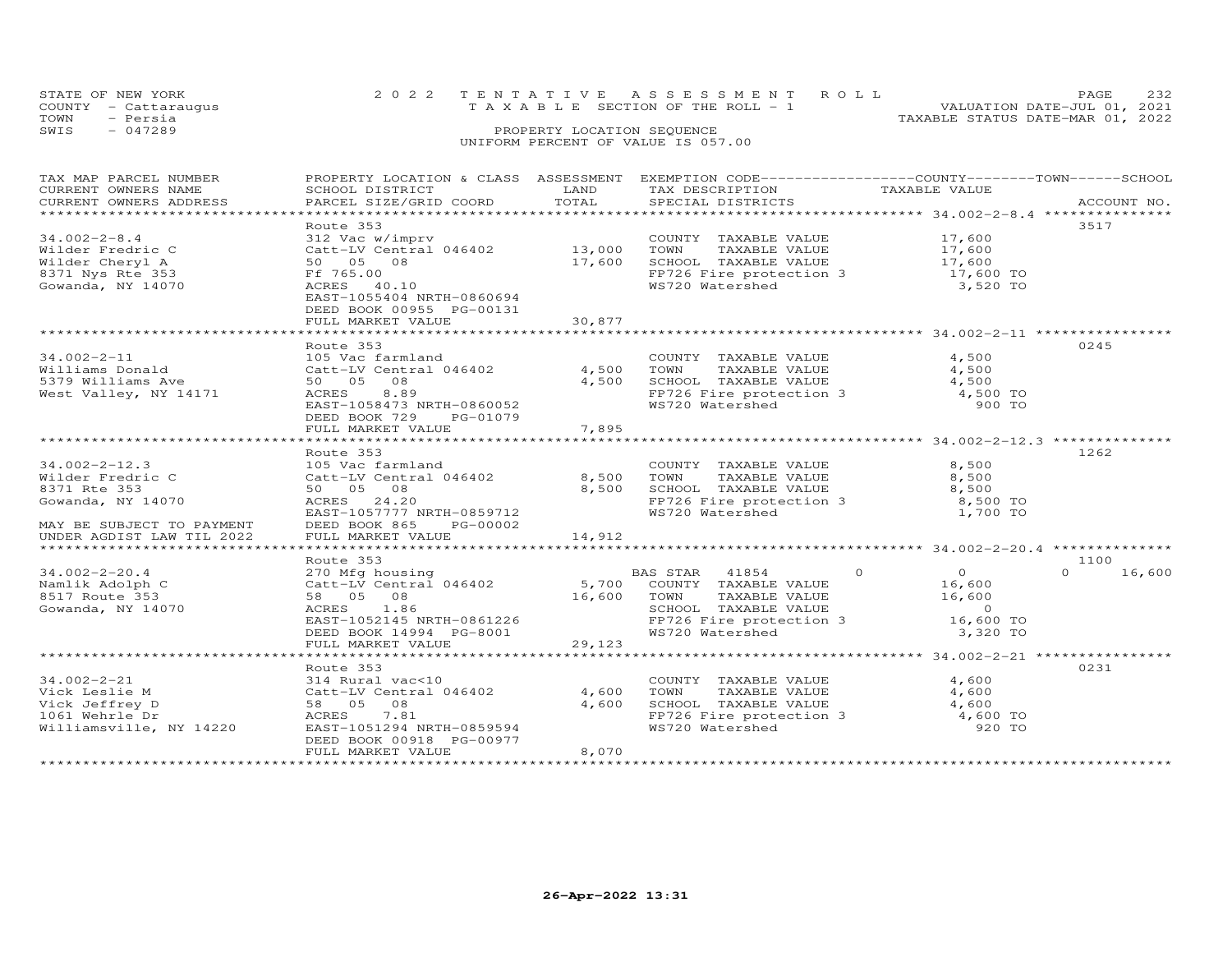|      | STATE OF NEW YORK<br>COUNTY - Cattaraugus | 2022 TENTATIVE ASSESSMENT ROLL<br>T A X A B L E SECTION OF THE ROLL - 1 |                            |  | PAGE.<br>VALUATION DATE-JUL 01, 2021 | 233 |
|------|-------------------------------------------|-------------------------------------------------------------------------|----------------------------|--|--------------------------------------|-----|
| TOWN | - Persia                                  |                                                                         |                            |  | TAXABLE STATUS DATE-MAR 01, 2022     |     |
| SWIS | $-047289$                                 |                                                                         | PROPERTY LOCATION SEQUENCE |  |                                      |     |
|      |                                           | UNIFORM PERCENT OF VALUE IS 057.00                                      |                            |  |                                      |     |

| TAX MAP PARCEL NUMBER          |                                                                                        |        | PROPERTY LOCATION & CLASS ASSESSMENT EXEMPTION CODE----------------COUNTY-------TOWN------SCHOOL    |               |             |
|--------------------------------|----------------------------------------------------------------------------------------|--------|-----------------------------------------------------------------------------------------------------|---------------|-------------|
| CURRENT OWNERS NAME            | SCHOOL DISTRICT                                                                        | LAND   | TAX DESCRIPTION                                                                                     | TAXABLE VALUE |             |
| CURRENT OWNERS ADDRESS         | PARCEL SIZE/GRID COORD TOTAL                                                           |        | SPECIAL DISTRICTS                                                                                   |               | ACCOUNT NO. |
|                                |                                                                                        |        |                                                                                                     |               |             |
|                                | Route 353                                                                              |        |                                                                                                     |               | 0005        |
|                                | 314 Rural vac<10 COUNTY<br>Catt-LV Central 046402 1,100 TOWN                           |        | COUNTY TAXABLE VALUE 1,100                                                                          |               |             |
|                                |                                                                                        |        | TAXABLE VALUE                                                                                       | 1,100         |             |
| 35.001-1-15<br>Ackley Dennis D | 25 06 08                                                                               |        | $1,100$ SCHOOL TAXABLE VALUE $1,100$                                                                |               |             |
| S Dayton, NY 14138             | ACRES 1.81                                                                             |        | $FP726$ Fire protection 3 1,100 TO                                                                  |               |             |
|                                | EAST-1066935 NRTH-0855901                                                              |        |                                                                                                     |               |             |
|                                | DEED BOOK 1005 PG-216                                                                  |        |                                                                                                     |               |             |
|                                | FULL MARKET VALUE                                                                      | 1,930  |                                                                                                     |               |             |
|                                |                                                                                        |        |                                                                                                     |               |             |
|                                | Route 353                                                                              |        |                                                                                                     |               | 0092        |
| $35.001 - 1 - 19$              |                                                                                        |        |                                                                                                     |               |             |
| Rosell Shawn R                 |                                                                                        |        |                                                                                                     |               |             |
| Rosell Niki L                  | 41 05 08                                                                               |        |                                                                                                     |               |             |
| 8068 Route 353                 | ACRES 12.47                                                                            |        | 12,500 SCHOOL TAXABLE VALUE 12,500<br>FP726 Fire protection 3 12,500 TO<br>WS720 Watershed 2,500 TO |               |             |
| Cattaraugus, NY 14719          | EAST-1062004 NRTH-0856777                                                              |        |                                                                                                     |               |             |
|                                |                                                                                        |        |                                                                                                     |               |             |
|                                | DEED BOOK 28541 PG-6001                                                                |        |                                                                                                     |               |             |
|                                | FULL MARKET VALUE                                                                      | 21,930 |                                                                                                     |               |             |
|                                |                                                                                        |        |                                                                                                     |               |             |
|                                | Route 353                                                                              |        |                                                                                                     |               | 0133        |
|                                |                                                                                        |        |                                                                                                     |               |             |
|                                |                                                                                        |        |                                                                                                     |               |             |
|                                |                                                                                        |        |                                                                                                     |               |             |
|                                |                                                                                        |        |                                                                                                     |               |             |
| Cattaraugus, NY 14719          | EAST-1060666 NRTH-0857040                                                              |        |                                                                                                     |               |             |
|                                | DEED BOOK 8019    PG-5001                                                              |        |                                                                                                     |               |             |
|                                |                                                                                        |        |                                                                                                     |               |             |
|                                |                                                                                        |        |                                                                                                     |               |             |
|                                | Route 353                                                                              |        |                                                                                                     |               | 0107        |
| $35.001 - 1 - 24.1$            |                                                                                        |        | COUNTY TAXABLE VALUE                                                                                | 4,400         |             |
| Smith Michael R                |                                                                                        |        | TAXABLE VALUE<br>TOWN                                                                               | 4,400         |             |
| Smith Kristian J               |                                                                                        |        |                                                                                                     |               |             |
| 8150 Rt. 353                   | 105 Vac farmland<br>Catt-LV Central 046402 4,400<br>41 08 08 4,400<br>ACRES 8.80 4,400 |        |                                                                                                     |               |             |
| Cattaraugus, NY 14719          | EAST-1060287 NRTH-0857741                                                              |        | SCHOOL TAXABLE VALUE $4,400$<br>FP726 Fire protection 3 $4,400$ TO<br>WS720 Watershed 880 TO        |               |             |
|                                | DEED BOOK 2020    PG-11353                                                             |        |                                                                                                     |               |             |
|                                | FULL MARKET VALUE                                                                      | 7,719  |                                                                                                     |               |             |
|                                |                                                                                        |        |                                                                                                     |               |             |
|                                | Route 353                                                                              |        |                                                                                                     |               | 3528        |
| $35.001 - 1 - 26.4$            | 105 Vac farmland                                                                       |        | COUNTY TAXABLE VALUE                                                                                | 24,000        |             |
| Smith Dale R                   | Catt-LV Central 046402 24,000                                                          |        | TAXABLE VALUE 24,000<br>TOWN                                                                        |               |             |
| Smith Sharon E                 | split from Huber 3/2007                                                                | 24,000 |                                                                                                     |               |             |
| 8140 NYS Route 353             | ACRES 41.19                                                                            |        | SCHOOL TAXABLE VALUE $24,000$<br>FP726 Fire protection 3 24,000 TO                                  |               |             |
| Cattaraugus, NY 14719          | EAST-1061505 NRTH-0858370                                                              |        | WS720 Watershed                                                                                     | 24,000 TO     |             |
|                                | DEED BOOK 7494 PG-4001                                                                 |        |                                                                                                     |               |             |
|                                | FULL MARKET VALUE                                                                      | 42,105 |                                                                                                     |               |             |
|                                |                                                                                        |        |                                                                                                     |               |             |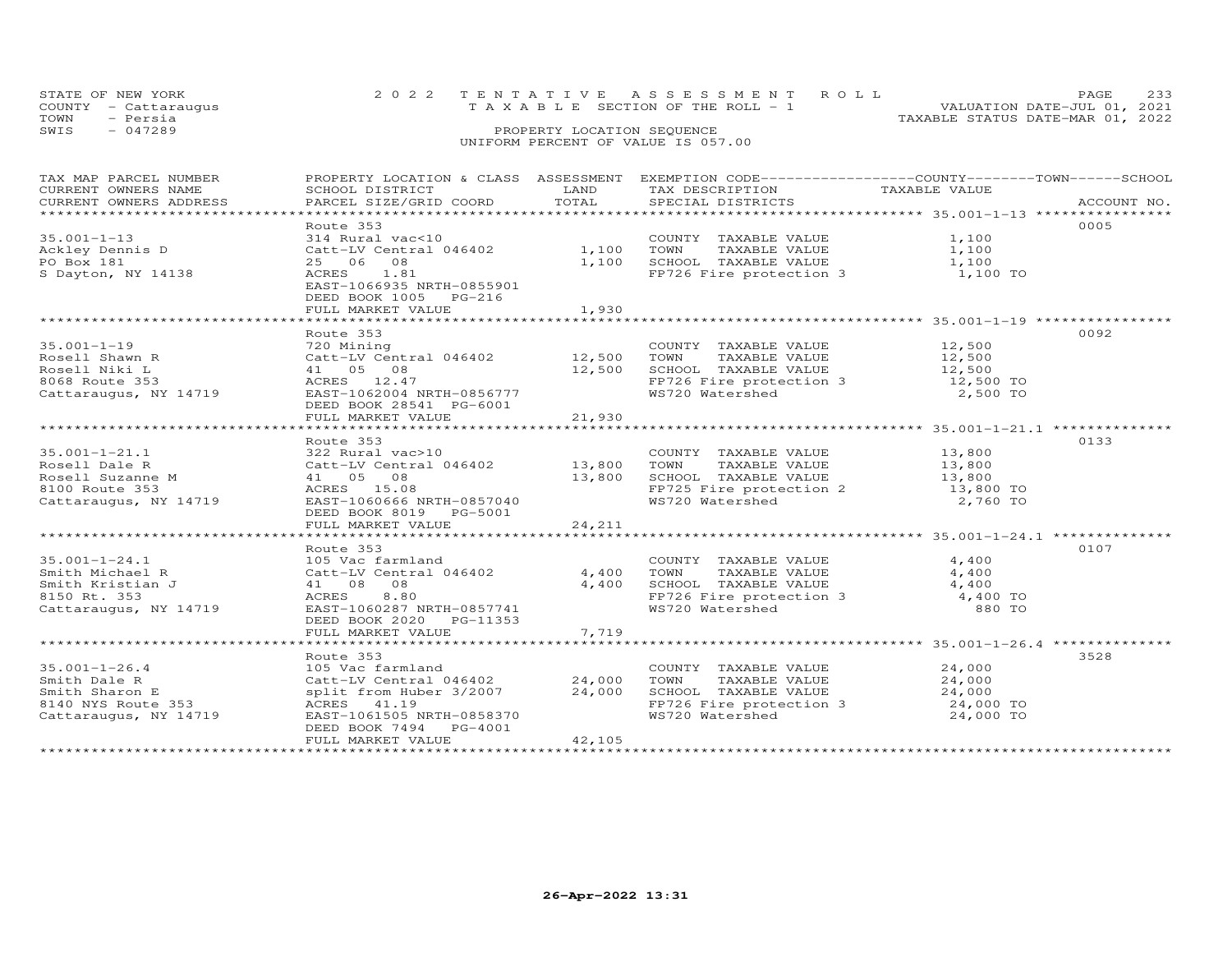| STATE OF NEW YORK | COUNTY - Cattaraugus               |  | 2022 TENTATIVE ASSESSMENT ROLL<br>T A X A B L E SECTION OF THE ROLL - 1 |  |  | VALUATION DATE-JUL 01, 2021      | <b>PAGE</b> | 2.34 |
|-------------------|------------------------------------|--|-------------------------------------------------------------------------|--|--|----------------------------------|-------------|------|
| TOWN              | - Persia                           |  |                                                                         |  |  | TAXABLE STATUS DATE-MAR 01, 2022 |             |      |
| SWIS              | $-047289$                          |  | PROPERTY LOCATION SEQUENCE                                              |  |  |                                  |             |      |
|                   | UNIFORM PERCENT OF VALUE IS 057.00 |  |                                                                         |  |  |                                  |             |      |

| TAX MAP PARCEL NUMBER                 | PROPERTY LOCATION & CLASS ASSESSMENT EXEMPTION CODE----------------COUNTY-------TOWN------SCHOOL                                                                                                                                                         |             |                                                          |               |                     |          |             |
|---------------------------------------|----------------------------------------------------------------------------------------------------------------------------------------------------------------------------------------------------------------------------------------------------------|-------------|----------------------------------------------------------|---------------|---------------------|----------|-------------|
| CURRENT OWNERS NAME                   | SCHOOL DISTRICT                                                                                                                                                                                                                                          | LAND        | TAX DESCRIPTION                                          | TAXABLE VALUE |                     |          |             |
| CURRENT OWNERS ADDRESS                | PARCEL SIZE/GRID COORD                                                                                                                                                                                                                                   | TOTAL       | SPECIAL DISTRICTS                                        |               |                     |          | ACCOUNT NO. |
|                                       |                                                                                                                                                                                                                                                          |             |                                                          |               |                     |          |             |
|                                       | 8050 Route 353                                                                                                                                                                                                                                           |             |                                                          |               |                     | 0047     |             |
| $35.001 - 1 - 20$                     | 210 1 Family Res<br>Catt-LV Central 046402 6,700 COUNTY TAXABLE VALUE                                                                                                                                                                                    |             |                                                          | $\circ$       | $\overline{O}$      | $\Omega$ | 40,900      |
| Gunsolus Norman W                     |                                                                                                                                                                                                                                                          |             |                                                          |               | 40,900              |          |             |
| Gunsolus Patricia M<br>8050 Route 353 | 41 05 08                                                                                                                                                                                                                                                 | 40,900 TOWN | TAXABLE VALUE                                            |               | 40,900              |          |             |
|                                       | 2.13<br>ACRES                                                                                                                                                                                                                                            |             | SCHOOL TAXABLE VALUE                                     |               | $\overline{0}$      |          |             |
| Cattaraugus, NY 14719                 | EAST-1061859 NRTH-0856238                                                                                                                                                                                                                                |             | FP726 Fire protection 3                                  |               | 40,900 TO           |          |             |
|                                       | DEED BOOK 00980 PG-00274                                                                                                                                                                                                                                 |             |                                                          |               |                     |          |             |
|                                       | FULL MARKET VALUE                                                                                                                                                                                                                                        | 71,754      |                                                          |               |                     |          |             |
|                                       |                                                                                                                                                                                                                                                          |             |                                                          |               |                     |          |             |
|                                       | 8061 Route 353                                                                                                                                                                                                                                           |             |                                                          |               |                     | 1077     |             |
| $35.001 - 1 - 21.2$                   | 240 Rural res                                                                                                                                                                                                                                            |             | COUNTY TAXABLE VALUE                                     |               | 62,500              |          |             |
|                                       | 240 Kurai les<br>Catt-LV Central 046402 13,900                                                                                                                                                                                                           |             | TAXABLE VALUE<br>TOWN                                    |               | 62,500              |          |             |
|                                       | 35.001-1-21.2<br>Smith Daniel J<br>Smith Daniel J<br>8061 Rte 353<br>Cattaraugus, NY 14719<br>240 Rural res<br>Cattaraugus, NY 14719<br>240 Rural res<br>Cattaraugus, NY 14719<br>240 Rural res<br>Cattaraugus, NY 14719<br>25.08<br>26.34<br>26.37 EAST | 62,500      | SCHOOL TAXABLE VALUE                                     |               | 62,500              |          |             |
|                                       |                                                                                                                                                                                                                                                          |             | FP725 Fire protection 2                                  |               | 62,500<br>62,500 TO |          |             |
|                                       |                                                                                                                                                                                                                                                          |             | WS720 Watershed                                          |               | 12,500 TO           |          |             |
|                                       | DEED BOOK 26601 PG-8001                                                                                                                                                                                                                                  |             |                                                          |               |                     |          |             |
|                                       | FULL MARKET VALUE                                                                                                                                                                                                                                        | 109,649     |                                                          |               |                     |          |             |
|                                       |                                                                                                                                                                                                                                                          |             |                                                          |               |                     |          |             |
|                                       | 8068 Route 353                                                                                                                                                                                                                                           |             |                                                          |               |                     | 0019     |             |
| $35.001 - 1 - 22$                     | 210 1 Family Res                                                                                                                                                                                                                                         |             | COUNTY TAXABLE VALUE                                     |               | 39,000              |          |             |
| Rosell Shawn R                        | $Cat$ -LV Central 046402 6,700                                                                                                                                                                                                                           |             | TAXABLE VALUE<br>TOWN                                    |               | 39,000              |          |             |
| Rosell Niki L                         | $41 -05 -08$                                                                                                                                                                                                                                             | 39,000      |                                                          |               | 39,000              |          |             |
| 8068 Route 353                        | <b>ACRES</b><br>2.11                                                                                                                                                                                                                                     |             | SCHOOL TAXABLE VALUE<br>FP726 Fire protection 3          |               | 39,000 TO           |          |             |
| Cattaraugus, NY 14719                 | EAST-1061376 NRTH-0856733                                                                                                                                                                                                                                |             |                                                          |               |                     |          |             |
|                                       | DEED BOOK 28541 PG-6001                                                                                                                                                                                                                                  |             |                                                          |               |                     |          |             |
|                                       | FULL MARKET VALUE                                                                                                                                                                                                                                        | 68,421      |                                                          |               |                     |          |             |
|                                       |                                                                                                                                                                                                                                                          |             |                                                          |               |                     |          |             |
|                                       | 8100 Route 353                                                                                                                                                                                                                                           |             |                                                          |               |                     | 0076     |             |
| $35.001 - 1 - 23$                     | 210 1 Family Res                                                                                                                                                                                                                                         |             | BAS STAR 41854                                           | $\Omega$      | $\overline{O}$      | $\Omega$ | 20,400      |
| Rosell Dale R                         | $Catt-LV$ Central 046402 6,800                                                                                                                                                                                                                           |             | COUNTY TAXABLE VALUE                                     |               | 49,500              |          |             |
|                                       | 41 05 08                                                                                                                                                                                                                                                 | 49,500 TOWN | TAXABLE VALUE                                            |               | 49,500              |          |             |
| Rosell Suzanne M<br>8100 Rte 353      | 2.49 BANK<br>ACRES<br>041                                                                                                                                                                                                                                |             | SCHOOL TAXABLE VALUE                                     |               | 29,100              |          |             |
| Cattaraugus, NY 14719                 | EAST-1061198 NRTH-0857221                                                                                                                                                                                                                                |             | FP726 Fire protection 3                                  |               | 49,500 TO           |          |             |
|                                       | DEED BOOK 888<br>PG-00941                                                                                                                                                                                                                                |             |                                                          |               |                     |          |             |
|                                       | FULL MARKET VALUE                                                                                                                                                                                                                                        | 86,842      |                                                          |               |                     |          |             |
|                                       |                                                                                                                                                                                                                                                          |             |                                                          |               |                     |          |             |
|                                       | 8102 Route 353                                                                                                                                                                                                                                           |             |                                                          |               |                     | 1282     |             |
| $35.001 - 1 - 24.4$                   |                                                                                                                                                                                                                                                          |             | COUNTY TAXABLE VALUE                                     |               | 8,800               |          |             |
|                                       | 322 Rural vac>10                                                                                                                                                                                                                                         | 8,800       |                                                          |               | 8,800               |          |             |
|                                       | Catt-LV Central 046402                                                                                                                                                                                                                                   |             | TOWN<br>TAXABLE VALUE                                    |               |                     |          |             |
| Smith Dale R<br>8140 Nys Rte 353      | 41 08 08                                                                                                                                                                                                                                                 | 8,800       | SCHOOL TAXABLE VALUE<br>FP726 Fire protection 3 8,800 TO |               | 8,800               |          |             |
| Cattaraugus, NY 14719                 | ACRES 19.20                                                                                                                                                                                                                                              |             |                                                          |               |                     |          |             |
|                                       | EAST-1062469 NRTH-0857531                                                                                                                                                                                                                                |             | WS720 Watershed                                          |               | 1,760 TO            |          |             |
|                                       | DEED BOOK 00947 PG-00145                                                                                                                                                                                                                                 |             |                                                          |               |                     |          |             |
|                                       | FULL MARKET VALUE                                                                                                                                                                                                                                        | 15,439      |                                                          |               |                     |          |             |
|                                       |                                                                                                                                                                                                                                                          |             |                                                          |               |                     |          |             |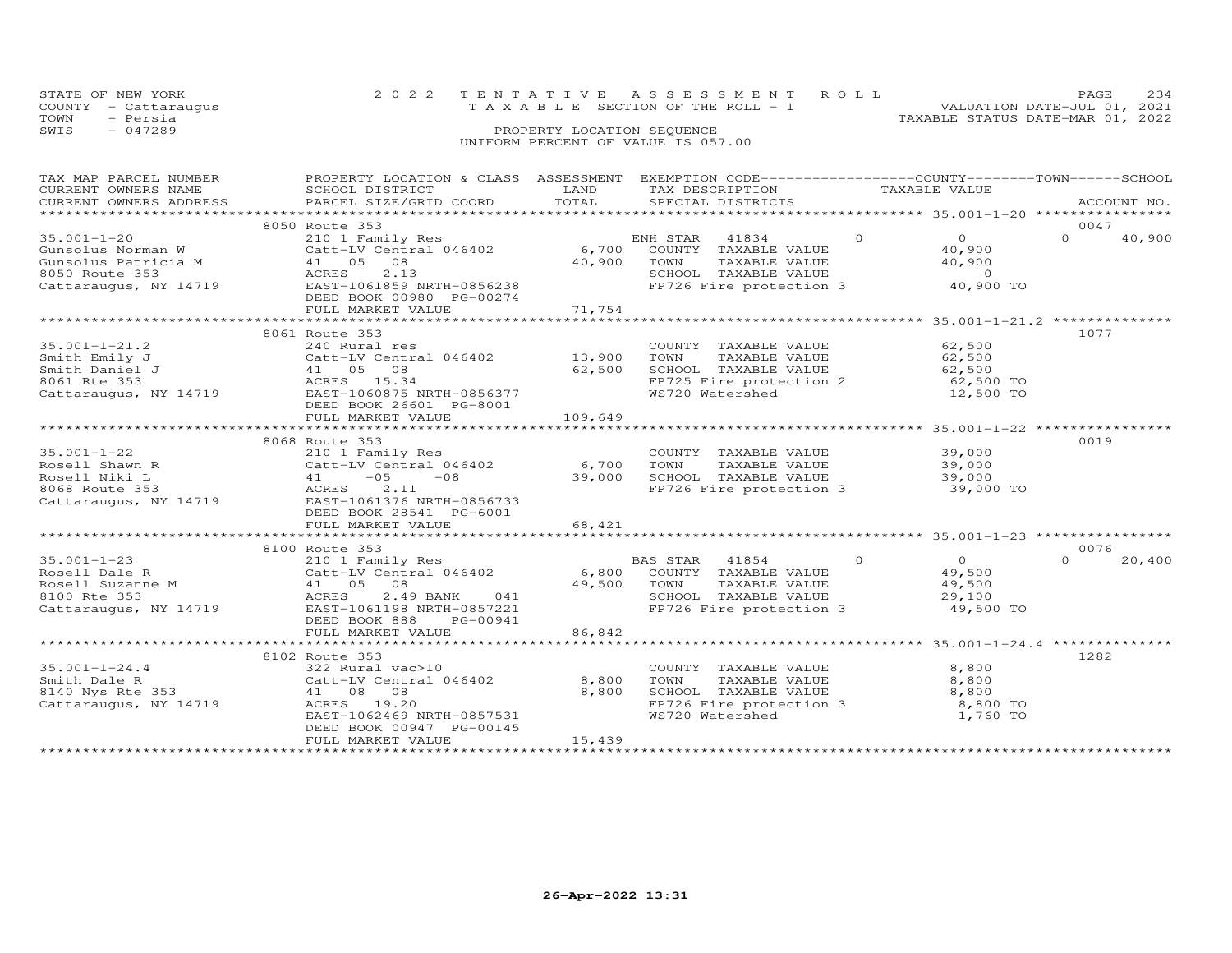|      | STATE OF NEW YORK    | 2022 TENTATIVE ASSESSMENT ROLL     |                            |  |                                  | PAGE.                       | 235 |
|------|----------------------|------------------------------------|----------------------------|--|----------------------------------|-----------------------------|-----|
|      | COUNTY - Cattaraugus | TAXABLE SECTION OF THE ROLL - 1    |                            |  |                                  | VALUATION DATE-JUL 01, 2021 |     |
| TOWN | - Persia             |                                    |                            |  | TAXABLE STATUS DATE-MAR 01, 2022 |                             |     |
| SWIS | $-047289$            |                                    | PROPERTY LOCATION SEQUENCE |  |                                  |                             |     |
|      |                      | UNIFORM PERCENT OF VALUE IS 057.00 |                            |  |                                  |                             |     |

| TAX MAP PARCEL NUMBER                          | PROPERTY LOCATION & CLASS ASSESSMENT EXEMPTION CODE-----------------COUNTY-------TOWN------SCHOOL |         |                                                                  |                |                      |                    |
|------------------------------------------------|---------------------------------------------------------------------------------------------------|---------|------------------------------------------------------------------|----------------|----------------------|--------------------|
| CURRENT OWNERS NAME                            | SCHOOL DISTRICT                                                                                   | LAND    | TAX DESCRIPTION                                                  | TAXABLE VALUE  |                      |                    |
| CURRENT OWNERS ADDRESS                         | PARCEL SIZE/GRID COORD                                                                            | TOTAL   | SPECIAL DISTRICTS                                                |                |                      | ACCOUNT NO.        |
|                                                |                                                                                                   |         |                                                                  |                |                      |                    |
|                                                |                                                                                                   |         |                                                                  |                |                      | 0120               |
|                                                | 8129 Route 353                                                                                    |         |                                                                  |                |                      |                    |
| $35.001 - 1 - 25$                              | 260 Seasonal res                                                                                  |         | COUNTY TAXABLE VALUE                                             |                | 23,300               |                    |
| Czwojdak Kenneth M                             | Catt-LV Central 046402                                                                            | 5,200   | TOWN<br>TAXABLE VALUE                                            |                | 23,300               |                    |
| Czwojdak Cynthia                               | 41 05 08                                                                                          | 23,300  | SCHOOL TAXABLE VALUE                                             |                | 23,300               |                    |
|                                                | ACRES<br>1.23                                                                                     |         | FP726 Fire protection 3                                          |                | 23,300 TO            |                    |
| 310 N Willowlawn Pkwy<br>Cheektowaga, NY 14206 | EAST-1060718 NRTH-0857653                                                                         |         | WS720 Watershed                                                  |                | 4,660 TO             |                    |
|                                                |                                                                                                   |         |                                                                  |                |                      |                    |
|                                                | DEED BOOK 1014 PG-236                                                                             |         |                                                                  |                |                      |                    |
|                                                | FULL MARKET VALUE                                                                                 | 40,877  |                                                                  |                |                      |                    |
|                                                |                                                                                                   |         |                                                                  |                |                      |                    |
|                                                | 8140 Route 353                                                                                    |         |                                                                  |                |                      | 1281               |
| $35.001 - 1 - 24.3$                            | 210 1 Family Res                                                                                  |         | ENH STAR 41834                                                   | $\Omega$       | $\overline{0}$       | $\Omega$<br>50,930 |
|                                                |                                                                                                   |         |                                                                  |                |                      |                    |
| Smith Dale R                                   | $Catt-LV$ Central 046402 9,000                                                                    |         | COUNTY TAXABLE VALUE                                             |                | 94,200               |                    |
| 8140 NYS Route 353                             | 41 08 08                                                                                          | 94,200  | TOWN<br>TAXABLE VALUE                                            |                | 94,200               |                    |
| Cattaraugus, NY 14719                          | ACRES<br>24.30                                                                                    |         | SCHOOL TAXABLE VALUE                                             |                | 43,270               |                    |
|                                                |                                                                                                   |         | FP726 Fire protection 3                                          |                | 94,200 TO            |                    |
|                                                | EAST-1061503 NRTH-0857592                                                                         |         |                                                                  |                |                      |                    |
|                                                | PG-00942<br>DEED BOOK 896                                                                         |         | WS720 Watershed                                                  |                | 18,840 TO            |                    |
|                                                | FULL MARKET VALUE                                                                                 | 165,263 |                                                                  |                |                      |                    |
|                                                |                                                                                                   |         |                                                                  |                |                      |                    |
|                                                | 8150 Route 353                                                                                    |         |                                                                  |                |                      | 3529               |
| $35.001 - 1 - 26.5$                            |                                                                                                   |         |                                                                  | $\overline{O}$ | $\overline{0}$       | $\Omega$<br>20,400 |
|                                                |                                                                                                   |         |                                                                  |                | 55,400               |                    |
| Smith Michael R                                |                                                                                                   |         |                                                                  |                |                      |                    |
| Smith Kristian J                               | split from 26.4 (3/2007) 55,400 TOWN                                                              |         | TAXABLE VALUE                                                    |                | $35,000$<br>$35,000$ |                    |
| 8150 Rt. 353                                   | ACRES 1.80                                                                                        |         | SCHOOL TAXABLE VALUE                                             |                |                      |                    |
| Cattaraugus, NY 14719                          | EAST-1060588 NRTH-0858207                                                                         |         | FP726 Fire protection 3 55,400 TO                                |                |                      |                    |
|                                                | DEED BOOK 2020 PG-11353                                                                           |         |                                                                  |                |                      |                    |
|                                                |                                                                                                   |         |                                                                  |                |                      |                    |
|                                                | FULL MARKET VALUE                                                                                 | 97,193  |                                                                  |                |                      |                    |
|                                                |                                                                                                   |         |                                                                  |                |                      |                    |
|                                                | 8151 Route 353                                                                                    |         |                                                                  |                |                      | 0108               |
| $35.001 - 1 - 26.1$                            | 210 1 Family Res                                                                                  |         | BAS STAR 41854                                                   | $\Omega$       | $\overline{0}$       | $\Omega$<br>20,400 |
| Dowling Lynn M                                 |                                                                                                   |         | 5,400 COUNTY TAXABLE VALUE                                       |                | 43,900               |                    |
|                                                | Catt-LV Central 046402                                                                            |         |                                                                  |                | 43,900               |                    |
| 10375 Waite Hollow Rd                          | 41 05 08                                                                                          | 43,900  | TOWN<br>TAXABLE VALUE                                            |                |                      |                    |
| Cattaraugus, NY 14719                          | split 40.65 acres-Smith 3                                                                         |         |                                                                  |                |                      |                    |
|                                                | 2014-1/9/19-landcont-LOWE                                                                         |         | SCHOOL TAXABLE VALUE 23,500<br>FP726 Fire protection 3 43,900 TO |                |                      |                    |
|                                                | 1.80<br>ACRES                                                                                     |         | WS720 Watershed                                                  |                | 8,780 TO             |                    |
|                                                | EAST-1061456 NRTH-0858358                                                                         |         |                                                                  |                |                      |                    |
|                                                |                                                                                                   |         |                                                                  |                |                      |                    |
|                                                | DEED BOOK 20878 PG-4001                                                                           |         |                                                                  |                |                      |                    |
|                                                | FULL MARKET VALUE                                                                                 | 77,018  |                                                                  |                |                      |                    |
|                                                |                                                                                                   |         |                                                                  |                |                      |                    |
|                                                | 8161 Route 353                                                                                    |         |                                                                  |                |                      | 1296               |
| $35.001 - 1 - 26.3$                            | 314 Rural vac<10                                                                                  |         | COUNTY TAXABLE VALUE                                             |                | 800                  |                    |
|                                                |                                                                                                   |         |                                                                  |                |                      |                    |
| McInerney Adam                                 | Catt-LV Central 046402                                                                            | 800     | TOWN<br>TAXABLE VALUE                                            |                | 800                  |                    |
| Meahl-McInerney Melissa<br>8180 Snyder Hill Rd | 41 05 08                                                                                          | 800     | SCHOOL TAXABLE VALUE                                             |                | 800                  |                    |
|                                                | ACRES<br>1.95 BANK<br>017                                                                         |         | FP726 Fire protection 3                                          |                | 800 TO               |                    |
| Cattaraugus, NY 14719                          | EAST-1059936 NRTH-0858221                                                                         |         | WS720 Watershed                                                  |                | 160 TO               |                    |
|                                                | DEED BOOK 1027 PG-3                                                                               |         |                                                                  |                |                      |                    |
|                                                |                                                                                                   |         |                                                                  |                |                      |                    |
|                                                | FULL MARKET VALUE                                                                                 | 1,404   |                                                                  |                |                      |                    |
|                                                |                                                                                                   |         |                                                                  |                |                      |                    |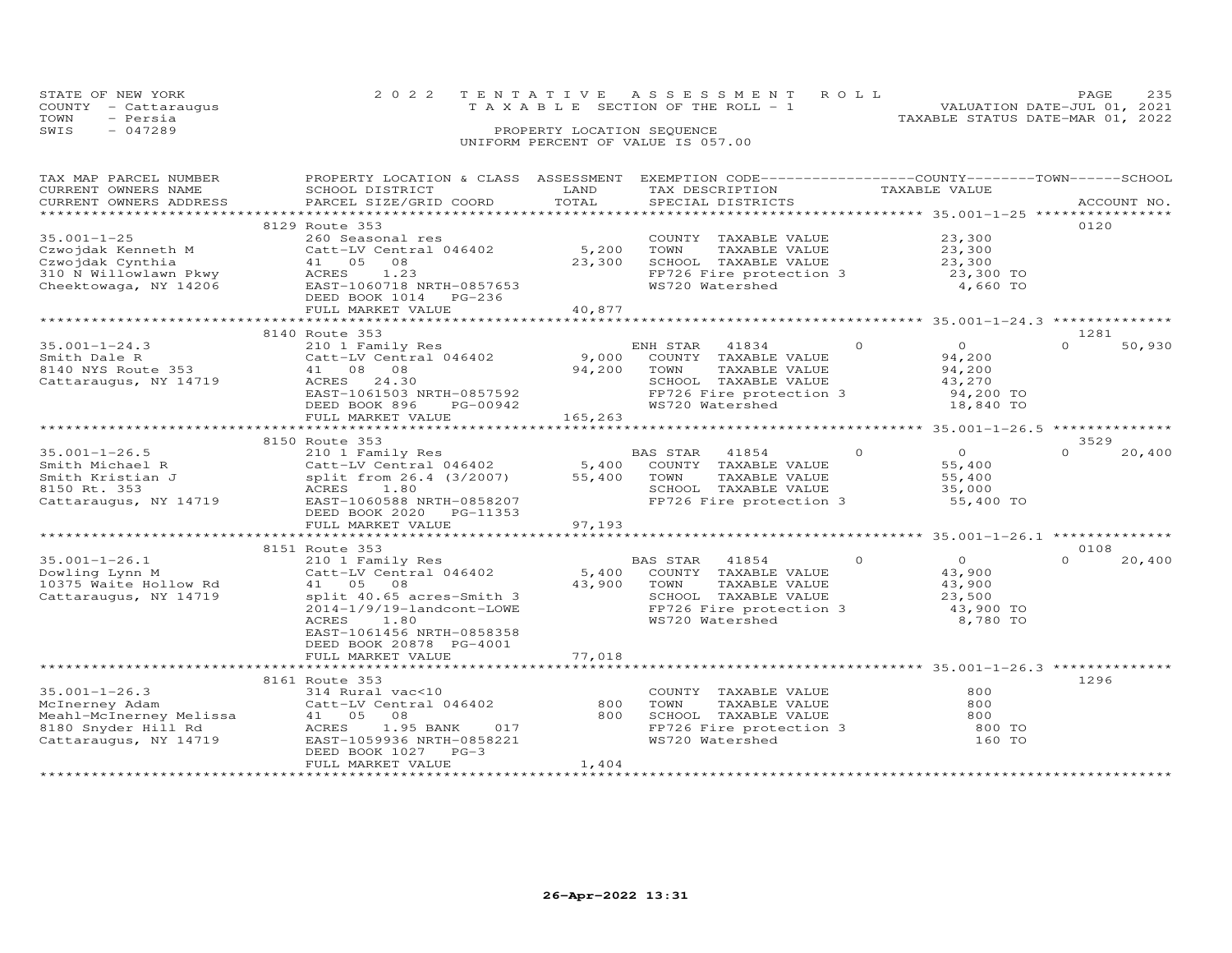|      | STATE OF NEW YORK<br>COUNTY - Cattaraugus | 2022 TENTATIVE ASSESSMENT ROLL<br>TAXABLE SECTION OF THE ROLL - 1 |                            |  | PAGE.<br>VALUATION DATE-JUL 01, 2021 | 236 |
|------|-------------------------------------------|-------------------------------------------------------------------|----------------------------|--|--------------------------------------|-----|
| TOWN | - Persia                                  |                                                                   |                            |  | TAXABLE STATUS DATE-MAR 01, 2022     |     |
| SWIS | $-047289$                                 |                                                                   | PROPERTY LOCATION SEQUENCE |  |                                      |     |
|      |                                           | UNIFORM PERCENT OF VALUE IS 057.00                                |                            |  |                                      |     |

| TAX MAP PARCEL NUMBER |                                                                                                                                                                                                                                                                                                                                 |        | PROPERTY LOCATION & CLASS ASSESSMENT EXEMPTION CODE----------------COUNTY-------TOWN-----SCHOOL                                      |                |                    |
|-----------------------|---------------------------------------------------------------------------------------------------------------------------------------------------------------------------------------------------------------------------------------------------------------------------------------------------------------------------------|--------|--------------------------------------------------------------------------------------------------------------------------------------|----------------|--------------------|
| CURRENT OWNERS NAME   | SCHOOL DISTRICT                                                                                                                                                                                                                                                                                                                 | LAND   | TAX DESCRIPTION                                                                                                                      | TAXABLE VALUE  |                    |
|                       | CURRENT OWNERS ADDRESS PARCEL SIZE/GRID COORD TOTAL<br>- OURRENT OWNERS ADDRESS - PARCEL SIZE/GRID COORD - TOTAL - SPECIAL DISTRICTS - ACCOUNT NO .<br>- ARCEL SIZE/GRID COORD - TOTAL - SPECIAL DISTRICTS - AND - AND - ACCOUNT NO . ACCOUNT - AND - AND - AND - AND                                                           |        |                                                                                                                                      |                |                    |
|                       |                                                                                                                                                                                                                                                                                                                                 |        |                                                                                                                                      |                |                    |
|                       | 8171 Route 353                                                                                                                                                                                                                                                                                                                  |        |                                                                                                                                      |                | 1284               |
|                       | 35.001-1-26.2<br>McInerney Adam<br>Meahl-McInerney Melissa<br>Meahl-McInerney Melissa<br>2180 Snyder Hill Rd<br>Cattaraugus, NY 14719<br>Cattaraugus, NY 14719<br>Cattaraugus, NY 14719<br>Cattaraugus, NY 14719<br>Cattaraugus, NY 14719<br>Catta                                                                              |        |                                                                                                                                      | 4,900          |                    |
|                       |                                                                                                                                                                                                                                                                                                                                 |        | COUNTY TAXABLE VALUE<br>TOWN TAXABLE VALUE                                                                                           | 4,900          |                    |
|                       |                                                                                                                                                                                                                                                                                                                                 |        |                                                                                                                                      |                |                    |
|                       |                                                                                                                                                                                                                                                                                                                                 |        |                                                                                                                                      |                |                    |
|                       |                                                                                                                                                                                                                                                                                                                                 |        | SCHOOL TAXABLE VALUE 4,900<br>FP726 Fire protection 3 4,900 TO<br>WS720 Watershed 980 TO                                             |                |                    |
|                       |                                                                                                                                                                                                                                                                                                                                 |        |                                                                                                                                      |                |                    |
|                       |                                                                                                                                                                                                                                                                                                                                 |        |                                                                                                                                      |                |                    |
|                       | FULL MARKET VALUE                                                                                                                                                                                                                                                                                                               | 8,596  |                                                                                                                                      |                |                    |
|                       |                                                                                                                                                                                                                                                                                                                                 |        |                                                                                                                                      |                |                    |
|                       | 8186 Route 353                                                                                                                                                                                                                                                                                                                  |        |                                                                                                                                      |                | 0130               |
|                       |                                                                                                                                                                                                                                                                                                                                 |        | COUNTY TAXABLE VALUE                                                                                                                 | 50,000         |                    |
|                       |                                                                                                                                                                                                                                                                                                                                 |        | TAXABLE VALUE 50,000<br>TOWN                                                                                                         |                |                    |
|                       |                                                                                                                                                                                                                                                                                                                                 |        | SCHOOL TAXABLE VALUE 50,000<br>FP726 Fire protection 3 50,000 TO<br>WS720 Watershed 10,000 TO                                        |                |                    |
|                       |                                                                                                                                                                                                                                                                                                                                 |        |                                                                                                                                      |                |                    |
|                       |                                                                                                                                                                                                                                                                                                                                 |        |                                                                                                                                      |                |                    |
|                       |                                                                                                                                                                                                                                                                                                                                 |        |                                                                                                                                      |                |                    |
|                       | FULL MARKET VALUE                                                                                                                                                                                                                                                                                                               | 87,719 |                                                                                                                                      |                |                    |
|                       |                                                                                                                                                                                                                                                                                                                                 |        |                                                                                                                                      |                |                    |
|                       |                                                                                                                                                                                                                                                                                                                                 |        |                                                                                                                                      |                |                    |
|                       | 8215 Route 353                                                                                                                                                                                                                                                                                                                  |        |                                                                                                                                      |                | 0065               |
|                       |                                                                                                                                                                                                                                                                                                                                 |        | COUNTY TAXABLE VALUE                                                                                                                 | 45,100         |                    |
|                       |                                                                                                                                                                                                                                                                                                                                 |        | TAXABLE VALUE 45,100<br>TOWN                                                                                                         |                |                    |
|                       | 1999 1999 11 2008 11 240 240 Rural res<br>1999 12,800 12,800 11 241 105 108 12,800 12,800 12,800 12,800 12,800 12,800 12<br>1990 12,100 12,100 12,100 12,100 12,100 12,100 12,100 12,100 12,100 12,100 12,100 12,100 12,100 12,100                                                                                              |        | SCHOOL TAXABLE VALUE 45,100<br>FP726 Fire protection 3 45,100 TO                                                                     |                |                    |
|                       |                                                                                                                                                                                                                                                                                                                                 |        |                                                                                                                                      |                |                    |
|                       | EAST-1060986 NRTH-0858979                                                                                                                                                                                                                                                                                                       |        | WS720 Watershed                                                                                                                      | 9,020 TO       |                    |
|                       | DEED BOOK 23956 PG-2002                                                                                                                                                                                                                                                                                                         |        |                                                                                                                                      |                |                    |
|                       |                                                                                                                                                                                                                                                                                                                                 |        |                                                                                                                                      |                |                    |
|                       |                                                                                                                                                                                                                                                                                                                                 |        |                                                                                                                                      |                |                    |
|                       | 8228 Route 353                                                                                                                                                                                                                                                                                                                  |        |                                                                                                                                      |                | 0246               |
|                       |                                                                                                                                                                                                                                                                                                                                 |        |                                                                                                                                      |                | 2,000<br>2,000     |
|                       |                                                                                                                                                                                                                                                                                                                                 |        |                                                                                                                                      |                |                    |
|                       |                                                                                                                                                                                                                                                                                                                                 |        |                                                                                                                                      |                |                    |
|                       |                                                                                                                                                                                                                                                                                                                                 |        |                                                                                                                                      |                |                    |
|                       | $\begin{tabular}{lllllllll} 42 & 05 & 08 & & & & & 90\text{,}000 & TOMN \\ ACRES & 208.15 & & & & & & & \\ EAST-1059896 NRTH-0860412 & & & & & & & \\ DEST-1059896 NRTH-0860412 & & & & & & & \\ DEED & BOGK & 735 & & & & & & & & \\ DEED & 606 & 735 & & & & & & & \\ DEHILL MADEKT & 157.115 & & & & & & & \\ \end{tabular}$ |        | TOWN TAXABLE VALUE<br>SCHOOL TAXABLE VALUE<br>SCHOOL TAXABLE VALUE<br>FP726 Fire protection 3 90,000 TO<br>WS720 Watershed 18,000 TO |                |                    |
|                       |                                                                                                                                                                                                                                                                                                                                 |        |                                                                                                                                      |                |                    |
|                       |                                                                                                                                                                                                                                                                                                                                 |        |                                                                                                                                      |                |                    |
|                       |                                                                                                                                                                                                                                                                                                                                 |        |                                                                                                                                      |                |                    |
|                       |                                                                                                                                                                                                                                                                                                                                 |        |                                                                                                                                      |                |                    |
|                       | 8329 Route 353                                                                                                                                                                                                                                                                                                                  |        |                                                                                                                                      |                | 0243               |
| $34.002 - 2 - 12.1$   | 210 1 Family Res                                                                                                                                                                                                                                                                                                                |        | ENH STAR 41834 0                                                                                                                     | $\overline{0}$ | $\Omega$<br>30,000 |
|                       |                                                                                                                                                                                                                                                                                                                                 |        |                                                                                                                                      |                |                    |
|                       | 34.002-2-12.1 210 1 Family Res EN<br>Robbins William L Catt-LV Central 046402 4,500<br>8329 Nys Rte 353 50 05 08 30,000                                                                                                                                                                                                         |        | COUNTY TAXABLE VALUE 30,000<br>TOWN TAXABLE VALUE 30,000                                                                             |                |                    |
|                       |                                                                                                                                                                                                                                                                                                                                 |        |                                                                                                                                      |                |                    |
|                       |                                                                                                                                                                                                                                                                                                                                 |        |                                                                                                                                      |                |                    |
|                       |                                                                                                                                                                                                                                                                                                                                 |        |                                                                                                                                      |                |                    |
|                       | DEED BOOK 00956 PG-00086<br>FULL MARKET VALUE 52,632                                                                                                                                                                                                                                                                            |        | TOWN TAXABLE VALUE 30,000<br>SCHOOL TAXABLE VALUE 0<br>FP726 Fire protection 3 30,000 TO<br>WS720 Watershed 6,000 TO                 |                |                    |
|                       |                                                                                                                                                                                                                                                                                                                                 |        |                                                                                                                                      |                |                    |
|                       |                                                                                                                                                                                                                                                                                                                                 |        |                                                                                                                                      |                |                    |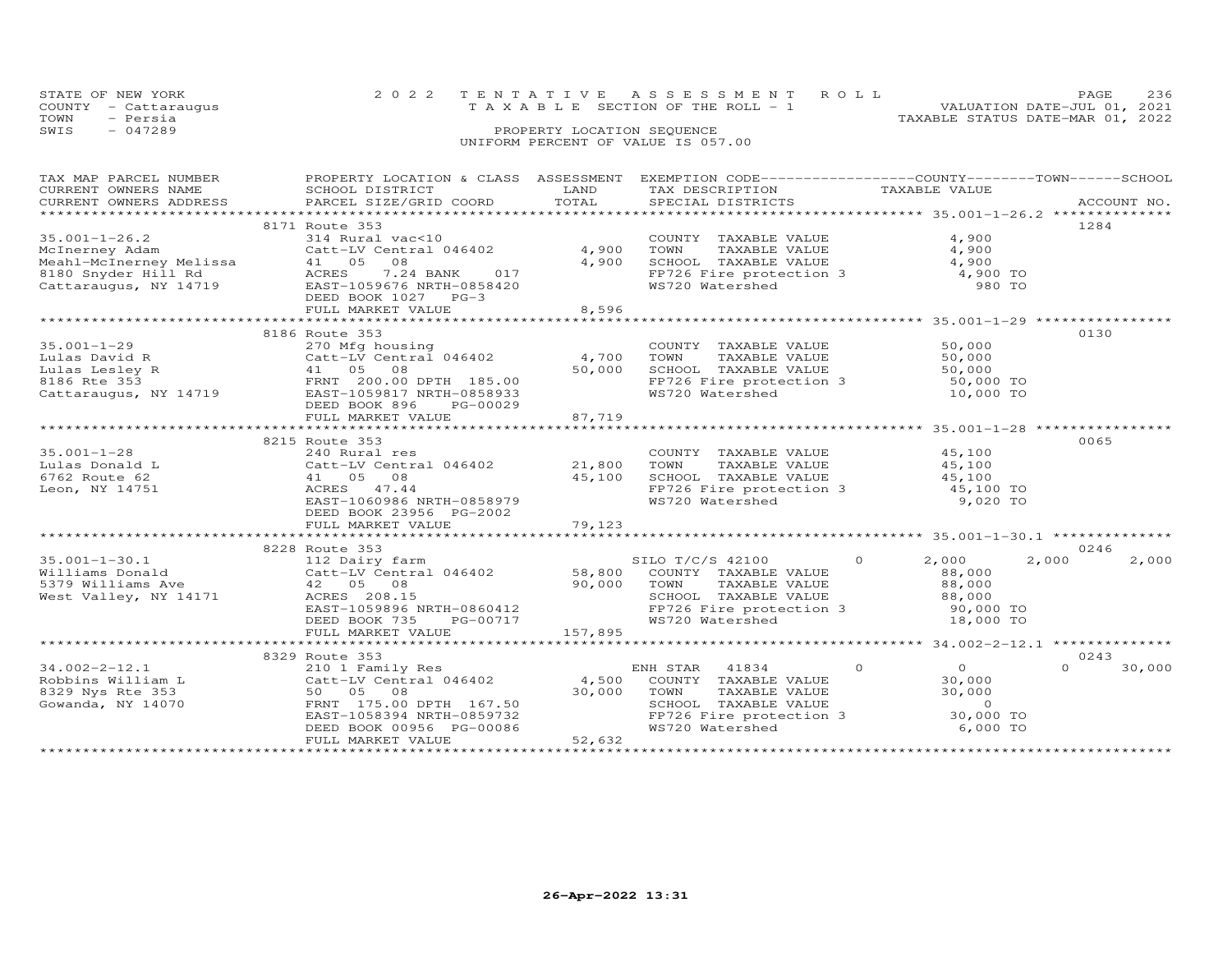|      | STATE OF NEW YORK    | 2022 TENTATIVE ASSESSMENT ROLL        |                            |  |                                  | PAGE.                       | 237 |
|------|----------------------|---------------------------------------|----------------------------|--|----------------------------------|-----------------------------|-----|
|      | COUNTY - Cattaraugus | T A X A B L E SECTION OF THE ROLL - 1 |                            |  |                                  | VALUATION DATE-JUL 01, 2021 |     |
| TOWN | - Persia             |                                       |                            |  | TAXABLE STATUS DATE-MAR 01, 2022 |                             |     |
| SWIS | $-047289$            |                                       | PROPERTY LOCATION SEQUENCE |  |                                  |                             |     |
|      |                      | UNIFORM PERCENT OF VALUE IS 057.00    |                            |  |                                  |                             |     |

| TAX MAP PARCEL NUMBER                                                                                            | PROPERTY LOCATION & CLASS ASSESSMENT EXEMPTION CODE----------------COUNTY-------TOWN-----SCHOOL                                                                                                                                            |         |                                                                                                                                                                                                                                                                                                                                    |               |                  |          |             |
|------------------------------------------------------------------------------------------------------------------|--------------------------------------------------------------------------------------------------------------------------------------------------------------------------------------------------------------------------------------------|---------|------------------------------------------------------------------------------------------------------------------------------------------------------------------------------------------------------------------------------------------------------------------------------------------------------------------------------------|---------------|------------------|----------|-------------|
| CURRENT OWNERS NAME                                                                                              | SCHOOL DISTRICT                                                                                                                                                                                                                            | LAND    | TAX DESCRIPTION                                                                                                                                                                                                                                                                                                                    | TAXABLE VALUE |                  |          |             |
| CURRENT OWNERS ADDRESS                                                                                           | PARCEL SIZE/GRID COORD                                                                                                                                                                                                                     | TOTAL   | SPECIAL DISTRICTS                                                                                                                                                                                                                                                                                                                  |               |                  |          | ACCOUNT NO. |
|                                                                                                                  |                                                                                                                                                                                                                                            |         | <br>********************** 34.002-2-9 *************                                                                                                                                                                                                                                                                                |               |                  |          |             |
|                                                                                                                  | 8331 Route 353                                                                                                                                                                                                                             |         |                                                                                                                                                                                                                                                                                                                                    |               |                  | 0141     |             |
| 34.002-2-9                                                                                                       | 322 Rural vac>10                                                                                                                                                                                                                           |         | COUNTY TAXABLE VALUE                                                                                                                                                                                                                                                                                                               |               | 27,800           |          |             |
|                                                                                                                  | Catt-LV Central 046402 27,<br>Dermont Margaret 50 05 08 27,<br>$%$ Julie 200K 27,<br>$%$ Julie 200K 27,<br>$%$ Julie 200K 27,<br>$%$ Julie 200K 0985 PG-00345<br>Depew, NY 14043 DEED BOOK 00985 PG-00345<br>Catt-LV Central 046402 27,800 |         | TOWN                                                                                                                                                                                                                                                                                                                               |               |                  |          |             |
|                                                                                                                  |                                                                                                                                                                                                                                            | 27,800  | TAXABLE VALUE<br>SCHOOL TAXABLE VALUE                                                                                                                                                                                                                                                                                              |               | 27,800<br>27,800 |          |             |
|                                                                                                                  |                                                                                                                                                                                                                                            |         |                                                                                                                                                                                                                                                                                                                                    |               |                  |          |             |
|                                                                                                                  |                                                                                                                                                                                                                                            |         | FP726 Fire protection $3$ 27,800 TO                                                                                                                                                                                                                                                                                                |               |                  |          |             |
|                                                                                                                  |                                                                                                                                                                                                                                            |         | WS720 Watershed                                                                                                                                                                                                                                                                                                                    |               | 5,560 TO         |          |             |
|                                                                                                                  |                                                                                                                                                                                                                                            |         |                                                                                                                                                                                                                                                                                                                                    |               |                  |          |             |
|                                                                                                                  | FULL MARKET VALUE                                                                                                                                                                                                                          | 48,772  |                                                                                                                                                                                                                                                                                                                                    |               |                  |          |             |
|                                                                                                                  |                                                                                                                                                                                                                                            |         |                                                                                                                                                                                                                                                                                                                                    |               |                  |          |             |
|                                                                                                                  | 8371 Route 353                                                                                                                                                                                                                             |         |                                                                                                                                                                                                                                                                                                                                    |               |                  | 1070     |             |
| $34.002 - 2 - 8.2$                                                                                               | 270 Mfg housing                                                                                                                                                                                                                            |         | $\sim$ 000 $\sim$ 000 $\sim$ 000 $\sim$ 000 $\sim$ 000 $\sim$<br>BAS STAR 41854                                                                                                                                                                                                                                                    |               | $\overline{O}$   | $\Omega$ | 20,400      |
| Wilder Fredric C                                                                                                 | $Catt-LV$ Central 046402 8,200                                                                                                                                                                                                             |         | COUNTY TAXABLE VALUE                                                                                                                                                                                                                                                                                                               |               | 43,000           |          |             |
| 8371 Rte 353                                                                                                     | 50 05 08                                                                                                                                                                                                                                   |         | TOWN<br>TAXABLE VALUE                                                                                                                                                                                                                                                                                                              |               |                  |          |             |
|                                                                                                                  |                                                                                                                                                                                                                                            | 43,000  |                                                                                                                                                                                                                                                                                                                                    |               | 43,000<br>22,600 |          |             |
| Governda, NY 14070<br>Governda, NY 14070<br>FAST-1                                                               | 4.77                                                                                                                                                                                                                                       |         | SCHOOL TAXABLE VALUE                                                                                                                                                                                                                                                                                                               |               |                  |          |             |
|                                                                                                                  | EAST-1055892 NRTH-0860752                                                                                                                                                                                                                  |         |                                                                                                                                                                                                                                                                                                                                    |               | 43,000 TO        |          |             |
| MAY BE SUBJECT TO PAYMENT DEED BOOK 780                                                                          | PG-00767                                                                                                                                                                                                                                   |         | FP726 Fire protection 3<br>WS720 Watershed                                                                                                                                                                                                                                                                                         |               | 8,600 TO         |          |             |
| UNDER AGDIST LAW TIL 2022                                                                                        | FULL MARKET VALUE                                                                                                                                                                                                                          | 75,439  |                                                                                                                                                                                                                                                                                                                                    |               |                  |          |             |
|                                                                                                                  |                                                                                                                                                                                                                                            |         |                                                                                                                                                                                                                                                                                                                                    |               |                  |          |             |
|                                                                                                                  | 8403 Route 353                                                                                                                                                                                                                             |         |                                                                                                                                                                                                                                                                                                                                    |               |                  | 0241     |             |
| $34.002 - 2 - 8.1$                                                                                               |                                                                                                                                                                                                                                            |         | $\overline{a}$ and $\overline{a}$ and $\overline{a}$ and $\overline{a}$ and $\overline{a}$ and $\overline{a}$ and $\overline{a}$ and $\overline{a}$ and $\overline{a}$ and $\overline{a}$ and $\overline{a}$ and $\overline{a}$ and $\overline{a}$ and $\overline{a}$ and $\overline{a}$ and $\overline{a}$ and $\overline{a}$ and |               | $\overline{0}$   | $\Omega$ | 20,400      |
|                                                                                                                  | 210 1 Family Res BAS STAR 41854 (Catt-LV Central 046402 10,300 COUNTY TAXABLE VALUE                                                                                                                                                        |         |                                                                                                                                                                                                                                                                                                                                    |               | 152,300          |          |             |
| Vilder Jonathan R (Catt-LV Central<br>Wilder Crystal M (50 05 08<br>8403 Route 353 Ff 320.00                     |                                                                                                                                                                                                                                            | 152,300 |                                                                                                                                                                                                                                                                                                                                    |               |                  |          |             |
|                                                                                                                  |                                                                                                                                                                                                                                            |         | TAXABLE VALUE<br>TOWN                                                                                                                                                                                                                                                                                                              |               | 152,300          |          |             |
|                                                                                                                  |                                                                                                                                                                                                                                            |         | SCHOOL TAXABLE VALUE                                                                                                                                                                                                                                                                                                               |               | 131,900          |          |             |
| Gowanda, NY 14070                                                                                                | ACRES<br>8,00                                                                                                                                                                                                                              |         | FP726 Fire protection 3 152,300 TO                                                                                                                                                                                                                                                                                                 |               |                  |          |             |
|                                                                                                                  | EAST-1055204 NRTH-0860581                                                                                                                                                                                                                  |         | WS720 Watershed                                                                                                                                                                                                                                                                                                                    |               | 30,460 TO        |          |             |
|                                                                                                                  | DEED BOOK 2019    PG-11266                                                                                                                                                                                                                 |         |                                                                                                                                                                                                                                                                                                                                    |               |                  |          |             |
|                                                                                                                  | FULL MARKET VALUE                                                                                                                                                                                                                          | 267,193 |                                                                                                                                                                                                                                                                                                                                    |               |                  |          |             |
|                                                                                                                  |                                                                                                                                                                                                                                            |         |                                                                                                                                                                                                                                                                                                                                    |               |                  |          |             |
|                                                                                                                  | 8407 Route 353                                                                                                                                                                                                                             |         |                                                                                                                                                                                                                                                                                                                                    |               |                  | 0090     |             |
| $34.002 - 2 - 19.1$                                                                                              | 240 Rural res                                                                                                                                                                                                                              |         | $\overline{0}$<br><b>BAS STAR</b><br>41854                                                                                                                                                                                                                                                                                         |               | $\overline{O}$   | $\Omega$ |             |
|                                                                                                                  |                                                                                                                                                                                                                                            |         |                                                                                                                                                                                                                                                                                                                                    |               |                  |          | 20,400      |
| Gibbs Mark M                                                                                                     | Catt-LV Central 046402                                                                                                                                                                                                                     | 20,850  | COUNTY TAXABLE VALUE                                                                                                                                                                                                                                                                                                               |               | 126,400          |          |             |
| 8407 Route 353                                                                                                   | 58 05 08                                                                                                                                                                                                                                   | 126,400 | TOWN<br>TAXABLE VALUE                                                                                                                                                                                                                                                                                                              |               | 126,400          |          |             |
| Cattaraugus, NY 14719                                                                                            | ACRES 39.55                                                                                                                                                                                                                                |         | SCHOOL TAXABLE VALUE                                                                                                                                                                                                                                                                                                               |               | 106,000          |          |             |
|                                                                                                                  | EAST-1054483 NRTH-0860561                                                                                                                                                                                                                  |         | FP726 Fire protection 3                                                                                                                                                                                                                                                                                                            |               | 126,400 TO       |          |             |
|                                                                                                                  | DEED BOOK 881<br>PG-00202                                                                                                                                                                                                                  |         | WS720 Watershed                                                                                                                                                                                                                                                                                                                    |               | 25,280 TO        |          |             |
|                                                                                                                  | FULL MARKET VALUE                                                                                                                                                                                                                          | 221,754 |                                                                                                                                                                                                                                                                                                                                    |               |                  |          |             |
|                                                                                                                  |                                                                                                                                                                                                                                            |         |                                                                                                                                                                                                                                                                                                                                    |               |                  |          |             |
|                                                                                                                  | 8483 Route 353                                                                                                                                                                                                                             |         |                                                                                                                                                                                                                                                                                                                                    |               |                  | 1277     |             |
|                                                                                                                  | Route 353<br>115 Bee products<br>Catt-LV Central 046402 35,000 AG DIST<br>58 05 08 105,000 BAS STAR                                                                                                                                        |         | 41700                                                                                                                                                                                                                                                                                                                              | $\Omega$      |                  |          |             |
| $34.002 - 2 - 19.2$                                                                                              |                                                                                                                                                                                                                                            |         |                                                                                                                                                                                                                                                                                                                                    |               | 25,000           | 25,000   | 25,000      |
| Gibbs John A                                                                                                     |                                                                                                                                                                                                                                            |         | 41720                                                                                                                                                                                                                                                                                                                              | $\Omega$      | 265              | 265      | 265         |
| 8483 Route 353                                                                                                   |                                                                                                                                                                                                                                            |         | 41854                                                                                                                                                                                                                                                                                                                              | $\Omega$      | $\overline{0}$   | $\Omega$ | 20,400      |
| Gowanda, NY 14070                                                                                                | ACRES 65.70                                                                                                                                                                                                                                |         | COUNTY TAXABLE VALUE                                                                                                                                                                                                                                                                                                               |               | 79,735           |          |             |
|                                                                                                                  | EAST-1053637 NRTH-0860181                                                                                                                                                                                                                  |         | TOWN<br>TAXABLE VALUE                                                                                                                                                                                                                                                                                                              |               | 79,735           |          |             |
| EAST-1053637 NRTH-<br>MAY BE SUBJECT TO PAYMENT DEED BOOK 56864 P<br>INDER AGDIST LAW TIL 2026 FULL MARKET VALUE | DEED BOOK 56864 PG-2                                                                                                                                                                                                                       |         | SCHOOL TAXABLE VALUE                                                                                                                                                                                                                                                                                                               |               | 59,335           |          |             |
|                                                                                                                  |                                                                                                                                                                                                                                            |         | 184,211 FP726 Fire protection 3 105,000 TO                                                                                                                                                                                                                                                                                         |               |                  |          |             |
|                                                                                                                  |                                                                                                                                                                                                                                            |         | WS720 Watershed                                                                                                                                                                                                                                                                                                                    |               | 105,000 TO       |          |             |
|                                                                                                                  |                                                                                                                                                                                                                                            |         |                                                                                                                                                                                                                                                                                                                                    |               |                  |          |             |
|                                                                                                                  |                                                                                                                                                                                                                                            |         |                                                                                                                                                                                                                                                                                                                                    |               |                  |          |             |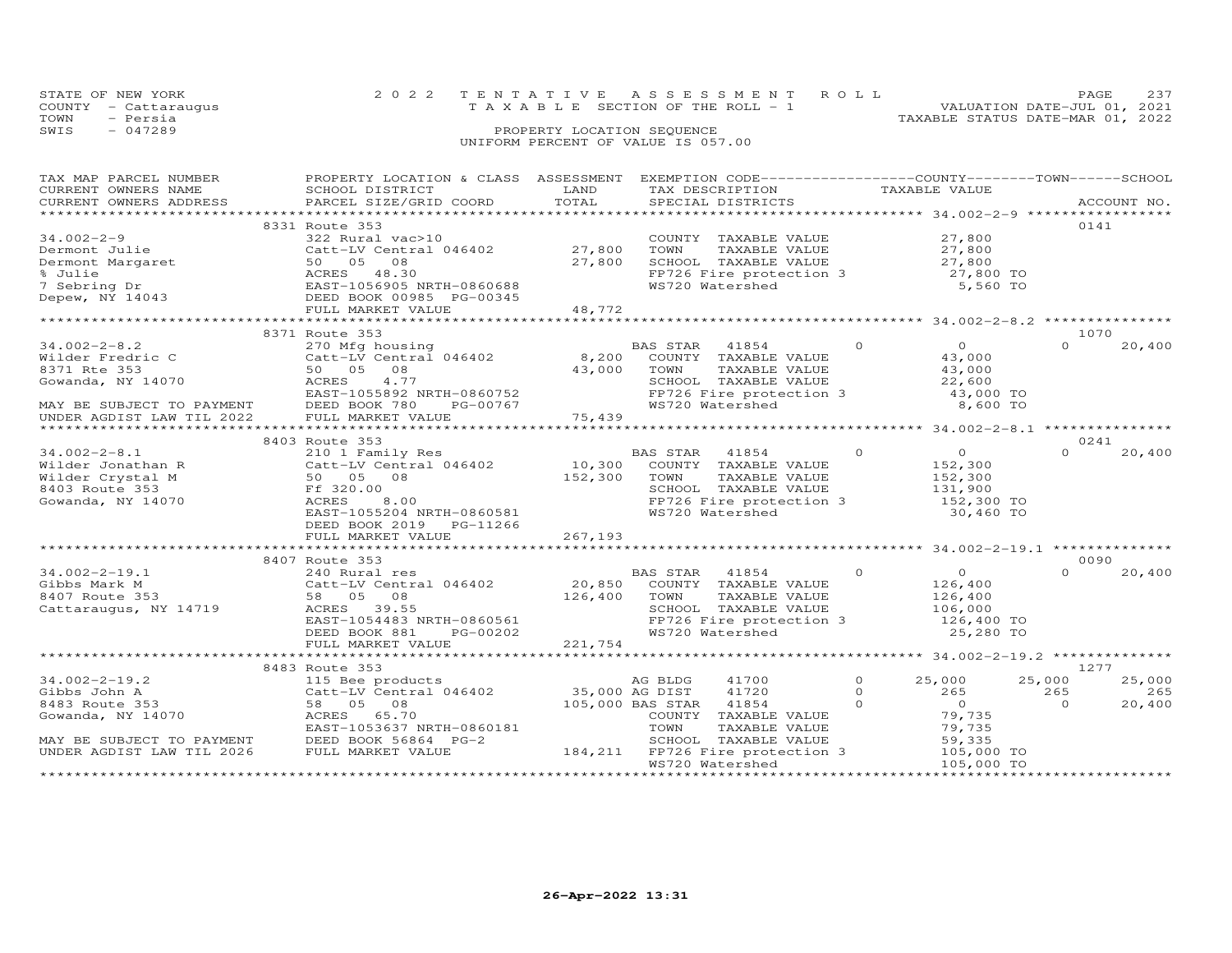| STATE OF NEW YORK |                      | 2022 TENTATIVE ASSESSMENT ROLL                                       | PAGE | 238 |
|-------------------|----------------------|----------------------------------------------------------------------|------|-----|
|                   | COUNTY - Cattaraugus | VALUATION DATE-JUL 01, 2021<br>T A X A B L E SECTION OF THE ROLL - 1 |      |     |
| TOWN              | - Persia             | TAXABLE STATUS DATE-MAR 01, 2022                                     |      |     |
| SWIS              | $-047289$            | PROPERTY LOCATION SEQUENCE                                           |      |     |
|                   |                      | UNIFORM PERCENT OF VALUE IS 057.00                                   |      |     |

| TAX MAP PARCEL NUMBER<br>CURRENT OWNERS NAME<br>CURRENT OWNERS ADDRESS                                                                                                                                                                                                                                                                                                                                    | PROPERTY LOCATION & CLASS ASSESSMENT EXEMPTION CODE----------------COUNTY-------TOWN------SCHOOL<br>SCHOOL DISTRICT<br>PARCEL SIZE/GRID COORD                                                                |        | STRICH MONDUCALLY MANUS AND TAXABLE VALUE<br>STRICT TORD TOTAL SPECIAL DISTRICTS TAXABLE VALUE<br>XE/GRID COORD TOTAL SPECIAL DISTRICTS ACCOUNT NO.                                                                                                                                                                                                                                                                                                                                |                                 |                         |                          |
|-----------------------------------------------------------------------------------------------------------------------------------------------------------------------------------------------------------------------------------------------------------------------------------------------------------------------------------------------------------------------------------------------------------|--------------------------------------------------------------------------------------------------------------------------------------------------------------------------------------------------------------|--------|------------------------------------------------------------------------------------------------------------------------------------------------------------------------------------------------------------------------------------------------------------------------------------------------------------------------------------------------------------------------------------------------------------------------------------------------------------------------------------|---------------------------------|-------------------------|--------------------------|
|                                                                                                                                                                                                                                                                                                                                                                                                           |                                                                                                                                                                                                              |        |                                                                                                                                                                                                                                                                                                                                                                                                                                                                                    |                                 |                         |                          |
|                                                                                                                                                                                                                                                                                                                                                                                                           | 8503 Route 353                                                                                                                                                                                               |        |                                                                                                                                                                                                                                                                                                                                                                                                                                                                                    |                                 |                         | 0150                     |
|                                                                                                                                                                                                                                                                                                                                                                                                           |                                                                                                                                                                                                              |        |                                                                                                                                                                                                                                                                                                                                                                                                                                                                                    |                                 | 8,160<br>$\overline{0}$ | $\circ$<br>20,400        |
|                                                                                                                                                                                                                                                                                                                                                                                                           |                                                                                                                                                                                                              |        |                                                                                                                                                                                                                                                                                                                                                                                                                                                                                    |                                 |                         |                          |
|                                                                                                                                                                                                                                                                                                                                                                                                           | **********************************                                                                                                                                                                           |        |                                                                                                                                                                                                                                                                                                                                                                                                                                                                                    |                                 |                         |                          |
|                                                                                                                                                                                                                                                                                                                                                                                                           | 8513 Route 353                                                                                                                                                                                               |        |                                                                                                                                                                                                                                                                                                                                                                                                                                                                                    |                                 |                         | 1099                     |
| 34.002-2-20.3<br>BRS STAR 41854<br>BRS STAR 41854<br>BRS STAR 41854<br>BRS STAR 41854<br>BRS STAR 41854<br>ARS STAR 41854<br>221.00<br>SS13 Route 353<br>58 05 08<br>SS13 Route 353<br>SS13 DRS STAR 41854<br>SS13 Route 353<br>SS13 DRS SS 05 08<br>FRNT                                                                                                                                                 |                                                                                                                                                                                                              |        |                                                                                                                                                                                                                                                                                                                                                                                                                                                                                    |                                 | $\Omega$                | 20,400                   |
|                                                                                                                                                                                                                                                                                                                                                                                                           |                                                                                                                                                                                                              |        |                                                                                                                                                                                                                                                                                                                                                                                                                                                                                    |                                 |                         |                          |
|                                                                                                                                                                                                                                                                                                                                                                                                           | 8537 Route 353                                                                                                                                                                                               |        |                                                                                                                                                                                                                                                                                                                                                                                                                                                                                    |                                 |                         | 1074                     |
|                                                                                                                                                                                                                                                                                                                                                                                                           |                                                                                                                                                                                                              |        |                                                                                                                                                                                                                                                                                                                                                                                                                                                                                    |                                 | 6,000                   | $\Omega$                 |
|                                                                                                                                                                                                                                                                                                                                                                                                           |                                                                                                                                                                                                              |        |                                                                                                                                                                                                                                                                                                                                                                                                                                                                                    | $20,000$ $20,000$               |                         | $\overline{0}$           |
|                                                                                                                                                                                                                                                                                                                                                                                                           | DEED BOOK 789<br>PG-00479<br>FULL MARKET VALUE                                                                                                                                                               |        | $\begin{tabular}{ccccc} \multicolumn{2}{c }{\text{\texttt{COUN}}\, \multicolumn{2}{c}{\text{\texttt{COUN}}\, \multicolumn{2}{c}{\text{\texttt{COUN}}\, \multicolumn{2}{c}{\text{\texttt{COUN}}\, \multicolumn{2}{c}{\text{\texttt{COUN}}\, \multicolumn{2}{c}{\text{\texttt{COUN}}\, \multicolumn{2}{c}{\text{\texttt{COUN}}\, \multicolumn{2}{c}{\text{\texttt{COUN}}\, \multicolumn{2}{c}{\text{\texttt{COUN}}\, \multicolumn{2}{c}{\text{\texttt{COUN}}\, \multicolumn{2}{c}{\$ |                                 | $\overline{0}$          | 40,000                   |
|                                                                                                                                                                                                                                                                                                                                                                                                           |                                                                                                                                                                                                              |        |                                                                                                                                                                                                                                                                                                                                                                                                                                                                                    |                                 |                         |                          |
|                                                                                                                                                                                                                                                                                                                                                                                                           | 8559 Route 353                                                                                                                                                                                               |        |                                                                                                                                                                                                                                                                                                                                                                                                                                                                                    |                                 |                         | 0097                     |
| $\begin{array}{cccccccc} 34.002-2-22.1 & & & & 8559 \text{ Route 353} & & & & & & \text{VET WAR CT 41121} & 0 & 3,825 & > \\ \text{Harvey Harold W} & & & & & & & & \text{Catt-LV Central 046402} & & & & & 4,800 \text{ ENH STAR 41834} & 0 & 3,825 & > \\ \text{Harvey Corliss M} & & & & & & & \text{58} & 05 & 08 & & 25,500 & \text{COUNTY TAXABLE VALUE} & & & 21,675 & \\ \text{Gowanda, NY 14070$ |                                                                                                                                                                                                              |        |                                                                                                                                                                                                                                                                                                                                                                                                                                                                                    |                                 | 3,825<br>$\overline{O}$ | $\overline{0}$<br>25,500 |
|                                                                                                                                                                                                                                                                                                                                                                                                           |                                                                                                                                                                                                              |        |                                                                                                                                                                                                                                                                                                                                                                                                                                                                                    |                                 |                         |                          |
|                                                                                                                                                                                                                                                                                                                                                                                                           |                                                                                                                                                                                                              |        |                                                                                                                                                                                                                                                                                                                                                                                                                                                                                    |                                 |                         |                          |
|                                                                                                                                                                                                                                                                                                                                                                                                           | Route 62                                                                                                                                                                                                     |        |                                                                                                                                                                                                                                                                                                                                                                                                                                                                                    |                                 |                         | 0093                     |
| $16.002 - 3 - 2$<br>Gravel Prod Inc<br>13870 Taylor Hollow Rd<br>Collins, NY 14034<br>MAY BE SUBJECT TO PAYMENT<br>UNDER AGDIST LAW TIL 2026                                                                                                                                                                                                                                                              | 720 Mining<br>Gowanda Central 047201 29,400 COUNTY TAXABLE VALUE<br>17/26 05 08 29,400<br>gravel pit-18 acres 29,400<br>ACRES 38.10<br>ACRES 38.10<br>EAST-1052733 NRTH-0893408<br>DEED BOOK 735<br>PG-01132 |        | 41720 0<br>AG DIST<br>TOWN<br>TAXABLE VALUE<br>SCHOOL TAXABLE VALUE $27,992$<br>FP724 Fire protection 1 29,400 TO                                                                                                                                                                                                                                                                                                                                                                  | 1,408 1,408<br>27,992<br>27,992 |                         | 1,408                    |
|                                                                                                                                                                                                                                                                                                                                                                                                           | FULL MARKET VALUE                                                                                                                                                                                            | 51,579 |                                                                                                                                                                                                                                                                                                                                                                                                                                                                                    |                                 |                         |                          |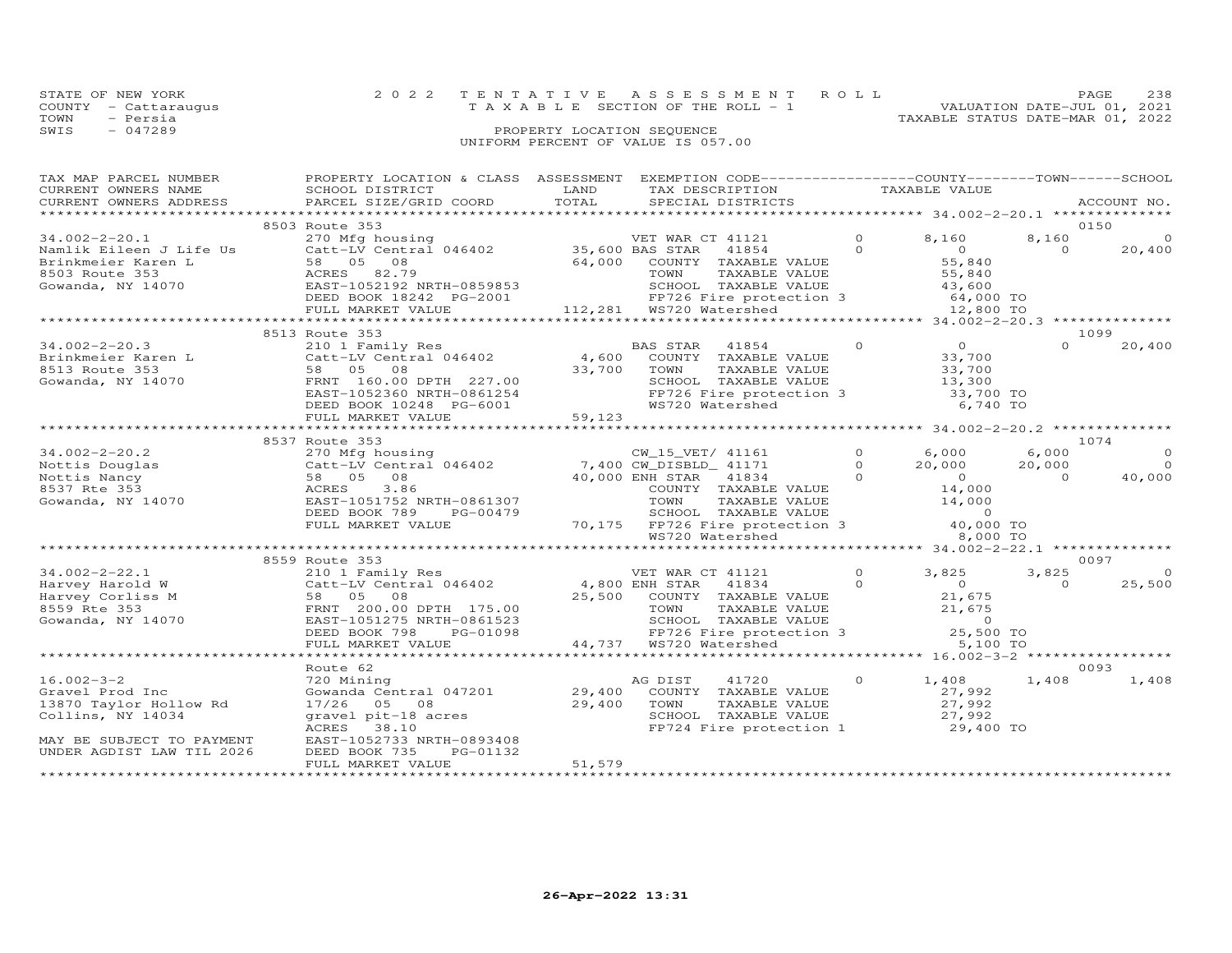|      | STATE OF NEW YORK    | 2022 TENTATIVE ASSESSMENT ROLL                                       | PAGE. | 239 |
|------|----------------------|----------------------------------------------------------------------|-------|-----|
|      | COUNTY - Cattaraugus | VALUATION DATE-JUL 01, 2021<br>T A X A B L E SECTION OF THE ROLL - 1 |       |     |
| TOWN | - Persia             | TAXABLE STATUS DATE-MAR 01, 2022                                     |       |     |
| SWIS | $-047289$            | PROPERTY LOCATION SEQUENCE                                           |       |     |
|      |                      | UNIFORM PERCENT OF VALUE IS 057.00                                   |       |     |

| TAX MAP PARCEL NUMBER<br>CURRENT OWNERS NAME<br>CURRENT OWNERS ADDRESS                                                                                                                   | PROPERTY LOCATION & CLASS ASSESSMENT<br>SCHOOL DISTRICT<br>PARCEL SIZE/GRID COORD                                                                                                             | LAND<br>TOTAL              | EXEMPTION CODE-----------------COUNTY-------TOWN------SCHOOL<br>TAX DESCRIPTION<br>SPECIAL DISTRICTS | TAXABLE VALUE                                                                                      | ACCOUNT NO. |
|------------------------------------------------------------------------------------------------------------------------------------------------------------------------------------------|-----------------------------------------------------------------------------------------------------------------------------------------------------------------------------------------------|----------------------------|------------------------------------------------------------------------------------------------------|----------------------------------------------------------------------------------------------------|-------------|
| $16.002 - 3 - 3.2$<br>Gernatt Asphalt Products Inc<br>13870 Taylor Hollow Rd<br>Collins, NY 14034<br>MAY BE SUBJECT TO PAYMENT<br>UNDER AGDIST LAW TIL 2029<br>******************        | Route 62<br>322 Rural vac>10<br>Gowanda Central 047201<br>3/2010-split from stitzel<br>ACRES 39.40<br>EAST-1052680 NRTH-0892621<br>DEED BOOK 13787 PG-5002<br>FULL MARKET VALUE               | 26,600<br>26,600<br>46,667 | COUNTY TAXABLE VALUE<br>TOWN<br>TAXABLE VALUE<br>SCHOOL TAXABLE VALUE<br>FP724 Fire protection 1     | 26,600<br>26,600<br>26,600<br>26,600 TO<br>********************** 16.002-3-3.3 *********           | 1553        |
| $16.002 - 3 - 3.3$<br>Weber William D<br>Vecchio Samantha F<br>10348 Route 62<br>Gowanda, NY 14070<br>MAY BE SUBJECT TO PAYMENT<br>UNDER AGDIST LAW TIL 2029<br>************************ | Route 62<br>312 Vac w/imprv<br>Gowanda Central 047201<br>17/9/8<br>split from 3.2<br>ACRES 10.19<br>EAST-1051957 NRTH-0892635<br>DEED BOOK 20210 PG-6979<br>FULL MARKET VALUE                 | 9,300<br>22,700<br>39,825  | COUNTY TAXABLE VALUE<br>TOWN<br>TAXABLE VALUE<br>SCHOOL TAXABLE VALUE<br>FP724 Fire protection 1     | 22,700<br>22,700<br>22,700<br>22,700 TO<br>************************************ 16.002-3-36 ****** |             |
| $16.002 - 3 - 36$<br>Klopp William D<br>Klopp Julee A<br>8988 Hammond Dr<br>Eden, NY 14057                                                                                               | Route 62<br>312 Vac w/imprv<br>Gowanda Central 047201<br>08 06 08<br>9.40<br>ACRES<br>EAST-1052139 NRTH-0890786<br>DEED BOOK 00972 PG-01199<br>FULL MARKET VALUE                              | 2,700<br>3,000<br>5,263    | COUNTY TAXABLE VALUE<br>TAXABLE VALUE<br>TOWN<br>SCHOOL TAXABLE VALUE<br>FP724 Fire protection 1     | 3,000<br>3,000<br>3,000<br>3,000 TO                                                                | 0077        |
| $16.002 - 3 - 47.1$<br>Offhaus Vincent M<br>10329 Route 62<br>Gowanda, NY 14070                                                                                                          | Route 62<br>311 Res vac land<br>Gowanda Central 047201<br>17 06 08<br>6/02-split-replottedper s<br>ACRES<br>1.20<br>EAST-1051442 NRTH-0892514<br>DEED BOOK 19964 PG-5001<br>FULL MARKET VALUE | 5,100<br>5,100<br>8,947    | COUNTY TAXABLE VALUE<br>TAXABLE VALUE<br>TOWN<br>SCHOOL TAXABLE VALUE<br>FP724 Fire protection 1     | 5,100<br>5,100<br>5,100<br>5,100 TO                                                                | 1231        |
| $16.004 - 2 - 3$<br>Monnin Clarence A<br>Monnin Sharon K<br>10037 Route 62<br>Gowanda, NY 14070                                                                                          | Route 62<br>311 Res vac land<br>Gowanda Central 047201<br>property assessed in Dayt<br>error since 1988<br>FRNT 104.00 DPTH 225.00<br>FULL MARKET VALUE                                       | 2,500<br>2,500<br>4,386    | COUNTY TAXABLE VALUE<br>TAXABLE VALUE<br>TOWN<br>SCHOOL TAXABLE VALUE<br>FP724 Fire protection 1     | 2,500<br>2,500<br>2,500<br>2,500 TO                                                                | 1380        |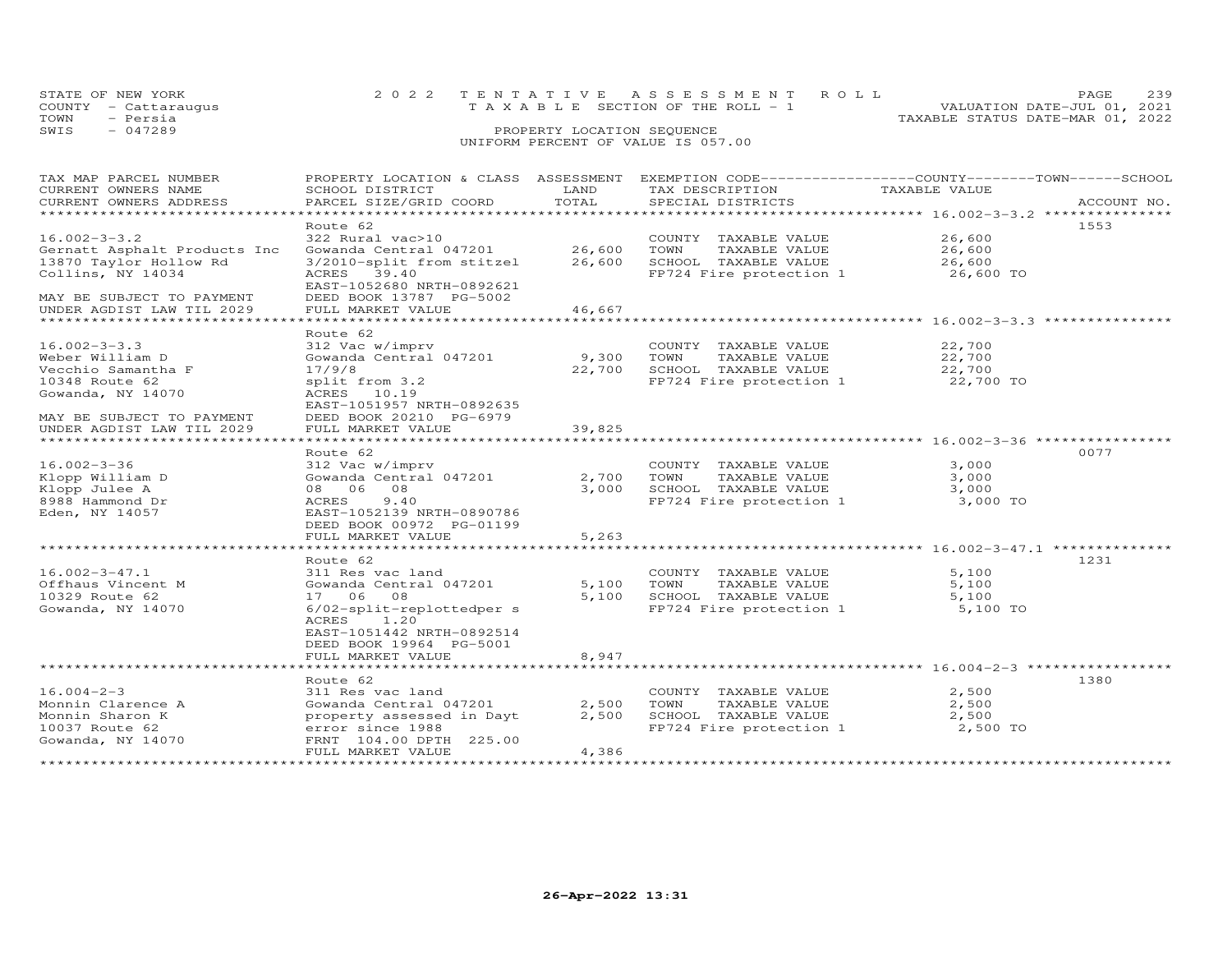|      | STATE OF NEW YORK    | 2022 TENTATIVE ASSESSMENT ROLL        | <b>PAGE</b>                 | 2.40 |
|------|----------------------|---------------------------------------|-----------------------------|------|
|      | COUNTY - Cattaraugus | T A X A B L E SECTION OF THE ROLL - 1 | VALUATION DATE-JUL 01, 2021 |      |
| TOWN | - Persia             | TAXABLE STATUS DATE-MAR 01, 2022      |                             |      |
| SWIS | $-047289$            | PROPERTY LOCATION SEQUENCE            |                             |      |
|      |                      | UNIFORM PERCENT OF VALUE IS 057.00    |                             |      |

| TAX MAP PARCEL NUMBER<br>CURRENT OWNERS NAME<br>CURRENT OWNERS ADDRESS | PROPERTY LOCATION & CLASS ASSESSMENT<br>SCHOOL DISTRICT<br>PARCEL SIZE/GRID COORD   | LAND<br>TOTAL   | EXEMPTION CODE-----------------COUNTY-------TOWN------SCHOOL<br>TAX DESCRIPTION<br>SPECIAL DISTRICTS | TAXABLE VALUE                                               | ACCOUNT NO.      |
|------------------------------------------------------------------------|-------------------------------------------------------------------------------------|-----------------|------------------------------------------------------------------------------------------------------|-------------------------------------------------------------|------------------|
|                                                                        |                                                                                     |                 |                                                                                                      |                                                             |                  |
|                                                                        | Route 62                                                                            |                 |                                                                                                      |                                                             | 1066             |
| $16.004 - 2 - 6$                                                       | 311 Res vac land                                                                    |                 | COUNTY TAXABLE VALUE                                                                                 | 500                                                         |                  |
| Gibbs John A                                                           | Gowanda Central 047201                                                              | 500             | TOWN<br>TAXABLE VALUE                                                                                | 500                                                         |                  |
| Gibbs Joshua                                                           | 64 05<br>08                                                                         | 500             | SCHOOL TAXABLE VALUE                                                                                 | 500                                                         |                  |
| 8483 Route 353<br>Gowanda, NY 14070                                    | FRNT<br>70.00 DPTH<br>25.00<br>EAST-1051006 NRTH-0886462<br>DEED BOOK 30001 PG-7003 |                 | FP724 Fire protection 1                                                                              | 500 TO                                                      |                  |
|                                                                        | FULL MARKET VALUE                                                                   | 877             |                                                                                                      |                                                             |                  |
|                                                                        |                                                                                     |                 |                                                                                                      |                                                             |                  |
|                                                                        | 10010 Route 62                                                                      |                 |                                                                                                      | $\overline{O}$                                              | 0062<br>$\Omega$ |
| $16.004 - 2 - 5$                                                       | 210 1 Family Res                                                                    |                 | BAS STAR<br>41854                                                                                    | $\circ$                                                     | 20,400           |
| Stebbins Paul W                                                        | Gowanda Central 047201<br>64 05<br>08                                               | 3,300           | COUNTY TAXABLE VALUE<br>TOWN                                                                         | 63,200                                                      |                  |
| Stebbins Sandra L                                                      |                                                                                     | 63,200          | TAXABLE VALUE                                                                                        | 63,200                                                      |                  |
| 10010 Rte 62                                                           | FRNT<br>90.00 DPTH 160.00                                                           |                 | SCHOOL TAXABLE VALUE                                                                                 | 42,800                                                      |                  |
| Gowanda, NY 14070                                                      | 017<br>BANK<br>EAST-1051079 NRTH-0886254<br>DEED BOOK 3877 PG-3001                  |                 | FP724 Fire protection 1                                                                              | 63,200 TO                                                   |                  |
|                                                                        | FULL MARKET VALUE                                                                   | 110,877         |                                                                                                      |                                                             |                  |
|                                                                        |                                                                                     |                 |                                                                                                      |                                                             |                  |
|                                                                        | 10025 Route 62                                                                      |                 |                                                                                                      |                                                             | 0102             |
| $16.004 - 2 - 4$                                                       | 210 1 Family Res                                                                    |                 | COUNTY TAXABLE VALUE                                                                                 | 26,700                                                      |                  |
| Fisher James R                                                         | Gowanda Central 047201                                                              | 4,000           | TOWN<br>TAXABLE VALUE                                                                                | 26,700                                                      |                  |
| 8790 Dye Rd                                                            | 64 05 08                                                                            | 26,700          | SCHOOL TAXABLE VALUE                                                                                 | 26,700                                                      |                  |
| South Dayton, NY 14135                                                 | FRNT 209.38 DPTH 85.00<br>EAST-1051032 NRTH-0886594<br>DEED BOOK 20210 PG-8410      |                 | FP724 Fire protection 1                                                                              | 26,700 TO                                                   |                  |
|                                                                        | FULL MARKET VALUE                                                                   | 46,842          |                                                                                                      |                                                             |                  |
|                                                                        | *********************************                                                   | *************   |                                                                                                      |                                                             |                  |
|                                                                        | 10035 Route 62                                                                      |                 |                                                                                                      |                                                             | 0052             |
| $16.004 - 2 - 2$                                                       | 270 Mfg housing                                                                     |                 | COUNTY TAXABLE VALUE                                                                                 | 14,200                                                      |                  |
| Monnin Clarence A                                                      | Gowanda Central 047201                                                              | 3,000           | TOWN<br>TAXABLE VALUE                                                                                | 14,200                                                      |                  |
| Monnin Sharon K                                                        | 17 08<br>08                                                                         | 14,200          | SCHOOL TAXABLE VALUE                                                                                 | 14,200                                                      |                  |
| 10037 Route 62                                                         | FRNT 130.12 DPTH 90.00                                                              |                 | FP725 Fire protection 2                                                                              | 14,200 TO                                                   |                  |
| Gowanda, NY 14070                                                      | EAST-1051094 NRTH-0886841<br>DEED BOOK 18276 PG-6001                                |                 |                                                                                                      |                                                             |                  |
|                                                                        | FULL MARKET VALUE                                                                   | 24,912          |                                                                                                      |                                                             |                  |
|                                                                        | *************************                                                           | *************** |                                                                                                      | . ********************************** 16.002-3-29 ********** |                  |
|                                                                        | 10043 Route 62                                                                      |                 |                                                                                                      |                                                             | 0009             |
| $16.002 - 3 - 29$                                                      | 210 1 Family Res                                                                    |                 | COUNTY TAXABLE VALUE                                                                                 | 26,000                                                      |                  |
| Bliss Linda D                                                          | Gowanda Central 047201                                                              | 6,000           | TAXABLE VALUE<br>TOWN                                                                                | 26,000                                                      |                  |
| 9031 Route 353                                                         | 08 06<br>08                                                                         | 26,000          | SCHOOL TAXABLE VALUE                                                                                 | 26,000                                                      |                  |
| Gowanda, NY 14070                                                      | 2.20<br>ACRES<br>EAST-1051104 NRTH-0887134<br>DEED BOOK 30124 PG-4001               |                 | FP724 Fire protection 1 26,000 TO                                                                    |                                                             |                  |
|                                                                        | FULL MARKET VALUE                                                                   | 45,614          |                                                                                                      |                                                             |                  |
|                                                                        |                                                                                     |                 |                                                                                                      |                                                             |                  |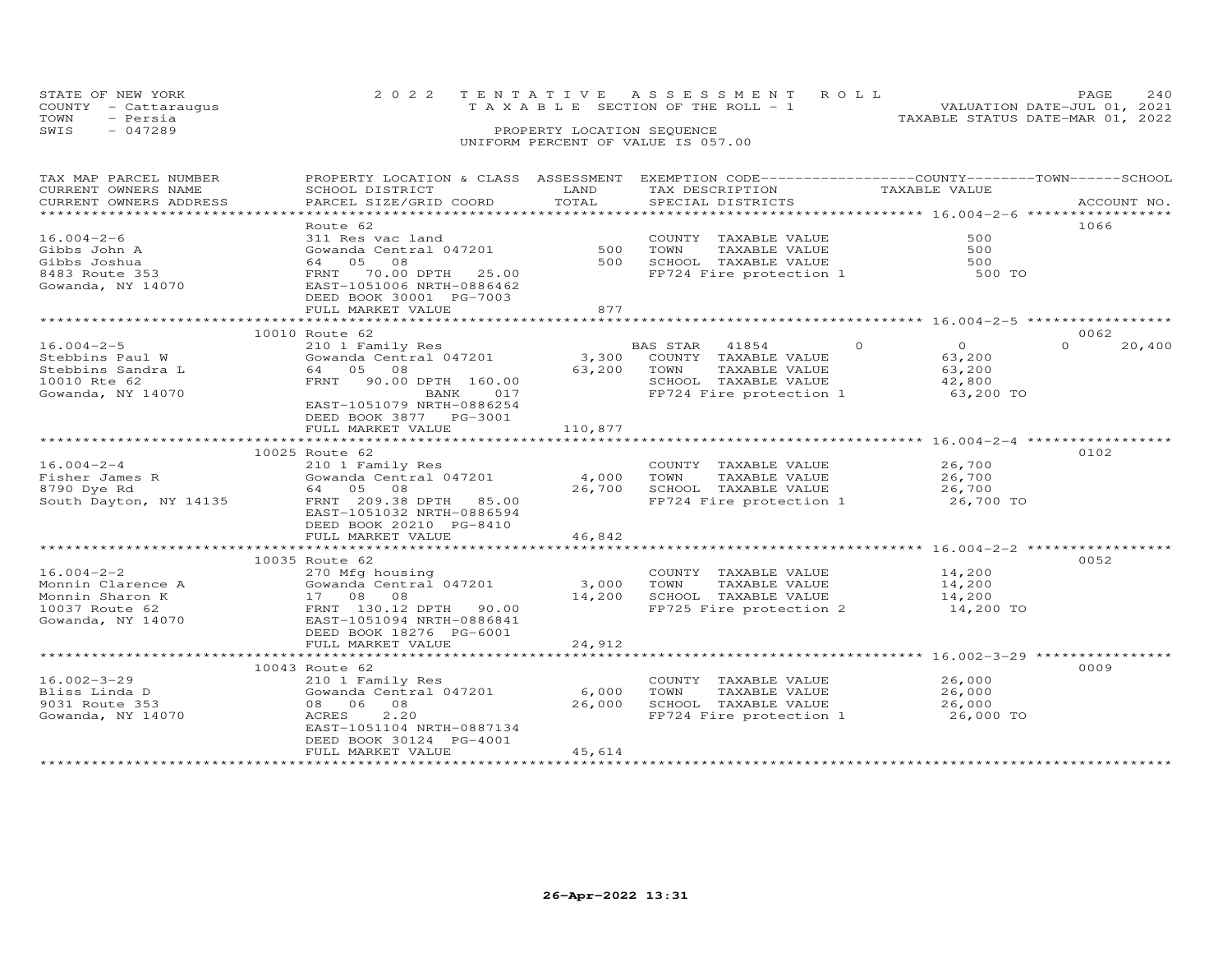|      | STATE OF NEW YORK    | 2022 TENTATIVE ASSESSMENT ROLL                                 | <b>PAGE</b> | 2.41 |
|------|----------------------|----------------------------------------------------------------|-------------|------|
|      | COUNTY - Cattaraugus | VALUATION DATE-JUL 01, 2021<br>TAXABLE SECTION OF THE ROLL - 1 |             |      |
| TOWN | - Persia             | TAXABLE STATUS DATE-MAR 01, 2022                               |             |      |
| SWIS | $-047289$            | PROPERTY LOCATION SEQUENCE                                     |             |      |
|      |                      | UNIFORM PERCENT OF VALUE IS 057.00                             |             |      |

| TAX MAP PARCEL NUMBER                                                  | PROPERTY LOCATION & CLASS ASSESSMENT                                                                                   |        | EXEMPTION CODE-----------------COUNTY-------TOWN------SCHOOL         |               |             |
|------------------------------------------------------------------------|------------------------------------------------------------------------------------------------------------------------|--------|----------------------------------------------------------------------|---------------|-------------|
| CURRENT OWNERS NAME                                                    | SCHOOL DISTRICT                                                                                                        | LAND   | TAX DESCRIPTION                                                      | TAXABLE VALUE |             |
| CURRENT OWNERS ADDRESS                                                 | PARCEL SIZE/GRID COORD                                                                                                 | TOTAL  | SPECIAL DISTRICTS                                                    |               | ACCOUNT NO. |
|                                                                        |                                                                                                                        |        |                                                                      |               |             |
|                                                                        | 10051 Route 62                                                                                                         |        |                                                                      |               | 0008        |
| 16.002-3-30                                                            | 314 Rural vac<10                                                                                                       |        |                                                                      | 7,800         |             |
|                                                                        |                                                                                                                        |        | COUNTY TAXABLE VALUE                                                 |               |             |
| Allen Merrill                                                          | Gowanda Central 047201 7,800                                                                                           |        | TOWN<br>TAXABLE VALUE                                                | 7,800         |             |
| Allen M & J Fam Trust                                                  | 08 06 08                                                                                                               | 7,800  | SCHOOL TAXABLE VALUE                                                 | 7,800         |             |
| 8999 Route 353                                                         | 8.80<br>ACRES                                                                                                          |        | FP724 Fire protection 1 7,800 TO                                     |               |             |
| Gowanda, NY 14070                                                      | EAST-1051175 NRTH-0887981                                                                                              |        |                                                                      |               |             |
|                                                                        | DEED BOOK 26473 PG-3001                                                                                                |        |                                                                      |               |             |
|                                                                        | FULL MARKET VALUE                                                                                                      | 13,684 |                                                                      |               |             |
|                                                                        |                                                                                                                        |        |                                                                      |               |             |
|                                                                        | 10188 Route 62                                                                                                         |        |                                                                      |               | 0113        |
| $16.002 - 3 - 31$                                                      | 322 Rural vac>10                                                                                                       |        | COUNTY TAXABLE VALUE                                                 | 9,500         |             |
|                                                                        |                                                                                                                        |        |                                                                      |               |             |
|                                                                        | Gowanda Central 047201                                                                                                 | 9,500  | TOWN<br>TAXABLE VALUE                                                | 9,500         |             |
|                                                                        | 08 06 08                                                                                                               |        | 9,500 SCHOOL TAXABLE VALUE                                           | 9,500         |             |
| Weyand Erich S<br>Weyand Fredric<br>113 W Main St<br>Gowanda, NY 14070 | By Order of Forfeiture                                                                                                 |        | FP724 Fire protection 1                                              | 9,500 TO      |             |
|                                                                        | ACRES 16.40                                                                                                            |        |                                                                      |               |             |
|                                                                        | EAST-1052223 NRTH-0889707                                                                                              |        |                                                                      |               |             |
|                                                                        | DEED BOOK 16399 PG-9001                                                                                                |        |                                                                      |               |             |
|                                                                        | FULL MARKET VALUE                                                                                                      | 16,667 |                                                                      |               |             |
|                                                                        |                                                                                                                        |        | **************************************36.002-3-33 ****************** |               |             |
|                                                                        |                                                                                                                        |        |                                                                      |               |             |
|                                                                        | 10210 Route 62                                                                                                         |        |                                                                      |               | 0186        |
| 16.002-3-33                                                            | 270 Mfg housing                                                                                                        |        | COUNTY TAXABLE VALUE 14,500                                          |               |             |
| Offhaus Vincent M                                                      | Gowanda Central 047201                                                                                                 | 5,500  | TOWN<br>TAXABLE VALUE                                                | 14,500        |             |
| 10329 Route 62                                                         | 08 06 08                                                                                                               | 14,500 | SCHOOL TAXABLE VALUE                                                 | 14,500        |             |
| Gowanda, NY 14070                                                      | FRNT 260.00 DPTH 130.00                                                                                                |        | FP724 Fire protection 1                                              | 14,500 TO     |             |
|                                                                        | EAST-1051948 NRTH-0890139                                                                                              |        |                                                                      |               |             |
|                                                                        | DEED BOOK 2020 PG-10778                                                                                                |        |                                                                      |               |             |
|                                                                        | FULL MARKET VALUE                                                                                                      | 25,439 |                                                                      |               |             |
|                                                                        |                                                                                                                        |        |                                                                      |               |             |
|                                                                        |                                                                                                                        |        |                                                                      |               | 0144        |
|                                                                        | 10226 Route 62                                                                                                         |        |                                                                      |               |             |
| $16.002 - 3 - 35$                                                      | 270 Mfg housing                                                                                                        |        | COUNTY TAXABLE VALUE                                                 | 22,000        |             |
|                                                                        |                                                                                                                        |        | TAXABLE VALUE<br>TOWN                                                | 22,000        |             |
|                                                                        |                                                                                                                        |        | SCHOOL TAXABLE VALUE<br>FP724 Fire protection 1                      | 22,000        |             |
|                                                                        | Luther Dana A<br>Luther Christopher M (300 06 08 08 22,000<br>11612 Ketchum Rd (31.00 ERNT)<br>TENT 123.00 DPTH 270.00 |        |                                                                      | 22,000 TO     |             |
| Lawtons, NY 14091                                                      | EAST-1051799 NRTH-0890532                                                                                              |        |                                                                      |               |             |
|                                                                        | DEED BOOK 16898 PG-6001                                                                                                |        |                                                                      |               |             |
|                                                                        | FULL MARKET VALUE                                                                                                      | 38,596 |                                                                      |               |             |
|                                                                        |                                                                                                                        |        |                                                                      |               |             |
|                                                                        | 10249 Route 62                                                                                                         |        |                                                                      |               | 0135        |
|                                                                        |                                                                                                                        |        |                                                                      |               |             |
| $16.002 - 3 - 37$                                                      | 210 1 Family Res                                                                                                       |        | COUNTY TAXABLE VALUE                                                 | 36,000        |             |
| Grise Charles R                                                        | Gowanda Central 047201                                                                                                 | 6,200  | TOWN       TAXABLE  VALUE<br>SCHOOL    TAXABLE  VALUE                | 36,000        |             |
| Grise Amanda D                                                         | 08 06 08                                                                                                               | 36,000 |                                                                      | 36,000        |             |
| 10249 Route 62                                                         | ACRES 1.25                                                                                                             |        | FP724 Fire protection 1 36,000 TO                                    |               |             |
| Gowanda, NY 14070                                                      | EAST-1051544 NRTH-0890798                                                                                              |        |                                                                      |               |             |
|                                                                        | DEED BOOK 26914 PG-9002                                                                                                |        |                                                                      |               |             |
|                                                                        | FULL MARKET VALUE                                                                                                      | 63,158 |                                                                      |               |             |
|                                                                        |                                                                                                                        |        |                                                                      |               |             |
|                                                                        |                                                                                                                        |        |                                                                      |               |             |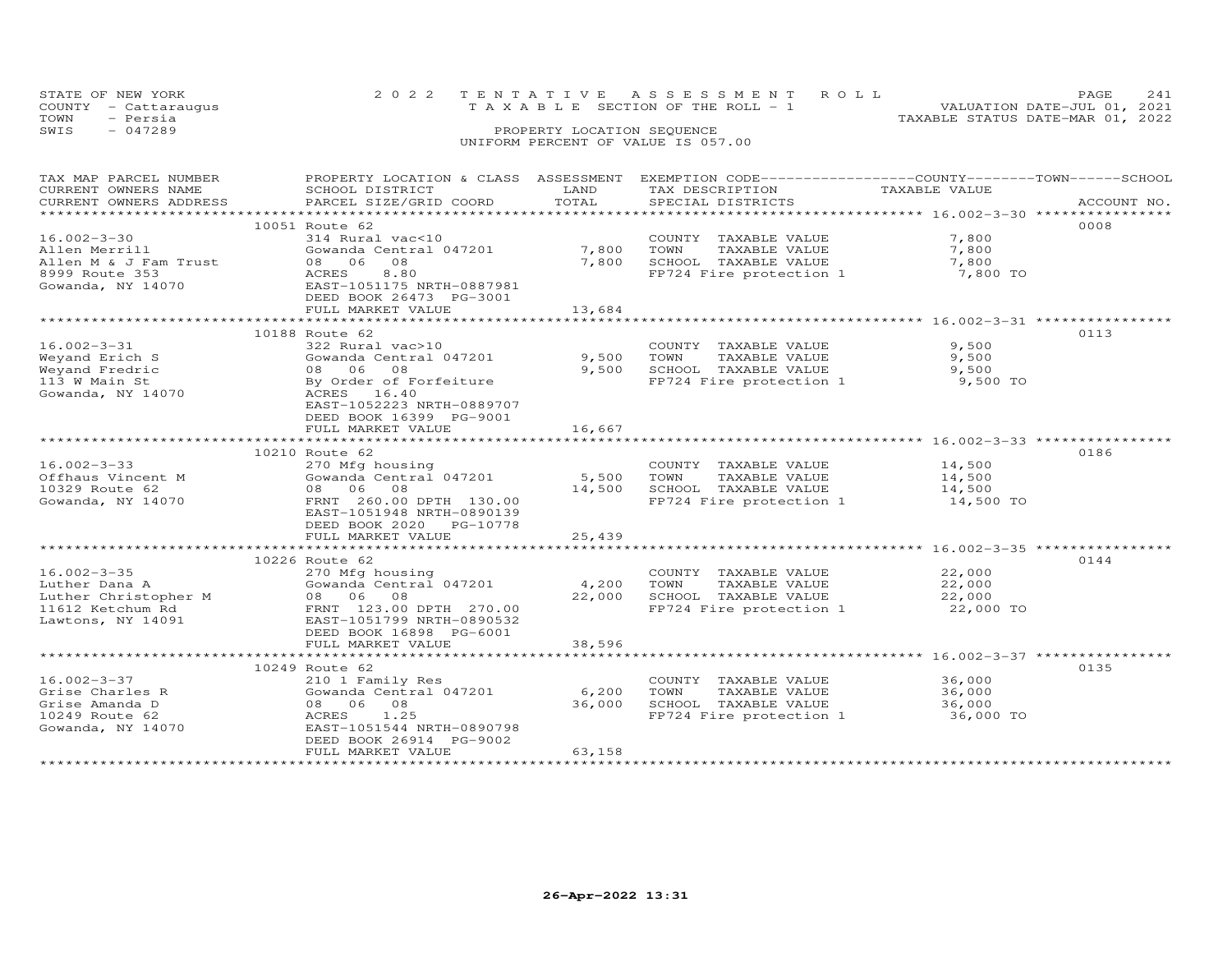| STATE OF NEW YORK |                      | 2022 TENTATIVE ASSESSMENT ROLL                                       | PAGE. | 2.42 |
|-------------------|----------------------|----------------------------------------------------------------------|-------|------|
|                   | COUNTY - Cattaraugus | VALUATION DATE-JUL 01, 2021<br>T A X A B L E SECTION OF THE ROLL - 1 |       |      |
| TOWN              | - Persia             | TAXABLE STATUS DATE-MAR 01, 2022                                     |       |      |
| SWIS              | $-047289$            | PROPERTY LOCATION SEQUENCE                                           |       |      |
|                   |                      | UNIFORM PERCENT OF VALUE IS 057.00                                   |       |      |

| TAX MAP PARCEL NUMBER     |                                                |         | PROPERTY LOCATION & CLASS ASSESSMENT EXEMPTION CODE----------------COUNTY-------TOWN-----SCHOOL |                      |                    |
|---------------------------|------------------------------------------------|---------|-------------------------------------------------------------------------------------------------|----------------------|--------------------|
| CURRENT OWNERS NAME       | SCHOOL DISTRICT                                | LAND    | TAX DESCRIPTION                                                                                 | TAXABLE VALUE        |                    |
| CURRENT OWNERS ADDRESS    | PARCEL SIZE/GRID COORD                         | TOTAL   | SPECIAL DISTRICTS                                                                               |                      | ACCOUNT NO.        |
|                           |                                                |         |                                                                                                 |                      |                    |
|                           | 10252 Route 62                                 |         |                                                                                                 |                      | 0163               |
| $16.002 - 3 - 34$         | 270 Mfg housing                                |         | COUNTY TAXABLE VALUE                                                                            | 15,800               |                    |
| Offhaus Vincent M         | Gowanda Central 047201                         | 10,600  | TOWN<br>TAXABLE VALUE                                                                           | 15,800               |                    |
|                           | 08 06 08                                       |         |                                                                                                 |                      |                    |
| 10329 Route 62            |                                                | 15,800  | SCHOOL TAXABLE VALUE                                                                            | 15,800               |                    |
| Gowanda, NY 14070         | ACRES<br>8.75                                  |         | FP724 Fire protection 1                                                                         | 15,800 TO            |                    |
|                           | EAST-1052250 NRTH-0890268                      |         |                                                                                                 |                      |                    |
|                           | DEED BOOK 20200 PG-8975                        |         |                                                                                                 |                      |                    |
|                           | FULL MARKET VALUE                              | 27,719  |                                                                                                 |                      |                    |
|                           |                                                |         |                                                                                                 |                      |                    |
|                           | 10271 Route 62                                 |         |                                                                                                 |                      | 0038               |
| $16.002 - 3 - 39$         | 312 Vac w/imprv                                |         | COUNTY TAXABLE VALUE                                                                            | 22,000               |                    |
| Offhaus Vincent M         | Gowanda Central 047201                         | 4,800   | TAXABLE VALUE<br>TOWN                                                                           | 22,000               |                    |
| 10329 Route 62            | 17 06 08                                       | 22,000  | SCHOOL TAXABLE VALUE                                                                            | 22,000               |                    |
| Gowanda, NY 14070         | FRNT 175.00 DPTH 215.00                        |         | FP724 Fire protection 1                                                                         | 22,000 TO            |                    |
|                           | EAST-1051448 NRTH-0891373                      |         |                                                                                                 |                      |                    |
|                           | DEED BOOK 20200 PG-8976                        |         |                                                                                                 |                      |                    |
|                           |                                                |         |                                                                                                 |                      |                    |
|                           | FULL MARKET VALUE                              | 38,596  |                                                                                                 |                      |                    |
|                           |                                                |         |                                                                                                 |                      |                    |
|                           | 10292 Route 62                                 |         |                                                                                                 |                      | 0084               |
| $16.002 - 3 - 7$          | 210 1 Family Res                               |         | BAS STAR<br>41854                                                                               | $\Omega$<br>$\Omega$ | $\Omega$<br>20,400 |
|                           | Mooney Patricia By Will Gowanda Central 047201 | 7,000   | COUNTY TAXABLE VALUE                                                                            | 61,000               |                    |
| 17 Jackson Dr             | 17 06 08                                       | 61,000  | TOWN<br>TAXABLE VALUE                                                                           | 61,000               |                    |
| Wilmington, NC 28401-6332 | 3.31<br>ACRES                                  |         | SCHOOL TAXABLE VALUE                                                                            | 40,600               |                    |
|                           | EAST-1051902 NRTH-0891777                      |         | FP724 Fire protection 1                                                                         | 61,000 TO            |                    |
|                           | DEED BOOK 842<br>PG-00939                      |         |                                                                                                 |                      |                    |
|                           | FULL MARKET VALUE                              | 107,018 |                                                                                                 |                      |                    |
|                           |                                                |         |                                                                                                 |                      |                    |
|                           | 10295 Route 62                                 |         |                                                                                                 |                      | 0203               |
| $16.002 - 3 - 38$         |                                                |         |                                                                                                 | $\circ$<br>$\Omega$  | $\cap$             |
|                           | 210 1 Family Res                               |         | BAS STAR<br>41854                                                                               |                      | 20,400             |
| Riehle Jeffrey P          | Gowanda Central 047201                         | 7,600   | COUNTY TAXABLE VALUE                                                                            | 64,500               |                    |
| Riehle Robbie L           | 17 06 08                                       | 64,500  | TOWN<br>TAXABLE VALUE                                                                           | 64,500               |                    |
| 10261 Rte 62              | FRNT 300.00 DPTH 220.00                        |         | SCHOOL TAXABLE VALUE                                                                            | 44,100               |                    |
| Gowanda, NY 14070         | EAST-1051475 NRTH-0891175                      |         | FP724 Fire protection 1                                                                         | 64,500 TO            |                    |
|                           | DEED BOOK 00949 PG-00664                       |         |                                                                                                 |                      |                    |
|                           | FULL MARKET VALUE                              | 113,158 |                                                                                                 |                      |                    |
|                           |                                                |         |                                                                                                 |                      |                    |
|                           | 10298 Route 62                                 |         |                                                                                                 |                      | 0048               |
| $16.002 - 3 - 6$          | 210 1 Family Res                               |         | BAS STAR<br>41854                                                                               | $\Omega$<br>$\Omega$ | $\Omega$<br>20,400 |
| Daniels Michael A         | Gowanda Central 047201                         | 6,200   | COUNTY TAXABLE VALUE                                                                            | 52,600               |                    |
| 10298 Rte 62              | 17 06 08                                       | 52,600  | TAXABLE VALUE<br>TOWN                                                                           | 52,600               |                    |
| Gowanda, NY 14070         | 1.40<br>ACRES                                  |         | SCHOOL TAXABLE VALUE                                                                            | 32,200               |                    |
|                           | EAST-1051900 NRTH-0891924                      |         |                                                                                                 | 52,600 TO            |                    |
|                           |                                                |         | FP724 Fire protection 1                                                                         |                      |                    |
|                           | DEED BOOK 20675 PG-5001                        |         |                                                                                                 |                      |                    |
|                           | FULL MARKET VALUE                              | 92,281  |                                                                                                 |                      |                    |
|                           |                                                |         |                                                                                                 |                      |                    |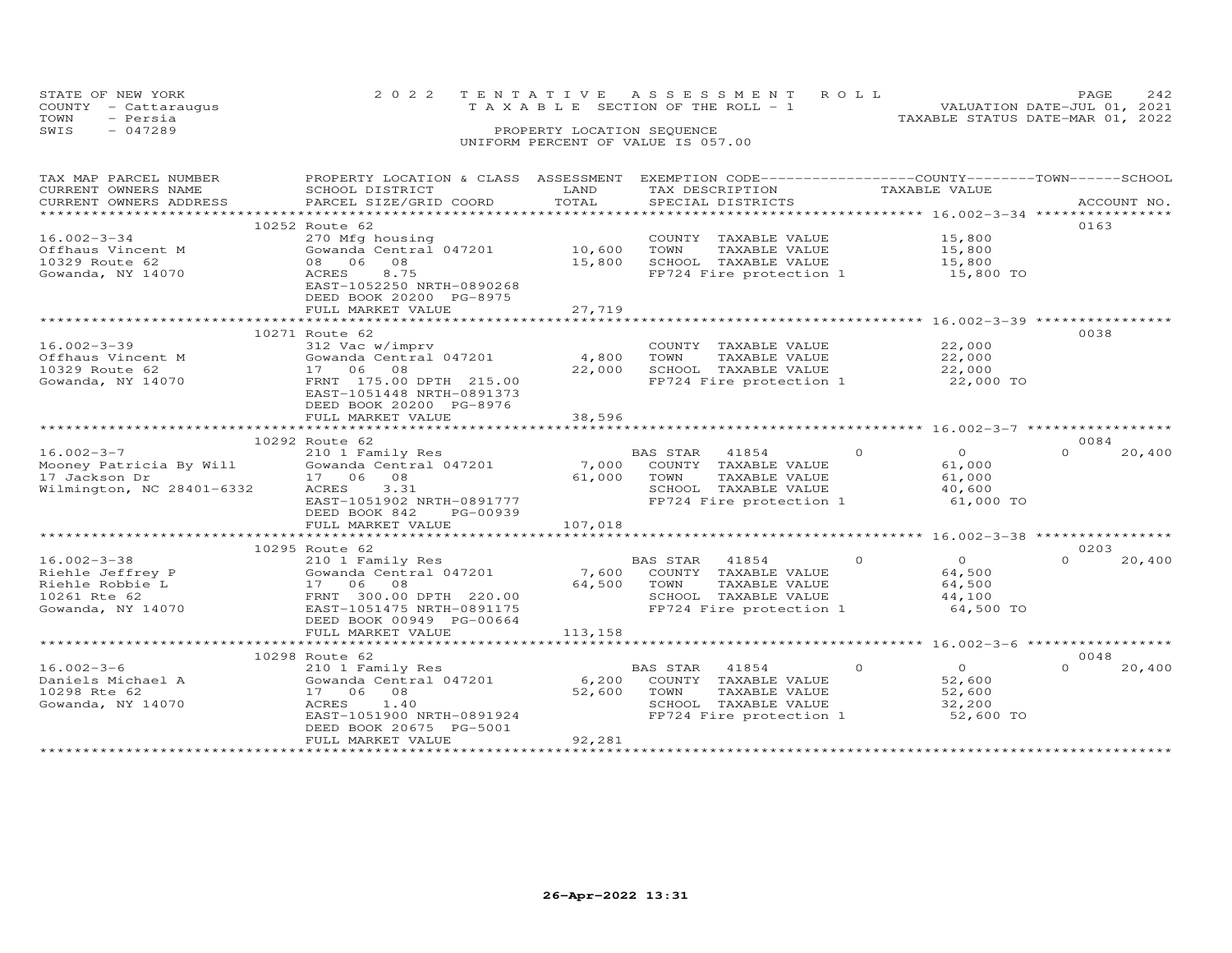| STATE OF NEW YORK    | 2022 TENTATIVE ASSESSMENT ROLL        | PAGE                        | 243 |
|----------------------|---------------------------------------|-----------------------------|-----|
| COUNTY - Cattaraugus | T A X A B L E SECTION OF THE ROLL - 1 | VALUATION DATE-JUL 01, 2021 |     |
| TOWN<br>- Persia     | TAXABLE STATUS DATE-MAR 01, 2022      |                             |     |
| SWIS<br>$-047289$    | PROPERTY LOCATION SEQUENCE            |                             |     |
|                      | UNIFORM PERCENT OF VALUE IS 057.00    |                             |     |
|                      |                                       |                             |     |

| TAX MAP PARCEL NUMBER<br>CURRENT OWNERS NAME<br>CURRENT OWNERS ADDRESS                               | PROPERTY LOCATION & CLASS ASSESSMENT<br>SCHOOL DISTRICT<br>PARCEL SIZE/GRID COORD                                                                                                                                          | LAND<br>TOTAL                             | EXEMPTION CODE------------------COUNTY-------TOWN------SCHOOL<br>TAX DESCRIPTION<br>SPECIAL DISTRICTS                 | TAXABLE VALUE                                                                                                   | ACCOUNT NO.                |
|------------------------------------------------------------------------------------------------------|----------------------------------------------------------------------------------------------------------------------------------------------------------------------------------------------------------------------------|-------------------------------------------|-----------------------------------------------------------------------------------------------------------------------|-----------------------------------------------------------------------------------------------------------------|----------------------------|
| $16.002 - 3 - 5$<br>Kennedy Terence P Jr.<br>Kennedy Molly M<br>10304 Route 62<br>Gowanda, NY 14070  | 10304 Route 62<br>210 1 Family Res<br>Gowanda Central 047201<br>08<br>17 06<br>3.65<br>ACRES<br>EAST-1051892 NRTH-0892100<br>DEED BOOK 2020<br>PG-12072<br>FULL MARKET VALUE                                               | 7,300<br>73,100<br>128,246                | COUNTY TAXABLE VALUE<br>TOWN<br>TAXABLE VALUE<br>SCHOOL TAXABLE VALUE<br>FP724 Fire protection 1                      | 73,100<br>73,100<br>73,100<br>73,100 TO                                                                         | 0057                       |
| $16.002 - 3 - 40$<br>Offhaus Michael J<br>Offhaus Vincent M<br>10329 Route 62<br>Gowanda, NY 14070   | 10313 Route 62<br>312 Vac w/imprv<br>Gowanda Central 047201<br>17 06 08<br>10/13-dem'd old style<br>ACRES<br>4.50<br>EAST-1051404 NRTH-0891912<br>DEED BOOK 23419 PG-8003<br>FULL MARKET VALUE<br>************************ | 12,100<br>17,100<br>30,000                | COUNTY TAXABLE VALUE<br>TOWN<br>TAXABLE VALUE<br>SCHOOL TAXABLE VALUE<br>FP724 Fire protection 1                      | 17,100<br>17,100<br>17,100<br>17,100 TO                                                                         | 0202                       |
| $16.002 - 3 - 47.2$<br>Offhaus Michael J<br>Offhaus Vincent M<br>10329 Route 62<br>Gowanda, NY 14070 | 10329 Route 62<br>210 1 Family Res<br>Gowanda Central 047201<br>ACRES<br>1.78<br>EAST-1051195 NRTH-0892575<br>DEED BOOK 23419 PG-8001<br>FULL MARKET VALUE<br>**************************                                   | 5,700<br>139,000<br>243,860<br>********** | BAS STAR<br>41854<br>COUNTY TAXABLE VALUE<br>TOWN<br>TAXABLE VALUE<br>SCHOOL TAXABLE VALUE<br>FP724 Fire protection 1 | $\circ$<br>$\circ$<br>139,000<br>139,000<br>118,600<br>139,000 TO<br>************ 16.008-1-17 ***************** | 1352<br>20,400<br>$\Omega$ |
| $16.008 - 1 - 17$<br>Offhaus Michael J<br>Offhaus Vincent M<br>10329 Route 62<br>Gowanda, NY 14070   | 10331 Route 62<br>270 Mfg housing<br>Gowanda Central 047201<br>08<br>17 06<br>86.80 DPTH<br>96.00<br>FRNT<br>EAST-1051495 NRTH-0892671<br>DEED BOOK 20190 PG-5726<br>FULL MARKET VALUE                                     | 2,400<br>16,900<br>29,649                 | COUNTY TAXABLE VALUE<br>TOWN<br>TAXABLE VALUE<br>SCHOOL TAXABLE VALUE<br>FP725 Fire protection 2                      | 16,900<br>16,900<br>16,900<br>16,900 TO                                                                         | 0006                       |
| $16.008 - 1 - 16$<br>Whalen James P<br>10335 Rte 62<br>Gowanda, NY 14070                             | 10335 Route 62<br>210 1 Family Res<br>Gowanda Central 047201<br>17 06<br>08<br>FRNT 116.00 DPTH 227.70<br>EAST-1051429 NRTH-0892762<br>DEED BOOK 00937 PG-00526<br>FULL MARKET VALUE                                       | 5,100<br>43,800<br>76,842                 | ENH STAR<br>41834<br>COUNTY TAXABLE VALUE<br>TOWN<br>TAXABLE VALUE<br>SCHOOL TAXABLE VALUE<br>FP724 Fire protection 1 | $\circ$<br>$\circ$<br>43,800<br>43,800<br>$\circ$<br>43,800 TO                                                  | 0223<br>$\Omega$<br>43,800 |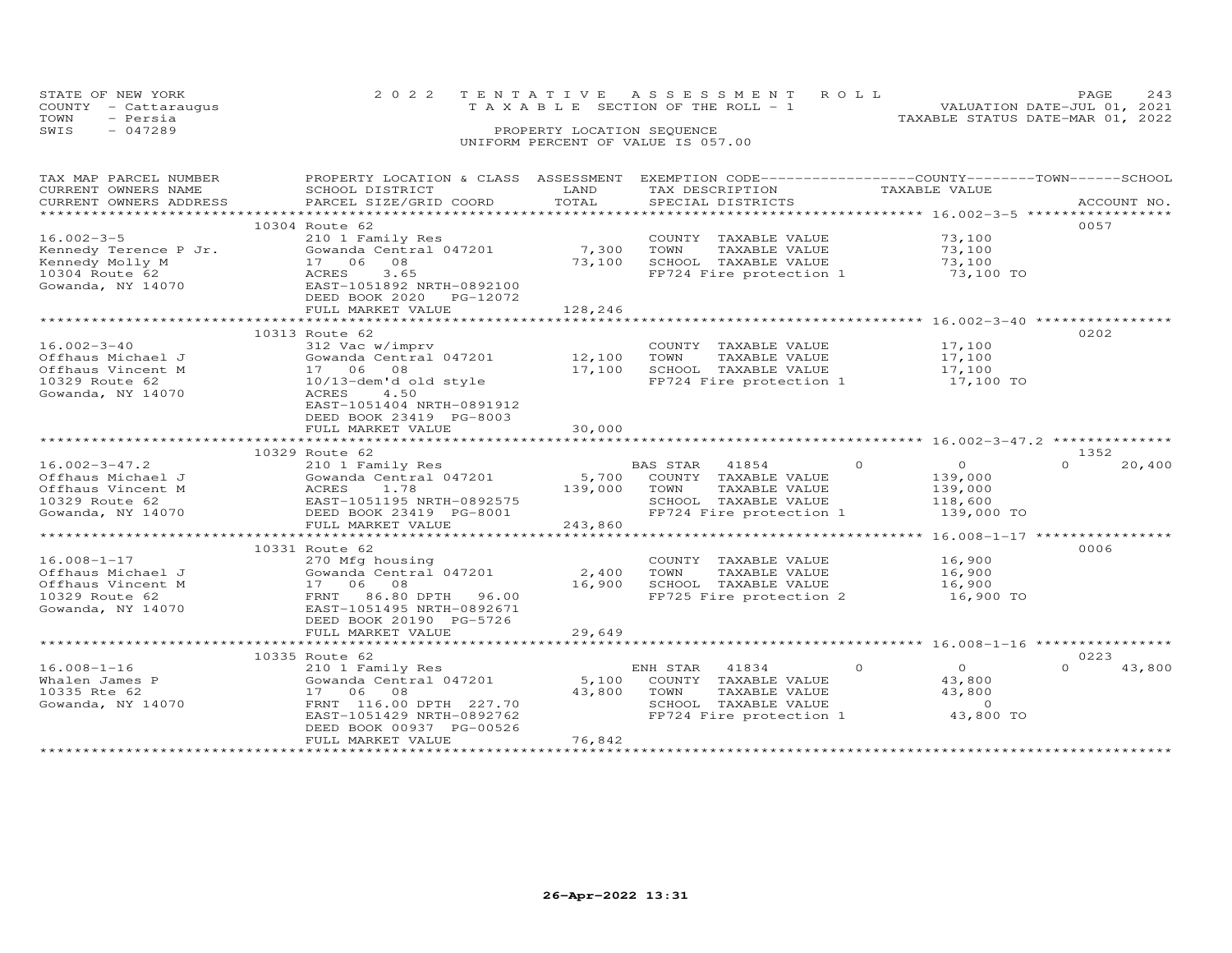| STATE OF NEW YORK<br>COUNTY - Cattaraugus<br>- Persia<br>TOWN | 2022 TENTATIVE ASSESSMENT ROLL<br>T A X A B L E SECTION OF THE ROLL - 1 | 2.44<br>PAGE<br>VALUATION DATE-JUL 01, 2021<br>TAXABLE STATUS DATE-MAR 01, 2022 |
|---------------------------------------------------------------|-------------------------------------------------------------------------|---------------------------------------------------------------------------------|
| SWIS<br>$-047289$                                             | PROPERTY LOCATION SEQUENCE<br>UNIFORM PERCENT OF VALUE IS 057.00        |                                                                                 |

| TAX MAP PARCEL NUMBER<br>CURRENT OWNERS NAME<br>CURRENT OWNERS ADDRESS                             | PROPERTY LOCATION & CLASS ASSESSMENT<br>SCHOOL DISTRICT<br>PARCEL SIZE/GRID COORD                                                                                                         | LAND<br>TOTAL                      | EXEMPTION CODE-----------------COUNTY-------TOWN------SCHOOL<br>TAX DESCRIPTION<br>SPECIAL DISTRICTS                          | TAXABLE VALUE                                                                       | ACCOUNT NO.                            |
|----------------------------------------------------------------------------------------------------|-------------------------------------------------------------------------------------------------------------------------------------------------------------------------------------------|------------------------------------|-------------------------------------------------------------------------------------------------------------------------------|-------------------------------------------------------------------------------------|----------------------------------------|
|                                                                                                    | 10341 Route 62                                                                                                                                                                            |                                    |                                                                                                                               |                                                                                     | 0247                                   |
| $16.008 - 1 - 15$<br>Witherell Christine T<br>272 Teakwood Drive<br>Rochester, NY 14609            | 210 1 Family Res<br>Gowanda Central 047201<br>08<br>17 05<br>ACRES<br>1.02<br>EAST-1051348 NRTH-0892861                                                                                   | 6,100<br>38,800                    | COUNTY TAXABLE VALUE<br>TOWN<br>TAXABLE VALUE<br>SCHOOL TAXABLE VALUE<br>FP724 Fire protection 1 38,800 TO                    | 38,800<br>38,800<br>38,800                                                          |                                        |
|                                                                                                    | DEED BOOK 2021<br>PG-12585<br>FULL MARKET VALUE                                                                                                                                           | 68,070                             |                                                                                                                               |                                                                                     |                                        |
|                                                                                                    | ****************************                                                                                                                                                              |                                    |                                                                                                                               |                                                                                     |                                        |
| $16.008 - 1 - 14$<br>Hudzinski Lori D<br>38 Rauch Dr<br>Springville, NY 14141                      | 10347 Route 62<br>210 1 Family Res<br>Gowanda Central 047201<br>17<br>$-06$<br>$-08$<br>FRNT<br>50.00 DPTH 403.00<br>EAST-1051353 NRTH-0892935                                            | 5,100<br>39,500                    | COUNTY TAXABLE VALUE<br>TOWN<br>TAXABLE VALUE<br>SCHOOL TAXABLE VALUE<br>FP724 Fire protection 1                              | 39,500<br>39,500<br>39,500<br>39,500 TO                                             | 0139                                   |
|                                                                                                    | DEED BOOK 2126 PG-8001                                                                                                                                                                    |                                    |                                                                                                                               |                                                                                     |                                        |
|                                                                                                    | FULL MARKET VALUE                                                                                                                                                                         | 69,298                             |                                                                                                                               |                                                                                     |                                        |
|                                                                                                    | 10348 Route 62                                                                                                                                                                            |                                    |                                                                                                                               |                                                                                     | 0208                                   |
| $16.002 - 3 - 3.1$<br>Weber William D<br>Vecchio Samantha F<br>10348 Route 62<br>Gowanda, NY 14070 | 210 1 Family Res<br>Gowanda Central 047201<br>08<br>17 06<br>$3/10$ -sold $39.4$ acres-Gern<br>0.32<br>ACRES<br>EAST-1051640 NRTH-0892941<br>DEED BOOK 20210 PG-6979<br>FULL MARKET VALUE | 5,000<br>77,400<br>135,789         | BAS STAR<br>41854<br>COUNTY TAXABLE VALUE<br>TOWN<br>TAXABLE VALUE<br>SCHOOL TAXABLE VALUE<br>FP724 Fire protection 1         | $\Omega$<br>$\circ$<br>77,400<br>77,400<br>57,000<br>77,400 TO                      | $\Omega$<br>20,400                     |
|                                                                                                    |                                                                                                                                                                                           |                                    |                                                                                                                               |                                                                                     |                                        |
|                                                                                                    | 10351 Route 62                                                                                                                                                                            |                                    |                                                                                                                               |                                                                                     | 0042                                   |
| $16.008 - 1 - 13$<br>Zeughardt Richard A<br>10351 Rte 62<br>Gowanda, NY 14070                      | 210 1 Family Res<br>Gowanda Central 047201<br>17 06 08<br>FRNT 100.00 DPTH 400.00<br>EAST-1051385 NRTH-0893000<br>DEED BOOK 00949 PG-00837                                                | 6,100<br>54,600                    | BAS STAR<br>41854<br>COUNTY TAXABLE VALUE<br>TOWN<br>TAXABLE VALUE<br>SCHOOL TAXABLE VALUE<br>FP724 Fire protection 1         | $\Omega$<br>$\overline{O}$<br>54,600<br>54,600<br>34,200<br>54,600 TO               | $\Omega$<br>20,400                     |
|                                                                                                    | FULL MARKET VALUE                                                                                                                                                                         | 95,789                             |                                                                                                                               |                                                                                     |                                        |
|                                                                                                    | 10353 Route 62                                                                                                                                                                            |                                    |                                                                                                                               |                                                                                     | 0040                                   |
| $16.008 - 1 - 12$<br>Gearhart Harold<br>5775 Maelou Dr Rm 218P<br>Hamburg, NY 14075                | 210 1 Family Res<br>Gowanda Central 047201<br>17 06 08<br>FRNT 100.00 DPTH 390.00<br>EAST-1051352 NRTH-0893078<br>DEED BOOK 00947 PG-00862<br>FULL MARKET VALUE                           | 6,000 BAS STAR<br>54,100<br>94,912 | VETCOM CTS 41130<br>41854<br>COUNTY TAXABLE VALUE<br>TAXABLE VALUE<br>TOWN<br>SCHOOL TAXABLE VALUE<br>FP724 Fire protection 1 | $\circ$<br>13,525<br>$\Omega$<br>$\circ$<br>40,575<br>40,575<br>20,175<br>54,100 TO | 13,525<br>13,525<br>20,400<br>$\Omega$ |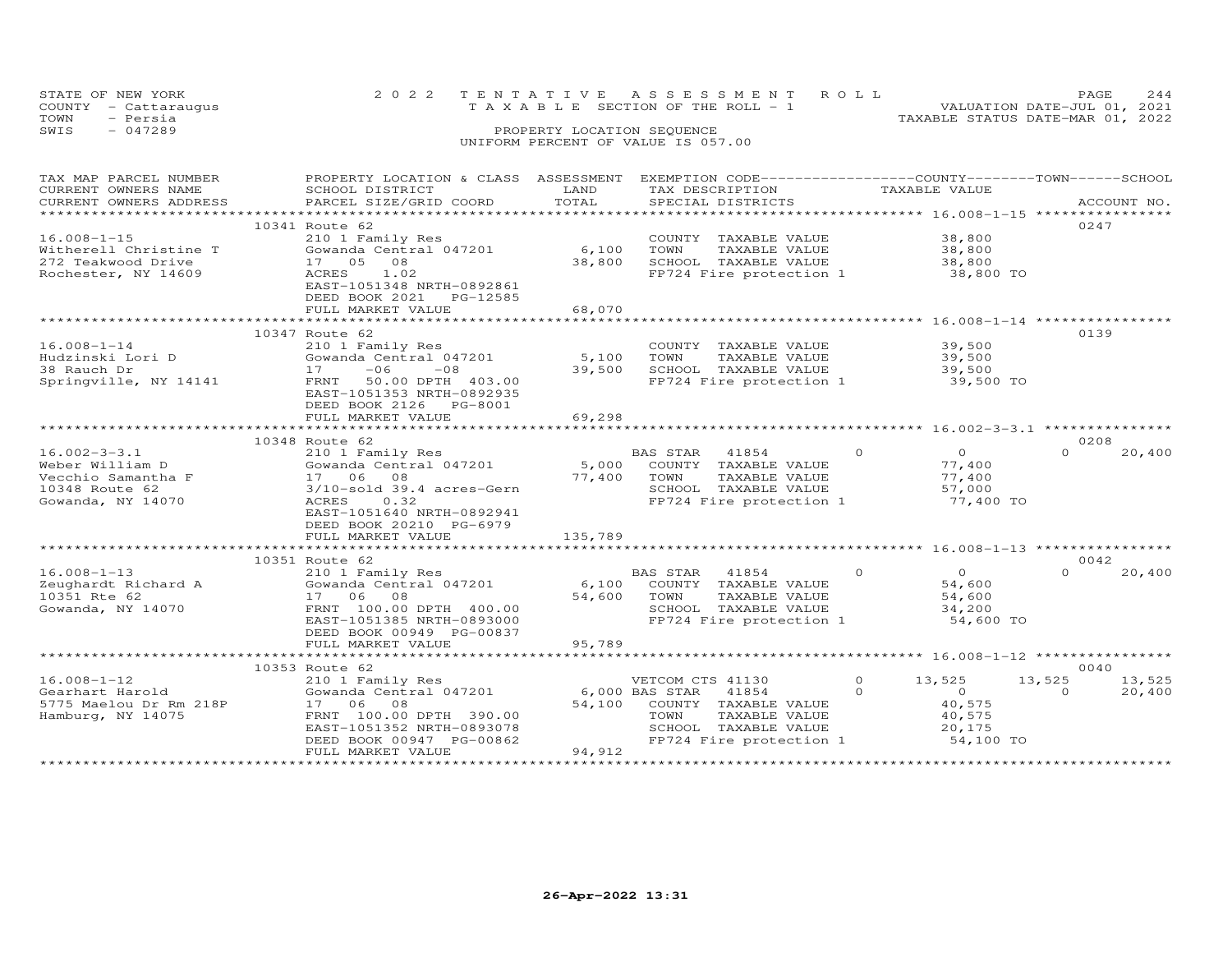| TOWN | STATE OF NEW YORK<br>COUNTY - Cattaraugus<br>- Persia | 2022 TENTATIVE ASSESSMENT ROLL<br>VALUATION DATE-JUL 01, 2021<br>T A X A B L E SECTION OF THE ROLL - 1<br>TAXABLE STATUS DATE-MAR 01, 2022 | PAGE. | 245 |
|------|-------------------------------------------------------|--------------------------------------------------------------------------------------------------------------------------------------------|-------|-----|
| SWIS | $-047289$                                             | PROPERTY LOCATION SEQUENCE<br>UNIFORM PERCENT OF VALUE IS 057.00                                                                           |       |     |

| TAX MAP PARCEL NUMBER<br>CURRENT OWNERS NAME<br>CURRENT OWNERS ADDRESS                  | PROPERTY LOCATION & CLASS ASSESSMENT<br>SCHOOL DISTRICT<br>PARCEL SIZE/GRID COORD                                                                                                                | LAND<br>TOTAL              | EXEMPTION CODE------------------COUNTY-------TOWN------SCHOOL<br>TAX DESCRIPTION<br>SPECIAL DISTRICTS                 | TAXABLE VALUE                                                         | ACCOUNT NO.                |
|-----------------------------------------------------------------------------------------|--------------------------------------------------------------------------------------------------------------------------------------------------------------------------------------------------|----------------------------|-----------------------------------------------------------------------------------------------------------------------|-----------------------------------------------------------------------|----------------------------|
| ***********************                                                                 |                                                                                                                                                                                                  |                            |                                                                                                                       |                                                                       |                            |
| $16.008 - 1 - 9$<br>Parks Shawn T<br>10361 Route 62<br>Gowanda, NY 14070                | 10361 Route 62<br>210 1 Family Res<br>Gowanda Central 047201<br>17 06<br>08<br>1.10<br>ACRES<br>EAST-1051335 NRTH-0893189<br>DEED BOOK 00982 PG-00752<br>FULL MARKET VALUE                       | 6,000<br>55,000<br>96,491  | BAS STAR<br>41854<br>COUNTY TAXABLE VALUE<br>TOWN<br>TAXABLE VALUE<br>SCHOOL TAXABLE VALUE<br>FP724 Fire protection 1 | $\Omega$<br>$\overline{O}$<br>55,000<br>55,000<br>34,600<br>55,000 TO | 0160<br>$\Omega$<br>20,400 |
|                                                                                         |                                                                                                                                                                                                  |                            |                                                                                                                       |                                                                       |                            |
| $16.008 - 1 - 8$<br>Whalen James P.<br>10335 Route 62<br>Gowanda, NY 14070              | 10363 Route 62<br>210 1 Family Res<br>Gowanda Central 047201<br>08<br>17 06<br>By Will<br>FRNT<br>50.00 DPTH 373.00<br>EAST-1051355 NRTH-0893280<br>DEED BOOK 30759 PG-4001                      | 4,900<br>52,900            | COUNTY TAXABLE VALUE<br>TOWN<br>TAXABLE VALUE<br>SCHOOL TAXABLE VALUE<br>FP724 Fire protection 1                      | 52,900<br>52,900<br>52,900<br>52,900 TO                               | 0159                       |
|                                                                                         | FULL MARKET VALUE<br>**********************                                                                                                                                                      | 92,807<br>**************   |                                                                                                                       | ************************************** 16.008-1-7 ******************  |                            |
|                                                                                         | 10367 Route 62                                                                                                                                                                                   |                            |                                                                                                                       |                                                                       | 0230                       |
| $16.008 - 1 - 7$<br>Makowski Joseph A<br>10367 Route 62<br>Gowanda, NY 14070            | 210 1 Family Res<br>Gowanda Central 047201<br>17 06<br>08<br>FRNT<br>50.00 DPTH 270.00<br>EAST-1051357 NRTH-0893330<br>DEED BOOK 4354 PG-4001<br>FULL MARKET VALUE                               | 4,900<br>31,900<br>55,965  | BAS STAR 41854<br>COUNTY TAXABLE VALUE<br>TOWN<br>TAXABLE VALUE<br>SCHOOL TAXABLE VALUE<br>FP724 Fire protection 1    | $\Omega$<br>$\circ$<br>31,900<br>31,900<br>11,500<br>31,900 TO        | 20,400<br>$\Omega$         |
|                                                                                         |                                                                                                                                                                                                  |                            |                                                                                                                       |                                                                       |                            |
| $16.008 - 1 - 6$<br>Schlegel Eric J<br>10369 Rte 62<br>Gowanda, NY 14070                | 10369 Route 62<br>210 1 Family Res<br>Gowanda Central 047201<br>08<br>17 06<br>FRNT<br>50.00 DPTH 350.00<br>BANK<br>017<br>EAST-1051362 NRTH-0893381<br>DEED BOOK 824<br>PG-3003                 | 4,900<br>58,000            | BAS STAR<br>41854<br>COUNTY TAXABLE VALUE<br>TOWN<br>TAXABLE VALUE<br>SCHOOL TAXABLE VALUE<br>FP724 Fire protection 1 | $\Omega$<br>$\overline{O}$<br>58,000<br>58,000<br>37,600<br>58,000 TO | 0248<br>$\Omega$<br>20,400 |
|                                                                                         | FULL MARKET VALUE                                                                                                                                                                                | 101,754                    |                                                                                                                       |                                                                       |                            |
|                                                                                         | 10375 Route 62                                                                                                                                                                                   |                            |                                                                                                                       |                                                                       | 0085                       |
| $16.008 - 1 - 4$<br>Nash Steven K<br>Nash Angela K<br>10375 Rte 62<br>Gowanda, NY 14070 | 210 1 Family Res<br>Gowanda Central 047201<br>17 06 08<br>$3/09$ -merged $1-5$ into parc<br>FRNT 128.00 DPTH 312.00<br>EAST-1051371 NRTH-0893469<br>DEED BOOK 26206 PG-7001<br>FULL MARKET VALUE | 5,800<br>61,600<br>108,070 | COUNTY TAXABLE VALUE<br>TOWN<br>TAXABLE VALUE<br>SCHOOL TAXABLE VALUE<br>FP724 Fire protection 1                      | 61,600<br>61,600<br>61,600<br>61,600 TO                               |                            |
|                                                                                         |                                                                                                                                                                                                  |                            |                                                                                                                       |                                                                       |                            |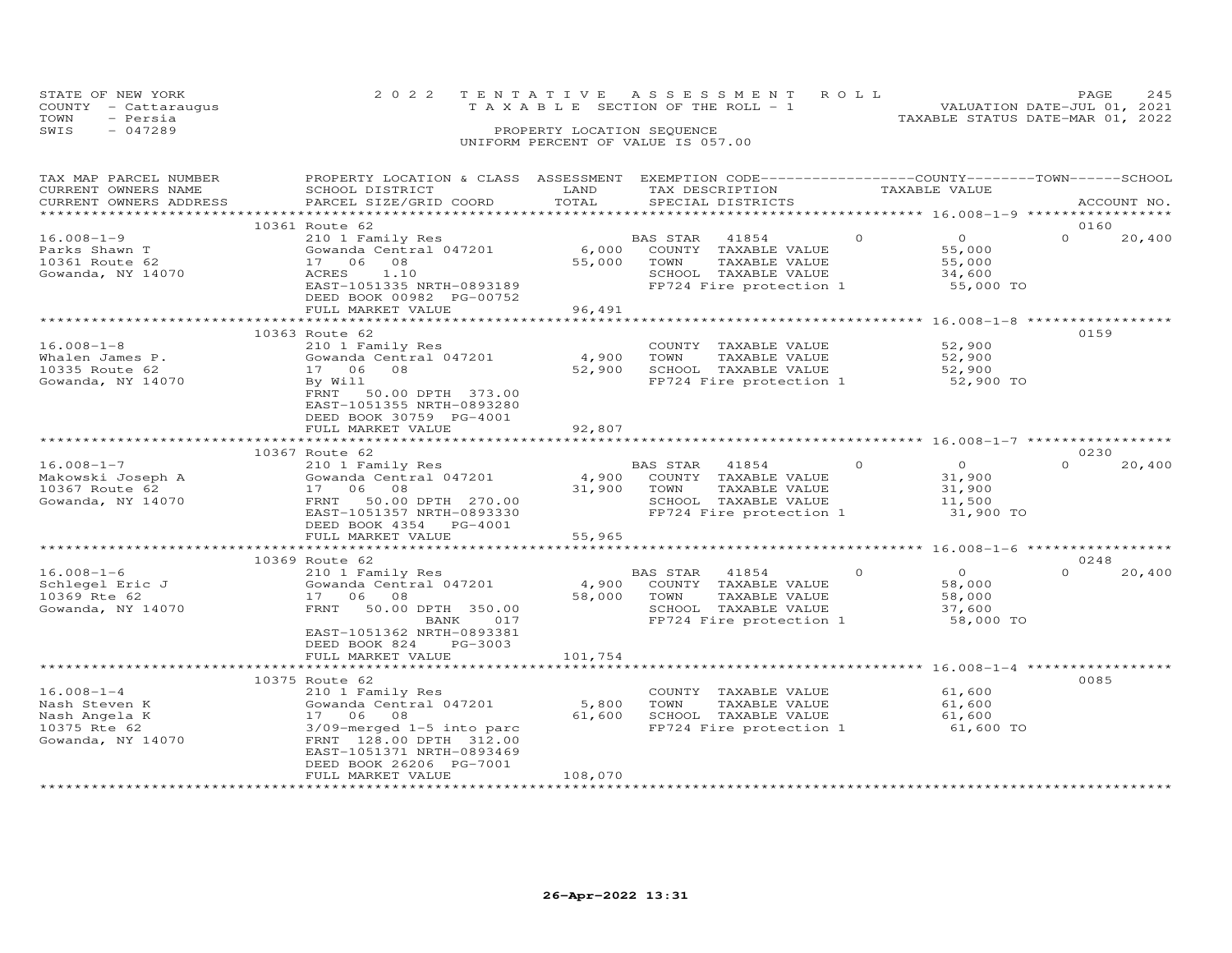| STATE OF NEW YORK    | 2022 TENTATIVE ASSESSMENT ROLL     |  |                                  | <b>PAGE</b>                 | 246 |
|----------------------|------------------------------------|--|----------------------------------|-----------------------------|-----|
| COUNTY - Cattaraugus | TAXABLE SECTION OF THE ROLL - 1    |  |                                  | VALUATION DATE-JUL 01, 2021 |     |
| - Persia<br>TOWN     |                                    |  | TAXABLE STATUS DATE-MAR 01, 2022 |                             |     |
| $-047289$<br>SWIS    | PROPERTY LOCATION SEOUENCE         |  |                                  |                             |     |
|                      | UNIFORM PERCENT OF VALUE IS 057.00 |  |                                  |                             |     |
|                      |                                    |  |                                  |                             |     |

| SCHOOL DISTRICT                                                                                                                                                                  | LAND<br>TOTAL                                                                                                                                  | TAX DESCRIPTION                                                                | TAXABLE VALUE                                                                                             | ACCOUNT NO.                                                                                                                                                                                                                                                                                                                                                        |
|----------------------------------------------------------------------------------------------------------------------------------------------------------------------------------|------------------------------------------------------------------------------------------------------------------------------------------------|--------------------------------------------------------------------------------|-----------------------------------------------------------------------------------------------------------|--------------------------------------------------------------------------------------------------------------------------------------------------------------------------------------------------------------------------------------------------------------------------------------------------------------------------------------------------------------------|
|                                                                                                                                                                                  |                                                                                                                                                |                                                                                |                                                                                                           |                                                                                                                                                                                                                                                                                                                                                                    |
| 10377 Route 62<br>210 1 Family Res<br>Gowanda Central 047201<br>17 06<br>08<br>70.00 DPTH 150.00<br>FRNT<br>BANK<br>017<br>EAST-1051387 NRTH-0893569                             | 2,900<br>71,500                                                                                                                                | COUNTY TAXABLE VALUE<br>TOWN<br>TAXABLE VALUE<br>SCHOOL TAXABLE VALUE          | 71,500<br>71,500<br>71,500<br>71,500 TO                                                                   | 0071                                                                                                                                                                                                                                                                                                                                                               |
| FULL MARKET VALUE                                                                                                                                                                | 125,439                                                                                                                                        |                                                                                |                                                                                                           |                                                                                                                                                                                                                                                                                                                                                                    |
|                                                                                                                                                                                  |                                                                                                                                                |                                                                                |                                                                                                           |                                                                                                                                                                                                                                                                                                                                                                    |
| 10387 Route 62<br>312 Vac w/imprv<br>Gowanda Central 047201<br>17 06 08<br>ACRES<br>1.22<br>EAST-1051418 NRTH-0893714                                                            | 8,000<br>14,400                                                                                                                                | COUNTY TAXABLE VALUE<br>TOWN<br>TAXABLE VALUE<br>SCHOOL TAXABLE VALUE          | 14,400<br>14,400<br>14,400<br>14,400 TO                                                                   | 0087                                                                                                                                                                                                                                                                                                                                                               |
| FULL MARKET VALUE                                                                                                                                                                | 25,263                                                                                                                                         |                                                                                |                                                                                                           |                                                                                                                                                                                                                                                                                                                                                                    |
|                                                                                                                                                                                  |                                                                                                                                                |                                                                                |                                                                                                           |                                                                                                                                                                                                                                                                                                                                                                    |
| 210 1 Family Res<br>Gowanda Central 047201<br>08<br>17 06<br>2009-old house demo- floo<br>ACRES<br>8,40<br>EAST-1052020 NRTH-0893792<br>DEED BOOK 737<br>PG-00280                | 10,500<br>84,100                                                                                                                               | COUNTY TAXABLE VALUE<br>TOWN<br>TAXABLE VALUE<br>SCHOOL TAXABLE VALUE          | 84,100<br>84,100<br>84,100<br>84,100 TO                                                                   | 0078                                                                                                                                                                                                                                                                                                                                                               |
| ***********************                                                                                                                                                          |                                                                                                                                                |                                                                                |                                                                                                           |                                                                                                                                                                                                                                                                                                                                                                    |
| 10399 Route 62<br>210 1 Family Res<br>Gowanda Central 047201<br>28 06 08<br>FRNT 145.00 DPTH 178.00<br>EAST-1051473 NRTH-0893907<br>DEED BOOK 15465 PG-9001<br>FULL MARKET VALUE | 4,300<br>54,500<br>95,614                                                                                                                      | 41854<br>COUNTY TAXABLE VALUE<br>TAXABLE VALUE<br>TOWN<br>SCHOOL TAXABLE VALUE | $\Omega$<br>$\Omega$<br>54,500<br>54,500<br>34,100<br>54,500 TO                                           | 0199<br>$\Omega$<br>20,400                                                                                                                                                                                                                                                                                                                                         |
| ****************************                                                                                                                                                     | <b>++++++++++</b>                                                                                                                              |                                                                                |                                                                                                           |                                                                                                                                                                                                                                                                                                                                                                    |
| 312 Vac w/imprv<br>Gowanda Central 047201<br>37 05 08<br>ACRES 60.00<br>EAST-1063675 NRTH-0871986<br>DEED BOOK 20210 PG-9378<br>FULL MARKET VALUE                                | 26,000<br>47,600<br>83,509                                                                                                                     | COUNTY TAXABLE VALUE<br>TOWN<br>TAXABLE VALUE<br>SCHOOL TAXABLE VALUE          | 47,600<br>47,600<br>47,600<br>47,600 TO                                                                   | 3522                                                                                                                                                                                                                                                                                                                                                               |
|                                                                                                                                                                                  | PARCEL SIZE/GRID COORD<br>DEED BOOK 26263 PG-2001<br>DEED BOOK 30970 PG-8001<br>10396 Route 62<br>FULL MARKET VALUE<br>10059 Skinner Hollow Rd | 147,544                                                                        | PROPERTY LOCATION & CLASS ASSESSMENT<br>SPECIAL DISTRICTS<br>* * * * * * * * * * * * *<br><b>BAS STAR</b> | EXEMPTION CODE-----------------COUNTY-------TOWN------SCHOOL<br>FP724 Fire protection 1<br>****************************** 16.008-1-2 **<br>FP724 Fire protection 1<br>************************ 16.002-3-1 ****************<br>FP724 Fire protection 1<br>FP724 Fire protection 1<br>********************* 26.001-1-5.4 ****************<br>FP725 Fire protection 2 |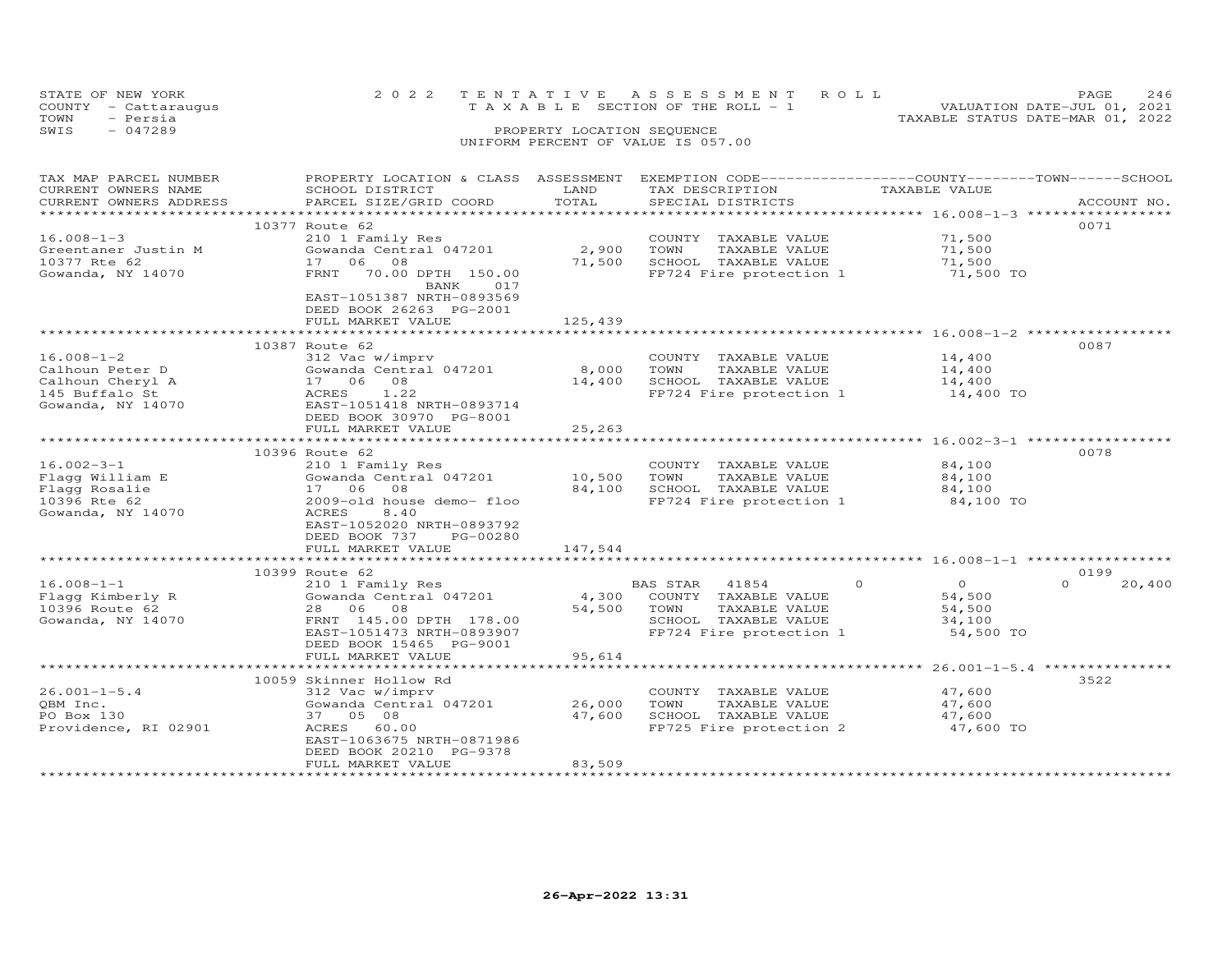| STATE OF NEW YORK    | 2022 TENTATIVE ASSESSMENT ROLL        | 2.47<br><b>PAGE</b>              |
|----------------------|---------------------------------------|----------------------------------|
| COUNTY - Cattaraugus | T A X A B L E SECTION OF THE ROLL - 1 | VALUATION DATE-JUL 01, 2021      |
| TOWN<br>- Persia     |                                       | TAXABLE STATUS DATE-MAR 01, 2022 |
| $-047289$<br>SWIS    | PROPERTY LOCATION SEQUENCE            |                                  |
|                      | UNIFORM PERCENT OF VALUE IS 057.00    |                                  |

| TAX MAP PARCEL NUMBER<br>CURRENT OWNERS NAME<br>CURRENT OWNERS ADDRESS                                                          | PROPERTY LOCATION & CLASS ASSESSMENT<br>SCHOOL DISTRICT<br>PARCEL SIZE/GRID COORD                                                                                                                                     | LAND<br>TOTAL                     | TAX DESCRIPTION<br>SPECIAL DISTRICTS                                                                                     | TAXABLE VALUE                                      | EXEMPTION CODE-----------------COUNTY-------TOWN-----SCHOOL<br>ACCOUNT NO. |
|---------------------------------------------------------------------------------------------------------------------------------|-----------------------------------------------------------------------------------------------------------------------------------------------------------------------------------------------------------------------|-----------------------------------|--------------------------------------------------------------------------------------------------------------------------|----------------------------------------------------|----------------------------------------------------------------------------|
|                                                                                                                                 |                                                                                                                                                                                                                       |                                   |                                                                                                                          |                                                    |                                                                            |
| $26.001 - 1 - 5.1$<br>Evans Living Trust Charles P<br>Evans Living Trust Mary E<br>10060 Skinner Hollow Rd<br>Gowanda, NY 14070 | 10060 Skinner Hollow Rd<br>120 Field crops<br>Gowanda Central 047201<br>$37 - 05$<br>08<br>split 271.30 acres 9/2007<br>ACRES<br>69.40                                                                                | 27,500<br>89,600                  | ENH STAR<br>41834<br>COUNTY<br>TAXABLE VALUE<br>TOWN<br>TAXABLE VALUE<br>SCHOOL TAXABLE VALUE<br>FP725 Fire protection 2 | $\circ$<br>89,600<br>89,600<br>38,670              | 0073<br>$\overline{O}$<br>$\Omega$<br>50,930<br>89,600 TO                  |
|                                                                                                                                 | EAST-1064531 NRTH-0873242<br>DEED BOOK 11347 PG-3001<br>FULL MARKET VALUE                                                                                                                                             | 157,193                           |                                                                                                                          |                                                    |                                                                            |
|                                                                                                                                 | 10061 Skinner Hollow Rd                                                                                                                                                                                               |                                   |                                                                                                                          |                                                    | 1290                                                                       |
| $26.001 - 1 - 5.2$<br>Royce David Lee<br>Royce Laura Lee<br>10061 Skinner Hollow Rd<br>Gowanda, NY 14070                        | 210 1 Family Res<br>Gowanda Central 047201<br>37 05<br>08<br>ACRES<br>4.20<br>EAST-1063872 NRTH-0872520<br>DEED BOOK 907<br>PG-00922<br>FULL MARKET VALUE                                                             | 7,700<br>55,800<br>97,895         | 41854<br>BAS STAR<br>COUNTY TAXABLE VALUE<br>TOWN<br>TAXABLE VALUE<br>SCHOOL TAXABLE VALUE<br>FP725 Fire protection 2    | $\Omega$<br>$\Omega$<br>55,800<br>55,800<br>35,400 | $\Omega$<br>20,400<br>55,800 TO                                            |
|                                                                                                                                 | ***********************                                                                                                                                                                                               |                                   |                                                                                                                          |                                                    |                                                                            |
| $26.001 - 1 - 5.3$<br>Royce David Lee<br>Royce Laura Lee<br>10061 Skinner Hollow Rd<br>Gowanda, NY 14070                        | 10065 Skinner Hollow Rd<br>314 Rural vac<10<br>Gowanda Central 047201<br>37 05 08<br>ACRES<br>10.60<br>EAST-1064384 NRTH-0872335<br>DEED BOOK 00991 PG-00335                                                          | 5,400<br>5,400                    | COUNTY TAXABLE VALUE<br>TOWN<br>TAXABLE VALUE<br>SCHOOL TAXABLE VALUE<br>FP725 Fire protection 2                         |                                                    | 3521<br>5,400<br>5,400<br>5,400<br>5,400 TO                                |
|                                                                                                                                 | FULL MARKET VALUE                                                                                                                                                                                                     | 9,474                             |                                                                                                                          |                                                    |                                                                            |
| $26.003 - 1 - 2$<br>Hojnacki Daniel Mark<br>Hojnacki Katlyn Ann<br>10331 Skinner Hollow Rd<br>Gowanda, NY 14070                 | 10099 Skinner Hollow Rd<br>323 Vacant rural<br>Gowanda Central 047201<br>36/37 05 08<br>ACRES 105.00<br>EAST-1064561 NRTH-0869204<br>DEED BOOK 28847 PG-4002                                                          | *************<br>22,600<br>22,600 | COUNTY TAXABLE VALUE<br>TOWN<br>TAXABLE VALUE<br>SCHOOL TAXABLE VALUE<br>FP725 Fire protection 2                         | 22,600<br>22,600<br>22,600                         | 0061<br>22,600 TO                                                          |
|                                                                                                                                 | FULL MARKET VALUE                                                                                                                                                                                                     | 39,649                            |                                                                                                                          |                                                    |                                                                            |
| $26.001 - 1 - 11$<br>Parzynski Christine H<br>23 Carmolite Dr<br>West Seneca, NY 14224                                          | ********************<br>10169 Skinner Hollow Rd<br>312 Vac w/imprv<br>Gowanda Central 047201<br>$-05$<br>$-08$<br>45<br>54.48<br>ACRES<br>EAST-1062172 NRTH-0872115<br>DEED BOOK 795<br>PG-00116<br>FULL MARKET VALUE | 30,000<br>40,800<br>71,579        | COUNTY TAXABLE VALUE<br>TOWN<br>TAXABLE VALUE<br>SCHOOL TAXABLE VALUE<br>FP725 Fire protection 2                         | 40,800<br>40,800<br>40,800                         | ******************* 26.001-1-11 **********<br>0212<br>40,800 TO            |
|                                                                                                                                 |                                                                                                                                                                                                                       |                                   |                                                                                                                          |                                                    |                                                                            |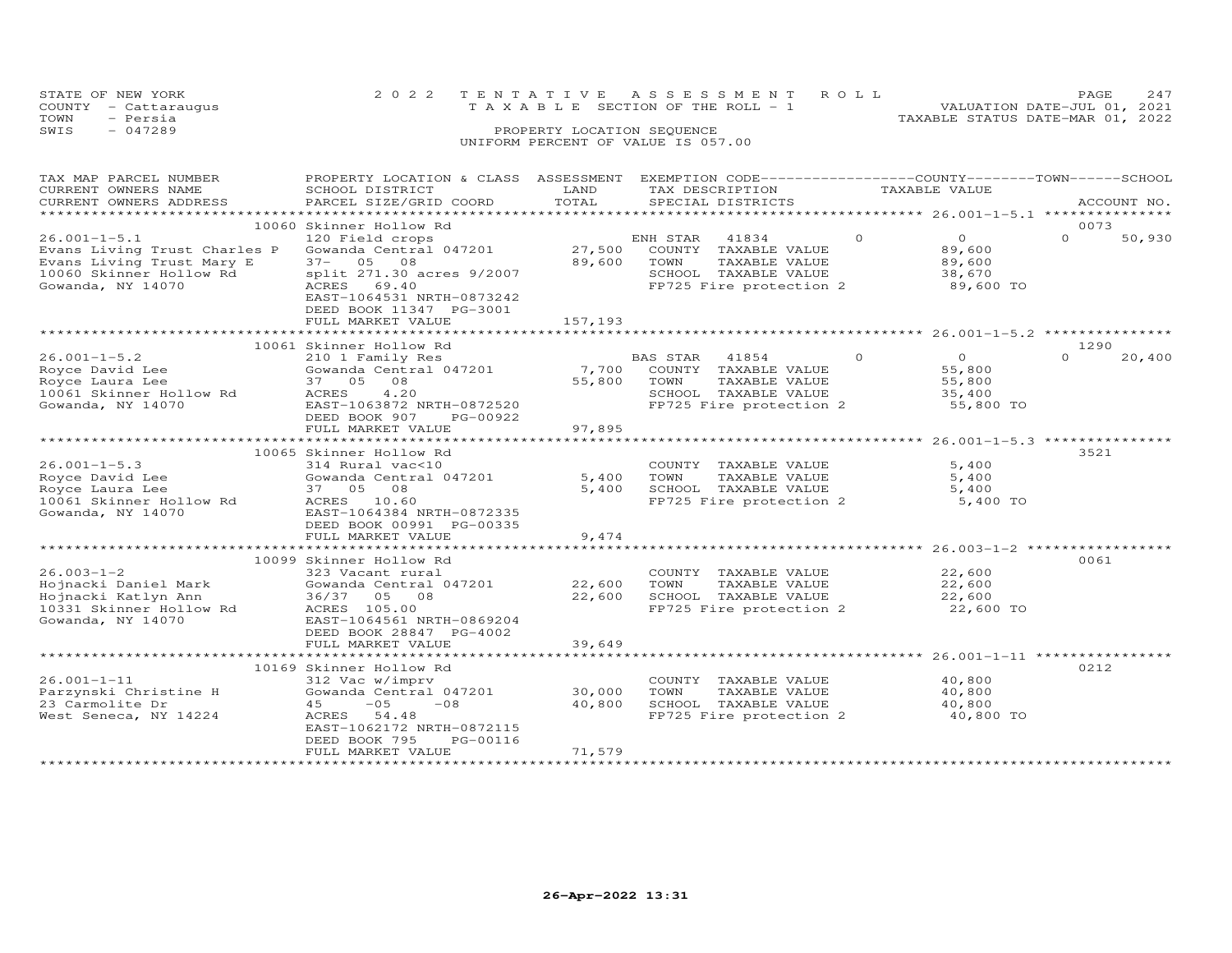| STATE OF NEW YORK    | 2022 TENTATIVE ASSESSMENT ROLL     | <b>PAGE</b>                      | 2.48 |
|----------------------|------------------------------------|----------------------------------|------|
| COUNTY - Cattaraugus | TAXABLE SECTION OF THE ROLL - 1    | VALUATION DATE-JUL 01, 2021      |      |
| TOWN<br>- Persia     |                                    | TAXABLE STATUS DATE-MAR 01, 2022 |      |
| $-047289$<br>SWIS    | PROPERTY LOCATION SEQUENCE         |                                  |      |
|                      | UNIFORM PERCENT OF VALUE IS 057.00 |                                  |      |

| TAX MAP PARCEL NUMBER                       | PROPERTY LOCATION & CLASS ASSESSMENT EXEMPTION CODE---------------COUNTY-------TOWN------SCHOOL                                                                                                                                     |                             |                                                                                                                               |                |                         |                |                   |
|---------------------------------------------|-------------------------------------------------------------------------------------------------------------------------------------------------------------------------------------------------------------------------------------|-----------------------------|-------------------------------------------------------------------------------------------------------------------------------|----------------|-------------------------|----------------|-------------------|
| CURRENT OWNERS NAME                         | SCHOOL DISTRICT                                                                                                                                                                                                                     | LAND                        | TAX DESCRIPTION                                                                                                               |                | TAXABLE VALUE           |                |                   |
| CURRENT OWNERS ADDRESS                      | PARCEL SIZE/GRID COORD                                                                                                                                                                                                              | TOTAL                       | SPECIAL DISTRICTS                                                                                                             |                |                         |                | ACCOUNT NO.       |
|                                             | 10232 Skinner Hollow Rd                                                                                                                                                                                                             |                             |                                                                                                                               |                |                         |                | 0148              |
| $26.001 - 1 - 9$                            | 240 Rural res                                                                                                                                                                                                                       |                             | VETCOM CTS 41130                                                                                                              |                | $0 \t 13,600 \t 13,600$ |                | 13,600            |
|                                             | Gowanda Central 047201 31,200 VETDIS CTS 41140 0 25,830<br>45 05 08 73,800 ENH STAR 41834 0 0                                                                                                                                       |                             |                                                                                                                               |                |                         |                |                   |
| Schueler Paula J<br>10232 Skinner Hollow Rd |                                                                                                                                                                                                                                     |                             |                                                                                                                               |                | 25,830 25,830           | $\overline{a}$ | 25,830            |
| Gowanda, NY 14070                           | ACRES 57.89                                                                                                                                                                                                                         |                             |                                                                                                                               |                |                         |                | 34,370            |
|                                             | EAST-1062074 NRTH-0874031                                                                                                                                                                                                           |                             |                                                                                                                               |                |                         |                |                   |
|                                             | DEED BOOK 9387 PG-9001                                                                                                                                                                                                              |                             |                                                                                                                               |                |                         |                |                   |
|                                             | FULL MARKET VALUE                                                                                                                                                                                                                   |                             | 34,370<br>874031 COUNTY TAXABLE VALUE 34,370<br>9001 SCHOOL TAXABLE VALUE 34,370<br>129,474 FP725 Fire protection 2 73,800 TO |                |                         |                |                   |
|                                             |                                                                                                                                                                                                                                     |                             |                                                                                                                               |                |                         |                |                   |
|                                             | 10243 Skinner Hollow Rd                                                                                                                                                                                                             |                             |                                                                                                                               |                |                         |                | 0069              |
| $26.001 - 1 - 10$                           | 210 1 Family Res                                                                                                                                                                                                                    |                             | COUNTY TAXABLE VALUE                                                                                                          |                | 53,000                  |                |                   |
|                                             | Gowanda Central 047201 6,800                                                                                                                                                                                                        |                             |                                                                                                                               |                | 53,000                  |                |                   |
|                                             |                                                                                                                                                                                                                                     |                             | 6,800    TOWN       TAXABLE  VALUE<br>53,000     SCHOOL    TAXABLE  VALUE                                                     |                | 53,000                  |                |                   |
|                                             | 3.14                                                                                                                                                                                                                                |                             | FP725 Fire protection 2 53,000 TO                                                                                             |                |                         |                |                   |
|                                             | EAST-1061699 NRTH-0872984                                                                                                                                                                                                           |                             |                                                                                                                               |                |                         |                |                   |
|                                             | DEED BOOK 28850 PG-3001                                                                                                                                                                                                             |                             |                                                                                                                               |                |                         |                |                   |
|                                             | FULL MARKET VALUE                                                                                                                                                                                                                   | 92,982                      |                                                                                                                               |                |                         |                |                   |
|                                             |                                                                                                                                                                                                                                     |                             |                                                                                                                               |                |                         |                |                   |
|                                             | 10320 Skinner Hollow Rd                                                                                                                                                                                                             |                             |                                                                                                                               |                |                         |                | 1047              |
| $26.001 - 1 - 16$                           | 210 1 Family Res                                                                                                                                                                                                                    |                             | COUNTY TAXABLE VALUE                                                                                                          |                | 50,100                  |                |                   |
| Hojnacki Jessica L                          | Gowanda Central 047201 7,000                                                                                                                                                                                                        |                             | TOWN                                                                                                                          |                |                         |                |                   |
| 10320 Skinner Hollow Rd                     | 45 05 08                                                                                                                                                                                                                            | 50,100                      | TAXABLE VALUE 50,100<br>TAXABLE VALUE 50,100<br>SCHOOL TAXABLE VALUE                                                          |                | 50,100                  |                |                   |
| Persia, NY 14070                            | 3.38<br>ACRES                                                                                                                                                                                                                       |                             | FP725 Fire protection 2 50,100 TO                                                                                             |                |                         |                |                   |
|                                             | EAST-1060852 NRTH-0873410                                                                                                                                                                                                           |                             |                                                                                                                               |                |                         |                |                   |
|                                             | DEED BOOK 25389 PG-4001                                                                                                                                                                                                             |                             |                                                                                                                               |                |                         |                |                   |
|                                             | FULL MARKET VALUE                                                                                                                                                                                                                   | 87,895                      |                                                                                                                               |                |                         |                |                   |
|                                             |                                                                                                                                                                                                                                     |                             |                                                                                                                               |                |                         |                |                   |
|                                             | 10333 Skinner Hollow Rd                                                                                                                                                                                                             |                             |                                                                                                                               |                |                         |                | 0106              |
| $26.003 - 1 - 1$                            | 112 Dairy farm                                                                                                                                                                                                                      |                             | VETCOM CTS 41130                                                                                                              | $\Omega$       | 13,600                  | 13,600         | 13,600            |
|                                             |                                                                                                                                                                                                                                     |                             |                                                                                                                               |                | 27,200                  | 27,200         | 27,200            |
|                                             | 26.0005-1-1<br>Hojnacki Margaret M (Gowanda Central 047201 80,600 VETDIS CTS 41140<br>Hojnacki William J 15/36 05 08 120,000 AG DIST 41720<br>10333 Skinner Hollow Rd ACRES 234.17<br>ACRES 234.17<br>2020610 120,000 AG DIST 41834 |                             | $\begin{bmatrix} 0 \\ 0 \\ 0 \\ 0 \end{bmatrix}$                                                                              |                | 5,771                   | 5,771          | 5,771             |
|                                             |                                                                                                                                                                                                                                     |                             |                                                                                                                               |                | $\overline{0}$          | $\overline{O}$ |                   |
| Gowanda, NY 14070                           | EAST-1061823 NRTH-0870670                                                                                                                                                                                                           |                             | SILO T/C/S 42100                                                                                                              | $\overline{0}$ | 3,000                   | 3,000          | $50,930$<br>3,000 |
|                                             | DEED BOOK 4853 PG-8002                                                                                                                                                                                                              |                             | COUNTY TAXABLE VALUE                                                                                                          |                |                         |                |                   |
| MAY BE SUBJECT TO PAYMENT                   | FULL MARKET VALUE                                                                                                                                                                                                                   | 1/<br>COUNT<br>210,526 TOWN | TAXABLE VALUE                                                                                                                 |                | 70,429<br>70,429        |                |                   |
| UNDER AGDIST LAW TIL 2026                   |                                                                                                                                                                                                                                     |                             | SCHOOL TAXABLE VALUE                                                                                                          |                | 19,499                  |                |                   |
|                                             |                                                                                                                                                                                                                                     |                             | FP725 Fire protection 2                                                                                                       |                | 120,000 TO              |                |                   |
|                                             |                                                                                                                                                                                                                                     |                             |                                                                                                                               |                |                         |                |                   |
|                                             | 10355 Skinner Hollow Rd                                                                                                                                                                                                             |                             |                                                                                                                               |                |                         |                | 0147              |
| $26.001 - 1 - 12$                           | 210 1 Family Res                                                                                                                                                                                                                    |                             | COUNTY TAXABLE VALUE                                                                                                          |                |                         |                |                   |
|                                             |                                                                                                                                                                                                                                     |                             | TAXABLE VALUE<br>TAXABLE VALUE 30,000<br>--- ''''THE 30,000<br>TOWN                                                           |                |                         |                |                   |
|                                             |                                                                                                                                                                                                                                     |                             |                                                                                                                               |                |                         |                |                   |
|                                             | Eventual Mark W and Cowanda Central 047201 3,900<br>10333 Skinner Hollow Rd 45 - 05 - 08 30,000<br>Gowanda, NY 14070 FRNT 107.00 DPTH 210.00                                                                                        |                             |                                                                                                                               |                |                         |                |                   |
|                                             | ACRES<br>0.95                                                                                                                                                                                                                       |                             |                                                                                                                               |                |                         |                |                   |
|                                             | EAST-1060426 NRTH-0873036                                                                                                                                                                                                           |                             |                                                                                                                               |                |                         |                |                   |
|                                             | DEED BOOK 12371 PG-9001                                                                                                                                                                                                             |                             |                                                                                                                               |                |                         |                |                   |
|                                             | FULL MARKET VALUE                                                                                                                                                                                                                   | 52,632                      |                                                                                                                               |                |                         |                |                   |
|                                             |                                                                                                                                                                                                                                     |                             |                                                                                                                               |                |                         |                |                   |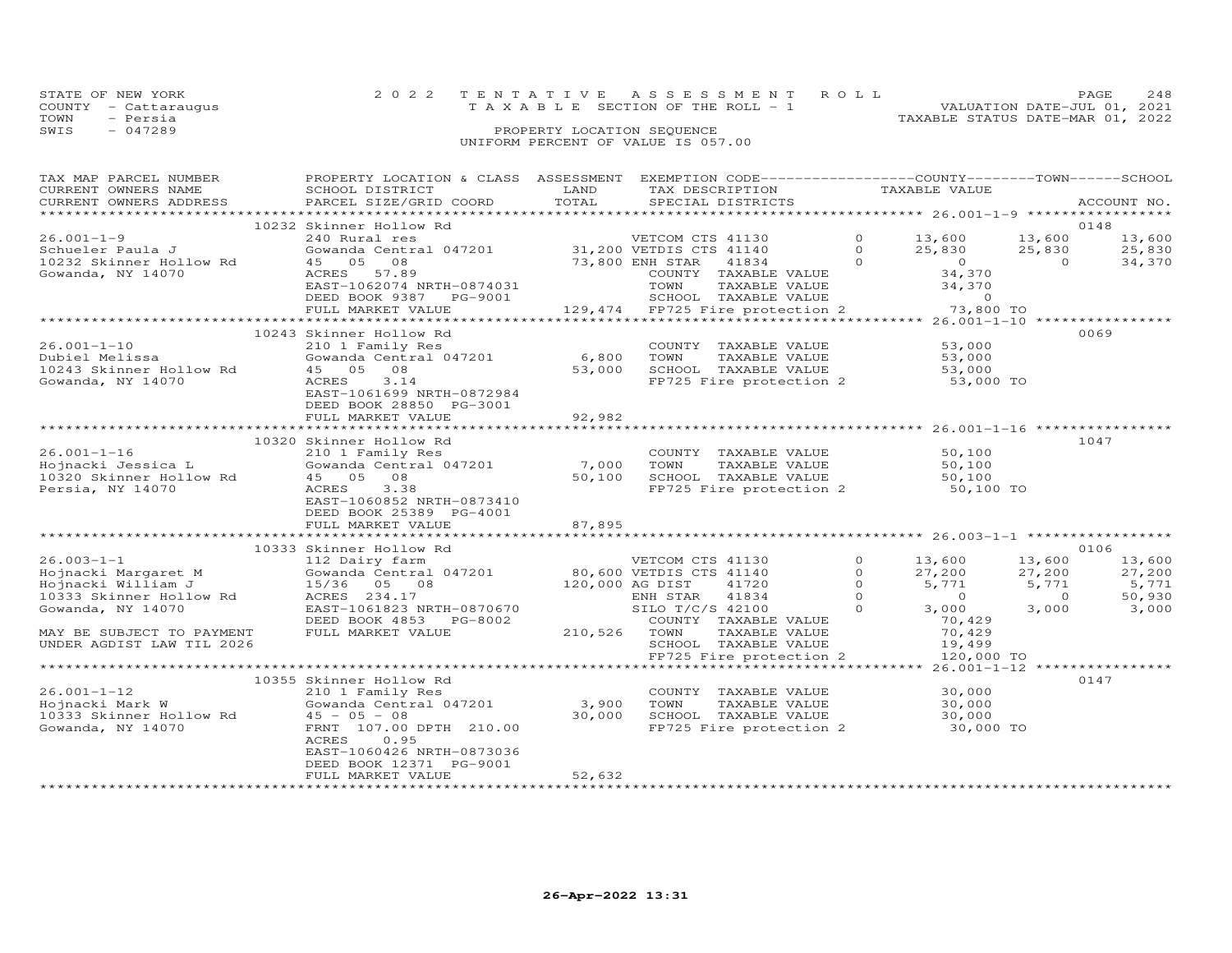| STATE OF NEW YORK    | 2022 TENTATIVE ASSESSMENT ROLL                                 | PAGE. | 2.49 |
|----------------------|----------------------------------------------------------------|-------|------|
| COUNTY - Cattaraugus | VALUATION DATE-JUL 01, 2021<br>TAXABLE SECTION OF THE ROLL - 1 |       |      |
| - Persia<br>TOWN     | TAXABLE STATUS DATE-MAR 01, 2022                               |       |      |
| $-047289$<br>SWIS    | PROPERTY LOCATION SEOUENCE                                     |       |      |
|                      | UNIFORM PERCENT OF VALUE IS 057.00                             |       |      |

| TAX MAP PARCEL NUMBER<br>CURRENT OWNERS NAME<br>CURRENT OWNERS ADDRESS                                       | PROPERTY LOCATION & CLASS ASSESSMENT<br>SCHOOL DISTRICT<br>PARCEL SIZE/GRID COORD                                                                                                                 | LAND<br>TOTAL              | EXEMPTION CODE------------------COUNTY-------TOWN------SCHOOL<br>TAX DESCRIPTION<br>SPECIAL DISTRICTS                    | TAXABLE VALUE                                                        | ACCOUNT NO.                |
|--------------------------------------------------------------------------------------------------------------|---------------------------------------------------------------------------------------------------------------------------------------------------------------------------------------------------|----------------------------|--------------------------------------------------------------------------------------------------------------------------|----------------------------------------------------------------------|----------------------------|
|                                                                                                              |                                                                                                                                                                                                   |                            |                                                                                                                          |                                                                      |                            |
| $26.001 - 1 - 13$<br>Valone Jonathan J Sr.<br>10369 Skinner Hollow Road<br>Gowanda, NY 14070                 | 10369 Skinner Hollow Rd<br>210 1 Family Res<br>Gowanda Central 047201<br>05<br>08<br>45<br>demo 2nd site 2005<br>FRNT 274.00 DPTH 135.00<br>EAST-1060327 NRTH-0873104<br>DEED BOOK 20200 PG-2389  | 7,500<br>47,400            | BAS STAR<br>41854<br>COUNTY<br>TAXABLE VALUE<br>TOWN<br>TAXABLE VALUE<br>SCHOOL TAXABLE VALUE<br>FP725 Fire protection 2 | $\circ$<br>$\overline{O}$<br>47,400<br>47,400<br>27,000<br>47,400 TO | 0017<br>$\Omega$<br>20,400 |
|                                                                                                              | FULL MARKET VALUE                                                                                                                                                                                 | 83,158                     |                                                                                                                          |                                                                      |                            |
|                                                                                                              |                                                                                                                                                                                                   |                            |                                                                                                                          |                                                                      |                            |
| $26.001 - 1 - 14$<br>Kopenski Theodore A<br>Kopenski Frances<br>369 Summit Blvd<br>North Tonawanda, NY 14120 | 10457 Skinner Hollow Rd<br>322 Rural vac>10<br>Gowanda Central 047201<br>45 05 08<br>ACRES 106.21<br>EAST-1059566 NRTH-0873200<br>DEED BOOK 712<br>PG-01129<br>FULL MARKET VALUE                  | 48,100<br>48,100<br>84,386 | COUNTY TAXABLE VALUE<br>TOWN<br>TAXABLE VALUE<br>SCHOOL TAXABLE VALUE<br>FP725 Fire protection 2                         | 48,100<br>48,100<br>48,100<br>48,100 TO                              | 0119                       |
|                                                                                                              |                                                                                                                                                                                                   |                            |                                                                                                                          |                                                                      |                            |
| $26.001 - 1 - 15.1$<br>Ervolina Donald I<br>10459 Skinner Hollow Rd<br>Gowanda, NY 14070                     | 10459 Skinner Hollow Rd<br>210 1 Family Res<br>Gowanda Central 047201<br>08<br>45 05<br>2.75<br><b>ACRES</b><br>EAST-1059350 NRTH-0872802<br>DEED BOOK 23807 PG-8001                              | 8,000<br>28,000            | COUNTY TAXABLE VALUE<br>TOWN<br>TAXABLE VALUE<br>SCHOOL TAXABLE VALUE<br>FP725 Fire protection 2                         | 28,000<br>28,000<br>28,000<br>28,000 TO                              | 0194                       |
|                                                                                                              | FULL MARKET VALUE<br>*****************************                                                                                                                                                | 49,123<br>**************   | ************************************* 26.001-1-15.3 ***************                                                      |                                                                      |                            |
| $26.001 - 1 - 15.3$<br>Kopenski Paul<br>PO Box 2<br>Gowanda, NY 14070                                        | 10471 Skinner Hollow Rd<br>210 1 Family Res<br>Gowanda Central 047201<br>05<br>08<br>45<br>2.60<br>ACRES<br>EAST-1059189 NRTH-0872801<br>DEED BOOK 22142 PG-2001<br>FULL MARKET VALUE             | 6,000<br>42,000<br>73,684  | COUNTY TAXABLE VALUE<br>TOWN<br>TAXABLE VALUE<br>SCHOOL TAXABLE VALUE<br>FP725 Fire protection 2                         | 42,000<br>42,000<br>42,000<br>42,000 TO                              | 1335                       |
|                                                                                                              | *******************************                                                                                                                                                                   |                            |                                                                                                                          |                                                                      |                            |
| $26.001 - 1 - 15.2$<br>Esposito David C<br>10485 Skinner Hollow Rd<br>Gowanda, NY 14070                      | 10485 Skinner Hollow Rd<br>210 1 Family Res<br>Gowanda Central 047201<br>45<br>05<br>08<br>ACRES<br>4.15 BANK<br>017<br>EAST-1058995 NRTH-0872801<br>DEED BOOK 20493 PG-4003<br>FULL MARKET VALUE | 7,500<br>66,000<br>115,789 | BAS STAR<br>41854<br>COUNTY<br>TAXABLE VALUE<br>TOWN<br>TAXABLE VALUE<br>SCHOOL TAXABLE VALUE<br>FP725 Fire protection 2 | $\Omega$<br>$\Omega$<br>66,000<br>66,000<br>45,600<br>66,000 TO      | 1265<br>$\Omega$<br>20,400 |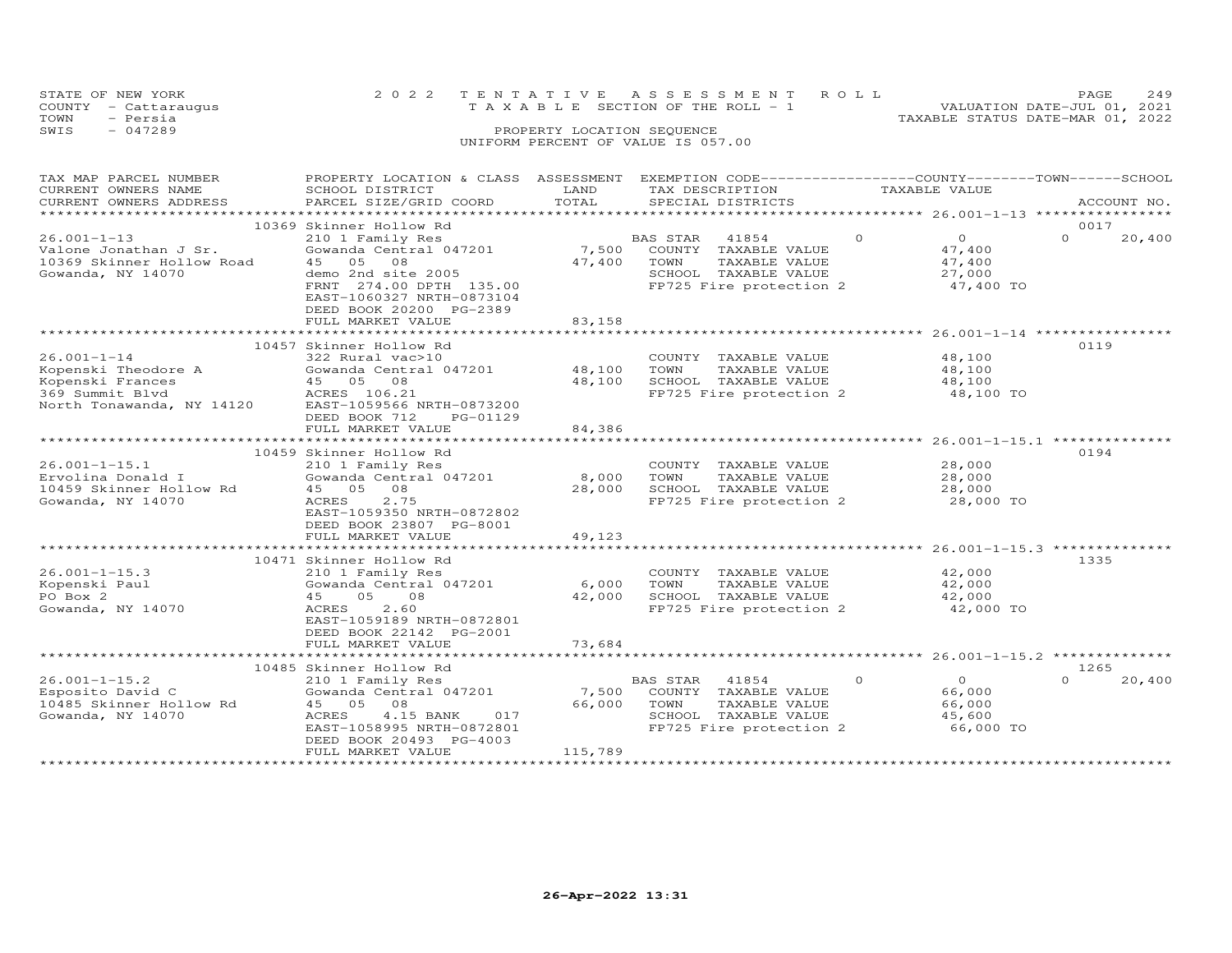| STATE OF NEW YORK    | 2022 TENTATIVE ASSESSMENT ROLL     | 2.50<br>PAGE.                    |
|----------------------|------------------------------------|----------------------------------|
| COUNTY - Cattaraugus | TAXABLE SECTION OF THE ROLL - 1    | VALUATION DATE-JUL 01, 2021      |
| TOWN<br>- Persia     |                                    | TAXABLE STATUS DATE-MAR 01, 2022 |
| SWIS<br>$-047289$    | PROPERTY LOCATION SEQUENCE         |                                  |
|                      | UNIFORM PERCENT OF VALUE IS 057.00 |                                  |

| TAX MAP PARCEL NUMBER                                  | PROPERTY LOCATION & CLASS ASSESSMENT |         | EXEMPTION CODE-----------------COUNTY-------TOWN------SCHOOL     |                        |             |
|--------------------------------------------------------|--------------------------------------|---------|------------------------------------------------------------------|------------------------|-------------|
| CURRENT OWNERS NAME                                    | SCHOOL DISTRICT                      | LAND    | TAX DESCRIPTION                                                  | TAXABLE VALUE          |             |
| CURRENT OWNERS ADDRESS                                 | PARCEL SIZE/GRID COORD               | TOTAL   | SPECIAL DISTRICTS                                                |                        | ACCOUNT NO. |
|                                                        |                                      |         |                                                                  |                        |             |
|                                                        | 10543 Skinner Hollow Rd              |         |                                                                  |                        | 0044        |
| $25.002 - 2 - 17$                                      | 210 1 Family Res                     |         |                                                                  | 113,100                |             |
|                                                        |                                      |         | COUNTY TAXABLE VALUE                                             |                        |             |
| Sarah E. Cotton Burr Revocable Gowanda Central 047201  |                                      | 41,400  | TOWN<br>TAXABLE VALUE                                            | 113,100                |             |
| 10543 Skinner Hollow Road                              | 53 05 08                             | 113,100 | SCHOOL TAXABLE VALUE                                             | 113,100                |             |
| Gowanda, NY 14070                                      | ACRES 96.01                          |         | FP725 Fire protection 2                                          | 113,100 TO             |             |
|                                                        | EAST-1058324 NRTH-0873266            |         |                                                                  |                        |             |
|                                                        | DEED BOOK 20200 PG-3798              |         |                                                                  |                        |             |
|                                                        | FULL MARKET VALUE                    | 198,421 |                                                                  |                        |             |
|                                                        |                                      |         |                                                                  |                        |             |
|                                                        |                                      |         |                                                                  |                        | 912         |
|                                                        | R10060 Skinner Hollow Rd             |         |                                                                  |                        |             |
| $26.001 - 1 - 5.5$                                     | 312 Vac w/imprv                      |         | COUNTY TAXABLE VALUE                                             | 67,000                 |             |
| Acorn Flats Incorporated Gowanda Central 047201 62,500 |                                      |         | TAXABLE VALUE<br>TOWN                                            | 67,000                 |             |
| 30 Cambridge Ave                                       | split 9/2007 from Evans 67,000       |         |                                                                  | 67,000                 |             |
| West Seneca, NY 14224                                  | ACRES 271.30                         |         | SCHOOL TAXABLE VALUE<br>FP725 Fire protection 2                  | 67,000 TO<br>67,000 TO |             |
|                                                        | EAST-0645768 NRTH-0875404            |         |                                                                  |                        |             |
|                                                        | DEED BOOK 30793 PG-8001              |         |                                                                  |                        |             |
|                                                        | FULL MARKET VALUE                    | 117,544 |                                                                  |                        |             |
|                                                        |                                      |         |                                                                  |                        |             |
|                                                        |                                      |         |                                                                  |                        |             |
|                                                        | Snyder Hill Rd                       |         |                                                                  |                        | 0140        |
| $34.002 - 2 - 13$                                      | 322 Rural vac>10                     |         | COUNTY TAXABLE VALUE                                             | 42,000                 |             |
| Clear Lake Lumber Inc                                  | Catt-LV Central 046402 42,000        |         | TAXABLE VALUE<br>TOWN                                            | 42,000                 |             |
| Attn: Attn: Sharon Stockton                            | 49 05 08                             | 42,000  | SCHOOL TAXABLE VALUE<br>FP726 Fire protection 3                  | 42,000                 |             |
| Mill St                                                | ACRES 72.50                          |         |                                                                  | $42,000$ TO            |             |
| PO Box 129                                             | EAST-1057712 NRTH-0858563            |         | WS720 Watershed                                                  | 8,400 TO               |             |
| Spartanburg, NY 16434-0129                             | DEED BOOK 00986 PG-00839             |         |                                                                  |                        |             |
|                                                        | FULL MARKET VALUE                    | 73,684  |                                                                  |                        |             |
|                                                        |                                      |         |                                                                  |                        |             |
|                                                        |                                      |         |                                                                  |                        | 0181        |
|                                                        | Snyder Hill Rd                       |         |                                                                  |                        |             |
| $34.002 - 2 - 15.1$                                    | 322 Rural vac>10                     |         | COUNTY TAXABLE VALUE                                             | 33,000                 |             |
| Mowry Jon W Life Us                                    | Catt-LV Central 046402               | 33,000  | TAXABLE VALUE<br>TOWN                                            | 33,000                 |             |
| Mowry Melody A Life Us                                 | 49 05 08                             | 33,000  |                                                                  |                        |             |
| 7966 Route 353                                         | ACRES 67.20                          |         | SCHOOL TAXABLE VALUE 33,000<br>FP726 Fire protection 3 33,000 TO |                        |             |
| Cattaraugus, NY 14719                                  | EAST-1058065 NRTH-0856103            |         | WS720 Watershed                                                  | 6,600 TO               |             |
|                                                        | DEED BOOK 18595 PG-8003              |         |                                                                  |                        |             |
|                                                        | FULL MARKET VALUE                    | 57,895  |                                                                  |                        |             |
|                                                        |                                      |         |                                                                  |                        |             |
|                                                        |                                      |         |                                                                  |                        | 1270        |
|                                                        | Snyder Hill Rd                       |         |                                                                  |                        |             |
| $34.002 - 2 - 15.3$                                    | 314 Rural vac<10                     |         | COUNTY TAXABLE VALUE                                             | 9,900                  |             |
| Rote Louis Frank Jr                                    | Catt-LV Central 046402               | 9,900   | TOWN<br>TAXABLE VALUE                                            | 9,900                  |             |
| 26046 East River Rd                                    | 49 05 08                             | 9,900   | SCHOOL TAXABLE VALUE                                             | 9,900                  |             |
| Gross Isle, MI 48138                                   | ACRES<br>9.40                        |         | FP726 Fire protection 3 9,900 TO                                 |                        |             |
|                                                        | EAST-1058870 NRTH-0857265            |         | WS720 Watershed                                                  | 1,980 TO               |             |
|                                                        | DEED BOOK 00944 PG-01012             |         |                                                                  |                        |             |
|                                                        | FULL MARKET VALUE                    | 17,368  |                                                                  |                        |             |
|                                                        |                                      |         |                                                                  |                        |             |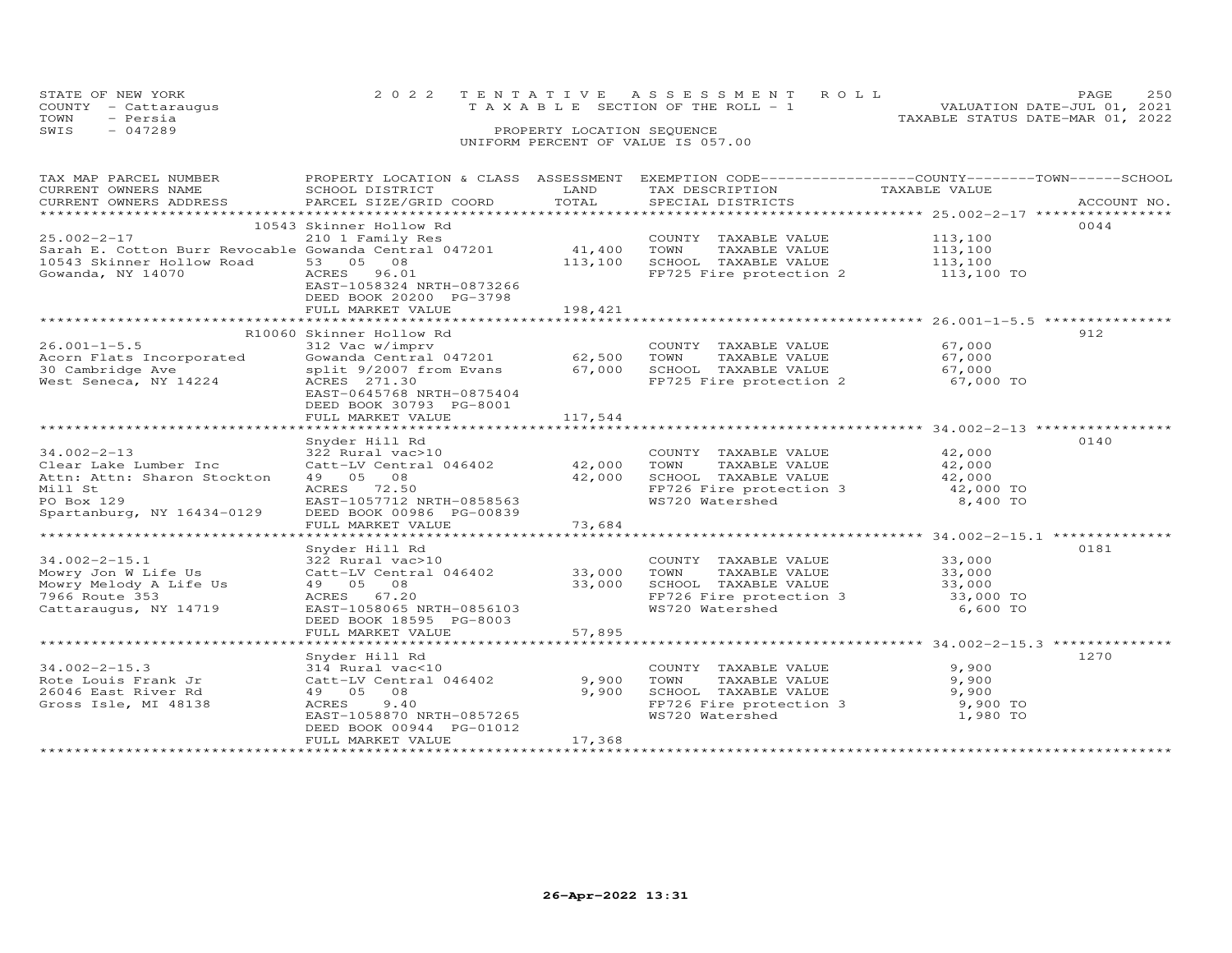| STATE OF NEW YORK    | 2022 TENTATIVE ASSESSMENT ROLL     | 2.51<br>PAGE.                    |
|----------------------|------------------------------------|----------------------------------|
| COUNTY - Cattaraugus | TAXABLE SECTION OF THE ROLL - 1    | VALUATION DATE-JUL 01, 2021      |
| - Persia<br>TOWN     |                                    | TAXABLE STATUS DATE-MAR 01, 2022 |
| $-047289$<br>SWIS    | PROPERTY LOCATION SEQUENCE         |                                  |
|                      | UNIFORM PERCENT OF VALUE IS 057.00 |                                  |
|                      |                                    |                                  |

| TAX MAP PARCEL NUMBER<br>CURRENT OWNERS NAME FOR THE SCHOOL DISTRICT LAND TRANSPORTAGING TRANSFORM TRANSFORM TRANSFORM CURRENT OWNERS ADDRESS SCHOOL DISTRICT LAND TAXABLE VALUE TRANSPORT TRANSPORT TRANSPORT TRANSPORT TRANSPORT TRANSPORT TRANSPORT | PROPERTY LOCATION & CLASS ASSESSMENT EXEMPTION CODE----------------COUNTY-------TOWN------SCHOOL |         |                                                                                                                                                              |                        |                    |
|--------------------------------------------------------------------------------------------------------------------------------------------------------------------------------------------------------------------------------------------------------|--------------------------------------------------------------------------------------------------|---------|--------------------------------------------------------------------------------------------------------------------------------------------------------------|------------------------|--------------------|
|                                                                                                                                                                                                                                                        |                                                                                                  |         |                                                                                                                                                              |                        |                    |
|                                                                                                                                                                                                                                                        | Snyder Hill Rd                                                                                   |         |                                                                                                                                                              |                        | 1076               |
| $35.001 - 1 - 21.3$                                                                                                                                                                                                                                    | 312 Vac w/imprv                                                                                  |         | COUNTY TAXABLE VALUE 32,200                                                                                                                                  |                        |                    |
| Regan Richard J                                                                                                                                                                                                                                        | $Catt-LV$ Central 046402 20,800                                                                  |         |                                                                                                                                                              |                        |                    |
| Regan Margaret                                                                                                                                                                                                                                         | 41 05 08                                                                                         | 32,200  |                                                                                                                                                              |                        |                    |
| 7687 Eden Valley Rd                                                                                                                                                                                                                                    | ACRES 34.01                                                                                      |         |                                                                                                                                                              |                        |                    |
| Eden, NY 14057                                                                                                                                                                                                                                         | EAST-1059681 NRTH-0856776                                                                        |         | $FPT25$ Fire protection 2 32,200 TO<br>WS720 Watershed 6,440 TO                                                                                              |                        |                    |
|                                                                                                                                                                                                                                                        | DEED BOOK 789 PG-00607                                                                           |         |                                                                                                                                                              |                        |                    |
|                                                                                                                                                                                                                                                        | FULL MARKET VALUE                                                                                | 56,491  |                                                                                                                                                              |                        |                    |
|                                                                                                                                                                                                                                                        |                                                                                                  |         |                                                                                                                                                              |                        |                    |
|                                                                                                                                                                                                                                                        | Snyder Hill Rd                                                                                   |         |                                                                                                                                                              |                        | 1073               |
| $35.001 - 1 - 21.4$                                                                                                                                                                                                                                    | 322 Rural vac>10<br>COUNT = 322 Rural vac>10<br>Catt-LV Central 046402 = 30,800 = 70WN           |         | COUNTY TAXABLE VALUE 30,800<br>TOWN TAXABLE VALUE 30,800                                                                                                     |                        |                    |
| McDonald Jesse J Life us                                                                                                                                                                                                                               |                                                                                                  |         |                                                                                                                                                              |                        |                    |
| McDonald Edna M Life us                                                                                                                                                                                                                                | 41 05 08                                                                                         | 30,800  |                                                                                                                                                              |                        |                    |
| 6591 Taylor Rd                                                                                                                                                                                                                                         | ACRES 62.58                                                                                      |         | SCHOOL TAXABLE VALUE 30,800<br>FP725 Fire protection 2 30,800 TO<br>WS720 Watershed 6,160 TO                                                                 |                        |                    |
| Hamburg, NY 14075                                                                                                                                                                                                                                      | EAST-1060611 NRTH-0855655<br>DEED BOOK 1630 PG-5002                                              |         |                                                                                                                                                              |                        |                    |
|                                                                                                                                                                                                                                                        |                                                                                                  |         |                                                                                                                                                              |                        |                    |
|                                                                                                                                                                                                                                                        |                                                                                                  |         |                                                                                                                                                              |                        |                    |
|                                                                                                                                                                                                                                                        | 7948 Snyder Hill Rd                                                                              |         |                                                                                                                                                              |                        | 1283               |
| $35.001 - 1 - 21.5$                                                                                                                                                                                                                                    | 312 Vac w/imprv                                                                                  |         | COUNTY TAXABLE VALUE 10,800                                                                                                                                  |                        |                    |
|                                                                                                                                                                                                                                                        |                                                                                                  |         | TAXABLE VALUE<br>TOWN                                                                                                                                        | 10,800                 |                    |
|                                                                                                                                                                                                                                                        | Catt-LV Central 046402 5,800<br>41 05 08 10,800                                                  |         |                                                                                                                                                              |                        |                    |
|                                                                                                                                                                                                                                                        | ACRES 1.89                                                                                       |         |                                                                                                                                                              |                        |                    |
|                                                                                                                                                                                                                                                        | EAST-1059182 NRTH-0856012                                                                        |         | $\begin{array}{lllll} & & & & \texttt{10,800} \\ \texttt{FP725 Fire protection} & & & & 10,800 \\ \texttt{WS720 Watershed} & & & & 10,800 T0 \\ \end{array}$ |                        |                    |
|                                                                                                                                                                                                                                                        | DEED BOOK 17384 PG-2002                                                                          |         |                                                                                                                                                              |                        |                    |
|                                                                                                                                                                                                                                                        |                                                                                                  |         |                                                                                                                                                              |                        |                    |
|                                                                                                                                                                                                                                                        |                                                                                                  |         |                                                                                                                                                              |                        |                    |
|                                                                                                                                                                                                                                                        | 8099 Snyder Hill Rd<br>Snyder Hill Rd<br>210 1 Family Res                                        |         |                                                                                                                                                              |                        | 1045               |
| $34.002 - 2 - 14$                                                                                                                                                                                                                                      |                                                                                                  |         | ENH STAR 41834 0                                                                                                                                             | $\overline{a}$         | $\Omega$<br>50,930 |
|                                                                                                                                                                                                                                                        | Catt-LV Central 046402 9,600 COUNTY TAXABLE VALUE                                                |         |                                                                                                                                                              | 87,000                 |                    |
| convertuer Paul A<br>8099 Snyder Hill Rd<br>Cattaraugus, NY 14710                                                                                                                                                                                      |                                                                                                  |         | TAXABLE VALUE<br>SCHOOL TAXABLE VALUE 36,070                                                                                                                 | 87,000                 |                    |
|                                                                                                                                                                                                                                                        | ACRES                                                                                            |         |                                                                                                                                                              |                        |                    |
|                                                                                                                                                                                                                                                        | 6.65<br>EAST-1058621 NRTH-0857097                                                                |         | FP726 Fire protection 3<br>WS720 Watershed                                                                                                                   | 87,000 TO<br>17,400 TO |                    |
|                                                                                                                                                                                                                                                        | DEED BOOK 20200 PG-9140                                                                          |         |                                                                                                                                                              |                        |                    |
|                                                                                                                                                                                                                                                        | FULL MARKET VALUE                                                                                | 152,632 |                                                                                                                                                              |                        |                    |
|                                                                                                                                                                                                                                                        |                                                                                                  |         |                                                                                                                                                              |                        |                    |
|                                                                                                                                                                                                                                                        | 8130 Snyder Hill Rd                                                                              |         |                                                                                                                                                              |                        | 1275               |
| $35.001 - 1 - 24.2$                                                                                                                                                                                                                                    | 210 1 Family Res                                                                                 |         | COUNTY TAXABLE VALUE 84,500                                                                                                                                  |                        |                    |
| Eklund Jeffery C                                                                                                                                                                                                                                       | $Catt-LV$ Central $046402$ 12,500                                                                |         | TOWN                                                                                                                                                         | TAXABLE VALUE 84,500   |                    |
| 8130 Snyder Hill Rd                                                                                                                                                                                                                                    | 41 08 08                                                                                         | 84,500  | SCHOOL TAXABLE VALUE                                                                                                                                         | 84,500                 |                    |
| Cattaraugus, NY 14719                                                                                                                                                                                                                                  | ACRES 12.50 BANK 032                                                                             |         | FP726 Fire protection 3 84,500 TO                                                                                                                            |                        |                    |
|                                                                                                                                                                                                                                                        | EAST-1059462 NRTH-0857744                                                                        |         | WS720 Watershed                                                                                                                                              | 16,900 TO              |                    |
|                                                                                                                                                                                                                                                        | DEED BOOK 1445 PG-7001                                                                           |         |                                                                                                                                                              |                        |                    |
|                                                                                                                                                                                                                                                        | FULL MARKET VALUE                                                                                | 148,246 |                                                                                                                                                              |                        |                    |
|                                                                                                                                                                                                                                                        | ***********************                                                                          |         |                                                                                                                                                              |                        |                    |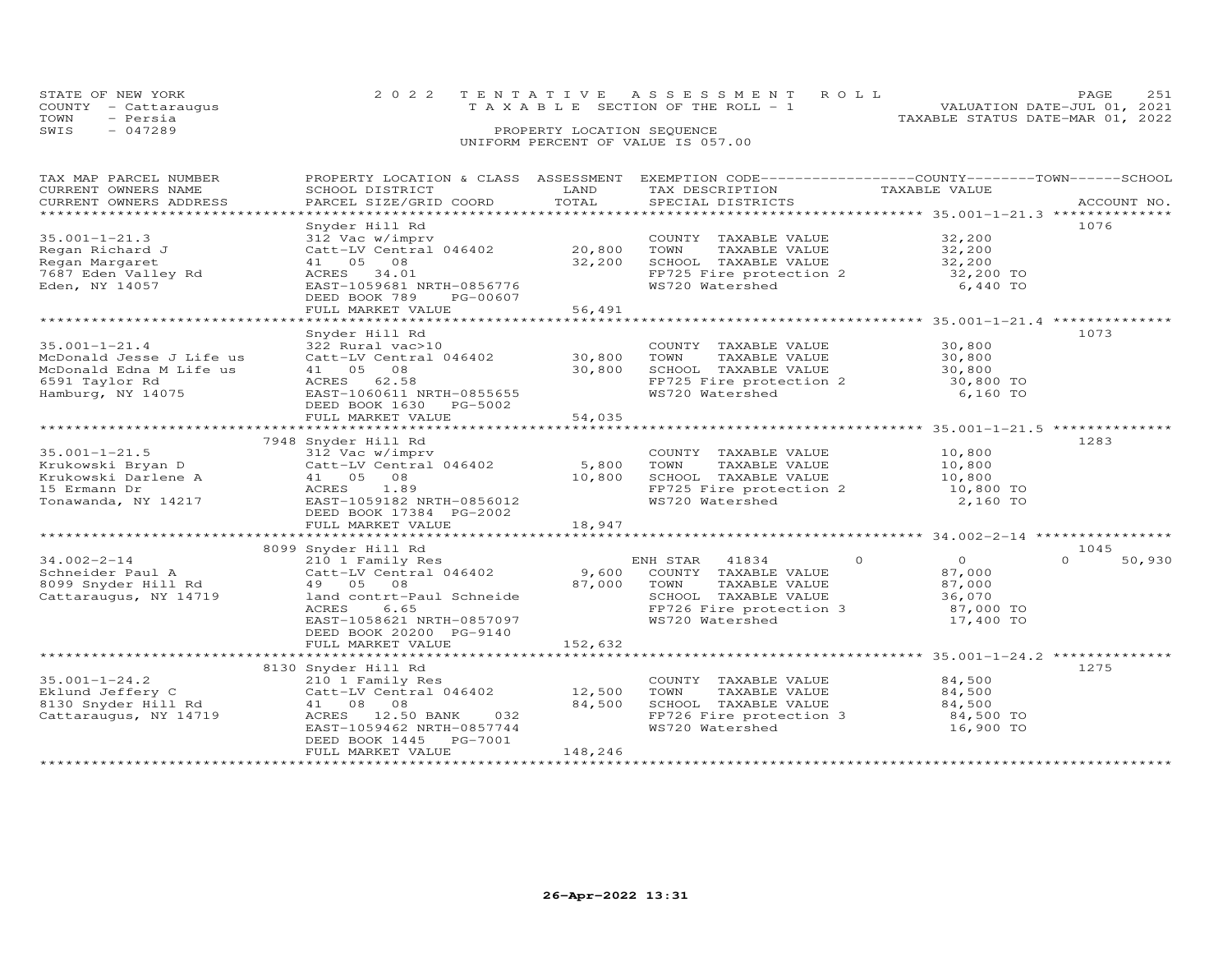|      | STATE OF NEW YORK    | 2022 TENTATIVE ASSESSMENT ROLL                                       | PAGE | 252 |
|------|----------------------|----------------------------------------------------------------------|------|-----|
|      | COUNTY - Cattaraugus | VALUATION DATE-JUL 01, 2021<br>T A X A B L E SECTION OF THE ROLL - 1 |      |     |
| TOWN | - Persia             | TAXABLE STATUS DATE-MAR 01, 2022                                     |      |     |
| SWIS | $-047289$            | PROPERTY LOCATION SEQUENCE                                           |      |     |
|      |                      | UNIFORM PERCENT OF VALUE IS 057.00                                   |      |     |
|      |                      |                                                                      |      |     |

| TAX MAP PARCEL NUMBER<br>CURRENT OWNERS NAME<br>CURRENT OWNERS ADDRESS                                                                                       | PROPERTY LOCATION & CLASS ASSESSMENT<br>SCHOOL DISTRICT<br>PARCEL SIZE/GRID COORD                                                                                                                                              | LAND<br>TOTAL              | EXEMPTION CODE-----------------COUNTY-------TOWN------SCHOOL<br>TAX DESCRIPTION<br>SPECIAL DISTRICTS                                     |                      | TAXABLE VALUE                                                          |                   | ACCOUNT NO.        |
|--------------------------------------------------------------------------------------------------------------------------------------------------------------|--------------------------------------------------------------------------------------------------------------------------------------------------------------------------------------------------------------------------------|----------------------------|------------------------------------------------------------------------------------------------------------------------------------------|----------------------|------------------------------------------------------------------------|-------------------|--------------------|
| *********************                                                                                                                                        | ***************************                                                                                                                                                                                                    |                            |                                                                                                                                          |                      |                                                                        |                   |                    |
| $35.001 - 1 - 27$<br>McInerney Adam<br>Meahl-McInerney Melissa<br>8180 Snyder Hill Rd<br>Cattaraugus, NY 14719                                               | 8180 Snyder Hill Rd<br>210 1 Family Res<br>Catt-LV Central 046402<br>08<br>49 05<br>ACRES<br>7.14 BANK<br>017<br>EAST-1059200 NRTH-0858377<br>DEED BOOK 1027 PG-3<br>FULL MARKET VALUE                                         | 9,800<br>74,600<br>130,877 | BAS STAR<br>41854<br>COUNTY TAXABLE VALUE<br>TOWN<br>TAXABLE VALUE<br>SCHOOL TAXABLE VALUE<br>FP726 Fire protection 3<br>WS720 Watershed | $\Omega$             | $\overline{O}$<br>74,600<br>74,600<br>54,200<br>74,600 TO<br>14,920 TO | 0153<br>$\Omega$  | 20,400             |
|                                                                                                                                                              | 8227 Snyder Hill Rd                                                                                                                                                                                                            |                            |                                                                                                                                          |                      |                                                                        | 1261              |                    |
| $34.002 - 2 - 12.2$<br>Webber Donna<br>Webber Michael<br>8227 Snyder Hill Rd<br>Cattaraugus, NY 14719                                                        | 210 1 Family Res<br>Catt-LV Central 046402<br>50 05<br>08<br>ACRES<br>4.20 BANK<br>017<br>EAST-1058685 NRTH-0859455<br>DEED BOOK 00965 PG-01104<br>FULL MARKET VALUE                                                           | 7,700<br>52,600<br>92,281  | BAS STAR<br>41854<br>COUNTY TAXABLE VALUE<br>TOWN<br>TAXABLE VALUE<br>SCHOOL TAXABLE VALUE<br>FP726 Fire protection 3<br>WS720 Watershed | $\Omega$             | $\overline{0}$<br>52,600<br>52,600<br>32,200<br>52,600 TO<br>10,520 TO | $\Omega$          | 20,400             |
|                                                                                                                                                              |                                                                                                                                                                                                                                |                            |                                                                                                                                          |                      |                                                                        |                   |                    |
| $17.001 - 1 - 2.3$<br>Niefergold David<br>Niefergold Emily<br>12057 Taylor Rd<br>Lawtons, NY 14091<br>MAY BE SUBJECT TO PAYMENT<br>UNDER AGDIST LAW TIL 2029 | Valentine Flats Rd<br>322 Rural vac>10<br>Gowanda Central 047201<br>4/11-splt from Plateau Re<br>$3/12$ -mrdg $1-7.2$ , $1-4$ , $1-3$<br>ACRES 82.50<br>EAST-1061377 NRTH-0888666<br>DEED BOOK 15730 PG-1<br>FULL MARKET VALUE | 37,000<br>37,000<br>64,912 | AG DISTOUT 41730<br>COUNTY TAXABLE VALUE<br>TAXABLE VALUE<br>TOWN<br>SCHOOL TAXABLE VALUE<br>FP724 Fire protection 1                     | $\Omega$             | 1,133<br>35,867<br>35,867<br>35,867<br>37,000 TO                       | 1558<br>1,133     | 1,133              |
|                                                                                                                                                              | 10106 Valentine Flats Rd                                                                                                                                                                                                       | ***************            |                                                                                                                                          |                      |                                                                        | 0167              |                    |
| $17.001 - 1 - 7.1$<br>Ross Francis H Jr<br>Ross Erin F<br>10106 Valentine Flats Rd<br>Gowanda, NY 14070                                                      | 240 Rural res<br>Gowanda Central 047201<br>08<br>06 06<br>$4/11$ -splt off $4.45$ ac to<br>$3/12$ -mrged $1-2.1$ & $1-6$ in<br>ACRES<br>90.13<br>EAST-1060071 NRTH-0889267<br>DEED BOOK 20932 PG-8002                          | 44,800 BAS STAR            | CW_15_VET/ 41161<br>41854<br>57,100 COUNTY TAXABLE VALUE<br>TOWN<br>TAXABLE VALUE<br>SCHOOL TAXABLE VALUE<br>FP724 Fire protection 1     | $\Omega$<br>$\Omega$ | 8,160<br>$\Omega$<br>48,940<br>48,940<br>36,700<br>57,100 TO           | 8,160<br>$\Omega$ | $\Omega$<br>20,400 |
|                                                                                                                                                              | FULL MARKET VALUE                                                                                                                                                                                                              | 100,175                    |                                                                                                                                          |                      |                                                                        |                   |                    |
| $17.001 - 1 - 2.2$<br>Andolsek Theodore R<br>Andolsek Sandra<br>47 Beech St<br>Gowanda, NY 14070                                                             | 10180 Valentines Flat Rd<br>312 Vac w/imprv<br>Gowanda Central 047201<br>split from 17.002-1-2 (8/<br>FRNT 1173.10 DPTH<br>ACRES<br>9.45<br>EAST-1060228 NRTH-0889995<br>DEED BOOK 6181<br>PG-7001<br>FULL MARKET VALUE        | 5,400<br>7,400<br>12,982   | COUNTY TAXABLE VALUE<br>TOWN<br>TAXABLE VALUE<br>SCHOOL TAXABLE VALUE<br>$FP724$ Fire protection 1 $7,400$ TO                            |                      | 7,400<br>7,400<br>7,400                                                | 1368              |                    |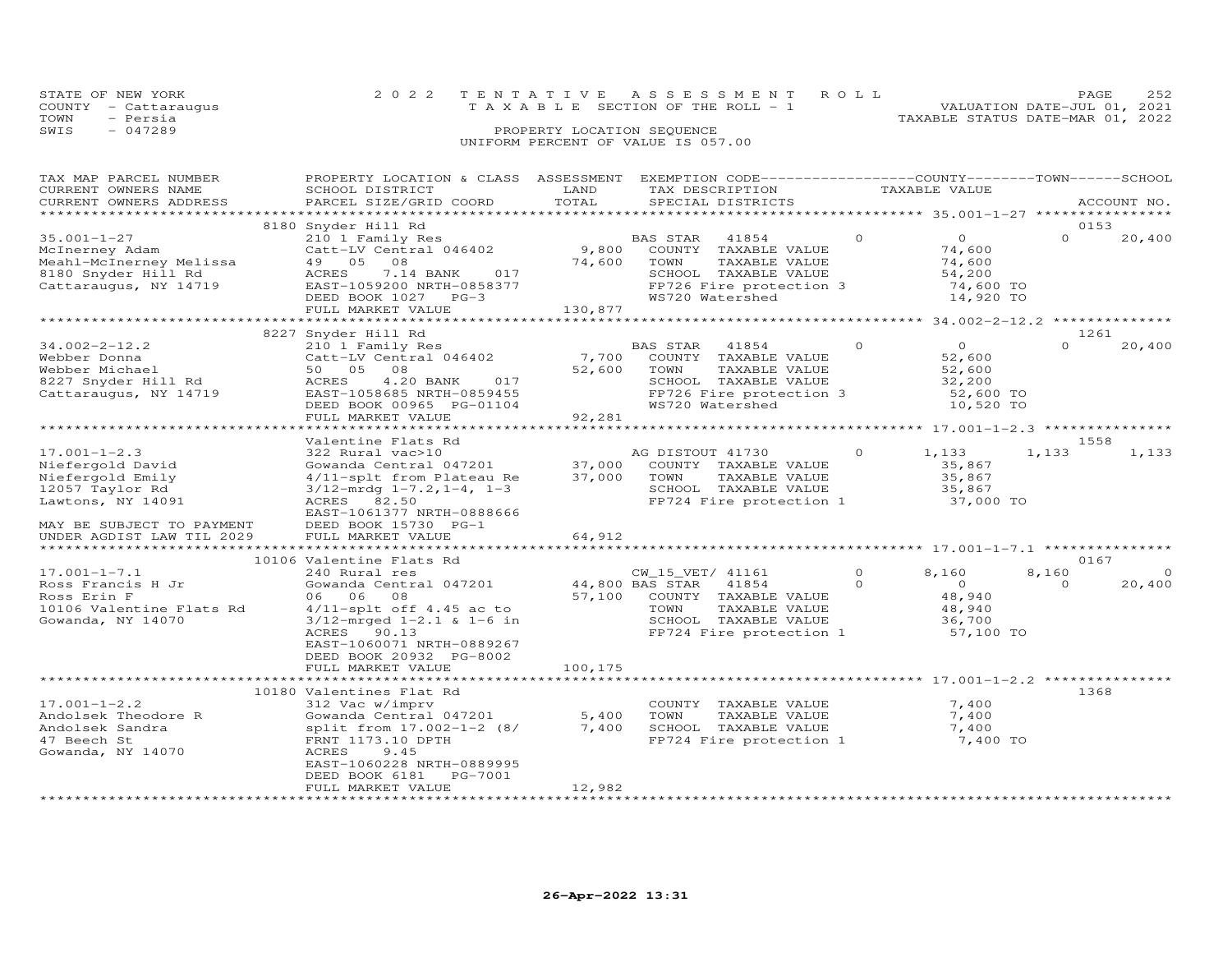| STATE OF NEW YORK<br>COUNTY - Cattaraugus<br>- Persia<br>TOWN<br>SWIS<br>$-047289$ | 2022 TENTATIVE ASSESSMENT ROLL                                                                  | T A X A B L E SECTION OF THE ROLL - 1<br>PROPERTY LOCATION SEQUENCE<br>UNIFORM PERCENT OF VALUE IS 057.00 |  | TAXABLE STATUS DATE-MAR 01, 2022 | PAGE<br>VALUATION DATE-JUL 01, 2021 | 253 |
|------------------------------------------------------------------------------------|-------------------------------------------------------------------------------------------------|-----------------------------------------------------------------------------------------------------------|--|----------------------------------|-------------------------------------|-----|
| TAX MAP PARCEI, NUMBER                                                             | PROPERTY LOCATION & CLASS ASSESSMENT EXEMPTION CODE----------------COUNTY-------TOWN-----SCHOOL |                                                                                                           |  |                                  |                                     |     |

| CURRENT OWNERS NAME    | SCHOOL DISTRICT                                                   | LAND                 | TAX DESCRIPTION                                    | -------<br>TAXABLE VALUE |             |
|------------------------|-------------------------------------------------------------------|----------------------|----------------------------------------------------|--------------------------|-------------|
| CURRENT OWNERS ADDRESS | PARCEL SIZE/GRID COORD                                            | TOTAL                | SPECIAL DISTRICTS                                  |                          | ACCOUNT NO. |
|                        | Van Etten Rd                                                      |                      |                                                    |                          | 1373        |
| $16.004 - 2 - 7.2$     | 314 Rural vac<10                                                  |                      | COUNTY TAXABLE VALUE                               | 500                      |             |
| Tolman John J          | Gowanda Central 047201                                            |                      |                                                    | 500                      |             |
| 9886 Van Etten Rd      | split off 16.004-2-7 1/08                                         |                      | 500 TOWN TAXABLE VALUE<br>500 SCHOOL TAXABLE VALUE | 500                      |             |
| Gowanda, NY 14070      | nrf                                                               |                      | FP724 Fire protection 1                            | 500 TO                   |             |
|                        | ACRES<br>1.30                                                     |                      |                                                    |                          |             |
|                        | EAST-1051026 NRTH-0884704                                         |                      |                                                    |                          |             |
|                        | DEED BOOK 9430 PG-3001                                            | 877                  |                                                    |                          |             |
|                        | FULL MARKET VALUE                                                 |                      |                                                    |                          |             |
|                        | Van Etten Rd                                                      |                      |                                                    |                          | 1374        |
| $16.004 - 2 - 7.3$     | 322 Rural vac>10                                                  |                      | COUNTY TAXABLE VALUE                               | 10,800                   |             |
| Stebbins Paul W        |                                                                   |                      | TOWN<br>TAXABLE VALUE                              | 10,800                   |             |
| Stebbins Sandra L      | Gowanda Central 047201 10,800<br>split off 16.004-2-7 1/08 10,800 |                      | SCHOOL TAXABLE VALUE                               | 10,800                   |             |
| 10010 Route 62         | ACRES 15.40                                                       |                      | FP724 Fire protection 1                            | 10,800 TO                |             |
| Gowanda, NY 14070      | EAST-1051273 NRTH-0886147                                         |                      |                                                    |                          |             |
|                        | DEED BOOK 9430 PG-3002                                            |                      |                                                    |                          |             |
|                        | FULL MARKET VALUE                                                 | 18,947               |                                                    |                          |             |
|                        | Van Etten Rd                                                      |                      |                                                    |                          | 0228        |
| $16.004 - 2 - 23$      | 322 Rural vac>10                                                  |                      | COUNTY TAXABLE VALUE                               | 36,000                   |             |
| Pustulka Joseph        | Gowanda Central 047201                                            | 36,000 TOWN          | TAXABLE VALUE                                      | 36,000                   |             |
| Pustulka Andrea        | 63 05 08                                                          |                      | 36,000 SCHOOL TAXABLE VALUE                        | 36,000                   |             |
| 9957 Hill Rd           | Trustee                                                           |                      | FP724 Fire protection 1                            | 36,000 TO                |             |
| Cattaraugus, NY 14719  | ACRES 87.29                                                       |                      |                                                    |                          |             |
|                        | EAST-1052163 NRTH-0882214                                         |                      |                                                    |                          |             |
|                        | DEED BOOK 1010 PG-1020<br>FULL MARKET VALUE                       | 63,158               |                                                    |                          |             |
|                        | ***************************                                       | ******************** |                                                    |                          |             |
|                        | 9830 Van Etten Rd                                                 |                      |                                                    |                          | 0227        |
| $16.004 - 2 - 7.1$     | 312 Vac w/imprv                                                   |                      | COUNTY TAXABLE VALUE                               | 38,600                   |             |
| Anderson Denise P      | Gowanda Central 047201                                            | 32,600               | TOWN<br>TAXABLE VALUE                              | 38,600                   |             |
| Williams Vicky L       | 64 05 08<br>Barn                                                  | 38,600               | SCHOOL TAXABLE VALUE                               | 38,600                   |             |
| 8371 Route 83          | 6/15/05-NYS Appropriation                                         |                      | FP724 Fire protection 1                            | 38,600 TO                |             |
| S. Dayton, NY 14138    | .488 acre 1/2001, 3367/90                                         |                      |                                                    |                          |             |
|                        | ACRES 89.75<br>EAST-1051784 NRTH-0885302                          |                      |                                                    |                          |             |
|                        | DEED BOOK 9430 PG-3003                                            |                      |                                                    |                          |             |
|                        | FULL MARKET VALUE                                                 | 67,719               |                                                    |                          |             |
|                        |                                                                   |                      |                                                    |                          |             |
|                        | 9830 Van Etten Rd                                                 |                      |                                                    |                          |             |
| $16.004 - 2 - 7.4$     | 322 Rural vac>10                                                  |                      | COUNTY TAXABLE VALUE                               | 10,100                   |             |
| Nosal Robert J         | Gowanda Central 047201                                            | 10,100               | TOWN<br>TAXABLE VALUE                              | 10,100                   |             |
| 100 Carpenter Ter      | 64 05 08                                                          | 10,100               | SCHOOL TAXABLE VALUE                               | 10,100                   |             |
| Gowanda, NY 14070      | split from 16.004-2-7.1<br>ACRES 14.80                            |                      | FP724 Fire protection 1                            | 10,100 TO                |             |
|                        | EAST-1051510 NRTH-0883302                                         |                      |                                                    |                          |             |
|                        |                                                                   |                      |                                                    |                          |             |
|                        | FULL MARKET VALUE                                                 | 17,719               |                                                    |                          |             |
|                        |                                                                   |                      |                                                    |                          |             |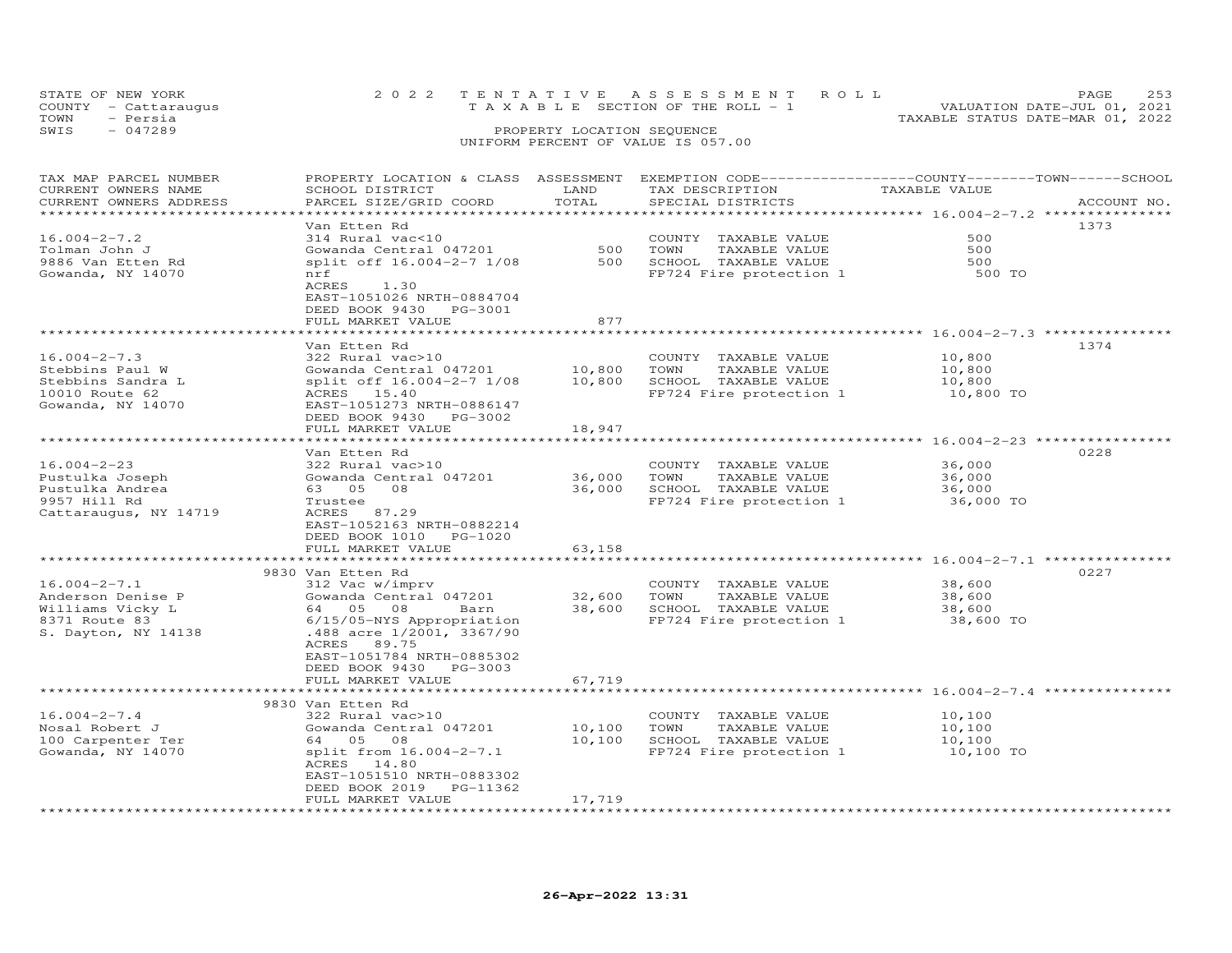| STATE OF NEW YORK    | 2022 TENTATIVE ASSESSMENT ROLL                                       | <b>PAGE</b> | 2.54 |
|----------------------|----------------------------------------------------------------------|-------------|------|
| COUNTY - Cattaraugus | VALUATION DATE-JUL 01, 2021<br>T A X A B L E SECTION OF THE ROLL - 1 |             |      |
| - Persia<br>TOWN     | TAXABLE STATUS DATE-MAR 01, 2022                                     |             |      |
| SWIS<br>$-047289$    | PROPERTY LOCATION SEQUENCE                                           |             |      |
|                      | UNIFORM PERCENT OF VALUE IS 057.00                                   |             |      |
|                      |                                                                      |             |      |

| TAX MAP PARCEL NUMBER<br>CURRENT OWNERS NAME<br>CURRENT OWNERS ADDRESS                             | PROPERTY LOCATION & CLASS ASSESSMENT EXEMPTION CODE----------------COUNTY-------TOWN-----SCHOOL<br>SCHOOL DISTRICT<br>PARCEL SIZE/GRID COORD                                                                     | LAND<br>TOTAL              | TAX DESCRIPTION<br>SPECIAL DISTRICTS                                                                                  | TAXABLE VALUE                                                  | ACCOUNT NO.        |
|----------------------------------------------------------------------------------------------------|------------------------------------------------------------------------------------------------------------------------------------------------------------------------------------------------------------------|----------------------------|-----------------------------------------------------------------------------------------------------------------------|----------------------------------------------------------------|--------------------|
| **********************                                                                             |                                                                                                                                                                                                                  |                            |                                                                                                                       |                                                                |                    |
|                                                                                                    | 9836 Van Etten Rd                                                                                                                                                                                                |                            |                                                                                                                       |                                                                | 1078               |
| $16.004 - 2 - 28$<br>VanEtten Alan<br>9836 VanEtten Rd<br>Gowanda, NY 14070                        | 210 1 Family Res<br>Gowanda Central 047201<br>64 05<br>08<br>2.75<br>ACRES<br>EAST-1051131 NRTH-0883876<br>DEED BOOK 11571 PG-7002<br>FULL MARKET VALUE                                                          | 6,800<br>61,600<br>108,070 | ENH STAR<br>41834<br>COUNTY TAXABLE VALUE<br>TOWN<br>TAXABLE VALUE<br>SCHOOL TAXABLE VALUE<br>FP724 Fire protection 1 | $\circ$<br>$\Omega$<br>61,600<br>61,600<br>10,670<br>61,600 TO | $\Omega$<br>50,930 |
|                                                                                                    |                                                                                                                                                                                                                  |                            |                                                                                                                       |                                                                |                    |
| $26.003 - 1 - 3.1$<br>Gibbs Joshua<br>8483 Route 353<br>Gowanda, NY 14070                          | Wilder Rd<br>311 Res vac land<br>Gowanda Central 047201<br>36 05 08<br>split off 159.15 acres10/<br>ACRES<br>3.05 BANK<br>017<br>EAST-1060743 NRTH-0868704<br>DEED BOOK 10357 PG-6011                            | 1,800<br>1,800             | COUNTY TAXABLE VALUE<br>TOWN<br>TAXABLE VALUE<br>SCHOOL TAXABLE VALUE<br>FP725 Fire protection 2                      | 1,800<br>1,800<br>1,800<br>1,800 TO                            | 0240               |
|                                                                                                    | FULL MARKET VALUE                                                                                                                                                                                                | 3,158                      |                                                                                                                       |                                                                |                    |
|                                                                                                    |                                                                                                                                                                                                                  |                            |                                                                                                                       | ********************* 26.003-1-3.3 ***********                 |                    |
|                                                                                                    | 10261 Wilder Rd                                                                                                                                                                                                  |                            |                                                                                                                       |                                                                | 1356               |
| $26.003 - 1 - 3.3$<br>Wilder Eric R<br>10261 Wilder Rd<br>Gowanda, NY 14070                        | 210 1 Family Res<br>Gowanda Central 047201<br>split from 26.001-1-3.1<br>ACRES 19.55 BANK<br>081<br>EAST-1060368 NRTH-0869102<br>DEED BOOK 1032 PG-894<br>FULL MARKET VALUE                                      | 8,600<br>25,000<br>43,860  | COUNTY TAXABLE VALUE<br>TOWN<br>TAXABLE VALUE<br>SCHOOL TAXABLE VALUE<br>FP725 Fire protection 2                      | 25,000<br>25,000<br>25,000<br>25,000 TO                        |                    |
|                                                                                                    |                                                                                                                                                                                                                  |                            |                                                                                                                       | ********** 26.003-1-3.2 ***                                    |                    |
| $26.003 - 1 - 3.2$<br>Thomas Joshua M<br>Thomas Katherine M<br>809 Tacoma Ave<br>Buffalo, NY 14216 | 10290 Wilder Rd<br>312 Vac w/imprv<br>Gowanda Central 047201<br>split from Wilder 2003<br>Yoderland Mud Park<br>ACRES 159.15<br>DEED BOOK 20200 PG-7215<br>FULL MARKET VALUE                                     | 32,913<br>44,000<br>77,193 | COUNTY TAXABLE VALUE<br>TOWN<br>TAXABLE VALUE<br>SCHOOL TAXABLE VALUE<br>FP725 Fire protection 2                      | 44,000<br>44,000<br>44,000<br>44,000 TO                        | 1354               |
|                                                                                                    |                                                                                                                                                                                                                  |                            |                                                                                                                       |                                                                |                    |
| $34.002 - 2 - 17$<br>Di Orio Kimberly M<br>Di Orio Paul D<br>6384 Center St<br>Lake View, NY 14085 | off Gun Club Rd<br>322 Rural vac>10<br>Catt-LV Central 046402<br>57 05<br>08<br>landlocked parcel accesse<br>thru 42nd St in N. Albion<br>ACRES<br>50.10<br>EAST-1053771 NRTH-0855736<br>DEED BOOK 27309 PG-2001 | 11,900<br>11,900           | COUNTY TAXABLE VALUE<br>TAXABLE VALUE<br>TOWN<br>SCHOOL TAXABLE VALUE<br>FP726 Fire protection 3<br>WS720 Watershed   | 11,900<br>11,900<br>11,900<br>11,900 TO<br>2,380 TO            | 0165               |
|                                                                                                    | FULL MARKET VALUE                                                                                                                                                                                                | 20,877                     |                                                                                                                       |                                                                |                    |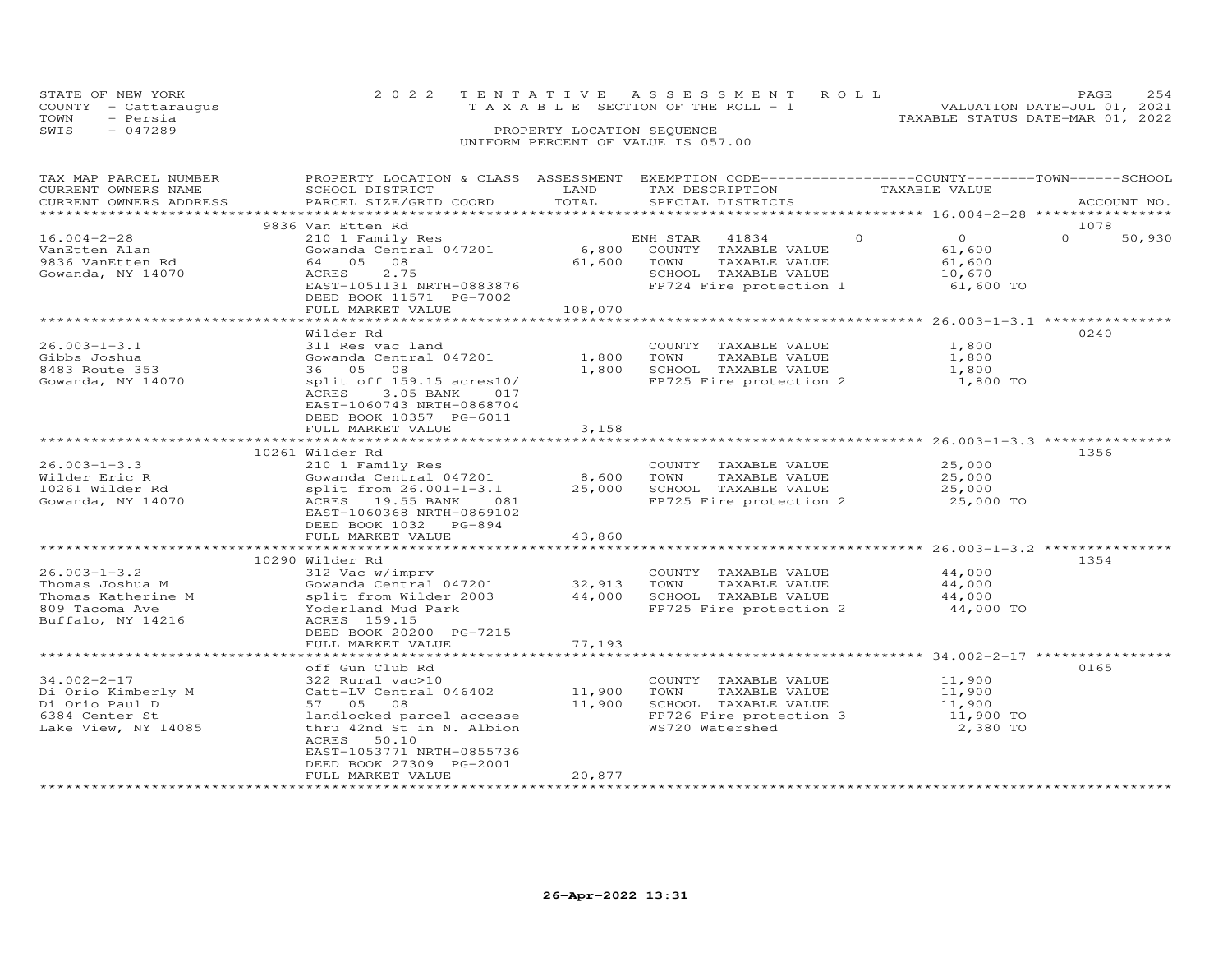| STATE OF NEW YORK    | 2022 TENTATIVE ASSESSMENT ROLL |                                    |  |                                  | PAGE                   | 255 |
|----------------------|--------------------------------|------------------------------------|--|----------------------------------|------------------------|-----|
| COUNTY - Cattaraugus |                                | TAXABLE SECTION OF THE ROLL - 1    |  | VALUATION DATE-JUL 01, 2021      |                        |     |
| TOWN<br>- Persia     |                                |                                    |  | TAXABLE STATUS DATE-MAR 01, 2022 |                        |     |
| SWIS<br>- 047289     |                                |                                    |  |                                  | RPS150/V04/L015        |     |
|                      |                                |                                    |  |                                  | CURRENT DATE 4/26/2022 |     |
|                      |                                | UNIFORM PERCENT OF VALUE IS 057.00 |  |                                  |                        |     |

| CODE. | DISTRICT NAME                                                                           | TOTAL<br>PARCELS | EXTENSION<br>TYPE.                            | EXTENSION<br>VALUE | AD VALOREM<br>VALUE                          | EXEMPT<br>AMOUNT | TAXABLE<br>VALUE                             |
|-------|-----------------------------------------------------------------------------------------|------------------|-----------------------------------------------|--------------------|----------------------------------------------|------------------|----------------------------------------------|
|       | FP724 Fire protectio<br>FP725 Fire protectio<br>FP726 Fire protectio<br>WS720 Watershed |                  | 176 TOTAL<br>84 TOTAL<br>98 TOTAL<br>65 TOTAL |                    | 7475,250<br>4700,150<br>4881,400<br>1248,920 |                  | 7475,250<br>4700,150<br>4881,400<br>1248,920 |

R O L L S U B S E C T I O N - - T O T A L S

## \*\*\* S C H O O L D I S T R I C T S U M M A R Y \*\*\*

| CODE             | DISTRICT NAME                      | TOTAL<br>PARCELS | ASSESSED<br>LAND     | ASSESSED<br>TOTAL     | EXEMPT<br>AMOUNT   | TOTAL<br>TAXABLE      | STAR<br>AMOUNT       | STAR<br>TAXABLE      |
|------------------|------------------------------------|------------------|----------------------|-----------------------|--------------------|-----------------------|----------------------|----------------------|
| 046402<br>047201 | Catt-LV Central<br>Gowanda Central | 99<br>259        | 1947,840<br>3740,163 | 4840,400<br>12216,400 | 153,640<br>354,253 | 4686,760<br>11862,147 | 1047,000<br>2819,040 | 3639,760<br>9043,107 |
|                  | $SUB - TO T AL$                    | 358              | 5688,003             | 17056,800             | 507,893            | 16548,907             | 3866,040             | 12682,867            |
|                  | TOTAL                              | 358              | 5688,003             | 17056,800             | 507,893            | 16548,907             | 3866,040             | 12682,867            |

## \*\*\* S Y S T E M C O D E S S U M M A R Y \*\*\*

### NO SYSTEM EXEMPTIONS AT THIS LEVEL

#### \*\*\* E X E M P T I O N S U M M A R Y \*\*\*

|       |             | TOTAL       |        |        |        |
|-------|-------------|-------------|--------|--------|--------|
| CODE  | DESCRIPTION | PARCELS     | COUNTY | TOWN   | SCHOOL |
| 41120 | VETWAR CTS  | 6           | 46,065 | 46,065 | 46,065 |
| 41121 | VET WAR CT  |             | 17,235 | 17,235 |        |
| 41130 | VETCOM CTS  |             | 93,025 | 93,025 | 93,025 |
| 41131 | VET COM CT  | $\sim$<br>∠ | 27,200 | 27,200 |        |
| 41140 | VETDIS CTS  | 5           | 90,630 | 90,630 | 90,630 |
| 41141 | VET DIS CT  |             | 11,310 | 11,310 |        |
| 41161 | CW 15 VET/  | 4           | 30,480 | 30,480 |        |
| 41171 | CW DISBLD   |             | 27,450 | 27,450 |        |
| 41683 | RPTL466 c   |             |        | 2,040  |        |
| 41700 | AG BLDG     | $\sim$      | 41,600 | 41,600 | 41,600 |
|       |             |             |        |        |        |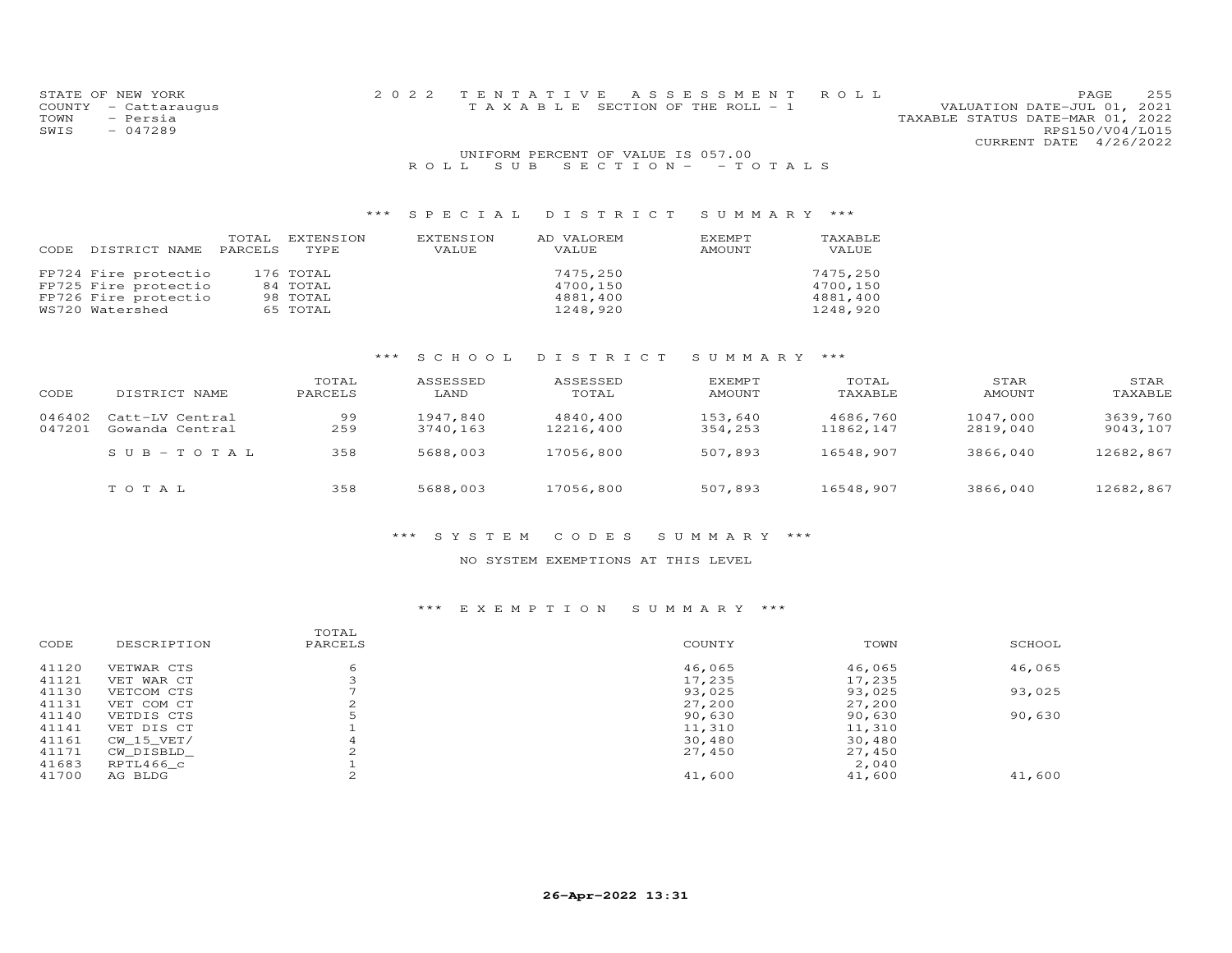| STATE OF NEW YORK    | 2022 TENTATIVE ASSESSMENT ROLL                                 | PAGE.           | 256 |
|----------------------|----------------------------------------------------------------|-----------------|-----|
| COUNTY - Cattaraugus | VALUATION DATE-JUL 01, 2021<br>TAXABLE SECTION OF THE ROLL - 1 |                 |     |
| - Persia<br>TOWN     | TAXABLE STATUS DATE-MAR 01, 2022                               |                 |     |
| $-047289$<br>SWIS    |                                                                | RPS150/V04/L015 |     |
|                      | CURRENT DATE 4/26/2022                                         |                 |     |
|                      | UNIFORM PERCENT OF VALUE IS 057.00                             |                 |     |

# \*\*\* E X E M P T I O N S U M M A R Y \*\*\*

|                 | TOTAL       |         |         |          |
|-----------------|-------------|---------|---------|----------|
| DESCRIPTION     | PARCELS     | COUNTY  | TOWN    | SCHOOL   |
| AG DIST         | 18          | 81,912  | 81,912  | 81,912   |
| AG DISTOUT      | 6           | 11,351  | 11,351  | 11,351   |
| AGED $C/T/S$    | $\sim$<br>∠ | 33,725  | 33,725  | 36,350   |
| AGED C/T        |             | 28,220  | 28,220  |          |
| AGED S          |             |         |         | 25,340   |
| ENH STAR        | 49          |         |         | 2202,440 |
| <b>BAS STAR</b> | 82          |         |         | 1663,600 |
| SILO T/C/S      | 6           | 32,500  | 32,500  | 32,500   |
| FOREST/A74      | $\sim$      | 49,120  | 49,120  | 49,120   |
| TOTAL           | 206         | 621,823 | 623,863 | 4373,933 |
|                 |             |         |         |          |

R O L L S U B S E C T I O N - - T O T A L S

| ROLL<br>SEC | $\tau$ on     | TOTAL<br>PARCELS | LAND         | $T0$ $T3$<br>UIAL | 'AXABLF<br>COUNTY | TAXABLF<br>TOWN | TAXABLE<br>$CCHON^+$ | STAR         |
|-------------|---------------|------------------|--------------|-------------------|-------------------|-----------------|----------------------|--------------|
|             | <b>AVARTI</b> | 358              | 0.688<br>∩∩≎ | 7056<br>.800      | 6434<br>$\Omega$  | 6132<br>03.     | ,907<br>6548         | 867<br>12682 |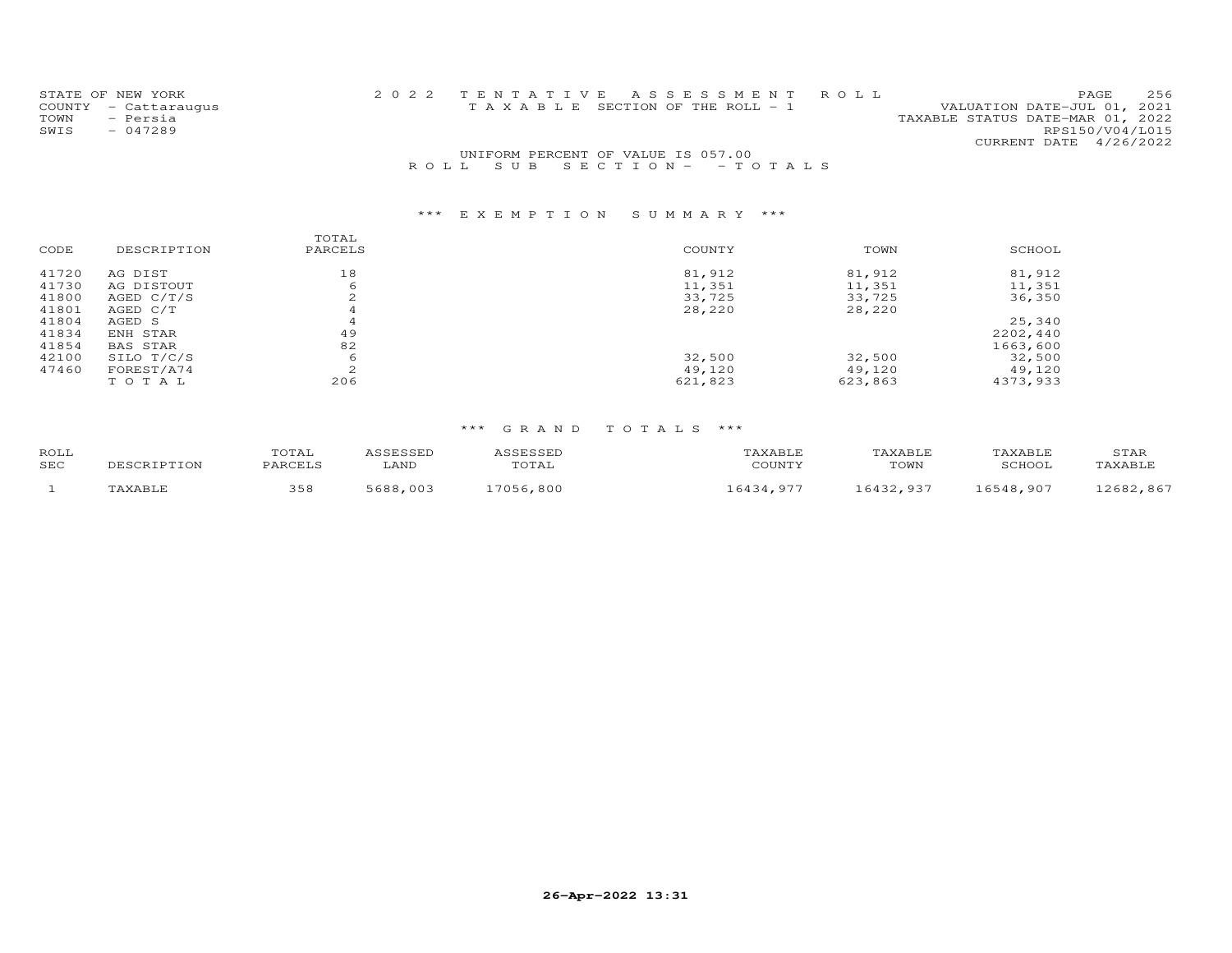| STATE OF NEW YORK<br>COUNTY - Cattaraugus<br>- Persia<br>TOWN<br>SWIS<br>$-047289$ | 2 0 2 2                                                                                                                                                  | PROPERTY LOCATION SEQUENCE     | TENTATIVE ASSESSMENT ROLL<br>UNIFORM PERCENT OF VALUE IS 057.00<br>UNIFORM PERCENT OF VALUE IS 057.00    | T A X A B L E SECTION OF THE ROLL - 1 SUB-SECT - 1 VALUATION DATE-JUL 01, 2021<br>TAXABLE STATUS DATE-MAR 01, 2022 | PAGE<br>257 |
|------------------------------------------------------------------------------------|----------------------------------------------------------------------------------------------------------------------------------------------------------|--------------------------------|----------------------------------------------------------------------------------------------------------|--------------------------------------------------------------------------------------------------------------------|-------------|
| TAX MAP PARCEL NUMBER<br>CURRENT OWNERS NAME<br>CURRENT OWNERS ADDRESS             | PROPERTY LOCATION & CLASS ASSESSMENT EXEMPTION CODE-----------------COUNTY-------TOWN------SCHOOL<br>SCHOOL DISTRICT<br>PARCEL SIZE/GRID COORD           | LAND<br>TOTAL                  | TAX DESCRIPTION TAXABLE VALUE<br>SPECIAL DISTRICTS                                                       | ****************** 25.004-2-2./22 ********                                                                         | ACCOUNT NO. |
| $25.004 - 2 - 2.722$<br>Empire Energy E&P LLC<br>PO Box 187<br>Mayville, NY 14757  | 240020001 Ackley #2A<br>733 Gas well<br>Gowanda Central 047201<br>2021 MCF 557<br>31-009-240020001<br>Ackley #2A<br>FULL MARKET VALUE                    | $\overline{0}$<br>761<br>1,335 | COUNTY TAXABLE VALUE<br>TOWN<br>TAXABLE VALUE<br>SCHOOL TAXABLE VALUE                                    | 761<br>761<br>761                                                                                                  | 1223        |
|                                                                                    | *******************************                                                                                                                          |                                |                                                                                                          | ****************** 25.002-2-28./1 **************                                                                   |             |
| $25.002 - 2 - 28.1$<br>Empire Energy E&P LLC<br>PO Box 187<br>Mayville, NY 14757   | 16413 Larimer & Norton 2<br>733 Gas well<br>Gowanda Central 047201<br>2021 mcf 858<br>31-009-16413-00-00<br>Larimer & Norton 2<br>0.01<br>ACRES          |                                | COUNTY TAXABLE VALUE<br>0 TOWN<br>TAXABLE VALUE<br>1,173 SCHOOL TAXABLE VALUE                            | 1,173<br>1,173<br>1,173<br>FP724 Fire protection 1 1,173 TO                                                        | 1160        |
|                                                                                    | EAST-1053210 NRTH-0877156<br>FULL MARKET VALUE                                                                                                           | 2,058                          |                                                                                                          |                                                                                                                    |             |
| $34.002 - 2 - 15.71$<br>Empire Energy E&P LLC<br>PO Box 187                        | 17835 A Rote 1<br>733 Gas well<br>Catt-LV Central 046402<br>2021 MCF 299                                                                                 |                                | COUNTY TAXABLE VALUE<br>0 TOWN<br>TAXABLE VALUE                                                          | 409<br>409<br>409                                                                                                  | 1195        |
| Mayville, NY 14757                                                                 | 31-009-17835-00-00<br>A Rote 1<br>ACRES<br>0.01<br>EAST-1058150 NRTH-0856545<br>FULL MARKET VALUE                                                        | 718                            | 409 SCHOOL TAXABLE VALUE<br>FP726 Fire protection 3<br>WS720 Watershed                                   | 409 TO<br>409 TO                                                                                                   |             |
|                                                                                    |                                                                                                                                                          |                                |                                                                                                          |                                                                                                                    |             |
| $35.001 - 1 - 10./1$<br>Empire Energy E&P LLC<br>PO Box 187<br>Mayville, NY 14757  | A Schlegel 1<br>733 Gas well<br>Catt-LV Central 046402<br>2021 MCF 1029<br>31-009-17888-00-00<br>A Schlegel 1<br>ACRES 0.01<br>EAST-1065840 NRTH-0858556 |                                | COUNTY TAXABLE VALUE<br>0 TOWN<br>TAXABLE VALUE<br>1,406 SCHOOL TAXABLE VALUE<br>FP726 Fire protection 3 | 1,406<br>1,406<br>1,406<br>1,406 TO                                                                                | 1206        |
|                                                                                    | FULL MARKET VALUE                                                                                                                                        | 2,467                          |                                                                                                          |                                                                                                                    |             |
|                                                                                    | *************************                                                                                                                                |                                |                                                                                                          |                                                                                                                    |             |
| $25.004 - 2 - 2.73$<br>Empire Energy E&P LLC<br>PO Box 187<br>Mayville, NY 14757   | 24003 Ackley #4<br>733 Gas well<br>Gowanda Central 047201<br>2021 mcf 906<br>31-009-24003-00-00                                                          | $\overline{0}$<br>1,238        | COUNTY TAXABLE VALUE<br>TOWN<br>TAXABLE VALUE<br>SCHOOL TAXABLE VALUE                                    | 1,238<br>1,238<br>1,238                                                                                            | 1222        |
|                                                                                    | Ackley #4<br>FULL MARKET VALUE                                                                                                                           | 2,172                          |                                                                                                          |                                                                                                                    |             |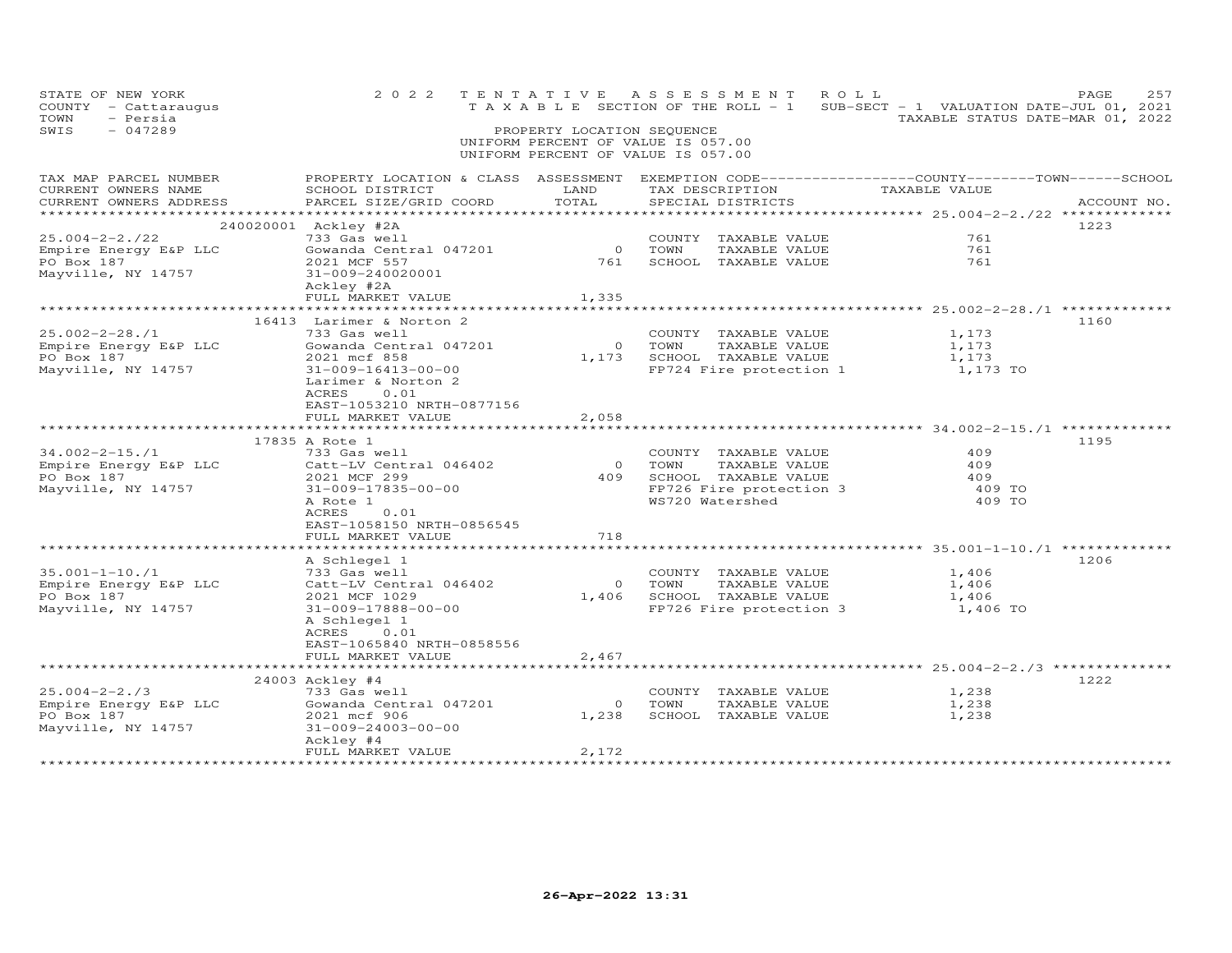| STATE OF NEW YORK<br>COUNTY - Cattaraugus<br>TOWN<br>- Persia<br>SWIS<br>$-047289$ | 2 0 2 2                                                                                                                                       | TENTATIVE<br>PROPERTY LOCATION SEQUENCE<br>UNIFORM PERCENT OF VALUE IS 057.00<br>UNIFORM PERCENT OF VALUE IS 057.00 |        | A S S E S S M E N T                   | ROLL                                                  |                | 258<br>PAGE<br>T A X A B L E SECTION OF THE ROLL - 1 SUB-SECT - 1 VALUATION DATE-JUL 01, 2021<br>TAXABLE STATUS DATE-MAR 01, 2022 |
|------------------------------------------------------------------------------------|-----------------------------------------------------------------------------------------------------------------------------------------------|---------------------------------------------------------------------------------------------------------------------|--------|---------------------------------------|-------------------------------------------------------|----------------|-----------------------------------------------------------------------------------------------------------------------------------|
| TAX MAP PARCEL NUMBER<br>CURRENT OWNERS NAME<br>CURRENT OWNERS ADDRESS             | PROPERTY LOCATION & CLASS ASSESSMENT EXEMPTION CODE----------------COUNTY-------TOWN------SCHOOL<br>SCHOOL DISTRICT<br>PARCEL SIZE/GRID COORD | LAND<br>TOTAL                                                                                                       |        | TAX DESCRIPTION<br>SPECIAL DISTRICTS  |                                                       | TAXABLE VALUE  | ACCOUNT NO.                                                                                                                       |
|                                                                                    | 23334 Ackley 1                                                                                                                                |                                                                                                                     |        |                                       |                                                       |                | 1342                                                                                                                              |
| $25.004 - 2 - 1.71$                                                                | 733 Gas well                                                                                                                                  |                                                                                                                     |        | COUNTY TAXABLE VALUE                  |                                                       | 871            |                                                                                                                                   |
| Empire Energy E&P LLC                                                              | Gowanda Central 047201                                                                                                                        | 0 TOWN                                                                                                              |        | TAXABLE VALUE                         |                                                       | 871            |                                                                                                                                   |
| PO Box 187                                                                         | 2021 MCF 637                                                                                                                                  | 871                                                                                                                 |        | SCHOOL TAXABLE VALUE                  |                                                       | 871            |                                                                                                                                   |
| Mayville, NY 14757                                                                 | 31-009-23334-00-00<br>Ackley 1<br>ACRES 0.01<br>EAST-1053790 NRTH-0870695                                                                     |                                                                                                                     |        |                                       |                                                       |                |                                                                                                                                   |
|                                                                                    | FULL MARKET VALUE                                                                                                                             | 1,528                                                                                                               |        |                                       |                                                       |                |                                                                                                                                   |
|                                                                                    | 245900001 Ackley 5A                                                                                                                           |                                                                                                                     |        |                                       |                                                       |                | 1375                                                                                                                              |
| $25.004 - 2 - 2.723$                                                               | 733 Gas well                                                                                                                                  |                                                                                                                     |        | COUNTY TAXABLE VALUE                  |                                                       | 955            |                                                                                                                                   |
| Empire Energy E&P LLC                                                              | Gowanda Central 047201                                                                                                                        | $\overline{0}$                                                                                                      | TOWN   | TAXABLE VALUE                         |                                                       | 955            |                                                                                                                                   |
| PO Box 187                                                                         | 2021 MCF 699                                                                                                                                  | 955                                                                                                                 |        | SCHOOL TAXABLE VALUE                  |                                                       | 955            |                                                                                                                                   |
| Mayville, NY 14757                                                                 | 31-009-245900001                                                                                                                              |                                                                                                                     |        |                                       |                                                       |                |                                                                                                                                   |
|                                                                                    | Ackley 5A                                                                                                                                     |                                                                                                                     |        |                                       |                                                       |                |                                                                                                                                   |
|                                                                                    | FULL MARKET VALUE                                                                                                                             | 1,675                                                                                                               |        |                                       |                                                       |                |                                                                                                                                   |
|                                                                                    | ********************************                                                                                                              | * * * * * * * * * * * * * *                                                                                         |        |                                       |                                                       |                |                                                                                                                                   |
|                                                                                    | 17764 Ackley H 1                                                                                                                              |                                                                                                                     |        |                                       |                                                       |                | 1166                                                                                                                              |
| $25.004 - 2 - 2.71$                                                                | 733 Gas well                                                                                                                                  |                                                                                                                     |        | COUNTY TAXABLE VALUE                  |                                                       | 493            |                                                                                                                                   |
| Empire Energy E&P LLC                                                              | Gowanda Central 047201                                                                                                                        |                                                                                                                     | 0 TOWN | TAXABLE VALUE                         |                                                       | 493            |                                                                                                                                   |
| PO Box 187                                                                         | 2021 MCF 361                                                                                                                                  |                                                                                                                     |        | 493 SCHOOL TAXABLE VALUE              |                                                       | 493            |                                                                                                                                   |
| Mayville, NY 14757                                                                 | 31-009-17764-00-00                                                                                                                            |                                                                                                                     |        | FP725 Fire protection 2               |                                                       | 493 TO         |                                                                                                                                   |
|                                                                                    | Ackley H 1                                                                                                                                    |                                                                                                                     |        |                                       |                                                       |                |                                                                                                                                   |
|                                                                                    | ACRES<br>0.01                                                                                                                                 |                                                                                                                     |        |                                       |                                                       |                |                                                                                                                                   |
|                                                                                    | EAST-1057700 NRTH-0869416<br>FULL MARKET VALUE                                                                                                | 865                                                                                                                 |        |                                       |                                                       |                |                                                                                                                                   |
|                                                                                    |                                                                                                                                               | ********                                                                                                            |        |                                       |                                                       |                |                                                                                                                                   |
|                                                                                    | 23324 Allen 2                                                                                                                                 |                                                                                                                     |        |                                       |                                                       |                | 1341                                                                                                                              |
| $25.004 - 2 - 12.72$                                                               | 733 Gas well                                                                                                                                  |                                                                                                                     |        | COUNTY TAXABLE VALUE                  |                                                       | 398            |                                                                                                                                   |
| Empire Energy E&P LLC                                                              | Gowanda Central 047201                                                                                                                        | $\overline{0}$                                                                                                      | TOWN   | TAXABLE VALUE                         |                                                       | 398            |                                                                                                                                   |
| PO Box 187                                                                         | 2021 MCF 291                                                                                                                                  | 398                                                                                                                 |        | SCHOOL TAXABLE VALUE                  |                                                       | 398            |                                                                                                                                   |
| Mayville, NY 14757                                                                 | 31-009-23324-00-00                                                                                                                            |                                                                                                                     |        |                                       |                                                       |                |                                                                                                                                   |
|                                                                                    | Allen 2                                                                                                                                       |                                                                                                                     |        |                                       |                                                       |                |                                                                                                                                   |
|                                                                                    | ACRES<br>0.01                                                                                                                                 |                                                                                                                     |        |                                       |                                                       |                |                                                                                                                                   |
|                                                                                    | EAST-1051900 NRTH-0869405                                                                                                                     |                                                                                                                     |        |                                       |                                                       |                |                                                                                                                                   |
|                                                                                    | FULL MARKET VALUE                                                                                                                             | 698                                                                                                                 |        |                                       |                                                       |                |                                                                                                                                   |
|                                                                                    |                                                                                                                                               |                                                                                                                     |        |                                       |                                                       |                |                                                                                                                                   |
|                                                                                    | 16964 Allen, W 1<br>733 Gas well                                                                                                              |                                                                                                                     |        |                                       |                                                       |                | 1182                                                                                                                              |
| $26.001 - 1 - 8.1/1$                                                               | Gowanda Central 047201                                                                                                                        |                                                                                                                     | 0 TOWN | COUNTY TAXABLE VALUE<br>TAXABLE VALUE |                                                       | 1,718<br>1,718 |                                                                                                                                   |
| Empire Energy E&P LLC<br>PO Box 187                                                | 2021 MCF 1257                                                                                                                                 |                                                                                                                     |        |                                       |                                                       | 1,718          |                                                                                                                                   |
| Mayville, NY 14757                                                                 | 31-009-16964-00-00                                                                                                                            |                                                                                                                     |        |                                       | 1,718 SCHOOL TAXABLE VALUE<br>FP725 Fire protection 2 | 1,718 TO       |                                                                                                                                   |
|                                                                                    | Allen, W 1                                                                                                                                    |                                                                                                                     |        |                                       |                                                       |                |                                                                                                                                   |
|                                                                                    | ACRES<br>0.01                                                                                                                                 |                                                                                                                     |        |                                       |                                                       |                |                                                                                                                                   |
|                                                                                    | EAST-1060630 NRTH-0875316                                                                                                                     |                                                                                                                     |        |                                       |                                                       |                |                                                                                                                                   |
|                                                                                    | FULL MARKET VALUE                                                                                                                             | 3,014                                                                                                               |        |                                       |                                                       |                |                                                                                                                                   |
|                                                                                    | *************************                                                                                                                     | *****************                                                                                                   |        |                                       |                                                       |                |                                                                                                                                   |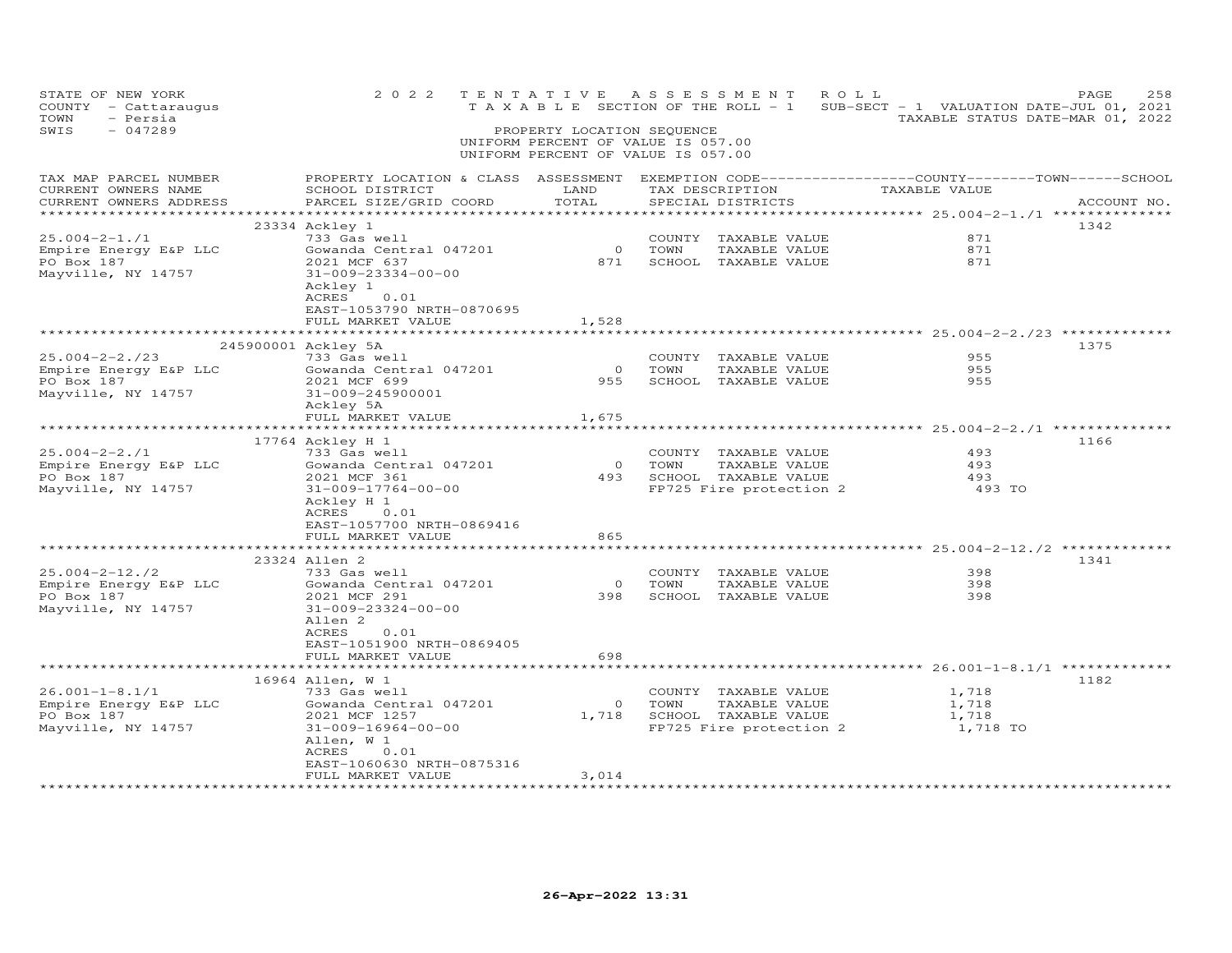| UNIFORM PERCENT OF VALUE IS 057.00<br>UNIFORM PERCENT OF VALUE IS 057.00<br>PROPERTY LOCATION & CLASS ASSESSMENT EXEMPTION CODE-----------------COUNTY-------TOWN------SCHOOL<br>TAX DESCRIPTION TAXABLE VALUE<br><b>EXAMPLE DESCRIPTION OF A LAND</b><br>CURRENT OWNERS NAME<br>SCHOOL DISTRICT<br>CURRENT OWNERS ADDRESS<br>TOTAL<br>SPECIAL DISTRICTS<br>PARCEL SIZE/GRID COORD<br>ACCOUNT NO.<br>*************<br>16424 Baird 1<br>1196<br>34.002-2-16./1<br>733 Gas well<br>COUNTY TAXABLE VALUE<br>519<br>0 TOWN TAXABLE VALUE<br>519 SCHOOL TAXABLE VALUE<br>FP726 Fire protection 3<br>Empire Energy E&P LLC<br>PO Box 187<br>Mayville, NY 14757<br>Catt-LV Central 046402<br>2021 MCF 380<br>519<br>519<br>$31 - 009 - 16424 - 00 - 00$<br>519 TO<br>Baird 1<br>WS720 Watershed<br>104 TO<br>0.01<br>ACRES<br>EAST-1055870 NRTH-0857305<br>FULL MARKET VALUE<br>911<br>16423 Baird 2<br>1197<br>34.002-2-16./2<br>Empire Energy E&P LLC<br>PO Box 187<br>Mayville, NY 14757<br>Mayville, NY 14757<br>COMERCIAL COMPOSTRATION CONTROLLER<br>COMERCIAL COMPOSITION CONTROLLER<br>COMPOSITION CONTROLLER<br>COMPOSITION CONTROLLER<br>COMPOSITION C<br>COUNTY TAXABLE VALUE<br>1,415<br>$\overline{O}$<br>TOWN<br>TAXABLE VALUE<br>1,415<br>1,415 SCHOOL TAXABLE VALUE<br>1,415<br>FP726 Fire protection 3<br>WS720 Watershed<br>1,415 TO<br>1,415 TO<br>Baird 2<br>ACRES<br>0.01<br>EAST-1055870 NRTH-0857305<br>FULL MARKET VALUE<br>2,482<br>16860 Baird 4<br>1199<br>COUNTY TAXABLE VALUE<br>1,580<br>1,580<br>34.002-2-16./4<br>Empire Energy E&P LLC Catt-LV Central 046402<br>PO Box 187<br>Movember 2021 MCF 1156<br>Movember 2021 MCF 1156<br>31-009-16860-00-00<br>0 TOWN<br>TAXABLE VALUE<br>1,580 SCHOOL TAXABLE VALUE<br>1,580<br>FP726 Fire protection 3<br>WS720 Watershed<br>1,580 TO<br>1,580 TO<br>Baird 4<br>ACRES<br>0.01<br>EAST-1055870 NRTH-0857305<br>FULL MARKET VALUE<br>2,772<br>24591 Bezeljak 3A<br>1192<br>26.003-1-7.1/2<br>733 Gas well<br>COUNTY TAXABLE VALUE<br>2,291<br>Empire Energy E&P LLC Catt-LV Central 046402<br>PO Box 187 2021 MCF 1676<br>Mayville, NY 14757 31-009-24591-00-01<br>0 TOWN TAXABLE VALUE<br>2,291 SCHOOL TAXABLE VALUE<br>2,291<br>2,291<br>$FP725$ Fire protection 2 2,291 TO<br>Bezeljack 3A<br>ACRES 0.01<br>EAST-1060930 NRTH-0866686<br>FULL MARKET VALUE<br>4,019<br>**************************<br>17834 Bezeljak D 2<br>1191<br>26.003-1-7.1/1<br>522<br>733 Gas well<br>COUNTY TAXABLE VALUE<br>Enpire Energy E&P LLC<br>Enpire Energy E&P LLC<br>$\overline{O}$<br>Catt-LV Central 046402<br>522<br>0 TOWN TAXABLE VALUE<br>522 SCHOOL TAXABLE VALUE<br>FP725 Fire protection 2<br>522<br>2021 MCF 382<br>31-009-17834-00-00<br>522 TO<br>Bezeljack, D 2<br>ACRES 0.01<br>EAST-1060930 NRTH-0866686<br>916<br>FULL MARKET VALUE | STATE OF NEW YORK<br>COUNTY - Cattaraugus<br>TOWN<br>- Persia<br>SWIS<br>$-047289$ | 2 0 2 2 | TENTATIVE ASSESSMENT ROLL<br>PROPERTY LOCATION SEQUENCE | 259<br>PAGE<br>T A X A B L E SECTION OF THE ROLL - 1 SUB-SECT - 1 VALUATION DATE-JUL 01, 2021<br>TAXABLE STATUS DATE-MAR 01, 2022 |
|-------------------------------------------------------------------------------------------------------------------------------------------------------------------------------------------------------------------------------------------------------------------------------------------------------------------------------------------------------------------------------------------------------------------------------------------------------------------------------------------------------------------------------------------------------------------------------------------------------------------------------------------------------------------------------------------------------------------------------------------------------------------------------------------------------------------------------------------------------------------------------------------------------------------------------------------------------------------------------------------------------------------------------------------------------------------------------------------------------------------------------------------------------------------------------------------------------------------------------------------------------------------------------------------------------------------------------------------------------------------------------------------------------------------------------------------------------------------------------------------------------------------------------------------------------------------------------------------------------------------------------------------------------------------------------------------------------------------------------------------------------------------------------------------------------------------------------------------------------------------------------------------------------------------------------------------------------------------------------------------------------------------------------------------------------------------------------------------------------------------------------------------------------------------------------------------------------------------------------------------------------------------------------------------------------------------------------------------------------------------------------------------------------------------------------------------------------------------------------------------------------------------------------------------------------------------------------------------------------------------------------------------------------------------------------------------------------------------------------------------------------------------------------------------------------------|------------------------------------------------------------------------------------|---------|---------------------------------------------------------|-----------------------------------------------------------------------------------------------------------------------------------|
|                                                                                                                                                                                                                                                                                                                                                                                                                                                                                                                                                                                                                                                                                                                                                                                                                                                                                                                                                                                                                                                                                                                                                                                                                                                                                                                                                                                                                                                                                                                                                                                                                                                                                                                                                                                                                                                                                                                                                                                                                                                                                                                                                                                                                                                                                                                                                                                                                                                                                                                                                                                                                                                                                                                                                                                                             |                                                                                    |         |                                                         |                                                                                                                                   |
|                                                                                                                                                                                                                                                                                                                                                                                                                                                                                                                                                                                                                                                                                                                                                                                                                                                                                                                                                                                                                                                                                                                                                                                                                                                                                                                                                                                                                                                                                                                                                                                                                                                                                                                                                                                                                                                                                                                                                                                                                                                                                                                                                                                                                                                                                                                                                                                                                                                                                                                                                                                                                                                                                                                                                                                                             | TAX MAP PARCEL NUMBER                                                              |         |                                                         |                                                                                                                                   |
|                                                                                                                                                                                                                                                                                                                                                                                                                                                                                                                                                                                                                                                                                                                                                                                                                                                                                                                                                                                                                                                                                                                                                                                                                                                                                                                                                                                                                                                                                                                                                                                                                                                                                                                                                                                                                                                                                                                                                                                                                                                                                                                                                                                                                                                                                                                                                                                                                                                                                                                                                                                                                                                                                                                                                                                                             |                                                                                    |         |                                                         |                                                                                                                                   |
|                                                                                                                                                                                                                                                                                                                                                                                                                                                                                                                                                                                                                                                                                                                                                                                                                                                                                                                                                                                                                                                                                                                                                                                                                                                                                                                                                                                                                                                                                                                                                                                                                                                                                                                                                                                                                                                                                                                                                                                                                                                                                                                                                                                                                                                                                                                                                                                                                                                                                                                                                                                                                                                                                                                                                                                                             |                                                                                    |         |                                                         |                                                                                                                                   |
|                                                                                                                                                                                                                                                                                                                                                                                                                                                                                                                                                                                                                                                                                                                                                                                                                                                                                                                                                                                                                                                                                                                                                                                                                                                                                                                                                                                                                                                                                                                                                                                                                                                                                                                                                                                                                                                                                                                                                                                                                                                                                                                                                                                                                                                                                                                                                                                                                                                                                                                                                                                                                                                                                                                                                                                                             |                                                                                    |         |                                                         |                                                                                                                                   |
|                                                                                                                                                                                                                                                                                                                                                                                                                                                                                                                                                                                                                                                                                                                                                                                                                                                                                                                                                                                                                                                                                                                                                                                                                                                                                                                                                                                                                                                                                                                                                                                                                                                                                                                                                                                                                                                                                                                                                                                                                                                                                                                                                                                                                                                                                                                                                                                                                                                                                                                                                                                                                                                                                                                                                                                                             |                                                                                    |         |                                                         |                                                                                                                                   |
|                                                                                                                                                                                                                                                                                                                                                                                                                                                                                                                                                                                                                                                                                                                                                                                                                                                                                                                                                                                                                                                                                                                                                                                                                                                                                                                                                                                                                                                                                                                                                                                                                                                                                                                                                                                                                                                                                                                                                                                                                                                                                                                                                                                                                                                                                                                                                                                                                                                                                                                                                                                                                                                                                                                                                                                                             |                                                                                    |         |                                                         |                                                                                                                                   |
|                                                                                                                                                                                                                                                                                                                                                                                                                                                                                                                                                                                                                                                                                                                                                                                                                                                                                                                                                                                                                                                                                                                                                                                                                                                                                                                                                                                                                                                                                                                                                                                                                                                                                                                                                                                                                                                                                                                                                                                                                                                                                                                                                                                                                                                                                                                                                                                                                                                                                                                                                                                                                                                                                                                                                                                                             |                                                                                    |         |                                                         |                                                                                                                                   |
|                                                                                                                                                                                                                                                                                                                                                                                                                                                                                                                                                                                                                                                                                                                                                                                                                                                                                                                                                                                                                                                                                                                                                                                                                                                                                                                                                                                                                                                                                                                                                                                                                                                                                                                                                                                                                                                                                                                                                                                                                                                                                                                                                                                                                                                                                                                                                                                                                                                                                                                                                                                                                                                                                                                                                                                                             |                                                                                    |         |                                                         |                                                                                                                                   |
|                                                                                                                                                                                                                                                                                                                                                                                                                                                                                                                                                                                                                                                                                                                                                                                                                                                                                                                                                                                                                                                                                                                                                                                                                                                                                                                                                                                                                                                                                                                                                                                                                                                                                                                                                                                                                                                                                                                                                                                                                                                                                                                                                                                                                                                                                                                                                                                                                                                                                                                                                                                                                                                                                                                                                                                                             |                                                                                    |         |                                                         |                                                                                                                                   |
|                                                                                                                                                                                                                                                                                                                                                                                                                                                                                                                                                                                                                                                                                                                                                                                                                                                                                                                                                                                                                                                                                                                                                                                                                                                                                                                                                                                                                                                                                                                                                                                                                                                                                                                                                                                                                                                                                                                                                                                                                                                                                                                                                                                                                                                                                                                                                                                                                                                                                                                                                                                                                                                                                                                                                                                                             |                                                                                    |         |                                                         |                                                                                                                                   |
|                                                                                                                                                                                                                                                                                                                                                                                                                                                                                                                                                                                                                                                                                                                                                                                                                                                                                                                                                                                                                                                                                                                                                                                                                                                                                                                                                                                                                                                                                                                                                                                                                                                                                                                                                                                                                                                                                                                                                                                                                                                                                                                                                                                                                                                                                                                                                                                                                                                                                                                                                                                                                                                                                                                                                                                                             |                                                                                    |         |                                                         |                                                                                                                                   |
|                                                                                                                                                                                                                                                                                                                                                                                                                                                                                                                                                                                                                                                                                                                                                                                                                                                                                                                                                                                                                                                                                                                                                                                                                                                                                                                                                                                                                                                                                                                                                                                                                                                                                                                                                                                                                                                                                                                                                                                                                                                                                                                                                                                                                                                                                                                                                                                                                                                                                                                                                                                                                                                                                                                                                                                                             |                                                                                    |         |                                                         |                                                                                                                                   |
|                                                                                                                                                                                                                                                                                                                                                                                                                                                                                                                                                                                                                                                                                                                                                                                                                                                                                                                                                                                                                                                                                                                                                                                                                                                                                                                                                                                                                                                                                                                                                                                                                                                                                                                                                                                                                                                                                                                                                                                                                                                                                                                                                                                                                                                                                                                                                                                                                                                                                                                                                                                                                                                                                                                                                                                                             |                                                                                    |         |                                                         |                                                                                                                                   |
|                                                                                                                                                                                                                                                                                                                                                                                                                                                                                                                                                                                                                                                                                                                                                                                                                                                                                                                                                                                                                                                                                                                                                                                                                                                                                                                                                                                                                                                                                                                                                                                                                                                                                                                                                                                                                                                                                                                                                                                                                                                                                                                                                                                                                                                                                                                                                                                                                                                                                                                                                                                                                                                                                                                                                                                                             |                                                                                    |         |                                                         |                                                                                                                                   |
|                                                                                                                                                                                                                                                                                                                                                                                                                                                                                                                                                                                                                                                                                                                                                                                                                                                                                                                                                                                                                                                                                                                                                                                                                                                                                                                                                                                                                                                                                                                                                                                                                                                                                                                                                                                                                                                                                                                                                                                                                                                                                                                                                                                                                                                                                                                                                                                                                                                                                                                                                                                                                                                                                                                                                                                                             |                                                                                    |         |                                                         |                                                                                                                                   |
|                                                                                                                                                                                                                                                                                                                                                                                                                                                                                                                                                                                                                                                                                                                                                                                                                                                                                                                                                                                                                                                                                                                                                                                                                                                                                                                                                                                                                                                                                                                                                                                                                                                                                                                                                                                                                                                                                                                                                                                                                                                                                                                                                                                                                                                                                                                                                                                                                                                                                                                                                                                                                                                                                                                                                                                                             |                                                                                    |         |                                                         |                                                                                                                                   |
|                                                                                                                                                                                                                                                                                                                                                                                                                                                                                                                                                                                                                                                                                                                                                                                                                                                                                                                                                                                                                                                                                                                                                                                                                                                                                                                                                                                                                                                                                                                                                                                                                                                                                                                                                                                                                                                                                                                                                                                                                                                                                                                                                                                                                                                                                                                                                                                                                                                                                                                                                                                                                                                                                                                                                                                                             |                                                                                    |         |                                                         |                                                                                                                                   |
|                                                                                                                                                                                                                                                                                                                                                                                                                                                                                                                                                                                                                                                                                                                                                                                                                                                                                                                                                                                                                                                                                                                                                                                                                                                                                                                                                                                                                                                                                                                                                                                                                                                                                                                                                                                                                                                                                                                                                                                                                                                                                                                                                                                                                                                                                                                                                                                                                                                                                                                                                                                                                                                                                                                                                                                                             |                                                                                    |         |                                                         |                                                                                                                                   |
|                                                                                                                                                                                                                                                                                                                                                                                                                                                                                                                                                                                                                                                                                                                                                                                                                                                                                                                                                                                                                                                                                                                                                                                                                                                                                                                                                                                                                                                                                                                                                                                                                                                                                                                                                                                                                                                                                                                                                                                                                                                                                                                                                                                                                                                                                                                                                                                                                                                                                                                                                                                                                                                                                                                                                                                                             |                                                                                    |         |                                                         |                                                                                                                                   |
|                                                                                                                                                                                                                                                                                                                                                                                                                                                                                                                                                                                                                                                                                                                                                                                                                                                                                                                                                                                                                                                                                                                                                                                                                                                                                                                                                                                                                                                                                                                                                                                                                                                                                                                                                                                                                                                                                                                                                                                                                                                                                                                                                                                                                                                                                                                                                                                                                                                                                                                                                                                                                                                                                                                                                                                                             |                                                                                    |         |                                                         |                                                                                                                                   |
|                                                                                                                                                                                                                                                                                                                                                                                                                                                                                                                                                                                                                                                                                                                                                                                                                                                                                                                                                                                                                                                                                                                                                                                                                                                                                                                                                                                                                                                                                                                                                                                                                                                                                                                                                                                                                                                                                                                                                                                                                                                                                                                                                                                                                                                                                                                                                                                                                                                                                                                                                                                                                                                                                                                                                                                                             |                                                                                    |         |                                                         |                                                                                                                                   |
|                                                                                                                                                                                                                                                                                                                                                                                                                                                                                                                                                                                                                                                                                                                                                                                                                                                                                                                                                                                                                                                                                                                                                                                                                                                                                                                                                                                                                                                                                                                                                                                                                                                                                                                                                                                                                                                                                                                                                                                                                                                                                                                                                                                                                                                                                                                                                                                                                                                                                                                                                                                                                                                                                                                                                                                                             |                                                                                    |         |                                                         |                                                                                                                                   |
|                                                                                                                                                                                                                                                                                                                                                                                                                                                                                                                                                                                                                                                                                                                                                                                                                                                                                                                                                                                                                                                                                                                                                                                                                                                                                                                                                                                                                                                                                                                                                                                                                                                                                                                                                                                                                                                                                                                                                                                                                                                                                                                                                                                                                                                                                                                                                                                                                                                                                                                                                                                                                                                                                                                                                                                                             |                                                                                    |         |                                                         |                                                                                                                                   |
|                                                                                                                                                                                                                                                                                                                                                                                                                                                                                                                                                                                                                                                                                                                                                                                                                                                                                                                                                                                                                                                                                                                                                                                                                                                                                                                                                                                                                                                                                                                                                                                                                                                                                                                                                                                                                                                                                                                                                                                                                                                                                                                                                                                                                                                                                                                                                                                                                                                                                                                                                                                                                                                                                                                                                                                                             |                                                                                    |         |                                                         |                                                                                                                                   |
|                                                                                                                                                                                                                                                                                                                                                                                                                                                                                                                                                                                                                                                                                                                                                                                                                                                                                                                                                                                                                                                                                                                                                                                                                                                                                                                                                                                                                                                                                                                                                                                                                                                                                                                                                                                                                                                                                                                                                                                                                                                                                                                                                                                                                                                                                                                                                                                                                                                                                                                                                                                                                                                                                                                                                                                                             |                                                                                    |         |                                                         |                                                                                                                                   |
|                                                                                                                                                                                                                                                                                                                                                                                                                                                                                                                                                                                                                                                                                                                                                                                                                                                                                                                                                                                                                                                                                                                                                                                                                                                                                                                                                                                                                                                                                                                                                                                                                                                                                                                                                                                                                                                                                                                                                                                                                                                                                                                                                                                                                                                                                                                                                                                                                                                                                                                                                                                                                                                                                                                                                                                                             |                                                                                    |         |                                                         |                                                                                                                                   |
|                                                                                                                                                                                                                                                                                                                                                                                                                                                                                                                                                                                                                                                                                                                                                                                                                                                                                                                                                                                                                                                                                                                                                                                                                                                                                                                                                                                                                                                                                                                                                                                                                                                                                                                                                                                                                                                                                                                                                                                                                                                                                                                                                                                                                                                                                                                                                                                                                                                                                                                                                                                                                                                                                                                                                                                                             |                                                                                    |         |                                                         |                                                                                                                                   |
|                                                                                                                                                                                                                                                                                                                                                                                                                                                                                                                                                                                                                                                                                                                                                                                                                                                                                                                                                                                                                                                                                                                                                                                                                                                                                                                                                                                                                                                                                                                                                                                                                                                                                                                                                                                                                                                                                                                                                                                                                                                                                                                                                                                                                                                                                                                                                                                                                                                                                                                                                                                                                                                                                                                                                                                                             |                                                                                    |         |                                                         |                                                                                                                                   |
|                                                                                                                                                                                                                                                                                                                                                                                                                                                                                                                                                                                                                                                                                                                                                                                                                                                                                                                                                                                                                                                                                                                                                                                                                                                                                                                                                                                                                                                                                                                                                                                                                                                                                                                                                                                                                                                                                                                                                                                                                                                                                                                                                                                                                                                                                                                                                                                                                                                                                                                                                                                                                                                                                                                                                                                                             |                                                                                    |         |                                                         |                                                                                                                                   |
|                                                                                                                                                                                                                                                                                                                                                                                                                                                                                                                                                                                                                                                                                                                                                                                                                                                                                                                                                                                                                                                                                                                                                                                                                                                                                                                                                                                                                                                                                                                                                                                                                                                                                                                                                                                                                                                                                                                                                                                                                                                                                                                                                                                                                                                                                                                                                                                                                                                                                                                                                                                                                                                                                                                                                                                                             |                                                                                    |         |                                                         |                                                                                                                                   |
|                                                                                                                                                                                                                                                                                                                                                                                                                                                                                                                                                                                                                                                                                                                                                                                                                                                                                                                                                                                                                                                                                                                                                                                                                                                                                                                                                                                                                                                                                                                                                                                                                                                                                                                                                                                                                                                                                                                                                                                                                                                                                                                                                                                                                                                                                                                                                                                                                                                                                                                                                                                                                                                                                                                                                                                                             |                                                                                    |         |                                                         |                                                                                                                                   |
|                                                                                                                                                                                                                                                                                                                                                                                                                                                                                                                                                                                                                                                                                                                                                                                                                                                                                                                                                                                                                                                                                                                                                                                                                                                                                                                                                                                                                                                                                                                                                                                                                                                                                                                                                                                                                                                                                                                                                                                                                                                                                                                                                                                                                                                                                                                                                                                                                                                                                                                                                                                                                                                                                                                                                                                                             |                                                                                    |         |                                                         |                                                                                                                                   |
|                                                                                                                                                                                                                                                                                                                                                                                                                                                                                                                                                                                                                                                                                                                                                                                                                                                                                                                                                                                                                                                                                                                                                                                                                                                                                                                                                                                                                                                                                                                                                                                                                                                                                                                                                                                                                                                                                                                                                                                                                                                                                                                                                                                                                                                                                                                                                                                                                                                                                                                                                                                                                                                                                                                                                                                                             |                                                                                    |         |                                                         |                                                                                                                                   |
|                                                                                                                                                                                                                                                                                                                                                                                                                                                                                                                                                                                                                                                                                                                                                                                                                                                                                                                                                                                                                                                                                                                                                                                                                                                                                                                                                                                                                                                                                                                                                                                                                                                                                                                                                                                                                                                                                                                                                                                                                                                                                                                                                                                                                                                                                                                                                                                                                                                                                                                                                                                                                                                                                                                                                                                                             |                                                                                    |         |                                                         |                                                                                                                                   |
|                                                                                                                                                                                                                                                                                                                                                                                                                                                                                                                                                                                                                                                                                                                                                                                                                                                                                                                                                                                                                                                                                                                                                                                                                                                                                                                                                                                                                                                                                                                                                                                                                                                                                                                                                                                                                                                                                                                                                                                                                                                                                                                                                                                                                                                                                                                                                                                                                                                                                                                                                                                                                                                                                                                                                                                                             |                                                                                    |         |                                                         |                                                                                                                                   |
|                                                                                                                                                                                                                                                                                                                                                                                                                                                                                                                                                                                                                                                                                                                                                                                                                                                                                                                                                                                                                                                                                                                                                                                                                                                                                                                                                                                                                                                                                                                                                                                                                                                                                                                                                                                                                                                                                                                                                                                                                                                                                                                                                                                                                                                                                                                                                                                                                                                                                                                                                                                                                                                                                                                                                                                                             |                                                                                    |         |                                                         |                                                                                                                                   |
|                                                                                                                                                                                                                                                                                                                                                                                                                                                                                                                                                                                                                                                                                                                                                                                                                                                                                                                                                                                                                                                                                                                                                                                                                                                                                                                                                                                                                                                                                                                                                                                                                                                                                                                                                                                                                                                                                                                                                                                                                                                                                                                                                                                                                                                                                                                                                                                                                                                                                                                                                                                                                                                                                                                                                                                                             |                                                                                    |         |                                                         |                                                                                                                                   |
|                                                                                                                                                                                                                                                                                                                                                                                                                                                                                                                                                                                                                                                                                                                                                                                                                                                                                                                                                                                                                                                                                                                                                                                                                                                                                                                                                                                                                                                                                                                                                                                                                                                                                                                                                                                                                                                                                                                                                                                                                                                                                                                                                                                                                                                                                                                                                                                                                                                                                                                                                                                                                                                                                                                                                                                                             |                                                                                    |         |                                                         |                                                                                                                                   |
|                                                                                                                                                                                                                                                                                                                                                                                                                                                                                                                                                                                                                                                                                                                                                                                                                                                                                                                                                                                                                                                                                                                                                                                                                                                                                                                                                                                                                                                                                                                                                                                                                                                                                                                                                                                                                                                                                                                                                                                                                                                                                                                                                                                                                                                                                                                                                                                                                                                                                                                                                                                                                                                                                                                                                                                                             |                                                                                    |         |                                                         |                                                                                                                                   |
|                                                                                                                                                                                                                                                                                                                                                                                                                                                                                                                                                                                                                                                                                                                                                                                                                                                                                                                                                                                                                                                                                                                                                                                                                                                                                                                                                                                                                                                                                                                                                                                                                                                                                                                                                                                                                                                                                                                                                                                                                                                                                                                                                                                                                                                                                                                                                                                                                                                                                                                                                                                                                                                                                                                                                                                                             |                                                                                    |         |                                                         |                                                                                                                                   |
|                                                                                                                                                                                                                                                                                                                                                                                                                                                                                                                                                                                                                                                                                                                                                                                                                                                                                                                                                                                                                                                                                                                                                                                                                                                                                                                                                                                                                                                                                                                                                                                                                                                                                                                                                                                                                                                                                                                                                                                                                                                                                                                                                                                                                                                                                                                                                                                                                                                                                                                                                                                                                                                                                                                                                                                                             |                                                                                    |         |                                                         |                                                                                                                                   |
|                                                                                                                                                                                                                                                                                                                                                                                                                                                                                                                                                                                                                                                                                                                                                                                                                                                                                                                                                                                                                                                                                                                                                                                                                                                                                                                                                                                                                                                                                                                                                                                                                                                                                                                                                                                                                                                                                                                                                                                                                                                                                                                                                                                                                                                                                                                                                                                                                                                                                                                                                                                                                                                                                                                                                                                                             |                                                                                    |         |                                                         |                                                                                                                                   |
|                                                                                                                                                                                                                                                                                                                                                                                                                                                                                                                                                                                                                                                                                                                                                                                                                                                                                                                                                                                                                                                                                                                                                                                                                                                                                                                                                                                                                                                                                                                                                                                                                                                                                                                                                                                                                                                                                                                                                                                                                                                                                                                                                                                                                                                                                                                                                                                                                                                                                                                                                                                                                                                                                                                                                                                                             |                                                                                    |         |                                                         |                                                                                                                                   |
|                                                                                                                                                                                                                                                                                                                                                                                                                                                                                                                                                                                                                                                                                                                                                                                                                                                                                                                                                                                                                                                                                                                                                                                                                                                                                                                                                                                                                                                                                                                                                                                                                                                                                                                                                                                                                                                                                                                                                                                                                                                                                                                                                                                                                                                                                                                                                                                                                                                                                                                                                                                                                                                                                                                                                                                                             | PO Box 187                                                                         |         |                                                         |                                                                                                                                   |
|                                                                                                                                                                                                                                                                                                                                                                                                                                                                                                                                                                                                                                                                                                                                                                                                                                                                                                                                                                                                                                                                                                                                                                                                                                                                                                                                                                                                                                                                                                                                                                                                                                                                                                                                                                                                                                                                                                                                                                                                                                                                                                                                                                                                                                                                                                                                                                                                                                                                                                                                                                                                                                                                                                                                                                                                             | Mayville, NY 14757                                                                 |         |                                                         |                                                                                                                                   |
|                                                                                                                                                                                                                                                                                                                                                                                                                                                                                                                                                                                                                                                                                                                                                                                                                                                                                                                                                                                                                                                                                                                                                                                                                                                                                                                                                                                                                                                                                                                                                                                                                                                                                                                                                                                                                                                                                                                                                                                                                                                                                                                                                                                                                                                                                                                                                                                                                                                                                                                                                                                                                                                                                                                                                                                                             |                                                                                    |         |                                                         |                                                                                                                                   |
|                                                                                                                                                                                                                                                                                                                                                                                                                                                                                                                                                                                                                                                                                                                                                                                                                                                                                                                                                                                                                                                                                                                                                                                                                                                                                                                                                                                                                                                                                                                                                                                                                                                                                                                                                                                                                                                                                                                                                                                                                                                                                                                                                                                                                                                                                                                                                                                                                                                                                                                                                                                                                                                                                                                                                                                                             |                                                                                    |         |                                                         |                                                                                                                                   |
|                                                                                                                                                                                                                                                                                                                                                                                                                                                                                                                                                                                                                                                                                                                                                                                                                                                                                                                                                                                                                                                                                                                                                                                                                                                                                                                                                                                                                                                                                                                                                                                                                                                                                                                                                                                                                                                                                                                                                                                                                                                                                                                                                                                                                                                                                                                                                                                                                                                                                                                                                                                                                                                                                                                                                                                                             |                                                                                    |         |                                                         |                                                                                                                                   |
|                                                                                                                                                                                                                                                                                                                                                                                                                                                                                                                                                                                                                                                                                                                                                                                                                                                                                                                                                                                                                                                                                                                                                                                                                                                                                                                                                                                                                                                                                                                                                                                                                                                                                                                                                                                                                                                                                                                                                                                                                                                                                                                                                                                                                                                                                                                                                                                                                                                                                                                                                                                                                                                                                                                                                                                                             |                                                                                    |         |                                                         |                                                                                                                                   |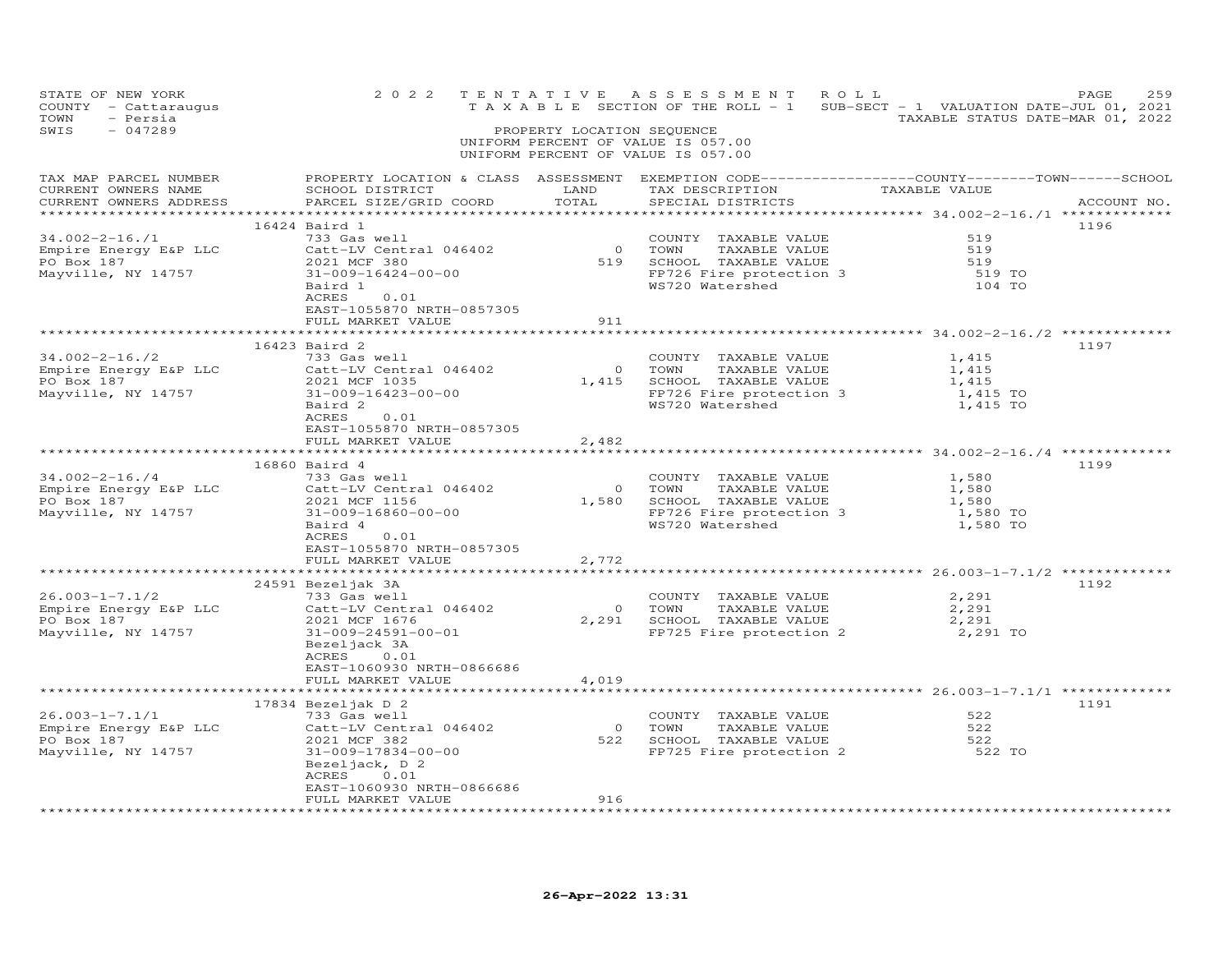| STATE OF NEW YORK<br>COUNTY - Cattaraugus<br>TOWN<br>- Persia<br>$-047289$<br>SWIS | 2 0 2 2                                                                                                                                                       | TENTATIVE<br>PROPERTY LOCATION SEQUENCE | A S S E S S M E N T<br>T A X A B L E SECTION OF THE ROLL - 1<br>UNIFORM PERCENT OF VALUE IS 057.00<br>UNIFORM PERCENT OF VALUE IS 057.00 | ROLL<br>SUB-SECT - 1 VALUATION DATE-JUL 01, 2021                              | PAGE<br>260<br>TAXABLE STATUS DATE-MAR 01, 2022 |
|------------------------------------------------------------------------------------|---------------------------------------------------------------------------------------------------------------------------------------------------------------|-----------------------------------------|------------------------------------------------------------------------------------------------------------------------------------------|-------------------------------------------------------------------------------|-------------------------------------------------|
| TAX MAP PARCEL NUMBER<br>CURRENT OWNERS NAME<br>CURRENT OWNERS ADDRESS             | PROPERTY LOCATION & CLASS ASSESSMENT<br>SCHOOL DISTRICT<br>PARCEL SIZE/GRID COORD                                                                             | LAND<br>TOTAL                           | EXEMPTION CODE------------------COUNTY-------TOWN-----SCHOOL<br>TAX DESCRIPTION<br>SPECIAL DISTRICTS                                     | TAXABLE VALUE                                                                 | ACCOUNT NO.                                     |
| $26.003 - 1 - 7.1/4$<br>Empire Energy E&P LLC<br>PO Box 187<br>Mayville, NY 14757  | 16924 Bezeljak D1<br>733 Gas well<br>Catt-LV Central 046402<br>2021 MCF 693<br>$31 - 009 - 16924 - 00 - 00$<br>Bezeljack D 1<br>ACRES 0.01                    | $\circ$<br>947                          | COUNTY TAXABLE VALUE<br>TOWN<br>TAXABLE VALUE<br>SCHOOL TAXABLE VALUE<br>FP725 Fire protection 2                                         | 947<br>947<br>947<br>947 TO                                                   | 1043                                            |
|                                                                                    | FULL MARKET VALUE<br>************************                                                                                                                 | 1,661<br>***********                    |                                                                                                                                          | ************************* 25.002-2-15.1/1 *************                       |                                                 |
| $25.002 - 2 - 15.1/1$<br>Empire Energy E&P LLC<br>PO Box 187<br>Mayville, NY 14757 | 17683 Bobseine 1<br>733 Gas well<br>Gowanda Central 047201<br>2021 MCF 1054<br>31-009-17683-00-00<br>Bobseine 1<br>ACRES<br>0.01<br>EAST-1055800 NRTH-0875986 | $\circ$<br>1,441                        | COUNTY TAXABLE VALUE<br>TOWN<br>TAXABLE VALUE<br>SCHOOL TAXABLE VALUE<br>FP724 Fire protection 1                                         | 1,441<br>1,441<br>1,441<br>1,441 TO                                           | 1157                                            |
|                                                                                    | FULL MARKET VALUE                                                                                                                                             | 2,528                                   |                                                                                                                                          |                                                                               |                                                 |
| $25.004 - 2 - 27.73$<br>Empire Energy E&P LLC<br>PO Box 187<br>Mayville, NY 14757  | 23286 Bowers 1<br>733 Gas well<br>Gowanda Central 047201<br>2021 MCF 415<br>31-009-23286-00-00<br>Bowers 1                                                    | $\Omega$<br>567                         | COUNTY TAXABLE VALUE<br>TAXABLE VALUE<br>TOWN<br>SCHOOL TAXABLE VALUE                                                                    | ******************** 25.004-2-27./3 *************<br>567<br>567<br>567        | 1333                                            |
|                                                                                    | FULL MARKET VALUE                                                                                                                                             | 995                                     |                                                                                                                                          |                                                                               |                                                 |
| $25.004 - 2 - 27.74$<br>Empire Energy E&P LLC<br>PO Box 187<br>Mayville, NY 14757  | 23282 Bowers 2<br>733 Gas well<br>Gowanda Central 047201<br>2021 MCF 976<br>31-009-23282-00-00<br>Bowers <sub>2</sub><br>FULL MARKET VALUE                    | $\circ$<br>1,334<br>2,340               | COUNTY TAXABLE VALUE<br>TAXABLE VALUE<br>TOWN<br>SCHOOL TAXABLE VALUE                                                                    | ********************* 25.004-2-27./4 *************<br>1,334<br>1,334<br>1,334 | 1334                                            |
|                                                                                    | **************                                                                                                                                                |                                         |                                                                                                                                          | ******** 25.004-2-27./1 *************                                         |                                                 |
| $25.004 - 2 - 27.71$<br>Empire Energy E&P LLC<br>PO Box 187<br>Mayville, NY 14757  | 23283 Bowers 3<br>733 Gas well<br>Gowanda Central 047201<br>2021 MCF 1747<br>31-009-23283-00-00<br>Bowers 3<br>FULL MARKET VALUE                              | $\circ$<br>2,388<br>4,189               | COUNTY<br>TAXABLE VALUE<br>TOWN<br>TAXABLE VALUE<br>SCHOOL TAXABLE VALUE                                                                 | 2,388<br>2,388<br>2,388                                                       | 1331                                            |
|                                                                                    |                                                                                                                                                               |                                         |                                                                                                                                          |                                                                               |                                                 |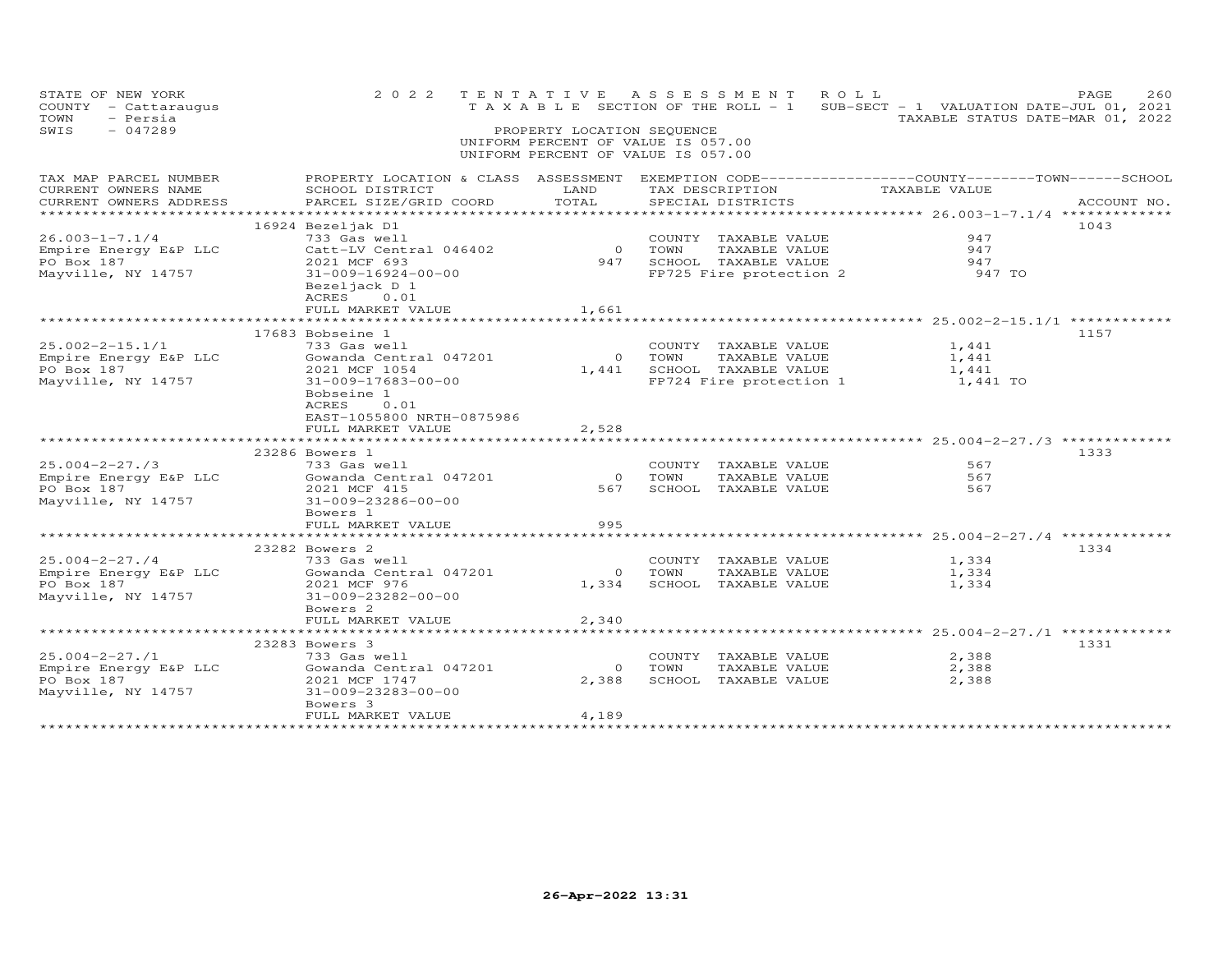| STATE OF NEW YORK<br>COUNTY - Cattaraugus<br>- Persia<br>TOWN<br>SWIS<br>$-047289$                                  |                                                                                                                                                                                       | PROPERTY LOCATION SEQUENCE | 2022 TENTATIVE ASSESSMENT ROLL<br>T A X A B L E SECTION OF THE ROLL - 1 SUB-SECT - 1 VALUATION DATE-JUL 01, 2021<br>UNIFORM PERCENT OF VALUE IS 057.00<br>UNIFORM PERCENT OF VALUE IS 057.00 | TAXABLE STATUS DATE-MAR 01, 2022                   | PAGE<br>261 |
|---------------------------------------------------------------------------------------------------------------------|---------------------------------------------------------------------------------------------------------------------------------------------------------------------------------------|----------------------------|----------------------------------------------------------------------------------------------------------------------------------------------------------------------------------------------|----------------------------------------------------|-------------|
| CURRENT OWNERS NAME<br>CURRENT OWNERS ADDRESS                                                                       | TAX MAP PARCEL NUMBER FROPERTY LOCATION & CLASS ASSESSMENT EXEMPTION CODE-----------------COUNTY--------TOWN------SCHOOL<br>SCHOOL DISTRICT LAND<br>PARCEL SIZE/GRID COORD            | TOTAL                      | TAX DESCRIPTION TAXABLE VALUE<br>SPECIAL DISTRICTS                                                                                                                                           | ********************* 25.004-2-27./2 ************* | ACCOUNT NO. |
| $25.004 - 2 - 27.72$<br>Empire Energy E&P LLC<br>PO Box 187<br>Mayville, NY 14757                                   | 23284 Bowers 4<br>733 Gas well<br>Gowanda Central 047201<br>2021 MCF 1684<br>31-009-23284-00-00<br>Bowers 4<br>FULL MARKET VALUE                                                      | $\overline{0}$<br>4,039    | COUNTY TAXABLE VALUE<br>TOWN<br>TAXABLE VALUE<br>2,302 SCHOOL TAXABLE VALUE                                                                                                                  | 2,302<br>2,302<br>2,302                            | 1332        |
|                                                                                                                     |                                                                                                                                                                                       |                            |                                                                                                                                                                                              |                                                    |             |
| $16.004 - 2 - 14.1/1$<br>16.004-2-14.1/1<br>Empire Energy E&P LLC<br>PO Box 187<br>PO Box 187<br>Mayville, NY 14757 | 16930 Bridges E 1<br>733 Gas well<br>Gowanda Central 047201<br>2021 MCF 777<br>31-009-16930-00-00<br>Bridges E 1<br>ACRES 0.01<br>EAST-1056980 NRTH-0883516                           |                            | COUNTY TAXABLE VALUE<br>0 TOWN<br>TAXABLE VALUE<br>1,062 SCHOOL TAXABLE VALUE<br>FP724 Fire protection 1 1,062 TO                                                                            | 1,062<br>1,062<br>1,062                            | 1221        |
|                                                                                                                     | FULL MARKET VALUE                                                                                                                                                                     | 1,863                      |                                                                                                                                                                                              |                                                    |             |
| $26.003 - 1 - 5.72$<br>Empire Energy E&P LLC<br>PO Box 187<br>Mayville, NY 14757                                    | 16918 Bugenhagen 1<br>733 Gas well<br>Catt-LV Central 046402<br>2021 MCF 678<br>$31 - 009 - 16918 - 00 - 00$<br>Bugenhagen 1<br>ACRES<br>0.01<br>EAST-1064410 NRTH-0863146            |                            | COUNTY TAXABLE VALUE<br>0 TOWN<br>TAXABLE VALUE<br>927 SCHOOL TAXABLE VALUE<br>FP726 Fire protection 3                                                                                       | 927<br>927<br>927<br>927 TO                        | 1190        |
|                                                                                                                     | FULL MARKET VALUE                                                                                                                                                                     | 1,626                      |                                                                                                                                                                                              |                                                    |             |
| $26.003 - 1 - 5.71$<br>Empire Energy E&P LLC<br>PO Box 187<br>Mayville, NY 14757                                    | 16919 Bugenhagen 2<br>733 Gas well<br>Catt-LV Central 046402<br>2021 MCF 463<br>31-009-16919-00-00<br>Bugenhagen 2<br>ACRES<br>0.01<br>EAST-1064410 NRTH-0863146<br>FULL MARKET VALUE | 1,111                      | COUNTY TAXABLE VALUE<br>0 TOWN TAXABLE VALUE<br>633 SCHOOL TAXABLE VALUE<br>FP726 Fire protection 3                                                                                          | 633<br>633<br>633<br>633 TO                        | 1189        |
|                                                                                                                     |                                                                                                                                                                                       |                            |                                                                                                                                                                                              |                                                    |             |
| $25.002 - 2 - 17$ ./2<br>Empire Energy E&P LLC<br>PO Box 187<br>Mayville, NY 14757                                  | 234330001 Burr Sarah Unit #2A<br>733 Gas well<br>Gowanda Central 047201<br>2021 MCF 811<br>2021 MCF 811<br>31-009-234330001<br>Burr Sarah Unit #2A                                    | $\overline{0}$             | COUNTY TAXABLE VALUE<br>TOWN<br>TAXABLE VALUE<br>1,108 SCHOOL TAXABLE VALUE                                                                                                                  | 1,108<br>1,108<br>1,108                            | 1369        |
|                                                                                                                     | FULL MARKET VALUE                                                                                                                                                                     | 1,944                      |                                                                                                                                                                                              |                                                    |             |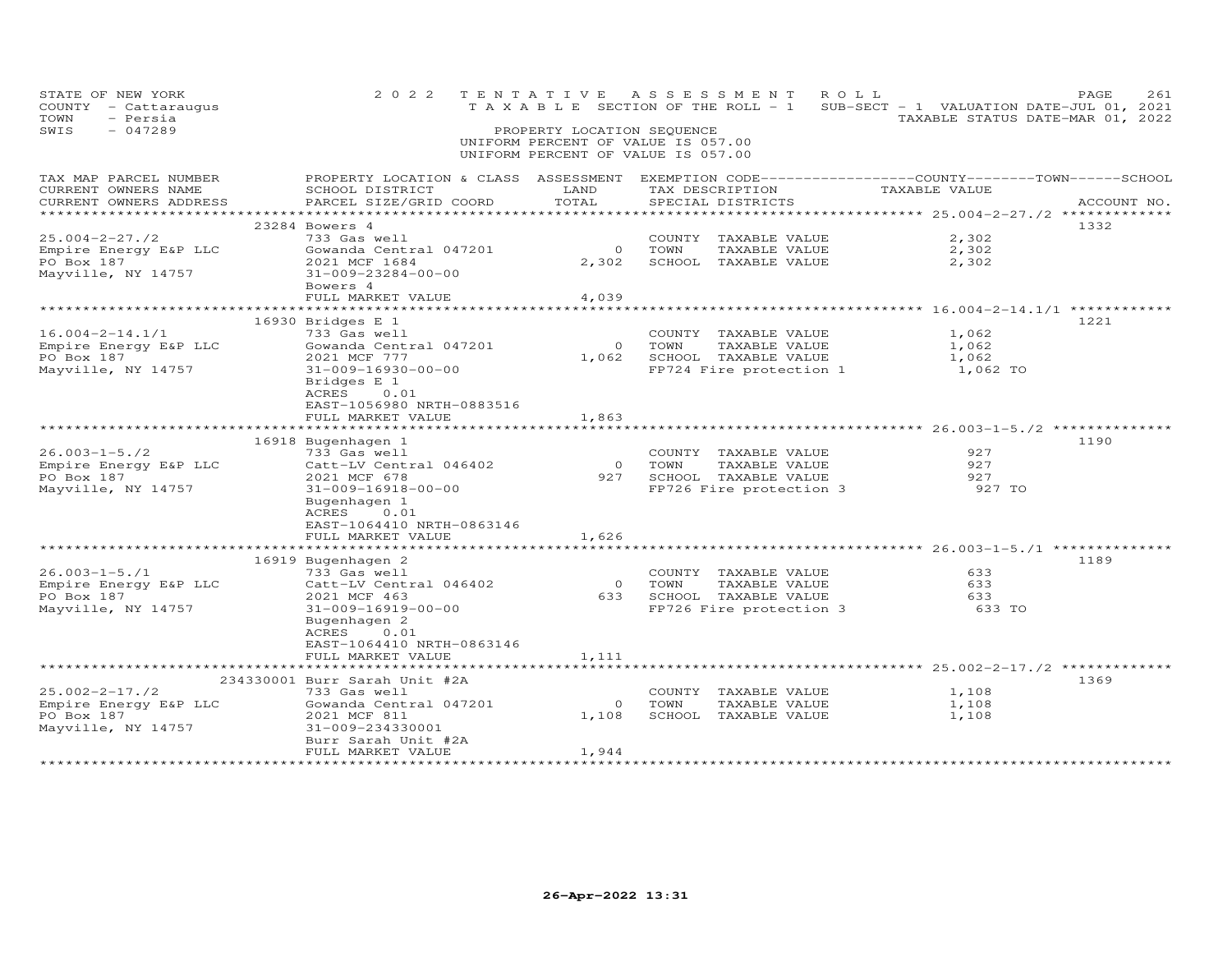| PROPERTY LOCATION & CLASS ASSESSMENT EXEMPTION CODE----------------COUNTY-------TOWN------SCHOOL<br>TAX MAP PARCEL NUMBER<br>TAX DESCRIPTION<br>TAXABLE VALUE<br>CURRENT OWNERS NAME<br>LAND<br>SCHOOL DISTRICT<br>CURRENT OWNERS ADDRESS<br>PARCEL SIZE/GRID COORD<br>TOTAL<br>SPECIAL DISTRICTS | ACCOUNT NO. |
|---------------------------------------------------------------------------------------------------------------------------------------------------------------------------------------------------------------------------------------------------------------------------------------------------|-------------|
| 23281 Burr1<br>1330                                                                                                                                                                                                                                                                               |             |
| 1,248<br>COUNTY TAXABLE VALUE                                                                                                                                                                                                                                                                     |             |
| $25.002 - 2 - 17. / 1$<br>Empire Energy E&P LLC (Sowanda Central 047201<br>0 TOWN<br>1,248<br>TAXABLE VALUE<br>2021 MCF 913<br>1,248 SCHOOL TAXABLE VALUE<br>1,248                                                                                                                                |             |
| PO Box 187<br>Mayville, NY 14757<br>31-009-23281-00-00<br>Burr1                                                                                                                                                                                                                                   |             |
| FULL MARKET VALUE<br>2,189                                                                                                                                                                                                                                                                        |             |
|                                                                                                                                                                                                                                                                                                   |             |
| 17906 C Rich 1<br>1208                                                                                                                                                                                                                                                                            |             |
| $35.001 - 1 - 11.72$<br>1,088<br>733 Gas well<br>Catt-LV Central 046402<br>2001 VCE FAI<br>COUNTY TAXABLE VALUE                                                                                                                                                                                   |             |
| 0 TOWN<br>1,088<br>Empire Energy E&P LLC<br>PO Box 187<br>TAXABLE VALUE<br>1,088 SCHOOL TAXABLE VALUE<br>1,088                                                                                                                                                                                    |             |
| 2021 MCF 796<br>31-009-17906-00-00<br>FP726 Fire protection 3 1,088 TO<br>Mayville, NY 14757                                                                                                                                                                                                      |             |
| C Rich 1<br>ACRES<br>0.01<br>EAST-1067840 NRTH-0856906                                                                                                                                                                                                                                            |             |
| 1,909<br>FULL MARKET VALUE                                                                                                                                                                                                                                                                        |             |
|                                                                                                                                                                                                                                                                                                   |             |
| 16963 C Schueler C 1<br>1183<br>$26.001 - 1 - 9.71$<br>200<br>733 Gas well                                                                                                                                                                                                                        |             |
| COUNTY TAXABLE VALUE<br>Empire Energy E&P LLC Gowanda Central 047201<br>0 TOWN<br>200                                                                                                                                                                                                             |             |
| 0 TOWN TAXABLE VALUE<br>200 SCHOOL TAXABLE VALUE<br>PO Box 187<br>2021 MCF 146<br>200                                                                                                                                                                                                             |             |
| FP725 Fire protection 2<br>Mayville, NY 14757<br>31-009-16963-00-00<br>200 TO                                                                                                                                                                                                                     |             |
| Schueler C 1                                                                                                                                                                                                                                                                                      |             |
| ACRES<br>0.01                                                                                                                                                                                                                                                                                     |             |
| EAST-1062020 NRTH-0873956                                                                                                                                                                                                                                                                         |             |
| 351<br>FULL MARKET VALUE                                                                                                                                                                                                                                                                          |             |
|                                                                                                                                                                                                                                                                                                   |             |
| 16425 D Williams 1<br>1217                                                                                                                                                                                                                                                                        |             |
| 3,060<br>733 Gas well<br>COUNTY TAXABLE VALUE<br>SS.001-1-30.1/1<br>Empire Energy E&P LLC<br>PO Box 187                                                                                                                                                                                           |             |
| Catt-LV Central 046402<br>$\overline{0}$<br>3,060                                                                                                                                                                                                                                                 |             |
| U TOWN TAXABLE VALUE<br>3,060 SCHOOL TAXABLE VALUE<br>2021 MCF 2239<br>3,060                                                                                                                                                                                                                      |             |
| 31-009-16425-00-00<br>FP726 Fire protection 3<br>Mayville, NY 14757<br>3,060 TO                                                                                                                                                                                                                   |             |
| WS720 Watershed<br>3,060 TO<br>D Williams 1                                                                                                                                                                                                                                                       |             |
| ACRES<br>0.01<br>EAST-1060910 NRTH-0860065                                                                                                                                                                                                                                                        |             |
| 5,368<br>FULL MARKET VALUE                                                                                                                                                                                                                                                                        |             |
| **************************                                                                                                                                                                                                                                                                        |             |
| 16407 D Williams 2<br>1218                                                                                                                                                                                                                                                                        |             |
| 35.001-1-30.1/2<br>733 Gas well<br>COUNTY TAXABLE VALUE<br>961                                                                                                                                                                                                                                    |             |
| Catt-LV Central 046402<br>2021 MCF 703<br>$\bigcirc$<br>TOWN<br>961<br>Empire Energy E&P LLC<br>PO Box 187<br>TAXABLE VALUE                                                                                                                                                                       |             |
| 961<br>SCHOOL TAXABLE VALUE<br>2021 MCF 703<br>961                                                                                                                                                                                                                                                |             |
| FP726 Fire protection 3<br>Mayville, NY 14757<br>31-009-16407-00-00<br>961 TO                                                                                                                                                                                                                     |             |
| WS720 Watershed<br>961 TO<br>D Williams 2                                                                                                                                                                                                                                                         |             |
| ACRES<br>0.01                                                                                                                                                                                                                                                                                     |             |
| EAST-1060910 NRTH-0860065                                                                                                                                                                                                                                                                         |             |
| FULL MARKET VALUE<br>1,686                                                                                                                                                                                                                                                                        |             |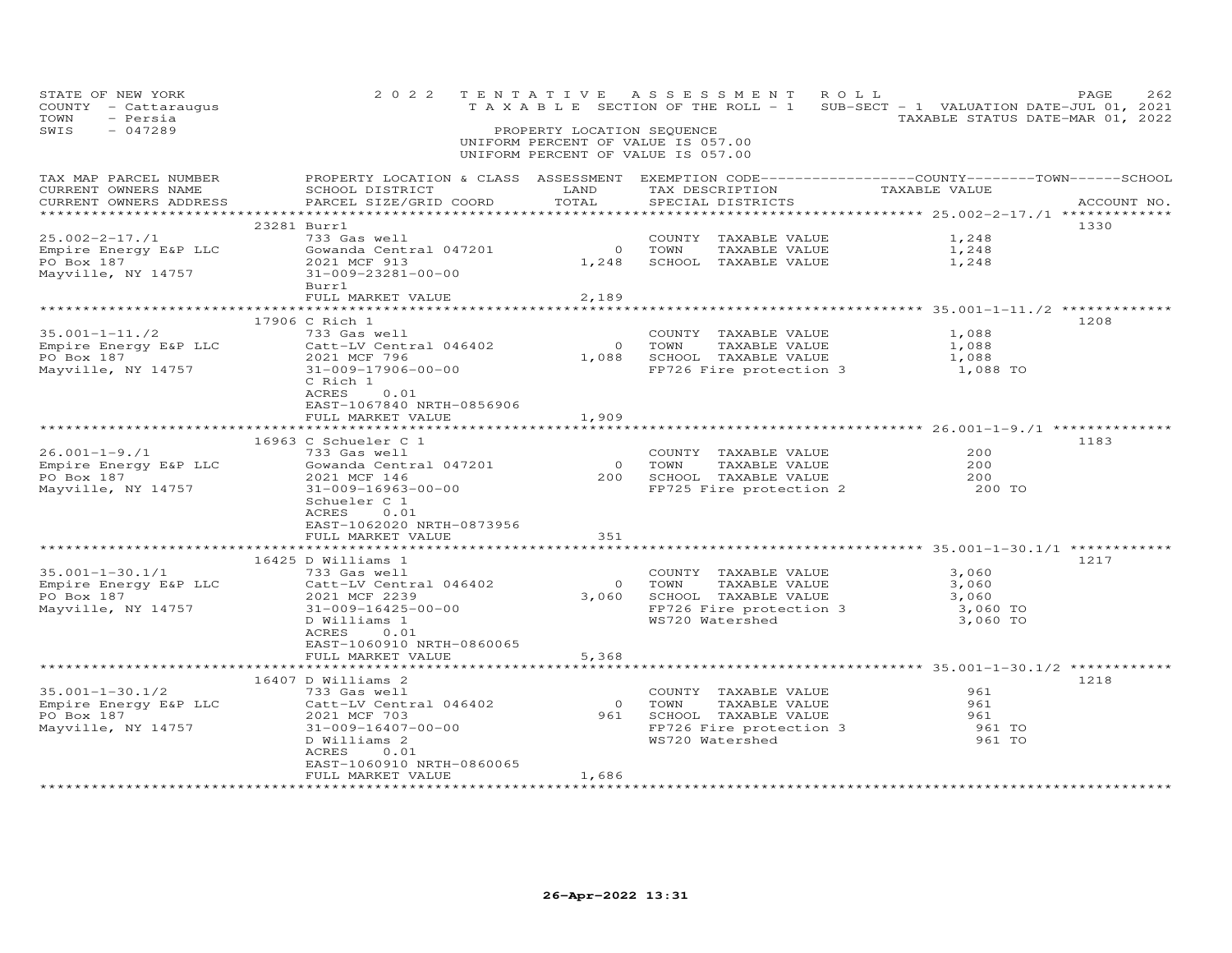| STATE OF NEW YORK<br>COUNTY - Cattaraugus<br>TOWN<br>- Persia<br>$-047289$<br>SWIS | 2 0 2 2                                                                                                                                                                                                   | PROPERTY LOCATION SEQUENCE              | TENTATIVE ASSESSMENT<br>ROLL<br>UNIFORM PERCENT OF VALUE IS 057.00<br>UNIFORM PERCENT OF VALUE IS 057.00 | PAGE<br>263<br>TAXABLE SECTION OF THE ROLL - 1 SUB-SECT - 1 VALUATION DATE-JUL 01, 2021<br>TAXABLE STATUS DATE-MAR 01, 2022 |
|------------------------------------------------------------------------------------|-----------------------------------------------------------------------------------------------------------------------------------------------------------------------------------------------------------|-----------------------------------------|----------------------------------------------------------------------------------------------------------|-----------------------------------------------------------------------------------------------------------------------------|
| TAX MAP PARCEL NUMBER<br>CURRENT OWNERS NAME<br>CURRENT OWNERS ADDRESS             | SCHOOL DISTRICT<br>PARCEL SIZE/GRID COORD                                                                                                                                                                 | LAND<br>TOTAL<br>***********            | TAX DESCRIPTION TAXABLE VALUE<br>SPECIAL DISTRICTS                                                       | PROPERTY LOCATION & CLASS ASSESSMENT EXEMPTION CODE-----------------COUNTY-------TOWN------SCHOOL<br>ACCOUNT NO.            |
| $25.002 - 2 - 7.1/1$<br>Empire Energy E&P LLC<br>PO Box 187<br>Mayville, NY 14757  | 17615 Didomizio J 2<br>733 Gas well<br>Gowanda Central 047201<br>2021 MCF 275<br>31-009-17615-00-00<br>Didomizio J 2<br>ACRES 0.01<br>EAST-1056680 NRTH-0879406<br>FULL MARKET VALUE                      | 0 TOWN<br>660                           | COUNTY TAXABLE VALUE<br>TAXABLE VALUE<br>376 SCHOOL TAXABLE VALUE<br>FP724 Fire protection 1             | 1156<br>376<br>376<br>376<br>376 TO                                                                                         |
| 35.001-1-7.1/1<br>Empire Energy E&P LLC<br>PO Box 187<br>Mayville, NY 14757        | E Bissell 1<br>733 Gas well<br>Catt-LV Central 046402<br>2021 MCF 722<br>31-009-17706-00-00<br>E Bissell 1<br>ACRES<br>0.01<br>EAST-1065410 NRTH-0860166<br>FULL MARKET VALUE                             | 1,732                                   | COUNTY TAXABLE VALUE<br>0 TOWN TAXABLE VALUE<br>987 SCHOOL TAXABLE VALUE<br>FP726 Fire protection 3      | 1205<br>987<br>987<br>987<br>987 TO                                                                                         |
| 35.001-1-17.1/3<br>Empire Energy E&P LLC<br>PO Box 187<br>Mayville, NY 14757       | 22672 Eaton 4<br>733 Gas well<br>Gowanda Central 047201<br>2021 MCF 1910<br>31-009-22672-00-00<br>Eaton 4<br>ACRES<br>0.01<br>EAST-1064930 NRTH-0857065<br>FULL MARKET VALUE                              | $\overline{O}$<br>2,611<br>4,581        | COUNTY TAXABLE VALUE<br>TOWN<br>TAXABLE VALUE<br>SCHOOL TAXABLE VALUE                                    | 1320<br>2,611<br>2,611<br>2,611                                                                                             |
| $26.001 - 1 - 5.74$<br>Empire Energy E&P LLC<br>PO Box 187<br>Mayville, NY 14757   | 16412 Evans C 3<br>733 Gas well<br>Gowanda Central 047201<br>2021 MCF 676<br>31-009-16412-00-00<br>Evans C 3<br>ACRES<br>0.01<br>EAST-1064260 NRTH-0874906<br>FULL MARKET VALUE                           | $\overline{O}$<br>1,621                 | COUNTY TAXABLE VALUE<br>TOWN<br>TAXABLE VALUE<br>924 SCHOOL TAXABLE VALUE<br>FP725 Fire protection 2     | 1179<br>924<br>924<br>924<br>924 TO                                                                                         |
| $26.001 - 1 - 5.72$<br>Empire Energy E&P LLC<br>PO Box 187<br>Mayville, NY 14757   | ************************<br>17825 Evans C 6<br>733 Gas well<br>Gowanda Central 047201<br>2021 MCF 1724<br>31-009-17825-00-00<br>Evans C 6<br>ACRES 0.01<br>EAST-1064260 NRTH-0874906<br>FULL MARKET VALUE | ************<br>$\overline{O}$<br>4,133 | COUNTY TAXABLE VALUE<br>TOWN<br>TAXABLE VALUE<br>2,356 SCHOOL TAXABLE VALUE<br>FP725 Fire protection 2   | 1177<br>2,356<br>2,356<br>2,356<br>2,356 TO                                                                                 |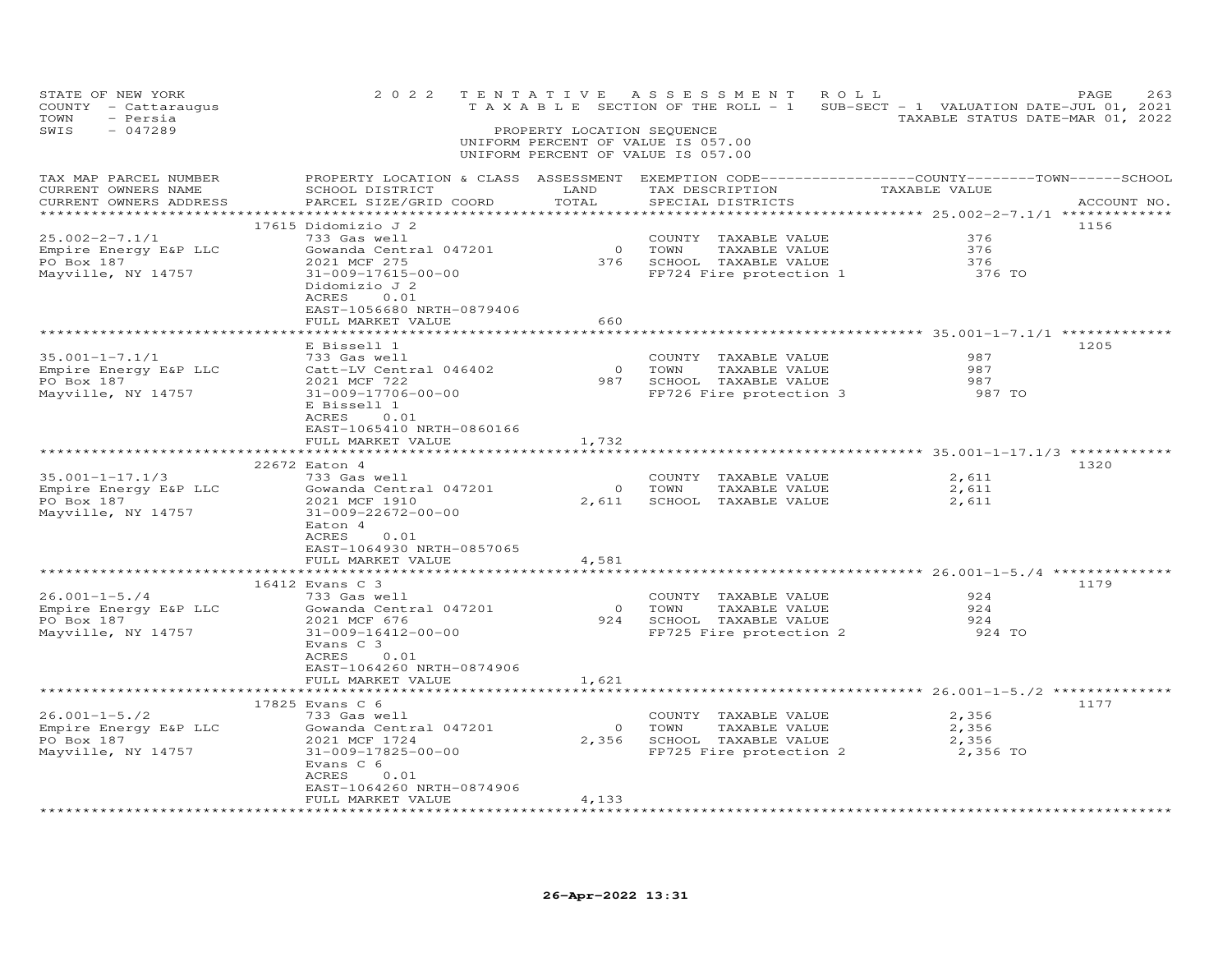| STATE OF NEW YORK<br>COUNTY - Cattaraugus<br>TOWN<br>- Persia<br>SWIS<br>$-047289$ | 2 0 2 2                                                                                                                                                                                                                                   | PROPERTY LOCATION SEQUENCE | TENTATIVE ASSESSMENT ROLL<br>T A X A B L E SECTION OF THE ROLL - 1 SUB-SECT - 1 VALUATION DATE-JUL 01, 2021<br>UNIFORM PERCENT OF VALUE IS 057.00<br>UNIFORM PERCENT OF VALUE IS 057.00 | TAXABLE STATUS DATE-MAR 01, 2022      | PAGE<br>264 |
|------------------------------------------------------------------------------------|-------------------------------------------------------------------------------------------------------------------------------------------------------------------------------------------------------------------------------------------|----------------------------|-----------------------------------------------------------------------------------------------------------------------------------------------------------------------------------------|---------------------------------------|-------------|
| TAX MAP PARCEL NUMBER<br>CURRENT OWNERS NAME<br>CURRENT OWNERS ADDRESS             | SCHOOL DISTRICT<br>PARCEL SIZE/GRID COORD                                                                                                                                                                                                 | LAND<br>TOTAL              | PROPERTY LOCATION & CLASS ASSESSMENT EXEMPTION CODE----------------COUNTY-------TOWN------SCHOOL<br>TAX DESCRIPTION TAXABLE VALUE<br>SPECIAL DISTRICTS                                  |                                       | ACCOUNT NO. |
| 26.001-1-5./5<br>Empire Energy E&P LLC<br>PO Box 187<br>Mayville, NY 14757         | 16420 Evans Charles & Mary 2<br>733 Gas well<br>Gowanda Central 047201<br>2021 MCF 140<br>31-009-1642-00-00<br>Evans Charles & Mary 2<br>ACRES<br>0.01<br>EAST-1064260 NRTH-0874906<br>FULL MARKET VALUE                                  | 335                        | COUNTY TAXABLE VALUE<br>0 TOWN TAXABLE VALUE<br>191 SCHOOL TAXABLE VALUE<br>FP725 Fire protection 2                                                                                     | 191<br>191<br>191<br>191 TO           | 1180        |
| $26.001 - 1 - 5.73$<br>Empire Energy E&P LLC<br>PO Box 187<br>Mayville, NY 14757   | 16415 Evans Charles & Mary 4<br>733 Gas well<br>Gowanda Central 047201<br>2021 MCF 373<br>31-009-16415-00-00<br>Evans Charles & Mary 4<br>ACRES<br>0.01<br>EAST-1064260 NRTH-0874906<br>FULL MARKET VALUE<br>**************************** | 895                        | COUNTY TAXABLE VALUE<br>0 TOWN TAXABLE VALUE<br>510 SCHOOL TAXABLE VALUE<br>FP725 Fire protection 2                                                                                     | 510<br>510<br>510<br>510 TO           | 1178        |
| $26.001 - 1 - 5.71$<br>Empire Energy E&P LLC<br>PO Box 187<br>Mayville, NY 14757   | 16418 Evans Charles & Mary 5<br>733 Gas well<br>Gowanda Central 047201<br>2021 MCF 1036<br>31-009-16418-00-00<br>Evans Charles & Mary 5<br>ACRES<br>0.01<br>EAST-1064260 NRTH-0874906<br>FULL MARKET VALUE                                | COUNTY<br>0 TOWN<br>2,484  | COUNTY TAXABLE VALUE<br>TAXABLE VALUE<br>1,416 SCHOOL TAXABLE VALUE<br>FP725 Fire protection 2 1,416 TO                                                                                 | 1,416<br>1,416<br>1,416               | 1176        |
| 35.001-1-24./1<br>Empire Energy E&P LLC<br>PO Box 187<br>Mayville, NY 14757        | *******************<br>16922 F Huber 1<br>733 Gas well<br>Catt-LV Central 046402<br>2021 MCF 4<br>31-009-16922-00-00<br>F Huber 1<br>ACRES<br>0.01<br>EAST-1061440 NRTH-0857735                                                           | **********<br>9            | ******************************* 35.001-1-24./1 ***********<br>COUNTY TAXABLE VALUE<br>0 TOWN TAXABLE VALUE<br>5 SCHOOL TAXABLE VALUE<br>FP726 Fire protection 3<br>WS720 Watershed      | 5<br>5<br>$5^{\circ}$<br>5 TO<br>5 TO | 1216        |
| 25.004-2-24./1<br>Empire Energy E&P LLC<br>PO Box 187<br>Mayville, NY 14757        | FULL MARKET VALUE<br>23325 Falk 1<br>733 Gas well<br>Gowanda Central 047201<br>2021 MCF 21<br>31-009-23325-00-00<br>Falk 1<br>ACRES<br>0.01<br>EAST-1052520 NRTH-0871635<br>FULL MARKET VALUE                                             | $\overline{O}$<br>51       | COUNTY TAXABLE VALUE<br>TOWN<br>TAXABLE VALUE<br>29 SCHOOL TAXABLE VALUE                                                                                                                | 29<br>29<br>29                        | 1343        |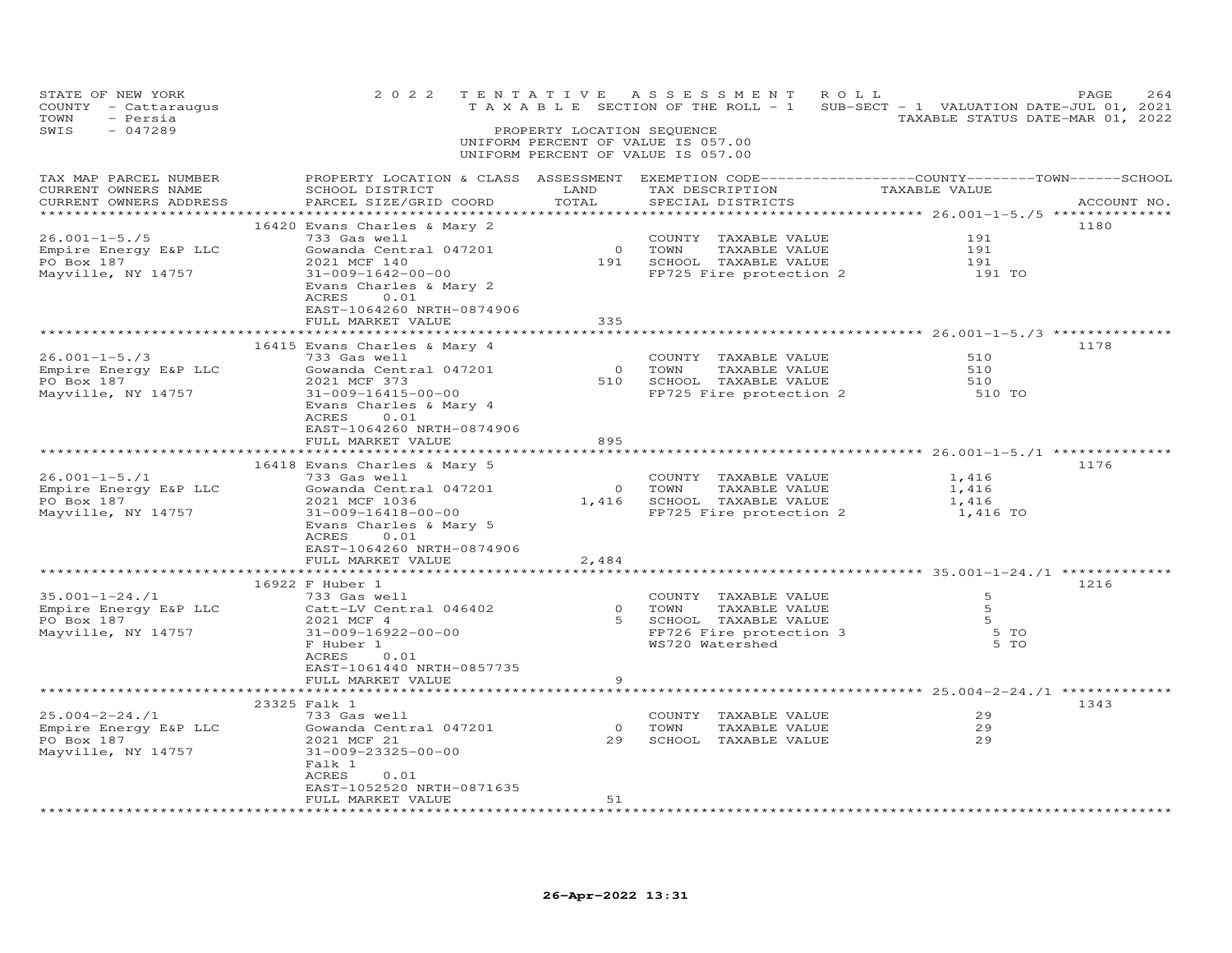| STATE OF NEW YORK<br>COUNTY - Cattaraugus<br>TOWN<br>- Persia<br>SWIS<br>$-047289$ | 2 0 2 2                                                                                                                                                                                                                | PROPERTY LOCATION SEQUENCE | TENTATIVE ASSESSMENT<br>UNIFORM PERCENT OF VALUE IS 057.00<br>UNIFORM PERCENT OF VALUE IS 057.00                          | ROLL<br>T A X A B L E SECTION OF THE ROLL - 1 SUB-SECT - 1 VALUATION DATE-JUL 01, 2021<br>TAXABLE STATUS DATE-MAR 01, 2022 | PAGE<br>265 |
|------------------------------------------------------------------------------------|------------------------------------------------------------------------------------------------------------------------------------------------------------------------------------------------------------------------|----------------------------|---------------------------------------------------------------------------------------------------------------------------|----------------------------------------------------------------------------------------------------------------------------|-------------|
| TAX MAP PARCEL NUMBER<br>CURRENT OWNERS NAME<br>CURRENT OWNERS ADDRESS             | PROPERTY LOCATION & CLASS ASSESSMENT EXEMPTION CODE----------------COUNTY-------TOWN------SCHOOL<br>SCHOOL DISTRICT<br>PARCEL SIZE/GRID COORD                                                                          | LAND<br>TOTAL              | TAX DESCRIPTION<br>SPECIAL DISTRICTS                                                                                      | TAXABLE VALUE                                                                                                              | ACCOUNT NO. |
|                                                                                    | 23335 Falk 2                                                                                                                                                                                                           |                            |                                                                                                                           |                                                                                                                            | 1344        |
| $25.004 - 2 - 24.72$<br>Empire Energy E&P LLC<br>PO Box 187<br>Mayville, NY 14757  | 733 Gas well<br>Gowanda Central 047201<br>2021 MCF 1779<br>31-009-23335-00-00<br>Falk 2                                                                                                                                | $\overline{O}$<br>2,432    | COUNTY TAXABLE VALUE<br>TOWN<br>TAXABLE VALUE<br>SCHOOL TAXABLE VALUE                                                     | 2,432<br>2,432<br>2,432                                                                                                    |             |
|                                                                                    | FULL MARKET VALUE                                                                                                                                                                                                      | 4,267                      |                                                                                                                           |                                                                                                                            |             |
|                                                                                    |                                                                                                                                                                                                                        |                            |                                                                                                                           |                                                                                                                            |             |
| $25.004 - 2 - 6.71$<br>Empire Energy E&P LLC<br>PO Box 187<br>Mayville, NY 14757   | 17050 G Sargent 2<br>733 Gas well<br>Catt-LV Central 046402<br>2021 MCF 3<br>31-009-17050-00-00<br>G Sargent 2<br>ACRES 0.01<br>EAST-1057310 NRTH-0864315                                                              |                            | COUNTY TAXABLE VALUE<br>0 TOWN TAXABLE VALUE<br>4 SCHOOL TAXABLE VALUE                                                    | $\overline{4}$<br>4<br>$\overline{4}$<br>FP726 Fire protection 3 4 TO                                                      | 1170        |
|                                                                                    | FULL MARKET VALUE<br>***********************                                                                                                                                                                           | $7\overline{ }$            |                                                                                                                           |                                                                                                                            |             |
|                                                                                    |                                                                                                                                                                                                                        |                            | *******************************                                                                                           | **************** 34.002-2-19./1 *********                                                                                  |             |
| 34.002-2-19./1<br>Empire Energy E&P LLC<br>PO Box 187<br>Mayville, NY 14757        | 16422 Gibbs 1<br>733 Gas well<br>Catt-LV Central 046402<br>2021 MCF 361<br>31-009-16422-00-00<br>Gibbs 1<br>0.01<br>ACRES<br>EAST-1054020 NRTH-0860435<br>FULL MARKET VALUE                                            | 865                        | COUNTY TAXABLE VALUE<br>0 TOWN<br>TAXABLE VALUE<br>493 SCHOOL TAXABLE VALUE<br>FP726 Fire protection 3<br>WS720 Watershed | 493<br>493<br>493<br>493 TO<br>493 TO                                                                                      | 1201        |
|                                                                                    | ************************                                                                                                                                                                                               | * * * * * * * * *          |                                                                                                                           | ***************** 17.003-1-13./1 ***********                                                                               |             |
| $17.003 - 1 - 13./1$<br>Empire Energy E&P LLC<br>PO Box 187<br>Mayville, NY 14757  | 16411 Goochee Albert 1<br>733 Gas well<br>Gowanda Central 047201<br>2021 MCF 831<br>31-009-16411-00-00<br>Goochee, Albert 1<br>ACRES<br>0.01<br>EAST-1062060 NRTH-0879186<br>FULL MARKET VALUE                         | $\overline{0}$<br>1,993    | COUNTY TAXABLE VALUE<br>TOWN<br>TAXABLE VALUE<br>1,136 SCHOOL TAXABLE VALUE<br>FP725 Fire protection 2                    | 1,136<br>1,136<br>1,136<br>1,136 TO                                                                                        | 1154        |
|                                                                                    |                                                                                                                                                                                                                        |                            |                                                                                                                           |                                                                                                                            |             |
| $17.003 - 1 - 13./2$<br>Empire Energy E&P LLC<br>PO Box 187<br>Mayville, NY 14757  | 16406 Goochee Albert 2<br>733 Gas well<br>Gowanda Central 047201<br>2021 MCF 1489<br>31-009-16406-00-00<br>Goochee Albert 2<br>ACRES<br>0.01<br>EAST-1062060 NRTH-0879186<br>FULL MARKET VALUE<br>******************** | 3,570                      | COUNTY TAXABLE VALUE<br>0 TOWN<br>TAXABLE VALUE<br>2,035 SCHOOL TAXABLE VALUE<br>FP725 Fire protection 2                  | 2,035<br>2,035<br>2,035<br>2,035 TO                                                                                        | 1155        |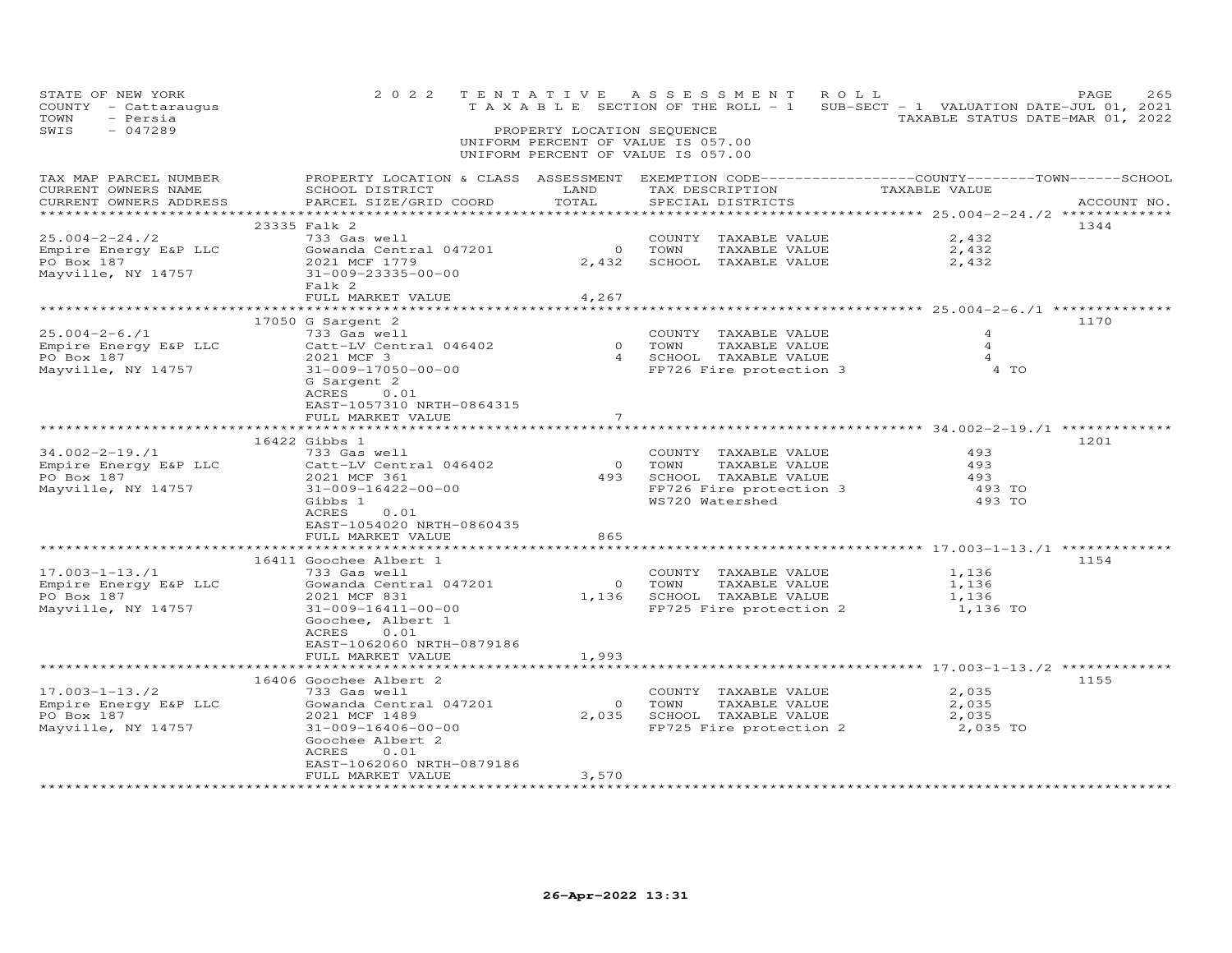| STATE OF NEW YORK<br>COUNTY - Cattaraugus<br>- Persia<br>TOWN<br>SWIS<br>$-047289$ | 2 0 2 2<br>TENTATIVE                                                                                                                                                                                                                         | PROPERTY LOCATION SEQUENCE                                                | ASSESSMENT ROLL<br>T A X A B L E SECTION OF THE ROLL - 1 SUB-SECT - 1 VALUATION DATE-JUL 01, 2021<br>UNIFORM PERCENT OF VALUE IS 057.00<br>UNIFORM PERCENT OF VALUE IS 057.00 | TAXABLE STATUS DATE-MAR 01, 2022                                        | 266<br>PAGE |
|------------------------------------------------------------------------------------|----------------------------------------------------------------------------------------------------------------------------------------------------------------------------------------------------------------------------------------------|---------------------------------------------------------------------------|-------------------------------------------------------------------------------------------------------------------------------------------------------------------------------|-------------------------------------------------------------------------|-------------|
| TAX MAP PARCEL NUMBER<br>CURRENT OWNERS NAME<br>CURRENT OWNERS ADDRESS             | SCHOOL DISTRICT<br>PARCEL SIZE/GRID COORD                                                                                                                                                                                                    | LAND<br>TOTAL<br>*********                                                | PROPERTY LOCATION & CLASS ASSESSMENT EXEMPTION CODE----------------COUNTY-------TOWN------SCHOOL<br>TAX DESCRIPTION<br>SPECIAL DISTRICTS                                      | TAXABLE VALUE<br>************ 35.001-1-17.1/1 *************             | ACCOUNT NO. |
| 35.001-1-17.1/1<br>Empire Energy E&P LLC<br>PO Box 187<br>Mayville, NY 14757       | 17704 H Eaton 1<br>733 Gas well<br>Catt-LV Central 046402<br>2021 MCF 263<br>31-009-17704-00-00<br>H Eaton 1<br>ACRES<br>0.01<br>EAST-1064930 NRTH-0857065<br>FULL MARKET VALUE                                                              | 630                                                                       | COUNTY TAXABLE VALUE<br>0 TOWN<br>TAXABLE VALUE<br>359 SCHOOL TAXABLE VALUE<br>FP726 Fire protection 3 359 TO                                                                 | 359<br>359<br>359                                                       | 1209        |
| $35.001 - 1 - 17.1/2$<br>Empire Energy E&P LLC<br>PO Box 187<br>Mayville, NY 14757 | *****************************<br>17705 H Eaton 2<br>733 Gas well<br>Catt-LV Central 046402<br>2021 MCF 210<br>31-009-17705-00-00<br>H Eaton 2<br>0.01<br>ACRES<br>EAST-1064930 NRTH-0857065<br>FULL MARKET VALUE<br>************************ | * * * * * * * * * *<br>$\begin{array}{c}0\\28\text{ }7\end{array}$<br>504 | ********************************* 35.001-1-17.1/2 **********<br>COUNTY TAXABLE VALUE<br>TOWN<br>TAXABLE VALUE<br>287 SCHOOL TAXABLE VALUE<br>FP726 Fire protection 3          | 287<br>287<br>287<br>287 TO                                             | 1210        |
| $35.001 - 1 - 17.3/1$<br>Empire Energy E&P LLC<br>PO Box 187<br>Mayville, NY 14757 | 17836 H Eaton 3<br>733 Gas well<br>Catt-LV Central 046402<br>2021 MCF 413<br>31-009-17836-00-00<br>H Eaton 3<br>ACRES<br>0.01<br>EAST-1066190 NRTH-0857066<br>FULL MARKET VALUE                                                              | 989                                                                       | COUNTY TAXABLE VALUE<br>0 TOWN TAXABLE VALUE<br>564 SCHOOL TAXABLE VALUE<br>TAXABLE VALUE<br>FP726 Fire protection 3                                                          | 564<br>564<br>564<br>564 TO                                             | 1211        |
| $35.001 - 1 - 18./1$<br>Empire Energy E&P LLC<br>PO Box 187<br>Mayville, NY 14757  | 17672 H Reed 1<br>733 Gas well<br>Catt-LV Central 046402<br>2021 MCF 564<br>31-009-17672-00-00<br>H Reed 1<br>ACRES<br>0.01<br>EAST-1063800 NRTH-0858385<br>FULL MARKET VALUE                                                                | 1,353                                                                     | COUNTY TAXABLE VALUE<br>0 TOWN<br>TAXABLE VALUE<br>771 SCHOOL TAXABLE VALUE<br>FP726 Fire protection 3                                                                        | 771<br>771<br>771<br>771 TO                                             | 1212        |
| $16.002 - 4 - 14.71$<br>Empire Energy E&P LLC<br>PO Box 187<br>Mayville, NY 14757  | * * * * * * * * * * * * * * * * *<br>25501 Hawkins 1<br>733 Gas well<br>Gowanda Central 047201<br>2021 MCF 459<br>31-009-22501-00-00<br>Hawkins 1<br>ACRES<br>0.01<br>EAST-1058280 NRTH-0889216<br>FULL MARKET VALUE<br>*******************  | $\overline{0}$<br>1,100                                                   | COUNTY TAXABLE VALUE<br>TOWN<br>TAXABLE VALUE<br>627 SCHOOL TAXABLE VALUE<br>FP724 Fire protection 1                                                                          | ************** 16.002-4-14./1 *********<br>62.7<br>627<br>627<br>627 TO | 3518        |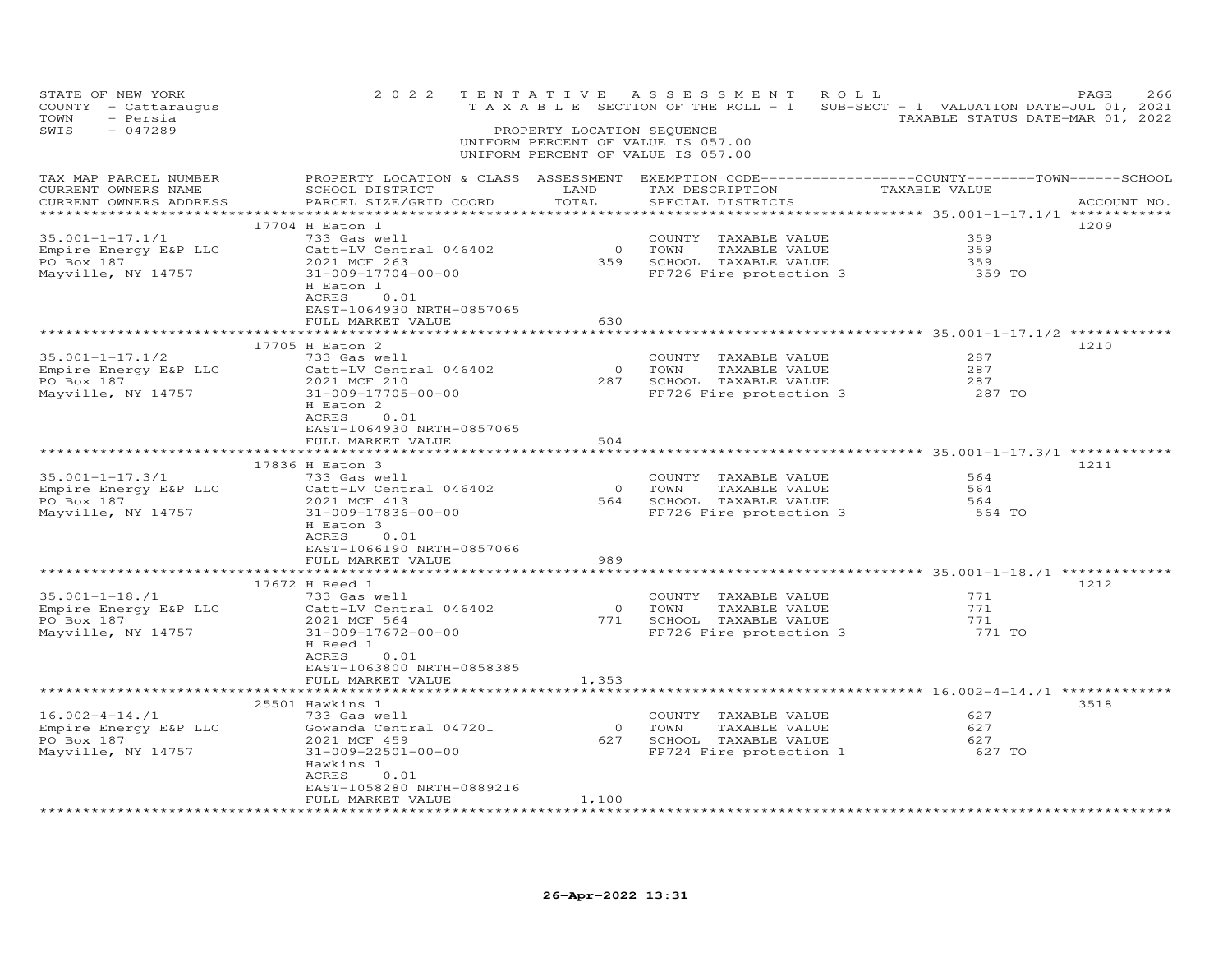| STATE OF NEW YORK<br>COUNTY - Cattaraugus<br>TOWN<br>- Persia<br>$-047289$<br>SWIS                                                                                                                                                   | 2 0 2 2                                                                                                                                                                                                                                                                 |                                                                | TENTATIVE ASSESSMENT ROLL<br>T A X A B L E SECTION OF THE ROLL - 1 SUB-SECT - 1 VALUATION DATE-JUL 01, 2021<br>PROPERTY LOCATION SEQUENCE<br>UNIFORM PERCENT OF VALUE IS 057.00<br>UNIFORM PERCENT OF VALUE IS 057.00 | TAXABLE STATUS DATE-MAR 01, 2022                                                      | PAGE<br>267 |
|--------------------------------------------------------------------------------------------------------------------------------------------------------------------------------------------------------------------------------------|-------------------------------------------------------------------------------------------------------------------------------------------------------------------------------------------------------------------------------------------------------------------------|----------------------------------------------------------------|-----------------------------------------------------------------------------------------------------------------------------------------------------------------------------------------------------------------------|---------------------------------------------------------------------------------------|-------------|
| TAX MAP PARCEL NUMBER<br>CURRENT OWNERS NAME<br>CURRENT OWNERS ADDRESS                                                                                                                                                               | PROPERTY LOCATION & CLASS ASSESSMENT EXEMPTION CODE----------------COUNTY-------TOWN------SCHOOL<br><b>EXAMPLE SERVICE SERVICE SERVICE SERVICE SERVICE SERVICE SERVICE SERVICE SERVICE SERVICE SERVICE SERVICE SERVICE</b><br>SCHOOL DISTRICT<br>PARCEL SIZE/GRID COORD | TOTAL                                                          | TAX DESCRIPTION TAXABLE VALUE<br>SPECIAL DISTRICTS                                                                                                                                                                    |                                                                                       | ACCOUNT NO. |
| 26.003-1-1.1/1<br>Empire Energy E&P LLC<br>PO Box 187<br>Mayville, NY 14757                                                                                                                                                          | 25476 Hojnacki 2<br>733 Gas well<br>Gowanda Central 047201<br>2021 MCF 1460<br>31-009-25476-00-00<br>Hojnacki 2<br>ACRES 0.01<br>EAST-1061823 NRTH-0870670<br>FULL MARKET VALUE                                                                                         | 0 TOWN<br>3,502                                                | COUNTY TAXABLE VALUE<br>TAXABLE VALUE<br>1,996 SCHOOL TAXABLE VALUE<br>FP725 Fire protection 2                                                                                                                        | 1,996<br>1,996<br>1,996<br>1,996 TO                                                   | 1552        |
| Empire Energy E&P LLC<br>Empire Energy E&P LLC<br>PO Box 187<br>Mayville NV 14757<br>Mayville, NY 14757                                                                                                                              | $16931$ Hojnacki W 1<br>Gowanda Central 047201<br>2021 MCF 1386<br>31-009-16931-00-00<br>Hojnacki W 1<br>ACRES 0.01<br>EAST-1062310 NRTH-0870276<br>FULL MARKET VALUE                                                                                                   | 3,323                                                          | COUNTY TAXABLE VALUE<br>0 TOWN<br>TAXABLE VALUE<br>1,894 SCHOOL TAXABLE VALUE 1,894 1,894<br>FP725 Fire protection 2 1,894 TO                                                                                         | 1,894<br>1,894                                                                        | 1185        |
| 25.002-2-26.1/1<br>Empire Energy E&P LLC<br>PO Box 187<br>Mayville, NY 14757                                                                                                                                                         | 14501 Inman (Babcock) 1690-I<br>733 Gas well<br>Gowanda Central 047201<br>2021 MCF 1<br>31-009-14501-00-00<br>Inman (Babcock) 1690-I<br>EAST-1056260 NRTH-0872066<br>FULL MARKET VALUE                                                                                  | 2                                                              | COUNTY TAXABLE VALUE<br>0 TOWN<br>0     TOWN       TAXABLE  VALUE<br>1     SCHOOL    TAXABLE  VALUE<br>FP724 Fire protection 1                                                                                        | $\mathbf{1}$<br>$\mathbf{1}$<br>$\mathbf{1}$<br>1 <sub>T</sub>                        | 1313        |
| 35.001-1-21.4/1<br>35.001-1-21.4/1 733 Gas well<br>Empire Energy E&P LLC $\begin{array}{ccc} & 733 & \text{Gas well} \\ \text{Empire Energy E&P LLC} & & \text{Cat} & \text{MSE} \\ \end{array}$<br>PO Box 187<br>Mayville, NY 14757 | 16830 J McDonald 1<br>733 Gas well<br>2021 MCF 566<br>31-009-16830-00-00<br>J McDonald 1<br>ACRES<br>0.01<br>EAST-1060490 NRTH-0855755<br>FULL MARKET VALUE                                                                                                             | 1,358                                                          | COUNTY TAXABLE VALUE<br>TOWN<br>TAXABLE VALUE<br>774 SCHOOL TAXABLE VALUE<br>FP725 Fire protection 2<br>WS720 Watershed                                                                                               | 774<br>774<br>774<br>774 TO<br>774 TO                                                 | 1214        |
| 35.001-1-21.4/2<br>Empire Energy E&P LLC<br>PO Box 187<br>Mayville, NY 14757                                                                                                                                                         | *********************<br>16831 J McDonald 2<br>733 Gas well<br>Catt-LV Central 046402<br>2021 MCF 439<br>31-009-16831-00-00<br>J McDonald 2<br>ACRES<br>0.01<br>EAST-1060490 NRTH-0855755<br>FULL MARKET VALUE                                                          | * * * * * * *<br>$\overline{O}$<br>1,053<br>****************** | COUNTY TAXABLE VALUE<br>0 TOWN TAXABLE VALUE<br>600 SCHOOL TAXABLE VALUE<br>FP725 Fire protection 2<br>WS720 Watershed                                                                                                | ********************* 35.001-1-21.4/2 ******<br>600<br>600<br>600<br>600 TO<br>600 TO | 1215        |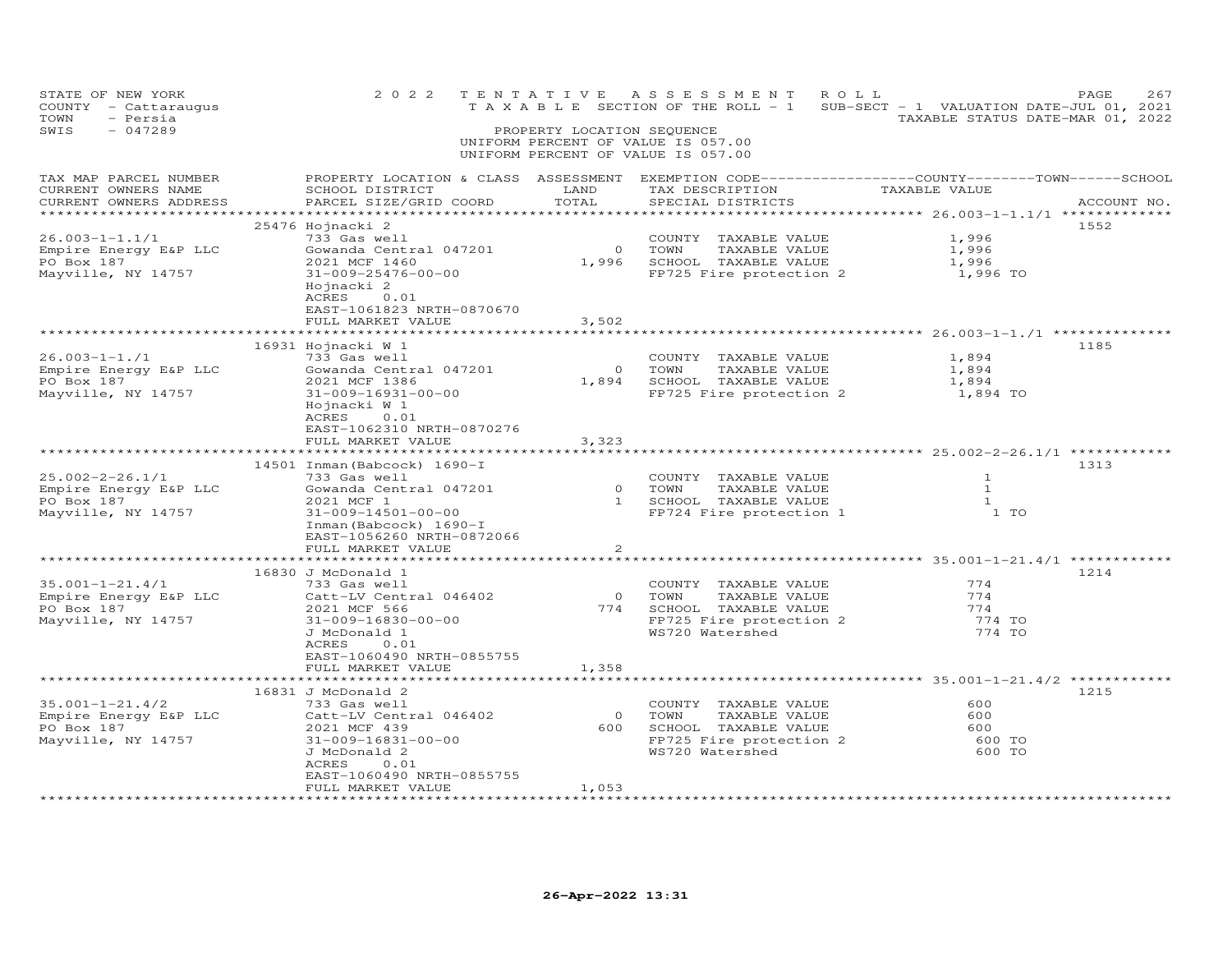| STATE OF NEW YORK<br>COUNTY - Cattaraugus<br>TOWN<br>- Persia<br>$-047289$<br>SWIS | 2 0 2 2                                                                                                                                                                                                                                                  | PROPERTY LOCATION SEQUENCE | TENTATIVE ASSESSMENT<br>UNIFORM PERCENT OF VALUE IS 057.00<br>UNIFORM PERCENT OF VALUE IS 057.00                    | ROLL<br>TAXABLE SECTION OF THE ROLL - 1 SUB-SECT - 1 VALUATION DATE-JUL 01, 2021<br>TAXABLE STATUS DATE-MAR 01, 2022 | PAGE<br>268 |
|------------------------------------------------------------------------------------|----------------------------------------------------------------------------------------------------------------------------------------------------------------------------------------------------------------------------------------------------------|----------------------------|---------------------------------------------------------------------------------------------------------------------|----------------------------------------------------------------------------------------------------------------------|-------------|
| TAX MAP PARCEL NUMBER<br>CURRENT OWNERS NAME<br>CURRENT OWNERS ADDRESS             | SCHOOL DISTRICT<br>PARCEL SIZE/GRID COORD                                                                                                                                                                                                                | LAND<br>TOTAL              | TAX DESCRIPTION TAXABLE VALUE<br>SPECIAL DISTRICTS                                                                  | PROPERTY LOCATION & CLASS ASSESSMENT EXEMPTION CODE----------------COUNTY-------TOWN-----SCHOOL                      | ACCOUNT NO. |
| $16.004 - 2 - 11$ ./1<br>Empire Energy E&P LLC<br>PO Box 187<br>Mayville, NY 14757 | 16932 Jochum J 1<br>733 Gas well<br>Gowanda Central 047201<br>2021 MCF 2479<br>31-009-16932-00-00<br>Jochum J 1<br>ACRES<br>0.01<br>EAST-1056500 NRTH-0885986<br>FULL MARKET VALUE                                                                       | 5,944                      | COUNTY TAXABLE VALUE<br>0 TOWN<br>TAXABLE VALUE<br>3,388 SCHOOL TAXABLE VALUE<br>FP724 Fire protection 1            | 3,388<br>3,388<br>3,388<br>3,388 TO                                                                                  | 1146        |
|                                                                                    |                                                                                                                                                                                                                                                          |                            |                                                                                                                     |                                                                                                                      |             |
| 25.002-2-30./1<br>Empire Energy E&P LLC<br>PO Box 187<br>Mayville, NY 14757        | 17793 Kewley F 1<br>733 Gas well<br>Gowanda Central 047201<br>2021 MCF 1383<br>31-009-17793-00-00<br>Kewley F 1<br>ACRES 0.01                                                                                                                            | $\overline{O}$             | COUNTY TAXABLE VALUE<br>TOWN<br>TAXABLE VALUE<br>1,890 SCHOOL TAXABLE VALUE<br>FP724 Fire protection 1              | 1,890<br>1,890<br>1,890<br>1,890 TO                                                                                  | 1164        |
|                                                                                    | EAST-1052390 NRTH-0879596<br>FULL MARKET VALUE                                                                                                                                                                                                           | 3,316                      |                                                                                                                     |                                                                                                                      |             |
| $17.003 - 1 - 6.71$<br>Nucomer Energy LLC<br>558 W 6th St 100<br>Erie, PA 16507    | 13410 Kewlley 1686-I<br>733 Gas well<br>733 Gas well<br>Gowanda Central 047201 (a) 0 TOWN TAXABLE VALUE<br>2021 MCF 0 (a) 0 SCHOOL TAXABLE VALUE<br>31-009-13410-00-00<br>Kewlley 1686-I<br>ACRES 0.01<br>EAST-1061510 NRTH-0884546<br>FULL MARKET VALUE | $\Omega$                   | COUNTY TAXABLE VALUE<br>FP725 Fire protection 2                                                                     | $\circ$<br>$\Omega$<br>$\overline{O}$<br>$0$ TO                                                                      | 1150        |
|                                                                                    |                                                                                                                                                                                                                                                          |                            |                                                                                                                     |                                                                                                                      |             |
| 35.001-1-21.1/1<br>Empire Energy E&P LLC<br>PO Box 187<br>Mayville, NY 14757       | 17756 Kleindeinst 1<br>733 Gas well<br>Catt-LV Central 046402<br>2021 MCF 915<br>31-009-17756-00-00<br>Kleindeinst 1<br>ACRES<br>0.01<br>EAST-1060890 NRTH-0857045                                                                                       | $\overline{0}$<br>1,251    | COUNTY TAXABLE VALUE<br>TOWN<br>TAXABLE VALUE<br>SCHOOL TAXABLE VALUE<br>FP725 Fire protection 2<br>WS720 Watershed | 1,251<br>1,251<br>1,251<br>1,251 TO<br>1,251 TO                                                                      | 1213        |
|                                                                                    | FULL MARKET VALUE<br>**********************                                                                                                                                                                                                              | 2,195<br>******            |                                                                                                                     | ************ 26.001-1-14./1 *******                                                                                  |             |
| 26.001-1-14./1<br>Empire Energy E&P LLC<br>PO Box 187<br>Mayville, NY 14757        | 18224 Kopenski T 1<br>733 Gas well<br>Gowanda Central 047201<br>2021 MCF 160<br>31-009-18224-00-00<br>Kopenski T 1<br>ACRES 0.01<br>EAST-1059680 NRTH-0872896<br>FULL MARKET VALUE<br>*******************                                                | $\overline{O}$<br>384      | COUNTY TAXABLE VALUE<br>TOWN<br>TAXABLE VALUE<br>219 SCHOOL TAXABLE VALUE                                           | 219<br>219<br>219<br>FP725 Fire protection 2 219 TO                                                                  | 1184        |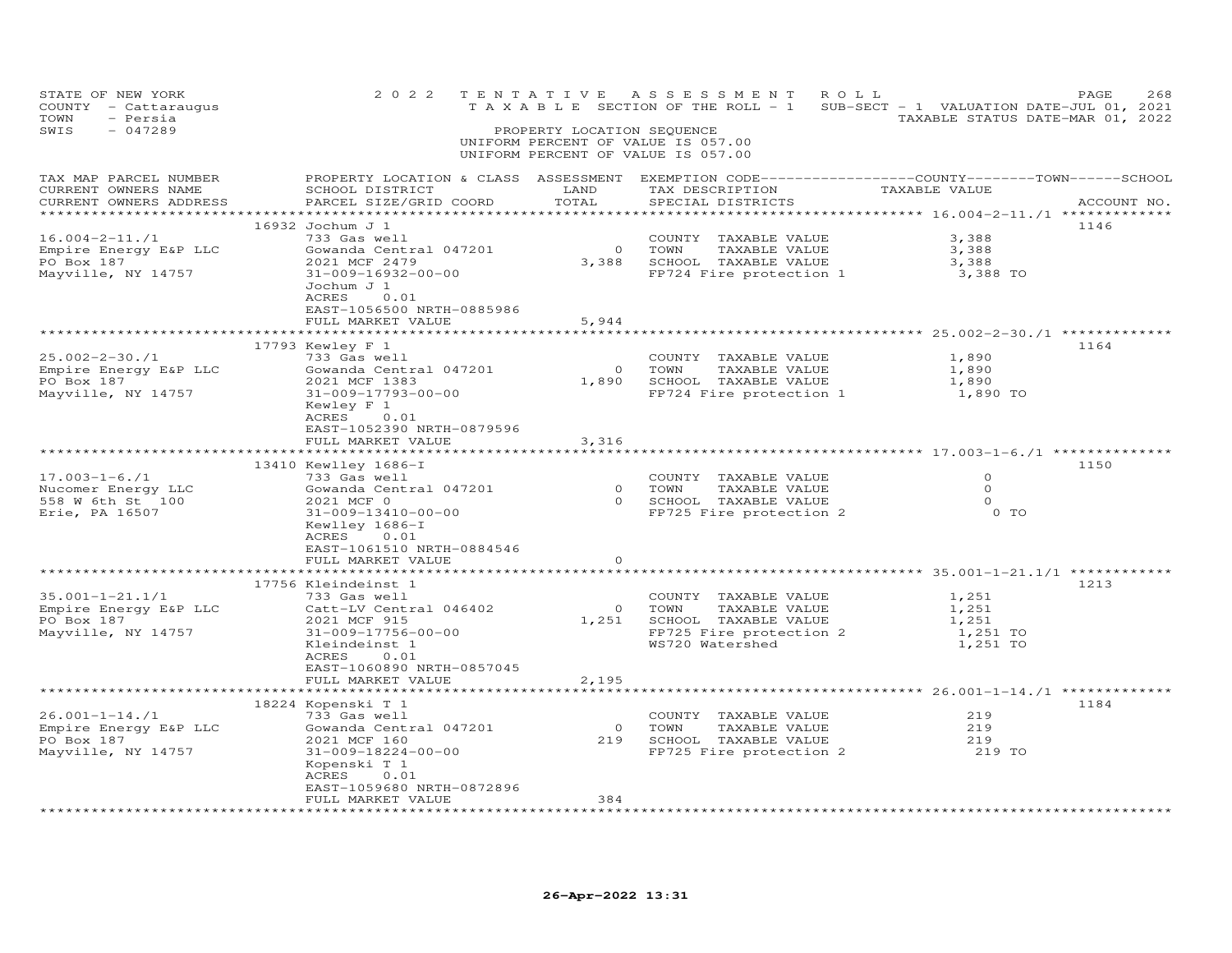| STATE OF NEW YORK<br>COUNTY - Cattaraugus<br>TOWN<br>- Persia<br>SWIS<br>$-047289$ | 2 0 2 2                                                                                                                                                                                                                       | T E N T A T I V E<br>PROPERTY LOCATION SEQUENCE | ASSESSMENT ROLL<br>T A X A B L E SECTION OF THE ROLL - 1 SUB-SECT - 1 VALUATION DATE-JUL 01, 2021<br>UNIFORM PERCENT OF VALUE IS 057.00<br>UNIFORM PERCENT OF VALUE IS 057.00 | TAXABLE STATUS DATE-MAR 01, 2022      | 269<br>PAGE |
|------------------------------------------------------------------------------------|-------------------------------------------------------------------------------------------------------------------------------------------------------------------------------------------------------------------------------|-------------------------------------------------|-------------------------------------------------------------------------------------------------------------------------------------------------------------------------------|---------------------------------------|-------------|
| TAX MAP PARCEL NUMBER<br>CURRENT OWNERS NAME<br>CURRENT OWNERS ADDRESS             | SCHOOL DISTRICT<br>PARCEL SIZE/GRID COORD                                                                                                                                                                                     | LAND<br>TOTAL<br>***********                    | PROPERTY LOCATION & CLASS ASSESSMENT EXEMPTION CODE-----------------COUNTY-------TOWN------SCHOOL<br>TAX DESCRIPTION TAXABLE VALUE<br>SPECIAL DISTRICTS                       |                                       | ACCOUNT NO. |
| $16.004 - 2 - 9.71$<br>Empire Energy E&P LLC<br>PO Box 187<br>Mayville, NY 14757   | 16929 Kota, F 1<br>733 Gas well<br>Gowanda Central 047201<br>2021 MCF 1641<br>31-009-16929-00-00<br>Kota, F 1<br>ACRES 0.01<br>EAST-1053840 NRTH-0885186                                                                      |                                                 | COUNTY TAXABLE VALUE<br>0 TOWN<br>TAXABLE VALUE<br>2,243 SCHOOL TAXABLE VALUE<br>FP724 Fire protection 1                                                                      | 2,243<br>2,243<br>2,243<br>2,243 TO   | 1145        |
|                                                                                    | FULL MARKET VALUE                                                                                                                                                                                                             | 3,935                                           |                                                                                                                                                                               |                                       |             |
| $34.002 - 2 - 16.73$<br>Empire Energy E&P LLC<br>PO Box 187<br>Mayville, NY 14757  | 16859 L Baird 3<br>733 Gas well<br>Catt-LV Central 046402<br>2021 MCF 101<br>31-009-16859-00-00<br>L Baird 3<br>ACRES<br>0.01                                                                                                 |                                                 | COUNTY TAXABLE VALUE<br>0 TOWN TAXABLE VALUE<br>138 SCHOOL TAXABLE VALUE<br>FP726 Fire protection 3<br>WS720 Watershed                                                        | 138<br>138<br>138<br>138 TO<br>138 TO | 1198        |
|                                                                                    | EAST-1055870 NRTH-0857305<br>FULL MARKET VALUE                                                                                                                                                                                | 242                                             |                                                                                                                                                                               |                                       |             |
| $34.002 - 2 - 16.75$<br>Empire Energy E&P LLC<br>PO Box 187<br>Mayville, NY 14757  | 16861 L Baird 5<br>733 Gas well<br>Catt-LV Central 046402<br>2021 MCF 488<br>31-009-16861-00-00<br>L Baird 5<br>ACRES<br>0.01<br>EAST-1055870 NRTH-0857305<br>FULL MARKET VALUE                                               | $\overline{0}$<br>667<br>1,170                  | COUNTY TAXABLE VALUE<br>TOWN<br>TAXABLE VALUE<br>SCHOOL TAXABLE VALUE<br>FP726 Fire protection 3<br>WS720 Watershed                                                           | 667<br>667<br>667<br>667 TO<br>667 TO | 1200        |
|                                                                                    | 16416 Larimer & Norton 1                                                                                                                                                                                                      |                                                 |                                                                                                                                                                               |                                       | 1163        |
| $25.002 - 2 - 28.74$<br>Empire Energy E&P LLC<br>PO Box 187<br>Mayville, NY 14757  | 733 Gas well<br>Gowanda Central 047201<br>2021 MCF 858<br>31-009-16416-00-00<br>Larimer & Norton 1<br>ACRES<br>0.01<br>EAST-1053210 NRTH-0877156                                                                              |                                                 | COUNTY TAXABLE VALUE<br>0 TOWN<br>TAXABLE VALUE<br>1,173 SCHOOL TAXABLE VALUE<br>FP724 Fire protection 1 1,173 TO                                                             | 1,173<br>1,173<br>1,173               |             |
|                                                                                    | FULL MARKET VALUE<br>************************                                                                                                                                                                                 | 2,058<br>*******                                |                                                                                                                                                                               |                                       |             |
| 25.002-2-28./2<br>Empire Energy E&P LLC<br>PO Box 187<br>Mayville, NY 14757        | 16994 Larimer & Norton 3<br>733 Gas well<br>Gowanda Central 047201<br>2021 MCF 858<br>31-009-16994-00-00<br>Larimer & Norton 3<br>ACRES<br>0.01<br>EAST-1053210 NRTH-0877156<br>FULL MARKET VALUE<br>************************ | $\overline{0}$<br>2,058                         | COUNTY TAXABLE VALUE<br>TOWN<br>TAXABLE VALUE<br>1,173 SCHOOL TAXABLE VALUE<br>FP724 Fire protection 1                                                                        | 1,173<br>1,173<br>1,173<br>1,173 TO   | 1161        |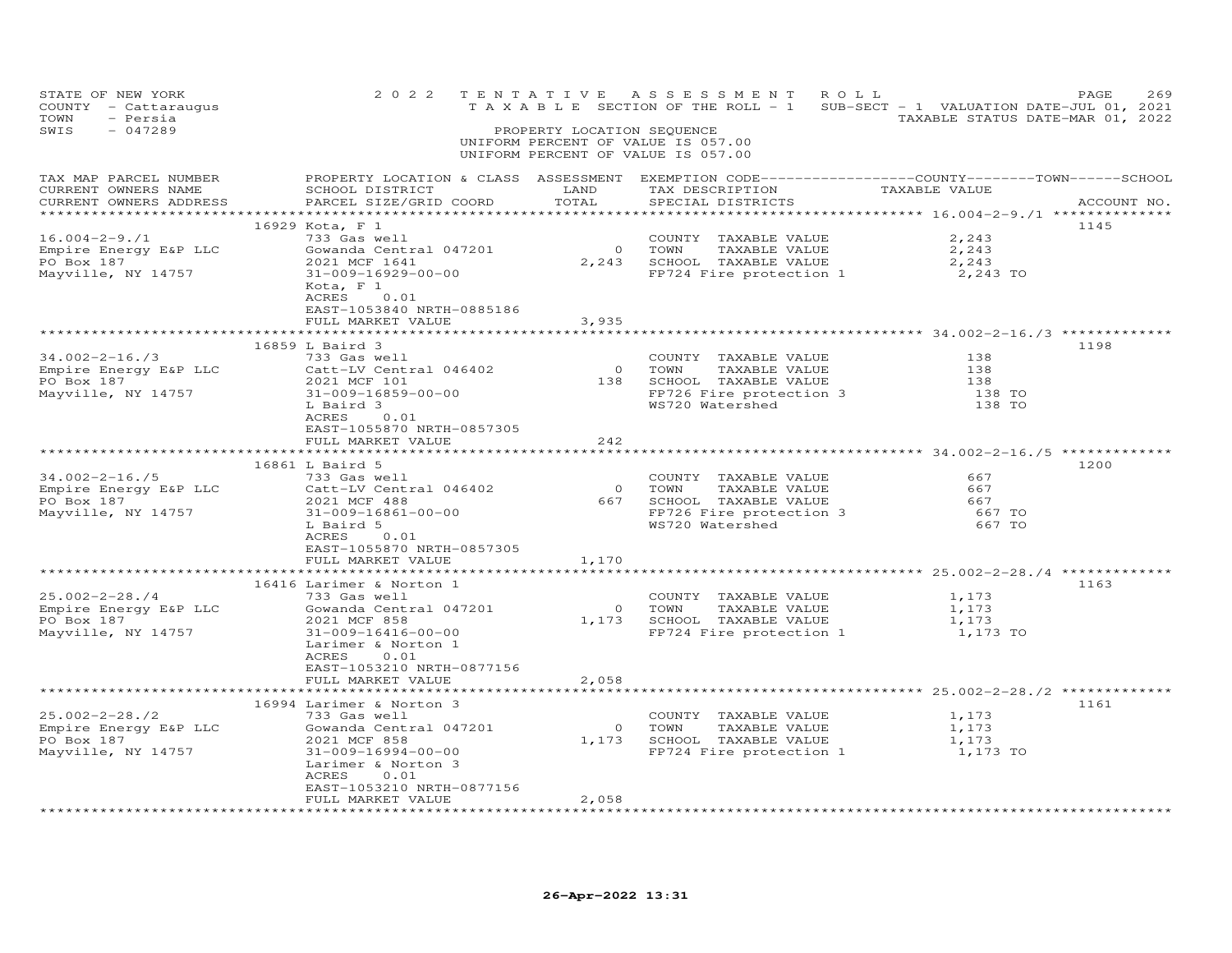| STATE OF NEW YORK<br>COUNTY - Cattaraugus<br>TOWN<br>- Persia<br>SWIS<br>$-047289$                  | 2 0 2 2                                                                                                                                                                                                       | TENTATIVE<br>PROPERTY LOCATION SEQUENCE | A S S E S S M E N T<br>UNIFORM PERCENT OF VALUE IS 057.00<br>UNIFORM PERCENT OF VALUE IS 057.00                     | ROLL<br>T A X A B L E SECTION OF THE ROLL - 1 SUB-SECT - 1 VALUATION DATE-JUL 01, 2021<br>TAXABLE STATUS DATE-MAR 01, 2022 | 270<br>PAGE |
|-----------------------------------------------------------------------------------------------------|---------------------------------------------------------------------------------------------------------------------------------------------------------------------------------------------------------------|-----------------------------------------|---------------------------------------------------------------------------------------------------------------------|----------------------------------------------------------------------------------------------------------------------------|-------------|
| TAX MAP PARCEL NUMBER<br>CURRENT OWNERS NAME<br>CURRENT OWNERS ADDRESS<br>************************* | SCHOOL DISTRICT<br>PARCEL SIZE/GRID COORD                                                                                                                                                                     | LAND<br>TOTAL                           | TAX DESCRIPTION TAXABLE VALUE<br>SPECIAL DISTRICTS                                                                  | PROPERTY LOCATION & CLASS ASSESSMENT EXEMPTION CODE----------------COUNTY-------TOWN-----SCHOOL                            | ACCOUNT NO. |
| 25.002-2-28./3<br>Empire Energy E&P LLC<br>PO Box 187<br>Mayville, NY 14757                         | 16995 Larimer & Norton 4<br>733 Gas well<br>Gowanda Central 047201<br>2021 MCF 858<br>31-009-16995-00-00<br>Larimer & Norton 4<br>ACRES<br>0.01<br>EAST-1053210 NRTH-0877156<br>FULL MARKET VALUE             | 0 TOWN<br>2,058                         | COUNTY TAXABLE VALUE<br>TAXABLE VALUE<br>1,173 SCHOOL TAXABLE VALUE<br>FP724 Fire protection 1                      | 1,173<br>1,173<br>1,173<br>1,173 TO                                                                                        | 1162        |
| $16.002 - 3 - 22.1/1$<br>Nucomer Energy LLC<br>558 W 6th St 100<br>Erie, PA 16507                   | 13391 Lipinski (Shead) 1528-I<br>733 Gas well<br>Gowanda Central 047201<br>2021 mcf 394<br>31-009-13391<br>Lipinski (Shead) 1528-I<br>ACRES<br>0.01<br>EAST-1053980 NRTH-0888726                              |                                         | COUNTY TAXABLE VALUE<br>0 TOWN TAXABLE VALUE<br>539 SCHOOL TAXABLE VALUE<br>FP724 Fire protection 1                 | 539<br>539<br>539<br>539 TO                                                                                                | 1142        |
| $34.002 - 2 - 6.71$<br>Empire Energy E&P LLC<br>PO Box 187<br>Mayville, NY 14757                    | FULL MARKET VALUE<br>16926 M Johnson 1<br>733 Gas well<br>Catt-LV Central 046402<br>2021 MCF 1439<br>31-009-16926-00-00<br>M Johnson 1<br>ACRES<br>0.01<br>EAST-1054110 NRTH-0862385                          | 946<br>$\overline{O}$<br>1,967          | COUNTY TAXABLE VALUE<br>TOWN<br>TAXABLE VALUE<br>SCHOOL TAXABLE VALUE<br>FP726 Fire protection 3<br>WS720 Watershed | 1,967<br>1,967<br>1,967<br>1,967 TO<br>393 TO                                                                              | 1204        |
|                                                                                                     | FULL MARKET VALUE                                                                                                                                                                                             | 3,451                                   |                                                                                                                     |                                                                                                                            |             |
| $34.002 - 2 - 13.71$<br>Nucomer Energy LLC<br>558 W 6th St 100<br>Erie, PA 16507                    | 13371 Milks 1704-I<br>733 Gas well<br>Catt-LV Central 046402<br>2021 mcf 613<br>31-009-13371-00-00<br>Milks 1704-I<br>ACRES<br>0.01<br>EAST-1057760 NRTH-0858595                                              | $\overline{O}$<br>838<br>1,470          | COUNTY TAXABLE VALUE<br>TAXABLE VALUE<br>TOWN<br>SCHOOL TAXABLE VALUE<br>FP726 Fire protection 3<br>WS720 Watershed | 838<br>8.38<br>838<br>838 TO<br>168 TO                                                                                     | 1194        |
|                                                                                                     | FULL MARKET VALUE<br>* * * * * * * * * * * * * * * * *                                                                                                                                                        | *******                                 |                                                                                                                     | ************* 16.004-2-22./1 *                                                                                             |             |
| $16.004 - 2 - 22.71$<br>Empire Energy E&P LLC<br>PO Box 187<br>Mayville, NY 14757                   | $17792$ Mirwald F 1<br>733 Gas well<br>Gowanda Central 047201<br>2021 MCF 1668<br>31-009-17792-00-00<br>Mirwald F 1<br>ACRES<br>0.01<br>EAST-1051990 NRTH-0880756<br>FULL MARKET VALUE<br>******************* | $\overline{0}$<br>4,000                 | COUNTY TAXABLE VALUE<br>TOWN<br>TAXABLE VALUE<br>2,280 SCHOOL TAXABLE VALUE<br>FP724 Fire protection 1              | 2,280<br>2,280<br>2,280<br>2,280 TO                                                                                        | 1148        |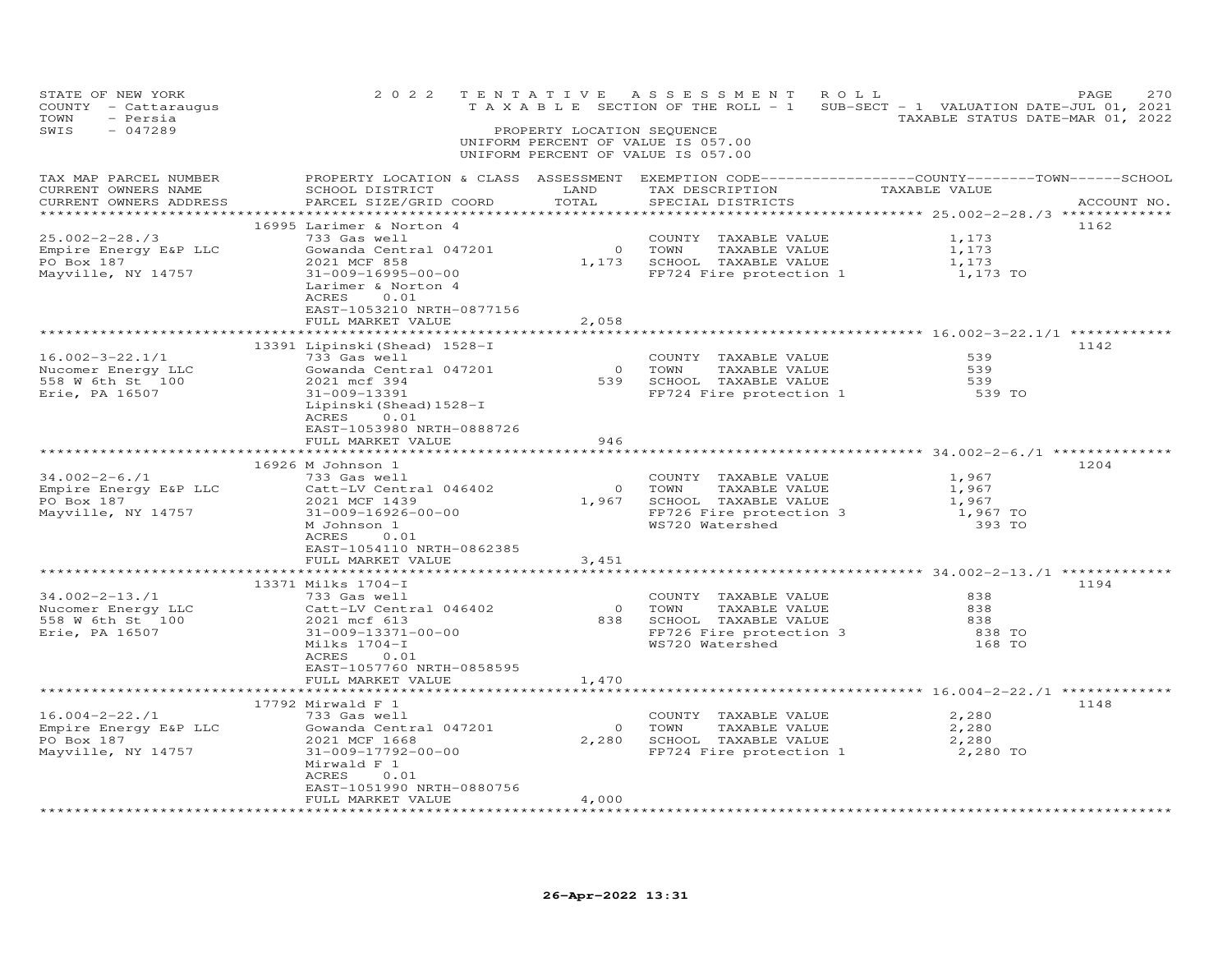| STATE OF NEW YORK<br>COUNTY - Cattaraugus<br>TOWN<br>- Persia<br>SWIS<br>$-047289$ | 2 0 2 2                                                                                                                                      | PROPERTY LOCATION SEQUENCE | TENTATIVE ASSESSMENT<br>TAXABLE SECTION OF THE ROLL - 1 SUB-SECT - 1 VALUATION DATE-JUL 01, 2021<br>UNIFORM PERCENT OF VALUE IS 057.00<br>UNIFORM PERCENT OF VALUE IS 057.00 | ROLL                                    | PAGE<br>271<br>TAXABLE STATUS DATE-MAR 01, 2022 |
|------------------------------------------------------------------------------------|----------------------------------------------------------------------------------------------------------------------------------------------|----------------------------|------------------------------------------------------------------------------------------------------------------------------------------------------------------------------|-----------------------------------------|-------------------------------------------------|
| TAX MAP PARCEL NUMBER<br>CURRENT OWNERS NAME<br>CURRENT OWNERS ADDRESS             | PROPERTY LOCATION & CLASS ASSESSMENT EXEMPTION CODE----------------COUNTY-------TOWN-----SCHOOL<br>SCHOOL DISTRICT<br>PARCEL SIZE/GRID COORD | LAND<br>TOTAL              | TAX DESCRIPTION<br>SPECIAL DISTRICTS                                                                                                                                         | TAXABLE VALUE                           | ACCOUNT NO.                                     |
|                                                                                    |                                                                                                                                              |                            |                                                                                                                                                                              |                                         |                                                 |
|                                                                                    | 24579 Moench Tanning 2                                                                                                                       |                            |                                                                                                                                                                              |                                         | 1219                                            |
| $26.001 - 1 - 2.72$                                                                | 733 Gas well                                                                                                                                 |                            | COUNTY TAXABLE VALUE                                                                                                                                                         | 3,466                                   |                                                 |
| Empire Energy E&P LLC                                                              | Gowanda Central 047201                                                                                                                       | $\circ$                    | TOWN<br>TAXABLE VALUE                                                                                                                                                        | 3,466                                   |                                                 |
| PO Box 187<br>Mayville, NY 14757                                                   | 2021 MCF 2536<br>31-009-24579-00-00                                                                                                          | 3,466                      | SCHOOL TAXABLE VALUE                                                                                                                                                         | 3,466                                   |                                                 |
|                                                                                    | Moench Tanning 2                                                                                                                             |                            |                                                                                                                                                                              |                                         |                                                 |
|                                                                                    | FULL MARKET VALUE                                                                                                                            | 6,081                      |                                                                                                                                                                              |                                         |                                                 |
|                                                                                    | ************************                                                                                                                     |                            |                                                                                                                                                                              | ********* 26.001-1-2./3 **              |                                                 |
|                                                                                    | 24580 Moench Tanning 3                                                                                                                       |                            |                                                                                                                                                                              |                                         |                                                 |
| $26.001 - 1 - 2.73$<br>Empire Energy E&P LLC                                       | 733 Gas well<br>Gowanda Central 047201                                                                                                       | $\circ$                    | COUNTY TAXABLE VALUE<br>TOWN<br>TAXABLE VALUE                                                                                                                                | 914<br>914                              |                                                 |
| PO Box 187                                                                         | 2021 MCF 669                                                                                                                                 | 914                        | SCHOOL TAXABLE VALUE                                                                                                                                                         | 914                                     |                                                 |
| Mayville, NY 14757                                                                 | 31-009-24580-00-00                                                                                                                           |                            |                                                                                                                                                                              |                                         |                                                 |
|                                                                                    | Moench Tanning 3                                                                                                                             |                            |                                                                                                                                                                              |                                         |                                                 |
|                                                                                    | FULL MARKET VALUE                                                                                                                            | 1,604                      |                                                                                                                                                                              |                                         |                                                 |
|                                                                                    |                                                                                                                                              |                            |                                                                                                                                                                              |                                         | 1376                                            |
| $26.001 - 1 - 2.74$                                                                | 24581 Moench Tanning 4<br>733 Gas well                                                                                                       |                            | COUNTY TAXABLE VALUE                                                                                                                                                         | 2,477                                   |                                                 |
| Empire Energy E&P LLC                                                              | Gowanda Central 047201                                                                                                                       | $\circ$                    | TOWN<br>TAXABLE VALUE                                                                                                                                                        | 2,477                                   |                                                 |
| PO Box 187                                                                         | 2021 MCF 1812                                                                                                                                | 2,477                      | SCHOOL TAXABLE VALUE                                                                                                                                                         | 2,477                                   |                                                 |
| Mayville, NY 14757                                                                 | 31-009-24581-00-00                                                                                                                           |                            |                                                                                                                                                                              |                                         |                                                 |
|                                                                                    | Moench Tanning 4                                                                                                                             |                            |                                                                                                                                                                              |                                         |                                                 |
|                                                                                    | FULL MARKET VALUE                                                                                                                            | 4,346                      |                                                                                                                                                                              |                                         |                                                 |
|                                                                                    | 16405 Namlik, E 1                                                                                                                            |                            |                                                                                                                                                                              |                                         | 1202                                            |
| $34.002 - 2 - 20.1/1$                                                              | 733 Gas well                                                                                                                                 |                            | COUNTY TAXABLE VALUE                                                                                                                                                         | 368                                     |                                                 |
| Empire Energy E&P LLC                                                              | Catt-LV Central 046402                                                                                                                       | $\circ$                    | TOWN<br>TAXABLE VALUE                                                                                                                                                        | 368                                     |                                                 |
| PO Box 187                                                                         | 2021 MCF 269                                                                                                                                 | 368                        | SCHOOL TAXABLE VALUE                                                                                                                                                         | 368                                     |                                                 |
| Mayville, NY 14757                                                                 | 31-009-16405-00-00                                                                                                                           |                            | FP726 Fire protection 3                                                                                                                                                      | 368 TO                                  |                                                 |
|                                                                                    | Namlik, E 1<br>ACRES                                                                                                                         |                            | WS720 Watershed                                                                                                                                                              | 368 TO                                  |                                                 |
|                                                                                    | 0.01<br>EAST-1052340 NRTH-0859995                                                                                                            |                            |                                                                                                                                                                              |                                         |                                                 |
|                                                                                    | FULL MARKET VALUE                                                                                                                            | 646                        |                                                                                                                                                                              |                                         |                                                 |
|                                                                                    |                                                                                                                                              |                            |                                                                                                                                                                              | *************** 35.001-1-4./1 ********* |                                                 |
|                                                                                    | 17824 P Wells 1                                                                                                                              |                            |                                                                                                                                                                              |                                         | 1203                                            |
| $35.001 - 1 - 4.71$                                                                | 733 Gas well                                                                                                                                 |                            | COUNTY TAXABLE VALUE                                                                                                                                                         | 128                                     |                                                 |
| Empire Energy E&P LLC<br>PO Box 187                                                | Catt-LV Central 046402<br>2021 MCF 94                                                                                                        | $\circ$<br>128             | TOWN<br>TAXABLE VALUE<br>SCHOOL TAXABLE VALUE                                                                                                                                | 128<br>128                              |                                                 |
| Mayville, NY 14757                                                                 | 31-009-17824-00-00                                                                                                                           |                            | FP726 Fire protection 3                                                                                                                                                      | 128 TO                                  |                                                 |
|                                                                                    | P Wells 1                                                                                                                                    |                            |                                                                                                                                                                              |                                         |                                                 |
|                                                                                    | ACRES<br>0.01                                                                                                                                |                            |                                                                                                                                                                              |                                         |                                                 |
|                                                                                    | EAST-1059000 NRTH-0862835                                                                                                                    |                            |                                                                                                                                                                              |                                         |                                                 |
| ************************                                                           | FULL MARKET VALUE<br>**********************                                                                                                  | 225<br>**************      |                                                                                                                                                                              |                                         |                                                 |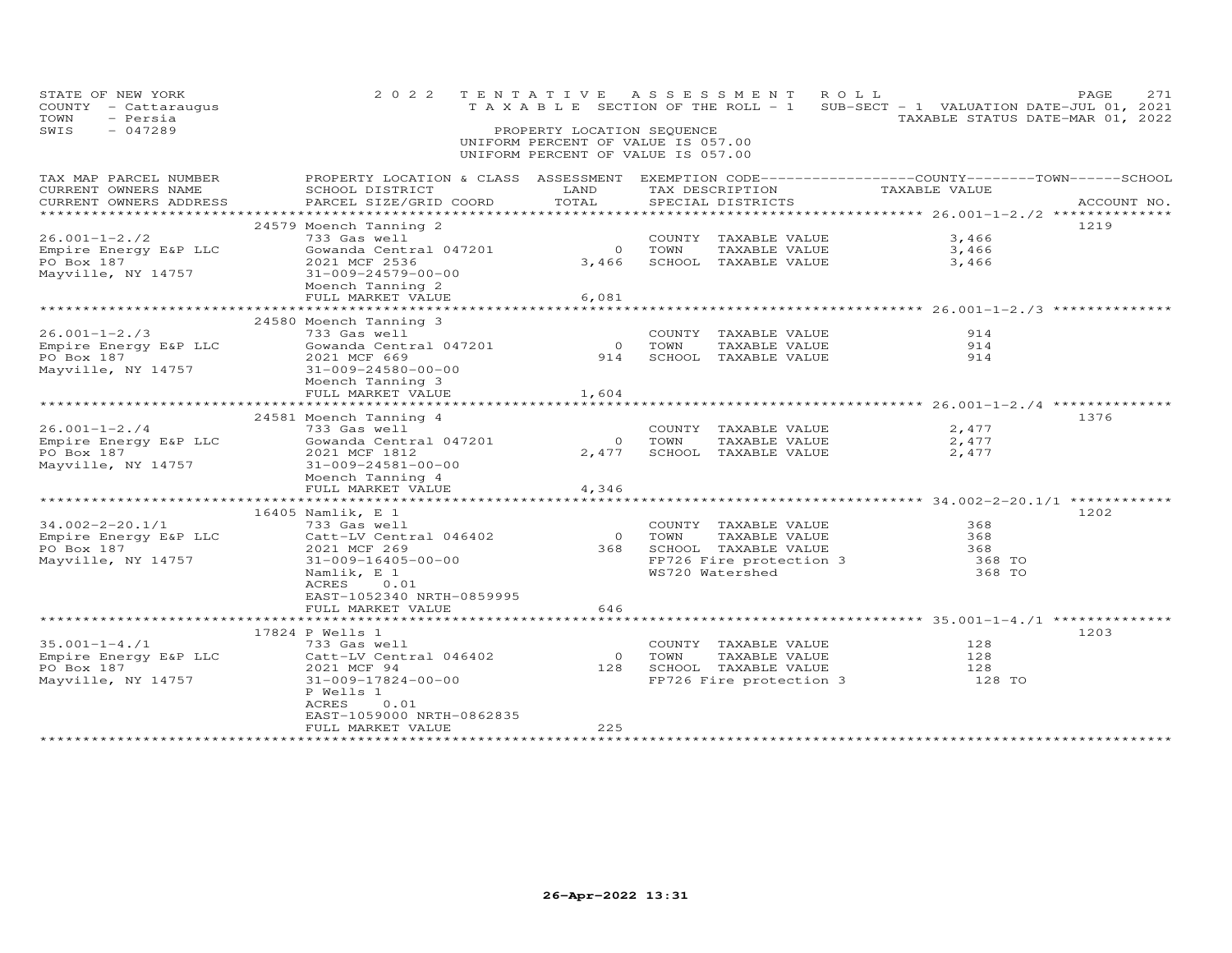| STATE OF NEW YORK<br>COUNTY - Cattaraugus<br>TOWN<br>- Persia<br>$-047289$<br>SWIS | 2 0 2 2                                                                                                                                                                                                                             | PROPERTY LOCATION SEQUENCE                    | TENTATIVE ASSESSMENT ROLL<br>UNIFORM PERCENT OF VALUE IS 057.00<br>UNIFORM PERCENT OF VALUE IS 057.00            | TAXABLE SECTION OF THE ROLL - 1 SUB-SECT - 1 VALUATION DATE-JUL 01, 2021<br>TAXABLE STATUS DATE-MAR 01, 2022 | PAGE<br>272 |
|------------------------------------------------------------------------------------|-------------------------------------------------------------------------------------------------------------------------------------------------------------------------------------------------------------------------------------|-----------------------------------------------|------------------------------------------------------------------------------------------------------------------|--------------------------------------------------------------------------------------------------------------|-------------|
| TAX MAP PARCEL NUMBER<br>CURRENT OWNERS NAME<br>CURRENT OWNERS ADDRESS             | PROPERTY LOCATION & CLASS ASSESSMENT EXEMPTION CODE---------------COUNTY-------TOWN------SCHOOL<br>SCHOOL DISTRICT<br>PARCEL SIZE/GRID COORD                                                                                        | LAND<br>TOTAL                                 | TAX DESCRIPTION<br>SPECIAL DISTRICTS                                                                             | TAXABLE VALUE                                                                                                | ACCOUNT NO. |
| $26.001 - 1 - 7.71$<br>Empire Energy E&P LLC<br>PO Box 187<br>Mayville, NY 14757   | 16965 Pharr W 1<br>733 Gas well<br>Gowanda Central 047201<br>2021 MCF 487<br>31-009-16965-00-00<br>Pharr W 1<br>ACRES<br>0.01<br>EAST-1062010 NRTH-0875676<br>FULL MARKET VALUE                                                     | $\overline{0}$<br>1,168                       | COUNTY TAXABLE VALUE<br>TOWN<br>TAXABLE VALUE<br>666 SCHOOL TAXABLE VALUE<br>FP725 Fire protection 2             | 666<br>666<br>666<br>666 TO                                                                                  | 1181        |
| $16.004 - 2 - 24.72$<br>Empire Energy E&P LLC<br>PO Box 187<br>Mayville, NY 14757  | 22450 Plateau Recreation 1<br>733 Gas well<br>Gowanda Central 047201<br>2021 MCF 649<br>31-009-22450-00-00<br>Plateau Recreation 1<br>EAST-1052220 NRTH-0882486<br>FULL MARKET VALUE                                                | 1,556                                         | COUNTY<br>0 TOWN<br>COUNTY TAXABLE VALUE<br>TAXABLE VALUE<br>887 SCHOOL TAXABLE VALUE<br>FP724 Fire protection 1 | 887<br>887<br>887<br>887 TO                                                                                  | 1303        |
| $17.001 - 1 - 2.71$<br>Empire Energy E&P LLC<br>PO Box 187<br>Mayville, NY 14757   | 22500 Plateau Recreation 2<br>733 Gas well<br>Gowanda Central 047201<br>2021 MCF 72<br>31-009-22500-00-00<br>Plateau Recreation 2<br>0.01<br>ACRES<br>EAST-1061330 NRTH-0889646<br>FULL MARKET VALUE                                | $\circ$<br>172                                | COUNTY TAXABLE VALUE<br>TOWN<br>TAXABLE VALUE<br>98 SCHOOL TAXABLE VALUE                                         | ******************** 17.001-1-2./1 *********<br>98<br>98<br>98                                               | 1322        |
| $17.001 - 1 - 2./2$<br>Empire Energy E&P LLC<br>PO Box 187<br>Mayville, NY 14757   | **************************<br>22663 Plateau Recreation 3<br>733 Gas well<br>Gowanda Central 047201<br>2021 MCF 762<br>31-009-22663-00-00<br>Plateau Recreation 3<br>ACRES<br>0.01<br>EAST-1061330 NRTH-0889646<br>FULL MARKET VALUE | 1,828                                         | COUNTY TAXABLE VALUE<br>0 TOWN<br>TAXABLE VALUE<br>1,042 SCHOOL TAXABLE VALUE                                    | ***************** 17.001-1-2./2 ********<br>1,042<br>1,042<br>1,042                                          | 1323        |
| $26.003 - 1 - 4.72$<br>Empire Energy E&P LLC<br>PO Box 187<br>Mayville, NY 14757   | ***************<br>16920 R Clark 1<br>733 Gas well<br>Catt-LV Central 046402<br>2021 MCF 720<br>31-009-16920-00-00<br>R Clark 1<br>ACRES<br>0.01<br>EAST-1064240 NRTH-0865636<br>FULL MARKET VALUE                                  | $\overline{0}$<br>1,726<br>****************** | COUNTY TAXABLE VALUE<br>TOWN<br>TAXABLE VALUE<br>984 SCHOOL TAXABLE VALUE<br>FP725 Fire protection 2             | ************* 26.003-1-4./2 **********<br>984<br>984<br>984<br>984 TO                                        | 1188        |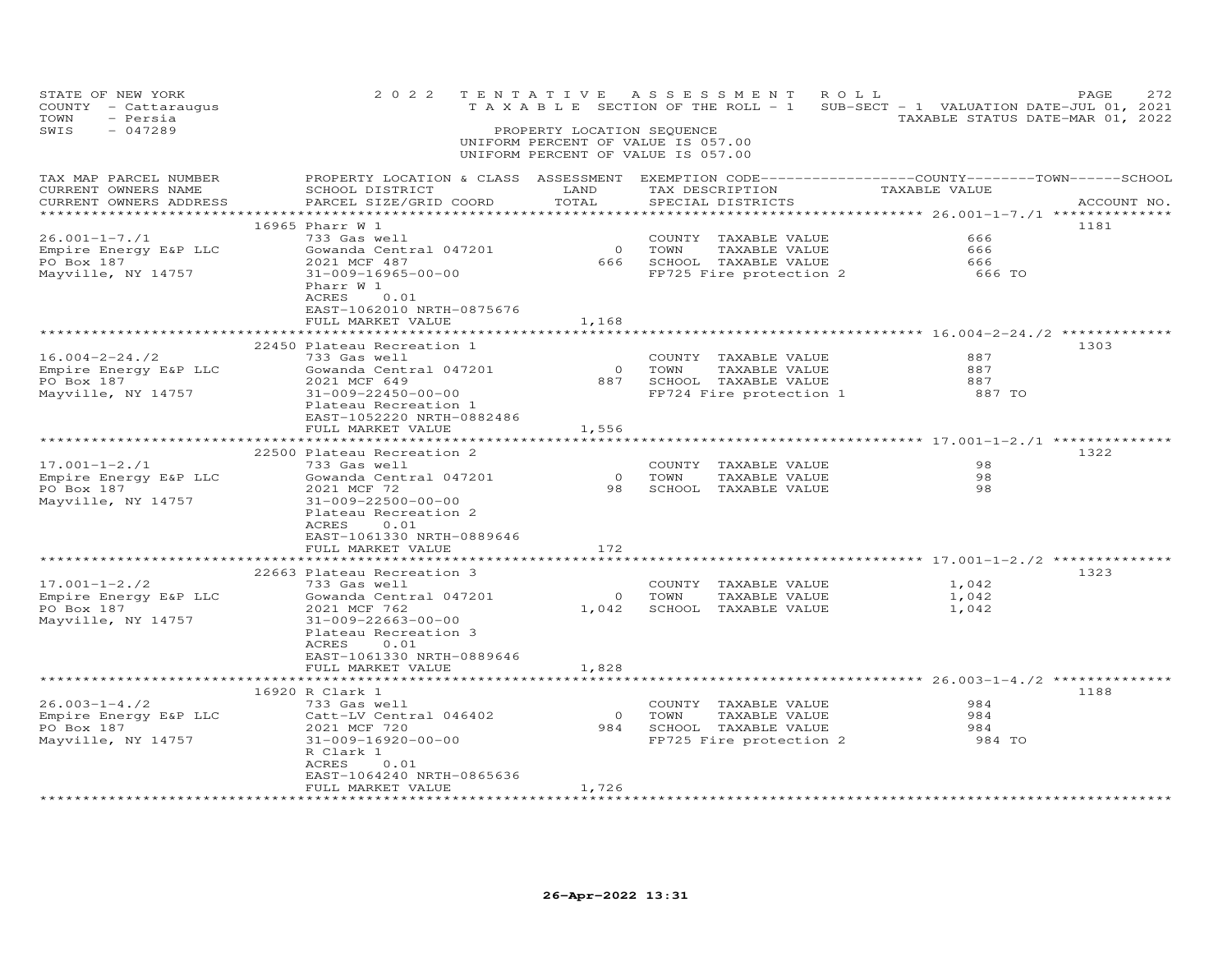| STATE OF NEW YORK<br>COUNTY - Cattaraugus<br>TOWN<br>- Persia<br>SWIS<br>$-047289$ | 2 0 2 2                                                                                                                                                                                       | TENTATIVE<br>PROPERTY LOCATION SEQUENCE | A S S E S S M E N T<br>ROLL<br>UNIFORM PERCENT OF VALUE IS 057.00<br>UNIFORM PERCENT OF VALUE IS 057.00                | PAGE<br>TAXABLE SECTION OF THE ROLL - 1 SUB-SECT - 1 VALUATION DATE-JUL 01, 2021<br>TAXABLE STATUS DATE-MAR 01, 2022 | 273 |
|------------------------------------------------------------------------------------|-----------------------------------------------------------------------------------------------------------------------------------------------------------------------------------------------|-----------------------------------------|------------------------------------------------------------------------------------------------------------------------|----------------------------------------------------------------------------------------------------------------------|-----|
| TAX MAP PARCEL NUMBER<br>CURRENT OWNERS NAME<br>CURRENT OWNERS ADDRESS             | SCHOOL DISTRICT<br>PARCEL SIZE/GRID COORD                                                                                                                                                     | LAND<br>TOTAL<br>**********             | TAX DESCRIPTION TAXABLE VALUE<br>SPECIAL DISTRICTS                                                                     | PROPERTY LOCATION & CLASS ASSESSMENT EXEMPTION CODE-----------------COUNTY-------TOWN------SCHOOL<br>ACCOUNT NO.     |     |
| $26.003 - 1 - 4.71$<br>Empire Energy E&P LLC<br>PO Box 187<br>Mayville, NY 14757   | 16921 R Clark 2<br>733 Gas well<br>Catt-LV Central 046402<br>2021 MCF 775<br>31-009-16921-00-00<br>R Clark 2<br>0.01<br>ACRES<br>EAST-1064240 NRTH-0865636<br>FULL MARKET VALUE               | 1,858                                   | COUNTY TAXABLE VALUE<br>0 TOWN<br>TAXABLE VALUE<br>1,059 SCHOOL TAXABLE VALUE<br>FP725 Fire protection 2               | 1187<br>1,059<br>1,059<br>1,059<br>1,059 TO                                                                          |     |
| $25.004 - 2 - 8.2/1$<br>Empire Energy E&P LLC<br>PO Box 187<br>Mayville, NY 14757  | 18115 R Studley 1<br>733 Gas well<br>Catt-LV Central 046402<br>Catt-LV Central 046402<br>2021 MCF 308<br>31-009-18115-00-00<br>R Studley 1<br>ACRES 0.01<br>EAST-1054810 NRTH-0864585         |                                         | COUNTY TAXABLE VALUE<br>0 TOWN TAXABLE VALUE<br>421 SCHOOL TAXABLE VALUE<br>FP726 Fire protection 3<br>WS720 Watershed | 1172<br>421<br>421<br>421<br>421 TO<br>421 TO                                                                        |     |
| 35.001-1-11./1<br>Empire Energy E&P LLC<br>PO Box 187<br>Mayville, NY 14757        | FULL MARKET VALUE<br>17905 Rich, C 2<br>733 Gas well<br>Catt-LV Central 046402<br>2021 MCF 1504<br>31-009-17905-00-00<br>Rich, C 2<br>ACRES 0.01                                              | 739                                     | COUNTY TAXABLE VALUE<br>0 TOWN<br>TAXABLE VALUE<br>2,056 SCHOOL TAXABLE VALUE<br>FP726 Fire protection 3               | 1207<br>2,056<br>2,056<br>2,056<br>2,056 TO                                                                          |     |
|                                                                                    | EAST-1067840 NRTH-0856906<br>FULL MARKET VALUE                                                                                                                                                | 3,607                                   |                                                                                                                        |                                                                                                                      |     |
| $25.004 - 2 - 6.72$<br>Empire Energy E&P LLC<br>PO Box 187<br>Mayville, NY 14757   | 16421 Sargent 1<br>733 Gas well<br>Catt-LV Central 046402<br>2021 MCF 33<br>2021 MCF 33<br>31-009-16421-00-00<br>Sargent 1<br>ACRES<br>0.01<br>EAST-1057310 NRTH-0864315<br>FULL MARKET VALUE | 79                                      | COUNTY TAXABLE VALUE<br>0 TOWN TAXABLE VALUE<br>45 SCHOOL TAXABLE VALUE<br>FP726 Fire protection 3                     | 1171<br>45<br>4.5<br>45<br>45 TO                                                                                     |     |
| 16.004-2-19./1<br>Empire Energy E&P LLC<br>PO Box 187<br>Mayville, NY 14757        | **************<br>24001 Southwood #2<br>733 Gas well<br>Gowanda Central 047201<br>2021 MCF 2333<br>31-009-24001-00-00<br>Southwood #2<br>ACRES 0.01<br>EAST-1057030 NRTH-0880996              | $\overline{O}$                          | COUNTY TAXABLE VALUE<br>TOWN<br>TAXABLE VALUE<br>3,189 SCHOOL TAXABLE VALUE<br>FP724 Fire protection 1 3,189 TO        | ************ 16.004-2-19./1 *********<br>1239<br>3,189<br>3,189<br>3,189                                             |     |
|                                                                                    | FULL MARKET VALUE<br>*******************                                                                                                                                                      | 5,595                                   |                                                                                                                        |                                                                                                                      |     |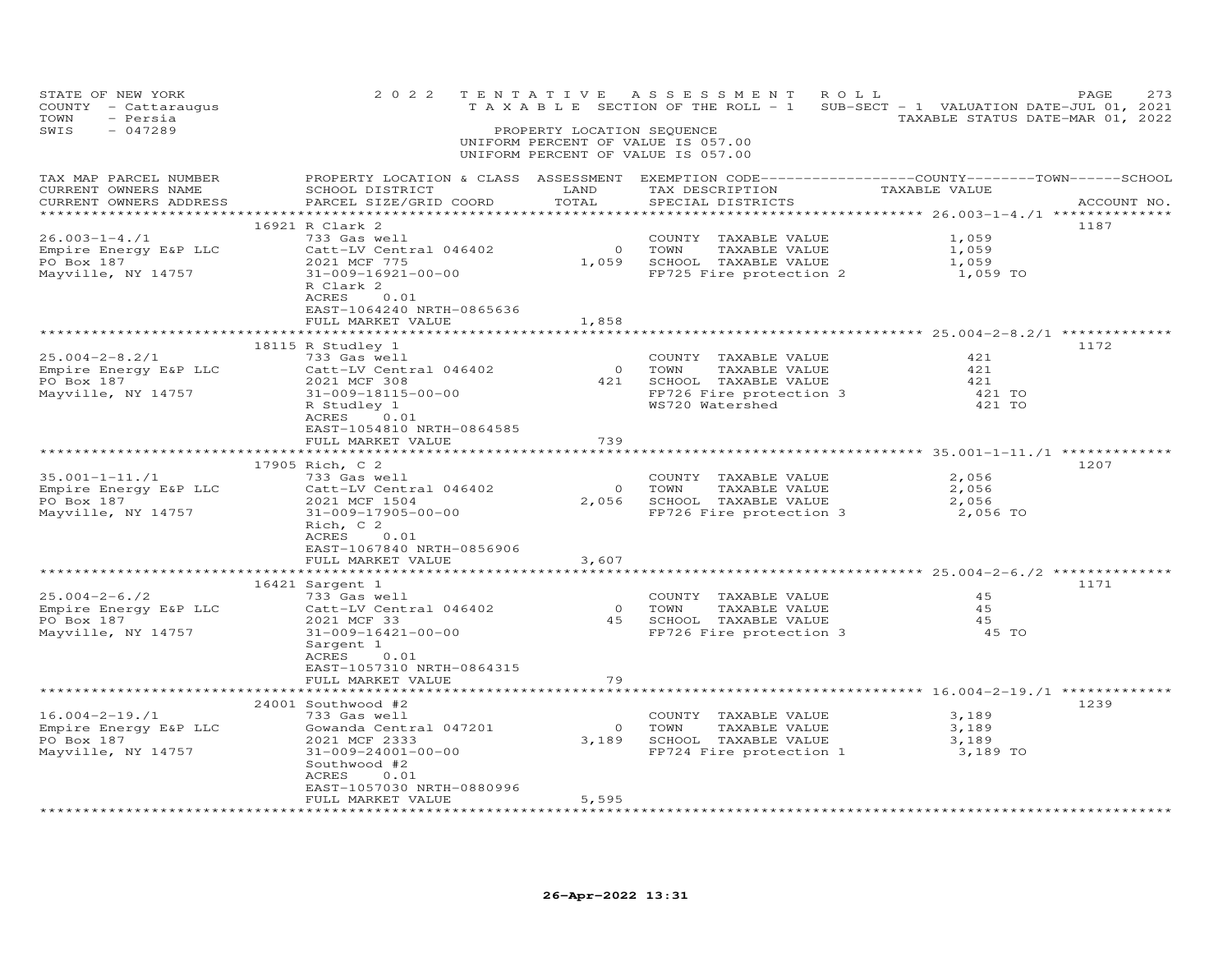| STATE OF NEW YORK<br>COUNTY - Cattaraugus<br>TOWN<br>- Persia<br>$-047289$<br>SWIS                                          |                                                                                                                                                                                                                     | PROPERTY LOCATION SEQUENCE  | 2022 TENTATIVE ASSESSMENT ROLL<br>UNIFORM PERCENT OF VALUE IS 057.00<br>UNIFORM PERCENT OF VALUE IS 057.00                                                                        | T A X A B L E SECTION OF THE ROLL - 1 SUB-SECT - 1 VALUATION DATE-JUL 01, 2021<br>TAXABLE STATUS DATE-MAR 01, 2022 | 274<br>PAGE |
|-----------------------------------------------------------------------------------------------------------------------------|---------------------------------------------------------------------------------------------------------------------------------------------------------------------------------------------------------------------|-----------------------------|-----------------------------------------------------------------------------------------------------------------------------------------------------------------------------------|--------------------------------------------------------------------------------------------------------------------|-------------|
| TAX MAP PARCEL NUMBER<br>CURRENT OWNERS NAME<br>CURRENT OWNERS ADDRESS                                                      | SCHOOL DISTRICT<br>PARCEL SIZE/GRID COORD                                                                                                                                                                           | LAND<br>TOTAL               | TAX DESCRIPTION<br>SPECIAL DISTRICTS                                                                                                                                              | PROPERTY LOCATION & CLASS ASSESSMENT EXEMPTION CODE----------------COUNTY-------TOWN------SCHOOL<br>TAXABLE VALUE  | ACCOUNT NO. |
| Empire Energy E&P LLC<br>PO Box 187<br>Maurill<br>PO Box 187<br>Mayville, NY 14757                                          | 18445 Southwood 1<br>733 Gas well<br>Gowanda Central 047201<br>2021 MCF 1521<br>31-009-18445-00-00<br>Southwood 1<br>FULL MARKET VALUE                                                                              | $0$ TOWN<br>3,647           | COUNTY TAXABLE VALUE<br>TAXABLE VALUE<br>2,079 SCHOOL TAXABLE VALUE                                                                                                               | 2,079<br>2,079<br>2,079                                                                                            | 1220        |
|                                                                                                                             |                                                                                                                                                                                                                     |                             |                                                                                                                                                                                   |                                                                                                                    |             |
| $25.004 - 2 - 3.71$<br>Empire Energy E&P LLC<br>PO Box 187<br>Mayville, NY 14757                                            | 16417 Stone C & J 2<br>733 Gas well<br>Gowanda Centra<br>Sowanda Central 047201<br>2021 MCF 373<br>31-009-16417-00-00<br>Stone C & J 2<br>ACRES 0.01<br>EAST-1055770 NRTH-0867655                                   |                             | COUNTY TAXABLE VALUE<br>COUNTY<br>0 TOWN<br>TAXABLE VALUE<br>510 SCHOOL TAXABLE VALUE<br>FP726 Fire protection 3<br>WS720 Watersbed<br>FP726 Fire protection 3<br>WS720 Watershed | 510<br>510<br>510<br>510 TO<br>510 TO                                                                              | 1168        |
|                                                                                                                             | FULL MARKET VALUE                                                                                                                                                                                                   | 895                         |                                                                                                                                                                                   |                                                                                                                    |             |
|                                                                                                                             |                                                                                                                                                                                                                     |                             |                                                                                                                                                                                   |                                                                                                                    |             |
| $25.004 - 2 - 3.72$<br>Empire Energy E&P LLC<br>PO Box 197<br>PO Box 187<br>Mayville, NY 14757                              | 15375 Stone C 1<br>733 Gas well<br>Gowanda Central 047201<br>2021 MCF 2143<br>31-009-15375-00-00<br>Stone C 1<br>ACRES<br>0.01<br>EAST-1055770 NRTH-0867655<br>FULL MARKET VALUE                                    | 5,139                       | COUNTY TAXABLE VALUE<br>TAXABLE VALUE<br>0 TOWN<br>2,929 SCHOOL TAXABLE VALUE<br>FP726 Fire protection 3<br>WS720 Watershed                                                       | 2,929<br>2,929<br>2,929<br>2,929 TO<br>2,929 TO                                                                    | 1169        |
|                                                                                                                             |                                                                                                                                                                                                                     |                             |                                                                                                                                                                                   |                                                                                                                    |             |
| $26.001 - 1 - 2.71$<br>Empire Energy E&P LLC<br>PO Box 187<br>Mayville, NY 14757                                            | 18637 Tanning M 1<br>733 Gas well<br>Gowanda Central 047201<br>2021 MCF 757<br>31-009-18637-00-00<br>Tanning M 1<br>ACRES<br>0.01<br>EAST-1060890 NRTH-0877106<br>FULL MARKET VALUE                                 | 1,816                       | COUNTY TAXABLE VALUE<br>0 TOWN<br>0 TOWN TAXABLE VALUE<br>1,035 SCHOOL TAXABLE VALUE<br>FP725 Fire protection 2                                                                   | 1,035<br>1,035<br>1,035<br>1,035 TO                                                                                | 1229        |
|                                                                                                                             |                                                                                                                                                                                                                     |                             |                                                                                                                                                                                   |                                                                                                                    |             |
| $16.004 - 2 - 8.71$<br>Empire Energy E&P LLC<br>PO Box 187<br>PO Box 187<br>Mayville, NY 14757<br>************************* | 18540 Tomaszewski 1<br>733 Gas well<br>Gowanda Central 047201<br>2021 MCF 1009<br>31-009-18540-00-00<br>Tomaszewski 1<br>ACRES<br>0.01<br>EAST-1053860 NRTH-0886306<br>FULL MARKET VALUE<br>*********************** | 2,419<br>****************** | COUNTY TAXABLE VALUE                                                                                                                                                              | 1,379<br>0 TOWN TAXABLE VALUE 1,379<br>1,379 SCHOOL TAXABLE VALUE 1,379<br>FP724 Fire protection 1 1,379 TO        | 1238        |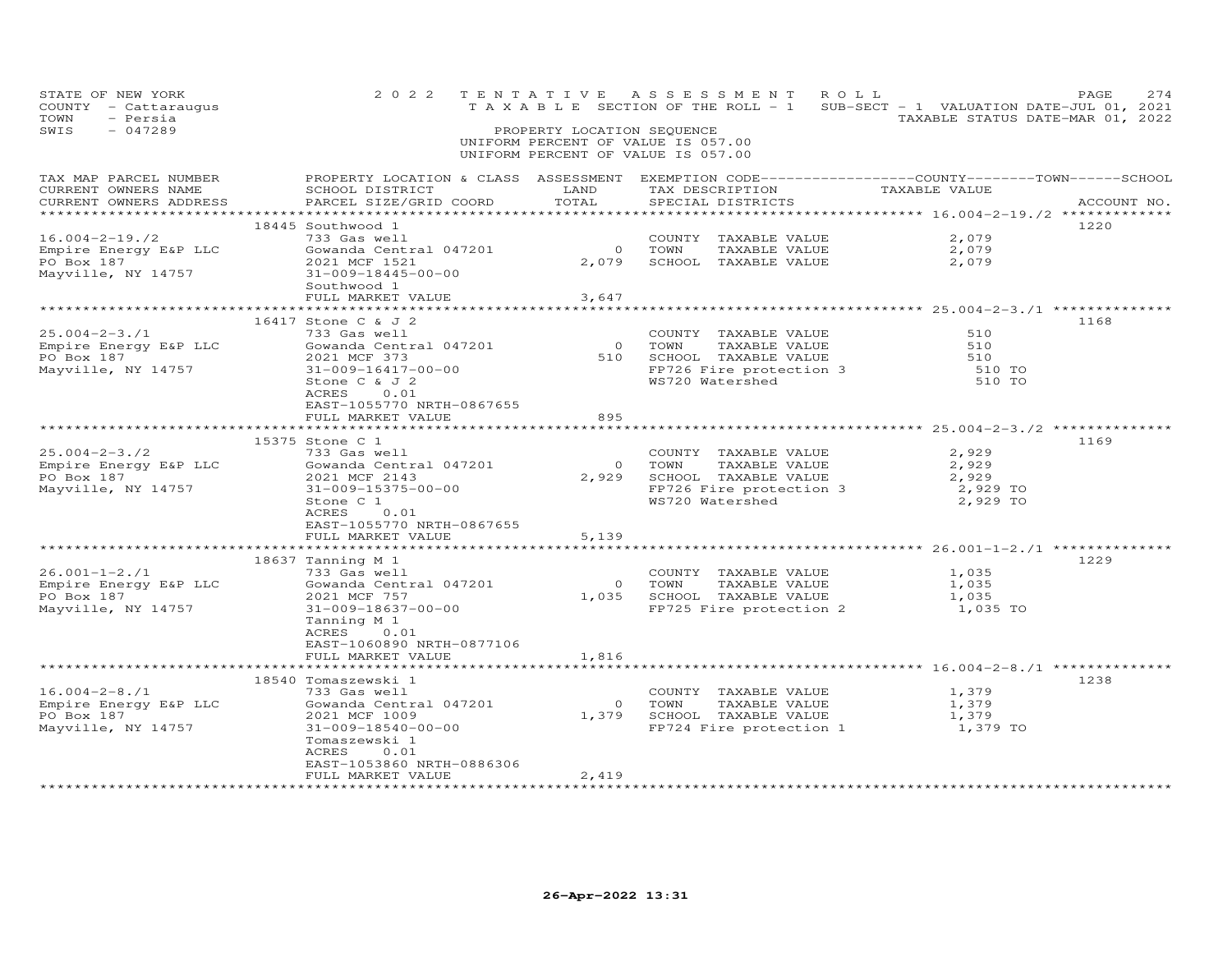| STATE OF NEW YORK<br>COUNTY - Cattaraugus<br>TOWN<br>- Persia<br>$-047289$<br>SWIS                                                                                                                                                                                                                                   | 2 0 2 2                                                                                                                                                                                                                                                     | TENTATIVE<br>PROPERTY LOCATION SEQUENCE | ASSESSMENT ROLL<br>T A X A B L E SECTION OF THE ROLL - 1 SUB-SECT - 1 VALUATION DATE-JUL 01, 2021<br>UNIFORM PERCENT OF VALUE IS 057.00<br>UNIFORM PERCENT OF VALUE IS 057.00 | TAXABLE STATUS DATE-MAR 01, 2022      | 275<br>PAGE |
|----------------------------------------------------------------------------------------------------------------------------------------------------------------------------------------------------------------------------------------------------------------------------------------------------------------------|-------------------------------------------------------------------------------------------------------------------------------------------------------------------------------------------------------------------------------------------------------------|-----------------------------------------|-------------------------------------------------------------------------------------------------------------------------------------------------------------------------------|---------------------------------------|-------------|
| TAX MAP PARCEL NUMBER<br>CURRENT OWNERS NAME<br>CURRENT OWNERS ADDRESS                                                                                                                                                                                                                                               | PROPERTY LOCATION & CLASS ASSESSMENT EXEMPTION CODE-----------------COUNTY-------TOWN------SCHOOL<br>SCHOOL DISTRICT<br>PARCEL SIZE/GRID COORD                                                                                                              | LAND<br>TOTAL                           | TAX DESCRIPTION TAXABLE VALUE<br>SPECIAL DISTRICTS                                                                                                                            |                                       | ACCOUNT NO. |
| $16.004 - 2 - 8.72$<br>Empire Energy E&P LLC<br>The company of the<br>PO Box 187<br>Mayville, NY 14757                                                                                                                                                                                                               | 19703 Tomaszewski 2<br>733 Gas well<br>Gowanda Central 047201<br>2021 MCF 681<br>31-009-19703-00-00<br>Tomaszewski 2<br>ACRES<br>0.01<br>EAST-1053477 NRTH-0886320<br>FULL MARKET VALUE                                                                     | 1,633                                   | COUNTY TAXABLE VALUE<br>0 TOWN TAXABLE VALUE<br>931 SCHOOL TAXABLE VALUE<br>FP724 Fire protection 1<br>FP724 Fire protection 1                                                | 931<br>931<br>931<br>931 TO           | 1297        |
| 16.004-2-7./2<br>Empire Energy E&P LLC<br>PO Box 187<br>Mayville, NY 14757                                                                                                                                                                                                                                           | *********************************<br>16927 Van Etten C 1<br>733 Gas well<br>Gowanda Central 047201<br>2021 MCF 2174<br>31-009-16927-00-00<br>VanEtten C 1<br>ACRES<br>0.01<br>EAST-1051770 NRTH-0885516<br>FULL MARKET VALUE<br>*************************** | $\overline{O}$<br>5,212                 | COUNTY TAXABLE VALUE<br>TOWN<br>TAXABLE VALUE<br>2,971 SCHOOL TAXABLE VALUE<br>FP724 Fire protection 1                                                                        | 2,971<br>2,971<br>2,971<br>2,971 TO   | 1144        |
| 16.004-2-7./1<br>Empire Energy E&P LLC<br>PO Box 187<br>Mayville, NY 14757                                                                                                                                                                                                                                           | 16928 Van Etten C 2a<br>733 Gas well<br>Gowanda Central 047201<br>2021 MCF 1044<br>31-009-16928-00-00<br>VanEtten C 2a<br>ACRES<br>0.01<br>EAST-1051770 NRTH-0885516<br>FULL MARKET VALUE                                                                   | 0 0 0<br>2,504                          | COUNTY TAXABLE VALUE<br>TAXABLE VALUE<br>1,427 SCHOOL TAXABLE VALUE<br>FP724 Fire protection 1 1,427 TO                                                                       | 1,427<br>1,427<br>1,427               | 1143        |
|                                                                                                                                                                                                                                                                                                                      | **********************<br>17794 Van Etten L 1                                                                                                                                                                                                               | *******                                 |                                                                                                                                                                               |                                       | 1149        |
| $16.004 - 2 - 24$ ./1<br>Empire Energy E&P LLC<br>The contract of the contract of the contract of the contract of the contract of the contract of the contract of the contract of the contract of the contract of the contract of the contract of the contract of the contract o<br>PO Box 187<br>Mayville, NY 14787 | 733 Gas well<br>Gowanda Central 047201<br>2021 MCF 1820<br>31-009-17794-00-00<br>VanEtten L 1 previously L<br>ACRES 0.01<br>EAST-1052220 NRTH-0882486                                                                                                       | $\overline{0}$                          | COUNTY TAXABLE VALUE<br>TOWN<br>TAXABLE VALUE<br>2,488 SCHOOL TAXABLE VALUE<br>FP724 Fire protection 1 2,488 TO                                                               | 2,488<br>2,488<br>2,488               |             |
|                                                                                                                                                                                                                                                                                                                      | FULL MARKET VALUE<br>**************************                                                                                                                                                                                                             | 4,365                                   |                                                                                                                                                                               |                                       |             |
| 34.002-2-8.1/1<br>Empire Energy E&P LLC<br>PO Box 187<br>Mayville, NY 14757                                                                                                                                                                                                                                          | 16410 W Wilder 1<br>733 Gas well<br>Catt-LV Central 046402<br>2021 MCF 202<br>31-009-16410-00-00<br>W Wilder 1<br>ACRES<br>0.01<br>EAST-1055790 NRTH-0860745<br>FULL MARKET VALUE                                                                           | $\overline{0}$<br>484<br>.              | COUNTY TAXABLE VALUE<br>TOWN<br>TAXABLE VALUE<br>TAXABLE VALUE<br>276 SCHOOL TAXABLE VALUE<br>FP726 Fire protection 3<br>WS720 Watershed                                      | 276<br>276<br>276<br>276 TO<br>276 TO | 1193        |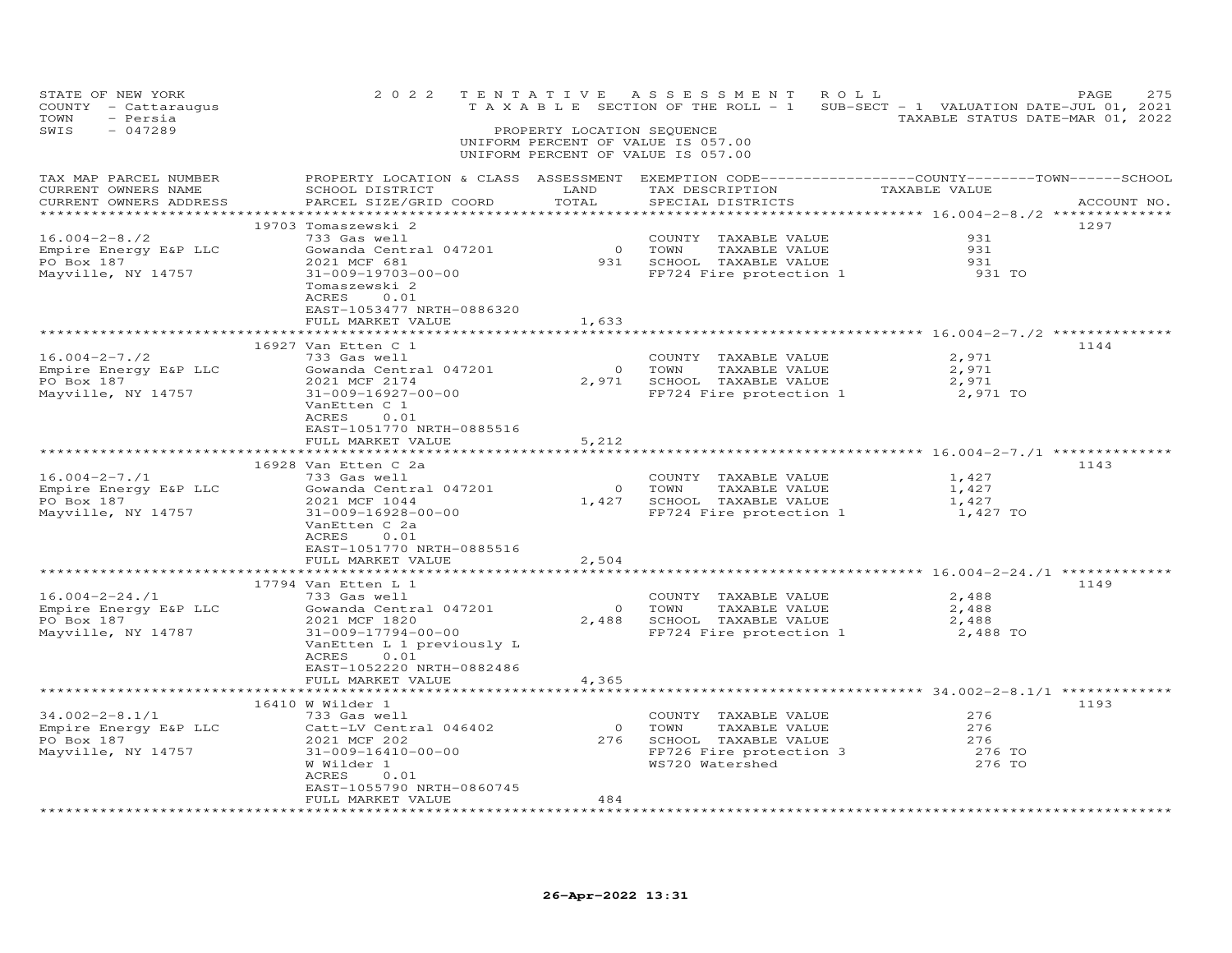| STATE OF NEW YORK<br>COUNTY<br>- Cattaraugus<br>- Persia<br>TOWN<br>$-047289$<br>SWIS | 2 0 2 2                                                                                                                     | TENTATIVE<br>PROPERTY LOCATION SEQUENCE      | ASSESSMENT ROLL<br>UNIFORM PERCENT OF VALUE IS 057.00<br>UNIFORM PERCENT OF VALUE IS 057.00 | 276<br>PAGE<br>T A X A B L E SECTION OF THE ROLL - 1 SUB-SECT - 1 VALUATION DATE-JUL 01, 2021<br>TAXABLE STATUS DATE-MAR 01, 2022 |
|---------------------------------------------------------------------------------------|-----------------------------------------------------------------------------------------------------------------------------|----------------------------------------------|---------------------------------------------------------------------------------------------|-----------------------------------------------------------------------------------------------------------------------------------|
| TAX MAP PARCEL NUMBER<br>CURRENT OWNERS NAME                                          | PROPERTY LOCATION & CLASS<br>SCHOOL DISTRICT<br>CURRENT OWNERS ADDRESS 6 PARCEL SIZE/GRID COORD 6 TOTAL 6 SPECIAL DISTRICTS | ASSESSMENT<br><b>EXAMPLE TEAMPLE TEAMPLE</b> | TAX DESCRIPTION                                                                             | EXEMPTION CODE-----------------COUNTY-------TOWN-----SCHOOL<br>TAXABLE VALUE<br>ACCOUNT NO.                                       |
|                                                                                       |                                                                                                                             |                                              |                                                                                             | **************                                                                                                                    |
|                                                                                       | 17907 Wilder, S 1                                                                                                           |                                              |                                                                                             | 1186                                                                                                                              |
| 26.003-1-3./1                                                                         | 733 Gas well                                                                                                                |                                              | COUNTY<br>TAXABLE VALUE                                                                     | 377                                                                                                                               |
| Empire Energy E&P LLC                                                                 | Gowanda Central 047201 and 0                                                                                                |                                              | TOWN<br>TAXABLE VALUE                                                                       | 377                                                                                                                               |
| PO Box 187                                                                            | 2021 MCF 276                                                                                                                | 377                                          | SCHOOL<br>TAXABLE VALUE                                                                     | 377                                                                                                                               |
|                                                                                       | Mayville, NY 14757 31-009-17907-00-00<br>Wilder, S 1<br>0.01<br>ACRES<br>EAST-1061960 NRTH-0868386<br>FULL MARKET VALUE     | 661                                          | FP725 Fire protection 2                                                                     | 377 TO                                                                                                                            |
|                                                                                       |                                                                                                                             |                                              |                                                                                             |                                                                                                                                   |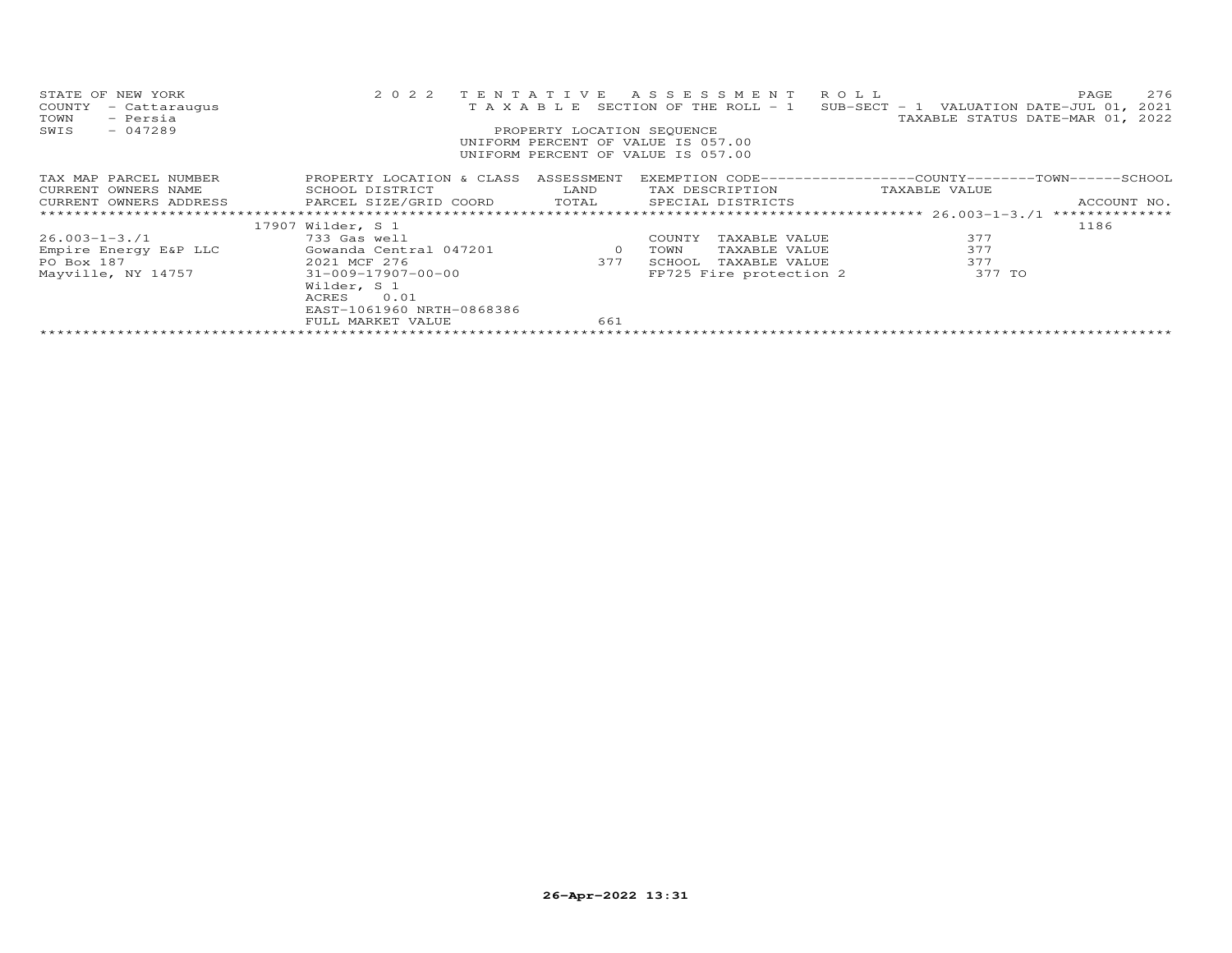| STATE OF NEW YORK    | 2022 TENTATIVE ASSESSMENT ROLL        |                                             | <b>PAGE</b>     | - 2.77 |
|----------------------|---------------------------------------|---------------------------------------------|-----------------|--------|
| COUNTY - Cattaraugus | T A X A B L E SECTION OF THE ROLL - 1 | SUB-SECT - 1 VALUATION DATE-JUL $01$ , 2021 |                 |        |
| TOWN<br>- Persia     |                                       | TAXABLE STATUS DATE-MAR 01, 2022            |                 |        |
| SWIS<br>- 047289     |                                       |                                             | RPS150/V04/L015 |        |
|                      |                                       | CURRENT DATE 4/26/2022                      |                 |        |
|                      | $m\tau = 0.5$                         |                                             |                 |        |

#### UNIFORM PERCENT OF VALUE IS 057.00R O L L S U B S E C T I O N - 1 - T O T A L S

## \*\*\* S P E C I A L D I S T R I C T S U M M A R Y \*\*\*

| CODE | DISTRICT NAME                                                                           | TOTAL<br>PARCELS | EXTENSION<br>TYPE                            | EXTENSION<br>VALUE | AD VALOREM<br><b>VALUE</b>           | EXEMPT<br>AMOUNT | TAXABLE<br>VALUE                     |
|------|-----------------------------------------------------------------------------------------|------------------|----------------------------------------------|--------------------|--------------------------------------|------------------|--------------------------------------|
|      | FP724 Fire protectio<br>FP725 Fire protectio<br>FP726 Fire protectio<br>WS720 Watershed |                  | 21 TOTAL<br>25 TOTAL<br>30 TOTAL<br>20 TOTAL |                    | 31,811<br>25,594<br>25,811<br>16.522 |                  | 31,811<br>25.594<br>25,811<br>16,522 |

#### \*\*\* S C H O O L D I S T R I C T S U M M A R Y \*\*\*

| CODE             | DISTRICT NAME                      | TOTAL<br>PARCELS | ASSESSED<br>LAND | ASSESSED<br>TOTAL | EXEMPT<br><b>AMOUNT</b> | TOTAL<br>TAXABLE | STAR<br><b>AMOUNT</b> | STAR<br>TAXABLE  |
|------------------|------------------------------------|------------------|------------------|-------------------|-------------------------|------------------|-----------------------|------------------|
| 046402<br>047201 | Catt-LV Central<br>Gowanda Central | 36<br>60         |                  | 30,800<br>80,734  |                         | 30,800<br>80,734 |                       | 30,800<br>80,734 |
|                  | $SUB-TOTAL$                        | 96               |                  | 111,534           |                         | 111,534          |                       | 111,534          |
|                  | TOTAL                              | 96               |                  | 111,534           |                         | 111,534          |                       | 111,534          |

#### \*\*\* S Y S T E M C O D E S S U M M A R Y \*\*\*

#### NO SYSTEM EXEMPTIONS AT THIS LEVEL

#### \*\*\* E X E M P T I O N S U M M A R Y \*\*\*

#### NO EXEMPTIONS AT THIS LEVEL

| ROLL<br>SEC | RTPTTON | $T \cap T$<br>UIAL<br><b>DARCELS</b> | LAND | ᅲ슈ᅕ<br>'OTAI | <b>AXABLF</b><br>C <sub>0</sub> | KABLF<br>TOWN | TAXABLE<br>SCHOO1 | STAR |
|-------------|---------|--------------------------------------|------|--------------|---------------------------------|---------------|-------------------|------|
|             |         |                                      |      |              | -34                             | .             |                   |      |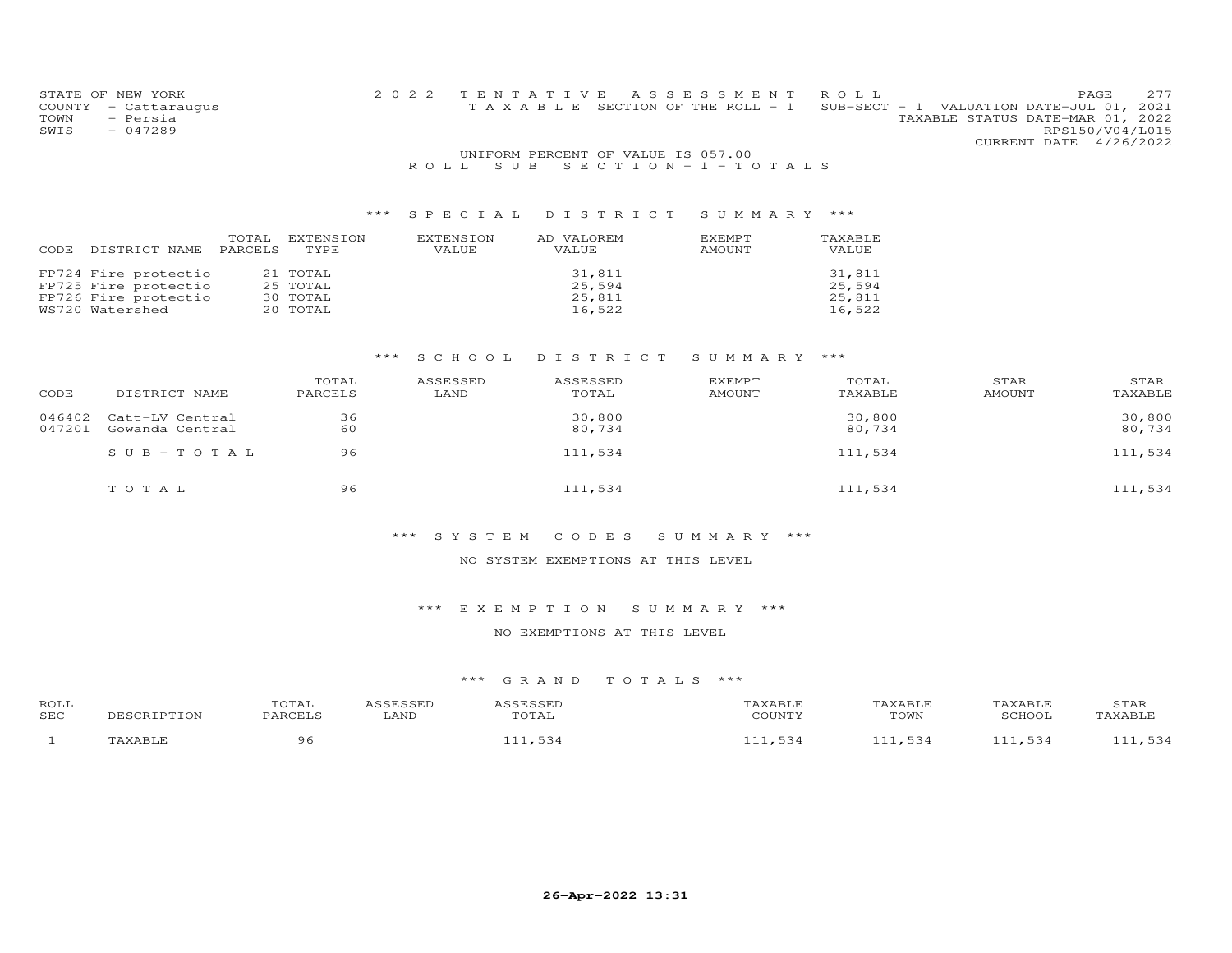| STATE OF NEW YORK<br>COUNTY<br>- Cattaraugus<br>TOWN<br>- Persia | 2 0 2 2                                      | TENTATIVE                  | ASSESSMENT<br>T A X A B L E SECTION OF THE ROLL - 1                              | R O L L | SUB-SECT - 3 VALUATION DATE-JUL 01, 2021<br>TAXABLE STATUS DATE-MAR 01, 2022 | PAGE             | 278      |
|------------------------------------------------------------------|----------------------------------------------|----------------------------|----------------------------------------------------------------------------------|---------|------------------------------------------------------------------------------|------------------|----------|
| $-047289$<br>SWIS                                                |                                              | PROPERTY LOCATION SEQUENCE |                                                                                  |         |                                                                              |                  |          |
|                                                                  |                                              |                            | UNIFORM PERCENT OF VALUE IS 057.00                                               |         |                                                                              |                  |          |
|                                                                  |                                              |                            | UNIFORM PERCENT OF VALUE IS 057.00                                               |         |                                                                              |                  |          |
|                                                                  |                                              |                            |                                                                                  |         |                                                                              |                  |          |
| TAX MAP PARCEL NUMBER<br>CURRENT OWNERS NAME                     | PROPERTY LOCATION & CLASS<br>SCHOOL DISTRICT | ASSESSMENT<br>LAND         | EXEMPTION CODE------------------COUNTY-------TOWN------SCHOOL<br>TAX DESCRIPTION |         | TAXABLE VALUE                                                                |                  |          |
| CURRENT OWNERS ADDRESS                                           | PARCEL SIZE/GRID COORD                       | TOTAL                      | SPECIAL DISTRICTS                                                                |         |                                                                              | ACCOUNT NO.      |          |
|                                                                  |                                              |                            |                                                                                  |         |                                                                              | **************** |          |
|                                                                  | Route 353                                    |                            |                                                                                  |         |                                                                              | 5003             |          |
| $35.001 - 1 - 16$                                                | 962 County park                              |                            | 33302<br>XMPT CTY                                                                |         | 36,700                                                                       | $\circ$          | $\Omega$ |
| Cattaraugus County Forest                                        | Catt-LV Central 046402                       | 36,700                     | COUNTY<br>TAXABLE VALUE                                                          |         |                                                                              |                  |          |
| 303 Court St                                                     | 33 05 08                                     | 36,700                     | TOWN<br>TAXABLE VALUE                                                            |         | 36,700                                                                       |                  |          |
| Little Valley, NY 14755                                          | Pond                                         |                            | TAXABLE VALUE<br>SCHOOL                                                          |         | 36,700                                                                       |                  |          |
|                                                                  | 85.70<br>ACRES                               |                            | FP726 Fire protection 3                                                          |         | 36,700 TO                                                                    |                  |          |
|                                                                  | EAST-1063870 NRTH-0855916                    |                            | WS720 Watershed                                                                  |         | 36,700 TO                                                                    |                  |          |
|                                                                  | DEED BOOK 622<br>PG-00379                    |                            |                                                                                  |         |                                                                              |                  |          |
|                                                                  | FULL MARKET VALUE                            | 64,386                     |                                                                                  |         |                                                                              |                  |          |
|                                                                  |                                              |                            |                                                                                  |         |                                                                              |                  |          |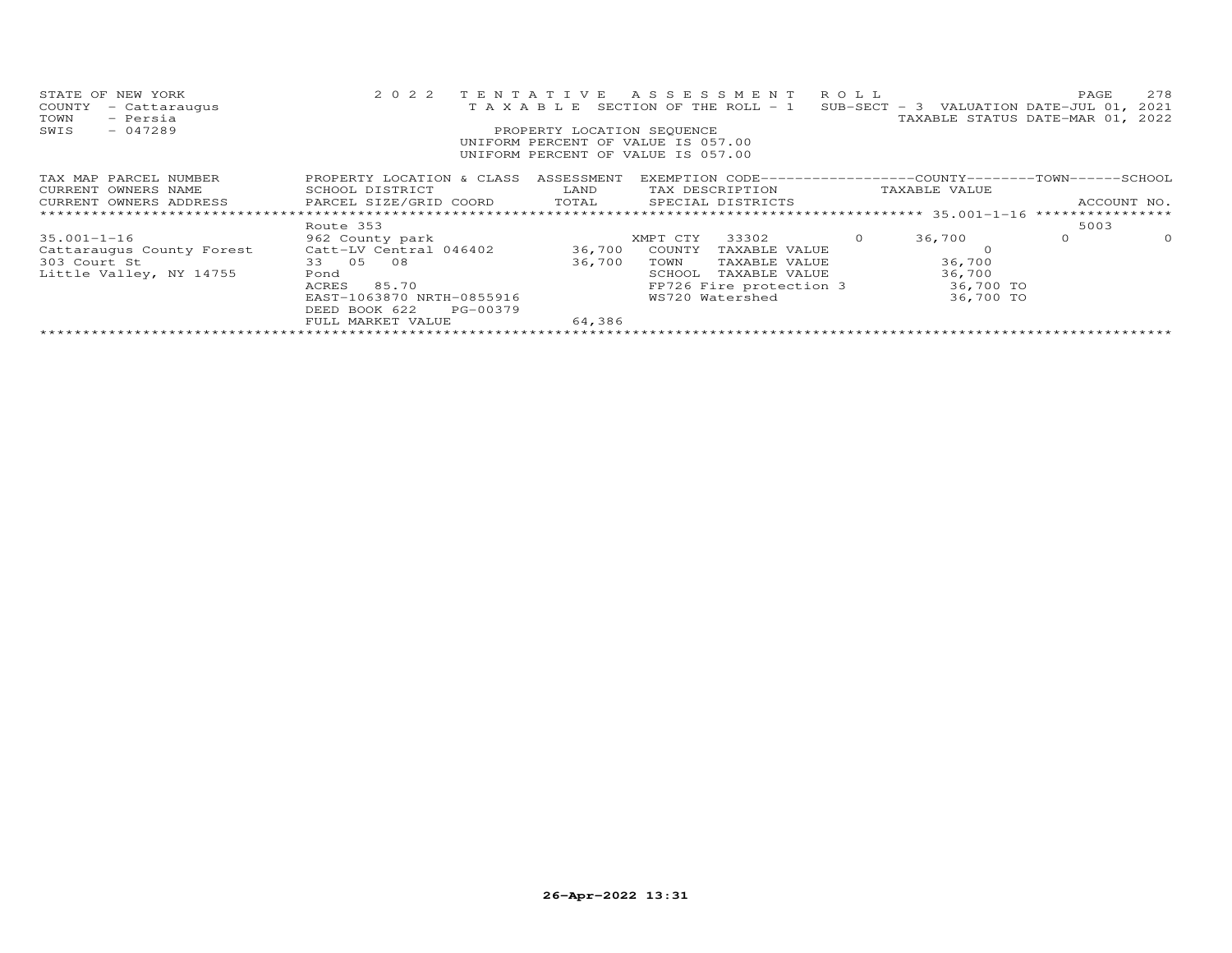| COUNTY<br>TOWN<br>SWIS | STATE OF NEW YORK<br>- Cattaraugus<br>- Persia<br>$-047289$ |              | 2 0 2 2           |                  | TENTATIVE<br>TAXABLE               | A S S E S S M E N T<br>SECTION OF THE ROLL - 1 | ROLL    | PAGE<br>SUB-SECT - 3 VALUATION DATE-JUL 01, 2021<br>TAXABLE STATUS DATE-MAR 01, 2022<br>RPS150/V04/L015<br>CURRENT DATE 4/26/2022 | 279 |
|------------------------|-------------------------------------------------------------|--------------|-------------------|------------------|------------------------------------|------------------------------------------------|---------|-----------------------------------------------------------------------------------------------------------------------------------|-----|
|                        |                                                             |              |                   |                  | UNIFORM PERCENT OF VALUE IS 057.00 |                                                |         |                                                                                                                                   |     |
|                        |                                                             |              |                   | S U B<br>ROLL    |                                    | $S E C T I O N - 3 - T O T A L S$              |         |                                                                                                                                   |     |
|                        |                                                             |              |                   |                  |                                    |                                                |         |                                                                                                                                   |     |
|                        |                                                             |              | $\star\star\star$ | SPECIAL          | DISTRICT                           | SUMMARY ***                                    |         |                                                                                                                                   |     |
|                        | TOTAL                                                       | EXTENSION    |                   | <b>EXTENSION</b> | AD VALOREM                         | EXEMPT                                         | TAXABLE |                                                                                                                                   |     |
|                        | CODE DISTRICT NAME<br>PARCELS                               | TYPE         |                   | VALUE            | <b>VALUE</b>                       | <b>AMOUNT</b>                                  | VALUE   |                                                                                                                                   |     |
|                        | FP726 Fire protectio                                        | 1 TOTAL      |                   |                  | 36,700                             |                                                | 36,700  |                                                                                                                                   |     |
|                        | WS720 Watershed                                             | 1 TOTAL      |                   |                  | 36,700                             |                                                | 36,700  |                                                                                                                                   |     |
|                        |                                                             |              |                   |                  |                                    |                                                |         |                                                                                                                                   |     |
|                        |                                                             |              |                   |                  |                                    |                                                |         |                                                                                                                                   |     |
|                        |                                                             |              | $***$             | S C H O O L      | DISTRICT                           | SUMMARY                                        | $***$   |                                                                                                                                   |     |
|                        |                                                             | TOTAL        |                   | ASSESSED         | ASSESSED                           | <b>EXEMPT</b>                                  | TOTAL   | STAR<br>STAR                                                                                                                      |     |
| CODE                   | DISTRICT NAME                                               | PARCELS      |                   | LAND             | TOTAL                              | AMOUNT                                         | TAXABLE | <b>AMOUNT</b><br>TAXABLE                                                                                                          |     |
|                        |                                                             |              |                   |                  |                                    |                                                |         |                                                                                                                                   |     |
| 046402                 | Catt-LV Central                                             | $\mathbf{1}$ |                   | 36,700           | 36,700                             |                                                | 36,700  | 36,700                                                                                                                            |     |
|                        | $S \cup B - T \cup T A$                                     | $\mathbf{1}$ |                   | 36,700           | 36,700                             |                                                | 36,700  | 36,700                                                                                                                            |     |
|                        |                                                             |              |                   |                  |                                    |                                                |         |                                                                                                                                   |     |
|                        | TOTAL                                                       | $\mathbf{1}$ |                   | 36,700           | 36,700                             |                                                | 36,700  | 36,700                                                                                                                            |     |
|                        |                                                             |              |                   |                  |                                    |                                                |         |                                                                                                                                   |     |
|                        |                                                             |              |                   |                  |                                    |                                                |         |                                                                                                                                   |     |

## \*\*\* S Y S T E M C O D E S S U M M A R Y \*\*\*

## NO SYSTEM EXEMPTIONS AT THIS LEVEL

# \*\*\* E X E M P T I O N S U M M A R Y \*\*\*

| CODE  | DESCRIPTION       | TOTAL<br>PARCELS | COUNTY           | TOWN | SCHOOL |
|-------|-------------------|------------------|------------------|------|--------|
| 33302 | XMPT CTY<br>TOTAL |                  | 36,700<br>36,700 |      |        |

| ROLL<br>SEC | DESCRIPTION | TOTAL<br>PARCELS | \SSESSED<br>LAND | <i><b>\SSESSED</b></i><br>TOTAL | TAXABLE<br>COUNTY | TAXABLE<br>TOWN | TAXABLE<br>SCHOOL | STAR<br>TAXABLE |
|-------------|-------------|------------------|------------------|---------------------------------|-------------------|-----------------|-------------------|-----------------|
|             | TAXABLE     |                  | 700              | 700                             |                   | 36,700          | 36,700            | ,700            |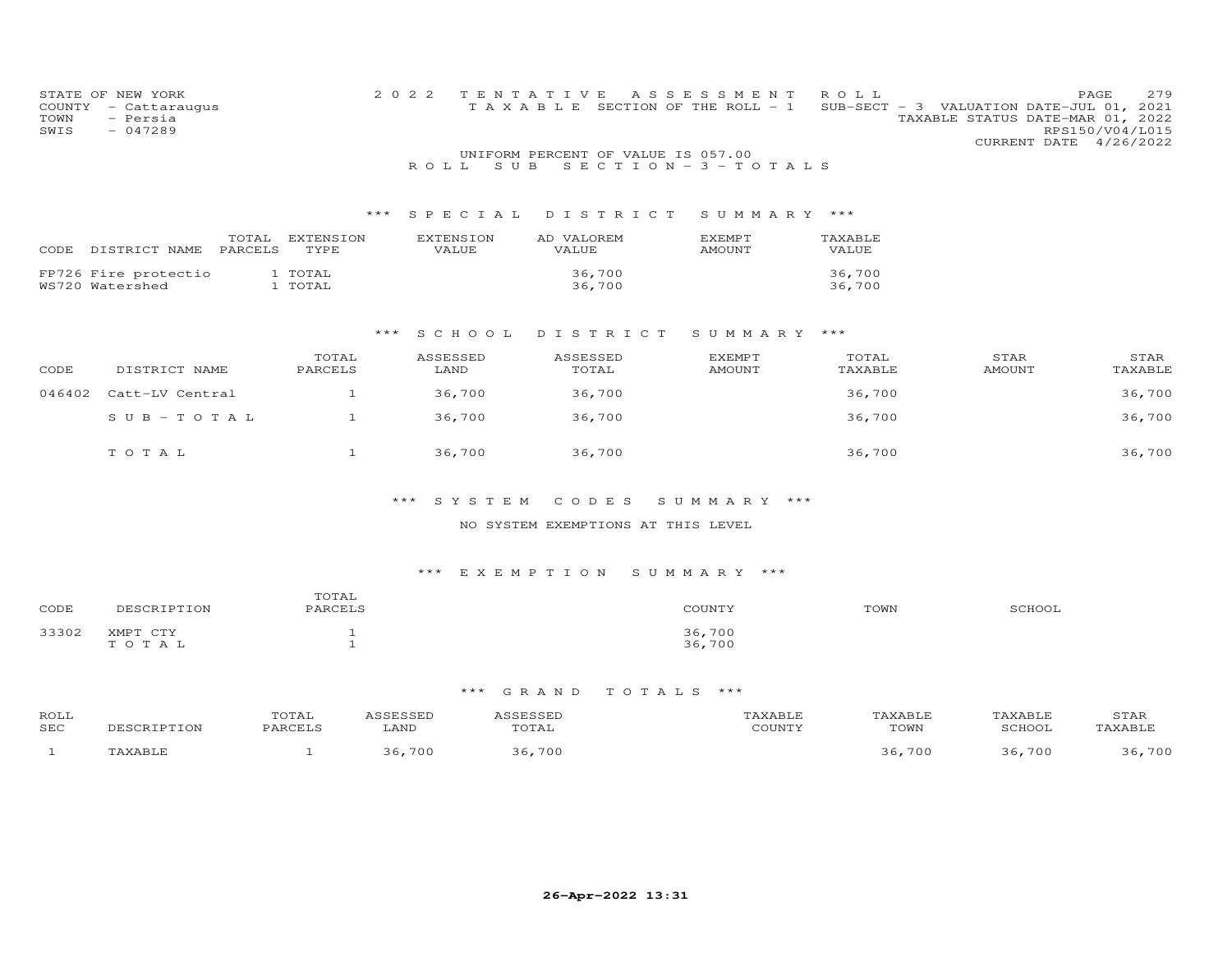| STATE OF NEW YORK    | 2022 TENTATIVE ASSESSMENT ROLL        |  |                                  | PAGE.                  | 280 |
|----------------------|---------------------------------------|--|----------------------------------|------------------------|-----|
| COUNTY - Cattaraugus | T A X A B L E SECTION OF THE ROLL - 1 |  | VALUATION DATE-JUL 01, 2021      |                        |     |
| - Persia<br>TOWN     |                                       |  | TAXABLE STATUS DATE-MAR 01, 2022 |                        |     |
| $-047289$<br>SWIS    |                                       |  |                                  | RPS150/V04/L015        |     |
|                      | UNIFORM PERCENT OF VALUE IS 057.00    |  |                                  | CURRENT DATE 4/26/2022 |     |
|                      | ROLL SECTION TOTALS                   |  |                                  |                        |     |

| CODE | DISTRICT NAME        | TOTAL<br>PARCELS | EXTENSION<br>TYPE. | EXTENSION<br>VALUE | AD VALOREM<br>VALUE | EXEMPT<br>AMOUNT | TAXABLE<br>VALUE |
|------|----------------------|------------------|--------------------|--------------------|---------------------|------------------|------------------|
|      | FP724 Fire protectio |                  | 197 TOTAL          |                    | 7507,061            |                  | 7507.061         |
|      | FP725 Fire protectio |                  | 109 TOTAL          |                    | 4725,744            |                  | 4725.744         |
|      | FP726 Fire protectio |                  | 129 TOTAL          |                    | 4943,911            |                  | 4943,911         |
|      | WS720 Watershed      |                  | 86 TOTAL           |                    | 1302,142            |                  | 1302,142         |

# \*\*\* S C H O O L D I S T R I C T S U M M A R Y \*\*\*

| CODE             | DISTRICT NAME                      | TOTAL<br>PARCELS | ASSESSED<br>LAND     | ASSESSED<br>TOTAL      | <b>EXEMPT</b><br>AMOUNT | TOTAL<br>TAXABLE      | STAR<br>AMOUNT       | STAR<br>TAXABLE      |
|------------------|------------------------------------|------------------|----------------------|------------------------|-------------------------|-----------------------|----------------------|----------------------|
| 046402<br>047201 | Catt-LV Central<br>Gowanda Central | 136<br>319       | 1984,540<br>3740,163 | 4907,900<br>12297, 134 | 153,640<br>354,253      | 4754,260<br>11942,881 | 1047,000<br>2819,040 | 3707,260<br>9123,841 |
|                  | $SUB - TO TAL$                     | 455              | 5724,703             | 17205,034              | 507,893                 | 16697,141             | 3866,040             | 12831,101            |
|                  | тотаь                              | 455              | 5724,703             | 17205,034              | 507,893                 | 16697,141             | 3866,040             | 12831,101            |

#### \*\*\* S Y S T E M C O D E S S U M M A R Y \*\*\*

### NO SYSTEM EXEMPTIONS AT THIS LEVEL

#### \*\*\* E X E M P T I O N S U M M A R Y \*\*\*

|       |             | TOTAL   |        |        |        |
|-------|-------------|---------|--------|--------|--------|
| CODE  | DESCRIPTION | PARCELS | COUNTY | TOWN   | SCHOOL |
| 33302 | XMPT CTY    |         | 36,700 |        |        |
| 41120 | VETWAR CTS  | 6       | 46,065 | 46,065 | 46,065 |
| 41121 | VET WAR CT  |         | 17,235 | 17,235 |        |
| 41130 | VETCOM CTS  |         | 93,025 | 93,025 | 93,025 |
| 41131 | VET COM CT  |         | 27,200 | 27,200 |        |
| 41140 | VETDIS CTS  |         | 90,630 | 90,630 | 90,630 |
| 41141 | VET DIS CT  |         | 11,310 | 11,310 |        |
| 41161 | CW 15 VET/  |         | 30,480 | 30,480 |        |
| 41171 | CW DISBLD   |         | 27,450 | 27,450 |        |
| 41683 | RPTL466 c   |         |        | 2,040  |        |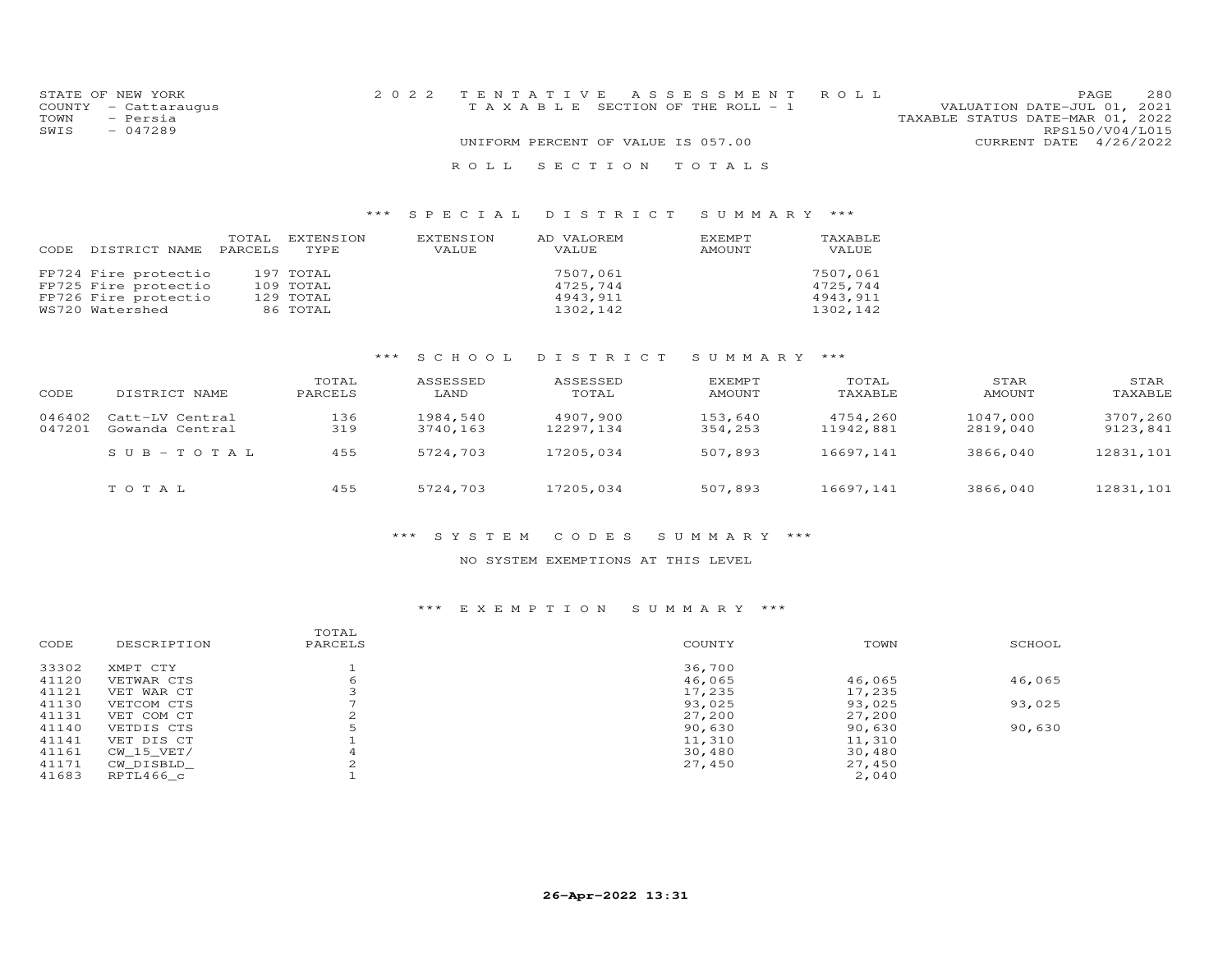|      | STATE OF NEW YORK    | 2022 TENTATIVE ASSESSMENT ROLL        |  |                                  |                 | PAGE | 2.81 |
|------|----------------------|---------------------------------------|--|----------------------------------|-----------------|------|------|
|      | COUNTY - Cattaraugus | T A X A B L E SECTION OF THE ROLL - 1 |  | VALUATION DATE-JUL 01, 2021      |                 |      |      |
| TOWN | - Persia             |                                       |  | TAXABLE STATUS DATE-MAR 01, 2022 |                 |      |      |
| SWIS | - 047289             |                                       |  |                                  | RPS150/V04/L015 |      |      |
|      |                      | UNIFORM PERCENT OF VALUE IS 057.00    |  | CURRENT DATE 4/26/2022           |                 |      |      |
|      |                      | ROLL SECTION TOTALS                   |  |                                  |                 |      |      |

## \*\*\* E X E M P T I O N S U M M A R Y \*\*\*

|                 | TOTAL       |         |         |          |
|-----------------|-------------|---------|---------|----------|
| DESCRIPTION     | PARCELS     | COUNTY  | TOWN    | SCHOOL   |
| AG BLDG         | $\sim$<br>∠ | 41,600  | 41,600  | 41,600   |
| AG DIST         | 18          | 81,912  | 81,912  | 81,912   |
| AG DISTOUT      | 6           | 11,351  | 11,351  | 11,351   |
| AGED $C/T/S$    | $\sim$<br>∠ | 33,725  | 33,725  | 36,350   |
| AGED C/T        |             | 28,220  | 28,220  |          |
| AGED S          | 4           |         |         | 25,340   |
| ENH STAR        | 49          |         |         | 2202,440 |
| <b>BAS STAR</b> | 82          |         |         | 1663,600 |
| SILO T/C/S      | 6           | 32,500  | 32,500  | 32,500   |
| FOREST/A74      | 2           | 49,120  | 49.120  | 49,120   |
| TOTAL           | 207         | 658,523 | 623,863 | 4373,933 |
|                 |             |         |         |          |

| ROLL<br><b>SEC</b> | DESCRIPTION | TOTAL<br>PARCELS | ASSESSED<br>LAND | ASSESSED<br>TOTAL | TAXABLE<br>COUNTY | TAXABLE<br>TOWN | TAXABLE<br>SCHOOL | STAR<br>TAXABLE |
|--------------------|-------------|------------------|------------------|-------------------|-------------------|-----------------|-------------------|-----------------|
|                    | TAXABLE     | 455              | 5724,703         | 17205,034         | 16546,511         | 16581.171       | 16697,141         | 12831,101       |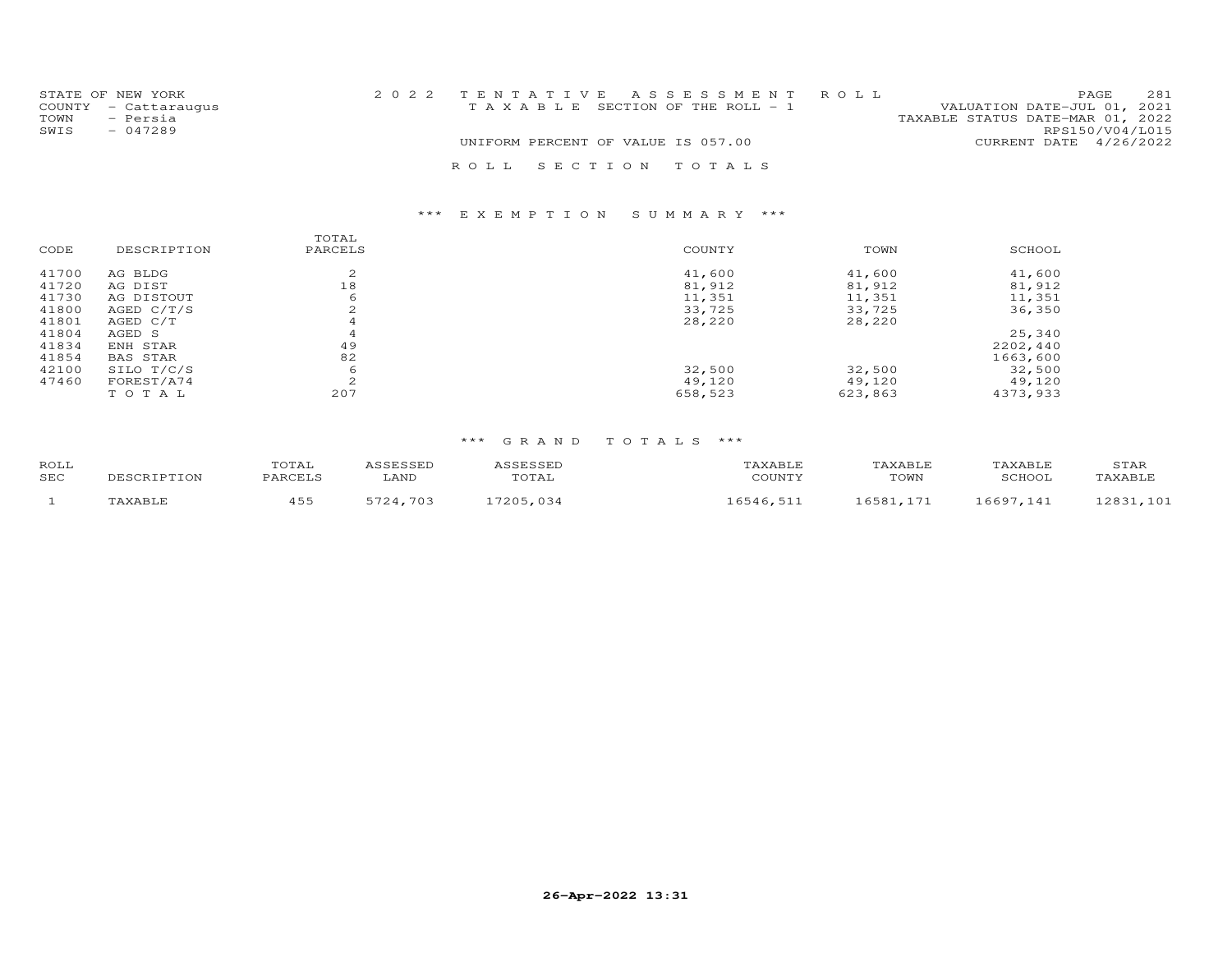|      | STATE OF NEW YORK    | 2022 TENTATIVE ASSESSMENT ROLL             | PAGE                             | 282 |
|------|----------------------|--------------------------------------------|----------------------------------|-----|
|      | COUNTY - Cattaraugus | SPECIAL FRANCHISE SECTION OF THE ROLL $-5$ | VALUATION DATE-JUL 01, 2021      |     |
| TOWN | - Persia             |                                            | TAXABLE STATUS DATE-MAR 01, 2022 |     |
| SWIS | $-047289$            | PROPERTY LOCATION SEQUENCE                 |                                  |     |
|      |                      | UNIFORM PERCENT OF VALUE IS 057.00         |                                  |     |

| TAX MAP PARCEL NUMBER                     | PROPERTY LOCATION & CLASS ASSESSMENT                                         |                |                                                                                                                                                                                                                | EXEMPTION CODE-----------------COUNTY-------TOWN------SCHOOL |
|-------------------------------------------|------------------------------------------------------------------------------|----------------|----------------------------------------------------------------------------------------------------------------------------------------------------------------------------------------------------------------|--------------------------------------------------------------|
| CURRENT OWNERS NAME                       | SCHOOL DISTRICT                                                              | LAND           | TAX DESCRIPTION                                                                                                                                                                                                | TAXABLE VALUE                                                |
| CURRENT OWNERS ADDRESS                    | PARCEL SIZE/GRID COORD                                                       | TOTAL          | SPECIAL DISTRICTS                                                                                                                                                                                              | ACCOUNT NO.                                                  |
|                                           |                                                                              |                |                                                                                                                                                                                                                |                                                              |
|                                           | Special Franchise                                                            |                |                                                                                                                                                                                                                | 1093                                                         |
| 572.089-9910-131.600                      | Principle & gas<br>Catt-LV Central 046402 0 TOWN<br>Persia Town 932 SCHOC    |                | COUNTY TAXABLE VALUE                                                                                                                                                                                           | 932                                                          |
| NYS Electric & Gas Corp                   |                                                                              |                |                                                                                                                                                                                                                | 932                                                          |
| Avangrid Managmt Co Local Tax Persia Town |                                                                              |                |                                                                                                                                                                                                                |                                                              |
| 1 City Center 5thfloor                    |                                                                              |                |                                                                                                                                                                                                                | 932<br>311 TO                                                |
| Portland, ME 04101                        |                                                                              |                |                                                                                                                                                                                                                | 311 TO                                                       |
|                                           |                                                                              |                |                                                                                                                                                                                                                | 311 TO                                                       |
|                                           |                                                                              |                |                                                                                                                                                                                                                | 280 TO                                                       |
|                                           |                                                                              |                | Catt-LV Central 046402<br>Persia Town 932 SCHOOL TAXABLE VALUE<br>1% Cattaraugus PP724 Fire protection 1<br>FULL MARKET VALUE 1,635 FP725 Fire protection 2<br>FP726 Fire protection 3<br>WS720 Watershed      |                                                              |
|                                           |                                                                              |                |                                                                                                                                                                                                                |                                                              |
|                                           | Special Franchise                                                            |                |                                                                                                                                                                                                                | 1091                                                         |
| 572.089-9910-631.900                      | 866 Telephone<br>coo rerephone<br>Catt-LV Central 046402 (0                  |                | COUNTY TAXABLE VALUE                                                                                                                                                                                           | 282                                                          |
| Verizon New York Inc                      |                                                                              |                | TAXABLE VALUE<br>TOWN                                                                                                                                                                                          | 282                                                          |
| C/O Duff & Phelps                         | Persia Town<br>Persia Town<br>1% Cattaraugus-Little Val<br>FULL MARKET VALUE |                |                                                                                                                                                                                                                |                                                              |
| PO Box 2749                               |                                                                              |                |                                                                                                                                                                                                                |                                                              |
| Addison, TX 75001                         |                                                                              |                |                                                                                                                                                                                                                |                                                              |
|                                           |                                                                              |                |                                                                                                                                                                                                                |                                                              |
|                                           |                                                                              |                | 282 SCHOOL TAXABLE VALUE 282<br>FP724 Fire protection 1 94 TO<br>495 FP726 Fire protection 2 94 TO<br>FP726 Fire protection 3 657 TO<br>WS720 Watershed 14 TO<br>WS720 Watershed                               |                                                              |
|                                           |                                                                              |                |                                                                                                                                                                                                                |                                                              |
|                                           | Special Franchise                                                            |                |                                                                                                                                                                                                                | 1044                                                         |
| 572.089-9911-123.700                      | 861 Elec & gas                                                               |                | COUNTY TAXABLE VALUE                                                                                                                                                                                           | 28,226                                                       |
| National Fuel Gas Dist                    | Gowanda Central 047201                                                       | $\overline{O}$ | TAXABLE VALUE<br>TOWN                                                                                                                                                                                          | 28,226                                                       |
| Attn: Real Property Tax Dept Persia Town  |                                                                              |                | 28,226 SCHOOL TAXABLE VALUE                                                                                                                                                                                    | 28,226                                                       |
| 6363 Main St                              |                                                                              |                |                                                                                                                                                                                                                |                                                              |
| Williamsville, NY 14221-5887              |                                                                              |                |                                                                                                                                                                                                                |                                                              |
|                                           |                                                                              |                |                                                                                                                                                                                                                |                                                              |
|                                           |                                                                              |                |                                                                                                                                                                                                                |                                                              |
| *****************************             |                                                                              |                | Persia Town<br>100% Gowanda<br>FULL MARKET VALUE 49,519 FP725 Fire protection 2 9,408 TO<br>FULL MARKET VALUE 49,519 FP726 Fire protection 3 28,836 TO<br>WS720 Watershed 1,411 TO<br>WS720 Watershed 1,411 TO |                                                              |
|                                           | Special Franchise                                                            |                |                                                                                                                                                                                                                | 1042                                                         |
| 572.089-9911-131.600                      | 861 Elec & gas                                                               |                | COUNTY TAXABLE VALUE                                                                                                                                                                                           | 92,292                                                       |
| NYS Electric & Gas Corp                   | Gowanda Central 047201                                                       | $\overline{0}$ | TOWN<br>TAXABLE VALUE                                                                                                                                                                                          | 92,292                                                       |
| Avangrid Managmt Co Local Tax Persia Town |                                                                              |                | 92,292 SCHOOL TAXABLE VALUE                                                                                                                                                                                    | 92,292                                                       |
|                                           |                                                                              |                |                                                                                                                                                                                                                |                                                              |
| 1 City Center 5thfloor                    | 99% Gowanda                                                                  |                | $FP724$ Fire protection 1 30,761 TO                                                                                                                                                                            |                                                              |
| Portland, ME 04101                        |                                                                              |                |                                                                                                                                                                                                                |                                                              |
|                                           |                                                                              |                |                                                                                                                                                                                                                |                                                              |
|                                           |                                                                              |                | 99% Gowanda<br>FULL MARKET VALUE 161,916 FP725 Fire protection 2 30,761 TO<br>FP726 Fire protection 3 83,768 TO<br>WS720 Watershed 4,615 TO                                                                    |                                                              |
|                                           |                                                                              |                |                                                                                                                                                                                                                |                                                              |
|                                           | Special Franchise                                                            |                |                                                                                                                                                                                                                | 1043                                                         |
| 572.089-9911-631.900                      | 866 Telephone                                                                |                | COUNTY TAXABLE VALUE                                                                                                                                                                                           | 22,266                                                       |
| Verizon New York Inc                      | Gowanda Central 047201                                                       | $\Omega$       | TOWN<br>TAXABLE VALUE                                                                                                                                                                                          | 22,266                                                       |
| PO Box 2749                               | Persia Town                                                                  | 22,266         | SCHOOL TAXABLE VALUE                                                                                                                                                                                           | 22,266                                                       |
| Addison, TX 75001                         | 99% Gowanda                                                                  |                | FP724 Fire protection 1 7,421 TO<br>FP725 Fire protection 2 7,421 TO<br>FP726 Fire protection 3 51,856 TO                                                                                                      |                                                              |
|                                           | FULL MARKET VALUE 39,063                                                     |                |                                                                                                                                                                                                                |                                                              |
|                                           |                                                                              |                |                                                                                                                                                                                                                |                                                              |
|                                           |                                                                              |                | WS720 Watershed                                                                                                                                                                                                | 1,113 TO                                                     |
|                                           |                                                                              |                |                                                                                                                                                                                                                |                                                              |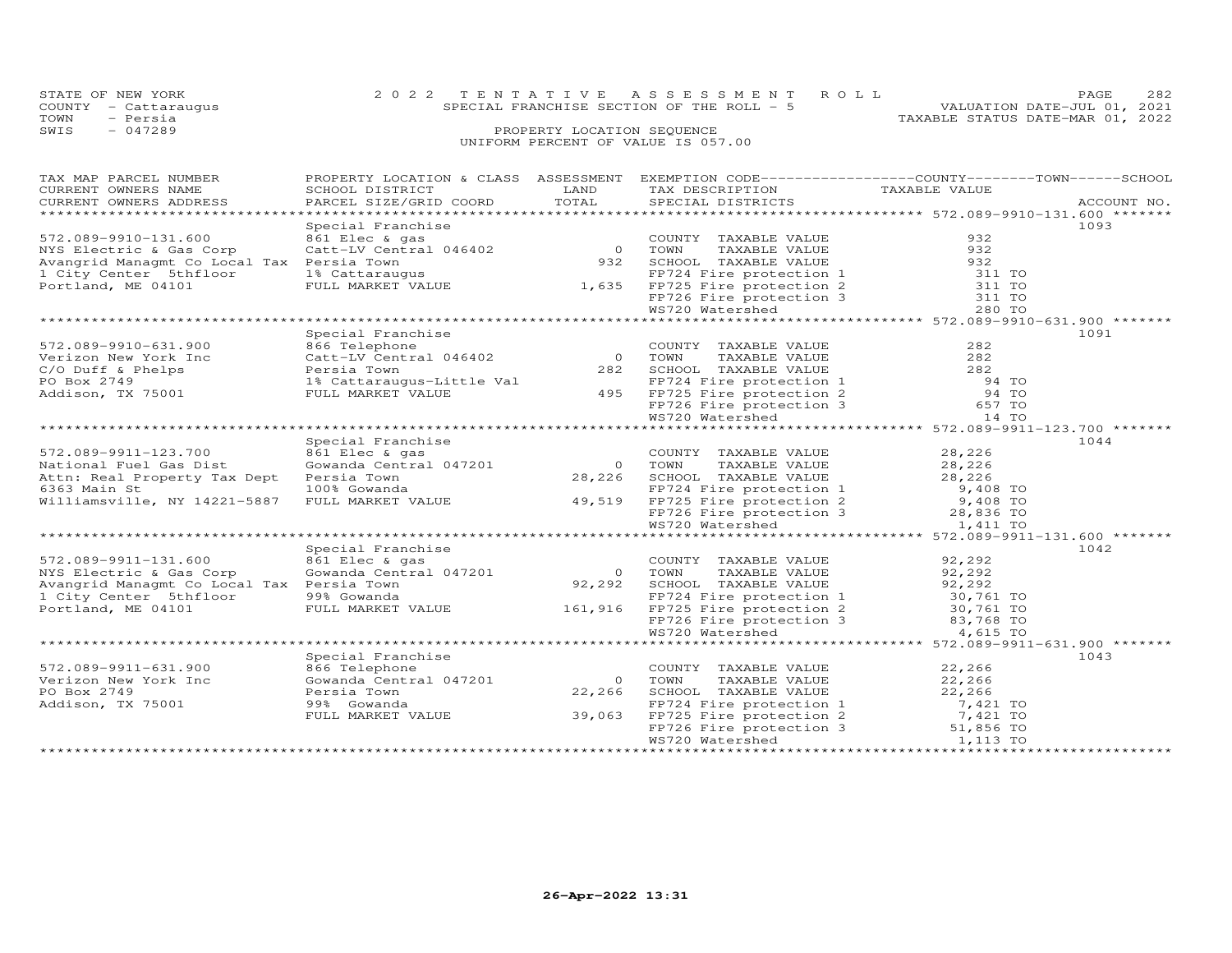| STATE OF NEW YORK      |                           |                            | 2022 TENTATIVE ASSESSMENT ROLL            |                                                              | 283<br>PAGE                      |  |
|------------------------|---------------------------|----------------------------|-------------------------------------------|--------------------------------------------------------------|----------------------------------|--|
| COUNTY - Cattaraugus   |                           |                            | SPECIAL FRANCHISE SECTION OF THE ROLL - 5 |                                                              | VALUATION DATE-JUL 01, 2021      |  |
| - Persia<br>TOWN       |                           |                            |                                           |                                                              | TAXABLE STATUS DATE-MAR 01, 2022 |  |
| $-047289$<br>SWIS      |                           | PROPERTY LOCATION SEQUENCE |                                           |                                                              |                                  |  |
|                        |                           |                            | UNIFORM PERCENT OF VALUE IS 057.00        |                                                              |                                  |  |
|                        |                           |                            |                                           |                                                              |                                  |  |
|                        |                           |                            |                                           |                                                              |                                  |  |
| TAX MAP PARCEL NUMBER  | PROPERTY LOCATION & CLASS | ASSESSMENT                 |                                           | EXEMPTION CODE-----------------COUNTY-------TOWN------SCHOOL |                                  |  |
| CURRENT OWNERS NAME    | SCHOOL DISTRICT           | LAND                       | TAX DESCRIPTION                           | TAXABLE VALUE                                                |                                  |  |
| CURRENT OWNERS ADDRESS | PARCEL SIZE/GRID COORD    | TOTAL                      | SPECIAL DISTRICTS                         |                                                              | ACCOUNT NO.                      |  |
|                        |                           |                            |                                           |                                                              |                                  |  |

|                          |                        |          |                         | J / 2 . 00 J JJII JIJ. 200           |  |
|--------------------------|------------------------|----------|-------------------------|--------------------------------------|--|
|                          | Special Franchise      |          |                         | 1242                                 |  |
| 572.089-9911-945.280     | 869 Television         |          | COUNTY<br>TAXABLE VALUE | 2,851                                |  |
| Time Warner-Buffalo      | Gowanda Central 047201 | $\Omega$ | TAXABLE VALUE<br>TOWN   | 2,851                                |  |
| PO Box 7467              | Persia Town            | 2,851    | SCHOOL<br>TAXABLE VALUE | 2,851                                |  |
| Charlotte, NC 28241-7467 | 100% Gowanda           |          | FP724 Fire protection 1 | 2,851 TO                             |  |
|                          | 0.01<br>ACRES          |          | FP725 Fire protection 2 | 2,851 TO                             |  |
|                          | FULL MARKET VALUE      | 5,002    | FP726 Fire protection 3 | 2,851 TO                             |  |
|                          |                        |          | WS720 Watershed         | 2,851 TO                             |  |
|                          |                        |          |                         | ******* 572.089-9911-950.266 ******* |  |
|                          | Special Franchise      |          |                         | 1359                                 |  |
| 572.089-9911-950.266     | 867 Misc franchs       |          | COUNTY<br>TAXABLE VALUE | 93                                   |  |
| Intellifiber Networks    | Gowanda Central 047201 |          | TOWN<br>TAXABLE VALUE   | 93                                   |  |
| PO Box 2629              | 100% Gowanda           | 93       | SCHOOL<br>TAXABLE VALUE | 93                                   |  |
| Addison, TX 75001        | FULL MARKET VALUE      | 163      | FP724 Fire protection 1 | 93 TO                                |  |
|                          |                        |          | FP725 Fire protection 2 | 93 TO                                |  |
|                          |                        |          | FP726 Fire protection 3 | 93 TO                                |  |
|                          |                        |          | WS720 Watershed         | 93 TO                                |  |
|                          |                        |          |                         |                                      |  |
|                          | Special Franchise      |          |                         | 1665                                 |  |
| 572.089-9911-957.299     | 867 Misc franchs       |          | COUNTY<br>TAXABLE VALUE | 53,615                               |  |
| DFT Local Service        | Gowanda Central 047201 | $\circ$  | TOWN<br>TAXABLE VALUE   | 53,615                               |  |
| PO Box 209               | Town of Persia         | 53,615   | SCHOOL<br>TAXABLE VALUE | 53,615                               |  |
| Fredonia, NY 14063       | 100% Gowanda           |          | FP724 Fire protection 1 | 53,615 TO                            |  |
|                          | FULL MARKET VALUE      | 94,061   | FP725 Fire protection 2 | 53,615 TO                            |  |
|                          |                        |          | FP726 Fire protection 3 | 53,615 TO                            |  |
|                          |                        |          | WS720 Watershed         | 53,615 TO                            |  |
|                          |                        |          |                         |                                      |  |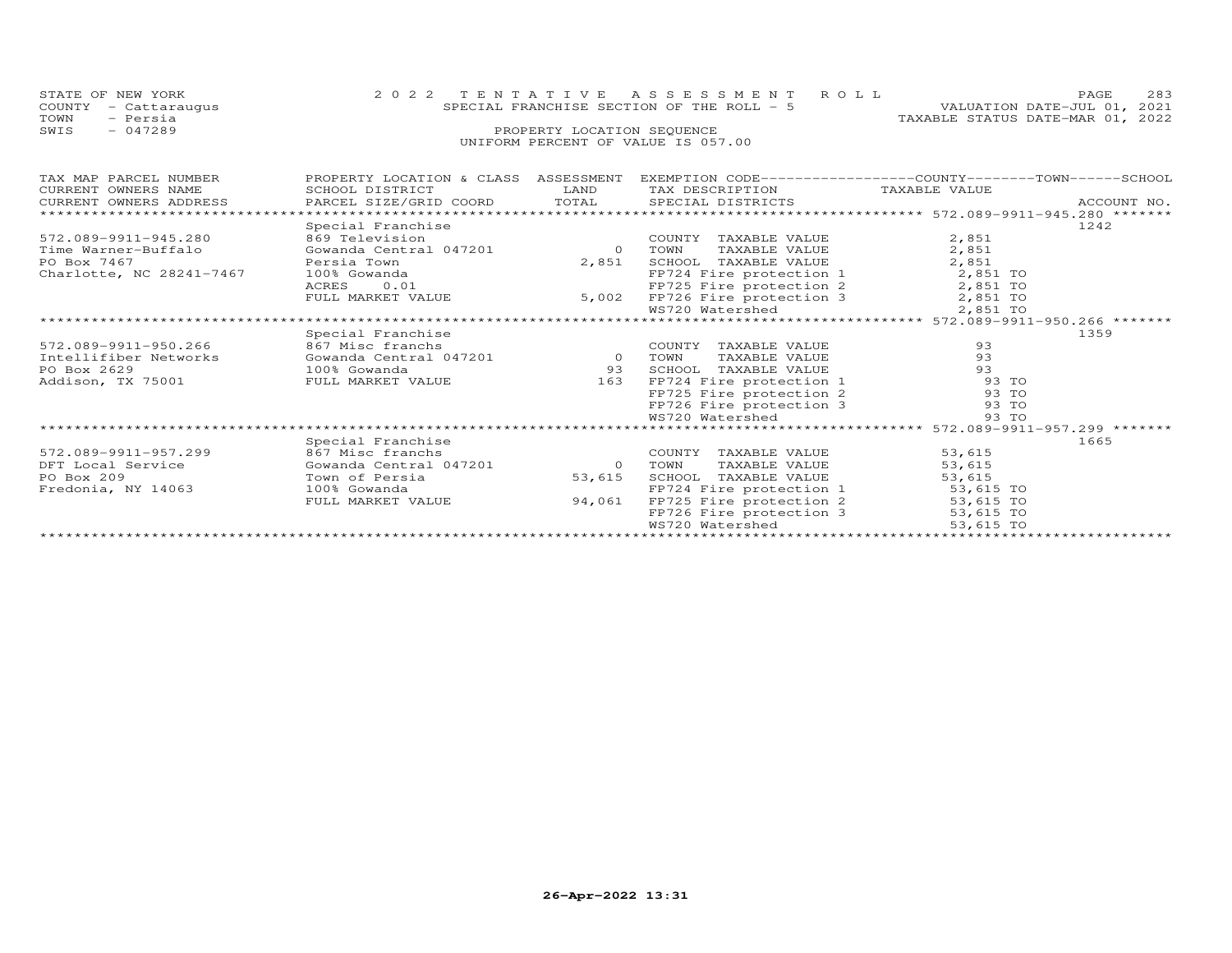| STATE OF NEW YORK    |  | 2022 TENTATIVE ASSESSMENT ROLL             |                                  | PAGE            | 284 |
|----------------------|--|--------------------------------------------|----------------------------------|-----------------|-----|
| COUNTY - Cattaraugus |  | SPECIAL FRANCHISE SECTION OF THE ROLL $-5$ | VALUATION DATE-JUL 01, 2021      |                 |     |
| - Persia<br>TOWN     |  |                                            | TAXABLE STATUS DATE-MAR 01, 2022 |                 |     |
| SWIS<br>$-047289$    |  |                                            |                                  | RPS150/V04/L015 |     |
|                      |  |                                            | CURRENT DATE 4/26/2022           |                 |     |
|                      |  | UNIFORM PERCENT OF VALUE IS 057.00         |                                  |                 |     |
|                      |  | ROLL SUB SECTION - - TOTALS                |                                  |                 |     |

| DISTRICT NAME                                                                           | TOTAL   | EXTENSION                                | EXTENSION | AD VALOREM                              | EXEMPT | TAXABLE                                 |
|-----------------------------------------------------------------------------------------|---------|------------------------------------------|-----------|-----------------------------------------|--------|-----------------------------------------|
| CODE                                                                                    | PARCELS | TYPE                                     | VALUE     | VALUE                                   | AMOUNT | VALUE                                   |
| FP724 Fire protectio<br>FP725 Fire protectio<br>FP726 Fire protectio<br>WS720 Watershed |         | 8 TOTAL<br>8 TOTAL<br>8 TOTAL<br>8 TOTAL |           | 104,554<br>104,554<br>221,987<br>63,992 |        | 104,554<br>104,554<br>221,987<br>63,992 |

#### \*\*\* S C H O O L D I S T R I C T S U M M A R Y \*\*\*

| CODE             | DISTRICT NAME                      | TOTAL<br>PARCELS | ASSESSED<br>LAND | ASSESSED<br>TOTAL | <b>EXEMPT</b><br>AMOUNT | TOTAL<br>TAXABLE | STAR<br>AMOUNT | STAR<br>TAXABLE  |
|------------------|------------------------------------|------------------|------------------|-------------------|-------------------------|------------------|----------------|------------------|
| 046402<br>047201 | Catt-LV Central<br>Gowanda Central | 6                |                  | 1,214<br>199,343  |                         | 1,214<br>199,343 |                | 1,214<br>199,343 |
|                  | $SUB - TO T AL$                    | 8                |                  | 200,557           |                         | 200,557          |                | 200,557          |
|                  | TOTAL                              | 8                |                  | 200,557           |                         | 200,557          |                | 200,557          |

#### \*\*\* S Y S T E M C O D E S S U M M A R Y \*\*\*

### NO SYSTEM EXEMPTIONS AT THIS LEVEL

#### \*\*\* E X E M P T I O N S U M M A R Y \*\*\*

#### NO EXEMPTIONS AT THIS LEVEL

| ROLL<br>SEC | LT ON<br>ነ ዞ                         | TOTAL<br>PARCELS | LAND | SSESSED<br>TOTAL | AXABLI<br>COUNTY | TAXABLE<br>TOWN | 'AXABLF<br>SCHOOI | STAR           |
|-------------|--------------------------------------|------------------|------|------------------|------------------|-----------------|-------------------|----------------|
|             | ת המתמפת<br>$\overline{\phantom{a}}$ |                  |      | 200,55           | ∩∩∩<br>-5        |                 | 200               | $- - -$<br>200 |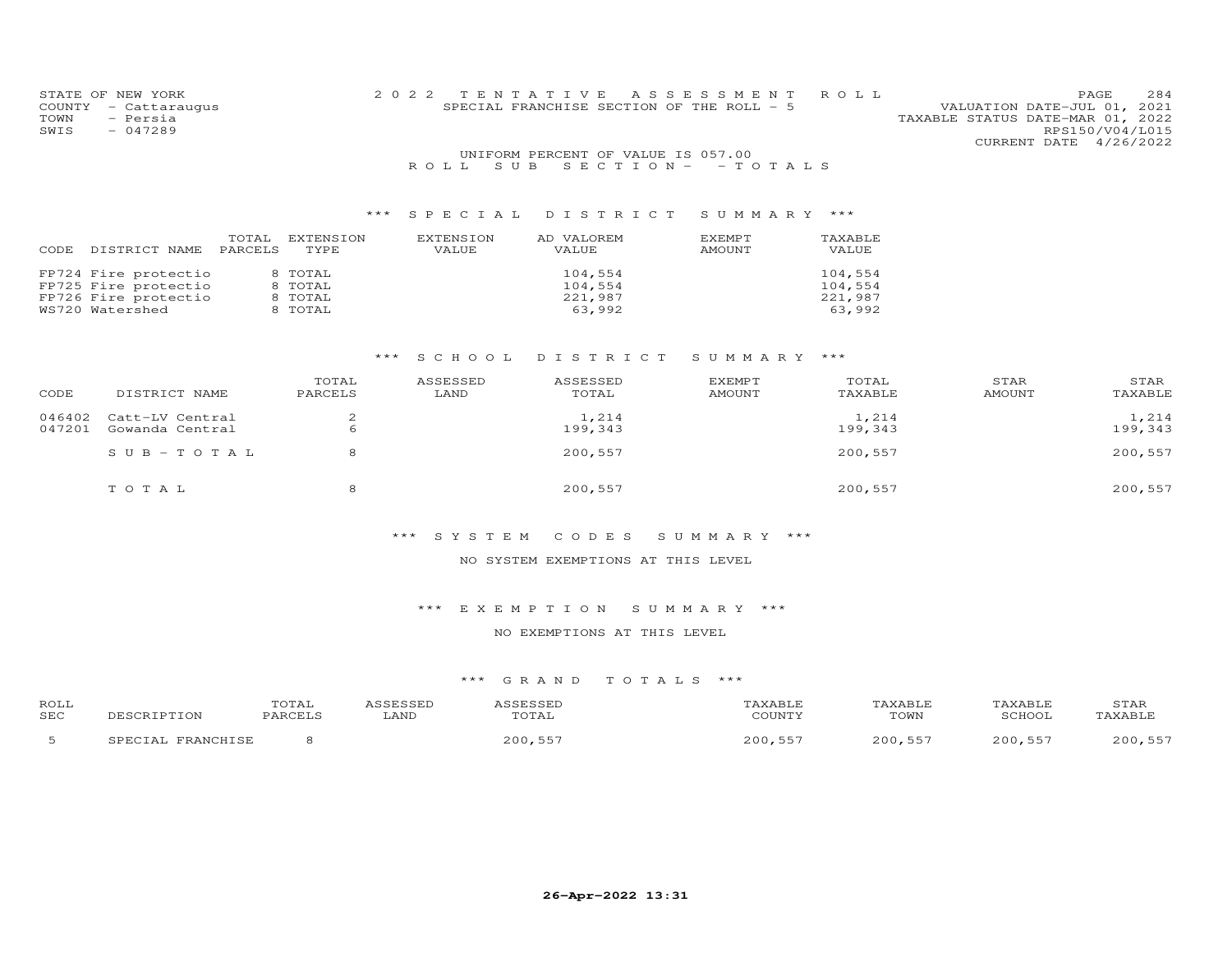|      | STATE OF NEW YORK    | 2022 TENTATIVE ASSESSMENT ROLL            | PAGE                             | 285 |
|------|----------------------|-------------------------------------------|----------------------------------|-----|
|      | COUNTY - Cattaraugus | SPECIAL FRANCHISE SECTION OF THE ROLL - 5 | VALUATION DATE-JUL 01, 2021      |     |
| TOWN | - Persia             |                                           | TAXABLE STATUS DATE-MAR 01, 2022 |     |
| SWIS | $-047289$            |                                           | RPS150/V04/L015                  |     |
|      |                      | UNIFORM PERCENT OF VALUE IS 057.00        | CURRENT DATE 4/26/2022           |     |
|      |                      | ROLL SECTION TOTALS                       |                                  |     |

| DISTRICT NAME                                                                           | TOTAL   | EXTENSION                                | EXTENSION | AD VALOREM                              | EXEMPT | TAXABLE                                 |
|-----------------------------------------------------------------------------------------|---------|------------------------------------------|-----------|-----------------------------------------|--------|-----------------------------------------|
| CODE                                                                                    | PARCELS | TYPE                                     | VALUE     | VALUE                                   | AMOUNT | VALUE                                   |
| FP724 Fire protectio<br>FP725 Fire protectio<br>FP726 Fire protectio<br>WS720 Watershed |         | 8 TOTAL<br>8 TOTAL<br>8 TOTAL<br>8 TOTAL |           | 104,554<br>104,554<br>221,987<br>63,992 |        | 104,554<br>104,554<br>221,987<br>63.992 |

#### \*\*\* S C H O O L D I S T R I C T S U M M A R Y \*\*\*

| CODE             | DISTRICT NAME                      | TOTAL<br>PARCELS | ASSESSED<br>LAND | ASSESSED<br>TOTAL | EXEMPT<br>AMOUNT | TOTAL<br>TAXABLE | STAR<br>AMOUNT | STAR<br>TAXABLE  |
|------------------|------------------------------------|------------------|------------------|-------------------|------------------|------------------|----------------|------------------|
| 046402<br>047201 | Catt-LV Central<br>Gowanda Central | 6                |                  | 1,214<br>199,343  |                  | 1,214<br>199,343 |                | 1,214<br>199,343 |
|                  | $SUB - TO T AL$                    | 8                |                  | 200,557           |                  | 200,557          |                | 200,557          |
|                  | TOTAL                              | 8                |                  | 200,557           |                  | 200,557          |                | 200,557          |

#### \*\*\* S Y S T E M C O D E S S U M M A R Y \*\*\*

### NO SYSTEM EXEMPTIONS AT THIS LEVEL

#### \*\*\* E X E M P T I O N S U M M A R Y \*\*\*

#### NO EXEMPTIONS AT THIS LEVEL

| ROLL<br>SEC | LT ON<br>ነ ዞ                         | TOTAL<br>PARCELS | LAND | SSESSED<br>TOTAL | AXABLI<br>COUNTY | TAXABLE<br>TOWN | 'AXABLF<br>SCHOOI | STAR           |
|-------------|--------------------------------------|------------------|------|------------------|------------------|-----------------|-------------------|----------------|
|             | ת המתמפת<br>$\overline{\phantom{a}}$ |                  |      | 200,55           | ∩∩∩<br>-5        |                 | 200               | $- - -$<br>200 |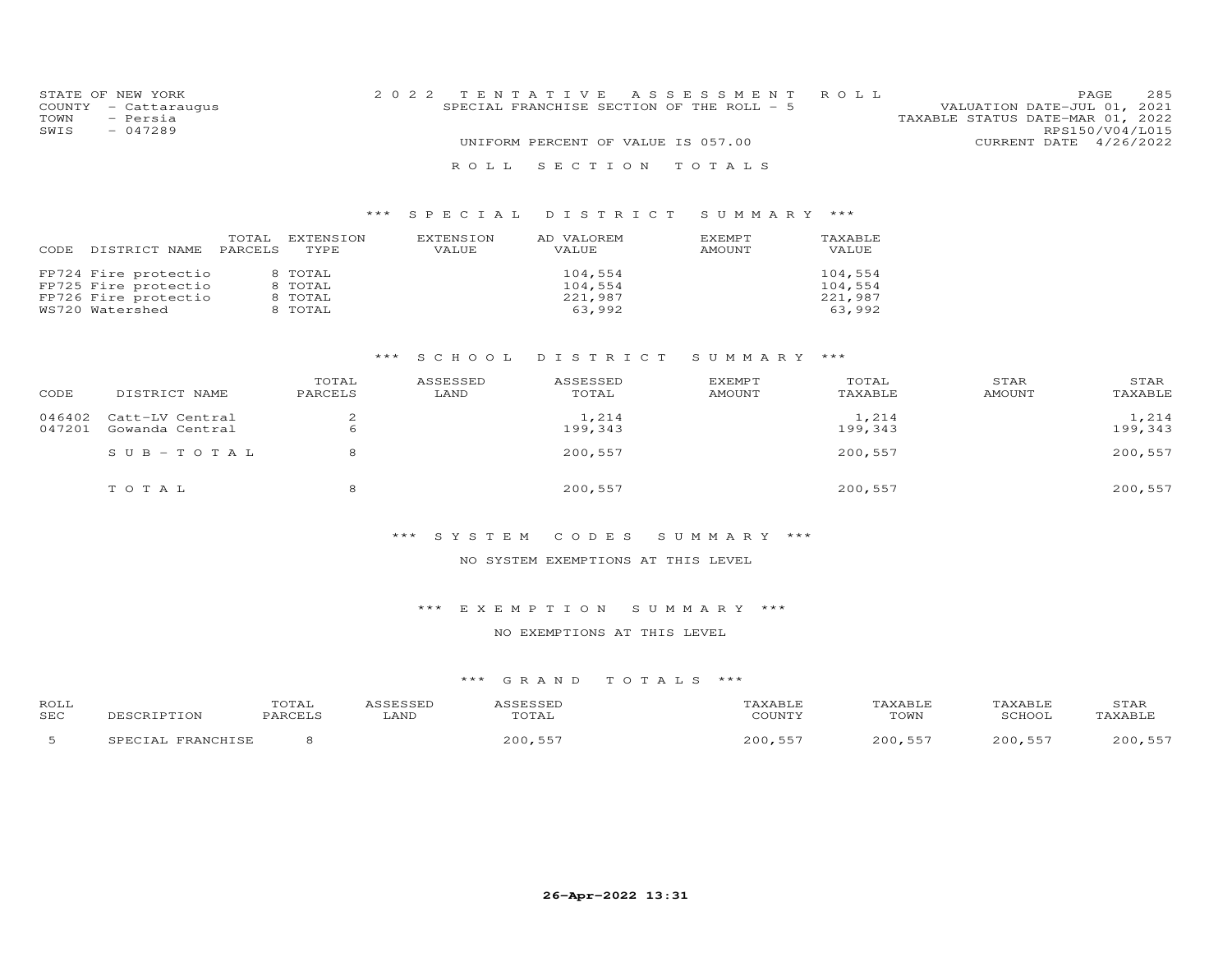| STATE OF NEW YORK |                      | 2022 TENTATIVE ASSESSMENT ROLL          |  |                                  | PAGE.                       | 286 |
|-------------------|----------------------|-----------------------------------------|--|----------------------------------|-----------------------------|-----|
|                   | COUNTY - Cattaraugus | UTILITY & R.R. SECTION OF THE ROLL $-6$ |  |                                  | VALUATION DATE-JUL 01, 2021 |     |
| TOWN              | - Persia             |                                         |  | TAXABLE STATUS DATE-MAR 01, 2022 |                             |     |
| SWIS              | $-047289$            | PROPERTY LOCATION SEQUENCE              |  |                                  |                             |     |
|                   |                      | UNIFORM PERCENT OF VALUE IS 057.00      |  |                                  |                             |     |

| TAX MAP PARCEL NUMBER                           | PROPERTY LOCATION & CLASS ASSESSMENT                                                                                                                                                                                                             |                | EXEMPTION CODE-----------------COUNTY-------TOWN------SCHOOL                                                  |                    |             |
|-------------------------------------------------|--------------------------------------------------------------------------------------------------------------------------------------------------------------------------------------------------------------------------------------------------|----------------|---------------------------------------------------------------------------------------------------------------|--------------------|-------------|
| CURRENT OWNERS NAME                             | SCHOOL DISTRICT                                                                                                                                                                                                                                  | LAND           | TAX DESCRIPTION                                                                                               | TAXABLE VALUE      |             |
| CURRENT OWNERS ADDRESS                          | PARCEL SIZE/GRID COORD                                                                                                                                                                                                                           | TOTAL          | SPECIAL DISTRICTS                                                                                             |                    | ACCOUNT NO. |
|                                                 |                                                                                                                                                                                                                                                  |                |                                                                                                               |                    |             |
|                                                 | 8771 Broadway Rd                                                                                                                                                                                                                                 |                |                                                                                                               |                    | 1112        |
| $26.003 - 1 - 7.3$                              | 871 Elec-Gas Facil                                                                                                                                                                                                                               |                | COUNTY TAXABLE VALUE                                                                                          | 178,000            |             |
| Kiantone Pipeline Corp                          | Catt-LV Central 046402                                                                                                                                                                                                                           | 9,000          | TOWN<br>TAXABLE VALUE                                                                                         |                    |             |
|                                                 |                                                                                                                                                                                                                                                  | 178,000        |                                                                                                               | 178,000<br>178,000 |             |
| Attn: United Refining Co Of Pa Loc #8 - Fac #27 |                                                                                                                                                                                                                                                  |                | SCHOOL TAXABLE VALUE                                                                                          |                    |             |
|                                                 |                                                                                                                                                                                                                                                  |                | FP725 Fire protection 2 178,000 TO                                                                            |                    |             |
|                                                 |                                                                                                                                                                                                                                                  |                |                                                                                                               |                    |             |
| Warren, PA 16365                                | ACRES<br>1.70                                                                                                                                                                                                                                    |                |                                                                                                               |                    |             |
|                                                 | EAST-1057937 NRTH-0868100                                                                                                                                                                                                                        |                |                                                                                                               |                    |             |
|                                                 | DEED BOOK 808<br>PG-01000                                                                                                                                                                                                                        |                |                                                                                                               |                    |             |
|                                                 | FULL MARKET VALUE                                                                                                                                                                                                                                | 312,281        |                                                                                                               |                    |             |
|                                                 |                                                                                                                                                                                                                                                  |                |                                                                                                               |                    |             |
|                                                 | Elec Dist Out                                                                                                                                                                                                                                    |                |                                                                                                               |                    | 1109        |
| 672.089-9910-131.600/188                        | 884 Elec Dist Out                                                                                                                                                                                                                                |                | COUNTY TAXABLE VALUE                                                                                          | 32,553             |             |
|                                                 | Catt-LV Central 046402                                                                                                                                                                                                                           | 0 TOWN         | TAXABLE VALUE                                                                                                 | 32,553             |             |
| NYS Electric & Gas Corp                         |                                                                                                                                                                                                                                                  |                |                                                                                                               |                    |             |
| Avangrid Managmt Co Local Tax 888888            |                                                                                                                                                                                                                                                  |                |                                                                                                               |                    |             |
| 1 City Center 5thfloor                          |                                                                                                                                                                                                                                                  |                |                                                                                                               |                    |             |
| Portland, ME 04101                              | Catt-LV Central 046402<br>888888 0.0900 - Cattaraugus<br>0.0900 - Cattaraugus<br>0.0900 - Cattaraugus<br>0.0900 - Cattaraugus<br>0.0900 - Cattaraugus<br>0.0900 - Cattaraugus<br>0.0900 - Cattaraugus<br>0.0900 - Cattaraugus<br>0.0900 - Cattar |                |                                                                                                               |                    |             |
|                                                 |                                                                                                                                                                                                                                                  |                |                                                                                                               |                    |             |
|                                                 |                                                                                                                                                                                                                                                  |                |                                                                                                               |                    |             |
|                                                 |                                                                                                                                                                                                                                                  |                |                                                                                                               |                    |             |
|                                                 | Elec Trans Imp                                                                                                                                                                                                                                   |                |                                                                                                               |                    | 1326        |
| 672.089-9910-131.600/80                         | 882 Elec Trans Imp                                                                                                                                                                                                                               |                | COUNTY TAXABLE VALUE                                                                                          | 4,194              |             |
| NYS Electric & Gas Corp                         | Catt-LV Central 046402                                                                                                                                                                                                                           |                | 0 TOWN<br>TAXABLE VALUE                                                                                       | 4,194              |             |
| Avangrid Managmt Co Local Tax 000080            |                                                                                                                                                                                                                                                  | 4,194          | SCHOOL TAXABLE VALUE                                                                                          | 4,194              |             |
| 1 City Center 5thfloor                          | $0.0900 - \text{Cattaraugus}$                                                                                                                                                                                                                    |                |                                                                                                               |                    |             |
| Portland, ME 04101                              | Lan Gr Trans Line #80                                                                                                                                                                                                                            |                |                                                                                                               |                    |             |
|                                                 |                                                                                                                                                                                                                                                  |                |                                                                                                               |                    |             |
|                                                 | FULL MARKET VALUE                                                                                                                                                                                                                                |                | FP724 Fire protection 1<br>FP725 Fire protection 2<br>7,358 FP726 Fire protection 3<br>WS720 Watershed 149 TO |                    |             |
|                                                 |                                                                                                                                                                                                                                                  |                |                                                                                                               |                    |             |
|                                                 |                                                                                                                                                                                                                                                  |                |                                                                                                               |                    |             |
|                                                 | Elec Trans Imp                                                                                                                                                                                                                                   |                |                                                                                                               |                    | 1327        |
| 672.089-9911-131.600/80                         | 882 Elec Trans Imp                                                                                                                                                                                                                               |                | COUNTY TAXABLE VALUE                                                                                          | 42,406             |             |
| NYS Electric & Gas Corp                         | Gowanda Central 047201                                                                                                                                                                                                                           |                | 0 TOWN<br>TAXABLE VALUE                                                                                       | 42,406             |             |
| Avangrid Managmt Co Local Tax 000080            |                                                                                                                                                                                                                                                  | 42,406         | SCHOOL TAXABLE VALUE                                                                                          | 42,406             |             |
| 1 City Center 5thfloor                          | $0.9100 - Gowanda$                                                                                                                                                                                                                               |                | FP724 Fire protection 1                                                                                       | 14,134 TO          |             |
| Portland, ME 04101                              | Lan Gr Trans Line #80                                                                                                                                                                                                                            |                | FP725 Fire protection 2<br>74,396 FP726 Fire protection 3                                                     | 14,134 TO          |             |
|                                                 | FULL MARKET VALUE                                                                                                                                                                                                                                |                |                                                                                                               | <b>O</b> TO        |             |
|                                                 |                                                                                                                                                                                                                                                  |                | WS720 Watershed                                                                                               | 1,510 TO           |             |
|                                                 |                                                                                                                                                                                                                                                  |                |                                                                                                               |                    |             |
|                                                 |                                                                                                                                                                                                                                                  |                |                                                                                                               |                    |             |
|                                                 | Elect Dist Out                                                                                                                                                                                                                                   |                |                                                                                                               |                    | 1038        |
| 672.089-9911-131.600/188                        | 884 Elec Dist Out                                                                                                                                                                                                                                |                | COUNTY TAXABLE VALUE                                                                                          | 329,147            |             |
| NYS Electric & Gas Corp                         | Gowanda Central 047201                                                                                                                                                                                                                           | $\overline{0}$ | TOWN<br>TAXABLE VALUE                                                                                         | 329,147            |             |
| Avangrid Managmt Co Local Tax 888888            |                                                                                                                                                                                                                                                  | 329,147        | SCHOOL TAXABLE VALUE                                                                                          | 329,147            |             |
| 1 City Center 5thfloor                          | $0.9100 - Gowanda$                                                                                                                                                                                                                               |                | FP724 Fire protection 1                                                                                       | 109,705 TO         |             |
| Portland, ME 04101                              |                                                                                                                                                                                                                                                  |                |                                                                                                               |                    |             |
|                                                 | Total Elec Dist<br>FULL MARKET VALUE 577,451                                                                                                                                                                                                     |                |                                                                                                               |                    |             |
|                                                 |                                                                                                                                                                                                                                                  |                | FP725 Fire protection 2 109,705 TO<br>FP726 Fire protection 3 140,394 TO<br>WS720 Watershed 11,718 TO         |                    |             |
|                                                 |                                                                                                                                                                                                                                                  |                |                                                                                                               |                    |             |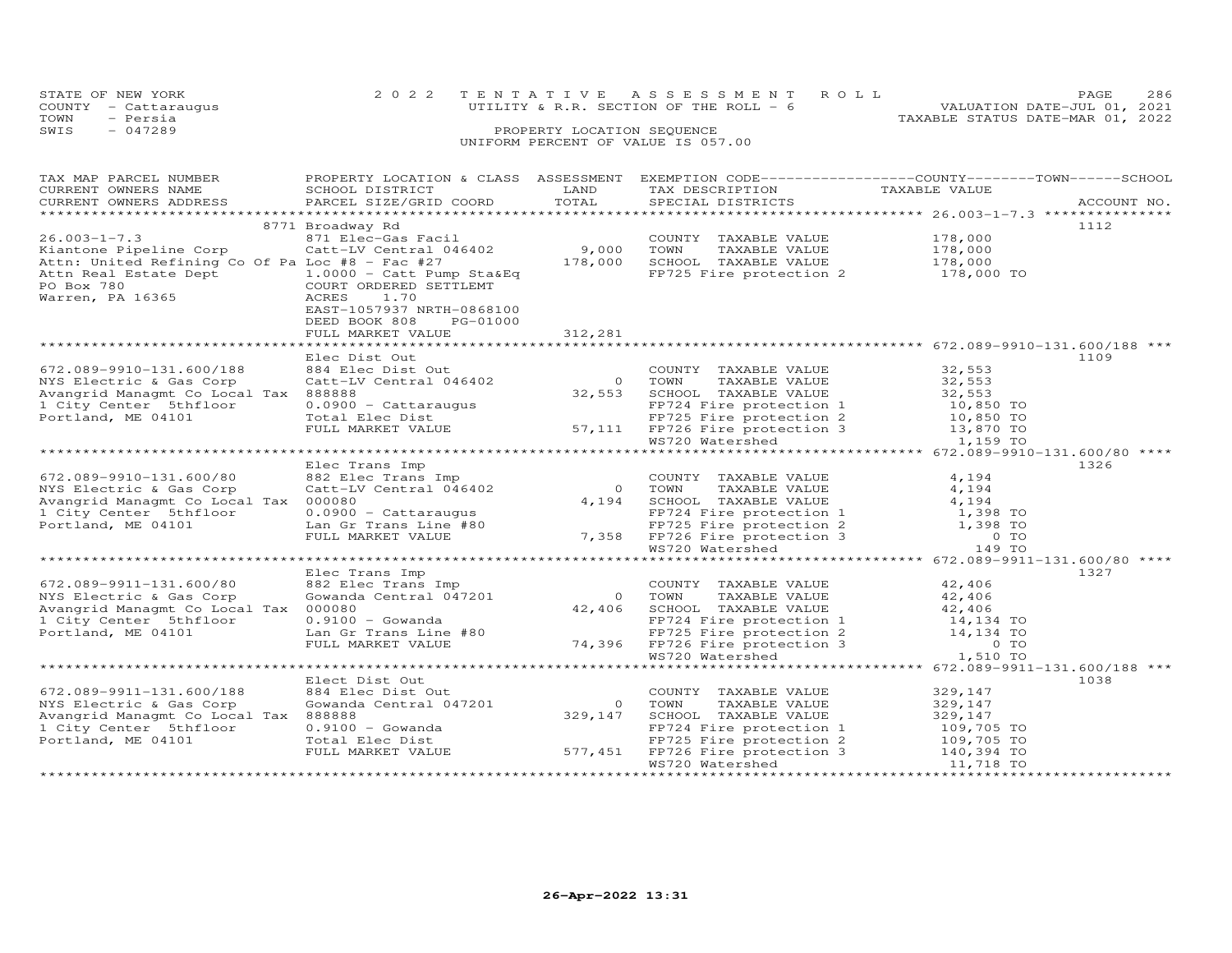|      | STATE OF NEW YORK    | 2022 TENTATIVE ASSESSMENT ROLL                                          | PAGE. | 287 |
|------|----------------------|-------------------------------------------------------------------------|-------|-----|
|      | COUNTY - Cattaraugus | VALUATION DATE-JUL 01, 2021<br>UTILITY & R.R. SECTION OF THE ROLL - $6$ |       |     |
| TOWN | - Persia             | TAXABLE STATUS DATE-MAR 01, 2022                                        |       |     |
| SWIS | - 047289             | PROPERTY LOCATION SEQUENCE                                              |       |     |
|      |                      | UNIFORM PERCENT OF VALUE IS 057.00                                      |       |     |

| TAX MAP PARCEL NUMBER                                                                                                                                                                                                                  | PROPERTY LOCATION & CLASS ASSESSMENT EXEMPTION CODE----------------COUNTY-------TOWN------SCHOOL                                                                                                                                                   |        |                                                                                                                                           |                           |             |
|----------------------------------------------------------------------------------------------------------------------------------------------------------------------------------------------------------------------------------------|----------------------------------------------------------------------------------------------------------------------------------------------------------------------------------------------------------------------------------------------------|--------|-------------------------------------------------------------------------------------------------------------------------------------------|---------------------------|-------------|
| CURRENT OWNERS NAME                                                                                                                                                                                                                    | SCHOOL DISTRICT                                                                                                                                                                                                                                    | LAND   | TAX DESCRIPTION                                                                                                                           | TAXABLE VALUE             |             |
| CURRENT OWNERS ADDRESS                                                                                                                                                                                                                 | PARCEL SIZE/GRID COORD                                                                                                                                                                                                                             | TOTAL  | SPECIAL DISTRICTS                                                                                                                         |                           | ACCOUNT NO. |
|                                                                                                                                                                                                                                        |                                                                                                                                                                                                                                                    |        |                                                                                                                                           |                           |             |
|                                                                                                                                                                                                                                        | Point Peter Rd                                                                                                                                                                                                                                     |        |                                                                                                                                           |                           | 1041        |
| $26.001 - 1 - 8.2$                                                                                                                                                                                                                     | 741 Gas pipeline                                                                                                                                                                                                                                   |        | COUNTY TAXABLE VALUE                                                                                                                      | 8,400                     |             |
|                                                                                                                                                                                                                                        |                                                                                                                                                                                                                                                    |        | TAXABLE VALUE 8,400                                                                                                                       |                           |             |
|                                                                                                                                                                                                                                        |                                                                                                                                                                                                                                                    |        |                                                                                                                                           |                           |             |
| Attn: United Refining Co Of Pa Pipeline moved to UCAR 5/ 8,400                                                                                                                                                                         |                                                                                                                                                                                                                                                    |        |                                                                                                                                           |                           |             |
| Attn Real Estate Dept<br>PO Box 780<br>Warren, PA 16365<br>Warren, PA 16365<br>RAST-1060956 NRTH-0876115                                                                                                                               |                                                                                                                                                                                                                                                    |        | SCHOOL TAXABLE VALUE 8,400<br>FP725 Fire protection 2 8,400 TO                                                                            |                           |             |
|                                                                                                                                                                                                                                        |                                                                                                                                                                                                                                                    |        |                                                                                                                                           |                           |             |
|                                                                                                                                                                                                                                        |                                                                                                                                                                                                                                                    |        |                                                                                                                                           |                           |             |
|                                                                                                                                                                                                                                        | DEED BOOK 718<br>PG-01199                                                                                                                                                                                                                          |        |                                                                                                                                           |                           |             |
|                                                                                                                                                                                                                                        | FULL MARKET VALUE                                                                                                                                                                                                                                  | 14,737 |                                                                                                                                           |                           |             |
|                                                                                                                                                                                                                                        |                                                                                                                                                                                                                                                    |        |                                                                                                                                           |                           |             |
|                                                                                                                                                                                                                                        | Special Franchise                                                                                                                                                                                                                                  |        |                                                                                                                                           |                           | 1101        |
|                                                                                                                                                                                                                                        |                                                                                                                                                                                                                                                    |        |                                                                                                                                           | $\frac{201,277}{201,277}$ |             |
| $672.089 - 9910 - 825.150/288$ $741$ Gas pipeline<br>Kiantone Pipeline Corp Catt-LV Central 046402                                                                                                                                     |                                                                                                                                                                                                                                                    |        |                                                                                                                                           |                           |             |
|                                                                                                                                                                                                                                        |                                                                                                                                                                                                                                                    |        |                                                                                                                                           |                           |             |
|                                                                                                                                                                                                                                        |                                                                                                                                                                                                                                                    |        |                                                                                                                                           |                           |             |
|                                                                                                                                                                                                                                        |                                                                                                                                                                                                                                                    |        |                                                                                                                                           |                           |             |
|                                                                                                                                                                                                                                        |                                                                                                                                                                                                                                                    |        |                                                                                                                                           |                           |             |
|                                                                                                                                                                                                                                        |                                                                                                                                                                                                                                                    |        |                                                                                                                                           |                           |             |
|                                                                                                                                                                                                                                        |                                                                                                                                                                                                                                                    |        |                                                                                                                                           |                           |             |
|                                                                                                                                                                                                                                        |                                                                                                                                                                                                                                                    |        |                                                                                                                                           |                           |             |
|                                                                                                                                                                                                                                        | Special Franchise                                                                                                                                                                                                                                  |        |                                                                                                                                           |                           | 1336        |
|                                                                                                                                                                                                                                        |                                                                                                                                                                                                                                                    |        | COUNTY TAXABLE VALUE 41,962                                                                                                               |                           |             |
|                                                                                                                                                                                                                                        |                                                                                                                                                                                                                                                    |        |                                                                                                                                           |                           |             |
|                                                                                                                                                                                                                                        |                                                                                                                                                                                                                                                    |        | TAXABLE VALUE 41,962<br>TAXABLE VALUE 41,962                                                                                              |                           |             |
|                                                                                                                                                                                                                                        |                                                                                                                                                                                                                                                    |        |                                                                                                                                           |                           |             |
|                                                                                                                                                                                                                                        |                                                                                                                                                                                                                                                    |        |                                                                                                                                           |                           |             |
|                                                                                                                                                                                                                                        |                                                                                                                                                                                                                                                    |        |                                                                                                                                           |                           |             |
|                                                                                                                                                                                                                                        |                                                                                                                                                                                                                                                    |        |                                                                                                                                           |                           |             |
|                                                                                                                                                                                                                                        |                                                                                                                                                                                                                                                    |        |                                                                                                                                           |                           |             |
| 6363 Main St 1.0000 - Gowanda<br>Williamsville, NY 14221-5887 Mrs Equip & Building<br>FULL MARKET VALUE 73,618 FP726 Fire protection 3 13,986 TO<br>TULL MARKET VALUE 73,618 FP726 Fire protection 3 13,986 TO<br>******************** |                                                                                                                                                                                                                                                    |        |                                                                                                                                           |                           |             |
|                                                                                                                                                                                                                                        | Special Franchise                                                                                                                                                                                                                                  |        |                                                                                                                                           |                           | 1037        |
| 672.089-9911-123.700/288                                                                                                                                                                                                               | 885 Gas Outside Pla                                                                                                                                                                                                                                |        |                                                                                                                                           |                           |             |
| National Fuel Gas Dist                                                                                                                                                                                                                 | Gowanda Central 047201                                                                                                                                                                                                                             |        |                                                                                                                                           |                           |             |
| Attn: Real Property Tax Dept                                                                                                                                                                                                           | 888888                                                                                                                                                                                                                                             |        |                                                                                                                                           |                           |             |
| 6363 Main St                                                                                                                                                                                                                           |                                                                                                                                                                                                                                                    |        | COUNTY TAXABLE VALUE<br>0 TOWN TAXABLE VALUE 290,215<br>290,215 SCHOOL TAXABLE VALUE 290,215<br>290,215 FP724 Fire protection 1 96,758 TO |                           |             |
| Williamsville, NY 14221-5887 Total Gas Dist                                                                                                                                                                                            |                                                                                                                                                                                                                                                    |        |                                                                                                                                           |                           |             |
|                                                                                                                                                                                                                                        |                                                                                                                                                                                                                                                    |        |                                                                                                                                           |                           |             |
|                                                                                                                                                                                                                                        | 1.0000 - Gowanda<br>Total Gas Dist<br>FEPT24 Fire protection 1<br>FEPT25 Fire protection 2<br>FEPT26 Fire protection 3<br>FEPT26 Fire protection 3<br>MST20 Watershed<br>8,706 TO                                                                  |        |                                                                                                                                           |                           |             |
|                                                                                                                                                                                                                                        |                                                                                                                                                                                                                                                    |        |                                                                                                                                           |                           |             |
|                                                                                                                                                                                                                                        |                                                                                                                                                                                                                                                    |        |                                                                                                                                           |                           |             |
|                                                                                                                                                                                                                                        | Special Franchise                                                                                                                                                                                                                                  |        |                                                                                                                                           |                           | 1302        |
| 672.089-9911-123.710/188                                                                                                                                                                                                               | 883 Gas Trans Impr<br>883 Gas Trans Impr<br>Gowanda Central 047201                            0      TOWN                                                                                                                                          |        | COUNTY TAXABLE VALUE                                                                                                                      | 13,248                    |             |
| National Fuel Gas Supply                                                                                                                                                                                                               |                                                                                                                                                                                                                                                    |        | TAXABLE VALUE 13, 248                                                                                                                     |                           |             |
| Real Property Tax Dept                                                                                                                                                                                                                 |                                                                                                                                                                                                                                                    |        |                                                                                                                                           |                           |             |
| 6363 Main St                                                                                                                                                                                                                           |                                                                                                                                                                                                                                                    |        |                                                                                                                                           |                           |             |
| Williamsville, NY 14221-5887                                                                                                                                                                                                           |                                                                                                                                                                                                                                                    |        |                                                                                                                                           |                           |             |
|                                                                                                                                                                                                                                        |                                                                                                                                                                                                                                                    |        |                                                                                                                                           |                           |             |
|                                                                                                                                                                                                                                        | 888888<br>13,248 SCHOOL TAXABLE VALUE<br>13,248 FP724 Fire protection 1<br>Total Gas Trans<br>FP725 Fire protection 2<br>FP725 Fire protection 2<br>4,416 TO<br>4,784 TO<br>FULL MARKET VALUE<br>23,242 FP726 Fire protection 3<br>WS720 Watershed |        |                                                                                                                                           |                           |             |
|                                                                                                                                                                                                                                        |                                                                                                                                                                                                                                                    |        |                                                                                                                                           |                           |             |
|                                                                                                                                                                                                                                        |                                                                                                                                                                                                                                                    |        |                                                                                                                                           |                           |             |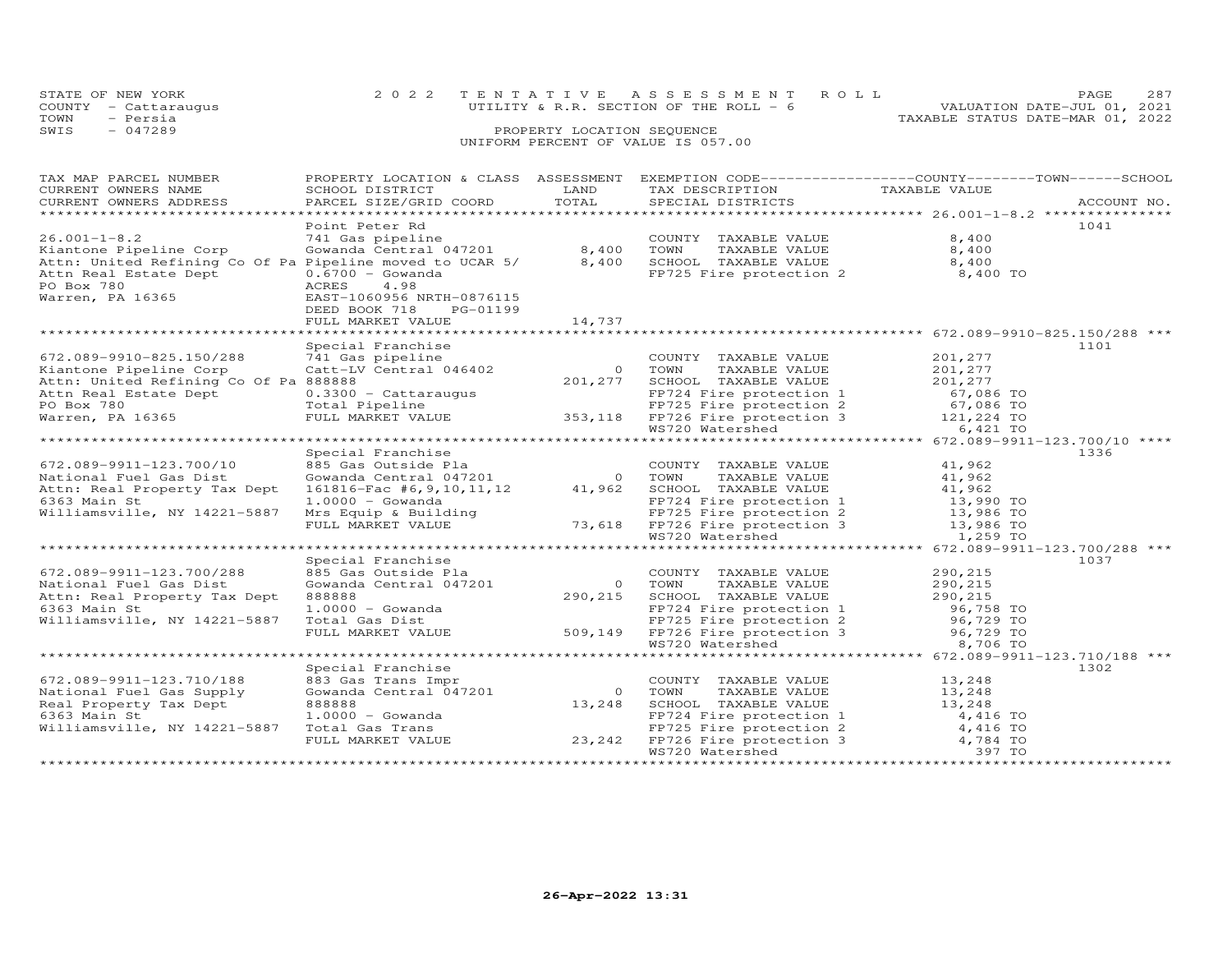|      | STATE OF NEW YORK    | 2022 TENTATIVE ASSESSMENT ROLL          | <b>PAGE</b>                 | 288 |
|------|----------------------|-----------------------------------------|-----------------------------|-----|
|      | COUNTY - Cattaraugus | UTILITY & R.R. SECTION OF THE ROLL $-6$ | VALUATION DATE-JUL 01, 2021 |     |
| TOWN | - Persia             | TAXABLE STATUS DATE-MAR 01, 2022        |                             |     |
| SWIS | $-047289$            | PROPERTY LOCATION SEQUENCE              |                             |     |
|      |                      | UNIFORM PERCENT OF VALUE IS 057.00      |                             |     |

| TAX MAP PARCEL NUMBER<br>CURRENT OWNERS NAME<br>CURRENT OWNERS ADDRESS<br>**************                                                                                 | PROPERTY LOCATION & CLASS ASSESSMENT<br>SCHOOL DISTRICT<br>PARCEL SIZE/GRID COORD                                                                                                            | LAND<br>TOTAL                                              | EXEMPTION CODE-----------------COUNTY-------TOWN------SCHOOL<br>TAX DESCRIPTION<br>SPECIAL DISTRICTS                                                                                                                                                                                                                                                                                      |                     | TAXABLE VALUE                                                                                                                        |                | ACCOUNT NO.                    |
|--------------------------------------------------------------------------------------------------------------------------------------------------------------------------|----------------------------------------------------------------------------------------------------------------------------------------------------------------------------------------------|------------------------------------------------------------|-------------------------------------------------------------------------------------------------------------------------------------------------------------------------------------------------------------------------------------------------------------------------------------------------------------------------------------------------------------------------------------------|---------------------|--------------------------------------------------------------------------------------------------------------------------------------|----------------|--------------------------------|
| 572.001-0000-744.860/1881<br>Intellifiber Networks<br>PO Box 2629<br>Addison, TX 75001                                                                                   | Telecom<br>836 Telecom. eq.<br>Gowanda Central 047201<br>1.000 Persia<br>FULL MARKET VALUE                                                                                                   | $\Omega$<br>497<br>872                                     | Mass Telec 47100<br>COUNTY TAXABLE VALUE<br>TOWN<br>TAXABLE VALUE<br>SCHOOL TAXABLE VALUE<br>FP724 Fire protection 1<br>FP725 Fire protection 2<br>FP726 Fire protection 3                                                                                                                                                                                                                | $\circ$             | 103<br>394<br>394<br>394<br>497 TO<br>497 TO<br>497 TO                                                                               | 103            | 1359<br>103                    |
|                                                                                                                                                                          |                                                                                                                                                                                              |                                                            | WS720 Watershed                                                                                                                                                                                                                                                                                                                                                                           |                     | 497 TO                                                                                                                               |                |                                |
|                                                                                                                                                                          |                                                                                                                                                                                              |                                                            |                                                                                                                                                                                                                                                                                                                                                                                           |                     |                                                                                                                                      |                |                                |
| 672.089-0000-707.000/1881<br>DFT Local Service<br>PO Box 209<br>Fredonia, NY 14063<br>672.089-0000-707.000/1882<br>DFT Local Service<br>PO Box 209<br>Fredonia, NY 14063 | Telecom<br>836 Telecom. eq.<br>Catt-LV Central 046402<br>$.2632$ Catt-LV<br>FULL MARKET VALUE<br>Telecom<br>836 Telecom. eq.<br>Gowanda Central 047201<br>.7368 Gowanda<br>FULL MARKET VALUE | $\Omega$<br>9,844<br>17,270<br>$\circ$<br>27,556<br>48,344 | Mass Telec 47100<br>COUNTY TAXABLE VALUE<br>TOWN<br>TAXABLE VALUE<br>SCHOOL TAXABLE VALUE<br>FP724 Fire protection 1<br>FP725 Fire protection 2<br>FP726 Fire protection 3<br>WS720 Watershed<br>*********************************** 672.089-0000-707.000/1882***<br>Mass Telec 47100<br>COUNTY TAXABLE VALUE<br>TOWN<br>TAXABLE VALUE<br>SCHOOL TAXABLE VALUE<br>FP724 Fire protection 1 | $\Omega$<br>$\circ$ | 1,569<br>8,275<br>8,275<br>8,275<br>9,844 TO<br>9,844 TO<br>9,844 TO<br>9,844 TO<br>4,392<br>23,164<br>23,164<br>23,164<br>27,556 TO | 1,569<br>4,392 | 1665<br>1,569<br>1665<br>4,392 |
|                                                                                                                                                                          | Telecommunications equip                                                                                                                                                                     |                                                            | FP725 Fire protection 2<br>FP726 Fire protection 3<br>WS720 Watershed                                                                                                                                                                                                                                                                                                                     |                     | 27,556 TO<br>27,556 TO<br>27,556 TO                                                                                                  |                | 1106                           |
| 672.089-0000-631.900/1881<br>Verizon New York Inc<br>PO Box 2749<br>Addison, TX 75001                                                                                    | 836 Telecom. eq.<br>Catt-LV Central 046402<br>888888<br>$.2632 - Cattarauqus$<br>Poles, Wire, Cable, Etc<br>FULL MARKET VALUE                                                                | $\overline{O}$<br>13,723<br>24,075                         | Mass Telec 47100<br>COUNTY TAXABLE VALUE<br>TOWN<br>TAXABLE VALUE<br>SCHOOL TAXABLE VALUE<br>FP724 Fire protection 1<br>FP725 Fire protection 2<br>FP726 Fire protection 3<br>WS720 Watershed                                                                                                                                                                                             | $\Omega$            | 2,296<br>11,427<br>11,427<br>11,427<br>4,574 TO<br>4,574 TO<br>7,502 TO<br>413 TO                                                    | 2,296          | 2,296                          |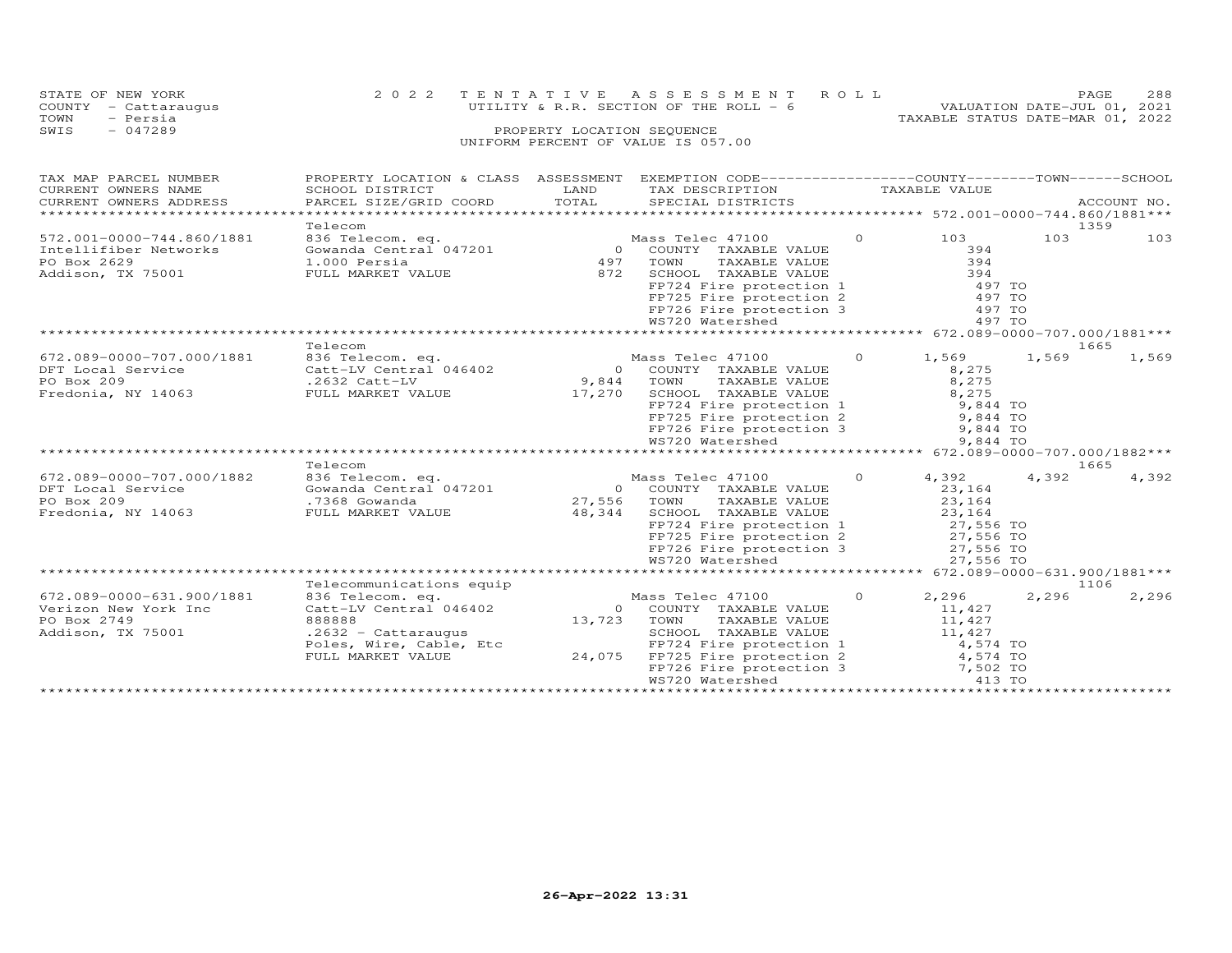| STATE OF NEW YORK<br>COUNTY<br>- Cattaraugus<br>TOWN<br>- Persia<br>$-047289$<br>SWIS | 2 0 2 2                                                                                                             | TENTATIVE<br>PROPERTY LOCATION SEQUENCE | A S S E S S M E N T<br>UTILITY & R.R. SECTION OF THE ROLL - 6<br>UNIFORM PERCENT OF VALUE IS 057.00                                                                                                 | R O L L | TAXABLE STATUS DATE-MAR 01, 2022                                                        | PAGE<br>VALUATION DATE-JUL 01, | 289<br>2021 |
|---------------------------------------------------------------------------------------|---------------------------------------------------------------------------------------------------------------------|-----------------------------------------|-----------------------------------------------------------------------------------------------------------------------------------------------------------------------------------------------------|---------|-----------------------------------------------------------------------------------------|--------------------------------|-------------|
| TAX MAP PARCEL NUMBER<br>CURRENT OWNERS NAME<br>CURRENT OWNERS ADDRESS                | PROPERTY LOCATION & CLASS<br>SCHOOL DISTRICT<br>PARCEL SIZE/GRID COORD                                              | ASSESSMENT<br>LAND<br>TOTAL             | EXEMPTION CODE-----------------COUNTY-------TOWN------SCHOOL<br>TAX DESCRIPTION<br>SPECIAL DISTRICTS                                                                                                |         | TAXABLE VALUE                                                                           |                                | ACCOUNT NO. |
|                                                                                       | Telecommunications equip                                                                                            |                                         |                                                                                                                                                                                                     |         |                                                                                         | 1035                           |             |
| 672.089-0000-631.900/1882<br>Verizon New York Inc<br>PO Box 2749<br>Addison, TX 75001 | 836 Telecom. eq.<br>Gowanda Central 047201<br>888888<br>.736800 Gow<br>Poles, Wire, Cable, Etc<br>FULL MARKET VALUE | $\circ$<br>38,417<br>67,398             | Mass Telec 47100<br>COUNTY<br>TAXABLE VALUE<br>TAXABLE VALUE<br>TOWN<br>TAXABLE VALUE<br>SCHOOL<br>FP724 Fire protection 1<br>FP725 Fire protection 2<br>FP726 Fire protection 3<br>WS720 Watershed |         | 6,429<br>31,988<br>31,988<br>31,988<br>117,556 TO<br>12,804 TO<br>12,804 TO<br>1,156 TO | 6,429                          | 6,429       |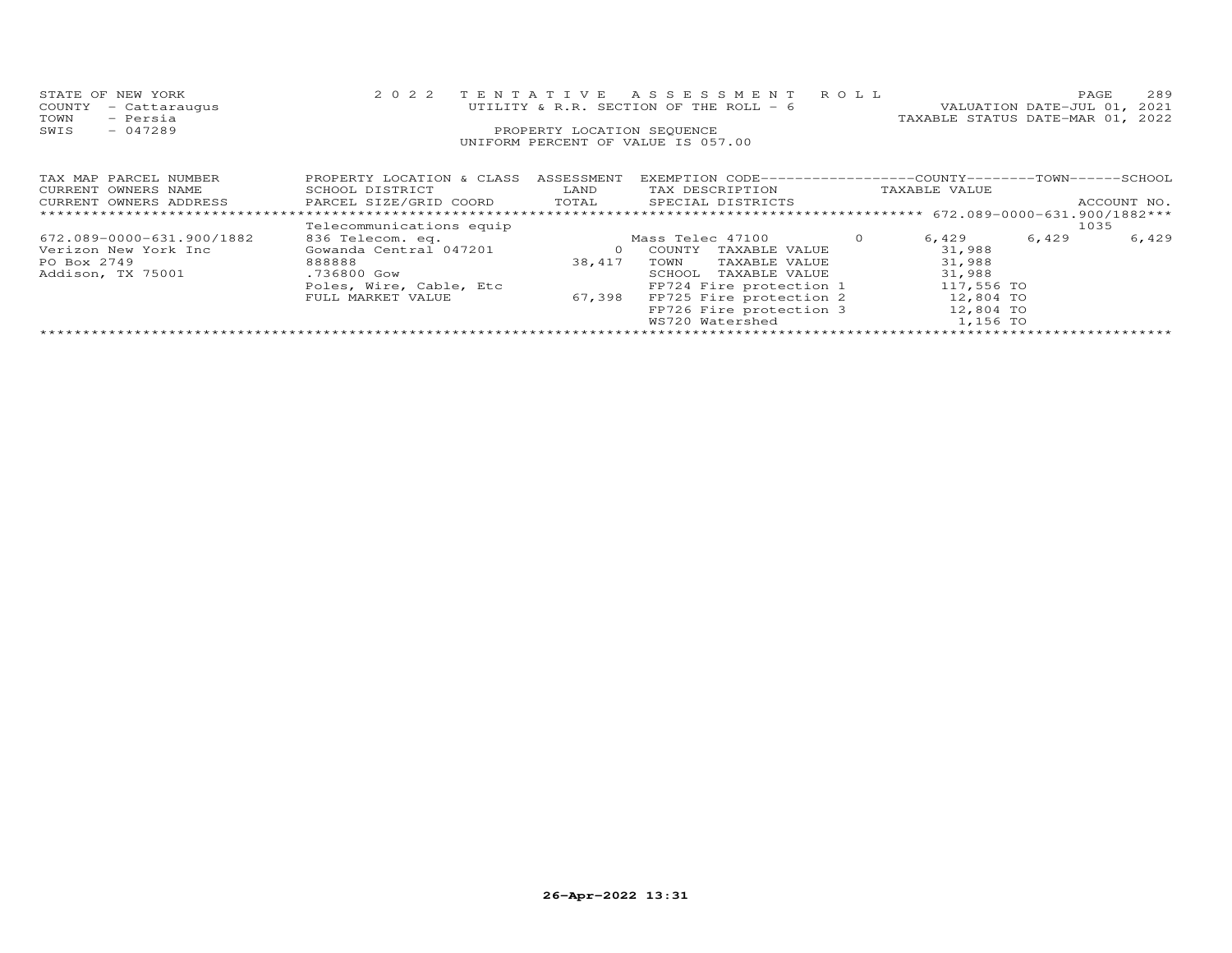| STATE OF NEW YORK    |  | 2022 TENTATIVE ASSESSMENT ROLL         |  |                                  | PAGE.           | - 290 |
|----------------------|--|----------------------------------------|--|----------------------------------|-----------------|-------|
| COUNTY - Cattaraugus |  | UTILITY & R.R. SECTION OF THE ROLL - 6 |  | VALUATION DATE-JUL 01, 2021      |                 |       |
| TOWN<br>- Persia     |  |                                        |  | TAXABLE STATUS DATE-MAR 01, 2022 |                 |       |
| SWIS<br>$-047289$    |  |                                        |  |                                  | RPS150/V04/L015 |       |
|                      |  |                                        |  | CURRENT DATE 4/26/2022           |                 |       |
|                      |  | UNIFORM PERCENT OF VALUE IS 057.00     |  |                                  |                 |       |
|                      |  | ROLL SUB SECTION - - TOTALS            |  |                                  |                 |       |

| CODE | DISTRICT NAME        | TOTAL<br>PARCELS | EXTENSION<br><b>TYPE</b> | EXTENSION<br>VALUE | AD VALOREM<br>VALUE | EXEMPT<br><b>AMOUNT</b> | TAXABLE<br>VALUE |
|------|----------------------|------------------|--------------------------|--------------------|---------------------|-------------------------|------------------|
|      | FP724 Fire protectio |                  | 13 TOTAL                 |                    | 478,364             |                         | 478.364          |
|      | FP725 Fire protectio |                  | 15 TOTAL                 |                    | 559,979             |                         | 559,979          |
|      | FP726 Fire protectio |                  | 13 TOTAL                 |                    | 449,190             |                         | 449,190          |
|      | WS720 Watershed      |                  | 13 TOTAL                 |                    | 70,785              |                         | 70,785           |

# \*\*\* S C H O O L D I S T R I C T S U M M A R Y \*\*\*

| CODE             | DISTRICT NAME                      | TOTAL<br>PARCELS | ASSESSED<br>LAND | ASSESSED<br>TOTAL  | EXEMPT<br><b>AMOUNT</b> | TOTAL<br>TAXABLE   | STAR<br>AMOUNT | STAR<br>TAXABLE    |
|------------------|------------------------------------|------------------|------------------|--------------------|-------------------------|--------------------|----------------|--------------------|
| 046402<br>047201 | Catt-LV Central<br>Gowanda Central | 6                | 9,000<br>8,400   | 439,591<br>791,848 | 3,865<br>10,924         | 435,726<br>780,924 |                | 435,726<br>780,924 |
|                  | $SUB - TO T AL$                    | 15               | 17,400           | 1231,439           | 14,789                  | 1216,650           |                | 1216,650           |
|                  | TOTAL                              | 15               | 17,400           | 1231,439           | 14,789                  | 1216,650           |                | 1216,650           |

### \*\*\* S Y S T E M C O D E S S U M M A R Y \*\*\*

#### NO SYSTEM EXEMPTIONS AT THIS LEVEL

| CODE  | DESCRIPTION         | TOTAL<br>PARCELS | COUNTY           | TOWN             | SCHOOL           |
|-------|---------------------|------------------|------------------|------------------|------------------|
| 47100 | Mass Telec<br>TOTAL |                  | 14,789<br>14,789 | 14,789<br>14,789 | 14,789<br>14,789 |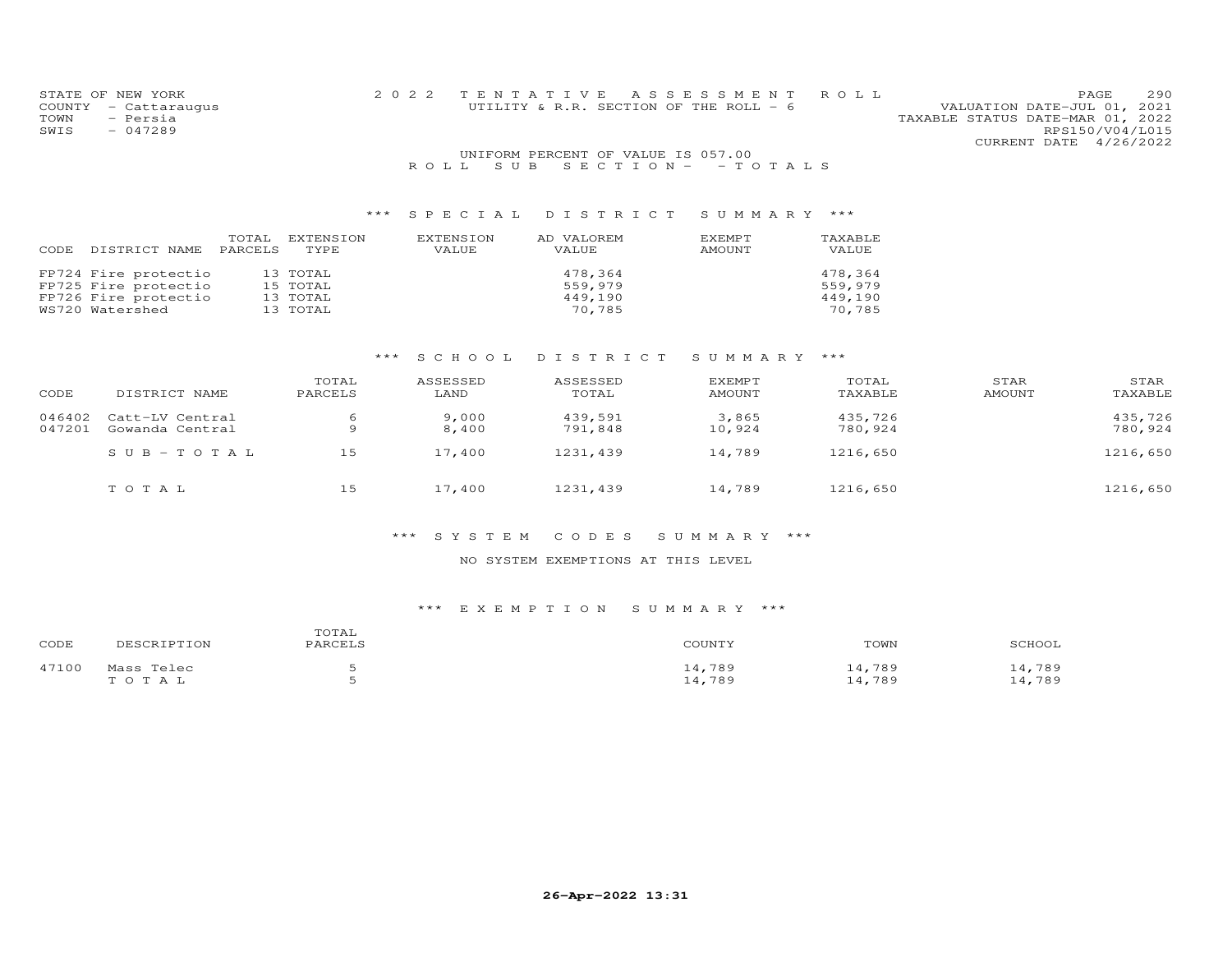| STATE OF NEW YORK<br>COUNTY - Cattaraugus<br>- Persia<br>TOWN<br>$-047289$<br>SWIS |                                    | 2022 TENTATIVE ASSESSMENT ROLL<br>UTILITY & R.R. SECTION OF THE ROLL - 6 | 291<br>PAGE<br>VALUATION DATE-JUL 01, 2021<br>TAXABLE STATUS DATE-MAR 01, 2022<br>RPS150/V04/L015<br>CURRENT DATE 4/26/2022 |
|------------------------------------------------------------------------------------|------------------------------------|--------------------------------------------------------------------------|-----------------------------------------------------------------------------------------------------------------------------|
|                                                                                    | UNIFORM PERCENT OF VALUE IS 057.00 |                                                                          |                                                                                                                             |
|                                                                                    |                                    | ROLL SUB SECTION- - TOTALS                                               |                                                                                                                             |

| ROLL<br>SEC | DESCRIPTION      | TOTAL<br>PARCELS | LAND | SESSEL<br>uial | AXABLF<br>COUNTY           | TAXABLE.<br>TOWN  | TAXABI.F<br>SCHOOL | STAR<br>AXABLF      |
|-------------|------------------|------------------|------|----------------|----------------------------|-------------------|--------------------|---------------------|
|             | IITTLITTES & N C |                  | 400  | ົດລະ<br>130    | $\sim$ 1<br>650<br>. o o c | 6,650<br>$\sim$ 1 | .216,650           | $C E \cap$<br>7.011 |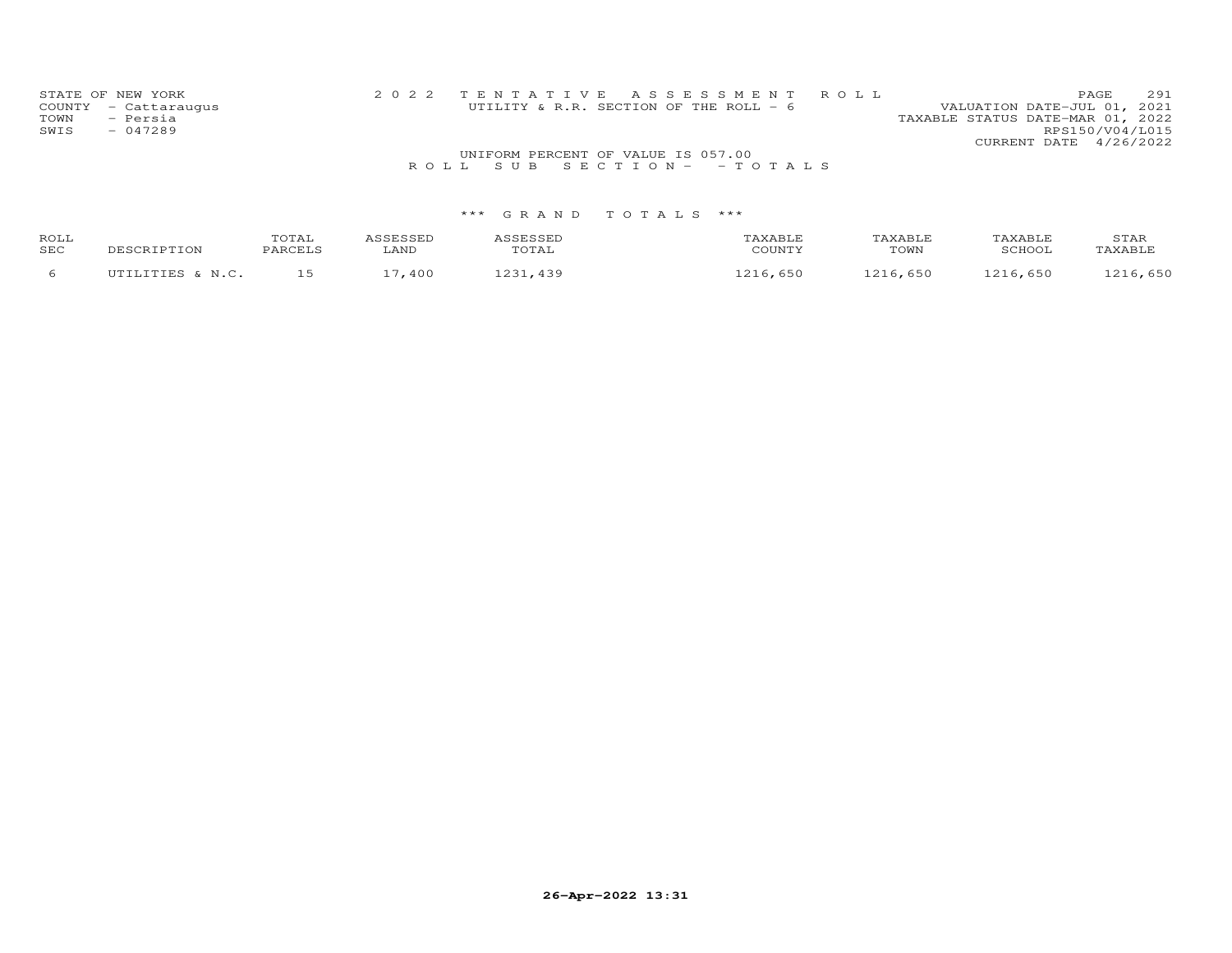|      | STATE OF NEW YORK    | 2022 TENTATIVE ASSESSMENT ROLL                                        | PAGE.           | 292 |
|------|----------------------|-----------------------------------------------------------------------|-----------------|-----|
|      | COUNTY - Cattaraugus | VALUATION DATE-JUL 01, 2021<br>UTILITY & R.R. SECTION OF THE ROLL - 6 |                 |     |
| TOWN | - Persia             | TAXABLE STATUS DATE-MAR 01, 2022                                      |                 |     |
| SWIS | $-047289$            |                                                                       | RPS150/V04/L015 |     |
|      |                      | UNIFORM PERCENT OF VALUE IS 057.00<br>CURRENT DATE 4/26/2022          |                 |     |
|      |                      | ROLL SECTION TOTALS                                                   |                 |     |

| DISTRICT NAME                                                                           | TOTAL   | EXTENSION                                    | EXTENSION | AD VALOREM                              | EXEMPT | TAXABLE                                 |
|-----------------------------------------------------------------------------------------|---------|----------------------------------------------|-----------|-----------------------------------------|--------|-----------------------------------------|
| CODE                                                                                    | PARCELS | TYPE                                         | VALUE     | VALUE                                   | AMOUNT | VALUE                                   |
| FP724 Fire protectio<br>FP725 Fire protectio<br>FP726 Fire protectio<br>WS720 Watershed |         | 13 TOTAL<br>15 TOTAL<br>13 TOTAL<br>13 TOTAL |           | 478,364<br>559,979<br>449.190<br>70,785 |        | 478.364<br>559,979<br>449,190<br>70,785 |

# \*\*\* S C H O O L D I S T R I C T S U M M A R Y \*\*\*

| CODE             | DISTRICT NAME                      | TOTAL<br>PARCELS | ASSESSED<br>LAND | ASSESSED<br>TOTAL  | <b>EXEMPT</b><br>AMOUNT | TOTAL<br>TAXABLE   | STAR<br>AMOUNT | STAR<br>TAXABLE    |
|------------------|------------------------------------|------------------|------------------|--------------------|-------------------------|--------------------|----------------|--------------------|
| 046402<br>047201 | Catt-LV Central<br>Gowanda Central | 6<br>Q           | 9,000<br>8,400   | 439,591<br>791,848 | 3,865<br>10,924         | 435,726<br>780,924 |                | 435,726<br>780,924 |
|                  | $SUB-TOTAL$                        | 15               | 17,400           | 1231,439           | 14,789                  | 1216,650           |                | 1216,650           |
|                  | TOTAL                              | 15               | 17,400           | 1231,439           | 14,789                  | 1216,650           |                | 1216,650           |

### \*\*\* S Y S T E M C O D E S S U M M A R Y \*\*\*

#### NO SYSTEM EXEMPTIONS AT THIS LEVEL

| CODE  | DESCRIPTION | TOTAL<br>PARCELS | COUNTY | TOWN   | SCHOOL |
|-------|-------------|------------------|--------|--------|--------|
| 47100 | Mass Telec  |                  | 14,789 | 14,789 | 14,789 |
|       | TOTAL       |                  | 14,789 | 14,789 | 14,789 |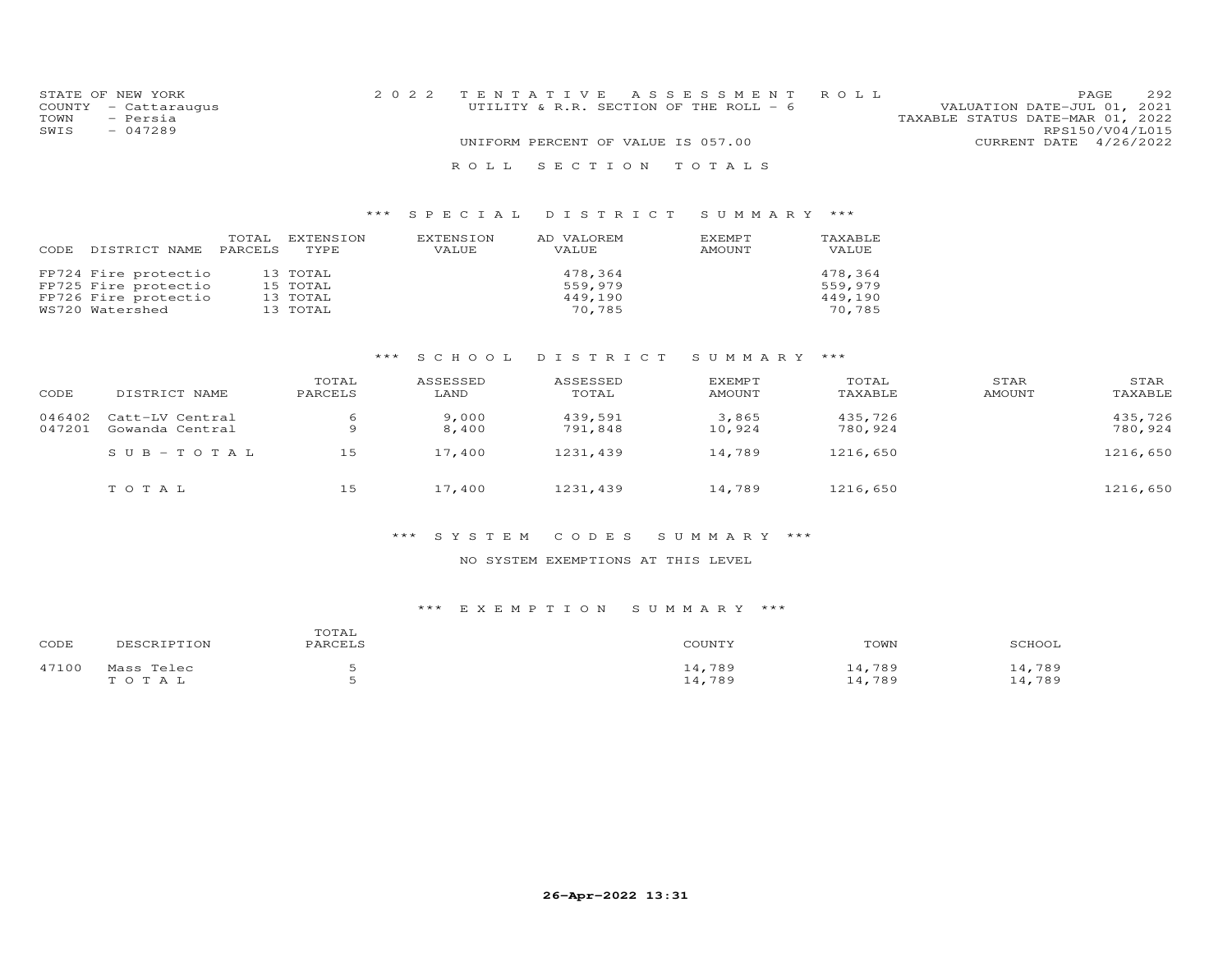| TOWN<br>SWIS | STATE OF NEW YORK<br>COUNTY - Cattaraugus<br>- Persia<br>$-047289$ |  |                                    | 2022 TENTATIVE ASSESSMENT ROLL<br>UTILITY & R.R. SECTION OF THE ROLL - 6 | VALUATION DATE-JUL 01, 2021<br>TAXABLE STATUS DATE-MAR 01, 2022 | PAGE<br>RPS150/V04/L015 | 293 |
|--------------|--------------------------------------------------------------------|--|------------------------------------|--------------------------------------------------------------------------|-----------------------------------------------------------------|-------------------------|-----|
|              |                                                                    |  | UNIFORM PERCENT OF VALUE IS 057.00 |                                                                          | CURRENT DATE 4/26/2022                                          |                         |     |
|              |                                                                    |  |                                    | ROLL SECTION TOTALS                                                      |                                                                 |                         |     |
|              |                                                                    |  |                                    |                                                                          |                                                                 |                         |     |

| ROLL<br><b>SEC</b> | DESCRIPTION  | TOTAL<br>PARCELS | LAND | <b>SESSED</b><br>TOTAL  | TAXABLE<br>COUNTY      | TAXABLF<br>TOWN | TAXABLE<br>SCHOOL | STAR<br>TAXABLE |
|--------------------|--------------|------------------|------|-------------------------|------------------------|-----------------|-------------------|-----------------|
|                    | LITTES & N C |                  | 400  | $\cap$ $\supset$<br>130 | $\sim$ 1<br>650<br>ᅭᅀᅭ | 650<br>$\sim$ 1 | 65C               | 216.650         |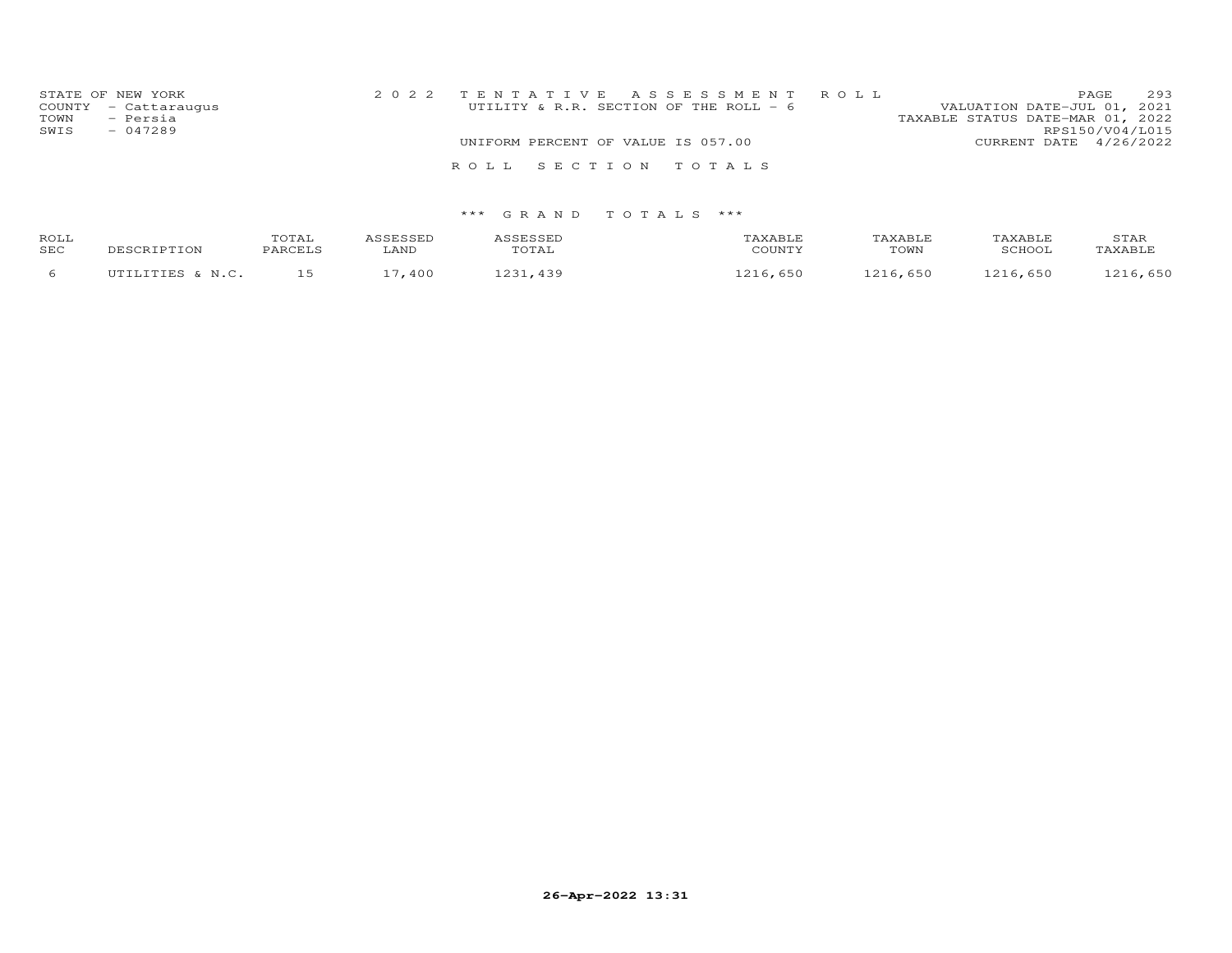| STATE OF NEW YORK<br>COUNTY<br>- Cattaraugus<br>TOWN<br>- Persia<br>$-047289$<br>SWIS |                                                                                                  | PROPERTY LOCATION SEQUENCE | 2022 TENTATIVE ASSESSMENT ROLL<br>WHOLLY EXEMPT SECTION OF THE ROLL - 8 VALUATION DATE-JUL 01, 2021<br>UNIFORM PERCENT OF VALUE IS 057.00 | TAXABLE STATUS DATE-MAR 01, 2022 |        | PAGE<br>294   |
|---------------------------------------------------------------------------------------|--------------------------------------------------------------------------------------------------|----------------------------|-------------------------------------------------------------------------------------------------------------------------------------------|----------------------------------|--------|---------------|
| TAX MAP PARCEL NUMBER                                                                 | PROPERTY LOCATION & CLASS ASSESSMENT EXEMPTION CODE----------------COUNTY-------TOWN------SCHOOL |                            |                                                                                                                                           |                                  |        |               |
| CURRENT OWNERS NAME                                                                   | SCHOOL DISTRICT                                                                                  |                            | LAND TAX DESCRIPTION TAXABLE VALUE                                                                                                        |                                  |        |               |
|                                                                                       |                                                                                                  |                            |                                                                                                                                           |                                  |        | ACCOUNT NO.   |
|                                                                                       |                                                                                                  |                            |                                                                                                                                           |                                  |        |               |
|                                                                                       | Broadway Rd                                                                                      |                            | CEMETERY 27350 0 9,000                                                                                                                    |                                  |        | 5041<br>9,000 |
| $16.002 - 4 - 30$<br>Town Of Persia                                                   |                                                                                                  |                            |                                                                                                                                           |                                  | 9,000  |               |
|                                                                                       |                                                                                                  |                            | TOWN                                                                                                                                      | $\circ$                          |        |               |
|                                                                                       |                                                                                                  |                            | TAXABLE VALUE                                                                                                                             |                                  |        |               |
|                                                                                       |                                                                                                  |                            | TAXABLE VALUE<br>SCHOOL                                                                                                                   |                                  | 0 TO   |               |
|                                                                                       |                                                                                                  |                            | FP724 Fire protection 1                                                                                                                   |                                  |        |               |
|                                                                                       | DEED BOOK 34 PG-00376                                                                            |                            | <b>9,000 EX</b>                                                                                                                           |                                  |        |               |
|                                                                                       | FULL MARKET VALUE                                                                                | 15,789                     |                                                                                                                                           |                                  |        |               |
|                                                                                       |                                                                                                  |                            |                                                                                                                                           |                                  |        | 1232          |
| $25.002 - 2 - 21$                                                                     | Broadway Rd                                                                                      |                            | TOWN-PROP 13500 0                                                                                                                         | 72,000                           | 72,000 | 72,000        |
|                                                                                       | 651 Highway gar                                                                                  |                            |                                                                                                                                           |                                  |        |               |
| Town Of Persia                                                                        | Gowanda Central 047201                                                                           |                            | 7,700 COUNTY TAXABLE VALUE                                                                                                                | $\circ$<br>$\circ$               |        |               |
| 8 W Main St                                                                           |                                                                                                  |                            | TOWN<br>TAXABLE VALUE                                                                                                                     |                                  |        |               |
| Gowanda, NY 14070                                                                     |                                                                                                  |                            | TAXABLE VALUE<br>SCHOOL                                                                                                                   |                                  |        |               |
|                                                                                       |                                                                                                  |                            | FP725 Fire protection 2                                                                                                                   |                                  | $0$ TO |               |
|                                                                                       | EAST-1057735 NRTH-0871464<br>FULL MARKET VALUE                                                   |                            | 72,000 EX                                                                                                                                 |                                  |        |               |
|                                                                                       |                                                                                                  | 126,316                    |                                                                                                                                           |                                  |        |               |

|                                       | romm Mannei vanoe           | 140, JIU |                |                                |         |                   |        |        |
|---------------------------------------|-----------------------------|----------|----------------|--------------------------------|---------|-------------------|--------|--------|
|                                       | Forty Rd                    |          |                |                                |         |                   | 5007   |        |
| $17.003 - 1 - 10$                     | 910 Priv forest             |          | EDUCATION      | 25120                          |         | 20,600            | 20,600 | 20,600 |
| The Nature Conservancy                | Gowanda Central 047201      | 20,600   | COUNTY         | TAXABLE VALUE                  |         |                   |        |        |
| 195 New Karner Rd Ste 200             | $-05$<br>39<br>$-0.8$       | 20,600   | TOWN           | TAXABLE VALUE                  |         |                   |        |        |
| Albany, NY 12205                      | 80.80<br>ACRES              |          | SCHOOL         | TAXABLE VALUE                  |         |                   |        |        |
|                                       | EAST-1064762 NRTH-0882158   |          |                | FP725 Fire protection 2        |         |                   | $0$ TO |        |
|                                       | DEED BOOK 650<br>PG-00274   |          |                | 20,600 EX                      |         |                   |        |        |
|                                       | FULL MARKET VALUE           | 36,140   |                |                                |         |                   |        |        |
|                                       |                             |          |                |                                |         | $35.001 - 1 - 12$ |        |        |
|                                       | Maple Hill Rd               |          |                |                                |         |                   | 0162   |        |
| $35.001 - 1 - 12$                     | 910 Priv forest             |          | EDUCATION      | 25120                          |         | 34,800            | 34,800 | 34,800 |
| The Nature Conservancy                | Catt-LV Central 046402      | 34,800   | COUNTY         | TAXABLE VALUE                  |         |                   |        |        |
| 195 New Karner Rd Ste 200             | 25 05<br>08<br>ACRES 107.60 | 34,800   | TOWN<br>SCHOOL | TAXABLE VALUE<br>TAXABLE VALUE |         |                   |        |        |
| Albany, NY 12205                      | EAST-1069708 NRTH-0857096   |          |                | FP726 Fire protection 3        |         |                   | O TO   |        |
|                                       | DEED BOOK 7206<br>PG-3003   |          |                | 34,800 EX                      |         |                   |        |        |
|                                       | FULL MARKET VALUE           | 61,053   |                |                                |         |                   |        |        |
|                                       |                             |          |                |                                |         | $***$ 35.001-1-8  |        |        |
|                                       | Persia Rd                   |          |                |                                |         |                   | 5044   |        |
| $35.001 - 1 - 8$                      | 330 Vacant comm             |          | IND DEV        | 18020                          | $\circ$ | 23,000            | 23,000 | 23,000 |
| Cattaraugus County                    | Gowanda Central 047201      | 23,000   | COUNTY         | TAXABLE VALUE                  |         |                   |        |        |
| Attn: Industrial Develop Agency 34/35 | 05 08                       | 23,000   | TOWN           | TAXABLE VALUE                  |         |                   |        |        |
| 3 E Washington St                     | 95.40<br>ACRES              |          | SCHOOL         | TAXABLE VALUE                  |         |                   |        |        |
| PO Box 1749                           | EAST-1063505 NRTH-0864275   |          |                | FP725 Fire protection 2        |         | 11,500 TO         |        |        |
| Ellicottville, NY 14731               | DEED BOOK 788<br>PG-00949   |          |                | FP726 Fire protection 3        |         | 11,500 TO         |        |        |
|                                       | FULL MARKET VALUE           | 40,351   |                |                                |         |                   |        |        |
|                                       |                             |          |                |                                |         |                   |        |        |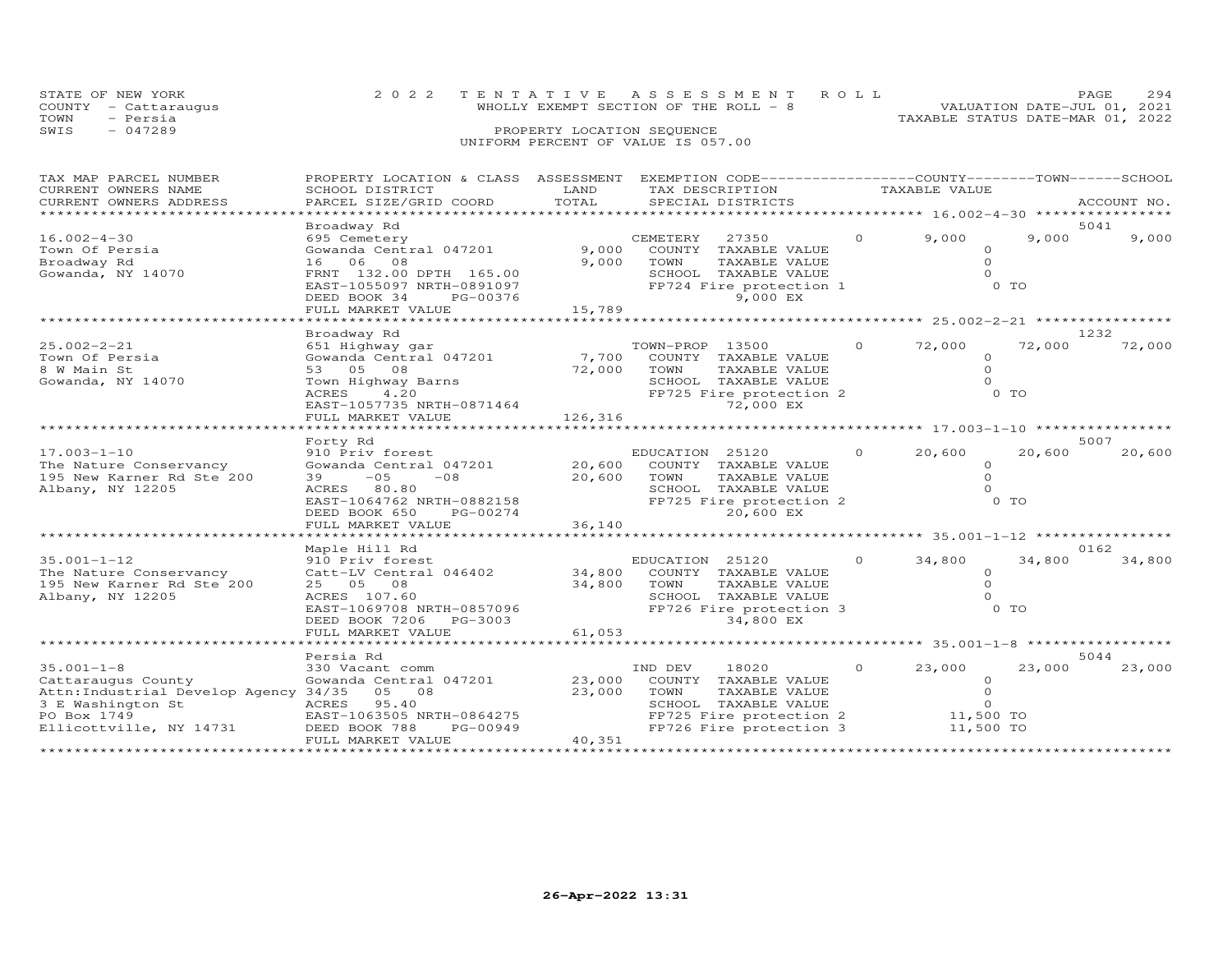| STATE OF NEW YORK |                      | 2022 TENTATIVE ASSESSMENT ROLL        | PAGE.                       | 295 |
|-------------------|----------------------|---------------------------------------|-----------------------------|-----|
|                   | COUNTY - Cattaraugus | WHOLLY EXEMPT SECTION OF THE ROLL - 8 | VALUATION DATE-JUL 01, 2021 |     |
| TOWN              | - Persia             | TAXABLE STATUS DATE-MAR 01, 2022      |                             |     |
| SWIS              | $-047289$            | PROPERTY LOCATION SEQUENCE            |                             |     |
|                   |                      | UNIFORM PERCENT OF VALUE IS 057.00    |                             |     |

| TAX MAP PARCEL NUMBER        | PROPERTY LOCATION & CLASS ASSESSMENT EXEMPTION CODE----------------COUNTY-------TOWN------SCHOOL |         |                 |                                                 |          |               |                |             |
|------------------------------|--------------------------------------------------------------------------------------------------|---------|-----------------|-------------------------------------------------|----------|---------------|----------------|-------------|
| CURRENT OWNERS NAME          | SCHOOL DISTRICT                                                                                  | LAND    |                 | TAX DESCRIPTION                                 |          | TAXABLE VALUE |                |             |
| CURRENT OWNERS ADDRESS       | PARCEL SIZE/GRID COORD                                                                           | TOTAL   |                 | SPECIAL DISTRICTS                               |          |               |                | ACCOUNT NO. |
|                              |                                                                                                  |         |                 |                                                 |          |               |                |             |
|                              | Point Peter Rd                                                                                   |         |                 |                                                 |          |               |                | 1227        |
| $16.002 - 4 - 13.3$          | 322 Rural vac>10<br>Gowanda Central 047201<br>11,700 COUNTY TAXABLE VALUE                        |         |                 |                                                 | $\circ$  | 11,700        | 11,700         | 11,700      |
| Town Of Persia               |                                                                                                  |         |                 |                                                 |          | $\Omega$      |                |             |
| 8 W Main St                  | 07 06 08                                                                                         | 11,700  | TOWN            | TAXABLE VALUE                                   |          | $\Omega$      |                |             |
| Gowanda, NY 14070            | Gravel Pit                                                                                       |         |                 | SCHOOL TAXABLE VALUE                            |          | $\Omega$      |                |             |
|                              | ACRES 10.80                                                                                      |         |                 | FP724 Fire protection 1                         |          |               | 0 TO           |             |
|                              | EAST-1057551 NRTH-0889517                                                                        |         |                 | 11,700 EX                                       |          |               |                |             |
|                              | DEED BOOK 831<br>PG-00160                                                                        |         |                 |                                                 |          |               |                |             |
|                              | FULL MARKET VALUE                                                                                | 20,526  |                 |                                                 |          |               |                |             |
|                              |                                                                                                  |         |                 |                                                 |          |               |                |             |
|                              | Point Peter Rd                                                                                   |         |                 |                                                 |          |               |                | 5002        |
| $17.003 - 1 - 12$            | 910 Priv forest                                                                                  |         | EDUCATION 25120 |                                                 | $\Omega$ | 121,700       | 121,700        | 121,700     |
| The Nature Conservancy       | Gowanda Central 047201                                                                           | 121,700 |                 | COUNTY TAXABLE VALUE                            |          | $\Omega$      |                |             |
| 195 New Karner Rd Ste 200    | $39 - 05$<br>$-08$                                                                               | 121,700 | TOWN            | TAXABLE VALUE                                   |          | $\Omega$      |                |             |
| Albany, NY 12205             | ACRES 316.70                                                                                     |         |                 | SCHOOL TAXABLE VALUE                            |          | $\Omega$      |                |             |
|                              | EAST-1064199 NRTH-0880517                                                                        |         |                 | FP725 Fire protection 2                         |          |               | $0$ TO         |             |
|                              | DEED BOOK 609<br>PG-00134                                                                        |         |                 | 121,700 EX                                      |          |               |                |             |
|                              | FULL MARKET VALUE                                                                                | 213,509 |                 |                                                 |          |               |                |             |
|                              |                                                                                                  |         |                 |                                                 |          |               |                |             |
|                              | Point Peter Rd                                                                                   |         |                 |                                                 |          |               |                | 0060        |
| $26.001 - 1 - 3$             | 910 Priv forest                                                                                  |         | EDUCATION 25120 |                                                 | $\circ$  | 600           | 600            | 600         |
| Nature Sanctuary Society WNY | Gowanda Central 047201                                                                           | 600     |                 | COUNTY TAXABLE VALUE                            |          | $\circ$       |                |             |
| PO Box 828                   | 38 05 08                                                                                         | 600     | TOWN            | TAXABLE VALUE                                   |          | $\Omega$      |                |             |
| West Seneca, NY 14224        | 5.00<br>ACRES                                                                                    |         |                 | SCHOOL TAXABLE VALUE                            |          | $\Omega$      |                |             |
|                              | EAST-1065793 NRTH-0878622                                                                        |         |                 | FP725 Fire protection 2                         |          |               | 0 <sub>T</sub> |             |
|                              | DEED BOOK 6632 PG-3002                                                                           |         |                 | 600 EX                                          |          |               |                |             |
|                              | FULL MARKET VALUE                                                                                | 1,053   |                 |                                                 |          |               |                |             |
|                              |                                                                                                  |         |                 |                                                 |          |               |                |             |
|                              | 10021 Point Peter Rd                                                                             |         |                 |                                                 |          |               |                | 5014        |
| $16.002 - 4 - 17$            | 822 Water supply                                                                                 |         | VG-INSIDE 13650 |                                                 | $\circ$  | 50,000        | 50,000         | 50,000      |
| Gowanda Water Co-Village     | Gowanda Central 047201 43,000                                                                    |         |                 | COUNTY TAXABLE VALUE                            |          | $\circ$       |                |             |
| Gowanda, NY 14070            | 07 05 08                                                                                         | 50,000  | TOWN            | TAXABLE VALUE                                   |          | $\Omega$      |                |             |
|                              | ACRES 91.63                                                                                      |         |                 |                                                 |          | $\Omega$      |                |             |
|                              | EAST-1056097 NRTH-0888428                                                                        |         |                 | SCHOOL TAXABLE VALUE<br>FP724 Fire protection 1 |          |               | $0$ TO         |             |
|                              | FULL MARKET VALUE                                                                                | 87,719  |                 | 50,000 EX                                       |          |               |                |             |
|                              |                                                                                                  |         |                 |                                                 |          |               |                |             |
|                              | Route 353                                                                                        |         |                 |                                                 |          |               |                | 1264        |
| $34.002 - 2 - 23$            | 695 Cemetery                                                                                     |         | CEMETERY        | 27350                                           | $\circ$  | 6,400         | 6,400          | 6,400       |
| Rich Valley Cemetery         | Catt-LV Central 046402                                                                           | 6,000   |                 | COUNTY TAXABLE VALUE                            |          | $\Omega$      |                |             |
| Attn: Town Of Persia         | 50 05 08                                                                                         | 6,400   | TOWN            | TAXABLE VALUE                                   |          | $\Omega$      |                |             |
| 8 W Main St                  | FRNT 165.00 DPTH 99.00                                                                           |         |                 | SCHOOL TAXABLE VALUE                            |          | $\Omega$      |                |             |
| Gowanda, NY 14070            | EAST-1057141 NRTH-0860557                                                                        |         |                 | FP726 Fire protection 3                         |          |               | 0 TO           |             |
|                              | DEED BOOK 28<br>PG-00418                                                                         |         |                 | 6,400 EX                                        |          |               |                |             |
|                              | FULL MARKET VALUE                                                                                | 11,228  |                 |                                                 |          |               |                |             |
|                              |                                                                                                  |         |                 |                                                 |          |               |                |             |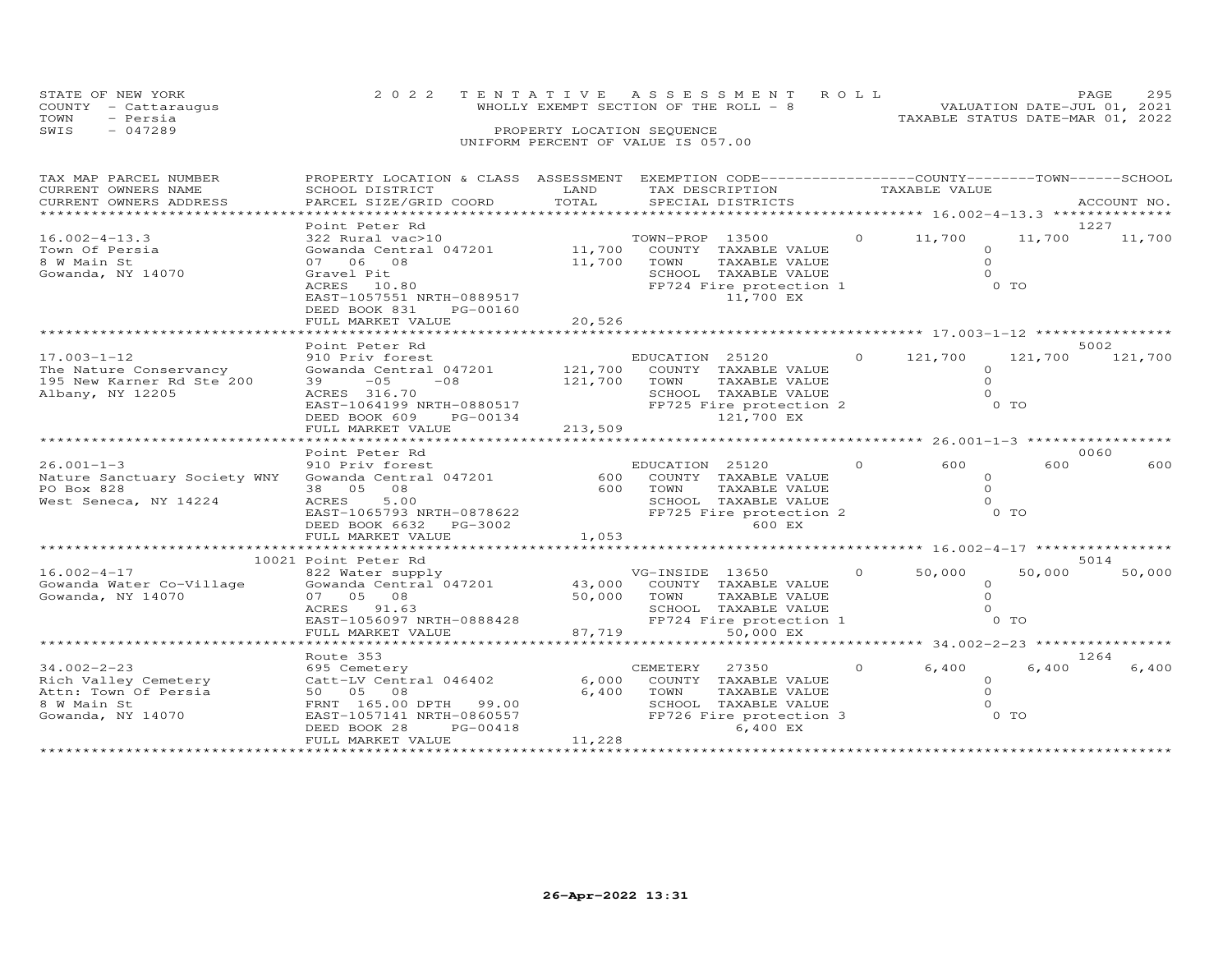|      | STATE OF NEW YORK    | 2022 TENTATIVE ASSESSMENT ROLL        |  |                                  | PAGE                        | 296 |
|------|----------------------|---------------------------------------|--|----------------------------------|-----------------------------|-----|
|      | COUNTY - Cattaraugus | WHOLLY EXEMPT SECTION OF THE ROLL - 8 |  |                                  | VALUATION DATE-JUL 01, 2021 |     |
| TOWN | - Persia             |                                       |  | TAXABLE STATUS DATE-MAR 01, 2022 |                             |     |
| SWIS | $-047289$            | PROPERTY LOCATION SEQUENCE            |  |                                  |                             |     |
|      |                      | UNIFORM PERCENT OF VALUE IS 057.00    |  |                                  |                             |     |

| TAX MAP PARCEL NUMBER                      | PROPERTY LOCATION & CLASS | ASSESSMENT |           | EXEMPTION CODE-----------------COUNTY-------TOWN-----SCHOOL |          |                                                |         |             |
|--------------------------------------------|---------------------------|------------|-----------|-------------------------------------------------------------|----------|------------------------------------------------|---------|-------------|
| CURRENT OWNERS NAME                        | SCHOOL DISTRICT           | LAND       |           | TAX DESCRIPTION                                             |          | TAXABLE VALUE                                  |         |             |
| CURRENT OWNERS ADDRESS                     | PARCEL SIZE/GRID COORD    | TOTAL      |           | SPECIAL DISTRICTS                                           |          |                                                |         | ACCOUNT NO. |
|                                            |                           |            |           |                                                             |          | ***************** 16.002-3-32.2 ************** |         |             |
|                                            | Route 62                  |            |           |                                                             |          |                                                |         | 1226        |
| $16.002 - 3 - 32.2$                        | 330 Vacant comm           |            | IND DEV   | 18020                                                       | $\circ$  | 3,000                                          | 3,000   | 3,000       |
| Cattaraugus County                         | Gowanda Central 047201    | 3,000      | COUNTY    | TAXABLE VALUE                                               |          |                                                |         |             |
| c/o Industrial Develop Agency              | 06<br>08<br>08            | 3,000      | TOWN      | TAXABLE VALUE                                               |          |                                                |         |             |
| Attn: Oil & Gas Division-East              | 5.00<br>ACRES             |            | SCHOOL    | TAXABLE VALUE                                               |          |                                                |         |             |
| 3 East Washington St                       | EAST-1051235 NRTH-0889070 |            |           | FP724 Fire protection 1                                     |          | 3,000 TO                                       |         |             |
| PO Box 1749                                | DEED BOOK 789<br>PG-00951 |            |           |                                                             |          |                                                |         |             |
| Ellicottville, NY 14731 FULL MARKET VALUE  |                           | 5,263      |           |                                                             |          |                                                |         |             |
|                                            |                           |            |           |                                                             |          | $x***16.002-3-46$ *****************            |         |             |
|                                            | Route 62                  |            |           |                                                             |          |                                                |         | 1113        |
| $16.002 - 3 - 46$                          | 330 Vacant comm           |            | IND DEV   | 18020                                                       | $\Omega$ | 6,000                                          | 6,000   | 6,000       |
| Cattaraugus County                         | Gowanda Central 047201    | 6,000      | COUNTY    | TAXABLE VALUE                                               |          | 0                                              |         |             |
| Attn: Industrial Develop Agenc 07&08-06-08 |                           | 6,000      | TOWN      | TAXABLE VALUE                                               |          |                                                |         |             |
| 3 East Washington St                       | .39                       |            | SCHOOL    | TAXABLE VALUE                                               |          |                                                |         |             |
| PO Box 1749                                | ACRES<br>14.00            |            |           | FP724 Fire protection 1                                     |          | 6,000 TO                                       |         |             |
| Ellicottville, NY 14731                    | EAST-1051320 NRTH-0890966 |            |           |                                                             |          |                                                |         |             |
|                                            | DEED BOOK 789<br>PG-00951 |            |           |                                                             |          |                                                |         |             |
|                                            | FULL MARKET VALUE         | 10,526     |           |                                                             |          |                                                |         |             |
|                                            |                           |            |           |                                                             |          |                                                |         |             |
|                                            | Valentine Flats Rd        |            |           |                                                             |          |                                                |         | 5001        |
| $17.001 - 1 - 1$                           | 932 Forest s532b          |            | NYS OWNED | 12100                                                       | $\Omega$ | 126,000                                        | 126,000 | 126,000     |
| Erie-Catt State Forest #1                  | Gowanda Central 047201    | 126,000    | COUNTY    | TAXABLE VALUE                                               |          | 0                                              |         |             |
| Attn: Zoar Val-Multi Use Area 06           | 05<br>08                  | 126,000    | TOWN      | TAXABLE VALUE                                               |          |                                                |         |             |
| Little Valley, NY 14755                    | ACRES 330.41              |            | SCHOOL    | TAXABLE VALUE                                               |          |                                                |         |             |
|                                            | EAST-1062242 NRTH-0889322 |            |           | FP724 Fire protection 1                                     |          |                                                | 0 TO    |             |
|                                            |                           |            |           |                                                             |          |                                                |         |             |
|                                            | FULL MARKET VALUE         | 221,053    |           | 126,000 EX                                                  |          |                                                |         |             |
|                                            |                           |            |           |                                                             |          |                                                |         |             |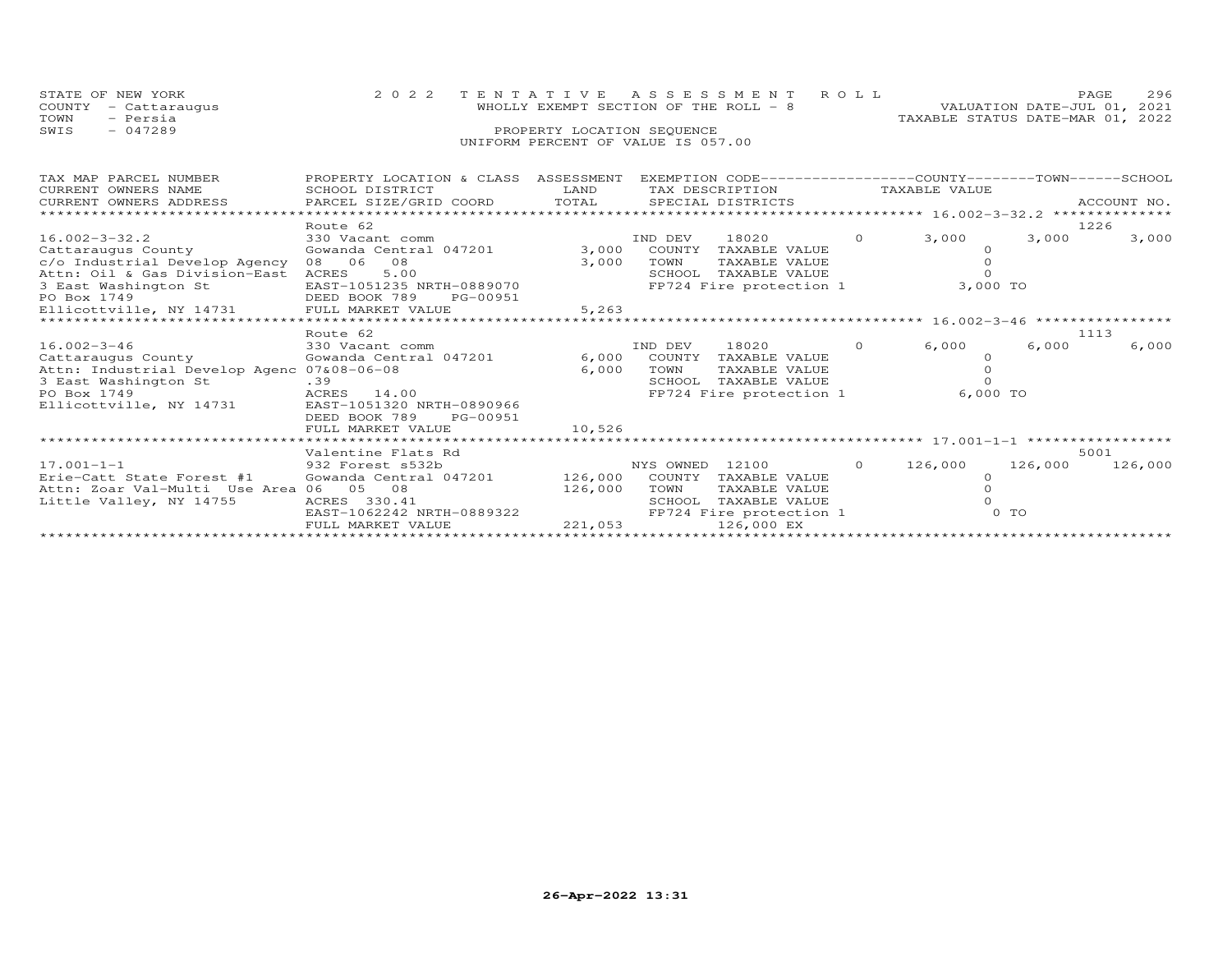|        | STATE OF NEW YORK  |         |                  | 2 0 2 2   | TENTATIVE ASSESSMENT ROLL              |        |              |                                  | 297<br>PAGE     |
|--------|--------------------|---------|------------------|-----------|----------------------------------------|--------|--------------|----------------------------------|-----------------|
| COUNTY | - Cattaraugus      |         |                  |           | WHOLLY EXEMPT SECTION OF THE ROLL $-8$ |        |              | VALUATION DATE-JUL 01, 2021      |                 |
| TOWN   | - Persia           |         |                  |           |                                        |        |              | TAXABLE STATUS DATE-MAR 01, 2022 |                 |
| SWIS   | $-047289$          |         |                  |           |                                        |        |              |                                  | RPS150/V04/L015 |
|        |                    |         |                  |           |                                        |        |              | CURRENT DATE 4/26/2022           |                 |
|        |                    |         |                  |           | UNIFORM PERCENT OF VALUE IS 057.00     |        |              |                                  |                 |
|        |                    |         |                  | R O L L   | SUB SECTION - - TOTALS                 |        |              |                                  |                 |
|        |                    |         |                  |           |                                        |        |              |                                  |                 |
|        |                    |         |                  |           | *** SPECIAL DISTRICT SUMMARY ***       |        |              |                                  |                 |
|        |                    |         |                  |           |                                        |        |              |                                  |                 |
|        |                    | TOTAL   | <b>EXTENSION</b> | EXTENSION | AD VALOREM                             | EXEMPT | TAXABLE      |                                  |                 |
|        | CODE DISTRICT NAME | PARCELS | <b>TYPE</b>      | VALUE.    | VALUE.                                 | AMOUNT | <b>VALUE</b> |                                  |                 |

| CODE DISIRICI NAME PARCELS | IIPE    | VAIIUP. | VAIIUP. | AMUU IN I | VAIIUP. |
|----------------------------|---------|---------|---------|-----------|---------|
|                            |         |         |         |           |         |
| FP724 Fire protectio       | 6 TOTAL |         | 205,700 | 196,700   | 9,000   |
| FP725 Fire protectio       | 5 TOTAL |         | 226,400 | 214,900   | 11,500  |
| FP726 Fire protectio       | З ТОТАЬ |         | 52,700  | 41,200    | 11,500  |

### \*\*\* S C H O O L D I S T R I C T S U M M A R Y \*\*\*

| CODE             | DISTRICT NAME                      | TOTAL<br>PARCELS | ASSESSED<br>LAND  | ASSESSED<br>TOTAL | <b>EXEMPT</b><br>AMOUNT | TOTAL<br>TAXABLE | STAR<br>AMOUNT | STAR<br>TAXABLE |
|------------------|------------------------------------|------------------|-------------------|-------------------|-------------------------|------------------|----------------|-----------------|
| 046402<br>047201 | Catt-LV Central<br>Gowanda Central | 2<br>11          | 40,800<br>372,300 | 41,200<br>443,600 | 41,200<br>443,600       |                  |                |                 |
|                  | $SUB - TO T AL$                    | 13               | 413,100           | 484,800           | 484,800                 |                  |                |                 |
|                  | TOTAL                              | 13               | 413,100           | 484,800           | 484,800                 |                  |                |                 |

#### \*\*\* S Y S T E M C O D E S S U M M A R Y \*\*\*

### NO SYSTEM EXEMPTIONS AT THIS LEVEL

| CODE  | DESCRIPTION | TOTAL<br>PARCELS | COUNTY  | TOWN    | SCHOOL  |
|-------|-------------|------------------|---------|---------|---------|
| 12100 | NYS OWNED   |                  | 126,000 | 126,000 | 126,000 |
| 13500 | TOWN-PROP   |                  | 83,700  | 83,700  | 83,700  |
| 13650 | VG-INSIDE   |                  | 50,000  | 50,000  | 50,000  |
| 18020 | IND DEV     |                  | 32,000  | 32,000  | 32,000  |
| 25120 | EDUCATION   |                  | 177,700 | 177,700 | 177,700 |
| 27350 | CEMETERY    |                  | 15,400  | 15,400  | 15,400  |
|       | TOTAL       | 13               | 484,800 | 484,800 | 484,800 |
|       |             |                  |         |         |         |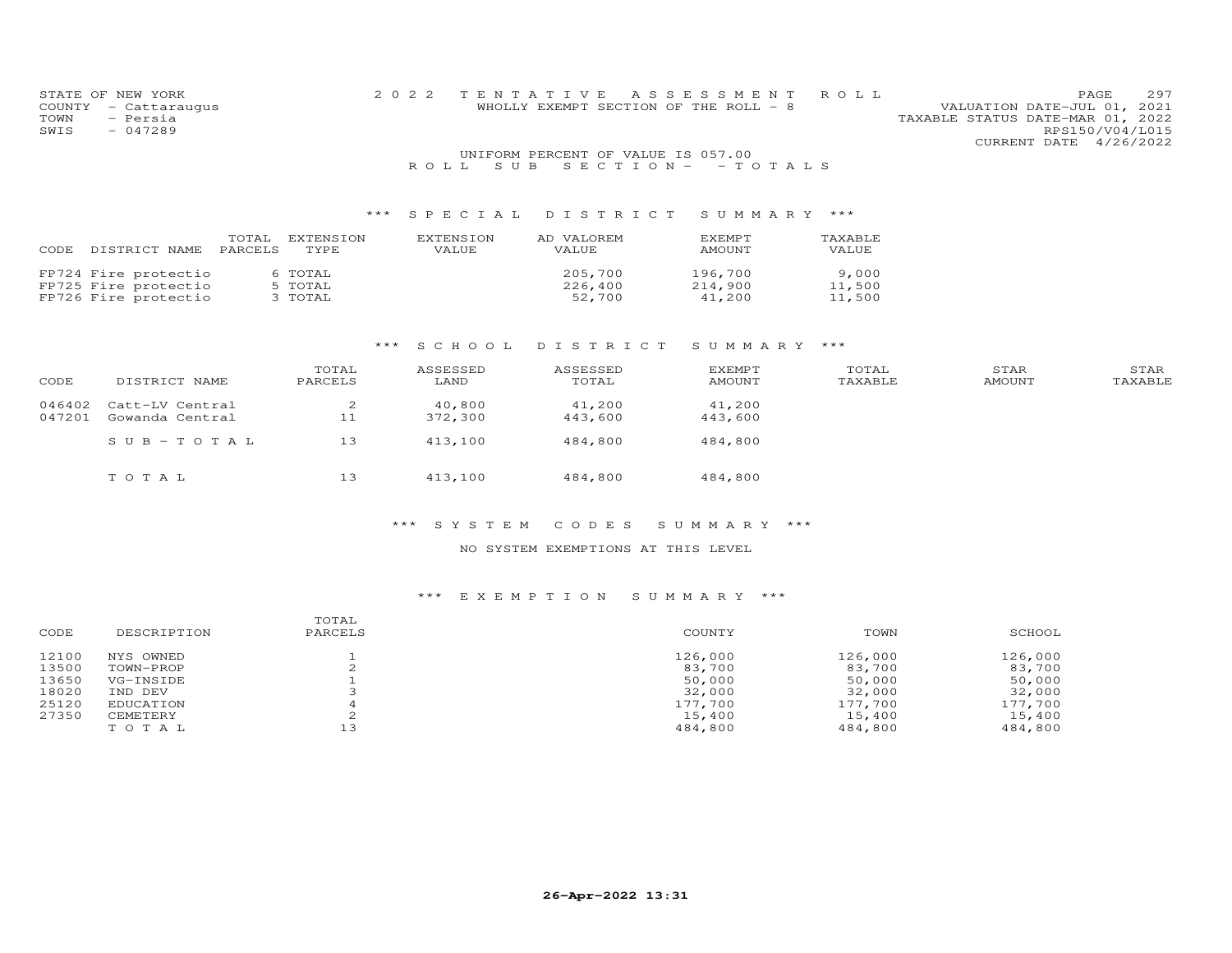| STATE OF NEW YORK    |                                    | 2022 TENTATIVE ASSESSMENT ROLL        |                                  | PAGE                   | 298 |
|----------------------|------------------------------------|---------------------------------------|----------------------------------|------------------------|-----|
| COUNTY - Cattaraugus |                                    | WHOLLY EXEMPT SECTION OF THE ROLL - 8 | VALUATION DATE-JUL 01, 2021      |                        |     |
| - Persia<br>TOWN     |                                    |                                       | TAXABLE STATUS DATE-MAR 01, 2022 |                        |     |
| SWIS<br>$-047289$    |                                    |                                       |                                  | RPS150/V04/L015        |     |
|                      |                                    |                                       |                                  | CURRENT DATE 4/26/2022 |     |
|                      | UNIFORM PERCENT OF VALUE IS 057.00 |                                       |                                  |                        |     |
|                      |                                    | ROLL SUB SECTION- - TOTALS            |                                  |                        |     |

| <b>ROL</b><br><b>SEC</b> |  |  | COMP: |  |
|--------------------------|--|--|-------|--|
|                          |  |  |       |  |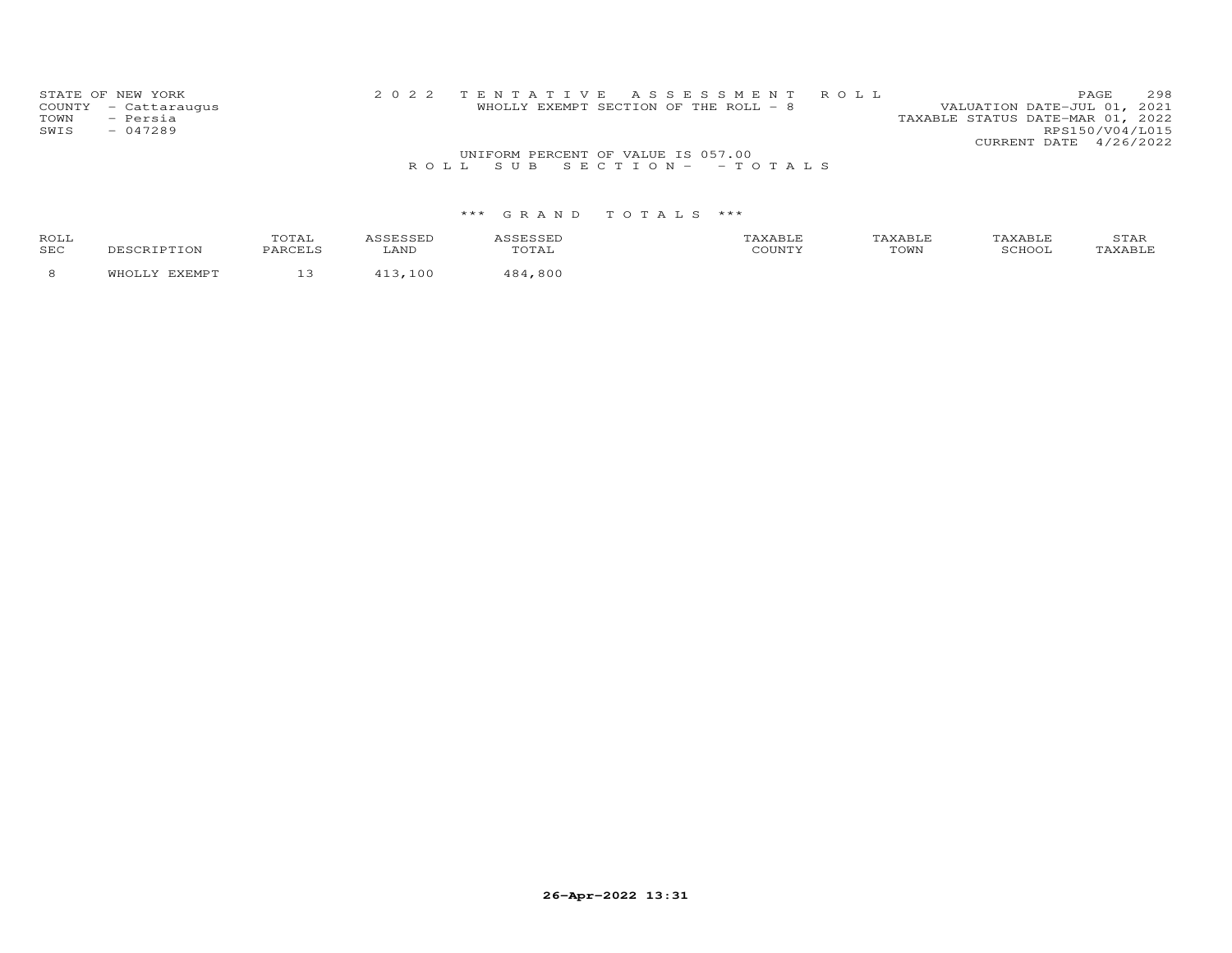|      | STATE OF NEW YORK    |  |                                    | 2022 TENTATIVE ASSESSMENT ROLL        |                                  |                 | PAGE. | 299 |
|------|----------------------|--|------------------------------------|---------------------------------------|----------------------------------|-----------------|-------|-----|
|      | COUNTY - Cattaraugus |  |                                    | WHOLLY EXEMPT SECTION OF THE ROLL - 8 | VALUATION DATE-JUL 01, 2021      |                 |       |     |
| TOWN | - Persia             |  |                                    |                                       | TAXABLE STATUS DATE-MAR 01, 2022 |                 |       |     |
| SWIS | $-047289$            |  |                                    |                                       |                                  | RPS150/V04/L015 |       |     |
|      |                      |  | UNIFORM PERCENT OF VALUE IS 057.00 |                                       | CURRENT DATE 4/26/2022           |                 |       |     |
|      |                      |  |                                    | ROLL SECTION TOTALS                   |                                  |                 |       |     |

| CODE DISTRICT NAME   | TOTAL<br>PARCELS | EXTENSION<br>TYPE | EXTENSION<br><b>VALUE</b> | AD VALOREM<br><b>VALUE</b> | <b>F.XFMPT</b><br><b>AMOUNT</b> | TAXABLE<br><b>VALUE</b> |
|----------------------|------------------|-------------------|---------------------------|----------------------------|---------------------------------|-------------------------|
| FP724 Fire protectio |                  | 6 TOTAL           |                           | 205,700                    | 196,700                         | 9,000                   |
| FP725 Fire protectio |                  | 5 TOTAL           |                           | 226,400                    | 214,900                         | 11,500                  |
| FP726 Fire protectio |                  | 3 TOTAL           |                           | 52,700                     | 41,200                          | 11,500                  |

### \*\*\* S C H O O L D I S T R I C T S U M M A R Y \*\*\*

| CODE             | DISTRICT NAME                      | TOTAL<br>PARCELS | ASSESSED<br>LAND  | ASSESSED<br>TOTAL | EXEMPT<br>AMOUNT  | TOTAL<br>TAXABLE | STAR<br>AMOUNT | STAR<br>TAXABLE |
|------------------|------------------------------------|------------------|-------------------|-------------------|-------------------|------------------|----------------|-----------------|
| 046402<br>047201 | Catt-LV Central<br>Gowanda Central | 2<br>11          | 40,800<br>372,300 | 41,200<br>443,600 | 41,200<br>443,600 |                  |                |                 |
|                  | SUB-TOTAL                          | 13               | 413,100           | 484,800           | 484,800           |                  |                |                 |
|                  | TOTAL                              | 13               | 413,100           | 484,800           | 484,800           |                  |                |                 |

#### \*\*\* S Y S T E M C O D E S S U M M A R Y \*\*\*

#### NO SYSTEM EXEMPTIONS AT THIS LEVEL

| CODE  | DESCRIPTION | TOTAL<br>PARCELS | COUNTY  | TOWN    | SCHOOL  |
|-------|-------------|------------------|---------|---------|---------|
| 12100 | NYS OWNED   |                  | 126,000 | 126,000 | 126,000 |
| 13500 | TOWN-PROP   |                  | 83,700  | 83,700  | 83,700  |
| 13650 | VG-INSIDE   |                  | 50,000  | 50,000  | 50,000  |
| 18020 | IND DEV     |                  | 32,000  | 32,000  | 32,000  |
| 25120 | EDUCATION   |                  | 177,700 | 177,700 | 177,700 |
| 27350 | CEMETERY    |                  | 15,400  | 15,400  | 15,400  |
|       | TOTAL       | 13               | 484,800 | 484,800 | 484,800 |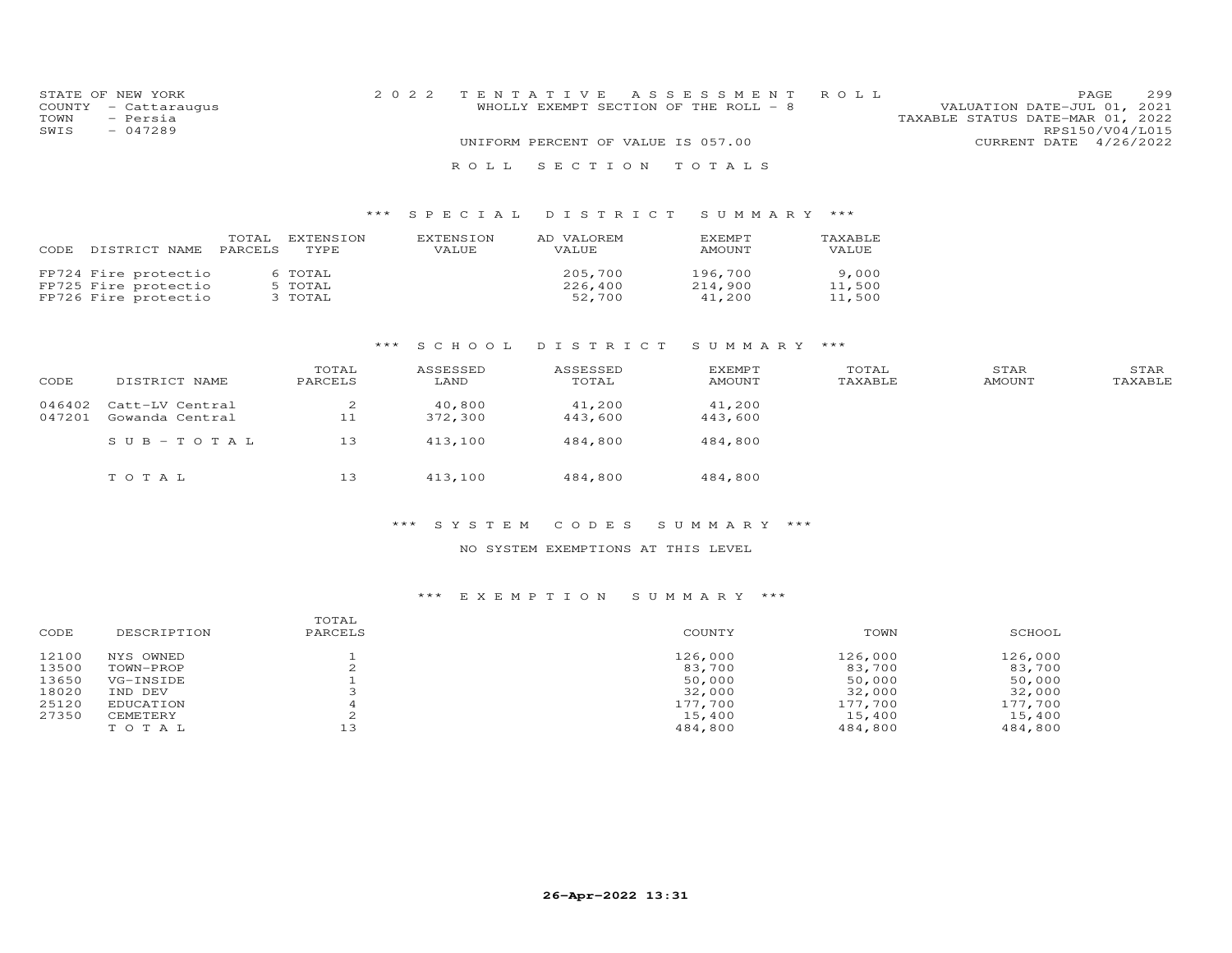| TOWN<br>SWIS | STATE OF NEW YORK<br>COUNTY - Cattaraugus<br>- Persia<br>$-047289$ | 2022 TENTATIVE ASSESSMENT ROLL<br>WHOLLY EXEMPT SECTION OF THE ROLL - 8 |  | VALUATION DATE-JUL 01, 2021<br>TAXABLE STATUS DATE-MAR 01, 2022<br>RPS150/V04/L015 | PAGE | 300 |
|--------------|--------------------------------------------------------------------|-------------------------------------------------------------------------|--|------------------------------------------------------------------------------------|------|-----|
|              |                                                                    | UNIFORM PERCENT OF VALUE IS 057.00                                      |  | CURRENT DATE 4/26/2022                                                             |      |     |
|              |                                                                    | ROLL SECTION TOTALS                                                     |  |                                                                                    |      |     |

| ROLI<br><b>SEC</b> | $m \wedge m \wedge n$<br>$\sqrt{ }$ | רות ה |  | $T$ $\cap$ $T_1$ $T_2$<br>$\sim$ vv $\pm$ | $\sqrt{2}$<br>ᆠᅎᅶ |
|--------------------|-------------------------------------|-------|--|-------------------------------------------|-------------------|
|                    |                                     |       |  |                                           |                   |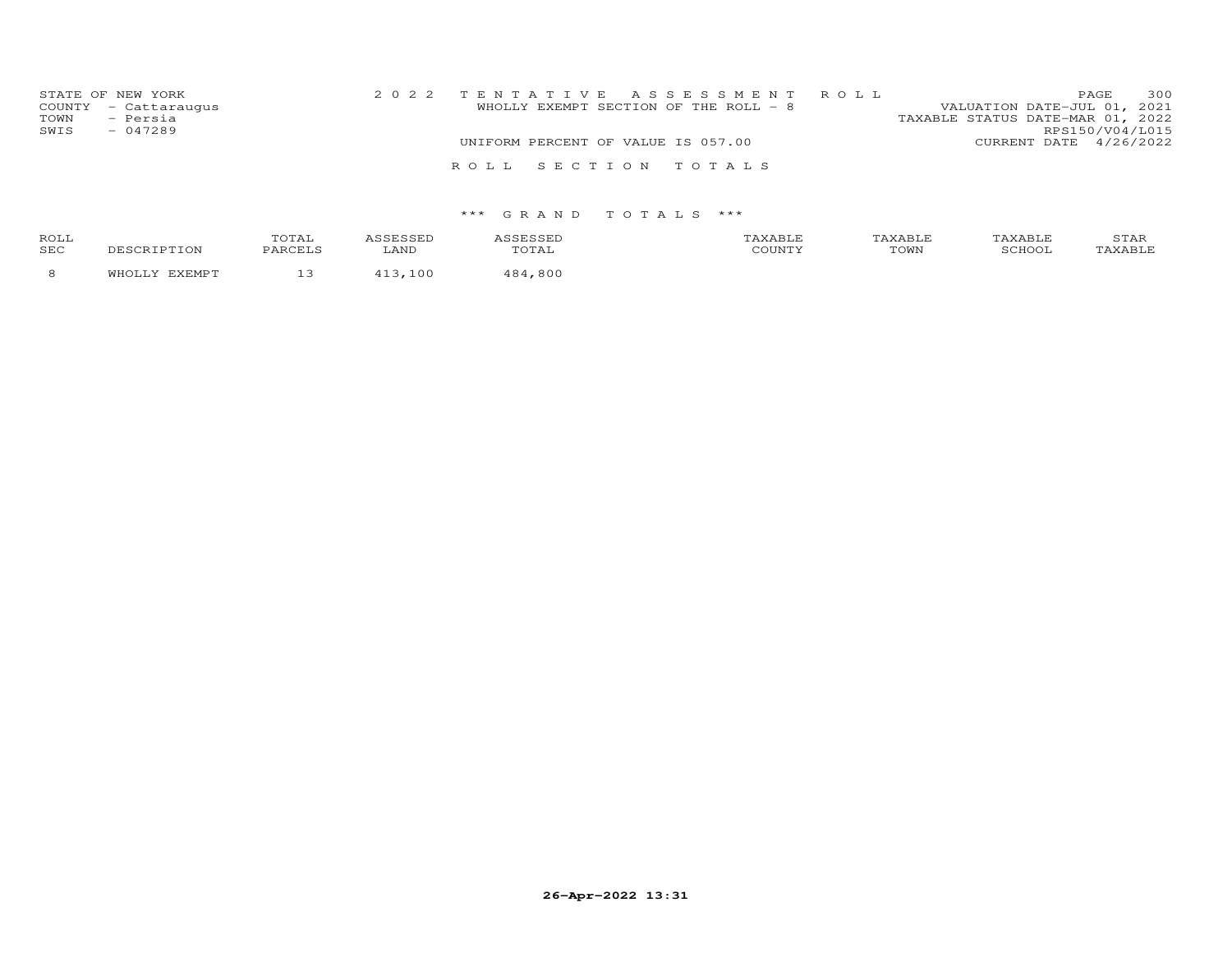| STATE OF NEW YORK<br>COUNTY - Cattaraugus<br>TOWN<br>- Persia |                                    | 2022 TENTATIVE ASSESSMENT ROLL | PAGE.<br>VALUATION DATE-JUL 01, 2021<br>TAXABLE STATUS DATE-MAR 01, 2022 | 301 |
|---------------------------------------------------------------|------------------------------------|--------------------------------|--------------------------------------------------------------------------|-----|
| SWIS<br>$-047289$                                             | UNIFORM PERCENT OF VALUE IS 057.00 | SWIS TOTALS                    | RPS150/V04/L015<br>CURRENT DATE 4/26/2022                                |     |

| CODE | DISTRICT NAME        | TOTAL<br>PARCELS | EXTENSION<br>TYPE. | EXTENSION<br>VALUE | AD VALOREM<br>VALUE | <b>FXEMPT</b><br>AMOUNT | TAXABLE<br>VALUE |
|------|----------------------|------------------|--------------------|--------------------|---------------------|-------------------------|------------------|
|      | FP724 Fire protectio |                  | 224 TOTAL          |                    | 8295,679            | 196,700                 | 8098,979         |
|      | FP725 Fire protectio |                  | 137 TOTAL          |                    | 5616,677            | 214,900                 | 5401,777         |
|      | FP726 Fire protectio |                  | 153 TOTAL          |                    | 5667,788            | 41,200                  | 5626,588         |
|      | WS720 Watershed      |                  | 107 TOTAL          |                    | 1436,919            |                         | 1436,919         |

# \*\*\* S C H O O L D I S T R I C T S U M M A R Y \*\*\*

| CODE             | DISTRICT NAME                      | TOTAL<br>PARCELS | ASSESSED<br>LAND     | ASSESSED<br>TOTAL     | EXEMPT<br><b>AMOUNT</b> | TOTAL<br>TAXABLE      | STAR<br>AMOUNT       | STAR<br>TAXABLE       |
|------------------|------------------------------------|------------------|----------------------|-----------------------|-------------------------|-----------------------|----------------------|-----------------------|
| 046402<br>047201 | Catt-LV Central<br>Gowanda Central | 146<br>345       | 2034,340<br>4120,863 | 5389,905<br>13731,925 | 198,705<br>808,777      | 5191,200<br>12923.148 | 1047,000<br>2819,040 | 4144,200<br>10104,108 |
|                  | $SUB - TO T AL$                    | 491              | 6155,203             | 19121,830             | 1007,482                | 18114,348             | 3866,040             | 14248,308             |
|                  | TOTAL                              | 491              | 6155,203             | 19121,830             | 1007,482                | 18114,348             | 3866,040             | 14248,308             |

#### \*\*\* S Y S T E M C O D E S S U M M A R Y \*\*\*

#### NO SYSTEM EXEMPTIONS AT THIS LEVEL

|       |             | TOTAL   |         |         |         |
|-------|-------------|---------|---------|---------|---------|
| CODE  | DESCRIPTION | PARCELS | COUNTY  | TOWN    | SCHOOL  |
| 12100 | NYS OWNED   |         | 126,000 | 126,000 | 126,000 |
| 13500 | TOWN-PROP   |         | 83,700  | 83,700  | 83,700  |
| 13650 | VG-INSIDE   |         | 50,000  | 50,000  | 50,000  |
| 18020 | IND DEV     |         | 32,000  | 32,000  | 32,000  |
| 25120 | EDUCATION   |         | 177,700 | 177,700 | 177,700 |
| 27350 | CEMETERY    |         | 15,400  | 15,400  | 15,400  |
| 33302 | XMPT CTY    |         | 36,700  |         |         |
| 41120 | VETWAR CTS  | 6       | 46,065  | 46,065  | 46,065  |
| 41121 | VET WAR CT  |         | 17,235  | 17,235  |         |
| 41130 | VETCOM CTS  |         | 93,025  | 93,025  | 93,025  |
|       |             |         |         |         |         |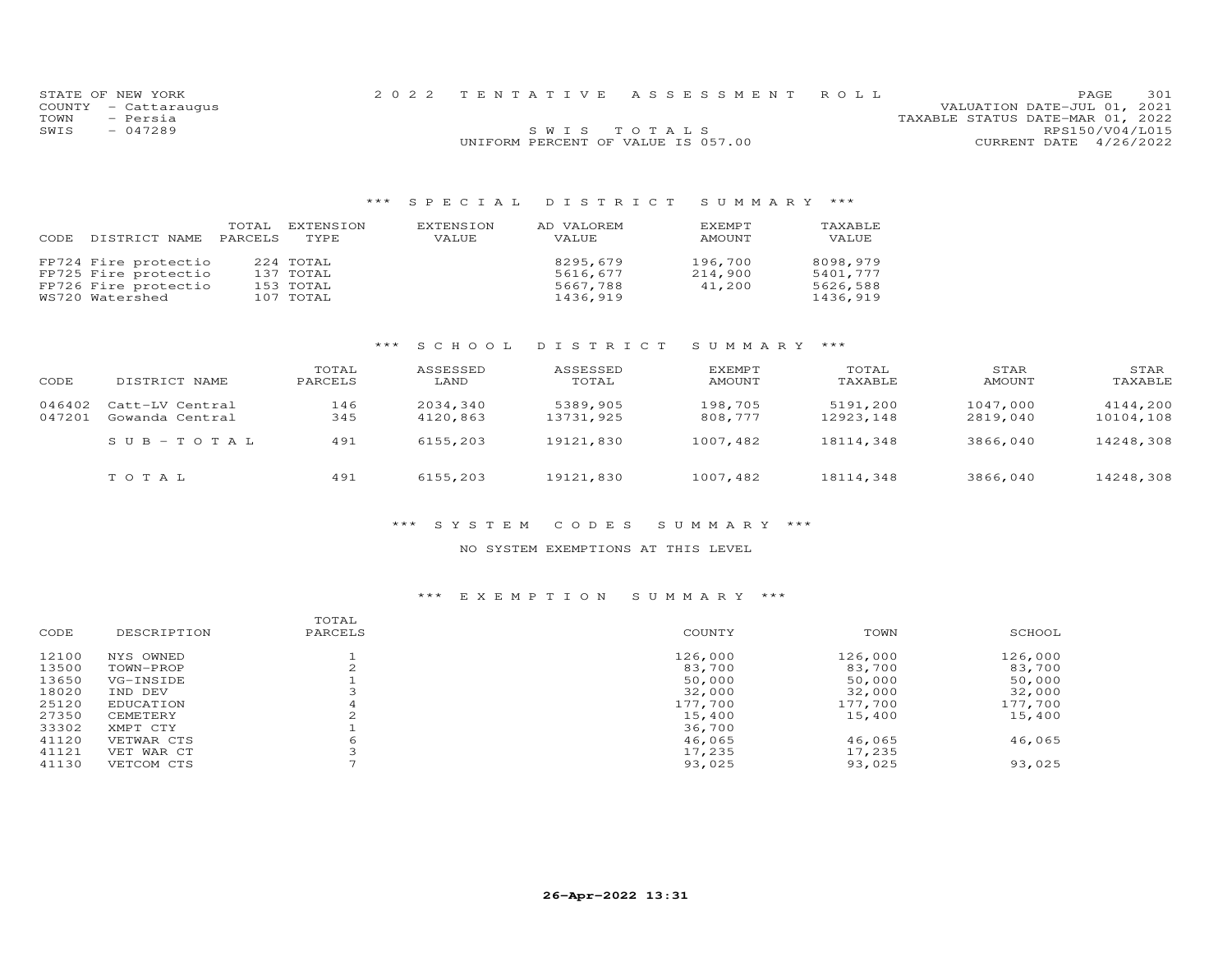| STATE OF NEW YORK    |                                    | 2022 TENTATIVE ASSESSMENT ROLL | PAGE                             | 302 |
|----------------------|------------------------------------|--------------------------------|----------------------------------|-----|
| COUNTY - Cattaraugus |                                    |                                | VALUATION DATE-JUL 01, 2021      |     |
| TOWN<br>- Persia     |                                    |                                | TAXABLE STATUS DATE-MAR 01, 2022 |     |
| SWIS<br>$-047289$    |                                    | SWIS TOTALS                    | RPS150/V04/L015                  |     |
|                      | UNIFORM PERCENT OF VALUE IS 057.00 |                                | CURRENT DATE 4/26/2022           |     |
|                      |                                    |                                |                                  |     |

# \*\*\* E X E M P T I O N S U M M A R Y \*\*\*

|       |                 | TOTAL         |          |          |          |
|-------|-----------------|---------------|----------|----------|----------|
| CODE  | DESCRIPTION     | PARCELS       | COUNTY   | TOWN     | SCHOOL   |
| 41131 | VET COM CT      | 2             | 27,200   | 27,200   |          |
| 41140 | VETDIS CTS      |               | 90,630   | 90,630   | 90,630   |
| 41141 | VET DIS CT      |               | 11,310   | 11,310   |          |
| 41161 | $CW_15_VET/$    |               | 30,480   | 30,480   |          |
| 41171 | CW DISBLD       |               | 27,450   | 27,450   |          |
| 41683 | RPTL466 c       |               |          | 2,040    |          |
| 41700 | AG BLDG         |               | 41,600   | 41,600   | 41,600   |
| 41720 | AG DIST         | 18            | 81,912   | 81,912   | 81,912   |
| 41730 | AG DISTOUT      | 6             | 11,351   | 11,351   | 11,351   |
| 41800 | AGED $C/T/S$    |               | 33,725   | 33,725   | 36,350   |
| 41801 | AGED C/T        |               | 28,220   | 28,220   |          |
| 41804 | AGED S          |               |          |          | 25,340   |
| 41834 | ENH STAR        | 49            |          |          | 2202,440 |
| 41854 | <b>BAS STAR</b> | 82            |          |          | 1663,600 |
| 42100 | SILO T/C/S      | 6             | 32,500   | 32,500   | 32,500   |
| 47100 | Mass Telec      |               | 14,789   | 14,789   | 14,789   |
| 47460 | FOREST/A74      | $\mathcal{D}$ | 49,120   | 49,120   | 49,120   |
|       | TOTAL           | 225           | 1158,112 | 1123,452 | 4873,522 |

| ROLL<br>SEC | DESCRIPTION       | TOTAL<br>PARCELS | ASSESSED<br>LAND | ASSESSED<br>TOTAL | TAXABLE<br>COUNTY | TAXABLE<br>TOWN | TAXABLE<br>SCHOOL | STAR<br>TAXABLE |
|-------------|-------------------|------------------|------------------|-------------------|-------------------|-----------------|-------------------|-----------------|
| $\perp$     | TAXABLE           | 455              | 5724,703         | 17205,034         | 16546,511         | 16581,171       | 16697,141         | 12831,101       |
| 5           | SPECIAL FRANCHISE | 8                |                  | 200,557           | 200,557           | 200,557         | 200,557           | 200,557         |
| 6           | UTILITIES & N.C.  | 15               | 17,400           | 1231,439          | 1216,650          | 1216,650        | 1216,650          | 1216,650        |
| 8           | WHOLLY EXEMPT     | 13               | 413,100          | 484,800           |                   |                 |                   |                 |
| $\star$     | TOTAL<br>SUB      | 491              | 6155,203         | 19121,830         | 17963,718         | 17998,378       | 18114,348         | 14248,308       |
| $***$       | GRAND TOTAL       | 491              | 6155,203         | 19121,830         | 17963,718         | 17998,378       | 18114,348         | 14248,308       |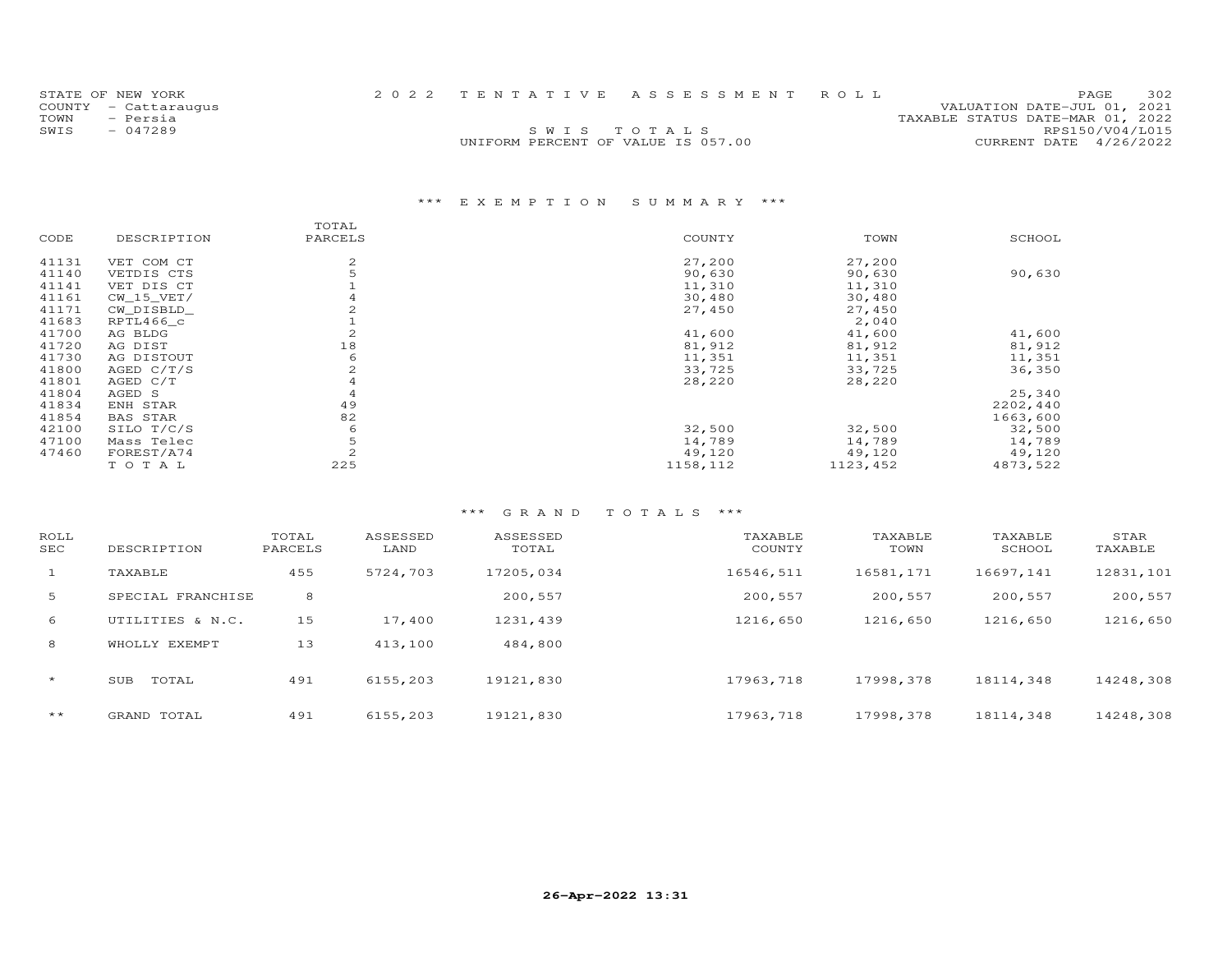|      | STATE OF NEW YORK    | 2022 TENTATIVE ASSESSMENT ROLL     |                             | PAGE | 303 |
|------|----------------------|------------------------------------|-----------------------------|------|-----|
|      | COUNTY - Cattaraugus | TOWN TOTALS                        | VALUATION DATE-JUL 01, 2021 |      |     |
| TOWN | - Persia             | TAXABLE STATUS DATE-MAR 01, 2022   |                             |      |     |
| SWIS | $-0472$              |                                    | RPS150/V04/L015             |      |     |
|      |                      | UNIFORM PERCENT OF VALUE IS 057.00 | CURRENT DATE 4/26/2022      |      |     |

| CODE | DISTRICT NAME        | TOTAL<br>PARCELS | EXTENSION<br>TYPE. | EXTENSION<br>VALUE | AD VALOREM<br>VALUE | EXEMPT<br>AMOUNT | TAXABLE<br>VALUE |
|------|----------------------|------------------|--------------------|--------------------|---------------------|------------------|------------------|
|      | FP724 Fire protectio |                  | 224 TOTAL          |                    | 8295,679            | 196,700          | 8098,979         |
|      | FP725 Fire protectio |                  | 138 TOTAL          |                    | 6019,248            | 214,900          | 5804,348         |
|      | FP726 Fire protectio |                  | 153 TOTAL          |                    | 5667,788            | 41,200           | 5626,588         |
|      | OT722 Omitted Tax -V |                  | 1 MOVTAX           |                    |                     |                  |                  |
|      | WS720 Watershed      |                  | 107 TOTAL          |                    | 1436,919            |                  | 1436,919         |

# \*\*\* S C H O O L D I S T R I C T S U M M A R Y \*\*\*

| CODE             | DISTRICT NAME                      | TOTAL<br>PARCELS | ASSESSED<br>LAND     | ASSESSED<br>TOTAL     | EXEMPT<br>AMOUNT    | TOTAL<br>TAXABLE      | STAR<br>AMOUNT        | STAR<br>TAXABLE       |
|------------------|------------------------------------|------------------|----------------------|-----------------------|---------------------|-----------------------|-----------------------|-----------------------|
| 046402<br>047201 | Catt-LV Central<br>Gowanda Central | 146<br>.,176     | 2034,340<br>9038,713 | 5389,905<br>63382,615 | 198,705<br>9672,358 | 5191,200<br>53710,257 | 1047,000<br>11146,310 | 4144,200<br>42563,947 |
|                  | $SUB - TO T AL$                    | 1,322            | 11073,053            | 68772,520             | 9871,063            | 58901,457             | 12193,310             | 46708,147             |
|                  | TOTAL                              | 1,322            | 11073,053            | 68772,520             | 9871,063            | 58901,457             | 12193,310             | 46708,147             |

### \*\*\* S Y S T E M C O D E S S U M M A R Y \*\*\*

#### NO SYSTEM EXEMPTIONS AT THIS LEVEL

| CODE  | DESCRIPTION | TOTAL<br>PARCELS | VILLAGE  | COUNTY   | TOWN     | SCHOOL   |
|-------|-------------|------------------|----------|----------|----------|----------|
| 12100 | NYS OWNED   |                  | 2125,093 | 2251,093 | 2251,093 | 2251,093 |
| 13500 | TOWN-PROP   |                  | 38,900   | 122,600  | 122,600  | 122,600  |
| 13650 | VG-INSIDE   | 33               | 589,300  | 639,300  | 639,300  | 639,300  |
| 13800 | SCH-DIST    |                  | 13,600   | 13,600   | 13,600   | 13,600   |
| 14110 | USA-PROP    |                  | 74,200   | 74,200   | 74,200   | 74,200   |
| 18020 | IND DEV     |                  | 71,400   | 498,400  | 498,400  | 498,400  |
| 21600 | PARSONAGE   |                  | 59,000   | 59,000   | 59,000   | 59,000   |
| 25110 | RELIGIOUS   |                  | 1015,000 | 1015,000 | 1015,000 | 1015,000 |
| 25120 | EDUCATION   |                  |          | 177,700  | 177,700  | 177,700  |
|       |             |                  |          |          |          |          |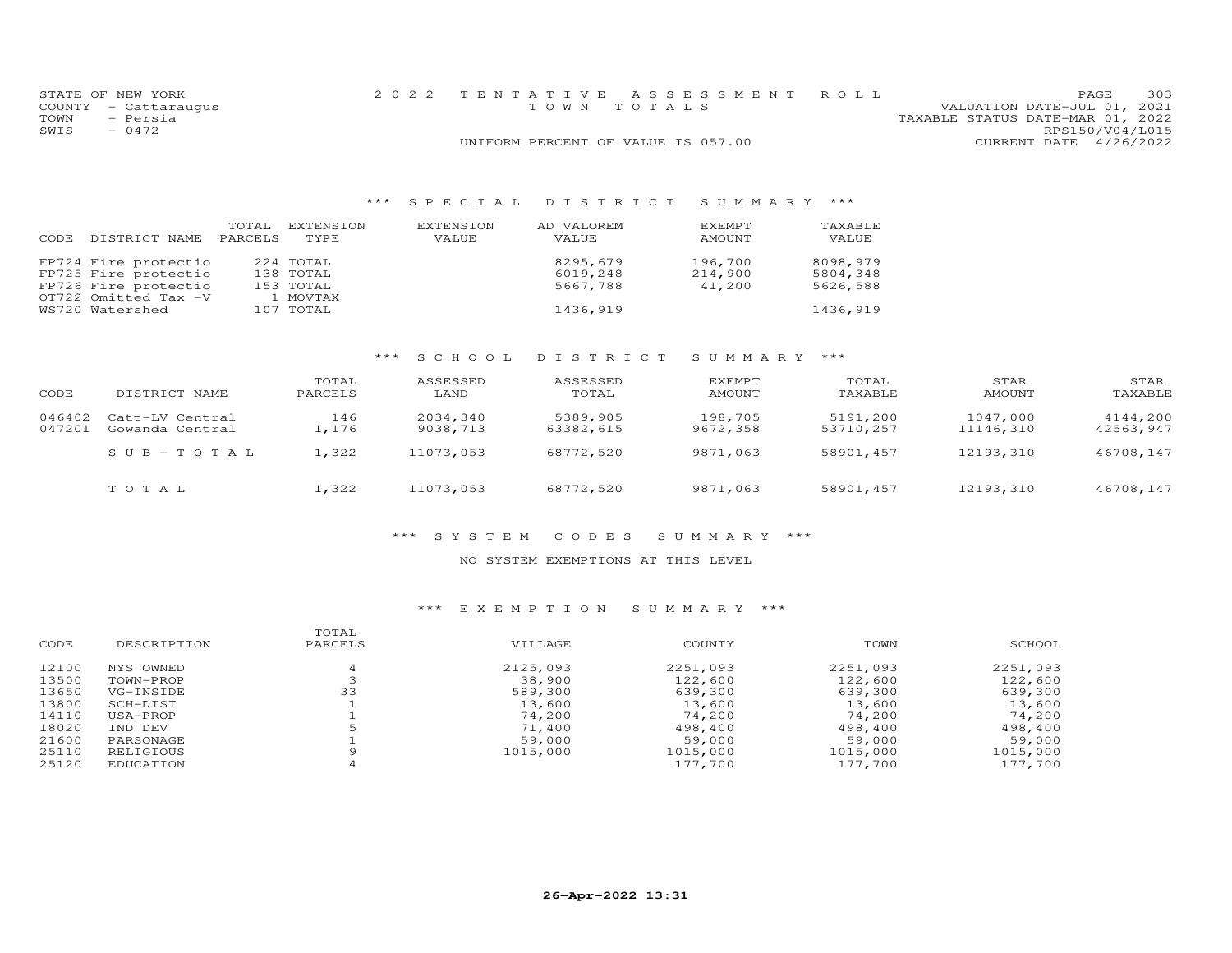| STATE OF NEW YORK    | 2022 TENTATIVE ASSESSMENT ROLL     | 304<br>PAGE.                     |
|----------------------|------------------------------------|----------------------------------|
| COUNTY - Cattaraugus | TOWN TOTALS                        | VALUATION DATE-JUL 01, 2021      |
| - Persia<br>TOWN     |                                    | TAXABLE STATUS DATE-MAR 01, 2022 |
| $-0472$<br>SWIS      |                                    | RPS150/V04/L015                  |
|                      | UNIFORM PERCENT OF VALUE IS 057.00 | CURRENT DATE 4/26/2022           |

|       |                 | TOTAL          |          |           |           |           |
|-------|-----------------|----------------|----------|-----------|-----------|-----------|
| CODE  | DESCRIPTION     | PARCELS        | VILLAGE  | COUNTY    | TOWN      | SCHOOL    |
| 25130 | NON-PROFIT      | 8              | 1372,900 | 2582,000  | 2582,000  | 2582,000  |
| 25210 | HOSPITAL        |                | 365,000  | 365,000   | 365,000   | 365,000   |
| 25300 | NON-PROFIT      |                | 285,500  | 285,500   | 285,500   | 285,500   |
| 27350 | CEMETERY        |                | 14,000   | 29,400    | 29,400    | 29,400    |
| 29700 | Withdrawal      |                | 132,700  | 132,700   | 132,700   | 132,700   |
| 33302 | XMPT CTY        |                |          | 36,700    |           |           |
| 41120 | VETWAR CTS      | 45             | 258,353  | 320,378   | 320,378   | 320,378   |
| 41121 | VET WAR CT      | 3              |          | 17,235    | 17,235    |           |
| 41130 | VETCOM CTS      | 34             | 324,761  | 417,786   | 417,786   | 417,786   |
| 41131 | VET COM CT      | 2              |          | 27,200    | 27,200    |           |
| 41140 | VETDIS CTS      | 20             | 222,011  | 336,716   | 336,716   | 336,716   |
| 41141 | VET DIS CT      | $\mathbf{1}$   |          | 11,310    | 11,310    |           |
| 41161 | $CW_15_VET/$    | 14             |          | 104,685   | 104,685   |           |
| 41171 | CW_DISBLD_      | 2              |          | 27,450    | 27,450    |           |
| 41683 | RPTL466_c       | 3              |          |           | 6,120     |           |
| 41700 | AG BLDG         | $\overline{c}$ |          | 41,600    | 41,600    | 41,600    |
| 41720 | AG DIST         | $1\,8$         |          | 81,912    | 81,912    | 81,912    |
| 41730 | AG DISTOUT      | 7              |          | 12,122    | 12,122    | 12,122    |
| 41800 | AGED $C/T/S$    | 10             | 176,520  | 210,245   | 210,245   | 212,870   |
| 41801 | AGED C/T        |                | 49,793   | 78,013    | 78,013    |           |
| 41802 | AGED C          |                | 21,465   | 21,465    |           |           |
| 41803 | AGED T          |                |          |           | 16,695    |           |
| 41804 | AGED S          |                |          |           |           | 88,970    |
| 41834 | ENH STAR        | 152            |          |           |           | 6415,170  |
| 41854 | <b>BAS STAR</b> | 284            |          |           |           | 5778,140  |
| 42100 | SILO T/C/S      | 6              |          | 32,500    | 32,500    | 32,500    |
| 47100 | Mass Telec      | 8              | 6,382    | 21,171    | 21,171    | 21,171    |
| 47460 | FOREST/A74      | $\overline{c}$ |          | 49,120    | 49,120    | 49,120    |
| 47610 | BUS C/T/S       |                | 72,975   | 10,425    | 10,425    | 10,425    |
|       | TOTAL           | 710            | 7288,853 | 10103,526 | 10068,176 | 22064,373 |